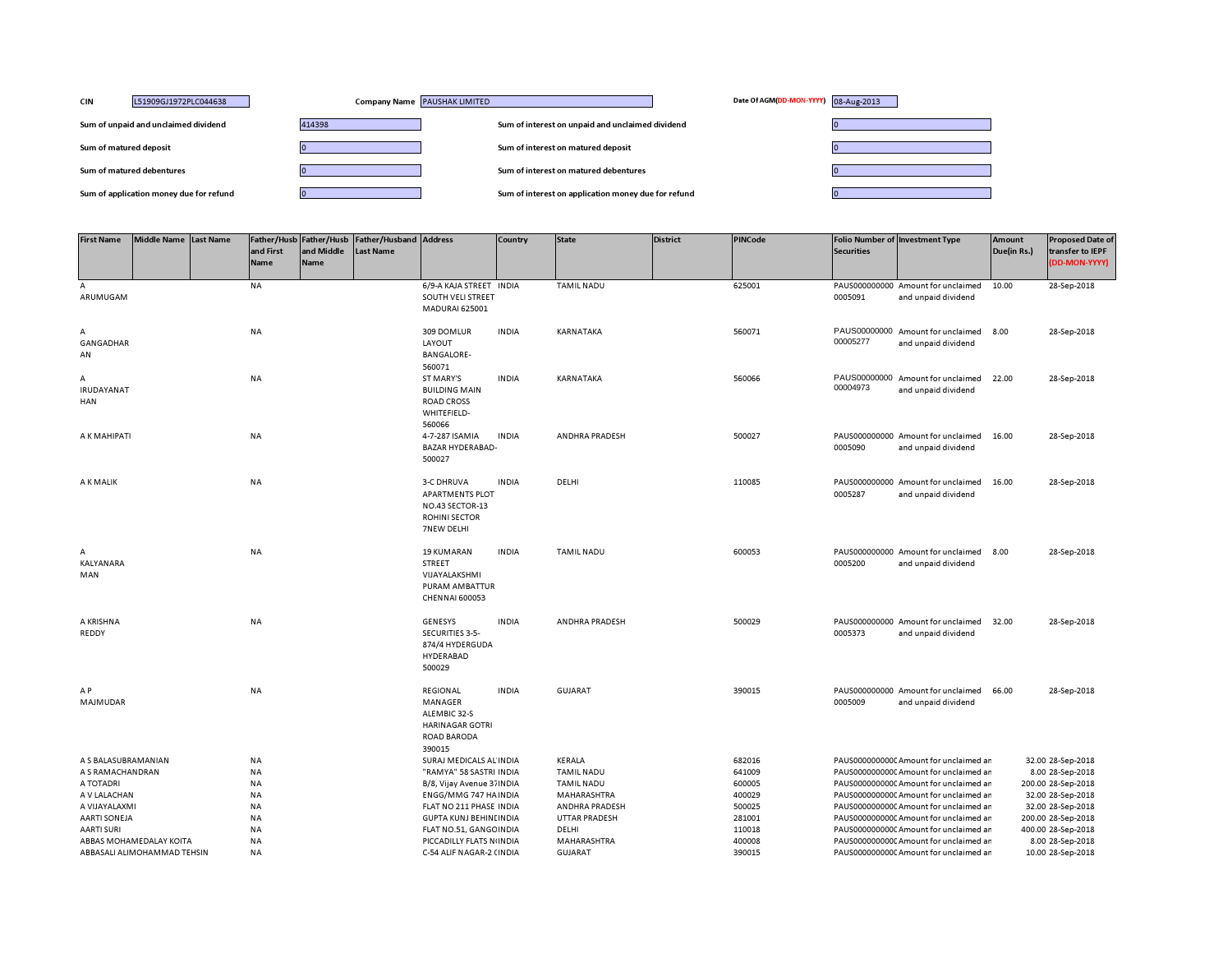| ABDUL BARI AKTHER                    | <b>NA</b>                     | 9-3-125/233 B2 LAN(INDIA           | ANDHRA PRADESH        | 500008 | PAUS00000000000Amount for unclaimed ar  | 400.00 28-Sep-2018 |
|--------------------------------------|-------------------------------|------------------------------------|-----------------------|--------|-----------------------------------------|--------------------|
| ABDUL JALEEL SHAIK                   | <b>NA</b>                     | D NO 18-39-85 REDL INDIA           | ANDHRA PRADESH        | 522003 | PAUS0000000000 Amount for unclaimed ar  | 200.00 28-Sep-2018 |
| ABDUL RAZAK AHMED SAHIGARA           | <b>NA</b>                     | C/O ABDUL RAZAD 8 INDIA            | MAHARASHTRA           | 400003 | PAUS0000000000 Amount for unclaimed ar  | 300.00 28-Sep-2018 |
| ABDUL REHMAN GULAM MOUDIN MIYAWALANA |                               | WADI MOTI VOHAR\ INDIA             | <b>GUJARAT</b>        | 390001 | PAUS00000000000 Amount for unclaimed ar | 16.00 28-Sep-2018  |
| ABDULLABHAI MOHAMEDALI RANGWALLA     |                               |                                    |                       |        |                                         |                    |
|                                      | <b>NA</b>                     | C/O POPULAR STATI INDIA            | MAHARASHTRA           | 400003 | PAUS0000000000C Amount for unclaimed ar | 16.00 28-Sep-2018  |
| ABDULMANNAN SHAMSHULHAQUE ANSARI     | <b>NA</b>                     | FLAT NO 160-961 G HNDIA            | <b>GUJARAT</b>        | 380024 | PAUS1203320005 Amount for unclaimed ar  | 950.00 28-Sep-2018 |
| <b>ABHAI SINGH</b>                   | <b>NA</b>                     | 120 SURAKSHA ENCLINDIA             | DELHI                 | 110034 | PAUS0000000000CAmount for unclaimed ar  | 16.00 28-Sep-2018  |
| ABHAY KUMAR BAJAJ                    | <b>NA</b>                     | C/O ALEMBIC CHEM INDIA             | PUNJAB                | 143001 | PAUS00000000000 Amount for unclaimed ar | 16.00 28-Sep-2018  |
| <b>ABHISHEK MOORARKA</b>             | MAHESH MOORARKA               | P 6 SANJAY APPARTI INDIA           | CHHATTISGARH          | 495001 | PAUSIN30133020 Amount for unclaimed ar  | 16.00 28-Sep-2018  |
| ACHU GATLA SHAIK SHA VALLI           | <b>NA</b>                     | 40/77 BANGARUPET INDIA             | <b>ANDHRA PRADESH</b> | 518004 | PAUS0000000000 Amount for unclaimed ar  | 2.00 28-Sep-2018   |
| ACHYUT RAJARAM NAIK                  | <b>NA</b>                     | SUHAS SMRUTI NAN INDIA             | MAHARASHTRA           | 400064 | PAUS0000000000 Amount for unclaimed ar  | 16.00 28-Sep-2018  |
|                                      |                               |                                    |                       |        |                                         |                    |
| ADEEL BARJORSI CANTEENWALA           | <b>BARJORJI P CANTEENWALA</b> | ELITE APARTMENTS, INDIA            | <b>GUJARAT</b>        | 380004 | PAUS0000000000 Amount for unclaimed ar  | 16.00 28-Sep-2018  |
| <b>ADIP KUMAR</b>                    | <b>NA</b>                     | SLEEK ENTERPRISES. INDIA           | DELHI                 | 110092 | PAUS0000000000 Amount for unclaimed ar  | 900.00 28-Sep-2018 |
| ADITYA KUMAR PANDEY                  | <b>NA</b>                     | C-136 ASHOK VIHAR INDIA            | DELHI                 | 110052 | PAUS0000000000 Amount for unclaimed ar  | 16.00 28-Sep-2018  |
| AHMED ADAMBHAI PATEL                 | <b>NA</b>                     | NEAR MUSJID AKOT INDIA             | <b>GUJARAT</b>        | 390005 | PAUS0000000000CAmount for unclaimed ar  | 6.00 28-Sep-2018   |
| AJAY K VERMA                         | <b>NA</b>                     | POCKET A-10 FLAT N INDIA           | DELHI                 | 110013 | PAUS00000000000 Amount for unclaimed ar | 2.00 28-Sep-2018   |
| AJAY KUMAR DHIMAN                    | <b>NA</b>                     | A-150 RAMPRASTHA INDIA             | <b>UTTAR PRADESH</b>  | 201011 | PAUS0000000000 Amount for unclaimed ar  | 200.00 28-Sep-2018 |
| AJAY KUMAR SUD                       | <b>NA</b>                     | 8A/72 W E AREA KAFINDIA            | DELHI                 | 110005 | PAUS0000000000 Amount for unclaimed ar  | 16.00 28-Sep-2018  |
| AJAY KUMAR TANEJA                    | <b>NA</b>                     | E-1/127-128, SECTOHNDIA            | DELHI                 | 110085 | PAUS00000000000 Amount for unclaimed ar | 8.00 28-Sep-2018   |
|                                      |                               |                                    |                       |        |                                         |                    |
| AJAY NAGRATH                         | <b>NA</b>                     | 10/11 EAST PATEL N. INDIA          | DELHI                 | 110008 | PAUS0000000000 Amount for unclaimed ar  | 200.00 28-Sep-2018 |
| AJIT CHANDULAL SHAH                  | <b>NA</b>                     | 402 SHANTIVAN 3A IINDIA            | MAHARASHTRA           | 400097 | PAUS00000000000 Amount for unclaimed ar | 8.00 28-Sep-2018   |
| AJIT DESAI                           | <b>NA</b>                     | H NO 153 BANK COL INDIA            | KARNATAKA             | 591124 | PAUS0000000000 Amount for unclaimed ar  | 200.00 28-Sep-2018 |
| AJIT KALELE                          | <b>NA</b>                     | 30 VIVEKANAND CO INDIA             | MADHYA PRADESH        | 456010 | PAUS0000000000 Amount for unclaimed ar  | 400.00 28-Sep-2018 |
| AJIT KUMAR PAL                       | <b>NA</b>                     | 31 GARANHATTA ST INDIA             | <b>WEST BENGAL</b>    | 700006 | PAUS00000000000Amount for unclaimed ar  | 8.00 28-Sep-2018   |
| AJIT RAMACHANDRA LADDIGI             | <b>NA</b>                     | 39/D M T S RLY COL(INDIA           | KARNATAKA             | 580020 | PAUS0000000000 Amount for unclaimed ar  | 16.00 28-Sep-2018  |
| AJIT SREENIVASAN NAIR                | ΝA                            | ASSISTANT ENGG BLINDIA             | MAHARASHTRA           | 400037 | PAUS0000000000C Amount for unclaimed ar | 400.00 28-Sep-2018 |
|                                      |                               |                                    |                       | 400002 |                                         |                    |
| AJITSINH VALLABHADAS                 | <b>NA</b>                     | MORARJI VANDRAV. INDIA             | MAHARASHTRA           |        | PAUS0000000000 Amount for unclaimed ar  | 8.00 28-Sep-2018   |
| AKBARKHAN NIVAJKHAN PATHAN           | <b>NA</b>                     | NAVAYARD NEAR BLINDIA              | GUJARAT               | 390002 | PAUS0000000000C Amount for unclaimed ar | 2.00 28-Sep-2018   |
| AKELLA LAKSHMI NARAYANA              | <b>NA</b>                     | D NO 23 22 110 HAN INDIA           | ANDHRA PRADESH        | 520011 | PAUS00000000000 Amount for unclaimed ar | 32.00 28-Sep-2018  |
| AKKIREDDI RAMUNAIDU                  | <b>NA</b>                     | M/S DARSHAK LTD 4 INDIA            | <b>ANDHRA PRADESH</b> | 530016 | PAUS0000000000 Amount for unclaimed ar  | 6.00 28-Sep-2018   |
| ALAPPAKKAM VARADACHRY RAMASAWMI      | <b>NA</b>                     | <b>GOOLBAAN HAWZ S INDIA</b>       | <b>TAMIL NADU</b>     | 643104 | PAUS0000000000CAmount for unclaimed ar  | 6.00 28-Sep-2018   |
| ALHAD REVATIKANT DHEBRI              | <b>NA</b>                     | 281 BHIMRAO HOUS INDIA             | MAHARASHTRA           | 400004 | PAUS0000000000CAmount for unclaimed ar  | 32.00 28-Sep-2018  |
| <b>ALICE PAUL</b>                    | <b>NA</b>                     | 26, KANNUSWAMY I INDIA             | <b>TAMIL NADU</b>     | 641002 | PAUS0000000000 Amount for unclaimed ar  | 400.00 28-Sep-2018 |
| <b>ALKA SARAF</b>                    | <b>NA</b>                     | SHRI VISHAWA NATHNDIA              | <b>WEST BENGAL</b>    | 700007 | PAUS0000000000 Amount for unclaimed ar  | 8.00 28-Sep-2018   |
|                                      |                               |                                    |                       |        |                                         |                    |
| ALOIS LALJIBHAI RATHOD               | <b>NA</b>                     | <b>BEHIND HARINAGAFINDIA</b>       | <b>GUJARAT</b>        | 390007 | PAUS0000000000 Amount for unclaimed ar  | 6.00 28-Sep-2018   |
| <b>ALOK BINANI</b>                   | <b>NA</b>                     | 426 SECT 15-A NOID INDIA           | <b>UTTAR PRADESH</b>  | 201301 | PAUS0000000000 Amount for unclaimed ar  | 32.00 28-Sep-2018  |
| <b>ALPA D KANERIA</b>                | <b>NA</b>                     | 602, VAISHANAVI AFINDIA            | KARNATAKA             | 575003 | PAUS0000000000 Amount for unclaimed ar  | 8.00 28-Sep-2018   |
| ALPABEN JAYAKRISHNA PARIKH           | <b>NA</b>                     | G/6 ALEMBIC COLONINDIA             | <b>GUJARAT</b>        | 390003 | PAUS0000000000 Amount for unclaimed ar  | 32.00 28-Sep-2018  |
| <b>ALPNA RANI</b>                    | <b>NA</b>                     | C/O P K AGGARWAL INDIA             | <b>UTTAR PRADESH</b>  | 201003 | PAUS0000000000 Amount for unclaimed ar  | 8.00 28-Sep-2018   |
| AMAIDAS SHAMALBHAI PATEL             | <b>NA</b>                     | AT RODH POST & TA INDIA            | <b>GUJARAT</b>        | 392110 | PAUS0000000000 Amount for unclaimed ar  | 6.00 28-Sep-2018   |
| AMAL KUMAR CHAKRABORTY               | <b>NA</b>                     | K-14/12 TELCO COLC INDIA           | <b>JHARKHAND</b>      | 831004 | PAUS0000000000 Amount for unclaimed ar  | 32.00 28-Sep-2018  |
| AMAL KUMAR CHANDRA                   | <b>NA</b>                     | 29 GULU OSTAGAR LINDIA             | <b>WEST BENGAL</b>    | 700006 | PAUS0000000000 Amount for unclaimed ar  | 16.00 28-Sep-2018  |
|                                      |                               |                                    |                       |        |                                         |                    |
| AMAL SHAKAR BHADURI                  | <b>NA</b>                     | 36-A DR SUDHIR BOSINDIA            | <b>WEST BENGAL</b>    | 700023 | PAUS0000000000C Amount for unclaimed ar | 300.00 28-Sep-2018 |
| AMAR CHAND JAIN                      | <b>NA</b>                     | 26 KASERATH BAZAF INDIA            | <b>UTTAR PRADESH</b>  | 245101 | PAUS0000000000 Amount for unclaimed ar  | 24.00 28-Sep-2018  |
| AMARJIT JUNEJA                       | <b>NA</b>                     | 25 VIKAS VIHAR BHUINDIA            | <b>PUNJAB</b>         | 147001 | PAUS0000000000C Amount for unclaimed ar | 16.00 28-Sep-2018  |
| AMBALAL CHIMANBHAI PATEL             | <b>NA</b>                     | C/O MAHENDRA M IINDIA              | MAHARASHTRA           | 400013 | PAUS0000000000 Amount for unclaimed ar  | 8.00 28-Sep-2018   |
| AMBALAL JETHABHAI PATEL              | <b>NA</b>                     | AT & POST KESALU T INDIA           | <b>GUJARAT</b>        | 392110 | PAUS0000000000 Amount for unclaimed ar  | 6.00 28-Sep-2018   |
| AMBALAL KESURBHAI PATEL              | <b>NA</b>                     | AT POST KANDARI T/ INDIA           | <b>GUJARAT</b>        | 391210 | PAUS0000000000 Amount for unclaimed ar  | 2.00 28-Sep-2018   |
| AMBALAL MAGANBHAI PATEL              | <b>NA</b>                     | CALTEX AGENTS KAFINDIA             | <b>GUJARAT</b>        | 388325 | PAUS00000000000Amount for unclaimed ar  | 2.00 28-Sep-2018   |
|                                      |                               |                                    | <b>GUJARAT</b>        |        |                                         |                    |
| AMBALAL MANGALBHAI PARMAR            | <b>NA</b>                     | NEAR GANGUBAI HI(INDIA             |                       | 391740 | PAUS0000000000CAmount for unclaimed ar  | 2.00 28-Sep-2018   |
| AMBALAL MANIBHAI PATEL               | <b>NA</b>                     | <b>6 AXYA PARK SOCIET IN DIA</b>   | <b>GUJARAT</b>        | 380013 | PAUS0000000000 Amount for unclaimed ar  | 24.00 28-Sep-2018  |
| AMBALAL MANSUKHRAM SHAH              | <b>NA</b>                     | BAJWADA VAYU DE\INDIA              | <b>GUJARAT</b>        | 390001 | PAUS0000000000CAmount for unclaimed ar  | 2.00 28-Sep-2018   |
| AMBALAL MOHANLAL SHAH                | <b>NA</b>                     | 20/1 SOMWAR PETH INDIA             | <b>MAHARASHTRA</b>    | 411011 | PAUS0000000000CAmount for unclaimed ar  | 2.00 28-Sep-2018   |
| AMBALAL MOHANLAL SHAH                | <b>NA</b>                     | 395 KHARA KHUVA'S INDIA            | GUJARAT               | 380001 | PAUS0000000000CAmount for unclaimed ar  | 6.00 28-Sep-2018   |
| AMBALAL NATVERLAL SHAH               | <b>NA</b>                     | 10 A, SAMARTH SOC INDIA            | <b>GUJARAT</b>        | 390022 | PAUS0000000000 Amount for unclaimed ar  | 16.00 28-Sep-2018  |
| AMBALAL PRABHATSINH PARMAR           | <b>NA</b>                     | AT & POST BHAYLI D INDIA           | <b>GUJARAT</b>        | 391410 | PAUS0000000000 Amount for unclaimed ar  | 2.00 28-Sep-2018   |
| AMBALAL RANCHHODBHAI PATEL           | <b>NA</b>                     | 55 KRUSHNAKUNJ A' INDIA            | <b>GUJARAT</b>        | 390007 | PAUS0000000000 Amount for unclaimed ar  | 16.00 28-Sep-2018  |
|                                      |                               |                                    |                       |        |                                         |                    |
| AMBALAL RANCHHODBHAI PATEL           | <b>NA</b>                     | 55 KRUSHNAKUNJ A' INDIA            | <b>GUJARAT</b>        | 390007 | PAUS0000000000 Amount for unclaimed ar  | 2.00 28-Sep-2018   |
| AMBALAL TRIBHOVAN BHAI PATEL         | <b>NA</b>                     | <b>HARIKRIPA NIVAS CHINDIA</b>     | <b>GUJARAT</b>        | 391740 | PAUS0000000000 Amount for unclaimed ar  | 6.00 28-Sep-2018   |
| AMBALAVANAN SELVI                    | <b>NA</b>                     | 40 LALKHAN STREET INDIA            | <b>TAMIL NADU</b>     | 608001 | PAUS0000000000 Amount for unclaimed ar  | 14.00 28-Sep-2018  |
| AMBARISH LABHSHANKAR MEHTA           | NA                            | JASHVANTGADH PAHNDIA               | <b>GUJARAT</b>        | 364620 | PAUS0000000000 Amount for unclaimed ar  | 2.00 28-Sep-2018   |
| AMBATI VENUGOPAL M B B S             | <b>NA</b>                     | RETIRED CIVIL SURG INDIA           | ANDHRA PRADESH        | 516360 | PAUS0000000000C Amount for unclaimed ar | 400.00 28-Sep-2018 |
| AMBIKARAVINDRA                       | RAVINDRA M A                  | SAPTAGIRI NILAYA K INDIA           | KARNATAKA             | 577527 | PAUSIN30113526 Amount for unclaimed ar  | 8.00 28-Sep-2018   |
| AMBUBHAI CHAGANBHAI PATEL            | <b>NA</b>                     | <b>HATHIBHAG AT &amp; PC INDIA</b> | <b>GUJARAT</b>        | 391240 | PAUS0000000000 Amount for unclaimed ar  | 6.00 28-Sep-2018   |
|                                      |                               |                                    |                       |        |                                         |                    |
| AMIT MAHESHKUMAR SHAH                | <b>NA</b>                     | <b>BADRI MANZIL IST FIINDIA</b>    | MAHARASHTRA           | 400064 | PAUS0000000000 Amount for unclaimed ar  | 32.00 28-Sep-2018  |
| AMITS DOSHI                          | <b>NA</b>                     | C/O M/S SURENDRA INDIA             | MAHARASHTRA           | 400004 | PAUS0000000000C Amount for unclaimed ar | 8.00 28-Sep-2018   |
| AMITKUMAR VINODRAY VANKANI           | <b>NA</b>                     | C/O MR P T LIMAYE 'INDIA           | <b>GUJARAT</b>        | 387001 | PAUS0000000000 Amount for unclaimed ar  | 16.00 28-Sep-2018  |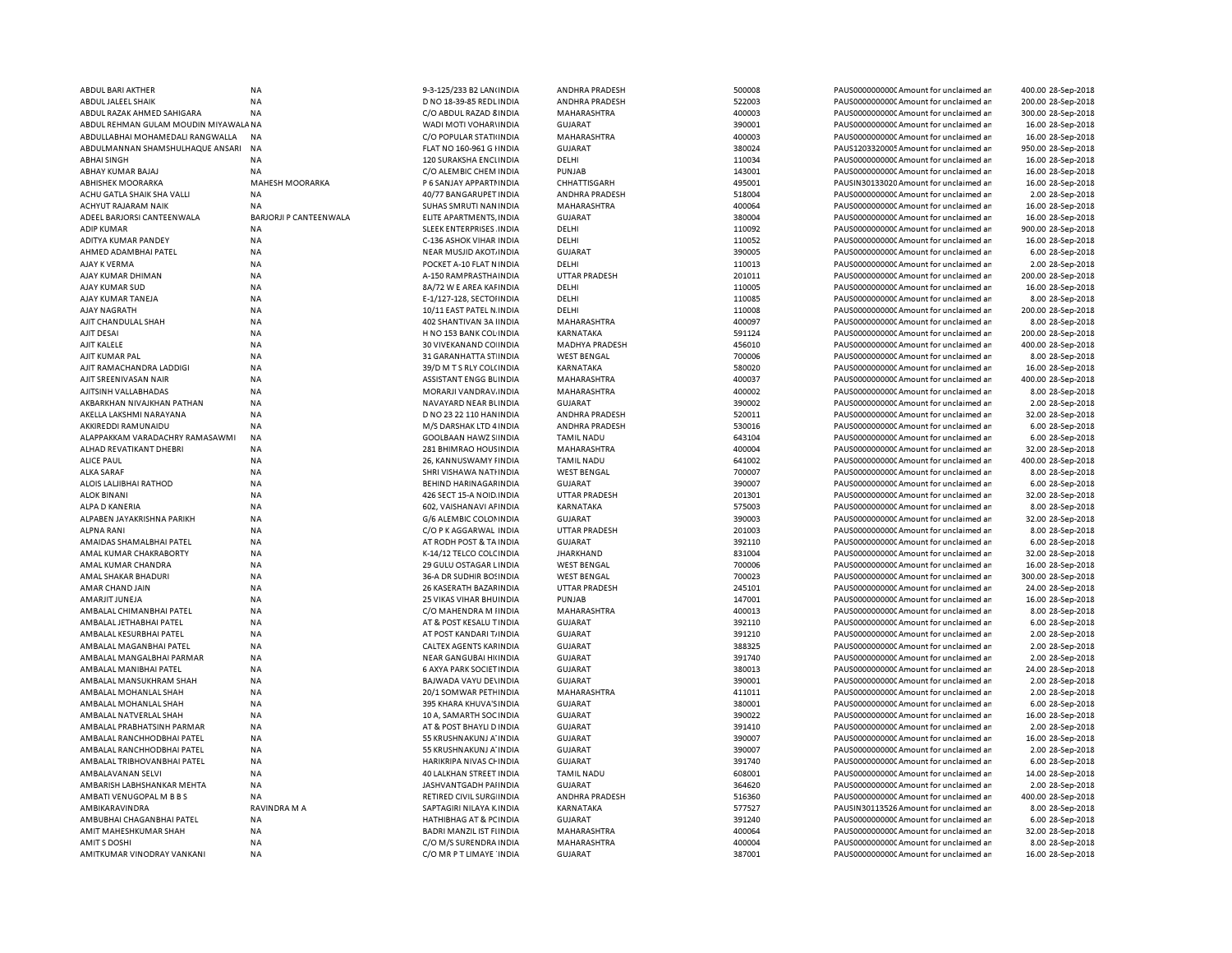|                                          | <b>NA</b>                    | C/O GRINDLAYS BANINDIA                            | DELHI                             | 110001           | PAUS0000000000 Amount for unclaimed ar                                           | 16.00 28-Sep-2018                      |
|------------------------------------------|------------------------------|---------------------------------------------------|-----------------------------------|------------------|----------------------------------------------------------------------------------|----------------------------------------|
| AMRATLAL CHHAGANLAL SONI                 | NA                           | AT & PO SOKHADA BINDIA                            | <b>GUJARAT</b>                    | 391240           | PAUS0000000000 Amount for unclaimed ar                                           | 2.00 28-Sep-2018                       |
| AMRATLAL DALSUKHBHAI DOSHI               | NA                           | 13 NALANDA SOCIETINDIA                            | <b>GUJARAT</b>                    | 390006           | PAUS0000000000 Amount for unclaimed ar                                           | 6.00 28-Sep-2018                       |
| AMRATLAL SANGHAVI                        | NA                           | 150 JAWAN NAGAR INDIA                             | MAHARASHTRA                       | 400077           | PAUS0000000000 Amount for unclaimed ar                                           | 8.00 28-Sep-2018                       |
| <b>AMRIT KAUR</b>                        | NA                           | 362 KAILASH TOWEF INDIA                           | DELHI                             | 110065           | PAUS0000000000 Amount for unclaimed ar                                           | 8.00 28-Sep-2018                       |
| <b>AMRIT ROY</b>                         | NA                           | 1983 KATRA LACHH( INDIA                           | DELHI                             | 110006           | PAUS0000000000 Amount for unclaimed ar                                           | 16.00 28-Sep-2018                      |
| <b>AMRITA SINGH</b>                      | NA                           | IJ-6 IRRAMANZIL CO INDIA                          | ANDHRA PRADESH                    | 500004           | PAUS0000000000 Amount for unclaimed ar                                           | 8.00 28-Sep-2018                       |
| AMRITLAL CHUNILAL SHAH                   | NA                           | II-B WEST VIEW 309 INDIA                          | MAHARASHTRA                       | 400054           | PAUS0000000000 Amount for unclaimed ar                                           | 18.00 28-Sep-2018                      |
| AMRUT HIMATLAL OSWAL                     | NA                           | AMRUT PROVISION : INDIA                           | MAHARASHTRA                       | 410506           | PAUS0000000000 Amount for unclaimed ar                                           | 32.00 28-Sep-2018                      |
| AMRUTLAL BHAICHANDBHAI PATEL             | NA                           | C/O MILAN TRADER! INDIA                           | <b>GUJARAT</b>                    | 383430           | PAUS0000000000 Amount for unclaimed ar                                           | 2.00 28-Sep-2018                       |
| AMRUTLAL MAGANLAL MISTRY                 | NA                           | M-5/57 GOKUL APAFINDIA                            | <b>GUJARAT</b>                    | 380013           | PAUS0000000000 Amount for unclaimed ar                                           | 50.00 28-Sep-2018                      |
| AMRUTLAL POPATLAL SONI                   | NA                           | C/O SHANTILAL M R. INDIA                          | MAHARASHTRA                       | 401404           | PAUS0000000000 Amount for unclaimed ar                                           | 8.00 28-Sep-2018                       |
| ANA REGINA ABREO                         | NA                           | 12-GURUKRUPA HSGINDIA                             | MAHARASHTRA                       | 421304           | PAUS0000000000 Amount for unclaimed ar                                           | 24.00 28-Sep-2018                      |
| ANADI KUMAR DALAL                        | <b>NA</b>                    | 1 GUEST HOUSE FLA INDIA                           | <b>WEST BENGAL</b>                | 713325           | PAUS0000000000 Amount for unclaimed ar                                           | 200.00 28-Sep-2018                     |
| ANAKBEN GULABSINH GADHAVI                | <b>NA</b>                    | 4 NARENDRA PARK I INDIA                           | <b>GUJARAT</b>                    | 390001           | PAUS0000000000 Amount for unclaimed ar                                           | 2.00 28-Sep-2018                       |
| <b>ANAND CHILUKURI</b>                   | NA                           | CF/3 SURYABALA AP INDIA                           | ANDHRA PRADESH                    | 520003           | PAUS0000000000CAmount for unclaimed an                                           | 400.00 28-Sep-2018                     |
|                                          | NA                           |                                                   | <b>GUJARAT</b>                    | 365560           |                                                                                  | 32.00 28-Sep-2018                      |
| ANAND J MEHTA                            | NA                           | HAWELI CHOWK, M/INDIA                             |                                   | 110002           | PAUSIN30097410 Amount for unclaimed ar                                           |                                        |
| <b>ANAND KUMAR</b>                       |                              | C/O BHAGWAN DAS INDIA                             | DELHI                             |                  | PAUS0000000000 Amount for unclaimed ar                                           | 8.00 28-Sep-2018                       |
| ANAND RAMAMURTHY                         | NA                           | HIG FLAT NO B-4/9 EINDIA                          | <b>TAMIL NADU</b>                 | 600078           | PAUS0000000000 Amount for unclaimed ar                                           | 8.00 28-Sep-2018                       |
| ANAND S MERCHANT                         | NA                           | 504 MURLIDHAR AP/INDIA                            | <b>GUJARAT</b>                    | 380015           | PAUS0000000000 Amount for unclaimed ar                                           | 200.00 28-Sep-2018                     |
| <b>ANANDA HOSKERI</b>                    | NA                           | "SHRUSTI" NEAR HU INDIA                           | KARNATAKA                         | 580002           | PAUS0000000000CAmount for unclaimed ar                                           | 200.00 28-Sep-2018                     |
| ANANDJI BHURABHAI MAVANI                 | <b>NA</b>                    | "PURVI" JIVAN ANAHNDIA                            | <b>GUJARAT</b>                    | 360001           | PAUS0000000000 Amount for unclaimed ar                                           | 66.00 28-Sep-2018                      |
| ANANT MAHADEV BATAVALE                   | <b>NA</b>                    | KUVERJI DEVSHI CH/ INDIA                          | MAHARASHTRA                       | 400028           | PAUS0000000000 Amount for unclaimed ar                                           | 8.00 28-Sep-2018                       |
| ANANT NANUBHAI AMIN                      | NA                           | C/O ANANT N AMIN INDIA                            | <b>GUJARAT</b>                    | 391410           | PAUS0000000000CAmount for unclaimed ar                                           | 2.00 28-Sep-2018                       |
| ANANT VASANT RAO MUTALIK                 | NA                           | H.NO.31, ASHOK NA INDIA                           | KARNATAKA                         | 580032           | PAUS0000000000 Amount for unclaimed ar                                           | 200.00 28-Sep-2018                     |
| <b>ANANTH SK</b>                         | <b>NA</b>                    | NO 57, 8 TH CROSS, 'INDIA                         | KARNATAKA                         | 570012           | PAUS0000000000CAmount for unclaimed ar                                           | 200.00 28-Sep-2018                     |
| ANANTHARAM SHETTY                        | <b>NA</b>                    | VIJAYA BANK REGIOI INDIA                          | <b>GUJARAT</b>                    | 380015           | PAUS0000000000CAmount for unclaimed ar                                           | 300.00 28-Sep-2018                     |
| ANANTHESWARA PRABHUCP                    | NA                           | KOTHAWAL TEMPLE INDIA                             | KERALA                            | 682001           | PAUS0000000000CAmount for unclaimed ar                                           | 80.00 28-Sep-2018                      |
| ANCHANA AGGARWAL                         | LATE<br>SH SHAM LAL AGGARWAL | D-95 SECTOR - 41 N INDIA                          | <b>HARYANA</b>                    | 122002           | PAUSIN30231610 Amount for unclaimed ar                                           | 32.00 28-Sep-2018                      |
| ANGIRAS BHOGILAL MEHTA                   | NA                           | <b>BHOGILAL R MEHTA INDIA</b>                     | MAHARASHTRA                       | 400023           | PAUS0000000000CAmount for unclaimed ar                                           | 200.00 28-Sep-2018                     |
| <b>ANGURI DEVI</b>                       | <b>NA</b>                    | HOUSE NO 5890 PH/ INDIA                           | DELHI                             | 110006           | PAUS0000000000 Amount for unclaimed ar                                           | 8.00 28-Sep-2018                       |
| ANIL GUPTA                               | NA                           | <b>B-502 RISHI APARTM INDIA</b>                   | DELHI                             | 110019           | PAUS0000000000CAmount for unclaimed ar                                           | 8.00 28-Sep-2018                       |
| <b>ANILI PURANI</b>                      | <b>NA</b>                    | "SMRUTI" BHAUKAL INDIA                            | <b>GUJARAT</b>                    | 390001           | PAUS0000000000 Amount for unclaimed ar                                           | 200.00 28-Sep-2018                     |
| ANIL K GHIA                              | NA                           | C/O GROW WELL TR. INDIA                           | MAHARASHTRA                       | 400004           | PAUS0000000000CAmount for unclaimed ar                                           | 8.00 28-Sep-2018                       |
|                                          |                              |                                                   |                                   |                  |                                                                                  |                                        |
| <b>ANIL KAPOOR</b>                       | <b>NA</b>                    | 95 SFS RAJOURI APA INDIA                          | DELHI                             | 110064           | PAUS0000000000 Amount for unclaimed ar                                           | 8.00 28-Sep-2018                       |
| <b>ANIL KAPOOR</b>                       | <b>NA</b>                    | 8-A/60 FIRST FLOOR INDIA                          | DELHI                             | 110005           | PAUS0000000000 Amount for unclaimed ar                                           | 24.00 28-Sep-2018                      |
|                                          |                              |                                                   |                                   |                  |                                                                                  |                                        |
| ANIL KUKAM SADHUKHAN                     | NA                           | 30 S N BANERJEE ROINDIA                           | <b>WEST BENGAL</b>                | 700013           | PAUS0000000000 Amount for unclaimed ar                                           | 200.00 28-Sep-2018                     |
| <b>ANIL KUMAR</b>                        | <b>RAM DHANI SINGH</b>       | <b>BRAHMPUR PO - PHI INDIA</b>                    | <b>BIHAR</b>                      | 801505           | PAUS1302340000 Amount for unclaimed ar                                           | 4538.00 28-Sep-2018                    |
| <b>ANIL KUMAR</b>                        | J B MAGGON                   | 175 SAINI ENCLAVE 'INDIA                          | DELHI                             | 110092           | PAUSIN30226912 Amount for unclaimed ar                                           | 16.00 28-Sep-2018                      |
| ANIL KUMAR CHAWLA                        | NA                           | 195 SURIYA NIKETAN INDIA                          | DELHI                             | 110092           | PAUS0000000000CAmount for unclaimed ar                                           | 66.00 28-Sep-2018                      |
| ANIL KUMAR J AGARWALA                    | NA                           | 12 BELIAGHATA ROA INDIA                           | <b>WEST BENGAL</b>                | 700015           | PAUS0000000000 Amount for unclaimed ar                                           | 8.00 28-Sep-2018                       |
| ANIL KUMAR JAIN                          | <b>NA</b>                    | 2 NAROTAM BHUVA INDIA                             | MAHARASHTRA                       | 400057           | PAUS0000000000 Amount for unclaimed ar                                           | 16.00 28-Sep-2018                      |
| ANIL KUMAR KS                            | NA                           | KUMAR SURGICALS / INDIA                           | KERALA                            | 682011           | PAUS0000000000 Amount for unclaimed ar                                           | 200.00 28-Sep-2018                     |
| ANIL KUMAR REDDY ISKA                    | <b>NA</b>                    | 15-17 BRINDAVANAI INDIA                           | <b>ANDHRA PRADESH</b>             | 524001           | PAUS0000000000CAmount for unclaimed an                                           | 200.00 28-Sep-2018                     |
| ANIL KUMAR SETH                          | NA                           | 95 JAWAHAR NAGAI INDIA                            | UTTAR PRADESH                     | 221010           | PAUSIN30112715 Amount for unclaimed ar                                           | 100.00 28-Sep-2018                     |
| ANIL KUMAR SRIVASTAVA                    | <b>NA</b>                    | 8/10 WESTERN EXTEINDIA                            | DELHI                             | 110005           | PAUS0000000000 Amount for unclaimed ar                                           | 16.00 28-Sep-2018                      |
| ANIL P MAJMUDAR                          | NA                           | 32-S, HARINAGAR SO INDIA                          | <b>GUJARAT</b>                    | 390015           | PAUS0000000000 Amount for unclaimed ar                                           | 800.00 28-Sep-2018                     |
| <b>ANIL PANT</b>                         | NA                           | C/O MRS VATHSALA INDIA                            | KARNATAKA                         | 560038           | PAUS0000000000 Amount for unclaimed ar                                           | 1600.00 28-Sep-2018                    |
| ANIL PARKASH MANGLA                      | SH T R A PARKASH             | 108/109 ANSALS SATINDIA                           | <b>UTTAR PRADESH</b>              | 201002           | PAUSIN30020610 Amount for unclaimed ar                                           | 16.00 28-Sep-2018                      |
| ANIL PRABHULAL SHAH                      | NA                           | WADI SONI POLE NC INDIA                           | <b>GUJARAT</b>                    | 390001           | PAUS0000000000 Amount for unclaimed ar                                           | 16.00 28-Sep-2018                      |
| <b>ANIL RATHORE</b>                      | NA                           | C-223 SOUTH MOTHINDIA                             | DELHI                             | 110021           | PAUS0000000000 Amount for unclaimed ar                                           | 8.00 28-Sep-2018                       |
| ANIL SHARMA                              | NA                           | SANGAM THEATRE FINDIA                             | DELHI                             | 110017           | PAUS0000000000 Amount for unclaimed ar                                           | 8.00 28-Sep-2018                       |
| ANIL SHETH K                             | NA                           | 202, SURAJ GANGA CINDIA                           | KARNATAKA                         | 560006           | PAUS0000000000 Amount for unclaimed ar                                           | 8.00 28-Sep-2018                       |
| <b>ANIL SURI</b>                         | NA                           | FLAT NO.51, GANGO INDIA                           | DELHI                             | 110018           | PAUS0000000000 Amount for unclaimed ar                                           | 50.00 28-Sep-2018                      |
| <b>ANIL TEWARI</b>                       | NA                           | F-10 M A R HOSTEL I INDIA                         | DELHI                             | 110011           | PAUS0000000000 Amount for unclaimed ar                                           | 8.00 28-Sep-2018                       |
| ANILABEN RAMESHCHANDRA PATEL             | NA                           | NEAR SOPARIWALA INDIA                             | <b>GUJARAT</b>                    | 390001           | PAUS0000000000 Amount for unclaimed ar                                           | 2.00 28-Sep-2018                       |
| ANILBHAI MANUBHAI BHATT                  | <b>NA</b>                    | HAVELI STREET GAN INDIA                           | <b>GUJARAT</b>                    | 396360           | PAUS0000000000 Amount for unclaimed ar                                           | 16.00 28-Sep-2018                      |
| ANILKUMAR CHIMANLAL KHARAWA              | NA                           | MADAN ZAMPA RO/ INDIA                             | <b>GUJARAT</b>                    | 390001           | PAUS0000000000 Amount for unclaimed ar                                           | 8.00 28-Sep-2018                       |
| ANILKUMAR KANTILAL PARIKH                | NA                           | 922 TOKERSHAH'S S'INDIA                           | <b>GUJARAT</b>                    | 380001           | PAUS0000000000 Amount for unclaimed ar                                           | 2.00 28-Sep-2018                       |
| <b>ANIRBAN BISWAS</b>                    | NA                           | FLAT NO-314 SUKHS. INDIA                          | <b>WEST BENGAL</b>                | 700039           | PAUS0000000000 Amount for unclaimed ar                                           | 300.00 28-Sep-2018                     |
| ANIRUDHAN N                              | NA                           | <b>GEETHA NIVAS NOR INDIA</b>                     | KERALA                            | 688001           | PAUS0000000000 Amount for unclaimed ar                                           | 200.00 28-Sep-2018                     |
| <b>ANIS HUSSAIN</b>                      | <b>MANSOOR ALI</b>           | 1154, NOORANI NACINDIA                            | MADHYA PRADESH                    | 452001           | PAUSIN30226910 Amount for unclaimed ar                                           | 66.00 28-Sep-2018                      |
| <b>ANITA GUPTA</b>                       | NA                           | D-8 ANAND NIKETAI INDIA                           | DELHI                             | 110021           | PAUS0000000000 Amount for unclaimed ar                                           | 32.00 28-Sep-2018                      |
| ANITA JAIN                               | NA                           | C-Y /100 S D A HAUZ INDIA                         | DELHI                             | 110016           | PAUS0000000000C Amount for unclaimed ar                                          | 8.00 28-Sep-2018                       |
| <b>ANITA MALHOTRA</b>                    | <b>NA</b>                    | 6 DAULAT BAGH 36T INDIA                           | MAHARASHTRA                       | 400050           | PAUS0000000000 Amount for unclaimed ar                                           | 300.00 28-Sep-2018                     |
| ANITA S DHAIFULE<br><b>ANITA SADASIV</b> | <b>NA</b><br><b>NA</b>       | 1/1 BHAWANI BHAV INDIA<br>13 BASANTA BOSE R INDIA | MAHARASHTRA<br><b>WEST BENGAL</b> | 400028<br>700026 | PAUS0000000000 Amount for unclaimed ar<br>PAUS0000000000 Amount for unclaimed ar | 66.00 28-Sep-2018<br>16.00 28-Sep-2018 |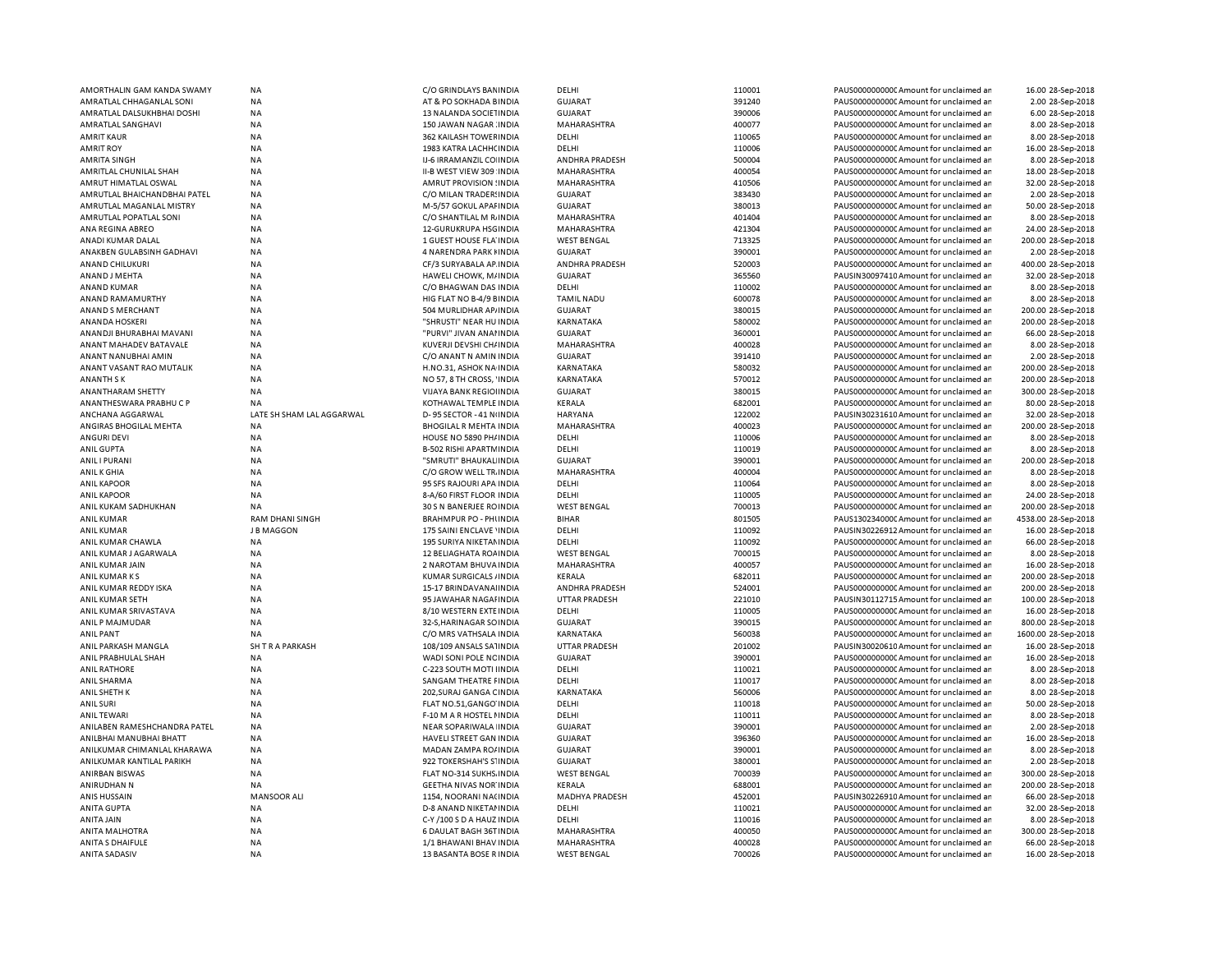| ANJALI ARVIND PHANSALKAR     | <b>NA</b>              | B-9 SAHYADRI CO-OI INDIA       | DELHI                 | 110092 | PAUS0000000000 Amount for unclaimed ar  | 8.00 28-Sep-2018   |
|------------------------------|------------------------|--------------------------------|-----------------------|--------|-----------------------------------------|--------------------|
| ANJALI JURIASINGANI          | <b>NA</b>              | A-3/204 SAKET COM INDIA        | MAHARASHTRA           | 400601 | PAUS0000000000CAmount for unclaimed an  | 40.00 28-Sep-2018  |
| ANJALI SAHNI                 | <b>NA</b>              | <b>B-58 NEW RAJINDER INDIA</b> | DELHI                 | 110060 | PAUS0000000000 Amount for unclaimed ar  | 8.00 28-Sep-2018   |
| ANJANA ASHOK PATEL           | NA                     | LAXMI BHUVAN 3RD INDIA         | MAHARASHTRA           | 400052 | PAUS0000000000 Amount for unclaimed ar  | 2.00 28-Sep-2018   |
| ANJANA KAPUR                 | <b>NA</b>              | 2566-A SHADI PUR NINDIA        | DELHI                 | 110008 | PAUS0000000000 Amount for unclaimed ar  | 8.00 28-Sep-2018   |
|                              | <b>NA</b>              |                                |                       | 110048 |                                         |                    |
| ANJANA MALHOTRA              |                        | E-1 GREATER KAILAS INDIA       | DELHI                 |        | PAUS0000000000CAmount for unclaimed ar  | 8.00 28-Sep-2018   |
| ANJANA S SHAH                | <b>NA</b>              | C/101 DWARKESH L'INDIA         | MAHARASHTRA           | 400092 | PAUS0000000000 Amount for unclaimed ar  | 82.00 28-Sep-2018  |
| ANJANA SHANTILAL AMIN        | <b>NA</b>              | HANUMAN CHOK BI INDIA          | <b>GUJARAT</b>        | 390001 | PAUS0000000000 Amount for unclaimed ar  | 24.00 28-Sep-2018  |
| ANJANABEN MAHENDRAKUMAR SHAH | <b>NA</b>              | A-5 AAVKAR APARTMINDIA         | <b>GUJARAT</b>        | 380009 | PAUS0000000000 Amount for unclaimed ar  | 8.00 28-Sep-2018   |
| ANJANEYAN R                  | RAMACHANDRAN           | 153 SUBRAMANIAM INDIA          | <b>TAMIL NADU</b>     | 641002 | PAUSIN30131320 Amount for unclaimed ar  | 200.00 28-Sep-2018 |
| ANJOO CHAUDHRY               | <b>DINESH KUMAR</b>    | D-124 SECTOR-41 N(INDIA        | UTTAR PRADESH         | 201303 | PAUSIN30105510 Amount for unclaimed ar  | 8.00 28-Sep-2018   |
| <b>ANJU BHUTORIA</b>         | <b>NA</b>              | C/O DAULAT BIJAI SI INDIA      | RAJASTHAN             | 341306 | PAUS0000000000CAmount for unclaimed ar  | 8.00 28-Sep-2018   |
|                              | <b>NA</b>              |                                | DELHI                 | 110091 | PAUS0000000000CAmount for unclaimed ar  | 8.00 28-Sep-2018   |
| ANJU GOEL                    |                        | 54 MAITRI APARTMI INDIA        |                       |        |                                         |                    |
| <b>ANJU KOTHARI</b>          | <b>NA</b>              | KOTHARI MEDICALS INDIA         | KARNATAKA             | 573201 | PAUS0000000000 Amount for unclaimed ar  | 200.00 28-Sep-2018 |
| ANJU MAKAR                   | <b>NA</b>              | 5/5 WEST PATEL NA(INDIA        | DELHI                 | 110008 | PAUS0000000000CAmount for unclaimed ar  | 16.00 28-Sep-2018  |
| ANNAPURNA DEVI SETH          | <b>NA</b>              | 4 CAPPER ROAD LALINDIA         | <b>UTTAR PRADESH</b>  | 226001 | PAUS0000000000CAmount for unclaimed ar  | 200.00 28-Sep-2018 |
| ANOOP SINGH ARORA            | NA                     | LT COL A S ARORA H INDIA       | <b>UTTAR PRADESH</b>  | 201301 | PAUS0000000000CAmount for unclaimed ar  | 8.00 28-Sep-2018   |
| ANSHU BHASIN                 | NAVNEET KUMAR BASHIN   | C-29, SECTOR - D LD/ INDIA     | <b>UTTAR PRADESH</b>  | 226012 | PAUSIN30105510 Amount for unclaimed ar  | 66.00 28-Sep-2018  |
| <b>ANSHUL ROHATGI</b>        | <b>NA</b>              | S/O SRI C B ROHATG INDIA       | <b>BIHAR</b>          | 800009 | PAUS0000000000CAmount for unclaimed ar  | 300.00 28-Sep-2018 |
| ANSUYA BHANUDEV PANDYA       | <b>NA</b>              | C-11 ASHAPURI SOCIINDIA        | <b>GUJARAT</b>        | 380008 | PAUS0000000000CAmount for unclaimed ar  | 12.00 28-Sep-2018  |
|                              |                        |                                |                       | 380008 | PAUS0000000000 Amount for unclaimed ar  |                    |
| ANSUYA VITHALBHAI JOSHI      | <b>NA</b>              | NAYAN-KUNJ 35/2 J/ INDIA       | <b>GUJARAT</b>        |        |                                         | 6.00 28-Sep-2018   |
| <b>ANTHOJIRAO K</b>          | <b>NA</b>              | MARUTI NAGAR NR INDIA          | KARNATAKA             | 583101 | PAUS0000000000Amount for unclaimed ar   | 16.00 28-Sep-2018  |
| ANTO C PULLOKKARAN           | <b>NA</b>              | NEAR R M H S ALOO INDIA        | KERALA                | 680683 | PAUS0000000000 Amount for unclaimed ar  | 300.00 28-Sep-2018 |
| ANUPAMA RATH                 | <b>NA</b>              | C/O RATH DRUG HO INDIA         | ORISSA                | 759122 | PAUS0000000000 Amount for unclaimed ar  | 200.00 28-Sep-2018 |
| ANURADHA A SHETYE            | <b>NA</b>              | D/5/8 JEEVAN SHAN INDIA        | MAHARASHTRA           | 400054 | PAUS0000000000 Amount for unclaimed ar  | 8.00 28-Sep-2018   |
| ANURADHA AGARWAL             | <b>NA</b>              | C-1A/40C JANAKPUR INDIA        | DELHI                 | 110058 | PAUS0000000000 Amount for unclaimed ar  | 16.00 28-Sep-2018  |
| ANUSUYA K NARASIMHAN         | <b>NA</b>              | 501, 4TH CROSS, BAI INDIA      | <b>KARNATAKA</b>      | 560085 | PAUS00000000000Amount for unclaimed ar  | 16.00 28-Sep-2018  |
|                              |                        |                                |                       |        |                                         |                    |
| AP AP REDDY                  | <b>NA</b>              | 51/3 QT SR NAGAR FINDIA        | ANDHRA PRADESH        | 500038 | PAUS0000000000 Amount for unclaimed ar  | 200.00 28-Sep-2018 |
| APABHAI PUNAMBHAI PATEL      | <b>NA</b>              | <b>GANDHI POLE NEAR INDIA</b>  | <b>GUJARAT</b>        | 388325 | PAUS0000000000 Amount for unclaimed ar  | 2.00 28-Sep-2018   |
| APPICONDA CHALAPATHI RAO     | NA                     | C/O SHRI A L RAO D I INDIA     | ANDHRA PRADESH        | 530016 | PAUS0000000000 Amount for unclaimed ar  | 2.00 28-Sep-2018   |
| APURBA KUMAR BORAH           | <b>NA</b>              | PRAGJYOTISH NAGA INDIA         | ASSAM                 | 781014 | PAUS0000000000 Amount for unclaimed ar  | 2.00 28-Sep-2018   |
| <b>ARATI DAS</b>             | <b>NA</b>              | FLAT NO 12 INDIAN INDIA        | <b>WEST BENGAL</b>    | 700019 | PAUS0000000000CAmount for unclaimed ar  | 66.00 28-Sep-2018  |
| ARAYADATH BHASKARAN          | <b>NA</b>              | KUNDOOPARAMBA INDIA            | KERALA                | 673005 | PAUS0000000000CAmount for unclaimed ar  | 50.00 28-Sep-2018  |
| ARCHANA GHOSH                | NA                     | 102 BHUPENDRA BOINDIA          | <b>WEST BENGAL</b>    | 700004 | PAUS0000000000C Amount for unclaimed ar | 8.00 28-Sep-2018   |
| ARCHANA K B                  | <b>BALAJIKS</b>        | DOOR NO 5/5/32 NAINDIA         | ANDHRA PRADESH        | 515201 | PAUSIN30169610 Amount for unclaimed ar  | 250.00 28-Sep-2018 |
|                              |                        |                                |                       |        |                                         |                    |
| ARCHANA PAREKH               | <b>NA</b>              | C-249 MALVIYA NAGINDIA         | RAJASTHAN             | 302017 | PAUS0000000000 Amount for unclaimed ar  | 8.00 28-Sep-2018   |
| ARCHANA SHANTIBHAI PATEL     | <b>NA</b>              | 4, LALBAG SOCIETY, I INDIA     | <b>GUJARAT</b>        | 390011 | PAUS0000000000 Amount for unclaimed ar  | 200.00 28-Sep-2018 |
| ARGUN G DADHEECH             | NA                     | 15-B VASUDEO APAFINDIA         | MAHARASHTRA           | 400069 | PAUS00000000000Amount for unclaimed ar  | 16.00 28-Sep-2018  |
| ARIF AMIRALI HUDDA           | <b>NA</b>              | 26-C RACHNA APARTINDIA         | MAHARASHTRA           | 400058 | PAUS0000000000 Amount for unclaimed ar  | 8.00 28-Sep-2018   |
| ARJANDAS ATMARAM SACHANI     | <b>ATMARAM SACHANI</b> | 93 SINDHI COLONY I INDIA       | <b>GUJARAT</b>        | 360001 | PAUSIN30075710 Amount for unclaimed ar  | 200.00 28-Sep-2018 |
| ARJUN HARISINGANI            | <b>NA</b>              | A-6 MATRUCHAYA N INDIA         | MAHARASHTRA           | 401303 | PAUS0000000000 Amount for unclaimed ar  | 300.00 28-Sep-2018 |
| ARJUN MAHADEV JAMBLE         | <b>NA</b>              | KUVERJI DEVSHI CH/ INDIA       | MAHARASHTRA           | 400028 | PAUS0000000000 Amount for unclaimed ar  | 8.00 28-Sep-2018   |
| ARJUN PRASAD AGARWAL         | <b>NA</b>              |                                | <b>BIHAR</b>          | 854301 |                                         | 8.00 28-Sep-2018   |
|                              |                        | C/O GOVARDHAN D/ INDIA         |                       |        | PAUS0000000000C Amount for unclaimed ar |                    |
| ARJUNSINH N JHALA            | <b>NA</b>              | 2, GOV.SERVENT SO( INDIA       | <b>GUJARAT</b>        | 360005 | PAUS0000000000 Amount for unclaimed ar  | 100.00 28-Sep-2018 |
| <b>ARNAB ROUTH</b>           | NA                     | P-24 C I T ROAD SCH INDIA      | <b>WEST BENGAL</b>    | 700010 | PAUS0000000000CAmount for unclaimed ar  | 200.00 28-Sep-2018 |
| <b>AROCGIARAJ S</b>          | SILUVAI MUTHU          | 10. REDDY STREET N INDIA       | <b>TAMIL NADU</b>     | 600045 | PAUSIN30169610 Amount for unclaimed ar  | 12.00 28-Sep-2018  |
| ARUN BHATNAGAR               | <b>NA</b>              | ROXY ROAD LASHKA INDIA         | <b>MADHYA PRADESH</b> | 474001 | PAUS0000000000CAmount for unclaimed ar  | 200.00 28-Sep-2018 |
| ARUN HIRALAL BULSARA         | <b>NA</b>              | 4 NEHRU NAGAR S N INDIA        | <b>GUJARAT</b>        | 380015 | PAUS0000000000 Amount for unclaimed ar  | 16.00 28-Sep-2018  |
| ARUN JAYANTILAL PATEL        | <b>NA</b>              | PRATAP ROAD OPP NINDIA         | <b>GUJARAT</b>        | 390001 | PAUS0000000000CAmount for unclaimed ar  | 2.00 28-Sep-2018   |
| <b>ARUN KOCHAR</b>           | <b>NA</b>              | 23/24 NEERAV PARK INDIA        | <b>GUJARAT</b>        | 390010 | PAUS0000000000CAmount for unclaimed ar  | 200.00 28-Sep-2018 |
| ARUN KUMAR                   | <b>NA</b>              | H NO 3414 GALI MAI INDIA       | DELHI                 | 110002 | PAUS0000000000CAmount for unclaimed ar  | 8.00 28-Sep-2018   |
|                              |                        |                                |                       |        |                                         |                    |
| ARUN KUMAR DHANESHA          | DEVI CHAND DHANESHA    | HEERA BHAWAN BH INDIA          | RAJASTHAN             | 342001 | PAUSIN30169610 Amount for unclaimed ar  | 700.00 28-Sep-2018 |
| ARUN KUMAR GOYAL             | <b>NA</b>              | <b>B-303 DESIGNERS PAINDIA</b> | <b>UTTAR PRADESH</b>  | 201301 | PAUS0000000000CAmount for unclaimed ar  | 24.00 28-Sep-2018  |
| ARUN KUMAR GUPTA             | <b>NA</b>              | <b>INVESTOR'S POINT KINDIA</b> | <b>JHARKHAND</b>      | 834001 | PAUS0000000000CAmount for unclaimed ar  | 66.00 28-Sep-2018  |
| ARUN MEHTA                   | <b>NA</b>              | C/O A K PHARMACELINDIA         | <b>KARNATAKA</b>      | 560038 | PAUS0000000000 Amount for unclaimed ar  | 200.00 28-Sep-2018 |
| ARUNA GHOSH DASTIDAR         | <b>NA</b>              | 87 AMRIT PURI "A" TINDIA       | DELHI                 | 110065 | PAUS0000000000 Amount for unclaimed ar  | 8.00 28-Sep-2018   |
| <b>ARUNA HARIOM KAPOOR</b>   | <b>NA</b>              | 42 ARUNODAYA SOCINDIA          | <b>GUJARAT</b>        | 390005 | PAUS0000000000 Amount for unclaimed ar  | 82.00 28-Sep-2018  |
| ARUNA HARSHADBHAI PATEL      | <b>NA</b>              | KINNARI BEAUTY PA INDIA        | <b>GUJARAT</b>        | 390001 | PAUS0000000000 Amount for unclaimed ar  | 10.00 28-Sep-2018  |
| ARUNKUMAR SHIVABHAI PATEL    | <b>NA</b>              | 23 TASKAND SOCIET INDIA        | <b>GUJARAT</b>        | 380015 | PAUS0000000000 Amount for unclaimed ar  |                    |
|                              |                        |                                |                       |        |                                         | 8.00 28-Sep-2018   |
| ARVIND BALKRISHNA MAWLANKAR  | <b>NA</b>              | 1127 SHUKARWAR P INDIA         | MAHARASHTRA           | 411001 | PAUS0000000000 Amount for unclaimed ar  | 6.00 28-Sep-2018   |
| ARVIND C VED                 | <b>NA</b>              | B-25, SUN MOON PAINDIA         | <b>GUJARAT</b>        | 390020 | PAUS0000000000 Amount for unclaimed ar  | 32.00 28-Sep-2018  |
| ARVIND KUMAR BECTOR          | <b>NA</b>              | C/O DR B S BECTOR I INDIA      | HARYANA               | 132001 | PAUS00000000000Amount for unclaimed ar  | 300.00 28-Sep-2018 |
| ARVIND N KALOLIA             | <b>NA</b>              | "UDAY" CHOKSI PAR INDIA        | <b>GUJARAT</b>        | 380008 | PAUS0000000000 Amount for unclaimed ar  | 32.00 28-Sep-2018  |
| ARVIND NARANIA               | KISHORILAL NARANIA     | C/O SURUCHI TEA 4- INDIA       | ANDHRA PRADESH        | 500095 | PAUS0000000000C Amount for unclaimed ar | 8.00 28-Sep-2018   |
| ARVIND NATWARLAL MEHTA       | NATWARLAL M METHATA    | 14 ANKUR SOCIETY EINDIA        | <b>GUJARAT</b>        | 388001 | PAUS1201060000 Amount for unclaimed ar  | 6.00 28-Sep-2018   |
|                              |                        |                                |                       | 390018 |                                         |                    |
| ARVIND PHOOLCHAND SHAH       | <b>NA</b>              | 4, MAIKRUPA SOCIET IN DIA      | <b>GUJARAT</b>        |        | PAUS0000000000CAmount for unclaimed ar  | 8.00 28-Sep-2018   |
| ARVINDBHAI MULJIBHAI PATEL   | NA                     | MAHADEV FALIA AT INDIA         | <b>GUJARAT</b>        | 391240 | PAUS0000000000 Amount for unclaimed ar  | 2.00 28-Sep-2018   |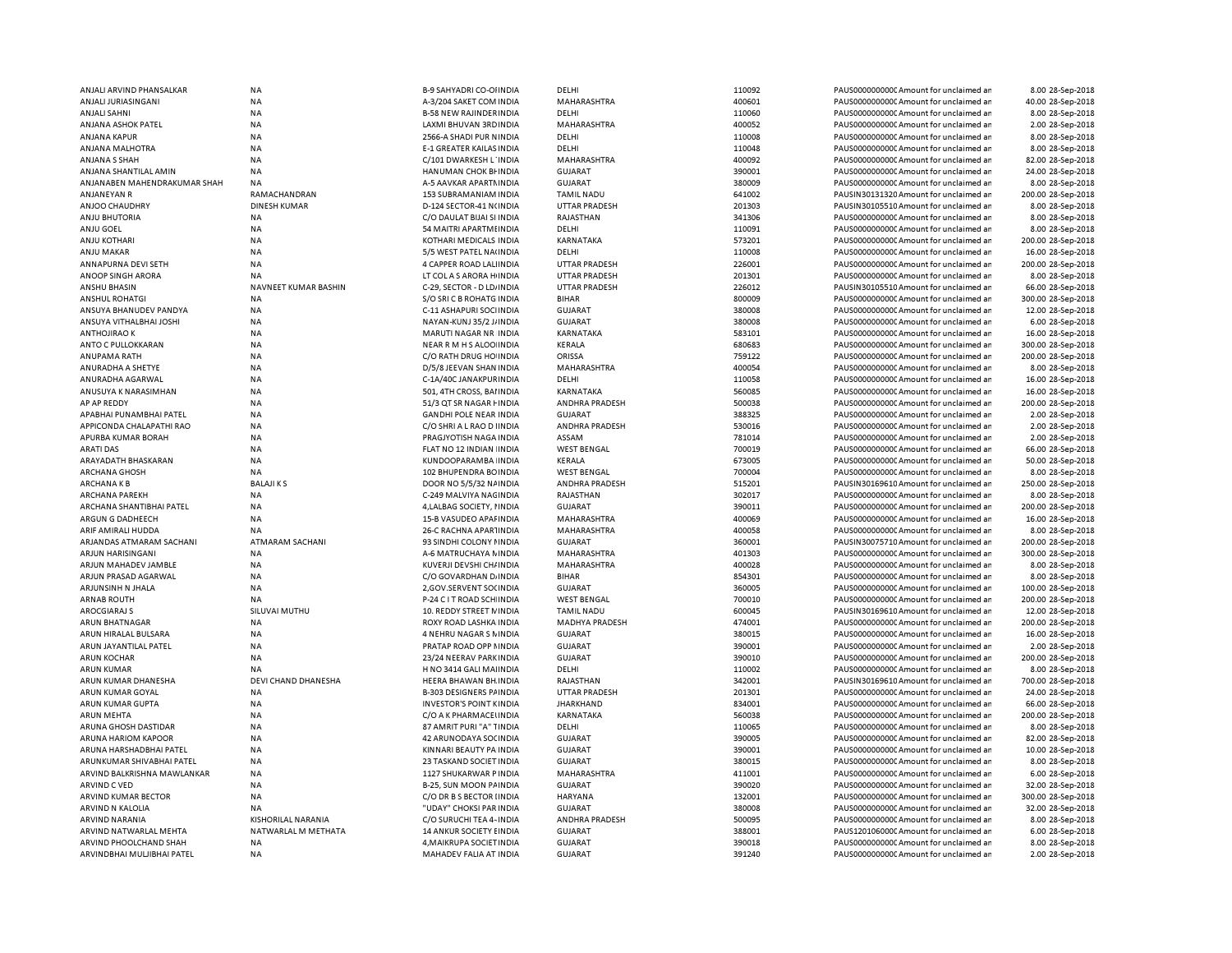| ARVINDBHAI PARSOTTAMDAS PATEL          | <b>NA</b>                  | HATHI BHAG SOKHA INDIA                            | <b>GUJARAT</b>        | 391240           | PAUS0000000000 Amount for unclaimed ar                                           | 2.00 28-Sep-2018    |
|----------------------------------------|----------------------------|---------------------------------------------------|-----------------------|------------------|----------------------------------------------------------------------------------|---------------------|
| ARVINDBHAI SOMABHAI PATEL              | <b>NA</b>                  | AT BHAILI VILLAGE NINDIA                          | <b>GUJARAT</b>        | 391410           | PAUS0000000000C Amount for unclaimed ar                                          | 16.00 28-Sep-2018   |
| ARVINDBHAI UMEDBHAI PATEL              | <b>NA</b>                  | C/O SHRI RAM PESTI INDIA                          | <b>GUJARAT</b>        | 387620           | PAUS0000000000 Amount for unclaimed ar                                           | 2.00 28-Sep-2018    |
| ARVINDKUMAR AMRATLAL DAGLI             | NA                         | C/O C MANEKLAL & INDIA                            | MAHARASHTRA           | 400003           | PAUS0000000000 Amount for unclaimed ar                                           | 8.00 28-Sep-2018    |
| ARVINDKUMAR AMRITLAL SHAH              | <b>NA</b>                  | 1062 KUVAWALO KHINDIA                             | <b>GUJARAT</b>        | 380001           | PAUS0000000000 Amount for unclaimed ar                                           | 24.00 28-Sep-2018   |
| <b>ARVINDKUMAR C SHAH</b>              | <b>NA</b>                  | C/O ARVINDKUMAR INDIA                             | MAHARASHTRA           | 400062           | PAUS0000000000 Amount for unclaimed ar                                           | 2.00 28-Sep-2018    |
| ARVINDKUMAR CHANDULAL SHAH             | <b>NA</b>                  | 49 JAWAHAR NAGAI INDIA                            | MAHARASHTRA           | 400062           | PAUS0000000000 Amount for unclaimed ar                                           | 8.00 28-Sep-2018    |
| ARVINDKUMAR HARGOVINDBHAI PATEL        | <b>NA</b>                  | FLAT NO 391/M66 JI INDIA                          | GUJARAT               | 380013           | PAUS0000000000 Amount for unclaimed ar                                           | 8.00 28-Sep-2018    |
| ARVINDKUMAR PRAGJIBHAI MISTRY          | <b>NA</b>                  | 27 B JIVARAJ PARK S INDIA                         | <b>GUJARAT</b>        | 380051           | PAUS0000000000 Amount for unclaimed ar                                           | 8.00 28-Sep-2018    |
| ARVINDKUMAR VITHALBHAI PATEL           | <b>VITHALBHAI</b>          | 111/2, JAWAHAR NA INDIA                           | MAHARASHTRA           | 400062           | PAUS0000000000 Amount for unclaimed ar                                           | 40.00 28-Sep-2018   |
| ARVINDLAL VITHALDAS SHAH               | <b>NA</b>                  | STATION ROAD GOD INDIA                            | GUJARAT               | 389001           | PAUS0000000000 Amount for unclaimed ar                                           | 8.00 28-Sep-2018    |
| ASEEM BALI                             | <b>NA</b>                  | <b>B-165, POCKET C SIDIINDIA</b>                  | DELHI                 | 110014           | PAUS0000000000 Amount for unclaimed ar                                           | 8.00 28-Sep-2018    |
| ASHA BHANSALI                          | <b>NA</b>                  | 16-KA-2 JYOTI NAGA INDIA                          | RAJASTHAN             | 302005           | PAUS0000000000CAmount for unclaimed ar                                           | 8.00 28-Sep-2018    |
| ASHA DHUPAR                            | <b>NA</b>                  | J 12/9 RAJOURI GARI INDIA                         | DELHI                 | 110027           | PAUS0000000000 Amount for unclaimed ar                                           | 16.00 28-Sep-2018   |
| ASHA GAMBHIR                           | CHETAN LAL KHURANA         | J 1813 BLOCK J C R P. INDIA                       | DELHI                 | 110019           | PAUSIN30068510 Amount for unclaimed ar                                           | 8.00 28-Sep-2018    |
| ASHA GOPINATHAN                        | <b>NA</b>                  | 16-A WILLINGDON CINDIA                            | DELHI                 | 110011           | PAUS0000000000 Amount for unclaimed ar                                           | 8.00 28-Sep-2018    |
| <b>ASHA HINGORANI</b>                  | NA                         | 81-82 KHANDARI CO INDIA                           | <b>UTTAR PRADESH</b>  | 282002           | PAUS0000000000CAmount for unclaimed ar                                           | 200.00 28-Sep-2018  |
| <b>ASHA KUMAR</b>                      | <b>ASHOK KUMAR</b>         | STREET NO 49 SECT(INDIA                           | <b>JHARKHAND</b>      | 827009           | PAUSIN30125028 Amount for unclaimed ar                                           | 50.00 28-Sep-2018   |
| ASHA MAHENDRAKUMAR CHHANGAWALA         | NA                         | 33 MANGAL PARK G. INDIA                           | <b>GUJARAT</b>        | 390001           | PAUS0000000000 Amount for unclaimed ar                                           | 6.00 28-Sep-2018    |
| ASHA MAHENDRAKUMAR CHHANGAWALA         | <b>NA</b>                  | 33 MANGAL PARK G. INDIA                           | <b>GUJARAT</b>        | 390001           | PAUS0000000000 Amount for unclaimed ar                                           | 6.00 28-Sep-2018    |
| <b>ASHA N KIRAN</b>                    | <b>NA</b>                  | 202 BHAVESHA CO-CINDIA                            | <b>MAHARASHTRA</b>    | 400058           | PAUS0000000000 Amount for unclaimed ar                                           | 40.00 28-Sep-2018   |
| ASHA PRADEEP PATEL                     | <b>NA</b>                  | 23-C SAHAJANAND / INDIA                           | <b>GUJARAT</b>        | 380015           | PAUS0000000000 Amount for unclaimed ar                                           | 66.00 28-Sep-2018   |
| <b>ASHA RASTOGI</b>                    | <b>FAQIR CHAND RUSTOGI</b> | 51-JEEVAN BIMA AP INDIA                           | DELHI                 | 110032           | PAUSIN30039412 Amount for unclaimed ar                                           | 2.00 28-Sep-2018    |
| ASHA SHETIYA                           | <b>NA</b>                  | DEGREE COLLEGE D/ INDIA                           | KARNATAKA             | 581325           | PAUS0000000000 Amount for unclaimed ar                                           | 32.00 28-Sep-2018   |
| ASHA SHUKLA                            | <b>NA</b>                  | 111A/393"RAM NIV/INDIA                            | <b>UTTAR PRADESH</b>  | 208012           | PAUS0000000000 Amount for unclaimed ar                                           | 16.00 28-Sep-2018   |
| ASHIMA NATH                            | <b>NA</b>                  | C/O DINESH NATH NINDIA                            | <b>WEST BENGAL</b>    | 743248           | PAUS0000000000 Amount for unclaimed ar                                           | 200.00 28-Sep-2018  |
| ASHIMA RANI SAHA                       | <b>NA</b>                  | 7-G LENIN SARANI SHNDIA                           | <b>WEST BENGAL</b>    | 712203           | PAUS0000000000CAmount for unclaimed ar                                           | 2000.00 28-Sep-2018 |
| ASHISH KUMAR ROY                       | <b>NA</b>                  | F-50, SECTOR 27 NO INDIA                          | <b>UTTAR PRADESH</b>  | 201301           | PAUS0000000000 Amount for unclaimed ar                                           | 200.00 28-Sep-2018  |
| ASHISH M CHHANGAWALA                   | <b>NA</b>                  | 33 MANGAL PARK G/INDIA                            | <b>GUJARAT</b>        | 390017           | PAUS0000000000 Amount for unclaimed ar                                           | 2.00 28-Sep-2018    |
| ASHISH M CHHANGAWALA                   | <b>NA</b>                  | 33 MANGAL PARK G/ INDIA                           | <b>GUJARAT</b>        | 390017           | PAUS0000000000 Amount for unclaimed ar                                           | 6.00 28-Sep-2018    |
| ASHISH M CHHANGAWALA                   | <b>NA</b>                  | 33 MANGAL PARK G. INDIA                           | <b>GUJARAT</b>        | 390017           | PAUS0000000000 Amount for unclaimed ar                                           | 6.00 28-Sep-2018    |
| <b>ASHOK B KUMAR</b>                   | <b>NA</b>                  | FLAT NO-19 5TH FLC INDIA                          | MAHARASHTRA           | 400081           | PAUS0000000000CAmount for unclaimed ar                                           | 8.00 28-Sep-2018    |
| ASHOK DADUBHAI PATEL                   | <b>NA</b>                  | ANNAPURNA BULDC INDIA                             | <b>GUJARAT</b>        | 388450           | PAUS0000000000 Amount for unclaimed ar                                           | 6.00 28-Sep-2018    |
| ASHOK DIGAMBAR PARAB                   | NA                         | SIDDHIVINAYAK BUIHNDIA                            | MAHARASHTRA           | 401404           | PAUS0000000000CAmount for unclaimed ar                                           | 8.00 28-Sep-2018    |
| ASHOK DIPAKBHAI PARIKH                 | <b>NA</b>                  | 203 SITARAM APARTINDIA                            | <b>GUJARAT</b>        | 390007           | PAUS0000000000 Amount for unclaimed ar                                           | 16.00 28-Sep-2018   |
| ASHOK G NEMAN                          | <b>NA</b>                  | LAXMI DISTRIBUTOR INDIA                           | MAHARASHTRA           | 410206           | PAUS0000000000 Amount for unclaimed ar                                           | 200.00 28-Sep-2018  |
| ASHOK JAYANTILAL SHAH                  | <b>NA</b>                  | 2/B, BHARATI SOCIE INDIA                          | <b>GUJARAT</b>        | 384265           | PAUS0000000000 Amount for unclaimed ar                                           | 8.00 28-Sep-2018    |
| ASHOK K ADLAKHA                        | <b>NA</b>                  | C/O ALEMBIC CHEM INDIA                            | HARYANA               | 133001           | PAUS0000000000 Amount for unclaimed ar                                           | 200.00 28-Sep-2018  |
| <b>ASHOK KOHLI</b>                     | <b>NA</b>                  | <b>BSO GE SRI GANGAN INDIA</b>                    | RAJASTHAN             | 335001           | PAUS0000000000 Amount for unclaimed ar                                           | 40.00 28-Sep-2018   |
| ASHOK KUMAR AGARWAL                    | <b>NA</b>                  | FD-54 HAL FLATS OLI INDIA                         | KARNATAKA             | 560093           | PAUS0000000000CAmount for unclaimed ar                                           | 16.00 28-Sep-2018   |
| ASHOK KUMAR AGARWAL                    | <b>NA</b>                  | STATE BANK OF PAT INDIA                           | <b>UTTAR PRADESH</b>  | 243005           | PAUS00000000000Amount for unclaimed ar                                           | 200.00 28-Sep-2018  |
| ASHOK KUMAR DEWAN                      | <b>NA</b>                  | B-XIX 1103 D TAGOR INDIA                          | PUNJAB                | 141001           | PAUS0000000000CAmount for unclaimed ar                                           | 2500.00 28-Sep-2018 |
|                                        | <b>NA</b>                  |                                                   | <b>WEST BENGAL</b>    | 700004           |                                                                                  | 8.00 28-Sep-2018    |
| ASHOK KUMAR GHOSH<br>ASHOK KUMAR GUPTA | <b>NA</b>                  | 102 BHUPENDRA BOINDIA<br>J-7/44 RAJOURI GAR INDIA | DELHI                 | 110027           | PAUS0000000000CAmount for unclaimed ar<br>PAUS0000000000 Amount for unclaimed ar |                     |
|                                        |                            |                                                   |                       |                  |                                                                                  | 8.00 28-Sep-2018    |
| ASHOK KUMAR GUPTA                      | <b>NA</b>                  | UPASANA 58 A G C RINDIA                           | DELHI                 | 110092           | PAUS0000000000CAmount for unclaimed ar                                           | 32.00 28-Sep-2018   |
| <b>ASHOK KUMAR MAGOO</b>               | <b>NA</b>                  | 30/14 ASHOK NAGAHNDIA                             | DELHI                 | 110018           | PAUS0000000000 Amount for unclaimed ar                                           | 8.00 28-Sep-2018    |
| ASHOK KUMAR RAHEJA                     | <b>NA</b>                  | F1/U-100, II FLOOR NINDIA                         | DELHI                 | 110034           | PAUS0000000000CAmount for unclaimed ar                                           | 200.00 28-Sep-2018  |
| ASHOK KUMAR VERMA                      | <b>NA</b>                  | 66 BALWANT NAGAHNDIA                              | <b>MADHYA PRADESH</b> | 474002<br>416002 | PAUS0000000000 Amount for unclaimed ar                                           | 8.00 28-Sep-2018    |
| ASHOK MANAGAVE                         | <b>NA</b>                  | 499 E STATION ROALINDIA                           | MAHARASHTRA           |                  | PAUS0000000000 Amount for unclaimed ar                                           | 200.00 28-Sep-2018  |
| ASHOK MATHURDAS THAKRAR                | <b>NA</b>                  | 33-B KOTECHA NAG/INDIA                            | <b>GUJARAT</b>        | 360001           | PAUS0000000000 Amount for unclaimed ar                                           | 16.00 28-Sep-2018   |
| <b>ASHOK NAIR</b>                      | <b>NA</b>                  | FLAT NO.801, SHYAN INDIA                          | <b>GUJARAT</b>        | 380015           | PAUS0000000000 Amount for unclaimed ar                                           | 200.00 28-Sep-2018  |
| ASHOK RAJARAM GUPTE                    | <b>NA</b>                  | 208, SAMRUDDHI CC INDIA                           | <b>GUJARAT</b>        | 390021           | PAUS0000000000 Amount for unclaimed ar                                           | 2.00 28-Sep-2018    |
| <b>ASHOK ROY</b>                       | <b>NA</b>                  | AJOY ROY ROAD MC INDIA                            | <b>JHARKHAND</b>      | 834008           | PAUS0000000000 Amount for unclaimed ar                                           | 8.00 28-Sep-2018    |
| ASHOK V NANKANI                        | <b>NA</b>                  | P W D 13/8 PIMPRI PINDIA                          | MAHARASHTRA           | 411017           | PAUS0000000000 Amount for unclaimed ar                                           | 8.00 28-Sep-2018    |
| ASHOKBHAI PARSHOTTAMDAS PATEL          | <b>NA</b>                  | 9 BARODA PEOPLES INDIA                            | <b>GUJARAT</b>        | 390005           | PAUS0000000000 Amount for unclaimed ar                                           | 2.00 28-Sep-2018    |
| ASHOKBHAI RASIKLAL SHAH                | <b>NA</b>                  | PREMANAND KAVI'S INDIA                            | <b>GUJARAT</b>        | 390001           | PAUS0000000000 Amount for unclaimed ar                                           | 2.00 28-Sep-2018    |
| ASHOKKUMAR KHUSHALBHAI PATEL           | <b>NA</b>                  | VILL TALAD TAL OLP/INDIA                          | <b>GUJARAT</b>        | 394540           | PAUS0000000000CAmount for unclaimed an                                           | 8.00 28-Sep-2018    |
| ASHOKKUMAR MODY                        | <b>NA</b>                  | 17, SHANTI NIVAS SCINDIA                          | <b>GUJARAT</b>        | 389001           | PAUS1202740000 Amount for unclaimed ar                                           | 6.00 28-Sep-2018    |
| ASHOKKUMAR R BAJAJ                     | <b>NA</b>                  | 35 NUTAN CLOTH M INDIA                            | <b>GUJARAT</b>        | 380022           | PAUS0000000000 Amount for unclaimed ar                                           | 8.00 28-Sep-2018    |
| ASHRUMATI SHANKERLAL SATPANTHI         | <b>NA</b>                  | SUMEL FLATS BLOCK INDIA                           | <b>GUJARAT</b>        | 380015           | PAUS0000000000 Amount for unclaimed ar                                           | 2.00 28-Sep-2018    |
| ASHVINKUMAR PURUSHOTTAMDAS PATEL       | <b>NA</b>                  | JESANG VANMALI'S INDIA                            | <b>GUJARAT</b>        | 384320           | PAUS0000000000 Amount for unclaimed ar                                           | 8.00 28-Sep-2018    |
| ASHWANI BHARGAVA                       | <b>NA</b>                  | C/O 20/B STAR PAPE INDIA                          | <b>UTTAR PRADESH</b>  | 247001           | PAUS0000000000 Amount for unclaimed ar                                           | 32.00 28-Sep-2018   |
| ASHWANI KUMAR                          | Sh VED SINGH               | BAHADARPUR JAT H. INDIA                           | UTTARAKHAND           | 249401           | PAUS1202060000 Amount for unclaimed ar                                           | 4.00 28-Sep-2018    |
| ASHWANI SHARMA                         | N R SHARMA                 | OLD SABJI MANDI, A INDIA                          | <b>UTTAR PRADESH</b>  | 249407           | PAUSIN30226910 Amount for unclaimed ar                                           | 400.00 28-Sep-2018  |
| <b>ASHWIN B PATEL</b>                  | <b>NA</b>                  | 19 AVKAR SOCIETY NINDIA                           | <b>GUJARAT</b>        | 390011           | PAUS0000000000 Amount for unclaimed ar                                           | 2.00 28-Sep-2018    |
| ASHWIN NANALAL MEHTA                   | <b>NA</b>                  | C/O THE SWASTIK JAINDIA                           | MAHARASHTRA           | 400002           | PAUS0000000000 Amount for unclaimed ar                                           | 8.00 28-Sep-2018    |
| ASHWINBHAI BHAILALBHAI PATEL           | <b>NA</b>                  | 17 PRATAPKUNJ KARINDIA                            | <b>GUJARAT</b>        | 390001           | PAUS0000000000 Amount for unclaimed ar                                           | 2.00 28-Sep-2018    |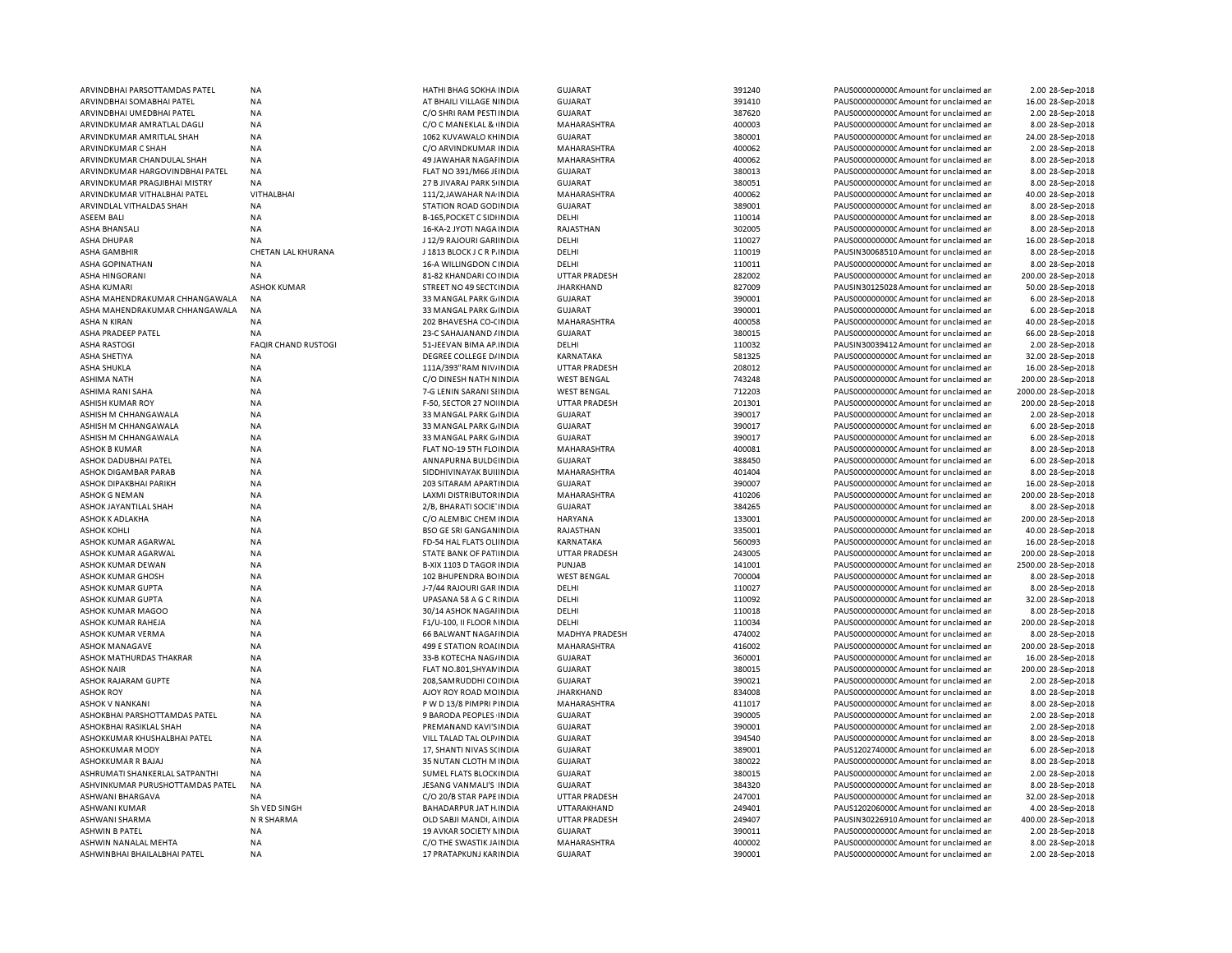| ASHWINBHAI KANTIBHAI PATEL      | <b>NA</b> | 16 ANANDNAGAR S(INDIA           | <b>GUJARAT</b>        | 390005 | PAUS0000000000 Amount for unclaimed an  | 16.00 28-Sep-2018   |
|---------------------------------|-----------|---------------------------------|-----------------------|--------|-----------------------------------------|---------------------|
| ASHWINI KUMAR MISRA             | <b>NA</b> | 111/336 MAHESH KUNDIA           | <b>UTTAR PRADESH</b>  | 208012 | PAUS0000000000 Amount for unclaimed ar  | 8.00 28-Sep-2018    |
| ASMABAI HASHIMBHAI MOTIWALA     | <b>NA</b> | 4TH FLOOR FIDA BLE INDIA        | <b>MAHARASHTRA</b>    | 400002 | PAUS0000000000 Amount for unclaimed ar  | 16.00 28-Sep-2018   |
| ASOK MUKHOPADHYAY               | <b>NA</b> | 188/2A PICNIC GARE INDIA        | <b>WEST BENGAL</b>    | 700039 | PAUS0000000000 Amount for unclaimed ar  | 200.00 28-Sep-2018  |
| ASOKKUMAR DATTA                 | <b>NA</b> | A C MITRA LANE KH(INDIA         | <b>WEST BENGAL</b>    | 713101 | PAUS0000000000 Amount for unclaimed ar  | 200.00 28-Sep-2018  |
| ASVINKUMAR MAGANLAL THAKKAR     | <b>NA</b> | 95 SANGAM SOCIET INDIA          | <b>GUJARAT</b>        | 390006 | PAUS0000000000 Amount for unclaimed ar  | 2.00 28-Sep-2018    |
| <b>ATAM DEVI</b>                | <b>NA</b> | WZ-91 RAM GARH C INDIA          | DELHI                 | 110015 | PAUS0000000000 Amount for unclaimed ar  | 8.00 28-Sep-2018    |
| <b>ATAM PARKASH</b>             | <b>NA</b> | <b>B-72 PRASHANT VIH. INDIA</b> | DELHI                 | 110085 | PAUS0000000000 Amount for unclaimed ar  | 8.00 28-Sep-2018    |
| <b>ATASI GHOSH</b>              | <b>NA</b> | FLAT NO 301, BLOCK INDIA        | MAHARASHTRA           | 400101 | PAUS0000000000 Amount for unclaimed ar  | 200.00 28-Sep-2018  |
| ATAULLA MOHAMMED                | NA        | 3-5-784/2/1 DARSHAINDIA         | ANDHRA PRADESH        | 500029 | PAUS0000000000 Amount for unclaimed ar  | 600.00 28-Sep-2018  |
| ATHAM YOUSUFF A                 | <b>NA</b> | 4, WEST CAR ST., TIRINDIA       | <b>TAMIL NADU</b>     | 627006 | PAUS0000000000 Amount for unclaimed ar  | 400.00 28-Sep-2018  |
| ATUL KHANDELWAL                 | NA        | 44 A/1 OPP GUPTA PINDIA         | <b>UTTAR PRADESH</b>  | 243001 | PAUS0000000000 Amount for unclaimed ar  | 600.00 28-Sep-2018  |
| ATUL KUMAR MISHRA               | <b>NA</b> | C/O ANKUR AGENCII INDIA         | <b>UTTAR PRADESH</b>  | 221106 | PAUS0000000000 Amount for unclaimed ar  | 200.00 28-Sep-2018  |
| ATUL KUMAR SETHI                | <b>NA</b> | BLOCK A-3 FLAT 68 SINDIA        | DELHI                 | 110063 | PAUS0000000000CAmount for unclaimed ar  | 16.00 28-Sep-2018   |
| ATUL RAMANLAL DESAI             | <b>NA</b> | 8 DAXA SOCIETY NIZ INDIA        | <b>GUJARAT</b>        | 390002 | PAUS0000000000 Amount for unclaimed ar  | 6.00 28-Sep-2018    |
| ATUL RATILAL SHAH               | <b>NA</b> | <b>B-108 SHITAL APT NIINDIA</b> | <b>GUJARAT</b>        | 390018 | PAUS0000000000 Amount for unclaimed ar  | 8.00 28-Sep-2018    |
| ATULKUMAR CHANDRAKANT BHATT     | ΝA        | 102, 1ST FLR, GOLDE INDIA       | <b>GUJARAT</b>        | 395007 | PAUS0000000000C Amount for unclaimed ar | 8.00 28-Sep-2018    |
| ATULKUMAR JAYARAMBHAI PATEL     | <b>NA</b> | 35 AMBALAL PARK BINDIA          | <b>GUJARAT</b>        | 390018 | PAUS0000000000 Amount for unclaimed ar  | 10.00 28-Sep-2018   |
|                                 | <b>NA</b> |                                 | <b>GUJARAT</b>        | 390011 |                                         | 16.00 28-Sep-2018   |
| ATULKUMAR RAMANLAL SHAH         |           | A-6 PASHUBHAI PAR INDIA         |                       |        | PAUS0000000000C Amount for unclaimed ar |                     |
| AVANTILAL MUKTILAL VORA         | NA        | BLDG NO-36 A 1ST F INDIA        | <b>GUJARAT</b>        | 380001 | PAUS0000000000 Amount for unclaimed ar  | 32.00 28-Sep-2018   |
| AVINASH CHANDER CHUGH           | NA        | III-H-21 LAJPAT NAG. INDIA      | DELHI                 | 110024 | PAUS0000000000 Amount for unclaimed ar  | 8.00 28-Sep-2018    |
| AVINASH MADHAV PENDHARKAR       | <b>NA</b> | G/13 ALEMBIC COLC INDIA         | <b>GUJARAT</b>        | 390003 | PAUS0000000000 Amount for unclaimed ar  | 300.00 28-Sep-2018  |
| AVINASH NARAYAN JOGLEKAR        | <b>NA</b> | KHARIVAV RAOPUR/INDIA           | GUJARAT               | 390001 | PAUS0000000000CAmount for unclaimed ar  | 6.00 28-Sep-2018    |
| AVINASH PARSHOTAM KANJANI       | <b>NA</b> | BARRACK NO. 968, RINDIA         | MAHARASHTRA           | 421003 | PAUS0000000000CAmount for unclaimed ar  | 8.00 28-Sep-2018    |
| AVINASH RAJARAM SHINDE          | <b>NA</b> | MUGBHAT LANE CH, INDIA          | MAHARASHTRA           | 400004 | PAUS0000000000CAmount for unclaimed ar  | 16.00 28-Sep-2018   |
| <b>AZIZ KHAN</b>                | <b>NA</b> | H.No.19-2-175/3, Ta INDIA       | ANDHRA PRADESH        | 500264 | PAUS0000000000CAmount for unclaimed ar  | 400.00 28-Sep-2018  |
| AZIZHUSAIN K KAPADIA            | <b>NA</b> | C/O M H KAPADIA 8 INDIA         | <b>GUJARAT</b>        | 380001 | PAUS0000000000 Amount for unclaimed ar  | 8.00 28-Sep-2018    |
| <b>B C BHARDWAJ</b>             | <b>NA</b> | STATION MASTER P/INDIA          | <b>HARYANA</b>        | 121102 | PAUS0000000000CAmount for unclaimed ar  | 16.00 28-Sep-2018   |
| <b>B CHANDRA SEKHAR SUBUDHY</b> | <b>NA</b> | PLOT J/10 BJB NAGA INDIA        | ORISSA                | 751014 | PAUS0000000000CAmount for unclaimed ar  | 200.00 28-Sep-2018  |
| <b>B CHANDRASEKARAN</b>         | NA        | FIELD SALES MANAGINDIA          | <b>TAMIL NADU</b>     | 638004 | PAUS0000000000CAmount for unclaimed ar  | 200.00 28-Sep-2018  |
| <b>B G JAGANNATH</b>            | <b>NA</b> | 16 1ST ROAD V CROSINDIA         | <b>KARNATAKA</b>      | 560018 | PAUS0000000000 Amount for unclaimed ar  | 16.00 28-Sep-2018   |
| <b>B G NAGARAJU</b>             | <b>NA</b> | NO 1948/27, HOUSIN INDIA        | KARNATAKA             | 577006 | PAUS0000000000C Amount for unclaimed ar | 400.00 28-Sep-2018  |
| <b>B G PARAMESHWARA</b>         | <b>NA</b> | APEX DIE CASTERS NINDIA         | <b>KARNATAKA</b>      | 560068 | PAUS0000000000 Amount for unclaimed ar  | 16.00 28-Sep-2018   |
| <b>B NAGESHWAR</b>              | NA        | 95 GANGADHEESWAINDIA            | <b>TAMIL NADU</b>     | 600084 | PAUS0000000000CAmount for unclaimed ar  | 200.00 28-Sep-2018  |
| <b>B PADMAVATHI</b>             | <b>NA</b> | NO.1. SUNANDA NILINDIA          | <b>KARNATAKA</b>      | 560022 | PAUS0000000000 Amount for unclaimed ar  | 200.00 28-Sep-2018  |
| <b>B R NANGPAL</b>              | <b>NA</b> | G-134 PREET VIHAR 'INDIA        | DELHI                 | 110092 | PAUS0000000000 Amount for unclaimed ar  | 8.00 28-Sep-2018    |
| <b>B R VEERABHADRA GOUD</b>     | <b>NA</b> | C/O TUNGABHADRA INDIA           | KARNATAKA             | 583101 | PAUS0000000000CAmount for unclaimed ar  | 32.00 28-Sep-2018   |
| <b>B RAMA MOHAN</b>             | NA        | C/O ASWARTHE MELINDIA           | <b>ANDHRA PRADESH</b> | 515002 | PAUS0000000000CAmount for unclaimed ar  | 200.00 28-Sep-2018  |
| <b>B V RAMA SUBBA RAO</b>       | <b>NA</b> | F2, BALAJI EMERALD INDIA        | ANDHRA PRADESH        | 500060 | PAUS0000000000CAmount for unclaimed ar  | 200.00 28-Sep-2018  |
| <b>B VENKATESHAM</b>            | <b>NA</b> | H N 1-1-76 KAMSARI INDIA        | <b>ANDHRA PRADESH</b> | 500011 | PAUS0000000000CAmount for unclaimed an  | 6.00 28-Sep-2018    |
| BABAHAI LAXMANRAO SHEJWALKER    | <b>NA</b> | OPP GOVERNMENT INDIA            | <b>GUJARAT</b>        | 390001 | PAUS0000000000CAmount for unclaimed ar  | 2.00 28-Sep-2018    |
| <b>BABAN DAJI GAUAKUND</b>      | <b>NA</b> | KUVERJI DEVSHI CH/ INDIA        | <b>MAHARASHTRA</b>    | 400028 | PAUS0000000000 Amount for unclaimed ar  | 8.00 28-Sep-2018    |
|                                 |           |                                 |                       |        |                                         |                     |
| BABU NIMMAGADDA H MD            | NA        | HOMER G.PHILLIPS FINDIA         | MAHARASHTRA           | 999999 | PAUS0000000000 Amount for unclaimed ar  | 400.00 28-Sep-2018  |
| <b>BABU VARGIS</b>              | <b>NA</b> | C/O AECO LTD 2ND HNDIA          | <b>GUJARAT</b>        | 380001 | PAUS0000000000 Amount for unclaimed ar  | 32.00 28-Sep-2018   |
| BABUBHAI CHHAGANLAL SONI        | NA        | AT & PO SOKHADA CINDIA          | <b>GUJARAT</b>        | 391240 | PAUS0000000000 Amount for unclaimed ar  | 2.00 28-Sep-2018    |
| <b>BABUBHAI LALBHAI PARIKH</b>  | <b>NA</b> | <b>MAMA NI POLE RAO INDIA</b>   | <b>GUJARAT</b>        | 390001 | PAUS0000000000 Amount for unclaimed ar  | 2.00 28-Sep-2018    |
| BABUBHAI MANCHAND PATEL         | NA        | 31-A PURSHOTTAMI INDIA          | <b>GUJARAT</b>        | 390020 | PAUS0000000000 Amount for unclaimed ar  | 2.00 28-Sep-2018    |
| BABULAL CHUNNILALJI ATHAWASYA   | NA        | NO D/7 1 DRDO CONINDIA          | KARNATAKA             | 560075 | PAUS0000000000 Amount for unclaimed ar  | 16.00 28-Sep-2018   |
| BABULAL MAGANLAL PANCHAL        | NA        | 305 MITHILA'A'PURA INDIA        | MAHARASHTRA           | 400059 | PAUS0000000000 Amount for unclaimed ar  | 2.00 28-Sep-2018    |
| BABULAL PRABHUSINGH CHAUHAN     | NA        | 13/B KAPOOR KI BACINDIA         | RAJASTHAN             | 305001 | PAUS0000000000 Amount for unclaimed ar  | 10.00 28-Sep-2018   |
| BABULAL PURSOTAMDAS SHAH        | NA        | NR TOWER THASRA INDIA           | GUJARAT               | 388250 | PAUS0000000000 Amount for unclaimed ar  | 2.00 28-Sep-2018    |
| <b>BABY KUTTERI</b>             | NA        | G/117 ALEMBIC COL INDIA         | <b>GUJARAT</b>        | 390003 | PAUS0000000000 Amount for unclaimed ar  | 200.00 28-Sep-2018  |
| BACHUBHAI MAKANJI NAIK          | <b>NA</b> | "PADMAJA" 25 ALENINDIA          | <b>GUJARAT</b>        | 390016 | PAUS0000000000 Amount for unclaimed ar  | 2.00 28-Sep-2018    |
| BACHUBHAI MOHANBHAI PATEL       | <b>NA</b> | KHICHADA SHERI P CINDIA         | <b>GUJARAT</b>        | 387810 | PAUS0000000000 Amount for unclaimed ar  | 2.00 28-Sep-2018    |
| BACHUBHAI NARSHIBHAI PATEL      | <b>NA</b> | KHALAWAD PLOT DI INDIA          | GUJARAT               | 360410 | PAUS0000000000CAmount for unclaimed ar  | 16.00 28-Sep-2018   |
| <b>BAIJ NATH TARA</b>           | NA        | C/O EMBASSY OF KUINDIA          | DELHI                 | 110021 | PAUS0000000000 Amount for unclaimed ar  | 8.00 28-Sep-2018    |
| <b>BAL RAJ</b>                  | <b>NA</b> | G-134 PREET VIHAR 'INDIA        | DELHI                 | 110092 | PAUS0000000000CAmount for unclaimed ar  | 8.00 28-Sep-2018    |
| <b>BALACHANDRA</b>              | NA        | 004 VIJAYA TOWERS INDIA         | KARNATAKA             | 560040 | PAUS0000000000 Amount for unclaimed ar  | 200.00 28-Sep-2018  |
| <b>BALAKRISHNA MODALI</b>       | <b>NA</b> | <b>ASSISTANT CHIEF FININDIA</b> | KERALA                | 695004 | PAUS0000000000 Amount for unclaimed ar  | 16.00 28-Sep-2018   |
| <b>BALAKRISHNA SHETTY K</b>     | NA        | NO.74, RAJATHASHFINDIA          | KARNATAKA             | 560076 | PAUS0000000000 Amount for unclaimed ar  | 1600.00 28-Sep-2018 |
| BALAKUMARI TAMMANA              | NA        | C/O.MR. RAMACHAI INDIA          | ANDHRA PRADESH        | 531001 | PAUS0000000000 Amount for unclaimed ar  | 800.00 28-Sep-2018  |
| BALAKUMARI TAMMANNA             | NA        | C/O. RAMACHANDR INDIA           | ANDHRA PRADESH        | 531001 | PAUS0000000000C Amount for unclaimed ar | 800.00 28-Sep-2018  |
| BALAMURTHY MANNEM               | NA        | NO.1249, 15TH MAII INDIA        | KARNATAKA             | 560076 | PAUS0000000000 Amount for unclaimed ar  | 200.00 28-Sep-2018  |
| BALAN APPARAMBATH               | NA        | C/O OMAN CEMENTINDIA            | MAHARASHTRA           | 999999 | PAUS0000000000CAmount for unclaimed ar  | 74.00 28-Sep-2018   |
| <b>BALARAM N K</b>              | NA        | FLAT NO.9, SUNDAR INDIA         | KARNATAKA             | 560008 | PAUS0000000000 Amount for unclaimed ar  | 200.00 28-Sep-2018  |
| BALASAHEB A DESHPANDE           | <b>NA</b> | 'SUSHILA' TRIMURTI INDIA        |                       | 416416 |                                         |                     |
|                                 |           |                                 | MAHARASHTRA           |        | PAUS0000000000C Amount for unclaimed ar | 400.00 28-Sep-2018  |
| BALASUBRAMANIAN A IYER          | NA        | BLOCK 3 ARUNODAY INDIA          | MAHARASHTRA           | 400062 | PAUS0000000000C Amount for unclaimed ar | 32.00 28-Sep-2018   |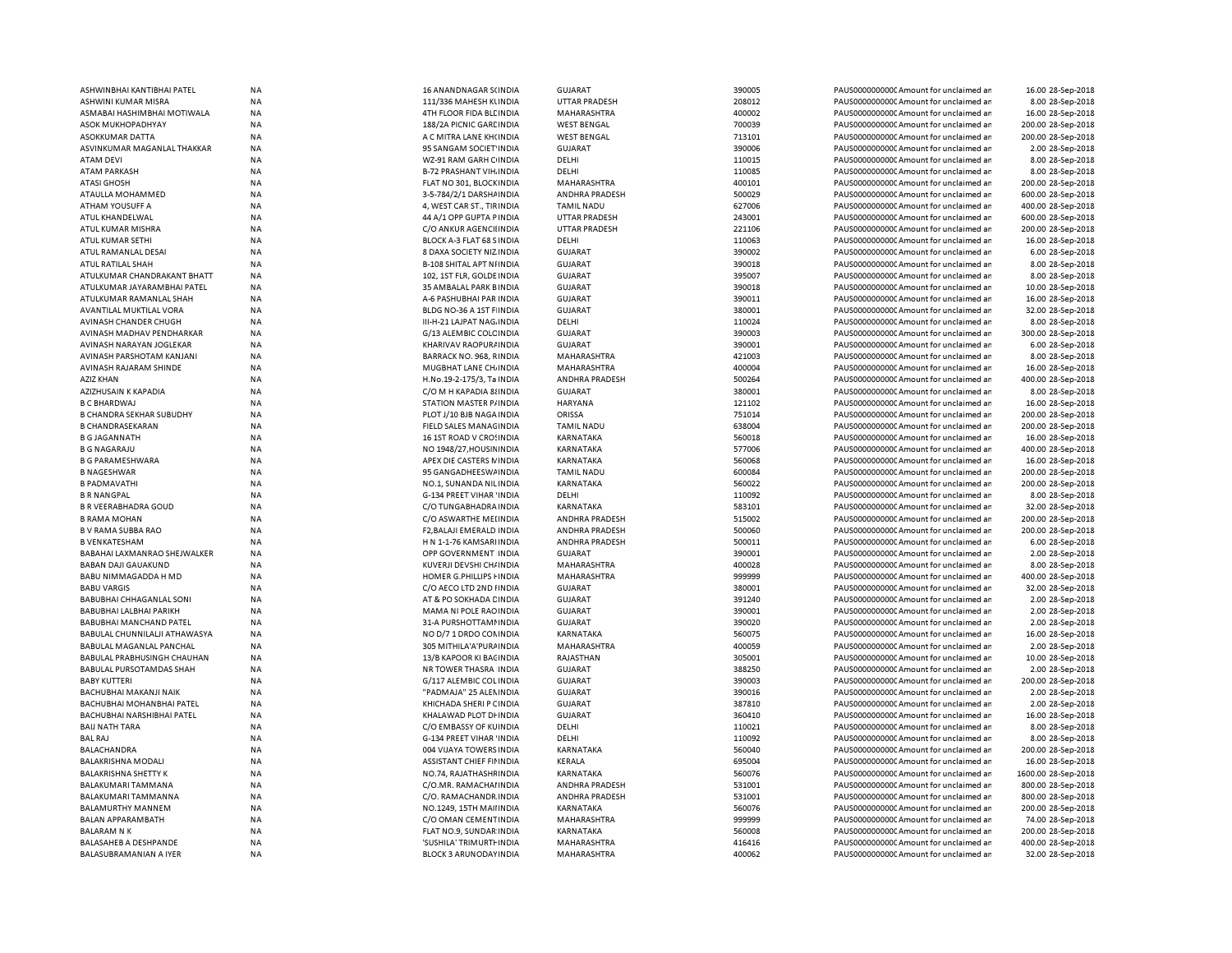| BALASUBRAMANIAN A S                  | <b>NA</b>                   | SURAJ MEDICALS, ALINDIA           | KERALA                | 683103 | PAUS00000000000Amount for unclaimed ar  | 400.00 28-Sep-2018  |
|--------------------------------------|-----------------------------|-----------------------------------|-----------------------|--------|-----------------------------------------|---------------------|
| BALASUBRAMANIAN JAGADESAN            | <b>NA</b>                   | CF4 SURYABALA APAINDIA            | ANDHRA PRADESH        | 520003 | PAUS0000000000 Amount for unclaimed ar  | 300.00 28-Sep-2018  |
| BALASUBRAMANYA GUPTA TAMMANA         | <b>NA</b>                   | <b>GENERAL &amp; MEDICA INDIA</b> | ANDHRA PRADESH        | 531001 | PAUS0000000000 Amount for unclaimed ar  | 800.00 28-Sep-2018  |
| <b>BALDEO DAS CHANDAK</b>            | PREM RATAN CHANDAK          | 23 MAHARSHI DEBELINDIA            | <b>WEST BENGAL</b>    | 700007 | PAUSIN30154918 Amount for unclaimed ar  | 8.00 28-Sep-2018    |
|                                      | LATE SH LAJPAT RAI          |                                   |                       |        |                                         |                     |
| <b>BALDEV KRISHAN BATRA</b>          |                             | RP 36 IIND FLOOR PI'INDIA         | DELHI                 | 110034 | PAUSIN30112716 Amount for unclaimed ar  | 16.00 28-Sep-2018   |
| <b>BALDEV RAJ GUJRAL</b>             | <b>NA</b>                   | C-28 HAUZ KHAS NE INDIA           | DELHI                 | 110016 | PAUS0000000000 Amount for unclaimed ar  | 66.00 28-Sep-2018   |
| BALDEV RAMPRASAD MEHTA               | ΝA                          | 1/3, DK-5, DANISH KINDIA          | MADHYA PRADESH        | 462042 | PAUS0000000000CAmount for unclaimed ar  | 32.00 28-Sep-2018   |
| <b>BALDEV SINGH SIDHU</b>            | <b>NA</b>                   | 24 SRAVANA NOFRA INDIA            | MAHARASHTRA           | 400005 | PAUS0000000000 Amount for unclaimed ar  | 8.00 28-Sep-2018    |
| BALDEVBHAI MOHANDAS PATEL            | NA                          | AT & PO HIRPURA T/ INDIA          | GUJARAT               | 382870 | PAUS0000000000C Amount for unclaimed ar | 2.00 28-Sep-2018    |
| <b>BALDEVPRASAD CHUNILAL SHAH</b>    | <b>NA</b>                   | NAGARWADA MAIN INDIA              | <b>GUJARAT</b>        | 391115 | PAUS0000000000 Amount for unclaimed ar  | 16.00 28-Sep-2018   |
| <b>BALIRAM SONU SHIMPI</b>           | <b>NA</b>                   | 2 SUHAS 10TH NORT INDIA           | MAHARASHTRA           | 400049 | PAUS0000000000 Amount for unclaimed ar  | 8.00 28-Sep-2018    |
|                                      |                             |                                   |                       |        |                                         |                     |
| <b>BALKISHAN RATHI</b>               | <b>NA</b>                   | H NO-4-4-407 VITHA INDIA          | ANDHRA PRADESH        | 500001 | PAUS0000000000 Amount for unclaimed ar  | 8.00 28-Sep-2018    |
| BALKRISHNA LABHSHANKAR JOSHI         | <b>NA</b>                   | 'RANG CHHAYA' BHL INDIA           | <b>GUJARAT</b>        | 390001 | PAUS0000000000 Amount for unclaimed ar  | 6.00 28-Sep-2018    |
| <b>BALLAKURAYA M K</b>               | <b>NA</b>                   | PROPRIETOR HOTEL INDIA            | KARNATAKA             | 572101 | PAUS0000000000 Amount for unclaimed ar  | 800.00 28-Sep-2018  |
| BALMURALI KRISHNA                    | <b>NA</b>                   | GAYATRI NILAYA GA INDIA           | KARNATAKA             | 583203 | PAUS0000000000CAmount for unclaimed ar  | 4000.00 28-Sep-2018 |
| BALRAM RAMCHANDRA DOLE               | <b>NA</b>                   | 70 MADHUGIRI SOCIINDIA            | MAHARASHTRA           | 400071 | PAUS0000000000 Amount for unclaimed ar  | 16.00 28-Sep-2018   |
| <b>BALRAM VATWANI</b>                | <b>NA</b>                   | <b>BALRAM VATWANI : INDIA</b>     | RAJASTHAN             | 302001 | PAUS0000000000 Amount for unclaimed ar  | 8.00 28-Sep-2018    |
| BALU DHARMASHI SAVALIA               | <b>NA</b>                   | C/O SAWALIA HOSPI INDIA           | <b>GUJARAT</b>        | 364601 | PAUS0000000000 Amount for unclaimed ar  | 700.00 28-Sep-2018  |
| <b>BALUBHAI CHUNILAL PATHAK</b>      | <b>NA</b>                   | AT & POST UNDERA INDIA            | <b>GUJARAT</b>        | 390001 | PAUS0000000000 Amount for unclaimed ar  |                     |
|                                      |                             |                                   |                       |        |                                         | 2.00 28-Sep-2018    |
| BALVANTRAI BHAVANISHANKAR DAVE       | <b>NA</b>                   | C/O M/S MAHESH TIINDIA            | <b>GUJARAT</b>        | 364290 | PAUS0000000000 Amount for unclaimed ar  | 16.00 28-Sep-2018   |
| BALVANTRAI N KABRAWALA               | <b>NA</b>                   | LIMDA CHOWK SUR/INDIA             | <b>GUJARAT</b>        | 395001 | PAUS0000000000 Amount for unclaimed ar  | 6.00 28-Sep-2018    |
| BALVANTRAI RANCHHODJI NAIK           | NA                          | 68 PRAKRUTI SURYO INDIA           | <b>GUJARAT</b>        | 390002 | PAUS0000000000 Amount for unclaimed ar  | 6.00 28-Sep-2018    |
| <b>BAMDEO SHARMA</b>                 | NA                          | D-518 MALVIYA NACINDIA            | RAJASTHAN             | 302017 | PAUS0000000000 Amount for unclaimed ar  | 16.00 28-Sep-2018   |
| <b>BANALA SAIBABA</b>                | <b>NA</b>                   | H NO 2-4-43 RAJAVE INDIA          | ANDHRA PRADESH        | 509125 | PAUS0000000000CAmount for unclaimed ar  | 600.00 28-Sep-2018  |
| <b>BANANI MUKHERJEE</b>              | NA                          | G/24 ALEMBIC COLC INDIA           | <b>GUJARAT</b>        | 390003 | PAUS0000000000 Amount for unclaimed ar  | 200.00 28-Sep-2018  |
|                                      |                             |                                   |                       |        |                                         |                     |
| BANAPPA MALLAPPA AJAGONDA            | NA                          | AT PO MORAB TAL NINDIA            | KARNATAKA             | 582208 | PAUS0000000000C Amount for unclaimed ar | 16.00 28-Sep-2018   |
| BANARSIBAI                           | <b>NA</b>                   | 5-3-404 TOPE KHANI INDIA          | ANDHRA PRADESH        | 500012 | PAUS0000000000 Amount for unclaimed ar  | 8.00 28-Sep-2018    |
| BANI PADA MAJUMDER                   | <b>NA</b>                   | D-56, AMARABATI PIINDIA           | <b>WEST BENGAL</b>    | 743331 | PAUS0000000000C Amount for unclaimed ar | 8.00 28-Sep-2018    |
| <b>BANOORU VANI</b>                  | <b>NA</b>                   | M/S KESORAM CEM INDIA             | ANDHRA PRADESH        | 505187 | PAUS0000000000 Amount for unclaimed ar  | 32.00 28-Sep-2018   |
| <b>BANSIBHAI BABUBHAI PANCHAL</b>    | <b>NA</b>                   | F/48 ALEMBIC GLASSINDIA           | <b>KARNATAKA</b>      | 560066 | PAUS0000000000 Amount for unclaimed ar  | 16.00 28-Sep-2018   |
| BANSIBHAI RAMCHANDRA KHARADI         | <b>NA</b>                   | SHAK MARKET PADR INDIA            | <b>GUJARAT</b>        | 391440 | PAUS0000000000CAmount for unclaimed ar  | 2.00 28-Sep-2018    |
| <b>BANSIDHAR LEKHRAJ MAHESHWARI</b>  | <b>NA</b>                   | <b>6 SHAKTI PARK SOCILINDIA</b>   | <b>GUJARAT</b>        | 387002 | PAUS0000000000CAmount for unclaimed ar  | 16.00 28-Sep-2018   |
|                                      |                             |                                   |                       |        |                                         |                     |
| BANSIKUMAR HIMATLAL VAIDYA           | <b>NA</b>                   | SULTANPURA LALBH INDIA            | <b>GUJARAT</b>        | 390001 | PAUS0000000000 Amount for unclaimed ar  | 2.00 28-Sep-2018    |
| <b>BANSILAL DAHYABHAI PATEL</b>      | <b>NA</b>                   | NEAR HANMANJI M. INDIA            | <b>GUJARAT</b>        | 391440 | PAUS0000000000 Amount for unclaimed ar  | 32.00 28-Sep-2018   |
| BANSILAL JAYANTILAL SHAH             | <b>NA</b>                   | 23/268 GUJARAT HC INDIA           | <b>GUJARAT</b>        | 390006 | PAUS0000000000 Amount for unclaimed ar  | 6.00 28-Sep-2018    |
| BANSILAL NARANDAS SHAH               | <b>NA</b>                   | 8 BHARAT APTS CHUINDIA            | <b>GUJARAT</b>        | 380022 | PAUS0000000000 Amount for unclaimed ar  | 6.00 28-Sep-2018    |
| BANSILAL RATILAL PANDYA              | <b>NA</b>                   | 87 PRABHAKUNJ SO(INDIA            | <b>GUJARAT</b>        | 389001 | PAUS0000000000 Amount for unclaimed ar  | 2.00 28-Sep-2018    |
| BANSILAL SHANKERLAL GANDHI           | <b>NA</b>                   | <b>GANDHI POLE AHMEINDIA</b>      | <b>GUJARAT</b>        | 387001 | PAUS0000000000 Amount for unclaimed ar  | 2.00 28-Sep-2018    |
|                                      |                             |                                   |                       |        |                                         |                     |
| BAPURAMPETA LAKSHMANARAO SUNDARARANA |                             | C/O DARSHAK LTD B INDIA           | ANDHRA PRADESH        | 500001 | PAUS0000000000 Amount for unclaimed ar  | 6.00 28-Sep-2018    |
| BARATAM JAGANNATHA RAO               | <b>NA</b>                   | PARTNER OF UNITED INDIA           | <b>ANDHRA PRADESH</b> | 532001 | PAUS0000000000CAmount for unclaimed ar  | 200.00 28-Sep-2018  |
| <b>BARUN KUMAR PYNE</b>              | NA                          | 111/1 BIDHAN SARA INDIA           | <b>WEST BENGAL</b>    | 700004 | PAUS0000000000 Amount for unclaimed ar  | 24.00 28-Sep-2018   |
| <b>BARVE ASHALATA ASHOK</b>          | <b>BARVE ASHOK NARSINHA</b> | D/5 ADINATH CO OP INDIA           | MAHARASHTRA           | 400037 | PAUSIN30075711 Amount for unclaimed ar  | 66.00 28-Sep-2018   |
| BASANT KUMAR MAHESHWARI              | <b>NA</b>                   | C/O BASANT KUMAF INDIA            | <b>WEST BENGAL</b>    | 700064 | PAUS0000000000C Amount for unclaimed ar | 8.00 28-Sep-2018    |
| BASANTI CHANDUMAL ISRANI             | NA                          | PANCHSHEEL APART INDIA            | MAHARASHTRA           | 400606 | PAUS0000000000 Amount for unclaimed ar  | 8.00 28-Sep-2018    |
| BASAVANT RAMALINGAPPA SANKPAL        | NA                          | <b>IDEAL MEDICAL STO INDIA</b>    | KARNATAKA             | 591317 | PAUS0000000000C Amount for unclaimed ar | 200.00 28-Sep-2018  |
|                                      |                             |                                   |                       |        |                                         |                     |
| BASHEERUNNISA BEGUM                  | NA                          | AMEER BUILDINGS, (INDIA           | ANDHRA PRADESH        | 518001 | PAUS0000000000 Amount for unclaimed ar  | 400.00 28-Sep-2018  |
| <b>BASUDEB CHAKRABARTI</b>           | NA                          | 11, SURYASEN STREE IN DIA         | <b>WEST BENGAL</b>    | 712235 | PAUS0000000000 Amount for unclaimed ar  | 200.00 28-Sep-2018  |
| BATHULAPALLI SAVITRI                 | <b>NA</b>                   | C/O DR B V RANGA FINDIA           | ANDHRA PRADESH        | 520002 | PAUS0000000000 Amount for unclaimed ar  | 166.00 28-Sep-2018  |
| BATHULAPALLI VENKATA RANGARAO        | <b>NA</b>                   | C/O DR B V RANGA FINDIA           | ANDHRA PRADESH        | 520002 | PAUS00000000000Amount for unclaimed ar  | 82.00 28-Sep-2018   |
| <b>BEENA KIRIT SHAH</b>              | <b>NA</b>                   | KALPANA 20A PARK INDIA            | MAHARASHTRA           | 400057 | PAUS0000000000CAmount for unclaimed ar  | 8.00 28-Sep-2018    |
| <b>BELA GUPTA</b>                    | <b>NA</b>                   | 3437, RAJA PARK MAINDIA           | DELHI                 | 110034 | PAUS0000000000 Amount for unclaimed ar  | 8.00 28-Sep-2018    |
| BELTHANGADI VIVEKANAND RAO           | <b>NA</b>                   | C-909 NEW USHANA INDIA            | MAHARASHTRA           | 400078 | PAUS0000000000CAmount for unclaimed ar  | 8.00 28-Sep-2018    |
|                                      |                             |                                   |                       | 390001 |                                         |                     |
| BELTHANGADY SADANAND KAMATH          | <b>NA</b>                   | 3 HARISH NAGAR KA INDIA           | <b>GUJARAT</b>        |        | PAUS0000000000C Amount for unclaimed ar | 174.00 28-Sep-2018  |
| BHADRESH BANSILAL SHAH               | <b>NA</b>                   | 15 APURVA SOCIETY INDIA           | <b>GUJARAT</b>        | 380008 | PAUS00000000000Amount for unclaimed ar  | 8.00 28-Sep-2018    |
| BHADRESH JANARDAN PANDYA             | <b>NA</b>                   | <b>38 CHITRAKUT SCTY INDIA</b>    | <b>GUJARAT</b>        | 390019 | PAUS0000000000 Amount for unclaimed ar  | 8.00 28-Sep-2018    |
| BHAGAVATISHANKAR BALASHANKAR JOSHI   | <b>NA</b>                   | <b>6 B SHAIMEE SOCIET INDIA</b>   | <b>GUJARAT</b>        | 390007 | PAUS0000000000 Amount for unclaimed ar  | 12.00 28-Sep-2018   |
| BHAGAVATPRASAD PURSHOTTAM DAVE       | <b>NA</b>                   | A-65 ALEMBIC COLO INDIA           | <b>GUJARAT</b>        | 390003 | PAUS0000000000 Amount for unclaimed ar  | 2.00 28-Sep-2018    |
| BHAGERATI CHANDUMAL ISRANI           | NA                          | C/O MRS D K VALLECINDIA           | MAHARASHTRA           | 400708 | PAUS0000000000 Amount for unclaimed ar  | 8.00 28-Sep-2018    |
| <b>BHAGIRATH PRASAD MAHESWARI</b>    | <b>NA</b>                   | C/O, A.K.HOSLEY 89- INDIA         | DELHI                 | 110095 | PAUS0000000000 Amount for unclaimed ar  | 200.00 28-Sep-2018  |
|                                      |                             |                                   |                       |        |                                         |                     |
| <b>BHAGIRATH SARDA</b>               | <b>NA</b>                   | C/O S & S INVESTME INDIA          | ANDHRA PRADESH        | 500873 | PAUS0000000000 Amount for unclaimed ar  | 8.00 28-Sep-2018    |
| <b>BHAGRANI</b>                      | NA                          | <b>B-521 SUDERSHAN PINDIA</b>     | DELHI                 | 110015 | PAUS0000000000 Amount for unclaimed ar  | 300.00 28-Sep-2018  |
| BHAGVAN MULCHAND BHATIA              | NA                          | 'APSARA' APTS 1ST F INDIA         | <b>GUJARAT</b>        | 390001 | PAUS0000000000C Amount for unclaimed ar | 2.00 28-Sep-2018    |
| <b>BHAGVATI MATHURDAS THAKKAR</b>    | <b>NA</b>                   | 69/B OLD CHAWL R I INDIA          | MAHARASHTRA           | 400010 | PAUS0000000000 Amount for unclaimed ar  | 8.00 28-Sep-2018    |
| <b>BHAGWAN DAS ADHIKARI</b>          | <b>NA</b>                   | SHREE RAM TEKARI IINDIA           | MADHYA PRADESH        | 458001 | PAUS0000000000 Amount for unclaimed ar  | 8.00 28-Sep-2018    |
| BHAGWANMAL JAIN S K                  | <b>NA</b>                   | 120, D D URS ROAD I INDIA         | KARNATAKA             | 570001 | PAUS0000000000 Amount for unclaimed ar  | 800.00 28-Sep-2018  |
|                                      |                             |                                   |                       |        |                                         |                     |
| BHAGYALAKSHMI RAVIPUDI               | <b>NA</b>                   | W/O RAVIPUDI SRIN INDIA           | ANDHRA PRADESH        | 533103 | PAUS0000000000C Amount for unclaimed ar | 300.00 28-Sep-2018  |
| <b>BHAGYASHREE SHRIKANT GORE</b>     | NA                          | SAPHALYA SHRI SOC INDIA           | MAHARASHTRA           | 421202 | PAUS0000000000 Amount for unclaimed ar  | 16.00 28-Sep-2018   |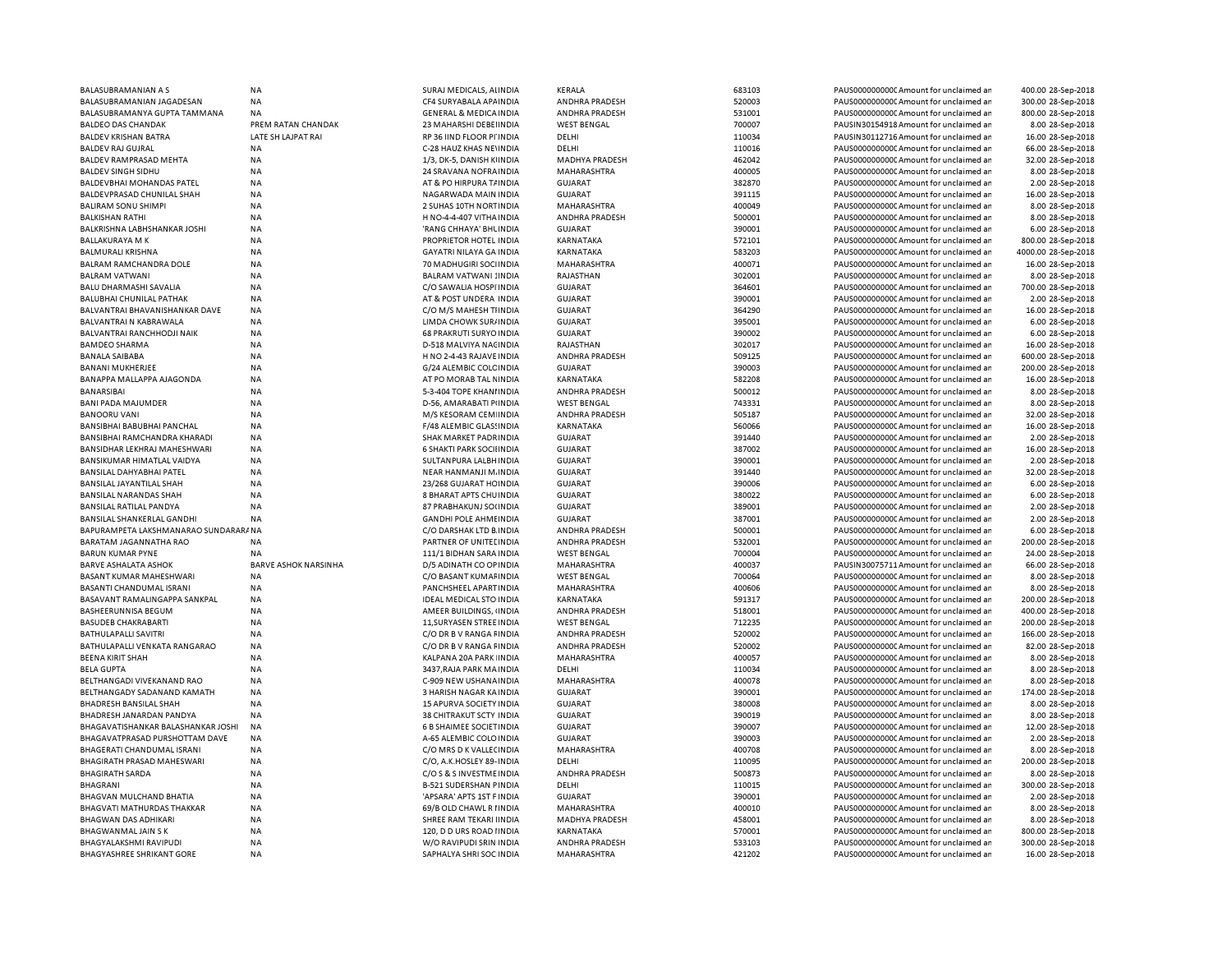| BHAILAL LALLUBHAI PARMAR            | NA        | 3 USHA CO OP HOUS INDIA        | <b>GUJARAT</b>        | 380001 | PAUS0000000000 Amount for unclaimed ar  | 50.00 28-Sep-2018  |
|-------------------------------------|-----------|--------------------------------|-----------------------|--------|-----------------------------------------|--------------------|
| BHAILALBHAI JESHANGBHAI PATEL       | NA        | YAKUTPURA PATEL SINDIA         | <b>GUJARAT</b>        | 390001 | PAUS0000000000CAmount for unclaimed ar  | 2.00 28-Sep-2018   |
| BHAILALBHAI PARSOTAMDBHAI KHARAWA   | NA        | NAVAPURA KEVDA EINDIA          | <b>GUJARAT</b>        | 390001 | PAUS0000000000 Amount for unclaimed ar  | 2.00 28-Sep-2018   |
| BHAILALBHAI PRABHUDAS PATEL         | NA        | AT & POST ANKODIA INDIA        | <b>GUJARAT</b>        | 391330 | PAUS0000000000 Amount for unclaimed ar  | 16.00 28-Sep-2018  |
| BHAILALBHAI SHANKARBHAI PATEL       | NA        | AT & PO ADVALA TA INDIA        | <b>GUJARAT</b>        | 392110 | PAUS0000000000 Amount for unclaimed ar  | 10.00 28-Sep-2018  |
| BHAILALBHAI SHANKERBHAI PATEL       | NA        | 13 ASOPALAV SOCIE INDIA        | <b>GUJARAT</b>        | 390002 | PAUS0000000000 Amount for unclaimed ar  | 16.00 28-Sep-2018  |
| BHAILALBHAI SHANKERBHAI PATEL       | NA        | NAVIPANASARAWAI INDIA          | <b>GUJARAT</b>        | 391440 | PAUS0000000000 Amount for unclaimed an  | 6.00 28-Sep-2018   |
|                                     |           | PARAAN LIMITED DI INDIA        | MAHARASHTRA           | 411030 |                                         |                    |
| BHALCHANDRA GOVIND KULKARNI         | NA        |                                |                       |        | PAUS0000000000 Amount for unclaimed ar  | 200.00 28-Sep-2018 |
| BHALCHANDRA KANTILAL DAVE           | NA        | MUNICIPAL QUARTE INDIA         | <b>GUJARAT</b>        | 390003 | PAUS0000000000 Amount for unclaimed ar  | 2.00 28-Sep-2018   |
| BHANUBEN HARISCHANDRA PATEL         | <b>NA</b> | RANCHHODJI'S TEM INDIA         | <b>GUJARAT</b>        | 390001 | PAUS0000000000 Amount for unclaimed ar  | 200.00 28-Sep-2018 |
| BHANUDAS A PANCHABHAI               | ΝA        | 2/2 ARCHANANAGA INDIA          | MAHARASHTRA           | 411038 | PAUS0000000000 Amount for unclaimed an  | 24.00 28-Sep-2018  |
| BHANUMATI DHANSUKHLAL MISTRY        | NA        | 4/J APEX FLATS ANKUNDIA        | <b>GUJARAT</b>        | 380013 | PAUS0000000000 Amount for unclaimed ar  | 8.00 28-Sep-2018   |
| BHANUMATI HOUSHILAL NANAVATI        | NA        | ABHAY NIWAS NEHFINDIA          | MAHARASHTRA           | 431203 | PAUS0000000000C Amount for unclaimed ar | 6.00 28-Sep-2018   |
| BHANUMATI JEKISHANDAS KAPADIA       | <b>NA</b> | NEW STATION ROAL INDIA         | GUJARAT               | 393145 | PAUS0000000000 Amount for unclaimed ar  | 2.00 28-Sep-2018   |
| BHANUMATI LAXMIKANT PARIKH          | NA        | MAHADEV'S POLE K(INDIA         | <b>GUJARAT</b>        | 390001 | PAUS0000000000C Amount for unclaimed an | 32.00 28-Sep-2018  |
| BHANUMATI NATVERLAL BAXI            | NA        | 9/26 DIVYANG BUILI INDIA       | MAHARASHTRA           | 400005 | PAUS00000000000 Amount for unclaimed an | 6.00 28-Sep-2018   |
| BHANUMATI RAJANIKANT PATEL          | NA        | 5 G F SHALIMAR BUI INDIA       | <b>GUJARAT</b>        | 390005 | PAUS0000000000C Amount for unclaimed ar | 16.00 28-Sep-2018  |
| BHANUMATIBEN BABUBHAI THAKKAR       | NA        | BHANU KUNJ VAD F/INDIA         | <b>GUJARAT</b>        | 390001 | PAUS0000000000 Amount for unclaimed ar  | 2.00 28-Sep-2018   |
| BHANUMATIBEN KISHORBHAI PATEL       | <b>NA</b> | 20 MA-PITRU KAUM INDIA         | <b>GUJARAT</b>        | 391110 | PAUS0000000000 Amount for unclaimed an  | 6.00 28-Sep-2018   |
|                                     |           |                                |                       |        |                                         |                    |
| BHANUPRASAD PURSOTTAMDAS CHAUHAN    | NA        | 2765 DHALGARWAD INDIA          | <b>GUJARAT</b>        | 380001 | PAUS00000000000 Amount for unclaimed an | 16.00 28-Sep-2018  |
| BHANUPRASAD SOMNATHBHAI MEHTA       | NA        | 755 BHAW'S POLE R/INDIA        | <b>GUJARAT</b>        | 380001 | PAUS0000000000CAmount for unclaimed ar  | 8.00 28-Sep-2018   |
| <b>BHARAT BALMUKUND PARIKH</b>      | NA        | C/O BALMUKUND N INDIA          | <b>GUJARAT</b>        | 390001 | PAUS0000000000 Amount for unclaimed ar  | 2.00 28-Sep-2018   |
| <b>BHARAT JARIWALA</b>              | <b>NA</b> | <b>B/44 SHREE HAREKR INDIA</b> | <b>GUJARAT</b>        | 390007 | PAUS0000000000 Amount for unclaimed ar  | 200.00 28-Sep-2018 |
| BHARAT KALYANJI LALAN               | <b>NA</b> | 105 MEHUL TOWER INDIA          | MAHARASHTRA           | 400101 | PAUS0000000000 Amount for unclaimed an  | 8.00 28-Sep-2018   |
| <b>BHARAT KUMAR GUPTA</b>           | <b>NA</b> | PLOT NO 85 FLAT NC INDIA       | DELHI                 | 110092 | PAUS1203600001Amount for unclaimed ar   | 14.00 28-Sep-2018  |
| BHARAT NATVARLAL MEHTA              | <b>NA</b> | 1069 RAJAMEHTA'S INDIA         | <b>GUJARAT</b>        | 380001 | PAUS0000000000 Amount for unclaimed ar  | 8.00 28-Sep-2018   |
| BHARATBHAI MULAJIBHAI PATEL         | <b>NA</b> | C/O MULJIBHAI NAT INDIA        | <b>GUJARAT</b>        | 383001 | PAUS0000000000 Amount for unclaimed ar  | 6.00 28-Sep-2018   |
| BHARATBHUSHAN SHYAMSOHAN VERMA      | NA        | C/O SUVARNA 13-A IINDIA        | <b>GUJARAT</b>        | 390001 | PAUS0000000000 Amount for unclaimed an  | 2.00 28-Sep-2018   |
| <b>BHARATHI HARIHARAN</b>           | NA        | 30 SINGARACHARI S'INDIA        | <b>TAMIL NADU</b>     | 600005 | PAUS0000000000 Amount for unclaimed ar  | 82.00 28-Sep-2018  |
| BHARATHI HARIHARAN                  | ΝA        | 30, SINGARACHARI SINDIA        | <b>TAMIL NADU</b>     | 600005 | PAUS0000000000CAmount for unclaimed ar  | 400.00 28-Sep-2018 |
|                                     |           |                                |                       | 570004 |                                         |                    |
| <b>BHARATHY B RAJ</b>               | NA        | NO 202 II-FLOOR J S INDIA      | KARNATAKA             |        | PAUS0000000000 Amount for unclaimed ar  | 200.00 28-Sep-2018 |
| BHARATI JURIASINGHANI               | <b>NA</b> | A-3/204 SAKET COM INDIA        | MAHARASHTRA           | 400601 | PAUS0000000000 Amount for unclaimed an  | 16.00 28-Sep-2018  |
| BHARATI JURIASINGHANI               | NA        | A-3/204 SAKET COM INDIA        | MAHARASHTRA           | 400601 | PAUS0000000000 Amount for unclaimed an  | 32.00 28-Sep-2018  |
| BHARATI PRAVIN MEHTA                | ΝA        | 31/33 DR DESHMUK INDIA         | MAHARASHTRA           | 400004 | PAUS0000000000C Amount for unclaimed ar | 8.00 28-Sep-2018   |
| BHARATKUMAR MAGANLAL PAREKH         | NA        | B/2/24, MARAYANKIINDIA         | <b>GUJARAT</b>        | 392015 | PAUS0000000000 Amount for unclaimed ar  | 2.00 28-Sep-2018   |
| BHARATKUMAR PURSHOTTAMBHAI BALAR    | <b>NA</b> | C/O VIKAS AGRO SEEINDIA        | GUJARAT               | 364601 | PAUS0000000000 Amount for unclaimed an  | 16.00 28-Sep-2018  |
| BHARATKUMAR SAMPATRAI DESAI         | NA        | <b>OVERSEAS BUSINESS INDIA</b> | MAHARASHTRA           | 400028 | PAUS0000000000 Amount for unclaimed an  | 16.00 28-Sep-2018  |
| BHARATKUMAR SHANKERLAL SHAH         | NA        | B/5 ASHIRWAD SOCI INDIA        | <b>GUJARAT</b>        | 390022 | PAUS0000000000 Amount for unclaimed ar  | 2.00 28-Sep-2018   |
| BHARATKUMAR THAKORDAS MANJRAWALA    | NA        | 3/83 PARE-H STREET INDIA       | <b>GUJARAT</b>        | 395005 | PAUS0000000000 Amount for unclaimed ar  | 8.00 28-Sep-2018   |
| BHARTI NANCHAND SHAH                | NA        | <b>B NO 22A GROUND HNDIA</b>   | <b>GUJARAT</b>        | 380005 | PAUS0000000000 Amount for unclaimed ar  | 8.00 28-Sep-2018   |
| <b>BHARTI THAKER</b>                | NA        | C/O INCOME TAX OF INDIA        | <b>GUJARAT</b>        | 362001 | PAUS00000000000 Amount for unclaimed an | 32.00 28-Sep-2018  |
| BHARTIBEN KANTIBHAI DESAI           | NA        | JASHWANTI SADAN INDIA          | <b>GUJARAT</b>        | 390001 | PAUS0000000000 Amount for unclaimed ar  |                    |
|                                     |           |                                |                       |        |                                         | 16.00 28-Sep-2018  |
| <b>BHASKAR ADIGA</b>                | NA        | HOTEL RAGHAVEND INDIA          | KARNATAKA             | 560034 | PAUS0000000000C Amount for unclaimed ar | 20.00 28-Sep-2018  |
| <b>BHASKAR BRAHMBHATT</b>           | NA        | 12 KASHIVISHVANA1INDIA         | <b>GUJARAT</b>        | 390011 | PAUS0000000000 Amount for unclaimed ar  | 2.00 28-Sep-2018   |
| BHASKAR MULJIBHAI SHAH              | <b>NA</b> | MEHTA POLE DANI'S INDIA        | <b>GUJARAT</b>        | 390006 | PAUS0000000000C Amount for unclaimed an | 32.00 28-Sep-2018  |
| <b>BHASKAR RAO JAGATHA</b>          | <b>NA</b> | 59-1-15 P&T COLON' INDIA       | <b>ANDHRA PRADESH</b> | 533105 | PAUS0000000000 Amount for unclaimed ar  | 600.00 28-Sep-2018 |
| BHASKARRAI BALWANTRAI DESAI         | NA        | OPP KANYASHALA TI INDIA        | <b>GUJARAT</b>        | 396360 | PAUS0000000000CAmount for unclaimed ar  | 6.00 28-Sep-2018   |
| BHASKER LAXMANRAO VAIDYA            | NA        | PAGEDAR WADA BH INDIA          | <b>GUJARAT</b>        | 390001 | PAUS0000000000 Amount for unclaimed ar  | 2.00 28-Sep-2018   |
| BHAVARLAL SAREMAL OSWAL             | <b>NA</b> | DHANSHREE MINI MINDIA          | MAHARASHTRA           | 410506 | PAUS0000000000 Amount for unclaimed an  | 16.00 28-Sep-2018  |
| <b>BHAVIK DHRUV</b>                 | NA        | 1ST DR GOR'S BUILD INDIA       | MAHARASHTRA           | 400080 | PAUS0000000000 Amount for unclaimed an  | 200.00 28-Sep-2018 |
| BHAVNA AJAY SHAH                    | NA        | 10 MATRU SMRUTI : INDIA        | MAHARASHTRA           | 400057 | PAUS0000000000 Amount for unclaimed ar  | 8.00 28-Sep-2018   |
| BHAVNA RASIKLAL SHAH                | NA        | 3, MURLIDHAR-II, C.(INDIA      | <b>GUJARAT</b>        | 380009 | PAUS0000000000 Amount for unclaimed ar  | 16.00 28-Sep-2018  |
|                                     |           |                                |                       |        |                                         |                    |
| BHAVNABEN CHANDULAL GALA            | NA        | C/O R P SHROFF & S(INDIA       | MAHARASHTRA           | 400023 | PAUS0000000000 Amount for unclaimed an  | 24.00 28-Sep-2018  |
| BHAWANJI K CHHEDA                   | NA        | BHAVI SHILPI INDUS INDIA       | MAHARASHTRA           | 400099 | PAUS00000000000 Amount for unclaimed an | 32.00 28-Sep-2018  |
| <b>BHIKANRAO KRISHNARAO SHITOLE</b> | NA        | SADI MISTRY COLONINDIA         | <b>GUJARAT</b>        | 390017 | PAUS0000000000CAmount for unclaimed an  | 6.00 28-Sep-2018   |
| BHIKHABHAI CHHOTABHAI RANA          | NA        | SUNDER BAZAR SOK INDIA         | <b>GUJARAT</b>        | 391745 | PAUS0000000000 Amount for unclaimed ar  | 2.00 28-Sep-2018   |
| BHIKHABHAI MULJIBHAI THAKKAR        | <b>NA</b> | 103 VIJAY NAGAR GUNDIA         | GUJARAT               | 390016 | PAUS0000000000CAmount for unclaimed an  | 32.00 28-Sep-2018  |
| BHIKHABHAI NARANBHAI MISTRY         | NA        | 13 ADHUNIK SOCIET INDIA        | <b>GUJARAT</b>        | 391740 | PAUS0000000000 Amount for unclaimed an  | 2.00 28-Sep-2018   |
| <b>BHIKHABHAI PRABHUDAS NAI</b>     | NA        | <b>B-9 DAHIBA NAGAR INDIA</b>  | <b>GUJARAT</b>        | 390016 | PAUS0000000000 Amount for unclaimed ar  | 2.00 28-Sep-2018   |
| BHIKHALAL FULCHAND ACHARYA          | NA        | PO BHABHAR DIST B. INDIA       | <b>GUJARAT</b>        | 385320 | PAUS0000000000 Amount for unclaimed ar  | 8.00 28-Sep-2018   |
| <b>BHIKU BABU BANDVE</b>            | NA        | C/O A C W CO LTD L/ INDIA      | MAHARASHTRA           | 400001 | PAUS0000000000 Amount for unclaimed ar  | 6.00 28-Sep-2018   |
| <b>BHIM SAIN GROVER</b>             | NA        | FLAT NO 20 STAR AP INDIA       | DELHI                 | 110085 | PAUS0000000000 Amount for unclaimed an  | 8.00 28-Sep-2018   |
| <b>BHIMSEN MAHADEV HONEKARI</b>     | NA        | VASANT RAO NAIK CINDIA         | MAHARASHTRA           | 400612 | PAUS0000000000 Amount for unclaimed ar  | 66.00 28-Sep-2018  |
|                                     |           |                                |                       |        |                                         |                    |
| <b>BHOGILAL CHHOTABHAI PATEL</b>    | ΝA        | F-255 ALEMBIC COL(INDIA        | GUJARAT               | 390003 | PAUS0000000000 Amount for unclaimed ar  | 2.00 28-Sep-2018   |
| BHOGILAL SAKHARCHAND GANDHI         | NA        | KUVERJI DEVSHI CH/INDIA        | MAHARASHTRA           | 400028 | PAUS0000000000 Amount for unclaimed ar  | 8.00 28-Sep-2018   |
| BHOGILAL SHANABHAI PATEL            | NA        | 50, ALEMBIC NAGARINDIA         | <b>GUJARAT</b>        | 390016 | PAUS0000000000C Amount for unclaimed an | 2.00 28-Sep-2018   |
| <b>BHOGILAL VALJIBHAI MISTRY</b>    | NA        | VISHWAKARMA ENCINDIA           | <b>GUJARAT</b>        | 382315 | PAUS0000000000 Amount for unclaimed an  | 6.00 28-Sep-2018   |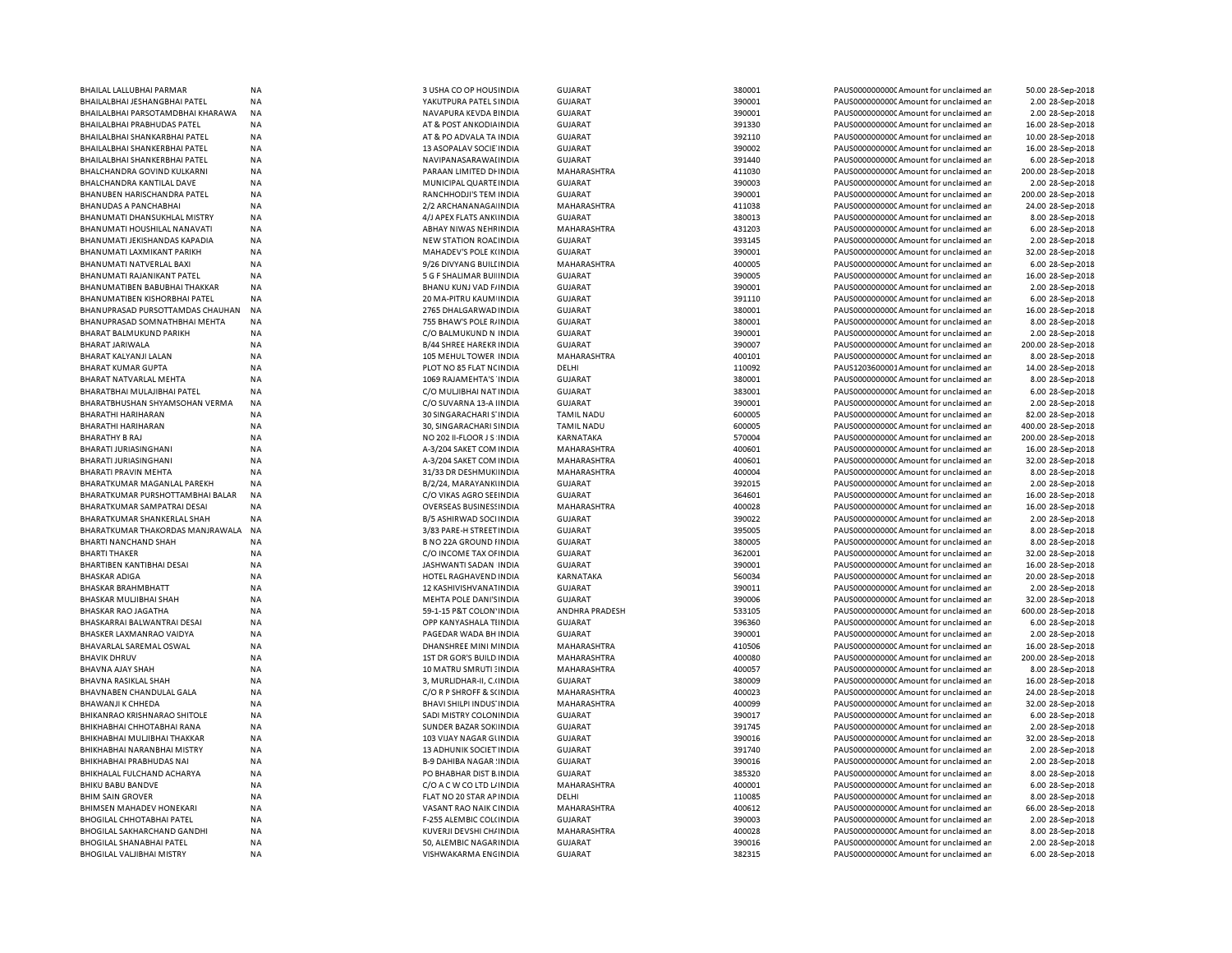| BHOLURAM RAMJI PAWAR                | <b>NA</b>                  | OPP INDIAN OVERSE INDIA        | <b>GUJARAT</b>        | 390006 | PAUS0000000000 Amount for unclaimed an  | 2.00 28-Sep-2018    |
|-------------------------------------|----------------------------|--------------------------------|-----------------------|--------|-----------------------------------------|---------------------|
| BHRANTI HARSHADRAY CHHAYA           | NA                         | C/O H M CHHAYA B- INDIA        | MAHARASHTRA           | 400054 | PAUS0000000000 Amount for unclaimed an  | 2.00 28-Sep-2018    |
| BHUPATRAI GHELABHAI VASHI           | NA                         | LIMDA CHOWK POSTINDIA          | <b>GUJARAT</b>        | 396360 | PAUS0000000000 Amount for unclaimed ar  | 6.00 28-Sep-2018    |
| <b>BHUPENDRA D THAKER</b>           | ΝA                         | <b>B-21 RAGDUPLEX NEINDIA</b>  | <b>GUJARAT</b>        | 390007 | PAUS0000000000 Amount for unclaimed ar  | 8.00 28-Sep-2018    |
| BHUPENDRA HIMATLAL SANGHAVI         | NA                         | 9 ADUKIA APARTME INDIA         | MAHARASHTRA           | 400067 | PAUS0000000000 Amount for unclaimed ar  | 16.00 28-Sep-2018   |
| BHUPENDRABHAI CHANDULAL SURATI      | <b>NA</b>                  | 2649 JUMMA MASJI INDIA         | <b>GUJARAT</b>        | 380001 | PAUS0000000000CAmount for unclaimed ar  | 16.00 28-Sep-2018   |
| BHUPENDRABHAI DESAIBHAI PATEL       | NA                         | DHAMANIYA KAMP/INDIA           | <b>GUJARAT</b>        | 383325 | PAUS0000000000 Amount for unclaimed ar  | 2.00 28-Sep-2018    |
| BHUPENDRABHAI JAGDISHBHAI PATEL     | NA                         | DAJI NIVAS AT & PO INDIA       | <b>GUJARAT</b>        | 391240 | PAUS0000000000 Amount for unclaimed ar  |                     |
|                                     |                            |                                |                       |        |                                         | 2.00 28-Sep-2018    |
| BHUPENDRAKUMAR CHATURBHAI PATEL     | NA                         | AT JITODIA TAK ANA INDIA       | <b>GUJARAT</b>        | 388001 | PAUS0000000000 Amount for unclaimed ar  | 16.00 28-Sep-2018   |
| BHUPESH KRISHNALAL DESAI            | <b>NA</b>                  | 167 CHANDRAPRABI INDIA         | <b>GUJARAT</b>        | 390001 | PAUS0000000000CAmount for unclaimed ar  | 32.00 28-Sep-2018   |
| <b>BIKASH BANERJEE</b>              | ΝA                         | <b>62 MOORE AVENUE INDIA</b>   | <b>WEST BENGAL</b>    | 700040 | PAUS0000000000C Amount for unclaimed ar | 300.00 28-Sep-2018  |
| <b>BIMAL BHAGUBHAI SHAH</b>         | <b>NA</b>                  | C/O M/S DALIA PATEINDIA        | <b>GUJARAT</b>        | 390017 | PAUS0000000000CAmount for unclaimed ar  | 8.00 28-Sep-2018    |
| BIMAL CHAND DHANDIA                 | NA                         | C/O DHANDIA JEWE INDIA         | DELHI                 | 110001 | PAUS0000000000CAmount for unclaimed ar  | 16.00 28-Sep-2018   |
| <b>BIMAL KUMAR GUPTA</b>            | <b>NA</b>                  | J-7/44 RAJOURI GAR INDIA       | DELHI                 | 110027 | PAUS0000000000CAmount for unclaimed ar  | 8.00 28-Sep-2018    |
| <b>BIMLA DEVI</b>                   | <b>NA</b>                  | C/O M/S BABOO RAI INDIA        | DELHI                 | 110006 | PAUS0000000000CAmount for unclaimed ar  | 16.00 28-Sep-2018   |
| <b>BINA HASTIPAL JHAVERI</b>        | <b>NA</b>                  | 208 SHANTINATHJI JINDIA        | MAHARASHTRA           | 400003 | PAUS0000000000 Amount for unclaimed ar  | 16.00 28-Sep-2018   |
| BINA KALIDAS MISTRY MF G KALIDAS MI | <b>NA</b>                  | SHREE RAM NIWAS: INDIA         | <b>GUJARAT</b>        | 380008 | PAUS0000000000CAmount for unclaimed ar  | 32.00 28-Sep-2018   |
| <b>BINDRABAN ARORA</b>              | <b>NA</b>                  | KOTHI NO HP-46 MAINDIA         | DELHI                 | 110034 | PAUS0000000000CAmount for unclaimed ar  | 8.00 28-Sep-2018    |
| <b>BINDU DILIP BHATT</b>            | <b>NA</b>                  | FLAT NO 60 4TH FLO INDIA       | MAHARASHTRA           | 400093 | PAUS0000000000 Amount for unclaimed ar  | 16.00 28-Sep-2018   |
|                                     |                            |                                |                       |        |                                         |                     |
| <b>BINOD KUMAR TEKRIWAL</b>         | <b>NA</b>                  | C/O RAJA ENTERPISE INDIA       | <b>WEST BENGAL</b>    | 713347 | PAUS0000000000 Amount for unclaimed ar  | 8.00 28-Sep-2018    |
| <b>BINU JAIN</b>                    | <b>BIRENDRA KUMAR JAIN</b> | 65/2, GREEN PARK, EINDIA       | <b>WEST BENGAL</b>    | 700055 | PAUSIN30032710 Amount for unclaimed ar  | 8.00 28-Sep-2018    |
| <b>BIPIN KUMAR</b>                  | <b>NA</b>                  | M/S SHOP PLANNIN INDIA         | MAHARASHTRA           | 400072 | PAUS0000000000 Amount for unclaimed ar  | 66.00 28-Sep-2018   |
| <b>BIPIN PRAGJI TOPRANI</b>         | <b>NA</b>                  | PRATAPKUNJ BLOCK INDIA         | <b>GUJARAT</b>        | 390001 | PAUS00000000000Amount for unclaimed an  | 2.00 28-Sep-2018    |
| <b>BIPIN TALAKCHAND MEHTA</b>       | <b>NA</b>                  | C/O. RAJESH B. AMBINDIA        | MAHARASHTRA           | 400055 | PAUS0000000000 Amount for unclaimed ar  | 16.00 28-Sep-2018   |
| <b>BIPINBHAI CHUNIBHAI PATEL</b>    | <b>NA</b>                  | P O MALAV TAL KAL(INDIA        | <b>GUJARAT</b>        | 389330 | PAUS0000000000 Amount for unclaimed ar  | 6.00 28-Sep-2018    |
| BIPINBHAI JAYANTIBHAI PATEL         | NA                         | C K 51/4 RAJA DARA' INDIA      | UTTAR PRADESH         | 221001 | PAUS0000000000 Amount for unclaimed ar  | 6.00 28-Sep-2018    |
| BIPINCHAND SHANKARLAL GANDHI        | <b>NA</b>                  | HARI BHAKTI'S POLE INDIA       | <b>GUJARAT</b>        | 380001 | PAUS0000000000 Amount for unclaimed ar  | 16.00 28-Sep-2018   |
| BIPINCHANDRA CHHOTALAL KOTHARI      | NA                         | 507/A, RAMSHYAM INDIA          | MAHARASHTRA           | 400064 | PAUS0000000000 Amount for unclaimed ar  | 16.00 28-Sep-2018   |
| BIPINCHANDRA CHIMANLAL KHATRI       | <b>NA</b>                  | <b>BAJWADA BHOIWAL INDIA</b>   | <b>GUJARAT</b>        | 390001 | PAUS0000000000 Amount for unclaimed ar  | 16.00 28-Sep-2018   |
| BIPINCHANDRA RAMANLAL SHETH         |                            |                                |                       | 390006 |                                         |                     |
|                                     | ΝA                         | <b>GUJARAT HOUSING ! INDIA</b> | <b>GUJARAT</b>        |        | PAUS00000000000Amount for unclaimed ar  | 16.00 28-Sep-2018   |
| BIPINCHANDRA RATILAL PURANI         | NA                         | OLD RAMJI MANDIR INDIA         | <b>GUJARAT</b>        | 388001 | PAUS0000000000 Amount for unclaimed ar  | 2.00 28-Sep-2018    |
| BIPINCHANDRA VITHALBHAI PATEL       | NA                         | RADHA KRISHNA'S PINDIA         | <b>GUJARAT</b>        | 390001 | PAUS00000000000Amount for unclaimed ar  | 40.00 28-Sep-2018   |
| <b>BIRENDRA KUMAR TYAGI</b>         | NA                         | A G VIDYASAGAR & (INDIA        | DELHI                 | 110002 | PAUS0000000000 Amount for unclaimed ar  | 8.00 28-Sep-2018    |
| <b>BISHWA NATH BANERJEE</b>         | NA                         | H I G FLAT NO 3/6 N/INDIA      | <b>UTTAR PRADESH</b>  | 221001 | PAUS00000000000Amount for unclaimed ar  | 16.00 28-Sep-2018   |
| BISHWANATH BANERJEE                 | NA                         | HIG FLAT NO 3/6 N/INDIA        | UTTAR PRADESH         | 221005 | PAUS0000000000 Amount for unclaimed ar  | 200.00 28-Sep-2018  |
| BISMILLA NIVAJKHAN PATHAN           | <b>NA</b>                  | NAVAYARD NEAR BUNDIA           | <b>GUJARAT</b>        | 390002 | PAUS0000000000CAmount for unclaimed ar  | 2.00 28-Sep-2018    |
| <b>BISWAS SUSHIL KUMAR</b>          | <b>NA</b>                  | 152 DIAMOND PARK INDIA         | <b>WEST BENGAL</b>    | 700104 | PAUS0000000000C Amount for unclaimed ar | 200.00 28-Sep-2018  |
| <b>BOLLAM SIVAPRASAD</b>            | NA                         | C/O. M/S. SUNIL ENTINDIA       | ANDHRA PRADESH        | 506002 | PAUS0000000000CAmount for unclaimed ar  | 1600.00 28-Sep-2018 |
| <b>BRAHM SARUP AHUJA</b>            | <b>NA</b>                  | SUPERINTENDING EIINDIA         | <b>HARYANA</b>        | 132105 | PAUS0000000000 Amount for unclaimed ar  | 32.00 28-Sep-2018   |
| BRAHMAJEE RAO JANAPAMALA            | <b>NA</b>                  | CHANDRA MEDL.ST(INDIA          | <b>ANDHRA PRADESH</b> | 523155 | PAUS0000000000CAmount for unclaimed ar  | 400.00 28-Sep-2018  |
|                                     |                            |                                |                       |        |                                         |                     |
| <b>BRIJ GOPAL MAHESHWARI</b>        | DAU DAYAL                  | A-99, PANDAV NAG/INDIA         | DELHI                 | 110092 | PAUSIN30282210 Amount for unclaimed ar  | 248.00 28-Sep-2018  |
| <b>BRIJ MAHAJAN</b>                 | <b>NA</b>                  | QR NO 1100 SECTOR INDIA        | DELHI                 | 110022 | PAUS0000000000 Amount for unclaimed ar  | 8.00 28-Sep-2018    |
| BRIJESH KUMAR AGRAWAL               | <b>NA</b>                  | 144/III/I BHEL HARD' INDIA     | UTTARAKHAND           | 249403 | PAUS0000000000CAmount for unclaimed ar  | 32.00 28-Sep-2018   |
| <b>BRIJESH MAHESHWARI</b>           | <b>NA</b>                  | J 12/8 KABIR CHAVR INDIA       | <b>UTTAR PRADESH</b>  | 221001 | PAUSIN30112715 Amount for unclaimed ar  | 24.00 28-Sep-2018   |
| <b>BRIJESHKUMAR R KHARE</b>         | <b>NA</b>                  | A-85 AVAS VIKAS CO INDIA       | UTTAR PRADESH         | 284003 | PAUS0000000000C Amount for unclaimed ar | 16.00 28-Sep-2018   |
| <b>BUDHABHAI UKABHAI PARMAR</b>     | <b>NA</b>                  | <b>BAJWA DIST BAROD, INDIA</b> | <b>GUJARAT</b>        | 391310 | PAUS0000000000 Amount for unclaimed ar  | 2.00 28-Sep-2018    |
| BULAKHIDAS POPATLAL RASANIA         | <b>NA</b>                  | 15 CHANLAOLE MANINDIA          | <b>GUJARAT</b>        | 380001 | PAUS0000000000CAmount for unclaimed ar  | 16.00 28-Sep-2018   |
| <b>BURLE SATYAVATHI</b>             | <b>NA</b>                  | SHIVAJI DRUG HOUS INDIA        | ANDHRA PRADESH        | 522001 | PAUS0000000000CAmount for unclaimed ar  | 66.00 28-Sep-2018   |
| BUTANI KARSHANBHAI GOBARBHAI        | <b>GOBARBHAI</b>           | VRAJRAJ, SATYAM P. INDIA       | <b>GUJARAT</b>        | 360370 | PAUSIN30097410 Amount for unclaimed ar  | 1200.00 28-Sep-2018 |
| C B SHAKUNTALA BAI                  | <b>NA</b>                  | K-24 12TH CROSS I B INDIA      | <b>KARNATAKA</b>      | 560010 | PAUS0000000000 Amount for unclaimed ar  | 32.00 28-Sep-2018   |
| C G SASIKUMAR                       | <b>NA</b>                  | JAYA NIVAS KADAKK INDIA        | KERALA                | 688529 | PAUS0000000000CAmount for unclaimed ar  | 400.00 28-Sep-2018  |
|                                     |                            |                                |                       |        |                                         |                     |
| C H RAGHAVINDRA RAO                 | NA                         | NO 16 VAIDYARAM / INDIA        | <b>TAMIL NADU</b>     | 600017 | PAUS0000000000CAmount for unclaimed ar  | 6.00 28-Sep-2018    |
| C K BALASUBRAMANIAM                 | NA                         | PARVATHY MEDICALINDIA          | KERALA                | 682035 | PAUS0000000000 Amount for unclaimed ar  | 200.00 28-Sep-2018  |
| C L MAHADEVAN                       | <b>NA</b>                  | L-12 ANNA NAGAR CINDIA         | <b>TAMIL NADU</b>     | 600102 | PAUS0000000000 Amount for unclaimed ar  | 8.00 28-Sep-2018    |
| C M BALAJI                          | <b>NA</b>                  | C/O E C I L B/H TOWINDIA       | <b>GUJARAT</b>        | 380006 | PAUS0000000000 Amount for unclaimed ar  | 300.00 28-Sep-2018  |
| C P RAVINDER                        | NA                         | 25-B/4 EAST MARRE INDIA        | ANDHRA PRADESH        | 500026 | PAUS0000000000 Amount for unclaimed ar  | 2.00 28-Sep-2018    |
| C RAMACHANDRAN                      | <b>NA</b>                  | A-20, HUDCO COLON IN DIA       | <b>TAMIL NADU</b>     | 641004 | PAUS00000000000Amount for unclaimed ar  | 24.00 28-Sep-2018   |
| C S GURUMURTHY                      | <b>NA</b>                  | PROPRITOR MAHEN INDIA          | KARNATAKA             | 577101 | PAUS0000000000 Amount for unclaimed ar  | 8.00 28-Sep-2018    |
| C S STEPHEN                         | <b>NA</b>                  | <b>EXCESIOR HOSPITAL INDIA</b> | <b>KERALA</b>         | 685584 | PAUS0000000000 Amount for unclaimed ar  | 300.00 28-Sep-2018  |
| C S VENKATARAMAN                    | <b>NA</b>                  | ACCOUNTS DEPT CHINDIA          | <b>TAMIL NADU</b>     | 600019 | PAUS0000000000 Amount for unclaimed ar  | 8.00 28-Sep-2018    |
| C SHIVAKUMAR                        | <b>NA</b>                  | 482 1ST CROSS 4TH I INDIA      | KARNATAKA             | 570023 | PAUS0000000000 Amount for unclaimed ar  |                     |
|                                     |                            |                                |                       |        |                                         | 200.00 28-Sep-2018  |
| C SRINIVASAN                        | NA                         | NO-69 BLOCK MASZI INDIA        | <b>ANDHRA PRADESH</b> | 520015 | PAUS00000000000Amount for unclaimed ar  | 6.00 28-Sep-2018    |
| C SRINIVASAN                        | NA                         | 667, UPSTAIRS, NASHNDIA        | <b>TAMIL NADU</b>     | 638011 | PAUS0000000000 Amount for unclaimed ar  | 200.00 28-Sep-2018  |
| C V ANANTHA NARAYANAN               | ΝA                         | 21 NATTU SUBBARO INDIA         | <b>TAMIL NADU</b>     | 600004 | PAUS00000000000Amount for unclaimed ar  | 6.00 28-Sep-2018    |
| C V SUBA RAO                        | <b>NA</b>                  | <b>BSSCUREST HOUS INDIA</b>    | <b>BIHAR</b>          | 800016 | PAUS0000000000 Amount for unclaimed ar  | 200.00 28-Sep-2018  |
| CARALINE JOSEPH CARVALHO            | NA                         | C/O MR MUSTAFA S INDIA         | MAHARASHTRA           | 400008 | PAUS0000000000 Amount for unclaimed ar  | 18.00 28-Sep-2018   |
| <b>CECILY ZACHARIAS</b>             | NA                         | VADAKETHACKAL KC INDIA         | KERALA                | 686039 | PAUS0000000000 Amount for unclaimed ar  | 16.00 28-Sep-2018   |
|                                     |                            |                                |                       |        |                                         |                     |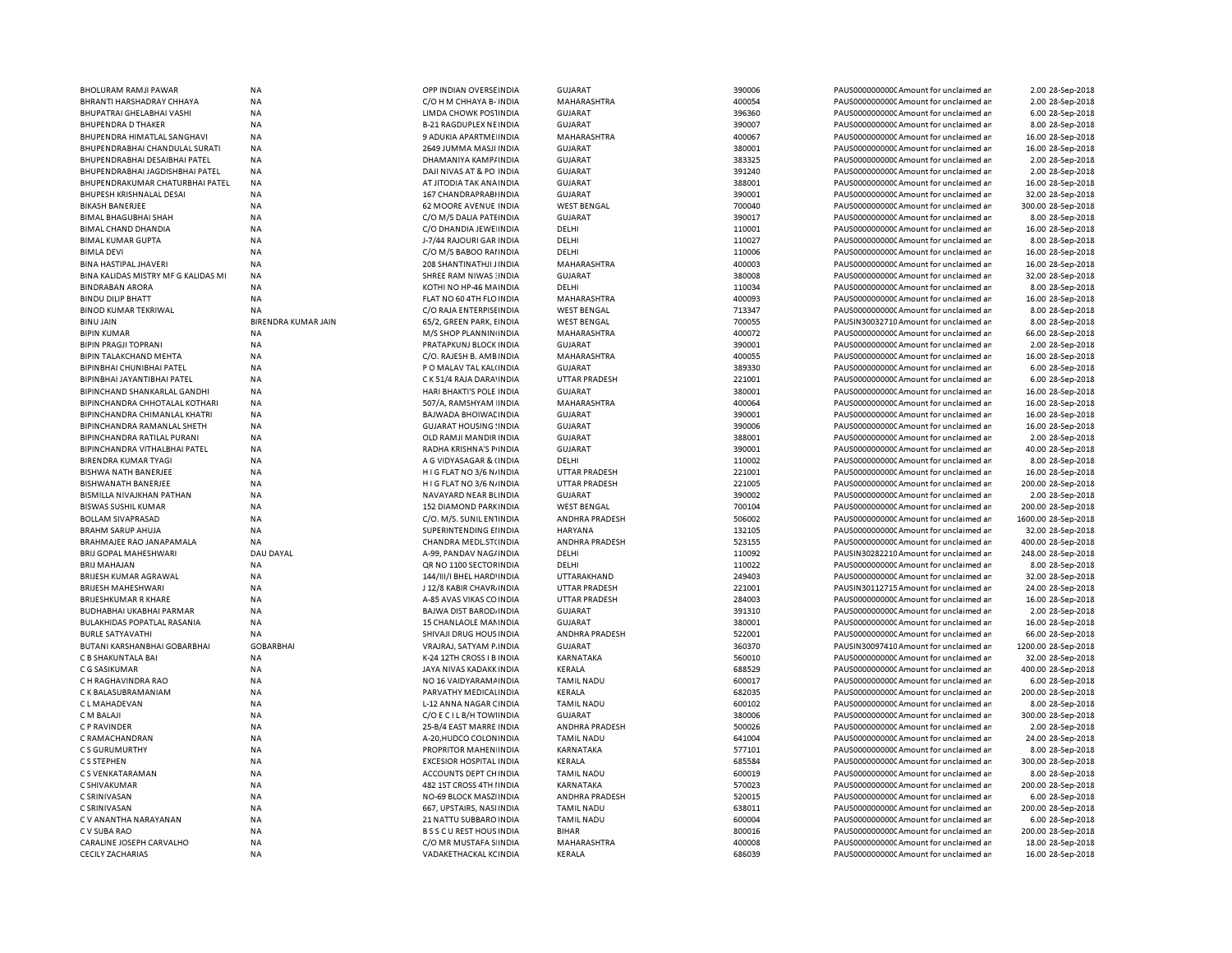| CH V N PRASAD                                         | <b>NA</b>           | SALES OFFICER, HYD INDIA                           | <b>ANDHRA PRADESH</b>         | 520010           | PAUS00000000000 Amount for unclaimed ar                                          | 200.00 28-Sep-2018                    |
|-------------------------------------------------------|---------------------|----------------------------------------------------|-------------------------------|------------------|----------------------------------------------------------------------------------|---------------------------------------|
| CHAITANYA P HUPRIKAR                                  | NA                  | FLAT NO.8 'C' BUILDI INDIA                         | MAHARASHTRA                   | 411021           | PAUS0000000000 Amount for unclaimed an                                           | 200.00 28-Sep-2018                    |
| CHAKKA VENKATA SESHA RANI                             | <b>NA</b>           | 8-9-74 PEDDA VEEDHNDIA                             | <b>ANDHRA PRADESH</b>         | 533401           | PAUSIN30232410 Amount for unclaimed ar                                           | 40.00 28-Sep-2018                     |
| CHALAPATHIRAO APPICONDA                               | NA                  | C/O SHRI A L RAO D I INDIA                         | <b>ANDHRA PRADESH</b>         | 530016           | PAUS0000000000CAmount for unclaimed ar                                           | 2.00 28-Sep-2018                      |
| CHALLA SURYANARAYANA REDDY                            | <b>NA</b>           | M/S DARSHAK LIMIT INDIA                            | ANDHRA PRADESH                | 520003           | PAUS0000000000C Amount for unclaimed ar                                          | 10.00 28-Sep-2018                     |
| CHAMANLAL MANILAL PAREKH                              | <b>NA</b>           | KUVERJI DEVSHI CH/ INDIA                           | MAHARASHTRA                   | 400028           | PAUS0000000000 Amount for unclaimed ar                                           | 8.00 28-Sep-2018                      |
| CHAMPABEN CHANDULAL SHAH                              | <b>NA</b>           | B/10 SHREENATH CC INDIA                            | <b>GUJARAT</b>                | 390007           | PAUS00000000000Amount for unclaimed an                                           | 16.00 28-Sep-2018                     |
| CHAMPABEN NATWARLAL BAJRANG                           | <b>NA</b>           | 6/2098 RAMPURA MINDIA                              | <b>GUJARAT</b>                | 395003           | PAUS0000000000 Amount for unclaimed ar                                           | 32.00 28-Sep-2018                     |
|                                                       |                     |                                                    |                               |                  |                                                                                  |                                       |
| <b>CHAMPABEN P SHETH</b>                              | NA                  | 78/653 PUSHPAK AP INDIA                            | <b>GUJARAT</b>                | 380013           | PAUS0000000000C Amount for unclaimed ar                                          | 8.00 28-Sep-2018                      |
| <b>CHAMPAK S MODI</b>                                 | <b>NA</b>           | 1148 ZUMPADI NI P(INDIA                            | <b>GUJARAT</b>                | 380001           | PAUS0000000000 Amount for unclaimed ar                                           | 6.00 28-Sep-2018                      |
| CHAMPAKLAL CHHAGANLAL SHAH                            | <b>NA</b>           | P O BUHARI VIA MAI INDIA                           | <b>GUJARAT</b>                | 394630           | PAUS0000000000 Amount for unclaimed ar                                           | 16.00 28-Sep-2018                     |
| CHAMPAKLAL MULCHAND MANIAR                            | <b>NA</b>           | KANSARA POLE VISNINDIA                             | <b>GUJARAT</b>                | 384315           | PAUS00000000000 Amount for unclaimed an                                          | 6.00 28-Sep-2018                      |
| CHANCHAL                                              | <b>NA</b>           | C/O PROF J L PAHW/ INDIA                           | KARNATAKA                     | 560065           | PAUS0000000000 Amount for unclaimed ar                                           | 16.00 28-Sep-2018                     |
| CHAND RANI KHANNA                                     | <b>NA</b>           | 1078 BEQUN BAGH FINDIA                             | <b>UTTAR PRADESH</b>          | 250001           | PAUS00000000000 Amount for unclaimed an                                          | 16.00 28-Sep-2018                     |
| CHANDA AGARWAL                                        | <b>NA</b>           | C/O SHIV INDUSTRIE INDIA                           | <b>RAJASTHAN</b>              | 301001           | PAUS0000000000CAmount for unclaimed ar                                           | 8.00 28-Sep-2018                      |
| <b>CHANDANBEN B PATEL</b>                             | NA                  | NITYANAND HOSPIT INDIA                             | <b>GUJARAT</b>                | 391135           | PAUS00000000000 Amount for unclaimed an                                          | 8.00 28-Sep-2018                      |
| CHANDANMAL AGARWALA                                   | <b>NA</b>           | 13 PRAFULLA SARKA INDIA                            | <b>WEST BENGAL</b>            | 700072           | PAUS0000000000CAmount for unclaimed ar                                           | 8.00 28-Sep-2018                      |
| <b>CHANDER KANTA</b>                                  | NA                  | C-4B/P-13/115 JANA INDIA                           | DELHI                         | 110058           | PAUS0000000000 Amount for unclaimed ar                                           | 8.00 28-Sep-2018                      |
| <b>CHANDER KANTA</b>                                  | <b>NA</b>           | C-4B/115 JANAKPUR INDIA                            | DELHI                         | 110058           | PAUS0000000000 Amount for unclaimed ar                                           | 8.00 28-Sep-2018                      |
| <b>CHANDER KANTA</b>                                  | <b>NA</b>           | T-408/4 AHATA KIDA INDIA                           | DELHI                         | 110006           | PAUS0000000000 Amount for unclaimed an                                           | 8.00 28-Sep-2018                      |
| <b>CHANDER KANTA</b>                                  | <b>NA</b>           | HOUSE NO 29 POCKLINDIA                             | DELHI                         | 110085           | PAUS0000000000CAmount for unclaimed ar                                           | 8.00 28-Sep-2018                      |
| CHANDRA MOHAN AGARWAL                                 | NA                  | CK 7/103 SIDHESHW INDIA                            | <b>UTTAR PRADESH</b>          | 221001           | PAUS0000000000 Amount for unclaimed ar                                           | 16.00 28-Sep-2018                     |
|                                                       |                     |                                                    |                               |                  |                                                                                  |                                       |
| CHANDRA RAO M                                         | <b>MADHAVA RAO</b>  | 12/303 KOCHI CORPINDIA                             | KERALA                        | 682002           | PAUSIN30023911 Amount for unclaimed ar                                           | 80.00 28-Sep-2018                     |
| <b>CHANDRA SHEKHAR</b>                                | <b>NA</b>           | 95 SFS RAJOURI APA INDIA                           | DELHI                         | 110064           | PAUS0000000000C Amount for unclaimed an                                          | 8.00 28-Sep-2018                      |
| CHANDRA SHEKHAR CHAUDHRY                              | NA                  | F-12 GREEN PARK (N INDIA                           | DELHI                         | 110016           | PAUS0000000000 Amount for unclaimed an                                           | 8.00 28-Sep-2018                      |
| CHANDRAHAS CHIMANLAL DESAI                            | NA                  | 5 ASHWIN SOCIETY I INDIA                           | <b>GUJARAT</b>                | 380007           | PAUS0000000000C Amount for unclaimed ar                                          | 6.00 28-Sep-2018                      |
| CHANDRAKALA PRANLAL MODY                              | <b>NA</b>           | 27 NUTAN NAGAR S'INDIA                             | <b>GUJARAT</b>                | 360001           | PAUS0000000000 Amount for unclaimed ar                                           | 8.00 28-Sep-2018                      |
| CHANDRAKANT CHUNILAL CHOKSHI                          | <b>NA</b>           | NEAR SHETHJI HAVE INDIA                            | <b>GUJARAT</b>                | 390006           | PAUS0000000000 Amount for unclaimed an                                           | 6.00 28-Sep-2018                      |
| CHANDRAKANT CHUNILAL CHOKSHI                          | <b>NA</b>           | NEAR SHETHJINI HA'INDIA                            | <b>GUJARAT</b>                | 390006           | PAUS0000000000 Amount for unclaimed ar                                           | 16.00 28-Sep-2018                     |
| CHANDRAKANT MULJIBHAI PATEL                           | <b>NA</b>           | 11 KAUMUDI SOCIETINDIA                             | GUJARAT                       | 391110           | PAUS0000000000CAmount for unclaimed ar                                           | 50.00 28-Sep-2018                     |
| CHANDRAKANT PRANLAL SHAH                              | <b>NA</b>           | 5 MAHESHWAR JYO' INDIA                             | MAHARASHTRA                   | 400077           | PAUS0000000000CAmount for unclaimed ar                                           | 16.00 28-Sep-2018                     |
| CHANDRAKANT RAMANLAL JOSHI                            | <b>NA</b>           | AT & PO JITODIA TAHNDIA                            | <b>GUJARAT</b>                | 388001           | PAUS00000000000Amount for unclaimed an                                           | 2.00 28-Sep-2018                      |
| CHANDRAKANT RAMNIKLAL VORA                            | <b>NA</b>           | H NO 2787 JIVAN CC INDIA                           | <b>GUJARAT</b>                | 380001           | PAUS00000000000 Amount for unclaimed an                                          | 16.00 28-Sep-2018                     |
| CHANDRAKANT RAOJIBHAI PATEL                           | NA                  | C/O.H R PANDYA 16- INDIA                           | <b>GUJARAT</b>                | 390018           | PAUS0000000000 Amount for unclaimed ar                                           | 80.00 28-Sep-2018                     |
| CHANDRAKANTA NAVNITLAL JHAVERI                        | <b>NA</b>           | "ZAVERI BHAVAN" S INDIA                            | <b>GUJARAT</b>                | 390001           | PAUS0000000000 Amount for unclaimed ar                                           | 26.00 28-Sep-2018                     |
| CHANDRAKANTA NAVNITLAL JHAVERI                        | <b>NA</b>           |                                                    | <b>GUJARAT</b>                | 390001           | PAUS0000000000 Amount for unclaimed ar                                           | 26.00 28-Sep-2018                     |
|                                                       |                     | SULTANPURA ADHY/INDIA                              |                               |                  |                                                                                  |                                       |
| CHANDRAKANTA NAVNITLAL JHAVERI                        | <b>NA</b>           | "ZAVERI BHAVAN" S INDIA                            | <b>GUJARAT</b>                | 390001           | PAUS0000000000 Amount for unclaimed an                                           | 12.00 28-Sep-2018                     |
| CHANDRASHEKAR MALLAPPA MUDAKAVI                       | MALLAPPA MUDAKAVI   | 116 2 MANGADI MA INDIA                             | <b>KARNATAKA</b>              | 560091           | PAUS1204470001Amount for unclaimed ar                                            | 1600.00 28-Sep-2018                   |
| <b>CHANDRASHEKAR S</b>                                | NA                  | BRADMA OF INDIA LINDIA                             | <b>TAMIL NADU</b>             | 600002           | PAUS0000000000 Amount for unclaimed ar                                           | 400.00 28-Sep-2018                    |
| CHANDRASHEKHAR LAXMAN PALEYKER                        |                     |                                                    |                               |                  |                                                                                  |                                       |
|                                                       | <b>NA</b>           | "SHIVPADMA" A/13: INDIA                            | <b>GUJARAT</b>                | 390008           | PAUS0000000000 Amount for unclaimed ar                                           | 10.00 28-Sep-2018                     |
| CHANDRASHEKHAR VISHNU BAPAT                           | <b>NA</b>           | 'VIDISH' 86/3, ERANI INDIA                         | MAHARASHTRA                   | 411004           | PAUS0000000000 Amount for unclaimed an                                           | 100.00 28-Sep-2018                    |
| CHANDRAVADAN DAHYABHAI PATEL                          | <b>NA</b>           | 3111 MOTIPOLE KACINDIA                             | <b>GUJARAT</b>                | 380001           | PAUS0000000000 Amount for unclaimed ar                                           | 2.00 28-Sep-2018                      |
| <b>CHANDRAVADAN H SHAH</b>                            | NA                  | 1 AMRUT KANCHAN INDIA                              | <b>GUJARAT</b>                | 380014           | PAUS0000000000C Amount for unclaimed ar                                          | 16.00 28-Sep-2018                     |
| CHANDRAVADAN J MANIAR                                 | <b>NA</b>           | 373/D VASUDEV SALINDIA                             | MAHARASHTRA                   | 400019           | PAUS0000000000 Amount for unclaimed ar                                           | 132.00 28-Sep-2018                    |
|                                                       |                     |                                                    |                               |                  |                                                                                  |                                       |
| CHANDRAVADAN MANILAL PATEL                            | NA                  | SHIROLA JIN COMPC INDIA                            | <b>GUJARAT</b>                | 391135           | PAUS0000000000C Amount for unclaimed ar                                          | 32.00 28-Sep-2018                     |
| CHANDRAVADAN N CHOKSHI                                | NA                  | 102/103 VITHALESH INDIA                            | <b>GUJARAT</b>                | 390001           | PAUS0000000000 Amount for unclaimed ar                                           | 32.00 28-Sep-2018                     |
| CHANDRAVADANBHAI MANILAL PATEL                        | NA                  | AT KAKAROLIA TA JA INDIA                           | <b>GUJARAT</b>                | 389390           | PAUS0000000000 Amount for unclaimed ar                                           | 32.00 28-Sep-2018                     |
| CHANDRAVATI MURARI NAIK                               | <b>NA</b>           | 1/9 DIAGO FERANDE INDIA                            | MAHARASHTRA                   | 400070           | PAUS0000000000CAmount for unclaimed ar                                           | 6.00 28-Sep-2018                      |
| CHANDRIKA KANAIYALAL MEHTA                            | <b>NA</b>           | SHIV KRUPA 3 ABHIS INDIA                           | <b>GUJARAT</b>                | 390007           | PAUS0000000000CAmount for unclaimed ar                                           | 12.00 28-Sep-2018                     |
| CHANDRIKA PRASAD DWIVEDI                              | <b>NA</b>           | M R & D LABORATOHNDIA                              | GUJARAT                       | 390003           | PAUS00000000000Amount for unclaimed an                                           | 16.00 28-Sep-2018                     |
| CHANDRIKA SACHITHANANDAM                              | <b>NA</b>           | A-12 PERIYAR NAGA INDIA                            | <b>TAMIL NADU</b>             | 638001           | PAUS0000000000CAmount for unclaimed ar                                           | 200.00 28-Sep-2018                    |
| CHANDRIKABEN NALINKUMAR GANDHI                        | <b>NA</b>           | 1345 RANGILA SHER INDIA                            | GUJARAT                       | 380001           | PAUS00000000000Amount for unclaimed an                                           | 8.00 28-Sep-2018                      |
| CHANDRIKABEN NALINKUMAR GANDHI                        | <b>NA</b>           | 1330/3 PARABADI'S INDIA                            | <b>GUJARAT</b>                | 380001           | PAUS0000000000CAmount for unclaimed ar                                           | 8.00 28-Sep-2018                      |
| CHANDUBHAI DAHYABHAI PATEL                            | <b>NA</b>           | NAVI PANSARWAD NINDIA                              | GUJARAT                       | 391440           | PAUS00000000000Amount for unclaimed an                                           | 14.00 28-Sep-2018                     |
| CHANDUBHAI MOTIBHAI PATEL                             | <b>NA</b>           | AT & POST ANKLAV 1 IN DIA                          | <b>GUJARAT</b>                | 388510           | PAUS0000000000 Amount for unclaimed ar                                           | 10.00 28-Sep-2018                     |
| CHANDUBHAI RANCHHODBHAI PATEL                         | NA                  | AT & PO ADVALA TA INDIA                            | <b>GUJARAT</b>                | 392110           | PAUS0000000000 Amount for unclaimed ar                                           | 6.00 28-Sep-2018                      |
| CHANDULAL HIMATLAL SHAH                               | <b>NA</b>           | AT & PO JITODIA TAHNDIA                            | <b>GUJARAT</b>                | 388001           | PAUS0000000000 Amount for unclaimed ar                                           | 2.00 28-Sep-2018                      |
|                                                       |                     |                                                    |                               |                  |                                                                                  |                                       |
| CHANDULAL JAMNADAS KANIA                              | <b>NA</b>           | 4/2872 BEGUMPUR/ INDIA                             | <b>GUJARAT</b>                | 395001           | PAUS0000000000 Amount for unclaimed an                                           | 16.00 28-Sep-2018                     |
| CHANDULAL LALBHAI MARFATIA                            | <b>NA</b>           | "LAVINA" FLAT NO 2 INDIA                           | <b>MAHARASHTRA</b>            | 400054           | PAUS0000000000 Amount for unclaimed ar                                           | 8.00 28-Sep-2018                      |
| CHANDULAL M LAVINGIA                                  | NA                  | 29 PANCHVATI AHM INDIA                             | <b>GUJARAT</b>                | 380008           | PAUS0000000000 Amount for unclaimed ar                                           | 16.00 28-Sep-2018                     |
| CHANDULAL MOHANLAL SHAH                               | NA                  | 830 HIRA JAIN SOCIE INDIA                          | <b>GUJARAT</b>                | 380005           | PAUS0000000000 Amount for unclaimed ar                                           | 16.00 28-Sep-2018                     |
| CHANDULAL MOTILAL SHAH                                | <b>NA</b>           | CHANDRA VILLA BAYINDIA                             | <b>GUJARAT</b>                | 383325           | PAUS0000000000CAmount for unclaimed ar                                           | 16.00 28-Sep-2018                     |
| CHANUBHAI D AMIN                                      | NA                  | 19, YOGI DARSHAN S INDIA                           | <b>GUJARAT</b>                | 390020           | PAUS0000000000 Amount for unclaimed ar                                           | 800.00 28-Sep-2018                    |
| CHAPIRI MATAM GURUSIDDIAH                             | NA                  | VIJAYA CLINIC, KALY. INDIA                         | <b>ANDHRA PRADESH</b>         | 515761           | PAUS00000000000Amount for unclaimed ar                                           | 400.00 28-Sep-2018                    |
| CHARULATA CHANDRAKANT PATEL                           | NA                  | 28-C JYOTIPARK SOC INDIA                           | <b>GUJARAT</b>                | 390018           | PAUS0000000000 Amount for unclaimed ar                                           | 6.00 28-Sep-2018                      |
| <b>CHARULATA SHAH</b><br>CHATURBHAI KHUSHALBHAI PATEL | PARESH<br><b>NA</b> | 1/7 PRAVESH NIWAS INDIA<br>AT & PO JITODIA TAHNDIA | MAHARASHTRA<br><b>GUJARAT</b> | 400078<br>388001 | PAUSIN30051310 Amount for unclaimed ar<br>PAUS0000000000 Amount for unclaimed an | 22.00 28-Sep-2018<br>6.00 28-Sep-2018 |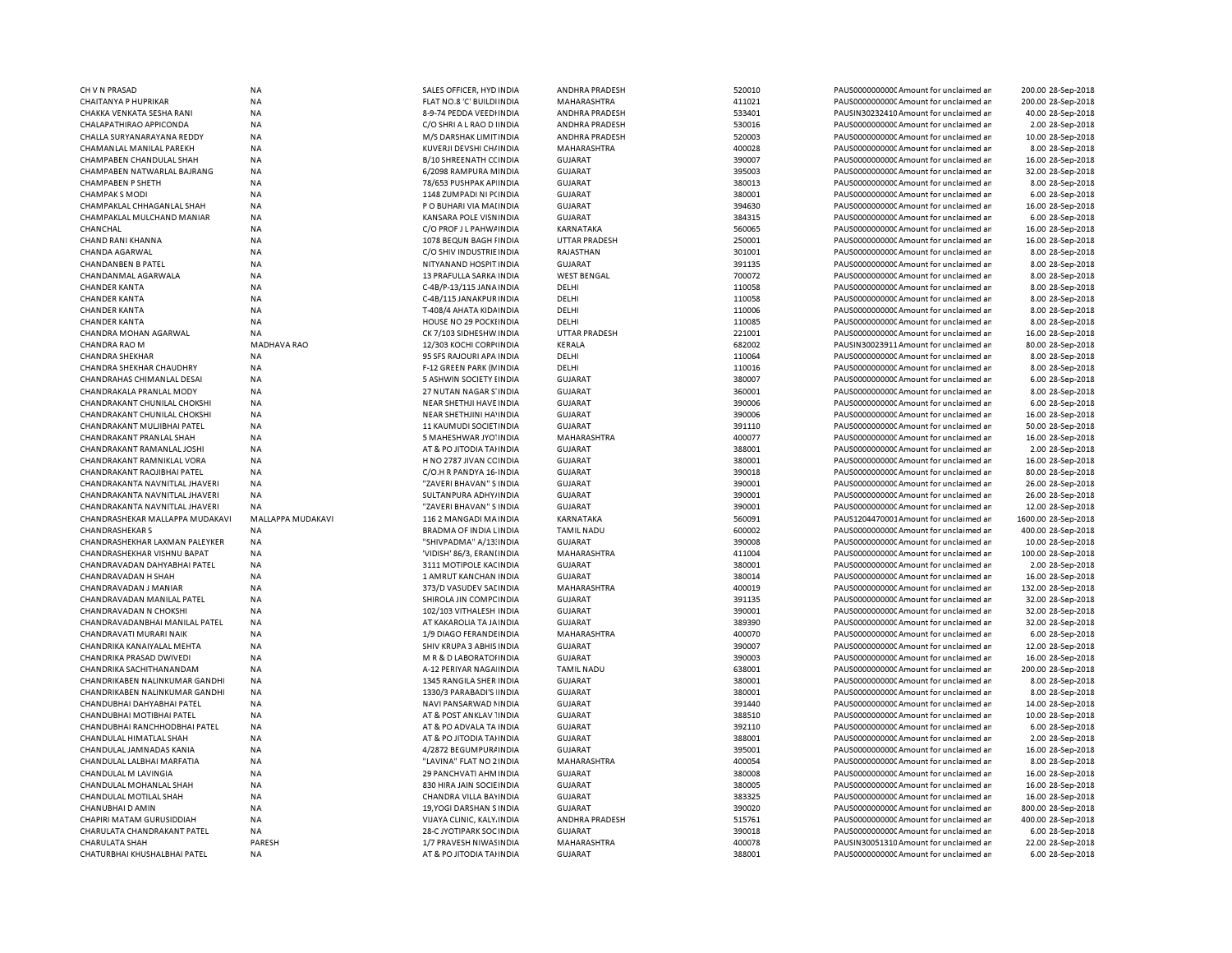| CHATURVEDI SHAMA ANURAG               | <b>GIRIRAJKISHOR CHATURVEDI</b> | 9 HIMALAYA NCH C(INDIA           | MAHARASHTRA           | 400078 | PAUS1204470006 Amount for unclaimed ar  | 8.00 28-Sep-2018   |
|---------------------------------------|---------------------------------|----------------------------------|-----------------------|--------|-----------------------------------------|--------------------|
| CHAUDHARY KALUBHAI V                  | <b>NA</b>                       | 41 ANAND NAGAR S INDIA           | <b>GUJARAT</b>        | 384315 | PAUS0000000000 Amount for unclaimed ar  | 82.00 28-Sep-2018  |
| <b>CHAYA DEVI</b>                     | <b>NA</b>                       | 30, II MAIN C K C GAI INDIA      | KARNATAKA             | 560027 | PAUS0000000000 Amount for unclaimed ar  | 900.00 28-Sep-2018 |
| CHEKURI VENKATESWARA RAJU             | <b>NA</b>                       | NO 12 GUDIVADA V INDIA           | ANDHRA PRADESH        | 531083 | PAUSIN30169611 Amount for unclaimed ar  | 100.00 28-Sep-2018 |
| CHELLIAH M A                          | <b>NA</b>                       | C/O SAROJINI MALLIINDIA          | <b>TAMIL NADU</b>     | 628002 | PAUS0000000000C Amount for unclaimed ar | 200.00 28-Sep-2018 |
| CHENCHAYYA TRIPURAMALLU               | <b>NA</b>                       | C/O. RAVI MEDICAL INDIA          | ANDHRA PRADESH        | 522601 | PAUS0000000000 Amount for unclaimed ar  | 200.00 28-Sep-2018 |
| CHETAN N VYAS                         | <b>NA</b>                       | 26 PARIMAL PARK B/ INDIA         | <b>GUJARAT</b>        | 390002 | PAUS0000000000CAmount for unclaimed ar  | 300.00 28-Sep-2018 |
| CHHABIL C MAJMUNDAR                   | <b>NA</b>                       | 23/C GAYATRINAGA INDIA           | <b>GUJARAT</b>        | 390019 | PAUS0000000000 Amount for unclaimed ar  | 2.00 28-Sep-2018   |
|                                       |                                 |                                  |                       |        |                                         |                    |
| CHHABILBHAI O GANDHI                  | <b>NA</b>                       | 16/G RANGSAGAR FIINDIA           | <b>GUJARAT</b>        | 380007 | PAUS0000000000C Amount for unclaimed ar | 16.00 28-Sep-2018  |
| CHHAGANLAL BALDEVDAS PATEL            | <b>NA</b>                       | 966/1 OPP LALAVAS/ INDIA         | <b>GUJARAT</b>        | 380001 | PAUS0000000000 Amount for unclaimed ar  | 16.00 28-Sep-2018  |
| CHHAGANLAL BALDEVDAS PATEL            | <b>NA</b>                       | 966/1 OPP LALAVAS/ INDIA         | <b>GUJARAT</b>        | 380001 | PAUS0000000000 Amount for unclaimed ar  | 32.00 28-Sep-2018  |
| CHHAGANLAL BALDEVDAS PATEL            | <b>NA</b>                       | 966/1 OPP LALA VAS INDIA         | <b>GUJARAT</b>        | 380001 | PAUS0000000000 Amount for unclaimed ar  | 16.00 28-Sep-2018  |
| CHHAGANLAL MANIBHAI NAIK              | <b>NA</b>                       | AT & PO KASBAPURA INDIA          | <b>GUJARAT</b>        | 396445 | PAUS0000000000 Amount for unclaimed ar  | 16.00 28-Sep-2018  |
| CHHAGANLAL SUKHADIA                   | <b>NA</b>                       | HARIKRISHNA HOSPI INDIA          | <b>GUJARAT</b>        | 395003 | PAUS0000000000 Amount for unclaimed ar  | 600.00 28-Sep-2018 |
| CHHATRASINGH FATESINGH RANA           | <b>NA</b>                       | "PANCHVATI" BLOCHNDIA            | <b>GUJARAT</b>        | 390003 | PAUS0000000000 Amount for unclaimed ar  | 2.00 28-Sep-2018   |
| CHHAYA A SANGHAVI                     | <b>NA</b>                       | 150/JAWAN NAGAR INDIA            | MAHARASHTRA           | 400077 | PAUS0000000000 Amount for unclaimed ar  | 16.00 28-Sep-2018  |
| CHHAYABEN GUNAVANTLAL PANCHAL         | <b>NA</b>                       | F/32, ALEMBIC COLCINDIA          | <b>KARNATAKA</b>      | 560066 | PAUS0000000000CAmount for unclaimed ar  | 200.00 28-Sep-2018 |
| CHHAYABEN GUNVANTLAL PANCHAL          | NA                              | F/32 ALEMBIC GLASSINDIA          | KARNATAKA             | 560066 | PAUS0000000000 Amount for unclaimed ar  | 32.00 28-Sep-2018  |
| CHHAYABEN MAHESHBHAI PATEL            | <b>NA</b>                       | C/O MAHESHBHAI K INDIA           | <b>GUJARAT</b>        | 390001 | PAUS0000000000CAmount for unclaimed an  | 2.00 28-Sep-2018   |
|                                       |                                 |                                  |                       |        |                                         |                    |
| CHHIPA MEHBOOB A                      | NA                              | 2804 TAJPUR KALATIINDIA          | <b>GUJARAT</b>        | 380001 | PAUS0000000000 Amount for unclaimed ar  | 40.00 28-Sep-2018  |
| CHHOTUBHAI JESANGBHAI PATEL           | NA                              | QUICK TRAVELS OPP INDIA          | <b>GUJARAT</b>        | 390001 | PAUS0000000000CAmount for unclaimed ar  | 32.00 28-Sep-2018  |
| CHILAKAMARRY VENU GOPAL PRASAD        | V R NARASIMHACHARYULU           | 101 PLOT 136 NOBLEINDIA          | ANDHRA PRADESH        | 500018 | PAUSIN30047640 Amount for unclaimed ar  | 8.00 28-Sep-2018   |
| CHILUKURI SEETHARAMANJAMEYA CHOWDAFNA |                                 | D NO-28-15-2 SURY / INDIA        | ANDHRA PRADESH        | 530002 | PAUS0000000000 Amount for unclaimed ar  | 10.00 28-Sep-2018  |
| CHIMAKURTHY VIJAYALAKSHMI             | NA                              | POLICE LANE NEAR HINDIA          | ANDHRA PRADESH        | 534001 | PAUSIN30102210 Amount for unclaimed ar  | 8.00 28-Sep-2018   |
| CHIMAN BAVALAL DAVE                   | NA                              | "MEGH DHANUSH" IINDIA            | <b>GUJARAT</b>        | 360001 | PAUS0000000000 Amount for unclaimed ar  | 8.00 28-Sep-2018   |
| CHIMANBHAI DAHYABHAI PATEL            | DAHYABHAI MOTIBHAI PATEL        | C/O GOPESH K PATVINDIA           | <b>GUJARAT</b>        | 390007 | PAUSIN30075710 Amount for unclaimed ar  | 10.00 28-Sep-2018  |
| CHIMANBHAI FULABHAI PATEL             | <b>NA</b>                       | HARIKRIPA NIVAS CHINDIA          | <b>GUJARAT</b>        | 391740 | PAUS0000000000 Amount for unclaimed ar  | 6.00 28-Sep-2018   |
| CHIMANBHAI PARSOTTAMDAS PATEL         | <b>NA</b>                       | NAVIPANSARAWAD INDIA             | GUJARAT               | 391440 | PAUS0000000000C Amount for unclaimed ar | 6.00 28-Sep-2018   |
| CHIMANBHAI REVABHAI PATEL             | NA                              | 23/299 GUJARAT HC INDIA          | <b>GUJARAT</b>        | 390005 | PAUS0000000000 Amount for unclaimed ar  | 2.00 28-Sep-2018   |
| CHIMANLAL HARILAL VADHANI             | <b>NA</b>                       | C/O GAURANG TERIHNDIA            | GUJARAT               | 395006 | PAUS0000000000CAmount for unclaimed ar  | 32.00 28-Sep-2018  |
| CHIMANLAL HARILAL VADHANI             | <b>NA</b>                       |                                  | <b>GUJARAT</b>        | 395006 | PAUS0000000000C Amount for unclaimed ar | 16.00 28-Sep-2018  |
|                                       |                                 | C/O GAURANG TERIHNDIA            |                       |        |                                         |                    |
| CHIMANLAL RATILAL PATEL               | RATILAL PATEL                   | 369, AT SORNA - 2 T/INDIA        | <b>GUJARAT</b>        | 387620 | PAUSIN30098210 Amount for unclaimed ar  | 2.00 28-Sep-2018   |
| CHIMANLAL SHANTILAL THAKKAR           | <b>NA</b>                       | APPRENTIS TRAININ INDIA          | <b>GUJARAT</b>        | 361345 | PAUS0000000000 Amount for unclaimed ar  | 20.00 28-Sep-2018  |
| CHINA KOTESWAR RAO YELURI             | <b>NA</b>                       | <b>MANAGING PARTNE INDIA</b>     | ANDHRA PRADESH        | 522603 | PAUS0000000000 Amount for unclaimed ar  | 600.00 28-Sep-2018 |
| CHINA SUBBARAO VARDHINEDI             | NA                              | PULLA ELURU TQ W (INDIA          | <b>ANDHRA PRADESH</b> | 534401 | PAUS0000000000 Amount for unclaimed ar  | 8.00 28-Sep-2018   |
| CHINNA NAGA UDAYA SANKAR GURRAM       | LATE VENKATA SUBBA RAO          | 1 G V S R ONIONS OF INDIA        | ANDHRA PRADESH        | 520001 | PAUSIN30039414 Amount for unclaimed ar  | 16.00 28-Sep-2018  |
| CHINNAPPAN HIRUDAYASAMY               | <b>NA</b>                       | 203/A DEWAN APPA INDIA           | MAHARASHTRA           | 401202 | PAUS0000000000 Amount for unclaimed ar  | 16.00 28-Sep-2018  |
| <b>CHINNARAO VADREN</b>               | NA                              | CHIEF MEDICAL OFF INDIA          | <b>ANDHRA PRADESH</b> | 530035 | PAUS0000000000 Amount for unclaimed ar  | 300.00 28-Sep-2018 |
| CHINTANAN TUKARAM DIGHE               | <b>NA</b>                       | 109 SHALAKA MAHA INDIA           | MAHARASHTRA           | 400021 | PAUS0000000000 Amount for unclaimed ar  | 16.00 28-Sep-2018  |
| CHINTHAMANI MANICKAM                  | <b>NA</b>                       | <b>GOKULAM NO 13 THINDIA</b>     | <b>TAMIL NADU</b>     | 620001 | PAUS0000000000CAmount for unclaimed ar  | 24.00 28-Sep-2018  |
| CHINUBHAI M PARIKH                    | NA                              | 27/5/3 INDRAPRAST INDIA          | <b>GUJARAT</b>        | 380001 | PAUS0000000000 Amount for unclaimed ar  | 16.00 28-Sep-2018  |
| CHINUBHAI VANMALIDAS BHAVSAR          | NA                              | 41/253 NEW ELLORA INDIA          | <b>GUJARAT</b>        | 390007 | PAUS0000000000 Amount for unclaimed ar  | 16.00 28-Sep-2018  |
|                                       |                                 |                                  |                       |        |                                         |                    |
| <b>CHIRAG BAROT</b>                   | <b>DILIPBHAI</b>                | 17-B, OMKAR NAGAF INDIA          | <b>GUJARAT</b>        | 390020 | PAUS0000000000C Amount for unclaimed ar | 20.00 28-Sep-2018  |
| CHIRAMEL MATTHEN JOSEPH               | <b>NA</b>                       | NO.129, NELSON M/INDIA           | <b>TAMIL NADU</b>     | 600029 | PAUS0000000000 Amount for unclaimed ar  | 16.00 28-Sep-2018  |
| CHIRANJI LAL DAMANI                   | NA                              | C/O M/S MANIKLAL INDIA           | <b>WEST BENGAL</b>    | 700001 | PAUS0000000000C Amount for unclaimed ar | 24.00 28-Sep-2018  |
| CHIRANJIV LAL ARYA                    | NA                              | 245, STREET NO 5 THINDIA         | <b>UTTAR PRADESH</b>  | 250001 | PAUS0000000000 Amount for unclaimed ar  | 8.00 28-Sep-2018   |
| CHITRA KRISHNAMOHAN RAO               | NA                              | C/O THE SWASTIK JAINDIA          | MAHARASHTRA           | 400002 | PAUS0000000000 Amount for unclaimed ar  | 8.00 28-Sep-2018   |
| CHITRALEKHA NIRANJAN SHAH             | <b>NA</b>                       | 24, YOGESHWAR PAHNDIA            | <b>GUJARAT</b>        | 382150 | PAUS0000000000C Amount for unclaimed ar | 16.00 28-Sep-2018  |
| CHITTA RANJAN MUKHERJEE               | <b>NA</b>                       | G/24 ALEMBIC COLC INDIA          | <b>GUJARAT</b>        | 390003 | PAUS0000000000CAmount for unclaimed ar  | 200.00 28-Sep-2018 |
| CHOTALAL H SHAH                       | <b>NA</b>                       | 92/10,12TH C MAIN INDIA          | KARNATAKA             | 560010 | PAUS0000000000C Amount for unclaimed ar | 200.00 28-Sep-2018 |
| CHRISTOPHER SAMANTA                   | <b>NA</b>                       | 4 RAJPUR ROAD DEL INDIA          | DELHI                 | 110054 | PAUS0000000000CAmount for unclaimed ar  | 8.00 28-Sep-2018   |
| CHUDASAMA HANUBHA                     | <b>NA</b>                       | 40 MANI MAHAL SHINDIA            | GUJARAT               | 364001 | PAUS0000000000C Amount for unclaimed ar | 32.00 28-Sep-2018  |
|                                       |                                 |                                  |                       |        |                                         |                    |
| CHUNIBHAI CHATURBHAI PATEL            | <b>NA</b>                       | 7 TRILOK HOUSING SINDIA          | GUJARAT               | 387001 | PAUS0000000000CAmount for unclaimed ar  | 2.00 28-Sep-2018   |
| CHUNIBHAI ISHVARBHAI PATEL            | NA                              | AT JITODIA TAK ANA INDIA         | <b>GUJARAT</b>        | 388001 | PAUS0000000000CAmount for unclaimed an  | 2.00 28-Sep-2018   |
| CHUNILAL GIRDHARLAL MEHTA             | NA                              | S/3 PARTH APARTMIINDIA           | <b>GUJARAT</b>        | 380006 | PAUS0000000000 Amount for unclaimed ar  | 6.00 28-Sep-2018   |
| COLONEL RABINDER NATH WADHAWAN        | NA                              | A-502 SOM VIHAR S/INDIA          | DELHI                 | 110022 | PAUS0000000000 Amount for unclaimed ar  | 8.00 28-Sep-2018   |
| D A CHANDRASEKAR                      | <b>NA</b>                       | C/O NAVYA MEDICA INDIA           | <b>KARNATAKA</b>      | 560008 | PAUS0000000000 Amount for unclaimed ar  | 200.00 28-Sep-2018 |
| D ANJANEYULU                          | <b>NA</b>                       | 39/169 VADDA PETAINDIA           | ANDHRA PRADESH        | 518001 | PAUS0000000000 Amount for unclaimed ar  | 6.00 28-Sep-2018   |
| D BALA SEKAR                          | <b>NA</b>                       | W/O MR D BALASEK INDIA           | <b>KARNATAKA</b>      | 562158 | PAUS0000000000 Amount for unclaimed ar  | 16.00 28-Sep-2018  |
| <b>D D LUND</b>                       | NA                              | <b>BALAJI TEXTILES GUI INDIA</b> | KARNATAKA             | 570001 | PAUS0000000000 Amount for unclaimed ar  | 8.00 28-Sep-2018   |
| D J SHANKARA GUPTA                    | <b>NA</b>                       | HOUSE NO.8-2-15 PFINDIA          | ANDHRA PRADESH        | 515201 | PAUS0000000000 Amount for unclaimed ar  | 300.00 28-Sep-2018 |
| D MUTHU PURUSHOTHAMAN                 | <b>NA</b>                       | 38, BHAGIRATHI AM INDIA          | <b>TAMIL NADU</b>     | 600017 | PAUS0000000000C Amount for unclaimed ar | 66.00 28-Sep-2018  |
| D RAJESWARI                           | <b>NA</b>                       | H NO 8-2-23 S K P T FINDIA       | ANDHRA PRADESH        | 515201 | PAUS0000000000 Amount for unclaimed ar  | 6.00 28-Sep-2018   |
|                                       |                                 |                                  |                       |        |                                         |                    |
| D V ASWATHANARAYANA                   | <b>NA</b>                       | 8-1-38, A A S LANE HINDIA        | ANDHRA PRADESH        | 515201 | PAUS0000000000CAmount for unclaimed ar  | 200.00 28-Sep-2018 |
| DAHIGAURIBEN KANCHANLAL NAMDEV        | <b>NA</b>                       | 284 SLUM QUARTER INDIA           | <b>GUJARAT</b>        | 390022 | PAUS0000000000 Amount for unclaimed an  | 2.00 28-Sep-2018   |
| DAHYABHAI ADITRAM VALAND              | <b>NA</b>                       | NANI BHAGOL KATH INDIA           | <b>GUJARAT</b>        | 387630 | PAUS0000000000 Amount for unclaimed ar  | 6.00 28-Sep-2018   |
| DAHYABHAI CHHITABHAI PATEL            | <b>NA</b>                       | OCHHAN TALUKA ANINDIA            | <b>GUJARAT</b>        | 392110 | PAUS0000000000 Amount for unclaimed ar  | 16.00 28-Sep-2018  |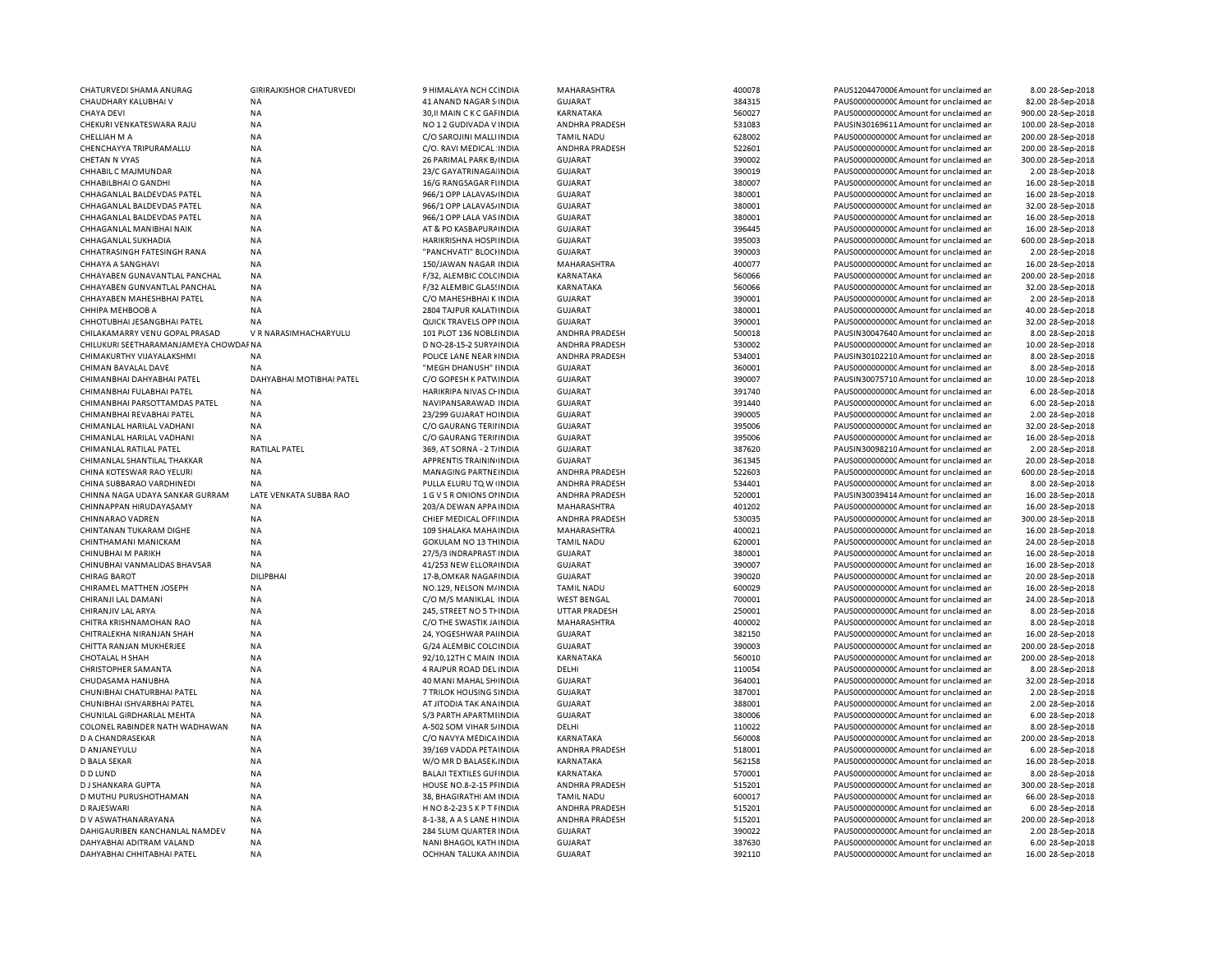| DAHYABHAI DALSHABHAI PATEL        | <b>NA</b>            | 11 BHAT APARTMENINDIA          | <b>GUJARAT</b>     | 380022 | PAUS00000000000Amount for unclaimed ar  | 16.00 28-Sep-2018   |
|-----------------------------------|----------------------|--------------------------------|--------------------|--------|-----------------------------------------|---------------------|
| DAHYABHAI DHURABHAI PATEL         | <b>NA</b>            | AT&PO SEVASI DIST INDIA        | <b>GUJARAT</b>     | 390007 | PAUS0000000000CAmount for unclaimed ar  | 2.00 28-Sep-2018    |
| DAHYABHAI ISHWARBHAI PATEL        | <b>NA</b>            | SUBHANPURA CHIM INDIA          | <b>GUJARAT</b>     | 390007 | PAUS0000000000Amount for unclaimed ar   | 6.00 28-Sep-2018    |
| DAHYABHAI JAYRAMDAS PATEL         | <b>NA</b>            | 16 ANKUR SOCIETY (INDIA        | <b>GUJARAT</b>     | 384315 | PAUS0000000000CAmount for unclaimed ar  | 12.00 28-Sep-2018   |
| DAHYABHAI NATHABHAI MAKAVANA      | <b>NA</b>            | NAVAYARD JUNI ASHNDIA          | <b>GUJARAT</b>     | 390002 | PAUS0000000000 Amount for unclaimed ar  | 2.00 28-Sep-2018    |
| DAHYABHAI SULTANBHAI ODD          | <b>NA</b>            | C/O GUJCHEM DISTI INDIA        | <b>GUJARAT</b>     | 396001 | PAUS0000000000 Amount for unclaimed ar  | 2.00 28-Sep-2018    |
| DAHYALAL DEVJI NAKUM              | <b>NA</b>            | CINEMA ROAD JAMHNDIA           | <b>GUJARAT</b>     | 361001 | PAUS0000000000 Amount for unclaimed ar  | 2.00 28-Sep-2018    |
|                                   |                      |                                |                    |        |                                         |                     |
| DAHYALAL GOPALJI BHOOT            | NA                   | MOTI MARAD VIA-D INDIA         | <b>GUJARAT</b>     | 360410 | PAUS0000000000 Amount for unclaimed ar  | 6.00 28-Sep-2018    |
| DAKSHA CHANDULAL BHANSALI         | <b>NA</b>            | C/O C M BHANSALI ! INDIA       | <b>MAHARASHTRA</b> | 421202 | PAUS0000000000 Amount for unclaimed ar  | 8.00 28-Sep-2018    |
| DAKSHA K DESAI                    | <b>NA</b>            | C/O GNFC LTD. 8/A LINDIA       | <b>GUJARAT</b>     | 380001 | PAUS0000000000 Amount for unclaimed ar  | 16.00 28-Sep-2018   |
| <b>DALIP SINGH</b>                | NA                   | 155 JEEVANA HALLI INDIA        | KARNATAKA          | 560005 | PAUS0000000000CAmount for unclaimed ar  | 8.00 28-Sep-2018    |
| DAMODAR VASANTRAO MUTALIK         | <b>NA</b>            | PRATAP COLONY MI INDIA         | MAHARASHTRA        | 416410 | PAUS0000000000 Amount for unclaimed ar  | 6.00 28-Sep-2018    |
| DAMODARA MENON                    | <b>NA</b>            | C-17/101 1ST FLOOR INDIA       | MAHARASHTRA        | 400055 | PAUS0000000000CAmount for unclaimed ar  | 32.00 28-Sep-2018   |
| DAMODARBHAI SOMABHAI PATEL        | <b>NA</b>            | <b>GANPATPURA TALUHNDIA</b>    | <b>GUJARAT</b>     | 391210 | PAUS0000000000CAmount for unclaimed ar  | 2.00 28-Sep-2018    |
| DAMYANTI CHATURBHUJ BHAGWANANI    | <b>NA</b>            | 17 SARDAR SOCIETY INDIA        | <b>GUJARAT</b>     | 384151 | PAUS0000000000CAmount for unclaimed ar  | 16.00 28-Sep-2018   |
| DARAYUS JIVANJI TAVARIA           | <b>NA</b>            | DOTIWALLA ESTATE INDIA         | MAHARASHTRA        | 400027 | PAUS0000000000CAmount for unclaimed ar  | 32.00 28-Sep-2018   |
| DARSHAN D MAJMUDAR                | D MAJMUDAR           | 'RANCHHOD KRUPA' INDIA         | <b>GUJARAT</b>     | 390019 | PAUS0000000000 Amount for unclaimed ar  | 200.00 28-Sep-2018  |
| <b>DARSHAN KUMAR KAINIT</b>       | <b>NA</b>            | 98 HAUZ RANI MALVINDIA         | DELHI              | 110017 | PAUS0000000000 Amount for unclaimed ar  | 8.00 28-Sep-2018    |
|                                   |                      |                                |                    |        |                                         |                     |
| DARSHAN LAL OBEROI                | NA                   | C-9 NAVAL OFFICERS INDIA       | MAHARASHTRA        | 400005 | PAUS0000000000 Amount for unclaimed ar  | 8.00 28-Sep-2018    |
| <b>DAS ARUP KUMAR</b>             | <b>NA</b>            | NUTUN PARA COLLE INDIA         | ASSAM              | 783380 | PAUS0000000000 Amount for unclaimed ar  | 200.00 28-Sep-2018  |
| DASHARATHBHAI FAKIRBHAI PATEL     | <b>NA</b>            | 926/FATEHPUR ELLISINDIA        | <b>GUJARAT</b>     | 380007 | PAUS0000000000 Amount for unclaimed ar  | 24.00 28-Sep-2018   |
| <b>DATTATHREYA</b>                | M SUNDARESHA         | C/O M.SUNDARESH/INDIA          | <b>KARNATAKA</b>   | 571428 | PAUS0000000000 Amount for unclaimed ar  | 200.00 28-Sep-2018  |
| DATTATRAY C DESHAMUKH             | <b>NA</b>            | A/P HIVRWADI TAL KINDIA        | MAHARASHTRA        | 415507 | PAUS1203320006 Amount for unclaimed ar  | 40.00 28-Sep-2018   |
| DATTATRAY PANDHARINATH KHOLAMKAR  | <b>NA</b>            | A 5(3) BAL-RATNA HINDIA        | MAHARASHTRA        | 400062 | PAUS0000000000 Amount for unclaimed ar  | 6.00 28-Sep-2018    |
| DATTATRAY S NAVALGUNDKAR          | SHANKAR NAVALGUNDKAR | RENUKA SR NO. 568: INDIA       | MAHARASHTRA        | 411037 | PAUS0000000000 Amount for unclaimed ar  | 200.00 28-Sep-2018  |
| DATTATRAYA BABURAO RANSING        | <b>NA</b>            | 44 "SHEFALE" MAHIIINDIA        | MAHARASHTRA        | 400016 | PAUS0000000000 Amount for unclaimed ar  | 16.00 28-Sep-2018   |
| DATTATRAYA NARAYAN HARDIKAR       | <b>NA</b>            | PIRAMITAR ROAD D/ INDIA        | <b>GUJARAT</b>     | 390001 | PAUS0000000000 Amount for unclaimed ar  | 36.00 28-Sep-2018   |
| DATTATRAYA SHANKARRAO VIDVANS     | <b>NA</b>            | PRATAP ROAD RAOP INDIA         | <b>GUJARAT</b>     | 390001 | PAUS0000000000CAmount for unclaimed ar  | 2.00 28-Sep-2018    |
|                                   | <b>NA</b>            |                                | RAJASTHAN          | 302015 | PAUS1204470004 Amount for unclaimed ar  | 2.00 28-Sep-2018    |
| <b>DAULAT RAM</b>                 |                      | A-28 BARKAT NAGAI INDIA        |                    |        |                                         |                     |
| DAULAT RAM RANJAN                 | <b>NA</b>            | 8/31 TILAK NAGAR NINDIA        | DELHI              | 110018 | PAUS0000000000 Amount for unclaimed ar  | 8.00 28-Sep-2018    |
| DAVID MITHABHAI ANIL              | <b>NA</b>            | PARSI MOHOLLA SAI INDIA        | <b>GUJARAT</b>     | 390002 | PAUS0000000000CAmount for unclaimed ar  | 32.00 28-Sep-2018   |
| DAVY PUVATHINGAL PORINCHU         | NA                   | ALLIED PHARMA, RICINDIA        | KERALA             | 680001 | PAUS0000000000 Amount for unclaimed ar  | 800.00 28-Sep-2018  |
| DAXABEN BALDEVDAS THAKKAR         | <b>NA</b>            | LUHANA VAS BEHINIINDIA         | <b>GUJARAT</b>     | 382305 | PAUS0000000000 Amount for unclaimed ar  | 2.00 28-Sep-2018    |
| DAXESH RAMANLAL PATEL             | <b>NA</b>            | J K MISTRY BUILDIN(INDIA       | <b>GUJARAT</b>     | 390005 | PAUS0000000000 Amount for unclaimed ar  | 6.00 28-Sep-2018    |
| DAYALAL DEVRAJBHAI AMIPARA        | <b>NA</b>            | DAYALAL DEVRAJBH INDIA         | <b>GUJARAT</b>     | 360410 | PAUS0000000000 Amount for unclaimed ar  | 32.00 28-Sep-2018   |
| DAYAVATHI MADDUKURI               | <b>NA</b>            | 17-1 88/A KAPPALA HNDIA        | ANDHRA PRADESH     | 534275 | PAUS0000000000 Amount for unclaimed ar  | 8.00 28-Sep-2018    |
| <b>DEBJANI ROY CHOUDHURY</b>      | <b>NA</b>            | 240 DIAMOND HAREINDIA          | <b>WEST BENGAL</b> | 700060 | PAUS0000000000 Amount for unclaimed ar  | 200.00 28-Sep-2018  |
| DEEDAR SINGH GHATEHORDE           | NA                   | 9 DIGNITY PLOT 134 INDIA       | MAHARASHTRA        | 400058 | PAUS0000000000 Amount for unclaimed ar  | 8.00 28-Sep-2018    |
| DEENA DAYAL HEMANI                | <b>NA</b>            | WARDENS HOUSE MINDIA           | RAJASTHAN          | 342003 | PAUS0000000000CAmount for unclaimed ar  | 200.00 28-Sep-2018  |
| DEEP C PATEL                      | NA                   | KRISHNA NIVAS BHUINDIA         | <b>GUJARAT</b>     | 390001 | PAUS0000000000 Amount for unclaimed ar  | 200.00 28-Sep-2018  |
|                                   |                      |                                |                    |        |                                         |                     |
| <b>DEEPA K GUPTA</b>              | <b>NA</b>            | 44 NAGAPPA STREETINDIA         | KARNATAKA          | 560020 | PAUS0000000000CAmount for unclaimed ar  | 200.00 28-Sep-2018  |
| <b>DEEPA RANI</b>                 | <b>NA</b>            | C/O SH A P GOEL 21: INDIA      | UTTAR PRADESH      | 250002 | PAUS0000000000CAmount for unclaimed ar  | 600.00 28-Sep-2018  |
| DEEPAK DESHPANDE                  | <b>NA</b>            | 4/142 VIVEK KHAND INDIA        | UTTAR PRADESH      | 226001 | PAUS0000000000 Amount for unclaimed ar  | 32.00 28-Sep-2018   |
| <b>DEEPAK MATHUR</b>              | <b>NA</b>            | 93-A/C-2-B Jankapur INDIA      | DELHI              | 110058 | PAUS0000000000 Amount for unclaimed ar  | 300.00 28-Sep-2018  |
| DEEPAK NARANJI DHANAK             | <b>NA</b>            | 4 RAMDEV KUTIR RAINDIA         | MAHARASHTRA        | 400077 | PAUS0000000000 Amount for unclaimed ar  | 16.00 28-Sep-2018   |
| <b>DEEPAK P RAJPUT</b>            | <b>NA</b>            | 2968/3 KHADE BAZA INDIA        | <b>KARNATAKA</b>   | 590001 | PAUS0000000000 Amount for unclaimed ar  | 200.00 28-Sep-2018  |
| <b>DEEPAK SHETYE</b>              | <b>NA</b>            | C/O FARMACIA POPI INDIA        | GOA                | 403005 | PAUS0000000000 Amount for unclaimed ar  | 200.00 28-Sep-2018  |
| DEEPAK VINCENT FALLS              | NA                   | <b>65A NASVILLE ROAD INDIA</b> | UTTARAKHAND        | 248001 | PAUS0000000000 Amount for unclaimed ar  | 32.00 28-Sep-2018   |
| DEEPAKKUMAR CHANDULAL SHAH        | <b>NA</b>            | JAKERIBUNDER ROA INDIA         | MAHARASHTRA        | 400015 | PAUS0000000000 Amount for unclaimed ar  | 8.00 28-Sep-2018    |
| DEEPIKABEN KOTADIA                | NA                   | 3 PANNAPARK A MAINDIA          | <b>GUJARAT</b>     | 383001 | PAUS0000000000 Amount for unclaimed ar  | 200.00 28-Sep-2018  |
| DEVANAND NARSINHBHAI PATEL        | NA                   | 51 SARVODAYA SOC INDIA         | <b>GUJARAT</b>     | 390002 | PAUS0000000000 Amount for unclaimed ar  | 6.00 28-Sep-2018    |
|                                   |                      |                                |                    |        |                                         |                     |
| DEVARADDI KRISTARADDI KAMARADDI   | <b>NA</b>            | AT & PO TIRLAPURE INDIA        | KARNATAKA          | 576224 | PAUS0000000000 Amount for unclaimed ar  | 16.00 28-Sep-2018   |
| <b>DEVENDRA MEHTA</b>             | NA                   | C/O DEVENDRA MEHNDIA           | KARNATAKA          | 560002 | PAUS0000000000 Amount for unclaimed ar  | 18.00 28-Sep-2018   |
| DEVENDRA RAMANBHAI AMIN           | NA                   | 15 JAWAHAR SOCIETINDIA         | <b>GUJARAT</b>     | 390001 | PAUS0000000000CAmount for unclaimed ar  | 2.00 28-Sep-2018    |
| DEVENDRASINH JITENDRASINH SOLANKI | NA                   | BAHADUR BURAJ HAINDIA          | <b>GUJARAT</b>     | 392001 | PAUS0000000000 Amount for unclaimed ar  | 16.00 28-Sep-2018   |
| <b>DEVI MOORTHY</b>               | NA                   | 79 DHARMARAJA KCINDIA          | KARNATAKA          | 560001 | PAUS0000000000 Amount for unclaimed ar  | 8.00 28-Sep-2018    |
| <b>DEVIKA BARMAN</b>              | <b>NA</b>            | C/O DR N N BARMAI INDIA        | ASSAM              | 781001 | PAUS0000000000CAmount for unclaimed ar  | 1300.00 28-Sep-2018 |
| DEVINDER KRISHAN MEHANDROO        | NA                   | F-194 PANDAVNAGAINDIA          | DELHI              | 110092 | PAUS0000000000 Amount for unclaimed ar  | 40.00 28-Sep-2018   |
| DEVINDRABEN ASHOKKUMAR SHAH       | <b>NA</b>            | CHAKANIA LANE BAJINDIA         | GUJARAT            | 390001 | PAUS0000000000CAmount for unclaimed ar  | 2.00 28-Sep-2018    |
| <b>DEVKI L SOMAYA</b>             | <b>NA</b>            | 10/23, MAHALAXMI INDIA         | MAHARASHTRA        | 400016 | PAUS0000000000 Amount for unclaimed ar  | 16.00 28-Sep-2018   |
| DEVYANI DHANVANT                  | <b>NA</b>            | 95/14 KAILASH BUILI INDIA      | MAHARASHTRA        | 400100 | PAUS0000000000 Amount for unclaimed ar  | 8.00 28-Sep-2018    |
|                                   | <b>NA</b>            |                                |                    |        |                                         |                     |
| DEVYANI SHANKARRAO SHAPHAKAR      |                      | 24/771 GITA NAGER INDIA        | <b>GUJARAT</b>     | 380026 | PAUS0000000000 Amount for unclaimed ar  | 2.00 28-Sep-2018    |
| DHAN EDALJI ANKLESARIA            | <b>NA</b>            | BELLE-VILLE OPP PU! INDIA      | <b>GUJARAT</b>     | 380001 | PAUS0000000000 Amount for unclaimed ar  | 16.00 28-Sep-2018   |
| <b>DHARAM BIR</b>                 | NA                   | D-54 VIJAY NAGAR CINDIA        | DELHI              | 110009 | PAUS0000000000 Amount for unclaimed ar  | 8.00 28-Sep-2018    |
| DHARAM DEV GUPTA                  | <b>NA</b>            | 15/2 TAMOLI PARA / INDIA       | UTTAR PRADESH      | 202001 | PAUS0000000000 Amount for unclaimed ar  | 600.00 28-Sep-2018  |
| DHARAMPAL BHADRIKLAL SHAH         | <b>NA</b>            | TAMBOLI KHADKI KAINDIA         | <b>GUJARAT</b>     | 388540 | PAUS00000000000 Amount for unclaimed an | 6.00 28-Sep-2018    |
| DHARINI JOSHI                     | <b>NA</b>            | 128, MAHAJAN SOCHNDIA          | <b>GUJARAT</b>     | 390002 | PAUS0000000000CAmount for unclaimed ar  | 2.00 28-Sep-2018    |
|                                   |                      |                                |                    |        |                                         |                     |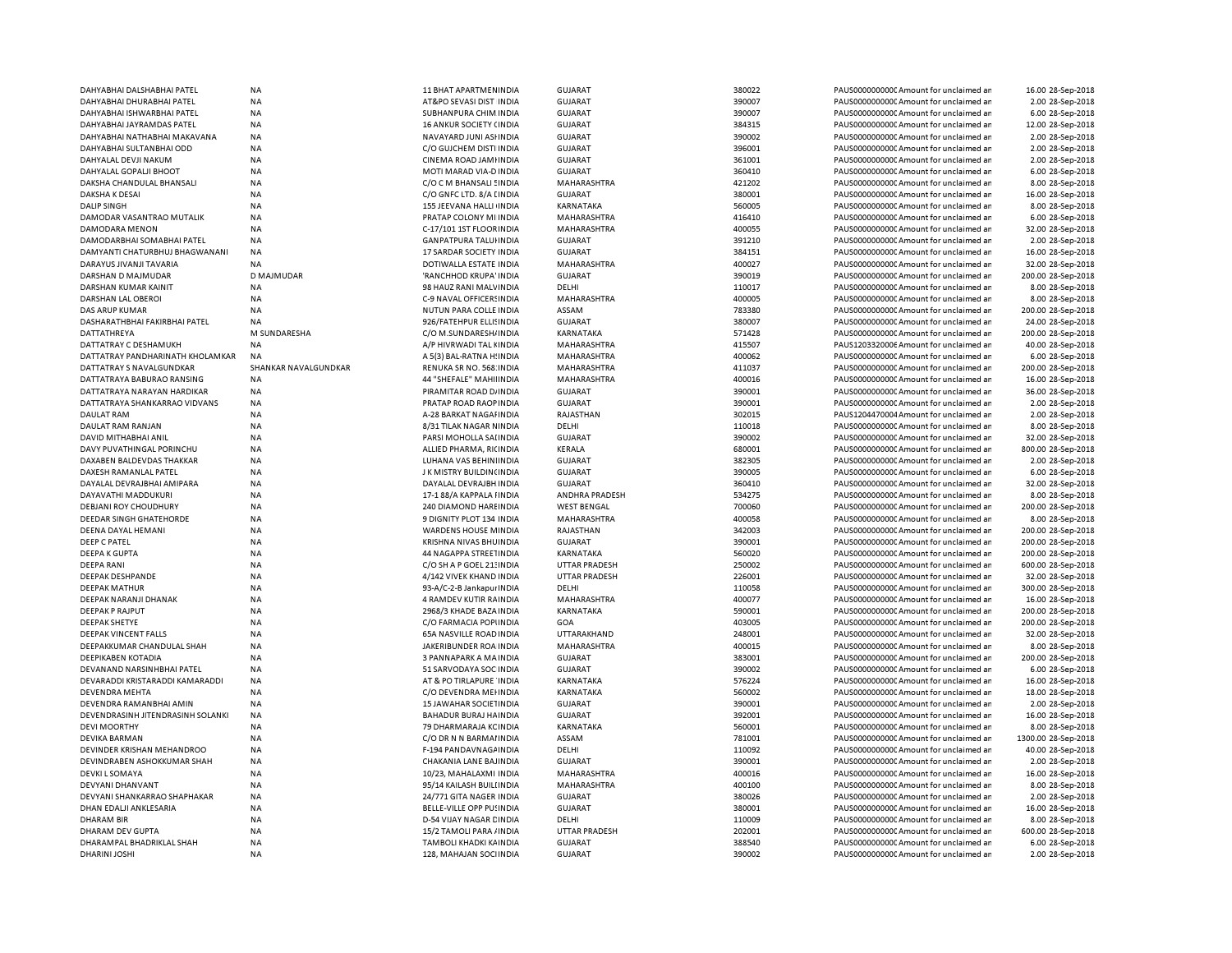| DHARMAMBAL CV                  | NA                 | 48, BHEEMANNA MUNDIA           | <b>TAMIL NADU</b>     | 600018 | PAUS0000000000 Amount for unclaimed ar  | 1600.00 28-Sep-2018 |
|--------------------------------|--------------------|--------------------------------|-----------------------|--------|-----------------------------------------|---------------------|
| DHARMISTHA DHANJI GALA         | NA                 | 12-KAMAL KUNJ 408 INDIA        | MAHARASHTRA           | 400019 | PAUS0000000000 Amount for unclaimed ar  | 8.00 28-Sep-2018    |
| DHARMPAL BHADRIKLAL SHAH       | NA                 | KASHIPURA TAMBOLINDIA          | <b>GUJARAT</b>        | 388540 | PAUS0000000000 Amount for unclaimed ar  | 6.00 28-Sep-2018    |
| DHIRAJ RAMCHANDRA GAIKWAD      | RAMCHANDRA GAIKWAD | A 5 VIDYA NAGARI P INDIA       | MAHARASHTRA           | 440009 | PAUSIN30021411 Amount for unclaimed ar  | 28.00 28-Sep-2018   |
| DHIRAJKUMAR KANTIBHAI PATEL    | <b>NA</b>          | C/O KANTIBHAI NAT INDIA        | <b>GUJARAT</b>        | 383340 | PAUS0000000000 Amount for unclaimed ar  | 2.00 28-Sep-2018    |
| DHIRAJLAL MANCHHARAM PAREKH    | NA                 | 4/4141 GOVIND NIV INDIA        | <b>GUJARAT</b>        | 395003 | PAUS0000000000 Amount for unclaimed ar  | 16.00 28-Sep-2018   |
| DHIRAJLAL MANCHHARAM PAREKH    | NA                 | G/4141 GOVIND NIVINDIA         | <b>GUJARAT</b>        | 395003 | PAUS0000000000 Amount for unclaimed ar  | 16.00 28-Sep-2018   |
| DHIRAJLAL RATILAL MEHTA        | NA                 |                                | <b>GUJARAT</b>        |        | PAUS0000000000 Amount for unclaimed ar  |                     |
|                                |                    | E/2263 FATA TALAV INDIA        |                       | 392001 |                                         | 6.00 28-Sep-2018    |
| DHIRAJLAL S VARIA              | NA                 | VARIA SUNDARJI VIFINDIA        | <b>GUJARAT</b>        | 361001 | PAUS0000000000 Amount for unclaimed ar  | 32.00 28-Sep-2018   |
| DHIRENDAR KUMAR SAHU           | NA                 | 294, COLONEL GANJ INDIA        | <b>UTTAR PRADESH</b>  | 211002 | PAUS0000000000 Amount for unclaimed ar  | 200.00 28-Sep-2018  |
| DHIRUBHAI PARSOTAMBHAI PATEL   | ΝA                 | AT AJABPURA POST (INDIA        | <b>GUJARAT</b>        | 383340 | PAUS0000000000 Amount for unclaimed ar  | 16.00 28-Sep-2018   |
| DHIRUBHAI SHANKARBHAI PATEL    | NA                 | RADODARA TA BAYA INDIA         | <b>GUJARAT</b>        | 383325 | PAUS0000000000 Amount for unclaimed ar  | 16.00 28-Sep-2018   |
| DHRUBA JYOTI BARUAH            | NA                 | C/O MR P C BARUAH INDIA        | ASSAM                 | 784125 | PAUS0000000000C Amount for unclaimed ar | 6.00 28-Sep-2018    |
| DHRUVARAJ RANGANATH KULKARNI   | NA                 | DEPARTMENT OF PHINDIA          | KARNATAKA             | 576119 | PAUS0000000000 Amount for unclaimed ar  | 200.00 28-Sep-2018  |
| DHULABHAI NARSIBHAI PATEL      | NA                 | AMBAMATA PASE J/ INDIA         | <b>GUJARAT</b>        | 387001 | PAUS0000000000CAmount for unclaimed ar  | 8.00 28-Sep-2018    |
| DHULABHAI SOMABHAI PATEL       | <b>NA</b>          | AT & POST POR TA B INDIA       | <b>GUJARAT</b>        | 391240 | PAUS0000000000 Amount for unclaimed ar  | 6.00 28-Sep-2018    |
| DHURABHAI NATHUBHAI PATEL      | NA                 | AT POST BERNA TAL INDIA        | <b>GUJARAT</b>        | 383001 | PAUS0000000000 Amount for unclaimed ar  | 2.00 28-Sep-2018    |
| DILIP BABULAL PARIKH           | NA                 | 223/2669 PRATIXA A INDIA       | <b>GUJARAT</b>        | 380013 | PAUS0000000000 Amount for unclaimed ar  | 2.00 28-Sep-2018    |
| DILIP DHANJIBHAI JOSHI         | <b>NA</b>          | 116 NANDNANDAN INDIA           | MAHARASHTRA           | 400092 | PAUS0000000000 Amount for unclaimed ar  | 16.00 28-Sep-2018   |
|                                |                    |                                |                       |        |                                         |                     |
| DILIP M SHAH                   | <b>NA</b>          | SIDDHIVINAYAK BUILINDIA        | MAHARASHTRA           | 401404 | PAUS0000000000 Amount for unclaimed ar  | 8.00 28-Sep-2018    |
| <b>DILIP R GEJJI</b>           | NA                 | 3 CHANDANBAN AP/INDIA          | MAHARASHTRA           | 411016 | PAUS0000000000 Amount for unclaimed ar  | 8.00 28-Sep-2018    |
| DILIP RAGHUNATH JOSHI          | NA                 | 22A/15 GOVIND NA(INDIA         | <b>MAHARASHTRA</b>    | 400092 | PAUS0000000000 Amount for unclaimed ar  | 16.00 28-Sep-2018   |
| DILIP SHANKARRAO BIDKAR        | <b>NA</b>          | <b>BUILDING NO 4 FLATINDIA</b> | MAHARASHTRA           | 411029 | PAUS0000000000 Amount for unclaimed ar  | 200.00 28-Sep-2018  |
| DILIPBHAI RAVAJIBHAI PATEL     | NA                 | MAYA SHERI TA ANAINDIA         | <b>GUJARAT</b>        | 388365 | PAUS0000000000 Amount for unclaimed ar  | 20.00 28-Sep-2018   |
| DILIPKUMAR HARILAL SHAH        | <b>NA</b>          | SALUN BAZAR KOVA INDIA         | <b>GUJARAT</b>        | 387001 | PAUS0000000000 Amount for unclaimed ar  | 6.00 28-Sep-2018    |
| DILIPKUMAR HARILAL VADHANI     | NA                 | ARIHANT EMPORIUN INDIA         | <b>GUJARAT</b>        | 380015 | PAUS0000000000 Amount for unclaimed ar  | 16.00 28-Sep-2018   |
| DILIPKUMAR RAMNIKLAL GANDHI    | NA                 | THE MADRAS TRADI INDIA         | <b>GUJARAT</b>        | 360001 | PAUS0000000000CAmount for unclaimed ar  | 16.00 28-Sep-2018   |
| DIMEJ CHANDULAL DHINGANI       | CHANDULAL          | DHARMUDADA PARIINDIA           | <b>GUJARAT</b>        | 396050 | PAUS1202350000 Amount for unclaimed ar  | 20.00 28-Sep-2018   |
| <b>DIMPLE HINESH PATEL</b>     | NA                 | Uma Society, No.32 INDIA       | <b>GUJARAT</b>        | 391110 | PAUS0000000000 Amount for unclaimed ar  | 100.00 28-Sep-2018  |
| DINA BEHRAMSHAH KHUMBATTA      | ΝA                 | CHANDRAKANT MAI INDIA          | MAHARASHTRA           | 400007 | PAUS0000000000 Amount for unclaimed ar  | 20.00 28-Sep-2018   |
|                                |                    |                                |                       |        |                                         |                     |
| DINA VINODKUMAR PATEL          | NA                 | A-9 TRIMURTI APAR' INDIA       | <b>GUJARAT</b>        | 380052 | PAUS0000000000 Amount for unclaimed ar  | 32.00 28-Sep-2018   |
| DINDAYAL SHARMA                | NA                 | C/o Globe Highways INDIA       | <b>GUJARAT</b>        | 390002 | PAUS0000000000CAmount for unclaimed ar  | 200.00 28-Sep-2018  |
| DINESH BHASKAR JANGLE          | NA                 | ROOM NO-3/4 YASHINDIA          | MAHARASHTRA           | 421201 | PAUS1202890000 Amount for unclaimed ar  | 30.00 28-Sep-2018   |
| DINESH CHANDRA PANDEY          | NA                 | C/O HARISH CHANDI INDIA        | DELHI                 | 110092 | PAUS0000000000 Amount for unclaimed ar  | 8.00 28-Sep-2018    |
| <b>DINESH DESAI</b>            | NA                 | M/S DESAI PHARMA INDIA         | MAHARASHTRA           | 400002 | PAUS0000000000 Amount for unclaimed ar  | 300.00 28-Sep-2018  |
| DINESH KUMAR                   | NA                 | "KH-75 NEW KAVI N/INDIA        | <b>UTTAR PRADESH</b>  | 201002 | PAUS0000000000 Amount for unclaimed ar  | 20.00 28-Sep-2018   |
| DINESH KUMAR KHANNA            | NA                 | I-12 LAJPAT NAGAR I INDIA      | DELHI                 | 110024 | PAUS0000000000 Amount for unclaimed ar  | 8.00 28-Sep-2018    |
| DINESH MOHAN SHARMA            | NA                 | 555GA/59 CHANKYA INDIA         | <b>UTTAR PRADESH</b>  | 226005 | PAUS0000000000 Amount for unclaimed ar  | 32.00 28-Sep-2018   |
| <b>DINESH PRASAD</b>           | NA                 | FLAT NO. 535, POCKI INDIA      | DELHI                 | 110091 | PAUS0000000000 Amount for unclaimed ar  | 8.00 28-Sep-2018    |
| <b>DINESH RANDAD</b>           | NA                 | PRODUCTION DEPT IINDIA         | <b>MADHYA PRADESH</b> | 442917 | PAUS0000000000 Amount for unclaimed ar  | 50.00 28-Sep-2018   |
| <b>DINESH RUPAREL</b>          | NA                 | 'C' BLOCK (2ND FLOC INDIA      | <b>WEST BENGAL</b>    | 700001 | PAUS0000000000CAmount for unclaimed ar  | 16.00 28-Sep-2018   |
|                                |                    |                                |                       |        |                                         |                     |
| DINESH V KARELIA               | <b>NA</b>          | 5 GOPALNANDAN FLINDIA          | <b>GUJARAT</b>        | 380008 | PAUS0000000000CAmount for unclaimed ar  | 8.00 28-Sep-2018    |
| DINESH VAIDYA                  | NA                 | NEAR AZAD MAIDAN INDIA         | <b>GUJARAT</b>        | 390001 | PAUS0000000000C Amount for unclaimed ar | 200.00 28-Sep-2018  |
| DINESH WADHAWAN                | <b>NA</b>          | 212 LAXMI BAI NAG/INDIA        | DELHI                 | 110023 | PAUS0000000000CAmount for unclaimed ar  | 10.00 28-Sep-2018   |
| DINESHBHAI GORDHANBHAI PATEL   | NA                 | C/O STATE BANK OF INDIA        | <b>GUJARAT</b>        | 388121 | PAUS0000000000CAmount for unclaimed ar  | 12.00 28-Sep-2018   |
| DINESHBHAI MANIBHAI PATEL      | <b>NA</b>          | <b>NAVIKHADKI PO KAVINDIA</b>  | <b>GUJARAT</b>        | 388540 | PAUS0000000000 Amount for unclaimed ar  | 2.00 28-Sep-2018    |
| DINESHBHAI SHANTILAL BHATT     | NA                 | BHADRAKALI MATA' INDIA         | <b>GUJARAT</b>        | 390001 | PAUS0000000000C Amount for unclaimed ar | 16.00 28-Sep-2018   |
| DINESHBHAI VELJIBHAI CHAUDHARI | NA                 | AT & POST BAMOSA INDIA         | <b>GUJARAT</b>        | 384120 | PAUS0000000000 Amount for unclaimed ar  | 2.00 28-Sep-2018    |
| DINESHCHANDRA BHABHUTLAL SHAH  | NA                 | 6 PREMBAI BHUVAN INDIA         | MAHARASHTRA           | 400004 | PAUS0000000000 Amount for unclaimed ar  | 8.00 28-Sep-2018    |
| DINESHCHANDRA HIRALAL SHAH     | NA                 | <b>GHADIALI POLE KOL INDIA</b> | <b>GUJARAT</b>        | 390001 | PAUS0000000000 Amount for unclaimed ar  | 6.00 28-Sep-2018    |
| DINESHKUMAR CHINUBHAI SHAH     | NA                 | SAYAJI GANJ NEAR AINDIA        | <b>GUJARAT</b>        | 390005 | PAUS0000000000 Amount for unclaimed ar  | 12.00 28-Sep-2018   |
| DINESHKUMAR LALJIBHAI PATEL    | NA                 | C/O DR.LALJIBHAI P/ INDIA      | <b>GUJARAT</b>        | 360490 | PAUS1301990000 Amount for unclaimed ar  | 16.00 28-Sep-2018   |
|                                |                    |                                |                       |        |                                         |                     |
| <b>DINKAR K SAVEKAR</b>        | <b>NA</b>          | ANANDASHRAM PLC INDIA          | MAHARASHTRA           | 400018 | PAUS0000000000 Amount for unclaimed ar  | 66.00 28-Sep-2018   |
| DINKERRAY RATILAL PATHAK       | NA                 | NR LILI HAVELI NAG/INDIA       | <b>GUJARAT</b>        | 390001 | PAUS0000000000 Amount for unclaimed ar  | 6.00 28-Sep-2018    |
| DIP CHAND GUPTA                | NA                 | HOUSE NO 15 BLOCHNDIA          | DELHI                 | 110007 | PAUS0000000000 Amount for unclaimed ar  | 8.00 28-Sep-2018    |
| DIPA BANSILAL CHOKSHI          | NA                 | 39 AZAD SOCIETY AN INDIA       | <b>GUJARAT</b>        | 380015 | PAUS0000000000 Amount for unclaimed ar  | 6.00 28-Sep-2018    |
| DIPAK BHASKAR PANDIT           | <b>NA</b>          | <b>B-101 ANDHERI VER INDIA</b> | MAHARASHTRA           | 400058 | PAUS0000000000 Amount for unclaimed ar  | 32.00 28-Sep-2018   |
| <b>DIPAK R MEHTA</b>           | NA                 | 38 JULLY PARK B/H S INDIA      | <b>GUJARAT</b>        | 390022 | PAUS0000000000 Amount for unclaimed ar  | 66.00 28-Sep-2018   |
| <b>DIPAK S VORA</b>            | <b>NA</b>          | DARBARGADH CHOC INDIA          | <b>GUJARAT</b>        | 360001 | PAUS0000000000 Amount for unclaimed ar  | 8.00 28-Sep-2018    |
| DIPAL PIYUSH PATEL             | NA                 | K-9 ALEMBIC COLONINDIA         | <b>GUJARAT</b>        | 390003 | PAUS0000000000 Amount for unclaimed ar  | 400.00 28-Sep-2018  |
| DIPAL PIYUSH PATEL             | NA                 | C/O PIYUSH MULJIBI INDIA       | <b>GUJARAT</b>        | 390003 | PAUS0000000000 Amount for unclaimed ar  | 16.00 28-Sep-2018   |
| DIPCHAND C DUDIA               | NA                 | JAM RAVAL DIST JAMINDIA        | <b>GUJARAT</b>        | 361001 | PAUS0000000000 Amount for unclaimed ar  | 6.00 28-Sep-2018    |
| DIPCHAND PANACHAND SHAH        | NA                 | "VIJAYDIP" PUJARA I INDIA      | <b>GUJARAT</b>        | 360002 | PAUS0000000000 Amount for unclaimed ar  | 8.00 28-Sep-2018    |
|                                |                    |                                |                       |        |                                         |                     |
| <b>DIPEN A PATEL</b>           | <b>NA</b>          | C/O SAMIR CORPN 5 INDIA        | MAHARASHTRA           | 400002 | PAUS0000000000 Amount for unclaimed ar  | 16.00 28-Sep-2018   |
| DIPENDRA DINKARRAY PANDYA      | NA                 | FLAT K-8 GROUND FIINDIA        | <b>GUJARAT</b>        | 380015 | PAUS0000000000 Amount for unclaimed ar  | 2.00 28-Sep-2018    |
| DIPESH ARVIND MALDE            | ARVIND MULJI MALDE | 9,HEMKUNJ, V.B.LAI INDIA       | MAHARASHTRA           | 999999 | PAUS1301540000 Amount for unclaimed ar  | 50.00 28-Sep-2018   |
| DIPIKA JAYANTILAL SHAH         | <b>NA</b>          | FLAT 52 5TH FLOOR 'INDIA       | MAHARASHTRA           | 400007 | PAUS0000000000 Amount for unclaimed ar  | 8.00 28-Sep-2018    |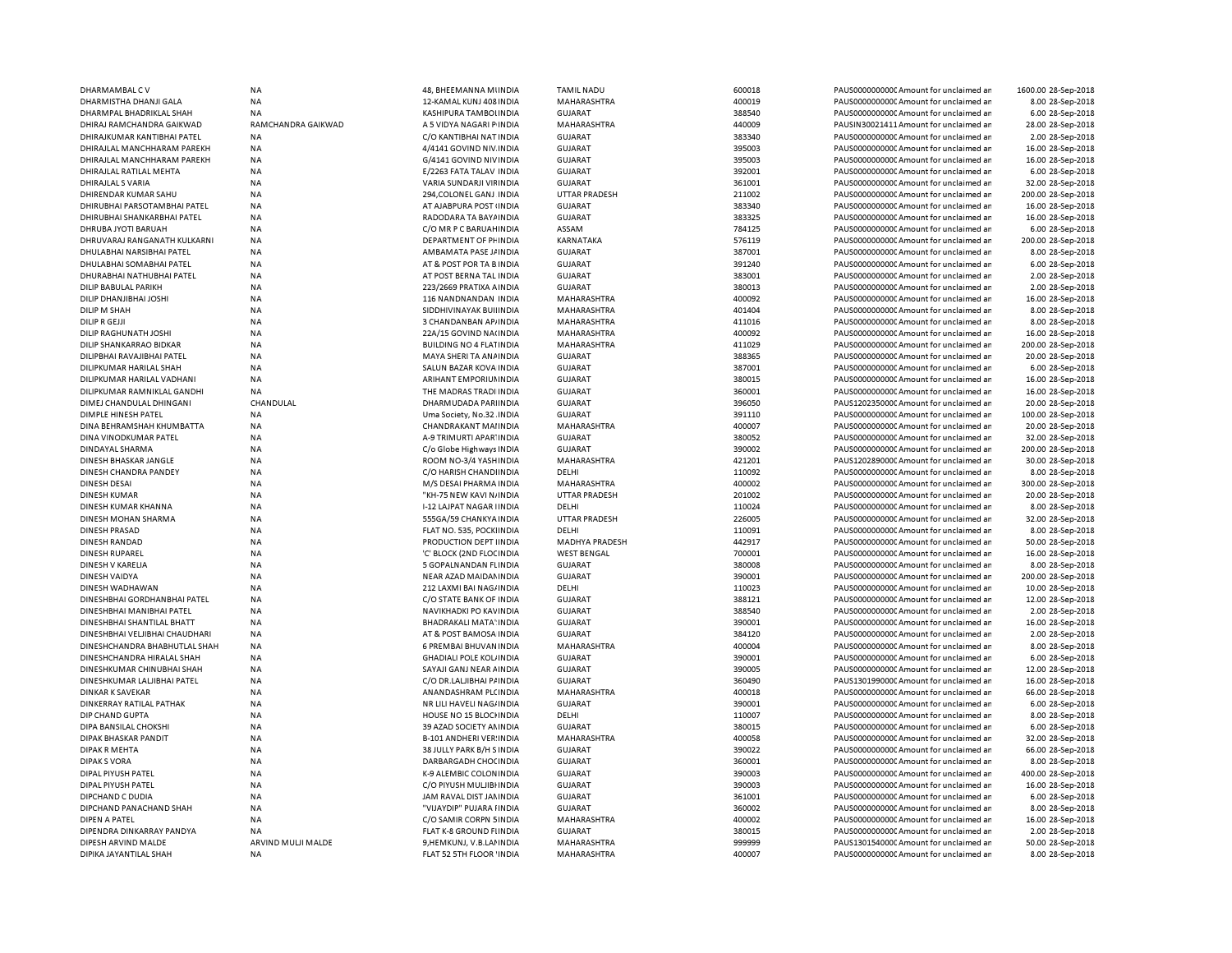| DIPTI D SHAH                      | <b>DEEPAK SHAH</b>       | RAVIKIRAN 3RD FLOUNDIA        | MAHARASHTRA          | 400007 | PAUS0000000000 Amount for unclaimed an  | 8.00 28-Sep-2018   |
|-----------------------------------|--------------------------|-------------------------------|----------------------|--------|-----------------------------------------|--------------------|
| DIVYABEN KAUSHIKKUMAR GOSALIA     | ΝA                       | C/O KAUSHIKKUMAF INDIA        | DELHI                | 110002 | PAUS0000000000 Amount for unclaimed an  | 2.00 28-Sep-2018   |
| DIVYAKUMAR UMIYASHANKER TRIVEDI   | NA                       | SAVANT BLDG OPP FINDIA        | <b>GUJARAT</b>       | 390001 | PAUS0000000000 Amount for unclaimed ar  | 10.00 28-Sep-2018  |
| DOGIPARTHI SRINIVASA RAO          | DOGIPARTHI SATYANARAYANA | 11-63-62 DURGANIL INDIA       | ANDHRA PRADESH       | 520001 | PAUSIN30002010 Amount for unclaimed ar  | 200.00 28-Sep-2018 |
| DOLATSINH MANSINH THAKORE         | NA                       | 43 SHRI JAI AMBE SCINDIA      | <b>GUJARAT</b>       | 390016 | PAUS0000000000 Amount for unclaimed ar  | 2.00 28-Sep-2018   |
| DORADLA SESHAVATHARAM             | <b>NA</b>                | 1/1 BRODIPET GUNT INDIA       | ANDHRA PRADESH       | 522002 | PAUS0000000000 Amount for unclaimed ar  | 32.00 28-Sep-2018  |
| DORAISWAMY SRINIVASAN             | NA                       | 18/86 VANAMALI G/ INDIA       | MAHARASHTRA          | 400077 | PAUS0000000000 Amount for unclaimed an  | 8.00 28-Sep-2018   |
| <b>DOROTHY JACK RODRIGUES</b>     | NA                       | C/O THE SWASTIK JAINDIA       | MAHARASHTRA          | 400002 | PAUS0000000000 Amount for unclaimed ar  | 8.00 28-Sep-2018   |
| DR RAMABAI BHAT                   | NA                       | MEDICAL PRACTITIO INDIA       | KERALA               | 682002 | PAUS0000000000 Amount for unclaimed ar  | 200.00 28-Sep-2018 |
| DUBAGUNTA SUBRAMANIA VASU         | NA                       | 53 SEETHAMMA RO, INDIA        | <b>TAMIL NADU</b>    | 600018 | PAUS0000000000 Amount for unclaimed ar  | 8.00 28-Sep-2018   |
| DULAL CH SAHA                     | <b>NA</b>                | HILLSIDEAVE KAHILII INDIA     | ASSAM                | 781018 | PAUS0000000000C Amount for unclaimed ar | 200.00 28-Sep-2018 |
| DULAL CHAND ROY                   | <b>NA</b>                | R/5 LIG HOUSING ES INDIA      | <b>WEST BENGAL</b>   | 700037 | PAUS0000000000CAmount for unclaimed ar  | 300.00 28-Sep-2018 |
| <b>DULAL MITRA</b>                | <b>NA</b>                | 6 R N TAGORE ROAD INDIA       | <b>WEST BENGAL</b>   | 700075 | PAUS0000000000CAmount for unclaimed ar  | 200.00 28-Sep-2018 |
| <b>DULU GHOSE</b>                 | <b>NA</b>                | 79/4/3A RAJA NABA INDIA       | <b>WEST BENGAL</b>   | 700005 | PAUS0000000000CAmount for unclaimed ar  | 8.00 28-Sep-2018   |
| DURGA KEDIA                       | NA                       | A-124 SECTOR 19 NC INDIA      | <b>UTTAR PRADESH</b> | 201301 | PAUS00000000000Amount for unclaimed an  | 8.00 28-Sep-2018   |
| <b>DURGA SARASWAT</b>             | RAMA KANT SHARMA         | SHRI RAM SADAN NIINDIA        | RAJASTHAN            | 341303 | PAUSIN30116030 Amount for unclaimed ar  | 8.00 28-Sep-2018   |
| DURGASHANKAR DADHICH              | <b>NA</b>                | C/O ALEMBIC GLASS INDIA       | <b>GUJARAT</b>       | 390003 | PAUS0000000000C Amount for unclaimed ar | 32.00 28-Sep-2018  |
| DUSHYANT ASHARAM BHATT            | NA                       | "NANDANVAN" PRE INDIA         | <b>GUJARAT</b>       | 390001 | PAUS0000000000CAmount for unclaimed an  | 2.00 28-Sep-2018   |
| DUSHYANT BALMUKUND PARIKH         | <b>NA</b>                | KAROLIA POLE M G FINDIA       | GUJARAT              | 390001 | PAUS0000000000 Amount for unclaimed an  | 6.00 28-Sep-2018   |
| DUSHYANT VALLABHDAS VAKIL         | NA                       | 5 GOPAL NANDAN FINDIA         | <b>GUJARAT</b>       | 380008 | PAUS0000000000CAmount for unclaimed an  | 8.00 28-Sep-2018   |
| <b>DWARAGADAS B</b>               | BALASUBRAMANIAM          | NO 179 RAJA STREETINDIA       | <b>TAMIL NADU</b>    | 641001 | PAUSIN30131321 Amount for unclaimed ar  | 8.00 28-Sep-2018   |
| DWARAMPUDI SATYA DURGA DEVI       | NA                       | DOOR NO 16/36 8 1 ! INDIA     | ANDHRA PRADESH       | 533001 | PAUSIN30102213 Amount for unclaimed ar  | 66.00 28-Sep-2018  |
| <b>DWIJEN HARIBHAI DESAI</b>      | <b>NA</b>                | 70 SHIVAJIPARK MUIINDIA       | MAHARASHTRA          | 400028 | PAUS0000000000 Amount for unclaimed ar  | 2.00 28-Sep-2018   |
| E JALEEL AHAMED                   | NA                       | SREE BALU PHARMA INDIA        | <b>TAMIL NADU</b>    | 641001 | PAUS0000000000 Amount for unclaimed ar  | 200.00 28-Sep-2018 |
| E K MURUGENDRAPPA ETTIGE KOTRAPPA | <b>NA</b>                | C/O SRI T.TIPPERUDI INDIA     | KARNATAKA            | 583103 | PAUS0000000000 Amount for unclaimed ar  | 200.00 28-Sep-2018 |
| E V HARIHARA KRISHNAN             | NA                       | 11 A SUBBURAYAN SINDIA        | <b>TAMIL NADU</b>    | 600094 | PAUS0000000000 Amount for unclaimed ar  | 200.00 28-Sep-2018 |
| <b>EBENZER CHANDRA R</b>          | <b>NA</b>                | C/O.KRUBA MEDICA INDIA        | <b>TAMIL NADU</b>    | 626701 | PAUS0000000000CAmount for unclaimed ar  | 200.00 28-Sep-2018 |
| EKNATH MARTAND KHISTI             | NA                       | SURVEY NO 25/6-1 VINDIA       | MAHARASHTRA          | 411051 | PAUS0000000000 Amount for unclaimed ar  | 2.00 28-Sep-2018   |
| <b>ERIC PARDIP MALL</b>           | <b>NA</b>                | F 242 SARITA VIHAR INDIA      | DELHI                | 110044 | PAUS0000000000 Amount for unclaimed ar  | 8.00 28-Sep-2018   |
| <b>ESMERALDA ERIC BOSE</b>        | NA                       | 18 MATRUCHHAYA SINDIA         | <b>GUJARAT</b>       | 390002 | PAUS0000000000 Amount for unclaimed ar  | 32.00 28-Sep-2018  |
| <b>FAIRDEAL SECURITIES</b>        | NA                       | PARK CENTRE GR FL(INDIA       | <b>WEST BENGAL</b>   | 700016 | PAUS0000000000 Amount for unclaimed ar  | 16.00 28-Sep-2018  |
| <b>FAIRDEAL SECURITIES</b>        | NA                       | FAIRDEAL SECURITIE INDIA      | <b>WEST BENGAL</b>   | 700019 | PAUS0000000000CAmount for unclaimed ar  | 8.00 28-Sep-2018   |
| <b>FAIRDEAL SECURITIES</b>        | NA                       | FAIRDEAL SECURITIE IN DIA     | <b>WEST BENGAL</b>   | 700019 | PAUS0000000000 Amount for unclaimed an  | 8.00 28-Sep-2018   |
| FAKIRBHAI BHIKHABHAI PATEL        | NA                       | C/O FAKIRBHAI PATE INDIA      | <b>GUJARAT</b>       | 387810 | PAUS0000000000C Amount for unclaimed ar | 32.00 28-Sep-2018  |
| FAKIRMAHAMMAD JIVABHAI MANSURI    | <b>NA</b>                | KAPAD BAZAR AT & IINDIA       | <b>GUJARAT</b>       | 384225 | PAUS0000000000 Amount for unclaimed ar  | 8.00 28-Sep-2018   |
| FARUKH ABDULKARIM KHEDAWALA       | <b>NA</b>                | PURABIYA WAD NEAINDIA         | <b>GUJARAT</b>       | 380001 | PAUS0000000000 Amount for unclaimed ar  | 32.00 28-Sep-2018  |
| FATEMA F MOTIWALA                 | NA                       | 72 SUTAR CHAWL KAINDIA        | MAHARASHTRA          | 400021 | PAUS0000000000C Amount for unclaimed ar | 36.00 28-Sep-2018  |
| FATESIH MAVSIH PARMAR             | NA                       | AT POST ASOJ TAL B. INDIA     | <b>GUJARAT</b>       | 390001 | PAUS0000000000 Amount for unclaimed ar  | 2.00 28-Sep-2018   |
| FATESING BHARATSING PARMAR        | NA                       | MORALIPURA PO NIIINDIA        | <b>GUJARAT</b>       | 390001 | PAUS0000000000 Amount for unclaimed ar  | 6.00 28-Sep-2018   |
| FORTUNE INVESTMENTS               | NA                       | 590 RASTA PETH NEVINDIA       | MAHARASHTRA          | 411011 | PAUS00000000000 Amount for unclaimed ar | 16.00 28-Sep-2018  |
| FRANCIS FELIX D SOUZA             | <b>NA</b>                | SILVER DROPS COTT. INDIA      | ANDHRA PRADESH       | 500001 | PAUS0000000000 Amount for unclaimed ar  | 200.00 28-Sep-2018 |
| <b>FURRUQH SAYEED</b>             | <b>NA</b>                | NO 11 2ND CROSS R. INDIA      | KARNATAKA            | 560046 | PAUS0000000000 Amount for unclaimed ar  | 200.00 28-Sep-2018 |
|                                   |                          |                               |                      |        |                                         |                    |
| <b>G CHANDRAHASAN</b>             | <b>NA</b>                | NO 40 OUT HOUSE 1 INDIA       | KARNATAKA            | 560003 | PAUS0000000000C Amount for unclaimed ar | 10.00 28-Sep-2018  |
| <b>G CHANDRAHASAN</b>             | <b>NA</b>                | NO 40 OUT HOUSE 1 INDIA       | KARNATAKA            | 560003 | PAUS0000000000CAmount for unclaimed ar  | 2.00 28-Sep-2018   |
| <b>G N RANGANATH</b>              | <b>NA</b>                | NO-106 KALIDASA CIINDIA       | KARNATAKA            | 560050 | PAUS0000000000C Amount for unclaimed ar | 40.00 28-Sep-2018  |
| <b>GRGANDHI</b>                   | <b>NA</b>                | 3-B.22 IST FLOOR LA INDIA     | DELHI                | 110029 | PAUS0000000000 Amount for unclaimed ar  | 8.00 28-Sep-2018   |
| <b>G RAGHAVAN</b>                 | <b>NA</b>                | 21 RAJAJI ROAD NUI INDIA      | <b>TAMIL NADU</b>    | 600034 | PAUS0000000000CAmount for unclaimed ar  | 16.00 28-Sep-2018  |
| <b>G RAGHURAM RAO</b>             | NA                       | H.NO 21-110 SYNDICINDIA       | ANDHRA PRADESH       | 500060 | PAUS0000000000 Amount for unclaimed ar  | 200.00 28-Sep-2018 |
| <b>G S HERAMBA</b>                | <b>G SRIPADA BHATT</b>   | NO 422 1ST FLOOR 4 INDIA      | KARNATAKA            | 560077 | PAUSIN30214810 Amount for unclaimed ar  | 16.00 28-Sep-2018  |
| <b>G SANKAR</b>                   | NA                       | NO 29 VAVADARAJA INDIA        | <b>TAMIL NADU</b>    | 600082 | PAUS0000000000CAmount for unclaimed an  | 2.00 28-Sep-2018   |
| G Sivakumar                       | <b>NA</b>                | Old No 5/126 E5, Ne INDIA     | <b>TAMIL NADU</b>    | 636701 | PAUSIN30009511 Amount for unclaimed ar  | 60.00 28-Sep-2018  |
| <b>G SRIRAM</b>                   | <b>NA</b>                | C-45, AMUDHAM CCINDIA         | <b>TAMIL NADU</b>    | 600017 | PAUS0000000000 Amount for unclaimed ar  | 12.00 28-Sep-2018  |
| <b>G SRIRAM</b>                   | <b>NA</b>                | C-45, AMUDHAM CO INDIA        | <b>TAMIL NADU</b>    | 600017 | PAUS0000000000 Amount for unclaimed ar  | 2.00 28-Sep-2018   |
| <b>G SUSILKUMAR JAIN</b>          | <b>NA</b>                | 6 CHINNIAH ROAD T INDIA       | <b>TAMIL NADU</b>    | 600017 | PAUS0000000000CAmount for unclaimed an  | 200.00 28-Sep-2018 |
| <b>GAJANAN BHALCHANDRA KHER</b>   | <b>NA</b>                | PERFECT MOTOR CC INDIA        | MAHARASHTRA          | 411001 | PAUS0000000000CAmount for unclaimed ar  | 16.00 28-Sep-2018  |
| GAJENDRA UDESINH VALA             | <b>NA</b>                | 17 CHAMUNDA SOC INDIA         | <b>GUJARAT</b>       | 390021 | PAUS0000000000 Amount for unclaimed ar  | 2.00 28-Sep-2018   |
| <b>GANAPATBHAI BABALDAS PATEL</b> | <b>NA</b>                | <b>NEAR RAMJI MANDI INDIA</b> | <b>GUJARAT</b>       | 384220 | PAUS0000000000 Amount for unclaimed ar  | 6.00 28-Sep-2018   |
| GANAPATBHAI BABALDAS PATIL        | <b>NA</b>                | NR RAMJI MANDIR / INDIA       | <b>GUJARAT</b>       | 384220 | PAUS0000000000 Amount for unclaimed ar  | 6.00 28-Sep-2018   |
| <b>GANDAMAL DUGGAL</b>            | <b>NA</b>                | H-42 SOUTH EXTENS INDIA       | DELHI                | 110049 | PAUS0000000000 Amount for unclaimed ar  | 16.00 28-Sep-2018  |
| <b>GANESH K A</b>                 | NA                       | 76-1/3 MIG 2 B-7 F-7 INDIA    | ANDHRA PRADESH       | 520012 | PAUS0000000000 Amount for unclaimed ar  | 200.00 28-Sep-2018 |
| GANESH KRISHNA PAI BUDBUDE        | <b>NA</b>                | C/O. SHRI.G.G.PAI, F INDIA    | GOA                  | 403002 | PAUS0000000000 Amount for unclaimed ar  | 40.00 28-Sep-2018  |
| GANESH KUNDALIK GAMVADE           | NA                       | 257B-5 BUDHWAR P INDIA        | MAHARASHTRA          | 411002 | PAUS0000000000C Amount for unclaimed ar | 10.00 28-Sep-2018  |
| <b>GANESH VENKATARAMAN</b>        | <b>NA</b>                | 520/549 7TH MAIN FINDIA       | KARNATAKA            | 560085 | PAUS0000000000 Amount for unclaimed ar  | 8.00 28-Sep-2018   |
| GANGA DEVI BHARGAVA               | NA                       | 12A BELI ROAD ALLA INDIA      | <b>UTTAR PRADESH</b> | 211002 | PAUS0000000000C Amount for unclaimed ar | 200.00 28-Sep-2018 |
| GANGADAS KANJI SHETH              | NA                       | 3C/2 MAJITHIA NAG INDIA       | MAHARASHTRA          | 400067 | PAUS0000000000 Amount for unclaimed an  | 8.00 28-Sep-2018   |
| GANGADHAR DATTATREY GOKARN        | NA                       | 28, LOTUS COURTS, . INDIA     | MAHARASHTRA          | 400020 | PAUS0000000000 Amount for unclaimed ar  | 8.00 28-Sep-2018   |
| <b>GANGADHAR GOKARN</b>           | NA                       | 28, LOTUS COURTS, . INDIA     | MAHARASHTRA          | 400020 | PAUS0000000000 Amount for unclaimed an  | 8.00 28-Sep-2018   |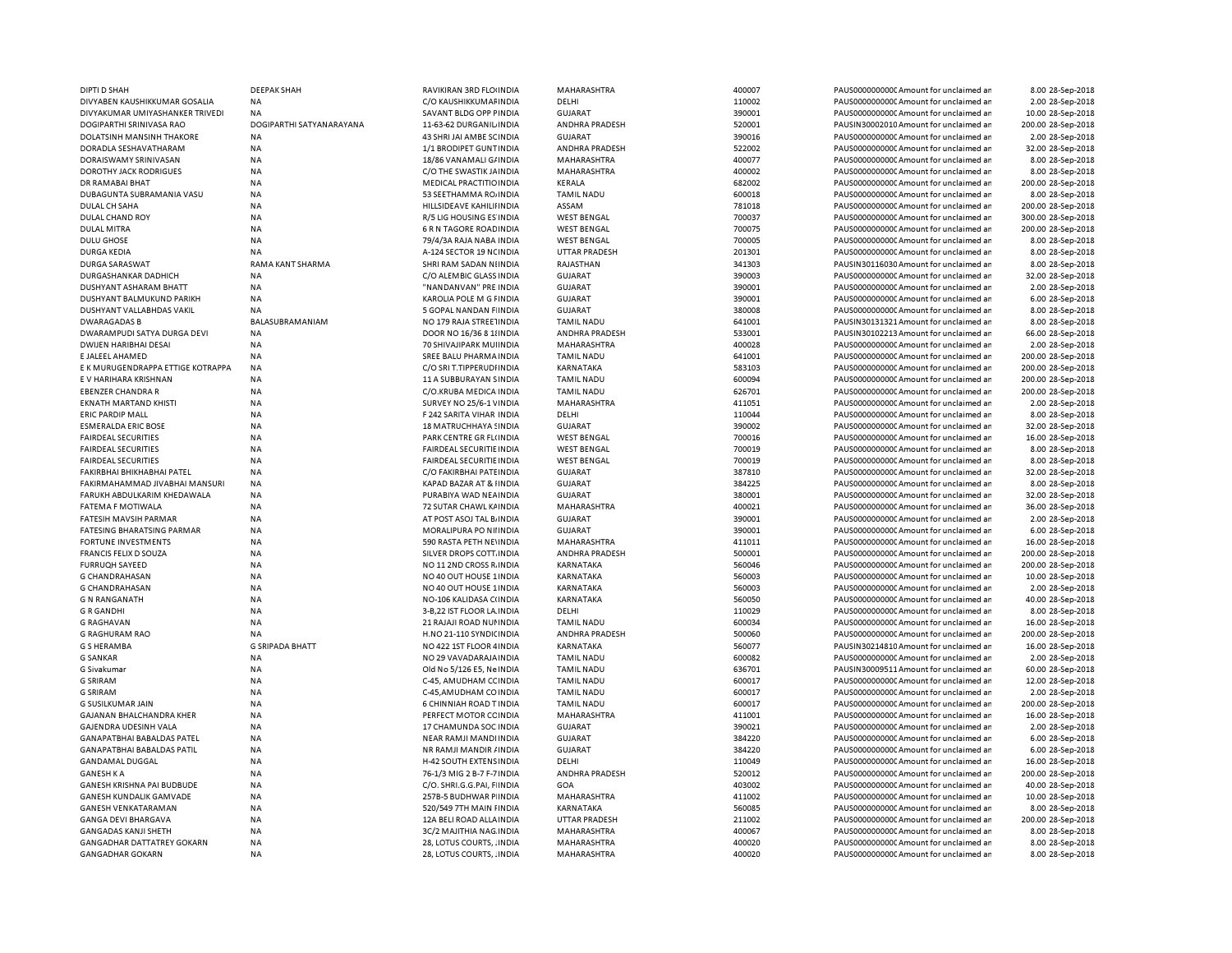| GANGASHANKER HARISHANKER ADHYARU    | <b>NA</b>              | 25-1-SADHANA NAG INDIA         | <b>GUJARAT</b>           | 390001 | PAUS00000000000Amount for unclaimed ar  | 6.00 28-Sep-2018   |
|-------------------------------------|------------------------|--------------------------------|--------------------------|--------|-----------------------------------------|--------------------|
| <b>GANPATBHAI BABALDAS PATEL</b>    | <b>NA</b>              | NEAR RAMJI MANDI INDIA         | <b>GUJARAT</b>           | 384220 | PAUS0000000000 Amount for unclaimed ar  | 6.00 28-Sep-2018   |
| <b>GANPATBHAI BHAILALBHAI BAROT</b> | <b>NA</b>              | CONTROL LABORAT(INDIA          | <b>GUJARAT</b>           | 390003 | PAUS0000000000 Amount for unclaimed ar  | 6.00 28-Sep-2018   |
| <b>GANPATBHAI HARIBHAI PATEL</b>    | <b>NA</b>              | AT & PO MANJALPUIINDIA         | <b>GUJARAT</b>           | 390011 | PAUS00000000000Amount for unclaimed ar  | 2.00 28-Sep-2018   |
| <b>GANPATRAO S INGALE</b>           | <b>NA</b>              | AT & POST MNHALLINDIA          |                          | 585302 |                                         | 32.00 28-Sep-2018  |
|                                     |                        |                                | KARNATAKA                |        | PAUS0000000000 Amount for unclaimed ar  |                    |
| <b>GARIMIDI VENU GOPAL</b>          | <b>NA</b>              | 2-2-186/53/1 RAMA INDIA        | ANDHRA PRADESH           | 500013 | PAUS0000000000CAmount for unclaimed ar  | 8.00 28-Sep-2018   |
| <b>GAUTAM BHATTACHARYYA</b>         | <b>NA</b>              | CF157 SALT LAKE CITINDIA       | <b>WEST BENGAL</b>       | 700064 | PAUS0000000000 Amount for unclaimed ar  | 600.00 28-Sep-2018 |
| GAYATHRI SATHYANARAYAN              | LOKAIAH SURA NAIDU     | NO.53,5TH CROSS,6' INDIA       | KARNATAKA                | 560095 | PAUSIN30023911 Amount for unclaimed ar  | 200.00 28-Sep-2018 |
| <b>GAYATRI CHATTERJEE</b>           | <b>NA</b>              | 33/C HINDUSTHAN FINDIA         | <b>WEST BENGAL</b>       | 700029 | PAUS0000000000CAmount for unclaimed ar  | 16.00 28-Sep-2018  |
| <b>GEETA GHANSHYAMBHAI PATEL</b>    | <b>NA</b>              | 13 'SIDDHI' PARISHR INDIA      | <b>GUJARAT</b>           | 390007 | PAUS0000000000 Amount for unclaimed ar  | 16.00 28-Sep-2018  |
| <b>GEETA M PATEL</b>                | <b>NA</b>              | 3, KRISHNA HOUSIN(INDIA        | GUJARAT                  | 388001 | PAUS0000000000 Amount for unclaimed ar  | 16.00 28-Sep-2018  |
|                                     |                        |                                |                          |        |                                         |                    |
| <b>GEETA PRAKASH GANATRA</b>        | PRAKASH                | A/603 SUDHIR TOWI INDIA        | MAHARASHTRA              | 400080 | PAUS1302590000 Amount for unclaimed ar  | 50.00 28-Sep-2018  |
| <b>GEETA U PATIL</b>                | <b>NA</b>              | H NO 5-2-439 J N RO INDIA      | ANDHRA PRADESH           | 500001 | PAUS0000000000 Amount for unclaimed ar  | 8.00 28-Sep-2018   |
| <b>GEETABEN SURYAKANT RAY</b>       | <b>NA</b>              | "SURAJ" 12 NETAJI SINDIA       | <b>GUJARAT</b>           | 390018 | PAUS0000000000CAmount for unclaimed ar  | 6.00 28-Sep-2018   |
| <b>GEETHA ANAND</b>                 | <b>NA</b>              | "SHUBHAM" HOUSE INDIA          | KERALA                   | 682002 | PAUS0000000000CAmount for unclaimed an  | 8.00 28-Sep-2018   |
| <b>GEETHA AYYAKUTTI</b>             | <b>NA</b>              | G-2 ALEMBIC GLASS INDIA        | KARNATAKA                | 560066 | PAUS0000000000CAmount for unclaimed ar  | 80.00 28-Sep-2018  |
| <b>GEETHA PRAKASH</b>               | <b>NA</b>              | B-3/4 FIBRE STAFF Q INDIA      | KERALA                   | 673661 | PAUS0000000000 Amount for unclaimed ar  | 200.00 28-Sep-2018 |
| Geetha Ragghavan                    | A N Ragghavan          | New No - 11, Old No INDIA      | <b>TAMIL NADU</b>        | 600088 | PAUSIN30009510 Amount for unclaimed ar  | 332.00 28-Sep-2018 |
|                                     |                        |                                |                          |        |                                         |                    |
| <b>GEETHA RAMACHANDRAN</b>          | <b>NA</b>              | 21 RAJAJI ROAD NUI INDIA       | <b>TAMIL NADU</b>        | 600034 | PAUS0000000000 Amount for unclaimed ar  | 16.00 28-Sep-2018  |
| <b>GEEVARGHESE ABRAHAM</b>          | <b>NA</b>              | KIZHAKEKKARA PUTI INDIA        | KERALA                   | 686001 | PAUS0000000000 Amount for unclaimed ar  | 32.00 28-Sep-2018  |
| <b>GEORGE JACOB</b>                 | <b>NA</b>              | FB/19 ALEMBIC COL(INDIA        | GUJARAT                  | 390003 | PAUS0000000000CAmount for unclaimed an  | 6.00 28-Sep-2018   |
| <b>GHAISAS MILIND CHANDRAKANT</b>   | <b>NA</b>              | FLAT NO-102/103, SHNDIA        | MAHARASHTRA              | 411004 | PAUS0000000000 Amount for unclaimed ar  | 16.00 28-Sep-2018  |
| <b>GHANSHYAM D DOSHI</b>            | <b>NA</b>              | C/O TUSHAR ELECTRINDIA         | <b>GUJARAT</b>           | 364004 | PAUS0000000000 Amount for unclaimed ar  | 8.00 28-Sep-2018   |
| <b>GHANSHYAM DIALANI</b>            | <b>NA</b>              | PLOT NO. 479 ADAR: INDIA       | RAJASTHAN                | 302004 | PAUS0000000000 Amount for unclaimed ar  | 8.00 28-Sep-2018   |
|                                     |                        |                                |                          |        |                                         |                    |
| GHANSHYAM RAJABHAI RATANPURA        | <b>NA</b>              | C/O SAURASHTRA DIINDIA         | <b>GUJARAT</b>           | 362220 | PAUS0000000000 Amount for unclaimed ar  | 16.00 28-Sep-2018  |
| GHANSHYAMBHAI JASHBHAI PATEL        | NA                     | 16 KRISHNAKUTIR PFINDIA        | <b>GUJARAT</b>           | 390002 | PAUS0000000000 Amount for unclaimed ar  | 6.00 28-Sep-2018   |
| GHANSHYAMBHAI MOTIBHAI BAROT        | <b>NA</b>              | AT & PO SOKHADA BINDIA         | <b>GUJARAT</b>           | 391240 | PAUS0000000000CAmount for unclaimed ar  | 2.00 28-Sep-2018   |
| GHEVARCHAND L BAFNA                 | ΝA                     | C-2 ROOM NO 32 4T INDIA        | MAHARASHTRA              | 400032 | PAUS0000000000 Amount for unclaimed ar  | 8.00 28-Sep-2018   |
| GHUDUSAB ABDUL KAREEM DHARWAR       | <b>NA</b>              | 125-13, MADHAVAN INDIA         | KARNATAKA                | 580020 | PAUS0000000000CAmount for unclaimed ar  | 80.00 28-Sep-2018  |
| <b>GHULAM SAIYIDAIN MALIK</b>       | <b>NA</b>              | C/O PHARMA AGEN(INDIA          | <b>JAMMU AND KASHMIR</b> | 190010 | PAUS0000000000 Amount for unclaimed ar  | 400.00 28-Sep-2018 |
| <b>GIAN CHAND GOEL</b>              | <b>NA</b>              | A1/3 MAURICE NAG. INDIA        | DELHI                    | 110007 | PAUS0000000000CAmount for unclaimed ar  | 8.00 28-Sep-2018   |
|                                     |                        |                                |                          |        |                                         |                    |
| <b>GIAN SINGH</b>                   | <b>NA</b>              | 1437 KRISHANA NACINDIA         | PUNJAB                   | 142001 | PAUS00000000000Amount for unclaimed ar  | 40.00 28-Sep-2018  |
| <b>GIJUBHAI C PATEL</b>             | <b>NA</b>              | 5, VALLABHNAGAR SINDIA         | GUJARAT                  | 382415 | PAUS0000000000CAmount for unclaimed ar  | 32.00 28-Sep-2018  |
| GIRDHARLAL KALIDAS SANGHAVI         | <b>NA</b>              | 59 CHANDRAVALI SCINDIA         | <b>GUJARAT</b>           | 390018 | PAUS0000000000CAmount for unclaimed ar  | 10.00 28-Sep-2018  |
| <b>GIRDHARLAL MADHAVJI MISTRY</b>   | <b>NA</b>              | C/O SHRI ISHWARBHINDIA         | <b>GUJARAT</b>           | 390002 | PAUS0000000000CAmount for unclaimed ar  | 2.00 28-Sep-2018   |
| <b>GIRIJA L NARAYANAN</b>           | <b>NA</b>              | <b>IMPERIAL HOUSE (UIINDIA</b> | <b>TAMIL NADU</b>        | 625003 | PAUS0000000000CAmount for unclaimed ar  | 200.00 28-Sep-2018 |
| <b>GIRISH FAKIRCHAND SHAH</b>       | <b>FAKIRCHAND SHAH</b> | A/7 SHANKHNAD AP INDIA         | <b>GUJARAT</b>           | 380013 | PAUS1203320002 Amount for unclaimed ar  | 12.00 28-Sep-2018  |
| <b>GIRISH H DEDHIA</b>              | <b>NA</b>              |                                | <b>GUJARAT</b>           | 380050 | PAUS0000000000 Amount for unclaimed ar  |                    |
|                                     |                        | 34, ANAND SOCIETY INDIA        |                          |        |                                         | 10.00 28-Sep-2018  |
| <b>GIRISH RAOJIBHAI AMIN</b>        | <b>NA</b>              | HARINAGAR SOCIET INDIA         | GUJARAT                  | 390015 | PAUS0000000000 Amount for unclaimed ar  | 12.00 28-Sep-2018  |
| <b>GIRISH RAOJIBHAI AMIN</b>        | <b>NA</b>              | 30 HARINAGAR SOCHNDIA          | <b>GUJARAT</b>           | 390015 | PAUS0000000000 Amount for unclaimed ar  | 2.00 28-Sep-2018   |
| <b>GIRISH SHASTRY</b>               | <b>NA</b>              | PROP MARUTI MEDI INDIA         | KARNATAKA                | 581115 | PAUS0000000000 Amount for unclaimed ar  | 200.00 28-Sep-2018 |
| GIRISHCHANDRA CHIMANLAL KHARAWA     | NA                     | MADAN ZAMPA RO/ INDIA          | <b>GUJARAT</b>           | 390001 | PAUS0000000000 Amount for unclaimed ar  | 10.00 28-Sep-2018  |
| GIRISHCHANDRA NEMCHAND PARMAR       | NA                     | C/O KANSARA NEM(INDIA          | <b>GUJARAT</b>           | 380001 | PAUS0000000000C Amount for unclaimed ar | 8.00 28-Sep-2018   |
| GIRISHKUMAR NAGINBHAI PATEL         | NA                     | NAVAPURA AT&POS INDIA          | <b>GUJARAT</b>           | 388470 | PAUS0000000000 Amount for unclaimed ar  | 16.00 28-Sep-2018  |
|                                     |                        |                                |                          |        |                                         |                    |
| GIRISHKUMAR SOMALAL SHAH            | <b>NA</b>              | C/O GIRISH MACHIN INDIA        | GUJARAT                  | 391145 | PAUS0000000000 Amount for unclaimed ar  | 32.00 28-Sep-2018  |
| <b>GIRJA DEBI AGARWALA</b>          | <b>NA</b>              | 42 PARBATI GHOSH IINDIA        | <b>WEST BENGAL</b>       | 700007 | PAUS0000000000 Amount for unclaimed ar  | 8.00 28-Sep-2018   |
| GIRJADEBI AGARWALA                  | <b>NA</b>              | <b>42 PARBATI GHOSH IINDIA</b> | <b>WEST BENGAL</b>       | 700007 | PAUS00000000000Amount for unclaimed ar  | 8.00 28-Sep-2018   |
| <b>GITA AGARWAL</b>                 | <b>NA</b>              | 1- VASUDHA ENCLAVINDIA         | DELHI                    | 110034 | PAUS0000000000CAmount for unclaimed ar  | 16.00 28-Sep-2018  |
| GITA CHINUBHAI SHAH M M G MRS S C S | <b>NA</b>              | 5/897 GHIYA SHERI I INDIA      | <b>GUJARAT</b>           | 395003 | PAUS0000000000CAmount for unclaimed ar  | 100.00 28-Sep-2018 |
| <b>GITA GHOSH</b>                   | <b>NA</b>              | STATE BANK OF INDIINDIA        | <b>WEST BENGAL</b>       | 700001 | PAUS0000000000CAmount for unclaimed ar  | 6.00 28-Sep-2018   |
|                                     | <b>NA</b>              | 1 RAMESH DUTTA S'INDIA         | <b>WEST BENGAL</b>       | 700006 | PAUS0000000000CAmount for unclaimed ar  | 58.00 28-Sep-2018  |
| <b>GITA SAHA</b>                    |                        |                                |                          |        |                                         |                    |
| <b>GITABEN RATILAL PATEL</b>        | <b>NA</b>              | 3 ABHAYNAGAR CO-INDIA          | GUJARAT                  | 390016 | PAUS0000000000CAmount for unclaimed ar  | 2.00 28-Sep-2018   |
| <b>GOBIND PRASAD RUSTAG</b>         | <b>NA</b>              | C/O SHAKTI PROVISI INDIA       | DELHI                    | 110092 | PAUS0000000000CAmount for unclaimed ar  | 8.00 28-Sep-2018   |
| <b>GOBINDO PROSAD SAHA</b>          | <b>NA</b>              | 89 S P MUKHERJEE RINDIA        | <b>WEST BENGAL</b>       | 700028 | PAUS0000000000CAmount for unclaimed ar  | 300.00 28-Sep-2018 |
| <b>GODAVARTY VENKATO GURUPRASAD</b> | <b>NA</b>              | 8-30-21 SAINAGAR TINDIA        | <b>ANDHRA PRADESH</b>    | 535003 | PAUS0000000000 Amount for unclaimed ar  | 200.00 28-Sep-2018 |
| <b>GODAWARI G SHARMA</b>            | <b>NA</b>              | TIWARI BOOK COMFINDIA          | RAJASTHAN                | 332001 | PAUS0000000000 Amount for unclaimed ar  | 16.00 28-Sep-2018  |
| <b>GOMATHI AMMALT</b>               | <b>NA</b>              | 59. OFFICER'S COLOHNDIA        | <b>TAMIL NADU</b>        | 620017 | PAUS0000000000 Amount for unclaimed ar  | 400.00 28-Sep-2018 |
|                                     |                        |                                |                          |        |                                         |                    |
| GONUGUNTA RAMASESHAIAH              | <b>NA</b>              | C/O DARSHAK LTD S INDIA        | ANDHRA PRADESH           | 522004 | PAUS0000000000 Amount for unclaimed ar  | 16.00 28-Sep-2018  |
| <b>GOPA PENTIAH</b>                 | <b>NA</b>              | H NO 1-6-202/8/D B/ INDIA      | <b>ANDHRA PRADESH</b>    | 500020 | PAUS0000000000 Amount for unclaimed ar  | 6.00 28-Sep-2018   |
| GOPAL CHAND SHARMA                  | <b>NA</b>              | 624 (TYPE Z) TIMAR IINDIA      | DELHI                    | 110007 | PAUS0000000000 Amount for unclaimed ar  | 16.00 28-Sep-2018  |
| GOPAL CHANDRA UPADHAYAYA            | <b>NA</b>              | C-12/378 YAMUNA \INDIA         | DELHI                    | 110053 | PAUS0000000000 Amount for unclaimed ar  | 16.00 28-Sep-2018  |
| GOPAL DINUBHAI AMIN                 | <b>NA</b>              | 119 NATIONAL COOHNDIA          | MAHARASHTRA              | 411007 | PAUS0000000000 Amount for unclaimed ar  | 2.00 28-Sep-2018   |
| <b>GOPAL G HINDUJA</b>              | NA                     | 604, EL PLAZA VARSHNDIA        | KARNATAKA                | 560080 | PAUS0000000000 Amount for unclaimed ar  | 20.00 28-Sep-2018  |
|                                     |                        |                                |                          |        |                                         |                    |
| <b>GOPAL KRISHAN</b>                | <b>NA</b>              | 501 VARSHA 7 BUNCINDIA         | MAHARASHTRA              | 400061 | PAUS0000000000 Amount for unclaimed ar  | 8.00 28-Sep-2018   |
| <b>GOPAL KRISHAN KUMAR</b>          | <b>NA</b>              | FLAT NO 3-B POCKETINDIA        | DELHI                    | 110035 | PAUS0000000000 Amount for unclaimed ar  | 8.00 28-Sep-2018   |
| GOPAL KRISHNARAO KULKARNI           | <b>NA</b>              | MERCHANT MARKE INDIA           | KARNATAKA                | 582101 | PAUS0000000000 Amount for unclaimed ar  | 16.00 28-Sep-2018  |
| <b>GOPAL SINGH SAINI</b>            | <b>NA</b>              | BG-6/59-B PASCHIM INDIA        | DELHI                    | 110063 | PAUS0000000000 Amount for unclaimed ar  | 16.00 28-Sep-2018  |
|                                     |                        |                                |                          |        |                                         |                    |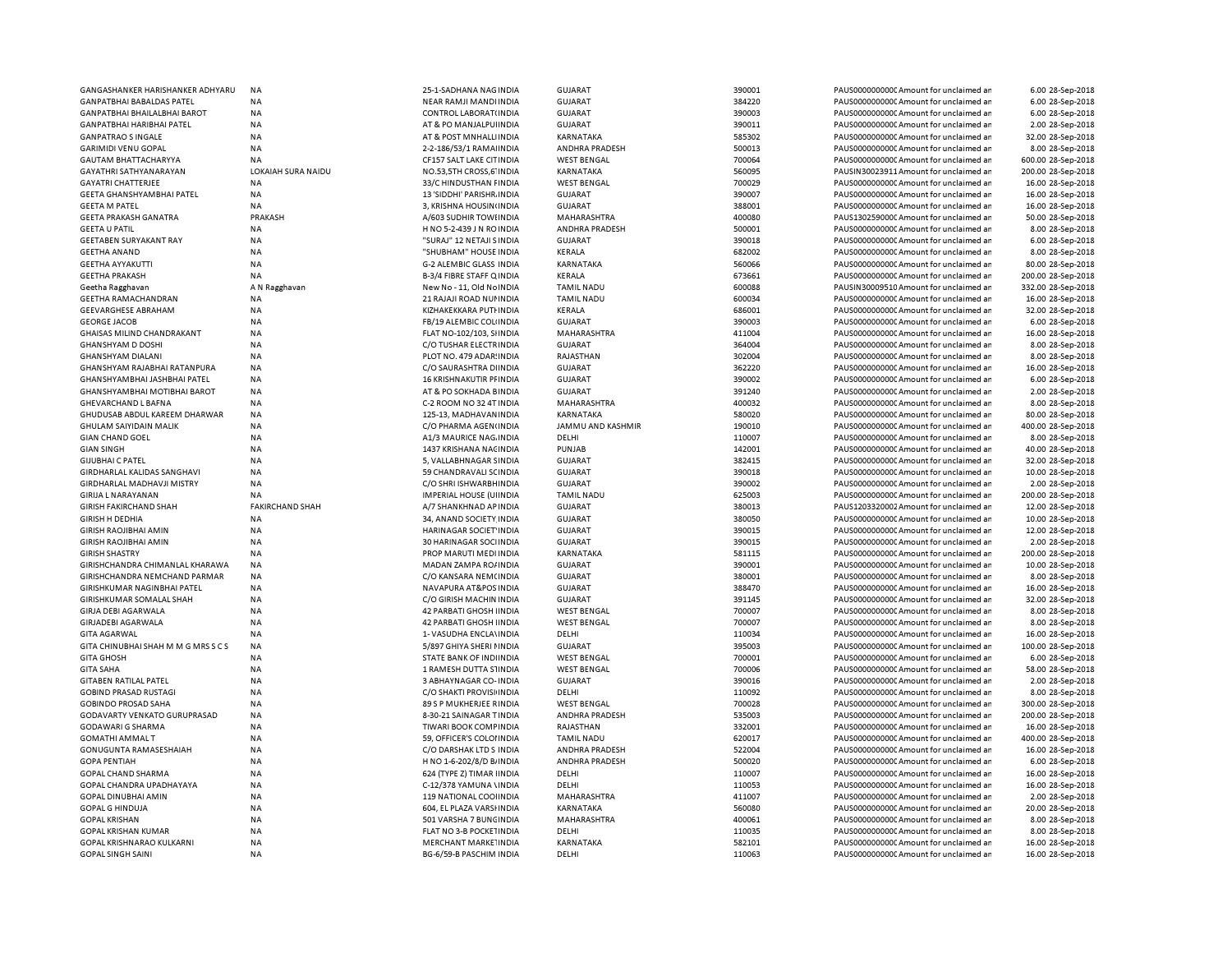| GOPALA KRISHNA KOLLURI               | <b>NA</b>                 | 6-40 ANUPURAM PC INDIA             | ANDHRA PRADESH       | 500062 | PAUS0000000000 Amount for unclaimed ar  | 200.00 28-Sep-2018  |
|--------------------------------------|---------------------------|------------------------------------|----------------------|--------|-----------------------------------------|---------------------|
| GOPALBHAI BHAGAWANDAS PATEL          | <b>NA</b>                 | KHADIA POLE NO 1 EINDIA            | <b>GUJARAT</b>       | 390001 | PAUS0000000000C Amount for unclaimed ar | 8.00 28-Sep-2018    |
| GOPALBHAI CHIMANLAL SHAH             | NA                        | BITABHARTI POL PALINDIA            | <b>GUJARAT</b>       | 391440 | PAUS0000000000 Amount for unclaimed ar  | 2.00 28-Sep-2018    |
| <b>GOPALDAS MANILAL RAITHATTA</b>    | <b>NA</b>                 | <b>GURU KRUPA NEAR IINDIA</b>      | <b>GUJARAT</b>       | 361001 | PAUS0000000000 Amount for unclaimed ar  | 6.00 28-Sep-2018    |
| <b>GOPI RAM KEDIA</b>                | <b>NA</b>                 | A-124 SECTOR 19 NCINDIA            | <b>UTTAR PRADESH</b> | 201301 | PAUS0000000000CAmount for unclaimed ar  | 8.00 28-Sep-2018    |
| <b>GOPIKRISHNAN KN</b>               | <b>NA</b>                 | 1652/57 EAST END VINDIA            | KARNATAKA            | 560069 | PAUS0000000000CAmount for unclaimed ar  | 1600.00 28-Sep-2018 |
| GORDHAN BHAI GOKALBHAI AMIN          | <b>NA</b>                 | CHHOTALAL BHUVAI INDIA             | <b>GUJARAT</b>       | 390002 | PAUS0000000000 Amount for unclaimed ar  | 10.00 28-Sep-2018   |
| GORDHANBHAI MANIBHAI CHAUHAN         | <b>NA</b>                 | AT & PO SOKHADA BINDIA             | <b>GUJARAT</b>       | 391240 | PAUS0000000000 Amount for unclaimed ar  | 2.00 28-Sep-2018    |
| <b>GORUR RAYASANI KANTHI</b>         | <b>NA</b>                 | 22, PANCH SHEEL, VIINDIA           | MAHARASHTRA          | 400058 | PAUS0000000000 Amount for unclaimed ar  | 200.00 28-Sep-2018  |
| <b>GOURI DUTTA</b>                   | <b>NA</b>                 | "MANGAL DEEP" 29: INDIA            | <b>WEST BENGAL</b>   | 700055 | PAUS0000000000 Amount for unclaimed ar  | 200.00 28-Sep-2018  |
| <b>GOURI MANDAL</b>                  | <b>NA</b>                 | 51-T, Pottery Road INDIA           | <b>WEST BENGAL</b>   | 700015 | PAUS0000000000 Amount for unclaimed ar  | 200.00 28-Sep-2018  |
| <b>GOURI RAKSHIT</b>                 | <b>NA</b>                 | 16/1 NAKARI MOND INDIA             | <b>WEST BENGAL</b>   | 743145 | PAUS0000000000CAmount for unclaimed ar  | 32.00 28-Sep-2018   |
| <b>GOUTAM PRAMANIK</b>               | <b>NA</b>                 | P-45/1 C I T ROAD SCINDIA          | <b>WEST BENGAL</b>   | 700014 | PAUS0000000000CAmount for unclaimed ar  | 200.00 28-Sep-2018  |
| <b>GOUTAM SAHA</b>                   | <b>NA</b>                 | C/O SWAPNA MEDICINDIA              | <b>WEST BENGAL</b>   | 700028 | PAUS0000000000CAmount for unclaimed ar  | 200.00 28-Sep-2018  |
| <b>GOVIND GANESHPAI</b>              | <b>NA</b>                 | FLAT NO. 19/S-1 KAN INDIA          | GOA                  | 403002 | PAUS0000000000CAmount for unclaimed ar  | 2.00 28-Sep-2018    |
| <b>GOVIND RAM GUPTA</b>              | <b>NA</b>                 | G-79 NEW SEELAMP INDIA             | DELHI                | 110053 | PAUS0000000000CAmount for unclaimed ar  | 16.00 28-Sep-2018   |
| GOVIND RAMCHANDRA PATHAK             | <b>NA</b>                 | 9 ASHOK COLONY KI INDIA            | MADHYA PRADESH       | 474001 | PAUS0000000000CAmount for unclaimed ar  | 16.00 28-Sep-2018   |
| GOVINDBHAI FULABHAI PATEL            | <b>NA</b>                 | HARIKRIPA NIVAS CHINDIA            | <b>GUJARAT</b>       | 391740 | PAUS0000000000 Amount for unclaimed ar  | 6.00 28-Sep-2018    |
| GOVINDBHAI TRIKAMLAL THAKKER         | <b>NA</b>                 | <b>BAZAR AT &amp; PO SOKIINDIA</b> | <b>GUJARAT</b>       | 391240 | PAUS0000000000 Amount for unclaimed ar  | 6.00 28-Sep-2018    |
| GOVINDLAL CHANDULAL MISTRY           | <b>NA</b>                 | "MADHU KUNJ" 58 NINDIA             | <b>GUJARAT</b>       | 390009 | PAUS0000000000 Amount for unclaimed ar  | 2.00 28-Sep-2018    |
| <b>GULABSINH RATANSINH GADHAVI</b>   | <b>NA</b>                 | 4 NARENDRA PARK FINDIA             | <b>GUJARAT</b>       | 390001 | PAUS0000000000Amount for unclaimed ar   | 6.00 28-Sep-2018    |
| GULAM AHMED GULAMRASUL KUVAWALA      | <b>NA</b>                 | C/O RUMIN CYCLE NINDIA             | <b>GUJARAT</b>       | 390001 | PAUS0000000000CAmount for unclaimed ar  | 16.00 28-Sep-2018   |
| <b>GULAM MOHAMAD YUSUF GABA</b>      | <b>NA</b>                 | 2790 LUHAR STREET INDIA            | <b>GUJARAT</b>       | 394601 | PAUS0000000000 Amount for unclaimed ar  | 32.00 28-Sep-2018   |
| GULAMHUSAIN CHANDBHAI GARIBAWALA     | <b>NA</b>                 | WADI VORWAD BAR INDIA              | <b>GUJARAT</b>       | 390001 | PAUS0000000000 Amount for unclaimed ar  | 16.00 28-Sep-2018   |
| GULAMHUSAIN NAZARALI BOXWALA         | <b>NA</b>                 | WADI BADRI MAHOLINDIA              | <b>GUJARAT</b>       | 390001 | PAUS0000000000 Amount for unclaimed ar  | 16.00 28-Sep-2018   |
| <b>GULSHAN KUMAR</b>                 | <b>NA</b>                 | 50 WEST MUKERJEE INDIA             | DELHI                | 110009 | PAUS0000000000 Amount for unclaimed ar  | 8.00 28-Sep-2018    |
| GUNNESWARA RAO CHALAMCHARLA          | <b>NA</b>                 | "SUBBARAO MANSI(INDIA              | ANDHRA PRADESH       | 534101 | PAUS00000000000Amount for unclaimed an  | 200.00 28-Sep-2018  |
| <b>GUNVANTBHAI BAKORBHAI PATEL</b>   | <b>NA</b>                 | PACHHALU STREET NINDIA             | <b>GUJARAT</b>       | 390002 | PAUS0000000000 Amount for unclaimed ar  | 2.00 28-Sep-2018    |
| <b>GUNVANTLAL C THAKKER</b>          | <b>NA</b>                 | A SOMCHAND & CO INDIA              | <b>GUJARAT</b>       | 380002 | PAUS0000000000 Amount for unclaimed ar  | 16.00 28-Sep-2018   |
| <b>GUNVATRAI RATANJI DESAI</b>       | <b>NA</b>                 | C/O JAYANT G DESA INDIA            | <b>GUJARAT</b>       | 394210 | PAUS00000000000Amount for unclaimed ar  | 2.00 28-Sep-2018    |
| GUR DAYAL PRASAD SHARMA              | <b>NA</b>                 | 16, RAJDEEP ENCLA\INDIA            | <b>UTTAR PRADESH</b> | 282005 | PAUS0000000000 Amount for unclaimed ar  | 200.00 28-Sep-2018  |
| <b>GURCHARAN LALL SEHGAL</b>         | <b>NA</b>                 | GP-37 PITAMPURA CINDIA             | DELHI                | 110034 | PAUS0000000000 Amount for unclaimed ar  | 20.00 28-Sep-2018   |
| <b>GURCHARAN SINGH</b>               | <b>NA</b>                 | A-9A/5 VASANT VIH/ INDIA           | DELHI                | 110057 | PAUS0000000000 Amount for unclaimed ar  | 16.00 28-Sep-2018   |
| <b>GURDEEP KAUR R MAKHIJA</b>        | <b>NA</b>                 | 3 SHRI GURU RAMD/INDIA             | <b>GUJARAT</b>       | 380024 | PAUS00000000000Amount for unclaimed ar  | 8.00 28-Sep-2018    |
| <b>GURDEV SINGH VEDI</b>             | <b>NA</b>                 | FLAT NO 100 POCKE INDIA            | DELHI                | 110001 | PAUS0000000000 Amount for unclaimed ar  | 8.00 28-Sep-2018    |
| <b>GURDIP SINGH</b>                  | <b>NA</b>                 | NEAR SANATAN DH/INDIA              | MAHARASHTRA          | 440004 | PAUS0000000000 Amount for unclaimed ar  | 66.00 28-Sep-2018   |
| <b>GURUCHARAN SINGH D BHATIA</b>     | NA                        | C/O JANTA ROAD LII INDIA           | <b>GUJARAT</b>       | 382405 | PAUS0000000000CAmount for unclaimed ar  | 66.00 28-Sep-2018   |
| <b>GURUDUTT ANANTHRAO NAYAMPALLY</b> | ANANTHRAO                 | KRISHANT VILLA 13 SINDIA           | GOA                  | 403507 | PAUSIN30267930 Amount for unclaimed ar  | 1000.00 28-Sep-2018 |
| <b>GURURAJ SHASTRY</b>               | <b>NA</b>                 | FORT RANEBENNUR INDIA              | KARNATAKA            | 581115 | PAUS0000000000 Amount for unclaimed ar  | 200.00 28-Sep-2018  |
| <b>GYANENDRANATH BARIK</b>           | <b>NA</b>                 | C/O CHANDAN MED INDIA              | ORISSA               | 753012 | PAUS0000000000 Amount for unclaimed ar  | 200.00 28-Sep-2018  |
| H D PATEL                            | <b>NA</b>                 | DARBAR NAKA GANLINDIA              | <b>GUJARAT</b>       | 363330 | PAUS0000000000CAmount for unclaimed ar  | 16.00 28-Sep-2018   |
| H HAREKRISHNA KAMATH                 | <b>NA</b>                 | MERCHANT MARKE INDIA               | KARNATAKA            | 576201 | PAUS0000000000 Amount for unclaimed ar  | 8.00 28-Sep-2018    |
|                                      |                           |                                    | DELHI                |        |                                         |                     |
| <b>HJ MOTWANI</b>                    | <b>NA</b>                 | C-4B/13/85 JANAKPUNDIA             |                      | 110058 | PAUS0000000000CAmount for unclaimed ar  | 8.00 28-Sep-2018    |
| <b>H K KHOSLA</b>                    | <b>NA</b>                 | C/O UJJWAL LTD GAHNDIA             | <b>UTTAR PRADESH</b> | 273001 | PAUS0000000000CAmount for unclaimed ar  | 66.00 28-Sep-2018   |
| H N S MYER                           | <b>NA</b>                 | 16, REST HOUSE CRE! INDIA          | KARNATAKA            | 560001 | PAUS0000000000CAmount for unclaimed ar  | 100.00 28-Sep-2018  |
| H R CHHABRA                          | <b>NA</b>                 | A-5-B-60 SFS FLATS FINDIA          | DELHI                | 110063 | PAUS0000000000 Amount for unclaimed ar  | 8.00 28-Sep-2018    |
| H R CHHABRA                          | <b>NA</b>                 | A-5-B-60 SFS FLATS FINDIA          | DELHI                | 110063 | PAUS0000000000CAmount for unclaimed ar  | 8.00 28-Sep-2018    |
| H S AMARNATH                         | <b>NA</b>                 | C/O.BANGALORE STUNDIA              | KARNATAKA            | 560052 | PAUS0000000000CAmount for unclaimed ar  | 1400.00 28-Sep-2018 |
| H S LAKSHMI                          | <b>NA</b>                 | NO 142 KUMARA PA INDIA             | KARNATAKA            | 560020 | PAUS0000000000 Amount for unclaimed ar  | 8.00 28-Sep-2018    |
| H S NAILA                            | <b>NA</b>                 | DALIP VILAS MOTI D INDIA           | RAJASTHAN            | 302004 | PAUS0000000000 Amount for unclaimed ar  | 8.00 28-Sep-2018    |
| <b>H S PANDHI</b>                    | LATE GURU PYARA           | <b>B 168 ASHOK VIHAR INDIA</b>     | DELHI                | 110052 | PAUSIN30223610 Amount for unclaimed ar  | 8.00 28-Sep-2018    |
| <b>H SHANTHI</b>                     | <b>NA</b>                 | F/38 ALEMBIC GLASSINDIA            | KARNATAKA            | 560066 | PAUS0000000000CAmount for unclaimed ar  | 32.00 28-Sep-2018   |
| H VISHWARADHYA                       | <b>NA</b>                 | 1572 IIND CROSS NAINDIA            | KARNATAKA            | 560021 | PAUS0000000000 Amount for unclaimed ar  | 8.00 28-Sep-2018    |
| <b>HAMEED A P</b>                    | ALUMPARAMBIL MOIDEENKUTTY | ALUMPARAMBIL HO INDIA              | MAHARASHTRA          | 999999 | PAUS1202390000 Amount for unclaimed ar  | 200.00 28-Sep-2018  |
| HAMSAVENI KANNAN                     | <b>NA</b>                 | SITE NO 247 48 THIR INDIA          | <b>KARNATAKA</b>     | 560032 | PAUS00000000000Amount for unclaimed an  | 16.00 28-Sep-2018   |
| HANAMARADDI TIMARADDI GANGAL         | <b>NA</b>                 | <b>GANGAL NURSING HINDIA</b>       | KARNATAKA            | 580021 | PAUS0000000000 Amount for unclaimed ar  | 40.00 28-Sep-2018   |
| HANBAL B SHIVARAM                    | <b>NA</b>                 | MALLIKARJUNA NILI INDIA            | KARNATAKA            | 577202 | PAUS00000000000Amount for unclaimed an  | 200.00 28-Sep-2018  |
| HANSA BABUBHAI PARIKH                | <b>NA</b>                 | LADWADA SANKADI INDIA              | <b>GUJARAT</b>       | 390001 | PAUS0000000000 Amount for unclaimed ar  | 6.00 28-Sep-2018    |
| HANSA DASHARATH SHAH                 | <b>NA</b>                 | 19 NEM RAJUL APARINDIA             | GUJARAT              | 380007 | PAUS0000000000 Amount for unclaimed ar  | 16.00 28-Sep-2018   |
| HANSA H SHAH                         | <b>NA</b>                 | 12 ASHAPURI NAGAI INDIA            | <b>GUJARAT</b>       | 391740 | PAUS0000000000 Amount for unclaimed ar  | 200.00 28-Sep-2018  |
| HANSA HARIKANT PARIKH                | <b>NA</b>                 | 29, SEJAL SOCIETY, FINDIA          | <b>GUJARAT</b>       | 390002 | PAUS0000000000 Amount for unclaimed ar  | 200.00 28-Sep-2018  |
| HANSA JAYANTILAL DESAI               | <b>NA</b>                 | DARJINO KHANCHO INDIA              | <b>GUJARAT</b>       | 380001 | PAUS0000000000 Amount for unclaimed ar  | 16.00 28-Sep-2018   |
| <b>HANSA PATEL</b>                   | <b>NA</b>                 | "SIDDHARTH" OPP S INDIA            | <b>GUJARAT</b>       | 360005 | PAUS0000000000 Amount for unclaimed ar  | 300.00 28-Sep-2018  |
| HANSA RAJNIKANT MEHTA                | <b>NA</b>                 | C/O THE SWASTIK JAINDIA            | MAHARASHTRA          | 400002 | PAUS0000000000CAmount for unclaimed ar  | 8.00 28-Sep-2018    |
| HANSABEN BAVANDAS TILAWAT            | <b>NA</b>                 | BANK ROAD OPP AM INDIA             | <b>GUJARAT</b>       | 361001 | PAUS0000000000 Amount for unclaimed ar  | 2.00 28-Sep-2018    |
| HANSABEN DEVENDRAPRASAD BHATT        | <b>NA</b>                 | QTR.NO.545/B,G.S.F INDIA           | <b>GUJARAT</b>       | 391750 | PAUS0000000000 Amount for unclaimed ar  | 2.00 28-Sep-2018    |
| HANSABEN MAHENDRABHAI PATEL          | <b>NA</b>                 | 11 SANDIP APARTMI INDIA            | <b>GUJARAT</b>       | 390005 | PAUS0000000000 Amount for unclaimed ar  | 2.00 28-Sep-2018    |
|                                      |                           |                                    |                      |        |                                         |                     |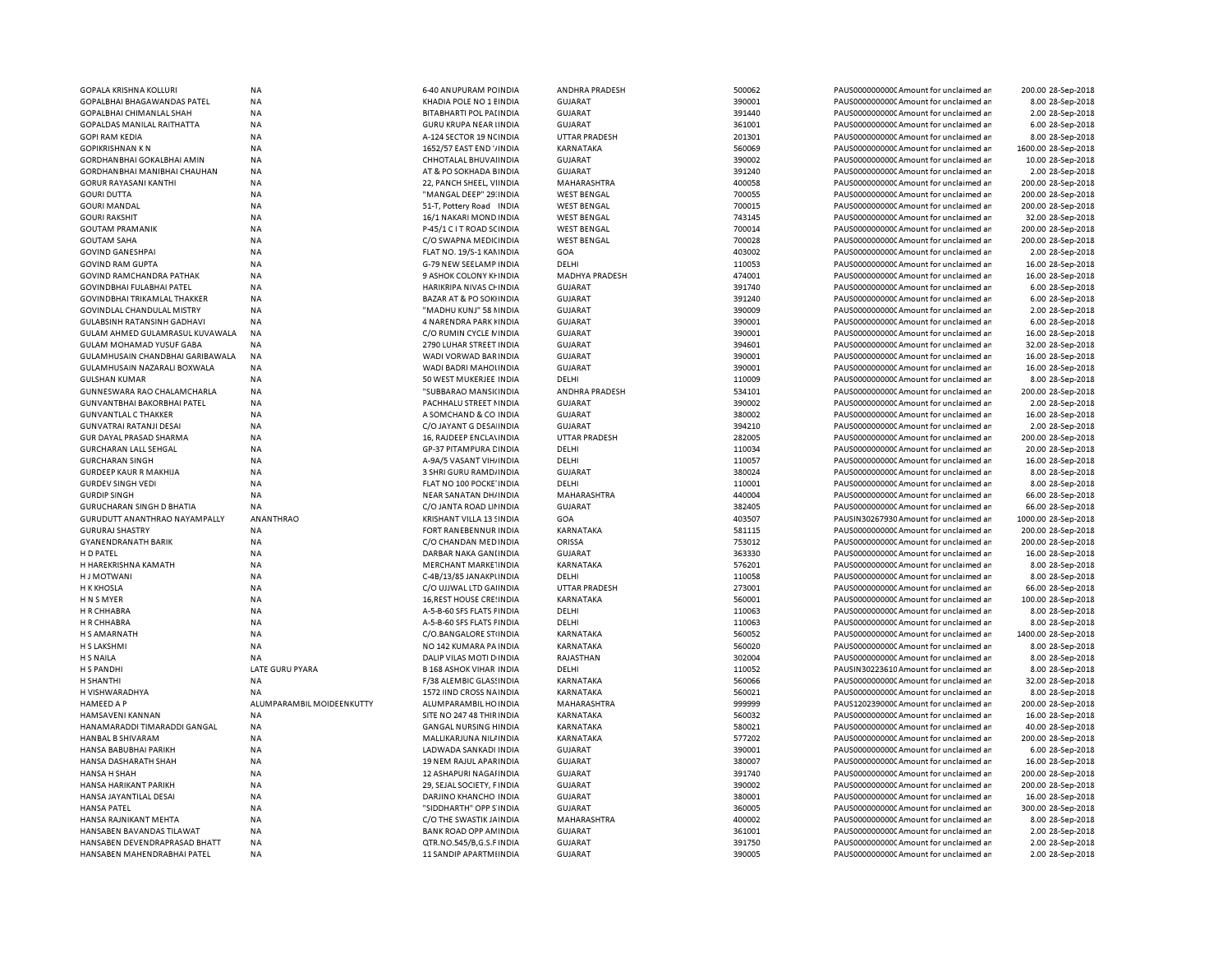| HANSABEN NATUBHAI PATEL                                 | <b>NA</b> | 5 BAKUL SOCIETY NCINDIA        | <b>GUJARAT</b>        | 390015 | PAUS0000000000C Amount for unclaimed ar | 82.00 28-Sep-2018   |
|---------------------------------------------------------|-----------|--------------------------------|-----------------------|--------|-----------------------------------------|---------------------|
| HANSARAJBHAI JETHABHAI PATEL                            | <b>NA</b> | AT RAMSIKAMPA PC INDIA         | <b>GUJARAT</b>        | 383325 | PAUS0000000000 Amount for unclaimed ar  | 2.00 28-Sep-2018    |
| HANUMAN PRASAD BHARGAVA                                 | <b>NA</b> | J-33 PANCHIM VIHAIINDIA        | DELHI                 | 110063 | PAUS0000000000 Amount for unclaimed ar  | 24.00 28-Sep-2018   |
| HANUMESH DAROJI                                         | NA        | JAI HANUMAN MED INDIA          | KARNATAKA             | 583227 | PAUS00000000000Amount for unclaimed ar  | 1600.00 28-Sep-2018 |
| HAR KRISHAN KHOSLA                                      | ΝA        | 25 NEWAL KISHORE INDIA         | <b>UTTAR PRADESH</b>  | 226001 | PAUS0000000000 Amount for unclaimed ar  | 50.00 28-Sep-2018   |
| <b>HARBANS SINGH</b>                                    | <b>NA</b> | <b>B-76-A FATEH NAGA INDIA</b> | DELHI                 | 110018 | PAUS0000000000CAmount for unclaimed ar  | 8.00 28-Sep-2018    |
| HARBANS SINGH GREWAL                                    | <b>NA</b> | 53/4 OLD RAJINDERI INDIA       | DELHI                 | 110060 | PAUS0000000000CAmount for unclaimed ar  | 16.00 28-Sep-2018   |
| <b>HARDEEP SINGH</b>                                    | <b>NA</b> | CARGILL SEEDS INDIJINDIA       | KARNATAKA             | 560001 | PAUS0000000000CAmount for unclaimed ar  | 324.00 28-Sep-2018  |
|                                                         |           |                                | PUNJAB                |        |                                         |                     |
| HARDEEP SINGH ARORA                                     | NA        | H NO 3/196 RODU PINDIA         |                       | 143401 | PAUS0000000000CAmount for unclaimed ar  | 16.00 28-Sep-2018   |
| <b>HARDYAL SINGH SAHOTA</b>                             | <b>NA</b> | 219-E DDA (MIG) FL/ INDIA      | DELHI                 | 110027 | PAUS0000000000 Amount for unclaimed ar  | 8.00 28-Sep-2018    |
| HARESH HASSANAND MIRCHANDANI                            | <b>NA</b> | FLAT NO 180 1ST FL(INDIA       | MAHARASHTRA           | 400031 | PAUS0000000000 Amount for unclaimed ar  | 8.00 28-Sep-2018    |
| HARESH NAROTTAMDAS POPAT                                | <b>NA</b> | SAHJANAND PETROLINDIA          | <b>GUJARAT</b>        | 362220 | PAUS0000000000CAmount for unclaimed ar  | 32.00 28-Sep-2018   |
| HARESH SHANTILAL SHAH                                   | <b>NA</b> | 47 SAHJIVAN SOCIETINDIA        | GUJARAT               | 380009 | PAUS0000000000 Amount for unclaimed ar  | 8.00 28-Sep-2018    |
| HARI KISHORE SETH                                       | <b>NA</b> | 4 CAPPER ROAD LALINDIA         | UTTAR PRADESH         | 226001 | PAUS0000000000CAmount for unclaimed ar  | 300.00 28-Sep-2018  |
| HARI KRISHAN SURI                                       | <b>NA</b> | 1/190 MAHABIR NA(INDIA         | DELHI                 | 110018 | PAUS0000000000CAmount for unclaimed ar  | 16.00 28-Sep-2018   |
| HARI LAL LEEKHA                                         | NA        | D/216 SAKET NEW DINDIA         | DELHI                 | 110017 | PAUS0000000000CAmount for unclaimed ar  | 8.00 28-Sep-2018    |
| HARI RAM GADHOK                                         | <b>NA</b> | J 9/48A RAJOURI GA INDIA       | DELHI                 | 110027 | PAUS0000000000 Amount for unclaimed ar  | 24.00 28-Sep-2018   |
| HARIBHAI KALIDAS PATEL                                  | <b>NA</b> | 10, MEGDOOT SOCII INDIA        | <b>GUJARAT</b>        | 388001 | PAUS0000000000 Amount for unclaimed ar  | 2.00 28-Sep-2018    |
| <b>HARIDAS ARORA</b>                                    | <b>NA</b> | 26 AMAR BASU SAR/ INDIA        | <b>WEST BENGAL</b>    | 700007 | PAUS0000000000CAmount for unclaimed ar  | 600.00 28-Sep-2018  |
|                                                         |           |                                |                       |        |                                         |                     |
| HARIDAS MOHANLAL MEHTA                                  | <b>NA</b> | 2 VIKAS TENAMENT: INDIA        | <b>GUJARAT</b>        | 380051 | PAUS0000000000 Amount for unclaimed ar  | 16.00 28-Sep-2018   |
| HARIHAR HIRALAL JOSHI                                   | <b>NA</b> | NR CHAPANER DARVINDIA          | <b>GUJARAT</b>        | 390006 | PAUS0000000000 Amount for unclaimed ar  | 16.00 28-Sep-2018   |
| HARIKRISHNADAS PURUSHOTTAMDAS SHAH                      | <b>NA</b> | AT & POST UTTARSA INDIA        | <b>GUJARAT</b>        | 387001 | PAUS0000000000 Amount for unclaimed ar  | 6.00 28-Sep-2018    |
| HARILAL D SHETH                                         | <b>NA</b> | 25B RANI SANKARI LINDIA        | <b>WEST BENGAL</b>    | 700026 | PAUS0000000000 Amount for unclaimed ar  | 8.00 28-Sep-2018    |
| HARILAL DWARKADAS SHAH                                  | <b>NA</b> | SALUN BAZAR KOVA INDIA         | <b>GUJARAT</b>        | 387001 | PAUS0000000000CAmount for unclaimed ar  | 6.00 28-Sep-2018    |
| HARILAL TRIBHOVANDAS GANDHI                             | NA        | HANMANJI WALU F/INDIA          | <b>GUJARAT</b>        | 391440 | PAUS0000000000 Amount for unclaimed ar  | 2.00 28-Sep-2018    |
| HARIOM V NIGAM                                          | ΝA        | A 63/594 M I G COLCINDIA       | MAHARASHTRA           | 400051 | PAUS0000000000 Amount for unclaimed ar  | 8.00 28-Sep-2018    |
| HARIRAM C GOPWANI                                       | <b>NA</b> | FLAT NO 11 3RD FLOINDIA        | MAHARASHTRA           | 411001 | PAUS0000000000CAmount for unclaimed ar  | 8.00 28-Sep-2018    |
|                                                         |           |                                |                       |        |                                         |                     |
| HARIRAM TARACHAND JHAVERI                               | ΝA        | 201/202 WOODLANIINDIA          | MAHARASHTRA           | 400058 | PAUS0000000000 Amount for unclaimed ar  | 24.00 28-Sep-2018   |
| <b>HARIS MASOOD</b>                                     | <b>NA</b> | RAMNA BAGH NAYA INDIA          | <b>BIHAR</b>          | 800004 | PAUS0000000000CAmount for unclaimed ar  | 2.00 28-Sep-2018    |
| HARISCHANDRA BHAILALBHAI AMIN                           | NA        | 23, PARISRAM SOCIEINDIA        | <b>GUJARAT</b>        | 390007 | PAUS00000000000Amount for unclaimed ar  | 160.00 28-Sep-2018  |
| HARISH CHANDER MITTAL                                   | <b>NA</b> | G-12 LAXMI NAGAR INDIA         | DELHI                 | 110092 | PAUS0000000000CAmount for unclaimed ar  | 8.00 28-Sep-2018    |
| HARISH CHANDER MITTAL                                   | <b>NA</b> | G-12 LAXMI NAGAR INDIA         | DELHI                 | 110092 | PAUS0000000000CAmount for unclaimed ar  | 8.00 28-Sep-2018    |
| HARISH CHANDRA AJMANI                                   | <b>NA</b> | LUXMI ELECTRIC CO INDIA        | <b>UTTAR PRADESH</b>  | 201001 | PAUS0000000000CAmount for unclaimed ar  | 200.00 28-Sep-2018  |
| HARISH CHHANGANI                                        | NA        | C/O BRIJ MEDICAL A INDIA       | <b>MADHYA PRADESH</b> | 452007 | PAUS0000000000CAmount for unclaimed an  | 200.00 28-Sep-2018  |
| <b>HARISH GAMBHIR</b>                                   | <b>NA</b> | C-449(BASEMENT) CINDIA         | MAHARASHTRA           | 440019 | PAUS0000000000CAmount for unclaimed ar  | 8.00 28-Sep-2018    |
| HARISH KUMAR                                            | <b>NA</b> | V & PO DAULATABAI INDIA        | <b>HARYANA</b>        | 123505 | PAUS0000000000 Amount for unclaimed ar  | 16.00 28-Sep-2018   |
|                                                         |           |                                |                       |        |                                         |                     |
| HARISHBHAI MANUBHAI BHATT                               | <b>NA</b> | HAVELI STREET GAN INDIA        | <b>GUJARAT</b>        | 396360 | PAUS0000000000 Amount for unclaimed ar  | 16.00 28-Sep-2018   |
| HARISHBHAI MANUBHAI BHATT                               | <b>NA</b> | HAVELI STREET GAN INDIA        | <b>GUJARAT</b>        | 396360 | PAUS0000000000 Amount for unclaimed ar  | 16.00 28-Sep-2018   |
| HARISHBHAI N BHATT                                      | <b>NA</b> | 45 LAXMIDAS NAGA INDIA         | <b>GUJARAT</b>        | 390015 | PAUS0000000000 Amount for unclaimed ar  | 200.00 28-Sep-2018  |
| <b>HARISHCHANDRA B</b>                                  | <b>NA</b> | 4/12 SILVER NEST KIIINDIA      | MAHARASHTRA           | 400019 | PAUS0000000000CAmount for unclaimed an  | 8.00 28-Sep-2018    |
| HARISHKUMAR GOVINDBHAI PATEL                            | <b>NA</b> | HARIKRIPA NIVAS CHINDIA        | <b>GUJARAT</b>        | 391740 | PAUS0000000000 Amount for unclaimed ar  | 6.00 28-Sep-2018    |
| HARISHKUMAR HARIDAS BARAI                               | <b>NA</b> | NEAR GOPAL BAG R/INDIA         | <b>GUJARAT</b>        | 390002 | PAUS0000000000 Amount for unclaimed ar  | 2.00 28-Sep-2018    |
| HARISING JESINGBHAI CHAUDHARI                           | NA        | 4 SHREYANAGAR SO INDIA         | <b>GUJARAT</b>        | 390007 | PAUS0000000000C Amount for unclaimed ar | 22.00 28-Sep-2018   |
| HARIVADAN C DESAI                                       | <b>NA</b> | ALHAD VAGO DESAI INDIA         | <b>GUJARAT</b>        | 387001 | PAUS0000000000 Amount for unclaimed ar  | 16.00 28-Sep-2018   |
| HARIVADAN MANILAL PARIKH                                | <b>NA</b> | BAJWADA SHETH SE INDIA         | <b>GUJARAT</b>        | 390001 | PAUS0000000000 Amount for unclaimed ar  | 10.00 28-Sep-2018   |
|                                                         |           |                                |                       |        |                                         |                     |
| HARIVADAN P BHATT                                       | NA        | 2E RANG-SAGAR FLAINDIA         | <b>GUJARAT</b>        | 380007 | PAUS0000000000 Amount for unclaimed ar  | 24.00 28-Sep-2018   |
| HARJEET SINGH D BHATIA                                  | NA        | C/O JANTA ROAD LII INDIA       | <b>GUJARAT</b>        | 382405 | PAUS0000000000 Amount for unclaimed ar  | 32.00 28-Sep-2018   |
| <b>HARJIT KAUR</b>                                      | <b>NA</b> | B-2/117 SAFDARJAN INDIA        | DELHI                 | 110029 | PAUS0000000000CAmount for unclaimed ar  | 8.00 28-Sep-2018    |
| HARJIT SINGH KALRA                                      | <b>NA</b> | 584 GANDHI CLOTH INDIA         | DELHI                 | 110006 | PAUSIN30011810 Amount for unclaimed ar  | 8.00 28-Sep-2018    |
| HARMANBHAI CHHOTABHAI PATEL                             | <b>NA</b> | 81 KUNJ SOCIETY BA INDIA       | <b>GUJARAT</b>        | 390001 | PAUS0000000000CAmount for unclaimed ar  | 2.00 28-Sep-2018    |
| HARMANBHAI GOKALBHAI PATEL                              | <b>NA</b> | AT & PO KAMROL VI. INDIA       | <b>GUJARAT</b>        | 391510 | PAUS0000000000CAmount for unclaimed ar  | 6.00 28-Sep-2018    |
| HARNAM SINGH MAGHAR SINGH GHATEHORENA                   |           | 9 DIGNITY PLOT 134 INDIA       | MAHARASHTRA           | 400058 | PAUS0000000000CAmount for unclaimed ar  | 8.00 28-Sep-2018    |
| HARPREET KHURANA                                        | <b>NA</b> | D-93, SECTOR 36, NCINDIA       | <b>UTTAR PRADESH</b>  | 201303 | PAUS00000000000Amount for unclaimed ar  | 8.00 28-Sep-2018    |
| HARSH SHARMA                                            | NA        | 202 JAORA TOWERS INDIA         | <b>MADHYA PRADESH</b> | 452001 | PAUS0000000000CAmount for unclaimed ar  | 200.00 28-Sep-2018  |
| HARSHA ANJAN SHAH                                       | <b>NA</b> | 2 SHREEJI APARTME INDIA        | <b>GUJARAT</b>        | 380051 | PAUS0000000000 Amount for unclaimed ar  | 16.00 28-Sep-2018   |
|                                                         |           |                                |                       |        |                                         |                     |
| HARSHA TRIVEDI                                          | <b>NA</b> | 2 JANVISHRAM SOCHNDIA          | <b>GUJARAT</b>        | 380015 | PAUS0000000000 Amount for unclaimed ar  | 16.00 28-Sep-2018   |
| HARSHAD KUMAR PATEL                                     | <b>NA</b> | 11 OLD SINDHI COLC INDIA       | <b>MADHYA PRADESH</b> | 462002 | PAUS0000000000 Amount for unclaimed ar  | 16.00 28-Sep-2018   |
| HARSHAD MANIBHAI AMIN                                   | <b>NA</b> | BEHIND HARIKRIPA SINDIA        | <b>GUJARAT</b>        | 390015 | PAUS0000000000 Amount for unclaimed ar  | 2.00 28-Sep-2018    |
| HARSHAD PUNJABHAI PATEL                                 | <b>NA</b> | 7 PARISHRAM SOCIE INDIA        | <b>GUJARAT</b>        | 390007 | PAUS0000000000 Amount for unclaimed ar  | 12.00 28-Sep-2018   |
| HARSHAD RAI BRAHMBHATT                                  | <b>NA</b> | <b>GUJRATI KOTHI SWA INDIA</b> | UTTAR PRADESH         | 282005 | PAUS0000000000 Amount for unclaimed ar  | 200.00 28-Sep-2018  |
| HARSHADBHAI PUNJABHAI PATEL                             | <b>NA</b> | 7 PARISHRAM SOCIE INDIA        | <b>GUJARAT</b>        | 390007 | PAUS0000000000 Amount for unclaimed ar  | 2.00 28-Sep-2018    |
| HARSHADRAY HIMATLAL SHAH                                | <b>NA</b> | BHADRA KALI MATA INDIA         | <b>GUJARAT</b>        | 390001 | PAUS0000000000 Amount for unclaimed ar  | 2.00 28-Sep-2018    |
| HARSHADRAY KANCHANLAL MEHTA                             | NA        | C/O KANCHANLAL MINDIA          | <b>GUJARAT</b>        | 389330 | PAUS0000000000 Amount for unclaimed ar  | 8.00 28-Sep-2018    |
| HARVADAN KIKABHAI MEHTA                                 | <b>NA</b> | 7 SAMETSIKHAR SOCINDIA         | <b>GUJARAT</b>        | 380007 | PAUS00000000000Amount for unclaimed ar  | 6.00 28-Sep-2018    |
|                                                         |           |                                |                       |        |                                         |                     |
| HASMUKHBHAI ASHALAL SHAH                                | <b>NA</b> | LALBHAI'S LIMDO PAINDIA        | <b>GUJARAT</b>        | 391440 | PAUS0000000000 Amount for unclaimed ar  | 26.00 28-Sep-2018   |
| HASMUKHBHAI ASHALAL SHAH<br>HASMUKHBHAI CHUNIBHAI PATEL | <b>NA</b> | LALBAVAN LIMODA INDIA          | <b>GUJARAT</b>        | 391440 | PAUS0000000000 Amount for unclaimed ar  | 20.00 28-Sep-2018   |
|                                                         | <b>NA</b> | AT & PO JITODIA TAHNDIA        | <b>GUJARAT</b>        | 388001 | PAUS0000000000 Amount for unclaimed ar  | 2.00 28-Sep-2018    |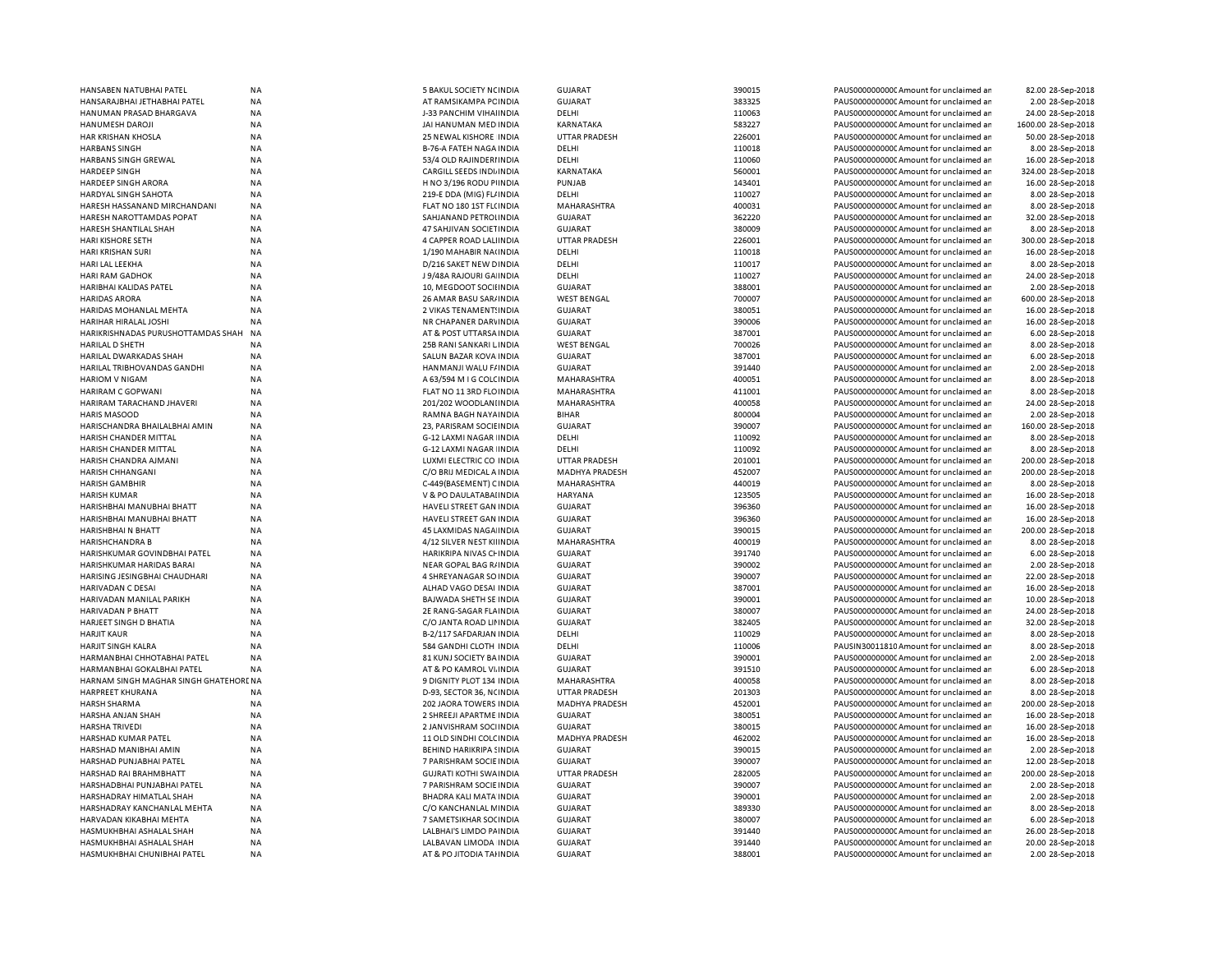| HASMUKHBHAI JASHBHAI PATEL            | <b>NA</b>                        | <b>6 BUDDHADEV COLCINDIA</b>    | <b>GUJARAT</b>       | 390001 | PAUS0000000000 Amount for unclaimed ar | 16.00 28-Sep-2018   |
|---------------------------------------|----------------------------------|---------------------------------|----------------------|--------|----------------------------------------|---------------------|
| HASMUKHBHAI RAOJIBHAI PATEL           | NA                               | C/O M M PATEL AZA INDIA         | <b>GUJARAT</b>       | 390003 | PAUS0000000000 Amount for unclaimed ar | 16.00 28-Sep-2018   |
| HASMUKHBHAI VIRAMBHAI PATEL           | VIRAMBHAI KASHIRAMBHAI PATEL     | A 57 HARBHOLANAT INDIA          | <b>GUJARAT</b>       | 382415 | PAUS1203320000 Amount for unclaimed ar | 4.00 28-Sep-2018    |
| HASMUKHLAL MANILAL DEVI               | <b>NA</b>                        | 214 GUSHAPARIKHL INDIA          | <b>GUJARAT</b>       | 380001 | PAUS0000000000 Amount for unclaimed ar | 6.00 28-Sep-2018    |
| HASMUKHRAI KANTILAL GANDHI            | <b>NA</b>                        | 658 TARDEO ROAD 4 INDIA         | MAHARASHTRA          | 400007 | PAUS0000000000 Amount for unclaimed ar | 32.00 28-Sep-2018   |
| HASMUKLAL KARAMCHAND GANDHI           | <b>NA</b>                        | KUVERJI DEVSHI CH/INDIA         | MAHARASHTRA          | 400028 | PAUS0000000000 Amount for unclaimed ar | 8.00 28-Sep-2018    |
| HASUMATI KANAIYALAL TRIVEDI           | <b>NA</b>                        | 16 HUDEO BLOCK N(INDIA          | <b>GUJARAT</b>       | 390007 | PAUS0000000000 Amount for unclaimed ar | 2.00 28-Sep-2018    |
| HASUMATI KESRICHAND SHAH              | <b>NA</b>                        | 426 A SHRI VISHNU I INDIA       | MAHARASHTRA          | 400004 | PAUS0000000000 Amount for unclaimed ar | 8.00 28-Sep-2018    |
| HASUMATI MAHENDRAKUMAR MEHTA          | <b>NA</b>                        | C/O LALBHAI P PARIHNDIA         | <b>GUJARAT</b>       | 380001 | PAUS0000000000 Amount for unclaimed ar | 16.00 28-Sep-2018   |
|                                       | <b>NA</b>                        |                                 |                      | 390001 |                                        | 2.00 28-Sep-2018    |
| HASUMATI SHANKERLAL VYAS              |                                  | LADWADA SHANKHI INDIA           | <b>GUJARAT</b>       |        | PAUS0000000000 Amount for unclaimed ar |                     |
| HAYATHUNNISA                          | NA                               | F/7 ALEMBIC GLASS INDIA         | KARNATAKA            | 560066 | PAUS0000000000 Amount for unclaimed ar | 16.00 28-Sep-2018   |
| <b>HELLY PATEL</b>                    | <b>NA</b>                        | 212/CJAGNNATHPUI INDIA          | <b>GUJARAT</b>       | 390011 | PAUS0000000000 Amount for unclaimed ar | 2.00 28-Sep-2018    |
| <b>HEMA HARIHARAN</b>                 | <b>NA</b>                        | C/O PARVATHY MED INDIA          | KERALA               | 682035 | PAUS0000000000 Amount for unclaimed ar | 200.00 28-Sep-2018  |
| <b>HEMA MISTRY</b>                    | <b>NA</b>                        | C/O. MS.CHHAYA P I INDIA        | <b>GUJARAT</b>       | 390007 | PAUS0000000000 Amount for unclaimed ar | 200.00 28-Sep-2018  |
| HEMAL MAHENDRA SHAH                   | <b>NA</b>                        | 11A MATRUKRUPA FINDIA           | MAHARASHTRA          | 400097 | PAUS0000000000 Amount for unclaimed ar | 100.00 28-Sep-2018  |
| <b>HEMALATA MADHAO CHOURIKAR</b>      | <b>NA</b>                        | H/6. Nav Prabhat Ch INDIA       | MAHARASHTRA          | 400057 | PAUS0000000000 Amount for unclaimed ar | 300.00 28-Sep-2018  |
| HEMALATHA RAJANIKANT DESAI            | <b>NA</b>                        | 11, UTKARSH SOCIET IN DIA       | <b>GUJARAT</b>       | 392002 | PAUS0000000000CAmount for unclaimed ar | 200.00 28-Sep-2018  |
| HEMANGINI BHANUPRASAD MEHTA           | <b>NA</b>                        | 755 BHAW'S POLE R/INDIA         | <b>GUJARAT</b>       | 380001 | PAUS0000000000 Amount for unclaimed ar | 8.00 28-Sep-2018    |
| HEMANSHU HARENDRAKUMAR MEHTA          | HARENDRAKUMAR KULINCHANDRA MEHTA | MATOR STREET STA' INDIA         | <b>GUJARAT</b>       | 384355 | PAUSIN30127630 Amount for unclaimed ar | 16.00 28-Sep-2018   |
| <b>HEMANT AMIN</b>                    | <b>NA</b>                        | 13 SHREYA NAGAR SINDIA          | <b>GUJARAT</b>       | 390007 | PAUS0000000000 Amount for unclaimed ar | 200.00 28-Sep-2018  |
| HEMANT KUMAR CHATURVEDI               | <b>NA</b>                        | A 294 NEW MINAL RINDIA          | MADHYA PRADESH       | 462023 | PAUS0000000000 Amount for unclaimed ar | 200.00 28-Sep-2018  |
| HEMANTKUMAR MANILAL BHATT             | <b>NA</b>                        | "GAYATRI" A-22 NAFINDIA         | <b>GUJARAT</b>       | 390001 | PAUS0000000000 Amount for unclaimed ar | 2.00 28-Sep-2018    |
| HEMARADDI VENKARADDI GANGAL           | <b>NA</b>                        | C/O VENKATESHWA INDIA           | KARNATAKA            | 591126 | PAUS0000000000 Amount for unclaimed ar | 32.00 28-Sep-2018   |
| HEMEN KISHORKANT KOTHARI              | KISHORKANT AMRITLAL KOTHARI      | 1 NATVAR APPT, BAHNDIA          | <b>GUJARAT</b>       | 390007 | PAUSIN30012610 Amount for unclaimed ar | 200.00 28-Sep-2018  |
| <b>HEMENDRA J PARIKH</b>              | <b>NA</b>                        | 36 MUKTANAND SO INDIA           | <b>GUJARAT</b>       | 390001 | PAUS0000000000 Amount for unclaimed ar | 2.00 28-Sep-2018    |
| HEMENDRA KUMAR GANESH PRASAD DWIVEENA |                                  | NEAR RAVAN CHON INDIA           | RAJASTHAN            | 342006 | PAUS0000000000 Amount for unclaimed ar | 12.00 28-Sep-2018   |
|                                       |                                  |                                 |                      |        |                                        |                     |
| HEMENDRA RAMANLAL SHAH                | <b>NA</b>                        | KANPURA VYARA DI INDIA          | <b>GUJARAT</b>       | 394650 | PAUS0000000000CAmount for unclaimed an | 32.00 28-Sep-2018   |
| HEMLATA NATUBHAI THAKORE              | <b>NA</b>                        | F-31 ALEMBIC GLASSINDIA         | KARNATAKA            | 560066 | PAUS0000000000 Amount for unclaimed ar | 66.00 28-Sep-2018   |
| HEMLATABEN HASMUKHBHAI SHAH           | <b>NA</b>                        | C/O HASMUKH FULC INDIA          | <b>GUJARAT</b>       | 388540 | PAUS0000000000 Amount for unclaimed ar | 2.00 28-Sep-2018    |
| HEMLATHA                              | <b>NA</b>                        | C/O RAMESH NOVELINDIA           | KARNATAKA            | 560053 | PAUS0000000000CAmount for unclaimed ar | 8.00 28-Sep-2018    |
| <b>HEMRAJ KOTHARI</b>                 | <b>NA</b>                        | KOTHARI CONSULTA INDIA          | <b>WEST BENGAL</b>   | 700001 | PAUS0000000000 Amount for unclaimed ar | 16.00 28-Sep-2018   |
| HENAL P PATEL                         | <b>NA</b>                        | 5, VALLABHNAGAR SINDIA          | <b>GUJARAT</b>       | 382415 | PAUS0000000000CAmount for unclaimed ar | 32.00 28-Sep-2018   |
| HET RAM AGARWAL                       | <b>NA</b>                        | C/O SHIV INDUSTRIE INDIA        | RAJASTHAN            | 301001 | PAUS0000000000 Amount for unclaimed ar | 8.00 28-Sep-2018    |
| HIMANSHU C SHAH                       | <b>NA</b>                        | C/11 JANTA NAGAR INDIA          | <b>GUJARAT</b>       | 390015 | PAUS0000000000CAmount for unclaimed ar | 200.00 28-Sep-2018  |
| HIMANSHU C SHAH                       | <b>NA</b>                        | C-11 JANTANAGAR (INDIA          | DELHI                | 110005 | PAUS0000000000 Amount for unclaimed ar | 66.00 28-Sep-2018   |
| HIMANSHU RAMNIKLAL PATEL              | <b>NA</b>                        | <b>BHOGILAL CONTRACINDIA</b>    | <b>GUJARAT</b>       | 380022 | PAUS0000000000 Amount for unclaimed ar | 16.00 28-Sep-2018   |
| HIMATLAL JERAMDAS SONI                | <b>NA</b>                        | AT & PO SOKHADA BINDIA          | <b>GUJARAT</b>       | 391240 | PAUS0000000000 Amount for unclaimed ar | 2.00 28-Sep-2018    |
| <b>HINA ATUL DHUPELIA</b>             | ATULKUMAR BHUPATLAL DHUPELIA     | PRABHUKRIPA 1 DHI INDIA         | GUJARAT              | 360001 | PAUSIN30075710 Amount for unclaimed ar | 24.00 28-Sep-2018   |
| HINA KANTILAL MEHTA                   | <b>NA</b>                        | ROOM NO 15 1ST FL INDIA         | MAHARASHTRA          | 400002 | PAUS0000000000 Amount for unclaimed ar | 8.00 28-Sep-2018    |
| HINA MANHARLAL GANDHI                 | <b>NA</b>                        | 8/A SONAWALA BUILINDIA          | MAHARASHTRA          | 400007 | PAUS0000000000 Amount for unclaimed ar | 16.00 28-Sep-2018   |
| HINABEN JAYANTIBHAI PATEL             | NA                               | 30 SHREENATHJI SOHNDIA          | <b>GUJARAT</b>       | 387001 | PAUS0000000000 Amount for unclaimed ar | 6.00 28-Sep-2018    |
| HIND BHUSHAN SHARMA                   | <b>NA</b>                        | 12-F JANGPURA EXTIINDIA         | DELHI                | 110014 | PAUS0000000000 Amount for unclaimed ar | 32.00 28-Sep-2018   |
|                                       | <b>MACHINDRA</b>                 |                                 |                      | 414001 |                                        |                     |
| HIRABAI MACHINDRA KEDARE              |                                  | NILPRABHA HOUSIN INDIA          | MAHARASHTRA          |        | PAUS1302340000 Amount for unclaimed ar | 1490.00 28-Sep-2018 |
| <b>HIRAK M PANDYA</b>                 | <b>NA</b>                        | 8 SHILPA SOCIETY OF INDIA       | <b>GUJARAT</b>       | 390004 | PAUS0000000000 Amount for unclaimed ar | 32.00 28-Sep-2018   |
| HIRALAL MEHROTRA                      | <b>NA</b>                        | 35/30 BENGALI MOI INDIA         | <b>UTTAR PRADESH</b> | 208001 | PAUS0000000000CAmount for unclaimed ar | 2.00 28-Sep-2018    |
| <b>HIRALAL MEHROTRA</b>               | <b>NA</b>                        | 35/30 BENGALI MOI INDIA         | <b>UTTAR PRADESH</b> | 208001 | PAUS0000000000 Amount for unclaimed ar | 2.00 28-Sep-2018    |
| HIRAMAN BANDU BORSE                   | <b>NA</b>                        | MUNICIPAL COLONY INDIA          | <b>GUJARAT</b>       | 390002 | PAUS0000000000 Amount for unclaimed ar | 2.00 28-Sep-2018    |
| HIRANBHAI GIRISH PATEL MF G G R PAT   | <b>NA</b>                        | GIRDHAR NIVAS SAR INDIA         | <b>GUJARAT</b>       | 388365 | PAUS0000000000CAmount for unclaimed ar | 2.00 28-Sep-2018    |
| HIREN SARATKUMAR SHAH                 | <b>NA</b>                        | 19 RADHIKA ROW H(INDIA          | <b>GUJARAT</b>       | 380054 | PAUS0000000000 Amount for unclaimed ar | 16.00 28-Sep-2018   |
| HIREN SHANTIBHAI GONDALIYA            | SHANTIBHAI HARIBHAI GONDALIYA    | AT OLIYA TAL S KUNI INDIA       | <b>GUJARAT</b>       | 364515 | PAUSIN30021412 Amount for unclaimed ar | 10.00 28-Sep-2018   |
| HITENDRA KRISHNALAL SHAH              | <b>NA</b>                        | 8 KAILAS SOCIETY W. INDIA       | <b>GUJARAT</b>       | 390006 | PAUS0000000000 Amount for unclaimed ar | 2.00 28-Sep-2018    |
| HITENDRA MAHENDRABHAI SHAH            | <b>NA</b>                        | 19 MAMA'S POLE RAINDIA          | <b>GUJARAT</b>       | 390001 | PAUS0000000000 Amount for unclaimed ar | 2.00 28-Sep-2018    |
| HITENDRAKUMAR DEVRAJBHAI CHAUDHARI    | <b>NA</b>                        | 1, SHREYNAGAR SOCINDIA          | <b>GUJARAT</b>       | 390023 | PAUS0000000000 Amount for unclaimed ar | 74.00 28-Sep-2018   |
| HITESH LILADHAR GANDHI                | NA                               | C/O HITESH TEXTILE: INDIA       | <b>GUJARAT</b>       | 380002 | PAUS0000000000 Amount for unclaimed ar | 24.00 28-Sep-2018   |
| HITESH RAMNIKLAL GANDHI               | NA                               | THE MADRAS TRADI INDIA          | <b>GUJARAT</b>       | 360001 | PAUS0000000000 Amount for unclaimed ar | 16.00 28-Sep-2018   |
| <b>HITESHKUMAR A PATEL</b>            | A S PATEL                        | AT KALOLCAMPA TA INDIA          | <b>GUJARAT</b>       | 383255 | PAUSIN30021412 Amount for unclaimed ar | 20.00 28-Sep-2018   |
| HOMI DINSHAH KAPADIA                  | <b>NA</b>                        | 161 SILVER APRT 66 INDIA        | MAHARASHTRA          | 400006 | PAUS0000000000 Amount for unclaimed ar | 32.00 28-Sep-2018   |
|                                       | <b>NA</b>                        |                                 | MAHARASHTRA          | 400006 | PAUS0000000000CAmount for unclaimed ar | 32.00 28-Sep-2018   |
| HOMI DINSHAH KAPADIA                  |                                  | 161 SILVER ARCH 66 INDIA        |                      | 390024 |                                        |                     |
| HOMI RUSTOMJI MISTRY                  | <b>NA</b>                        | "EL DORADO" 1, SAN INDIA        | <b>GUJARAT</b>       |        | PAUS0000000000 Amount for unclaimed ar | 66.00 28-Sep-2018   |
| HOUSHILAL SAKARCHAND NANAVATI         | NA                               | ABHAY NIWAS NEHFINDIA           | MAHARASHTRA          | 431203 | PAUS0000000000CAmount for unclaimed ar | 6.00 28-Sep-2018    |
| HUSAINBHAI RANGREJ                    | <b>NA</b>                        | FA-27 ALEMBIC COL(INDIA         | <b>GUJARAT</b>       | 390003 | PAUS00000000000Amount for unclaimed ar | 200.00 28-Sep-2018  |
| HYMAVATHI DODDA                       | <b>NA</b>                        | DNO.23-9-21 TO 23 IINDIA        | ANDHRA PRADESH       | 522003 | PAUS0000000000 Amount for unclaimed ar | 2000.00 28-Sep-2018 |
| I YOGISHCHANDRA PAI                   | <b>NA</b>                        | <b>GARODIA NAGAR GI INDIA</b>   | MAHARASHTRA          | 400077 | PAUS0000000000 Amount for unclaimed ar | 8.00 28-Sep-2018    |
| <b>IDA GONSALVES</b>                  | <b>NA</b>                        | FLAT NO 139 SAMACINDIA          | DELHI                | 110091 | PAUS0000000000 Amount for unclaimed ar | 8.00 28-Sep-2018    |
| <b>IDICULLA K MATHEWS DR</b>          | <b>IDICULLA MATHAI</b>           | 31, GREEN VALLEY V INDIA        | KERALA               | 682021 | PAUSIN30023910 Amount for unclaimed ar | 66.00 28-Sep-2018   |
| <b>ILA SHASHIKANT SHAH</b>            | <b>NA</b>                        | <b>B/5 VIMLA FLAT FAT INDIA</b> | <b>GUJARAT</b>       | 380007 | PAUS0000000000CAmount for unclaimed ar | 200.00 28-Sep-2018  |
| ILABEN JAYANTILAL SHAH                | JAYANTILAL L SHAH                | AT PO SISODARA GA INDIA         | <b>GUJARAT</b>       | 396463 | PAUSIN30088814 Amount for unclaimed ar | 2.00 28-Sep-2018    |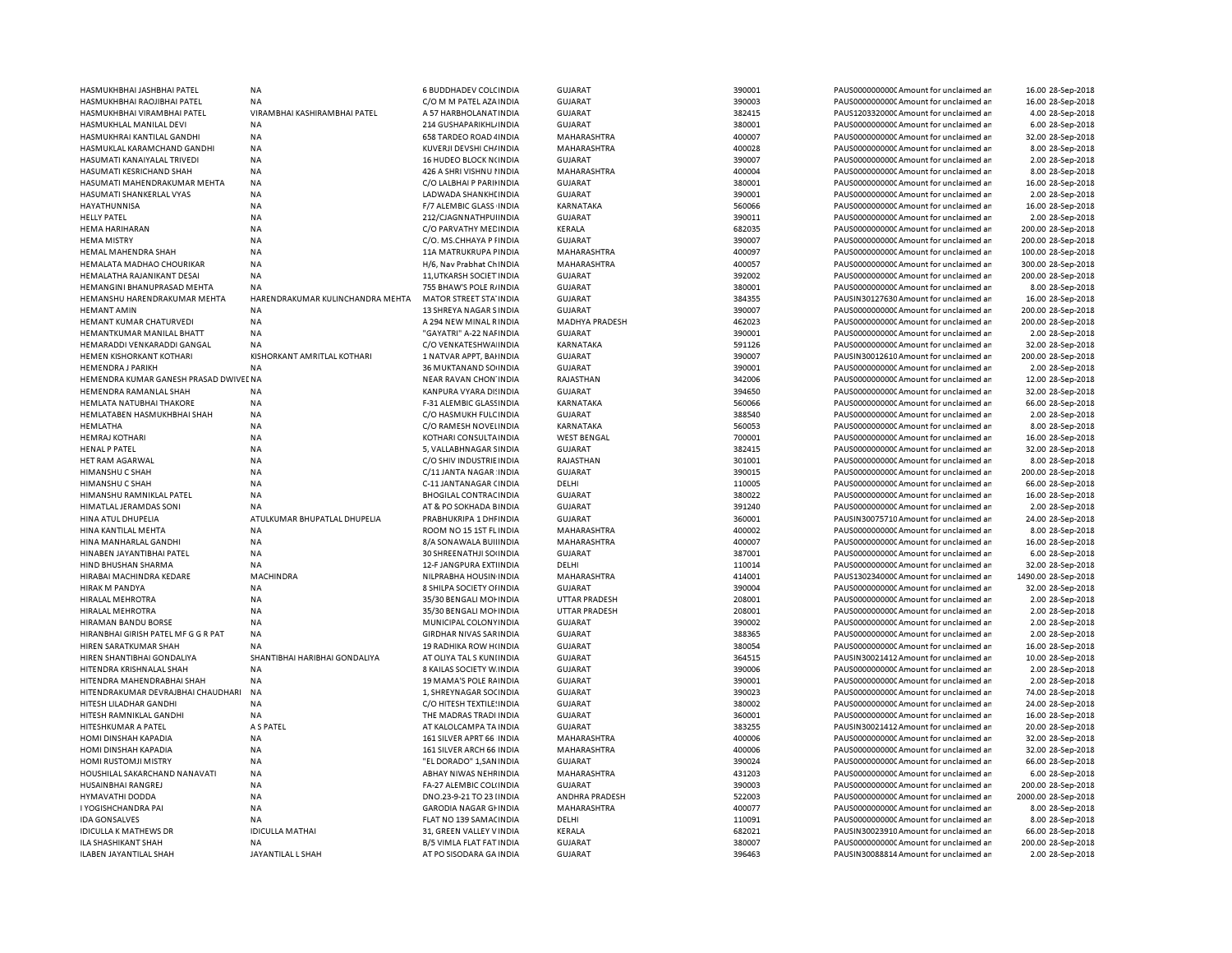| ILABEN YOGENDRAKUMAR ARYA             | <b>NA</b>           | PATEL MANSION CH INDIA         | <b>GUJARAT</b>       | 396445 | PAUS0000000000 Amount for unclaimed ar | 16.00 28-Sep-2018  |
|---------------------------------------|---------------------|--------------------------------|----------------------|--------|----------------------------------------|--------------------|
| INDER RAJ SINGH AHLUWALIA             | <b>NA</b>           | D-366 DEFENCE COL INDIA        | DELHI                | 110024 | PAUS0000000000 Amount for unclaimed ar | 8.00 28-Sep-2018   |
| <b>INDER SINGH M BHATIA</b>           | <b>NA</b>           | C/O JANTA ROAD LIMINDIA        | <b>GUJARAT</b>       | 382405 | PAUS0000000000 Amount for unclaimed ar | 32.00 28-Sep-2018  |
| <b>INDERRAJ AGGARWAL</b>              | NA                  | D-151, KAMALANAG INDIA         | DELHI                | 110007 | PAUS0000000000 Amount for unclaimed ar | 16.00 28-Sep-2018  |
| INDIRA KANTILAL PATEL                 | <b>NA</b>           | B 2/225 MADHUVRU INDIA         | <b>GUJARAT</b>       | 380061 | PAUS0000000000 Amount for unclaimed ar | 8.00 28-Sep-2018   |
| INDIRA NANDANUR                       | NA                  | NO 104 MANNAGUL INDIA          | KARNATAKA            | 575003 | PAUS0000000000 Amount for unclaimed ar | 200.00 28-Sep-2018 |
| <b>INDIRA RUSTOGI</b>                 | <b>F C RUSTOGI</b>  | 51 JEEVAN BIMA AP/INDIA        | DELHI                | 110032 | PAUSIN30039413 Amount for unclaimed ar | 16.00 28-Sep-2018  |
| <b>INDIRA SETHI</b>                   | <b>NA</b>           | C/O NAJ A K SETHI C, INDIA     | MAHARASHTRA          | 999999 | PAUS00000000000Amount for unclaimed ar | 8.00 28-Sep-2018   |
| INDIRABEN NAVNITLAL BHALAVAT          | NA                  | C/O VOLGA FREEZE I INDIA       | <b>GUJARAT</b>       | 390001 | PAUS0000000000 Amount for unclaimed ar | 6.00 28-Sep-2018   |
| INDRA DEEPCHAND                       | NA                  | 47 "A" BLOCK ANNA INDIA        | <b>TAMIL NADU</b>    | 600102 | PAUS0000000000 Amount for unclaimed ar | 24.00 28-Sep-2018  |
| <b>INDRA KUMAR JAIN</b>               | NA                  | C/O RUGHLALL RAM INDIA         | <b>WEST BENGAL</b>   | 700070 | PAUS0000000000 Amount for unclaimed ar | 8.00 28-Sep-2018   |
| INDRAVADAN CHANDRASHANKER UPADHYAY NA |                     | SHROFF MEMORIAL INDIA          | <b>GUJARAT</b>       | 390001 | PAUS0000000000 Amount for unclaimed ar | 6.00 28-Sep-2018   |
| INDRAVADAN KAUSHALBHAI PATEL          | <b>NA</b>           | B/35 MALVIKA VALL INDIA        | <b>GUJARAT</b>       | 390018 | PAUS0000000000 Amount for unclaimed ar | 8.00 28-Sep-2018   |
| INDRAVADAN KHUSALBHAI PATEL           | <b>NA</b>           | <b>B-35 MALVIKA VALL/INDIA</b> | <b>GUJARAT</b>       | 390001 | PAUS0000000000CAmount for unclaimed ar | 24.00 28-Sep-2018  |
| INDRAVADAN KHUSALBHAI PATEL           | <b>NA</b>           | B/35 MALVIKA VALL INDIA        | <b>GUJARAT</b>       | 390001 | PAUS0000000000 Amount for unclaimed ar | 8.00 28-Sep-2018   |
| <b>INDRAVADAN V PARMAR</b>            | <b>NA</b>           | E7/83 VISHRAM PARINDIA         | <b>GUJARAT</b>       | 380013 | PAUS00000000000Amount for unclaimed an | 8.00 28-Sep-2018   |
| INDRAVADAN VADILAL GANDHI             | <b>NA</b>           | PATEL FALIA NAVAPI INDIA       | MAHARASHTRA          | 425418 | PAUS0000000000 Amount for unclaimed ar | 16.00 28-Sep-2018  |
| INDRAVADANBHAI HIRABHAI PATEL         | <b>NA</b>           | 31 THAKKARBAPA SCINDIA         | <b>GUJARAT</b>       | 390006 | PAUS0000000000 Amount for unclaimed ar | 20.00 28-Sep-2018  |
| INDU SABHARWAL                        | NA                  | D-197 ASHOK VIHAR INDIA        | DELHI                | 110052 | PAUS0000000000 Amount for unclaimed ar | 8.00 28-Sep-2018   |
| INDUBALA SUNDARJI RACH                | NA                  | C/O JAI HIND HARDVINDIA        | <b>GUJARAT</b>       | 360001 | PAUS0000000000 Amount for unclaimed ar | 8.00 28-Sep-2018   |
|                                       |                     |                                |                      | 390019 |                                        |                    |
| INDUBHAI AMBALAL AMIN                 | NA                  | 293 KALPANA SOCIE INDIA        | <b>GUJARAT</b>       |        | PAUS0000000000CAmount for unclaimed ar | 32.00 28-Sep-2018  |
| INDUBHAI AMBALAL AMIN                 | NA<br><b>NA</b>     | 293 KALPANA SOCIE INDIA        | <b>GUJARAT</b>       | 390019 | PAUS0000000000 Amount for unclaimed ar | 50.00 28-Sep-2018  |
| <b>INDUMATI J KADAKIA</b>             |                     | C/O CHANDRIKABEN INDIA         | MAHARASHTRA          | 400015 | PAUS0000000000 Amount for unclaimed ar | 8.00 28-Sep-2018   |
| INDUMATI JAYANTILAL GANDHI            | <b>NA</b>           | 438/A/8 NAV KUNJ NINDIA        | GUJARAT              | 380006 | PAUS0000000000 Amount for unclaimed ar | 6.00 28-Sep-2018   |
| <b>INDUMATI SHAH</b>                  | <b>NA</b>           | "VRUNDAVAN KUNJ INDIA          | <b>GUJARAT</b>       | 388120 | PAUS0000000000CAmount for unclaimed ar | 20.00 28-Sep-2018  |
| INDUMATI SHYAMSUNDER SONI             | <b>NA</b>           | 7/25 SUBODH GURU INDIA         | MAHARASHTRA          | 400054 | PAUS00000000000Amount for unclaimed ar | 8.00 28-Sep-2018   |
| <b>IOBAL SINGH</b>                    | <b>NA</b>           | H NO IX/1585 GALI KINDIA       | DELHI                | 110031 | PAUS0000000000 Amount for unclaimed ar | 8.00 28-Sep-2018   |
| IRFAN KHAN NATHUKHAN PATHAN           | <b>NA</b>           | RASULJI CHAWL NEVINDIA         | GUJARAT              | 390002 | PAUS00000000000Amount for unclaimed ar | 6.00 28-Sep-2018   |
| ISH KUMARI VARMA                      | <b>NA</b>           | C/O MRS SUDHA VA INDIA         | DELHI                | 110092 | PAUS00000000000Amount for unclaimed an | 16.00 28-Sep-2018  |
| ISHVARBHAI HIRABHAI PATEL             | <b>NA</b>           | AT AJABPURA POST INDIA         | <b>GUJARAT</b>       | 383325 | PAUS0000000000CAmount for unclaimed ar | 40.00 28-Sep-2018  |
| ISHVARBHAI JASANGBHAI PATEL           | <b>NA</b>           | AT & PO MOTIKORAHNDIA          | <b>GUJARAT</b>       | 393001 | PAUS0000000000 Amount for unclaimed ar | 6.00 28-Sep-2018   |
| ISHVARBHAI LALLUBHAI PATEL            | <b>NA</b>           | AT & PO JITODIA TAHNDIA        | <b>GUJARAT</b>       | 388001 | PAUS0000000000CAmount for unclaimed ar | 6.00 28-Sep-2018   |
| <b>ISHVERLAL N SHAH</b>               | <b>NA</b>           | 202/7 SAHAKAR NIKIINDIA        | <b>MAHARASHTRA</b>   | 400031 | PAUS0000000000 Amount for unclaimed ar | 200.00 28-Sep-2018 |
| ISHWAR SHARAN NIGAM                   | <b>NA</b>           | FLAT NO 35 UHARAM INDIA        | DELHI                | 110092 | PAUS0000000000CAmount for unclaimed ar | 8.00 28-Sep-2018   |
| ISHWARBHAI HARMANBHAI PATEL           | <b>NA</b>           | 227. SARDARNAGAR INDIA         | <b>GUJARAT</b>       | 390002 | PAUS0000000000 Amount for unclaimed ar | 6.00 28-Sep-2018   |
| ISHWARBHAI MOTIBHAI PATEL             | <b>NA</b>           | NAVIPANSHRAWAD INDIA           | <b>GUJARAT</b>       | 391440 | PAUS0000000000 Amount for unclaimed ar | 6.00 28-Sep-2018   |
| ISHWARBHAI TRIBHOVANDAS PATEL         | <b>NA</b>           | MOGARA VADI KOTI INDIA         | <b>GUJARAT</b>       | 396001 | PAUS0000000000 Amount for unclaimed ar | 16.00 28-Sep-2018  |
| J A VENKATESH                         | <b>NA</b>           | NO 474/1 7TH CROS: INDIA       | KARNATAKA            | 577002 | PAUS0000000000CAmount for unclaimed ar | 200.00 28-Sep-2018 |
| J C DURAI                             | <b>NA</b>           | PLOT NO.10, M.G. N. INDIA      | <b>TAMIL NADU</b>    | 600091 | PAUS0000000000 Amount for unclaimed ar | 24.00 28-Sep-2018  |
| J D BHOJANI                           | <b>NA</b>           | 30 GIRIVAN SOCIETY INDIA       | <b>GUJARAT</b>       | 390015 | PAUS0000000000CAmount for unclaimed ar | 8.00 28-Sep-2018   |
| J GEETHA                              | V JAYARAMAN         | NO 15 BALAJI APTS 2 INDIA      | <b>TAMIL NADU</b>    | 600034 | PAUSIN30108022 Amount for unclaimed ar | 4.00 28-Sep-2018   |
| J GURURAJA                            | <b>NA</b>           | D-I/104 RABINDRA NINDIA        | DELHI                | 110003 | PAUS0000000000 Amount for unclaimed ar | 8.00 28-Sep-2018   |
| J KISHORE KUMAR                       | NA                  | #557, 9TH CROSS, 3 INDIA       | KARNATAKA            | 560078 | PAUS0000000000 Amount for unclaimed ar | 2.00 28-Sep-2018   |
| J PADMAVATHI                          | <b>NA</b>           | 1 PONNUSAMY ROA INDIA          | <b>TAMIL NADU</b>    | 641002 | PAUS0000000000 Amount for unclaimed ar | 32.00 28-Sep-2018  |
| J R GULECHA                           | NA                  | P.B 1831, NO.3 II MAINDIA      | KARNATAKA            | 560018 | PAUS0000000000 Amount for unclaimed ar | 100.00 28-Sep-2018 |
| J RAMDAS RAO                          | <b>NA</b>           | 30 SAROJINI ST T NA INDIA      | <b>TAMIL NADU</b>    | 600017 | PAUS0000000000 Amount for unclaimed ar |                    |
|                                       |                     |                                |                      |        |                                        | 2.00 28-Sep-2018   |
| J RAVI                                | NA                  | 61/11 BRINDABAN TINDIA         | MAHARASHTRA          | 400601 | PAUS0000000000 Amount for unclaimed ar | 24.00 28-Sep-2018  |
| <b>J S RISHI</b>                      | <b>NA</b>           | C/O MR T D ARNEJA INDIA        | <b>UTTAR PRADESH</b> | 201001 | PAUS0000000000 Amount for unclaimed ar | 32.00 28-Sep-2018  |
| Jacob T                               | Late Sh C Thomas    | FLAT NO. 301 (2ND FINDIA       | DELHI                | 110044 | PAUSIN30093110 Amount for unclaimed ar | 200.00 28-Sep-2018 |
| JADIBEN TULSIRAM KHARWA               | <b>NA</b>           | MOTI KHARWAWAD INDIA           | <b>GUJARAT</b>       | 390001 | PAUS0000000000 Amount for unclaimed ar | 32.00 28-Sep-2018  |
| JADISHCHANDRA HIRALAL KOTHARI         | NA                  | 1535 KUBER MALUK'INDIA         | <b>GUJARAT</b>       | 380001 | PAUS0000000000 Amount for unclaimed ar | 10.00 28-Sep-2018  |
| JADO KRISHAN BHATNAGAR                | <b>NA</b>           | UJJWAL LTD S M S H INDIA       | RAJASTHAN            | 302003 | PAUS0000000000 Amount for unclaimed ar | 100.00 28-Sep-2018 |
| JAFARALI DAREDIYA                     | <b>NA</b>           | BLOCK NO 81/1 "CH' INDIA       | <b>GUJARAT</b>       | 382029 | PAUS0000000000 Amount for unclaimed ar | 6.00 28-Sep-2018   |
| JAGABANDHU CHATTERJEE                 | <b>NA</b>           | 33/C HINDUSTHAN FINDIA         | <b>WEST BENGAL</b>   | 700029 | PAUS0000000000 Amount for unclaimed ar | 16.00 28-Sep-2018  |
| JAGADAMBAL                            | <b>NA</b>           | 3-D 4TH ST GOKULAI INDIA       | <b>TAMIL NADU</b>    | 641041 | PAUS0000000000CAmount for unclaimed ar | 200.00 28-Sep-2018 |
| JAGADEESH GURUBALAPPA KALYAN SHETTI   | <b>NA</b>           | M/S. JAGADEESH (DIINDIA        | KARNATAKA            | 580020 | PAUS0000000000 Amount for unclaimed ar | 400.00 28-Sep-2018 |
| JAGADISH DAHYALAL PATEL               | <b>NA</b>           | 202 DUDHESHWAR SINDIA          | <b>GUJARAT</b>       | 395003 | PAUS0000000000 Amount for unclaimed ar | 16.00 28-Sep-2018  |
| JAGADISHCHANDRA NATUBHAI CHAUHAN      | NA                  | SHRINATHJI SOCIETYINDIA        | <b>GUJARAT</b>       | 383350 | PAUS0000000000 Amount for unclaimed ar | 2.00 28-Sep-2018   |
| JAGAJIVANDAS SHANKARBHAI PATEL        | <b>NA</b>           | AT & PO SODAPUR TINDIA         | <b>GUJARAT</b>       | 387001 | PAUS0000000000 Amount for unclaimed ar | 16.00 28-Sep-2018  |
| <b>JAGAM CHARI</b>                    | <b>NA</b>           | 220/B-5 LOYDS ROAHNDIA         | <b>TAMIL NADU</b>    | 600086 | PAUS0000000000 Amount for unclaimed ar | 8.00 28-Sep-2018   |
| JAGANMOHANRAO KOTA                    | NA                  | DF-3 SURYABALA AP INDIA        | ANDHRA PRADESH       | 520003 | PAUS0000000000 Amount for unclaimed ar | 500.00 28-Sep-2018 |
| JAGANNATH SHARMA                      | SUBBA PANDIT SHARMA | C-9 CEL APARTMENTINDIA         | DELHI                | 110096 | PAUS0000000000 Amount for unclaimed ar | 16.00 28-Sep-2018  |
| JAGANNIWAS N DESHMUKH                 | <b>NA</b>           | 2236 RODGA RASTA INDIA         | MAHARASHTRA          | 413401 | PAUS0000000000 Amount for unclaimed ar | 32.00 28-Sep-2018  |
| JAGAT PARKASH TALWAR                  | SH ISHAR DAS TALWAR | J-402 NEW RAJINDI INDIA        | DELHI                | 110060 | PAUSIN30020610 Amount for unclaimed ar | 16.00 28-Sep-2018  |
| <b>JAGDIP P TRIVEDI</b>               | <b>NA</b>           | 81/1 "H" COLONY OHNDIA         | <b>GUJARAT</b>       | 380015 | PAUS0000000000 Amount for unclaimed ar | 16.00 28-Sep-2018  |
| JAGDISH CHANDER DHAWAN                | <b>NA</b>           | 25 MALCHA MARG CINDIA          | DELHI                | 110021 | PAUS0000000000 Amount for unclaimed ar | 8.00 28-Sep-2018   |
| JAGDISH G RAVAL                       | <b>NA</b>           | C/10 BHAGVATI APT INDIA        | <b>GUJARAT</b>       | 380052 | PAUS0000000000 Amount for unclaimed ar | 6.00 28-Sep-2018   |
|                                       |                     |                                |                      |        |                                        |                    |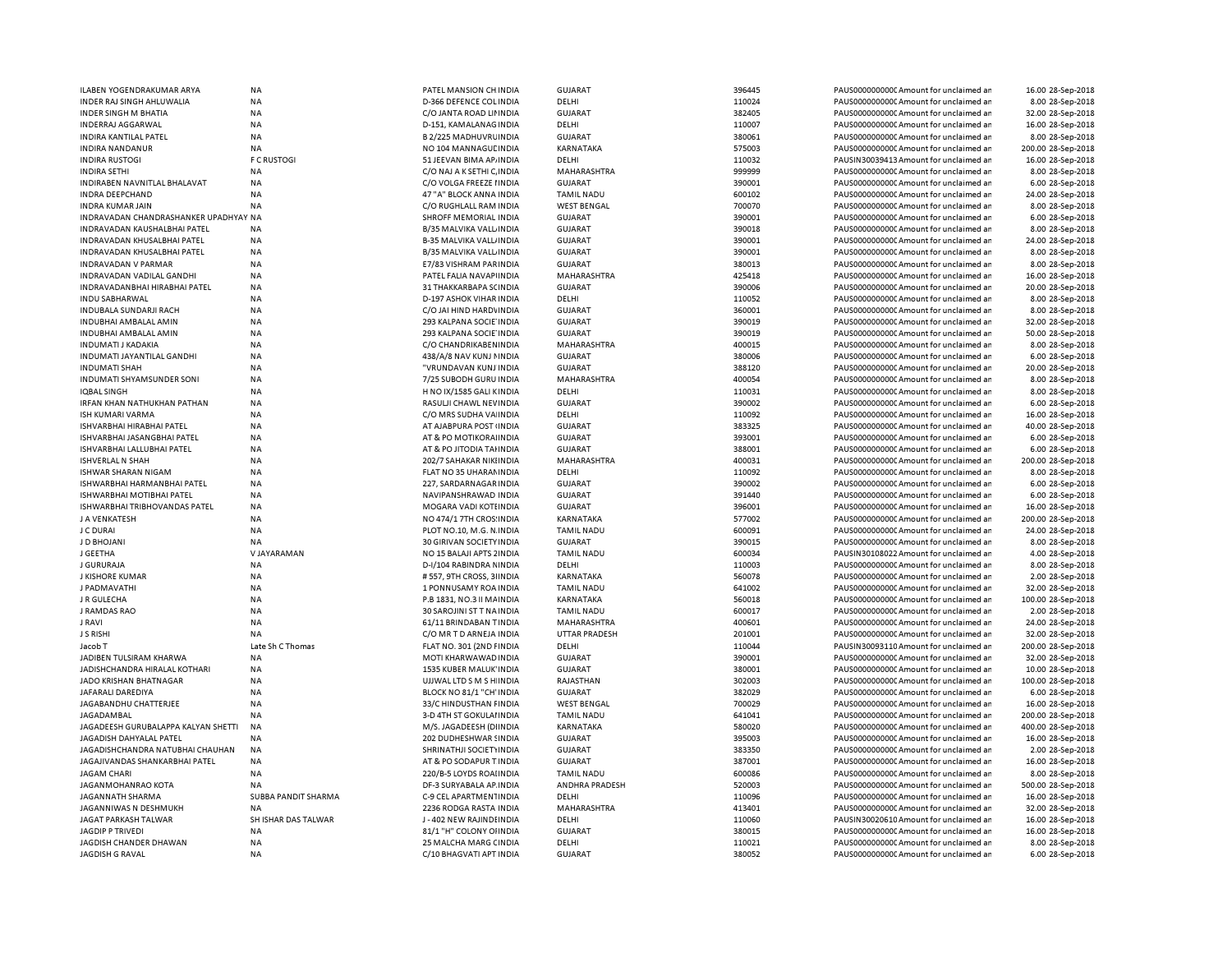| JAGDISH PATEL                          | <b>NA</b>              | UNIVERSAL MEDICA INDIA                                     | <b>GUJARAT</b>        | 390002           | PAUS0000000000CAmount for unclaimed ar                                           | 200.00 28-Sep-2018                    |
|----------------------------------------|------------------------|------------------------------------------------------------|-----------------------|------------------|----------------------------------------------------------------------------------|---------------------------------------|
| JAGDISH PERSHAD JAIN                   | <b>NA</b>              | C/O SH BHAGWAN CINDIA                                      | DELHI                 | 110059           | PAUS0000000000CAmount for unclaimed ar                                           | 8.00 28-Sep-2018                      |
| JAGDISH PERSHAD JAIN                   | <b>NA</b>              | C/O SHRI BHAGAWA INDIA                                     | DELHI                 | 110059           | PAUS0000000000 Amount for unclaimed ar                                           | 8.00 28-Sep-2018                      |
| JAGDISH PURSOTTAM PATEL                | <b>NA</b>              | JOGIDAS VITHAL S L/ INDIA                                  | <b>GUJARAT</b>        | 390001           | PAUS0000000000CAmount for unclaimed ar                                           | 2.00 28-Sep-2018                      |
| JAGDISHBHAI PARAGBHAI PATEL            | ΝA                     | AT & POST ANKODIA INDIA                                    | <b>GUJARAT</b>        | 391330           | PAUS0000000000 Amount for unclaimed ar                                           | 16.00 28-Sep-2018                     |
| JAGDISHBHAI RAOJIBHAI PATEL            | <b>NA</b>              | AT & PO SOKHADA NINDIA                                     | <b>GUJARAT</b>        | 391240           | PAUS0000000000CAmount for unclaimed ar                                           | 2.00 28-Sep-2018                      |
| JAGDISHCHAND NARAYANDAS SHARMA         | <b>NA</b>              | FB-47 ALEMBIC COL(INDIA                                    | <b>GUJARAT</b>        | 390003           | PAUS00000000000Amount for unclaimed ar                                           | 2.00 28-Sep-2018                      |
| JAGDISHCHANDRA CHIMANLAL JOSHI         | <b>NA</b>              | 6 SHANTI PARK B/H / INDIA                                  | <b>GUJARAT</b>        | 390003           | PAUS0000000000CAmount for unclaimed ar                                           | 2.00 28-Sep-2018                      |
|                                        |                        |                                                            |                       |                  |                                                                                  |                                       |
| JAGDISHCHANDRA GIRDHARLAL SHAH         | <b>NA</b>              | MOTIKAKA'S CHAWLINDIA                                      | <b>GUJARAT</b>        | 388120           | PAUS0000000000 Amount for unclaimed ar                                           | 16.00 28-Sep-2018                     |
| JAGDISHCHANDRA PUNJALAL PATEL          | <b>NA</b>              | RA/2/26 SHIYAPURA INDIA                                    | <b>GUJARAT</b>        | 390001           | PAUS0000000000 Amount for unclaimed ar                                           | 2.00 28-Sep-2018                      |
| JAGDISHCHANDRA TRIBHOVANDAS BRAHMBI NA |                        | 8A, SNEHALPARK SO INDIA                                    | <b>GUJARAT</b>        | 390006           | PAUS0000000000 Amount for unclaimed ar                                           | 6.00 28-Sep-2018                      |
| JAGMOHAN MOTIBHAI PATEL                | <b>NA</b>              | C/O DR. T B PATEL SHNDIA                                   | <b>GUJARAT</b>        | 390001           | PAUS0000000000CAmount for unclaimed ar                                           | 2.00 28-Sep-2018                      |
| JAGTESHWAR SINGH BAKSHI                | <b>NA</b>              | C-18 NIZZAMMUDININDIA                                      | DELHI                 | 110013           | PAUS0000000000 Amount for unclaimed ar                                           | 8.00 28-Sep-2018                      |
| JAHARLAL BASU                          | <b>NA</b>              | 6/2/A ROY BAHADUI INDIA                                    | <b>WEST BENGAL</b>    | 700034           | PAUS0000000000CAmount for unclaimed ar                                           | 200.00 28-Sep-2018                    |
| JAI BHAGWAN SINGHAL                    | <b>NA</b>              | 80 KHANDAK MEERLINDIA                                      | <b>UTTAR PRADESH</b>  | 250002           | PAUS0000000000Amount for unclaimed ar                                            | 32.00 28-Sep-2018                     |
| JAI DEEP DHAMA                         | <b>NA</b>              | POCKET C-2 FLAT NC INDIA                                   | DELHI                 | 110035           | PAUS0000000000CAmount for unclaimed ar                                           | 8.00 28-Sep-2018                      |
| JAI DEEP DHAMA                         | <b>NA</b>              | POCKET C-2 FLAT NC INDIA                                   | DELHI                 | 110035           | PAUS0000000000CAmount for unclaimed ar                                           | 8.00 28-Sep-2018                      |
| JAI DEV VARMA                          | <b>NA</b>              | C/O SATISH KUMAR INDIA                                     | DELHI                 | 110092           | PAUS0000000000 Amount for unclaimed ar                                           | 16.00 28-Sep-2018                     |
| JAI GOPAL AHUJA                        | <b>NA</b>              | 26/6, NEHRU NAGAR INDIA                                    | CHHATTISGARH          | 490020           | PAUS0000000000CAmount for unclaimed ar                                           | 32.00 28-Sep-2018                     |
| JAI KUMAR JAIN                         | <b>NA</b>              | 23/380 TIRATH MAR INDIA                                    | <b>HARYANA</b>        | 131001           | PAUS0000000000 Amount for unclaimed ar                                           | 8.00 28-Sep-2018                      |
| JAI MANOHAR MISRA                      | <b>NA</b>              | 23/69 PATTKAPUR K INDIA                                    | <b>UTTAR PRADESH</b>  | 208001           | PAUS0000000000CAmount for unclaimed ar                                           | 8.00 28-Sep-2018                      |
| JAI PAUL THERATTIL                     | <b>NA</b>              | HEAT EXCHANGER DINDIA                                      | ANDHRA PRADESH        | 500032           | PAUS0000000000 Amount for unclaimed ar                                           | 8.00 28-Sep-2018                      |
|                                        |                        |                                                            |                       |                  |                                                                                  |                                       |
| JAI RANI                               | <b>NA</b>              | TU/25 PITAMPURA LINDIA                                     | DELHI                 | 110034           | PAUS0000000000 Amount for unclaimed ar                                           | 16.00 28-Sep-2018                     |
| JAIBIR SINGH                           | NA                     | 18/105 ELLORA PARI INDIA                                   | <b>GUJARAT</b>        | 390007           | PAUS00000000000Amount for unclaimed ar                                           | 32.00 28-Sep-2018                     |
| <b>JAICHAND</b>                        | <b>NA</b>              | Mahaveerchand MaINDIA                                      | KARNATAKA             | 560053           | PAUS0000000000 Amount for unclaimed ar                                           | 280.00 28-Sep-2018                    |
| JAICHAND                               | NA                     | Mahaveerchand MaINDIA                                      | KARNATAKA             | 560053           | PAUS0000000000 Amount for unclaimed ar                                           | 40.00 28-Sep-2018                     |
| JAIDEV MAZUMDER                        | <b>NA</b>              | C/O D MAZUMDAR SINDIA                                      | DELHI                 | 110055           | PAUS0000000000CAmount for unclaimed ar                                           | 32.00 28-Sep-2018                     |
| JAIMALA H SHAH                         | <b>NA</b>              | C/11 JANTA NAGAR INDIA                                     | <b>GUJARAT</b>        | 390015           | PAUS0000000000 Amount for unclaimed ar                                           | 200.00 28-Sep-2018                    |
| JAIMIN ASHOKBHAI PATEL M F G A J PA    | <b>NA</b>              | BLOCK NO 2 CHETAMINDIA                                     | <b>GUJARAT</b>        | 390007           | PAUS0000000000CAmount for unclaimed ar                                           | 32.00 28-Sep-2018                     |
| JAINDER SINGH                          | NA                     | IJ-6 IRRAMANZIL CO INDIA                                   | <b>ANDHRA PRADESH</b> | 500004           | PAUS0000000000CAmount for unclaimed ar                                           | 8.00 28-Sep-2018                      |
| JAIPRAKASH GOKULDASJI KALANTRI         | <b>NA</b>              | JAISHREE BHAWAN IINDIA                                     | <b>MAHARASHTRA</b>    | 442001           | PAUS0000000000CAmount for unclaimed ar                                           | 8.00 28-Sep-2018                      |
| JAMNADAS PUNJABHAI PATEL               | <b>NA</b>              | NEAR BALMANDIR BINDIA                                      | <b>GUJARAT</b>        | 361001           | PAUS0000000000Amount for unclaimed ar                                            | 32.00 28-Sep-2018                     |
| JAMSHED KAIKHUSHRU TAMBOLI             | <b>NA</b>              | 16QUEENS GARDEN: INDIA                                     | MAHARASHTRA           | 411001           | PAUS0000000000CAmount for unclaimed ar                                           | 100.00 28-Sep-2018                    |
| JANAK JAYANTILAL PATEL                 | <b>NA</b>              | C/O V M PATEL 15 SHNDIA                                    | <b>GUJARAT</b>        | 390004           | PAUS0000000000Amount for unclaimed ar                                            | 8.00 28-Sep-2018                      |
| JANAK PRAHLADBHAI PATEL                | <b>NA</b>              | <b>15 SHRENIK SOCIETY IN DIA</b>                           | <b>GUJARAT</b>        | 380013           | PAUS0000000000CAmount for unclaimed ar                                           | 32.00 28-Sep-2018                     |
|                                        | <b>NA</b>              |                                                            | TAMIL NADU            | 636014           | PAUS0000000000CAmount for unclaimed ar                                           | 400.00 28-Sep-2018                    |
| JANAKI SUNDARAM                        |                        | W/O DR.R.SUNDARA INDIA                                     |                       |                  |                                                                                  |                                       |
| JANAKLAL BULAKHIDAS SHAH               | <b>NA</b>              | VYAS WADA NEAR S INDIA                                     | <b>GUJARAT</b>        | 388450           | PAUS0000000000 Amount for unclaimed ar                                           | 2.00 28-Sep-2018                      |
| JANARDAN SAHAI                         | <b>NA</b>              | 24.LOWTHER ROAD INDIA                                      | <b>UTTAR PRADESH</b>  | 211001           | PAUS0000000000 Amount for unclaimed ar                                           | 400.00 28-Sep-2018                    |
| JANARDHAN REDDY YELMA REDDY            | <b>NA</b>              | 2-177-CHILDREN'S C INDIA                                   | ANDHRA PRADESH        | 500039           | PAUS0000000000 Amount for unclaimed ar                                           | 200.00 28-Sep-2018                    |
| JANARDHANAN A                          | <b>NA</b>              | 9-A 3RD MAIN ROACINDIA                                     | <b>TAMIL NADU</b>     | 600042           | PAUS0000000000CAmount for unclaimed ar                                           | 16.00 28-Sep-2018                     |
| JANASWAMY PURNAIAH SASTRY              | <b>NA</b>              | <b>BRANCH MANAGER INDIA</b>                                | ANDHRA PRADESH        | 520003           | PAUS0000000000 Amount for unclaimed ar                                           | 32.00 28-Sep-2018                     |
| JANKI SURESH BHANDOOLA                 | <b>NA</b>              | <b>BROACHA HOUSE 2N INDIA</b>                              | MAHARASHTRA           | 400039           | PAUS0000000000 Amount for unclaimed ar                                           | 24.00 28-Sep-2018                     |
| JARNAIL VERMA                          | NA                     | <b>18 GOVIND MARG NINDIA</b>                               | RAJASTHAN             | 302004           | PAUS0000000000 Amount for unclaimed ar                                           | 200.00 28-Sep-2018                    |
| JASHABHAI LALBHAI PATEL                | <b>NA</b>              | VASANA BUJARG TA INDIA                                     | <b>GUJARAT</b>        | 387530           | PAUS0000000000 Amount for unclaimed ar                                           | 32.00 28-Sep-2018                     |
| JASHBHAI MOTIBHAI PATEL                | <b>NA</b>              | AT & PO DASRATH D INDIA                                    | <b>GUJARAT</b>        | 391740           | PAUS00000000000Amount for unclaimed ar                                           | 2.00 28-Sep-2018                      |
| JASHBHAI SOMABHAI PATEL                | <b>NA</b>              | AT & POST BIL DIST EINDIA                                  | <b>GUJARAT</b>        | 390001           | PAUS0000000000 Amount for unclaimed ar                                           | 6.00 28-Sep-2018                      |
| JASHODABEN KANTILAL PATEL              | NA                     | NEAR PARABADI AT INDIA                                     | <b>GUJARAT</b>        | 391410           | PAUS0000000000 Amount for unclaimed ar                                           | 2.00 28-Sep-2018                      |
| JASHVANTIBEN DASHRATHLAL PRESSWALA     | <b>NA</b>              | C/O MAGANLAL MOINDIA                                       | <b>GUJARAT</b>        | 395006           | PAUS0000000000CAmount for unclaimed ar                                           | 16.00 28-Sep-2018                     |
| JASHVANTLAL SHANKARBHAI MODI           | <b>NA</b>              | H.NO.2047 GHANCHINDIA                                      | <b>GUJARAT</b>        | 380001           | PAUS0000000000CAmount for unclaimed ar                                           | 4.00 28-Sep-2018                      |
|                                        |                        |                                                            |                       |                  |                                                                                  |                                       |
| JASHWANTBHAI CHIMANLAL SHAH            | <b>NA</b>              | 401, RADHASWAMI INDIA                                      | <b>GUJARAT</b>        | 388001           | PAUS0000000000CAmount for unclaimed ar                                           | 16.00 28-Sep-2018                     |
| JASHWANTLAL CHIMANLAL DESAI            | <b>NA</b>              | 6/33 ILORA PARK RA INDIA                                   | <b>GUJARAT</b>        | 390007           | PAUS0000000000Amount for unclaimed ar                                            | 6.00 28-Sep-2018                      |
| JASPAL SINGH TEHALIA                   | <b>NA</b>              | C/O.DR.HARPRAKSH INDIA                                     | <b>KARNATAKA</b>      | 586209           | PAUS0000000000CAmount for unclaimed ar                                           | 200.00 28-Sep-2018                    |
| JASUBEN BALCHANDRA DAVE                | <b>NA</b>              | C/O.DR.DAVE. B.T SHINDIA                                   | <b>GUJARAT</b>        | 390001           | PAUS0000000000CAmount for unclaimed ar                                           | 200.00 28-Sep-2018                    |
| JASUDBEN JESHINGBHAI CHOKSHI           | <b>NA</b>              | 11 GYANDEEP SOCIE INDIA                                    | <b>GUJARAT</b>        | 380007           | PAUS0000000000CAmount for unclaimed ar                                           | 16.00 28-Sep-2018                     |
| JASUMATI RANCHHODLAL PARIKH            | <b>NA</b>              | SICKANAGAR E BLOCINDIA                                     | <b>MAHARASHTRA</b>    | 400004           | PAUS0000000000 Amount for unclaimed ar                                           | 10.00 28-Sep-2018                     |
| JASVANTSINH CHHITUBHAI CHAUHAN         | <b>NA</b>              | AT & PO VALNER TA INDIA                                    | <b>GUJARAT</b>        | 393030           | PAUS0000000000 Amount for unclaimed ar                                           | 16.00 28-Sep-2018                     |
| JASWANT RATILAL PATHAK                 | <b>NA</b>              | <b>NEAR LILY HAVELI NJINDIA</b>                            | <b>GUJARAT</b>        | 390001           | PAUS0000000000 Amount for unclaimed ar                                           | 6.00 28-Sep-2018                      |
| JASWANT SINGH BHUTORIA                 | <b>NA</b>              | C/O DAULATRAM BI. INDIA                                    | RAJASTHAN             | 341306           | PAUS0000000000 Amount for unclaimed ar                                           | 8.00 28-Sep-2018                      |
| JASWANT SINGH KANG                     | <b>NA</b>              | C/O LT COL LAKHA SHNDIA                                    | DELHI                 | 110006           | PAUS0000000000 Amount for unclaimed ar                                           | 8.00 28-Sep-2018                      |
| JASWANTLAL SAUBHAGYACHAND SHAH         | <b>NA</b>              | KOTHARI TORA CHH. INDIA                                    | <b>GUJARAT</b>        | 391740           | PAUS0000000000 Amount for unclaimed ar                                           | 2.00 28-Sep-2018                      |
| JASWANTRAI CHIMANLAL KAMDAR            | <b>NA</b>              | SAURASHTRA ALEMIINDIA                                      | <b>GUJARAT</b>        | 360001           | PAUS0000000000 Amount for unclaimed ar                                           | 16.00 28-Sep-2018                     |
|                                        | S SURJEET SINGH CHAHAL |                                                            |                       |                  |                                                                                  |                                       |
| JASWINDER SINGH CHAHAL                 |                        | HOUSE NO 1038 SECINDIA                                     | MAHARASHTRA           | 999999           | PAUSIN30114310 Amount for unclaimed ar                                           | 60.00 28-Sep-2018                     |
|                                        |                        |                                                            |                       |                  |                                                                                  |                                       |
| JATIN DINKERBHAI VORA                  | NA                     | FLAT NO 4 FIRST FLC INDIA                                  | MAHARASHTRA           | 400056           | PAUS0000000000 Amount for unclaimed ar                                           | 200.00 28-Sep-2018                    |
| JATIN NATVARLAL MEHTA                  | ΝA                     | 1069 RAJAMEHTA'S INDIA                                     | <b>GUJARAT</b>        | 380001           | PAUS0000000000 Amount for unclaimed ar                                           | 8.00 28-Sep-2018                      |
| JATIN SHASHTRI                         | <b>NA</b>              | OPP SANIDEV TEMPIINDIA                                     | <b>GUJARAT</b>        | 390017           | PAUS0000000000 Amount for unclaimed ar                                           | 200.00 28-Sep-2018                    |
| JATINDER KUMAR SAHNI<br>JATINDER PAUL  | <b>NA</b><br><b>NA</b> | <b>B-58 NEW RAJINDER INDIA</b><br>C/O GIAN SINGH 143 INDIA | DELHI<br>PUNJAB       | 110060<br>142001 | PAUS0000000000 Amount for unclaimed ar<br>PAUS0000000000 Amount for unclaimed ar | 8.00 28-Sep-2018<br>40.00 28-Sep-2018 |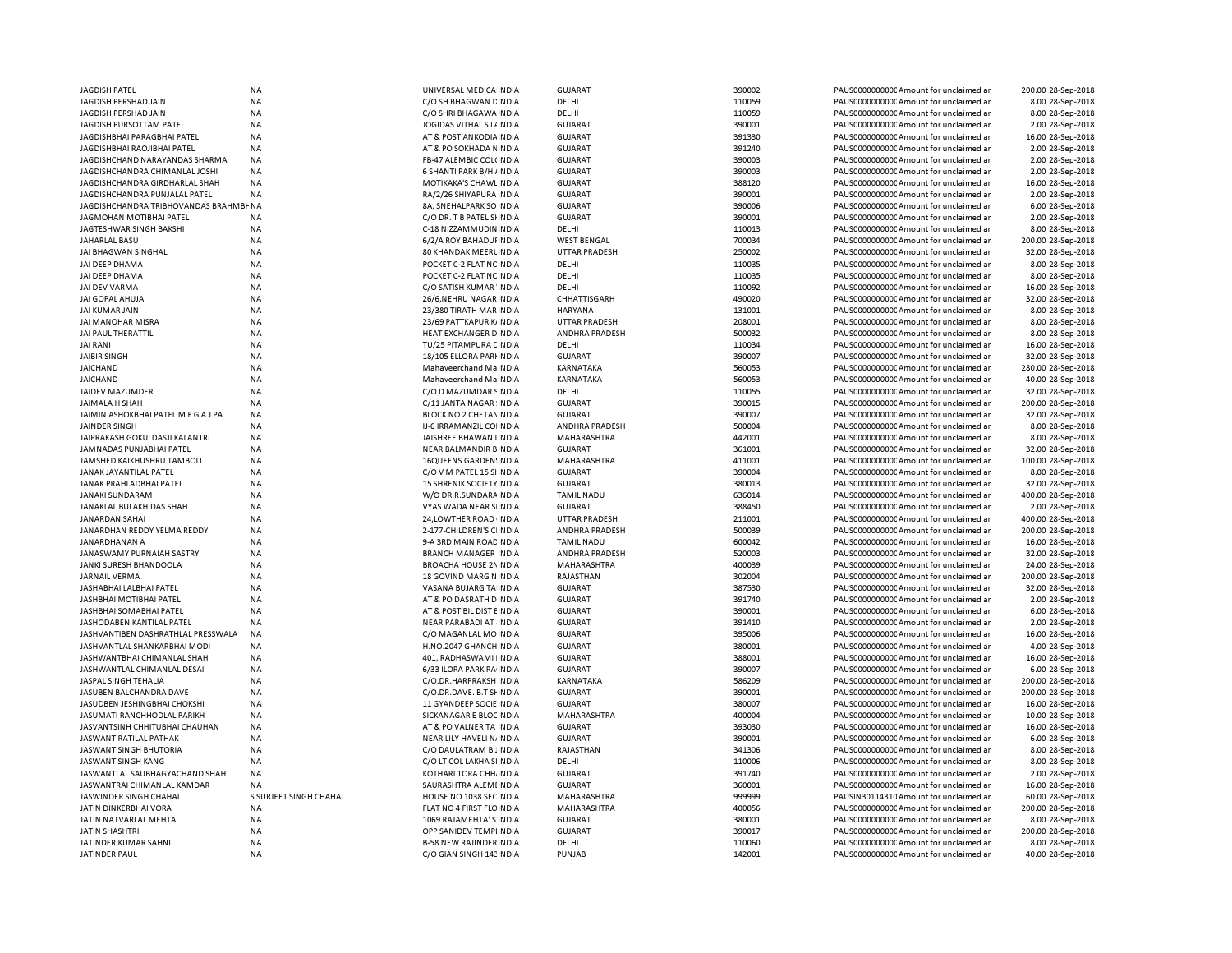| JATINDER SINGH                                | NA                     | 249-SANT NAGAR NIINDIA     | DELHI                 | 110017 | PAUS0000000000CAmount for unclaimed an | 8.00 28-Sep-2018    |
|-----------------------------------------------|------------------------|----------------------------|-----------------------|--------|----------------------------------------|---------------------|
| JAYA ANIL PANDIT                              | <b>NA</b>              | 300 39TH CROSS 8TH INDIA   | KARNATAKA             | 560082 | PAUS0000000000 Amount for unclaimed ar | 10.00 28-Sep-2018   |
| JAYA ANIL PANDIT                              | <b>NA</b>              | 300 39TH CROSS 8TH INDIA   | <b>KARNATAKA</b>      | 560082 | PAUS0000000000 Amount for unclaimed ar | 6.00 28-Sep-2018    |
| <b>JAYA ANIL PANDIT</b>                       | <b>NA</b>              | 300, 39TH CROSS, JAINDIA   | <b>KARNATAKA</b>      | 560084 | PAUS0000000000CAmount for unclaimed ar | 80.00 28-Sep-2018   |
| <b>JAYA BHARATI KOTI</b>                      | <b>NA</b>              | C/O K S SAI HOUSE NINDIA   | <b>ANDHRA PRADESH</b> | 500032 | PAUS0000000000 Amount for unclaimed ar | 8.00 28-Sep-2018    |
| <b>JAYA KAPOOR</b>                            | <b>NA</b>              | D/153 SHYAM PARK INDIA     | <b>UTTAR PRADESH</b>  | 201005 | PAUS0000000000 Amount for unclaimed ar | 8.00 28-Sep-2018    |
| <b>JAYA KAPOOR</b>                            | <b>NA</b>              | D/153 SHYAM PARK INDIA     | <b>UTTAR PRADESH</b>  | 201005 | PAUS0000000000 Amount for unclaimed ar | 32.00 28-Sep-2018   |
| <b>JAYA KESWANI</b>                           | <b>NA</b>              | C-189 OPP DAYANAI INDIA    | <b>UTTAR PRADESH</b>  | 226001 | PAUS0000000000 Amount for unclaimed ar | 8.00 28-Sep-2018    |
| <b>JAYA P NAYAK</b>                           | <b>NA</b>              | 'TULSI' C-15 4TH DIV INDIA | <b>KARNATAKA</b>      | 577201 | PAUS0000000000 Amount for unclaimed ar | 24.00 28-Sep-2018   |
| JAYABEN BABUBHAI PATEL                        | <b>NA</b>              | 102 JYOTI SOCIETY F INDIA  | <b>GUJARAT</b>        | 390002 | PAUS0000000000 Amount for unclaimed ar | 16.00 28-Sep-2018   |
| JAYABEN HIRJIBHAI SHAH                        | NA                     | 34 ANAND SOCIETY INDIA     | <b>GUJARAT</b>        | 380050 | PAUS0000000000 Amount for unclaimed ar | 2.00 28-Sep-2018    |
| JAYABEN JAYANT PATEL                          | <b>NA</b>              | C/O D P SHAH & ASS INDIA   | <b>GUJARAT</b>        | 390005 | PAUS0000000000 Amount for unclaimed ar | 6.00 28-Sep-2018    |
| JAYABEN MADHUBHAI PATEL                       | <b>NA</b>              | 7 PARISHRAM SOCIE INDIA    | <b>GUJARAT</b>        | 390007 | PAUS0000000000CAmount for unclaimed ar | 16.00 28-Sep-2018   |
| JAYAGAURI MANEKLAL SHETH                      | <b>NA</b>              | NAVI POLE GANDIG/ INDIA    | <b>GUJARAT</b>        | 390001 | PAUS0000000000Amount for unclaimed ar  | 2.00 28-Sep-2018    |
| JAYALAKSHMAMMA J                              | <b>NA</b>              | W/O DR.S.RAMAPPA INDIA     | KARNATAKA             | 560053 | PAUS0000000000CAmount for unclaimed ar | 200.00 28-Sep-2018  |
| <b>JAYALAKSHMI</b>                            | <b>NA</b>              | 112. LALBAGH ROAD IN DIA   | <b>KARNATAKA</b>      | 560027 | PAUS0000000000 Amount for unclaimed ar | 400.00 28-Sep-2018  |
| JAYALAXMI RAO BODDU                           | MALLIKARJUNA RAO BODDU | 12 D SFS CHERRY HILINDIA   | KERALA                | 695003 | PAUSIN30039413 Amount for unclaimed ar | 8.00 28-Sep-2018    |
| JAYANA HARESHKUMAR SHAH                       | <b>NA</b>              | C/O JITEN M BUZA 3 INDIA   | MAHARASHTRA           | 400092 | PAUS0000000000 Amount for unclaimed ar | 8.00 28-Sep-2018    |
| JAYANT ANIRUDDHA TILAK                        | <b>NA</b>              | 'NEEL MADHAV' BLD INDIA    | MAHARASHTRA           | 400080 | PAUS0000000000 Amount for unclaimed ar | 8.00 28-Sep-2018    |
| JAYANT N INAMDAR                              | <b>NA</b>              | C-14/3 GROUND FLC INDIA    | <b>MAHARASHTRA</b>    | 400099 | PAUS0000000000 Amount for unclaimed ar | 100.00 28-Sep-2018  |
| JAYANT WABLE                                  | NA                     | 14 GUMASTA SOCIE INDIA     | MAHARASHTRA           | 413003 | PAUS0000000000 Amount for unclaimed ar | 200.00 28-Sep-2018  |
| JAYANTA KUMAR BHATTACHARYYA                   | <b>NA</b>              | AA-218 SECTOR-I SA INDIA   | <b>WEST BENGAL</b>    | 700064 | PAUS0000000000 Amount for unclaimed ar | 300.00 28-Sep-2018  |
| JAYANTIBHAI GORDHANBHAI PATEL                 | <b>NA</b>              | 5 PRATAPGUNJ BAR(INDIA     | <b>GUJARAT</b>        | 390002 | PAUS0000000000 Amount for unclaimed ar | 32.00 28-Sep-2018   |
| JAYANTIBHAI HIMABHAI PATEL                    | <b>NA</b>              | SAYAJIGUNJ BEHINDINDIA     | <b>GUJARAT</b>        | 390005 | PAUS0000000000CAmount for unclaimed ar | 20.00 28-Sep-2018   |
| JAYANTIBHAI ISHWARBHAI RAY                    | <b>NA</b>              | WADI RANGMAHAL INDIA       | <b>GUJARAT</b>        | 390001 | PAUS0000000000 Amount for unclaimed ar | 2.00 28-Sep-2018    |
| JAYANTIBHAI MULJIBHAI PATEL                   | <b>NA</b>              | MAHADEV FALIA AT INDIA     | <b>GUJARAT</b>        | 391240 | PAUS0000000000CAmount for unclaimed ar | 2.00 28-Sep-2018    |
| JAYANTIBHAI SOMABHAI PATEL                    | <b>NA</b>              | KACHHIA WAD NEHI INDIA     | GUJARAT               | 388580 | PAUS0000000000CAmount for unclaimed ar | 6.00 28-Sep-2018    |
| JAYANTILAL BAGUBHAI SHAH                      | <b>NA</b>              | B/2, YASHPAL APP-2, INDIA  | GUJARAT               | 380009 | PAUS0000000000CAmount for unclaimed ar | 200.00 28-Sep-2018  |
| JAYANTILAL CHANDULAL DESAI                    | <b>NA</b>              | 23 AMARKUNJ SOCIHNDIA      | <b>GUJARAT</b>        | 390007 | PAUS0000000000 Amount for unclaimed ar | 66.00 28-Sep-2018   |
| JAYANTILAL HIMATLAL JAISHWAL                  | NA                     | HUZARAT PAGA SHUINDIA      | <b>GUJARAT</b>        | 390006 | PAUS0000000000 Amount for unclaimed ar | 16.00 28-Sep-2018   |
| JAYANTILAL JATASHANKER KHETIA                 | <b>NA</b>              | JAYANT MEDICAL STINDIA     | <b>GUJARAT</b>        | 361001 | PAUS0000000000 Amount for unclaimed ar | 16.00 28-Sep-2018   |
| JAYANTILAL KARSHANDAS AJMERI                  | <b>NA</b>              | A-13 SAMARTH SOCHNDIA      | <b>GUJARAT</b>        | 390001 | PAUS0000000000CAmount for unclaimed ar | 6.00 28-Sep-2018    |
| JAYANTILAL N DESAI                            | <b>NA</b>              | 50/418 UNNAT NAG INDIA     | <b>MAHARASHTRA</b>    | 400062 | PAUS0000000000 Amount for unclaimed ar | 8.00 28-Sep-2018    |
| JAYANTILAL NATHALAL GANDHI                    | <b>NA</b>              | MADAN ZAMPA RO/INDIA       | <b>GUJARAT</b>        | 390001 | PAUS0000000000CAmount for unclaimed ar | 32.00 28-Sep-2018   |
| JAYANTILAL PUKHARAJ JAIN                      | <b>NA</b>              | KUVERJI DEVSHI CH/INDIA    | <b>MAHARASHTRA</b>    | 400028 | PAUS0000000000 Amount for unclaimed ar | 8.00 28-Sep-2018    |
| JAYANTILAL S SHAH                             | <b>NA</b>              | C/O POPATLAL K SH/ INDIA   | <b>GUJARAT</b>        | 380001 | PAUS0000000000 Amount for unclaimed ar | 16.00 28-Sep-2018   |
| JAYANTKUMAR GUNVANTSINH JAISWAL               | <b>NA</b>              | FATEH GUNJ CAMP ! INDIA    | <b>GUJARAT</b>        | 390002 | PAUS0000000000CAmount for unclaimed ar | 6.00 28-Sep-2018    |
| <b>JAYANTKUMAR MEHTA</b>                      | <b>NA</b>              | 97 LISA PARK NO-1 1 INDIA  | <b>GUJARAT</b>        | 390007 | PAUS0000000000 Amount for unclaimed ar | 200.00 28-Sep-2018  |
| JAYANTKUMAR NATHALAL PATEL                    | <b>NA</b>              | 46 ADARSH SOCIETY INDIA    | <b>GUJARAT</b>        | 380016 | PAUS0000000000CAmount for unclaimed ar | 16.00 28-Sep-2018   |
| JAYARAMAN G                                   | <b>NA</b>              | 26, NACHIAPPAN STF INDIA   | <b>TAMIL NADU</b>     | 600034 | PAUS0000000000 Amount for unclaimed ar | 800.00 28-Sep-2018  |
| JAYARAMBHAI GORDHANBHAI PATEL                 | <b>NA</b>              | "NAUJAHAR BUNGL(INDIA      | GUJARAT               | 396445 | PAUS0000000000CAmount for unclaimed ar | 16.00 28-Sep-2018   |
| JAYASHREE                                     | <b>NA</b>              | NO 6 RUTURAJ APAFINDIA     | <b>KARNATAKA</b>      | 590016 | PAUS0000000000 Amount for unclaimed ar | 2400.00 28-Sep-2018 |
| JAYASHREE BHOLE                               | <b>NA</b>              | BLOCK NO 12 PLOT NINDIA    | MAHARASHTRA           | 431001 | PAUS0000000000CAmount for unclaimed ar | 400.00 28-Sep-2018  |
| <b>JAYASHREE MURTHY</b>                       | <b>NA</b>              | 49. 2nd Phase, 4th B INDIA | <b>KARNATAKA</b>      | 560085 | PAUS0000000000 Amount for unclaimed ar | 400.00 28-Sep-2018  |
| JAYASHREE R DESHPANDE                         | NA                     | 97 BRAHMIN WADI HNDIA      | MAHARASHTRA           | 400019 | PAUS0000000000 Amount for unclaimed ar | 16.00 28-Sep-2018   |
| JAYASHREE RADHAKRISHNA VERNEKAR               | <b>NA</b>              | C/O THE SWASTIK JAINDIA    | MAHARASHTRA           | 400002 | PAUS0000000000CAmount for unclaimed ar | 8.00 28-Sep-2018    |
| <b>JAYASHRI BISWAS</b>                        | <b>NA</b>              | 162 KAILASH HILLS NINDIA   | DELHI                 | 110065 | PAUS0000000000CAmount for unclaimed ar | 8.00 28-Sep-2018    |
| JAYENDRA H VYAS                               | HARSHAD RAY VYAS       | 15/7 SUNDERVAN S(INDIA     | <b>GUJARAT</b>        | 380022 | PAUSIN30127630 Amount for unclaimed ar | 24.00 28-Sep-2018   |
| JAYESH DINKARRAY PANDYA                       | <b>NA</b>              | 598 DEVSHERI LAKH INDIA    | <b>GUJARAT</b>        | 380001 | PAUS0000000000CAmount for unclaimed ar | 8.00 28-Sep-2018    |
| JAYESH PATEL                                  | <b>NA</b>              | A/2 VENUS APARTM INDIA     | MAHARASHTRA           | 400018 | PAUS0000000000CAmount for unclaimed ar | 1300.00 28-Sep-2018 |
| JAYESH PATEL                                  | <b>NA</b>              | 5A DEVDEEP SOCIET INDIA    | <b>GUJARAT</b>        | 390015 | PAUS0000000000CAmount for unclaimed ar | 200.00 28-Sep-2018  |
| JAYKRISHNA CHIMANLAL PARIKH                   | NA                     | SULTANPURA DESAI'INDIA     | GUJARAT               | 390001 | PAUS0000000000CAmount for unclaimed ar | 16.00 28-Sep-2018   |
| JAYKUMAR GANPATLAL DAVE                       | <b>NA</b>              | NADIADI'S KHADAKI INDIA    | GUJARAT               | 390001 | PAUS0000000000CAmount for unclaimed ar | 2.00 28-Sep-2018    |
| JAYMATI RAMCHANDRA DIVECHA                    | <b>NA</b>              | NAVLAKHA MENSIO INDIA      | <b>GUJARAT</b>        | 390005 | PAUS0000000000 Amount for unclaimed ar | 2.00 28-Sep-2018    |
| JAYNTILAL DEVJI FADADU                        | <b>NA</b>              | C-7 NEW BALADEVI ! INDIA   | <b>GUJARAT</b>        | 394601 | PAUS0000000000CAmount for unclaimed ar | 16.00 28-Sep-2018   |
| JAYPRAKASH KESHAVLAL BAROT                    | <b>NA</b>              | NARSHINH PREMAN INDIA      | <b>GUJARAT</b>        | 390001 | PAUS0000000000CAmount for unclaimed ar | 2.00 28-Sep-2018    |
| JAYSHRE AMIN                                  | <b>NA</b>              | 13 SHREYA NAGAR SINDIA     | <b>GUJARAT</b>        | 390007 | PAUS0000000000CAmount for unclaimed ar | 200.00 28-Sep-2018  |
| JAYSHREE DATTATRAYA HARDIKAR                  | <b>NA</b>              | PIRAMITAR ROAD D/INDIA     | <b>GUJARAT</b>        | 390001 | PAUS0000000000CAmount for unclaimed ar | 2.00 28-Sep-2018    |
| JAYSHREE DINESHBHAI PATEL                     | <b>NA</b>              | NEAR POST OFFICE SINDIA    | <b>GUJARAT</b>        | 391310 | PAUS0000000000CAmount for unclaimed ar | 2.00 28-Sep-2018    |
| JAYSHREE K AGARWAL                            | ΝA                     | 8/30 KHANDERAO WINDIA      | MAHARASHTRA           | 400002 | PAUS0000000000CAmount for unclaimed ar | 8.00 28-Sep-2018    |
| JAYSHREE KANTILAL SHAH                        | LATE KANTILAL L SHAH   | 101, VIGYANSHILA JUNDIA    | MAHARASHTRA           | 400061 | PAUS0000000000CAmount for unclaimed ar | 16.00 28-Sep-2018   |
| <b>JAYSHREE PARIKH</b>                        | <b>NA</b>              | C/O MR BHUPENDR/ INDIA     | GUJARAT               | 390006 | PAUS0000000000CAmount for unclaimed ar | 16.00 28-Sep-2018   |
| JAYSHREEBEN B PATEL                           | <b>NA</b>              | 8 REDPARK SOCIETY INDIA    | GUJARAT               | 390011 | PAUS0000000000 Amount for unclaimed ar | 2.00 28-Sep-2018    |
| JAYSHREEBEN CHANDRAKANT SHAH                  | <b>NA</b>              | NANDKRUPA BLDG EINDIA      | <b>GUJARAT</b>        | 390001 | PAUS0000000000CAmount for unclaimed ar | 32.00 28-Sep-2018   |
| JAYSHRI ANIRUDDHA VYAS                        | <b>NA</b>              | 21 KAMESHWAR TWINDIA       | GUJARAT               | 380015 | PAUS0000000000CAmount for unclaimed ar | 8.00 28-Sep-2018    |
| <b>JAYSHRI SHAH</b><br><b>JAYSHRI TRIVEDI</b> | <b>NA</b>              | A-5 NEW YOGESHW/ INDIA     | <b>GUJARAT</b>        | 382443 | PAUS0000000000CAmount for unclaimed ar | 24.00 28-Sep-2018   |
|                                               | <b>NA</b>              | 21/B GOKUL NAGAR INDIA     | GUJARAT               | 380013 | PAUS0000000000CAmount for unclaimed ar | 200.00 28-Sep-2018  |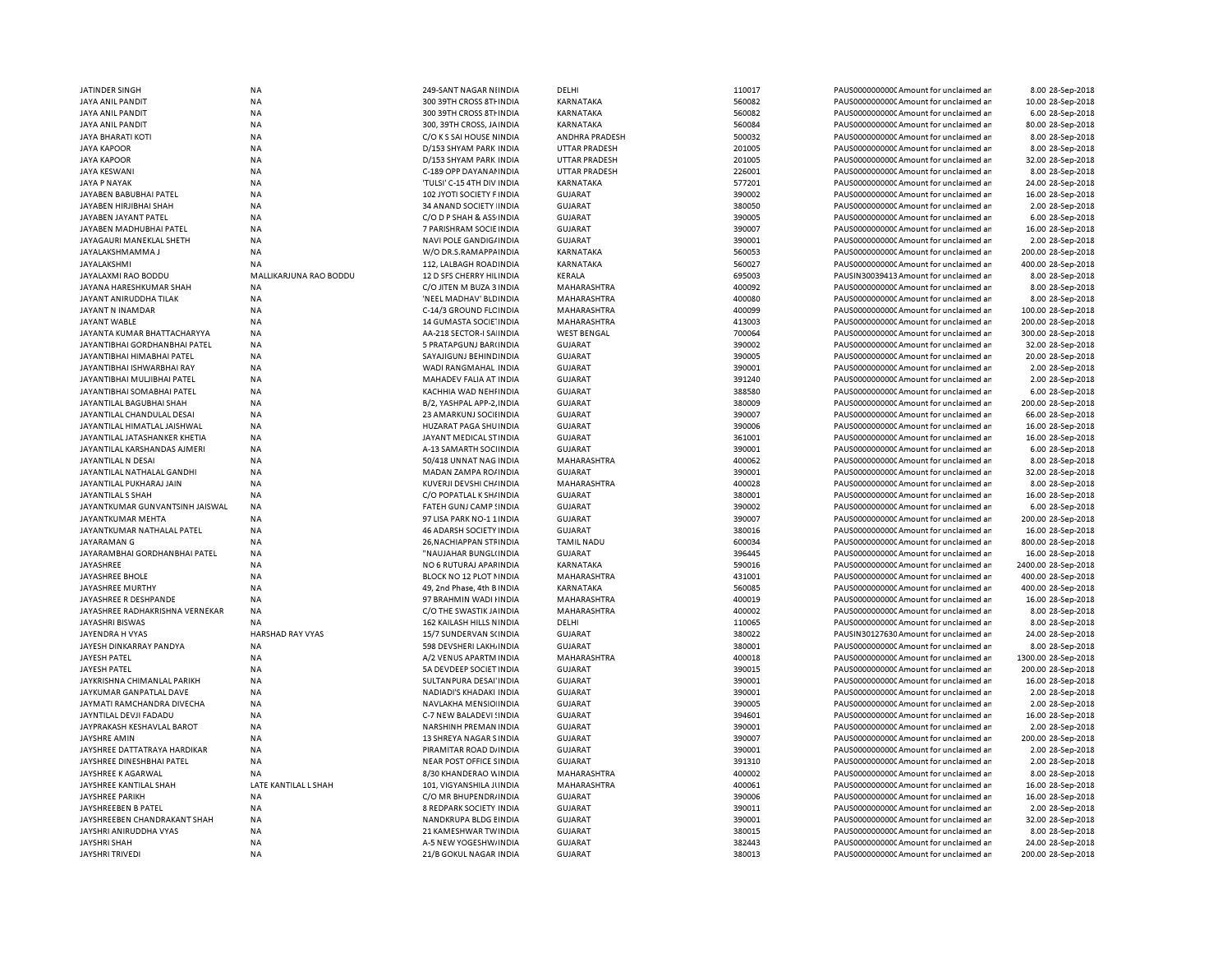| JAYWANT NATHU PATIL               | <b>NA</b>        | C-36 B/H CENTRAL S INDIA        | MAHARASHTRA           | 400076 | PAUS0000000000 Amount for unclaimed ar  | 16.00 28-Sep-2018   |
|-----------------------------------|------------------|---------------------------------|-----------------------|--------|-----------------------------------------|---------------------|
| JENAB HUSAINBHAI KADIWALA         | <b>NA</b>        | HOTEL DELUX SAYAJ INDIA         | <b>GUJARAT</b>        | 390005 | PAUS0000000000 Amount for unclaimed an  | 16.00 28-Sep-2018   |
| JERAMDAS BHUDARDAS SONI           | <b>NA</b>        | AT & PO SOKHADA BINDIA          | <b>GUJARAT</b>        | 391240 | PAUS0000000000 Amount for unclaimed ar  | 2.00 28-Sep-2018    |
| JIHANI DEVI                       | <b>NA</b>        | C/O SRI YASH PAL SII INDIA      | <b>UTTAR PRADESH</b>  | 251002 | PAUS0000000000 Amount for unclaimed ar  | 8.00 28-Sep-2018    |
| JIND KAUR CHAWALIA                | <b>NA</b>        | 11/92 WEST AZAD N INDIA         | DELHI                 | 110051 | PAUS0000000000 Amount for unclaimed ar  | 8.00 28-Sep-2018    |
| JITENDER KAUR                     | <b>NA</b>        | 3290/ SECTOR 35-D (INDIA        | CHANDIGARH            | 160035 | PAUS0000000000 Amount for unclaimed an  | 8.00 28-Sep-2018    |
| JITENDRA A SHAH                   | <b>NA</b>        | C/O ARVINDKUMAR INDIA           | MAHARASHTRA           | 400062 | PAUS0000000000 Amount for unclaimed an  | 8.00 28-Sep-2018    |
| JITENDRA AMBALAL SARAIYA          | <b>NA</b>        | A/2 GR FL NAMOHAHNDIA           | <b>GUJARAT</b>        | 380001 | PAUS0000000000CAmount for unclaimed an  | 66.00 28-Sep-2018   |
| JITENDRA BHOGILAL PARIKH          | <b>NA</b>        | A-7 JYOTI NAGAR CC INDIA        | <b>GUJARAT</b>        | 390019 | PAUS0000000000 Amount for unclaimed an  | 6.00 28-Sep-2018    |
| <b>JITENDRA G SHAH</b>            | <b>NA</b>        | PADAMSHREE BUILE INDIA          | MAHARASHTRA           | 400092 | PAUS0000000000 Amount for unclaimed an  | 8.00 28-Sep-2018    |
| JITENDRA ISHWARLAL VYAS           | <b>NA</b>        | OPP SHETH ANANDLINDIA           | <b>GUJARAT</b>        | 390006 | PAUS0000000000 Amount for unclaimed an  | 16.00 28-Sep-2018   |
| JITENDRA KUMAR RATH               | <b>NA</b>        | C/O RATH DRUG HO INDIA          | ORISSA                | 759122 | PAUS0000000000 Amount for unclaimed ar  | 200.00 28-Sep-2018  |
| JITENDRA MOHANLAL VACHHANI        | <b>NA</b>        | C/O PATIDAR PESTIC INDIA        | <b>GUJARAT</b>        | 360530 | PAUS0000000000 Amount for unclaimed ar  | 32.00 28-Sep-2018   |
| JITENDRA RAMANLAL SHAH            | <b>NA</b>        | KANPURA VYARA DI! INDIA         | <b>GUJARAT</b>        | 394650 | PAUS0000000000CAmount for unclaimed an  | 32.00 28-Sep-2018   |
| JITENDRA RANJITLAL DALAI          | <b>NA</b>        | A/6 SAMARTH CO-O INDIA          | <b>GUJARAT</b>        | 390006 | PAUS0000000000 Amount for unclaimed an  | 16.00 28-Sep-2018   |
| JITEN DRAKUMAR BABULAL SHAH       | <b>NA</b>        | NO 52/B PANCHSHILINDIA          | <b>GUJARAT</b>        | 380013 | PAUS0000000000CAmount for unclaimed an  | 2.00 28-Sep-2018    |
| JITENDRAKUMAR GIRDHARLAL DOSHI    | ΝA               | C/O AMARDEEP FER INDIA          | <b>GUJARAT</b>        | 383430 | PAUS0000000000 Amount for unclaimed ar  | 6.00 28-Sep-2018    |
| JITEN DRAKUMAR HARIKRISHNA THAKER | <b>NA</b>        | NATHA BHATT S POLINDIA          | <b>GUJARAT</b>        | 388220 | PAUS0000000000 Amount for unclaimed ar  | 2.00 28-Sep-2018    |
| JITENDRAKUMAR RAMANLAL SHAH       | <b>NA</b>        | 39 ANJANA PARK SO INDIA         | GUJARAT               | 380001 | PAUS0000000000 Amount for unclaimed an  | 32.00 28-Sep-2018   |
| JITSU S MERCHANT                  | <b>NA</b>        | 'ASCOT' FLAT NO. 60 INDIA       | MAHARASHTRA           | 400053 | PAUS0000000000 Amount for unclaimed an  | 16.00 28-Sep-2018   |
|                                   |                  |                                 |                       |        |                                         |                     |
| JITUBHAI KALIDAS PATEL            | ΝA               | NAGARWADA NADI/INDIA            | <b>GUJARAT</b>        | 387001 | PAUS0000000000C Amount for unclaimed ar | 10.00 28-Sep-2018   |
| JIYAUDDIN TAIYABALI PADARIA       | <b>TAIYABALI</b> | 20 RAMPARK SOCIETINDIA          | <b>GUJARAT</b>        | 390019 | PAUSIN30133017 Amount for unclaimed ar  | 32.00 28-Sep-2018   |
| JOGINDER SINGH                    | <b>NA</b>        | J-161A RAJOURI GAFINDIA         | DELHI                 | 110027 | PAUS0000000000 Amount for unclaimed ar  | 24.00 28-Sep-2018   |
| JOHN LALLUBHAI PARMAR             | <b>NA</b>        | BLOCK NO 32 JAYESHNDIA          | <b>GUJARAT</b>        | 390002 | PAUS0000000000CAmount for unclaimed an  | 2.00 28-Sep-2018    |
| JOHN PK                           | <b>NA</b>        | PORUTHUKAREN HC INDIA           | KERALA                | 686013 | PAUS0000000000CAmount for unclaimed ar  | 300.00 28-Sep-2018  |
| JONNA VEERA NARAYANA              | <b>NA</b>        | 15/447 KAMALA NA(INDIA          | ANDHRA PRADESH        | 515002 | PAUS0000000000C Amount for unclaimed ar | 6.00 28-Sep-2018    |
| JOSE GEORGE C                     | <b>NA</b>        | CHERPPUKKAREN H(INDIA           | KERALA                | 680001 | PAUS0000000000CAmount for unclaimed ar  | 66.00 28-Sep-2018   |
| JOSE PADAVAN PAUL                 | <b>NA</b>        | ALLIED PHARMA, RICINDIA         | KERALA                | 680001 | PAUS0000000000 Amount for unclaimed an  | 1000.00 28-Sep-2018 |
| JOSEPH OLIVERA                    | <b>NA</b>        | 9 AMIN NAGAR CHH INDIA          | <b>GUJARAT</b>        | 391740 | PAUS0000000000 Amount for unclaimed ar  | 6.00 28-Sep-2018    |
| JOSEPH P T                        | <b>NA</b>        | AMBALTHINGAL HO INDIA           | KERALA                | 683517 | PAUS0000000000C Amount for unclaimed ar | 80.00 28-Sep-2018   |
| JOSEPH SEBASTIAN CARVALHO         | <b>NA</b>        | C/O MR MUSTAFA S INDIA          | <b>MAHARASHTRA</b>    | 400008 | PAUS0000000000 Amount for unclaimed ar  | 18.00 28-Sep-2018   |
| JOY KURIAN                        | <b>NA</b>        | VACHAPARAMBIL KCINDIA           | KERALA                | 673008 | PAUS0000000000C Amount for unclaimed an | 200.00 28-Sep-2018  |
| JOYENDU J CHAUDHURI               | <b>NA</b>        | K-4 ALEMBIC COLONINDIA          | <b>GUJARAT</b>        | 390003 | PAUS0000000000 Amount for unclaimed ar  | 200.00 28-Sep-2018  |
| JOYSHREE KUNDU                    | <b>NA</b>        | PROVA APARTMENT INDIA           | <b>WEST BENGAL</b>    | 700084 | PAUS0000000000C Amount for unclaimed ar | 200.00 28-Sep-2018  |
| <b>JUGENDRA KUMAR WADHWA</b>      | <b>NA</b>        | 1441 WRIGHT TOWN IN DIA         | <b>MADHYA PRADESH</b> | 482002 | PAUS0000000000 Amount for unclaimed ar  | 1300.00 28-Sep-2018 |
| JUIE RANI PODDAR                  | <b>NA</b>        | 125/2A BELEGHATA INDIA          | <b>WEST BENGAL</b>    | 700010 | PAUS0000000000 Amount for unclaimed ar  | 32.00 28-Sep-2018   |
| JWO MANNA LALL SWARNKAR           | <b>NA</b>        | NO 220 SQDN AIR FCINDIA         | MAHARASHTRA           | 999999 | PAUS0000000000 Amount for unclaimed an  | 8.00 28-Sep-2018    |
| <b>JYOTHI A SHETTY</b>            | <b>NA</b>        | <b>B.101, LAVKUSH APPINDIA</b>  | <b>GUJARAT</b>        | 380054 | PAUS0000000000CAmount for unclaimed ar  | 300.00 28-Sep-2018  |
| JYOTI BHUSHAN GHOSH DASTIDAR      | <b>NA</b>        | 87 AMRIT PURI "A" TINDIA        | DELHI                 | 110065 | PAUS0000000000 Amount for unclaimed an  | 8.00 28-Sep-2018    |
| JYOTI BHUSHAN GHOSH DASTIDAR      | <b>NA</b>        | 87 AMRIT PURI "A" TINDIA        | DELHI                 | 110065 | PAUS0000000000CAmount for unclaimed ar  | 8.00 28-Sep-2018    |
| JYOTI BHUSHAN GHOSH DASTIDAR      | <b>NA</b>        | 87 AMRIT PURI "A" TINDIA        | DELHI                 | 110065 | PAUS0000000000 Amount for unclaimed an  | 8.00 28-Sep-2018    |
| JYOTI JITENDRA KHATRI             | <b>NA</b>        | C/O PRANAV N PATEINDIA          | <b>GUJARAT</b>        | 380009 | PAUS0000000000 Amount for unclaimed ar  | 8.00 28-Sep-2018    |
| JYOTI MARZBAN BHATHENA            | <b>NA</b>        | G/18 ALEMBIC COLC INDIA         | <b>GUJARAT</b>        | 390003 | PAUS0000000000 Amount for unclaimed ar  | 16.00 28-Sep-2018   |
| <b>JYOTI MONGA</b>                | <b>NA</b>        | 3/13 KALKAJI EXTEN: INDIA       | DELHI                 | 110019 | PAUS0000000000 Amount for unclaimed ar  | 8.00 28-Sep-2018    |
|                                   |                  |                                 |                       |        |                                         |                     |
| <b>JYOTI PARIKH</b>               | <b>NA</b>        | INDIRA GANDHI INS' INDIA        | MAHARASHTRA           | 400065 | PAUS0000000000 Amount for unclaimed an  | 16.00 28-Sep-2018   |
| <b>JYOTIBEN AMRITLAL SHAH</b>     | <b>NA</b>        | <b>INDIRA GANDHI INS' INDIA</b> | <b>MAHARASHTRA</b>    | 400065 | PAUS0000000000 Amount for unclaimed ar  | 16.00 28-Sep-2018   |
| JYOTINDRABHAI N SHAH              | <b>NA</b>        | 7 CHANDRAMANI NJINDIA           | <b>GUJARAT</b>        | 390007 | PAUS0000000000 Amount for unclaimed ar  | 200.00 28-Sep-2018  |
| JYOTINDRAKUMAR SHANTILAL PATWA    | <b>NA</b>        | MEHTA POLE NEAR IINDIA          | <b>GUJARAT</b>        | 390006 | PAUS0000000000 Amount for unclaimed ar  | 6.00 28-Sep-2018    |
| JYOTIRAMOY DAS                    | <b>NA</b>        | C/O INDIAN OIL CORINDIA         | <b>WEST BENGAL</b>    | 700071 | PAUS0000000000 Amount for unclaimed an  | 8.00 28-Sep-2018    |
| JYOTSANA BHAGVAT BHATT            | <b>NA</b>        | 19 CHAROTAR PATELINDIA          | <b>GUJARAT</b>        | 380018 | PAUS0000000000 Amount for unclaimed an  | 16.00 28-Sep-2018   |
| JYOTSANABEN MANGALBHAI PATEL      | <b>NA</b>        | HARIKRIPA NIVAS CHINDIA         | <b>GUJARAT</b>        | 391740 | PAUS0000000000 Amount for unclaimed an  | 6.00 28-Sep-2018    |
| JYOTSNA ARVIND DIGHE              | <b>NA</b>        | KATHIAWAD DIWAN INDIA           | <b>GUJARAT</b>        | 390001 | PAUS0000000000 Amount for unclaimed an  | 2.00 28-Sep-2018    |
| JYOTSNABEN MAGANBHAI PATEL        | <b>NA</b>        | AT & POST SISVA TAIINDIA        | GUJARAT               | 388540 | PAUS0000000000 Amount for unclaimed an  | 6.00 28-Sep-2018    |
| <b>KARUMUGAM</b>                  | <b>NA</b>        | 33LAJAPATHI ROI ST INDIA        | <b>TAMIL NADU</b>     | 641009 | PAUS0000000000 Amount for unclaimed an  | 8.00 28-Sep-2018    |
| K ASHWATHA                        | <b>NA</b>        | NO.67 SHRISHARAD/INDIA          | KARNATAKA             | 560011 | PAUS0000000000 Amount for unclaimed ar  | 300.00 28-Sep-2018  |
| <b>K B GROVER</b>                 | <b>NA</b>        | 6B/10 SINGLE STORE INDIA        | DELHI                 | 110015 | PAUS0000000000 Amount for unclaimed ar  | 66.00 28-Sep-2018   |
| K BALASUBRAMANIAM                 | <b>NA</b>        | 4009 V AVENUE ANNINDIA          | <b>TAMIL NADU</b>     | 600040 | PAUS0000000000 Amount for unclaimed ar  | 6.00 28-Sep-2018    |
| K BALASUBRAMANIAN                 | <b>NA</b>        | 21 NEW STREET DIN INDIA         | <b>TAMIL NADU</b>     | 624001 | PAUS0000000000 Amount for unclaimed an  | 6.00 28-Sep-2018    |
| K BALASUBRAMANIAN                 | <b>NA</b>        | 108-A KRISHNA COL(INDIA         | <b>TAMIL NADU</b>     | 641005 | PAUS0000000000CAmount for unclaimed an  | 8.00 28-Sep-2018    |
| K BHAGEERATHI                     | <b>NA</b>        | NO 8 KALAPPA BLOC INDIA         | KARNATAKA             | 560004 | PAUS0000000000 Amount for unclaimed ar  | 200.00 28-Sep-2018  |
| K BHAGYALAKSHMI                   | E B SUNDER BABU  | NO 7 SECOND MAIN INDIA          | KARNATAKA             | 560003 | PAUSIN30192630 Amount for unclaimed ar  | 8.00 28-Sep-2018    |
| <b>K C LAKSHMI</b>                | <b>NA</b>        | A-9 NEELAM PARK OINDIA          | <b>GUJARAT</b>        | 380054 | PAUS0000000000 Amount for unclaimed an  | 66.00 28-Sep-2018   |
| <b>KCSREEDHARAN</b>               | <b>NA</b>        | RUKVARA MEDICAL INDIA           | ANDHRA PRADESH        | 517002 | PAUS0000000000 Amount for unclaimed ar  | 16.00 28-Sep-2018   |
| K CHANDRASEKAR                    | <b>NA</b>        | 43 R K MUTT ROAD I INDIA        | <b>TAMIL NADU</b>     | 600004 | PAUS0000000000C Amount for unclaimed ar | 8.00 28-Sep-2018    |
| K CHANDRASEKARAN                  | <b>NA</b>        | SHRIJI APARTMENTS INDIA         | <b>GUJARAT</b>        | 380015 | PAUS0000000000 Amount for unclaimed an  | 8.00 28-Sep-2018    |
| <b>K DURAIRAJAN</b>               | <b>NA</b>        | LALITHA STUDIOS M INDIA         | <b>TAMIL NADU</b>     | 600093 | PAUS0000000000 Amount for unclaimed ar  | 16.00 28-Sep-2018   |
| K GANAPATHY RAJ                   | <b>NA</b>        | F/5 MAHALAKSHMI, INDIA          | <b>TAMIL NADU</b>     | 620006 | PAUS0000000000 Amount for unclaimed an  | 200.00 28-Sep-2018  |
|                                   |                  |                                 |                       |        |                                         |                     |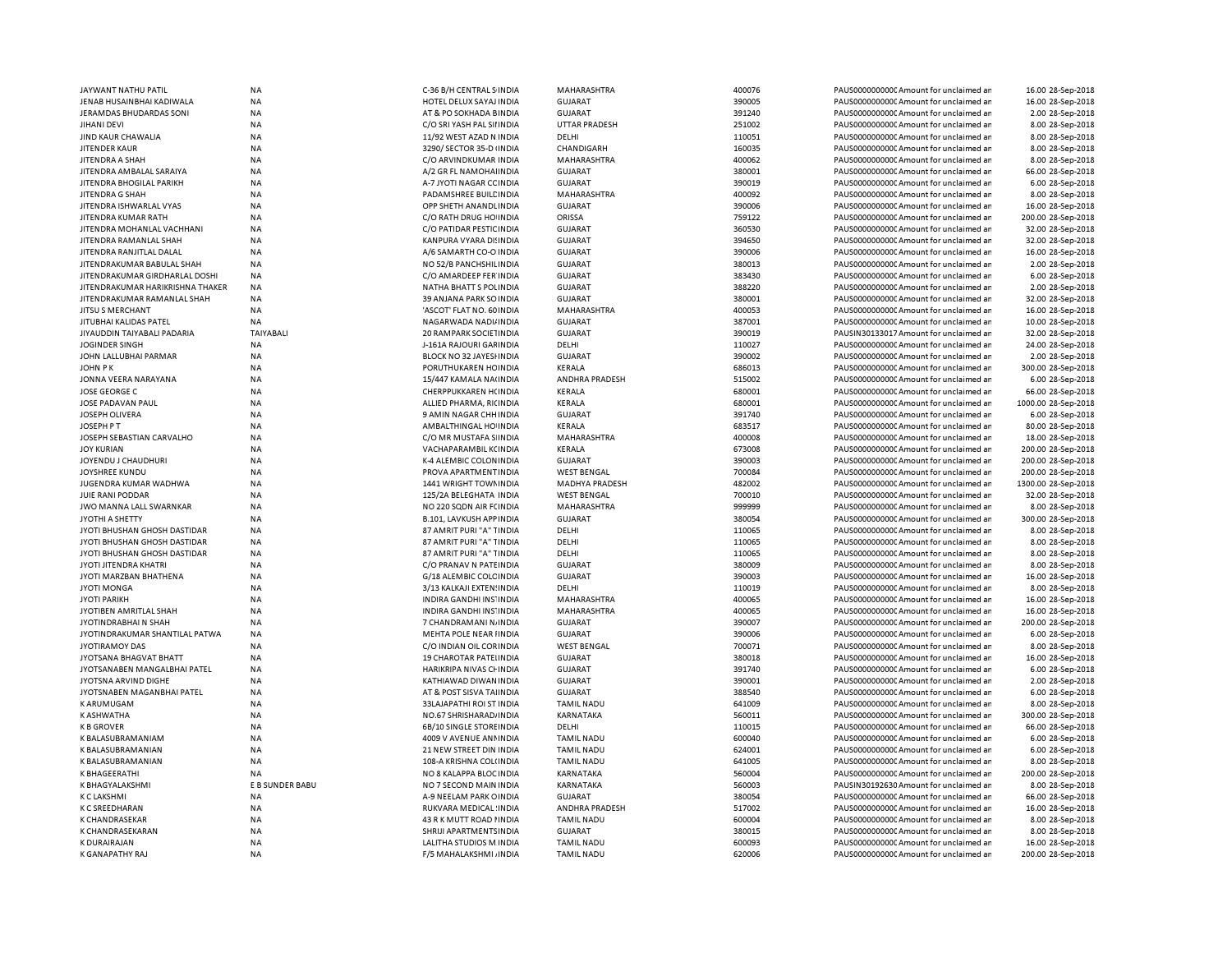| <b>K GOPINATH</b>      | ΝA        | 40/2 3RD BLOCK THYINDIA         | KARNATAKA             | 560028 | PAUS0000000000CAmount for unclaimed ar       | 16.00 28-Sep-2018  |
|------------------------|-----------|---------------------------------|-----------------------|--------|----------------------------------------------|--------------------|
| <b>K GOPINATH</b>      | NA        | GAMA (INDIA) SERVIINDIA         | KARNATAKA             | 560028 | PAUS0000000000CAmount for unclaimed ar       | 32.00 28-Sep-2018  |
| K GOVINDA CHARI        | <b>NA</b> | JAYANTH ASSOCIATI INDIA         | <b>TAMIL NADU</b>     | 641009 | PAUS0000000000 Amount for unclaimed ar       | 200.00 28-Sep-2018 |
| K JAYALAKSHMI          | <b>NA</b> | C/O M/S DARSHAK LINDIA          | <b>TAMIL NADU</b>     | 600001 | PAUS0000000000 Amount for unclaimed ar       | 2.00 28-Sep-2018   |
| K K SUNDARESH          | <b>NA</b> | Flat No.3A, Star Retr INDIA     | KERALA                | 682019 | PAUS0000000000 Amount for unclaimed ar       | 200.00 28-Sep-2018 |
| <b>KLVERMA</b>         | NA        | 22/32-B TILAK NAGA INDIA        | DELHI                 | 110018 | PAUS0000000000CAmount for unclaimed ar       | 24.00 28-Sep-2018  |
| K LAKSHMINARAYANA      | <b>NA</b> | NO 36, MALLIKARJUN INDIA        | KARNATAKA             | 560002 | PAUS0000000000CAmount for unclaimed ar       | 200.00 28-Sep-2018 |
| K M LIAQUAT ALI        | <b>NA</b> | K M MEDICAL STORE INDIA         | <b>TAMIL NADU</b>     | 624001 | PAUS0000000000 Amount for unclaimed ar       | 200.00 28-Sep-2018 |
| K MEENAMBAL            | NA        | 50, SB COLONY EDAI INDIA        | <b>TAMIL NADU</b>     | 620012 | PAUS0000000000C Amount for unclaimed ar      | 200.00 28-Sep-2018 |
| K N MISRA              | NA        | SHREE KRISHNA KRUINDIA          | <b>GUJARAT</b>        | 390002 | PAUS0000000000 Amount for unclaimed ar       | 66.00 28-Sep-2018  |
| <b>KNAGARAJU</b>       | <b>NA</b> | H NO 19-8-28B SATY INDIA        | ANDHRA PRADESH        | 515201 | PAUS0000000000 Amount for unclaimed ar       | 60.00 28-Sep-2018  |
| <b>K NARASIMHAN</b>    | NA        | FLAT NO.D-64,"NEW INDIA         | MAHARASHTRA           | 400054 | PAUS0000000000CAmount for unclaimed ar       | 16.00 28-Sep-2018  |
| K NARAYAN ACHARYA      | <b>NA</b> | ADMINISTRATIVE OF INDIA         | DELHI                 | 110002 | PAUS0000000000C Amount for unclaimed ar      | 16.00 28-Sep-2018  |
| K NIRMALA DEVI         | NA        | "RENUKA" 490 3A MINDIA          | KARNATAKA             | 560085 | PAUS0000000000Amount for unclaimed ar        | 200.00 28-Sep-2018 |
| <b>KRGUPTA</b>         | NA        | 15 MAUSAM VIHAR INDIA           | DELHI                 | 110051 | PAUS0000000000 Amount for unclaimed ar       | 8.00 28-Sep-2018   |
| K R JAYABALAN          | <b>NA</b> | K R JAYABALAN 22 B INDIA        | <b>TAMIL NADU</b>     | 636002 | PAUS0000000000 Amount for unclaimed ar       | 24.00 28-Sep-2018  |
| K R LAKSHMI NARA SIMHA | <b>NA</b> | FLAT NO 6B 1/1A JUI INDIA       | <b>WEST BENGAL</b>    | 700027 | PAUS0000000000 Amount for unclaimed ar       | 8.00 28-Sep-2018   |
| K R SANJEEVA SETTY     | <b>NA</b> | NO.22, I FLOOR, 4TH INDIA       | KARNATAKA             | 560053 | PAUS0000000000CAmount for unclaimed ar       | 100.00 28-Sep-2018 |
| K R SANJEEVA SETTY     | <b>NA</b> | NO.22, I FLOOR, 4TH INDIA       | KARNATAKA             | 560053 | PAUS0000000000 Amount for unclaimed ar       | 100.00 28-Sep-2018 |
| K R SANJEEVA SETTY     | <b>NA</b> | NO.22, IFLOOR, 4TH INDIA        | <b>KARNATAKA</b>      | 560053 | PAUS0000000000 Amount for unclaimed ar       | 100.00 28-Sep-2018 |
| K RAMACHANDRA RAO      | NA        | NO.184, IV MAIN CR INDIA        | KARNATAKA             | 560085 | PAUS0000000000 Amount for unclaimed ar       | 400.00 28-Sep-2018 |
| <b>K RAMESH</b>        | <b>NA</b> | SRI VIGNESHWARA [INDIA          | <b>TAMIL NADU</b>     | 643001 | PAUS0000000000 Amount for unclaimed ar       | 200.00 28-Sep-2018 |
| K RAMESH KUMAR         | <b>NA</b> | S NO 342 LAD BAZAF INDIA        | ANDHRA PRADESH        | 500002 | PAUS0000000000 Amount for unclaimed ar       | 8.00 28-Sep-2018   |
| <b>KS ANANDA</b>       | <b>NA</b> | 7-3-148 A MAIN<br><b>INDIA</b>  | <b>ANDHRA PRADESH</b> | 515201 | PAUS000000000 Amount for unclaimed<br>100.00 | 28-Sep-2018        |
| <b>LAKSHMI</b>         |           | <b>BAZAR HINDUPUR</b>           |                       |        | 0K05040<br>and unpaid dividend               |                    |
|                        |           |                                 |                       |        |                                              |                    |
| K S                    | <b>NA</b> | C/O DARSHAK LTD INDIA           | <b>TAMIL NADU</b>     | 600001 | PAUS000000000 Amount for unclaimed<br>6.00   | 28-Sep-2018        |
| KALYANAKRIS            |           | 155 ANGAPPA                     |                       |        | 0007710<br>and unpaid dividend               |                    |
| <b>HNAN</b>            |           | <b>NAICKEN ST</b>               |                       |        |                                              |                    |
|                        |           | CHENNAI-600001                  |                       |        |                                              |                    |
|                        |           |                                 |                       |        |                                              |                    |
| K S                    | NA        | C/O DARSHAK LTD INDIA           | <b>TAMIL NADU</b>     | 600004 | PAUS000000000 Amount for unclaimed<br>200.00 | 28-Sep-2018        |
| <b>KALYANAKRIS</b>     |           | NO <sub>1</sub>                 |                       |        | 0K03518<br>and unpaid dividend               |                    |
| HNAN                   |           | ARULANANDA                      |                       |        |                                              |                    |
|                        |           | <b>MUDALI ST</b>                |                       |        |                                              |                    |
|                        |           | SANTHOME                        |                       |        |                                              |                    |
|                        |           | CHENNAI                         |                       |        |                                              |                    |
| K S                    | NA        | 762 3RD BLOCK<br><b>INDIA</b>   | KARNATAKA             | 560010 | PAUS000000000 Amount for unclaimed<br>400.00 | 28-Sep-2018        |
| KRISHNAVENI            |           | RAJAJINAGAR                     |                       |        | 0K02079<br>and unpaid dividend               |                    |
|                        |           | <b>BANGALORE</b>                |                       |        |                                              |                    |
| ΚS                     | K S       | NO 548 4TH MAIN INDIA           | KARNATAKA             | 560019 | PAUSIN3019263 Amount for unclaimed<br>58.00  | 28-Sep-2018        |
| PADMAVATH              | SATHYANAR | <b>BHAVANI NAGAR K</b>          |                       |        | 0818211<br>and unpaid dividend               |                    |
|                        | AYANA     | <b>G NAGAR</b>                  |                       |        |                                              |                    |
|                        |           | <b>BANGALORE</b>                |                       |        |                                              |                    |
| <b>KS SUGUNA</b>       | <b>NA</b> | NO.22, I FLOOR,<br><b>INDIA</b> | <b>KARNATAKA</b>      | 560053 | PAUS000000000 Amount for unclaimed<br>100.00 | 28-Sep-2018        |
|                        |           | 4TH CROSS,                      |                       |        | 0K05067<br>and unpaid dividend               |                    |
|                        |           | J.M.LANE,                       |                       |        |                                              |                    |
|                        |           | BALEPET, BANGALO                |                       |        |                                              |                    |
|                        |           | <b>RE</b>                       |                       |        |                                              |                    |
| <b>KS SUGUNA</b>       | NA        | NO.22, I FLOOR,<br><b>INDIA</b> | KARNATAKA             | 560053 | PAUS000000000 Amount for unclaimed<br>100.00 | 28-Sep-2018        |
|                        |           | 4TH CROSS,                      |                       |        | 0K05068                                      |                    |
|                        |           |                                 |                       |        | and unpaid dividend                          |                    |
|                        |           | J.M.LANE,                       |                       |        |                                              |                    |
|                        |           | BALEPET, BANALOR                |                       |        |                                              |                    |
|                        |           | F<br><b>INDIA</b>               |                       | 560053 | PAUS000000000 Amount for unclaimed           | 28-Sep-2018        |
| <b>KS SUGUNA</b>       | ΝA        | No.22, I floor, IV              | KARNATAKA             |        | 200.00                                       |                    |
|                        |           | Cross J.M.Lane,                 |                       |        | 0K05616<br>and unpaid dividend               |                    |
|                        |           | Balepet                         |                       |        |                                              |                    |
| K SAKKU BAI            | <b>NA</b> | C/O.K.SRINIVASA<br><b>INDIA</b> | <b>ANDHRA PRADESH</b> | 500060 | PAUS000000000 Amount for unclaimed<br>16.00  | 28-Sep-2018        |
|                        |           | MURTHY GA-14,                   |                       |        | 0007696<br>and unpaid dividend               |                    |
|                        |           | GADDIANNARAM                    |                       |        |                                              |                    |
|                        |           | <b>BANK COLONY</b>              |                       |        |                                              |                    |
|                        |           | HYDERABAD-                      |                       |        |                                              |                    |
|                        |           | 500060                          |                       |        |                                              |                    |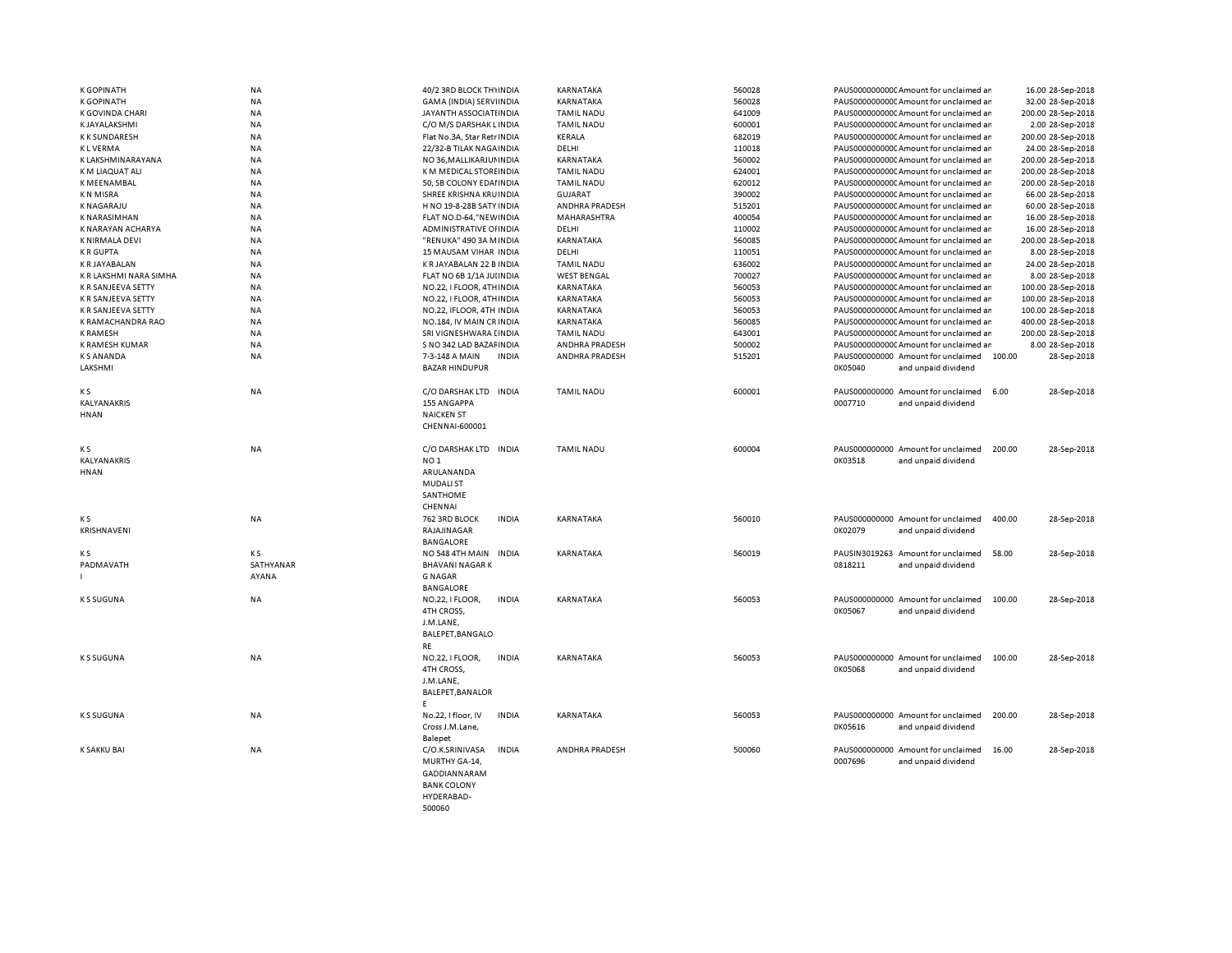| <b>K SAMPATH</b>                  | <b>NA</b>            | 45 NATESA NAGAR INDIA<br><b>VTH MAIN ROAD</b><br>VIRUGAMBAKKAM,<br>CHENNAI                                                             | <b>TAMIL NADU</b> | 600092<br>0K05210 | PAUS000000000 Amount for unclaimed<br>and unpaid dividend | 200.00  | 28-Sep-2018 |
|-----------------------------------|----------------------|----------------------------------------------------------------------------------------------------------------------------------------|-------------------|-------------------|-----------------------------------------------------------|---------|-------------|
| <b>K SARPARAJ</b>                 | <b>NA</b>            | "RENUKA" 490 3A<br><b>INDIA</b><br><b>MAIN 2ND CROSS</b><br>VI BLOCK 2ND<br>PHASE BSK 3RD<br>STAGE                                     | KARNATAKA         | 560085<br>0K01841 | PAUS000000000 Amount for unclaimed<br>and unpaid dividend | 200.00  | 28-Sep-2018 |
| К<br>SREERAMULU                   | <b>KRAMAIAH</b>      | D NO 2 / 195 111<br><b>INDIA</b><br>ROAD ANANTAPUR<br>A P                                                                              | ANDHRA PRADESH    | 515001<br>0451296 | PAUSIN3010222 Amount for unclaimed<br>and unpaid dividend | 32.00   | 28-Sep-2018 |
| К<br>SUBRAMANY<br>AM              | <b>NA</b>            | NO.43, 9TH "A"<br><b>INDIA</b><br><b>MAIN PIPELINE</b><br>ROAD, SRINAGARA<br><b>BANGALORE-</b><br>560050                               | KARNATAKA         | 560050<br>0008015 | PAUS000000000 Amount for unclaimed<br>and unpaid dividend | 16.00   | 28-Sep-2018 |
| <b>K SURESH</b>                   | NA                   | NO 2042 7TH MAIN INDIA<br><b>D-BLOCK II STAGE</b><br>RAJAJI NAGAR<br>BANGALORE                                                         | KARNATAKA         | 560010<br>0K02525 | PAUS000000000 Amount for unclaimed<br>and unpaid dividend | 200.00  | 28-Sep-2018 |
| <b>KVN PRASAD</b>                 | DASARADHA<br>RAMAIAH | DOOR NO 50-92-15 INDIA<br>SANTHIPURAM<br>VISAKHAPATNAM                                                                                 | ANDHRA PRADESH    | 530016<br>0819620 | PAUSIN3023241 Amount for unclaimed<br>and unpaid dividend | 300.00  | 28-Sep-2018 |
| K V<br>RAJALAKSHM<br>Y            | NA                   | RAJA PRASTHAN<br><b>INDIA</b><br><b>KANNADY</b><br>PALGHAT KERALA-<br>678701                                                           | KERALA            | 678701<br>0007742 | PAUS000000000 Amount for unclaimed<br>and unpaid dividend | 8.00    | 28-Sep-2018 |
| K V<br>SHIVAPRASA<br>D            | NA                   | 44/1 A T STREET<br><b>INDIA</b><br>OPPOSITE GOODS-<br>SHED BRI-DGE TC<br>M ROYAN ROAD<br><b>BANGALORE-</b><br>$560053 - -$             | KARNATAKA         | 560053<br>0007927 | PAUS000000000 Amount for unclaimed<br>and unpaid dividend | 8.00    | 28-Sep-2018 |
| <b>KV SUMA</b>                    | <b>NA</b>            | C/O ELECTROPLAST INDIA<br>112-A DEVJI<br><b>KESHAVJI IND</b><br><b>ESTATE WAMAN</b><br><b>TUKARAM MARG</b><br>CHEMBUR<br>MUMBAI 400071 | MAHARASHTRA       | 400071<br>0008019 | PAUS000000000 Amount for unclaimed<br>and unpaid dividend | 32.00   | 28-Sep-2018 |
| К<br>VASUDEVAN<br>UNNI            | <b>NA</b>            | PALLITHRIKOYIL<br><b>INDIA</b><br>MADHOM<br>PONNURUNNI PO<br><b>VYTTILA COCHIN</b>                                                     | KERALA            | 682019<br>0K02967 | PAUS000000000 Amount for unclaimed<br>and unpaid dividend | 1100.00 | 28-Sep-2018 |
| KABARIA<br>RAMESHBHAI             | NA                   | 40 MANI MAHAL<br><b>INDIA</b><br><b>SHOPPING CENTRE</b><br>NR DARBARI<br>KOLHAR<br>BHAVNAGAR                                           | <b>GUJARAT</b>    | 364001<br>0008048 | PAUS000000000 Amount for unclaimed<br>and unpaid dividend | 66.00   | 28-Sep-2018 |
| KABITA<br><b>BARUA</b>            | NA                   | C/O SANKARBARUA INDIA<br>S E GHY<br><b>ELECTRICAL CIRCLE</b><br>F C ROAD GAWHATI                                                       | ASSAM             | 781001<br>0K03079 | PAUS000000000 Amount for unclaimed<br>and unpaid dividend | 300.00  | 28-Sep-2018 |
| KADAGAD<br>MURIGEPPA<br>SHIDDAPPA | <b>NA</b>            | SAUNDATTI<br><b>INDIA</b><br><b>BELGAUM DIST</b><br>KARNATAK 590001                                                                    | KARNATAKA         | 590001<br>0007703 | PAUS000000000 Amount for unclaimed<br>and unpaid dividend | 32.00   | 28-Sep-2018 |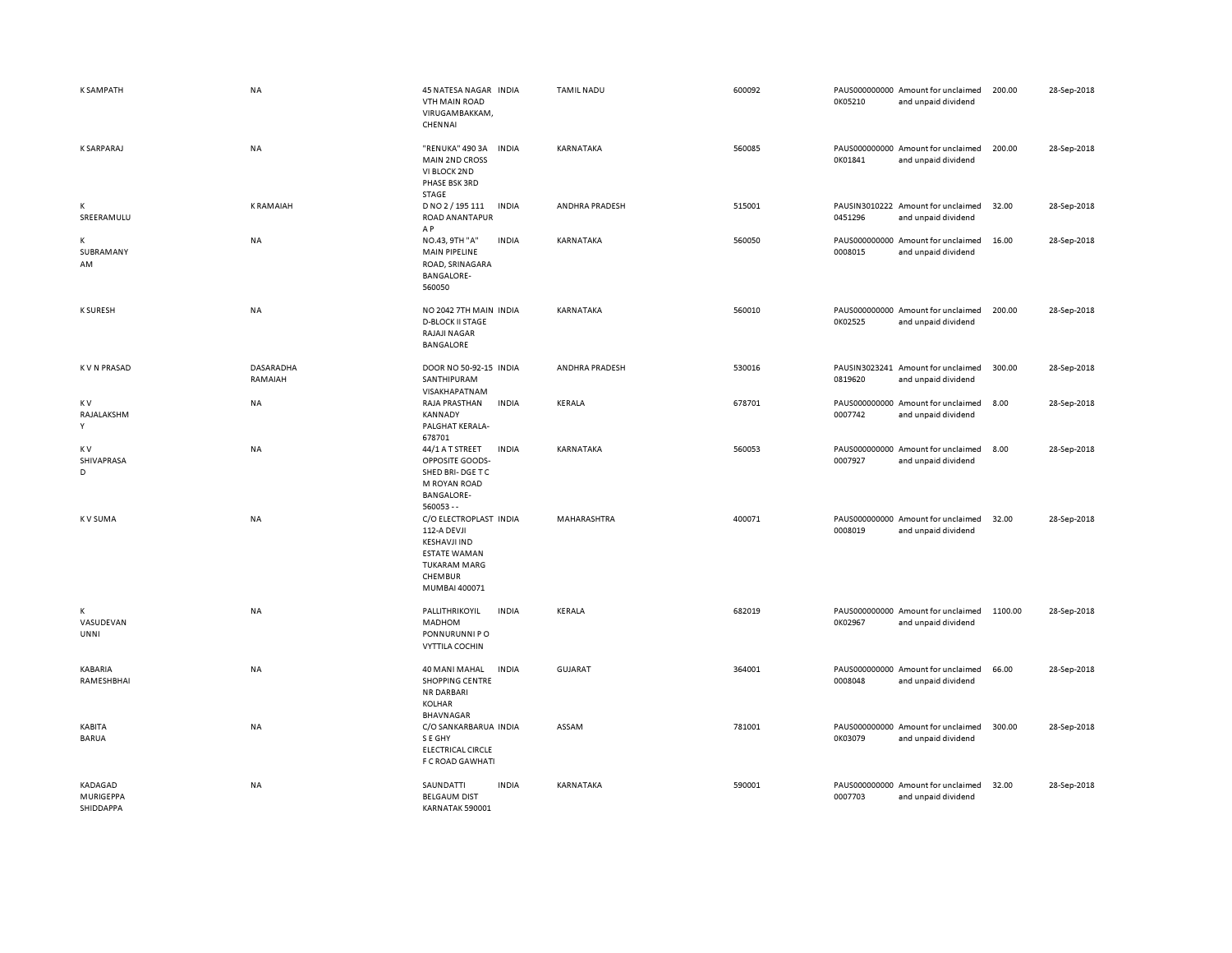| <b>KADIR</b><br>SALEHBHAI        | NA        | <b>BRABOURNE</b><br><b>COURT BLOCK 'A'</b><br>ROOM NO 8 1ST-<br><b>FLOOR 1-CHANDNI</b><br><b>CHOWK STREET</b><br>CALCUTTA-700013 | <b>INDIA</b> | <b>WEST BENGAL</b>    | 700013 | 0007842 | PAUS000000000 Amount for unclaimed<br>and unpaid dividend | 8.00   | 28-Sep-2018 |
|----------------------------------|-----------|----------------------------------------------------------------------------------------------------------------------------------|--------------|-----------------------|--------|---------|-----------------------------------------------------------|--------|-------------|
| KAILAS<br>HARSHAD<br>SHAH        | NA        | URMIL 19<br>SANJIVBAUG<br>AHMEDABAD-<br>380007                                                                                   | <b>INDIA</b> | GUJARAT               | 380007 | 0007959 | PAUS000000000 Amount for unclaimed<br>and unpaid dividend | 16.00  | 28-Sep-2018 |
| KAILAS<br>HARSHAD<br>SHAH        | <b>NA</b> | <b>19 SANJIV BAG</b><br><b>URMILA NEW</b><br><b>SHARDA MANDIR</b><br><b>ROAD</b><br>AHMEDABAD-<br>380007                         | <b>INDIA</b> | <b>GUJARAT</b>        | 380007 | 0007961 | PAUS000000000 Amount for unclaimed<br>and unpaid dividend | 16.00  | 28-Sep-2018 |
| KAILAS<br>JANAKBHAI<br>PATEL     | NA        | 4 MUNICIPAL<br><b>HOSPITAL STATION</b><br>ROAD ANAND<br>388001                                                                   | <b>INDIA</b> | <b>GUJARAT</b>        | 388001 | 0008051 | PAUS000000000 Amount for unclaimed<br>and unpaid dividend | 32.00  | 28-Sep-2018 |
| KAILASBEN<br>RAMANLAL<br>PATEL   | NA        | 18-A/VASUDHA<br>SOCIETY<br>AHMEDABAD-<br>380014                                                                                  | <b>INDIA</b> | GUJARAT               | 380014 | 0007852 | PAUS000000000 Amount for unclaimed<br>and unpaid dividend | 8.00   | 28-Sep-2018 |
| KAILASH<br>CHAND                 | NA        | C/O SATYA PAL<br>BATRA H P-46<br>MAURYA ENCLAVE<br>PITAMPURA DELHI<br>110034                                                     | <b>INDIA</b> | DELHI                 | 110034 | 0007902 | PAUS000000000 Amount for unclaimed<br>and unpaid dividend | 8.00   | 28-Sep-2018 |
| KAILASH<br>CHANDRA<br>MAHESHWAR  | <b>NA</b> | 29/4/B<br>GOKULNAGAR<br>SOCIETY<br><b>USMANPURA</b><br><b>ASHRAM ROAD</b><br>AHMEDABAD<br>380013                                 | <b>INDIA</b> | <b>GUJARAT</b>        | 380013 | 0007923 | PAUS000000000 Amount for unclaimed<br>and unpaid dividend | 8.00   | 28-Sep-2018 |
| KAILASH<br>KAUR                  | NA        | B-234 ASHOK<br><b>VIHAR DELHI</b><br>110052                                                                                      | <b>INDIA</b> | DELHI                 | 110052 | 0007901 | PAUS000000000 Amount for unclaimed<br>and unpaid dividend | 8.00   | 28-Sep-2018 |
| KAILASH<br>MAGANLAL<br>SHETH     | NA        | SHETH FALI NEAR<br><b>DHANBAI DELA</b><br>JAMNAGAR-361001                                                                        | <b>INDIA</b> | <b>GUJARAT</b>        | 361001 | 0007820 | PAUS000000000 Amount for unclaimed<br>and unpaid dividend | 24.00  | 28-Sep-2018 |
| <b>KAILASH R</b><br><b>BHUTA</b> | NA        | 20 NEW AMBICA<br>BHUVAN 167 OLD<br><b>NAGARDAS ROAD</b><br><b>ANDHERI EAST</b><br>MUMBAI-400069                                  | <b>INDIA</b> | MAHARASHTRA           | 400069 | 0007623 | PAUS000000000 Amount for unclaimed<br>and unpaid dividend | 32.00  | 28-Sep-2018 |
| KAILASH<br>SAHNAN                | NA        | H.NO.1718/8<br>STREET NO3<br>MOHALLA<br>FATEHGARH<br>G.T.ROAD (WEST)                                                             | <b>INDIA</b> | PUNJAB                | 141008 | 0K03419 | PAUS000000000 Amount for unclaimed<br>and unpaid dividend | 200.00 | 28-Sep-2018 |
| KAILASHCHA<br><b>NDRA GARG</b>   | NA        | 17/B, GREATER<br>BRIJESHWARI,<br>OPP, BSNL TOWER,<br><b>BICHOLI ROAD,</b><br>INDORE(M.P).                                        | <b>INDIA</b> | <b>MADHYA PRADESH</b> | 452001 | 0007918 | PAUS000000000 Amount for unclaimed<br>and unpaid dividend | 16.00  | 28-Sep-2018 |
| <b>KAJAL SEN</b>                 | NA        | 1591 NAPIER<br><b>TOWN JABALPUR</b>                                                                                              | <b>INDIA</b> | MADHYA PRADESH        | 482001 | 0K03297 | PAUS000000000 Amount for unclaimed<br>and unpaid dividend | 200.00 | 28-Sep-2018 |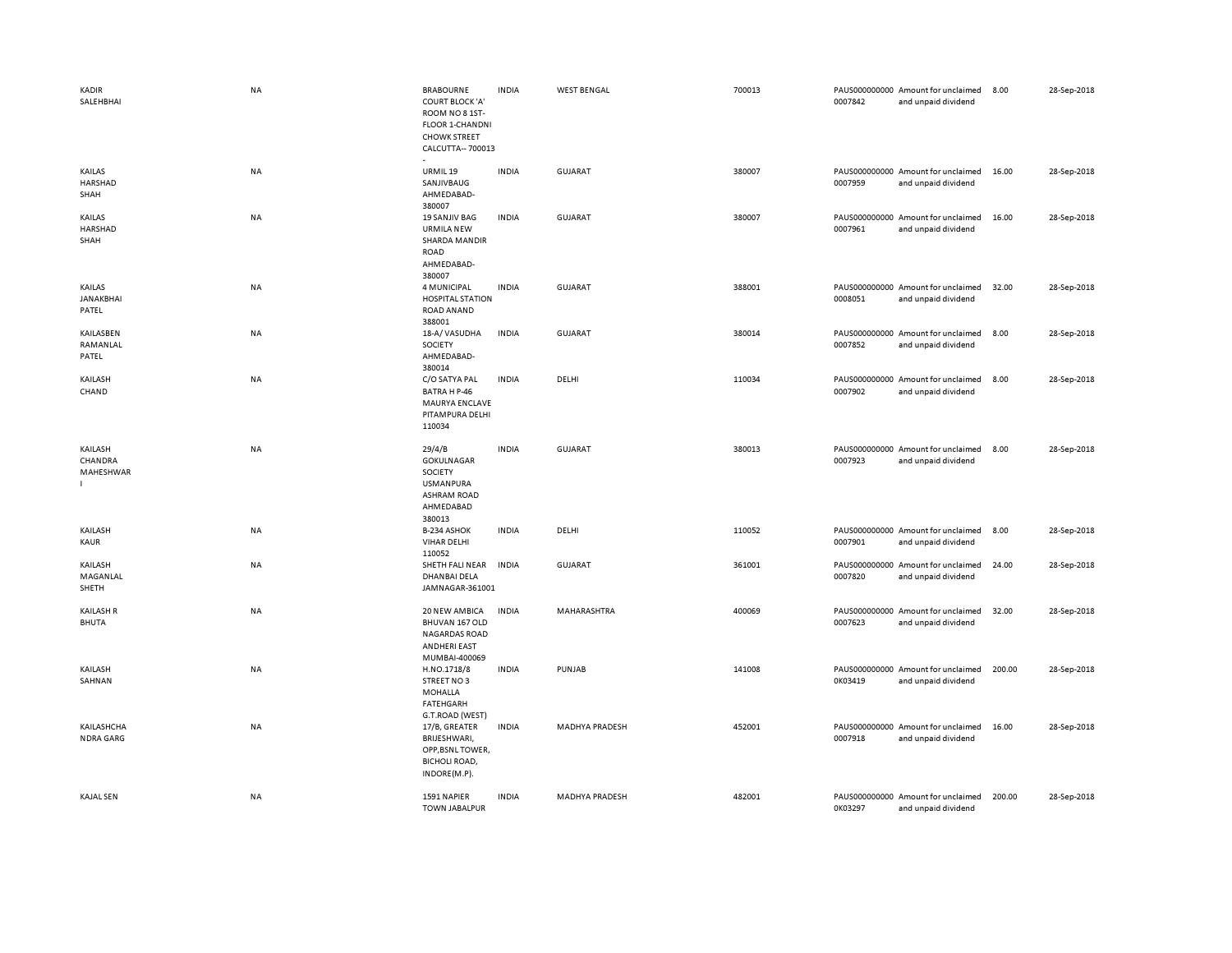| <b>KAKALI DEY</b>                                            | <b>NA</b> | <b>BHOWANIPUR PO</b><br><b>KHARAGPUR DIST</b><br><b>MIDNAPORE WEST</b><br>BENGAL                    | <b>INDIA</b> | <b>WEST BENGAL</b> | 721301 | 0K02899 | PAUS000000000 Amount for unclaimed<br>and unpaid dividend | 200.00 | 28-Sep-2018 |
|--------------------------------------------------------------|-----------|-----------------------------------------------------------------------------------------------------|--------------|--------------------|--------|---------|-----------------------------------------------------------|--------|-------------|
| KAKKOO M D                                                   | NA        | PHARMACIST OLD<br>NO 144, NEW NO<br>95, AMK ILLAM,<br>B.K.CHETTY ST,<br>FORT(PO),                   | <b>INDIA</b> | TAMIL NADU         | 641001 | 0M00519 | PAUS000000000 Amount for unclaimed<br>and unpaid dividend | 200.00 | 28-Sep-2018 |
| KAKOLI<br><b>UPADHYAY</b>                                    | <b>NA</b> | "PRACHI" 23-VIDYA INDIA<br><b>VIHAR</b><br>RANAPRATAPNAGA<br>R NAGPUR 440022                        |              | MAHARASHTRA        | 440022 | 0008000 | PAUS000000000 Amount for unclaimed<br>and unpaid dividend | 66.00  | 28-Sep-2018 |
| KALA<br>DIVYAKUMAR<br>TRIVEDI                                | NA        | <b>SAVANT BLDG</b><br><b>NEAR POLICE</b><br><b>STATION DANDIA</b><br><b>BAZAR BARODA-</b><br>390001 | <b>INDIA</b> | GUJARAT            | 390001 | 0007548 | PAUS000000000 Amount for unclaimed<br>and unpaid dividend | 10.00  | 28-Sep-2018 |
| KALAVATI<br>PRAFULCHAN<br><b>DRA SHAH</b>                    | NA        | NAGARKUVA<br>PETLAD-388450                                                                          | <b>INDIA</b> | <b>GUJARAT</b>     | 388450 | 0007730 | PAUS000000000 Amount for unclaimed<br>and unpaid dividend | 2.00   | 28-Sep-2018 |
| KALAVATI<br>PRAFULCHAN<br><b>DRA SHAH</b>                    | NA        | NAGARKUVA<br>PETLAD-388450                                                                          | <b>INDIA</b> | <b>GUJARAT</b>     | 388450 | 0007624 | PAUS000000000 Amount for unclaimed<br>and unpaid dividend | 16.00  | 28-Sep-2018 |
| KALAWATI<br><b>DEVI GUPTA</b>                                | <b>NA</b> | <b>PREM KUTI 110/1</b><br><b>BANARSI DAS</b><br><b>ESTATE TIMARPUR</b><br>DELHI-110007              | <b>INDIA</b> | DELHI              | 110007 | 0007786 | PAUS000000000 Amount for unclaimed<br>and unpaid dividend | 8.00   | 28-Sep-2018 |
| KALAWATI<br>SHANTILAL<br>SHAH                                | <b>NA</b> | 14, PRAKASH<br>CHAMBERS, OPP:<br>KAPADIA ESTATE,<br>RATAN POLE,<br>GOLWAD,<br>AHMEDABAD-<br>380001  | <b>INDIA</b> | <b>GUJARAT</b>     | 380001 | 0007582 | PAUS000000000 Amount for unclaimed<br>and unpaid dividend | 12.00  | 28-Sep-2018 |
| <b>KALIDAS</b><br><b>GORDHANBH</b><br>AI<br><b>BRAMBHATT</b> | NA        | BRAMBHAHWADA INDIA<br>AT & PO SOKHADA<br>DIST BARODA PIN-<br>391240                                 |              | GUJARAT            | 391240 | 0007625 | PAUS000000000 Amount for unclaimed<br>and unpaid dividend | 2.00   | 28-Sep-2018 |
| KALPANA                                                      | NA        | 8B MAHESHWARI<br>SOCIETY GOTRI<br>ROAD VADODARA                                                     | <b>INDIA</b> | GUJARAT            | 390015 | 0K05267 | PAUS000000000 Amount for unclaimed<br>and unpaid dividend | 200.00 | 28-Sep-2018 |
| <b>KALPANA DEY</b>                                           | NA        | C/O MR D L ROY<br>CHOWDHURY P 42<br>(NORTH) UNIQUE<br>PARK CALCUTTA<br>700034                       | <b>INDIA</b> | <b>WEST BENGAL</b> | 700034 | 0007881 | PAUS000000000 Amount for unclaimed<br>and unpaid dividend | 8.00   | 28-Sep-2018 |
| KALPANA<br>JESUKHLAL<br>DHRU                                 | NA        | C/O THE SWASTIK<br><b>JANATA SAHAKARI</b><br><b>BANK LTD 502</b><br>KALBADEVI ROAD<br>MUMBAI-400002 | <b>INDIA</b> | MAHARASHTRA        | 400002 | 0007868 | PAUS000000000 Amount for unclaimed<br>and unpaid dividend | 8.00   | 28-Sep-2018 |
| KALPANABEN<br>CHANDRAKA<br>NT SHAH                           | <b>NA</b> | NANDKRUPA BLDG INDIA<br>BHADRAKALI<br><b>MATA'S POLE</b><br>RAOPURA ROAD<br>BARODA-390001           |              | GUJARAT            | 390001 | 0007626 | PAUS000000000 Amount for unclaimed<br>and unpaid dividend | 32.00  | 28-Sep-2018 |
| KALUBHAI<br><b>JASMATBHAI</b><br>VAGASIYA                    | <b>NA</b> | AT & POST<br>LUNDHIYA VIA<br><b>MOTI DHARI DIST</b><br>JUNAGADH                                     | <b>INDIA</b> | <b>GUJARAT</b>     | 362001 | 0007628 | PAUS000000000 Amount for unclaimed<br>and unpaid dividend | 16.00  | 28-Sep-2018 |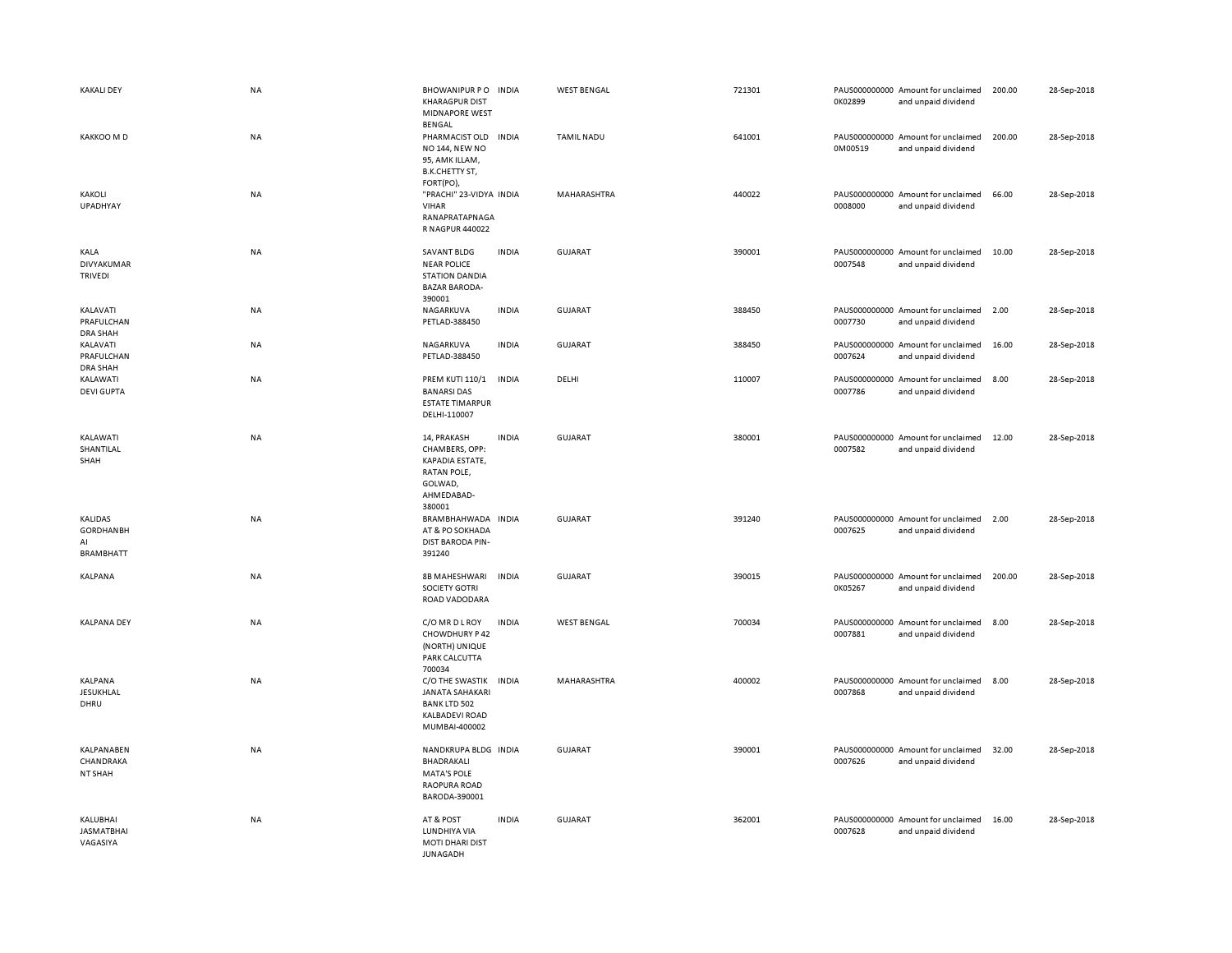| KALVA<br>MANIKYA<br>RAO                | <b>NA</b> | COMMERCIAL<br>GOODS<br>TRANSPORT, 107,<br>THAMBUCHETTY<br>STREET,<br>P.B.NO.1254,CHEN<br>NAI                                 | <b>INDIA</b> | <b>TAMIL NADU</b>     | 600001 | 0K00471 | PAUS000000000 Amount for unclaimed<br>and unpaid dividend | 200.00 | 28-Sep-2018 |
|----------------------------------------|-----------|------------------------------------------------------------------------------------------------------------------------------|--------------|-----------------------|--------|---------|-----------------------------------------------------------|--------|-------------|
| KALYANDAS<br>TRIKAMLAL<br>SHAH         | NA        | <b>BAJWADA SHETH</b><br><b>SHERI BARODA-</b><br>390001                                                                       | <b>INDIA</b> | <b>GUJARAT</b>        | 390001 | 0007579 | PAUS000000000 Amount for unclaimed<br>and unpaid dividend | 2.00   | 28-Sep-2018 |
| KALYANIKUTT<br><b>Y C NAIR</b>         | NA        | MARATH HOUSE V INDIA<br>P V/427<br>VADAVANNUR-<br>PALGHAT-DIST<br><b>KERALA-678504</b>                                       |              | KERALA                | 678504 | 0007766 | PAUS000000000 Amount for unclaimed<br>and unpaid dividend | 16.00  | 28-Sep-2018 |
| KALYANJI<br>KACHARABH<br>AI PARMAR     | NA        | NEAR BARADI GATE INDIA<br><b>JAM SALAYA DIST</b><br>JAMNAGAR 361001                                                          |              | GUJARAT               | 361001 | 0007629 | PAUS000000000 Amount for unclaimed<br>and unpaid dividend | 6.00   | 28-Sep-2018 |
| KAMAL<br><b>CHAND JAIN</b>             | <b>NA</b> | 9/10 MAHESH<br>NAGAR B/H<br>MAHESHWARI<br>DHARAMSHALA<br><b>INDORE</b>                                                       | <b>INDIA</b> | <b>MADHYA PRADESH</b> | 461775 | 0007584 | PAUS000000000 Amount for unclaimed<br>and unpaid dividend | 2.00   | 28-Sep-2018 |
| KAMAL<br>CHAND <sub>M</sub><br>JAIN    | NA        | 6 CHINNIA ROAD T INDIA<br>NAGAR CHENNAI                                                                                      |              | <b>TAMIL NADU</b>     | 600017 | 0K03471 | PAUS000000000 Amount for unclaimed<br>and unpaid dividend | 200.00 | 28-Sep-2018 |
| KAMAL<br>DATTATRAYA<br><b>HARDIKAR</b> | NA        | PIRAMITAR ROAD<br>DANDIA BAZAR<br><b>BARODA 390001</b>                                                                       | <b>INDIA</b> | <b>GUJARAT</b>        | 390001 | 0007559 | PAUS000000000 Amount for unclaimed<br>and unpaid dividend | 2.00   | 28-Sep-2018 |
| KAMAL<br><b>DINESH</b><br>THAKKAR      | <b>NA</b> | DINESH BHUVAN<br>2ND FL ROOM NO-<br>5451/63 P- ATHE<br><b>BAPURAO MARG</b><br>OPP SINDHI LANE<br>MUMBA-1400004-              | <b>INDIA</b> | MAHARASHTRA           | 400004 | 0007834 | PAUS000000000 Amount for unclaimed<br>and unpaid dividend | 16.00  | 28-Sep-2018 |
| KAMAL<br><b>KISHORE</b>                | NA        | 1-C ADARSH<br><b>NAGAR BINA</b><br><b>MEDICALS</b><br>ALAMBAGH<br>LUCKNOW                                                    | <b>INDIA</b> | UTTAR PRADESH         | 226005 | 0K03372 | PAUS000000000 Amount for unclaimed<br>and unpaid dividend | 600.00 | 28-Sep-2018 |
| KAMAL<br><b>KISHORE</b><br>DAMANI      | NA        | <b>3 BYSACK STREET</b><br>CALCUTTA 700070                                                                                    | <b>INDIA</b> | <b>WEST BENGAL</b>    | 700070 | 0007882 | PAUS000000000 Amount for unclaimed<br>and unpaid dividend | 16.00  | 28-Sep-2018 |
| KAMAL<br>MAHESHWAR                     | <b>NA</b> | 409, MOHAN<br>BHAWAN 1st C<br>ROAD,<br>SARDARPURA<br><b>JODHPUR</b><br>RAJASTHAN                                             | <b>INDIA</b> | RAJASTHAN             | 342001 | 0802042 | PAUSIN3016961 Amount for unclaimed<br>and unpaid dividend | 200.00 | 28-Sep-2018 |
| KAMAL<br><b>NETRA PALL</b>             | NA        | 877 H B COLONY<br>AMBALA CANTT<br>HARYANA                                                                                    | <b>INDIA</b> | HARYANA               | 133001 | 0K03418 | PAUS000000000 Amount for unclaimed<br>and unpaid dividend | 200.00 | 28-Sep-2018 |
| KAMALAVALL                             | <b>NA</b> | 3-D 4TH ST<br><b>GOKULAM COLONY</b><br>P N PUDAR<br>COIMBATORE                                                               | <b>INDIA</b> | <b>TAMIL NADU</b>     | 641041 | 0K03037 | PAUS000000000 Amount for unclaimed<br>and unpaid dividend | 300.00 | 28-Sep-2018 |
| KAMASASTRY<br>AYYALASOM<br>AYAJULA     | NA        | C/O DARSHAK<br>LIMITED 3-5-<br>784/2/1/A KING -<br><b>KOTI OPP KING</b><br><b>KOTI HOSPITAL</b><br>HYDERABAD 5-<br>$00029 -$ | <b>INDIA</b> | ANDHRA PRADESH        | 500029 | 0007631 | PAUS000000000 Amount for unclaimed<br>and unpaid dividend | 16.00  | 28-Sep-2018 |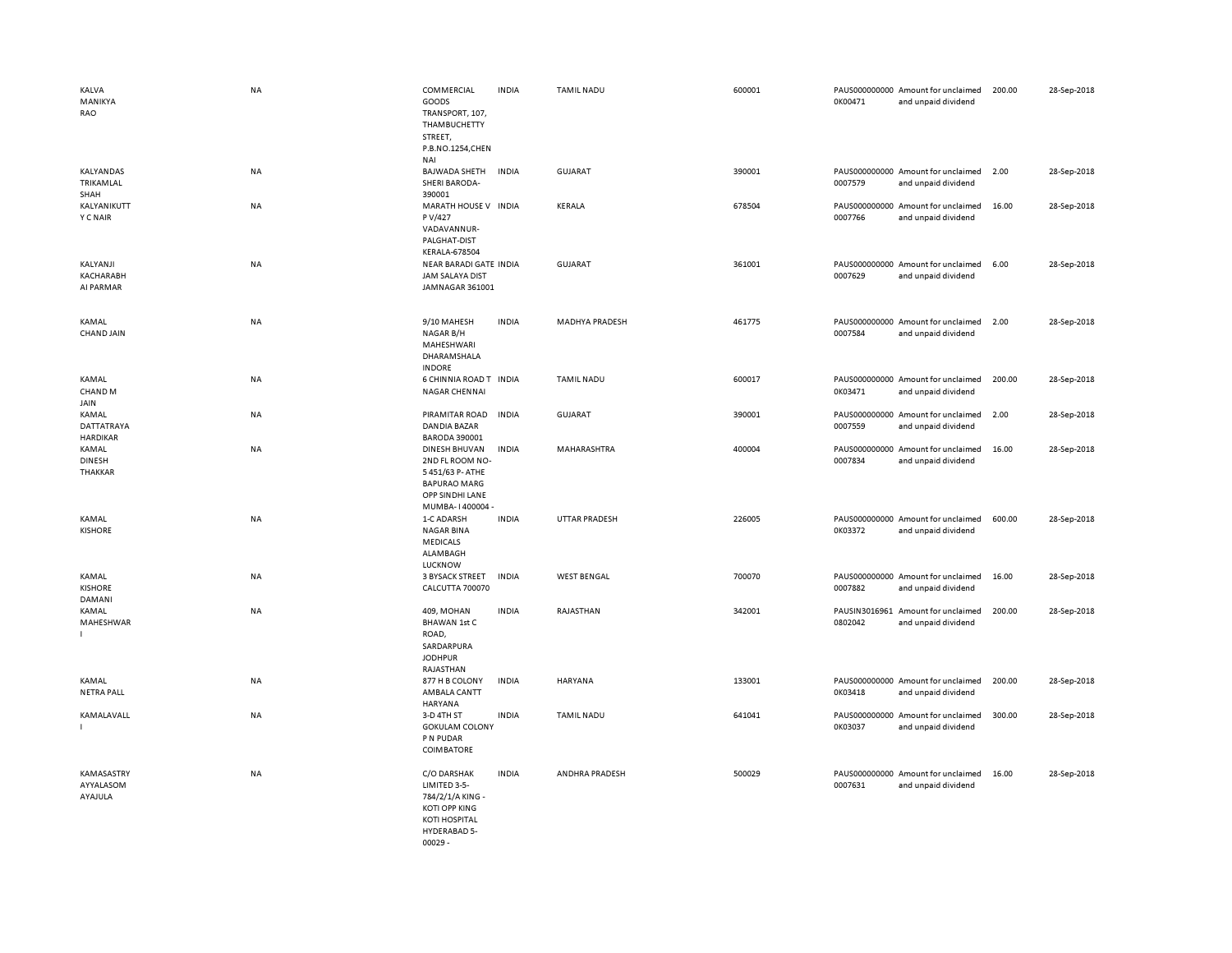| KAMESETTY<br>VENKATASUB<br><b>BAIAH K</b> | <b>NA</b> | 9/226, SHANKAR<br>RAO STREET,<br>SRIRAMULUPET,<br>PRODDATUR.(CUD<br>DAPAH DIST).                                          | <b>INDIA</b> | ANDHRA PRADESH        | 516360 | 0K00111 | PAUS000000000 Amount for unclaimed<br>and unpaid dividend | 200.00 | 28-Sep-2018 |
|-------------------------------------------|-----------|---------------------------------------------------------------------------------------------------------------------------|--------------|-----------------------|--------|---------|-----------------------------------------------------------|--------|-------------|
| <b>KAMINI</b><br><b>RUSTAGI</b>           | NA        | 20/6 SHAKTI<br>NAGAR DELHI-<br>110007                                                                                     | <b>INDIA</b> | DELHI                 | 110007 | 0007787 | PAUS000000000 Amount for unclaimed<br>and unpaid dividend | 24.00  | 28-Sep-2018 |
| KAMINIBEN<br>DILIPBHAI<br>PATEL           | NA        | <b>GUNDA FALIA</b><br>RAJMAHAL ROAD<br>BARODA-390001                                                                      | <b>INDIA</b> | <b>GUJARAT</b>        | 390001 | 0007632 | PAUS000000000 Amount for unclaimed<br>and unpaid dividend | 6.00   | 28-Sep-2018 |
| KAMINIBEN<br>HARIPRASAD<br>SHAH           | NA        | <b>65 MUNICIPAL</b><br>KARMCHARINAGAR<br>NR SARVODAYA<br>PART-1 SOLA ROAD<br><b>GHATLODIA</b><br>AHMEDABAD<br>380061      | <b>INDIA</b> | <b>GUJARAT</b>        | 380061 | 0007633 | PAUS000000000 Amount for unclaimed<br>and unpaid dividend | 16.00  | 28-Sep-2018 |
| <b>KAMLA DEVI</b>                         | <b>NA</b> | 20/6 SHAKTI<br>NAGAR DELHI-<br>110007                                                                                     | <b>INDIA</b> | DELHI                 | 110007 | 0007788 | PAUS000000000 Amount for unclaimed<br>and unpaid dividend | 24.00  | 28-Sep-2018 |
| KAMLA R<br><b>JHAMNANI</b>                | NA        | "SHRI RAM NIVAS" INDIA<br>84<br>MAHADEVNAGAR<br><b>BEHIND MAYA</b><br><b>TALKIES</b><br>KUBERNAGAR<br>AHMEDABAD<br>382340 |              | GUJARAT               | 382340 | 0007863 | PAUS000000000 Amount for unclaimed<br>and unpaid dividend | 32.00  | 28-Sep-2018 |
| KAMLA<br>SALWAN                           | NA        | S-374 GREATER<br>KAILASH -I NEW<br>DELHI-110048                                                                           | <b>INDIA</b> | DELHI                 | 110048 | 0007811 | PAUS000000000 Amount for unclaimed<br>and unpaid dividend | 16.00  | 28-Sep-2018 |
| KAMLA<br><b>SEKHRI</b>                    | NA        | 26/104 BIRHANA<br><b>ROAD KANPUR-</b><br>208001                                                                           | INDIA        | <b>UTTAR PRADESH</b>  | 208001 | 0007884 | PAUS000000000 Amount for unclaimed<br>and unpaid dividend | 8.00   | 28-Sep-2018 |
| KAMLA<br>SURANA                           | NA        | 26/1 RACE COURSE INDIA<br><b>ROAD INDORE</b>                                                                              |              | <b>MADHYA PRADESH</b> | 452003 | 0008109 | PAUS000000000 Amount for unclaimed<br>and unpaid dividend | 16.00  | 28-Sep-2018 |
| KAMLA<br>YASHWANTR<br>AI DESAI            | NA        | C/O M M NAIK G-32 INDIA<br>ALEMBIC COLONY<br>ALEMBIC ROAD<br>BARODA-390003                                                |              | <b>GUJARAT</b>        | 390003 | 0007574 | PAUS000000000 Amount for unclaimed<br>and unpaid dividend | 2.00   | 28-Sep-2018 |
| KAMLABEN<br><b>BABUBHAI</b><br>PATEL      | NA        | <b>NEAR NARANDEV</b><br>MAHADEV<br><b>KARAMSAD DIST</b><br>KAIRA 388325                                                   | <b>INDIA</b> | <b>GUJARAT</b>        | 388325 | 0007634 | PAUS000000000 Amount for unclaimed<br>and unpaid dividend | 32.00  | 28-Sep-2018 |
| KAMLABEN<br><b>JAYANTIBHAI</b><br>PATEL   | <b>NA</b> | AT JALLA TAL<br><b>KHAMBHAT POST</b><br>NAR TAL PETLAD<br>DIST KAIRA PIN-<br>388150                                       | <b>INDIA</b> | GUJARAT               | 388150 | 0007635 | PAUS000000000 Amount for unclaimed<br>and unpaid dividend | 6.00   | 28-Sep-2018 |
| KAMLABEN<br>MOHANLAL<br>SHAH              | NA        | C/O MOHANLAL<br><b>KALIDAS SHAH</b><br><b>MAMA'S POLE</b><br>RAOPURA BARODA-<br>390001                                    | <b>INDIA</b> | <b>GUJARAT</b>        | 390001 | 0007581 | PAUS000000000 Amount for unclaimed<br>and unpaid dividend | 10.00  | 28-Sep-2018 |
| KAMLESH A<br>RATHOD                       | <b>NA</b> | C/O SUMANBHAI A INDIA<br>RATHOD A/3<br><b>LENTEN FLATS-NR</b><br><b>JAWAHARNAGAR</b><br>SOC VASNA RD<br>PALDI AHM-        |              | <b>GUJARAT</b>        | 380007 | 0007738 | PAUS000000000 Amount for unclaimed<br>and unpaid dividend | 8.00   | 28-Sep-2018 |

EDABAD 380007 -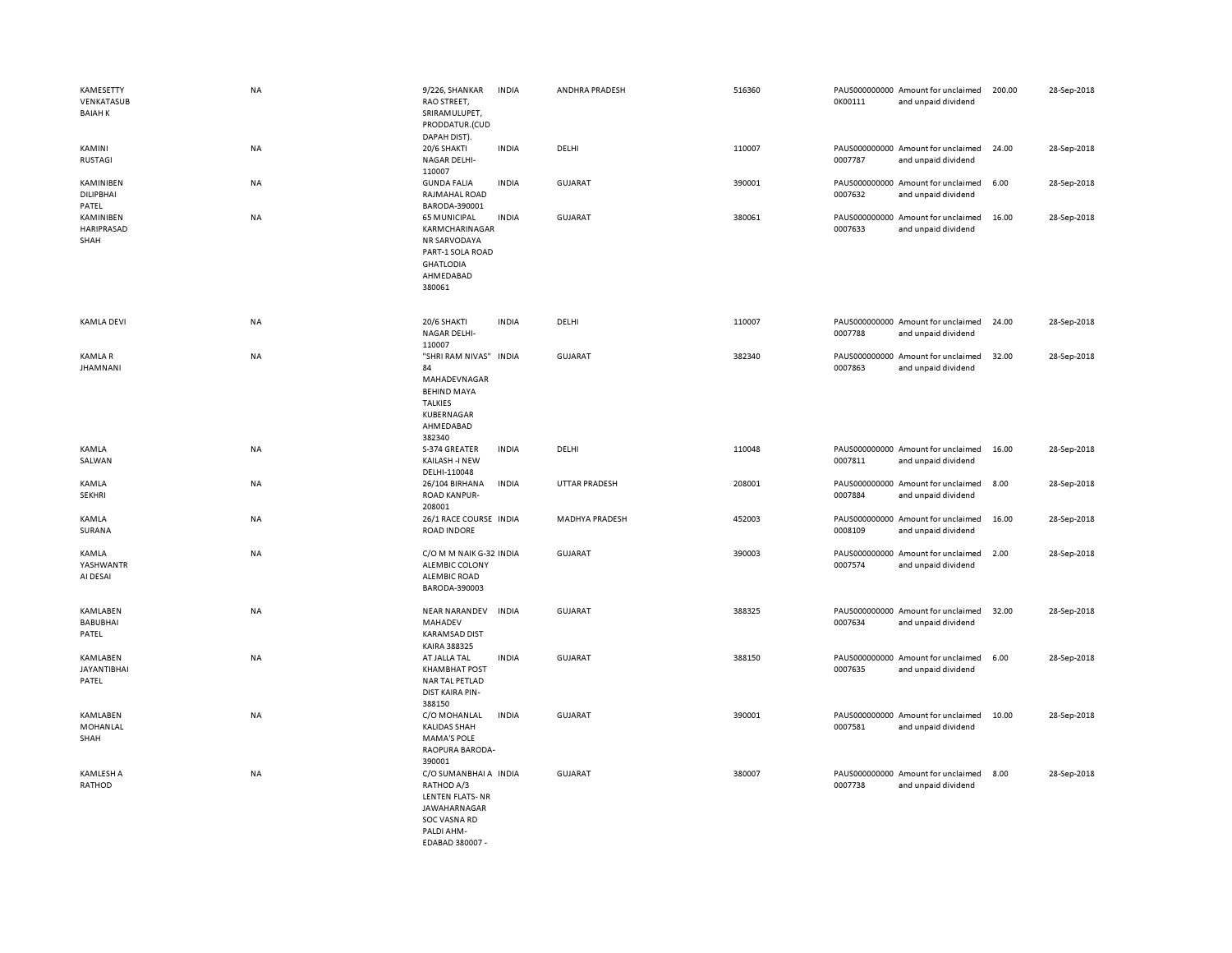| KAMLESH<br>HASMUKHLA<br>L SHAH                  | <b>NA</b> | C/O AWISHKAR<br><b>INDIA</b><br>ASSOCIATES 183 K S<br><b>GARDEN LALBAUG</b><br><b>IV CROSS</b><br><b>BANGALORE-</b><br>560027       | KARNATAKA      | 560027 | 0007848 | PAUS000000000 Amount for unclaimed<br>and unpaid dividend | 8.00   | 28-Sep-2018 |
|-------------------------------------------------|-----------|-------------------------------------------------------------------------------------------------------------------------------------|----------------|--------|---------|-----------------------------------------------------------|--------|-------------|
| <b>KAMLESH I</b><br><b>VORA</b>                 | NA        | <b>INDIA</b><br>47/48 SANGHAVI<br><b>APTS KAMLA</b><br><b>NEHRU CROSS</b><br>ROAD NO <sub>1</sub><br>KANDIVALI (W)<br>MUMBAI 400067 | MAHARASHTRA    | 400067 | 0008017 | PAUS000000000 Amount for unclaimed<br>and unpaid dividend | 32.00  | 28-Sep-2018 |
| <b>KAMLESH K</b><br>SHARMA                      | NA        | C/O ALEMBIC<br><b>INDIA</b><br><b>CHEMICAL WORKS</b><br>CO LTD 22 ALBERT<br>ROAD AMRITSAR<br>143001                                 | PUNJAB         | 143001 | 0007717 | PAUS000000000 Amount for unclaimed<br>and unpaid dividend | 16.00  | 28-Sep-2018 |
| KAMLESH<br>LEASING<br><b>FINANCE PVT</b><br>LTD | NA        | 2, GAUTAM VIHAR INDIA<br>SOC.,<br>USHNANPURA,<br>ASHRAM ROAD,<br>AHMEDASBAD                                                         | GUJARAT        | 380013 | 0159166 | PAUS120332000 Amount for unclaimed<br>and unpaid dividend | 166.00 | 28-Sep-2018 |
| KAMLESH<br>MEDIRATTA                            | <b>NA</b> | I-132 KIRTI NAGAR INDIA<br><b>NEW DELHI 110015</b>                                                                                  | DELHI          | 110015 | 0008044 | PAUS000000000 Amount for unclaimed<br>and unpaid dividend | 8.00   | 28-Sep-2018 |
| KAMLESH<br>RANJAN                               | NA        | 8/31 TILAK NAGAR INDIA<br><b>NEW DELHI-110018</b>                                                                                   | DELHI          | 110018 | 0007891 | PAUS000000000 Amount for unclaimed<br>and unpaid dividend | 8.00   | 28-Sep-2018 |
| KAMLESHBH<br>AI KANTIBHAI<br>PATEL              | NA        | C/O M/S KAMLESH INDIA<br>CORPN<br><b>DHOBIGHAT</b><br>DUDHESHWAR<br><b>ROAD</b><br>AHMEDABAD-<br>380001                             | <b>GUJARAT</b> | 380001 | 0007638 | PAUS000000000 Amount for unclaimed<br>and unpaid dividend | 32.00  | 28-Sep-2018 |
| KAMLESHKU<br>MAR<br>CHANDULAL<br>BHARVADA       | NA        | C/O B C BHARVADA INDIA<br>VANIAVADI MAIN<br><b>ROAD STREET NO-1</b><br>NR RAMESHWAR<br>PAN CENTRE<br>RAJKOT-360002                  | GUJARAT        | 360002 | 0007822 | PAUS000000000 Amount for unclaimed<br>and unpaid dividend | 16.00  | 28-Sep-2018 |
| <b>KANAHYA LAL</b><br>CHUTTANI                  | NA        | FC 136 TAGORE<br><b>INDIA</b><br><b>GARDEN NEW</b><br>DELHI-110027                                                                  | DELHI          | 110027 | 0007942 | PAUS000000000 Amount for unclaimed<br>and unpaid dividend | 8.00   | 28-Sep-2018 |
| KANAIYALAL<br>AMBALAL<br>PATEL                  | NA        | <b>INDIA</b><br>224/37 NEW<br><b>ELLORA PARK RACE</b><br><b>COURSE CIRCLE</b><br>BARODA-390003                                      | GUJARAT        | 390003 | 0007580 | PAUS000000000 Amount for unclaimed<br>and unpaid dividend | 16.00  | 28-Sep-2018 |
| KANAIYALAL<br>AMBALAL<br>SHAH                   | <b>NA</b> | 11 DHANUSHDHARI INDIA<br><b>SOCIETY NR</b><br>DHARNIDHAR JAIN<br><b>TEMPLE PALDI</b><br>AHMEDABAD<br>380007                         | <b>GUJARAT</b> | 380007 | 0007741 | PAUS000000000 Amount for unclaimed<br>and unpaid dividend | 16.00  | 28-Sep-2018 |
| KANAIYALAL<br><b>HIRALAL</b><br>DESAL           | NA        | 3 VIMAL SOCIETY<br><b>INDIA</b><br><b>MAKARPURA RD</b><br><b>BARODA 390009</b>                                                      | <b>GUJARAT</b> | 390009 | 0007531 | PAUS000000000 Amount for unclaimed<br>and unpaid dividend | 2.00   | 28-Sep-2018 |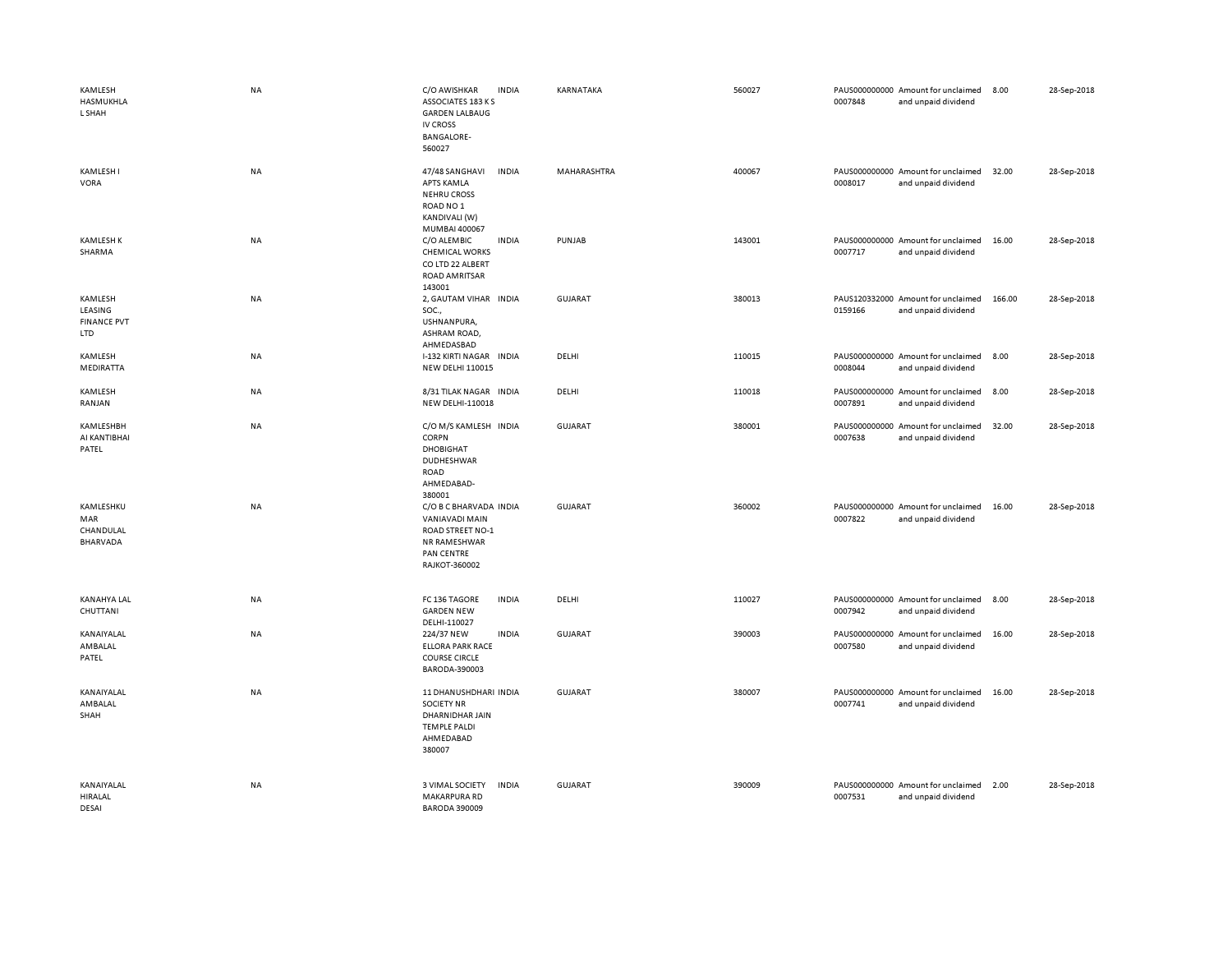| KANAIYALAL<br>KALIDAS<br>VAIDYA                    | <b>NA</b> | ANNYONYA<br><b>HOUSING SOCIETY</b><br><b>RAMNATH ROAD</b><br>PETLAD DIST KAIRA<br>388450            | <b>INDIA</b> | GUJARAT           | 388450 | 0007640 | PAUS000000000 Amount for unclaimed<br>and unpaid dividend | 6.00   | 28-Sep-2018 |
|----------------------------------------------------|-----------|-----------------------------------------------------------------------------------------------------|--------------|-------------------|--------|---------|-----------------------------------------------------------|--------|-------------|
| KANAIYALAL<br>KANTILAL<br>SHAH                     | <b>NA</b> | 28 SINDEY COLONY INDIA<br>KEVEDABAG<br>NAVAPURA<br>BARODA-390001                                    |              | GUJARAT           | 390001 | 0007641 | PAUS000000000 Amount for unclaimed<br>and unpaid dividend | 6.00   | 28-Sep-2018 |
| KANAIYALAL<br>RANCHHODL<br>AL THAKER               | <b>NA</b> | 13 JAY RANCHHOD INDIA<br>SOCIETY NO3<br><b>WAGHODIA ROAD</b><br>BARODA-390006                       |              | <b>GUJARAT</b>    | 390006 | 0007643 | PAUS000000000 Amount for unclaimed<br>and unpaid dividend | 2.00   | 28-Sep-2018 |
| KANAIYALAL<br>SUNDERLAL<br><b>GANDHI</b>           | <b>NA</b> | MADANZAMPA<br>ROAD NEAR AZAD<br><b>GROUND KRISHNA</b><br><b>BUILDING BARODA-</b><br>390001          | <b>INDIA</b> | <b>GUJARAT</b>    | 390001 | 0007644 | PAUS000000000 Amount for unclaimed<br>and unpaid dividend | 2.00   | 28-Sep-2018 |
| KANAJI<br>MEGHJIBHAI<br>KAMANI                     | NA        | AMBAJI KADVA<br>PLOT SHERI NO 6-C<br>OPP LAKHANIBHAI<br>RAJKOT                                      | <b>INDIA</b> | GUJARAT           | 360001 | 0007645 | PAUS000000000 Amount for unclaimed<br>and unpaid dividend | 16.00  | 28-Sep-2018 |
| KANAK<br>MEHTA                                     | <b>NA</b> | C4 SARDAR PATEL INDIA<br><b>MARG JAIPUR-</b><br>302001                                              |              | RAJASTHAN         | 302001 | 0007779 | PAUS000000000 Amount for unclaimed<br>and unpaid dividend | 8.00   | 28-Sep-2018 |
| KANAKASABH<br>AI PILLAI<br><b>KRISHNASWA</b><br>MI | NA        | KAILAS 1ST FLOOR<br>10 NINETH ST DR<br>RADHAKRISHNAN<br>SALAI CHENNAI-<br>600004                    | <b>INDIA</b> | <b>TAMIL NADU</b> | 600004 | 0007785 | PAUS000000000 Amount for unclaimed<br>and unpaid dividend | 16.00  | 28-Sep-2018 |
| KANAKBEN<br>PRAFULLBHAI<br>SHAH                    | <b>NA</b> | PLOT NO 1106/2<br>SECTOR-3/D<br>GANDHINAGAR                                                         | <b>INDIA</b> | MAHARASHTRA       | 999999 | 0601863 | PAUS120332000 Amount for unclaimed<br>and unpaid dividend | 56.00  | 28-Sep-2018 |
| KANCHAN<br><b>BALA BARIK</b>                       | <b>NA</b> | C/O CHANDAN<br><b>MEDICINE STORE</b><br><b>MAHATAB ROAD</b><br><b>CUTTACK ORISSA</b>                | <b>INDIA</b> | ORISSA            | 753012 | 0K02646 | PAUS000000000 Amount for unclaimed<br>and unpaid dividend | 200.00 | 28-Sep-2018 |
| KANCHAN<br>GIANCHAND<br>ANI                        | NA        | 109/D-11 SECTOR 8 INDIA<br>ROHINI NEW DELHI                                                         |              | DELHI             | 110001 | 0008039 | PAUS000000000 Amount for unclaimed<br>and unpaid dividend | 8.00   | 28-Sep-2018 |
| KANCHANBE<br>N BANSILAL<br><b>GANDHI</b>           | <b>NA</b> | <b>GANDHI POLE</b><br>AHMEDABADI<br><b>BAZZAR NADIAD</b><br>387001 DIST KAIRA                       | <b>INDIA</b> | <b>GUJARAT</b>    | 387001 | 0007549 | PAUS000000000 Amount for unclaimed<br>and unpaid dividend | 2.00   | 28-Sep-2018 |
| KANCHANBE<br>N<br>VITHALBHAI<br>PATEL              | NA        | AT & POST<br>ADAVALA TALUKA<br>AMOD DIST<br>BARODA 392110                                           | <b>INDIA</b> | GUJARAT           | 392110 | 0007733 | PAUS000000000 Amount for unclaimed<br>and unpaid dividend | 16.00  | 28-Sep-2018 |
| KANCHANLAL<br>MULJIBHAI<br>MODI                    | NA        | <b>GHADIALIPOLE</b><br><b>DESAI SHERI BAVA</b><br><b>MADHI'S LANE</b><br>BARODA-390001              | <b>INDIA</b> | GUJARAT           | 390001 | 0007648 | PAUS000000000 Amount for unclaimed<br>and unpaid dividend | 2.00   | 28-Sep-2018 |
| KANCHANLAL<br>MULJIBHAI<br>MODI                    | <b>NA</b> | <b>DESAI SHERI</b><br><b>BAVAMADHINO</b><br><b>KHANCHO</b><br><b>GHADIALI POLE</b><br>BARODA-390001 | <b>INDIA</b> | <b>GUJARAT</b>    | 390001 | 0007646 | PAUS000000000 Amount for unclaimed<br>and unpaid dividend | 2.00   | 28-Sep-2018 |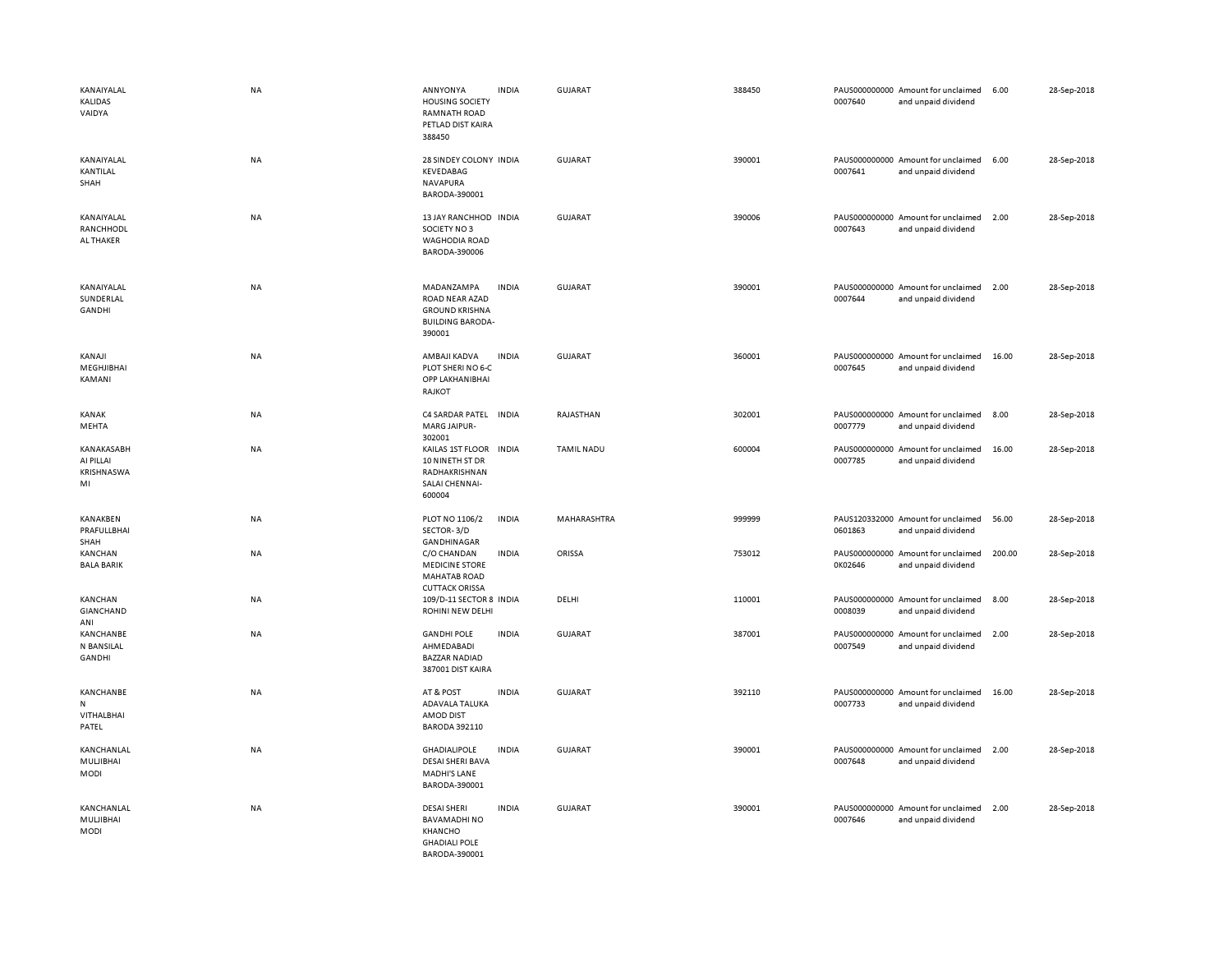| KANCHANLAL<br>MULJIBHAI<br><b>MODI</b>        | <b>NA</b>        | <b>GHADIALI POLE</b><br><b>DESAI SERI BAWA</b><br>MADHI'S LANE<br>BARODA-390001                                                                                 | <b>INDIA</b> | <b>GUJARAT</b>     | 390001 | 0007647 | PAUS000000000 Amount for unclaimed<br>and unpaid dividend | 2.00   | 28-Sep-2018 |
|-----------------------------------------------|------------------|-----------------------------------------------------------------------------------------------------------------------------------------------------------------|--------------|--------------------|--------|---------|-----------------------------------------------------------|--------|-------------|
| KANGOVI<br>NARAYANAR<br>AO<br>KAUSALYA<br>BAI | NA               | K-24 12TH CROSS I INDIA<br><b>BLOCK</b><br>RAJAJINAGAR<br><b>BANGALORE-</b><br>560010                                                                           |              | KARNATAKA          | 560010 | 0007701 | PAUS000000000 Amount for unclaimed<br>and unpaid dividend | 32.00  | 28-Sep-2018 |
| KANIKA<br>MITRA                               | <b>NA</b>        | 214 MAIN ROAD<br>WEST PONEW<br><b>BARRACKPORE DIST</b><br>24 PGS (N)                                                                                            | <b>INDIA</b> | <b>WEST BENGAL</b> | 743276 | 0K02754 | PAUS000000000 Amount for unclaimed<br>and unpaid dividend | 200.00 | 28-Sep-2018 |
| KANIYALAL<br>DAYALAL<br><b>BHAVSAR</b>        | NA               | 1ST DELLA OLD<br><b>ACHEIR</b><br>SABARMATI<br>AHMEDABAD-<br>380005                                                                                             | <b>INDIA</b> | GUJARAT            | 380005 | 0007917 | PAUS000000000 Amount for unclaimed<br>and unpaid dividend | 8.00   | 28-Sep-2018 |
| KANIYALAL<br><b>DWARKADAS</b><br>SHAH         | <b>NA</b>        | 'ANUJ' 26 SAMAST INDIA<br><b>BRAHAMCHHATRIY</b><br>A SOCIET-Y OPP<br><b>SABAR FLATS NR</b><br>SHANTIVAN SOC<br>NARA-YAN NGR RD<br>PALDI<br>AHMEDABAD<br>380007- |              | GUJARAT            | 380007 | 0007854 | PAUS000000000 Amount for unclaimed<br>and unpaid dividend | 8.00   | 28-Sep-2018 |
| KANJIBHAI<br>AMBALAL<br>PATEL                 | <b>NA</b>        | 56/B SEVASHRAM<br>CO OP HOU<br><b>SOCIETY RACE</b><br><b>COURSE ROAD</b><br><b>NEAR ATMA JYOTI</b><br><b>ASHRAM BARODA-</b><br>390007                           | <b>INDIA</b> | <b>GUJARAT</b>     | 390007 | 0007577 | PAUS000000000 Amount for unclaimed<br>and unpaid dividend | 2.00   | 28-Sep-2018 |
| <b>KANNAN R</b>                               | RAMALINGA<br>M W | <b>NEW NO 17/19</b><br><b>GOKULAM APTS</b><br>BALAMURUGAN<br>STREET<br>VYASARPADI<br>CHENNAI                                                                    | <b>INDIA</b> | <b>TAMIL NADU</b>  | 600039 | 0389601 | PAUSIN3004411 Amount for unclaimed<br>and unpaid dividend | 50.00  | 28-Sep-2018 |
| KANTA<br>MEHTA                                | NA               | ROOM NO <sub>15</sub><br><b>HIRAMANEK BLDG</b><br>182 DADYSETH<br><b>AGIARY LANE</b><br>MUMBAI 400002                                                           | <b>INDIA</b> | MAHARASHTRA        | 400002 | 0008055 | PAUS000000000 Amount for unclaimed<br>and unpaid dividend | 8.00   | 28-Sep-2018 |
| <b>KANTA RANI</b><br>GANDHI                   | NA               | J-48 KIRTI NAGAR<br><b>NEW DELHI-110015</b>                                                                                                                     | <b>INDIA</b> | DELHI              | 110015 | 0007797 | PAUS000000000 Amount for unclaimed<br>and unpaid dividend | 8.00   | 28-Sep-2018 |
| KANTA<br>SARABHAI                             | NA               | "MANGALAM" 9<br><b>JAGABHAI PARK</b><br>KANKARIA<br>AHMEDABAD-<br>380022                                                                                        | <b>INDIA</b> | <b>GUJARAT</b>     | 380022 | 0007588 | PAUS000000000 Amount for unclaimed<br>and unpaid dividend | 32.00  | 28-Sep-2018 |
| KANTABEN<br><b>CHATURBHAI</b><br>PATEL        | NA               | 8 VIRAM SOCIETY<br>CHANDANWADI<br><b>ESTATE SHAHI BAG</b><br>AHMEDABAD-<br>380004                                                                               | <b>INDIA</b> | <b>GUJARAT</b>     | 380004 | 0007589 | PAUS000000000 Amount for unclaimed<br>and unpaid dividend | 16.00  | 28-Sep-2018 |
| KANTABEN<br><b>JAYANTIBHAI</b><br>PATEL       | <b>NA</b>        | OLD NAGARDAS<br>ROAD MAFADIN<br>BLDG ROOM NO -<br>24 1ST FL ANDHERI<br><b>EAST MUMBAI-</b><br>$400069 - -$                                                      | <b>INDIA</b> | MAHARASHTRA        | 400069 | 0007650 | PAUS000000000 Amount for unclaimed<br>and unpaid dividend | 6.00   | 28-Sep-2018 |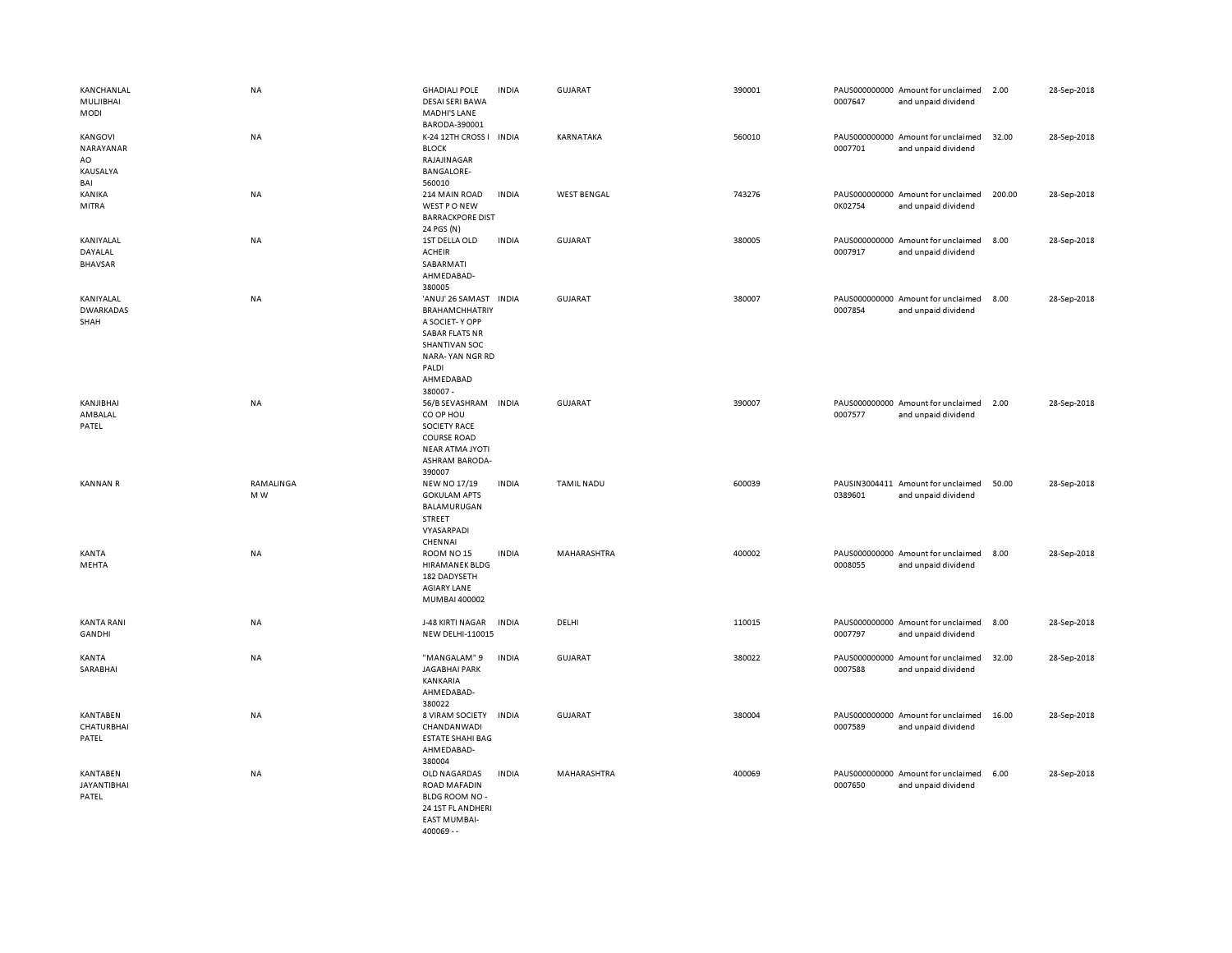| KANTABEN<br>NAVINCHAN<br><b>DRA</b><br><b>GOSRANI</b> | NA        | <b>B-31 MAHAVIR</b><br><b>SOCIETY PRATAP</b><br><b>VILAS ROAD</b><br>JAMNAGAR 361008      | <b>INDIA</b> | <b>GUJARAT</b>     | 361008 | 0008100 | PAUS000000000 Amount for unclaimed<br>and unpaid dividend | 32.00  | 28-Sep-2018 |
|-------------------------------------------------------|-----------|-------------------------------------------------------------------------------------------|--------------|--------------------|--------|---------|-----------------------------------------------------------|--------|-------------|
| <b>KANTABEN</b><br>RAMBHAI<br>PATEL                   | NA        | "ACHUYT' 203.<br><b>BAKROL ROAD,</b><br>VALLABH<br><b>VIDYANAGAR PIN-</b><br>388120       | <b>INDIA</b> | <b>GUJARAT</b>     | 388120 | 0008101 | PAUS000000000 Amount for unclaimed<br>and unpaid dividend | 122.00 | 28-Sep-2018 |
| KANTI<br>PANDEY                                       | NA        | 74 LAKE-TOWN<br><b>BLOCK B CALCUTTA-</b><br>700055                                        | <b>INDIA</b> | <b>WEST BENGAL</b> | 700055 | 0007933 | PAUS000000000 Amount for unclaimed<br>and unpaid dividend | 8.00   | 28-Sep-2018 |
| KANTIBHAI<br>BHIKHABHAI<br>PATEL                      | NA        | NAGARLIMBDI<br>MAHADEV NO<br>PADO PATAN DIST<br>MEHSANA                                   | <b>INDIA</b> | <b>GUJARAT</b>     | 384265 | 0007828 | PAUS000000000 Amount for unclaimed<br>and unpaid dividend | 8.00   | 28-Sep-2018 |
| KANTIBHAI<br>CHANDULAL<br>VAIDYA                      | NA        | ANNYONYA<br><b>HOUSING SOCIETY</b><br>RAMNATH ROAD<br>PETLAD DIST KAIRA<br>PIN-388450     | <b>INDIA</b> | <b>GUJARAT</b>     | 388450 | 0007651 | PAUS000000000 Amount for unclaimed<br>and unpaid dividend | 6.00   | 28-Sep-2018 |
| KANTIBHAI<br>CHATURBHAI<br>PATEL                      | NA        | 11 BARODA<br>PEOPLE'S CO OP<br><b>HOUSING SOCIETY</b><br>BARODA-390005                    | <b>INDIA</b> | <b>GUJARAT</b>     | 390005 | 0007547 | PAUS000000000 Amount for unclaimed<br>and unpaid dividend | 2.00   | 28-Sep-2018 |
| KANTIBHAI<br>СННОТАВНАІ<br>PATEL                      | NA        | AT & POST<br><b>JAMBUVA</b><br>VADODARA                                                   | <b>INDIA</b> | <b>GUJARAT</b>     | 390014 | 0007592 | PAUS000000000 Amount for unclaimed<br>and unpaid dividend | 2.00   | 28-Sep-2018 |
| KANTIBHAI<br>DARUBHAI<br><b>DESAI</b>                 | NA        | JASHWANTI SADAN INDIA<br><b>UPLA FALIA</b><br><b>MADAN ZAPA</b><br>ROAD BARODA-<br>390001 |              | <b>GUJARAT</b>     | 390001 | 0007652 | PAUS000000000 Amount for unclaimed<br>and unpaid dividend | 16.00  | 28-Sep-2018 |
| KANTIBHAI<br>SHAMJIBHAI<br>KATARIA                    | NA        | C/O KATARIA SEEDS INDIA<br><b>NEAR BUS STAND</b><br>AT & POST<br>VISNAGAR 384315          |              | <b>GUJARAT</b>     | 384315 | 0008053 | PAUS000000000 Amount for unclaimed<br>and unpaid dividend | 32.00  | 28-Sep-2018 |
| KANTILAL<br>BAHECHARD<br>AS PATEL                     | <b>NA</b> | AT-KADAVIA PO-<br>AMBAGAM TA<br><b>BAYAD DIST S K PIN</b><br>383325                       | <b>INDIA</b> | <b>GUJARAT</b>     | 383325 | 0007556 | PAUS000000000 Amount for unclaimed<br>and unpaid dividend | 32.00  | 28-Sep-2018 |
| KANTILAL<br>CHUNILAL<br><b>BHAVSAR</b>                | NA        | <b>ASHA BISCUITS</b><br><b>BAZAR GANDEVI</b><br><b>DIST BULSAR PIN-</b><br>396360         | <b>INDIA</b> | <b>GUJARAT</b>     | 396360 | 0007653 | PAUS000000000 Amount for unclaimed<br>and unpaid dividend | 50.00  | 28-Sep-2018 |
| KANTILAL<br>DESAIBHAI<br>PATEL                        | NA        | <b>886 NEAR</b><br>PARABADI AT & PO<br><b>BHAYALI DIST</b><br>BARODA-391410               | <b>INDIA</b> | <b>GUJARAT</b>     | 391410 | 0007729 | PAUS000000000 Amount for unclaimed<br>and unpaid dividend | 2.00   | 28-Sep-2018 |
| KANTILAL<br><b>DEVABHAI</b><br>PRAJAPATI              | NA        | RHUSHIWADI B/H<br>ANANDNAGAR<br><b>DHORAJI 360410</b>                                     | <b>INDIA</b> | <b>GUJARAT</b>     | 360410 | 0007655 | PAUS000000000 Amount for unclaimed<br>and unpaid dividend | 66.00  | 28-Sep-2018 |
| <b>KANTILAL G</b><br>RANA                             | NA        | DHOBIWAD<br><b>GANDEVI DIST</b><br><b>BULSAR 396360</b>                                   | <b>INDIA</b> | <b>GUJARAT</b>     | 396360 | 0007728 | PAUS000000000 Amount for unclaimed<br>and unpaid dividend | 6.00   | 28-Sep-2018 |
| KANTILAL<br><b>GOKALDAS</b><br>MEHTA                  | NA        | <b>JOSHI NI KHADKI</b><br><b>DESAI POLE PO</b><br>MAHEMDABAD<br>DIST KHEDA 387130         | <b>INDIA</b> | <b>GUJARAT</b>     | 387130 | 0007565 | PAUS000000000 Amount for unclaimed<br>and unpaid dividend | 2.00   | 28-Sep-2018 |
| <b>KANTILAL J</b><br>PATEL                            | NA        | 31 PRERNA PARK<br><b>LAXMI PURA RD</b><br><b>GORWA BARODA</b><br>390016                   | <b>INDIA</b> | <b>GUJARAT</b>     | 390016 | 0008079 | PAUS000000000 Amount for unclaimed<br>and unpaid dividend | 2.00   | 28-Sep-2018 |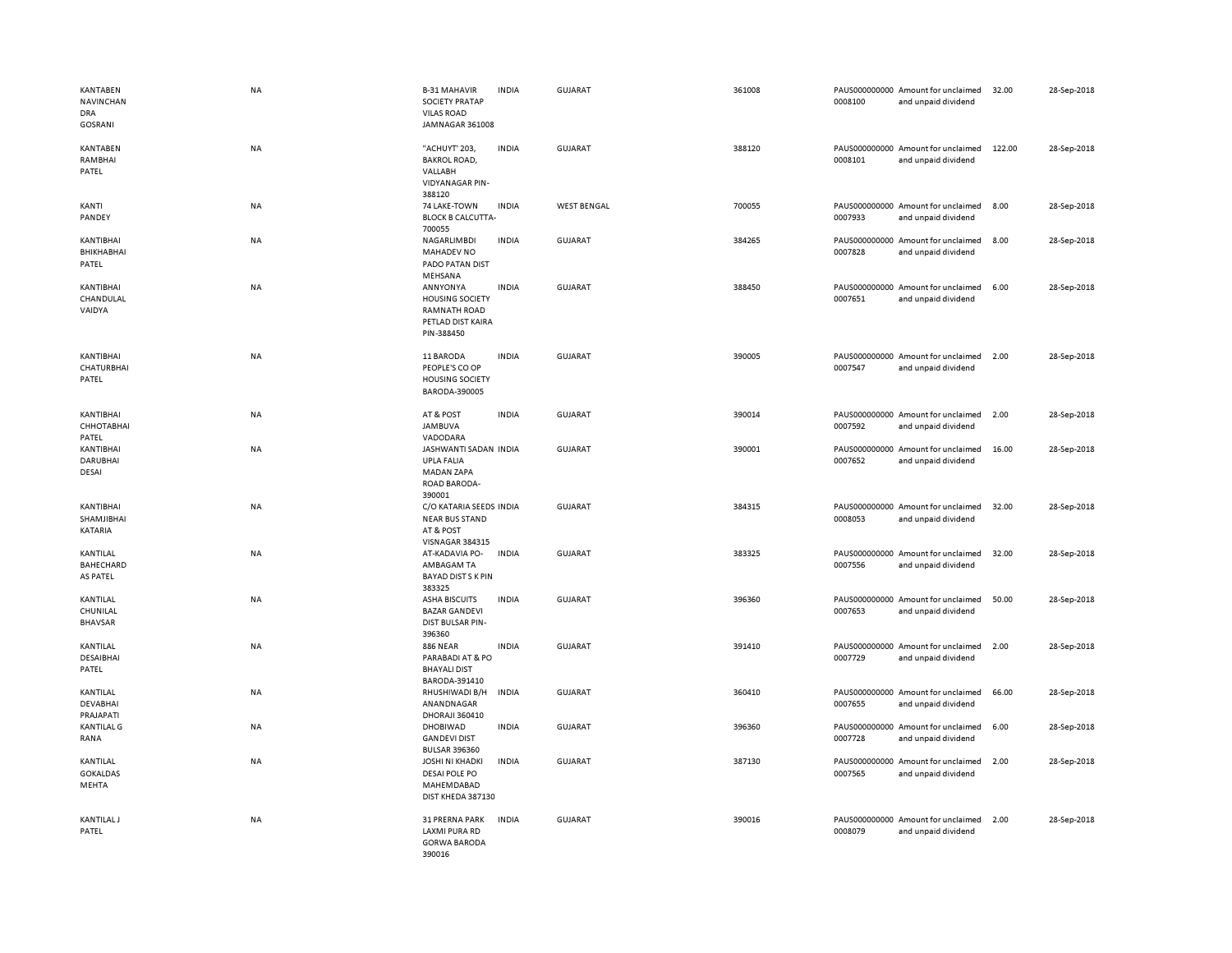| KANTILAL<br><b>JETHALAL</b><br>PANDYA    | NA        | AT & POST<br>ATLADRA BARODA<br>390005                                                                                                                                         | <b>INDIA</b> | GUJARAT        | 390005 | 0007553 | PAUS000000000 Amount for unclaimed<br>and unpaid dividend | 6.00   | 28-Sep-2018 |
|------------------------------------------|-----------|-------------------------------------------------------------------------------------------------------------------------------------------------------------------------------|--------------|----------------|--------|---------|-----------------------------------------------------------|--------|-------------|
| KANTILAL<br>LALJIBHAI<br>VALAND          | NA        | <b>16 GAYATRI</b><br>SOCIETY AHED<br>PUROHIT DINING -<br><b>HALL NEAR</b><br>NANDANVAN<br><b>SOCIETY TAL</b><br>ANAND A-T & PO<br>VALLABH<br>VIDYANAGAR<br>388120 DIST K-AIRA | <b>INDIA</b> | <b>GUJARAT</b> | 388120 | 0007656 | PAUS000000000 Amount for unclaimed<br>and unpaid dividend | 6.00   | 28-Sep-2018 |
| <b>KANTILAL M</b><br>SHAH                | NA        | C/O POPATLAL K<br>SHAH AT MARCHI<br>POLE RATAN POLE<br>AHMEDABAD-<br>380001                                                                                                   | <b>INDIA</b> | <b>GUJARAT</b> | 380001 | 0007857 | PAUS000000000 Amount for unclaimed<br>and unpaid dividend | 16.00  | 28-Sep-2018 |
| KANTILAL<br>MANGALDAS<br>SHAH            | NA        | <b>UDAY OWNER</b><br>SHEEP FLAT 4TH<br>FLOOR 4/10 KAPDI<br>POLE BARODA-<br>390001                                                                                             | <b>INDIA</b> | <b>GUJARAT</b> | 390001 | 0007657 | PAUS000000000 Amount for unclaimed<br>and unpaid dividend | 10.00  | 28-Sep-2018 |
| KANTILAL<br>RAMANLAL<br>SHETH            | NA        | 57 ANKUR SOCIETY INDIA<br><b>BEHIND</b><br>ARYUVEDIK HOSPI-<br><b>TAL NR</b><br>RANCHHODJI<br><b>MANDIR PANIGATE</b><br>BAROD- A 390019 -                                     |              | <b>GUJARAT</b> | 390019 | 0007659 | PAUS000000000 Amount for unclaimed<br>and unpaid dividend | 2.00   | 28-Sep-2018 |
| KANTILAL<br>RAMJI<br>DHAROD              | NA        | KUVERJI DEVSHI<br>CHAWL 2ND FL B S<br><b>ROAD OPP</b><br>ZARAPKAR SHOW<br>ROOM DADAR W<br><b>RLY MUMBAI</b><br>400028                                                         | <b>INDIA</b> | MAHARASHTRA    | 400028 | 0007871 | PAUS000000000 Amount for unclaimed<br>and unpaid dividend | 8.00   | 28-Sep-2018 |
| KANTILAL<br><b>RAMJI GALA</b>            | NA        | KUVERJI DEVSHI<br>CHAWL 2ND FL B S<br><b>ROAD OPP</b><br><b>ZARAPKAR SHOW</b><br>ROOM DADAR W<br><b>RLY MUMBAI</b><br>400028                                                  | <b>INDIA</b> | MAHARASHTRA    | 400028 | 0007872 | PAUS000000000 Amount for unclaimed<br>and unpaid dividend | 8.00   | 28-Sep-2018 |
| KANTILAL<br>TULSIDAS<br>PATEL            | <b>NA</b> | SABARKATHA DIST IN DIA<br><b>SALE &amp; PURCHASE</b><br><b>UNION DHANSURA</b><br><b>DIST SABARKATHA</b><br>PIN-383310                                                         |              | GUJARAT        | 383310 | 0007660 | PAUS000000000 Amount for unclaimed<br>and unpaid dividend | 16.00  | 28-Sep-2018 |
| <b>KANU</b><br>GANDHI                    | NA        | A-2 BERRYS<br><b>AVENUE OPP</b><br>RADHA-KRISHNA<br>PARK AKOTA<br>STEDIUM ROAD<br>VADODARA                                                                                    | <b>INDIA</b> | <b>GUJARAT</b> | 390020 | 0K05276 | PAUS000000000 Amount for unclaimed<br>and unpaid dividend | 200.00 | 28-Sep-2018 |
| KANUBHAI<br>BHAGAWAN<br><b>DAS PATEL</b> | NA        | KHADIA POLE NO 2 INDIA<br>BARODA-390001                                                                                                                                       |              | <b>GUJARAT</b> | 390001 | 0007661 | PAUS000000000 Amount for unclaimed<br>and unpaid dividend | 8.00   | 28-Sep-2018 |
| KANUBHAI M<br><b>GOHIL</b>               | NA        | C/O AGRO<br><b>SERVICES BAZAR</b>                                                                                                                                             | <b>INDIA</b> | GUJARAT        | 383310 | 0007578 | PAUS000000000 Amount for unclaimed<br>and unpaid dividend | 2.00   | 28-Sep-2018 |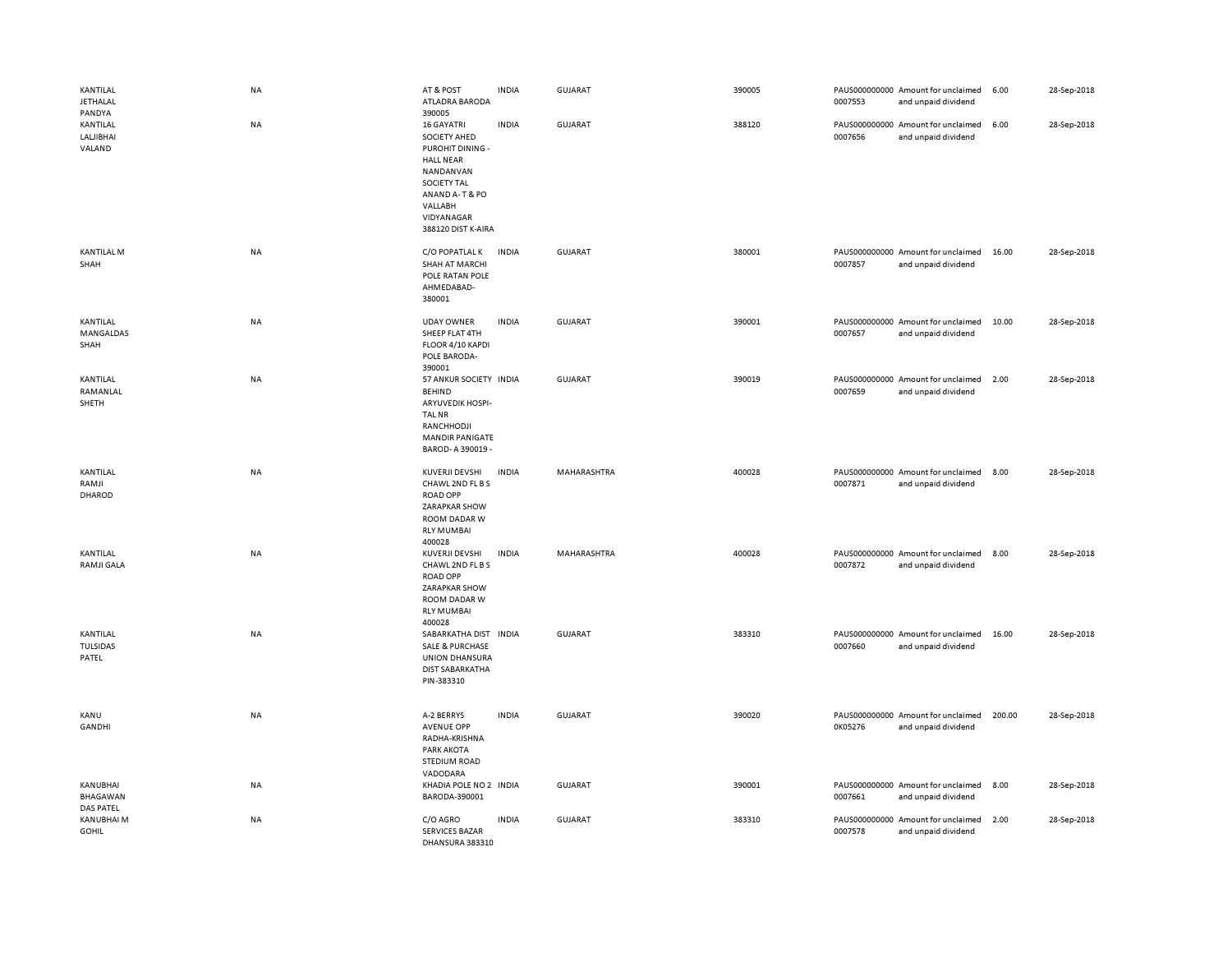| KANUBHAI<br>MANIBHAI<br>PATEL         | NA        | C/O RAMESHBHAI<br><b>INDIA</b><br>CHUNIBHAI PATEL<br>18A VIKR-AM<br><b>NAGAR COLONY</b><br>B/H ARYAKANYA<br>VIDHYALAY-A<br>KARELIBAUG<br>BARODA 390018 - | <b>GUJARAT</b> | 390018 | 0007551 | PAUS000000000 Amount for unclaimed<br>and unpaid dividend | 2.00  | 28-Sep-2018 |
|---------------------------------------|-----------|----------------------------------------------------------------------------------------------------------------------------------------------------------|----------------|--------|---------|-----------------------------------------------------------|-------|-------------|
| KANUBHAI<br>NARANBHAI<br>SHAH         | NA        | 5 NIRMAL SOCIETY INDIA<br>MANINAGAR<br>AHMEDABAD-<br>380022                                                                                              | GUJARAT        | 380022 | 0007595 | PAUS000000000 Amount for unclaimed<br>and unpaid dividend | 6.00  | 28-Sep-2018 |
| KANUBHAI<br>NATHABHAI<br>PATEL        | NA        | <b>INDIA</b><br>AT & PO JITODIA<br>TAK ANAND DIST<br>KAIRA PIN-388001                                                                                    | GUJARAT        | 388001 | 0007662 | PAUS000000000 Amount for unclaimed<br>and unpaid dividend | 2.00  | 28-Sep-2018 |
| KANUBHAI<br>RAVJIBHAI<br>PATEL        | NA        | AT PO HODOD TA<br><b>INDIA</b><br><b>KARAJAN DIST</b><br><b>BARODA PIN</b><br>391240                                                                     | <b>GUJARAT</b> | 391240 | 0007557 | PAUS000000000 Amount for unclaimed<br>and unpaid dividend | 16.00 | 28-Sep-2018 |
| <b>KANUBHAIS</b><br>PATEL             | <b>NA</b> | SHRI KRISHNA PARK INDIA<br><b>NEAR IRMA GATE</b><br>MANGALPURA<br>ANAND 388001                                                                           | GUJARAT        | 388001 | 0007744 | PAUS000000000 Amount for unclaimed<br>and unpaid dividend | 8.00  | 28-Sep-2018 |
| KANWALJEET<br>KAUR                    | NA        | W/O DR. AJEET<br><b>INDIA</b><br>SINGH, 28, GANGA<br>SAGAR B, VAISHALI<br>NAGAR, JAIPUR -<br>301021                                                      | RAJASTHAN      | 301021 | 0008067 | PAUS000000000 Amount for unclaimed<br>and unpaid dividend | 32.00 | 28-Sep-2018 |
| KAPIL<br>CHAWLA                       | NA        | B-2/87 JANAK PURI INDIA<br>NEW DELHI-110058                                                                                                              | DELHI          | 110058 | 0007789 | PAUS000000000 Amount for unclaimed<br>and unpaid dividend | 8.00  | 28-Sep-2018 |
| <b>KAPILS</b><br>SABHARWAL            | NA        | C 2D/18 B JANAK<br><b>INDIA</b><br>PURI NEW DELHI<br>110058                                                                                              | DELHI          | 110058 | 0008097 | PAUS000000000 Amount for unclaimed<br>and unpaid dividend | 8.00  | 28-Sep-2018 |
| <b>KAPILA BANSI</b><br>PATEL          | NA        | C-34, GANGA<br><b>INDIA</b><br>LAHARI<br>CO.OP.HSG.SCTY.<br>NEAR-<br>PRATIDNYAMANGA<br>L KARYALAY,<br>KARVENAGAR, -<br><b>PUNE (M.S.)-</b><br>411052 -   | MAHARASHTRA    | 411052 | 0007978 | PAUS000000000 Amount for unclaimed<br>and unpaid dividend | 32.00 | 28-Sep-2018 |
| KAPILABEN<br><b>BABUBHAI</b><br>PATEL | NA        | DESAI'S KHANCHA INDIA<br>SULTANPURA<br>VADODARA 390001                                                                                                   | <b>GUJARAT</b> | 390001 | 0008099 | PAUS000000000 Amount for unclaimed<br>and unpaid dividend | 6.00  | 28-Sep-2018 |
| KAPILABEN<br>JAYANTILAL<br>SHAH       | <b>NA</b> | <b>INDIA</b><br><b>46 VEER NAGAR</b><br>SOCIETY VIP ROAD<br>KARELIBAUG<br><b>BARODA 390018</b>                                                           | <b>GUJARAT</b> | 390018 | 0007664 | PAUS000000000 Amount for unclaimed<br>and unpaid dividend | 2.00  | 28-Sep-2018 |
| KAPILABEN<br>MULJIBHAI<br><b>MODI</b> | <b>NA</b> | DESAI SHERI BAVA- INDIA<br>MADHI'S KHANCHA<br><b>BALKRU-SHNA</b><br><b>BHUVAN 3RD</b><br><b>FLOOR GHADIALI</b><br>POLE BAR-ODA-<br>390001-               | <b>GUJARAT</b> | 390001 | 0007665 | PAUS000000000 Amount for unclaimed<br>and unpaid dividend | 2.00  | 28-Sep-2018 |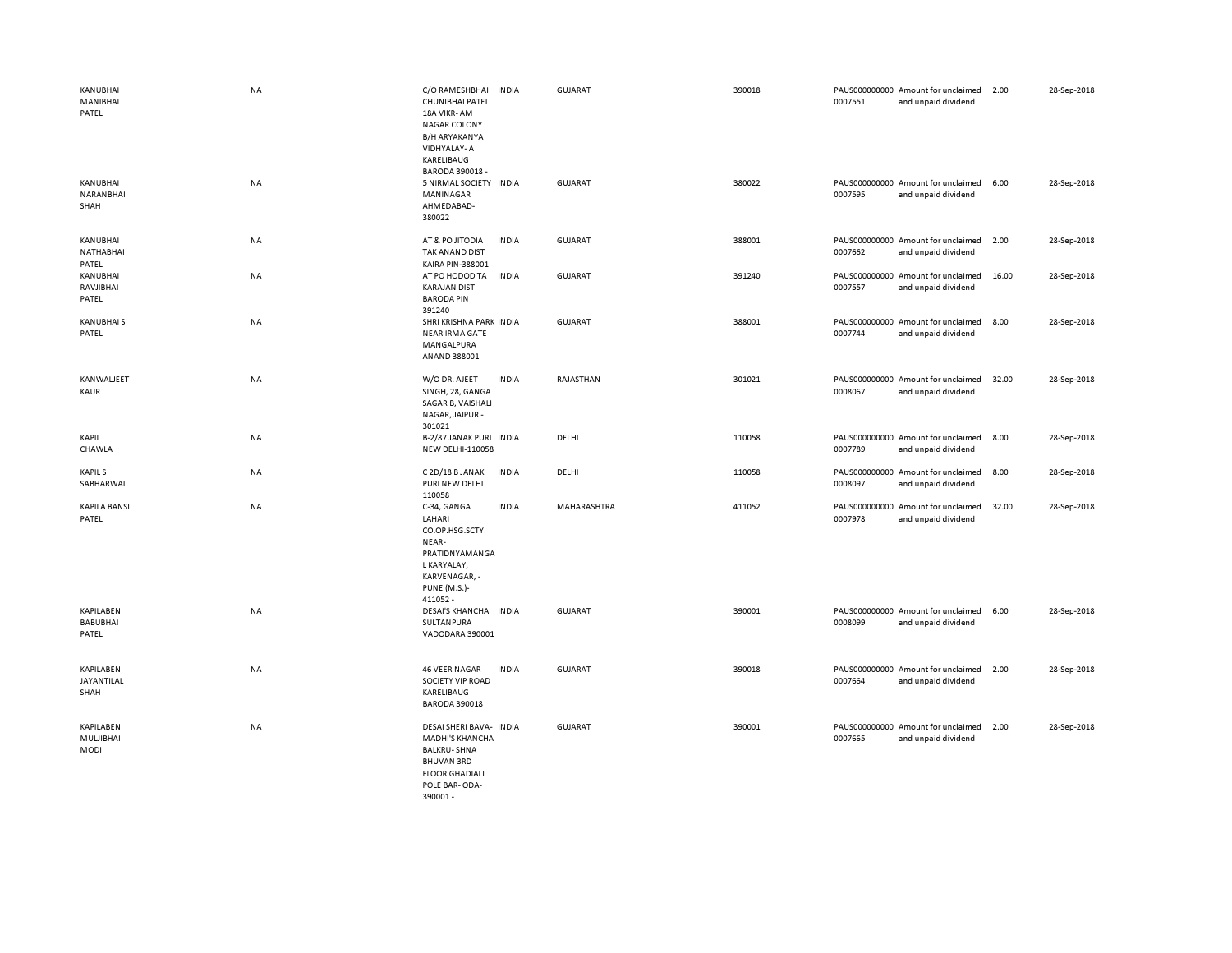| <b>KAPILABEN</b><br>RAMESHBHAI<br>PATEL         | <b>NA</b> | SHRIJI-KRUPA 11<br><b>GIRIRAJ SOCIETY</b><br><b>BEHIND GAURAV</b><br><b>SOC PANIGATE</b><br>BARODA-390006               | <b>INDIA</b> | <b>GUJARAT</b>       | 390006 | 0007666 | PAUS000000000 Amount for unclaimed<br>and unpaid dividend | 2.00   | 28-Sep-2018 |
|-------------------------------------------------|-----------|-------------------------------------------------------------------------------------------------------------------------|--------------|----------------------|--------|---------|-----------------------------------------------------------|--------|-------------|
| <b>KAPILABEN</b><br>RAMESHBHAI<br>PATEL         | <b>NA</b> | SHRIJI KRUPA<br><b>GIRIRAJ SOCIETY</b><br><b>BEHIND GAURAV</b><br><b>SOC PANIGATE</b><br>BARODA-390006                  | <b>INDIA</b> | <b>GUJARAT</b>       | 390006 | 0007667 | PAUS000000000 Amount for unclaimed<br>and unpaid dividend | 2.00   | 28-Sep-2018 |
| KARAM<br>SINGH<br><b>BINDRA</b>                 | <b>NA</b> | E-50 GURU NANAK INDIA<br>PURA JAIL ROAD<br><b>NEW DELHI 110018</b>                                                      |              | DELHI                | 110018 | 0007791 | PAUS000000000 Amount for unclaimed<br>and unpaid dividend | 24.00  | 28-Sep-2018 |
| KARAMCHAN<br>D<br>GHANSHAMD<br><b>AS NAGDEV</b> | NA        | A/81 JUMANI<br><b>MARKET REVADI</b><br>BAZAR<br>AHMEDABAD<br>380002                                                     | <b>INDIA</b> | <b>GUJARAT</b>       | 380002 | 0007668 | PAUS000000000 Amount for unclaimed<br>and unpaid dividend | 16.00  | 28-Sep-2018 |
| <b>KARAMSHIT</b><br>PETHANI                     | NA        | OM HOSPITAL<br><b>BUSINESS CENTRE</b><br><b>CANAL ROAD</b><br><b>RAJKOT 360002</b>                                      | <b>INDIA</b> | GUJARAT              | 360002 | 0008045 | PAUS000000000 Amount for unclaimed<br>and unpaid dividend | 8.00   | 28-Sep-2018 |
| KARANSINH<br>SOMSINH<br>RAULJI                  | NA        | AT&POST<br><b>MOTIKANTDI TA</b><br><b>GODHARA PIN</b><br>389001                                                         | <b>INDIA</b> | <b>GUJARAT</b>       | 389001 | 0007568 | PAUS000000000 Amount for unclaimed<br>and unpaid dividend | 6.00   | 28-Sep-2018 |
| KARKALA<br>NARASINHA<br>PAI                     | <b>NA</b> | <b>BLOCK NO 2</b><br>JOSEPHWADI S V<br><b>ROAD GOREGAON</b><br>WEST MUMBAI-<br>400062                                   | <b>INDIA</b> | MAHARASHTRA          | 400062 | 0007597 | PAUS000000000 Amount for unclaimed<br>and unpaid dividend | 22.00  | 28-Sep-2018 |
| KARNAIL<br>VERMA                                | <b>NA</b> | 18 GOVIND MARG INDIA<br><b>NEAR POLICE</b><br>MEMORIAL JAIPUR                                                           |              | RAJASTHAN            | 302004 | 0K03331 | PAUS000000000 Amount for unclaimed<br>and unpaid dividend | 200.00 | 28-Sep-2018 |
| <b>KARTAR</b><br>SINGH                          | <b>NA</b> | <b>BUDH SINGH</b><br><b>KARTAR SINGH</b><br>2406 HARDHIAN<br><b>SINGH ROAD</b><br><b>KAROL BAGH NEW</b><br>DELHI-110005 | <b>INDIA</b> | DELHI                | 110005 | 0007897 | PAUS000000000 Amount for unclaimed<br>and unpaid dividend | 8.00   | 28-Sep-2018 |
| KARUNA<br>SHARMA                                | NA        | 78D POCKET A D<br>SHALIMAR BAGH<br>DELHI 110052                                                                         | <b>INDIA</b> | DELHI                | 110052 | 0007813 | PAUS000000000 Amount for unclaimed<br>and unpaid dividend | 16.00  | 28-Sep-2018 |
| KARV<br><b>KISHORE</b>                          | <b>NA</b> | BINA MEDICOS 1-C INDIA<br><b>ADARSH NAGAR</b><br>ALAMBAGH<br><b>LUCKNOW</b>                                             |              | <b>UTTAR PRADESH</b> | 226005 | 0K03393 | PAUS000000000 Amount for unclaimed<br>and unpaid dividend | 200.00 | 28-Sep-2018 |
| KASHINATH<br>MANE                               | NA        | DOCTOR'S COLONY INDIA<br>GADHINGLAJ                                                                                     |              | MAHARASHTRA          | 416502 | 0K04109 | PAUS000000000 Amount for unclaimed<br>and unpaid dividend | 200.00 | 28-Sep-2018 |
| <b>KASHMIRI</b><br>LAL                          | <b>NA</b> | KASHMIRI LAL 1/53 INDIA<br><b>AMATI NAGAR N</b><br>DELHI-110015                                                         |              | DELHI                | 110015 | 0007807 | PAUS000000000 Amount for unclaimed<br>and unpaid dividend | 8.00   | 28-Sep-2018 |
| KASHYAP<br>RASIKLAL<br>MODY                     | <b>NA</b> | 587<br>THANGAVADA'S<br>POLE RAIPUR<br>AHMEDABAD-<br>380001                                                              | <b>INDIA</b> | <b>GUJARAT</b>       | 380001 | 0007737 | PAUS000000000 Amount for unclaimed<br>and unpaid dividend | 8.00   | 28-Sep-2018 |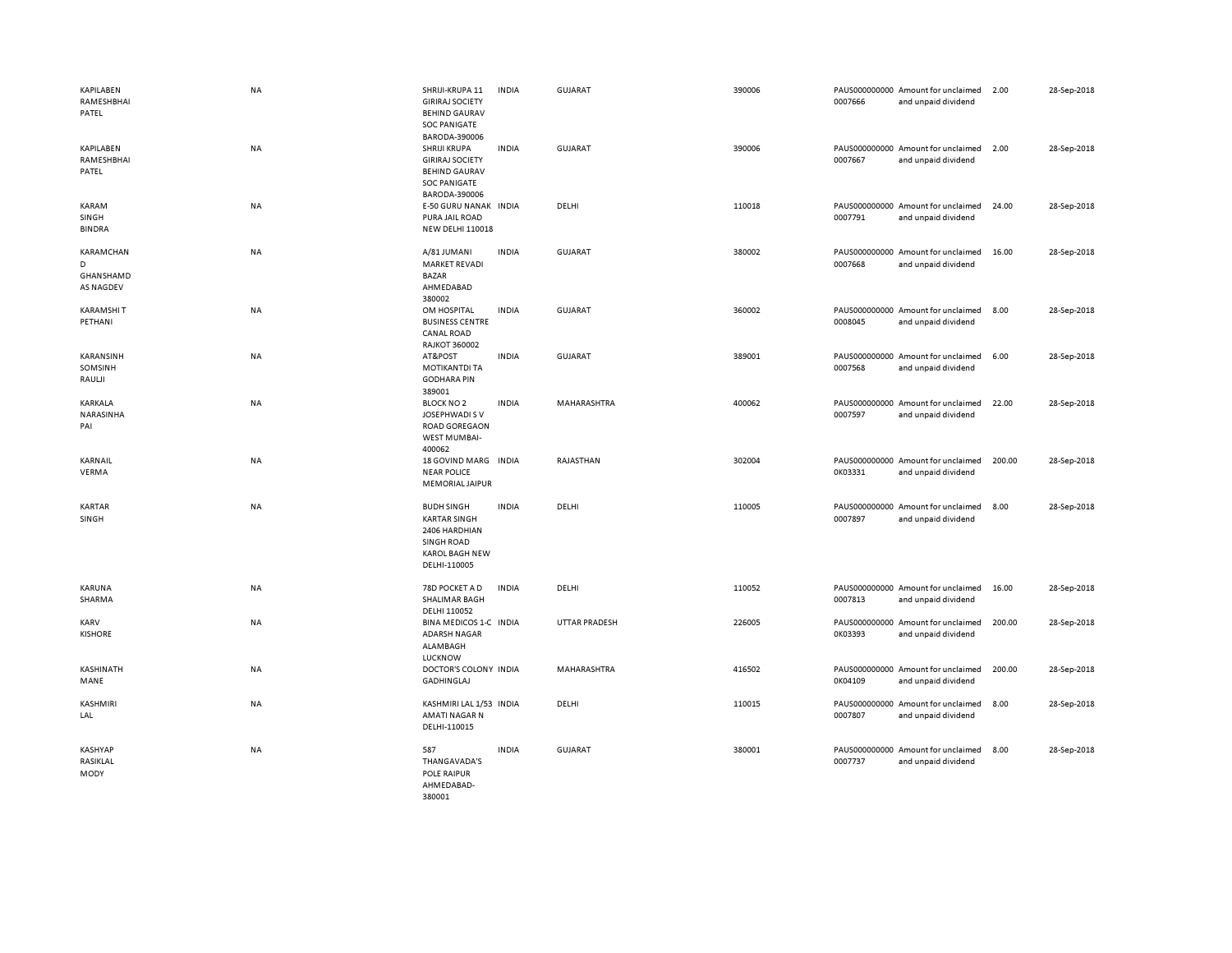| <b>KASTURIS</b>                         | <b>NA</b>         | 909, 7th CROSS, I<br>MAIN SRIRAMPUR<br><b>II STAGE</b><br>VIVEKANANDA<br><b>NAGAR</b>                                    | <b>INDIA</b> | KARNATAKA          | 570023 | 0K02605 | PAUS000000000 Amount for unclaimed<br>and unpaid dividend | 200.00  | 28-Sep-2018 |
|-----------------------------------------|-------------------|--------------------------------------------------------------------------------------------------------------------------|--------------|--------------------|--------|---------|-----------------------------------------------------------|---------|-------------|
| KASTURIRAN<br><b>GANTG</b>              | NA                | <b>ENGINEER PSS</b><br><b>DIVISION VIKRAM</b><br>SARABHAI SPACE<br>CENTRE<br>TRIVANDRUM-<br>695022                       | <b>INDIA</b> | KERALA             | 695022 | 0007936 | PAUS000000000 Amount for unclaimed<br>and unpaid dividend | 16.00   | 28-Sep-2018 |
| KASUMARTI<br>RAJA KUMARI                | NAGESWAR<br>A RAO | 23/857 3RD STREET INDIA<br><b>RAMESH REDDY</b><br><b>NAGAR</b><br>FATHEKHANPET<br><b>NELLORE</b>                         |              | ANDHRA PRADESH     | 524003 | 1012602 | PAUSIN3013132 Amount for unclaimed<br>and unpaid dividend | 600.00  | 28-Sep-2018 |
| KATARI<br>RAMASWAM<br>Y                 | <b>NA</b>         | 7 SECOND MAIN<br>ROAD GAYATHRI<br><b>DEVI PARK</b><br><b>EXTENSION</b><br><b>BANGALORE</b><br>560003                     | <b>INDIA</b> | KARNATAKA          | 560003 | 0007924 | PAUS000000000 Amount for unclaimed<br>and unpaid dividend | 8.00    | 28-Sep-2018 |
| KATTEPUR<br>RANGARAO<br>SUBRAMANY<br>AM | <b>NA</b>         | 2745,1ST FLOOR,<br>12TH MAIN E,<br>BLOCK,<br>RAJAJINAGAR, 2ND<br><b>BLOCK (NR. KAVERI</b><br>TILES, BANGALORE-<br>560010 | <b>INDIA</b> | KARNATAKA          | 560010 | 0007535 | PAUS000000000 Amount for unclaimed<br>and unpaid dividend | 16.00   | 28-Sep-2018 |
| KAUMUDI<br><b>HARIVADAN</b><br>PARIKH   | <b>NA</b>         | <b>BAJWADA SHETH</b><br><b>SERI BARODA</b><br>390001                                                                     | <b>INDIA</b> | GUJARAT            | 390001 | 0007542 | PAUS000000000 Amount for unclaimed<br>and unpaid dividend | 10.00   | 28-Sep-2018 |
| KAUSHALYA<br>DEVI                       | NA                | <b>B-161 NIRMAN</b><br><b>VIHAR NEAR</b><br>SHAKARPUR DELHI-<br>110092                                                   | <b>INDIA</b> | DELHI              | 110092 | 0007805 | PAUS000000000 Amount for unclaimed<br>and unpaid dividend | 16.00   | 28-Sep-2018 |
| KAUSHALYA<br>RANI                       | <b>NA</b>         | 812 ANAND KUNJ<br><b>VIKAS PURI NEW</b><br>DELHI 110018                                                                  | <b>INDIA</b> | DELHI              | 110018 | 0007910 | PAUS000000000 Amount for unclaimed<br>and unpaid dividend | 20.00   | 28-Sep-2018 |
| <b>KAUSHIK</b><br><b>BURMAN</b><br>ROY  | NA                | P 242 A C IT ROAD INDIA<br>CALCUTTA 700010                                                                               |              | <b>WEST BENGAL</b> | 700010 | 0008031 | PAUS000000000 Amount for unclaimed<br>and unpaid dividend | 32.00   | 28-Sep-2018 |
| KAUSHIK<br>DAHYABHAI<br>PATEL           | <b>NA</b>         | "MANGALAM" 82<br>MALAYIYA NAGAR<br><b>B RAJKOT 360004</b>                                                                | <b>INDIA</b> | <b>GUJARAT</b>     | 360004 | 0007919 | PAUS000000000 Amount for unclaimed<br>and unpaid dividend | 8.00    | 28-Sep-2018 |
| <b>KAUSHIK</b><br>PATEL                 | <b>NA</b>         | 5A DEVDEEP<br>SOCIETY OLD<br>PADRA ROAD<br>VADODARA                                                                      | <b>INDIA</b> | <b>GUJARAT</b>     | 390001 | 0K04494 | PAUS000000000 Amount for unclaimed<br>and unpaid dividend | 200.00  | 28-Sep-2018 |
| <b>KAVITA JAIN</b>                      | <b>NA</b>         | C/O PRAGYA SALES INDIA<br><b>BEHIND</b><br>CHHATISGARH<br><b>COLLEGE RAIPUR</b>                                          |              | CHHATTISGARH       | 492001 | 0K03300 | PAUS000000000 Amount for unclaimed<br>and unpaid dividend | 1300.00 | 28-Sep-2018 |
| <b>KAVITA V</b><br>PAREKH               | <b>NA</b>         | C/O V G<br>PAREKH, PAREKH<br>KHIDAKI NR MUNI<br>M-ITHAIWALA OPP<br><b>MANU BROS</b><br>KHARGATE M G RO-                  | <b>INDIA</b> | GUJARAT            | 364001 | 0008004 | PAUS000000000 Amount for unclaimed<br>and unpaid dividend | 66.00   | 28-Sep-2018 |

AD BHAVNAGAR 364001 -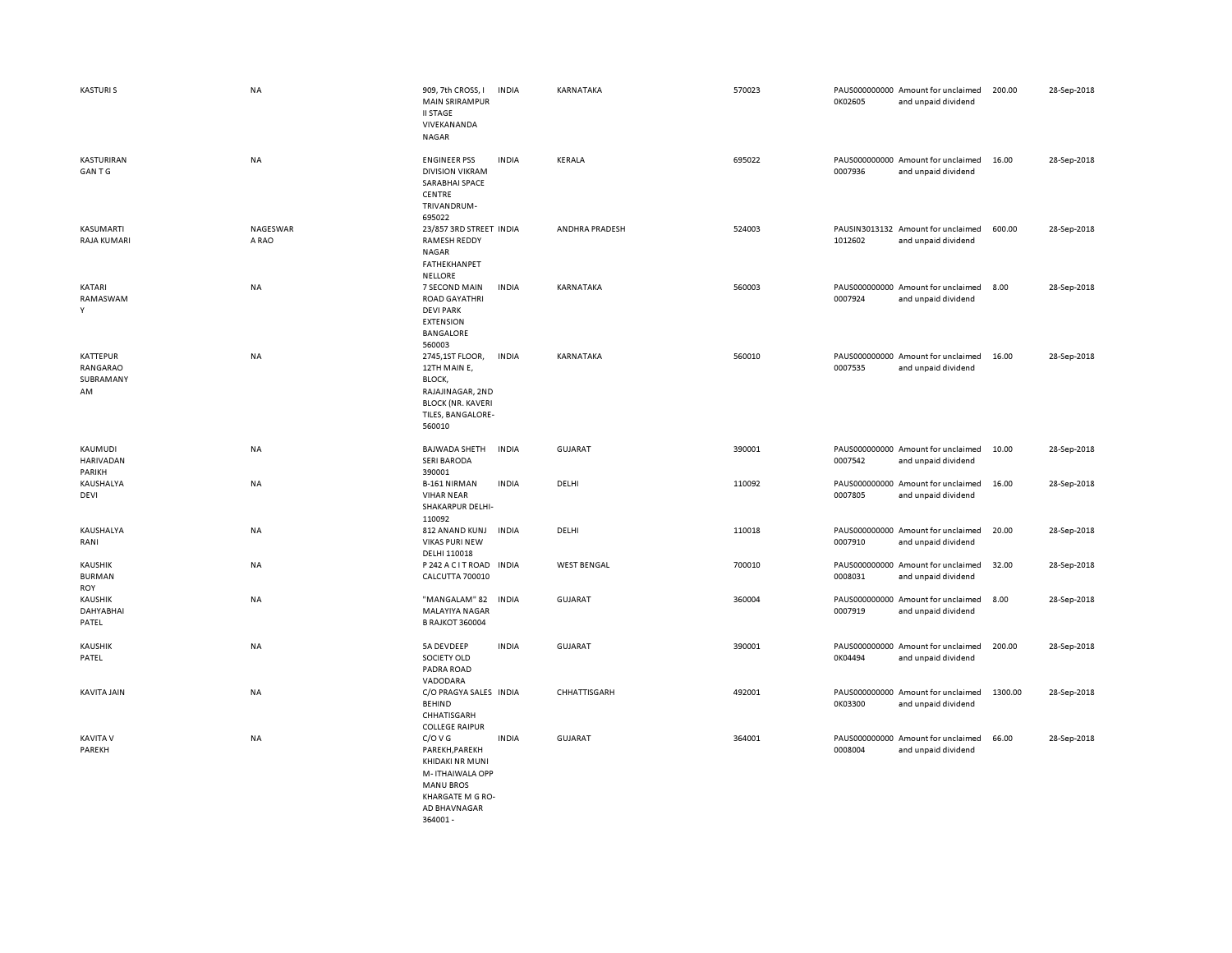| <b>KAWALJIT</b><br>MEHTA                    | NA        | <b>B-78 NANAK PURA INDIA</b><br><b>NEARPTI</b><br><b>BUILDING NEW</b>                          |              | DELHI             | 110001 | 0007908 | PAUS000000000 Amount for unclaimed<br>and unpaid dividend | 8.00    | 28-Sep-2018 |
|---------------------------------------------|-----------|------------------------------------------------------------------------------------------------|--------------|-------------------|--------|---------|-----------------------------------------------------------|---------|-------------|
| KENDAPUDI<br>JAYABALAN<br>PREMAVATH<br>Υ    | NA        | DELHI-110001<br><b>KJ PREMAVATHY</b><br>22 BUNGALOW<br>STREET SHEVAPET<br>SALEM<br>TAMILNADU   | <b>INDIA</b> | <b>TAMIL NADU</b> | 636002 | 0007768 | PAUS000000000 Amount for unclaimed<br>and unpaid dividend | 16.00   | 28-Sep-2018 |
| KESHAVBHAI<br>NAGJIBHAI<br>PATEL            | NA        | 636002<br>34,<br>LAXMINARAYAN<br>NAGAR OPP.<br>LAXMINARAYAN<br>MANDIR<br>MANJALPUR<br>VADODARA | <b>INDIA</b> | <b>GUJARAT</b>    | 390011 | 0007672 | PAUS000000000 Amount for unclaimed<br>and unpaid dividend | 2.00    | 28-Sep-2018 |
| KESHAVLAL<br>DEVSHANKER<br><b>BHATT</b>     | <b>NA</b> | SAVITRI 26<br>ARUNODAYA<br><b>SOCIETY ALKAPURI</b><br>BARODA-390005                            | <b>INDIA</b> | <b>GUJARAT</b>    | 390005 | 0007673 | PAUS000000000 Amount for unclaimed<br>and unpaid dividend | 82.00   | 28-Sep-2018 |
| KESHAVLAL<br>PARBAT<br>SHAH                 | NA        | KHODIYAR COLONY INDIA<br>AERODROME<br>ROAD JAMNAGAR-<br>361006                                 |              | <b>GUJARAT</b>    | 361006 | 0007674 | PAUS000000000 Amount for unclaimed<br>and unpaid dividend | 16.00   | 28-Sep-2018 |
| KESHAVLAL<br>PURSOTTAM<br><b>DAS MISTRY</b> | NA        | CHHANI AMIN<br><b>NAGAR SOCIETY</b><br>NO <sub>111</sub> DIST<br><b>BARODA PIN-</b>            | <b>INDIA</b> | <b>GUJARAT</b>    | 391740 | 0007675 | PAUS000000000 Amount for unclaimed<br>and unpaid dividend | 16.00   | 28-Sep-2018 |
| KESHAVRAO<br><b>GOVINDRAO</b><br>SAPRE      | NA        | 391740<br>C/O SAPRE<br><b>BROTHERS GREAT</b><br><b>EASTERN ROAD</b><br><b>RAIPUR MP 492001</b> | <b>INDIA</b> | CHHATTISGARH      | 492001 | 0007534 | PAUS000000000 Amount for unclaimed<br>and unpaid dividend | 10.00   | 28-Sep-2018 |
| <b>KESHAWLAL P</b><br>SAVLANI               | NA        | BLOCK-4 4TH<br><b>FLOOR LOTUS</b><br>COURT 12-A DR<br><b>ANNIE BESANT</b><br><b>ROAD WORLI</b> | <b>INDIA</b> | MAHARASHTRA       | 400018 | 0007876 | PAUS000000000 Amount for unclaimed<br>and unpaid dividend | 8.00    | 28-Sep-2018 |
| KESHVLAL<br>ANANDJI<br>PATEL                | NA        | MUMBAI 400018<br>KAMDARNAGAR<br>SOCIETY SANSKAR<br>VIDYALAYA<br>BARODA-390002                  | <b>INDIA</b> | <b>GUJARAT</b>    | 390002 | 0007569 | PAUS000000000 Amount for unclaimed<br>and unpaid dividend | 32.00   | 28-Sep-2018 |
| <b>KETAN PATEL</b>                          | NA        | 'SIDDHARTH' OPP.<br>ST.MARY'S SCHOOL<br><b>KALAWAD ROAD</b>                                    | <b>INDIA</b> | GUJARAT           | 360005 | 0K04129 | PAUS000000000 Amount for unclaimed<br>and unpaid dividend | 1800.00 | 28-Sep-2018 |
| <b>KETKI K DESAI</b>                        | <b>NA</b> | C/O KANTILAL S<br><b>SONI BHAIJI</b><br>DAROGANI POLE<br><b>B/H JUBILEE BAGH</b><br>VADODARA   | <b>INDIA</b> | <b>GUJARAT</b>    | 390001 | 0K04696 | PAUS000000000 Amount for unclaimed<br>and unpaid dividend | 200.00  | 28-Sep-2018 |
| KEVALBHAI<br>MATHURBHA<br><b>I PATEL</b>    | <b>NA</b> | AT AJABPURA POST INDIA<br>ODHA TAL BAYAD<br><b>DIST</b><br>SABARKANTHA<br>383325               |              | <b>GUJARAT</b>    | 383325 | 0007676 | PAUS000000000 Amount for unclaimed<br>and unpaid dividend | 2.00    | 28-Sep-2018 |
| <b>KEWAL</b><br><b>KRISHAN</b>              | <b>NA</b> | C/O K G GUPTA<br>2616 KINARI BAZAR<br>DELHI-110006                                             | <b>INDIA</b> | DELHI             | 110006 | 0007794 | PAUS000000000 Amount for unclaimed<br>and unpaid dividend | 8.00    | 28-Sep-2018 |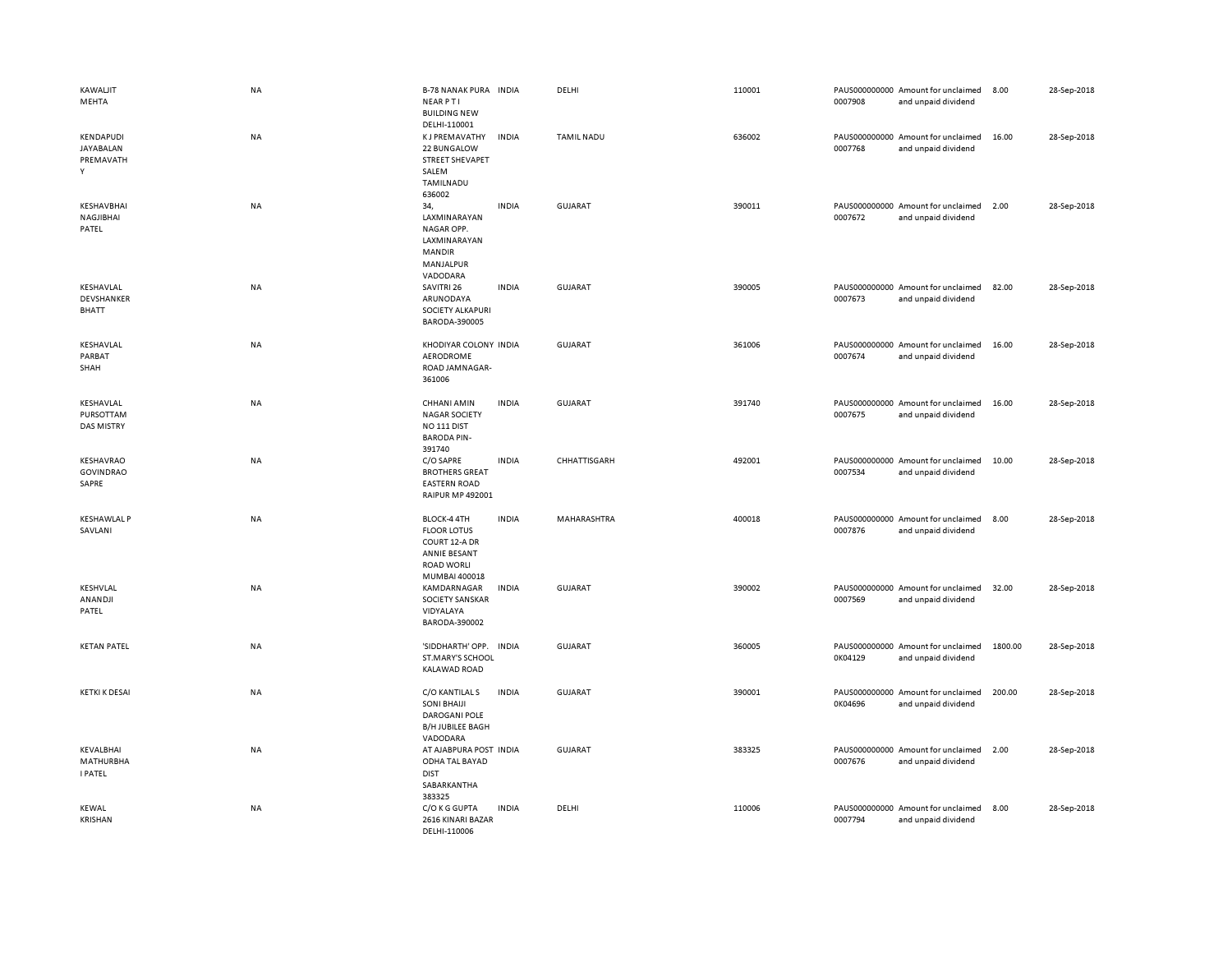| <b>KEWAL</b><br>KRISHNA<br><b>THAKKAR</b> | NA                       | B-90/2 EAST OF<br><b>KAILASH NEW</b><br>DELHI 110065                                                           | <b>INDIA</b> | DELHI              | 110065 | 0007969 | PAUS000000000 Amount for unclaimed<br>and unpaid dividend | 16.00  | 28-Sep-2018 |
|-------------------------------------------|--------------------------|----------------------------------------------------------------------------------------------------------------|--------------|--------------------|--------|---------|-----------------------------------------------------------|--------|-------------|
| <b>KHAN ABDUL</b><br>SATTAR               | NA                       | <b>SULEMAN BROS</b><br><b>BUILDING ROOM</b><br>NO 4 213 NEW<br>MILL ROAD KURLA<br><b>WEST MUMBAI</b><br>400070 | <b>INDIA</b> | MAHARASHTRA        | 400070 | 0005427 | PAUS000000000 Amount for unclaimed<br>and unpaid dividend | 16.00  | 28-Sep-2018 |
| <b>KHAN ABDUL</b><br>SATTAR               | <b>NA</b>                | <b>SULEMAN BROS</b><br>BLDG ROOM NO 4<br>213 NEW MILL<br><b>ROAD KURLA WEST</b><br>MUMBAI 400070               | <b>INDIA</b> | MAHARASHTRA        | 400070 | 0008078 | PAUS000000000 Amount for unclaimed<br>and unpaid dividend | 16.00  | 28-Sep-2018 |
| <b>KHEVNAV</b><br>MANKAD                  | NA                       | 2/H 74 307 HUDCO INDIA<br><b>ANAND NAGAR</b><br><b>OPP GAYTRI</b><br><b>TEMPLE RAJKOT</b>                      |              | <b>GUJARAT</b>     | 360002 | 0K04122 | PAUS000000000 Amount for unclaimed<br>and unpaid dividend | 200.00 | 28-Sep-2018 |
| KHODABHAI<br>CHHAGANLAL<br>PATEL          | <b>NA</b>                | AMBICANAGAR<br>BLOCK NO2/33<br>NAGARWEL<br>HANUMAN ROAD<br>AHMEDABAD-<br>380023                                | <b>INDIA</b> | <b>GUJARAT</b>     | 380023 | 0007677 | PAUS000000000 Amount for unclaimed<br>and unpaid dividend | 6.00   | 28-Sep-2018 |
| KHURSHEED<br>ALAM                         | NA                       | 21 GORACHAND<br>ROAD CALCUTTA                                                                                  | <b>INDIA</b> | <b>WEST BENGAL</b> | 700014 | 0K02817 | PAUS000000000 Amount for unclaimed<br>and unpaid dividend | 200.00 | 28-Sep-2018 |
| <b>KIRAN BALA</b>                         | NA                       | 4/37 RAMESH<br>NAGAR SINGLA<br><b>STOREY NEW DELHI</b><br>110015                                               | <b>INDIA</b> | DELHI              | 110015 | 0007895 | PAUS000000000 Amount for unclaimed<br>and unpaid dividend | 8.00   | 28-Sep-2018 |
| <b>KIRAN BALA</b>                         | NA                       | H 34/117 SECTOR-3 INDIA<br>ROHINI DELHI                                                                        |              | DELHI              | 110085 | 0007799 | PAUS000000000 Amount for unclaimed<br>and unpaid dividend | 8.00   | 28-Sep-2018 |
| <b>KIRAN BALA</b>                         | NA                       | 25 PARDA BAGH<br>DARYA GANG NEW<br>DELHI-110002                                                                | <b>INDIA</b> | DELHI              | 110002 | 0007904 | PAUS000000000 Amount for unclaimed<br>and unpaid dividend | 8.00   | 28-Sep-2018 |
| <b>KIRAN D</b><br>SHAH                    | <b>DHANESH M</b><br>SHAH | 109 CHANDRALOK INDIA<br>COMPLEX S D<br><b>ROAD</b><br>SECUNDERABAD                                             |              | ANDHRA PRADESH     | 500003 | 0025794 | PAUSIN3027341 Amount for unclaimed<br>and unpaid dividend | 8.00   | 28-Sep-2018 |
| KIRAN<br><b>FULCHAND</b><br>SHAH          | NA                       | A/8 MANORATH<br>DATTAPADA X<br>ROAD NO <sub>2</sub><br><b>BORIVALI EAST</b><br>MUMBAI 400066                   | <b>INDIA</b> | MAHARASHTRA        | 400066 | 0008008 | PAUS000000000 Amount for unclaimed<br>and unpaid dividend | 66.00  | 28-Sep-2018 |
| <b>KIRAN J</b><br>KHAMBHAITA              | <b>NA</b>                | A/21 RUPAL<br>SOCIETY B/H<br>AKASHWANI<br>MAKARPURA ROAD<br>VADODARA 390009                                    | <b>INDIA</b> | GUJARAT            | 390009 | 0008068 | PAUS000000000 Amount for unclaimed<br>and unpaid dividend | 6.00   | 28-Sep-2018 |
| KIRAN<br>KHANNA                           | NA                       | 242 MIG B SECTOR- INDIA<br>10 FARIDABAD<br><b>HARYANA 121002</b>                                               |              | <b>HARYANA</b>     | 121002 | 0007947 | PAUS000000000 Amount for unclaimed<br>and unpaid dividend | 8.00   | 28-Sep-2018 |
| KIRAN<br>KHANNA                           | NA                       | 242 MIG-B SECTOR- INDIA<br>10 FARIDABAD<br>HARYANA 121001                                                      |              | <b>HARYANA</b>     | 121001 | 0007815 | PAUS000000000 Amount for unclaimed<br>and unpaid dividend | 8.00   | 28-Sep-2018 |
|                                           |                          |                                                                                                                |              |                    |        |         |                                                           |        |             |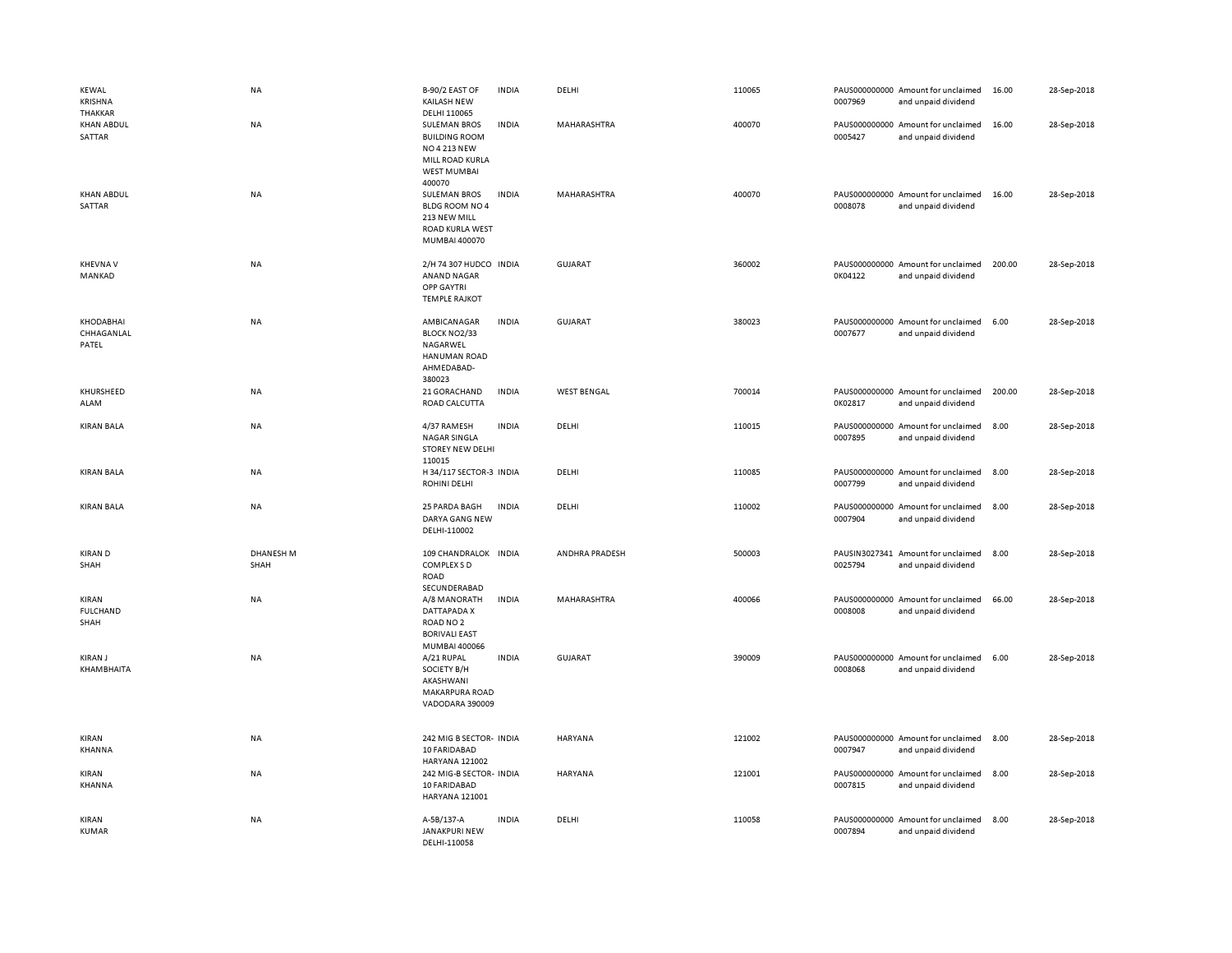| <b>KIRAN P BAXI</b>                          | <b>NA</b> | $C/O$ M/S<br><b>COMPUTER AIDS</b><br>INDIA 2/8 SARAT<br><b>BOSE ROAD</b>                                               | <b>INDIA</b> | <b>WEST BENGAL</b>   | 700020 | 0008083 | PAUS000000000 Amount for unclaimed<br>and unpaid dividend | 8.00   | 28-Sep-2018 |
|----------------------------------------------|-----------|------------------------------------------------------------------------------------------------------------------------|--------------|----------------------|--------|---------|-----------------------------------------------------------|--------|-------------|
| <b>KIRAN R</b><br>CHAUDHARI                  | NA        | CALCUTTA 700020<br>31-B ABHAY<br><b>SHOPPING CENTRE</b><br>OPP G I D C DIST<br>MEHSANA N G<br>VISNAGAR 384315          | <b>INDIA</b> | GUJARAT              | 384315 | 0008077 | PAUS000000000 Amount for unclaimed<br>and unpaid dividend | 32.00  | 28-Sep-2018 |
| KIRAN<br>SHARMA                              | NA        | $71-A$<br>RAVINDRAPURI<br>LANE NO3POBH<br>U VARANASI                                                                   | <b>INDIA</b> | <b>UTTAR PRADESH</b> | 221005 | 0K03404 | PAUS000000000 Amount for unclaimed<br>and unpaid dividend | 200.00 | 28-Sep-2018 |
| KIRANKUMAR<br>MANUBHAI<br>PATEL              | <b>NA</b> | C/O MANUBHAI H<br>PATEL 'GOKUL' MAI<br><b>SOCIETY NEAR</b><br><b>VAISHALI THEATRE</b><br>P O NADIAD-<br>387001         | <b>INDIA</b> | <b>GUJARAT</b>       | 387001 | 0007678 | PAUS000000000 Amount for unclaimed<br>and unpaid dividend | 16.00  | 28-Sep-2018 |
| <b>KIRIT G SHAH</b>                          | NA        | NEAR JAIN TEMPLE INDIA<br>POST ODE VIA<br>ANAND PIN-388210                                                             |              | <b>GUJARAT</b>       | 388210 | 0007679 | PAUS000000000 Amount for unclaimed<br>and unpaid dividend | 6.00   | 28-Sep-2018 |
| KIRIT<br><b>JECHANDBHA</b><br><b>I DHRUV</b> | NA        | C/O KALPNA<br><b>CLASSES LALIT</b><br><b>BUILDING</b><br>RAOPURA BARODA-<br>390001                                     | <b>INDIA</b> | <b>GUJARAT</b>       | 390001 | 0007680 | PAUS000000000 Amount for unclaimed<br>and unpaid dividend | 6.00   | 28-Sep-2018 |
| KIRIT<br>NARANDAS<br>MODY                    | <b>NA</b> | RADHESHYAM<br><b>BULDING 1ST</b><br>FLOOR BEHIND OLD<br>POLICE ST S V<br><b>ROAD BORIVALI</b><br>(W) MUMBAI-<br>400092 | <b>INDIA</b> | MAHARASHTRA          | 400092 | 0007753 | PAUS000000000 Amount for unclaimed<br>and unpaid dividend | 8.00   | 28-Sep-2018 |
| KIRIT<br>NAVNITLAL<br><b>TRIVEDI</b>         | NA        | NEAR MEHTA POLE INDIA<br><b>ABOVE KALYAN</b><br>PAN HOUSE BANK<br><b>ROAD BARODA</b><br>390006                         |              | <b>GUJARAT</b>       | 390006 | 0008070 | PAUS000000000 Amount for unclaimed<br>and unpaid dividend | 16.00  | 28-Sep-2018 |
| <b>KIRIT R DAVE</b>                          | NA        | 38 JULLY PARK B/H INDIA<br><b>SONAL PARK VIP</b><br>ROAD BARODA<br>390002                                              |              | <b>GUJARAT</b>       | 390002 | 0008049 | PAUS000000000 Amount for unclaimed<br>and unpaid dividend | 2.00   | 28-Sep-2018 |
| KIRITBHAI<br>DAHYABHAI<br>PATEL              | NA        | <b>JOGIDAS STREET</b><br><b>NANA ADADH</b><br>ANAND-388001                                                             | <b>INDIA</b> | GUJARAT              | 388001 | 0007566 | PAUS000000000 Amount for unclaimed<br>and unpaid dividend | 2.00   | 28-Sep-2018 |
| KIRITBHAI<br><b>ISHVARLAL</b><br>DESAI       | NA        | 6/B TASHKAND<br>SOCIETY<br><b>NIZAMPURA</b><br>BARODA-390002                                                           | <b>INDIA</b> | <b>GUJARAT</b>       | 390002 | 0007681 | PAUS000000000 Amount for unclaimed<br>and unpaid dividend | 100.00 | 28-Sep-2018 |
| KIRITBHAI<br>JETHALAL<br>SHAH                | <b>NA</b> | SHIVE KRUPA 3RD<br>FLOOR FLAT NO 9<br>KARANILANE<br><b>GHATKOPAR</b><br>MUMBAI-400086                                  | <b>INDIA</b> | MAHARASHTRA          | 400086 | 0007877 | PAUS000000000 Amount for unclaimed<br>and unpaid dividend | 8.00   | 28-Sep-2018 |
| KIRITKUMAR<br>CHARANDAS<br><b>JOGIDASANI</b> | NA        | PASU KAMDAR<br><b>STREET KUTCH-</b><br>MANDVI-370465                                                                   | <b>INDIA</b> | <b>GUJARAT</b>       | 370465 | 0007747 | PAUS000000000 Amount for unclaimed<br>and unpaid dividend | 16.00  | 28-Sep-2018 |
| KIRITKUMAR<br>LAXMICHAND<br>SARVAIYA         | NA        | 102/103 NO 2<br>PRITAM SOCIETY<br><b>BHARUCH-392002</b>                                                                | <b>INDIA</b> | <b>GUJARAT</b>       | 392002 | 0007684 | PAUS000000000 Amount for unclaimed<br>and unpaid dividend | 100.00 | 28-Sep-2018 |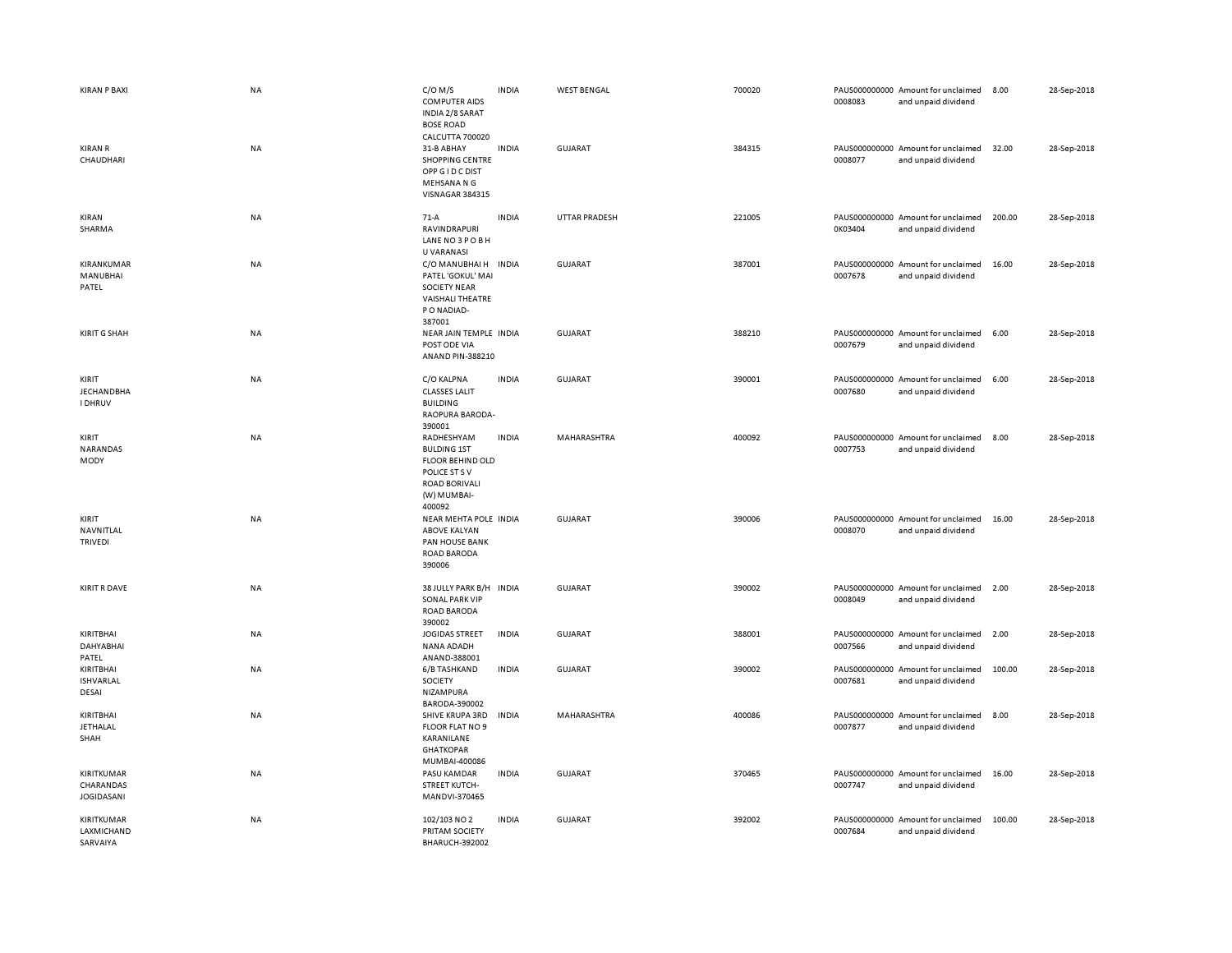| KIRITKUMAR<br>NAVANITLAL<br>SHAH                             | <b>NA</b> | C/O J L SANGHAVI<br><b>INDIA</b><br><b>16 STHANAKWASI</b><br>JAIN SOC NR<br>NARANPURA RLY<br>CROSSING<br>NARANPURA<br>AHMEDABAD<br>380014            | <b>GUJARAT</b> | 380014 | 0007862 | PAUS000000000 Amount for unclaimed<br>and unpaid dividend | 24.00  | 28-Sep-2018 |
|--------------------------------------------------------------|-----------|------------------------------------------------------------------------------------------------------------------------------------------------------|----------------|--------|---------|-----------------------------------------------------------|--------|-------------|
| KIRITKUMAR<br>NAVANITLAL<br>SHAH                             | NA        | C/O J L SANGHAVI<br><b>INDIA</b><br><b>16 STHANAKWASI</b><br>JAIN SOC NR<br><b>NARANPURA RLY</b><br>CROSSING<br>AHMEDABAD<br>380013                  | GUJARAT        | 380013 | 0008030 | PAUS000000000 Amount for unclaimed<br>and unpaid dividend | 8.00   | 28-Sep-2018 |
| KIRITKUMAR<br>SHANTILAL<br>PATEL                             | NA        | C/O BABUBHAI<br><b>INDIA</b><br><b>KESHAVBHAI PATEL</b><br>OPP WADI<br>RANGMAHAL<br>DARWAJA WADI<br><b>BARODA 390017</b>                             | GUJARAT        | 390017 | 0007571 | PAUS000000000 Amount for unclaimed<br>and unpaid dividend | 2.00   | 28-Sep-2018 |
| KIRITRAY<br>AMBALAL<br>AMIN                                  | NA        | 22 RACE COURSE<br><b>INDIA</b><br>PARK RACE COURSE<br><b>CIRCLE - WEST</b><br><b>NEAR NATUBHAI</b><br><b>CENTRE GOTRI</b><br>ROAD BA-RODA<br>390007- | <b>GUJARAT</b> | 390007 | 0007608 | PAUS000000000 Amount for unclaimed<br>and unpaid dividend | 6.00   | 28-Sep-2018 |
| KIRTI<br>JAYANTILAL<br>SHAH                                  | NA        | C/3, H-WING, FLAT INDIA<br>NO-81 MAHAVIR<br>NAGAR, SHANKERL<br>ANE KANDIVALI (W)<br>MUMBAI                                                           | MAHARASHTRA    | 400067 | 0012561 | PAUS120216000 Amount for unclaimed<br>and unpaid dividend | 4.00   | 28-Sep-2018 |
| KIRTIKUMAR<br>RAMANLAL<br>DESAI                              | NA        | 9 DIYALOK SOCIETY INDIA<br>PART-I OPP<br>SAIKRIPA S- OC OPP<br><b>KUNIKA SOC HARNI</b><br>ROAD BARODA 390-<br>$022 -$                                | <b>GUJARAT</b> | 390022 | 0008073 | PAUS000000000 Amount for unclaimed<br>and unpaid dividend | 16.00  | 28-Sep-2018 |
| KIRTIKUMAR<br>SHAH                                           | NA        | <b>44 JAIN SOCIETY</b><br><b>INDIA</b><br><b>ELLIS BRIDGE</b><br>AHMEDABAD                                                                           | <b>GUJARAT</b> | 380006 | 0K02257 | PAUS000000000 Amount for unclaimed<br>and unpaid dividend | 200.00 | 28-Sep-2018 |
| <b>KISHAN DAS</b>                                            | NA        | PRIYA LAHURABIR INDIA<br>CROSSING<br><b>VARANASI 221001</b>                                                                                          | UTTAR PRADESH  | 221001 | 0007914 | PAUS000000000 Amount for unclaimed<br>and unpaid dividend | 8.00   | 28-Sep-2018 |
| KISHEN<br>CHAND JAIN                                         | NA        | 1261 VEDWARA<br><b>INDIA</b><br>MALIWARA<br><b>CHANDNI CHOWK</b><br>DELHI 110006                                                                     | DELHI          | 110006 | 0007991 | PAUS000000000 Amount for unclaimed<br>and unpaid dividend | 32.00  | 28-Sep-2018 |
| <b>KISHOR P LAD</b>                                          | NA        | <b>BEHIND BHARATI</b><br><b>INDIA</b><br>HIGH SCHOOL<br>BARANPURA<br>BARODA-390001                                                                   | <b>GUJARAT</b> | 390001 | 0007689 | PAUS000000000 Amount for unclaimed<br>and unpaid dividend | 2.00   | 28-Sep-2018 |
| KISHORCHAN<br><b>DRA</b><br><b>CHHOTUBHAI</b><br><b>NAIK</b> | NA        | AT PATEL STREET<br><b>INDIA</b><br><b>SARBHON PO</b><br><b>SARBHON VIA</b><br><b>BARDOLI DIST</b><br><b>SURAT PIN 394350</b>                         | <b>GUJARAT</b> | 394350 | 0007545 | PAUS000000000 Amount for unclaimed<br>and unpaid dividend | 16.00  | 28-Sep-2018 |
| <b>KISHORE</b><br>DATTATRAYA<br>KARNAD                       | NA        | C-20, SRUSHTI<br><b>INDIA</b><br><b>HOUSING</b><br>COMPLEX, SAIYED<br>VASNA ROAD,<br>BARODA-390015                                                   | GUJARAT        | 390015 | 0007722 | PAUS000000000 Amount for unclaimed<br>and unpaid dividend | 16.00  | 28-Sep-2018 |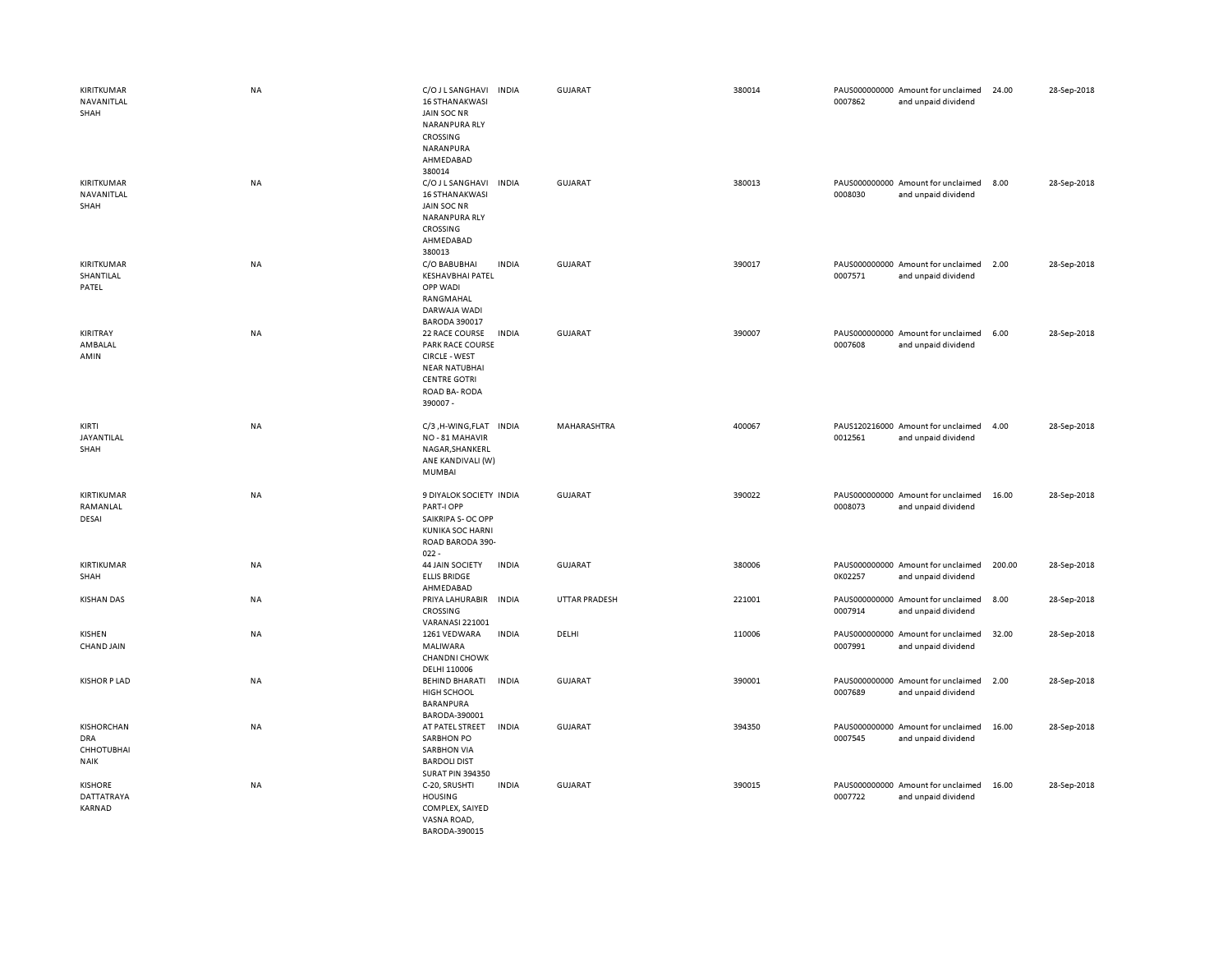| <b>KISHORE</b><br><b>KUMAR</b><br>DEBATA                 | NA                       | PURAK VINIMAY<br>LTD SANTA-SAHI<br><b>CUTTACK ORISSA</b>                                                                            | <b>INDIA</b> | ORISSA            | 753001 | 0K02650 | PAUS000000000 Amount for unclaimed<br>and unpaid dividend | 200.00 | 28-Sep-2018 |
|----------------------------------------------------------|--------------------------|-------------------------------------------------------------------------------------------------------------------------------------|--------------|-------------------|--------|---------|-----------------------------------------------------------|--------|-------------|
| <b>KISHOREBHAI</b><br>KANTILAL<br>JAYSWAL                | <b>NA</b>                | 6 AMI APARTMENT INDIA<br><b>NEAR COLLECTOR</b><br><b>BUNGLOW GOL</b><br>LIMADA<br>MANINAGAR<br>AHMEDABAD-<br>380008                 |              | GUJARAT           | 380008 | 0007688 | PAUS000000000 Amount for unclaimed<br>and unpaid dividend | 16.00  | 28-Sep-2018 |
| <b>KISHORIBEN</b><br>HARIPRASAD<br>SHAH                  | NA                       | <b>BAHAI CENTRE</b><br><b>SHAHPUR BAHAR</b><br><b>CENTRE SHAHPUR</b><br>AHMEDABAD-<br>380001                                        | <b>INDIA</b> | <b>GUJARAT</b>    | 380001 | 0007691 | PAUS000000000 Amount for unclaimed<br>and unpaid dividend | 32.00  | 28-Sep-2018 |
| KN<br>NAGAMMAI                                           | NA                       | 21& II LINK STREET INDIA<br>MANDAVELI<br>PAKKAM CHENNAI<br>600028                                                                   |              | <b>TAMIL NADU</b> | 600028 | 0008036 | PAUS000000000 Amount for unclaimed<br>and unpaid dividend | 32.00  | 28-Sep-2018 |
| KOKILA<br><b>GUNVANTPR</b><br><b>ASAD PARIKH</b>         | <b>NA</b>                | C-16 MANGALAM<br>APARTMENT OPP.<br>SOMESHWAR<br>DERASAR NR.<br>SHYAMAL CROSS<br>ROAD 132 FEET<br>RING<br>ROADSATELLITE<br>AHMEDABAD | <b>INDIA</b> | GUJARAT           | 380015 | 0007529 | PAUS000000000 Amount for unclaimed<br>and unpaid dividend | 10.00  | 28-Sep-2018 |
| <b>KOKILA I</b><br>THAKKAR                               | NA                       | 708 HARIDARSHAN INDIA<br>APARTMENTS<br>NEAR PARIMAL RLY<br><b>CROSSING ELLIS</b><br><b>BRIDGE</b><br>AHMEDABAD-<br>380006           |              | <b>GUJARAT</b>    | 380006 | 0007740 | PAUS000000000 Amount for unclaimed<br>and unpaid dividend | 8.00   | 28-Sep-2018 |
| <b>KOKILABEN</b><br>AMBUBHAI<br>PATEL                    | NA                       | C/O MAHENDRA M INDIA<br>PATEL 231<br>RANGARI CHAWL<br>OPP BAWLA<br>MASJID N M JOSHI<br>MARG MUMBAI-<br>400013                       |              | MAHARASHTRA       | 400013 | 0007746 | PAUS000000000 Amount for unclaimed<br>and unpaid dividend | 40.00  | 28-Sep-2018 |
| <b>KOKILABEN</b><br>RAMESHBHAI<br>PATEL                  | NA                       | <b>BANK OF BARODA</b><br>GOWHAR BAUG,<br>COLLEGE ROAD,<br>BILIMORA-396321                                                           | <b>INDIA</b> | <b>GUJARAT</b>    | 396321 | 0007558 | PAUS000000000 Amount for unclaimed<br>and unpaid dividend | 12.00  | 28-Sep-2018 |
| KOLLI<br>SUBRAMANY<br>AM                                 | <b>NA</b>                | PLOT NO.12 SITA<br>RESIDENCY<br>ARUNODAYA<br>COLONY<br>MADHAPURHYDER<br>ABAD                                                        | <b>INDIA</b> | ANDHRA PRADESH    | 500081 | 0K01016 | PAUS000000000 Amount for unclaimed<br>and unpaid dividend | 200.00 | 28-Sep-2018 |
| KOMAL<br>SISODIA                                         | <b>MANGILAL</b><br>MEHTA | KAMLAYAN 44,<br><b>BALAJI VIHAR,</b><br>MULTAN<br>NAGAR, NEAR<br>GANGWAL, INDORE<br>, M P                                           | <b>INDIA</b> | MADHYA PRADESH    | 452002 | 1678074 | PAUSIN3022691 Amount for unclaimed<br>and unpaid dividend | 2.00   | 28-Sep-2018 |
| KOMARALIN<br>GAM<br>PARASURAM<br>A IYER<br><b>NATARA</b> | <b>NA</b>                | <b>19 MIG FLATS</b><br><b>SECOND MAIN</b><br><b>ROAD INDIRA</b><br>NAGAR ADYAR<br>CHENNAI-600020                                    | <b>INDIA</b> | <b>TAMIL NADU</b> | 600020 | 0007783 | PAUS000000000 Amount for unclaimed<br>and unpaid dividend | 8.00   | 28-Sep-2018 |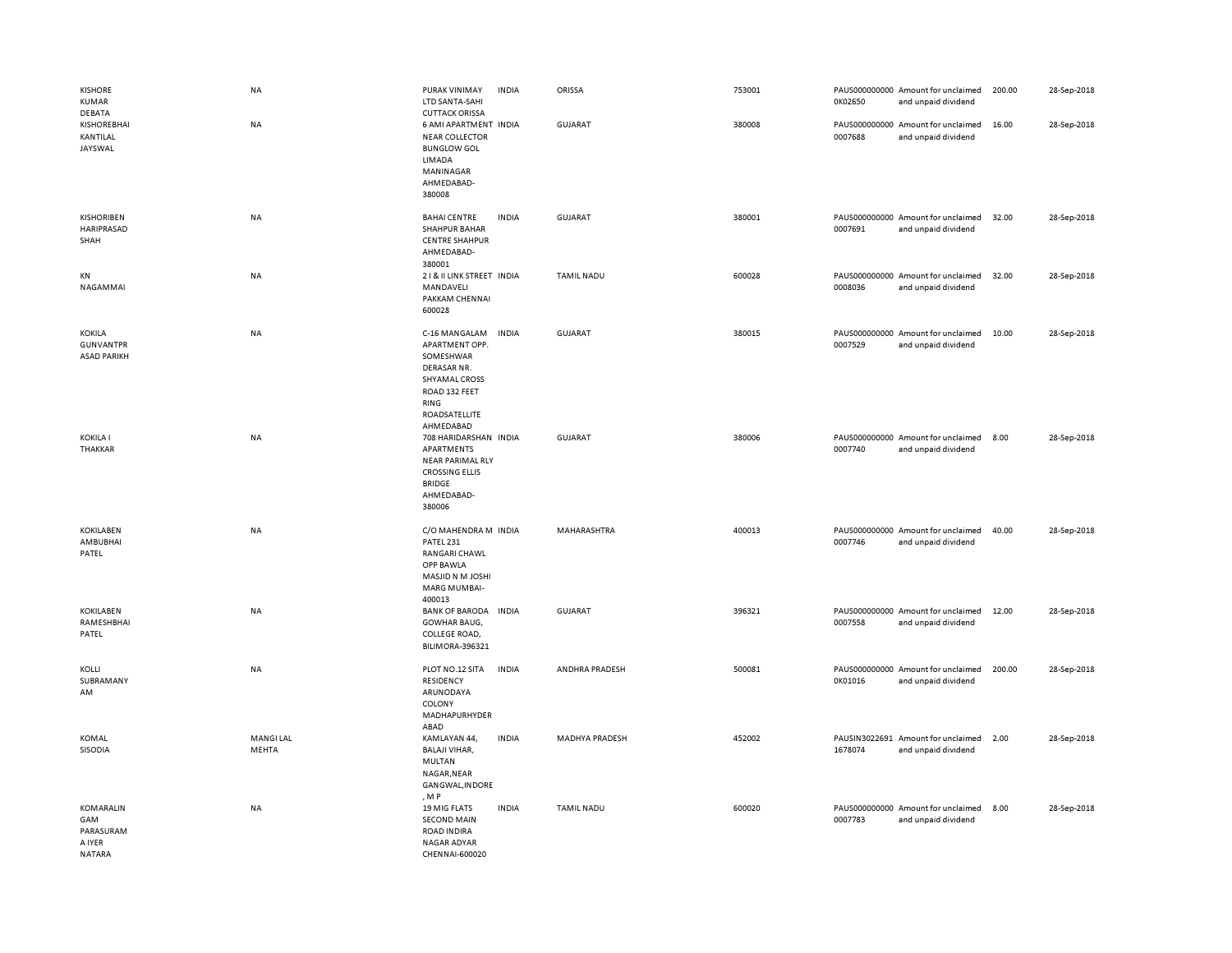| KONDAIAH<br>EVANI                                     | <b>NA</b>                  | C/OMR<br>SUNDEREVANI B-<br>1/174 JANAKPURI<br><b>NEW DELHI 110058</b>                                                        | <b>INDIA</b> | DELHI              | 110058 | 0007812 | PAUS000000000 Amount for unclaimed<br>and unpaid dividend | 8.00   | 28-Sep-2018 |
|-------------------------------------------------------|----------------------------|------------------------------------------------------------------------------------------------------------------------------|--------------|--------------------|--------|---------|-----------------------------------------------------------|--------|-------------|
| <b>KOTA</b><br>MANOHARA                               | <b>NA</b>                  | C/O.<br>SATYANARAYANA.<br>K3/506 C, GANDHI<br><b>ROAD</b><br>PRODDATUR(A.P).                                                 | <b>INDIA</b> | ANDHRA PRADESH     | 516360 | 0K00122 | PAUS000000000 Amount for unclaimed<br>and unpaid dividend | 200.00 | 28-Sep-2018 |
| <b>KOTESWAR</b><br>RAO<br>TUNGAM                      | NA                         | 8-3-228/396<br>REHMATHNAGAR<br>YOUSUFGUDA<br>HYDERABAD                                                                       | <b>INDIA</b> | ANDHRA PRADESH     | 500045 | 0K03126 | PAUS000000000 Amount for unclaimed<br>and unpaid dividend | 200.00 | 28-Sep-2018 |
| KOTHAILAKS<br>HMI<br>SUNDARARAJ<br>AN                 | <b>NA</b>                  | SRINIVAS 16-B A A INDIA<br><b>ROAD VELLAI</b><br>PILLAIYAR KOEL<br><b>STREET S S COLONY</b><br>MADURAI-625016                |              | <b>TAMIL NADU</b>  | 625016 | 0007865 | PAUS000000000 Amount for unclaimed<br>and unpaid dividend | 8.00   | 28-Sep-2018 |
| <b>KOTHURI</b><br><b>UMAMAHES</b><br><b>HWARA RAO</b> | NA                         | RAGHU MEDICALS, INDIA<br>MAIN ROAD,<br>NARASARAOPET,<br>(A.P)                                                                |              | ANDHRA PRADESH     | 522601 | 0K00488 | PAUS000000000 Amount for unclaimed<br>and unpaid dividend | 400.00 | 28-Sep-2018 |
| <b>KRISHAN</b><br>GOPAL<br>CHADHA                     | NA                         | 13/28 WEST PATEL INDIA<br>NAGAR NEW DELHI-<br>110008                                                                         |              | DELHI              | 110008 | 0007907 | PAUS000000000 Amount for unclaimed<br>and unpaid dividend | 8.00   | 28-Sep-2018 |
| <b>KRISHAN</b><br><b>KAPOOR</b>                       | NA                         | HOUSE NO 24/83- INDIA<br>84 WEST PATEL<br>NAGAR NEW DELHI-<br>110008                                                         |              | DELHI              | 110008 | 0007808 | PAUS000000000 Amount for unclaimed<br>and unpaid dividend | 16.00  | 28-Sep-2018 |
| <b>KRISHAN</b><br>MANSHARA<br>MANI                    | SHRICD<br>MANSHARA<br>MANI | J-159 GROUND<br><b>FLOOR MAY FIELD</b><br><b>GARDEN SECTOR</b><br>51 HARYANA<br><b>GURGAON</b>                               | <b>INDIA</b> | HARYANA            | 122018 | 0556373 | PAUSIN3001181 Amount for unclaimed<br>and unpaid dividend | 8.00   | 28-Sep-2018 |
| KRISHANA<br>CHAUDHARY                                 | <b>NA</b>                  | C/O ASHIRWAD<br>TRANSPORT<br><b>CARRIER 6 VISHAL</b><br>CORP BLDG NAROL<br>CHAR RASTA.<br><b>NAROL</b>                       | <b>INDIA</b> | GUJARAT            | 382405 | 0K02328 | PAUS000000000 Amount for unclaimed<br>and unpaid dividend | 300.00 | 28-Sep-2018 |
| KRISHANA<br>PANDURANG<br>KAMBLE                       | <b>NA</b>                  | KUVERJI DEVSHI<br>CHAWL 2ND FL B S<br><b>ROAD OPP</b><br><b>ZARAPKAR SHOW</b><br>ROOM DADAR W<br><b>RLY MUMBAI</b><br>400028 | <b>INDIA</b> | MAHARASHTRA        | 400028 | 0007870 | PAUS000000000 Amount for unclaimed<br>and unpaid dividend | 8.00   | 28-Sep-2018 |
| <b>KRISHNA</b><br><b>GHOSH</b>                        | NA                         | KANAKALAYA<br><b>APARTMENTS GR</b><br><b>FLOOR APCAR</b><br><b>GARDEN EAST PO</b><br><b>ASANSOL DIST</b><br><b>BURDWAN</b>   | <b>INDIA</b> | <b>WEST BENGAL</b> | 713304 | 0K02936 | PAUS000000000 Amount for unclaimed<br>and unpaid dividend | 200.00 | 28-Sep-2018 |
| KRISHNA<br><b>GHOSH</b>                               | NA                         | <b>CHHUTIPUR PS</b><br>SINGUR HOOGHLY                                                                                        | <b>INDIA</b> | <b>WEST BENGAL</b> | 712124 | 7809607 | PAUSIN3003941 Amount for unclaimed<br>and unpaid dividend | 38.00  | 28-Sep-2018 |
| <b>KRISHNA</b><br>KAMMA                               | NA                         | GURU DATTAREYA INDIA<br><b>FERTILIZERS OPP</b><br>NAVAYUGA HOTEL<br><b>BELLARY</b>                                           |              | KARNATAKA          | 583101 | 0K02483 | PAUS000000000 Amount for unclaimed<br>and unpaid dividend | 200.00 | 28-Sep-2018 |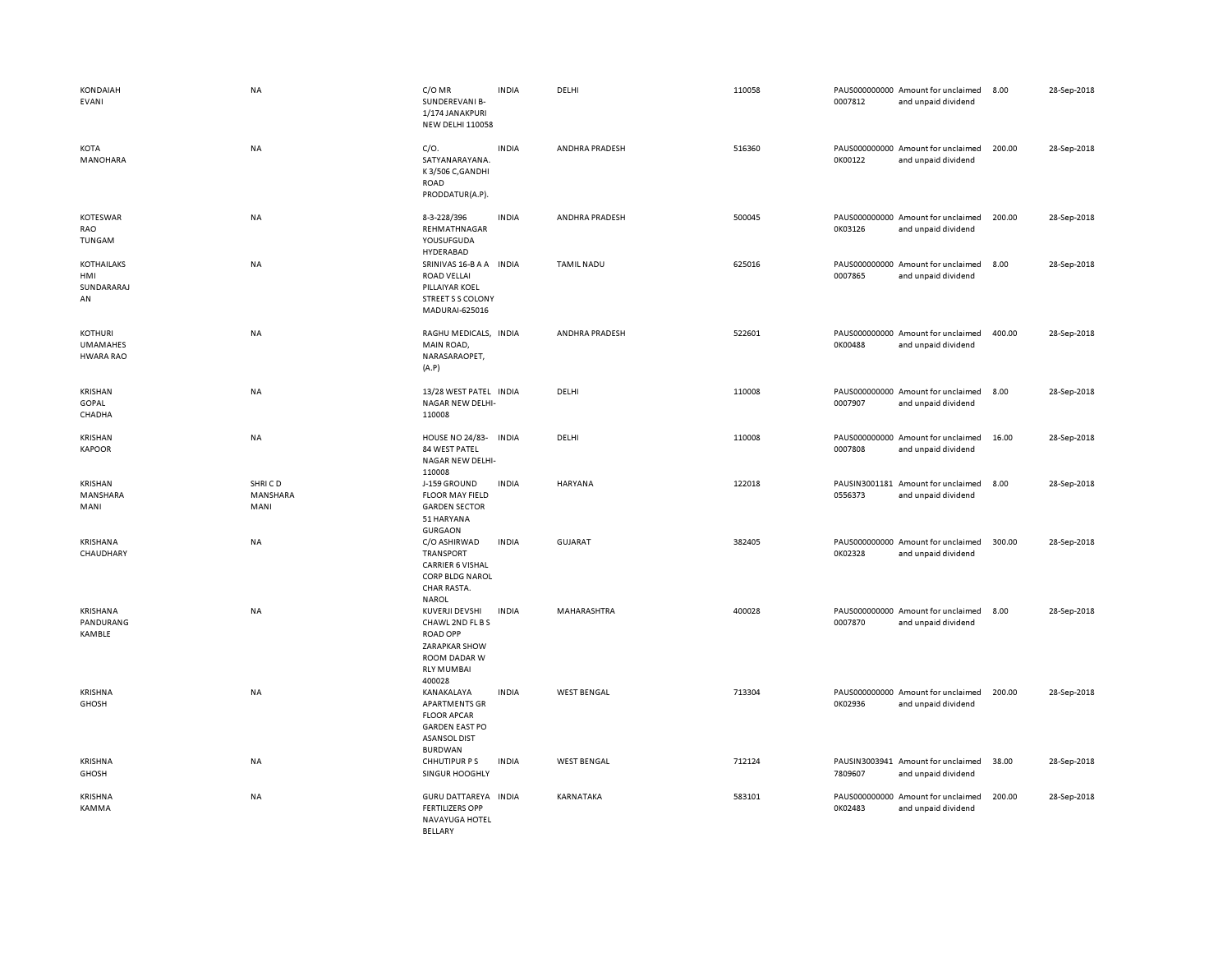| <b>KRISHNA</b><br><b>KUMAR</b>            | <b>NA</b> | ARMAMENT<br><b>SECTION</b><br>NO.109, HU, AIR<br><b>FORCE SULUR</b>                                      | <b>INDIA</b> | <b>TAMIL NADU</b>     | 641401 | 0K01269 | PAUS000000000 Amount for unclaimed<br>and unpaid dividend | 200.00 | 28-Sep-2018 |
|-------------------------------------------|-----------|----------------------------------------------------------------------------------------------------------|--------------|-----------------------|--------|---------|-----------------------------------------------------------|--------|-------------|
| <b>KRISHNA</b><br>KUMAR<br>KABRA          | <b>NA</b> | <b>COIMBATORE</b><br>M/S RAIGARH JUTE INDIA<br>MILLS LTD SE RLY<br>RAIGARH 496001                        |              | CHHATTISGARH          | 496001 | 0007885 | PAUS000000000 Amount for unclaimed<br>and unpaid dividend | 32.00  | 28-Sep-2018 |
| <b>KRISHNA</b><br><b>KUMAR</b><br>SHARMA  | <b>NA</b> | <b>RAM BHAVAN</b><br><b>MADAR GATE</b><br>ALIGADH 202001                                                 | <b>INDIA</b> | <b>UTTAR PRADESH</b>  | 202001 | 0007719 | PAUS000000000 Amount for unclaimed<br>and unpaid dividend | 32.00  | 28-Sep-2018 |
| <b>KRISHNA</b><br>KUMARI<br>CHELIKANI     | <b>NA</b> | Q NO 61-B/TYPE III INDIA<br><b>BHELTOWN SHIP</b><br>HYDERABAD-<br>500032                                 |              | ANDHRA PRADESH        | 500032 | 0007776 | PAUS000000000 Amount for unclaimed<br>and unpaid dividend | 8.00   | 28-Sep-2018 |
| KRISHNA<br>KUMARI<br><b>DUBEY</b>         | <b>NA</b> | 73 ASHOKA<br>SOCIETY NEAR 11<br><b>NO BUS STOP</b><br><b>BHOPAL MP</b><br>462016                         | <b>INDIA</b> | <b>MADHYA PRADESH</b> | 462016 | 0007883 | PAUS000000000 Amount for unclaimed<br>and unpaid dividend | 8.00   | 28-Sep-2018 |
| <b>KRISHNA LAL</b><br><b>TANDON</b>       | NA        | KD 3 L C DDA FLATS INDIA<br><b>ASHOK VIHAR</b><br>DELHI 110052                                           |              | DELHI                 | 110052 | 0007976 | PAUS000000000 Amount for unclaimed<br>and unpaid dividend | 32.00  | 28-Sep-2018 |
| <b>KRISHNA M G</b><br>s                   | NA        | 505, PALLAVI VIHAR INDIA<br>APARTMENT<br>AMEERPET<br>HYDERABAD                                           |              | ANDHRA PRADESH        | 500016 | 0M01163 | PAUS000000000 Amount for unclaimed<br>and unpaid dividend | 400.00 | 28-Sep-2018 |
| <b>KRISHNA</b><br>NEMA                    | NA        | C/O MAN MOHAN INDIA<br><b>NEEMA 34/1</b><br><b>GRASIM STAFF</b><br><b>QRTS BIRLAGRAM</b><br>456331 NAGDA |              | <b>MADHYA PRADESH</b> | 456331 | 0007846 | PAUS000000000 Amount for unclaimed<br>and unpaid dividend | 24.00  | 28-Sep-2018 |
| KRISHNA<br>RAMAKRISHN<br>ARAO<br>KULKARNI | NA        | 14/2 BELLARY GALLI INDIA<br>HUBLI-580020                                                                 |              | KARNATAKA             | 580020 | 0007702 | PAUS000000000 Amount for unclaimed<br>and unpaid dividend | 32.00  | 28-Sep-2018 |
| <b>KRISHNA</b><br>SONEJA                  | <b>NA</b> | <b>GUPTA KUNJ</b><br><b>BEHIND MUSEUM</b><br><b>DAMPIER NAGAR</b><br>MATHURA                             | <b>INDIA</b> | <b>UTTAR PRADESH</b>  | 281001 | 0K04002 | PAUS000000000 Amount for unclaimed<br>and unpaid dividend | 200.00 | 28-Sep-2018 |
| <b>KRISHNA V R</b>                        | <b>NA</b> | H NO 12-1-1314/7<br><b>SHANTI NAGAR</b><br><b>NORTH LALAGUDA</b><br>SECUNDERABAD                         | <b>INDIA</b> | ANDHRA PRADESH        | 500017 | 0K03194 | PAUS000000000 Amount for unclaimed<br>and unpaid dividend | 200.00 | 28-Sep-2018 |
| KRISHNADUT<br><b>T GROVER</b>             | <b>NA</b> | ROOM NO 1 O T<br><b>SECTION BARRACK</b><br><b>NO382</b><br>ULHASNAGAR                                    | <b>INDIA</b> | MAHARASHTRA           | 421001 | 0K03643 | PAUS000000000 Amount for unclaimed<br>and unpaid dividend | 200.00 | 28-Sep-2018 |
| KRISHNAIAH<br><b>GUDURI</b>               | <b>NA</b> | HNO 35-3-<br>69/29,CRP<br><b>QUARTERS SANJAY</b><br>GANDHI<br>COLONY, ONGOLE<br>PRAKASAM DT, A P         | <b>INDIA</b> | ANDHRA PRADESH        | 523001 | 0K00491 | PAUS000000000 Amount for unclaimed<br>and unpaid dividend | 200.00 | 28-Sep-2018 |
| KRISHNAJI<br>VASUDEO<br>KARMARKAR         | <b>NA</b> | <b>SHANKAR SMRITI</b><br><b>GOGRAS WADI</b><br>PATHARALI RASTA<br>DOMBIVLI EAST-<br>421202               | <b>INDIA</b> | MAHARASHTRA           | 421202 | 0007697 | PAUS000000000 Amount for unclaimed<br>and unpaid dividend | 6.00   | 28-Sep-2018 |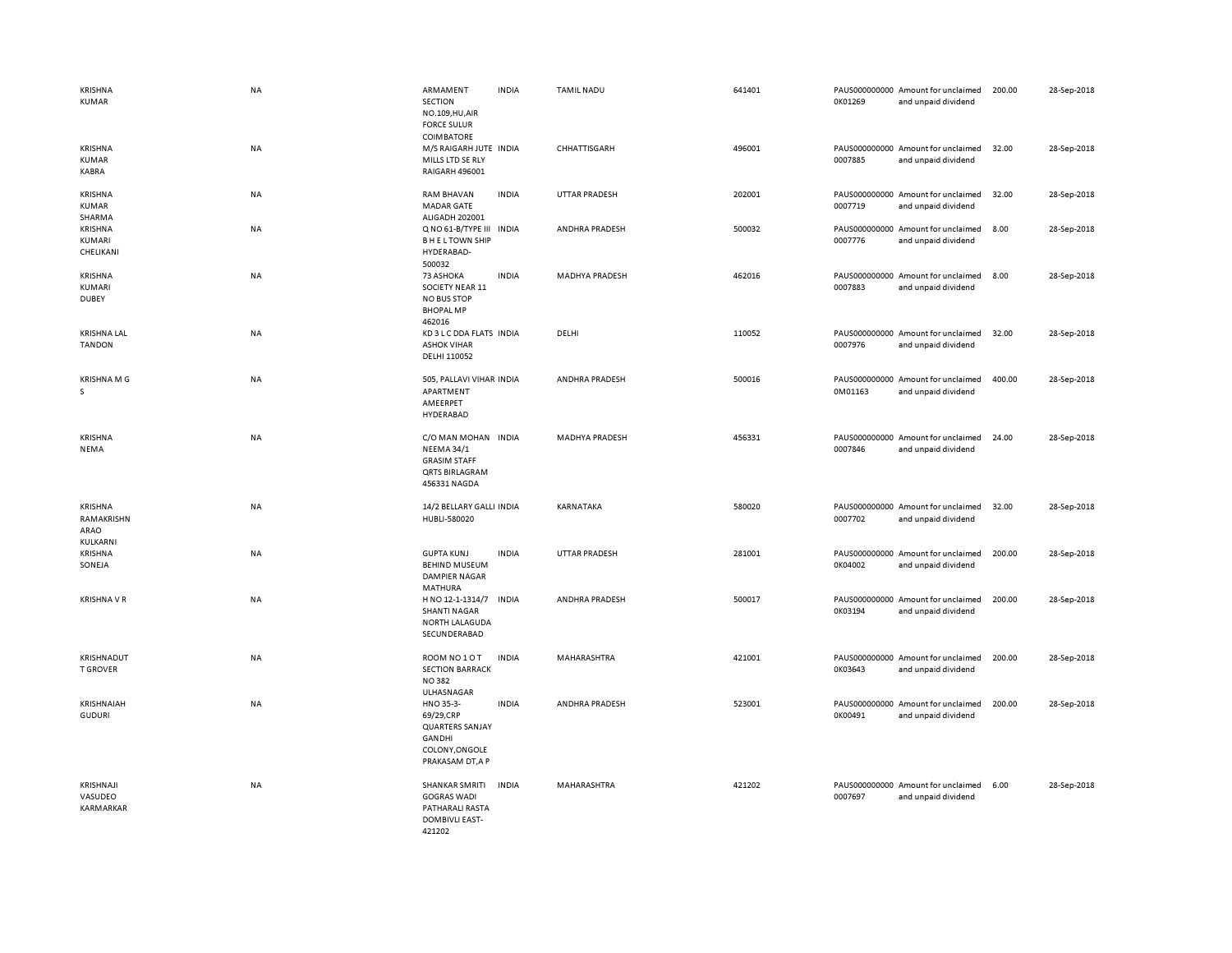| KRISHNAKAN<br><b>T MOHANLAL</b><br>SHAH<br>KRISHNAKAN<br>T PARASHAR | NA<br>NA  | 595/C DR<br>AMBEDKAR ROAD<br><b>GROUND FLOOR 5</b><br><b>RATAN MANSION</b><br>MATUNGA (CR)<br>MUMBAI-400019<br>146, 2ND FLOOR,<br>4TH CROSS,<br>BHUVANESHWARI<br>NAGAR, 3RD PHASE<br>BANASHANKARI,<br>3RD<br>STAGE, BANGALORE | <b>INDIA</b><br><b>INDIA</b> | MAHARASHTRA<br>KARNATAKA | 400019<br>560085 | 0007866<br>0388646 | PAUS000000000 Amount for unclaimed<br>and unpaid dividend<br>PAUS120289000 Amount for unclaimed<br>and unpaid dividend | 16.00<br>2.00 | 28-Sep-2018<br>28-Sep-2018 |
|---------------------------------------------------------------------|-----------|-------------------------------------------------------------------------------------------------------------------------------------------------------------------------------------------------------------------------------|------------------------------|--------------------------|------------------|--------------------|------------------------------------------------------------------------------------------------------------------------|---------------|----------------------------|
| KRISHNAMUR<br>THY<br>RAMACHAND<br><b>RA RAO</b>                     | NA        | C/O.D<br>RAGHAVENDRARA<br>O 2-3-703/12/A<br>TIRUMALANAGAR                                                                                                                                                                     | <b>INDIA</b>                 | ANDHRA PRADESH           | 500013           | 0K00493            | PAUS000000000 Amount for unclaimed<br>and unpaid dividend                                                              | 200.00        | 28-Sep-2018                |
| <b>DAVAN</b><br>KRISHNAN<br><b>GANAPATHY</b><br>RAJ                 | NA        | AMBERPET<br>PARKATHY NIVAS 7 INDIA<br>KANNADASAN<br>STREET S S COLONY<br>MADURAI 625016                                                                                                                                       |                              | <b>TAMIL NADU</b>        | 625016           | 0007716            | PAUS000000000 Amount for unclaimed<br>and unpaid dividend                                                              | 16.00         | 28-Sep-2018                |
| KRISHNAN<br>JAYARAM<br><b>IYER</b>                                  | NA        | KL-4 22/5 SECTOR - INDIA<br><b>5E KALAMBOLI</b><br><b>NAVI MUMBAI</b>                                                                                                                                                         |                              | <b>MAHARASHTRA</b>       | 400064           | 0007867            | PAUS000000000 Amount for unclaimed<br>and unpaid dividend                                                              | 16.00         | 28-Sep-2018                |
| KRISHNARAO<br>V V                                                   | NA        | DARSHAK LTD 26-5- INDIA<br>12, G.S.RAJU<br>ROAD, NEAR<br><b>GYMKHANA CL</b><br>GANDHINAGAR, VIJ<br>AYAWADA                                                                                                                    |                              | ANDHRA PRADESH           | 520003           | 0K04736            | PAUS000000000 Amount for unclaimed<br>and unpaid dividend                                                              | 200.00        | 28-Sep-2018                |
| KRISHNAVAD<br>AN H JETLEY                                           | NA        | 20 PRITAM-NAGAR INDIA<br>ELLISBRIDGE<br>AHMEDABAD-<br>380006                                                                                                                                                                  |                              | <b>GUJARAT</b>           | 380006           | 0007859            | PAUS000000000 Amount for unclaimed<br>and unpaid dividend                                                              | 8.00          | 28-Sep-2018                |
| <b>KRISTAPPA</b><br>SHOMAPPA<br>GANGAL                              | NA        | AT&PO<br><b>HANCHINAL TAL</b><br>SOUNDATTI DIST<br>BELGAUM 591126                                                                                                                                                             | <b>INDIA</b>                 | KARNATAKA                | 591126           | 0007706            | PAUS000000000 Amount for unclaimed<br>and unpaid dividend                                                              | 16.00         | 28-Sep-2018                |
| <b>KULDIP KAUR</b><br>KHANNA                                        | NA        | J-19 RAJOURI<br><b>GARDEN NEW</b><br>DELHI-110027                                                                                                                                                                             | <b>INDIA</b>                 | DELHI                    | 110027           | 0007814            | PAUS000000000 Amount for unclaimed<br>and unpaid dividend                                                              | 16.00         | 28-Sep-2018                |
| <b>KULJIT KAUR</b><br>KHURANA                                       | <b>NA</b> | 2429-TILAK STREET INDIA<br><b>CHUNA MANDI</b><br>PAHARGANJ NEW<br>DELHI-110055                                                                                                                                                |                              | DELHI                    | 110055           | 0007801            | PAUS000000000 Amount for unclaimed<br>and unpaid dividend                                                              | 8.00          | 28-Sep-2018                |
| KULKARNI R B                                                        | <b>NA</b> | CHIEF ENGINEER<br>(RETD) 10-3/45 SRI<br>SATHYA SAI KRUPA<br>VITHAL<br>NAGAR, GULBARGA                                                                                                                                         | <b>INDIA</b>                 | KARNATAKA                | 585103           | 0R00934            | PAUS000000000 Amount for unclaimed<br>and unpaid dividend                                                              | 800.00        | 28-Sep-2018                |
| <b>KUM KUM</b><br>RASTOGI                                           | <b>NA</b> | 31/109C GALI NO-5 INDIA<br><b>BHIKAM SINGH</b><br><b>COLONY VISHWAS</b><br><b>NAGAR SHAHADRA</b><br>DELHI 110032                                                                                                              |                              | DELHI                    | 110032           | 0007792            | PAUS000000000 Amount for unclaimed<br>and unpaid dividend                                                              | 8.00          | 28-Sep-2018                |
| KUMARKANT<br>M<br>MAHARAJA                                          | NA        | 4/16/44 DIPARA<br>VISNAGAR-384315                                                                                                                                                                                             | <b>INDIA</b>                 | <b>GUJARAT</b>           | 384315           | 0007855            | PAUS000000000 Amount for unclaimed<br>and unpaid dividend                                                              | 8.00          | 28-Sep-2018                |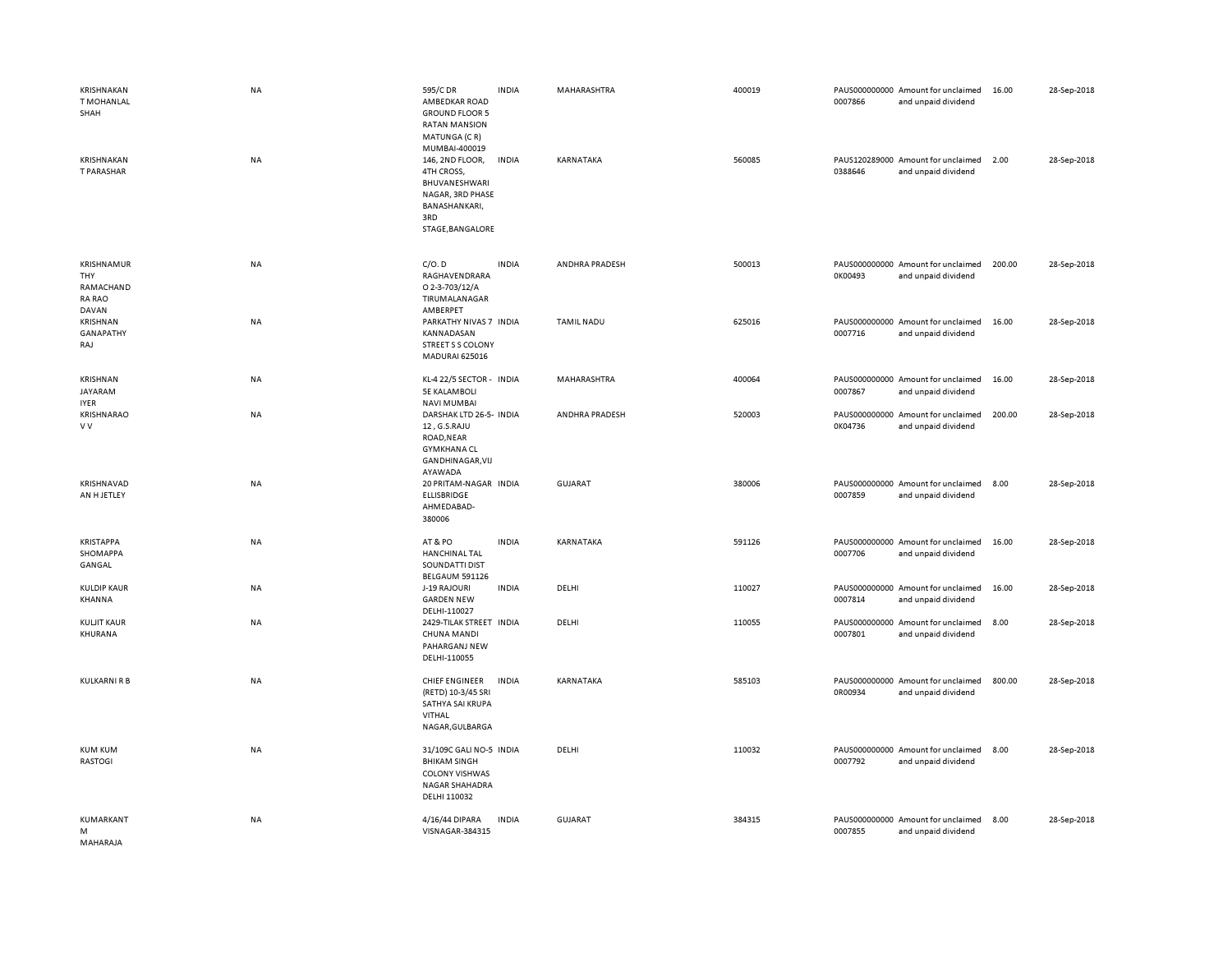| KUMUD<br>MADHUSUDA<br>N PANDYA                 | <b>NA</b> | 323/9 JAMNADAS<br><b>INDIA</b><br><b>BULDG DANDIA</b><br><b>BAZAR BARODA-</b><br>390001                                                | GUJARAT              | 390001 | PAUS000000000 Amount for unclaimed<br>0007555<br>and unpaid dividend | 2.00   | 28-Sep-2018 |
|------------------------------------------------|-----------|----------------------------------------------------------------------------------------------------------------------------------------|----------------------|--------|----------------------------------------------------------------------|--------|-------------|
| KUMUDBEN<br><b>KASTURCHAN</b><br>D SHAH        | <b>NA</b> | C/O KASTURCHAND INDIA<br>CHIMANLAL SHAH<br>36 NAMRA-TA CO-<br>OP HSG SOC<br><b>NARAYAN NAGAR</b><br>RD VASNA-<br>AHMEDABAD-<br>380007- | <b>GUJARAT</b>       | 380007 | PAUS000000000 Amount for unclaimed<br>0007825<br>and unpaid dividend | 8.00   | 28-Sep-2018 |
| KUNCHITHAP<br>ATHAM TN                         | <b>NA</b> | "MURUGAN<br><b>INDIA</b><br>ILLAM", 24-A,<br>KATTUKARA<br>STREET,<br>MADAPURAM,<br>TIRUVARUR                                           | <b>TAMIL NADU</b>    | 610001 | PAUS000000000 Amount for unclaimed<br>0T00897<br>and unpaid dividend | 400.00 | 28-Sep-2018 |
| KUNDANBEN<br>MAHENDRAB<br><b>HAI PATEL</b>     | <b>NA</b> | M/S MEENA<br><b>INDIA</b><br>MOTORS D NO 2-3-<br>61/6 TAHA<br><b>MANSION MG</b><br><b>ROAD</b><br>NALLAGUTTA<br>SECUNDERABAD<br>500003 | ANDHRA PRADESH       | 500003 | PAUS000000000 Amount for unclaimed<br>0007615<br>and unpaid dividend | 6.00   | 28-Sep-2018 |
| KUNDANKUM<br>ARI<br><b>DWARKADAS</b><br>MALKAN | <b>NA</b> | 14 NALANDA<br><b>INDIA</b><br>APARTMENTS<br><b>DATT MANDIR</b><br>ROAD MALAD<br>(EAST) MUMBAI-<br>400064                               | MAHARASHTRA          | 400064 | PAUS000000000 Amount for unclaimed<br>0007760<br>and unpaid dividend | 8.00   | 28-Sep-2018 |
| <b>KUNJ BEHARI</b><br>AGARWAL                  | <b>NA</b> | 8 KHANDERAO<br><b>INDIA</b><br>WADI ROOM NO 30<br><b>AGIARY LANE</b><br>KALBADEVI ROAD<br>MUMBAI-400002                                | MAHARASHTRA          | 400002 | PAUS000000000 Amount for unclaimed<br>0007873<br>and unpaid dividend | 8.00   | 28-Sep-2018 |
| KUNJAMMA<br><b>THOMAS</b>                      | NA        | ARANGASSERY<br><b>INDIA</b><br><b>HOUSE X/1066,</b><br><b>NEW BASALICA</b><br><b>CHURCH THRISSUR</b>                                   | KERALA               | 680001 | PAUS000000000 Amount for unclaimed<br>0K05546<br>and unpaid dividend | 200.00 | 28-Sep-2018 |
| <b>KUSUM LATA</b>                              | NA        | 213 PATHARWALA INDIA<br><b>STREET MEERUT</b><br>CITY                                                                                   | <b>UTTAR PRADESH</b> | 250002 | PAUS000000000 Amount for unclaimed<br>0K01629<br>and unpaid dividend | 200.00 | 28-Sep-2018 |
| <b>KUSUM LATA</b><br>MAHESHWAR                 | <b>NA</b> | C/O SANJAYKUMAR INDIA<br>MAHESHWARI<br>CHAMBER NO 4-02<br>PADAM TOWER 1<br>14/113 CIVIL LINES<br>KAN-PUR 208001 -                      | <b>UTTAR PRADESH</b> | 208001 | PAUS000000000 Amount for unclaimed<br>0007845<br>and unpaid dividend | 8.00   | 28-Sep-2018 |
| KUSUM<br>RALHAN                                | <b>NA</b> | D-20 VIJAY NAGAR INDIA<br>DELHI-110009                                                                                                 | DELHI                | 110009 | PAUS000000000 Amount for unclaimed<br>0007795<br>and unpaid dividend | 8.00   | 28-Sep-2018 |
| <b>KUSUMBEN</b><br>CHIMANLAL<br><b>THAKKAR</b> | NA        | <b>APPRENTICE</b><br><b>INDIA</b><br><b>TRAINING SCHOOL</b><br><b>TATA CHEMICAL</b><br>LTD MITHAPUR DT<br>IAMNAGAR 361345              | <b>GUJARAT</b>       | 361345 | PAUS000000000 Amount for unclaimed<br>0007953<br>and unpaid dividend | 38.00  | 28-Sep-2018 |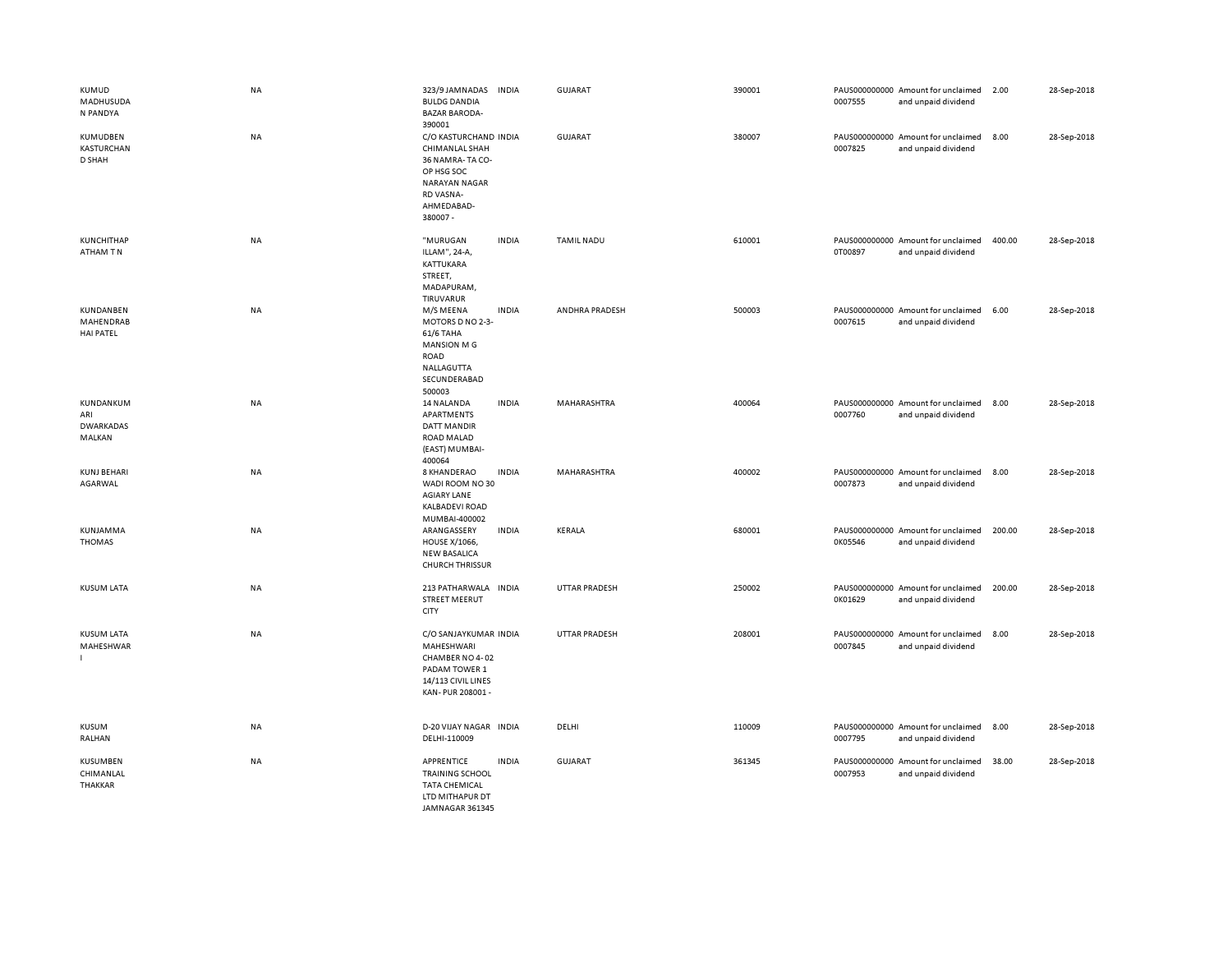| KUTTIAMMA<br>L.                  | NA        | A/75 31ST A CROSS INDIA<br>7TH BLOCK<br>JAYANAGAR                                                 |              | KARNATAKA         | 560082 | 0K05658 | PAUS000000000 Amount for unclaimed<br>and unpaid dividend | 400.00  | 28-Sep-2018 |
|----------------------------------|-----------|---------------------------------------------------------------------------------------------------|--------------|-------------------|--------|---------|-----------------------------------------------------------|---------|-------------|
| <b>LA RENUKA</b><br>DEVI         | <b>NA</b> | 39 THEPPA<br>MUDDALIAR<br>STREET<br>BANGALORE<br>560001                                           | <b>INDIA</b> | KARNATAKA         | 560001 | 0008196 | PAUS000000000 Amount for unclaimed<br>and unpaid dividend | 8.00    | 28-Sep-2018 |
| L S<br>DESHMUKH                  | <b>NA</b> | H NO 5-1-221<br>JAMBAG<br>HYDERABAD-<br>500001                                                    | <b>INDIA</b> | ANDHRA PRADESH    | 500001 | 0008139 | PAUS000000000 Amount for unclaimed<br>and unpaid dividend | 32.00   | 28-Sep-2018 |
| L<br>SOWBHAGYA                   | NA        | 1492 THYAGARAJA INDIA<br><b>ROAD MYSORE</b>                                                       |              | KARNATAKA         | 570004 | 0L02486 | PAUS000000000 Amount for unclaimed<br>and unpaid dividend | 200.00  | 28-Sep-2018 |
| LABHUBEN<br>PATEL                | NA        | 73, NIRMAL<br>SOCIETY VATVA<br>ROAD MANINAGAR<br>AHMEDABAD<br>380008                              | <b>INDIA</b> | GUJARAT           | 380008 | 0008204 | PAUS000000000 Amount for unclaimed<br>and unpaid dividend | 16.00   | 28-Sep-2018 |
| LACHMAN<br>RAM                   | NA        | H NO 24201 LANE INDIA<br>NO 4 BASTI MANI<br><b>SINGH RAHON</b><br>ROAD LUDHIANA                   |              | PUNJAB            | 141008 | 0008148 | PAUS000000000 Amount for unclaimed<br>and unpaid dividend | 16.00   | 28-Sep-2018 |
| LAKSHMANA<br>N <sub>M</sub>      | <b>NA</b> | 4, MATHURAM<br>COLONY 2ND<br>CROSS WEST,<br><b>THILLAI NAGAR</b><br><b>TRICHY (TAMIL</b><br>NADU) | <b>INDIA</b> | <b>TAMIL NADU</b> | 620018 | 0M00523 | PAUS000000000 Amount for unclaimed<br>and unpaid dividend | 120.00  | 28-Sep-2018 |
| LAKSHMEESH<br>A S                | NA        | NO 52/B III CROSS<br><b>JOURNALIST</b><br>COLONY<br><b>BANGALORE-</b><br>560002                   | <b>INDIA</b> | KARNATAKA         | 560002 | 0008147 | PAUS000000000 Amount for unclaimed<br>and unpaid dividend | 8.00    | 28-Sep-2018 |
| LAKSHMI<br>DEVI J                | NA        | 40/802 D,<br>NEHRUNAGAR,<br>KURNOOL                                                               | <b>INDIA</b> | ANDHRA PRADESH    | 518004 | 0J01128 | PAUS000000000 Amount for unclaimed<br>and unpaid dividend | 400.00  | 28-Sep-2018 |
| LAKSHMI<br>KUTTY<br>AMMA S       | NA        | W/O.LATE.MR.N.K. INDIA<br>ACHUTHAN,<br>SARAMBICAL<br>HOUSE, MELUR<br>P.O. (VIA)<br>PANAMANNA      |              | <b>KERALA</b>     | 679501 | 0S01048 | PAUS000000000 Amount for unclaimed<br>and unpaid dividend | 40.00   | 28-Sep-2018 |
| LAKSHMI<br>PENUGONDA             | <b>NA</b> | PARMATMA KRUPA INDIA<br>75 FEET ROAD D<br>NO 27-32-54<br>VISAKHAPATNAM                            |              | ANDHRA PRADESH    | 530001 | 0L04849 | PAUS000000000 Amount for unclaimed<br>and unpaid dividend | 300.00  | 28-Sep-2018 |
| LAKSHMI<br>SUBBA<br>REDDY        | <b>NA</b> | W/O.LATE R<br>SUBBAREDDY<br>POOCHEMPATTI,<br>KATCHAKATTI<br>PO, VIA T<br>VADIAPMADURAI            | <b>INDIA</b> | <b>TAMIL NADU</b> | 625014 | 0L01002 | PAUS000000000 Amount for unclaimed<br>and unpaid dividend | 1200.00 | 28-Sep-2018 |
| LAKSHMI<br>VENKIAH<br>KOTHA      | NA        | <b>GUPTHA</b><br><b>EMPORIUM 13-1-</b><br>62, SURYARAOPET<br>KAKINADA (A.P)                       | <b>INDIA</b> | ANDHRA PRADESH    | 533001 | 0L00510 | PAUS000000000 Amount for unclaimed<br>and unpaid dividend | 400.00  | 28-Sep-2018 |
| LALAJIBHAI<br>MANJIBHAI<br>PATEL | <b>NA</b> | ADALPURA KAMPA INDIA<br>POST DHANSURA<br>TAL MODASA DIST<br>SABARKANTHA<br>383310                 |              | GUJARAT           | 383310 | 0008129 | PAUS000000000 Amount for unclaimed<br>and unpaid dividend | 6.00    | 28-Sep-2018 |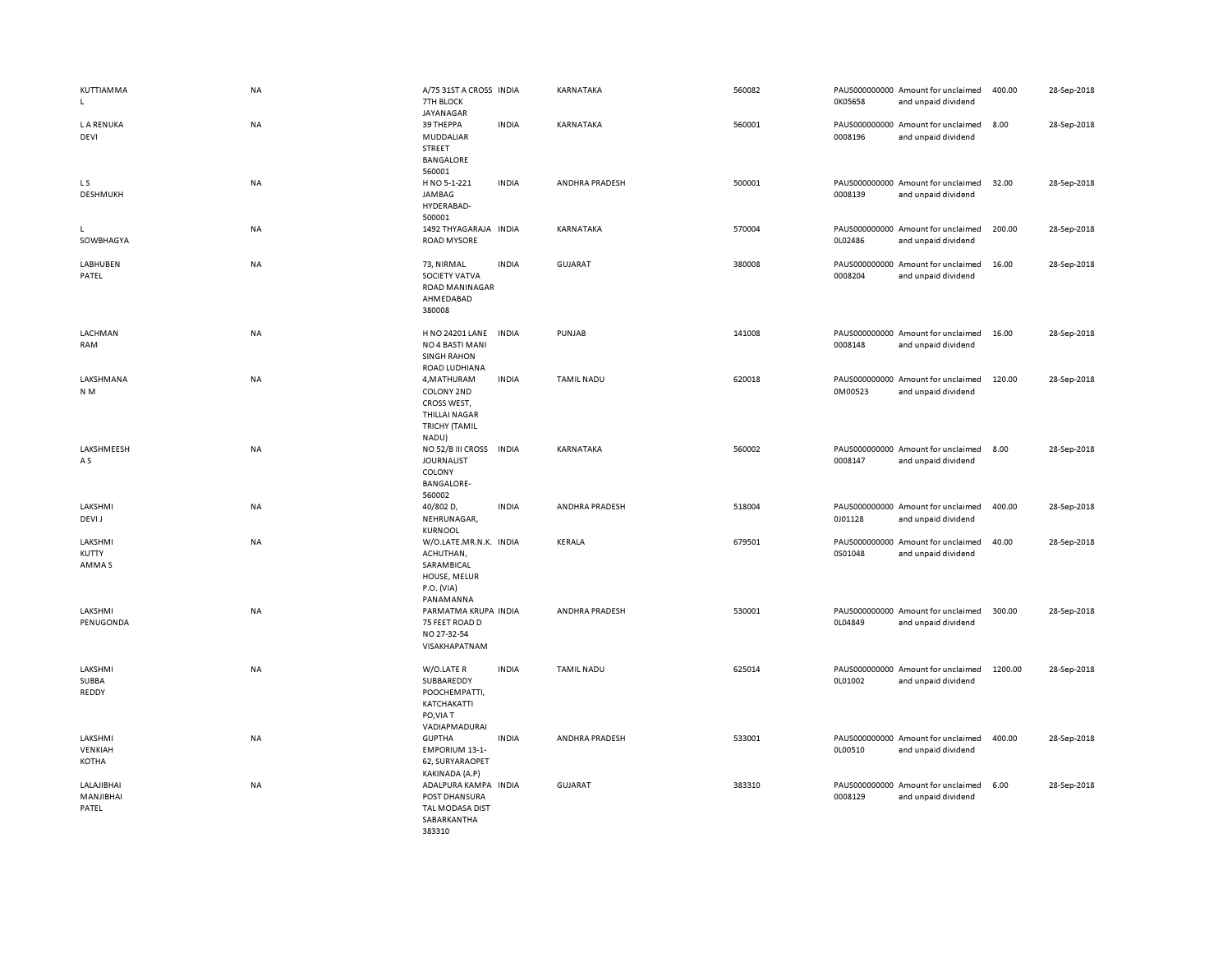| LALITA<br>KUMARI<br><b>TADIPARTHI</b>      | NA        | C/O SREEDHAR<br><b>MEDICAL</b><br><b>DISTRIBUTORS</b><br><b>NEHRU ROAD</b><br><b>TENALI</b>                               | <b>INDIA</b> | ANDHRA PRADESH     | 522201 | 0L04755 | PAUS000000000 Amount for unclaimed<br>and unpaid dividend | 200.00 | 28-Sep-2018 |
|--------------------------------------------|-----------|---------------------------------------------------------------------------------------------------------------------------|--------------|--------------------|--------|---------|-----------------------------------------------------------|--------|-------------|
| LALITA<br><b>MATHUR</b>                    | NA        | B-2/84 ASHOK<br>VIHAR PHASE II<br>DELHI-110052                                                                            | <b>INDIA</b> | DELHI              | 110052 | 0008141 | PAUS000000000 Amount for unclaimed<br>and unpaid dividend | 66.00  | 28-Sep-2018 |
| LALITABEN<br>MANIBHAI<br>PATEL             | NA        | GNAN YAGNA BHD INDIA<br><b>GUNATIT JYOT</b><br>VALLABHVIDYA<br>NAGAR VIA ANAND-<br>388120                                 |              | <b>GUJARAT</b>     | 388120 | 0008142 | PAUS000000000 Amount for unclaimed<br>and unpaid dividend | 8.00   | 28-Sep-2018 |
| <b>LALITHAR</b><br><b>MENON</b>            | NA        | A2 LF GARDENS<br><b>KATTAYIL ROAD LF</b><br><b>CHURCH ROAD</b><br><b>KALOOR</b>                                           | <b>INDIA</b> | KERALA             | 682017 | 0L04251 | PAUS000000000 Amount for unclaimed<br>and unpaid dividend | 200.00 | 28-Sep-2018 |
| LALITHA<br>SWAMINATH<br>AN                 | NA        | 27, SAIT COLONY, II INDIA<br>STREET, EGMORE,<br>CHENNAI-600008                                                            |              | TAMIL NADU         | 600008 | 0008152 | PAUS000000000 Amount for unclaimed<br>and unpaid dividend | 8.00   | 28-Sep-2018 |
| LALITKUMAR<br>CHAMANLAL<br>BHARVADA        | NA        | C/O LIC OF INDIA INDIA<br><b>RAJKOT DIVL</b><br>OFFICE PHS/SSS<br><b>DEPTT TAGORE</b><br>MARG P B NO-208<br>RAJKOT-360001 |              | GUJARAT            | 360001 | 0008163 | PAUS000000000 Amount for unclaimed<br>and unpaid dividend | 16.00  | 28-Sep-2018 |
| LALJI<br>DHARSHI<br>THAKKAR                | <b>NA</b> | 5 VITHAL SOCIETY R INDIA<br>V DESAI ROAD<br>BARODA-390001                                                                 |              | <b>GUJARAT</b>     | 390001 | 0008187 | PAUS000000000 Amount for unclaimed<br>and unpaid dividend | 12.00  | 28-Sep-2018 |
| LALJI<br><b>HANSRAJ</b><br>SHAH            | NA        | <b>BLOCK NO4 LAXMI</b><br>NIVAS (EXTN)<br>SHARADHANAND<br>ROAD VILE-PARLE<br><b>EAST MUMBAI-</b><br>400057                | <b>INDIA</b> | MAHARASHTRA        | 400057 | 0008167 | PAUS000000000 Amount for unclaimed<br>and unpaid dividend | 8.00   | 28-Sep-2018 |
| LATA<br><b>GOPICHAND</b><br><b>NANWANI</b> | NA        | <b>BK 1818 ROOM</b><br>NO.15 & 16<br>SECTION-38<br>ULHASNAGAR                                                             | <b>INDIA</b> | MAHARASHTRA        | 421005 | 0008198 | PAUS000000000 Amount for unclaimed<br>and unpaid dividend | 16.00  | 28-Sep-2018 |
| LATA<br>HARISCHAND<br><b>RA BEDRAL</b>     | NA        | B-313, INLAKS<br>PARK, YARI ROAD<br><b>VERSOVA MUMBAI</b>                                                                 | <b>INDIA</b> | MAHARASHTRA        | 400061 | 0017051 | PAUS130365000 Amount for unclaimed<br>and unpaid dividend | 8.00   | 28-Sep-2018 |
| LATA<br><b>HARWANI</b>                     | NA        | PLOT NO 3 GURU<br><b>NANAK COLONY</b><br>AJMER 305001                                                                     | <b>INDIA</b> | RAJASTHAN          | 305001 | 0008211 | PAUS000000000 Amount for unclaimed<br>and unpaid dividend | 16.00  | 28-Sep-2018 |
| LATA K<br><b>MURTHY</b>                    | NA        | NO 10 SOUTH END INDIA<br><b>ROAD SESHADRI</b><br>PURAM<br><b>BANGALORE-</b><br>560020                                     |              | KARNATAKA          | 560020 | 0008182 | PAUS000000000 Amount for unclaimed<br>and unpaid dividend | 8.00   | 28-Sep-2018 |
| LATA<br>PRAFULLCHA<br><b>NDRA BHATT</b>    | NA        | 7-B HARBOUT<br><b>HEIGHTS B</b><br><b>BUILDING NEAR</b><br><b>COLABA STATION</b><br>COLABA MUMBAI<br>400005               | <b>INDIA</b> | MAHARASHTRA        | 400005 | 0008137 | PAUS000000000 Amount for unclaimed<br>and unpaid dividend | 6.00   | 28-Sep-2018 |
| LATIKA<br>MUKHERJEE                        | NA        | 3 KEDAR BOSE<br>LANE CALCUTTA<br>700025                                                                                   | <b>INDIA</b> | <b>WEST BENGAL</b> | 700025 | 0008224 | PAUS000000000 Amount for unclaimed<br>and unpaid dividend | 8.00   | 28-Sep-2018 |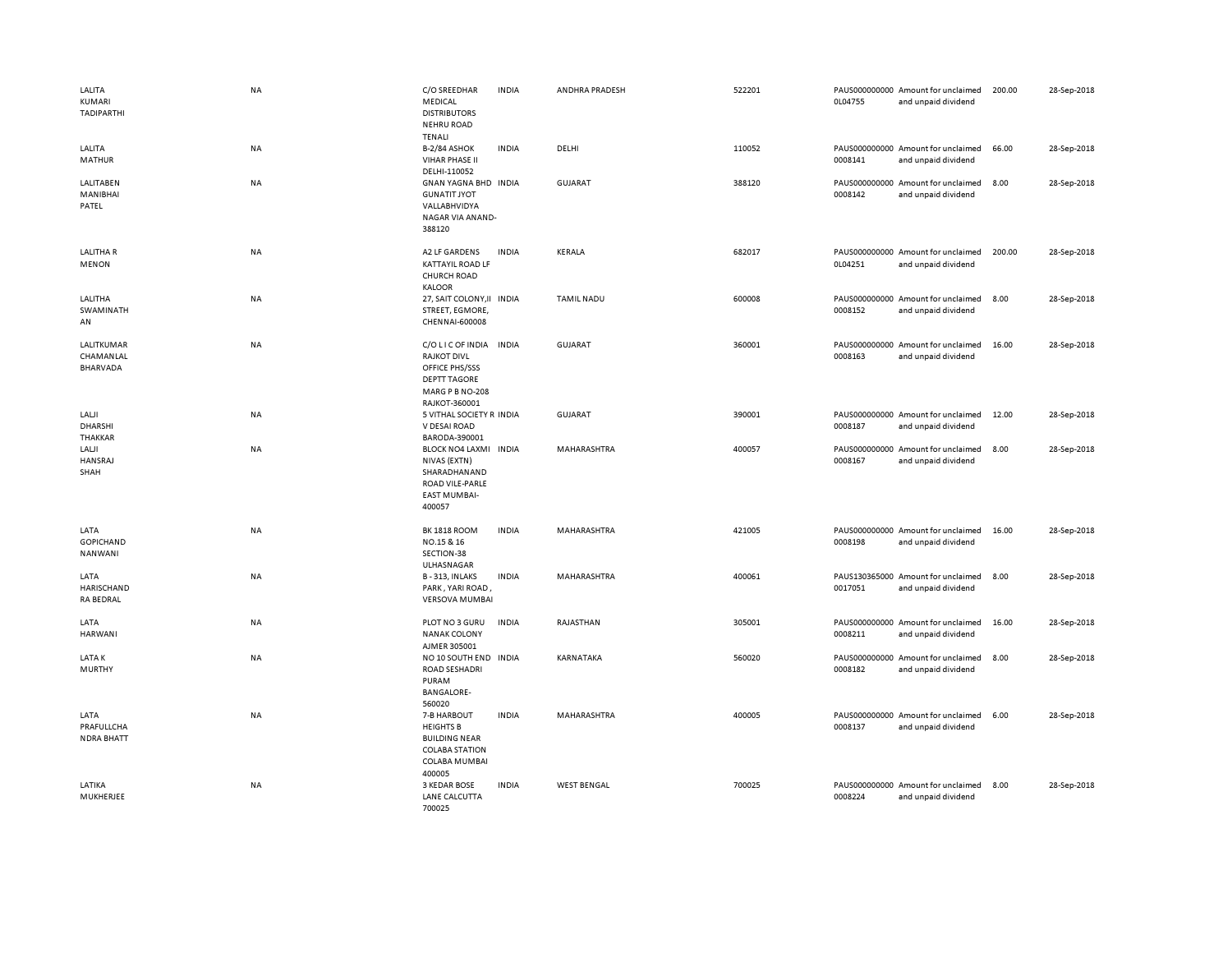| LAVANYA M<br>SHENOY<br><b>LAXMAN G</b> | <b>NA</b><br><b>NA</b> | 205," GAYATRI<br>"APPARTMENTS<br>891 KANTHARAJ<br><b>USR ROAD</b><br>LAKSHMIPURAM<br><b>MYSORE</b><br>C/O CAPTAIN UDAY INDIA | <b>INDIA</b> | KARNATAKA<br><b>MAHARASHTRA</b> | 570004<br>411007 | 0L02447 | PAUS000000000 Amount for unclaimed<br>and unpaid dividend<br>PAUS000000000 Amount for unclaimed | 200.00<br>8.00 | 28-Sep-2018<br>28-Sep-2018 |
|----------------------------------------|------------------------|------------------------------------------------------------------------------------------------------------------------------|--------------|---------------------------------|------------------|---------|-------------------------------------------------------------------------------------------------|----------------|----------------------------|
| <b>GOKHALAY</b>                        |                        | L GOKHALAY 166/7<br>MEDHI PARK D P<br>ROAD AUNDH<br><b>PUNE 411007</b>                                                       |              |                                 |                  | 0008143 | and unpaid dividend                                                                             |                |                            |
| LAXMANA<br><b>RAO LANKA</b>            | <b>NA</b>              | 12-2-24 DANTU<br><b>VARI STREET</b><br><b>SURYARAO PET</b><br><b>KAKINADA</b>                                                | <b>INDIA</b> | <b>ANDHRA PRADESH</b>           | 533001           | 0L04711 | PAUS000000000 Amount for unclaimed<br>and unpaid dividend                                       | 400.00         | 28-Sep-2018                |
| LAXMANBHAI<br>KHEMABHAI<br>PATEL       | NA                     | AT & PO BAKARPUR INDIA<br>TA VISNAGAR DIST<br><b>MEHSANA PIN-</b><br>384315                                                  |              | GUJARAT                         | 384315           | 0008131 | PAUS000000000 Amount for unclaimed<br>and unpaid dividend                                       | 16.00          | 28-Sep-2018                |
| <b>LAXMI DEVI</b><br>GOEL              | NA                     | B-1/7B, PASCHIM<br>VIHAR NEW DELHI                                                                                           | <b>INDIA</b> | DELHI                           | 110063           | 0L01282 | PAUS000000000 Amount for unclaimed<br>and unpaid dividend                                       | 200.00         | 28-Sep-2018                |
| LAXMIBAI<br>PATIL                      | NA                     | SHRI SHIVA<br>YOGESWAR KRUPA<br>PLOT NO 5<br>SAINAGAR UNKAL<br><b>HUBLI 580020</b><br>KARNATAK                               | <b>INDIA</b> | KARNATAKA                       | 580020           | 0008132 | PAUS000000000 Amount for unclaimed<br>and unpaid dividend                                       | 16.00          | 28-Sep-2018                |
| LAXMIBEN<br>SHANKARLAL<br>KHATRI       | NA                     | C/O SHANKAR<br>MATCHING<br><b>CENTRE OPP CIVIL</b><br><b>HOSPITAL STATION</b><br><b>ROAD PALANPUR N</b><br>GUJARAT 385001    | <b>INDIA</b> | <b>GUJARAT</b>                  | 385001           | 0008205 | PAUS000000000 Amount for unclaimed<br>and unpaid dividend                                       | 16.00          | 28-Sep-2018                |
| LAXMIKANT<br>VASANTLAL<br><b>JOSHI</b> | <b>NA</b>              | B/20 PUNAM<br>TENAMENT B/H<br>PUNAM COMPLEX<br><b>WAGHODIA</b><br>ROADVADODARA                                               | <b>INDIA</b> | <b>GUJARAT</b>                  | 390019           | 0008134 | PAUS000000000 Amount for unclaimed<br>and unpaid dividend                                       | 2.00           | 28-Sep-2018                |
| LEELA A<br>MAHIPATHI                   | NA                     | 4-7-287, ESANIA<br>BAZAAR,<br>HYDERABAD                                                                                      | <b>INDIA</b> | ANDHRA PRADESH                  | 500027           | 0L01502 | PAUS000000000 Amount for unclaimed<br>and unpaid dividend                                       | 80.00          | 28-Sep-2018                |
| LEELA A<br>MAHIPATI                    | <b>NA</b>              | 4-7-287 ISAMIA<br><b>BAZAR HYDERABAD</b><br>500027                                                                           | <b>INDIA</b> | ANDHRA PRADESH                  | 500027           | 0008190 | PAUS000000000 Amount for unclaimed<br>and unpaid dividend                                       | 6.00           | 28-Sep-2018                |
| LEELA A<br>MAHIPATI                    | NA                     | 4/7/287 ESAMIA<br><b>BAZAR HYDERABAD-</b><br>500027                                                                          | <b>INDIA</b> | ANDHRA PRADESH                  | 500027           | 0008188 | PAUS000000000 Amount for unclaimed<br>and unpaid dividend                                       | 16.00          | 28-Sep-2018                |
| <b>LEELA DEVI</b><br>SARDA             | <b>NA</b>              | 14-6-10 BEGUM<br><b>BAZAR HYDERABAD</b><br>500012 AP                                                                         | <b>INDIA</b> | <b>ANDHRA PRADESH</b>           | 500012           | 0008201 | PAUS000000000 Amount for unclaimed<br>and unpaid dividend                                       | 8.00           | 28-Sep-2018                |
| LEELA<br>JAYAPAL                       | NA                     | W/O R JAYAPAL<br>2/117 MAIN RD<br>ANBIL PO TI-<br>RUCHHRAPPALI<br>621702                                                     | <b>INDIA</b> | <b>TAMIL NADU</b>               | 621702           | 0008150 | PAUS000000000 Amount for unclaimed<br>and unpaid dividend                                       | 16.00          | 28-Sep-2018                |

TAMILNADU - -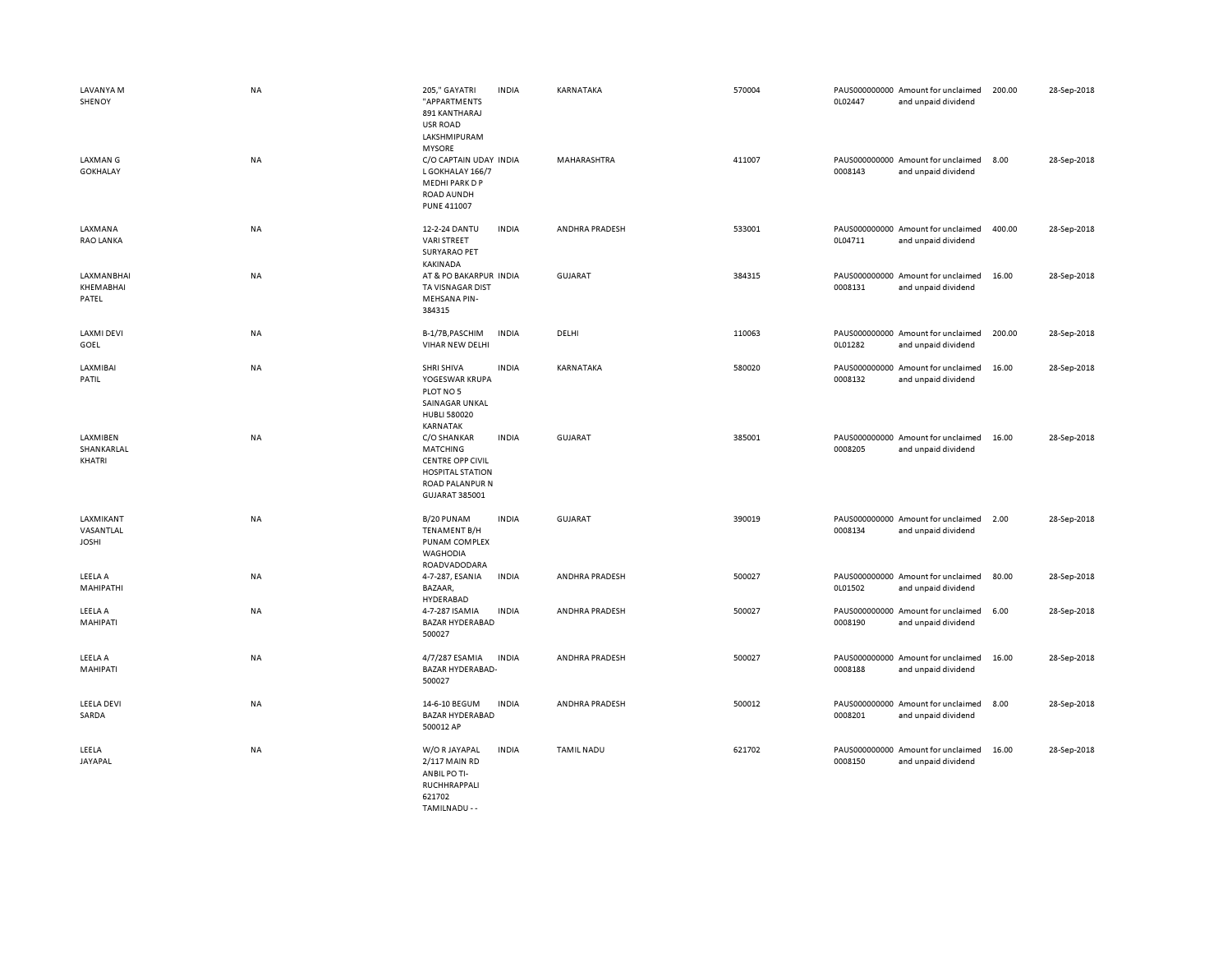| LEELA<br><b>JAYVANT</b><br>PRADHAN        | NA        | 4 PATEL COLONY<br>SIDDHNATH ROAD<br>BARODA 390001<br><b>BARODA 390001</b>                                                                                 | <b>INDIA</b> | GUJARAT        | 390001 | 0008197 | PAUS000000000 Amount for unclaimed<br>and unpaid dividend | 16.00  | 28-Sep-2018 |
|-------------------------------------------|-----------|-----------------------------------------------------------------------------------------------------------------------------------------------------------|--------------|----------------|--------|---------|-----------------------------------------------------------|--------|-------------|
| LEELA<br>MANOHAR<br>NARKHEDE              | <b>NA</b> | NIKITA PO NO 10<br><b>GAJANAN NAGAR</b><br><b>NEAR GOVT POLY</b><br>COLLEGE<br>SAMANGAON<br><b>ROAD NASHIK</b><br><b>ROAD</b>                             | <b>INDIA</b> | MAHARASHTRA    | 422101 | 5452251 | PAUSIN3011271 Amount for unclaimed<br>and unpaid dividend | 66.00  | 28-Sep-2018 |
| LEELA RANI                                | NA        | 3D/POCKET I<br><b>MAYUR VIHAR</b><br>DELHI-110091                                                                                                         | <b>INDIA</b> | DELHI          | 110091 | 0008159 | PAUS000000000 Amount for unclaimed<br>and unpaid dividend | 8.00   | 28-Sep-2018 |
| LEELABEN H<br><b>GOHIL</b>                | NA        | AT & PO UNDERA<br><b>DISTT BARODA</b>                                                                                                                     | <b>INDIA</b> | <b>GUJARAT</b> | 390016 | 0008221 | PAUS000000000 Amount for unclaimed<br>and unpaid dividend | 2.00   | 28-Sep-2018 |
| LEELABEN<br>MANUBHAI<br>PATEL             | NA        | SHRIKUNJ HARIHAR INDIA<br>SOCIETY RAMNATH<br>PETLAD 388450                                                                                                |              | <b>GUJARAT</b> | 388450 | 0008117 | PAUS000000000 Amount for unclaimed<br>and unpaid dividend | 2.00   | 28-Sep-2018 |
| LEELAVATI<br>MODADUGU                     | NA        | 3-2-334<br>SOMASUNDARAM<br>STREET<br>SECUNDERABAD-<br>500003                                                                                              | <b>INDIA</b> | ANDHRA PRADESH | 500003 | 0008149 | PAUS000000000 Amount for unclaimed<br>and unpaid dividend | 8.00   | 28-Sep-2018 |
| LEELAVATI<br>RAMAKRISHN<br>А<br>CHAUDHARI | NA        | 6 PRATHEMESH<br>DARSHAN NR HOLY<br><b>CROSS CONV-ENT</b><br><b>SCH BEHIND</b><br>JOSEPH COLONY<br><b>KARNIK ROA-D</b><br>KALYAN W 421304<br>MAHARASHTRA - | <b>INDIA</b> | MAHARASHTRA    | 421304 | 0008200 | PAUS000000000 Amount for unclaimed<br>and unpaid dividend | 16.00  | 28-Sep-2018 |
| LESLIE<br>XAVIER<br><b>GONSALVES</b>      | NA        | SAGARSHET WADI<br><b>NEAR PETROL</b><br>PUMP VASHI DIST<br><b>THANE M S 401201</b>                                                                        | <b>INDIA</b> | MAHARASHTRA    | 401201 | 0008213 | PAUS000000000 Amount for unclaimed<br>and unpaid dividend | 8.00   | 28-Sep-2018 |
| LILA BHUYAN                               | NA        | C/O.DR.S.BURMAN INDIA<br>PAN BAZAR,<br><b>GUWAHATI</b>                                                                                                    |              | ASSAM          | 781001 | 0L03074 | PAUS000000000 Amount for unclaimed<br>and unpaid dividend | 400.00 | 28-Sep-2018 |
| LILA<br>MAHENDRA<br>KAPADIA               | NA        | C/O BHADU C<br>PARMO-2/3862<br><b>HALADIA STREET</b><br>SAGRAMPURA<br>SURAT                                                                               | <b>INDIA</b> | <b>GUJARAT</b> | 395002 | 0008170 | PAUS000000000 Amount for unclaimed<br>and unpaid dividend | 8.00   | 28-Sep-2018 |
| LILABEN<br>CHANDUBHAI<br>PATEL            | <b>NA</b> | NAVIPANSARAWAD INDIA<br>NAVAPURA PADRA<br>DIST BARODA PIN-<br>391440                                                                                      |              | <b>GUJARAT</b> | 391440 | 0008135 | PAUS000000000 Amount for unclaimed<br>and unpaid dividend | 8.00   | 28-Sep-2018 |
| LILABEN<br>DASHARATHB<br><b>HAI PATEL</b> | NA        | 27<br>NARAYANNAGAR<br><b>GORWA BARODA-</b><br>390003                                                                                                      | <b>INDIA</b> | <b>GUJARAT</b> | 390003 | 0008136 | PAUS000000000 Amount for unclaimed<br>and unpaid dividend | 2.00   | 28-Sep-2018 |
| LILABEN<br>HAZARILAL<br>RATHOD            | NA        | RASULJI CHAL,<br><b>DINESH TILES</b><br>FACTORY, NR. OLD<br>STATION, BARODA<br>PIN-390003                                                                 | <b>INDIA</b> | <b>GUJARAT</b> | 390003 | 0008228 | PAUS000000000 Amount for unclaimed<br>and unpaid dividend | 6.00   | 28-Sep-2018 |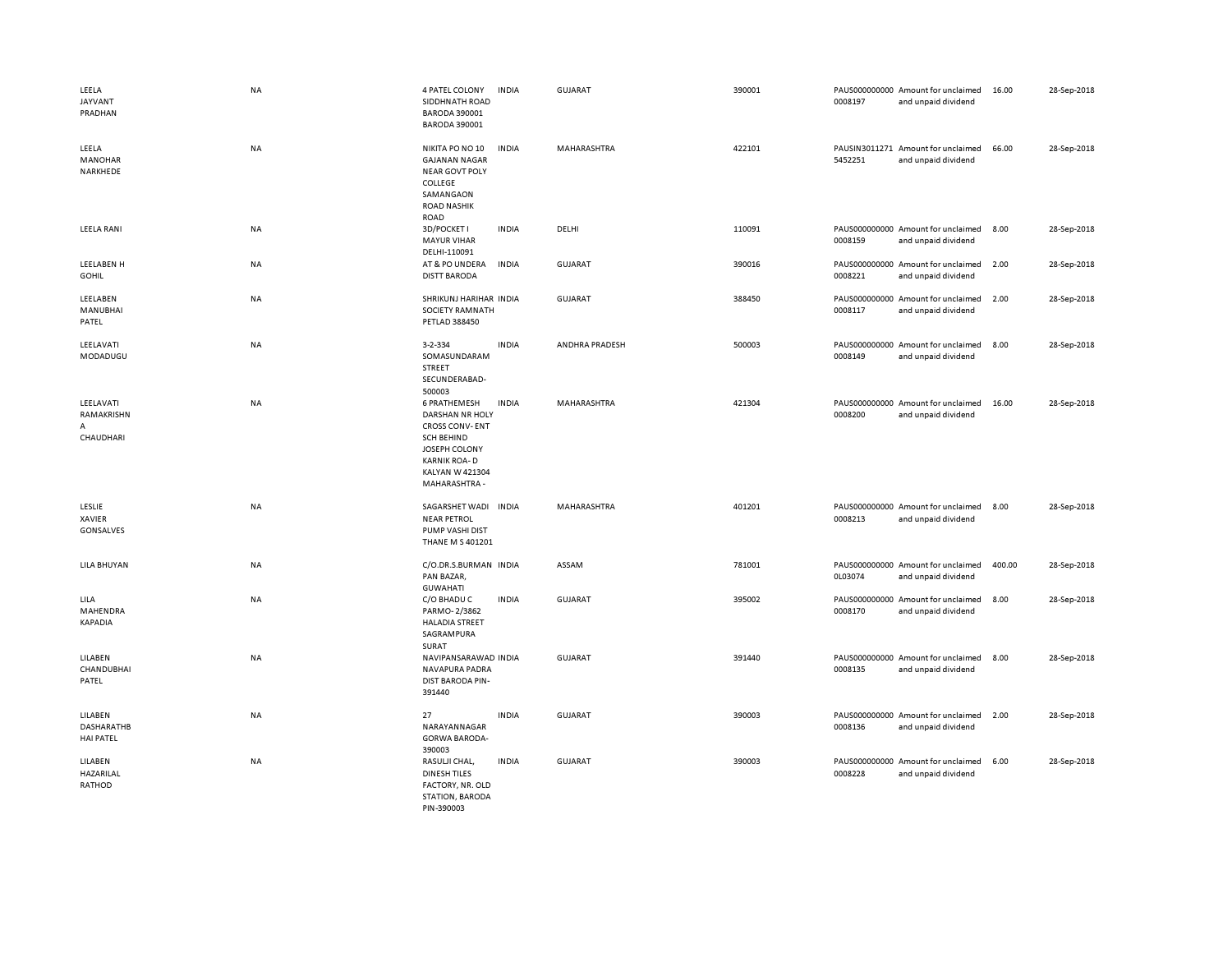| LILABHAI<br><b>ISHVARBHAI</b><br>PATEL            | <b>NA</b> | C/742 IPCL<br><b>TOWNSHIP PO</b><br>PETROCHEMICALS<br><b>DIST BARODA</b>                                                       | <b>INDIA</b> | <b>GUJARAT</b> | 391345 | 0008121 | PAUS000000000 Amount for unclaimed<br>and unpaid dividend | 2.00   | 28-Sep-2018 |
|---------------------------------------------------|-----------|--------------------------------------------------------------------------------------------------------------------------------|--------------|----------------|--------|---------|-----------------------------------------------------------|--------|-------------|
| <b>LILADHAR</b><br>NANAJI<br>PADARIA              | <b>NA</b> | 391345<br>JAYANT ENG CO<br><b>BHADAR ROAD</b><br><b>BHADAR ROAD</b><br>UPLETA-360490                                           | <b>INDIA</b> | <b>GUJARAT</b> | 360490 | 0008151 | PAUS000000000 Amount for unclaimed<br>and unpaid dividend | 8.00   | 28-Sep-2018 |
| LILADHAR<br>VORA                                  | NA        | C/21-A MEDICAL<br>CAMPUS<br>JAMNAGAR                                                                                           | <b>INDIA</b> | GUJARAT        | 361008 | 0L03344 | PAUS000000000 Amount for unclaimed<br>and unpaid dividend | 300.00 | 28-Sep-2018 |
| LILAVATI<br>CHAMPAKLAL                            | <b>NA</b> | <b>B 204 FALGUN</b><br>TENAMENTS<br>JODHPUR GAM<br><b>ROAD SATELLITE</b><br>AHMEDABAD<br>380015                                | <b>INDIA</b> | GUJARAT        | 380015 | 0008126 | PAUS000000000 Amount for unclaimed<br>and unpaid dividend | 16.00  | 28-Sep-2018 |
| LILAVATI<br><b>INDRAVADA</b><br>N DESAI           | NA        | <b>DESAI NO</b><br>KHANCHO<br>SULTANPURA<br>BARODA-390001                                                                      | <b>INDIA</b> | <b>GUJARAT</b> | 390001 | 0008127 | PAUS000000000 Amount for unclaimed<br>and unpaid dividend | 40.00  | 28-Sep-2018 |
| LILAVATI<br><b>NAVINCHAN</b><br><b>DRA SHROFF</b> | NA        | 85 WALKESHWAR<br><b>ROAD SMRUTI</b><br><b>BLDG NEAR WHITE</b><br><b>HOUSE MUMBAI-</b><br>400006                                | <b>INDIA</b> | MAHARASHTRA    | 400006 | 0008119 | PAUS000000000 Amount for unclaimed<br>and unpaid dividend | 6.00   | 28-Sep-2018 |
| LILAVATIBEN<br>SHANTILAL<br>SONI                  | NA        | SONI FALIA (SONI<br><b>KHADKI) BORSAD</b><br>387411 DIST KAIRA                                                                 | <b>INDIA</b> | GUJARAT        | 387411 | 0008191 | PAUS000000000 Amount for unclaimed<br>and unpaid dividend | 2.00   | 28-Sep-2018 |
| LILAWATI<br><b>MALHOTRA</b>                       | NA        | 3807 DAVID STREET INDIA<br>DARYA GANJ NEW<br>DELHI-110002                                                                      |              | DELHI          | 110002 | 0008179 | PAUS000000000 Amount for unclaimed<br>and unpaid dividend | 8.00   | 28-Sep-2018 |
| LILYBEN D<br>PATEL                                | <b>NA</b> | 13/155 PARAS<br><b>NAGAR II SOLA</b><br>ROAD NARANPURA<br>AHMEDABAD<br>380013                                                  | <b>INDIA</b> | <b>GUJARAT</b> | 380013 | 0008207 | PAUS000000000 Amount for unclaimed<br>and unpaid dividend | 24.00  | 28-Sep-2018 |
| LILYBEN D<br>PATEL                                | NA        | 13-155 PARAS<br>NAGAR SOLA ROAD<br>NARANPURA<br>AHMEDABAD<br>380013                                                            | <b>INDIA</b> | GUJARAT        | 380013 | 0008212 | PAUS000000000 Amount for unclaimed<br>and unpaid dividend | 24.00  | 28-Sep-2018 |
| LINGARADDI<br>KRISTARADDI<br>KAMARADDI            | NA        | AT & PO TIRLAPURE INDIA<br>TAL NAVALGUND<br><b>DIST DHARWAR</b><br>KARNATAK 576224                                             |              | KARNATAKA      | 576224 | 0008138 | PAUS000000000 Amount for unclaimed<br>and unpaid dividend | 16.00  | 28-Sep-2018 |
| LT COL<br><b>MRITYUNJOY</b><br>GUIN               | NA        | PLOT NO.440,<br><b>HOUSE NO. 589,</b><br><b>SHAKTI</b><br>NAGAR, NR. (BHOLE<br><b>BABA KI KUTI)</b><br>JABALPUR(MP)-<br>482001 | <b>INDIA</b> | MADHYA PRADESH | 482001 | 0008154 | PAUS000000000 Amount for unclaimed<br>and unpaid dividend | 16.00  | 28-Sep-2018 |
| M A<br>RADHAKRISH<br><b>NAN</b>                   | NA        | MUDAN<br>KULANGARA<br><b>HOUSE PATTIKAD P</b><br>O TRICHUR DIST<br>KERALA 680652                                               | <b>INDIA</b> | KERALA         | 680652 | 0008460 | PAUS000000000 Amount for unclaimed<br>and unpaid dividend | 40.00  | 28-Sep-2018 |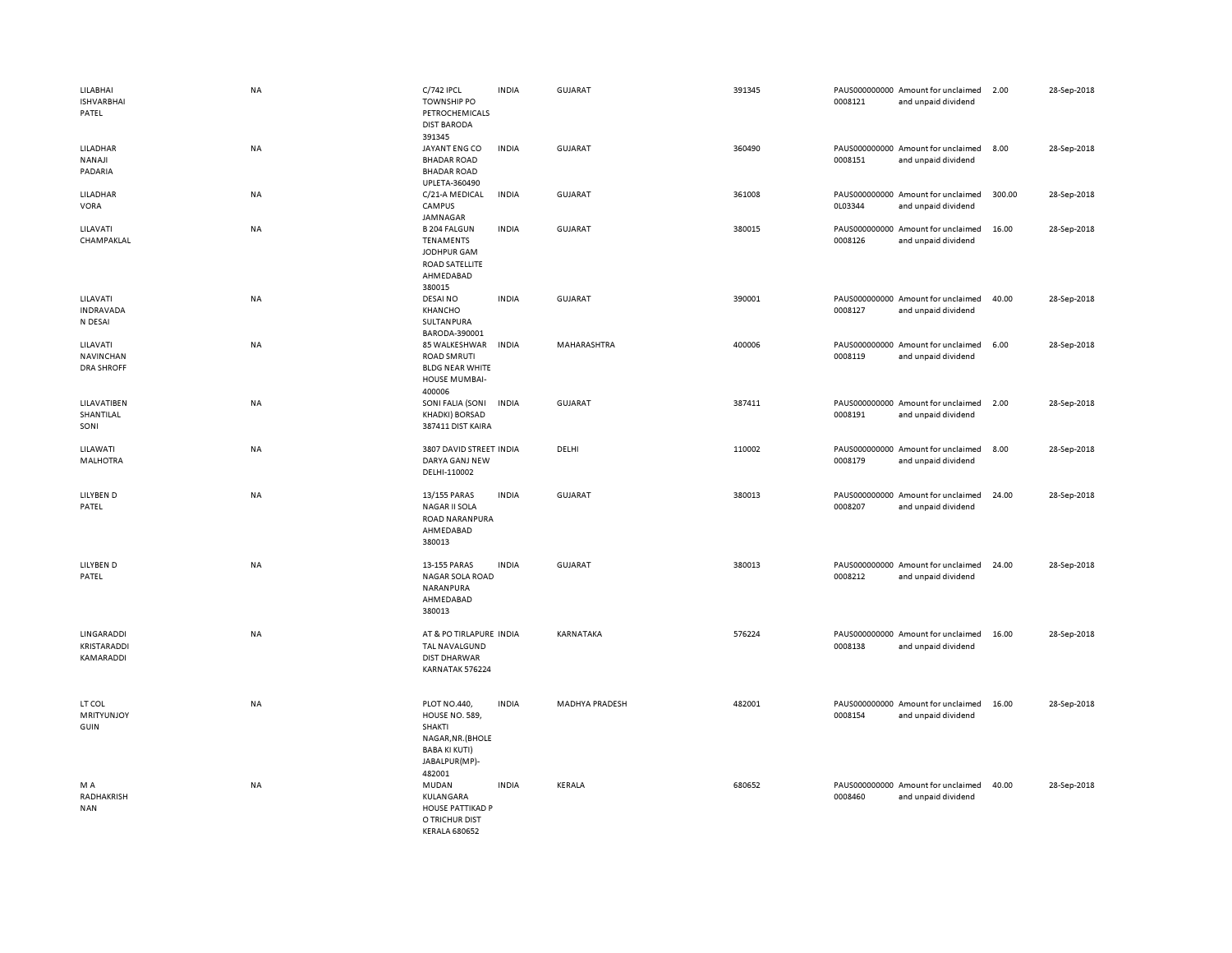| M<br>AMARNATH<br>SINGH           | NA                                                    | NO 2005 7TH MAIN INDIA<br>'D'BLOCK II ND<br><b>STAGE RAJAJI</b><br><b>NAGAR</b><br>BANGALORE                                      |              | KARNATAKA         | 560010 | 0M02370 | PAUS000000000 Amount for unclaimed<br>and unpaid dividend | 200.00  | 28-Sep-2018 |
|----------------------------------|-------------------------------------------------------|-----------------------------------------------------------------------------------------------------------------------------------|--------------|-------------------|--------|---------|-----------------------------------------------------------|---------|-------------|
| M<br>CHANDRASH<br>EKAR           | <b>NA</b>                                             | NO.64 1ST FLOOR<br>CHOWDESHWARI<br><b>TEMPLE STREET</b><br>BANGALORE                                                              | <b>INDIA</b> | KARNATAKA         | 560002 | 0M02046 | PAUS000000000 Amount for unclaimed<br>and unpaid dividend | 20.00   | 28-Sep-2018 |
| M<br>DIVAKARAN                   | NA                                                    | MOOTHEDATH<br><b>HOUSE EASWARA</b><br><b>VILAS THELAKKAT</b><br>LANE CHITTUR<br>PALGHAT KERALA<br>678101                          | <b>INDIA</b> | KERALA            | 678101 | 0008493 | PAUS000000000 Amount for unclaimed<br>and unpaid dividend | 16.00   | 28-Sep-2018 |
| M G<br>ANANTHALA<br><b>KSHMY</b> | NA                                                    | C/O SRI M S<br><b>GOVINDAN C-2</b><br>DAMAYANTHI APTS<br>17 SOUTH MADA<br>ST<br>NUNGAMBAKKAM<br>CHENNAI 600034                    | <b>INDIA</b> | <b>TAMIL NADU</b> | 600034 | 0008535 | PAUS000000000 Amount for unclaimed<br>and unpaid dividend | 16.00   | 28-Sep-2018 |
| M G<br>MANKADA                   | <b>GULAMHUSE</b><br>${\sf N}$<br>RASULBHAI<br>MANKADA | NAVAGADH OPP<br><b>NARSI NATHA</b><br><b>DERASA PALITANA</b>                                                                      | <b>INDIA</b> | <b>GUJARAT</b>    | 364270 | 0212304 | PAUS120344000 Amount for unclaimed<br>and unpaid dividend | 100.00  | 28-Sep-2018 |
| M G<br>MARISWAMY                 | NA                                                    | XI 72 CAR STREET<br><b>BELLARY</b><br><b>KARNATAK PIN-</b><br>583101                                                              | <b>INDIA</b> | KARNATAKA         | 583101 | 0008435 | PAUS000000000 Amount for unclaimed<br>and unpaid dividend | 32.00   | 28-Sep-2018 |
| M GEETHA<br>RAO                  | NA                                                    | "TWIN HOUSE"<br>"RAO NIVAS" 9TH<br><b>CROSS RAMESH</b><br>NAGAR<br><b>MARATHAHALLI P</b><br>O BANGALORE<br>560037                 | <b>INDIA</b> | KARNATAKA         | 560037 | 0008457 | PAUS000000000 Amount for unclaimed<br>and unpaid dividend | 16.00   | 28-Sep-2018 |
| M<br><b>GOPALAKRIS</b><br>HNA    | NA                                                    | NO.30 II MAIN CKC INDIA<br>GARGEN<br>SHANTINAGAR<br><b>BANGALORE</b>                                                              |              | KARNATAKA         | 560027 | 0M02064 | PAUS000000000 Amount for unclaimed<br>and unpaid dividend | 100.00  | 28-Sep-2018 |
| M K JAYA<br>PRAKASH              | NA                                                    | TALLAM<br>PHARMACEUTICAL<br>S 80/A3(7) I FLOOR<br>,I MAIN 2ND<br>STAGE, INDUSTRIAL<br>SUBURB<br>YESHWANTPUR, BA<br><b>NGALORE</b> | <b>INDIA</b> | KARNATAKA         | 560022 | 0M02379 | PAUS000000000 Amount for unclaimed<br>and unpaid dividend | 1300.00 | 28-Sep-2018 |
| M KRISHNAN                       | NA                                                    | 14 'O' BLOCK RAMA INDIA<br>KAMATHUPURAM<br>T NAGAR CHENNAI-<br>600017                                                             |              | <b>TAMIL NADU</b> | 600017 | 0008445 | PAUS000000000 Amount for unclaimed<br>and unpaid dividend | 2.00    | 28-Sep-2018 |
| M MATEEN<br>KHAN                 | NA                                                    | H.NO.89/I<br>VANKATARAO<br>BUILDING,<br>POST:NILEKANI-<br>SIRSI DIST.UTTARA<br>KANNADA<br>KARNATAKA                               | <b>INDIA</b> | KARNATAKA         | 581403 | 0008746 | PAUS000000000 Amount for unclaimed<br>and unpaid dividend | 66.00   | 28-Sep-2018 |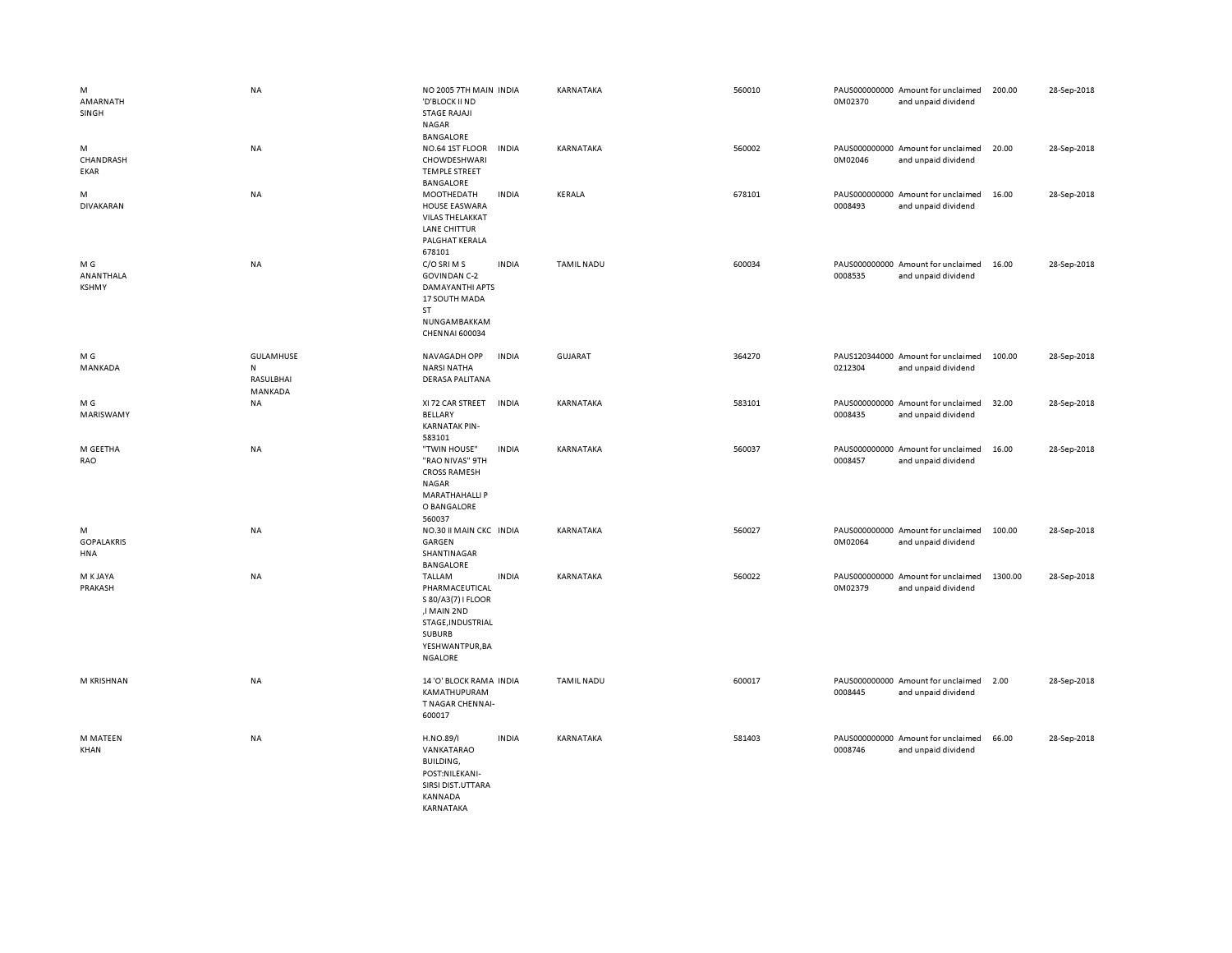| M<br>MUTHUPALA<br><b>NIAPPAN</b>                    | <b>NA</b>                                | MIDAS INDIA<br>PHARMACIETICALS<br>13/1 BISHOP LANE<br>PURASAWALKKAM<br>CHENNAI                            | <b>INDIA</b> | <b>TAMIL NADU</b> | 600007 | 0M03476 | PAUS000000000 Amount for unclaimed<br>and unpaid dividend | 300.00 | 28-Sep-2018 |
|-----------------------------------------------------|------------------------------------------|-----------------------------------------------------------------------------------------------------------|--------------|-------------------|--------|---------|-----------------------------------------------------------|--------|-------------|
| M N BABULAL                                         | NA                                       | 13/50 A-4<br>KAMALANAGAR<br>ANANTAPUR                                                                     | <b>INDIA</b> | ANDHRA PRADESH    | 515001 | 0008519 | PAUS000000000 Amount for unclaimed<br>and unpaid dividend | 8.00   | 28-Sep-2018 |
| M P SINGH                                           | <b>NA</b>                                | 515001<br>UJJWAL LTD<br>SHASHI BUILDING<br>4/18 ASAF ALI                                                  | <b>INDIA</b> | DELHI             | 110002 | 0M03870 | PAUS000000000 Amount for unclaimed<br>and unpaid dividend | 200.00 | 28-Sep-2018 |
| MR<br>GANGADHAR                                     | <b>NA</b>                                | ROAD NEW DELHI<br>43-A POCKET III<br><b>MAYUR VIHAR</b><br>DELHI 110091                                   | <b>INDIA</b> | DELHI             | 110091 | 0008661 | PAUS000000000 Amount for unclaimed<br>and unpaid dividend | 8.00   | 28-Sep-2018 |
| MR<br>RAJARAMAN                                     | NA                                       | 15 ILAYARAJA<br>STREET A A ROAD<br>VIPLAPURAM<br>MADURAI                                                  | <b>INDIA</b> | TAMIL NADU        | 625012 | 0M03530 | PAUS000000000 Amount for unclaimed<br>and unpaid dividend | 300.00 | 28-Sep-2018 |
| M RADHA                                             | NA                                       | W/O.MR.M.<br>VENUNANDA,<br>'PARVATHI<br>NILAYA', AN ANTHP<br>UR COLONY,<br>SATYANARAYANAP<br>ET, II CROSS | <b>INDIA</b> | KARNATAKA         | 583101 | 0M04870 | PAUS000000000 Amount for unclaimed<br>and unpaid dividend | 200.00 | 28-Sep-2018 |
| M RAJU                                              | <b>NA</b>                                | 5/73 V STREET<br><b>TAGORE NAGAR</b><br>TIRUPALAI<br>MADURAI                                              | <b>INDIA</b> | <b>TAMIL NADU</b> | 625014 | 0M03507 | PAUS000000000 Amount for unclaimed<br>and unpaid dividend | 300.00 | 28-Sep-2018 |
| M RM<br>ANDAN<br>CHETTY                             | CHIDAMBAR<br>AM<br><b>MUTHURAM</b><br>AN | NO 29 SAIVAI<br>MUTHIAHA<br>MUDALI<br>STCHENNAI                                                           | <b>INDIA</b> | <b>TAMIL NADU</b> | 600001 | 0299814 | PAUS160148000 Amount for unclaimed<br>and unpaid dividend | 16.00  | 28-Sep-2018 |
| M S<br>ANANTHA<br>RAMAN                             | <b>NA</b>                                | NO 21 II MAIN<br>ROAD<br>SESHADRIPURAM<br><b>BANGALORE-</b><br>560020                                     | <b>INDIA</b> | KARNATAKA         | 560020 | 0008678 | PAUS000000000 Amount for unclaimed<br>and unpaid dividend | 8.00   | 28-Sep-2018 |
| M S<br>CHANDRA<br>SHEKAR                            | <b>NA</b>                                | NO 21 SECOND<br>MAIN<br>SESHADRIPURAM<br><b>BANGALORE-</b><br>560020                                      | <b>INDIA</b> | KARNATAKA         | 560020 | 0008679 | PAUS000000000 Amount for unclaimed<br>and unpaid dividend | 8.00   | 28-Sep-2018 |
| M S<br>DHANANJAY<br>Α                               | <b>NA</b>                                | NO 567 10 CROSS J INDIA<br>P NAGAR III PHASE<br>BANGALORE                                                 |              | KARNATAKA         | 560078 | 0M02354 | PAUS000000000 Amount for unclaimed<br>and unpaid dividend | 200.00 | 28-Sep-2018 |
| M S<br>RAJARATHNA<br>M                              | <b>NA</b>                                | M-98/5 VII AVENUE INDIA<br>BESANTNAGAR<br>CHENNAI 600090                                                  |              | <b>TAMIL NADU</b> | 600090 | 0008529 | PAUS000000000 Amount for unclaimed<br>and unpaid dividend | 8.00   | 28-Sep-2018 |
| M S SAMAYA<br>INVESTMENT<br>AND<br><b>TRADING C</b> | <b>NA</b>                                | 145, TRIBHUVAN<br>COMPLEX ISHWAR<br>NAGAR MATHURA<br>ROADNEW DELHI                                        | <b>INDIA</b> | DELHI             | 110065 | 0011692 | PAUS000000000 Amount for unclaimed<br>and unpaid dividend | 32.00  | 28-Sep-2018 |
| M S<br>SANKARANA<br>RAYANAN                         | <b>NA</b>                                | 'SHREYAS' E 33<br><b>SASTRI NAGAR</b><br>KARAMANA<br>TRIVANDRUM<br><b>KERALA-695002</b>                   | <b>INDIA</b> | KERALA            | 695002 | 0008292 | PAUS000000000 Amount for unclaimed<br>and unpaid dividend | 16.00  | 28-Sep-2018 |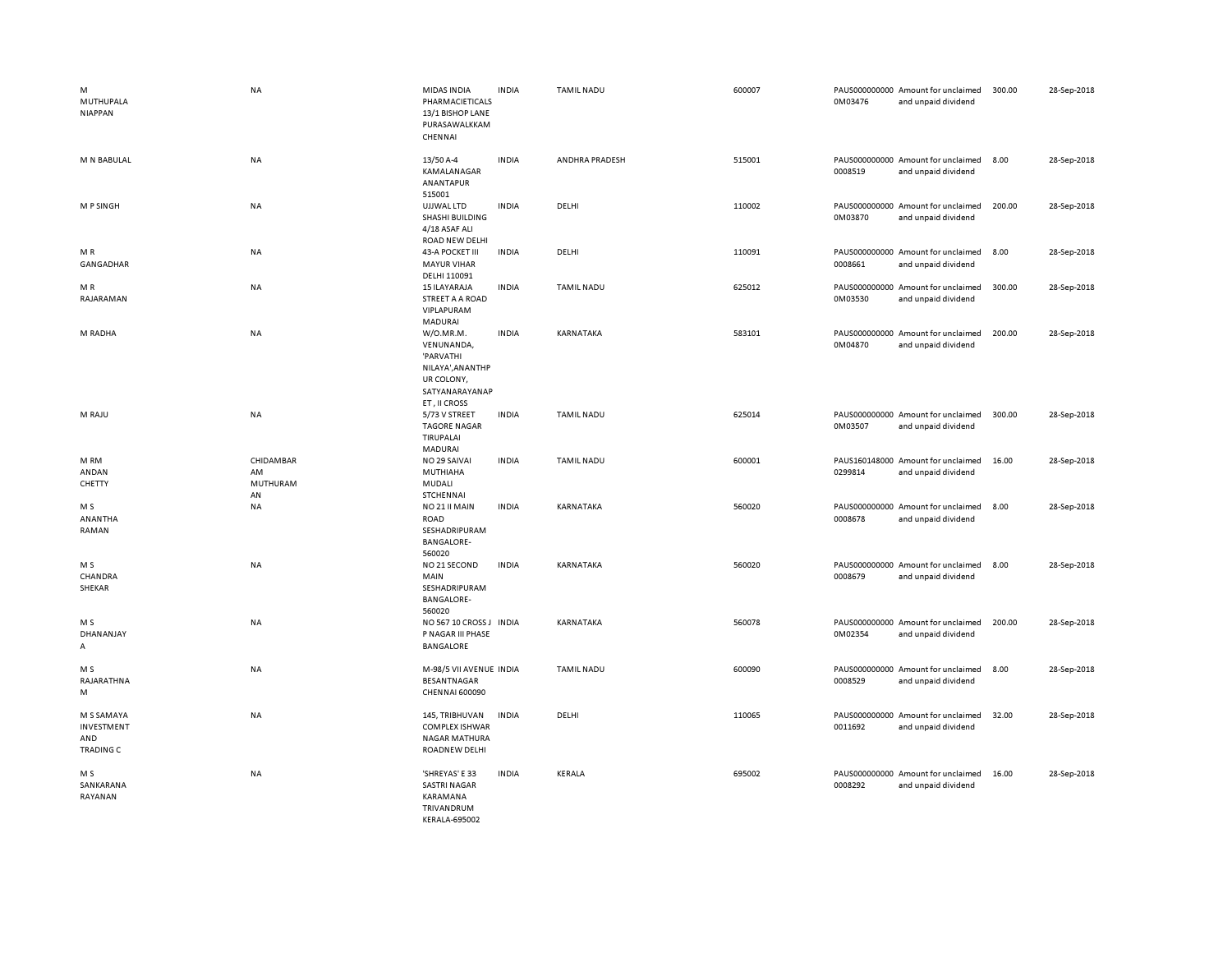| M<br>SATYANARAY<br>ANAN       | NA             | 780, IXTH STREET<br>SYNDICATE BANK<br><b>COLONY ANNA</b><br>NAGAR WEST EXTN<br>CHENNAI 600101                            | <b>INDIA</b> | <b>TAMIL NADU</b> | 600101 | 0008609 | PAUS000000000 Amount for unclaimed<br>and unpaid dividend | 24.00  | 28-Sep-2018 |
|-------------------------------|----------------|--------------------------------------------------------------------------------------------------------------------------|--------------|-------------------|--------|---------|-----------------------------------------------------------|--------|-------------|
| M SHANKAR                     | MANI           | NO 4/461<br>MUTHAMIZH<br>NAGAR 87 TH<br>STREET<br>KODUNGAIYURCHE<br><b>NNAI</b>                                          | <b>INDIA</b> | <b>TAMIL NADU</b> | 600118 | 1979006 | PAUS120106000 Amount for unclaimed<br>and unpaid dividend | 20.00  | 28-Sep-2018 |
| M SUBBU                       | <b>NA</b>      | MIDASINDIA<br>PHARMACEUTICAL<br>S 13/1 BISHOP<br>LANE<br>PURASWALKKAM<br>CHENNAI                                         | <b>INDIA</b> | <b>TAMIL NADU</b> | 600007 | 0M03479 | PAUS000000000 Amount for unclaimed<br>and unpaid dividend | 300.00 | 28-Sep-2018 |
| M UDAYA<br>SHANKAR            | <b>NA</b>      | S/O P.MARIAPPA<br>D.NO.517,<br>SHREYAS, 18TH<br>CROSS 25TH MAIN,<br>II STAGE, D<br>BLOCK, J.P.NAGAR,                     | <b>INDIA</b> | KARNATAKA         | 570008 | 0M02500 | PAUS000000000 Amount for unclaimed<br>and unpaid dividend | 200.00 | 28-Sep-2018 |
| M UMA<br>MAHESWARI            | <b>NA</b>      | 52 TATCHI<br>ARUNACHALA ST<br>2ND FLOOR<br>MYLAPORE<br><b>CHENNAI 600004</b>                                             | <b>INDIA</b> | <b>TAMIL NADU</b> | 600004 | 0008795 | PAUS000000000 Amount for unclaimed<br>and unpaid dividend | 16.00  | 28-Sep-2018 |
| M V<br>BHADRINATH             | <b>NA</b>      | NO.22, I FLOOR,<br>4TH CROSS<br>J.M.LANE,<br>BALEPET,                                                                    | <b>INDIA</b> | KARNATAKA         | 560053 | 0M05045 | PAUS000000000 Amount for unclaimed<br>and unpaid dividend | 100.00 | 28-Sep-2018 |
| M V<br>RAMACHAND<br>RA        | VENKATAPP<br>А | 65 VI MAIN ROAD<br>MATHIKERE<br>BANGALORE<br><b>BANGALORE</b>                                                            | <b>INDIA</b> | KARNATAKA         | 560054 | 2520141 | PAUSIN3002141 Amount for unclaimed<br>and unpaid dividend | 200.00 | 28-Sep-2018 |
| M V<br>SUBBARAO               | <b>NA</b>      | FLAT NO A-7<br>PRAGATI<br><b>APARTMENTS 5/2</b><br>CHANDRAMOULI<br><b>NAGAR GUNTUR A</b><br>P 522001                     | <b>INDIA</b> | ANDHRA PRADESH    | 522001 | 0008793 | PAUS000000000 Amount for unclaimed<br>and unpaid dividend | 100.00 | 28-Sep-2018 |
| M V<br>SUBBARAO               | <b>NA</b>      | D N S-78-30/4 III RD INDIA<br><b>LINE ASHOK NAGAR</b><br><b>GUNTUR 522002</b>                                            |              | ANDHRA PRADESH    | 522002 | 0008799 | PAUS000000000 Amount for unclaimed<br>and unpaid dividend | 32.00  | 28-Sep-2018 |
| M<br>VALLIKKANN<br>$\cup$     | <b>NA</b>      | C/O. M.<br><b>VISWANATH FLAT</b><br>NO. C4, EAST CREST<br>APARTMENT 149<br>L.B. ROAD,<br>THIRUVANMIYUR<br>CHENNAI 600041 | <b>INDIA</b> | <b>TAMIL NADU</b> | 600041 | 0008561 | PAUS000000000 Amount for unclaimed<br>and unpaid dividend | 8.00   | 28-Sep-2018 |
| MACHAROUT<br>U SURESH<br>BABU | NA             | C/O MR M<br>RAMAIAH VARMA<br>26/233 CHITTARI<br><b>STREET KURNOOL</b><br>518001                                          | <b>INDIA</b> | ANDHRA PRADESH    | 518001 | 0008440 | PAUS000000000 Amount for unclaimed<br>and unpaid dividend | 32.00  | 28-Sep-2018 |
| <b>MADAN LAL</b><br>MOHINDRU  | <b>NA</b>      | 1/6318 GALI NO 4 INDIA<br><b>EAST ROHTAS</b><br>NAGAR SHAHDARA<br>DELHI-110032                                           |              | DELHI             | 110032 | 0008658 | PAUS000000000 Amount for unclaimed<br>and unpaid dividend | 24.00  | 28-Sep-2018 |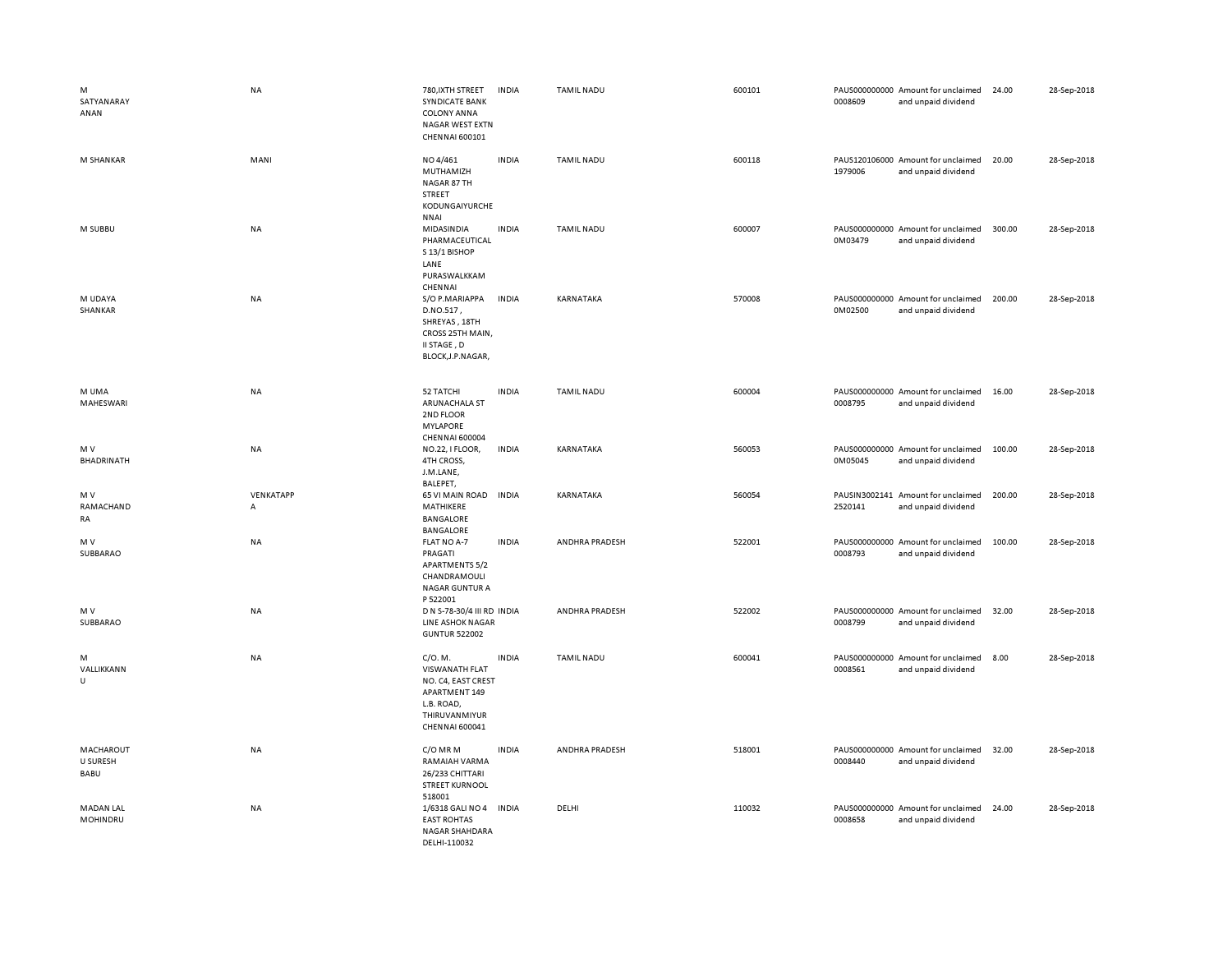| MADAN<br><b>MOHAN</b><br>SHARMA      | <b>NA</b> | C/O ALEMBIC<br><b>CHEMICAL WORKS</b><br>CO LTD 22 ALBERT<br>ROAD AMRITSAR-<br>143001                  | <b>INDIA</b> | PUNJAB               | 143001 | 0008448 | PAUS000000000 Amount for unclaimed<br>and unpaid dividend | 16.00   | 28-Sep-2018 |
|--------------------------------------|-----------|-------------------------------------------------------------------------------------------------------|--------------|----------------------|--------|---------|-----------------------------------------------------------|---------|-------------|
| <b>MADAN PAL</b><br>SHARMA           | <b>NA</b> | C/O HARISH<br><b>CHANDER MITTAL</b><br>G-12 LAXMI NAGAR<br><b>NR VIJAY CHOWK</b><br>DELHI 110092      | <b>INDIA</b> | DELHI                | 110092 | 0008660 | PAUS000000000 Amount for unclaimed<br>and unpaid dividend | 8.00    | 28-Sep-2018 |
| <b>MADANT</b><br>KUNDNANI            | NA        | 7/A GOKUL NIVAS<br>LT P N KOTNIS<br>PATH MAHIM<br>MUMBAI 400016                                       | <b>INDIA</b> | MAHARASHTRA          | 400016 | 0008835 | PAUS000000000 Amount for unclaimed<br>and unpaid dividend | 8.00    | 28-Sep-2018 |
| MADANKAN<br>WAR                      | <b>NA</b> | C/O.BHANDARI<br>MEDICALS 117,<br><b>NYNIAPPA</b><br>NAICKEN ST.,<br>CHENNAI                           | <b>INDIA</b> | <b>TAMIL NADU</b>    | 600003 | 0M00536 | PAUS000000000 Amount for unclaimed<br>and unpaid dividend | 2000.00 | 28-Sep-2018 |
| MADANLAL<br>CHIMANLAL<br>JAISWAL     | <b>NA</b> | M-96/414<br>SARASWATINAGAR<br>POLYTECHNIC POST<br>OFFICE<br>AHMEDABAD-<br>380015                      | <b>INDIA</b> | <b>GUJARAT</b>       | 380015 | 0008293 | PAUS000000000 Amount for unclaimed<br>and unpaid dividend | 6.00    | 28-Sep-2018 |
| MADANMOH<br>AN N<br><b>TAVARGERI</b> | <b>NA</b> | MEDICAL<br>PRACTIONER<br><b>DHARWAR</b><br>KARNATAKA                                                  | <b>INDIA</b> | KARNATAKA            | 581110 | 0M00153 | PAUS000000000 Amount for unclaimed<br>and unpaid dividend | 400.00  | 28-Sep-2018 |
| MADDI<br>HEMASUNDA<br>RI             | NA        | W/O<br>MR.NAGESWARA<br>RAO, 20/411, POTTI<br>SRIRAMULU<br>STREET<br>CHILAKALURIPETA,<br><b>GUNTUR</b> | <b>INDIA</b> | ANDHRA PRADESH       | 522616 | 0N00855 | PAUS000000000 Amount for unclaimed<br>and unpaid dividend | 200.00  | 28-Sep-2018 |
| MADDUR<br>SUBBARAO<br>SRINIVAS       | <b>NA</b> | "APEKSHE" 53/33<br>30TH CROSS 7TH<br><b>BLOCK JAYANAGAR</b><br>BANGALORE                              | <b>INDIA</b> | KARNATAKA            | 560082 | 0M05063 | PAUS000000000 Amount for unclaimed<br>and unpaid dividend | 100.00  | 28-Sep-2018 |
| MADHAV<br>SHANKAR<br>PAVGI           | NA        | 17 RAM NIWAS<br><b>BRIJ ENCLAVE</b><br>SUNDARPUR<br><b>VARANASI 221005</b>                            | <b>INDIA</b> | UTTAR PRADESH        | 221005 | 0008463 | PAUS000000000 Amount for unclaimed<br>and unpaid dividend | 50.00   | 28-Sep-2018 |
| MADHAV<br>SHANKAR<br>PAVGI           | <b>NA</b> | 17 RAM NIVAS BRIJ INDIA<br><b>ENCLAVE</b><br>SUNDARPUR<br>VARANASI 221005                             |              | UTTAR PRADESH        | 221005 | 0008244 | PAUS000000000 Amount for unclaimed<br>and unpaid dividend | 32.00   | 28-Sep-2018 |
| MADHAVDAS<br><b>B GULWANI</b>        | <b>NA</b> | <b>KISHORE TEXTILE</b><br>SILK MILLS 6 A<br>GULWANI<br>COMPOUND<br>UDHNA-394210                       | <b>INDIA</b> | GUJARAT              | 394210 | 0008586 | PAUS000000000 Amount for unclaimed<br>and unpaid dividend | 8.00    | 28-Sep-2018 |
| <b>MADHAVIR</b><br>PRAKASH           | NA        | 431/A, 9th Cross<br>Girinager II Phase                                                                | <b>INDIA</b> | KARNATAKA            | 560085 | 0M05433 | PAUS000000000 Amount for unclaimed<br>and unpaid dividend | 100.00  | 28-Sep-2018 |
| MADHIRA<br>SAROJANI                  | <b>NA</b> | 495 I I T KANPUR                                                                                      | <b>INDIA</b> | <b>UTTAR PRADESH</b> | 208016 | 0M05189 | PAUS000000000 Amount for unclaimed<br>and unpaid dividend | 1200.00 | 28-Sep-2018 |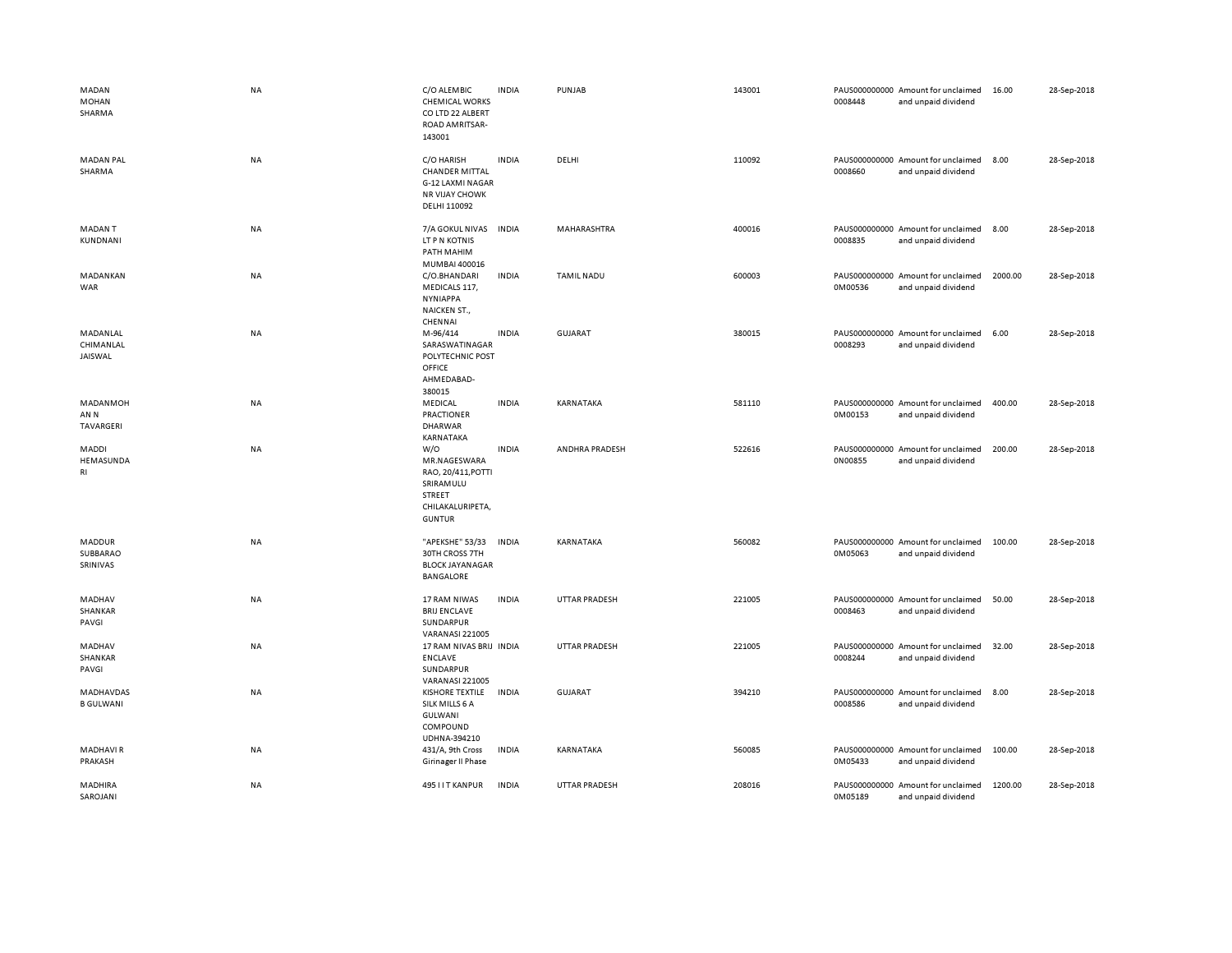| MADHU A<br>BAJAJ                          | <b>NA</b> | 35 NUTAN CLOTH<br>MARKET O/S<br><b>RAIPUR GATE</b><br>AHMEDABAD<br>380022                                                                     | <b>INDIA</b> | <b>GUJARAT</b> | 380022 | 0008787 | PAUS000000000 Amount for unclaimed<br>and unpaid dividend | 8.00   | 28-Sep-2018 |
|-------------------------------------------|-----------|-----------------------------------------------------------------------------------------------------------------------------------------------|--------------|----------------|--------|---------|-----------------------------------------------------------|--------|-------------|
| <b>MADHU BALA</b><br>KAKAR                | NA        | 29/99 WEST PATEL INDIA<br>NAGAR NEW DELHI-<br>110008                                                                                          |              | DELHI          | 110008 | 0008570 | PAUS000000000 Amount for unclaimed<br>and unpaid dividend | 8.00   | 28-Sep-2018 |
| MADHU<br><b>BHATNAGAR</b>                 | <b>NA</b> | A-6 GREEN PARK<br><b>EXTENSION NEW-</b><br>DELHI-110016                                                                                       | <b>INDIA</b> | DELHI          | 110016 | 0008653 | PAUS000000000 Amount for unclaimed<br>and unpaid dividend | 8.00   | 28-Sep-2018 |
| MADHU<br><b>GUPTA</b>                     | NA        | 5-B, ALOPIBAGH<br>DARAGANJ, P.O<br>ALLAHABAD                                                                                                  | <b>INDIA</b> | UTTAR PRADESH  | 211006 | 0M01487 | PAUS000000000 Amount for unclaimed<br>and unpaid dividend | 400.00 | 28-Sep-2018 |
| MADHU JAIN                                | <b>NA</b> | C/0 MR. AJAY<br>PORWAL<br>268.AHOOD<br><b>NAGAR INDORE</b>                                                                                    | <b>INDIA</b> | MADHYA PRADESH | 452002 | 0008527 | PAUS000000000 Amount for unclaimed<br>and unpaid dividend | 16.00  | 28-Sep-2018 |
| MADHU<br><b>KAPOOR</b>                    | <b>NA</b> | <b>HOUSE NO 24/83-</b><br>84 WEST PATEL<br>NAGAR NEW DELHI-<br>110008                                                                         | <b>INDIA</b> | DELHI          | 110008 | 0008568 | PAUS000000000 Amount for unclaimed<br>and unpaid dividend | 16.00  | 28-Sep-2018 |
| MADHU<br><b>KAPOOR</b>                    | <b>NA</b> | 24/83-84 WEST<br>PATEL NAGAR NEW<br>DELHI-110008                                                                                              | <b>INDIA</b> | DELHI          | 110008 | 0008700 | PAUS000000000 Amount for unclaimed<br>and unpaid dividend | 32.00  | 28-Sep-2018 |
| MADHU M<br>SHAH                           | NA        | C/O MOOLCHAND INDIA<br>MAHENDRAKUMA<br>R & CO. 189/2<br>JAWAHARNAGAR<br>ROAD NO.13<br>GOREGAON<br>(W)MUMBAI                                   |              | MAHARASHTRA    | 400062 | 0008794 | PAUS000000000 Amount for unclaimed<br>and unpaid dividend | 40.00  | 28-Sep-2018 |
| MADHU<br>SINGLA                           | NA        | C/O ASHWANI<br><b>KUMAR SINGLA</b><br>CHIEF MANAGER,<br>CPP<br>DEPARTMENT, STAT<br>E BANK OF<br>PATIALA, HEAD<br>OFFICE THE MALL-<br>PATIALA. | <b>INDIA</b> | PUNJAB         | 147001 | 0008822 | PAUS000000000 Amount for unclaimed<br>and unpaid dividend | 8.00   | 28-Sep-2018 |
| MADHU SYAL                                | NA        | D/21 TEXTILE<br>SOCIETY<br>PRABHADEVI<br>MUMBAI-400025                                                                                        | <b>INDIA</b> | MAHARASHTRA    | 400025 | 0008557 | PAUS000000000 Amount for unclaimed<br>and unpaid dividend | 8.00   | 28-Sep-2018 |
| MADHU<br>VARMA                            | NA        | "KRUSHNA" NEAR<br>LAXMI CINEMA<br>ANAND 388001                                                                                                | <b>INDIA</b> | <b>GUJARAT</b> | 388001 | 0008758 | PAUS000000000 Amount for unclaimed<br>and unpaid dividend | 32.00  | 28-Sep-2018 |
| MADHUBALA<br>NISHIKANT<br>WALAWALAK<br>AR | NA        | C/O MR S J<br>WADKAR 301 EFF<br>JUMBADARSHAN -<br>HSG SOC<br>KOLAONGRI ROAD<br><b>ANDHERI EAST</b><br>MUM-BAI 400069 -                        | <b>INDIA</b> | MAHARASHTRA    | 400069 | 0008339 | PAUS000000000 Amount for unclaimed<br>and unpaid dividend | 16.00  | 28-Sep-2018 |
| MADHUBEN<br><b>JASHBHAI</b><br>PATEL      | NA        | C/O JYOJASH<br>PRINTING PRESS<br>NAVABAZAR NAKA<br>BARODA-390006                                                                              | <b>INDIA</b> | <b>GUJARAT</b> | 390006 | 0008337 | PAUS000000000 Amount for unclaimed<br>and unpaid dividend | 2.00   | 28-Sep-2018 |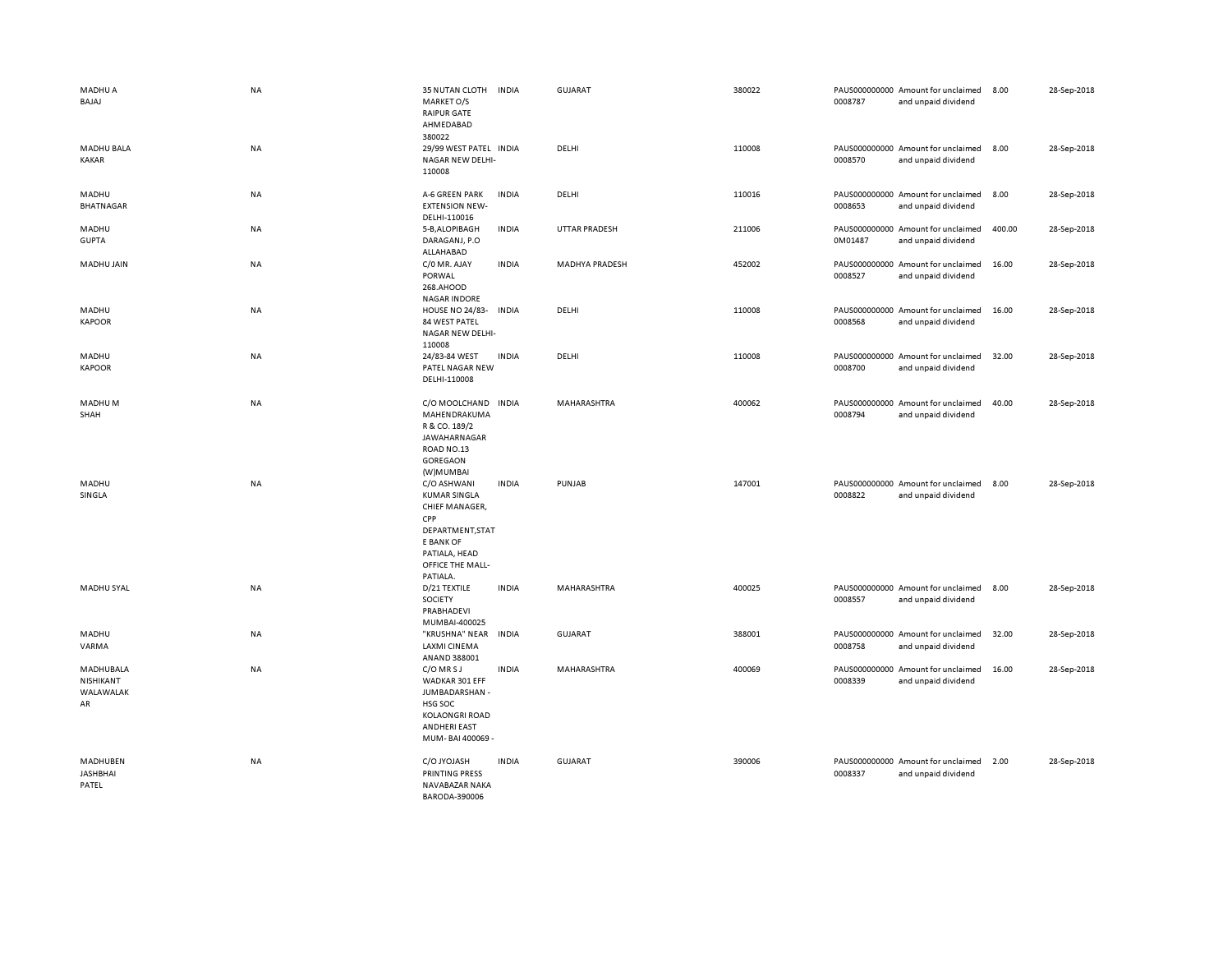| MADHUBEN<br>VADILAL<br>PANCHAL                                  | <b>NA</b> | $B-10$<br>SIDDHARTHNAGAR<br><b>SOCIETY NEAR</b><br><b>KAMLA NEHRU</b><br>PARK NIZAMPURA<br><b>BARODA 390002</b> | <b>INDIA</b> | GUJARAT        | 390002 | 0008734 | PAUS000000000 Amount for unclaimed<br>and unpaid dividend | 2.00   | 28-Sep-2018 |
|-----------------------------------------------------------------|-----------|-----------------------------------------------------------------------------------------------------------------|--------------|----------------|--------|---------|-----------------------------------------------------------|--------|-------------|
| MADHUBHAI<br>DAGADUBHAI<br><b>BHUBE</b>                         | NA        | 127 JANAKPURI<br>SOCIETY KARODIA<br>ROAD POST BAJWA<br><b>DIST BARODA</b>                                       | <b>INDIA</b> | <b>GUJARAT</b> | 391310 | 0008338 | PAUS000000000 Amount for unclaimed<br>and unpaid dividend | 16.00  | 28-Sep-2018 |
| MADHUBHAI<br>PREMJIBHAI<br><b>KORAT</b>                         | NA        | AT HALRIYA POST<br><b>HALRIYA VIA</b><br><b>CHALALA DIST</b><br>AMRELI 364630                                   | <b>INDIA</b> | <b>GUJARAT</b> | 364630 | 0008340 | PAUS000000000 Amount for unclaimed<br>and unpaid dividend | 16.00  | 28-Sep-2018 |
| MADHUBHAI<br>PUNJABHAI<br>PATEL                                 | NA        | 7 MAHIJ<br>PARISHRAM<br>SOCIETY<br>SUBHANPURA<br><b>BARODA 390007</b>                                           | <b>INDIA</b> | <b>GUJARAT</b> | 390007 | 0008261 | PAUS000000000 Amount for unclaimed<br>and unpaid dividend | 6.00   | 28-Sep-2018 |
| MADHUBHAI<br>PUNJABHAI<br>PATEL                                 | NA        | 7 PARISHRAM<br>SOCIETY<br>SUBHANPURA<br><b>BARODA 390007</b>                                                    | <b>INDIA</b> | GUJARAT        | 390007 | 0008728 | PAUS000000000 Amount for unclaimed<br>and unpaid dividend | 100.00 | 28-Sep-2018 |
| MADHUBHAI<br>PUNJABHAI<br>PATEL                                 | NA        | MAHIJ 7<br>PARISHRAM SOC<br>SUBHANPURA<br><b>BARODA 390007</b>                                                  | <b>INDIA</b> | GUJARAT        | 390007 | 0008730 | PAUS000000000 Amount for unclaimed<br>and unpaid dividend | 100.00 | 28-Sep-2018 |
| MADHUKANT<br>$\mathsf{A}$<br><b>GOVINDBHAI</b><br><b>MISTRY</b> | NA        | 58 MADHAV BAUG INDIA<br><b>SOCIETY</b><br>MAKARPURA ROAD<br>VADODARA                                            |              | GUJARAT        | 390009 | 0M04621 | PAUS000000000 Amount for unclaimed<br>and unpaid dividend | 200.00 | 28-Sep-2018 |
| MADHUKANT<br>A RAMANLAL<br>SARAIYA                              | <b>NA</b> | <b>B/1/3 NEW</b><br><b>ALKNANDA NEAR</b><br><b>AZAD SOCIETY</b><br>AMBAWADI<br>AHMEDABAD<br>380015              | <b>INDIA</b> | GUJARAT        | 380015 | 0008239 | PAUS000000000 Amount for unclaimed<br>and unpaid dividend | 2.00   | 28-Sep-2018 |
| MADHUKAR<br>GAJANAN<br><b>JOSHI</b>                             | NA        | 9/257 CHAMPA<br>NIWAS 19 VADALA<br>MUMBAI-400031                                                                | <b>INDIA</b> | MAHARASHTRA    | 400031 | 0008301 | PAUS000000000 Amount for unclaimed<br>and unpaid dividend | 22.00  | 28-Sep-2018 |
| MADHUKAR<br>GAJANAN<br><b>JOSHI</b>                             | NA        | <b>BLOCK NO 9</b><br><b>CHAMPA NIWAS 19</b><br>WADALA RD PLOT<br>NO 257 MUMBAI-<br>400031                       | <b>INDIA</b> | MAHARASHTRA    | 400031 | 0008302 | PAUS000000000 Amount for unclaimed<br>and unpaid dividend | 22.00  | 28-Sep-2018 |
| MADHUKAR<br>GANPAT<br>CHAUVAN                                   | NA        | KHALAPUR POLICE IN DIA<br><b>STATION</b><br><b>KHALAPUR DIST</b><br>KOLABA 410202                               |              | MAHARASHTRA    | 410202 | 0008462 | PAUS000000000 Amount for unclaimed<br>and unpaid dividend | 6.00   | 28-Sep-2018 |
| MADHUKAR<br>HASTEKAR                                            | NA        | 1 RAJ GRAHA OLD<br>MUMBAIRD<br><b>THANE 400602</b>                                                              | <b>INDIA</b> | MAHARASHTRA    | 400602 | 0008805 | PAUS000000000 Amount for unclaimed<br>and unpaid dividend | 16.00  | 28-Sep-2018 |
| MADHUKAR<br>RAMCHANDR<br>A RANADIVE                             | NA        | 98 ANAND PARK<br><b>AUNDH PUNE</b><br>411007                                                                    | <b>INDIA</b> | MAHARASHTRA    | 411007 | 0008303 | PAUS000000000 Amount for unclaimed<br>and unpaid dividend | 166.00 | 28-Sep-2018 |
| MADHULIKA<br>CHOUDHRY                                           | NA        | C/O LT RAJIV<br>CHOUDHRY 3C<br>ANURADHA NOFRA<br><b>NAVY NAGAR</b><br>COLABA MUMBAI<br>400005                   | <b>INDIA</b> | MAHARASHTRA    | 400005 | 0008873 | PAUS000000000 Amount for unclaimed<br>and unpaid dividend | 32.00  | 28-Sep-2018 |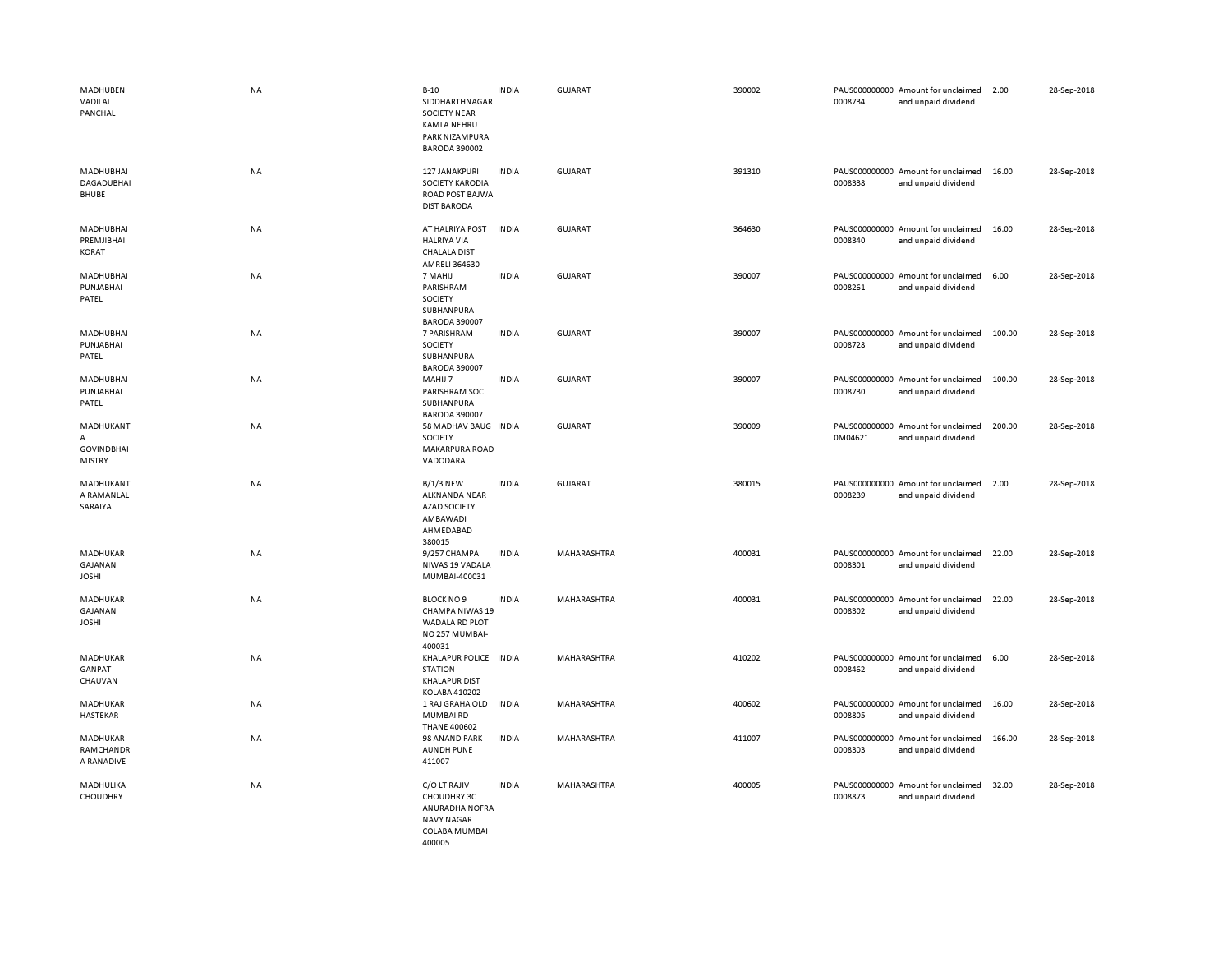| MADHUMAL<br>ATI<br>HANAMARAD<br>DI GANGAL    | <b>NA</b>           | C/O H T GANGAL<br><b>GANGAL NURSING</b><br>HOME HOUSE<br><b>HUBLI KARNATAK</b><br>PIN-580021   | <b>INDIA</b> | KARNATAKA          | 580021 | 0008438 | PAUS000000000 Amount for unclaimed<br>and unpaid dividend | 40.00  | 28-Sep-2018 |
|----------------------------------------------|---------------------|------------------------------------------------------------------------------------------------|--------------|--------------------|--------|---------|-----------------------------------------------------------|--------|-------------|
| MADHUR<br>LATA GOEL                          | NA                  | B-1/7B, PASCHIM<br>VIHAR NEW DELHI                                                             | <b>INDIA</b> | DELHI              | 110063 | 0M01285 | PAUS000000000 Amount for unclaimed<br>and unpaid dividend | 200.00 | 28-Sep-2018 |
| MADHURI<br><b>BISWAS</b>                     | NA                  | A E 756 SECTOR-I<br>SALTLAKE CITY<br>CALCUTTA-700064                                           | <b>INDIA</b> | <b>WEST BENGAL</b> | 700064 | 0008681 | PAUS000000000 Amount for unclaimed<br>and unpaid dividend | 16.00  | 28-Sep-2018 |
| MADHUSINH<br><b>MOTISINH</b><br>SOLANKI      | NA                  | MUDIA<br>(NANAMUDIA)<br>POST SATHAMBA<br>TAL BAYAD DIST<br>SABARKANTHA<br>383340               | <b>INDIA</b> | GUJARAT            | 383340 | 0008342 | PAUS000000000 Amount for unclaimed<br>and unpaid dividend | 2.00   | 28-Sep-2018 |
| MADHUSUDA<br>${\sf N}$<br>KANAIYALAL<br>SHAH | NA                  | <b>MEHTA POLE</b><br><b>DANI'S KHANCHA</b><br>BARODA-390006                                    | <b>INDIA</b> | GUJARAT            | 390006 | 0008343 | PAUS000000000 Amount for unclaimed<br>and unpaid dividend | 6.00   | 28-Sep-2018 |
| MADHUSUDA<br>N MALI                          | NA                  | "PUSHPA BHAVAN" INDIA<br>MADANZAMPA<br>ROAD VADODARA                                           |              | <b>GUJARAT</b>     | 390001 | 0M04667 | PAUS000000000 Amount for unclaimed<br>and unpaid dividend | 200.00 | 28-Sep-2018 |
| MADHUSUDA<br>N MALI                          | NA                  | "PUSHPA BHUVAN" INDIA<br>MADANZAMPA<br>ROAD VADODARA                                           |              | GUJARAT            | 390001 | 0012486 | PAUS000000000 Amount for unclaimed<br>and unpaid dividend | 300.00 | 28-Sep-2018 |
| MADHUSUDA<br>N<br>PRABHAKAR<br>PHATAK        | PRABHAKAR<br>PHATAK | PHATAK BUNGLOW INDIA<br>17 RAM MANDIR<br>ROAD VOLE PARLE<br>EASTMUMBAI                         |              | MAHARASHTRA        | 400057 | 0013078 | PAUS000000000 Amount for unclaimed<br>and unpaid dividend | 66.00  | 28-Sep-2018 |
| MADHUSUDA<br>N<br>SHIVSHANKE                 | NA                  | 323/9 JAMNADAS<br><b>BLDG DANDIA</b><br><b>BAZAR BARODA-</b><br>390001                         | <b>INDIA</b> | <b>GUJARAT</b>     | 390001 | 0008263 | PAUS000000000 Amount for unclaimed<br>and unpaid dividend | 2.00   | 28-Sep-2018 |
| R PANDYA<br>MAFATLAL<br>KANTILAL<br>SONI     | <b>NA</b>           | PAINTERNI KHADKI INDIA<br>SONIWAD GODHRA<br>PANCHMAHALS<br>389001                              |              | <b>GUJARAT</b>     | 389001 | 0008712 | PAUS000000000 Amount for unclaimed<br>and unpaid dividend | 2.00   | 28-Sep-2018 |
| <b>MAGAN BAI</b><br>JAIN                     | NA                  | 1261 VEDWARA<br>MALIWARA<br><b>CHANDNI CHOWK</b><br>DELHI 110006                               | <b>INDIA</b> | DELHI              | 110006 | 0008777 | PAUS000000000 Amount for unclaimed<br>and unpaid dividend | 32.00  | 28-Sep-2018 |
| MAGANBHAI<br><b>JETHABHAI</b><br>PATEL       | NA                  | AT RAMSIKAMPA<br>POST ODHA TAL<br><b>BAYAD DIST</b><br>SABARKANTHA<br>383325                   | <b>INDIA</b> | <b>GUJARAT</b>     | 383325 | 0008345 | PAUS000000000 Amount for unclaimed<br>and unpaid dividend | 2.00   | 28-Sep-2018 |
| MAGANBHAI<br>KALIDAS<br>PATEL                | NA                  | C/O FRIENDS<br><b>ELECTRIC STORES</b><br><b>BHAN BLDG M G</b><br><b>ROAD BARODA-</b><br>390001 | <b>INDIA</b> | <b>GUJARAT</b>     | 390001 | 0008347 | PAUS000000000 Amount for unclaimed<br>and unpaid dividend | 6.00   | 28-Sep-2018 |
| MAGANLAL<br>AMBELAL<br>GANDHI                | NA                  | BUNDER ROAD OPP INDIA<br>PETIT LIBRARY<br><b>BILIMORA PIN-</b><br>396321                       |              | <b>GUJARAT</b>     | 396321 | 0008348 | PAUS000000000 Amount for unclaimed<br>and unpaid dividend | 10.00  | 28-Sep-2018 |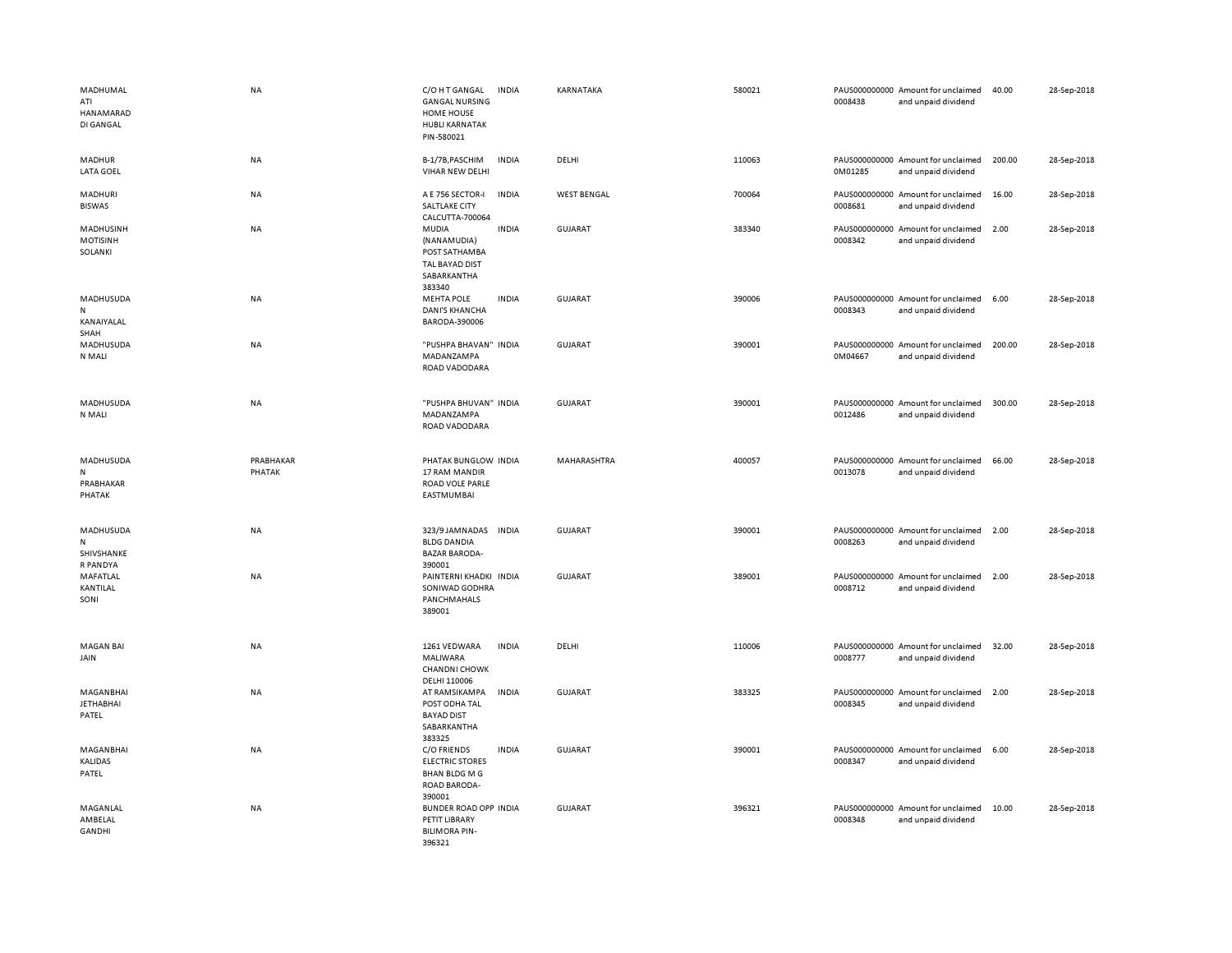| MAGANLAL<br><b>HARMANDAS</b><br>VALAND                      | <b>NA</b>          | <b>BLOCK 25 ROOM</b><br>345 GUJARAT<br><b>HOUSING BOARD</b><br><b>AKOTA ROAD</b><br><b>BARODA 390005</b>                       | <b>INDIA</b> | GUJARAT           | 390005 | 0008275                  | PAUS000000000 Amount for unclaimed<br>and unpaid dividend | 8.00   | 28-Sep-2018 |
|-------------------------------------------------------------|--------------------|--------------------------------------------------------------------------------------------------------------------------------|--------------|-------------------|--------|--------------------------|-----------------------------------------------------------|--------|-------------|
| MAGANLAL<br><b>JIVAN BHAI</b><br><b>BHANVADIA</b>           | <b>NA</b>          | <b>LALPUR DIST</b><br>JAMNAGAR PIN-<br>361170                                                                                  | <b>INDIA</b> | GUJARAT           | 361170 | 0008349                  | PAUS000000000 Amount for unclaimed<br>and unpaid dividend | 16.00  | 28-Sep-2018 |
| MAGANLAL<br><b>KARSHANBH</b><br>AI PADALIA                  | <b>NA</b>          | C/O KRUSHI VIKAS INDIA<br><b>KENDRA NEAR</b><br><b>CENTRAL BANK OF</b><br>INDIA JAM<br>JODHPUR DIST<br>JAMNAGAR PIN-<br>360530 |              | GUJARAT           | 360530 | 0008350                  | PAUS000000000 Amount for unclaimed<br>and unpaid dividend | 32.00  | 28-Sep-2018 |
| MAHABALES<br><b>WAR</b><br><b>KANOBA</b><br><b>KELUSKAR</b> | NA                 | 1286,<br>BASWANGALLI<br>SHAHAPUR<br>BELGAUM                                                                                    | <b>INDIA</b> | KARNATAKA         | 590001 | 0M01093                  | PAUS000000000 Amount for unclaimed<br>and unpaid dividend | 200.00 | 28-Sep-2018 |
| MAHADEVAN<br>PILLAY V                                       | <b>NA</b>          | MAHALAKSHMI<br><b>NURSING HOME</b><br>RAMAVARAMPURA<br>M NAGARCOIL<br>(TAMILNADU)                                              | <b>INDIA</b> | <b>TAMIL NADU</b> | 629001 | 0V00914                  | PAUS000000000 Amount for unclaimed<br>and unpaid dividend | 400.00 | 28-Sep-2018 |
| MAHALINGA<br>M S V                                          | <b>NA</b>          | C/O.K.SREEMATHY, INDIA<br>36/1, RUKMANI<br>STREET, WEST<br>MAMBALAM<br>CHENNAI.                                                |              | <b>TAMIL NADU</b> | 600033 | 0S00963                  | PAUS000000000 Amount for unclaimed<br>and unpaid dividend | 80.00  | 28-Sep-2018 |
| MAHAMADB<br>HAI<br><b>FATESINH</b><br>RATHOD                | <b>NA</b>          | MASJID FALIA<br><b>GORWA BARODA</b><br>390003                                                                                  | <b>INDIA</b> | GUJARAT           | 390003 | 0008272                  | PAUS000000000 Amount for unclaimed<br>and unpaid dividend | 2.00   | 28-Sep-2018 |
| MAHARASI                                                    | NA                 | 75, OLD.NO.17-A<br>SUBRAMANIA<br>PILLAI STREET<br>S.S.COLONY                                                                   | <b>INDIA</b> | <b>TAMIL NADU</b> | 625010 | 0M05495                  | PAUS000000000 Amount for unclaimed<br>and unpaid dividend | 80.00  | 28-Sep-2018 |
| MAHAVEERC<br>HAND                                           | NA                 | Mahaveerchand<br>Madanlal & Co. 18,<br>K.S.Market,<br>D.K.Lane Chickpet<br>Cross                                               | <b>INDIA</b> | KARNATAKA         | 560053 | 0M05606                  | PAUS000000000 Amount for unclaimed<br>and unpaid dividend | 480.00 | 28-Sep-2018 |
| <b>MAHAVIR</b><br>JAIN                                      | MISHRI MAL<br>JAIN | 75 JAWAHAR<br>NAGAR GODHARA<br>ROAD HALOL<br>PANCHMAHAL                                                                        | <b>INDIA</b> | <b>GUJARAT</b>    | 389350 | PAUSIN3016451<br>0198447 | Amount for unclaimed<br>and unpaid dividend               | 100.00 | 28-Sep-2018 |
| MAHENDRA<br>ATMARAM<br>GANDHI                               | ATMARAM            | 2/1719, ZUNDA<br>SHERI<br>SAGRAMPURA<br>SURAT                                                                                  | <b>INDIA</b> | <b>GUJARAT</b>    | 395002 | 0012726                  | PAUS000000000 Amount for unclaimed<br>and unpaid dividend | 50.00  | 28-Sep-2018 |
| MAHENDRA<br>CHANDULAL<br><b>CHOKSI</b>                      | NA                 | <b>TIMBA STREET</b><br>RAJPIPLA DIST<br><b>BROACH PIN-</b><br>393145                                                           | <b>INDIA</b> | GUJARAT           | 393145 | 0008305                  | PAUS000000000 Amount for unclaimed<br>and unpaid dividend | 82.00  | 28-Sep-2018 |
| MAHENDRA<br><b>KUMAR</b><br><b>BHATIA</b>                   | NA                 | UJJWAL LTD 397<br><b>3RD C ROAD</b><br>SARDARPURA<br>JODHPUR 342001                                                            | <b>INDIA</b> | RAJASTHAN         | 342001 | 0008451                  | PAUS000000000 Amount for unclaimed<br>and unpaid dividend | 16.00  | 28-Sep-2018 |
| MAHENDRA<br>LAXMIDAS<br><b>THAKKER</b>                      | <b>NA</b>          | KUVERJI DEVSHI<br>CHAWL 2ND FL B S<br><b>ROAD OPP</b><br><b>ZARAPKAR SHOW</b><br>ROOM DADAR                                    | <b>INDIA</b> | MAHARASHTRA       | 400028 | 0008633                  | PAUS000000000 Amount for unclaimed<br>and unpaid dividend | 8.00   | 28-Sep-2018 |

MUMBAI 400028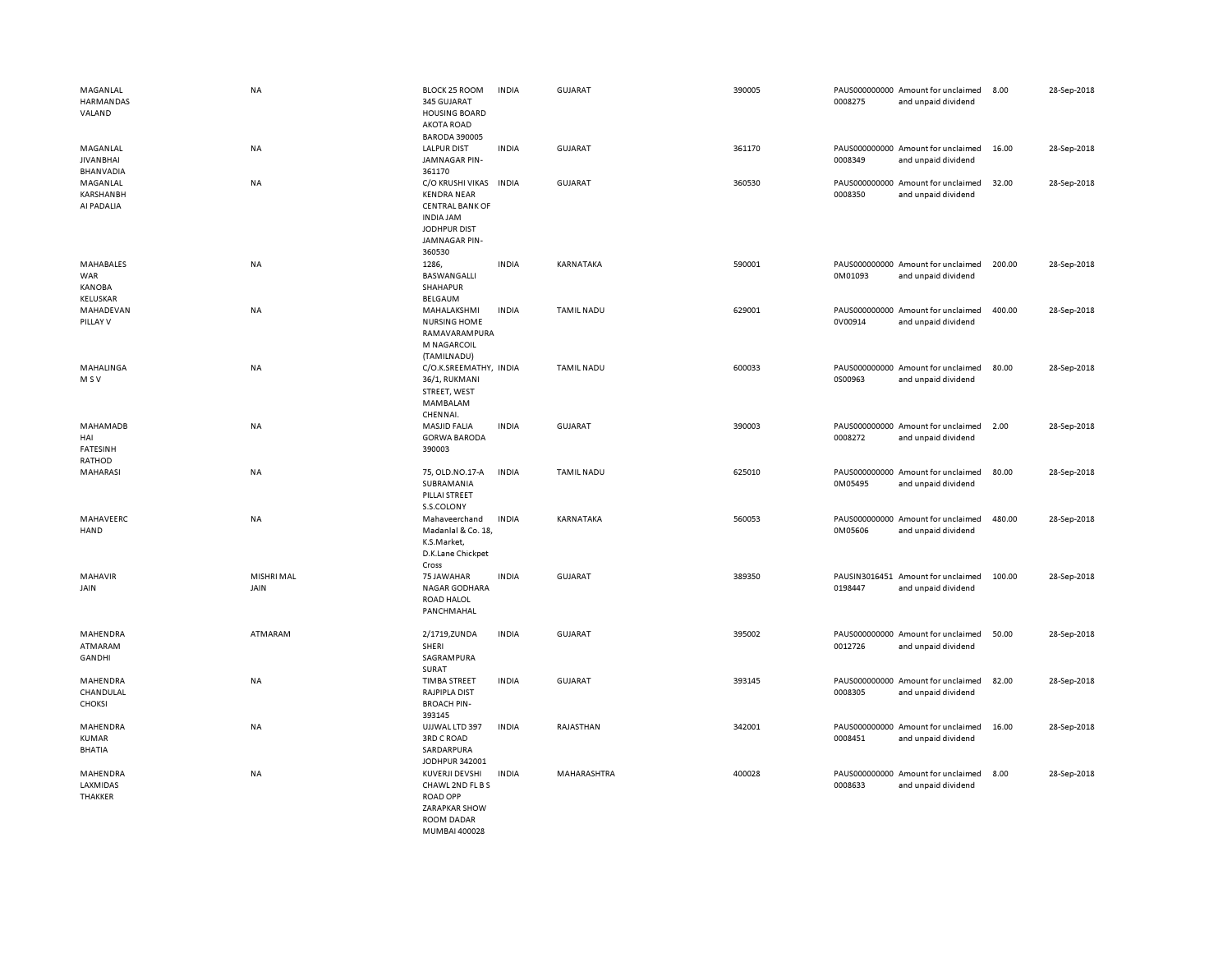| MAHENDRA<br>M SHAH                                   | NA        | C/O MOOLCHAND<br><b>INDIA</b><br>MAHENDRAKUKAR<br>& CO. 189/2<br>JAWAHARNAGAR<br>ROAD NO.13<br>GOREGAON (W)    | MAHARASHTRA    | 400062 | 0008786 | PAUS000000000 Amount for unclaimed<br>and unpaid dividend | 40.00 | 28-Sep-2018 |
|------------------------------------------------------|-----------|----------------------------------------------------------------------------------------------------------------|----------------|--------|---------|-----------------------------------------------------------|-------|-------------|
| MAHENDRA<br>POPATLAL                                 | NA        | MUMBAI<br>SULTANPURA<br><b>INDIA</b><br><b>ADHYARU'S POLE</b>                                                  | <b>GUJARAT</b> | 390001 | 0008353 | PAUS000000000 Amount for unclaimed<br>and unpaid dividend | 6.00  | 28-Sep-2018 |
| SHAH<br>MAHENDRA<br>PUNJABHAI<br>KHIMASYA            | NA        | BARODA-390001<br>2 SAVMIA FLATS ST INDIA<br>ZAVIERS COLLEGE<br>ROAD<br>NAVRANGPURA<br>AHMEDABAD<br>380009      | <b>GUJARAT</b> | 380009 | 0008667 | PAUS000000000 Amount for unclaimed<br>and unpaid dividend | 8.00  | 28-Sep-2018 |
| MAHENDRA<br>R SHAH                                   | NA        | C/O RAMANIKLAL & INDIA<br>SONS J-20 BOMBAY<br>MARKET<br><b>UMARWADA</b><br>SURAT 395010                        | GUJARAT        | 395010 | 0008472 | PAUS000000000 Amount for unclaimed<br>and unpaid dividend | 8.00  | 28-Sep-2018 |
| MAHENDRAB<br>HAI<br><b>ISHWARBHAI</b><br>PATEL       | NA        | NAVI KANSARWAD INDIA<br>PADRA DIST.<br>VADODARA                                                                | GUJARAT        | 391440 | 0008719 | PAUS000000000 Amount for unclaimed<br>and unpaid dividend | 12.00 | 28-Sep-2018 |
| MAHENDRAB<br>HAI<br><b>ISHWARBHAI</b><br>PATEL       | NA        | NAVIPANSARAWAD INDIA<br>NAVAPURA PADRA<br><b>DIST VADODARA</b><br>PIN-391440                                   | <b>GUJARAT</b> | 391440 | 0008357 | PAUS000000000 Amount for unclaimed<br>and unpaid dividend | 12.00 | 28-Sep-2018 |
| MAHENDRAK<br><b>UMAR</b><br>HEMJIBHAI<br>PATEL       | NA        | C/O OM FERTILIZER INDIA<br><b>STATION ROAD AT</b><br>& PO TAL DEHGAM<br>DIST AHMEDABAD<br>PIN-382305           | <b>GUJARAT</b> | 382305 | 0008358 | PAUS000000000 Amount for unclaimed<br>and unpaid dividend | 16.00 | 28-Sep-2018 |
| MAHENDRAK<br>UMAR<br><b>JASHBHAI</b><br>PATEL        | <b>NA</b> | C/O JASHBHAI<br><b>INDIA</b><br><b>HATHIBHAI PATEL</b><br>AXAR SADAN NR<br><b>BUS STAND</b><br>KARAMSAD 388325 | GUJARAT        | 388325 | 0008310 | PAUS000000000 Amount for unclaimed<br>and unpaid dividend | 16.00 | 28-Sep-2018 |
| MAHENDRAK<br><b>UMAR</b><br><b>KHODIDAS</b><br>PATEL | NA        | 613/B DAVNI SHERI INDIA<br><b>LAKHA PATEL'S</b><br>POLE SANKADI<br>SHERI<br>AHMEDABAD<br>380001                | <b>GUJARAT</b> | 380001 | 0008465 | PAUS000000000 Amount for unclaimed<br>and unpaid dividend | 16.00 | 28-Sep-2018 |
| MAHENDRAK<br>UMAR<br>NATHALAL<br>PATEL               | <b>NA</b> | DIPARA DARWAJA<br><b>INDIA</b><br><b>RANDAL MATA'S</b><br><b>MADH VISNAGAR</b><br>384315                       | GUJARAT        | 384315 | 0008803 | PAUS000000000 Amount for unclaimed<br>and unpaid dividend | 6.00  | 28-Sep-2018 |
| MAHENDRAK<br><b>UMAR</b><br>SHIVABHAI<br>PATEL       | <b>NA</b> | <b>BACK GATE 52</b><br><b>INDIA</b><br><b>VITTHAL NAGAR</b><br>KARELI<br>BAUGHVADODARA                         | <b>GUJARAT</b> | 390018 | 0008724 | PAUS000000000 Amount for unclaimed<br>and unpaid dividend | 82.00 | 28-Sep-2018 |
| MAHENDRAK<br><b>UMAR</b><br>THAKORLAL<br>CHHANGAW    | NA        | 33 MANGAL PARK INDIA<br><b>GAJARAWADI</b><br>BARODA-390001                                                     | <b>GUJARAT</b> | 390001 | 0008311 | PAUS000000000 Amount for unclaimed<br>and unpaid dividend | 2.00  | 28-Sep-2018 |

ALA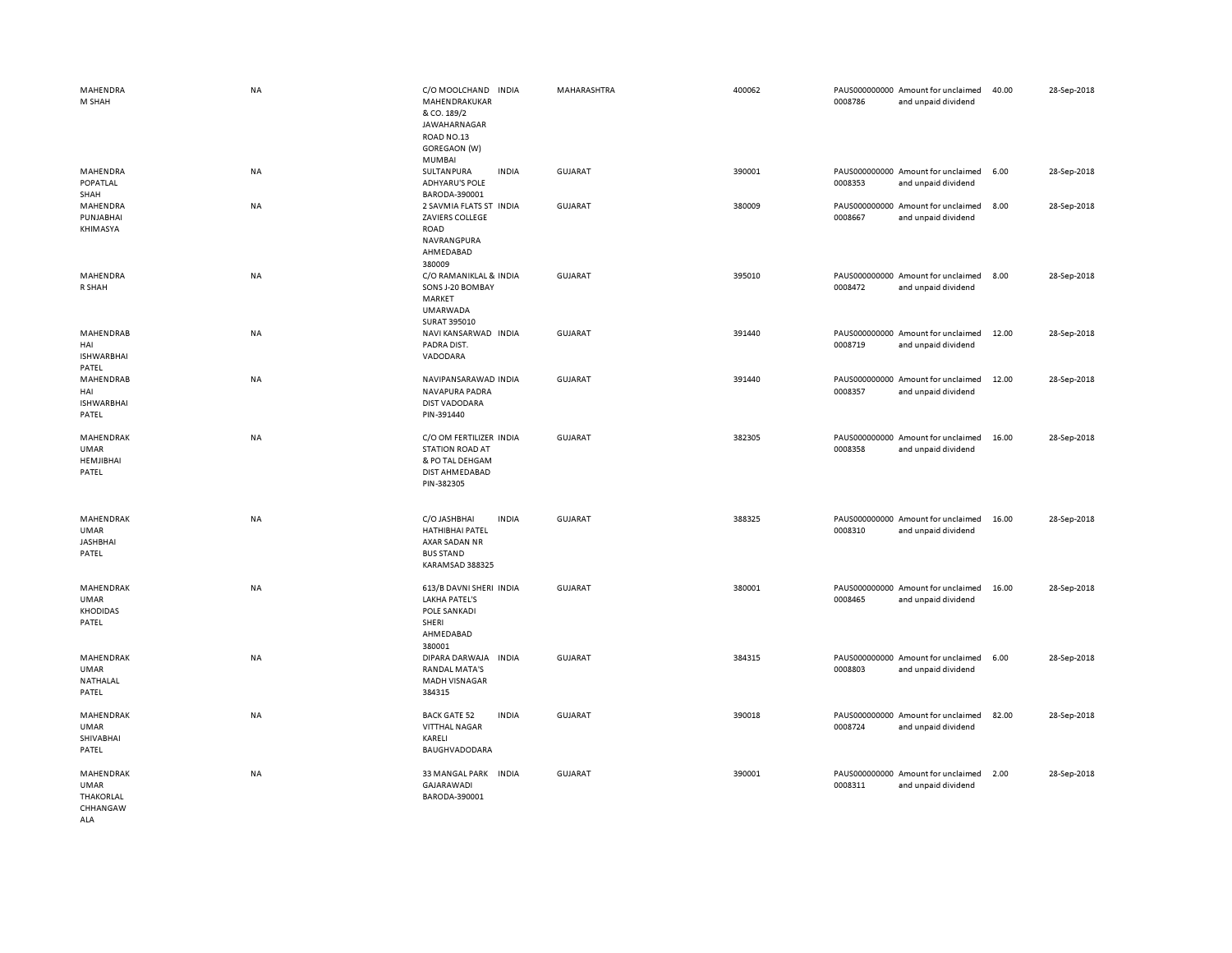| MAHESH<br>CHAND JAIN                    | NA        | C/O DR M C JAIN 64 INDIA<br><b>JAIN MANDIR</b><br><b>ABUPURA</b><br>MUZAFFAR NAGAR-<br>251001                                              | UTTAR PRADESH      | 251001 | 0008651 | PAUS000000000 Amount for unclaimed<br>and unpaid dividend | 16.00  | 28-Sep-2018 |
|-----------------------------------------|-----------|--------------------------------------------------------------------------------------------------------------------------------------------|--------------------|--------|---------|-----------------------------------------------------------|--------|-------------|
| MAHESH<br>CHANDER<br>RATRA              | NA        | 680, THIRD BLOCK, INDIA<br>SIXTH MAIN ROAD,<br>VIDYARANYAPURA(<br>BEL), BANGALORE                                                          | KARNATAKA          | 560097 | 0M01286 | PAUS000000000 Amount for unclaimed<br>and unpaid dividend | 200.00 | 28-Sep-2018 |
| MAHESH H<br>MARU                        | NA        | <b>FAITH</b><br><b>INDIA</b><br><b>BHOMESHWAR</b><br>WADI-1<br>JAMNAGAR ROAD<br><b>RAJKOT 360006</b>                                       | GUJARAT            | 360006 | 0008691 | PAUS000000000 Amount for unclaimed<br>and unpaid dividend | 24.00  | 28-Sep-2018 |
| MAHESH<br><b>KUMAR</b><br>MALANI        | NA        | C/O CHAMPA LAL<br><b>INDIA</b><br>HANUMAN 70<br>JAMUNA LAL<br>PRASAD CALCUTTA-<br>700007                                                   | <b>WEST BENGAL</b> | 700007 | 0008605 | PAUS000000000 Amount for unclaimed<br>and unpaid dividend | 8.00   | 28-Sep-2018 |
| MAHESH<br><b>KUMAR MULL</b>             | NA        | FLAT NO 301 6, JAN INDIA<br><b>KALYAN NAGAR</b><br>SAMRAT-<br><b>BUILDING MARVE</b><br>ROAD MALAD<br>WEST MUMBAI 4-<br>00095 -             | MAHARASHTRA        | 400095 | 0008846 | PAUS000000000 Amount for unclaimed<br>and unpaid dividend | 16.00  | 28-Sep-2018 |
| MAHESH M<br>PATEL                       | <b>NA</b> | <b>INDIA</b><br><b>BLOCK NO 109/1</b><br>CH-TYPE<br>PETROCHEMICAL<br><b>TOWNSHIP</b><br>GANDHINAGAR<br>382021                              | <b>GUJARAT</b>     | 382021 | 0008762 | PAUS000000000 Amount for unclaimed<br>and unpaid dividend | 32.00  | 28-Sep-2018 |
| MAHESH<br><b>MANUBHAI</b><br>PATEL      | <b>NA</b> | 9/1/B SHREEJIBAG INDIA<br>SOCIETY B/H<br>NAVRANGPUR-A<br>POLICE STATION<br>NAVRANGPURA<br>AHMEDABAD -<br>380009-                           | <b>GUJARAT</b>     | 380009 | 0008780 | PAUS000000000 Amount for unclaimed<br>and unpaid dividend | 66.00  | 28-Sep-2018 |
| MAHESH<br>SITARAM<br>AMBEGAONK<br>ER    | NA        | 6/107 NEO SHASTRI INDIA<br><b>NAGAR SOCIETY</b><br>MULUND WEST<br>MUMBAI-400082                                                            | MAHARASHTRA        | 400082 | 0008467 | PAUS000000000 Amount for unclaimed<br>and unpaid dividend | 6.00   | 28-Sep-2018 |
| MAHESH<br><b>TRAMBAKLAL</b><br>PATHAK   | <b>NA</b> | "MANGLAM" 7<br><b>INDIA</b><br>GAYATRINAGAR<br><b>HSG SOC NEAR</b><br><b>JALARAM SOCIETY</b><br>VALLABH<br>VIDYANAGAR<br>388120 DIST KAIRA | <b>GUJARAT</b>     | 388120 | 0008312 | PAUS000000000 Amount for unclaimed<br>and unpaid dividend | 12.00  | 28-Sep-2018 |
| MAHESHBAB<br>U MAHADEO<br><b>GHODKE</b> | NA        | "SARASWATI"<br><b>INDIA</b><br>KALUPURA<br><b>BRAHMIN FALIA</b><br>NAVA BAZAR<br>BARODA-390006                                             | <b>GUJARAT</b>     | 390006 | 0008359 | PAUS000000000 Amount for unclaimed<br>and unpaid dividend | 2.00   | 28-Sep-2018 |
| MAHESHBHAI<br><b>MOHANBHAI</b><br>PATEL | NA        | "DHANLAXMI",<br><b>INDIA</b><br><b>BUNGLOW, OPP A P</b><br>C VIDHYANAGR<br>ROAD, ANAND,<br>GUJARAT.                                        | <b>GUJARAT</b>     | 388120 | 0008278 | PAUS000000000 Amount for unclaimed<br>and unpaid dividend | 2.00   | 28-Sep-2018 |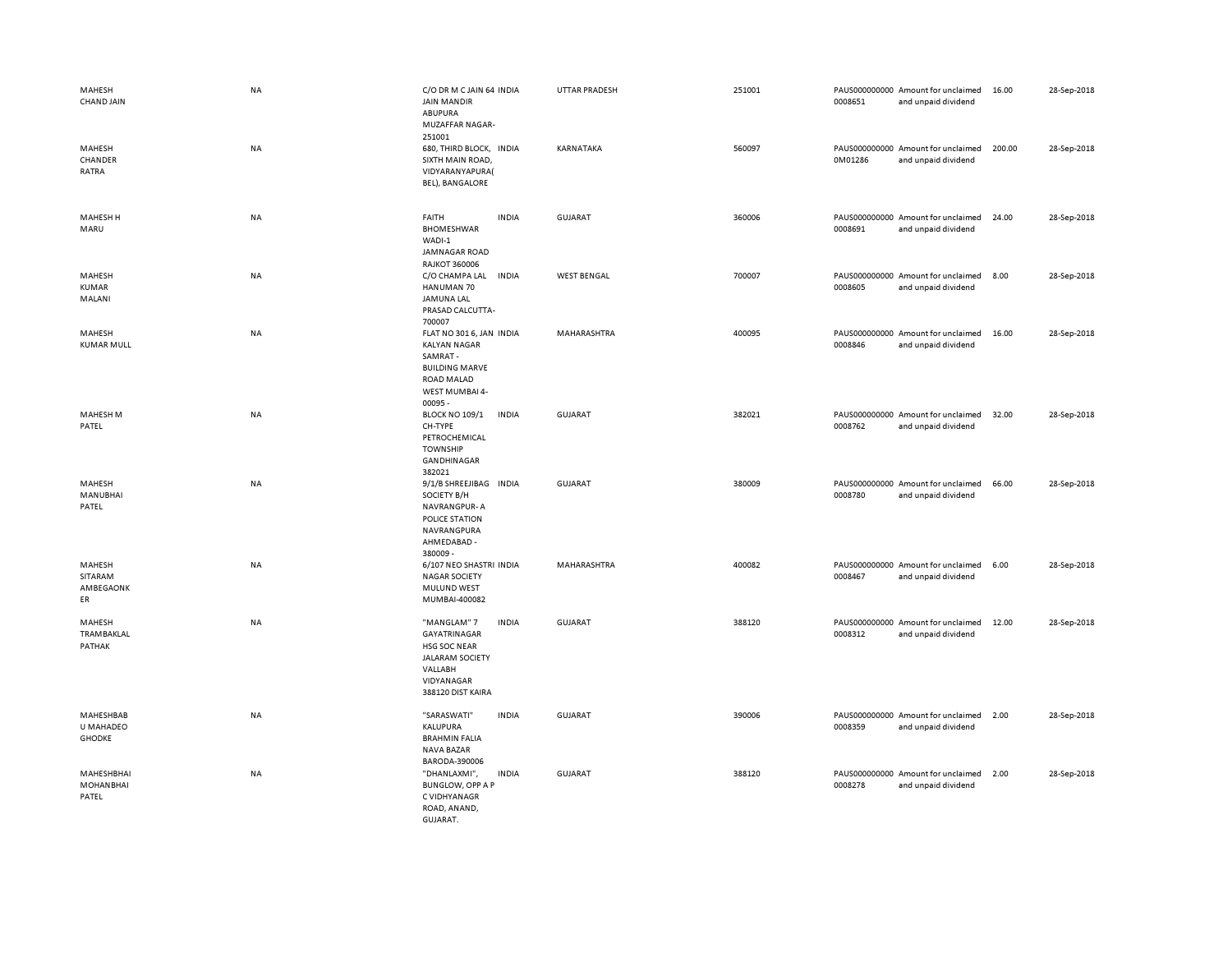| MAHESHCHA<br><b>NDRA</b><br>OCHHAVLAL<br><b>VYAS</b>           | <b>NA</b> | <b>B-57 ALEMBIC</b><br><b>COLONY BARODA</b><br>390003                                                                                                                     | <b>INDIA</b> | <b>GUJARAT</b> | 390003 | 0008257 | PAUS000000000 Amount for unclaimed<br>and unpaid dividend | 2.00   | 28-Sep-2018 |
|----------------------------------------------------------------|-----------|---------------------------------------------------------------------------------------------------------------------------------------------------------------------------|--------------|----------------|--------|---------|-----------------------------------------------------------|--------|-------------|
| MAHESHCHA<br><b>NDRA</b><br>PRABHASHA<br><b>NKER</b><br>PANDYA | NA        | 8 SHILPA SOCIETY<br><b>LALBAUG OPP</b><br><b>SWIMMING POOL</b><br>BARODA-390004                                                                                           | <b>INDIA</b> | <b>GUJARAT</b> | 390004 | 0008361 | PAUS000000000 Amount for unclaimed<br>and unpaid dividend | 32.00  | 28-Sep-2018 |
| MAHESHCHA<br><b>NDRA</b><br>PRABHASHA<br><b>NKER</b><br>PANDYA | <b>NA</b> | 8 SHILPA SOCIETY<br><b>LALBAUG OPP</b><br><b>SWIMMING POOL</b><br>BARODA-390004                                                                                           | <b>INDIA</b> | <b>GUJARAT</b> | 390004 | 0008360 | PAUS000000000 Amount for unclaimed<br>and unpaid dividend | 32.00  | 28-Sep-2018 |
| MAHESHCHA<br><b>NDRA</b><br>SANJULAL<br>PANDYA                 | <b>NA</b> | SALATWADA GOVT INDIA<br>COLONY BLOCK NO<br>D/31 BARODA-<br>390001                                                                                                         |              | GUJARAT        | 390001 | 0008362 | PAUS000000000 Amount for unclaimed<br>and unpaid dividend | 6.00   | 28-Sep-2018 |
| MAHESHWAR<br>TRIMBAK<br>KHARE                                  | <b>NA</b> | KHARE BUNGLOW INDIA<br>VRINDAVAN<br>SOCIETY NAVI PETH<br>PUNE 411030                                                                                                      |              | MAHARASHTRA    | 411030 | 0008313 | PAUS000000000 Amount for unclaimed<br>and unpaid dividend | 16.00  | 28-Sep-2018 |
| MAHIJIBHAI<br><b>JETHABHAI</b><br>PATEL                        | <b>NA</b> | 34/1<br>SADHANANAGAR<br>KARELIBAG<br><b>BARODA 390001</b>                                                                                                                 | <b>INDIA</b> | <b>GUJARAT</b> | 390001 | 0008248 | PAUS000000000 Amount for unclaimed<br>and unpaid dividend | 12.00  | 28-Sep-2018 |
| MAIMUNA<br><b>KHATOON</b>                                      | <b>NA</b> | 3137 SECTOR P-3<br>VASANT KUNJ NEW<br>DELHI 110030                                                                                                                        | <b>INDIA</b> | DELHI          | 110030 | 0008652 | PAUS000000000 Amount for unclaimed<br>and unpaid dividend | 8.00   | 28-Sep-2018 |
| <b>MAJOR RD</b><br>SINGH                                       | <b>NA</b> | <b>HEAD QUARTERS</b><br>CME COLLEGE OF<br>MILITARY<br><b>ENGINEERING CME</b><br>P O PUNE 411031                                                                           | <b>INDIA</b> | MAHARASHTRA    | 411031 | 0008522 | PAUS000000000 Amount for unclaimed<br>and unpaid dividend | 8.00   | 28-Sep-2018 |
| MAJOR<br>SATYAPAL<br>SAIGAL                                    | <b>NA</b> | A-46/1 NARAINA<br>VIHAR NEW DELHI-<br>110028                                                                                                                              | <b>INDIA</b> | DELHI          | 110028 | 0008656 | PAUS000000000 Amount for unclaimed<br>and unpaid dividend | 8.00   | 28-Sep-2018 |
| MALA<br>ARVIND<br><b>KOTWALA</b>                               | <b>NA</b> | 11/12 DAULAT<br><b>SOCIETY NR</b><br>UTKARSH VIDYALA-<br>YA NR UTKARSH<br>VIDYALAYA<br><b>GADAPURA LIONS -</b><br><b>HALL RD RACE</b><br><b>COURSE BARODA</b><br>390007 - | <b>INDIA</b> | <b>GUJARAT</b> | 390007 | 0008363 | PAUS000000000 Amount for unclaimed<br>and unpaid dividend | 16.00  | 28-Sep-2018 |
| MALANGBHA<br><b>I GABUBHAI</b><br><b>DUDHWALA</b>              | <b>NA</b> | <b>FATEHPURA</b><br>BARODA-390006                                                                                                                                         | <b>INDIA</b> | GUJARAT        | 390006 | 0008455 | PAUS000000000 Amount for unclaimed<br>and unpaid dividend | 16.00  | 28-Sep-2018 |
| MALKAJAPPA<br><b>S SALANKI</b>                                 | <b>NA</b> | C/O.S.M.SALANKI<br><b>CHEMIST &amp;</b><br><b>DRUGGIST</b><br><b>TALIKOTI (BIJAPUR</b><br>DIST.)                                                                          | <b>INDIA</b> | KARNATAKA      | 586214 | 0M00545 | PAUS000000000 Amount for unclaimed<br>and unpaid dividend | 200.00 | 28-Sep-2018 |
| MALLAIAH<br>SETTY<br>NAGELLA                                   | NA        | $S/O$ N<br>SUBBARAYUDU<br>SEETY VELUGODU<br><b>DIST KURNOOL</b><br>518533                                                                                                 | <b>INDIA</b> | ANDHRA PRADESH | 518533 | 0008506 | PAUS000000000 Amount for unclaimed<br>and unpaid dividend | 8.00   | 28-Sep-2018 |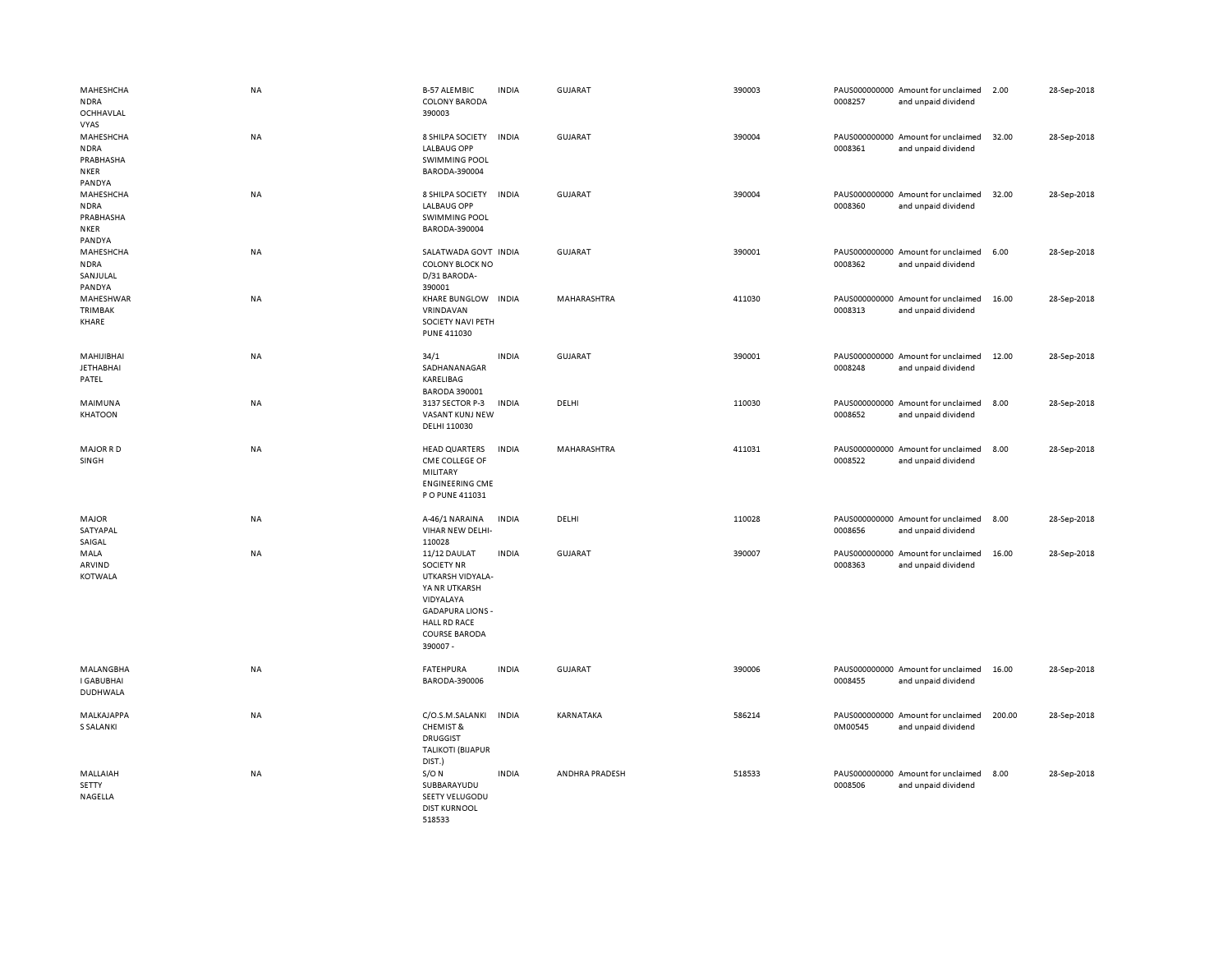| MALTHI<br>RAMASWAM<br>Y              | <b>NA</b> | F-31 MAKER<br><b>KUNDAN GARDEN</b><br><b>JUHU ROAD</b><br>SANTACRUZ WEST<br>MUMBAI 400049         | <b>INDIA</b> | MAHARASHTRA          | 400049 | 0008783 | PAUS000000000 Amount for unclaimed<br>and unpaid dividend | 32.00  | 28-Sep-2018 |
|--------------------------------------|-----------|---------------------------------------------------------------------------------------------------|--------------|----------------------|--------|---------|-----------------------------------------------------------|--------|-------------|
| MALTI<br>ARVIND<br>VAGHELA           | NA        | "MOHIT" 8,<br><b>VAISHALI NAGAR</b><br><b>RAJKOT 360001</b>                                       | <b>INDIA</b> | <b>GUJARAT</b>       | 360001 | 0008791 | PAUS000000000 Amount for unclaimed<br>and unpaid dividend | 8.00   | 28-Sep-2018 |
| MALTI<br><b>ASHWIN R</b><br>PARIKH   | <b>NA</b> | PARIKH SADAN<br>POOLBARI NAKA<br>SALATWADA<br>VADODARA-390001                                     | <b>INDIA</b> | <b>GUJARAT</b>       | 390001 | 0008314 | PAUS000000000 Amount for unclaimed<br>and unpaid dividend | 6.00   | 28-Sep-2018 |
| MALTI<br><b>HARWANI</b>              | <b>NA</b> | MALTI HARWANI<br>PLOT NO 3 GURU<br>NANAK COLONY<br>AJMER 305001                                   | <b>INDIA</b> | RAJASTHAN            | 305001 | 0008806 | PAUS000000000 Amount for unclaimed<br>and unpaid dividend | 16.00  | 28-Sep-2018 |
| <b>MALTI JAIN</b>                    | NA        | E-38 G T B NAGAR<br>ALLAHABAD<br>211016                                                           | <b>INDIA</b> | <b>UTTAR PRADESH</b> | 211016 | 0008697 | PAUS000000000 Amount for unclaimed<br>and unpaid dividend | 32.00  | 28-Sep-2018 |
| MALTI<br>VAJPEYI                     | NA        | 10 BAKERY ROAD<br><b>HASTINGS</b><br>CALCUTTA 700022                                              | <b>INDIA</b> | <b>WEST BENGAL</b>   | 700022 | 0008747 | PAUS000000000 Amount for unclaimed<br>and unpaid dividend | 16.00  | 28-Sep-2018 |
| MALTI<br>VAJPEYI                     | <b>NA</b> | 10 BAKERY ROAD<br><b>HASTINGS</b><br>CALCUTTA 700022                                              | <b>INDIA</b> | <b>WEST BENGAL</b>   | 700022 | 0008637 | PAUS000000000 Amount for unclaimed<br>and unpaid dividend | 16.00  | 28-Sep-2018 |
| MAMATHA<br>RAO                       | <b>NA</b> | K-24 12TH CROSS I INDIA<br><b>BLOCK</b><br>RAJAJINAGAR<br><b>BANGALORE-</b><br>560010             |              | KARNATAKA            | 560010 | 0008436 | PAUS000000000 Amount for unclaimed<br>and unpaid dividend | 32.00  | 28-Sep-2018 |
| MAMATHA<br>SUBODH                    | <b>NA</b> | 428 14TH 'A' MAIN I INDIA<br><b>BLOCK III STAGE</b><br>BASAVESHWARA<br><b>NAGAR</b><br>BANGALORE  |              | KARNATAKA            | 560079 | 0M02560 | PAUS000000000 Amount for unclaimed<br>and unpaid dividend | 200.00 | 28-Sep-2018 |
| <b>MAMATHAT</b>                      | <b>NA</b> | 41, NALA ROAD<br><b>NEAR ANITHA</b><br>SOUND<br>SYSTEMS, CONTON<br><b>MENT BANGALORE</b>          | <b>INDIA</b> | KARNATAKA            | 560042 | 0M05516 | PAUS000000000 Amount for unclaimed<br>and unpaid dividend | 200.00 | 28-Sep-2018 |
| <b>MAMTA ANIL</b><br>WADHWANI        | NA        | C/O GANESH<br><b>RADIO STATION</b><br><b>ROAD MALKAPUR</b><br>443101                              | <b>INDIA</b> | MAHARASHTRA          | 443101 | 0008841 | PAUS000000000 Amount for unclaimed<br>and unpaid dividend | 32.00  | 28-Sep-2018 |
| <b>MAMTA RANI</b>                    | NA        | 95 SFS RAJOURI<br><b>APARTMENTS OPP</b><br><b>GOVT OF INDIA</b><br>PRESS NEW DELHI<br>110064      | <b>INDIA</b> | DELHI                | 110064 | 0008689 | PAUS000000000 Amount for unclaimed<br>and unpaid dividend | 8.00   | 28-Sep-2018 |
| MAN<br><b>MOHAN</b><br><b>OBEROI</b> | <b>NA</b> | 8/6 PUNJABI BAGH INDIA<br><b>EAST AVENUE NEW</b><br>DELHI-110026                                  |              | DELHI                | 110026 | 0008576 | PAUS000000000 Amount for unclaimed<br>and unpaid dividend | 8.00   | 28-Sep-2018 |
| MAN<br><b>MOHAN SURI</b>             | NA        | 14 A/74 W E A<br><b>KAROLBAGH NEW</b><br>DELHI-110005                                             | <b>INDIA</b> | DELHI                | 110005 | 0008572 | PAUS000000000 Amount for unclaimed<br>and unpaid dividend | 16.00  | 28-Sep-2018 |
| MANAB<br><b>BHATTACHAR</b><br>YA     | NA        | 14 ISHAVASHYAM<br><b>BUNGLOWS OPP</b><br><b>LOVEKUSH SOCIETY</b><br>132 FT RING<br>ROAD.SATELLITE | <b>INDIA</b> | <b>GUJARAT</b>       | 380015 | 0M04577 | PAUS000000000 Amount for unclaimed<br>and unpaid dividend | 200.00 | 28-Sep-2018 |

AHMEDABAD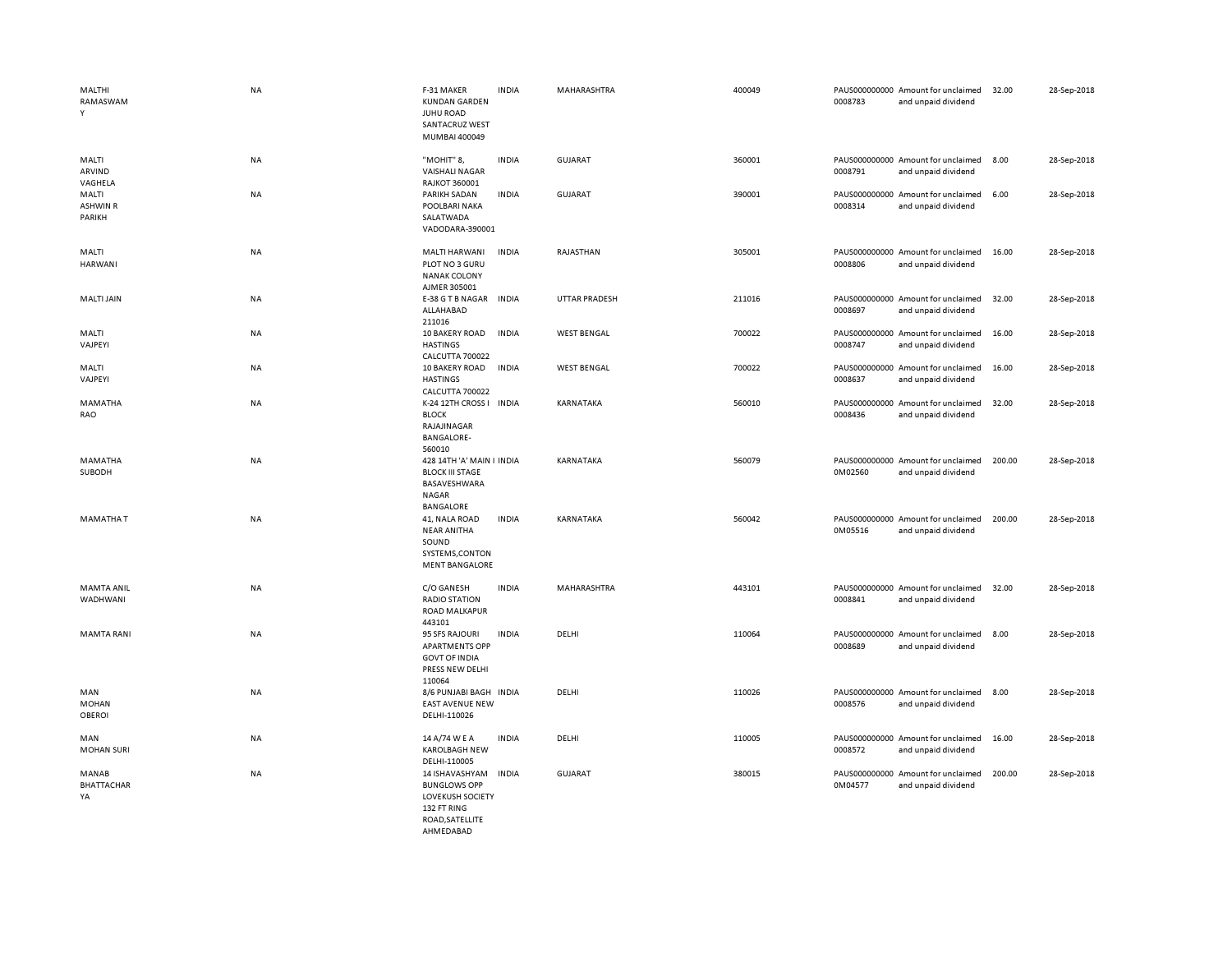| MANAHARBH<br>AI A PATEL                  | <b>NA</b>              | AT & PO VANSOLI<br><b>INDIA</b><br>MANDIR FALIYA TA<br>MAHEMDABAD<br><b>DIST KHEDA</b><br><b>GUJARAT</b>  | GUJARAT        | 387411 | 0008860                  | PAUS000000000 Amount for unclaimed<br>and unpaid dividend | 32.00   | 28-Sep-2018 |
|------------------------------------------|------------------------|-----------------------------------------------------------------------------------------------------------|----------------|--------|--------------------------|-----------------------------------------------------------|---------|-------------|
| MANAKLAL<br>KHANDELWA<br>$\mathsf{L}$    | NA                     | 73 WARDEN ROAD INDIA<br>MUMBAI 400026                                                                     | MAHARASHTRA    | 400026 | 0008881                  | PAUS000000000 Amount for unclaimed<br>and unpaid dividend | 16.00   | 28-Sep-2018 |
| MANCHELLA<br>VENKATA<br>SUBBARAO         | <b>NA</b>              | DOOR NO 26-28-37 INDIA<br>JAMMICHETTU<br><b>STREET A T</b><br>AGRAHARAM<br><b>GUNTUR 522004</b>           | ANDHRA PRADESH | 522004 | 0008439                  | PAUS000000000 Amount for unclaimed<br>and unpaid dividend | 32.00   | 28-Sep-2018 |
| MANDAKINI<br>RASIK<br>GANDHI             | <b>NA</b>              | 26 PRAKASH PARK INDIA<br><b>SOCIETY OPP</b><br>COMMERCE<br>COLLEGE<br>NAVRANGPURA<br>AHMEDABAD-<br>380009 | <b>GUJARAT</b> | 380009 | 0008316                  | PAUS000000000 Amount for unclaimed<br>and unpaid dividend | 16.00   | 28-Sep-2018 |
| MANGALA A<br>MAHAMBAR<br>E.              | ANAND<br>MAHAMBAR<br>E | <b>INDIA</b><br>B-6, SAI MANDIR<br>S.V. ROAD DAHISAR<br>EASTMUMBAI                                        | MAHARASHTRA    | 400068 | 0013109                  | PAUS000000000 Amount for unclaimed<br>and unpaid dividend | 8.00    | 28-Sep-2018 |
| <b>MANGALA A</b><br>MAHAMBAR<br>E.       | NA                     | <b>B-6 SAI MANDIR S V INDIA</b><br><b>ROAD DAHISAR</b><br><b>EAST MUMBAI</b><br>400068                    | MAHARASHTRA    | 400068 | 0008833                  | PAUS000000000 Amount for unclaimed<br>and unpaid dividend | 8.00    | 28-Sep-2018 |
| MANGALA<br>AMBALAL<br><b>PUROHIT</b>     | NA                     | 1858 DHANTURA<br><b>INDIA</b><br>POLE POST OFFICE<br><b>BLDG DARIAPUR</b><br>AHMEDABAD-<br>380001         | <b>GUJARAT</b> | 380001 | 0008238                  | PAUS000000000 Amount for unclaimed<br>and unpaid dividend | 2.00    | 28-Sep-2018 |
| <b>MANGALA B</b><br>PANCHABHAI           | NA                     | 2/2<br><b>INDIA</b><br>ARCHANANAGAR<br>CO OP H SOC 39-2-2<br>ERANDWANA<br><b>PUNE 411038</b>              | MAHARASHTRA    | 411038 | 0008581                  | PAUS000000000 Amount for unclaimed<br>and unpaid dividend | 24.00   | 28-Sep-2018 |
| MANGALBHA<br>I FULABHAI<br>PATEL         | NA                     | HARIKRIPA NIVAS INDIA<br><b>BARODA PIN-</b><br>391740                                                     | <b>GUJARAT</b> | 391740 | 0008364                  | PAUS000000000 Amount for unclaimed<br>and unpaid dividend | 6.00    | 28-Sep-2018 |
| MANGALBHA<br><b>I NARANBHAI</b><br>PATEL | NA                     | RADODARA TAL-<br><b>INDIA</b><br><b>BAYAD DIST</b><br>SABARKANTHA PIN<br>383325                           | GUJARAT        | 383325 | 0008265                  | PAUS000000000 Amount for unclaimed<br>and unpaid dividend | 16.00   | 28-Sep-2018 |
| MANGAT<br><b>KANNAN</b><br><b>NAIR</b>   | <b>NA</b>              | <b>INDIA</b><br><b>MANGAT HOUSE</b><br>P.O. CHOKLI<br>KERALA                                              | KERALA         | 670672 | 0M00981                  | PAUS000000000 Amount for unclaimed<br>and unpaid dividend | 40.00   | 28-Sep-2018 |
| MANGATAYA<br>RAMMA<br>ANDEY              | <b>NA</b>              | C/O SHRI A<br><b>INDIA</b><br>BHAKTAVATSALUD<br>U 47-14-6<br>DWARAKANAGAR<br>VISAKHAPATNAM-<br>530016     | ANDHRA PRADESH | 530016 | 0008446                  | PAUS000000000 Amount for unclaimed<br>and unpaid dividend | 32.00   | 28-Sep-2018 |
| MANGAYYA<br>MMA<br><b>GOLUGURI</b>       | NA                     | <b>INDIA</b><br>13-2-15 LATCHI<br>RAJU STREET<br>KAKINADA                                                 | ANDHRA PRADESH | 533001 | 0M04983                  | PAUS000000000 Amount for unclaimed<br>and unpaid dividend | 1000.00 | 28-Sep-2018 |
| MANGESH<br>NARAYAN<br>RAO                | MANGESH<br><b>RAO</b>  | FLAT NO-403<br><b>INDIA</b><br>ALBUQUERQUE<br>APARTMENTS<br>PANDESHWAR<br>MANGALORE                       | KARNATAKA      | 575001 | PAUSIN3003941<br>2077175 | Amount for unclaimed<br>and unpaid dividend               | 200.00  | 28-Sep-2018 |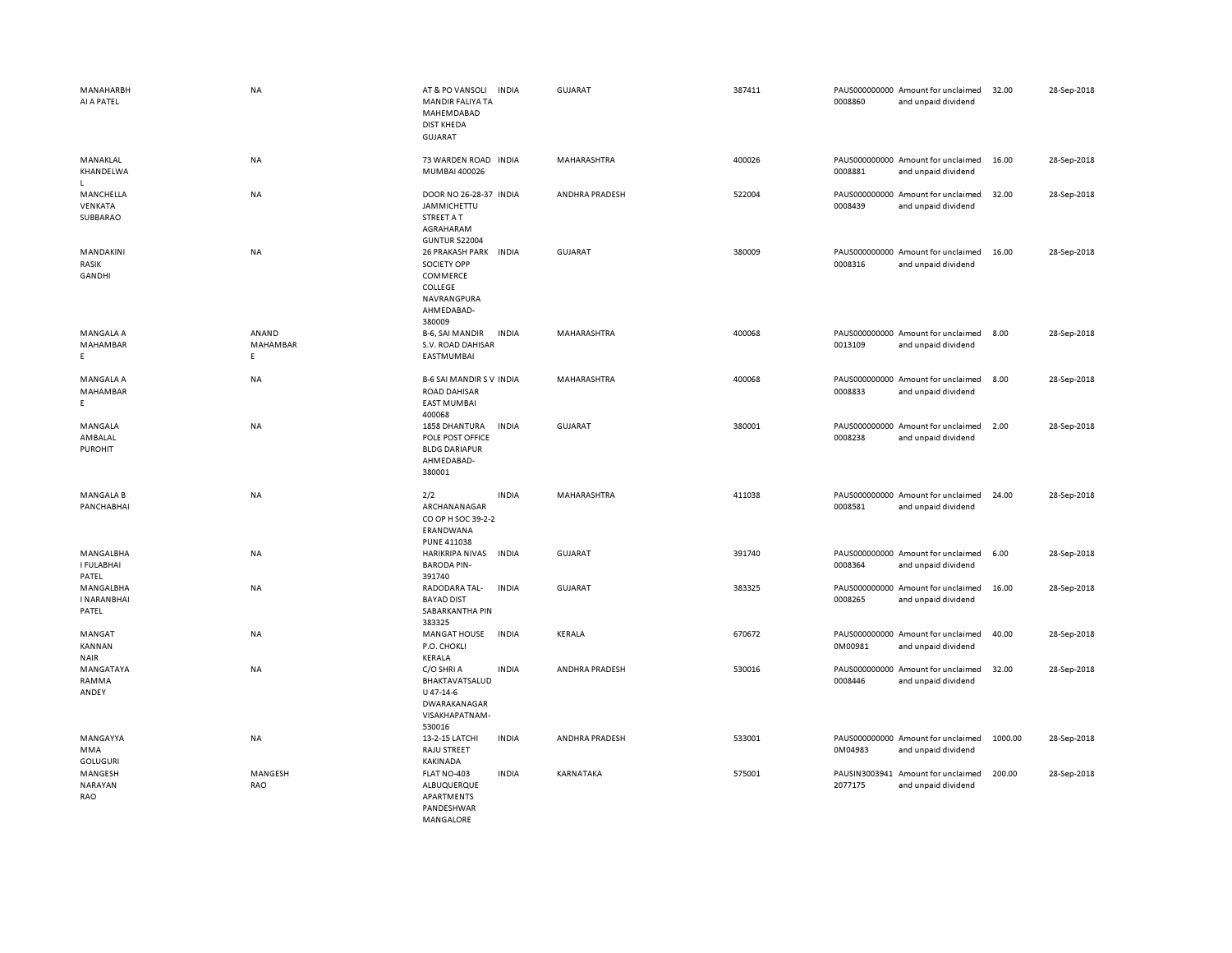| MANGLABEN<br>KANUBHAI<br>DALAL                  | <b>NA</b> | SHRIJI NIVAS<br>SHANTINIVAS<br>SOCIETY GODHRA<br>DIST PMS PIN-<br>389001                          | <b>INDIA</b> | <b>GUJARAT</b>       | 389001 | 0008317 | PAUS000000000 Amount for unclaimed<br>and unpaid dividend | 6.00  | 28-Sep-2018 |
|-------------------------------------------------|-----------|---------------------------------------------------------------------------------------------------|--------------|----------------------|--------|---------|-----------------------------------------------------------|-------|-------------|
| MANGUBEN<br><b>K SHAH</b>                       | <b>NA</b> | <b>TALATI BLDG</b><br>RAMNAGAR<br>SABARMATI<br>AHMEDABAD-<br>380005                               | <b>INDIA</b> | <b>GUJARAT</b>       | 380005 | 0008716 | PAUS000000000 Amount for unclaimed<br>and unpaid dividend | 8.00  | 28-Sep-2018 |
| <b>MANHARBHA</b><br><b>I BANSIBHAI</b><br>PATEL | NA        | <b>SAKAR MANSION</b><br><b>SHAHPUR MILL</b><br>COMPOUND<br>AHMEDABAD-<br>380001                   | <b>INDIA</b> | GUJARAT              | 380001 | 0008471 | PAUS000000000 Amount for unclaimed<br>and unpaid dividend | 8.00  | 28-Sep-2018 |
| MANHARBHA<br>RANCHHODB<br><b>HAI PATEL</b>      | <b>NA</b> | AT & PO MANGROL INDIA<br>TA NANDOD DIST<br><b>BROACH PIN-</b><br>362225                           |              | GUJARAT              | 362225 | 0008365 | PAUS000000000 Amount for unclaimed<br>and unpaid dividend | 10.00 | 28-Sep-2018 |
| MANHARLAL<br>GIRDHARLAL<br><b>DOSHIT</b>        | NA        | C/O M G DOSHIT & INDIA<br>CO35 EMBASSY<br>MARKET<br>NAVRANGPURA<br>AHMEDABAD-<br>380009           |              | <b>GUJARAT</b>       | 380009 | 0008469 | PAUS000000000 Amount for unclaimed<br>and unpaid dividend | 16.00 | 28-Sep-2018 |
| MANHARLAL<br>KESHAVLAL<br>SWAMI                 | <b>NA</b> | SWAMI<br>COMPOUND AT &<br>PO BODELI DIST<br><b>BARODA PIN-</b><br>391135                          | <b>INDIA</b> | <b>GUJARAT</b>       | 391135 | 0008366 | PAUS000000000 Amount for unclaimed<br>and unpaid dividend | 50.00 | 28-Sep-2018 |
| MANHARLAL<br>MANILAL                            | NA        | C/O MONEY<br><b>VINIMAY CORP</b><br>DHOLI KUI PETLAD<br>VIA ANAND DIST<br><b>KAIRA PIN-388450</b> | <b>INDIA</b> | <b>GUJARAT</b>       | 388450 | 0008319 | PAUS000000000 Amount for unclaimed<br>and unpaid dividend | 4.00  | 28-Sep-2018 |
| MANHARLAL<br>MOHANLAL<br><b>GANDHI</b>          | NA        | 8/A SONAWALA<br><b>BUILDING NO 8 N</b><br><b>BHARUCHA MARG</b><br><b>TARDEO MUMBAI-</b><br>400007 | <b>INDIA</b> | MAHARASHTRA          | 400007 | 0008631 | PAUS000000000 Amount for unclaimed<br>and unpaid dividend | 16.00 | 28-Sep-2018 |
| MANI<br><b>BHARUCHA</b>                         | NA        | <b>BHARUCHA BLDG</b><br><b>SALAPOSE ROAD</b><br>AHMEDABAD-<br>380001                              | <b>INDIA</b> | GUJARAT              | 380001 | 0008704 | PAUS000000000 Amount for unclaimed<br>and unpaid dividend | 8.00  | 28-Sep-2018 |
| MANI<br>RAMAKRISHN<br>AN                        | NA        | A/8 NALANDA<br>ANUSHAKTI NAGAR<br>PO MUMBAI<br>400094                                             | <b>INDIA</b> | MAHARASHTRA          | 400094 | 0008496 | PAUS000000000 Amount for unclaimed<br>and unpaid dividend | 8.00  | 28-Sep-2018 |
| MANIBEN<br>CHHAGANBH<br>AI PATEL                | NA        | C/O M C PATEL &<br>CO STATION ROAD<br><b>BAJWA DIST</b><br><b>BARODA PIN</b><br>391310            | <b>INDIA</b> | GUJARAT              | 391310 | 0008237 | PAUS000000000 Amount for unclaimed<br>and unpaid dividend | 20.00 | 28-Sep-2018 |
| MANIBEN<br>CHIMANLAL<br>SHAH                    | NA        | <b>13 KOTIYARK</b><br>SOCIETY OPP NEW<br>DAIRY KANKARIA<br>AHMEDABAD-<br>380022                   | <b>INDIA</b> | <b>GUJARAT</b>       | 380022 | 0008320 | PAUS000000000 Amount for unclaimed<br>and unpaid dividend | 16.00 | 28-Sep-2018 |
| MANIK<br>MADHAVE<br>SHEVADE                     | <b>NA</b> | HOUSE NO 54<br>SIDDHESHWAR<br>GANDHIGRAM<br>KANPUR 208007                                         | <b>INDIA</b> | <b>UTTAR PRADESH</b> | 208007 | 0008251 | PAUS000000000 Amount for unclaimed<br>and unpaid dividend | 10.00 | 28-Sep-2018 |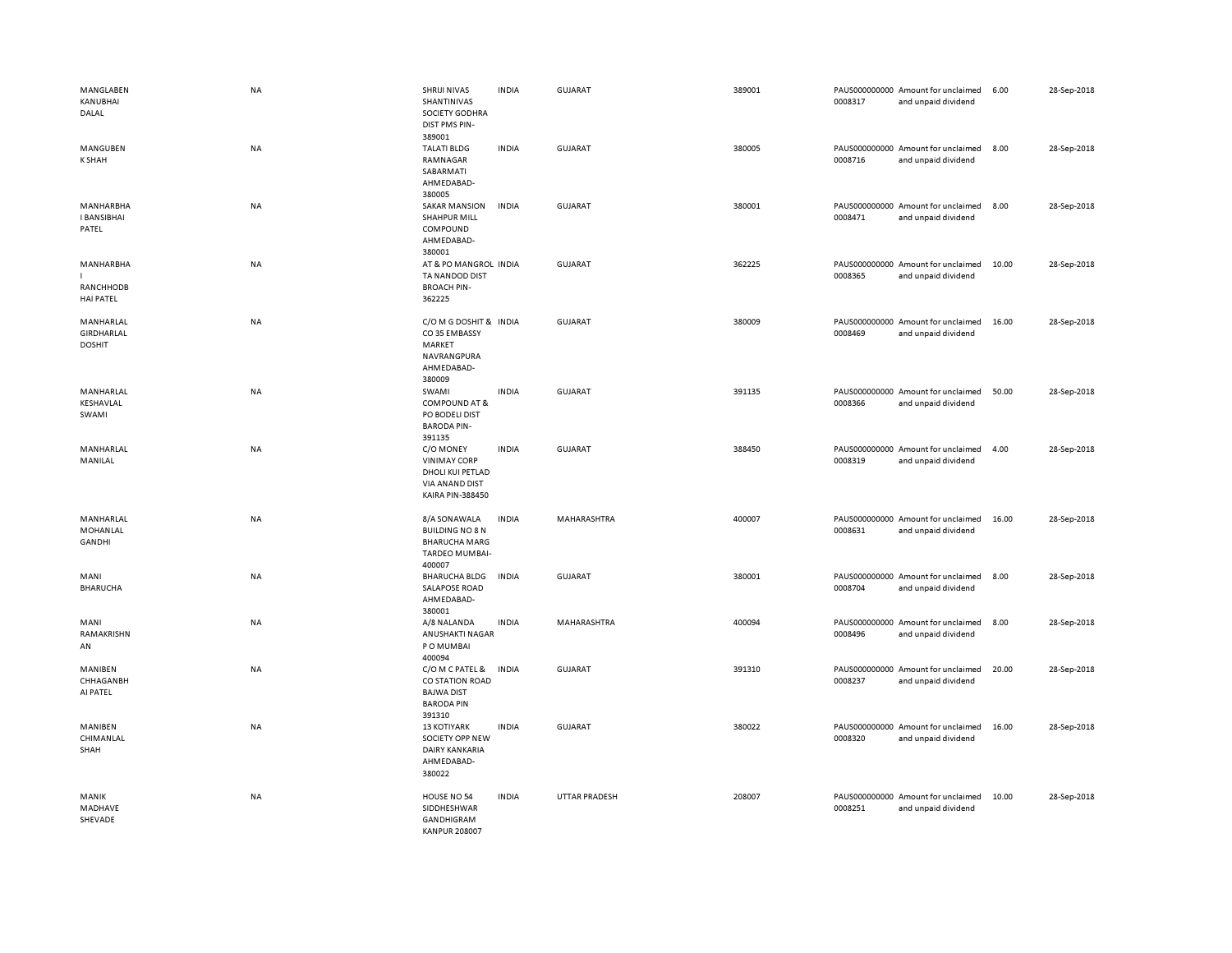| MANILAL<br><b>GOKALDAS</b><br>PATEL     | <b>NA</b>        | AT & POST ANTISAR INDIA<br>TAL KAPADVANJ<br><b>KAPADWANJ DIST</b><br>KHEDA                   | GUJARAT           | 387620 | PAUS000000000 Amount for unclaimed<br>0008369<br>and unpaid dividend | 2.00   | 28-Sep-2018 |
|-----------------------------------------|------------------|----------------------------------------------------------------------------------------------|-------------------|--------|----------------------------------------------------------------------|--------|-------------|
| MANILAL<br><b>GOPALDAS</b><br>PARMAR    | <b>NA</b>        | NIRMALA COLONY<br><b>INDIA</b><br>NAVAYARD OPP D<br><b>CABIN BARODA-</b><br>390002           | <b>GUJARAT</b>    | 390002 | PAUS000000000 Amount for unclaimed<br>0008370<br>and unpaid dividend | 16.00  | 28-Sep-2018 |
| MANILAL<br>GOPALDAS<br>PARMAR           | <b>NA</b>        | NIRMALA COLONY INDIA<br>NAVAYARD OPP D<br><b>CABIN BARODA-</b><br>390002                     | <b>GUJARAT</b>    | 390002 | PAUS000000000 Amount for unclaimed<br>0008371<br>and unpaid dividend | 16.00  | 28-Sep-2018 |
| MANILAL<br><b>HARGOVAND</b><br>AS PATEL | <b>NA</b>        | GUNDIKHAD<br><b>INDIA</b><br>MANARO<br>VISNAGAR-384315                                       | GUJARAT           | 384315 | PAUS000000000 Amount for unclaimed<br>0008372<br>and unpaid dividend | 16.00  | 28-Sep-2018 |
| MANILAL<br>LAXMANBHAI<br>RATHOD         | NA               | <b>INDIA</b><br>25 MULJINAGAR<br>COLONY<br>NIZAMPURA<br>BARODA-390002                        | <b>GUJARAT</b>    | 390002 | PAUS000000000 Amount for unclaimed<br>0008714<br>and unpaid dividend | 16.00  | 28-Sep-2018 |
| MANILAL<br><b>MOHANBHAI</b><br>PATEL    | NA               | 79-A KUNJ SOCIETY INDIA<br><b>BEHIND ALKAPURI</b><br>VADODARA 390005                         | <b>GUJARAT</b>    | 390005 | PAUS000000000 Amount for unclaimed<br>0008242<br>and unpaid dividend | 16.00  | 28-Sep-2018 |
| MANILAL<br>NATHALAL<br>CHAUDHARY        | <b>NA</b>        | AT BAKARPUR PO<br><b>INDIA</b><br>KUVASANA TA<br><b>VISNAGAR DIST</b><br><b>MEHSANA PIN-</b> | <b>GUJARAT</b>    | 384315 | PAUS000000000 Amount for unclaimed<br>0008373<br>and unpaid dividend | 2.00   | 28-Sep-2018 |
| MANISH<br>AGRAWAL                       | <b>NA</b>        | 384315<br>AC-12 2ND FLOOR<br><b>INDIA</b><br>2ND AVENUE<br>ANNA NAGAR<br>CHENNAI             | <b>TAMIL NADU</b> | 600040 | PAUS000000000 Amount for unclaimed<br>0M03474<br>and unpaid dividend | 200.00 | 28-Sep-2018 |
| <b>MANISH GAN</b>                       | VASANTRAO<br>GAN | DHARASKAR ROAD INDIA<br><b>ITWARI NAGPUR</b><br>MAHARASHTRA                                  | MAHARASHTRA       | 440002 | PAUSIN3002141 Amount for unclaimed<br>1406325<br>and unpaid dividend | 100.00 | 28-Sep-2018 |
| <b>MANISH H</b><br>THAKKER              | NA               | 1/3227 KRISHNA<br><b>INDIA</b><br>KUNJ NR SMITA<br>APT KAJI MAIDAN<br><b>GOPIPURA SURAT</b>  | <b>GUJARAT</b>    | 395001 | PAUS000000000 Amount for unclaimed<br>0M04190<br>and unpaid dividend | 200.00 | 28-Sep-2018 |
| MANISH<br>JAYANTILAL<br>KATIRA          | <b>NA</b>        | <b>MANAS MANDIR</b><br><b>INDIA</b><br>P.O B/H ARVI NAKA<br><b>WARDHA 442005</b>             | MAHARASHTRA       | 442005 | PAUS000000000 Amount for unclaimed<br>0008809<br>and unpaid dividend | 32.00  | 28-Sep-2018 |
| MANISHA<br>OCHCHHAV<br>DESAI            | NA               | TAMBOLIWADO<br><b>INDIA</b><br>SHRI GOPAL KRUPA<br>PO KADI DIST<br><b>MEHSANA 382715</b>     | <b>GUJARAT</b>    | 382715 | PAUS000000000 Amount for unclaimed<br>0008769<br>and unpaid dividend | 24.00  | 28-Sep-2018 |
| MANJEET<br>KAUR<br><b>TEHALIA</b>       | NA               | C/O.DR.HARIPRAKA INDIA<br>SH SINGH TEHALIA<br>P.O.INDI BIJAPUR<br>DIST.                      | KARNATAKA         | 586209 | PAUS000000000 Amount for unclaimed<br>0M00857<br>and unpaid dividend | 200.00 | 28-Sep-2018 |
| MANJERI<br>SUNDARAM<br>NARAYANAS<br>AMY | <b>NA</b>        | <b>INDIA</b><br>FLAT D-6<br>ASHOKNAGAR<br>56TH STREET<br>CHENNAI-600083                      | <b>TAMIL NADU</b> | 600083 | PAUS000000000 Amount for unclaimed<br>0008645<br>and unpaid dividend | 8.00   | 28-Sep-2018 |
| <b>MANJIT KAUR</b>                      | NA               | <b>INDIA</b><br>53/78 RAMJAS<br><b>ROAD KAROL BAGH</b><br>N DELHI-110005                     | DELHI             | 110005 | PAUS000000000 Amount for unclaimed<br>0008551<br>and unpaid dividend | 8.00   | 28-Sep-2018 |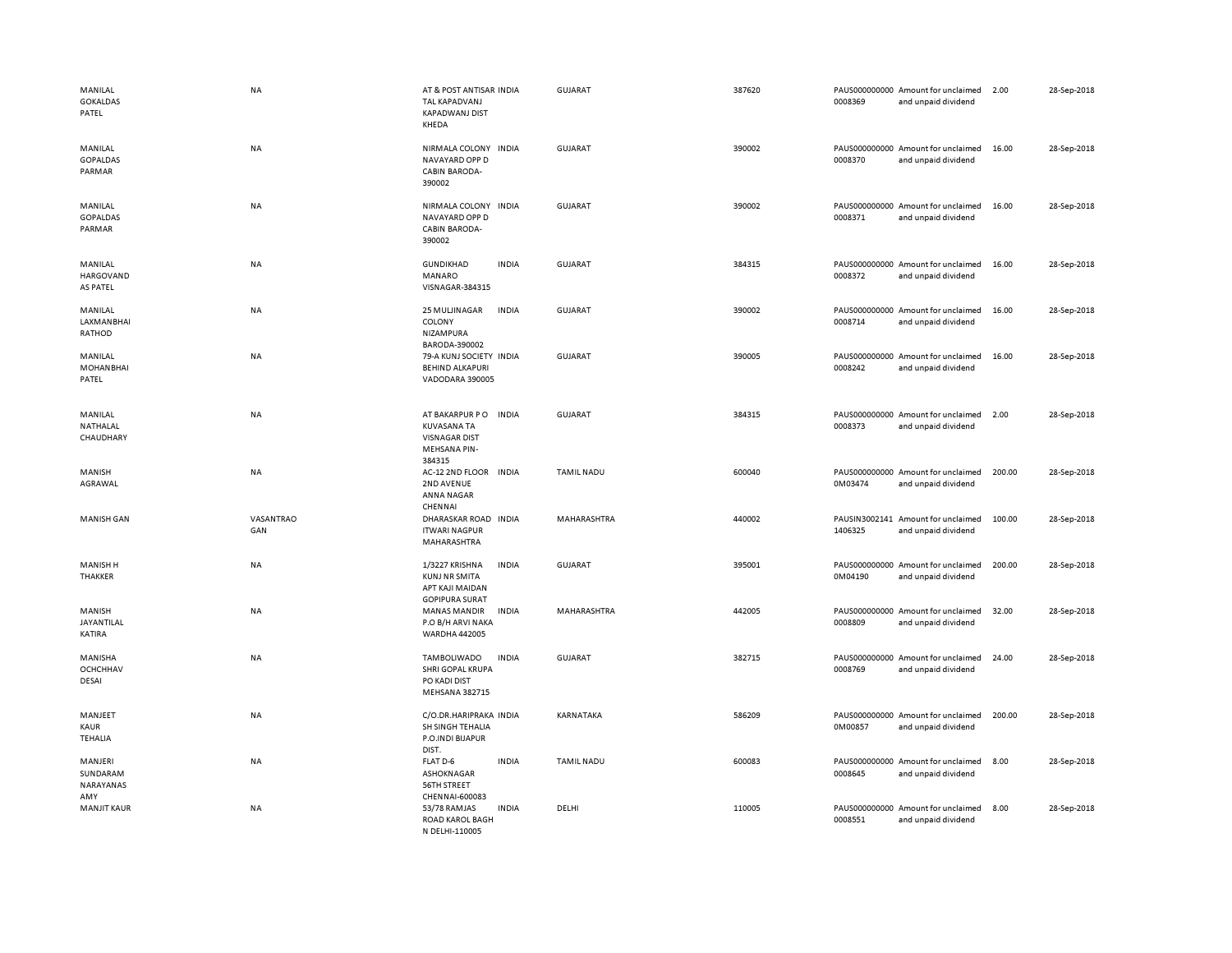| MANJU<br>ASHOK<br>RAMNANI          | <b>NA</b>                               | BK NO 980 ROOM<br><b>NO 9 STATION</b><br>ROAD<br><b>ULHASNAGAR DIST</b><br><b>THANE PIN-421003</b>       | <b>INDIA</b> | MAHARASHTRA        | 421003 | 0008629 | PAUS000000000 Amount for unclaimed<br>and unpaid dividend | 8.00   | 28-Sep-2018 |
|------------------------------------|-----------------------------------------|----------------------------------------------------------------------------------------------------------|--------------|--------------------|--------|---------|-----------------------------------------------------------|--------|-------------|
| <b>MANJU BALA</b>                  | NA                                      | 4872 BHOGAL<br><b>ROAD JANGPURA</b><br>DELHI-110014                                                      | <b>INDIA</b> | DELHI              | 110014 | 0008571 | PAUS000000000 Amount for unclaimed<br>and unpaid dividend | 12.00  | 28-Sep-2018 |
| MANJU DEVI<br>AGRAWAL              | NA                                      | F/84 MAJOR<br><b>SHAITAN SINGH</b><br><b>COLONY SHASTRI</b><br><b>NAGAR JAIPUR</b>                       | <b>INDIA</b> | RAJASTHAN          | 302016 | 0008688 | PAUS000000000 Amount for unclaimed<br>and unpaid dividend | 8.00   | 28-Sep-2018 |
| <b>MANJU DEVI</b><br>AGRAWAL       | ΝA                                      | F/84 MAJOR<br>SHAITAN SINGH<br><b>COLONY SHASTRI</b><br><b>NAGAR JAIPUR</b>                              | <b>INDIA</b> | RAJASTHAN          | 302016 | 0008824 | PAUS000000000 Amount for unclaimed<br>and unpaid dividend | 8.00   | 28-Sep-2018 |
| MANJU<br><b>GUPTA</b>              | NA                                      | 20 MAHARSHI<br><b>DEBENDRA ROAD</b><br><b>III FLOOR ROOM</b><br>NO 61 CALCUTTA-                          | <b>INDIA</b> | <b>WEST BENGAL</b> | 700007 | 0008510 | PAUS000000000 Amount for unclaimed<br>and unpaid dividend | 24.00  | 28-Sep-2018 |
| MANJU<br><b>GUPTA</b>              | <b>NA</b>                               | 700007<br>F-3/13 SECTOR-<br><b>16 ROHINI DELHI</b>                                                       | <b>INDIA</b> | DELHI              | 110085 | 0882526 | PAUSIN3002061 Amount for unclaimed<br>and unpaid dividend | 200.00 | 28-Sep-2018 |
| MANJU<br><b>MOHTA</b>              | NA                                      | KARUNAMOYEE<br><b>HOUSING ESTATE</b><br>PHASE II FLAT NO E-<br>22/8 SALT LAKE                            | <b>INDIA</b> | <b>WEST BENGAL</b> | 700091 | 0008604 | PAUS000000000 Amount for unclaimed<br>and unpaid dividend | 40.00  | 28-Sep-2018 |
| MANJU<br>RANJAN                    | NA                                      | <b>CALCUTTA 700091</b><br>8/31 TILAK NAGAR<br>NEW DELHI-110018                                           | <b>INDIA</b> | DELHI              | 110018 | 0008647 | PAUS000000000 Amount for unclaimed<br>and unpaid dividend | 8.00   | 28-Sep-2018 |
| MANJU<br><b>RASTOGI</b>            | <b>FAQIR</b><br>CHAND<br><b>RUSTOGI</b> | 51-JEEVAN BIMA<br>APTS 2-CBD EAST<br><b>ARJUN NAGAR</b><br>SHAHDARA DELHI                                | <b>INDIA</b> | DELHI              | 110032 | 5236119 | PAUSIN3003941 Amount for unclaimed<br>and unpaid dividend | 10.00  | 28-Sep-2018 |
| MANJU<br>SHARMA                    | NA                                      | 1402 GALI<br><b>MUSBBIRON</b><br><b>CHANKYA MARG</b><br>SUBHASH CHOWK<br>JAIPUR 302002                   | <b>INDIA</b> | RAJASTHAN          | 302002 | 0008821 | PAUS000000000 Amount for unclaimed<br>and unpaid dividend | 16.00  | 28-Sep-2018 |
| MANJU<br>SHREE<br>BHATTACHAR<br>YA | NA                                      | 14 ISHAVASHYAM<br><b>BUNGLOWS OPP</b><br>LOVEKUSH SOCIETY<br>132 FT RING<br>ROAD, SATELLITE<br>AHMEDABAD | <b>INDIA</b> | <b>GUJARAT</b>     | 380015 | 0M04564 | PAUS000000000 Amount for unclaimed<br>and unpaid dividend | 200.00 | 28-Sep-2018 |
| MANJU<br>SIDANA                    | NA                                      | 0593, JALVAYU<br><b>TOWERS</b><br>SADANAND NAGAR<br><b>BANGALORE</b><br>560380                           | <b>INDIA</b> | KARNATAKA          | 560001 | 0008500 | PAUS000000000 Amount for unclaimed<br>and unpaid dividend | 24.00  | 28-Sep-2018 |
| MANJU<br>ZEEKNA                    | <b>NA</b>                               | D/O LATE SH MEGH INDIA<br>RAJ LEEKHA PO<br><b>BHUWA DIST</b><br><b>HISSAR 126008</b><br>HARYANA          |              | HARYANA            | 126008 | 0008685 | PAUS000000000 Amount for unclaimed<br>and unpaid dividend | 32.00  | 28-Sep-2018 |
| MANJUBALA<br>TILAKRAJ<br>MAHAJAN   | NA                                      | <b>B-215 YOJANA</b><br><b>VIHAR DELHI</b><br>110092                                                      | <b>INDIA</b> | DELHI              | 110092 | 0008659 | PAUS000000000 Amount for unclaimed<br>and unpaid dividend | 8.00   | 28-Sep-2018 |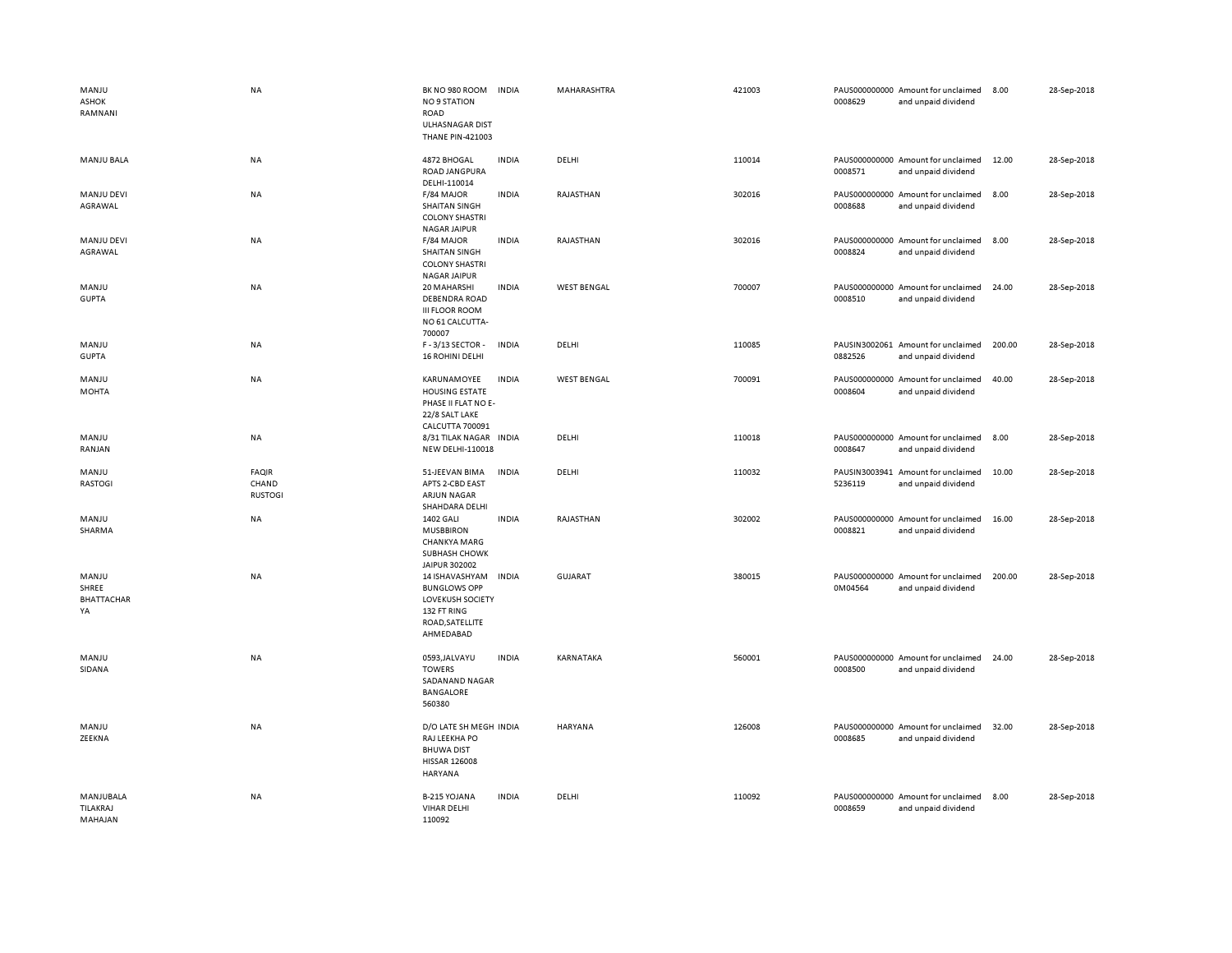| MANJUBEN<br>JAYANTILAL<br>SHAH                        | <b>NA</b>        | PRABHAKUNJ CO-<br>OP HSG SOCIETY<br><b>COLLEGE ROAD NR</b><br>DERI GODHRA-<br>389001                                  | <b>INDIA</b> | <b>GUJARAT</b> | 389001 | 0008318 | PAUS000000000 Amount for unclaimed<br>and unpaid dividend | 2.00   | 28-Sep-2018 |
|-------------------------------------------------------|------------------|-----------------------------------------------------------------------------------------------------------------------|--------------|----------------|--------|---------|-----------------------------------------------------------|--------|-------------|
| MANJUBEN<br><b>VINOD PATEL</b>                        | NA               | 18 NEW SHARAD<br><b>HOUSING SOCIETY</b><br>NARANPURA AREA<br><b>OPP VIJAYNAGAR</b><br>AHMEDABAD-<br>380013            | <b>INDIA</b> | <b>GUJARAT</b> | 380013 | 0008665 | PAUS000000000 Amount for unclaimed<br>and unpaid dividend | 24.00  | 28-Sep-2018 |
| MANJULA<br>CHANDULAL<br>PATEL                         | NA               | DREAMLAND<br><b>AGENCY RAJMAHEL</b><br>ROAD BARODA-<br>390001                                                         | <b>INDIA</b> | <b>GUJARAT</b> | 390001 | 0008374 | PAUS000000000 Amount for unclaimed<br>and unpaid dividend | 16.00  | 28-Sep-2018 |
| MANJULA<br>NARESHCHA<br>NDRA JOSHI                    | NA               | 4 HARIOM FLAT<br><b>CHANDRANAGAR N</b><br>N ROAD PALDI<br>AHMEDABAD<br>380007                                         | <b>INDIA</b> | GUJARAT        | 380007 | 0008853 | PAUS000000000 Amount for unclaimed<br>and unpaid dividend | 32.00  | 28-Sep-2018 |
| MANJULA<br>NAVNITLAL<br>SHAH                          | <b>NA</b>        | 9 NIYOJAN NAGAR INDIA<br>SOCIETY<br>AMBAWADI<br><b>ELLISBRIDGE</b><br>AHMEDABAD<br>380015                             |              | <b>GUJARAT</b> | 380015 | 0008731 | PAUS000000000 Amount for unclaimed<br>and unpaid dividend | 6.00   | 28-Sep-2018 |
| MANJULA<br>YAVAGAL                                    | <b>NA</b>        | <b>BYAHATTI PLOT</b><br><b>DESPANDE NAGAR</b><br>HUBLI                                                                | <b>INDIA</b> | KARNATAKA      | 580002 | 0M02402 | PAUS000000000 Amount for unclaimed<br>and unpaid dividend | 200.00 | 28-Sep-2018 |
| MANJULABE<br>N<br><b>GANPATBHAI</b><br>PATEL          | NA               | <b>VACHALU FALIA</b><br>MANJALPUR<br>BARODA-390011                                                                    | <b>INDIA</b> | <b>GUJARAT</b> | 390011 | 0008376 | PAUS000000000 Amount for unclaimed<br>and unpaid dividend | 2.00   | 28-Sep-2018 |
| MANJULABE<br>N<br>GHANSHYAM<br><b>BHAI PATEL</b>      | NA               | A-3 ALEMBIC<br><b>COLONY BARODA-</b><br>390003                                                                        | <b>INDIA</b> | <b>GUJARAT</b> | 390003 | 0008377 | PAUS000000000 Amount for unclaimed<br>and unpaid dividend | 6.00   | 28-Sep-2018 |
| MANJULABE<br>N<br><b>GOVINDBHAI</b><br><b>GOHIL</b>   | <b>GOVINDBHA</b> | L-24, 279, ROOM<br>NO. VIJAY NAGAR<br>HARNI<br>ROADVADODARA                                                           | <b>INDIA</b> | <b>GUJARAT</b> | 390006 | 0038130 | PAUS130167000 Amount for unclaimed<br>and unpaid dividend | 100.00 | 28-Sep-2018 |
| MANJULABE<br>N<br>MAGANBHAI<br>PATEL                  | <b>NA</b>        | B/31 SEVASHRAM<br><b>SOCIETY NEAR</b><br>ATMA JYOTI -<br><b>ASHRAM RACE</b><br><b>COURSE ROAD</b><br>BARODA 390007 -- | <b>INDIA</b> | <b>GUJARAT</b> | 390007 | 0008271 | PAUS000000000 Amount for unclaimed<br>and unpaid dividend | 6.00   | 28-Sep-2018 |
| MANJULABE<br>N<br>NAGARBHAI<br>PATEL                  | NA               | 39 GOPAL BAUG<br><b>SOCIETY NR</b><br>MADHUVRUND<br>SOCIETY<br><b>GHATLODIA</b><br>AHMEDABAD<br>380061                | <b>INDIA</b> | <b>GUJARAT</b> | 380061 | 0008589 | PAUS000000000 Amount for unclaimed<br>and unpaid dividend | 16.00  | 28-Sep-2018 |
| MANJULABE<br>N<br>VIRENDRAKU<br>MAR<br><b>BHAVSAR</b> | NA               | MANUND TALUKA INDIA<br><b>PATAN DIST</b><br><b>MEHSANA PIN</b><br>384260                                              |              | <b>GUJARAT</b> | 384260 | 0008619 | PAUS000000000 Amount for unclaimed<br>and unpaid dividend | 16.00  | 28-Sep-2018 |
| MANJULATA<br>PRAKASHCHA<br>ND SURANA                  | PRAKASHCH<br>AND | <b>SURANA NIWAS</b><br>BODWAD, DIST-<br><b>JALGAON BODWAD</b>                                                         | <b>INDIA</b> | MAHARASHTRA    | 425310 | 0216962 | PAUS120109000 Amount for unclaimed<br>and unpaid dividend | 8.00   | 28-Sep-2018 |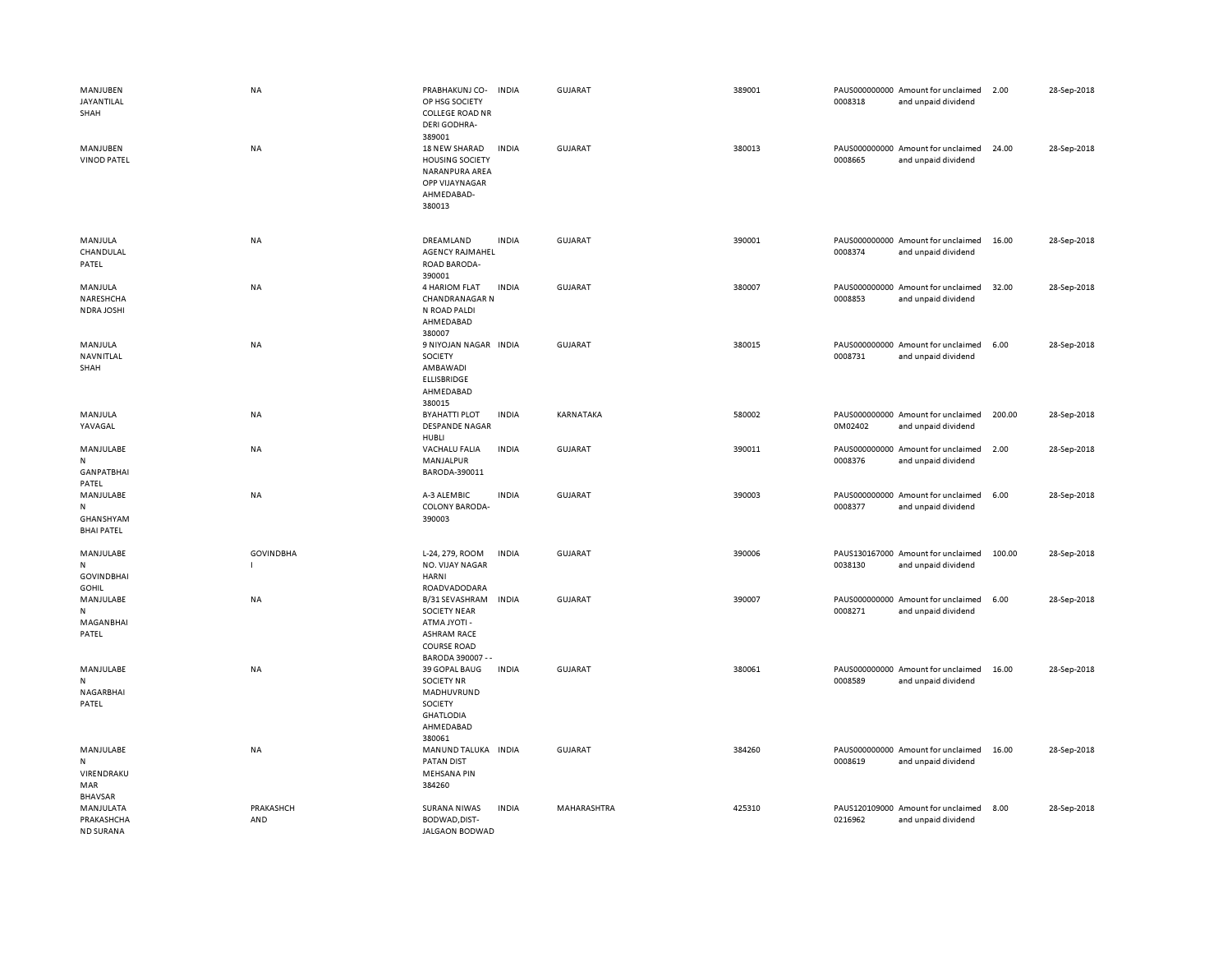| MANJULATH<br>ΑK                         | <b>NA</b> | $10 - 1 - 78$<br>MANILLAGUDEM<br>KHAMMAM                                                                                                                               | <b>INDIA</b> | ANDHRA PRADESH | 507001 | 0M04731 | PAUS000000000 Amount for unclaimed<br>and unpaid dividend | 200.00 | 28-Sep-2018 |
|-----------------------------------------|-----------|------------------------------------------------------------------------------------------------------------------------------------------------------------------------|--------------|----------------|--------|---------|-----------------------------------------------------------|--------|-------------|
| MANKUWAR<br>SAHU                        | <b>NA</b> | 304, LOKSHILP,<br>SECTOR-17 VASHI<br><b>NEW MUMBAI-</b><br>400703                                                                                                      | <b>INDIA</b> | MAHARASHTRA    | 400703 | 0008597 | PAUS000000000 Amount for unclaimed<br>and unpaid dividend | 16.00  | 28-Sep-2018 |
| <b>MANMOHAN</b><br>LAL<br>AGARWAL       | <b>NA</b> | 42 MADHUVAN<br><b>COLONY DELHI</b><br>110092                                                                                                                           | <b>INDIA</b> | DELHI          | 110092 | 0008541 | PAUS000000000 Amount for unclaimed<br>and unpaid dividend | 8.00   | 28-Sep-2018 |
| <b>MANMOHAN</b><br>LAL<br>AGARWAL       | NA        | 42 MADHUVAN<br><b>COLONY DELHI</b><br>110092                                                                                                                           | <b>INDIA</b> | DELHI          | 110092 | 0008550 | PAUS000000000 Amount for unclaimed<br>and unpaid dividend | 8.00   | 28-Sep-2018 |
| MANNALAL<br>RAMGOPAL<br>BAJAJ           | NA        | 30 VAISHALI<br>SOCIETY 1ST FLOOR<br><b>BEHINDST BUS</b><br><b>DEPOT</b><br>ANKLESHWAR                                                                                  | <b>INDIA</b> | <b>GUJARAT</b> | 393001 | 0008627 | PAUS000000000 Amount for unclaimed<br>and unpaid dividend | 16.00  | 28-Sep-2018 |
| MANNE<br>VITTAL RAO                     | NA        | 393001<br>N E E RI ZONAL LAB INDIA<br>R R L CAMPUS<br>HYDERABAD<br>500007                                                                                              |              | ANDHRA PRADESH | 500007 | 0008612 | PAUS000000000 Amount for unclaimed<br>and unpaid dividend | 40.00  | 28-Sep-2018 |
| MANNUR<br>MADHUSUDA<br>N REDDY          | NA        | A-47 HAUZ KHAS<br>NEW DELHI-110016                                                                                                                                     | <b>INDIA</b> | DELHI          | 110016 | 0008662 | PAUS000000000 Amount for unclaimed<br>and unpaid dividend | 8.00   | 28-Sep-2018 |
| MANOHAR<br>BABU<br>KONDAPALLI           | <b>NA</b> | C/O EXCELL<br>THERAPEUTICS LTD<br>H NO 1-2-59-<br>7/30/C 1ST FLR<br>SAHITYA APTS<br>LANE B/S IN-DIRA<br>PARK P PUMP<br><b>INDIRA PARK ROAD</b><br>HYDER-ABAD<br>500080 | <b>INDIA</b> | ANDHRA PRADESH | 500080 | 0008380 | PAUS000000000 Amount for unclaimed<br>and unpaid dividend | 32.00  | 28-Sep-2018 |
| MANOHAR<br>RAO V<br>RAIKAR              | <b>NA</b> | HOTEL RAJESWARI INDIA<br>GULBARGA<br>KARNATAKA                                                                                                                         |              | KARNATAKA      | 585101 | 0M00554 | PAUS000000000 Amount for unclaimed<br>and unpaid dividend | 800.00 | 28-Sep-2018 |
| MANOHAR<br>SRIRAM<br>RAJORIA            | NA        | C/O UNITED INDIA INDIA<br><b>INSURANCE CO LTD</b><br><b>DIVISIONAL OFFICE</b><br>POST BOX NO 303<br>NEW OSMANPURA<br>AURANGABAD<br>431001                              |              | MAHARASHTRA    | 431001 | 0008600 | PAUS000000000 Amount for unclaimed<br>and unpaid dividend | 8.00   | 28-Sep-2018 |
| MANOJ<br>BHUPENDRA<br><b>BHAI PATEL</b> | NA        | 9 GEETANJALI<br>SOCIETY JETALPUR<br>ROAD VADODARA-<br>390005                                                                                                           | <b>INDIA</b> | <b>GUJARAT</b> | 390005 | 0008381 | PAUS000000000 Amount for unclaimed<br>and unpaid dividend | 32.00  | 28-Sep-2018 |
| MANOJ<br>BHUPENDRA<br><b>BHAI PATEL</b> | <b>NA</b> | 9 GEETANJALI<br>SOCIETY JETALPUR<br>ROAD VADODARA-<br>390005                                                                                                           | <b>INDIA</b> | GUJARAT        | 390005 | 0008290 | PAUS000000000 Amount for unclaimed<br>and unpaid dividend | 2.00   | 28-Sep-2018 |
| MANOJ<br><b>MUJOO</b>                   | NA        | C/O ALEMBIC<br><b>CHEMICAL WORKS</b><br>CO LTD 110<br><b>JAWAHAR LAL</b><br><b>NEHRU MARG</b><br>AMRAIA CANTT                                                          | <b>INDIA</b> | <b>HARYANA</b> | 133001 | 0M03412 | PAUS000000000 Amount for unclaimed<br>and unpaid dividend | 200.00 | 28-Sep-2018 |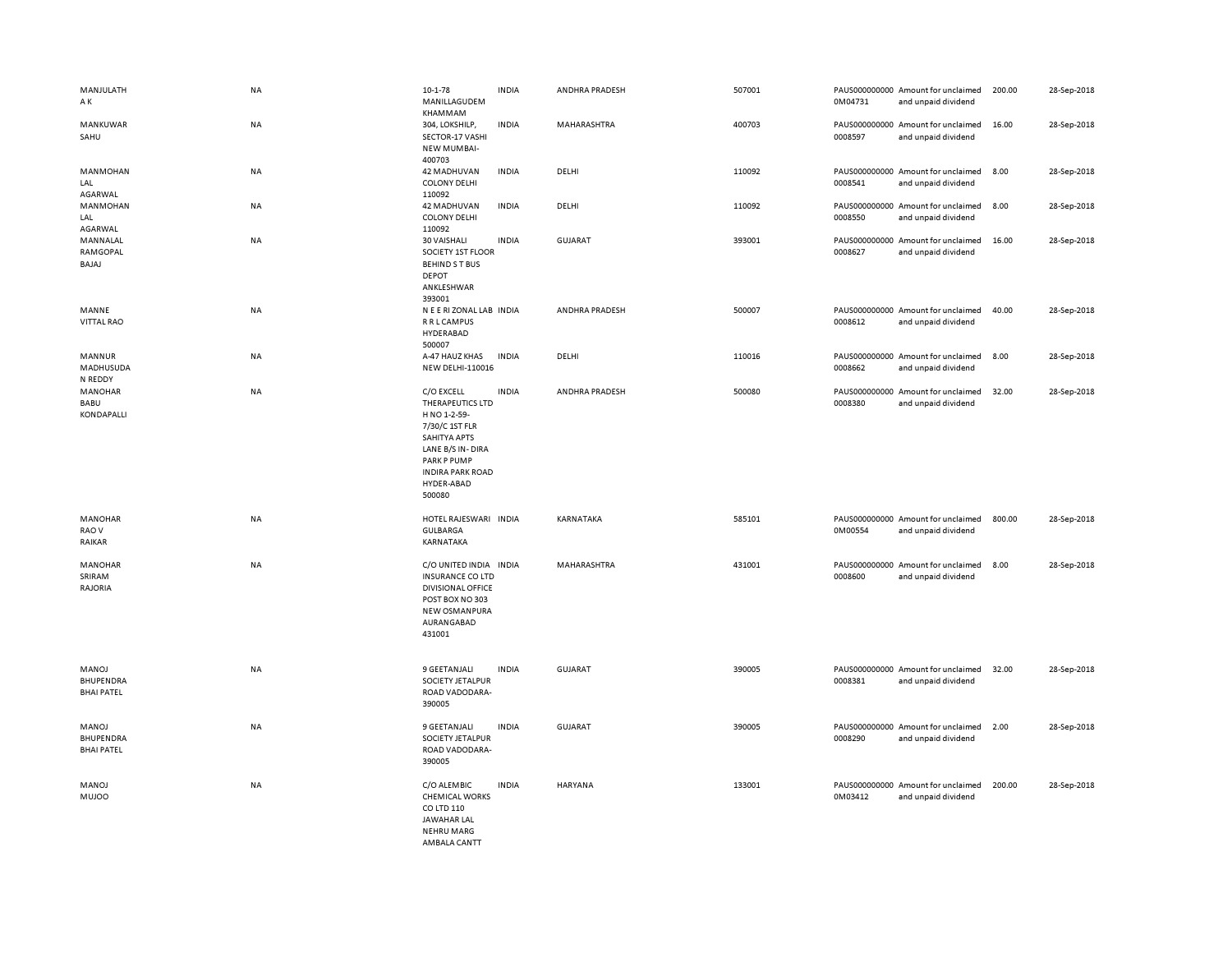| MANOJ<br>PATTANI                         | <b>NA</b> | 105 SUNRISE<br>RAHEJA VIHAR B/H<br>SHIPPING CORP OF<br><b>INDIA POWAI</b><br>MUMBAI 400072                  | <b>INDIA</b> | MAHARASHTRA       | 400072 | 0008883 | PAUS000000000 Amount for unclaimed<br>and unpaid dividend | 16.00  | 28-Sep-2018 |
|------------------------------------------|-----------|-------------------------------------------------------------------------------------------------------------|--------------|-------------------|--------|---------|-----------------------------------------------------------|--------|-------------|
| MANOJ<br>PROACH                          | NA        | 54-B RAM NAGAR<br>AMBALA CANTT                                                                              | <b>INDIA</b> | <b>HARYANA</b>    | 133001 | 0M03436 | PAUS000000000 Amount for unclaimed<br>and unpaid dividend | 200.00 | 28-Sep-2018 |
| MANORAMA<br>R RAO                        | <b>NA</b> | 16 VAIDYARAMA<br><b>IYER ST T NAGAR</b><br>CHENNAI                                                          | <b>INDIA</b> | <b>TAMIL NADU</b> | 600017 | 0M01641 | PAUS000000000 Amount for unclaimed<br>and unpaid dividend | 400.00 | 28-Sep-2018 |
| MANORAMA<br>R RAO                        | NA        | 16, VAIDYARAMA<br>IYER ST T.NAGAR<br>CHENNAI                                                                | <b>INDIA</b> | <b>TAMIL NADU</b> | 600017 | 0M01294 | PAUS000000000 Amount for unclaimed<br>and unpaid dividend | 200.00 | 28-Sep-2018 |
| MANORBHAI<br>GANESHBHAI<br><b>NAGAR</b>  | NA        | KANCHANLAL<br><b>BHATHTHO OPP T B</b><br>HOSPITAL BARODA-<br>390001                                         | <b>INDIA</b> | GUJARAT           | 390001 | 0008279 | PAUS000000000 Amount for unclaimed<br>and unpaid dividend | 2.00   | 28-Sep-2018 |
| MANPREET<br>MALIK                        | <b>NA</b> | WZ-3 OLD<br><b>MAHABIR NAGAR</b><br>NEW DELHI-110018                                                        | <b>INDIA</b> | DELHI             | 110018 | 0008547 | PAUS000000000 Amount for unclaimed<br>and unpaid dividend | 8.00   | 28-Sep-2018 |
| MANSINH<br>GHEMARBHA<br>CHAUDHARY        | <b>NA</b> | AT&PO<br><b>KHANDOSAN TA</b><br><b>VISNAGAR VIA</b><br><b>VALAM DIST</b><br><b>MEHSANA PIN-</b><br>392310   | <b>INDIA</b> | GUJARAT           | 392310 | 0008384 | PAUS000000000 Amount for unclaimed<br>and unpaid dividend | 6.00   | 28-Sep-2018 |
| MANSUKHAL<br>AL AMRITLAL<br>PAREKH       | <b>NA</b> | KUVERJI DEVSHI<br>CHAWL 2ND FLOOR<br><b>B S ROAD OPP</b><br>ZARAPKAR SHOW<br>ROOM DADAR<br>MUMBAI 400028    | <b>INDIA</b> | MAHARASHTRA       | 400028 | 0008632 | PAUS000000000 Amount for unclaimed<br>and unpaid dividend | 8.00   | 28-Sep-2018 |
| MANSUKHLA<br>L POPATLAL<br><b>MISTRY</b> | <b>NA</b> | AMAR HARDWARE INDIA<br><b>MART MADAN</b><br>ZAMPA ROAD<br>BARODA-390001                                     |              | <b>GUJARAT</b>    | 390001 | 0008386 | PAUS000000000 Amount for unclaimed<br>and unpaid dividend | 16.00  | 28-Sep-2018 |
| MANSUKHLA<br>TRIBHOVAND<br>AS PATEL      | <b>NA</b> | 11 HASUBHAI PARK INDIA<br>NR JODHPUR GAM<br>SATELITE ROAD<br>AHMEDABAD<br>380015                            |              | <b>GUJARAT</b>    | 380015 | 0008324 | PAUS000000000 Amount for unclaimed<br>and unpaid dividend | 6.00   | 28-Sep-2018 |
| MANUBHAI<br>AMULAKHBH<br>AI SHETH        | <b>NA</b> | <b>B 903 SPRING</b><br><b>VALLEY NR</b><br>PARIMAL<br>CROSSING<br><b>ELLISBRIDGE</b><br>AHMEDABAD<br>380006 | <b>INDIA</b> | <b>GUJARAT</b>    | 380006 | 0008387 | PAUS000000000 Amount for unclaimed<br>and unpaid dividend | 2.00   | 28-Sep-2018 |
| MANUBHAI<br>СННОТАВНАІ<br>PATEL          | NA        | NR POST OFFICE<br><b>TEKRE AT &amp; PO</b><br>PALANA 387350 TA<br><b>NADIAD</b>                             | <b>INDIA</b> | <b>GUJARAT</b>    | 387350 | 0008733 | PAUS000000000 Amount for unclaimed<br>and unpaid dividend | 6.00   | 28-Sep-2018 |
| MANUBHAI G<br>PATEL                      | NA        | 6 KRISHNA KUNJ<br>SOCIETY JETALPUR<br>ROAD BARODA-<br>390005                                                | <b>INDIA</b> | <b>GUJARAT</b>    | 390005 | 0008389 | PAUS000000000 Amount for unclaimed<br>and unpaid dividend | 16.00  | 28-Sep-2018 |
| MANUBHAI<br><b>GOVINDBHAI</b><br>PATEL   | NA        | 6 KRISHNA KUNJ<br>SOCIETY JETALPUR<br><b>RD BARODA-</b><br>390005                                           | <b>INDIA</b> | <b>GUJARAT</b>    | 390005 | 0008286 | PAUS000000000 Amount for unclaimed<br>and unpaid dividend | 32.00  | 28-Sep-2018 |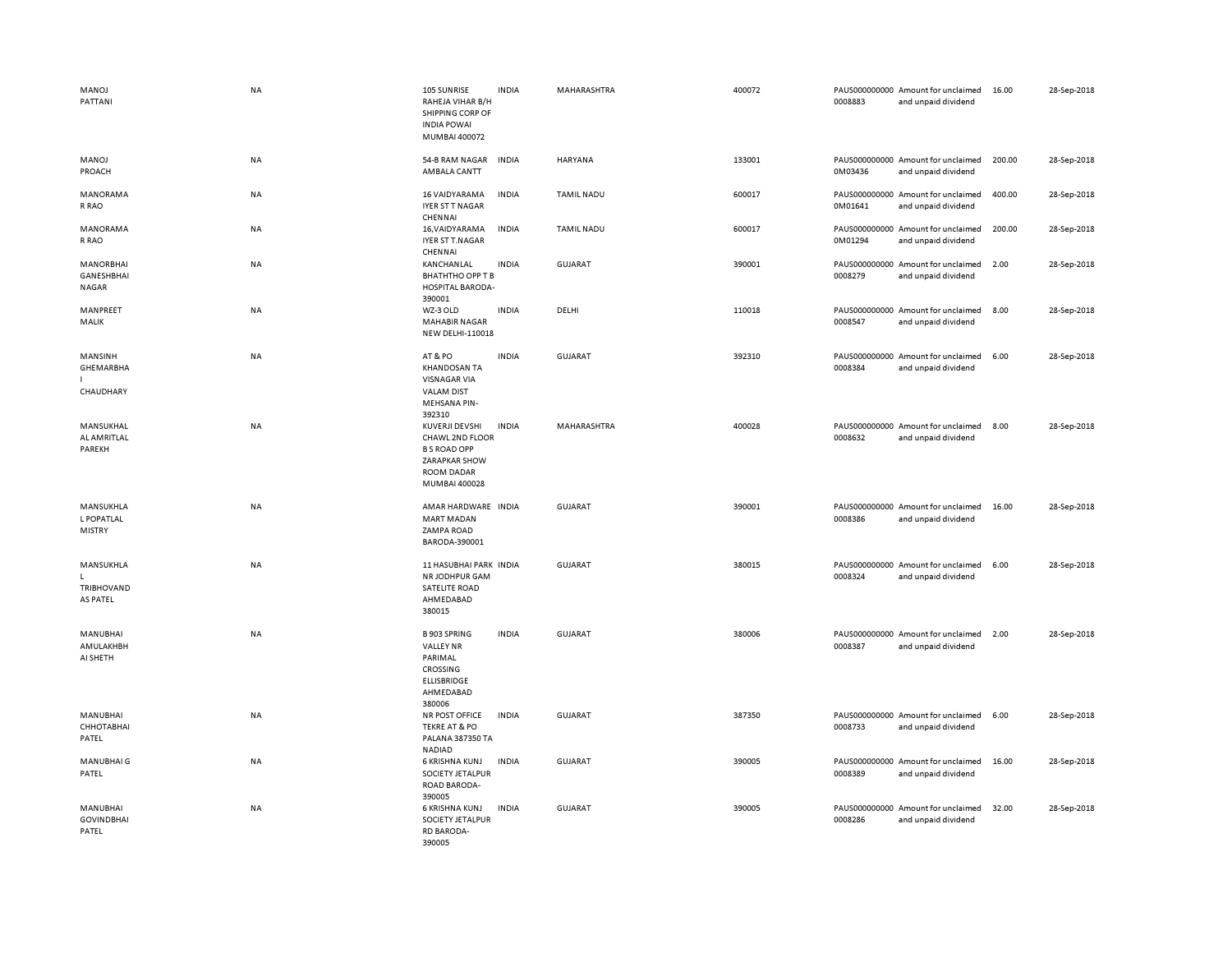| <b>MANUBHAI</b><br>MAHIJIBHAI<br>PATEL                    | <b>NA</b> | SHREEJI KHADAKI<br><b>INDIA</b><br>AT & PO KALALI TAL<br>& DIST BARODA PIN-<br>391410                                            | <b>GUJARAT</b>    | 391410 | PAUS000000000 Amount for unclaimed<br>0008391<br>and unpaid dividend | 2.00   | 28-Sep-2018 |
|-----------------------------------------------------------|-----------|----------------------------------------------------------------------------------------------------------------------------------|-------------------|--------|----------------------------------------------------------------------|--------|-------------|
| <b>MANUBHAI</b><br>RANGILDAS<br>PATHAK                    | NA        | 7 FATEHGANJ CO<br><b>INDIA</b><br>OP HOUSING<br>SOCIETY BEHIND<br><b>CHURCH NEAR</b><br><b>DHOBIGHAT</b><br><b>BARODA 390002</b> | <b>GUJARAT</b>    | 390002 | PAUS000000000 Amount for unclaimed<br>0008454<br>and unpaid dividend | 16.00  | 28-Sep-2018 |
| <b>MANUBHAI</b><br>RAVJIBHAI<br>PATEL                     | NA        | AT PO HODOD TA<br><b>INDIA</b><br><b>KARAJAN DIST</b><br><b>BARODA PIN</b><br>390001                                             | <b>GUJARAT</b>    | 390001 | PAUS000000000 Amount for unclaimed<br>0008264<br>and unpaid dividend | 16.00  | 28-Sep-2018 |
| <b>MANUBHAI</b><br>SHANKERBHA<br><b>I PATEL</b>           | NA        | "CHANDRAJEET" 4 INDIA<br>PARISHRAM<br><b>SOCIETY FATEGANJ</b><br>BARODA-390002                                                   | <b>GUJARAT</b>    | 390002 | PAUS000000000 Amount for unclaimed<br>0008250<br>and unpaid dividend | 2.00   | 28-Sep-2018 |
| <b>MANUBHAI</b><br>SHANKERBHA<br><b>I PATEL</b>           | NA        | "CHANDRAJEET" 4 INDIA<br>PARISHRAM<br>SOCIETY<br>FATEHGANJ<br>BARODA-390002                                                      | <b>GUJARAT</b>    | 390002 | PAUS000000000 Amount for unclaimed<br>0008249<br>and unpaid dividend | 2.00   | 28-Sep-2018 |
| <b>MANUBHAI</b><br>TRIBHOVAND<br>AS PATEL                 | NA        | <b>INDIA</b><br>NAVGHARI NEAR<br>DENA BANK PADRA-<br>391440                                                                      | <b>GUJARAT</b>    | 391440 | PAUS000000000 Amount for unclaimed<br>0008393<br>and unpaid dividend | 22.00  | 28-Sep-2018 |
| MANUMA A<br>RAHAMAN<br>PATHAN                             | NA        | KALAWAD GATE<br><b>INDIA</b><br>ROAD KHATRIWAD<br>JAMNAGAR 361001                                                                | <b>GUJARAT</b>    | 361001 | PAUS000000000 Amount for unclaimed<br>0008876<br>and unpaid dividend | 32.00  | 28-Sep-2018 |
| MARIA<br>ARABELLA<br><b>GERALDINA</b><br><b>FERNANDES</b> | NA        | MAJORDA SALCETE INDIA<br>GOA-403713                                                                                              | GOA               | 403713 | PAUS000000000 Amount for unclaimed<br>0008326<br>and unpaid dividend | 6.00   | 28-Sep-2018 |
| <b>MARIADAS</b><br><b>JOSEPH</b><br><b>NADAR</b>          | NA        | ARULURA NILAYAM INDIA<br>52-A KOLLUPETTAI<br><b>STREET</b><br>THANGAVUR-<br>613001                                               | <b>TAMIL NADU</b> | 613001 | PAUS000000000 Amount for unclaimed<br>0008447<br>and unpaid dividend | 32.00  | 28-Sep-2018 |
| MARIAMA<br>KURIAN                                         | <b>NA</b> | C/O OM KURIAN D INDIA<br>D GEARS (P) LTD 28,<br><b>MOTIA KHAN</b><br>JHUNDELWALA<br>ROAD NEW DELHI<br>110055                     | DELHI             | 110055 | PAUS000000000 Amount for unclaimed<br>0008563<br>and unpaid dividend | 8.00   | 28-Sep-2018 |
| <b>MARIAMBEN</b><br><b>UMARBHAI</b><br>BALIM              | NA        | AT & PO ANASTU<br><b>INDIA</b><br>TA KARJAN DIST<br><b>BARODA</b>                                                                | <b>GUJARAT</b>    | 391240 | PAUS000000000 Amount for unclaimed<br>0008742<br>and unpaid dividend | 2.00   | 28-Sep-2018 |
| <b>MARIAPPAK</b><br>$\mathsf{C}$                          | NA        | NO.1, COLES ROAD INDIA<br><b>FRASER TOWN</b><br>BANGALORE                                                                        | KARNATAKA         | 560005 | PAUS000000000 Amount for unclaimed<br>0K00096<br>and unpaid dividend | 400.00 | 28-Sep-2018 |
| MARY<br>SUGANTHI                                          | NA        | 12/4, C.S.NAGAR, II INDIA<br><b>STREET 'BALDWIN</b><br>NIVAS'<br>KRISHNAPURAM<br><b>COLONY MADURAI</b>                           | <b>TAMIL NADU</b> | 625014 | PAUS000000000 Amount for unclaimed<br>0M00163<br>and unpaid dividend | 400.00 | 28-Sep-2018 |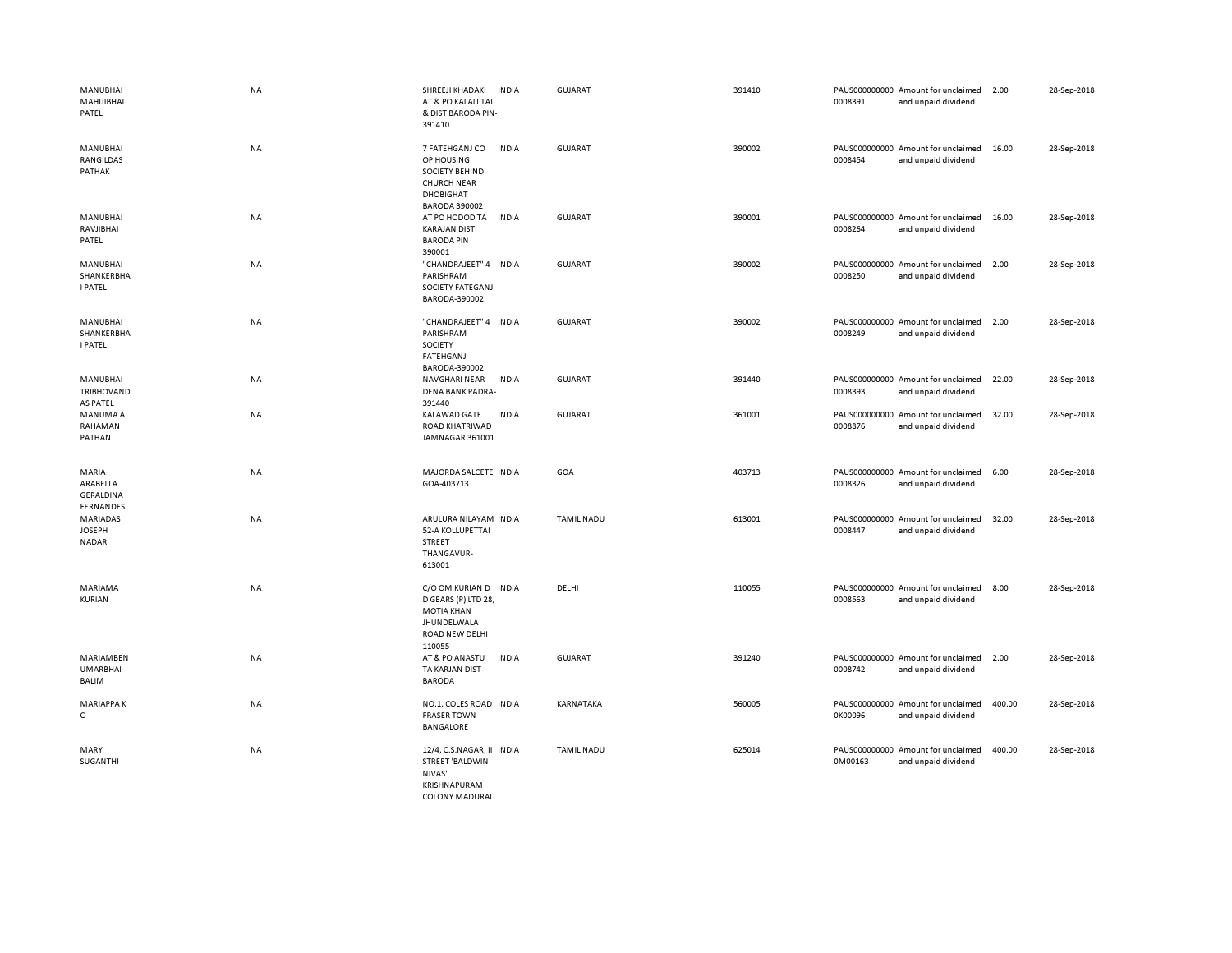| MASUKLAL<br>NANALAL<br><b>VORA</b> | <b>NA</b>                 | KUVERJI DEVSHI<br><b>INDIA</b><br>CHAWL 2ND FL B S<br><b>ROAD OPP</b><br>ZARAPKAR SHOW<br>ROOM DADAR<br>MUMBAI 400028 | MAHARASHTRA          | 400028 | 0008634 | PAUS000000000 Amount for unclaimed<br>and unpaid dividend | 8.00   | 28-Sep-2018 |
|------------------------------------|---------------------------|-----------------------------------------------------------------------------------------------------------------------|----------------------|--------|---------|-----------------------------------------------------------|--------|-------------|
| <b>MATHEW B</b><br>KURIAN          | V M KURIAN                | VALLAMATTOM IS INDIA<br>PRESS ROAD KOCHI                                                                              | KERALA               | 682018 | 0116622 | PAUS120239000 Amount for unclaimed<br>and unpaid dividend | 230.00 | 28-Sep-2018 |
| <b>MAULIK R</b><br>MEHTA           | NA                        | <b>INDIA</b><br>33/B ASHOK<br><b>NAGAR SOC</b><br><b>BEHIND RLY</b><br><b>STATION NADIAD</b>                          | <b>GUJARAT</b>       | 387001 | 0M04436 | PAUS000000000 Amount for unclaimed<br>and unpaid dividend | 200.00 | 28-Sep-2018 |
| <b>MAYA GUPTA</b>                  | <b>NA</b>                 | C/O M/S SRI SHAKTI INDIA<br>CALENDERS 32/14<br><b>CHAWAL MARDI</b><br><b>CHOWK KANPUR</b><br>208001                   | <b>UTTAR PRADESH</b> | 208001 | 0008875 | PAUS000000000 Amount for unclaimed<br>and unpaid dividend | 32.00  | 28-Sep-2018 |
| MAYA JAIN                          | NA                        | A-67 ANAND VIHAR INDIA<br>DELHI-110092                                                                                | DELHI                | 110092 | 0008655 | PAUS000000000 Amount for unclaimed<br>and unpaid dividend | 8.00   | 28-Sep-2018 |
| MAYANK                             | NA                        | 15/2 TAMOLI PARA INDIA<br>ALIGARH UTTAR<br>PRADESH                                                                    | <b>UTTAR PRADESH</b> | 202001 | 0M03922 | PAUS000000000 Amount for unclaimed<br>and unpaid dividend | 600.00 | 28-Sep-2018 |
| MAYANK<br>JAYANTILAL<br>SHAH       | <b>NA</b>                 | FLAT 52 5TH FLOOR INDIA<br><b>WARDEN COURT</b><br><b>AUGUST KRANTI</b><br><b>MARG MUMBAI-</b><br>400036               | MAHARASHTRA          | 400036 | 0008628 | PAUS000000000 Amount for unclaimed<br>and unpaid dividend | 8.00   | 28-Sep-2018 |
| <b>MAYURIN</b><br>VARSADIA         | NA                        | B-506 MERI GOLD, INDIA<br><b>RAM MANDIR</b><br>ROAD, EXP. VAZIR<br>NAKA,<br>BORIVALI, (W)<br>MUMBAI-400091            | MAHARASHTRA          | 400091 | 0008847 | PAUS000000000 Amount for unclaimed<br>and unpaid dividend | 66.00  | 28-Sep-2018 |
| MEDAM<br>RANGAIAH<br><b>GUPTA</b>  | <b>NA</b>                 | RANGANATH<br><b>INDIA</b><br><b>MEDICAL STORES</b><br><b>RAILWAY STATION</b><br><b>ROAD</b><br>ANANTHAPUR (A.P)       | ANDHRA PRADESH       | 515001 | 0M00165 | PAUS000000000 Amount for unclaimed<br>and unpaid dividend | 200.00 | 28-Sep-2018 |
| MEENA<br>AGGARWAL                  | NA                        | <b>INDIA</b><br>C/O CHANDRA<br><b>MEDICAL HALL</b><br><b>CINEMA ROAD</b><br><b>HARDOI</b>                             | <b>UTTAR PRADESH</b> | 241001 | 0M03390 | PAUS000000000 Amount for unclaimed<br>and unpaid dividend | 600.00 | 28-Sep-2018 |
| MEENA<br>ANAND                     | NA                        | C/O SETHI & SON<br><b>INDIA</b><br>1599 MAIN BAZAR<br>PAHARGANJ NEW<br>DELHI-110055                                   | DELHI                | 110055 | 0008569 | PAUS000000000 Amount for unclaimed<br>and unpaid dividend | 8.00   | 28-Sep-2018 |
| MEENA<br><b>BHUSHAN</b>            | NA                        | FLAT NO 306<br><b>INDIA</b><br>NAWALKALA<br><b>ENCLAVE PARK</b><br><b>ROAD</b><br>KADAMKHAN<br>PATNA                  | <b>BIHAR</b>         | 800003 | 0M04019 | PAUS000000000 Amount for unclaimed<br>and unpaid dividend | 200.00 | 28-Sep-2018 |
| <b>MEENA JAIN</b>                  | <b>ANIL KUMAR</b><br>JAIN | QTR NO B 2 TYPE V INDIA<br>IL TOWNSHIP<br><b>JHALWAR ROAD</b><br>KOTA                                                 | RAJASTHAN            | 324005 | 5886810 | PAUSIN3011271 Amount for unclaimed<br>and unpaid dividend | 2.00   | 28-Sep-2018 |
| MEENA<br><b>JETHWANI</b>           | NA                        | <b>D-4 TULSI BHAWAN INDIA</b><br>PLOT NO 1 SION<br>WEST MUMBAL                                                        | MAHARASHTRA          | 400100 | 0M03808 | PAUS000000000 Amount for unclaimed<br>and unpaid dividend | 300.00 | 28-Sep-2018 |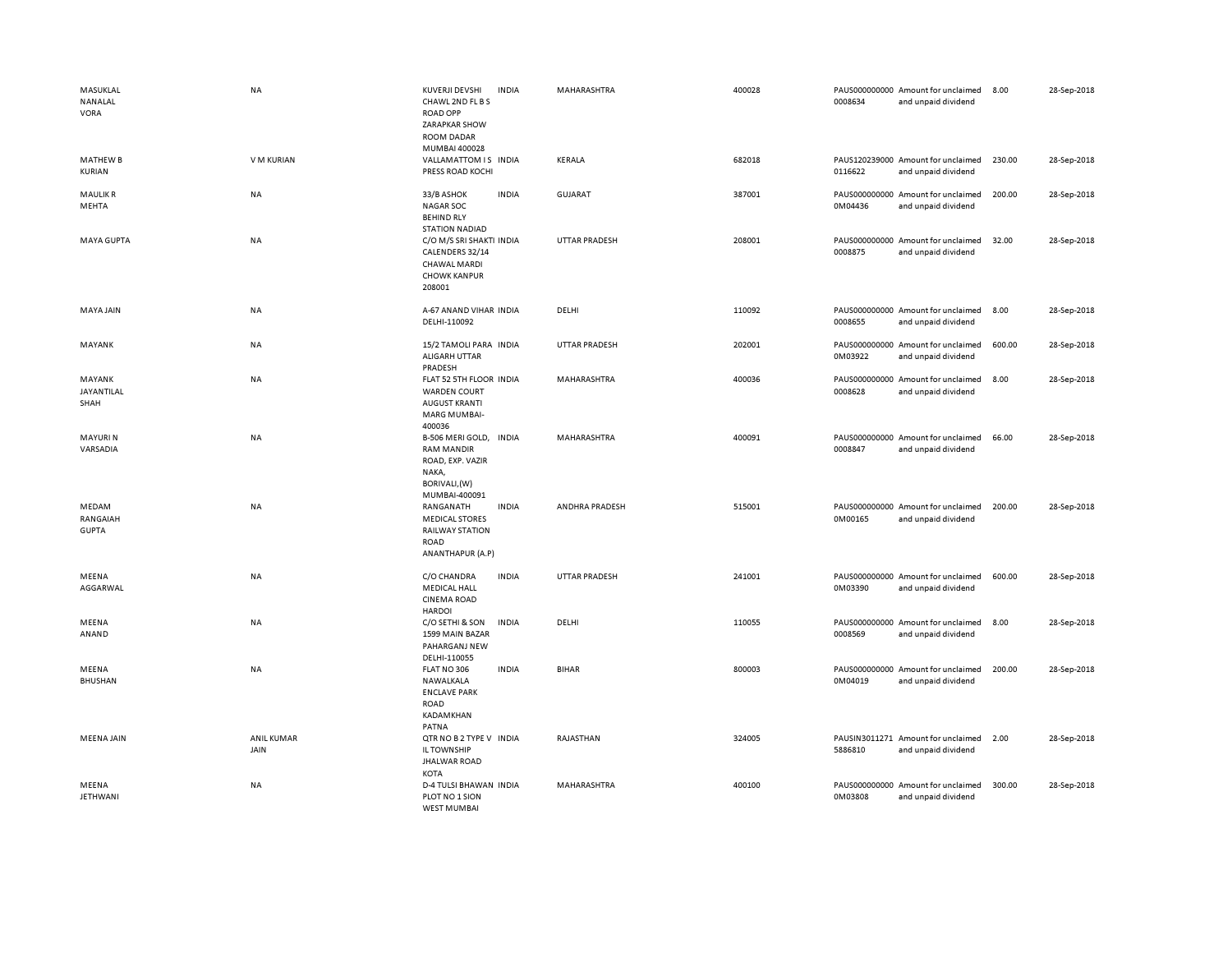| <b>MEENA SHAH</b>                  | <b>NA</b> | 379/2 KHETARPAL'S INDIA<br>POLE MANEK<br><b>CHOWK</b><br>AHMEDABAD<br>380001                                                                   | <b>GUJARAT</b>       | 380001 | 0008745 | PAUS000000000 Amount for unclaimed<br>and unpaid dividend | 2.00   | 28-Sep-2018 |
|------------------------------------|-----------|------------------------------------------------------------------------------------------------------------------------------------------------|----------------------|--------|---------|-----------------------------------------------------------|--------|-------------|
| MEENAKSHI<br>AGGARWAL              | NA        | A-11/25 VASANT<br><b>INDIA</b><br>VIHAR NEW ELHI<br>110057                                                                                     | DELHI                | 110057 | 0008687 | PAUS000000000 Amount for unclaimed<br>and unpaid dividend | 8.00   | 28-Sep-2018 |
| <b>MEER FAYAG</b><br>HASSAN        | NA        | AMEER BUILDINGS INDIA<br>CHIDAMBAR RAO<br><b>STREET KURNOOL</b><br>(A.P)                                                                       | ANDHRA PRADESH       | 518001 | 0M00936 | PAUS000000000 Amount for unclaimed<br>and unpaid dividend | 800.00 | 28-Sep-2018 |
| MEERA<br><b>BATRA</b>              | NA        | C-19 KIRTI NAGAR INDIA<br><b>NEW DELHI-110015</b>                                                                                              | DELHI                | 110015 | 0008648 | PAUS000000000 Amount for unclaimed<br>and unpaid dividend | 8.00   | 28-Sep-2018 |
| MEERA<br>GAJANAN<br><b>BHAPKAR</b> | NA        | NEAR SRP 2ND GR<br><b>INDIA</b><br>AZAD NAGAR S NO<br>58 WANWADI<br>POONA 411022                                                               | MAHARASHTRA          | 411022 | 0008851 | PAUS000000000 Amount for unclaimed<br>and unpaid dividend | 32.00  | 28-Sep-2018 |
| MEERA<br>MILIND<br><b>GADKARI</b>  | NA        | 3/11 SAI GAURAV<br><b>INDIA</b><br>CO OP SOCIETY OPP<br>LUSSI CYCLE MART<br>DR R P ROAD<br><b>DOMBIVLI EAST</b><br><b>DIST THANA</b><br>421201 | MAHARASHTRA          | 421201 | 0008861 | PAUS000000000 Amount for unclaimed<br>and unpaid dividend | 16.00  | 28-Sep-2018 |
| MEERA RAO I<br>К                   | NA        | 004 VIJAYA<br><b>INDIA</b><br><b>TOWERS R P C</b><br>LAYOUT<br>VIJAYANAGAR<br>BANGALORE                                                        | KARNATAKA            | 560040 | 0M02619 | PAUS000000000 Amount for unclaimed<br>and unpaid dividend | 200.00 | 28-Sep-2018 |
| MEERA<br><b>RASTOGI</b>            | NA        | C/O ADARSH<br><b>INDIA</b><br>PHARMA 11<br><b>BHASIN MARKET</b><br><b>AMI NAGAR</b><br>LUCKNOW                                                 | <b>UTTAR PRADESH</b> | 226018 | 0M03373 | PAUS000000000 Amount for unclaimed<br>and unpaid dividend | 200.00 | 28-Sep-2018 |
| <b>MEERA ROY</b><br>CHOWDHURY      | NA        | C/O. GURU DUTT,<br><b>INDIA</b><br>51/185, GALI NO.6<br>W.E.A. KAROL<br><b>BAGH NEW DELHI-</b><br>110005                                       | DELHI                | 110005 | 0008888 | PAUS000000000 Amount for unclaimed<br>and unpaid dividend | 24.00  | 28-Sep-2018 |
| MEETA D<br>SHARMA                  | <b>NA</b> | 55 GAYATRI VIHAR INDIA<br>RATANADA<br>JODHPUR RAJ<br>342001                                                                                    | RAJASTHAN            | 342001 | 0008820 | PAUS000000000 Amount for unclaimed<br>and unpaid dividend | 8.00   | 28-Sep-2018 |
| MEGHJI<br>NANJI<br>KAMANI          | NA        | AMBAJI KADWA<br><b>INDIA</b><br>PLOT SHERI NO 6 -C<br>OPP<br>LADALIBHAI, B/H P<br>D MALAVIYA<br><b>COLLEGE RAJKOT</b>                          | <b>GUJARAT</b>       | 360001 | 0008427 | PAUS000000000 Amount for unclaimed<br>and unpaid dividend | 2.00   | 28-Sep-2018 |
| MEGHNA<br>SHINDE                   | <b>NA</b> | DIVE PEARL C-101<br><b>INDIA</b><br><b>SECTOR 8 A AIROLI</b><br><b>NAVI MUMBAI</b>                                                             | MAHARASHTRA          | 400708 | 0096804 | PAUSIN3019751 Amount for unclaimed<br>and unpaid dividend | 8.00   | 28-Sep-2018 |
| MEHAR<br>CHAND<br>BANSAL           | NA        | M/S HARYANA<br><b>INDIA</b><br>CLOTH HOUSE 869<br><b>NAI SARAK</b><br><b>CHANDNI CHOWK</b><br>DELHI-110006                                     | DELHI                | 110006 | 0008553 | PAUS000000000 Amount for unclaimed<br>and unpaid dividend | 8.00   | 28-Sep-2018 |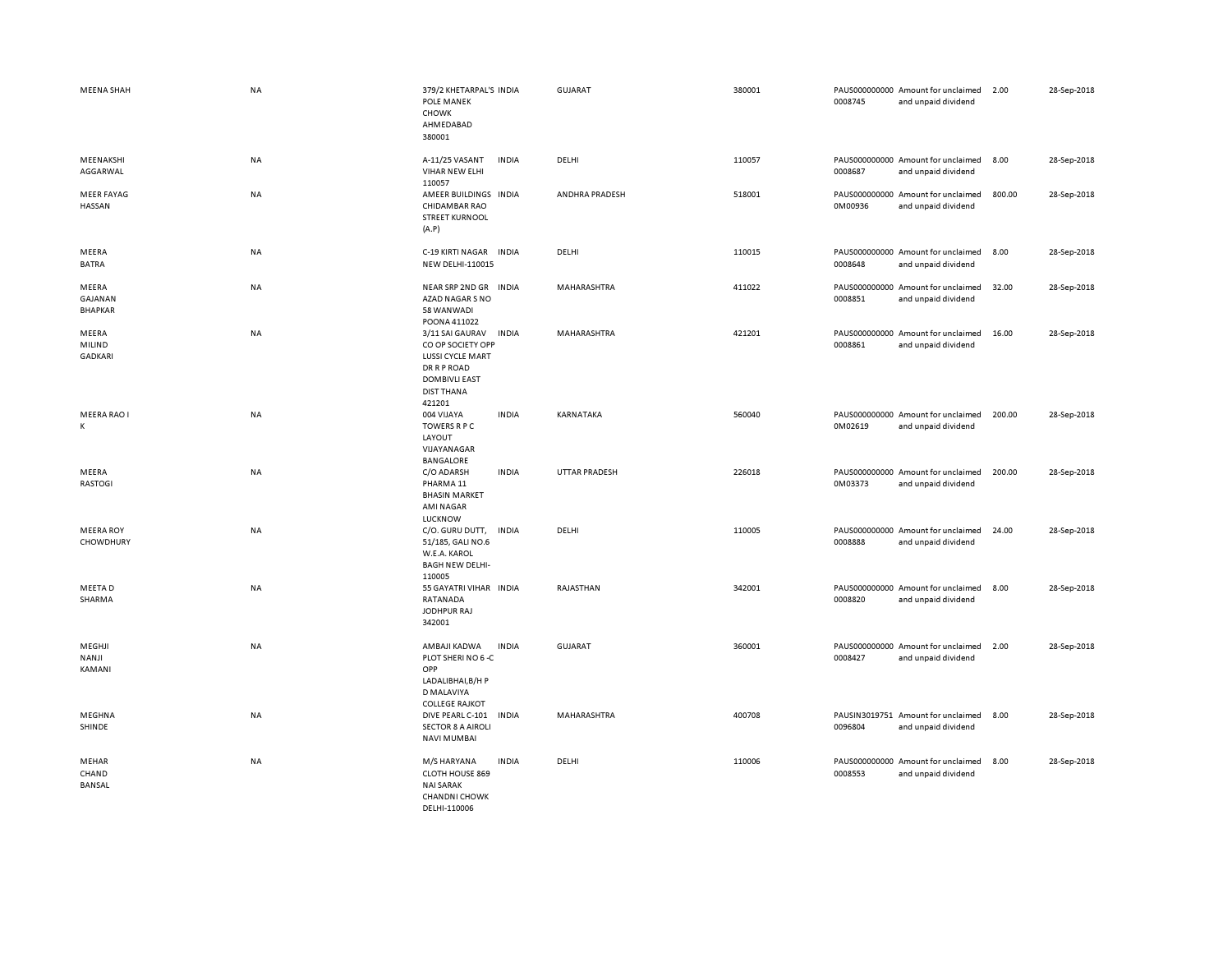| <b>MEHUL BIPIN</b><br>PATEL                        | NA        | "NIRALI"<br>AKASHGANGA<br>COMPLEX, STATE<br>HIGHWAY NO.9,<br>HIMATNAGAR (S.K.)-                                                             | <b>INDIA</b> | <b>GUJARAT</b> | 383001 | 0008812 | PAUS000000000 Amount for unclaimed<br>and unpaid dividend | 16.00  | 28-Sep-2018 |
|----------------------------------------------------|-----------|---------------------------------------------------------------------------------------------------------------------------------------------|--------------|----------------|--------|---------|-----------------------------------------------------------|--------|-------------|
| MEHUL<br>PANKAJ<br>PATEL                           | NA        | 383001<br>ORTHOPAEDIC<br><b>HOSPITAL</b><br>OPP.RAMAKRISHN<br>A ASHRAM<br>DR.YAGNIK RD,<br>RAJKOT                                           | <b>INDIA</b> | GUJARAT        | 360001 | 0M05472 | PAUS000000000 Amount for unclaimed<br>and unpaid dividend | 300.00 | 28-Sep-2018 |
| MEHUL<br>PATEL                                     | <b>NA</b> | ORTHOPAEDIC<br><b>HOSPITAL DR</b><br>YAGNIK ROAD<br>RAJKOT                                                                                  | <b>INDIA</b> | <b>GUJARAT</b> | 360001 | 0M04130 | PAUS000000000 Amount for unclaimed<br>and unpaid dividend | 300.00 | 28-Sep-2018 |
| MELA RAM                                           | NA        | FLAT 26 B NEW<br><b>QUTOB ROAD</b><br>DELHI-110001                                                                                          | <b>INDIA</b> | DELHI          | 110001 | 0008565 | PAUS000000000 Amount for unclaimed<br>and unpaid dividend | 8.00   | 28-Sep-2018 |
| <b>MELKOTE</b><br>RANGACHAR<br>SESHADRI<br>IYENGAR | NA        | 21/4 GROUND<br><b>FLOOR ASHRAYA</b><br>APT 1ST MAIN - 'A'<br><b>ROAD</b><br>ATHMANANDA<br><b>COLONY RT</b><br>NAGAR BA-<br>NGALORE 560032 - | <b>INDIA</b> | KARNATAKA      | 560032 | 0008280 | PAUS000000000 Amount for unclaimed<br>and unpaid dividend | 166.00 | 28-Sep-2018 |
| MELWYN D<br>SILVA                                  | NA        | 501/A TIRUPATHI<br><b>APTS YESHWANT</b><br>NAGAR ROA-D<br>VAKOLA<br>SANTACRUZ EAST<br>MUMBAI 400055 - -                                     | <b>INDIA</b> | MAHARASHTRA    | 400055 | 0008748 | PAUS000000000 Amount for unclaimed<br>and unpaid dividend | 16.00  | 28-Sep-2018 |
| MENTA<br>SADANANDE<br>SWARUDU                      | NA        | 18/477 UPSTAIRS<br>RANGAIAHGARI<br><b>CHOULTRI STREET</b><br>PRODDATUR,<br>CUDDAPAH DIST.                                                   | <b>INDIA</b> | ANDHRA PRADESH | 516360 | 0M00317 | PAUS000000000 Amount for unclaimed<br>and unpaid dividend | 200.00 | 28-Sep-2018 |
| <b>MERYL MARY</b><br>ABRAHAM                       | NA        | PUTHUMANA<br>PONKUNNAM PO<br>KOTTAYAM KERALA                                                                                                | <b>INDIA</b> | KERALA         | 686506 | 0M03014 | PAUS000000000 Amount for unclaimed<br>and unpaid dividend | 200.00 | 28-Sep-2018 |
| MILIND <sub>S</sub><br><b>BAPAT</b>                | NA        | 5-5-98 NEW<br>OSMANPURA<br>AURANGABAD                                                                                                       | <b>INDIA</b> | MAHARASHTRA    | 431005 | 0M03852 | PAUS000000000 Amount for unclaimed<br>and unpaid dividend | 400.00 | 28-Sep-2018 |
| MILIND SHAH                                        | NA        | SHREE,<br>VIJDYANEKETAN<br><b>COLONY COURT</b><br>ROAD PARATWADA                                                                            | <b>INDIA</b> | MAHARASHTRA    | 444805 | 0M03747 | PAUS000000000 Amount for unclaimed<br>and unpaid dividend | 300.00 | 28-Sep-2018 |
| MILIND<br>VASANT<br><b>GADKARI</b>                 | <b>NA</b> | 3/11 SAI GOURAV<br>SOCIETY OPP LASSI<br><b>CYCLE MART</b><br>RAGHUVIR NAGAR<br><b>DOMBIVLI EAST</b><br>421201 DIST<br>THANE                 | <b>INDIA</b> | MAHARASHTRA    | 421201 | 0008867 | PAUS000000000 Amount for unclaimed<br>and unpaid dividend | 16.00  | 28-Sep-2018 |
| MINA L<br>PATEL                                    | <b>NA</b> | 153, KOCHRAB<br>PATEL WAS<br><b>ELLISBRIDGE</b><br>AHMEDABAD<br>380006                                                                      | <b>INDIA</b> | <b>GUJARAT</b> | 380006 | 0008789 | PAUS000000000 Amount for unclaimed<br>and unpaid dividend | 66.00  | 28-Sep-2018 |
| <b>MINABEN N</b><br>PATEL                          | NA        | 5 PRATAPGUNJ<br>VADODARA<br><b>GUJARAT</b>                                                                                                  | <b>INDIA</b> | <b>GUJARAT</b> | 390002 | 0M04378 | PAUS000000000 Amount for unclaimed<br>and unpaid dividend | 200.00 | 28-Sep-2018 |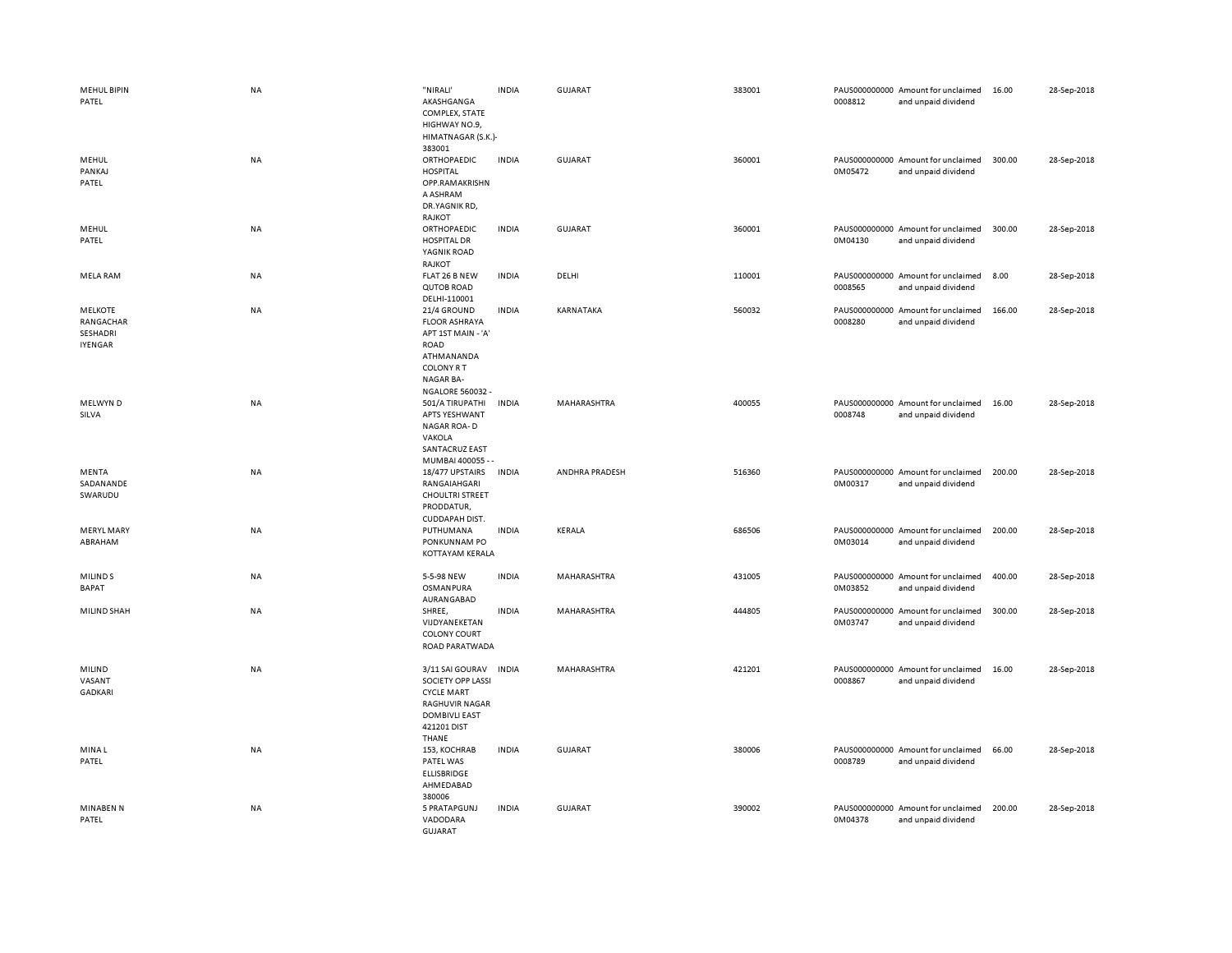| MINAXI<br><b>DIPAKKUMAR</b><br>NANAVATI        | <b>NA</b>                                 | 66 MANAV<br><b>MANDIR SOCIETY</b><br>DIWALIPURA OLD<br>PADRA ROAD<br><b>BARODA 390015</b>                                                   | <b>INDIA</b> | GUJARAT              | 390015 | 0008837 | PAUS000000000 Amount for unclaimed<br>and unpaid dividend | 32.00  | 28-Sep-2018 |
|------------------------------------------------|-------------------------------------------|---------------------------------------------------------------------------------------------------------------------------------------------|--------------|----------------------|--------|---------|-----------------------------------------------------------|--------|-------------|
| MINAXI<br>SHYAMSUND<br>AR DESAI                | NA                                        | <b>14 KIRTIKUNJ</b><br>SOCIETY<br>KARELIBAG<br>BARODA-390001                                                                                | <b>INDIA</b> | <b>GUJARAT</b>       | 390001 | 0008289 | PAUS000000000 Amount for unclaimed<br>and unpaid dividend | 2.00   | 28-Sep-2018 |
| MINESHKUM<br>AR<br>CHIMANLAL<br>PATEL          | NA                                        | <b>BHAT STREET</b><br><b>GANDEVI DIST</b><br>NAVSARI GUJARAT                                                                                | <b>INDIA</b> | <b>GUJARAT</b>       | 396360 | 0008896 | PAUS000000000 Amount for unclaimed<br>and unpaid dividend | 66.00  | 28-Sep-2018 |
| MIRA NANDI                                     | <b>NA</b>                                 | 82 SIR S N<br><b>BANERJEE ROAD</b><br><b>MATRU VILLA</b><br><b>BARRACKPORE 24</b><br>PARGANAS (N)                                           | <b>INDIA</b> | <b>WEST BENGAL</b>   | 743262 | 0008255 | PAUS000000000 Amount for unclaimed<br>and unpaid dividend | 6.00   | 28-Sep-2018 |
| MIRA P SHAH                                    | <b>NA</b>                                 | "HARI BHUVAN"<br>ZAVER ROAD<br>MULUND (W)<br>MUMBAI-400080                                                                                  | <b>INDIA</b> | MAHARASHTRA          | 400080 | 0008598 | PAUS000000000 Amount for unclaimed<br>and unpaid dividend | 16.00  | 28-Sep-2018 |
| MIRA<br>PURKAYASTH<br>Α                        | NA                                        | CARE SRI A K<br>PURKAYASTHA<br><b>SURVEYOR &amp;</b><br>ASSESOR M A<br>ROAD, GUWAHATI                                                       | <b>INDIA</b> | ASSAM                | 781008 | 0M03076 | PAUS000000000 Amount for unclaimed<br>and unpaid dividend | 200.00 | 28-Sep-2018 |
| MITA<br>JAYANTILAL<br>SHAH                     | NA                                        | 17 NAVPAD<br>SOCIETY OPP NEW<br><b>VIKAS GRUH PALDI</b><br>AHMEDABAD-<br>380007                                                             | <b>INDIA</b> | <b>GUJARAT</b>       | 380007 | 0008695 | PAUS000000000 Amount for unclaimed<br>and unpaid dividend | 24.00  | 28-Sep-2018 |
| MITABEN<br><b>BIPINCHAND</b><br><b>RA VYAS</b> | NA                                        | K/12 ALEMBIC<br><b>COLONY BARODA-</b><br>390003                                                                                             | <b>INDIA</b> | <b>GUJARAT</b>       | 390003 | 0008456 | PAUS000000000 Amount for unclaimed<br>and unpaid dividend | 16.00  | 28-Sep-2018 |
| MITALI M<br>SHAH                               | <b>HARSHAD</b><br><b>BHOGILAL</b><br>SHAH | <b>B 108 NEW</b><br><b>HAMIRMAL APT</b><br><b>NEAR PODDAR</b><br>HIGH SCHOOL<br>SHIVSENA GALI<br>BHAYANDER<br>WESTTHANE                     | <b>INDIA</b> | MAHARASHTRA          | 401101 | 0393381 | PAUS120247000 Amount for unclaimed<br>and unpaid dividend | 100.00 | 28-Sep-2018 |
| MITEN<br><b>GIRISHBHAI</b><br>PATEL            | <b>NA</b>                                 | GIRDHAR NIVAS TA INDIA<br>ANAND SARSA DIST<br><b>KAIRA PIN-388365</b>                                                                       |              | GUJARAT              | 388365 | 0008430 | PAUS000000000 Amount for unclaimed<br>and unpaid dividend | 2.00   | 28-Sep-2018 |
| MITESH<br>RATILAL<br>THAKKAR                   | NA                                        | <b>16 SANMILAN</b><br><b>SOCIETY NEAR</b><br>HIGH TENSION LINE<br><b>MAIN ROAD</b><br>SUBHANPURA<br>VADODARA                                | <b>INDIA</b> | <b>GUJARAT</b>       | 390007 | 0M01963 | PAUS000000000 Amount for unclaimed<br>and unpaid dividend | 200.00 | 28-Sep-2018 |
| MITSUR<br>SHAH                                 | NA                                        | 'ASCOT' FLAT NO.<br>601, C-27,<br>SHASHTRI NG-R,<br>OFF. FOUR<br><b>BUNGLOWS,</b><br>LOKHANDWALA<br>ROAD-,<br>ANDHERI(W)<br>BOMBAY-400053 - | <b>INDIA</b> | MAHARASHTRA          | 400053 | 0008782 | PAUS000000000 Amount for unclaimed<br>and unpaid dividend | 16.00  | 28-Sep-2018 |
| MITU<br>AGRAWAL                                | NA                                        | 117/501 PANDU<br><b>NAGAR KANPUR</b><br>208005                                                                                              | <b>INDIA</b> | <b>UTTAR PRADESH</b> | 208005 | 0013085 | PAUS000000000 Amount for unclaimed<br>and unpaid dividend | 16.00  | 28-Sep-2018 |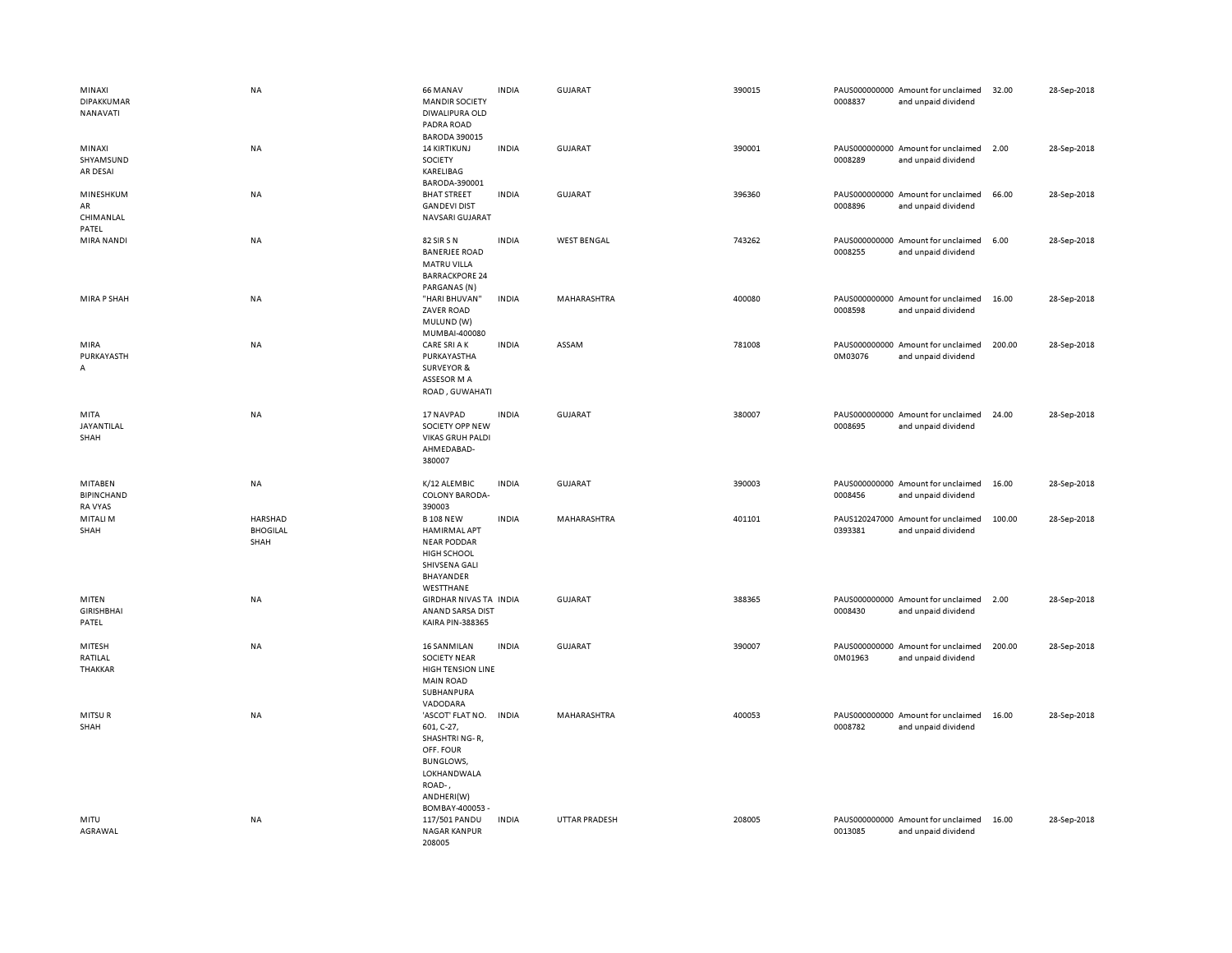| MODY<br>RATNA                                                      | <b>NA</b> | 204, Ravidarshan<br><b>Apartments Near</b><br>Amidhar<br><b>Apartments Parle</b><br>Point, City Lighy | <b>INDIA</b> | <b>GUJARAT</b> | 395007 | 0M05291                  | PAUS000000000 Amount for unclaimed<br>and unpaid dividend | 200.00 | 28-Sep-2018 |
|--------------------------------------------------------------------|-----------|-------------------------------------------------------------------------------------------------------|--------------|----------------|--------|--------------------------|-----------------------------------------------------------|--------|-------------|
| <b>MOHAMADS</b><br>HAHID<br>MALEK                                  | <b>NA</b> | Area<br><b>VAVDI STREET NR</b><br><b>MASJID ON TEKRI</b><br><b>BORSAD DIST</b>                        | <b>INDIA</b> | <b>GUJARAT</b> | 388540 | 0M04562                  | PAUS000000000 Amount for unclaimed<br>and unpaid dividend | 200.00 | 28-Sep-2018 |
| MOHAMEDA<br>LI ESHAQ<br>CHHATRIWAL                                 | <b>NA</b> | KHEDA<br>121 GUINEVERE<br><b>ROAD MARKHAM</b><br>ON L3S 4R8                                           | <b>INDIA</b> | MAHARASHTRA    | 999999 | 0008489                  | PAUS000000000 Amount for unclaimed<br>and unpaid dividend | 8.00   | 28-Sep-2018 |
| LA<br>MOHAMMED<br>AYUB<br>MOHAMMED<br>SIDDIQ GARIB                 | NA        | CANADA<br><b>WADI MOTI</b><br>WORWAD BARODA-<br>390001                                                | <b>INDIA</b> | GUJARAT        | 390001 | 0008431                  | PAUS000000000 Amount for unclaimed<br>and unpaid dividend | 16.00  | 28-Sep-2018 |
| MOHAMMED<br><b>HABIB</b><br><b>GULAM</b><br>MOHIYUDDI<br>N MIY     | NA        | WADI MOTI<br>VOHARWADA<br>BARODA-390001                                                               | <b>INDIA</b> | GUJARAT        | 390001 | 0008432                  | PAUS000000000 Amount for unclaimed<br>and unpaid dividend | 16.00  | 28-Sep-2018 |
| MOHAMMED<br>YUSUF<br>ABUBAKAR<br>SOPARIWALA                        | NA        | <b>JANGHIRPURA</b><br><b>WADI BARODA-</b><br>390001                                                   | <b>INDIA</b> | <b>GUJARAT</b> | 390001 | 0008398                  | PAUS000000000 Amount for unclaimed<br>and unpaid dividend | 6.00   | 28-Sep-2018 |
| MOHAMMED<br>HABIB<br>MOHAMMED<br>SIDDIQ                            | <b>NA</b> | <b>WADI MOTI</b><br>WOHARWAD<br>BARODA-390001                                                         | <b>INDIA</b> | <b>GUJARAT</b> | 390001 | 0008400                  | PAUS000000000 Amount for unclaimed<br>and unpaid dividend | 16.00  | 28-Sep-2018 |
| GARIBA<br>MOHAMMED<br>KASAM<br>MOHAMMED<br><b>USMAN</b><br>SOPARIW | <b>NA</b> | JANGHIRPURA<br>WADI BARODA-<br>390001                                                                 | <b>INDIA</b> | GUJARAT        | 390001 | 0008401                  | PAUS000000000 Amount for unclaimed<br>and unpaid dividend | 6.00   | 28-Sep-2018 |
| MOHAMMED<br>SALIM<br><b>GULAMHUSAI</b><br>${\sf N}$                | <b>NA</b> | WADI VOHARWAD INDIA<br>BARODA-390001                                                                  |              | <b>GUJARAT</b> | 390001 | 0008403                  | PAUS000000000 Amount for unclaimed<br>and unpaid dividend | 16.00  | 28-Sep-2018 |
| GARIBAWAL<br>MOHAMMED<br><b>SIDDIQ</b><br>CHANDBHAI<br>GARIBAWALA  | <b>NA</b> | <b>WADI MOTI</b><br>WOHARWAD<br>BARODA-390001                                                         | <b>INDIA</b> | <b>GUJARAT</b> | 390001 | 0008404                  | PAUS000000000 Amount for unclaimed<br>and unpaid dividend | 16.00  | 28-Sep-2018 |
| MOHAMMED<br>SIDDIQ<br><b>GULAMMOHI</b><br>YUDDIN<br>MIYA           | <b>NA</b> | <b>WADI MOTI</b><br>VOHARWAD<br>BARODA-390001                                                         | <b>INDIA</b> | <b>GUJARAT</b> | 390001 | 0008397                  | PAUS000000000 Amount for unclaimed<br>and unpaid dividend | 16.00  | 28-Sep-2018 |
| <b>MOHAN</b><br><b>BALKRISHNA</b><br>GOSAVI                        | NA        | AT KALUNDRE POST INDIA<br>PANVEL TAL<br>PANVEL DIST<br>RAIGAD M S                                     |              | CHHATTISGARH   | 496001 | 0M03774                  | PAUS000000000 Amount for unclaimed<br>and unpaid dividend | 200.00 | 28-Sep-2018 |
| MOHAN<br><b>BORGIKAR</b>                                           | <b>NA</b> | AT PO JATH DIST<br>SANGLI JATH<br>MAHARASHTRA                                                         | <b>INDIA</b> | MAHARASHTRA    | 416404 | 0M04101                  | PAUS000000000 Amount for unclaimed<br>and unpaid dividend | 200.00 | 28-Sep-2018 |
| <b>MOHAN</b><br><b>GUPTA</b>                                       | NA        | 23 NIZAMUDDIN<br><b>EAST NEW DELHI</b><br>110013                                                      | <b>INDIA</b> | DELHI          | 110013 | PAUS000000000<br>0008552 | Amount for unclaimed<br>and unpaid dividend               | 16.00  | 28-Sep-2018 |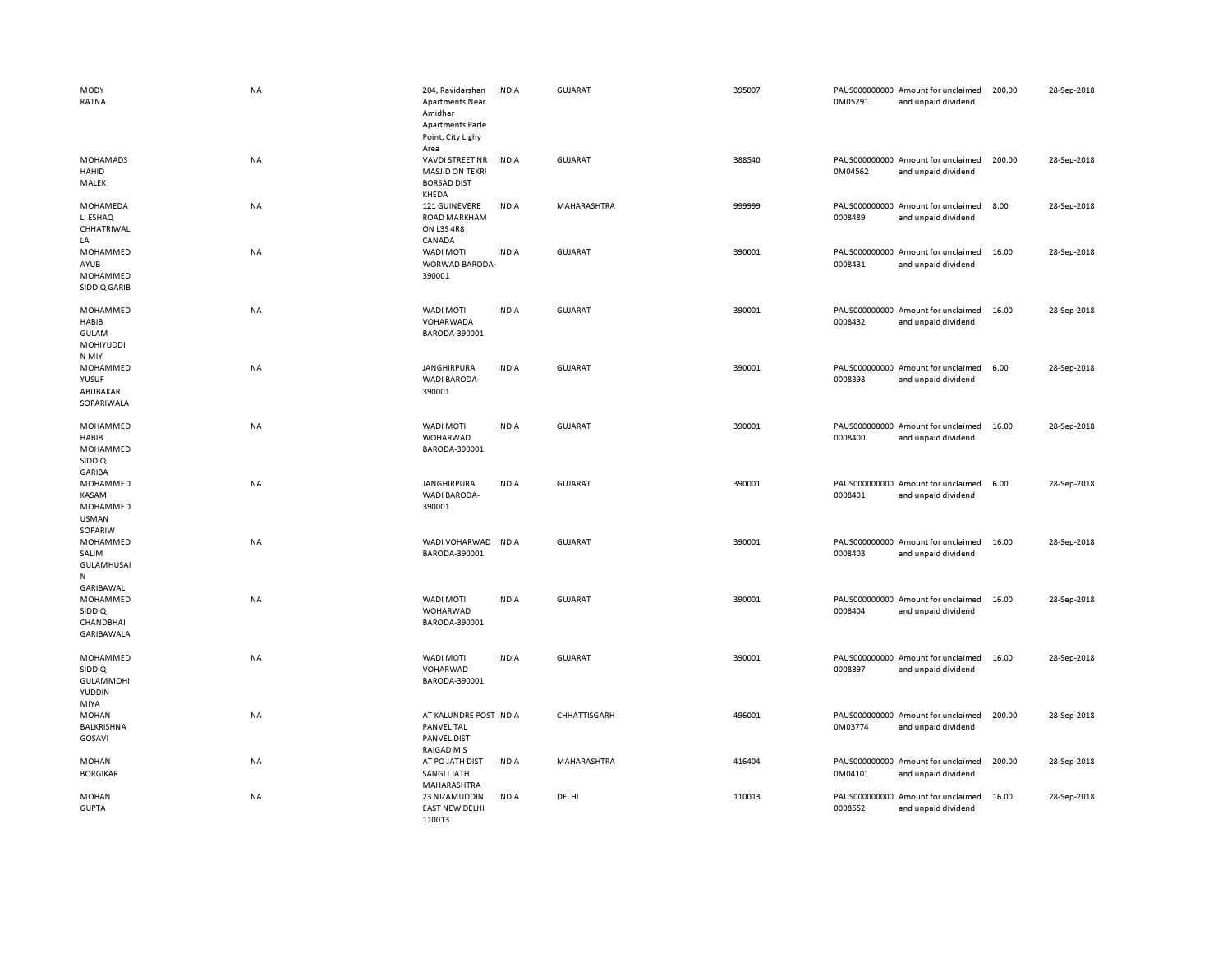| <b>MOHAN</b><br>JURIASINGAN                          | NA        | A-3/204 SAKET<br><b>COMPLEX POST</b><br>MAJIWADA THANE<br>WEST 400601                                                            | <b>INDIA</b> | MAHARASHTRA           | 400601 | 0008778 | PAUS000000000 Amount for unclaimed<br>and unpaid dividend | 32.00  | 28-Sep-2018 |
|------------------------------------------------------|-----------|----------------------------------------------------------------------------------------------------------------------------------|--------------|-----------------------|--------|---------|-----------------------------------------------------------|--------|-------------|
| <b>MOHAN</b><br><b>JURIASINGHA</b><br>N <sub>1</sub> | NA        | A-3/204 SAKET<br><b>COMPLEX POST</b><br>MAJIWADA THANE<br>WEST 400601                                                            | <b>INDIA</b> | MAHARASHTRA           | 400601 | 0008863 | PAUS000000000 Amount for unclaimed<br>and unpaid dividend | 66.00  | 28-Sep-2018 |
| MOHAN<br><b>KUMAR HM</b>                             | <b>NA</b> | DEPT OF ENT HEAD INDIA<br>& NECK SURGERY<br>33/4 LAKE SIDE<br>MEDICAL CENTRE<br><b>BANGALORE</b>                                 |              | KARNATAKA             | 560042 | 0M02377 | PAUS000000000 Amount for unclaimed<br>and unpaid dividend | 200.00 | 28-Sep-2018 |
| MOHAN<br>KUMARI<br>ANAND                             | <b>NA</b> | 34/16 OLD<br>RAJINDER NAGAR<br><b>NEW DELHI-110060</b>                                                                           | <b>INDIA</b> | DELHI                 | 110060 | 0008657 | PAUS000000000 Amount for unclaimed<br>and unpaid dividend | 8.00   | 28-Sep-2018 |
| <b>MOHAN LAL</b><br>AGARWAL                          | NA        | FLAT NO G-2<br><b>CLUSTER X</b><br>PURBACHAL HSG<br>EST- ATE SALT LAKE<br><b>SECTOR III</b><br>CALCUTTA 70009-1                  | <b>INDIA</b> | <b>WEST BENGAL</b>    | 700091 | 0008509 | PAUS000000000 Amount for unclaimed<br>and unpaid dividend | 16.00  | 28-Sep-2018 |
| <b>MOHAN</b><br>PERSHADILAL<br>SHARMA                | NA        | 218 SARDARNAGAR INDIA<br>BARODA-390002                                                                                           |              | <b>GUJARAT</b>        | 390002 | 0008406 | PAUS000000000 Amount for unclaimed<br>and unpaid dividend | 32.00  | 28-Sep-2018 |
| <b>MOHAN</b><br>SINGH<br>VISHWAKAR<br>MA             | NA        | 830 D Z D-SECTOR<br>PIPLANI BHEL<br><b>BHOPAL 462021</b>                                                                         | <b>INDIA</b> | <b>MADHYA PRADESH</b> | 462021 | 0008828 | PAUS000000000 Amount for unclaimed<br>and unpaid dividend | 50.00  | 28-Sep-2018 |
| <b>MOHAN</b><br>SINGH<br>VISHWAKAR<br>MA             | NA        | 830 D Z D-SECTOR<br>PIPLANI BHEL<br><b>BHOPAL 462021</b>                                                                         | <b>INDIA</b> | <b>MADHYA PRADESH</b> | 462021 | 0008829 | PAUS000000000 Amount for unclaimed<br>and unpaid dividend | 50.00  | 28-Sep-2018 |
| <b>MOHANBHAI</b><br><b>ISHWARBHAI</b><br>PATEL       | <b>NA</b> | C/13 MANGALAM<br>HSG SOC NR GEB<br><b>KV STATION</b><br><b>BEHIND HARIKRIPA</b><br><b>SOC GOTRI ROAD</b><br><b>BARODA 390021</b> | <b>INDIA</b> | GUJARAT               | 390021 | 0008260 | PAUS000000000 Amount for unclaimed<br>and unpaid dividend | 2.00   | 28-Sep-2018 |
| MOHANI<br>CHATRUBHUJ<br>MATRETA                      | <b>NA</b> | 2/4-A 4TH FLR<br><b>CENTRE POINT</b><br>PANCHVATI<br>AMBAWADI<br>AHMEDABAD<br>380006                                             | <b>INDIA</b> | <b>GUJARAT</b>        | 380006 | 0008407 | PAUS000000000 Amount for unclaimed<br>and unpaid dividend | 26.00  | 28-Sep-2018 |
| <b>MOHANI</b><br>MAHAJAN                             | NA        | 160 ADARASH<br>NAGAR JULUNDUR<br>CITY                                                                                            | <b>INDIA</b> | PUNJAB                | 144001 | 0008717 | PAUS000000000 Amount for unclaimed<br>and unpaid dividend | 24.00  | 28-Sep-2018 |
| MOHANLAL                                             | <b>NA</b> | H.NO.5-3-669,<br>THOPKHANA, OPP.<br>OSMANGUNJ<br>HYDERABAD                                                                       | <b>INDIA</b> | ANDHRA PRADESH        | 500012 | 0M00557 | PAUS000000000 Amount for unclaimed<br>and unpaid dividend | 400.00 | 28-Sep-2018 |
| MOHANLAL<br><b>MATHURDAS</b><br><b>BHATT</b>         | NA        | <b>HAVELI STREET</b><br><b>GANDEVI DIST</b><br><b>BULSAR PIN-396360</b>                                                          | <b>INDIA</b> | <b>GUJARAT</b>        | 396360 | 0008408 | PAUS000000000 Amount for unclaimed<br>and unpaid dividend | 16.00  | 28-Sep-2018 |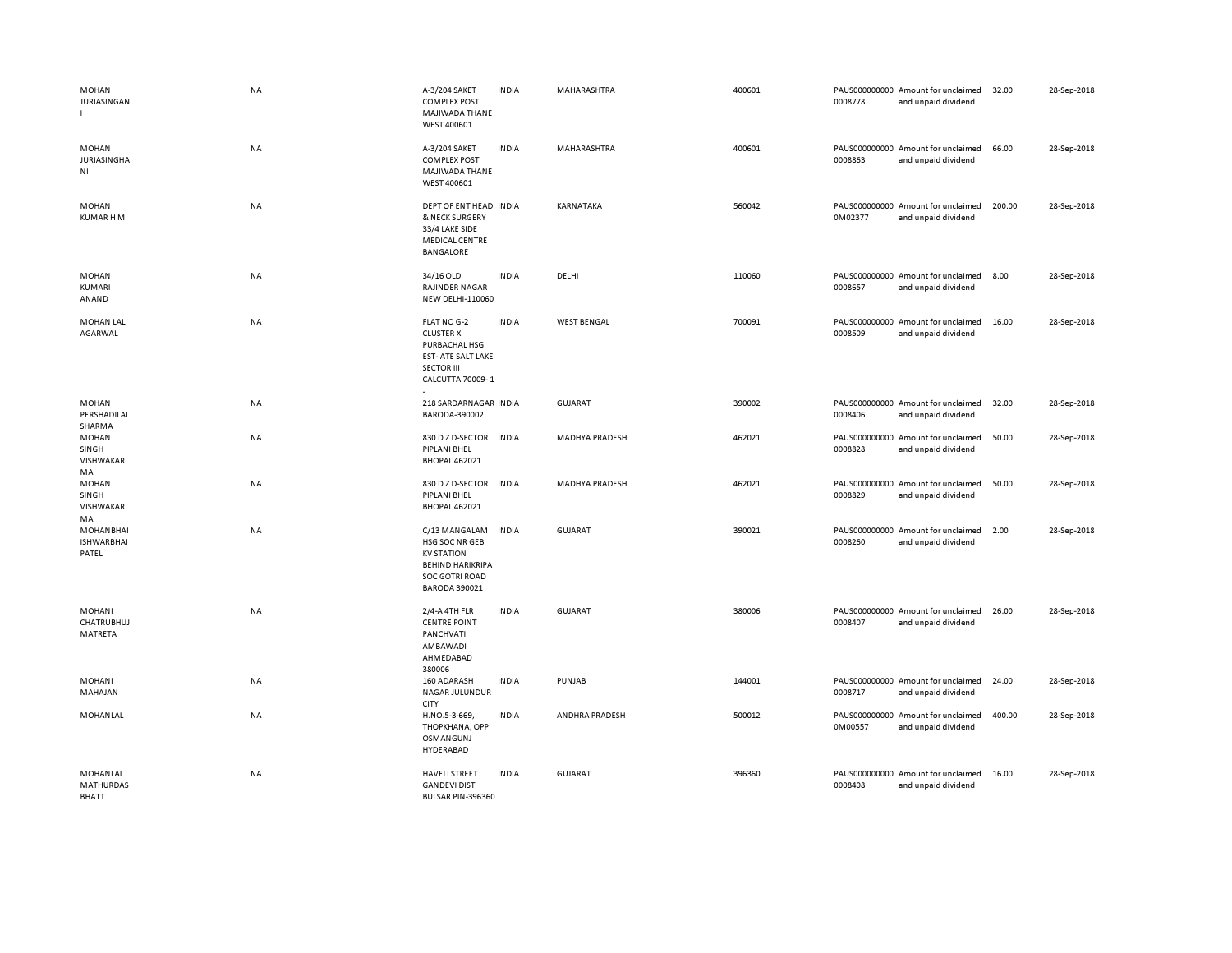| MOHANSINH<br>PRATAPSINH<br>DESAI            | <b>NA</b>                                   | HOUSE NO 1130<br>107 H I G GUJ HSG<br>BOARD O-PPITI<br><b>COLLEGE LAXMI</b><br>KUNJ LAXMIPURA R-<br>D VADODARA        | <b>INDIA</b> | GUJARAT            | 390016 | 0008276 | PAUS000000000 Amount for unclaimed<br>and unpaid dividend | 2.00   | 28-Sep-2018 |
|---------------------------------------------|---------------------------------------------|-----------------------------------------------------------------------------------------------------------------------|--------------|--------------------|--------|---------|-----------------------------------------------------------|--------|-------------|
| MOHD<br>FARAN<br>AHMED                      | ABDUL<br>KARIM<br><b>CHOUDHARY</b>          | 390016 -<br><b>NEAR KABRISTAN</b><br>JAMA MASJID<br>MAKRANA DISTT.<br>NAGAUR (RAJ.)                                   | <b>INDIA</b> | RAJASTHAN          | 341505 | 0284429 | PAUSIN3011603 Amount for unclaimed<br>and unpaid dividend | 150.00 | 28-Sep-2018 |
| MOHD<br>MAHBOOB<br>ALI                      | NA                                          | JANATA MEDICAL<br><b>HALL MAIN ROAD</b><br><b>TANDUR</b><br>(HYDERABAD DT.)                                           | <b>INDIA</b> | ANDHRA PRADESH     | 501141 | 0M00932 | PAUS000000000 Amount for unclaimed<br>and unpaid dividend | 200.00 | 28-Sep-2018 |
| MOHD YUSUF<br>ALI                           | NA                                          | JANATA BAZAAR<br><b>MAIN ROAD</b><br><b>TANDUR</b><br>(HYDERABAD DT.)                                                 | <b>INDIA</b> | ANDHRA PRADESH     | 501141 | 0M00933 | PAUS000000000 Amount for unclaimed<br>and unpaid dividend | 400.00 | 28-Sep-2018 |
| <b>MOHINDAR</b><br>KAUR<br><b>KAWATRA</b>   | <b>NA</b>                                   | 150 RAJA GARDENS INDIA<br>NEW DELHI-110015                                                                            |              | DELHI              | 110015 | 0008573 | PAUS000000000 Amount for unclaimed<br>and unpaid dividend | 16.00  | 28-Sep-2018 |
| <b>MOHINDER</b><br><b>KUMAR JAIN</b>        | NA                                          | 137/15 AKALSAR<br><b>ROAD SARDAR</b><br><b>NAGAR STREET</b><br><b>ELECTRIC OFFICE</b><br>MOGA DIST<br><b>FARIDKOT</b> | <b>INDIA</b> | PUNJAB             | 142001 | 0M01305 | PAUS000000000 Amount for unclaimed<br>and unpaid dividend | 200.00 | 28-Sep-2018 |
| <b>MOHINDER</b><br><b>LAL BERRY</b>         | NA                                          | 217 RAJA GARDEN INDIA<br><b>NEW DELHI-110015</b>                                                                      |              | DELHI              | 110015 | 0008543 | PAUS000000000 Amount for unclaimed<br>and unpaid dividend | 8.00   | 28-Sep-2018 |
| <b>MOHINDER</b><br>PAL SINGH                | NA                                          | M/S UJJWAL LTD<br>110 JAWAHARLAL<br>NEHRU MARG<br>AMBALA CANTT<br>133001                                              | <b>INDIA</b> | HARYANA            | 133001 | 0008450 | PAUS000000000 Amount for unclaimed<br>and unpaid dividend | 16.00  | 28-Sep-2018 |
| <b>MOHINI DEVI</b><br>LAKHOTIA              | LATE<br>SHRIKISHAN<br>DAS<br><b>MUNDHRA</b> | 24/A<br>SHAKESPEARE<br>SARANI 'PARIJAAT',<br>9th FLOOR FLAT No-<br>94KOLKATA                                          | <b>INDIA</b> | <b>WEST BENGAL</b> | 700017 | 0007422 | PAUS120265010 Amount for unclaimed<br>and unpaid dividend | 16.00  | 28-Sep-2018 |
| MOLLAH<br>MASOOD<br>AHSAN<br><b>MOLLAH</b>  | NA                                          | C/O DR EMAD ALI<br><b>MOLLAH AHSAN</b><br><b>MOLLAH SUJAN</b><br><b>BAGAN PO &amp; DIST</b><br>HOOGHLY W B            | <b>INDIA</b> | <b>WEST BENGAL</b> | 712103 | 0M02780 | PAUS000000000 Amount for unclaimed<br>and unpaid dividend | 200.00 | 28-Sep-2018 |
| <b>MONA</b><br>SIDANA                       | NA                                          | 0593, JALVAYU<br><b>TOWERS</b><br>SADANAND NAGAR<br><b>BANGALORE</b>                                                  | <b>INDIA</b> | KARNATAKA          | 560001 | 0008869 | PAUS000000000 Amount for unclaimed<br>and unpaid dividend | 16.00  | 28-Sep-2018 |
| MOOL<br>CHAND<br><b>BANSAL</b>              | NA                                          | <b>B-709 SAROJINI</b><br>NAGAR NEW DELHI-<br>110023                                                                   | <b>INDIA</b> | DELHI              | 110023 | 0008686 | PAUS000000000 Amount for unclaimed<br>and unpaid dividend | 8.00   | 28-Sep-2018 |
| MORESHWAR<br>RAMAKRISHN<br>ARAO<br>KULKARNI | NA                                          | 14/1 BELLARY GALLI INDIA<br>HUBLI-580020                                                                              |              | KARNATAKA          | 580020 | 0008437 | PAUS000000000 Amount for unclaimed<br>and unpaid dividend | 32.00  | 28-Sep-2018 |
| MORLIDHAR<br>MAGANLAL<br>THAKKAR            | <b>NA</b>                                   | 95 SANGAM<br><b>SOCIETY HARNI</b><br>ROAD BARODA<br>390006                                                            | <b>INDIA</b> | <b>GUJARAT</b>     | 390006 | 0008409 | PAUS000000000 Amount for unclaimed<br>and unpaid dividend | 32.00  | 28-Sep-2018 |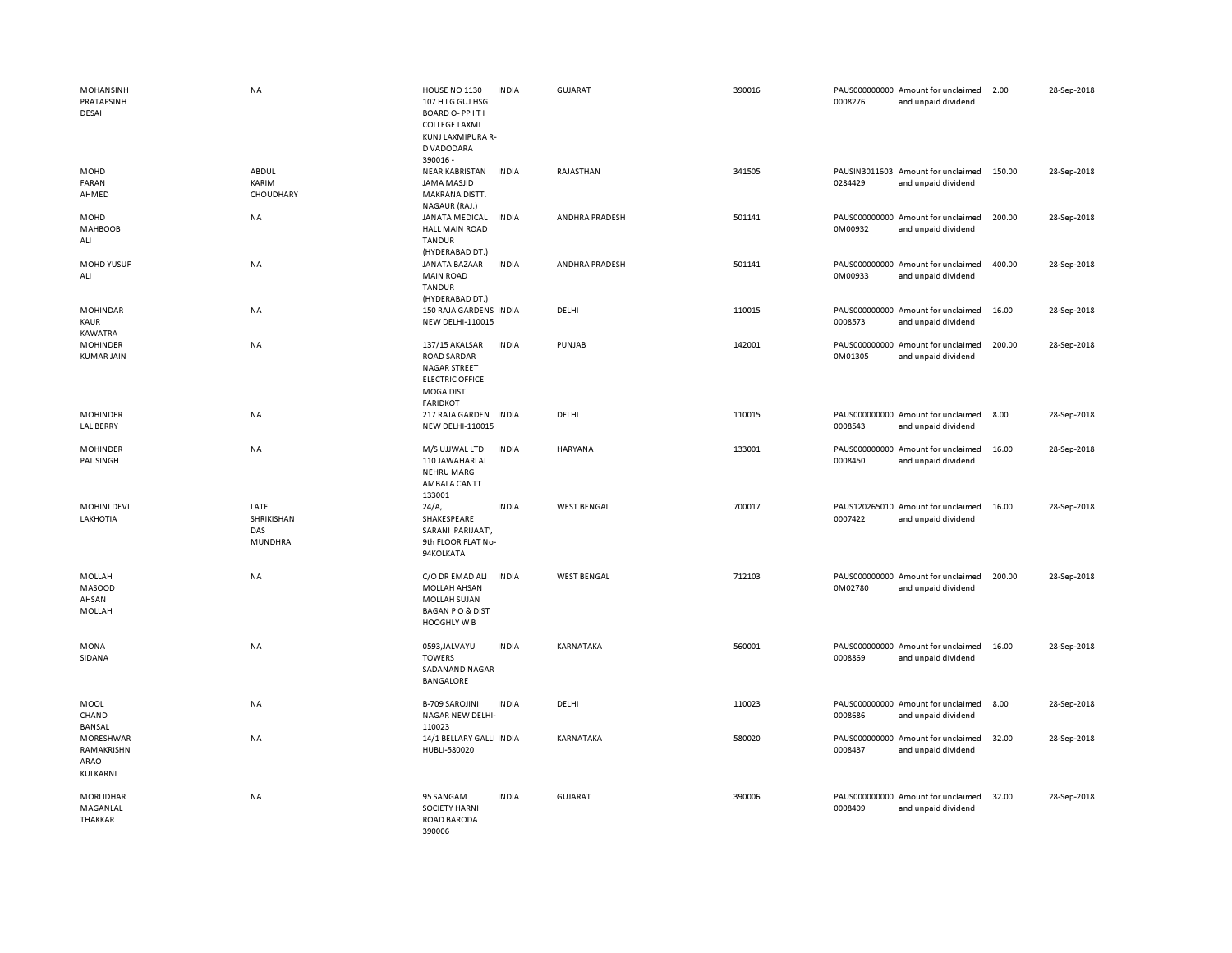| MOTIBEN A<br>PATEL                        | NA        | 9/B HARIKRISHNA<br>SOCIETY<br><b>BALIAKAKA ROAD</b><br>AHMEDABAD                                                   | <b>INDIA</b> | <b>GUJARAT</b>    | 380028 | 0008614 | PAUS000000000 Amount for unclaimed<br>and unpaid dividend | 8.00    | 28-Sep-2018 |
|-------------------------------------------|-----------|--------------------------------------------------------------------------------------------------------------------|--------------|-------------------|--------|---------|-----------------------------------------------------------|---------|-------------|
| MOTIBHAI<br>RANCHHODB<br><b>HAI DESAI</b> | NA        | 380028<br><b>MOTA</b><br>NAGARWADA<br><b>KAPADWANJ DIST</b><br>KHEDA 387620                                        | <b>INDIA</b> | GUJARAT           | 387620 | 0008410 | PAUS000000000 Amount for unclaimed<br>and unpaid dividend | 32.00   | 28-Sep-2018 |
| MOTIBHAI<br>SOMABHAI<br><b>BAROT</b>      | NA        | AT & PO SOKHADA IN DIA<br><b>BAROTWADA DIST</b><br><b>BARODA PIN-</b><br>391240                                    |              | <b>GUJARAT</b>    | 391240 | 0008411 | PAUS000000000 Amount for unclaimed<br>and unpaid dividend | 2.00    | 28-Sep-2018 |
| <b>MOTIRAM</b><br>VATWANI                 | <b>NA</b> | <b>MOTIRAM</b><br>VATWANI JAIPUR<br>302004                                                                         | <b>INDIA</b> | RAJASTHAN         | 302004 | 0008526 | PAUS000000000 Amount for unclaimed<br>and unpaid dividend | 8.00    | 28-Sep-2018 |
| MRIDULA G                                 | NA        | NO30,2ND MAIN<br>ROAD,CK<br>CHANNAPPA<br>GARDENS<br>SHANTHINAGAR<br>POST BANGALORE                                 | <b>INDIA</b> | KARNATAKA         | 560027 | 0G01901 | PAUS000000000 Amount for unclaimed<br>and unpaid dividend | 100.00  | 28-Sep-2018 |
| <b>MRS INDRA</b><br><b>JOHN</b>           | NA        | JOHNS MEDICAL<br><b>CENTRE KARAIKUDI</b><br>KARAIKUDI                                                              | <b>INDIA</b> | <b>TAMIL NADU</b> | 623002 | 0102102 | PAUS000000000 Amount for unclaimed<br>and unpaid dividend | 200.00  | 28-Sep-2018 |
| MRS<br>MANJULAVA<br><b>NI KOPPULA</b>     | NA        | C/O.SRI.K.NAGURAI INDIA<br>AH GOLLAPROLU<br>E.G.DT. (A.P)                                                          |              | ANDHRA PRADESH    | 533445 | 0M00553 | PAUS000000000 Amount for unclaimed<br>and unpaid dividend | 2000.00 | 28-Sep-2018 |
| <b>MRS RANI</b><br>ALIAS<br>SIVAKAMT K    | NA        | 4, KANDASWAMY<br>MUDALI STREET,<br>RANIPET,<br>(N.A.DIST)<br>TAMILNADU.                                            | <b>INDIA</b> | <b>TAMIL NADU</b> | 632401 | 0K00465 | PAUS000000000 Amount for unclaimed<br>and unpaid dividend | 400.00  | 28-Sep-2018 |
| MRUDULA G<br>VERMA                        | NA        | <b>66 BALWANT</b><br><b>NAGAR GANDHI</b><br>ROAD GWALIOR (M<br>P) 474002                                           | <b>INDIA</b> | MADHYA PRADESH    | 474002 | 0008599 | PAUS000000000 Amount for unclaimed<br>and unpaid dividend | 8.00    | 28-Sep-2018 |
| MRUDULABE<br>N RAOJIBHAI<br>PATEL         | NA        | 47-A POONAM<br><b>BUILDING 3RD</b><br><b>FLOOR LINKING</b><br><b>ROAD KHAR(WEST)</b><br>MUMBAI-400052              | <b>INDIA</b> | MAHARASHTRA       | 400052 | 0008413 | PAUS000000000 Amount for unclaimed<br>and unpaid dividend | 16.00   | 28-Sep-2018 |
| MRUDULKU<br>MAR K<br>SHUKLA               | NA        | SECTOR NO 24<br>BLOCK NO 216<br><b>DOUBLE DECKER</b><br>LAL-PATO<br>GANDHINAGAR<br>GUJ 382024                      | <b>INDIA</b> | <b>GUJARAT</b>    | 382024 | 0008690 | PAUS000000000 Amount for unclaimed<br>and unpaid dividend | 8.00    | 28-Sep-2018 |
| MRUGENDRA<br>MUKUNDLAL<br>DAVE            | NA        | C/O SHRI<br>DHANUBHAI G<br><b>DESAI GHADIALI</b><br>POLE GHANTIADA<br>SURESHWAR DESAI<br>LANE BARODA<br>390001     | <b>INDIA</b> | <b>GUJARAT</b>    | 390001 | 0008241 | PAUS000000000 Amount for unclaimed<br>and unpaid dividend | 2.00    | 28-Sep-2018 |
| MRUNAL<br>PATHAK                          | NA        | <b>BHAGIRATHI</b><br>APARTMENT FLAT<br><b>NO B/II-5</b><br>KINKHEDE LAYOUT<br><b>BHARAT NAGAR</b><br><b>NAGPUR</b> | <b>INDIA</b> | MAHARASHTRA       | 440001 | 0M03717 | PAUS000000000 Amount for unclaimed<br>and unpaid dividend | 200.00  | 28-Sep-2018 |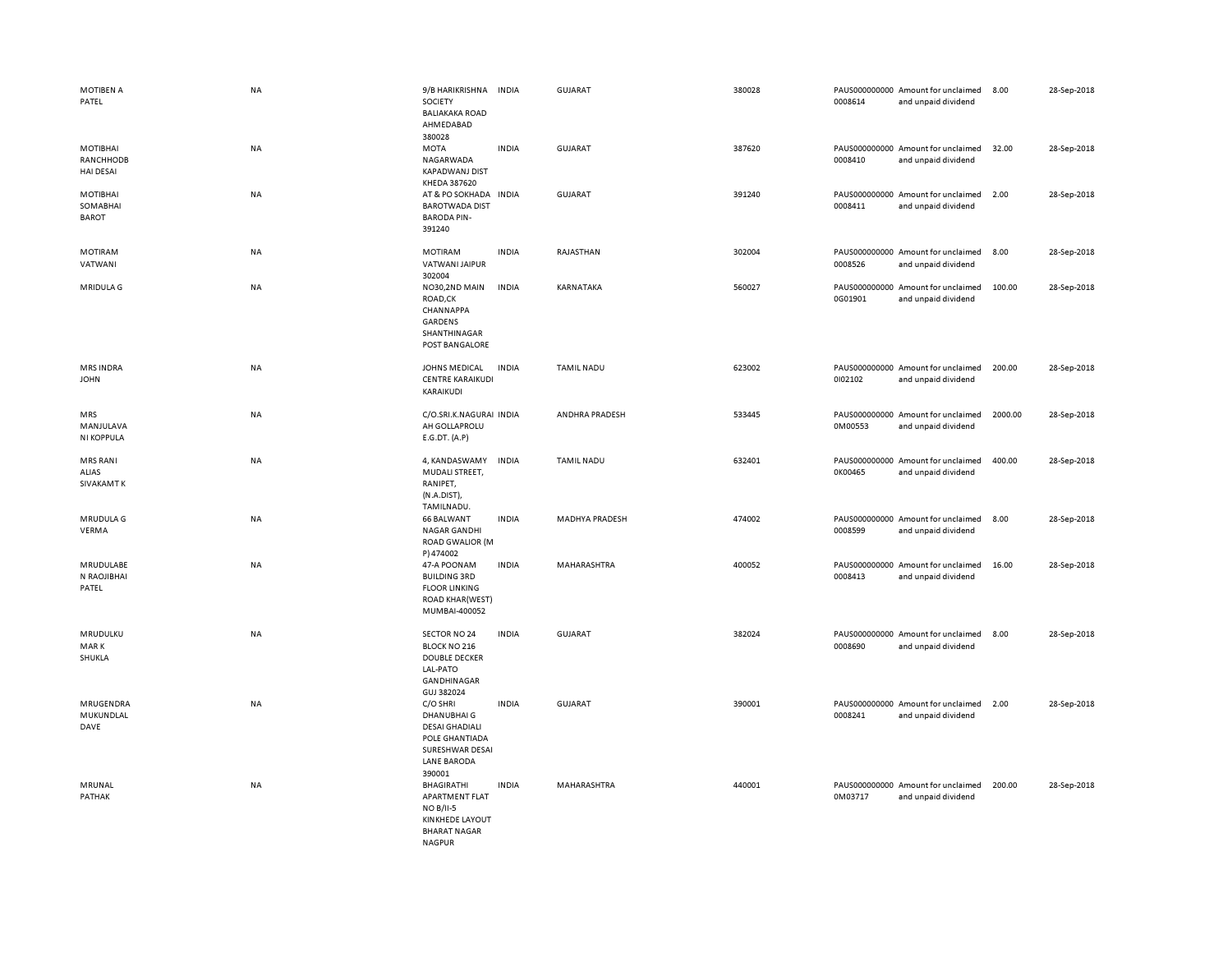| MRUNALIKA<br>YAGNIK                            | <b>NA</b> | C/O D M YAGNIK 11- INDIA<br><b>B VISHWJYOT SOC</b><br>OPP UNI HOSTELS<br>NAVRANGPURA<br>AHMEDABAD<br>380009                   | GUJARAT        | 380009 | PAUS000000000 Amount for unclaimed<br>0008864<br>and unpaid dividend | 6.00   | 28-Sep-2018 |
|------------------------------------------------|-----------|-------------------------------------------------------------------------------------------------------------------------------|----------------|--------|----------------------------------------------------------------------|--------|-------------|
| MRUNALINI<br><b>G PATEL</b>                    | <b>NA</b> | <b>19 KAILASHPARK</b><br><b>INDIA</b><br>SOCIETY AKOTA NR<br><b>WATER TANK</b><br>VADODARA                                    | GUJARAT        | 390020 | PAUS000000000 Amount for unclaimed<br>0M04547<br>and unpaid dividend | 200.00 | 28-Sep-2018 |
| MUDDU B<br>KOTIAN                              | <b>NA</b> | D-5-8 JEEVAN<br><b>INDIA</b><br>SHANTI S V ROAD<br>SANTACRUZ WEST<br>MUMBAI 400054                                            | MAHARASHTRA    | 400054 | PAUS000000000 Amount for unclaimed<br>0008625<br>and unpaid dividend | 8.00   | 28-Sep-2018 |
| MUKAND<br>SETHI                                | NA        | WZ-3 OLD<br><b>INDIA</b><br><b>MAHABIR NAGAR</b><br><b>NEW DELHI-110018</b>                                                   | DELHI          | 110018 | PAUS000000000 Amount for unclaimed<br>0008546<br>and unpaid dividend | 8.00   | 28-Sep-2018 |
| MUKESH<br><b>GUPTA</b>                         | NA        | H NO 234 GALI NO INDIA<br><b>4 RAM NAGAR</b><br><b>NEAR KRISHAN</b><br><b>NAGAR DELHI</b><br>110051                           | DELHI          | 110051 | PAUS000000000 Amount for unclaimed<br>0008827<br>and unpaid dividend | 8.00   | 28-Sep-2018 |
| MUKESH<br>KANSAL                               | NA        | "KH-75 NEW KAVI INDIA<br>NAGAR"<br>GHAZIABAD 201002                                                                           | UTTAR PRADESH  | 201002 | PAUS000000000 Amount for unclaimed<br>0008539<br>and unpaid dividend | 20.00  | 28-Sep-2018 |
| MUKESH<br>MAFATLAL<br>SHAH                     | <b>NA</b> | B-52/832 KRISHNA INDIA<br><b>NAGAR HSG</b><br><b>COLONY KRISH-NA</b><br><b>NAGAR NARODA</b><br>ROAD<br>AHMEDABAD<br>382346 -- | <b>GUJARAT</b> | 382346 | PAUS000000000 Amount for unclaimed<br>0008760<br>and unpaid dividend | 66.00  | 28-Sep-2018 |
| MUKESH <sub>S</sub><br><b>JHANGIANI</b>        | <b>NA</b> | C/O SEMENTEX<br><b>INDIA</b><br>SPAN PIPE PVT LTD<br>PLOT NO 51 53 &<br>G9 (PT) MIRA DIST<br>THANA PIN-401104                 | MAHARASHTRA    | 401104 | PAUS000000000 Amount for unclaimed<br>0008485<br>and unpaid dividend | 24.00  | 28-Sep-2018 |
| MUKESHCHA<br><b>NDRA</b><br>THAKORLAL<br>PATEL | NA        | <b>B40 GREENLAND</b><br><b>INDIA</b><br>SOCIETY B/H<br>HARINAGAR<br><b>WATER TANK</b><br><b>GOTRI VASNA</b><br>ROADVADODARA   | <b>GUJARAT</b> | 390021 | PAUS000000000 Amount for unclaimed<br>0008414<br>and unpaid dividend | 2.00   | 28-Sep-2018 |
| MUKESHKUM<br>AR JETHALAL<br>PATEL              | <b>NA</b> | 9 RANJIT SOCIETY<br><b>INDIA</b><br>RAMBAG<br>MANINAGAR<br>AHMEDABAD-<br>380008                                               | <b>GUJARAT</b> | 380008 | PAUS000000000 Amount for unclaimed<br>0008415<br>and unpaid dividend | 8.00   | 28-Sep-2018 |
| MUKESHKUM<br>AR<br><b>NAGINBHAI</b><br>PATEL   | NA        | NAVAPURA SUNAV INDIA<br>388470 TA PETLAD<br><b>DIST KAIRA</b>                                                                 | GUJARAT        | 388410 | PAUS000000000 Amount for unclaimed<br>0008416<br>and unpaid dividend | 16.00  | 28-Sep-2018 |
| <b>MUKTA GAUR</b>                              | <b>NA</b> | IV/2934<br><b>INDIA</b><br><b>BHOLANATH</b><br><b>NAGAR EXTN</b><br>SHAHDARA DELHI-<br>110032                                 | DELHI          | 110032 | PAUS000000000 Amount for unclaimed<br>0008554<br>and unpaid dividend | 8.00   | 28-Sep-2018 |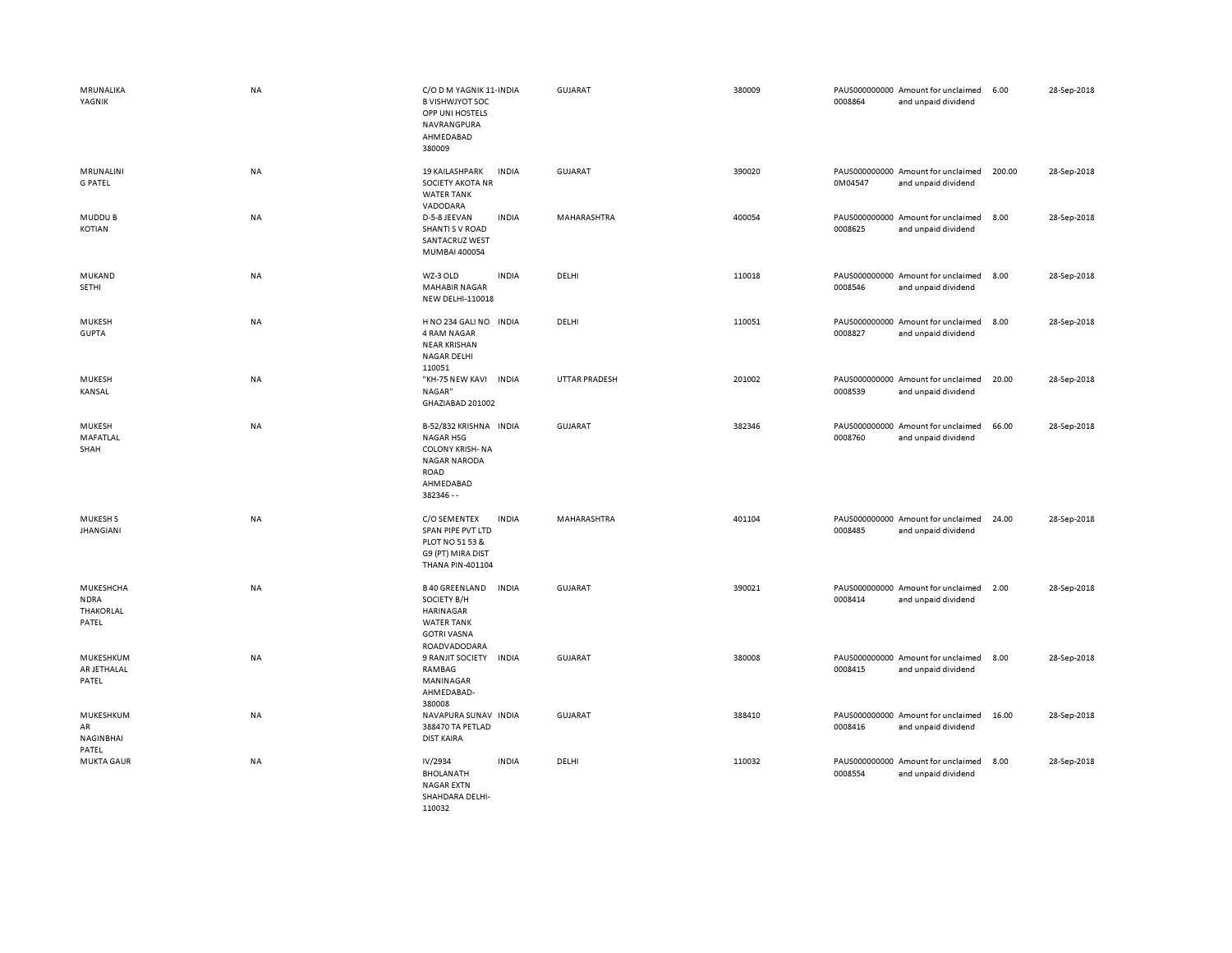| <b>MUKTABEN</b><br>MATHURADA<br><b>S GANATRA</b> | <b>NA</b>                                      | <b>1STCARPENTER ST</b><br><b>INDIA</b><br><b>RAMESH BHUVAN</b><br>3RD FLOOR ROOM<br>NO 22 MUMBAI-<br>400004           | MAHARASHTRA        | 400004 | PAUS000000000 Amount for unclaimed<br>0008483<br>and unpaid dividend | 8.00   | 28-Sep-2018 |
|--------------------------------------------------|------------------------------------------------|-----------------------------------------------------------------------------------------------------------------------|--------------------|--------|----------------------------------------------------------------------|--------|-------------|
| MUKTAGAUR<br><b>IJAMNADAS</b><br>SANGANEE        | NA                                             | '3B' VASANT VIHAR INDIA<br><b>3RD FLOOR</b><br><b>ANDHERI WEST</b><br>MUMBAI 400058                                   | MAHARASHTRA        | 400058 | PAUS000000000 Amount for unclaimed<br>0008490<br>and unpaid dividend | 8.00   | 28-Sep-2018 |
| MUKUL<br>ENDAW                                   | NA                                             | C/O DEVI ART A K<br><b>INDIA</b><br>AZAD ROAD<br>REHABARI<br><b>GUWAHATI</b>                                          | ASSAM              | 781008 | PAUS000000000 Amount for unclaimed<br>0M03097<br>and unpaid dividend | 200.00 | 28-Sep-2018 |
| MUKUL<br>VERMA                                   | NA                                             | FLAT NO.209 FERNS INDIA<br><b>NEST HENNUR</b><br><b>MAIN ROAD</b><br><b>BANGALORE</b>                                 | KARNATAKA          | 560043 | PAUS000000000 Amount for unclaimed<br>0008564<br>and unpaid dividend | 24.00  | 28-Sep-2018 |
| MUKUND<br>MADHVA<br><b>RAICHUR</b>               | <b>MADHVA</b><br><b>GURACHARY</b><br>A RAICHUR | A/30, SURAJ<br><b>INDIA</b><br><b>SOCIETY HIGH</b><br><b>TENSION ROAD</b><br>VADODARA                                 | <b>GUJARAT</b>     | 390021 | PAUS000000000 Amount for unclaimed<br>0012672<br>and unpaid dividend | 6.00   | 28-Sep-2018 |
| MUKUND<br>RAMCHANDR<br>A BAHULKAR                | NA                                             | DESPANDE WADA<br><b>INDIA</b><br><b>RAOPURA KHATRI</b><br>POLE JUBILEE BAUG<br>BARODA-390001                          | <b>GUJARAT</b>     | 390001 | PAUS000000000 Amount for unclaimed<br>0008419<br>and unpaid dividend | 6.00   | 28-Sep-2018 |
| MUKUND<br>SHASTRY                                | <b>NA</b>                                      | ALEMBIC CHEM<br><b>INDIA</b><br><b>WORKS CO LTD</b><br>MARKETING DEPT<br><b>ALEMBIC ROAD</b><br>VADODARA              | <b>GUJARAT</b>     | 390003 | PAUS000000000 Amount for unclaimed<br>0M04573<br>and unpaid dividend | 300.00 | 28-Sep-2018 |
| MUKUNDARA<br>O KODURU                            | <b>NA</b>                                      | MEDICAL<br><b>INDIA</b><br>SUPERINTENDENT<br><b>MAIN HOSPITAL</b><br>THE S C CO LTD<br>KOTHAGUDEM<br>KHAMMAM (A.P)    | ANDHRA PRADESH     | 507101 | PAUS000000000 Amount for unclaimed<br>0M00860<br>and unpaid dividend | 200.00 | 28-Sep-2018 |
| MUKUNDLAL<br><b>PURSHOTTA</b><br>MDAS SHAH       | <b>NA</b>                                      | <b>INDIA</b><br>APNA GHAR<br>KHARADIWAD<br><b>NEAR LEHARIPURA</b><br><b>GATE M G ROAD</b><br><b>BARODA 390001</b>     | <b>GUJARAT</b>     | 390001 | PAUS000000000 Amount for unclaimed<br>0008797<br>and unpaid dividend | 12.00  | 28-Sep-2018 |
| MUKUNDRAI<br>P PATHAK                            | NA                                             | 164/5/1 LAKE<br><b>INDIA</b><br><b>GARDENS</b><br>CALCUTTA-700045                                                     | <b>WEST BENGAL</b> | 700045 | PAUS000000000 Amount for unclaimed<br>0008703<br>and unpaid dividend | 8.00   | 28-Sep-2018 |
| MULACKAL V<br><b>JOSEPH</b>                      | <b>NA</b>                                      | MULACKAL HOUSE INDIA<br>KUMARAMANGALA<br><b>MPO</b><br>THODUPUZHA DIST<br><b>IDUKKI KERALA</b><br><b>STATE 685597</b> | KERALA             | 685597 | PAUS000000000 Amount for unclaimed<br>0008468<br>and unpaid dividend | 24.00  | 28-Sep-2018 |
| MULASINHJI<br>RATNASINHJI<br>SOLANKI             | <b>NA</b>                                      | <b>INDIA</b><br>AT POST<br>SATHAMBA TAL<br><b>BAYAD DIST</b><br>SABARKANTHA<br>383340                                 | <b>GUJARAT</b>     | 383340 | PAUS000000000 Amount for unclaimed<br>0008420<br>and unpaid dividend | 2.00   | 28-Sep-2018 |
| MULCHAND<br><b>BHAICHAND</b><br>PAREKH           | <b>NA</b>                                      | <b>INDIA</b><br>MAHAK HINA 1<br><b>CHETAN SOCIETY</b><br>OPP ANAND<br><b>NAGAR PO</b><br>AHMEDABAD<br>380007          | RAJASTHAN          | 302001 | PAUS000000000 Amount for unclaimed<br>0008335<br>and unpaid dividend | 6.00   | 28-Sep-2018 |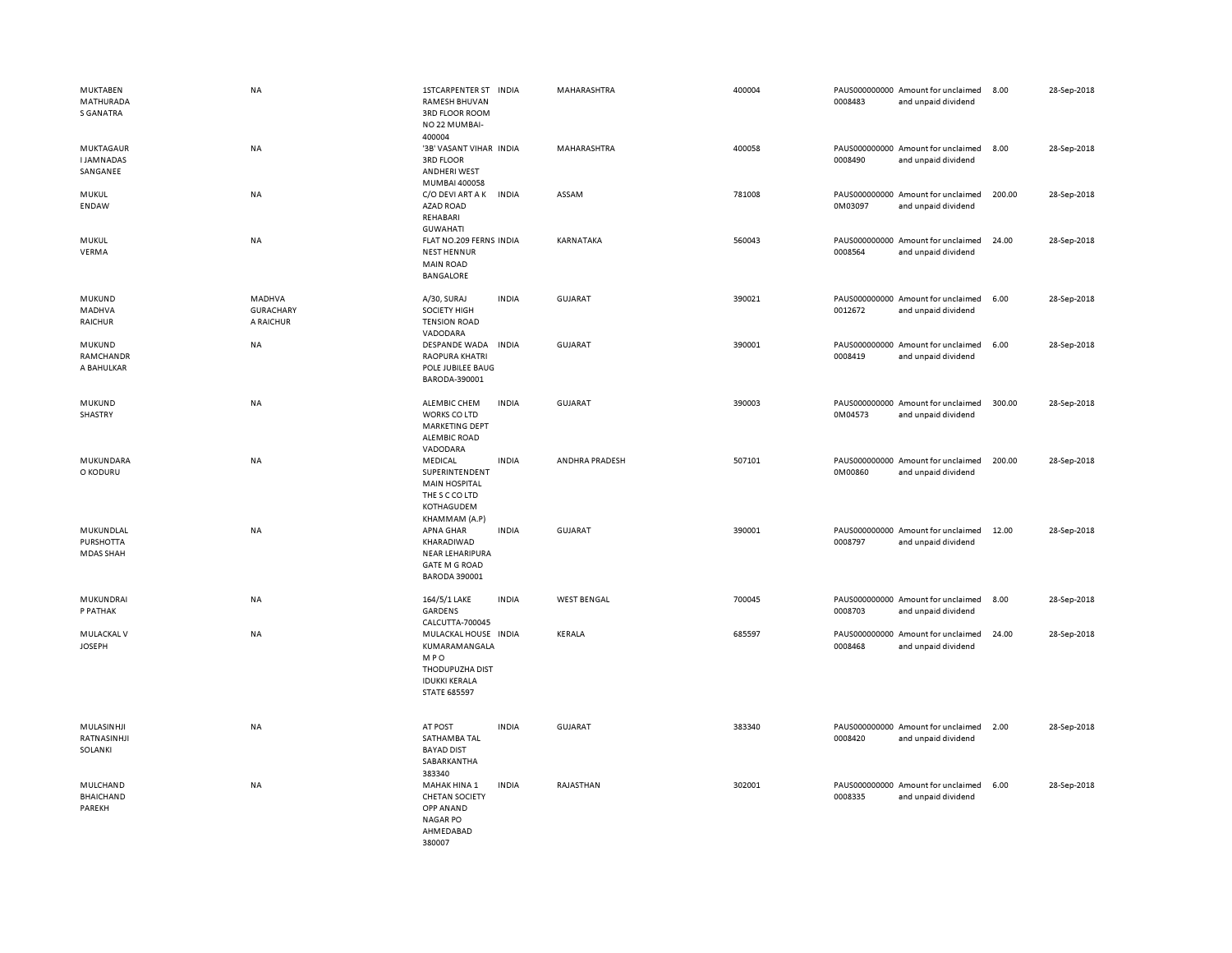| MULCHAND<br>KORJIMAL<br>MULCHANDA<br><b>NI</b>                | NA        | SINDHI COLONY<br><b>KHERALU DIST</b><br>MEHSANA PIN-<br>384325                                                                  | <b>INDIA</b> | <b>GUJARAT</b>       | 384325 | 0008421 | PAUS000000000 Amount for unclaimed<br>and unpaid dividend | 16.00  | 28-Sep-2018 |
|---------------------------------------------------------------|-----------|---------------------------------------------------------------------------------------------------------------------------------|--------------|----------------------|--------|---------|-----------------------------------------------------------|--------|-------------|
| MULJIBHAI<br><b>ISHVARBHAI</b><br>RAI                         | <b>NA</b> | C/O PRAPTI<br><b>GARMENT DABHOI</b><br>NAGAR PALIKA -<br><b>SHOPPING CENTRE</b><br>SHOP NO 4 OPP ST<br>DEPOT-DABHOI<br>391110 - | <b>INDIA</b> | GUJARAT              | 391110 | 0008282 | PAUS000000000 Amount for unclaimed<br>and unpaid dividend | 2.00   | 28-Sep-2018 |
| MULJIBHAI<br>MANGALDAS<br>SONI                                | <b>NA</b> | AT & POST AMALA INDIA<br>TA PADRA DIST<br><b>BARODA PIN-</b><br>391445                                                          |              | <b>GUJARAT</b>       | 391445 | 0008422 | PAUS000000000 Amount for unclaimed<br>and unpaid dividend | 6.00   | 28-Sep-2018 |
| <b>MULKI</b><br>SADANANDA<br><b>BANGERA</b>                   | <b>NA</b> | DANDELI NIVAS<br><b>HOSUR 1ST CROSS</b><br>HOSUR, HUBLI                                                                         | <b>INDIA</b> | KARNATAKA            | 580021 | 0M01108 | PAUS000000000 Amount for unclaimed<br>and unpaid dividend | 80.00  | 28-Sep-2018 |
| MULKY<br><b>INDRA BAI</b>                                     | NA        | 40, ATHIKAMAN<br><b>BYPASS ROAD</b><br>DHARMAPURI<br>TAMILNADU                                                                  | <b>INDIA</b> | TAMIL NADU           | 636701 | 0M00561 | PAUS000000000 Amount for unclaimed<br>and unpaid dividend | 400.00 | 28-Sep-2018 |
| MUMTAZ<br>MOHAMADA<br>LI KACHWALA                             | NA        | C/O VIPIN<br><b>GOVINDLAL SHAH 7</b><br><b>BINDESH PARK SOC</b><br><b>WAGHODIA ROAD</b><br><b>BARODA 390019</b>                 | <b>INDIA</b> | <b>GUJARAT</b>       | 390019 | 0008425 | PAUS000000000 Amount for unclaimed<br>and unpaid dividend | 16.00  | 28-Sep-2018 |
| MUNEERA<br>UDAYAN<br>CHINUBHAI                                | NA        | SHANTIKUNJ SHAH INDIA<br><b>BAG AHMEDABAD-</b><br>380001                                                                        |              | <b>GUJARAT</b>       | 380001 | 0008283 | PAUS000000000 Amount for unclaimed<br>and unpaid dividend | 16.00  | 28-Sep-2018 |
| MUNGARA<br><b>SWATANTRA</b><br>BHARATHI                       | NA        | C/O.MANDAVA<br><b>BALAKOTIAH</b><br><b>GADAVALLI P.O</b><br>REPALLITQ.<br>(GUNTUR DT.)                                          | <b>INDIA</b> | ANDHRA PRADESH       | 522265 | 0M00562 | PAUS000000000 Amount for unclaimed<br>and unpaid dividend | 400.00 | 28-Sep-2018 |
| <b>MUNISH</b><br><b>AJMANI</b>                                | <b>NA</b> | MUNISH TELECOM INDIA<br>CENTRE 108 G T<br>ROAD GHAZIABAD                                                                        |              | <b>UTTAR PRADESH</b> | 201001 | 0M03902 | PAUS000000000 Amount for unclaimed<br>and unpaid dividend | 200.00 | 28-Sep-2018 |
| MUNISWAM<br>Y T                                               | NA        | 29, BYRAGI<br>MADAM ST.,<br>SHOLINGUR.<br>N.A.DIST.                                                                             | <b>INDIA</b> | <b>TAMIL NADU</b>    | 631102 | 0T00280 | PAUS000000000 Amount for unclaimed<br>and unpaid dividend | 400.00 | 28-Sep-2018 |
| MURAKONDA<br>VENKATARAY<br>UDU                                | NA        | RAGHU MEDICALS INDIA<br><b>MAIN ROAD</b><br>NARASARAOPET,<br>(GUNTUR DT.)                                                       |              | ANDHRA PRADESH       | 522601 | 0M00563 | PAUS000000000 Amount for unclaimed<br>and unpaid dividend | 400.00 | 28-Sep-2018 |
| MURLIDHAR<br><b>MODI</b>                                      | NA        | 138-A KARAYA<br>ROAD CALCUTTA<br>700017                                                                                         | <b>INDIA</b> | <b>WEST BENGAL</b>   | 700017 | 0008507 | PAUS000000000 Amount for unclaimed<br>and unpaid dividend | 16.00  | 28-Sep-2018 |
| MURLIDHAR<br>PARMANAND<br>TEKCHANDA<br>$\mathsf{N}\mathsf{I}$ | NA        | SHRI RAM NIWAS<br>PALACE ROAD<br><b>NEAR MARKET</b><br>POST OFFICE<br>BARODA-390001                                             | <b>INDIA</b> | <b>GUJARAT</b>       | 390001 | 0008287 | PAUS000000000 Amount for unclaimed<br>and unpaid dividend | 32.00  | 28-Sep-2018 |
| MURTHY CS                                                     | <b>NA</b> | 21, EAST LINK<br>ROAD,<br>MALLESWARAM,<br><b>BANGALORE</b>                                                                      | <b>INDIA</b> | KARNATAKA            | 560003 | 0C01009 | PAUS000000000 Amount for unclaimed<br>and unpaid dividend | 200.00 | 28-Sep-2018 |
| MURUKUTLA<br>CHALAPATHY<br>RAO                                | <b>NA</b> | <b>DIVISION</b><br>MANAGER C/O<br>DARSHAK LTD 18/1<br>ARUNDELPET<br><b>GUNTUR-522002</b>                                        | <b>INDIA</b> | ANDHRA PRADESH       | 522002 | 0008441 | PAUS000000000 Amount for unclaimed<br>and unpaid dividend | 32.00  | 28-Sep-2018 |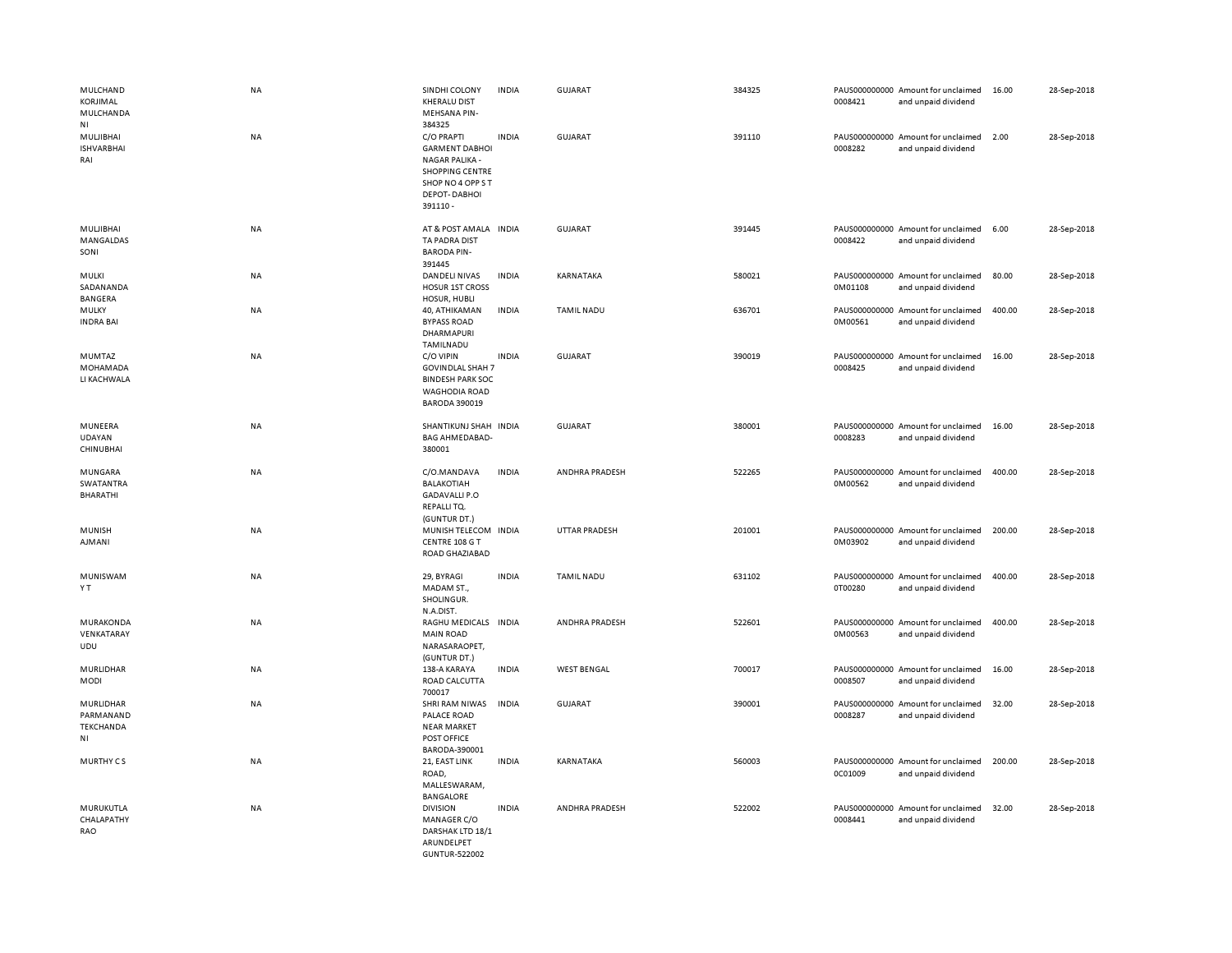| MURUKUTLA<br>RADHAKRISH<br><b>NA</b>  | NA        | <b>INDOFARM</b><br>SERVICES 4TH<br><b>FLOOR BRODIPET</b>                                                                                                        | <b>INDIA</b> | ANDHRA PRADESH    | 522002 | 0008444 | PAUS000000000 Amount for unclaimed<br>and unpaid dividend | 32.00  | 28-Sep-2018 |
|---------------------------------------|-----------|-----------------------------------------------------------------------------------------------------------------------------------------------------------------|--------------|-------------------|--------|---------|-----------------------------------------------------------|--------|-------------|
| MURUKUTLA<br>SITA DEVI                | NA        | <b>GUNTUR-522002</b><br>C/O MR M<br>RADHAKRISHNA<br><b>INDOFARM</b><br>SERVICE 4TH LINE<br><b>BRODIPET GUNTUR-</b><br>522002                                    | <b>INDIA</b> | ANDHRA PRADESH    | 522002 | 0008443 | PAUS000000000 Amount for unclaimed<br>and unpaid dividend | 32.00  | 28-Sep-2018 |
| MUTHAMMA<br><b>LANNI</b>              | <b>NA</b> | "TAMILAGAM",<br>WEST CAR STREET,<br>TIRUNELVELI,<br>TAMIL NADU.                                                                                                 | <b>INDIA</b> | <b>TAMIL NADU</b> | 627001 | 0D00386 | PAUS000000000 Amount for unclaimed<br>and unpaid dividend | 400.00 | 28-Sep-2018 |
| MUTHIYALU<br>NARAYANAS<br>WAMY        | NA        | PROFESSOR OF<br><b>MATHEMATICS</b><br><b>COLLEGE OF</b><br><b>ENGINEERING</b><br><b>GUINDY CHENNAI-</b><br>600025                                               | <b>INDIA</b> | <b>TAMIL NADU</b> | 600025 | 0008611 | PAUS000000000 Amount for unclaimed<br>and unpaid dividend | 8.00   | 28-Sep-2018 |
| <b>MUTHUKRISH</b><br>NAN R            | NA        | NO.121, A.NETHAJI INDIA<br>ROAD, MADURAI                                                                                                                        |              | <b>TAMIL NADU</b> | 625001 | 0R00211 | PAUS000000000 Amount for unclaimed<br>and unpaid dividend | 200.00 | 28-Sep-2018 |
| <b>MYRTLE</b><br>FERNANDEZ            | NA        | <b>FERN HOUSE</b><br><b>MIRZAPUR ROAD</b><br>AHMEDABAD<br>380001                                                                                                | <b>INDIA</b> | <b>GUJARAT</b>    | 380001 | 0008736 | PAUS000000000 Amount for unclaimed<br>and unpaid dividend | 6.00   | 28-Sep-2018 |
| MYTHILI<br>CHANDRASEK<br><b>HARAN</b> | NA        | "LALITHAM" 66<br><b>NUTHIA MUDALY</b><br>ST CHENNAI-<br>600086                                                                                                  | <b>INDIA</b> | <b>TAMIL NADU</b> | 600086 | 0008532 | PAUS000000000 Amount for unclaimed<br>and unpaid dividend | 8.00   | 28-Sep-2018 |
| N ASWARTHA<br>NARAYANA                | <b>NA</b> | PROP ASWARTHA<br>MEDICALS 11-220<br>SAI NAGAR<br>ANANTAPUR                                                                                                      | <b>INDIA</b> | ANDHRA PRADESH    | 515002 | 0N03118 | PAUS000000000 Amount for unclaimed<br>and unpaid dividend | 200.00 | 28-Sep-2018 |
| N BASKAR                              | NA        | 552,10TH MAIN<br>4TH STAGE,<br>T.K.LAYOUT<br><b>MYSORE</b>                                                                                                      | <b>INDIA</b> | KARNATAKA         | 570009 | 0N05439 | PAUS000000000 Amount for unclaimed<br>and unpaid dividend | 200.00 | 28-Sep-2018 |
| N BHARATHI                            | NA        | C/O<br>MR.N.RAJAN, HOD(<br>COMPUTER<br><b>SCIENCE) AMBER</b><br>VALLEY<br>RESIDENTIAL<br>SCHOOL,<br>K.M.ROAD, MUGTHI<br>HALLI, CHIKMAGAL<br><b>UR KARNATAKA</b> | <b>INDIA</b> | KARNATAKA         | 577101 | 0009279 | PAUS000000000 Amount for unclaimed<br>and unpaid dividend | 8.00   | 28-Sep-2018 |
| N G<br>NAGARAJU                       | <b>NA</b> | 1572,39TH F<br>CROSS, 18TH MAIN<br>4TH T<br>BLOCK, JAYANAGAR<br>BANGALORE                                                                                       | <b>INDIA</b> | KARNATAKA         | 560041 | 0N02008 | PAUS000000000 Amount for unclaimed<br>and unpaid dividend | 200.00 | 28-Sep-2018 |
| N GANESA<br>RAJA                      | NA        | 21 RAJAJI ROAD<br>NUNGAMBAKKAM<br>CHENNAI-600034                                                                                                                | <b>INDIA</b> | <b>TAMIL NADU</b> | 600034 | 0009071 | PAUS000000000 Amount for unclaimed<br>and unpaid dividend | 16.00  | 28-Sep-2018 |
| N K<br>BALARAM                        | NA        | FLAT NO.9,<br>SUNDARSRI<br>APARTMENTS 367,<br>100 FEET ROAD,<br><b>HAL II STAGE</b><br><b>INDIRANAGAR</b>                                                       | <b>INDIA</b> | KARNATAKA         | 560008 | 0N05279 | PAUS000000000 Amount for unclaimed<br>and unpaid dividend | 200.00 | 28-Sep-2018 |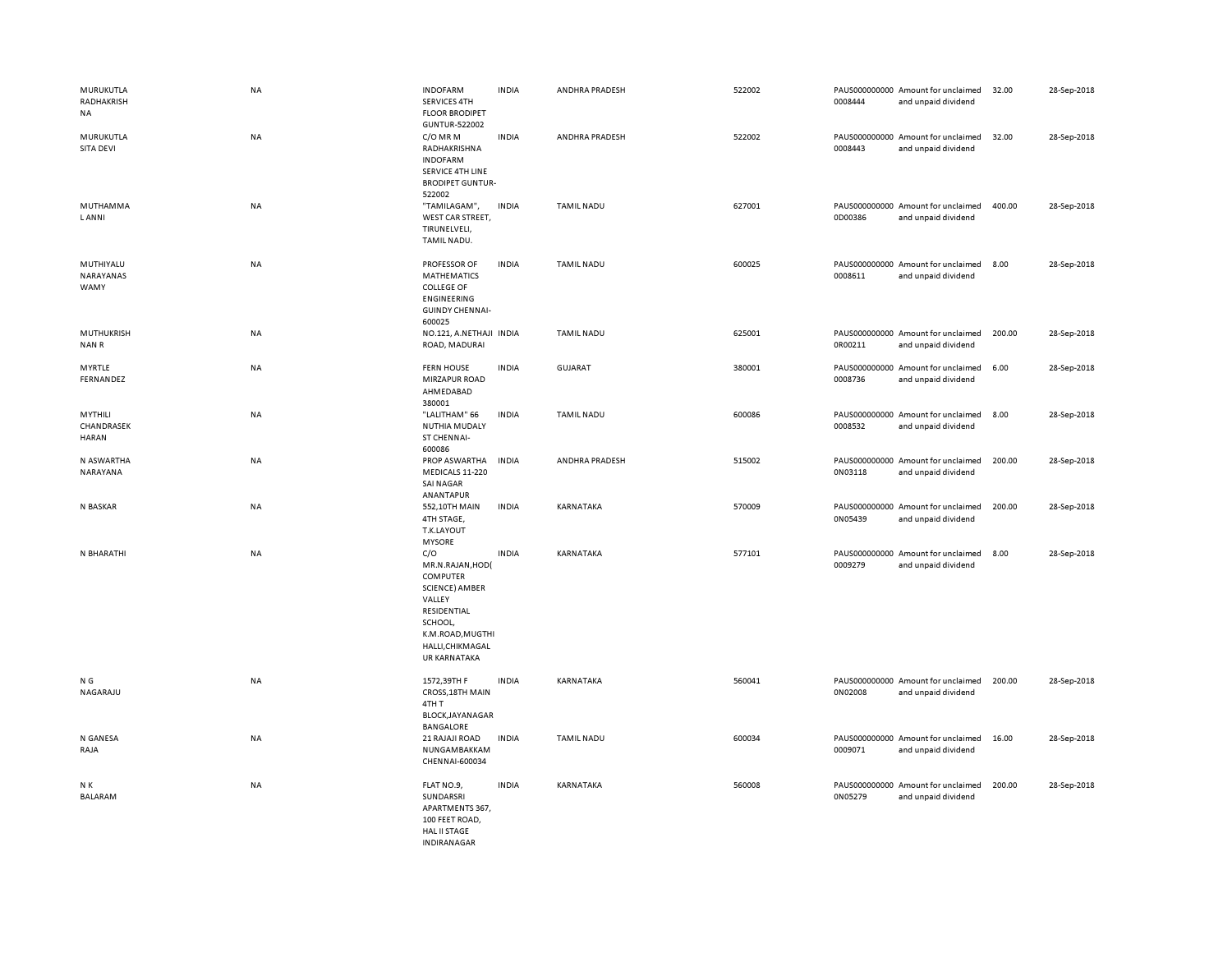| N K GOYAL                       | NA        | D-25 HAKKIKAT RAI INDIA<br><b>ROAD ADARSH</b><br>NAGAR DELHI<br>110033                                                        | DELHI             | 110033 | 0009182 | PAUS000000000 Amount for unclaimed<br>and unpaid dividend | 16.00  | 28-Sep-2018 |
|---------------------------------|-----------|-------------------------------------------------------------------------------------------------------------------------------|-------------------|--------|---------|-----------------------------------------------------------|--------|-------------|
| N M<br>VENKATESH                | NA        | <b>56 EGMORE HIGH</b><br><b>INDIA</b><br>ROAD CHENNAI-<br>600008                                                              | <b>TAMIL NADU</b> | 600008 | 0009178 | PAUS000000000 Amount for unclaimed<br>and unpaid dividend | 8.00   | 28-Sep-2018 |
| N<br>MANJUNATH                  | NA        | NO.160/26 36TH<br><b>INDIA</b><br><b>CROSS JAYANAGAR</b><br><b>5TH BLOCK</b><br><b>BANGALORE</b>                              | KARNATAKA         | 560041 | 0N02143 | PAUS000000000 Amount for unclaimed<br>and unpaid dividend | 200.00 | 28-Sep-2018 |
| N<br>NANDHAKU<br>MAR            | NA        | 2 FOURTH AVENUE INDIA<br><b>INDIRA NAGAR</b><br><b>CHENNAI 600020</b>                                                         | <b>TAMIL NADU</b> | 600020 | 0009114 | PAUS000000000 Amount for unclaimed<br>and unpaid dividend | 16.00  | 28-Sep-2018 |
| N<br>NARAYANAN                  | NA        | <b>INDIA</b><br>C-1 P E T S BLOCK<br>14 NEYVELI<br><b>TOWNSHIP</b><br><b>NEYVELI 607803</b>                                   | <b>TAMIL NADU</b> | 607803 | 0009117 | PAUS000000000 Amount for unclaimed<br>and unpaid dividend | 8.00   | 28-Sep-2018 |
| NR<br>NARASIMHA<br>N            | NA        | 32/3 ST JOHN'S<br><b>INDIA</b><br>ROAD CROSS 2ND<br><b>FLOOR RUKMINI</b><br>COLONY<br><b>BANGALORE</b><br>560042              | KARNATAKA         | 560042 | 0009095 | PAUS000000000 Amount for unclaimed<br>and unpaid dividend | 20.00  | 28-Sep-2018 |
| N<br>RAGHAVEND<br><b>RA RAO</b> | NA        | NO 1197 18TH<br><b>INDIA</b><br>MAIN II PHASE J P<br>NAGAR<br>BANGALORE                                                       | KARNATAKA         | 560078 | 0N02643 | PAUS000000000 Amount for unclaimed<br>and unpaid dividend | 200.00 | 28-Sep-2018 |
| N RAJENDRA                      | <b>NA</b> | NO.73, SARASWATH INDIA<br><b>INAGAR</b><br>VIJAYANAGAR<br><b>BANGALORE</b>                                                    | <b>KARNATAKA</b>  | 560040 | 0N02039 | PAUS000000000 Amount for unclaimed<br>and unpaid dividend | 200.00 | 28-Sep-2018 |
| N<br>RAJESHWARA<br>N            | NA        | 16,EAST<br><b>INDIA</b><br>KONGALAMMAN<br>KOIL ST ERODE<br>638001                                                             | <b>TAMIL NADU</b> | 638001 | 0009257 | PAUS000000000 Amount for unclaimed<br>and unpaid dividend | 166.00 | 28-Sep-2018 |
| N S VIJAYA                      | <b>NA</b> | 105 GORINAGAR<br><b>INDIA</b><br>KADAVAMTHANA<br><b>KOCHIN</b>                                                                | <b>KERALA</b>     | 682020 | 0N02999 | PAUS000000000 Amount for unclaimed<br>and unpaid dividend | 200.00 | 28-Sep-2018 |
| N<br>SAKUNTHALA                 | NA        | <b>INDIA</b><br>15 WEST ADAYA<br><b>VALANJAN STREET</b><br>SRIRANGAM-<br>620006                                               | <b>TAMIL NADU</b> | 620006 | 0009112 | PAUS000000000 Amount for unclaimed<br>and unpaid dividend | 8.00   | 28-Sep-2018 |
| N V K GUPTA                     | <b>NA</b> | 44 NAGAPPA<br><b>INDIA</b><br><b>STREET</b><br>SESHADRIPURAM<br><b>BANGALORE</b>                                              | KARNATAKA         | 560020 | 0N05128 | PAUS000000000 Amount for unclaimed<br>and unpaid dividend | 200.00 | 28-Sep-2018 |
| N<br>VALLINAYAKA<br>M           | NA        | W/OR NAGARAJAN INDIA<br>H NO-15 7TH<br><b>CROSS</b><br>MARUTHINAGAR<br>MADIWALA                                               | KARNATAKA         | 560068 | 0N02599 | PAUS000000000 Amount for unclaimed<br>and unpaid dividend | 200.00 | 28-Sep-2018 |
| N<br>VENKATARA<br>MAN           | NA        | 520/549 SEVENTH INDIA<br><b>MAIN ROAD</b><br><b>ELEVENTH CROSS</b><br><b>GIRINAGAR PHASE</b><br><b>II BANGALORE</b><br>560085 | KARNATAKA         | 560085 | 0009104 | PAUS000000000 Amount for unclaimed<br>and unpaid dividend | 8.00   | 28-Sep-2018 |
| N<br>VENKATRAN                  | <b>NA</b> | 18 INF DIV SIG REGI INDIA<br><b>56 APO</b>                                                                                    | MAHARASHTRA       | 999999 | 0009194 | PAUS000000000 Amount for unclaimed<br>and unpaid dividend | 8.00   | 28-Sep-2018 |

AN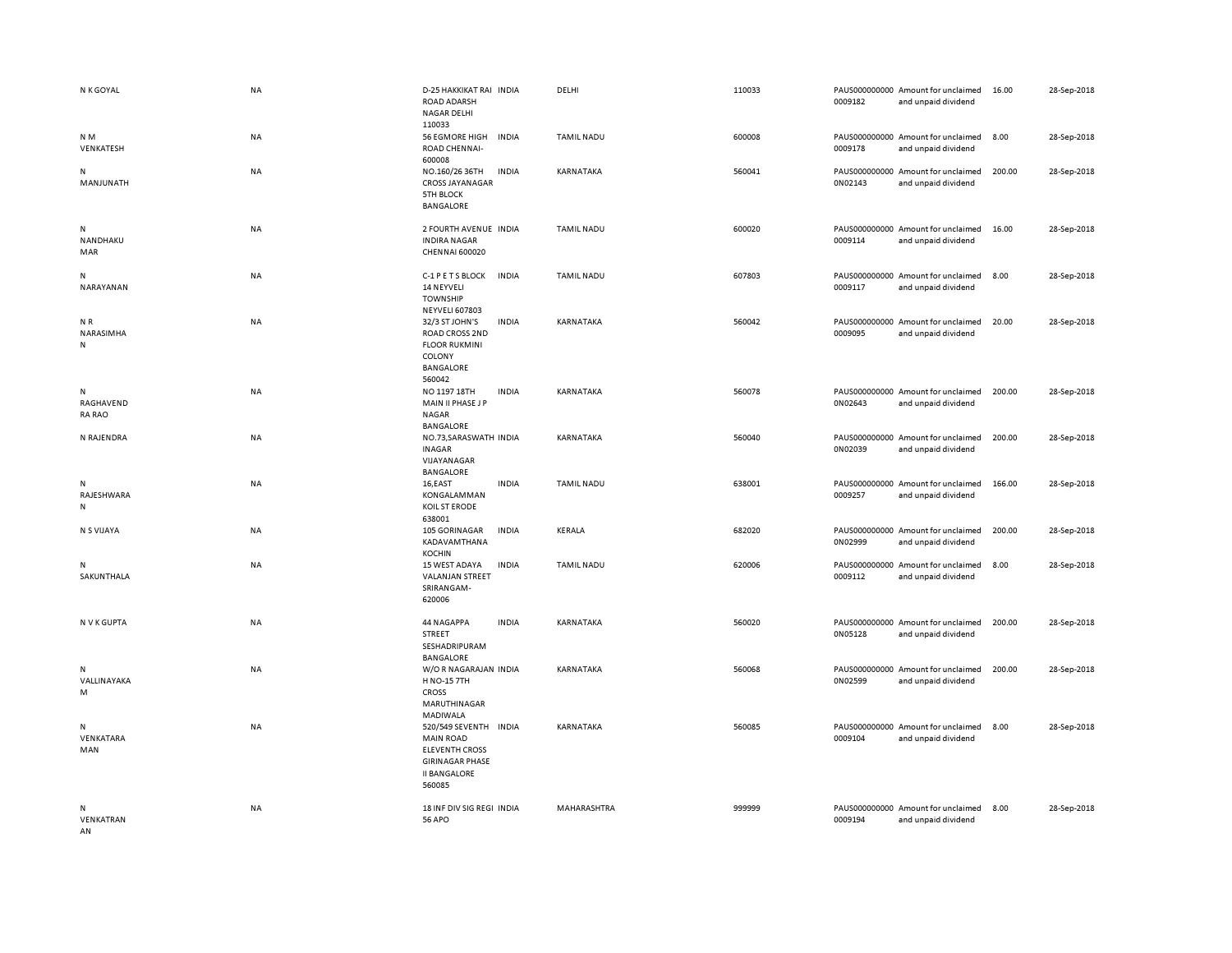| NADELLA<br>BASAVA<br>PURNAIAH                   | <b>NA</b>        | <b>VIJAYA MEDICAL</b><br>STORES, PRAKASAM<br>ROAD, SURY<br>VIJAYAWADA                                         | <b>INDIA</b> | ANDHRA PRADESH        | 520002 | 0N00568 | PAUS000000000 Amount for unclaimed<br>and unpaid dividend | 200.00  | 28-Sep-2018 |
|-------------------------------------------------|------------------|---------------------------------------------------------------------------------------------------------------|--------------|-----------------------|--------|---------|-----------------------------------------------------------|---------|-------------|
| <b>NAFISAE</b><br>RANGWALA                      | NA               | <b>GURU HIMMAT</b><br>SOCIETY 3RD<br>FLOOR FLAT NO 7<br>DR MASCANHENCE<br>ROAD MAZGAON<br>400010              | <b>INDIA</b> | MAHARASHTRA           | 400010 | 0008994 | PAUS000000000 Amount for unclaimed<br>and unpaid dividend | 32.00   | 28-Sep-2018 |
| NAGAKUMAR<br>H P                                | NA               | M/S. MYSORE<br>MEDL.HALL,<br>ASHOKA ROAD,<br>TUMKUR(KARNATA<br>KA)                                            | <b>INDIA</b> | KARNATAKA             | 572101 | 0H00074 | PAUS000000000 Amount for unclaimed<br>and unpaid dividend | 4000.00 | 28-Sep-2018 |
| NAGALATHA<br>N <sub>S</sub>                     | <b>NA</b>        | 153/A THIRD BLOCK INDIA<br>THYAGARAJANAGA<br>R BANGALORE-<br>560028                                           |              | KARNATAKA             | 560028 | 0009097 | PAUS000000000 Amount for unclaimed<br>and unpaid dividend | 8.00    | 28-Sep-2018 |
| <b>NAGAPPA</b><br><b>NAIAKM</b>                 | NA               | <b>NEO MEDICAL</b><br>STORES, HARIHAR<br><b>MYSORE</b>                                                        | <b>INDIA</b> | KARNATAKA             | 577601 | 0M00526 | PAUS000000000 Amount for unclaimed<br>and unpaid dividend | 200.00  | 28-Sep-2018 |
| <b>NAGAPPA PAI</b>                              | <b>NA</b>        | AT & P.O.HULEKAL INDIA<br>SIRSI<br>NORTH.KANARA                                                               |              | KARNATAKA             | 581336 | 0N00565 | PAUS000000000 Amount for unclaimed<br>and unpaid dividend | 200.00  | 28-Sep-2018 |
| NAGARAJA H<br>Κ                                 | NA               | VINAYAKA STORES INDIA<br><b>NEHRU STREET</b><br>HASSAN                                                        |              | KARNATAKA             | 573201 | 0H00419 | PAUS000000000 Amount for unclaimed<br>and unpaid dividend | 40.00   | 28-Sep-2018 |
| NAGARATHN<br>А<br>CHANNAPPA<br>BHADRASHET<br>TY | CHANNAPPA        | LAXMI NAGAR,<br>KAKTI,<br>BELGAUMBELGAU<br>M                                                                  | <b>INDIA</b> | <b>KARNATAKA</b>      | 591113 | 1536147 | PAUS120132000 Amount for unclaimed<br>and unpaid dividend | 16.00   | 28-Sep-2018 |
| NAGESH<br><b>KUMAR</b>                          | SATYA<br>PRAKASH | 6/23 FIRST FLOOR INDIA<br><b>EAST PATEL NAGAR</b><br>NEW DELHI                                                |              | DELHI                 | 110008 | 0013052 | PAUS000000000 Amount for unclaimed<br>and unpaid dividend | 16.00   | 28-Sep-2018 |
| <b>NAGESH</b><br>RAGHUNATH<br>GHUGARDAR<br>E    | <b>NA</b>        | SUBHADRA NIWAS INDIA<br>2ND FLOOR BLOCK<br>NO 11 P DIN DAYAL<br><b>CROSS ROAD</b><br>DOMBIVLI WEST-<br>421202 |              | MAHARASHTRA           | 421202 | 0009164 | PAUS000000000 Amount for unclaimed<br>and unpaid dividend | 16.00   | 28-Sep-2018 |
| NAGESH<br><b>VITTHAL RAO</b><br><b>KHISTY</b>   | NA               | 8.2.293/82/jlll,<br>Road No.86,<br>Jubilee Hills,<br><b>Behind Appollo</b><br>Hospital,                       | <b>INDIA</b> | <b>ANDHRA PRADESH</b> | 500004 | 0N01833 | PAUS000000000 Amount for unclaimed<br>and unpaid dividend | 40.00   | 28-Sep-2018 |
| NAGESWARA<br>RAO<br>DAMINENI                    | NA               | B-39 S V N COLONY INDIA<br><b>GUNTUR</b>                                                                      |              | ANDHRA PRADESH        | 522006 | 0N04732 | PAUS000000000 Amount for unclaimed<br>and unpaid dividend | 200.00  | 28-Sep-2018 |
| NAGESWARA<br>RAO<br><b>GRANDHI</b>              | NA               | SARADA MEDL.<br><b>MAIN ROAD</b><br>ANAKAPALLE (A.P)                                                          | <b>INDIA</b> | ANDHRA PRADESH        | 531001 | 0N00573 | PAUS000000000 Amount for unclaimed<br>and unpaid dividend | 1600.00 | 28-Sep-2018 |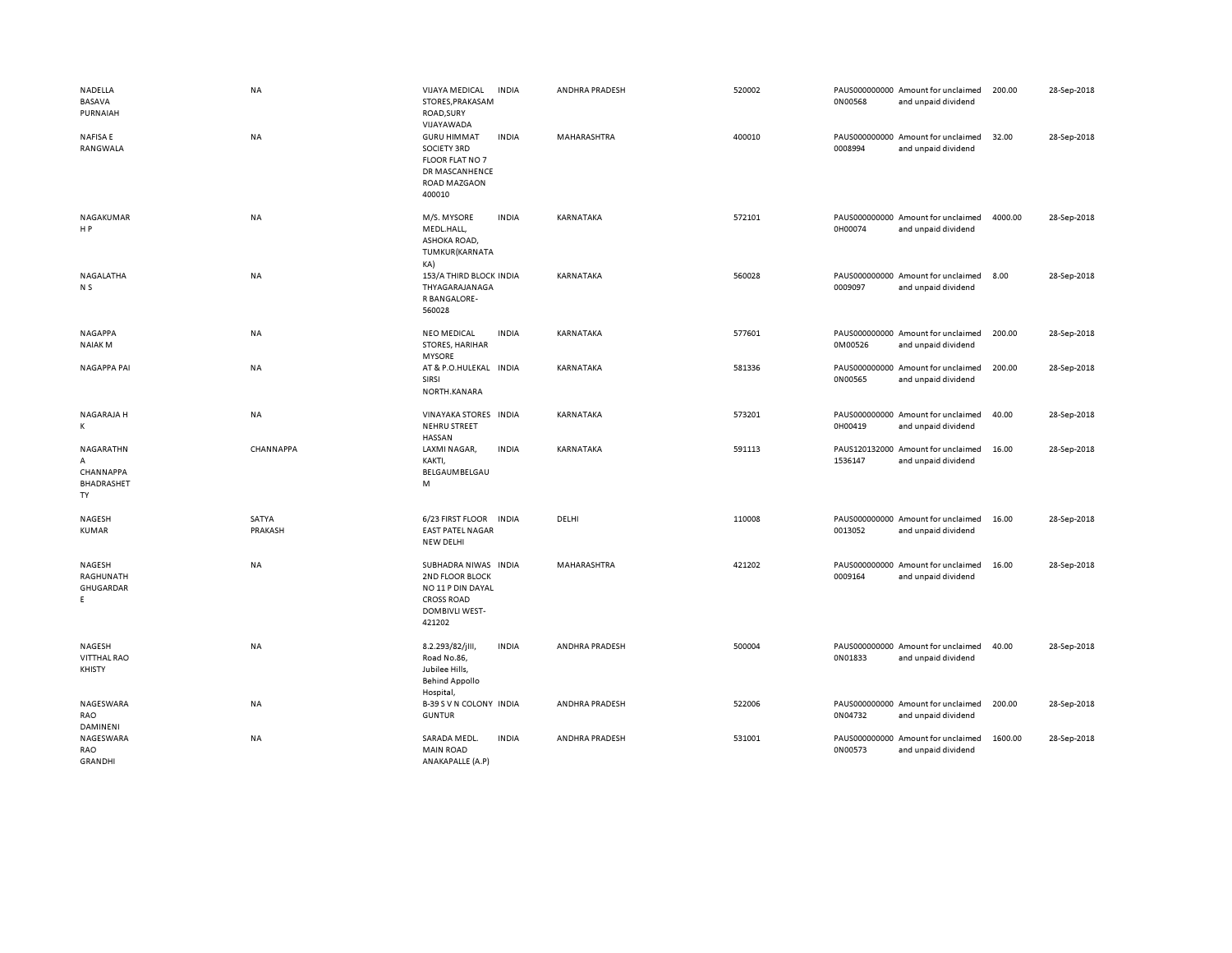| NAGINBHAI<br>KHODABHAI<br>PATEL                              | NA        | A-7, JAY JALARAM<br><b>NAGAR SOCIETY</b><br><b>BESIDES</b><br><b>GHANSHYAM PARK</b><br><b>GORWA REFINERY</b><br>ROAD, VADODARA<br>390016 | <b>INDIA</b> | <b>GUJARAT</b> | 390016 | 0008934 | PAUS000000000 Amount for unclaimed<br>and unpaid dividend | 2.00   | 28-Sep-2018 |
|--------------------------------------------------------------|-----------|------------------------------------------------------------------------------------------------------------------------------------------|--------------|----------------|--------|---------|-----------------------------------------------------------|--------|-------------|
| <b>NAGINBHAI</b><br>MAKANBHAI<br><b>TANDEL</b>               | NA        | <b>KHATRI POLE</b><br><b>KHATRI BLDG</b><br><b>BEHIND JUBILEE</b><br><b>GARDEN BARODA</b><br>390001                                      | <b>INDIA</b> | <b>GUJARAT</b> | 390001 | 0008935 | PAUS000000000 Amount for unclaimed<br>and unpaid dividend | 2.00   | 28-Sep-2018 |
| NAGINBHAI<br>MOTILAL<br>SHAH                                 | <b>NA</b> | DESAI SHERI BAVA<br><b>MADHI'S KHANCHA</b><br><b>CHANDRAKANT'S</b><br><b>DESAI KHADKI</b><br><b>GHADIALI POLE</b><br>BARODA-390001       | <b>INDIA</b> | GUJARAT        | 390001 | 0008997 | PAUS000000000 Amount for unclaimed<br>and unpaid dividend | 2.00   | 28-Sep-2018 |
| NAGINBHAI<br>MOTILAL<br>SHAH                                 | NA        | DESAI SHERI DESAI INDIA<br><b>BLDG GROUND</b><br><b>FLOOR</b><br><b>BAWAMADHI'S</b><br>KHANCHA<br><b>GHADIALI POLE</b><br>BARODA-390001  |              | <b>GUJARAT</b> | 390001 | 0008996 | PAUS000000000 Amount for unclaimed<br>and unpaid dividend | 2.00   | 28-Sep-2018 |
| NAGINDAS<br>KURAJIBHAI<br>PATEL                              | <b>NA</b> | SHREENATHJI<br>SOCIETY PLOT NO<br>102/6 OPP T B<br><b>HOSPITAL NEAR</b><br><b>GAYATRI SCHOOL</b><br>JAMNAGAR 361008                      | <b>INDIA</b> | <b>GUJARAT</b> | 361008 | 0008998 | PAUS000000000 Amount for unclaimed<br>and unpaid dividend | 32.00  | 28-Sep-2018 |
| NAGINDAS<br>PURSHOTTA<br>MDAS<br>PARIKH                      | NA        | <b>KRISHNA KUNJ</b><br><b>BAMROLI ROAD</b><br>RAYANWAD'S<br>SOCIETY GODHRA-<br>389001                                                    | <b>INDIA</b> | GUJARAT        | 389001 | 0008948 | PAUS000000000 Amount for unclaimed<br>and unpaid dividend | 2.00   | 28-Sep-2018 |
| NAGINPRASA<br>D<br>PRABHASHA<br><b>NKER</b><br>PANDYA        | NA        | C/O PANDYA BROS INDIA<br>& CO LAHERIPURA<br><b>NEW ROAD</b><br><b>BARODA 390001</b>                                                      |              | <b>GUJARAT</b> | 390001 | 0008931 | PAUS000000000 Amount for unclaimed<br>and unpaid dividend | 16.00  | 28-Sep-2018 |
| <b>NAGINPRASA</b><br>D<br>PRABHASHA<br><b>NKER</b><br>PANDYA | NA        | 9 SHILPA SOCIETY<br><b>LALBAUG OPP</b><br><b>SWIMMING POOL</b><br>BARODA-390004                                                          | <b>INDIA</b> | <b>GUJARAT</b> | 390004 | 0008999 | PAUS000000000 Amount for unclaimed<br>and unpaid dividend | 32.00  | 28-Sep-2018 |
| NAGINPRASA<br>D<br>PRABHASHA<br>NKER<br>PANDYA               | NA        | 9 SHILPA SOCIETY<br><b>LALBAUG OPP</b><br><b>SWIMMING POOL</b><br>BARODA-390004                                                          | <b>INDIA</b> | <b>GUJARAT</b> | 390004 | 0009000 | PAUS000000000 Amount for unclaimed<br>and unpaid dividend | 32.00  | 28-Sep-2018 |
| NAGJIBHAI G<br>ARYA                                          | NA        | ARYAKUMAR<br>ASHRAM<br>KARELIBAUG<br>BARODA-390001                                                                                       | <b>INDIA</b> | <b>GUJARAT</b> | 390001 | 0009001 | PAUS000000000 Amount for unclaimed<br>and unpaid dividend | 6.00   | 28-Sep-2018 |
| <b>NAINESH N</b><br>MEHTA                                    | NA        | A/3 ATIT<br><b>APPORTMENTS B/H</b><br>MANAGEMENT<br><b>ENCLAVE</b><br>VASTRAPUR                                                          | <b>INDIA</b> | <b>GUJARAT</b> | 380015 | 0N02332 | PAUS000000000 Amount for unclaimed<br>and unpaid dividend | 200.00 | 28-Sep-2018 |

AHMEDABAD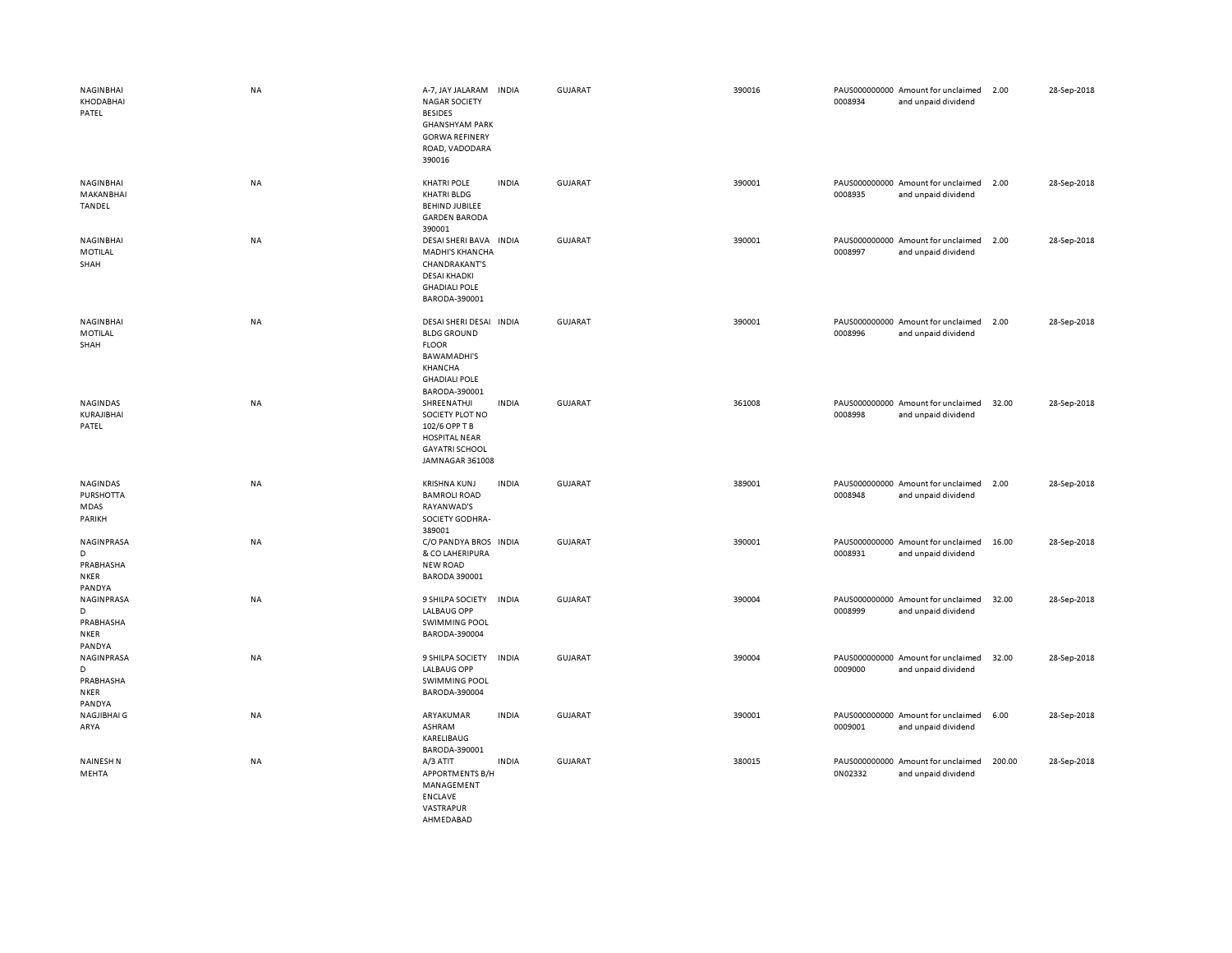| <b>NAINESH S</b><br>PATEL                  | <b>NA</b>                  | <b>BESIDE JAIN</b><br><b>DERASAR INSIDE</b><br><b>RANG MAHAL</b><br>DARWAJA WADI<br><b>BARODA 390017</b>                                        | <b>INDIA</b> | GUJARAT               | 390017 | 0009290 | PAUS000000000 Amount for unclaimed<br>and unpaid dividend | 2.00   | 28-Sep-2018 |
|--------------------------------------------|----------------------------|-------------------------------------------------------------------------------------------------------------------------------------------------|--------------|-----------------------|--------|---------|-----------------------------------------------------------|--------|-------------|
| NAINESH<br>SHANTILAL<br>PATEL              | <b>NA</b>                  | NR. JAIN TEMPLE,<br><b>INSIDE WADI</b><br>RANGMAHAL<br>WADI, BARODA-<br>390017                                                                  | INDIA        | GUJARAT               | 390017 | 0009322 | PAUS000000000 Amount for unclaimed<br>and unpaid dividend | 2.00   | 28-Sep-2018 |
| <b>NALINI</b><br>CHAMPAKLAL<br><b>MODI</b> | NA                         | C/O CHAMPAKLAL INDIA<br>SANKALCHAND<br><b>MODI 1148</b><br><b>ZUMPADI NI POLE</b><br><b>MANDVI NI POLE</b><br>MANEKCHOWK<br>AHMEDABAD<br>380001 |              | <b>GUJARAT</b>        | 380001 | 0009217 | PAUS000000000 Amount for unclaimed<br>and unpaid dividend | 6.00   | 28-Sep-2018 |
| <b>NALINI</b><br>CHANDRAKA<br>NT SHAH      | <b>NA</b>                  | 401/4 PAGRAV<br><b>BUILDING NEAR</b><br>PATKAR COLLEGE<br><b>GOREGAON WEST</b><br>MUMBAI                                                        | <b>INDIA</b> | MAHARASHTRA           | 400062 | 0N03588 | PAUS000000000 Amount for unclaimed<br>and unpaid dividend | 400.00 | 28-Sep-2018 |
| <b>NALINI</b><br><b>JAGDISH</b><br>MEHTA   | NA                         | C/O THE SWASTIK<br><b>JANATA SAHAKARI</b><br><b>BANK LTD 502</b><br><b>KALBADEVI ROAD</b><br>MUMBAI-400002                                      | <b>INDIA</b> | MAHARASHTRA           | 400002 | 0009169 | PAUS000000000 Amount for unclaimed<br>and unpaid dividend | 8.00   | 28-Sep-2018 |
| <b>NALINI RAO</b><br>M                     | NA                         | RATANAVILLA<br>MANGALORE<br>SOUTH KANARA                                                                                                        | <b>INDIA</b> | KARNATAKA             | 575003 | 0M00138 | PAUS000000000 Amount for unclaimed<br>and unpaid dividend | 200.00 | 28-Sep-2018 |
| NALINKUMA<br>R A SHAH                      | NA                         | 8 RAJGHAT<br>SOCIETY NEAR JAIN<br><b>MERCHANT SO-</b><br><b>CIETY</b><br><b>FATEHNAGAR</b><br>PALDI<br>AHMEDABAD<br>380007--                    | <b>INDIA</b> | GUJARAT               | 380007 | 0009002 | PAUS000000000 Amount for unclaimed<br>and unpaid dividend | 32.00  | 28-Sep-2018 |
| <b>NAMA</b><br>RAMESH<br>BABU              | NA                         | C/O.NAMA<br>SUBRAMANYAM,<br>SESHUGARI STREET<br>PRODDATUR<br>(CUDDAPAH DIST.)                                                                   | <b>INDIA</b> | ANDHRA PRADESH        | 516390 | 0N00179 | PAUS000000000 Amount for unclaimed<br>and unpaid dividend | 200.00 | 28-Sep-2018 |
| NAMESH<br>MOHAN<br>CHAURASIA               | <b>NA</b>                  | H-136 DDA LIG<br><b>FLATS ASHOK</b><br><b>VIHAR PHASE-I</b><br>DELHI 110052                                                                     | <b>INDIA</b> | DELHI                 | 110052 | 0009185 | PAUS000000000 Amount for unclaimed<br>and unpaid dividend | 8.00   | 28-Sep-2018 |
| <b>NANAK</b><br>RAJANI                     | CHANDI<br>RAM JI<br>RAJANI | 10, KATJU COLONY, INDIA<br><b>INDORE</b>                                                                                                        |              | <b>MADHYA PRADESH</b> | 452004 | 0520826 | PAUS130176000 Amount for unclaimed<br>and unpaid dividend | 16.00  | 28-Sep-2018 |
| <b>NANAK</b><br>SINGH<br>MEHTA             | NA                         | H NO IX/1585 GALI INDIA<br><b>KRISHNA MKT</b><br><b>GANDHI NAGAR</b><br>DELHI-110031                                                            |              | DELHI                 | 110031 | 0009196 | PAUS000000000 Amount for unclaimed<br>and unpaid dividend | 8.00   | 28-Sep-2018 |
| <b>NANDI DEVI</b>                          | NA                         | C/O SHIV<br><b>INDUSTRIES KEDAL</b><br><b>GUNJ ALWAR-</b><br>301001                                                                             | <b>INDIA</b> | RAJASTHAN             | 301001 | 0009109 | PAUS000000000 Amount for unclaimed<br>and unpaid dividend | 8.00   | 28-Sep-2018 |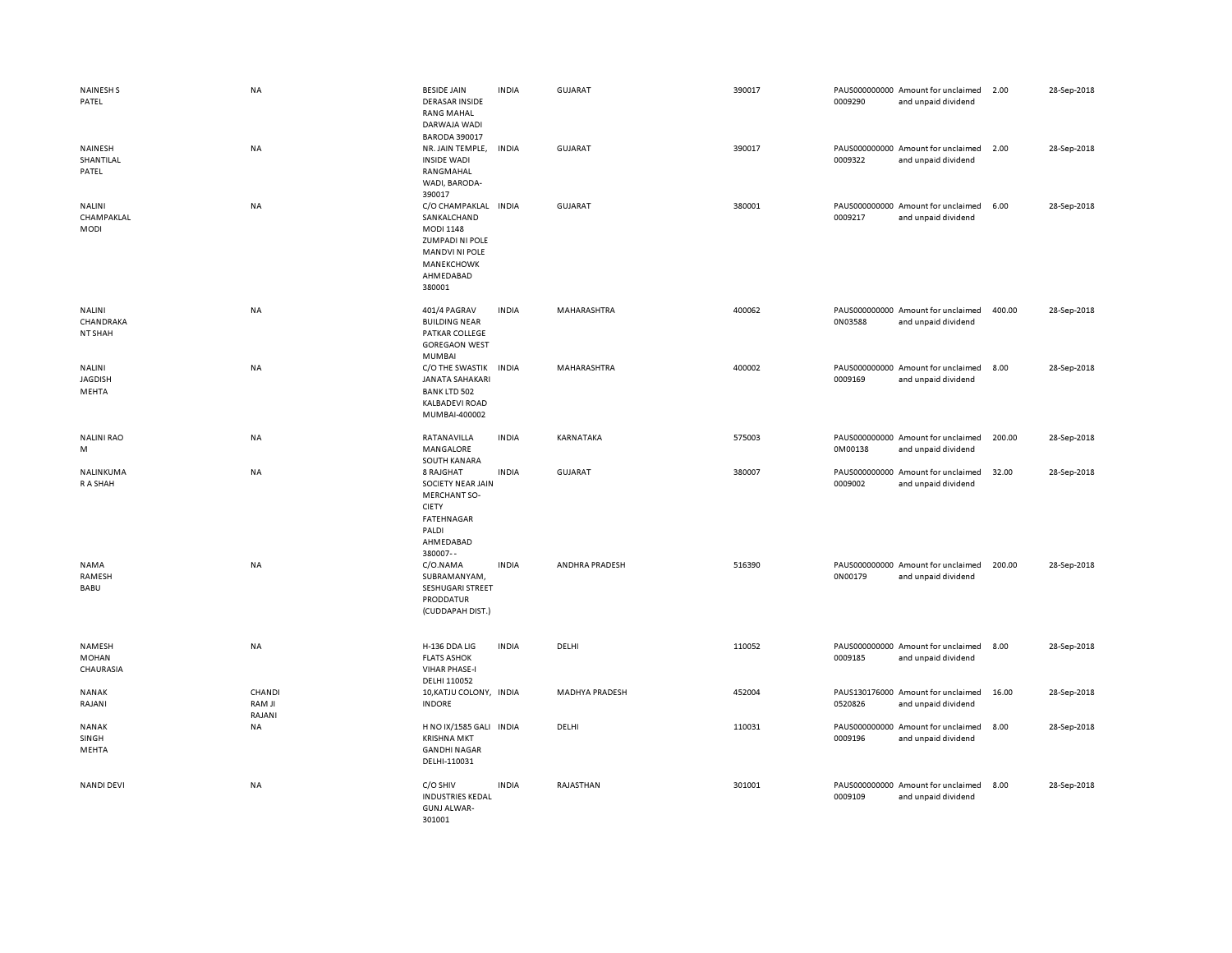| NANDINI H<br>PATEL                              | <b>NA</b> | 2 SAGAR FLATS<br><b>GOKUL PARK NEAR</b><br>POLY TECHNIC<br>AHMEDABAD-<br>380015                              | <b>INDIA</b> | GUJARAT        | 380015 | 0009003 | PAUS000000000 Amount for unclaimed<br>and unpaid dividend | 32.00  | 28-Sep-2018 |
|-------------------------------------------------|-----------|--------------------------------------------------------------------------------------------------------------|--------------|----------------|--------|---------|-----------------------------------------------------------|--------|-------------|
| NANDINI<br>REWARI                               | NA        | <b>B-1 HAUZ KHAS</b><br><b>ENCLAVE NEW-</b><br>DELHI-110016                                                  | <b>INDIA</b> | DELHI          | 110016 | 0009132 | PAUS000000000 Amount for unclaimed<br>and unpaid dividend | 8.00   | 28-Sep-2018 |
| NANDITA<br>NANUBHAI<br>AMIN                     | NA        | AMALTAS FARM & INDIA<br>NURSERY BHAYLI<br>RAIPURA VILLAGE<br><b>ROAD BHAYLI DIST</b><br><b>BARODA 392410</b> |              | MAHARASHTRA    | 999999 | 0009214 | PAUS000000000 Amount for unclaimed<br>and unpaid dividend | 2.00   | 28-Sep-2018 |
| <b>NANDKISHOR</b><br>BHAI<br>NAGARBHAI<br>PATEL | NA        | AT P O SAMA NEAR INDIA<br><b>UNION BANK,</b><br>SAMA BARODA-<br>391775                                       |              | GUJARAT        | 391775 | 0009004 | PAUS000000000 Amount for unclaimed<br>and unpaid dividend | 2.00   | 28-Sep-2018 |
| NANDKUMAR<br>VASAVADA                           | <b>NA</b> | NAV KUSUM NAVA INDIA<br><b>NAGAR VADA</b><br>ROAD JUNAGADH                                                   |              | <b>GUJARAT</b> | 362001 | 0N04160 | PAUS000000000 Amount for unclaimed<br>and unpaid dividend | 200.00 | 28-Sep-2018 |
| NANDLAL<br>KHETARPAL                            | <b>NA</b> | III/B-6 LAJPAT<br>NAGAR NEW DELHI-<br>110024                                                                 | <b>INDIA</b> | DELHI          | 110024 | 0009197 | PAUS000000000 Amount for unclaimed<br>and unpaid dividend | 16.00  | 28-Sep-2018 |
| NANDUBHAI<br><b>KALIDAS</b><br>PATEL            | <b>NA</b> | 4 ADHUNIK<br>SOCIETY CHHANI<br><b>DIST BARODA PIN-</b><br>391740                                             | <b>INDIA</b> | <b>GUJARAT</b> | 391740 | 0009005 | PAUS000000000 Amount for unclaimed<br>and unpaid dividend | 6.00   | 28-Sep-2018 |
| <b>NANHI KAUL</b>                               | NA        | C/O C KAUL THE<br><b>NEW INDIA</b><br><b>ASSURANCE CO</b><br>LTD D58/12A-1 S S<br><b>SIGRA VARANASI</b>      | <b>INDIA</b> | UTTAR PRADESH  | 221010 | 0N03403 | PAUS000000000 Amount for unclaimed<br>and unpaid dividend | 200.00 | 28-Sep-2018 |
| NANUBEN<br>FAKIRMAHA<br>MMAD<br>MANSURI         | <b>NA</b> | <b>BAZAR AT &amp; PO</b><br><b>DHINOJ TA</b><br><b>CHANASMA DIST</b><br>MEHSANA 384225                       | <b>INDIA</b> | <b>GUJARAT</b> | 384225 | 0009218 | PAUS000000000 Amount for unclaimed<br>and unpaid dividend | 24.00  | 28-Sep-2018 |
| NARAHARI<br>KOTA                                | <b>NA</b> | C/O QUINN INDIA<br>LIMITED 3-6-307/1<br>HYDERGUDA<br>HYDERABAD-<br>500001                                    | <b>INDIA</b> | ANDHRA PRADESH | 500001 | 0009108 | PAUS000000000 Amount for unclaimed<br>and unpaid dividend | 8.00   | 28-Sep-2018 |
| NARANBHAI<br><b>JIVABHAI</b><br>PATEL           | <b>NA</b> | PATEL COMPOUND INDIA<br><b>BODELI DIST</b><br><b>BARODA PIN</b><br>391135                                    |              | <b>GUJARAT</b> | 391135 | 0008929 | PAUS000000000 Amount for unclaimed<br>and unpaid dividend | 16.00  | 28-Sep-2018 |
| NARANBHAI<br>TRIKAMBHAI<br>PATEL                | NA        | <b>KANBHA TA</b><br><b>BORSAD DIST</b><br>KHEDA 388540                                                       | <b>INDIA</b> | <b>GUJARAT</b> | 388540 | 0009008 | PAUS000000000 Amount for unclaimed<br>and unpaid dividend | 32.00  | 28-Sep-2018 |
| NARANDAS<br>VITHALDAS<br>PATEL                  | NA        | 205 SANTOK<br><b>CHAMBERS NEAR</b><br>SARDARNAGAR<br><b>BUS STAND OLD</b><br>CHHANI ROAD<br>BARODA-390002    | <b>INDIA</b> | GUJARAT        | 390002 | 0008946 | PAUS000000000 Amount for unclaimed<br>and unpaid dividend | 16.00  | 28-Sep-2018 |
| NARANLAL<br><b>HARILAL</b><br>MODI              | NA        | V88/7/8-LUHAR<br>WALO KHANCHO,<br>PRANLAL SETH NO<br>DELEHO, OPP<br><b>GHEEKHATHA POST</b><br>OFFICE.        | <b>INDIA</b> | <b>GUJARAT</b> | 380001 | 0009219 | PAUS000000000 Amount for unclaimed<br>and unpaid dividend | 16.00  | 28-Sep-2018 |

AHMEDABAD.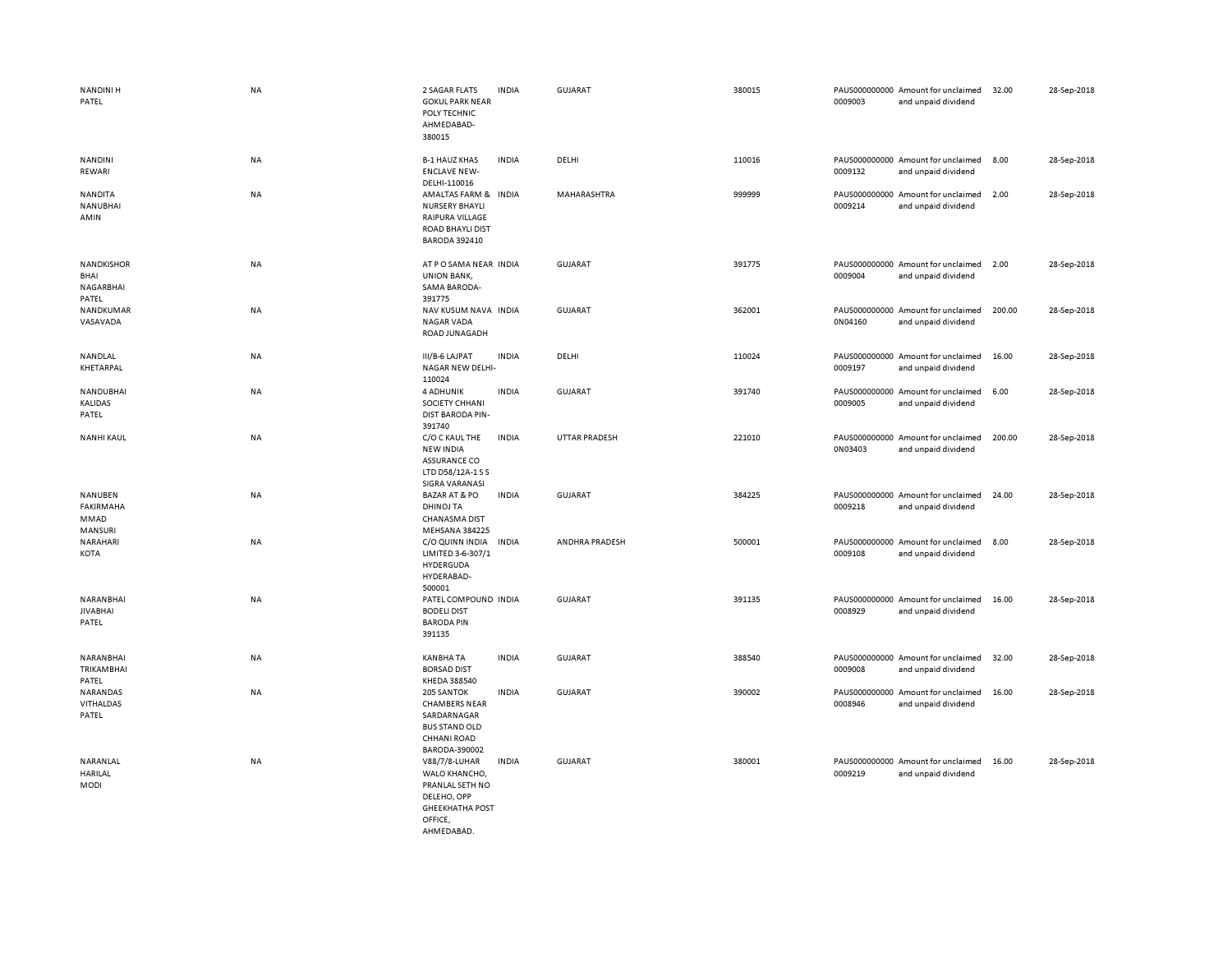| NARASIMHA<br>RAMACHAND<br><b>RA RAO</b><br>GOLLA | <b>NA</b> | C/O.CITY PHARMA INDIA<br><b>DISTRIBUTORS</b><br>BHAVANARAYANA<br><b>STREET</b><br>VIJAYAWADA (A.P)                      |              | ANDHRA PRADESH    | 520001 | 0N00922 | PAUS000000000 Amount for unclaimed<br>and unpaid dividend | 200.00 | 28-Sep-2018 |
|--------------------------------------------------|-----------|-------------------------------------------------------------------------------------------------------------------------|--------------|-------------------|--------|---------|-----------------------------------------------------------|--------|-------------|
| NARAYAN<br>NARMADASH<br>ANKER<br>THAKER          | NA        | 47 ARIHANT CO-OP INDIA<br><b>HSG SOCIETY</b><br><b>BEHIND RIDHI</b><br>SIDHI NAGAR AJWA<br><b>ROAD BARODA</b><br>390018 |              | <b>GUJARAT</b>    | 390018 | 0008937 | PAUS000000000 Amount for unclaimed<br>and unpaid dividend | 6.00   | 28-Sep-2018 |
| NARAYAN<br>PRABHU                                | NA        | 88 4TH MAIN<br>MALLESWARAM<br>BANGALORE                                                                                 | <b>INDIA</b> | KARNATAKA         | 560003 | 0N01655 | PAUS000000000 Amount for unclaimed<br>and unpaid dividend | 400.00 | 28-Sep-2018 |
| NARAYANA H<br>K                                  | <b>NA</b> | POORNIMA<br><b>MEDICAL STORES,</b><br>HASSAN.                                                                           | <b>INDIA</b> | KARNATAKA         | 573201 | 0H00920 | PAUS000000000 Amount for unclaimed<br>and unpaid dividend | 160.00 | 28-Sep-2018 |
| NARAYANAN<br>A C                                 | NA        | CHULLIPARAMBIL<br>HOUSE,<br>MUTHUVATTOOR,P<br>.O CHAVAKKAAD,<br><b>TRICHUR</b><br>DIST.(KERALA<br>STATE)                | <b>INDIA</b> | <b>KERALA</b>     | 680506 | 0A01038 | PAUS000000000 Amount for unclaimed<br>and unpaid dividend | 40.00  | 28-Sep-2018 |
| NARAYANAN<br>s                                   | NA        | <b>NO 14</b><br>MANINAGARAM<br><b>MAIN ROAD</b><br>MANINAGARAM<br><b>MAIN ROAD</b><br>MADURAI                           | <b>INDIA</b> | <b>TAMIL NADU</b> | 625001 | 0000869 | PAUSIN3004411 Amount for unclaimed<br>and unpaid dividend | 16.00  | 28-Sep-2018 |
| NARAYANAN<br>S G                                 | NA        | Block I, B1 Green<br><b>Park Apartments</b><br>No.2, LIC Colony<br>Main Road,<br>Velachery                              | <b>INDIA</b> | <b>TAMIL NADU</b> | 600042 | 0S00234 | PAUS000000000 Amount for unclaimed<br>and unpaid dividend | 200.00 | 28-Sep-2018 |
| NARAYANAR<br><b>AO R KAVI</b>                    | NA        | C/O.DR.G.R.KAVI<br>'MATHURU<br>CHHAYA', P.O.INDI,<br>(BIJAPUR DIST.)                                                    | <b>INDIA</b> | KARNATAKA         | 586209 | 0N00866 | PAUS000000000 Amount for unclaimed<br>and unpaid dividend | 400.00 | 28-Sep-2018 |
| NARAYANAR<br>AO TURPATI                          | NA        | DOCTORS ENCLAVE INDIA<br><b>KRISHNA NAGAR</b><br>VISAKHAPATNAM                                                          |              | ANDHRA PRADESH    | 530002 | 0N04809 | PAUS000000000 Amount for unclaimed<br>and unpaid dividend | 200.00 | 28-Sep-2018 |
| NARAYANBH<br>AI LALBHAI<br>PARI                  | <b>NA</b> | 08 SHYAM SHARAN- INDIA<br>2 AAHORI CLUB<br><b>ROAD BOPAL</b><br><b>GHUMA ROAD</b><br>GHUMA-<br>AHMEDABAD                |              | <b>GUJARAT</b>    | 380058 | 0008954 | PAUS000000000 Amount for unclaimed<br>and unpaid dividend | 6.00   | 28-Sep-2018 |
| NARAYANBH<br>AI LALBHAI<br>PARI                  | NA        | 08 SHYAM SHARAN- INDIA<br>2 AAHORI CLUB<br><b>ROAD BOPAL</b><br><b>GHUMA ROAD</b><br>GHUMA-<br>AHMEDABAD                |              | <b>GUJARAT</b>    | 380058 | 0008955 | PAUS000000000 Amount for unclaimed<br>and unpaid dividend | 6.00   | 28-Sep-2018 |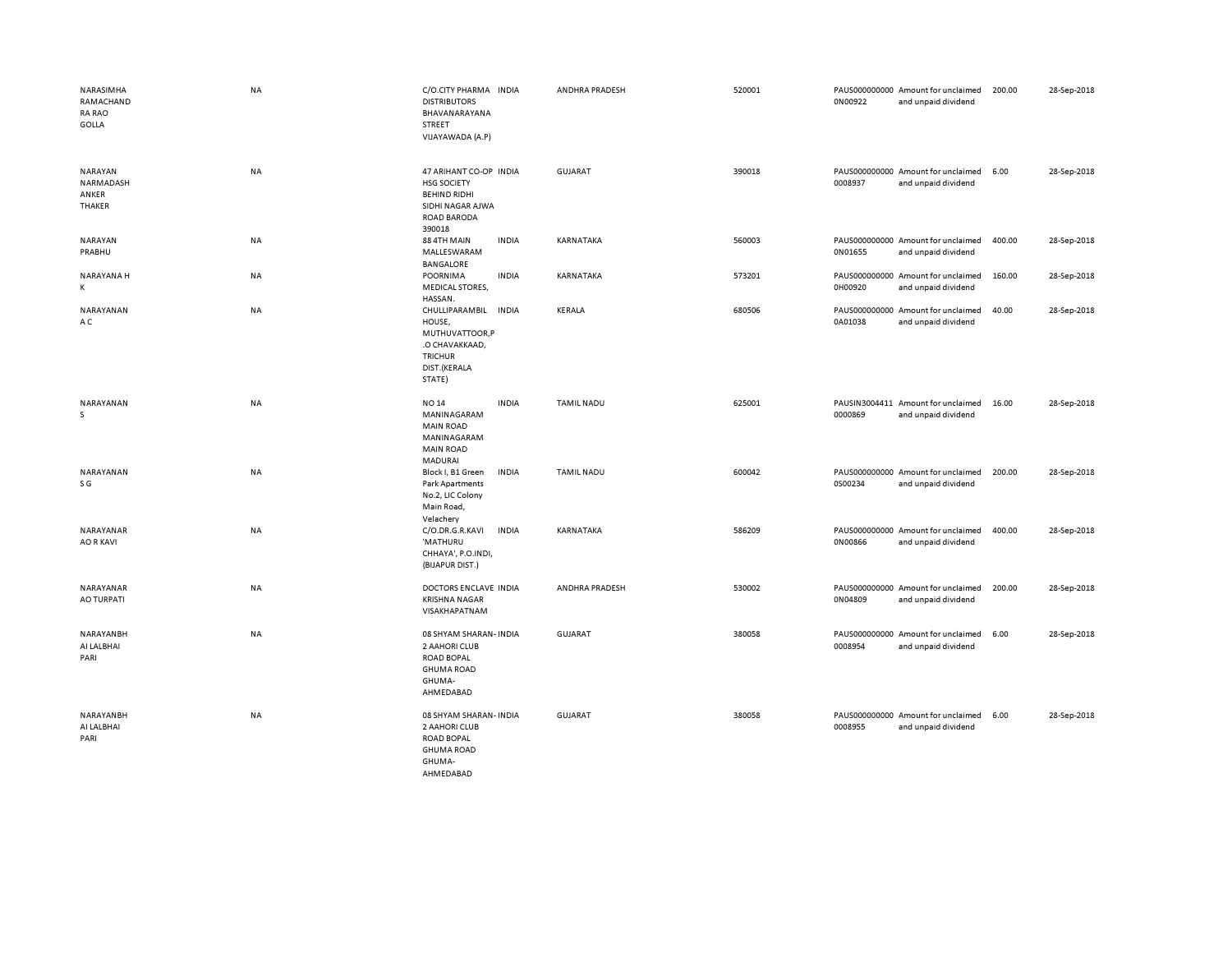| NARAYANBH<br>AI LALBHAI<br>THAKKAR             | <b>NA</b> | 08 SHYAM SHARAN- INDIA<br>2 AAHORI CLUB<br><b>ROAD BOPAL</b><br><b>GHUMA ROAD</b><br>GHUMA-<br>AHMEDABAD                                                     | GUJARAT        | 380058 | PAUS000000000 Amount for unclaimed<br>0008957<br>and unpaid dividend | 6.00<br>28-Sep-2018   |  |
|------------------------------------------------|-----------|--------------------------------------------------------------------------------------------------------------------------------------------------------------|----------------|--------|----------------------------------------------------------------------|-----------------------|--|
| NARAYANBH<br>AI LALBHAI<br><b>THAKKAR</b>      | <b>NA</b> | 08 SHYAM SHARAN- INDIA<br>2 AAHORI CLUB<br><b>ROAD BOPAL</b><br><b>GHUMA ROAD</b><br>GHUMA-<br>AHMEDABAD                                                     | GUJARAT        | 380058 | PAUS000000000 Amount for unclaimed<br>0008956<br>and unpaid dividend | 6.00<br>28-Sep-2018   |  |
| NARBADABE<br>N<br>DAHYABHAI<br>PATEL           | NA        | 11 BHAT<br><b>INDIA</b><br>APARTMENT<br>CHUNIBHAI<br><b>COLONY KANKARIA</b><br>AHMEDABAD-<br>380022                                                          | <b>GUJARAT</b> | 380022 | PAUS000000000 Amount for unclaimed<br>0008958<br>and unpaid dividend | 28-Sep-2018<br>16.00  |  |
| NARENDER<br>SINGH                              | NA        | 40-D GEWA<br><b>INDIA</b><br>APARTMENTS<br><b>VIKAS PURI NEW</b><br>DELHI 110018                                                                             | DELHI          | 110018 | PAUS000000000 Amount for unclaimed<br>0009129<br>and unpaid dividend | 8.00<br>28-Sep-2018   |  |
| NARENDRA<br><b>JETHALAL</b><br>VYAS            | NA        | LIMDI FALIYA AT & INDIA<br>PO CHHANI DIST<br><b>BARODA PIN-</b><br>391740                                                                                    | GUJARAT        | 391740 | PAUS000000000 Amount for unclaimed<br>0009010<br>and unpaid dividend | 2.00<br>28-Sep-2018   |  |
| NARENDRA<br>KANTILAL<br>SHAH                   | NA        | C/O M K SHAH<br><b>INDIA</b><br><b>HOUSE GIDC</b><br>COLONY<br><b>UMBERGAON DIST</b><br>VALSAD                                                               | <b>GUJARAT</b> | 388250 | PAUS000000000 Amount for unclaimed<br>0009011<br>and unpaid dividend | 2.00<br>28-Sep-2018   |  |
| NARENDRA<br><b>KUMAR</b><br>CHIMANLAL<br>DESAI | NA        | <b>INDIA</b><br>B/99, ALEMBIC<br>COLONY<br>VADODARA<br>VADODARA                                                                                              | GUJARAT        | 390003 | PAUS000000000 Amount for unclaimed<br>0N00181<br>and unpaid dividend | 40.00<br>28-Sep-2018  |  |
| NARENDRA<br><b>KUMARS</b>                      | <b>NA</b> | NO 2,4TH CROSS,<br><b>INDIA</b><br>VASANTHANAGAR<br>BANGALORE                                                                                                | KARNATAKA      | 560052 | PAUS000000000 Amount for unclaimed<br>0S01896<br>and unpaid dividend | 200.00<br>28-Sep-2018 |  |
| NARENDRA<br>MAGANLAL<br>SHAH                   | NA        | <b>INDIA</b><br>89 NAVI POLE<br><b>FATASA'S POLE</b><br><b>GANDHI ROAD</b><br>AHMEDABAD-<br>380001                                                           | <b>GUJARAT</b> | 380001 | PAUS000000000 Amount for unclaimed<br>0009140<br>and unpaid dividend | 28-Sep-2018<br>8.00   |  |
| NARENDRA<br>MITTAL                             | <b>NA</b> | POCKET A-9 D D A<br><b>INDIA</b><br>FLAT 71-A KALKAJI<br><b>EXTENSION NEW</b><br>DELHI 110019                                                                | DELHI          | 110019 | PAUS000000000 Amount for unclaimed<br>0009081<br>and unpaid dividend | 28-Sep-2018<br>32.00  |  |
| NARENDRA<br>PURANI                             | NA        | NEAR RANCHHODJI INDIA<br><b>MANDIR GODHRA</b><br><b>DIST</b><br>PANCHMAHALS<br>389001                                                                        | GUJARAT        | 389001 | PAUS000000000 Amount for unclaimed<br>0009087<br>and unpaid dividend | 28-Sep-2018<br>8.00   |  |
| NARENDRA<br>SHAH                               | <b>NA</b> | <b>SHARE &amp; STOCK</b><br><b>INDIA</b><br><b>BROKER 201, SHIV</b><br><b>APPARTME-NT</b><br><b>SHASTRI POLE</b><br>KOTHI CHAR-RASTA<br>VADODA-RA<br>390001- | GUJARAT        | 390001 | PAUS000000000 Amount for unclaimed<br>0009259<br>and unpaid dividend | 10.00<br>28-Sep-2018  |  |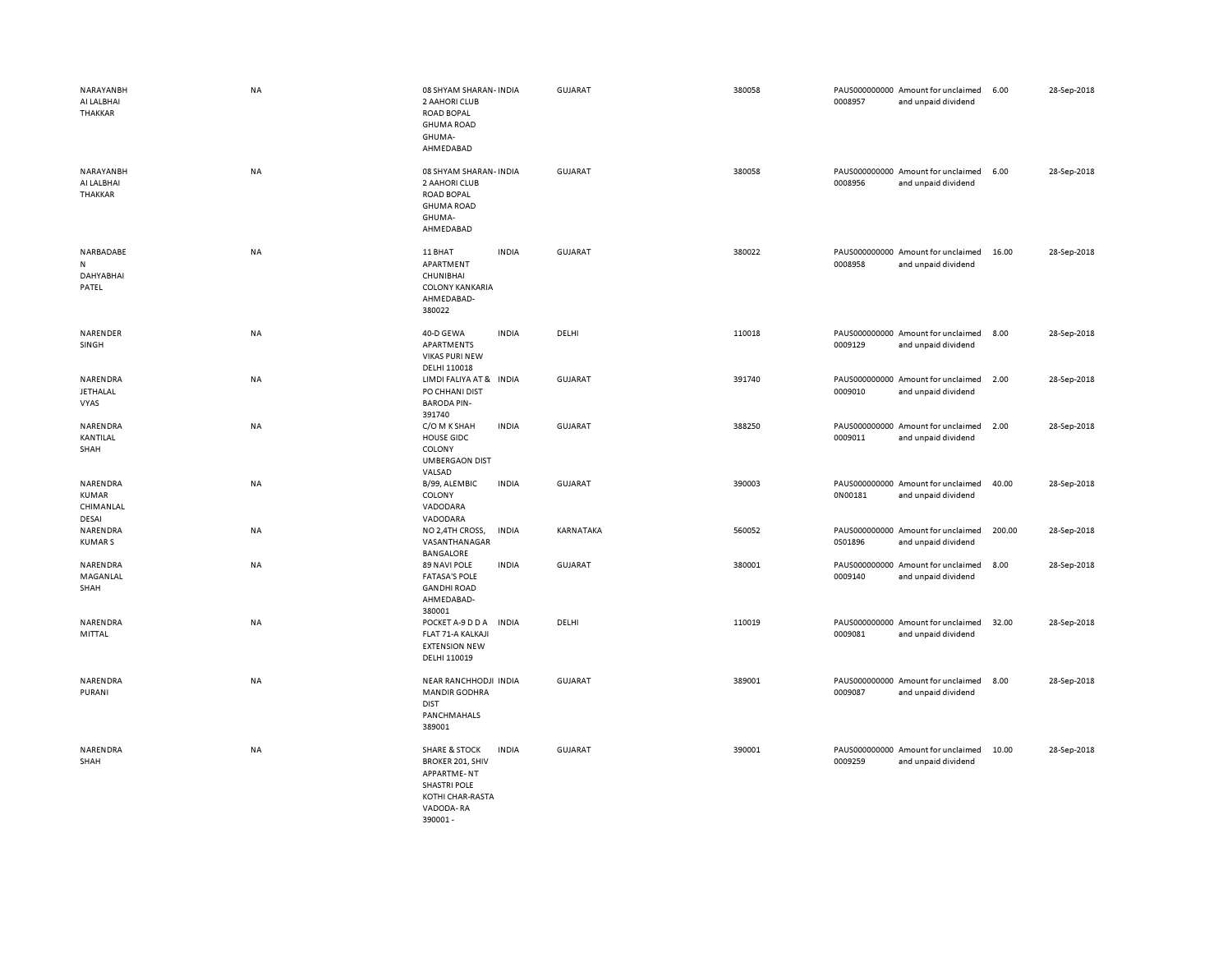| NARENDRAK<br>UMAR<br>AMBALAL<br>PATEL                   | <b>NA</b> | <b>NEAR JAGAJI</b><br><b>MANDIR AT &amp; PO</b><br><b>SOKHADA DIST</b><br><b>BARODA PIN-</b><br>391240                    | <b>INDIA</b> | GUJARAT        | 391240 | 0009013 | PAUS000000000 Amount for unclaimed<br>and unpaid dividend | 6.00   | 28-Sep-2018 |
|---------------------------------------------------------|-----------|---------------------------------------------------------------------------------------------------------------------------|--------------|----------------|--------|---------|-----------------------------------------------------------|--------|-------------|
| NARENDRAK<br>UMAR<br>CHIMANLAL<br>DESAI                 | NA        | FB/99 ALEMBIC<br><b>COLONY BARODA-</b><br>390003                                                                          | <b>INDIA</b> | GUJARAT        | 390003 | 0008960 | PAUS000000000 Amount for unclaimed<br>and unpaid dividend | 16.00  | 28-Sep-2018 |
| NARENDRAK<br><b>UMAR</b><br>CHIMANLAL<br><b>DESAI</b>   | NA        | FB 99 ALEMBIC<br><b>COLONY BARODA</b><br>390003                                                                           | <b>INDIA</b> | <b>GUJARAT</b> | 390003 | 0008925 | PAUS000000000 Amount for unclaimed<br>and unpaid dividend | 2.00   | 28-Sep-2018 |
| NARENDRAK<br>UMAR<br>OCHHAVLAL<br>SHAH                  | NA        | VYAS WADA NEAR<br>RADHA KRISHNA<br><b>TEMPLE PETLAD</b><br><b>DIST KAIRA PIN-</b><br>388450                               | <b>INDIA</b> | GUJARAT        | 388450 | 0009015 | PAUS000000000 Amount for unclaimed<br>and unpaid dividend | 2.00   | 28-Sep-2018 |
| NARENDRAK<br>UMAR<br><b>PURSHOTTA</b><br>MDAS<br>VAIDYA | NA        | F-246 ALEMBIC<br><b>GLASS COLONY</b><br><b>ALEMBIC ROAD</b><br><b>BARODA 390003</b>                                       | <b>INDIA</b> | GUJARAT        | 390003 | 0008940 | PAUS000000000 Amount for unclaimed<br>and unpaid dividend | 2.00   | 28-Sep-2018 |
| NARESH<br><b>CHAND JAIN</b>                             | <b>NA</b> | <b>C/O VICKERS</b><br><b>SPERRY OF INDIA</b><br>LTD D-104<br><b>HIMALAYA HOUSE</b><br><b>K G ROAD NEW</b><br>DELHI-110001 | <b>INDIA</b> | DELHI          | 110001 | 0009120 | PAUS000000000 Amount for unclaimed<br>and unpaid dividend | 8.00   | 28-Sep-2018 |
| NARESH<br><b>DHINGRA</b>                                | NA        | 9 AJMER ROAD<br>PERTAPPURA AGRA-<br>282001                                                                                | <b>INDIA</b> | UTTAR PRADESH  | 282001 | 0009016 | PAUS000000000 Amount for unclaimed<br>and unpaid dividend | 2.00   | 28-Sep-2018 |
| NARESH<br>KUMAR<br>AGARWAL                              | NA        | AGRAWALS 18/72 INDIA<br><b>GEETA COLONY</b><br>DELHI 110031                                                               |              | DELHI          | 110031 | 0009119 | PAUS000000000 Amount for unclaimed<br>and unpaid dividend | 8.00   | 28-Sep-2018 |
| NARESH<br>KUMAR<br>AGARWAL                              | NA        | AGRAWALS 18/72<br><b>GEETA COLONY</b><br>DELHI 110031                                                                     | INDIA        | DELHI          | 110031 | 0009209 | PAUS000000000 Amount for unclaimed<br>and unpaid dividend | 24.00  | 28-Sep-2018 |
| NARESH<br><b>KUMARP</b>                                 | NA        | NISHARANG<br>EDAKKADA (PO)<br><b>CALICUT KERALA</b>                                                                       | <b>INDIA</b> | KERALA         | 673005 | 0N02948 | PAUS000000000 Amount for unclaimed<br>and unpaid dividend | 200.00 | 28-Sep-2018 |
| NARESH<br>SABHARWAL                                     | NA        | D-197 ASHOK<br><b>VIHAR PHASE-I</b><br>DELHI 110052                                                                       | <b>INDIA</b> | DELHI          | 110052 | 0009282 | PAUS000000000 Amount for unclaimed<br>and unpaid dividend | 8.00   | 28-Sep-2018 |
| NARESH<br>VERMA                                         | NA        | 24/1 SHAKTI<br><b>NAGAR DELHI-</b><br>110007                                                                              | <b>INDIA</b> | DELHI          | 110007 | 0009074 | PAUS000000000 Amount for unclaimed<br>and unpaid dividend | 32.00  | 28-Sep-2018 |
| NARESH<br>VITTHAL<br><b>BATAVALE</b>                    | NA        | KUVERJI DEVSHI<br>CHAWL 2ND FL B S<br><b>ROAD OPP</b><br><b>ZARAPKAR SHOW</b><br><b>ROAD DADAR</b><br>MUMBAI 400028       | <b>INDIA</b> | MAHARASHTRA    | 400028 | 0009172 | PAUS000000000 Amount for unclaimed<br>and unpaid dividend | 8.00   | 28-Sep-2018 |
| NARESH<br>VRAJLAL<br>VAGHELA                            | NA        | FLAT 42 BLDG 17<br>11TH FLOOR<br><b>NAVJIVAN SOCIETY</b><br><b>LAMINGTON ROAD</b><br>MUMBAI-400008                        | <b>INDIA</b> | MAHARASHTRA    | 400008 | 0009143 | PAUS000000000 Amount for unclaimed<br>and unpaid dividend | 8.00   | 28-Sep-2018 |
| NARESHKUM<br>AR SHAH                                    | NA        | NO 2 BANSIDHAR<br>SOCIETY AJWA<br><b>ROAD OPP VINAY</b><br><b>SOCIETY SARDAR</b><br><b>ESTATE BARODA</b><br>390019        | <b>INDIA</b> | <b>GUJARAT</b> | 390019 | 0009289 | PAUS000000000 Amount for unclaimed<br>and unpaid dividend | 2.00   | 28-Sep-2018 |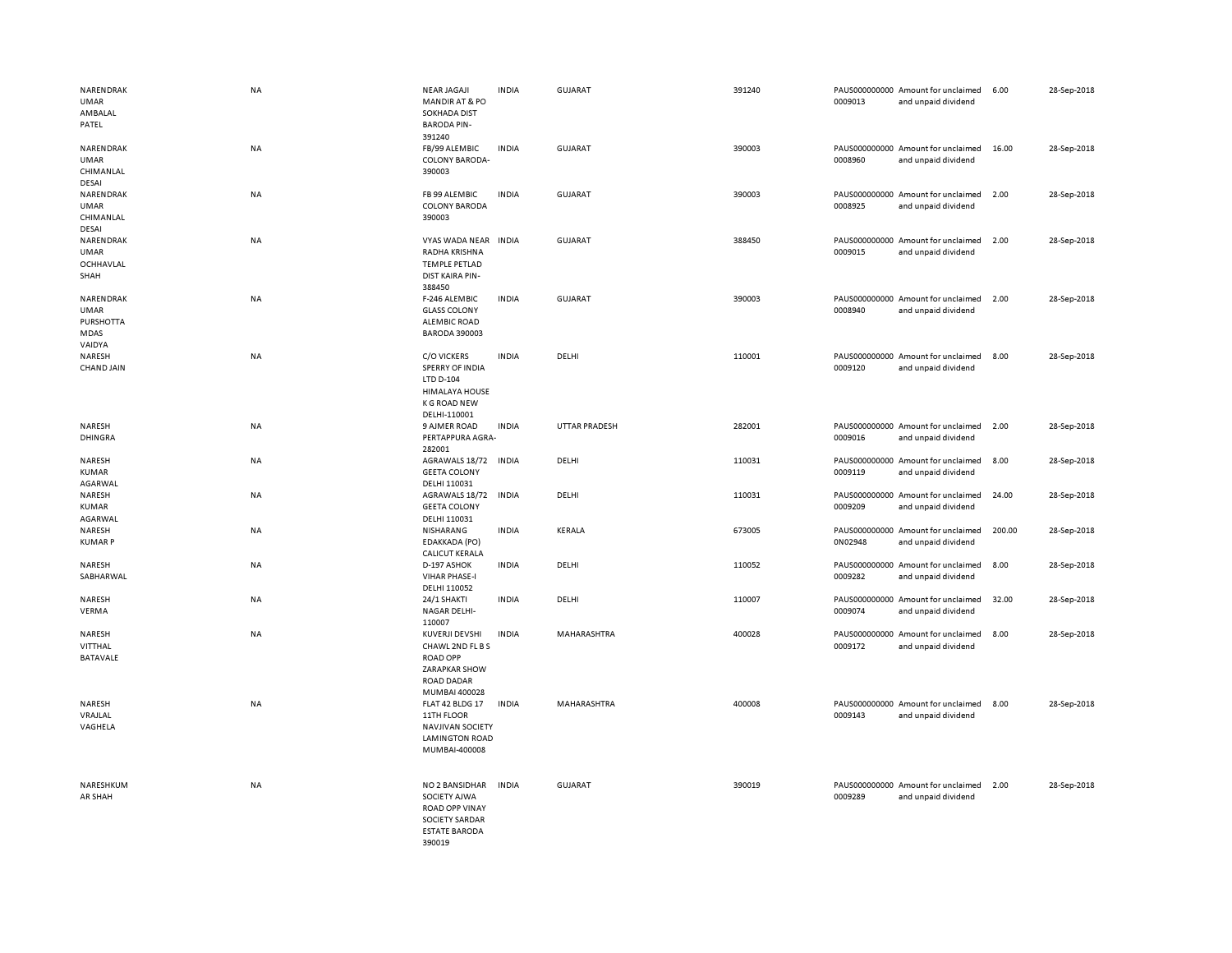| <b>NARGIS</b><br>MASIH                              | NA        | C/O ST JOHN'S<br><b>BAPTIST SCHOOL</b><br>SOHNA ROAD<br>PALWAL DIST<br><b>FARIDABAD</b>                                                  | <b>INDIA</b> | HARYANA            | 121102 | 0009202 | PAUS000000000 Amount for unclaimed<br>and unpaid dividend | 32.00  | 28-Sep-2018 |
|-----------------------------------------------------|-----------|------------------------------------------------------------------------------------------------------------------------------------------|--------------|--------------------|--------|---------|-----------------------------------------------------------|--------|-------------|
| NARINDER<br><b>DEV GROVER</b>                       | <b>NA</b> | HARYANA 121102<br>C/O INDIAN<br>PETROCHEMICALS<br>CORP LTD 2ND -<br><b>FLOOR HIMALAYA</b><br>HOUSE 23 K G<br>MARG NEW DE-LHI-<br>110001- | <b>INDIA</b> | DELHI              | 110001 | 0009118 | PAUS000000000 Amount for unclaimed<br>and unpaid dividend | 8.00   | 28-Sep-2018 |
| NARMADABE<br>N<br>THAKORLAL<br>PATEL                | NA        | <b>KADIPORE</b><br><b>GANDEVI DIST</b><br>BULSAR-396360                                                                                  | <b>INDIA</b> | <b>GUJARAT</b>     | 396360 | 0009017 | PAUS000000000 Amount for unclaimed<br>and unpaid dividend | 16.00  | 28-Sep-2018 |
| NAROTAMBH<br>AI<br>MATHURBHA<br><b>I PATEL</b>      | <b>NA</b> | AT BHACHARVADA INDIA<br>POST HAZARPURA<br>TAL NADOD DIST<br><b>BROACH DIST</b><br><b>BROACH</b>                                          |              | <b>GUJARAT</b>     | 392001 | 0009232 | PAUS000000000 Amount for unclaimed<br>and unpaid dividend | 2.00   | 28-Sep-2018 |
| NAROTTAMD<br>AS<br>HARAKHCHA<br><b>ND PAREKH</b>    | NA        | SURKAWALA DR<br>PANDYA S BLDG<br>OPP HOME SCH-<br>OOL WAGHAVADI<br>ROAD BHAVNAGAR<br>364002 --                                           | <b>INDIA</b> | GUJARAT            | 364002 | 0008923 | PAUS000000000 Amount for unclaimed<br>and unpaid dividend | 52.00  | 28-Sep-2018 |
| NAROTTAMD<br>AS JADAVJEE<br>MITHANI                 | NA        | ARYAN MAHALI<br><b>6TH FLOOR BLOCK</b><br>NO32 C ROAD<br>CHURCHGATE<br>MUMBAI 400020                                                     | <b>INDIA</b> | MAHARASHTRA        | 400020 | 0009306 | PAUS000000000 Amount for unclaimed<br>and unpaid dividend | 32.00  | 28-Sep-2018 |
| NARPAT<br>SINGH<br><b>DUGAR</b>                     | NA        | C/O INDUSTRIAL<br><b>SALES AGENCY</b><br><b>MARSHALL HOUSE</b><br>33/1 NETAJI<br><b>SUBHASH ROAD</b><br>CALCUTT-700001                   | <b>INDIA</b> | <b>WEST BENGAL</b> | 700001 | 0009150 | PAUS000000000 Amount for unclaimed<br>and unpaid dividend | 8.00   | 28-Sep-2018 |
| NARSIMHA<br>RAO KASAM                               | NA        | 8-3-225/59<br>YADAGIRINAGAR<br>YOUSUFGUDA<br>HYDERABAD                                                                                   | <b>INDIA</b> | ANDHRA PRADESH     | 500045 | 0N03177 | PAUS000000000 Amount for unclaimed<br>and unpaid dividend | 200.00 | 28-Sep-2018 |
| NARSINGH<br>PRASAD<br>KHAITAN                       | NA        | 6A MADAN<br><b>MOHAN TALLA</b><br>STREET CALCUTTA-<br>700005                                                                             | <b>INDIA</b> | <b>WEST BENGAL</b> | 700005 | 0009148 | PAUS000000000 Amount for unclaimed<br>and unpaid dividend | 8.00   | 28-Sep-2018 |
| NARSINHBHA<br><b>I METHABHAI</b><br><b>GHUMALIA</b> | NA        | C\O MANSUKH K<br>KAMANI SATNAM<br>TRADING CO. A-<br>54, MARKETING<br>YARD RAJKOT                                                         | <b>INDIA</b> | <b>GUJARAT</b>     | 360003 | 0009021 | PAUS000000000 Amount for unclaimed<br>and unpaid dividend | 2.00   | 28-Sep-2018 |
| NARSINHBHA<br>VALLABHBHA<br><b>I PASTAGIA</b>       | NA        | SHAKBHAJI<br><b>MARKET BAZAR</b><br><b>GANDEVI DIST</b><br>BULSAR PIN-396360                                                             | <b>INDIA</b> | <b>GUJARAT</b>     | 396360 | 0009022 | PAUS000000000 Amount for unclaimed<br>and unpaid dividend | 32.00  | 28-Sep-2018 |
| NARSINHBHA<br>I VIRABHAI<br>CHAUDHARY               | NA        | AT & PO PALDI TA<br><b>VISNAGAR DIST</b><br>MEHSANA PIN-<br>384315                                                                       | <b>INDIA</b> | GUJARAT            | 384315 | 0009023 | PAUS000000000 Amount for unclaimed<br>and unpaid dividend | 10.00  | 28-Sep-2018 |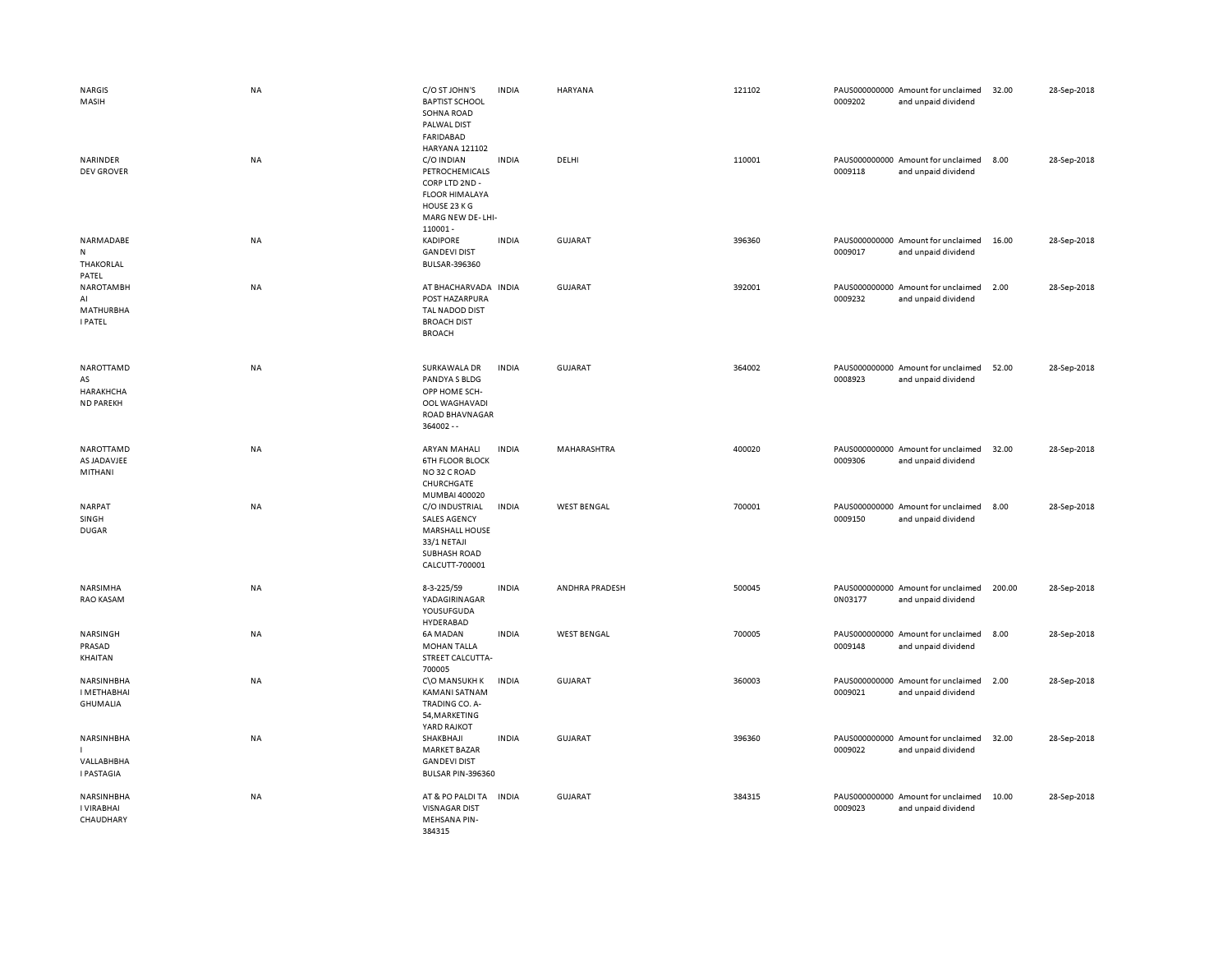| <b>NASRIN</b><br>PEERSAB<br>HEREKAR              | <b>NA</b>             | 10 HONDA<br><b>INDIA</b><br>MANSION 332 SIR J<br>J ROAD NEXT TO<br><b>SEVA NIKETAN</b><br><b>BYCULLA MUMBAI</b><br>400008                  | MAHARASHTRA          | 400008 | PAUS000000000 Amount for unclaimed<br>0009161<br>and unpaid dividend | 18.00  | 28-Sep-2018 |
|--------------------------------------------------|-----------------------|--------------------------------------------------------------------------------------------------------------------------------------------|----------------------|--------|----------------------------------------------------------------------|--------|-------------|
| NASRINBANU<br>YOUSUF<br>WAGHBAKRI<br>WALA        | NA                    | C/O SABNAM 1234 INDIA<br><b>VARIYAVI BHAGAL</b><br>SURAT-395003                                                                            | <b>GUJARAT</b>       | 395003 | PAUS000000000 Amount for unclaimed<br>0009154<br>and unpaid dividend | 24.00  | 28-Sep-2018 |
| NASSIRUDDI<br>N                                  | ZAHI<br><b>RUDDIN</b> | 607 CHHOTI<br><b>INDIA</b><br><b>BAZARIA RAILWAY</b><br>ROAD GHAZIABAD                                                                     | <b>UTTAR PRADESH</b> | 201001 | PAUSIN3001831 Amount for unclaimed<br>1934078<br>and unpaid dividend | 32.00  | 28-Sep-2018 |
| NATARAJ C<br>HIREMATH                            | NA                    | 201 1ST A CROSS J P INDIA<br><b>NAGAR GOKUL</b><br><b>ROAD HUBLI</b>                                                                       | KARNATAKA            | 580030 | PAUS000000000 Amount for unclaimed<br>0N02479<br>and unpaid dividend | 200.00 | 28-Sep-2018 |
| NATHABHAI<br>NARSINHBHA<br><b>I PATEL</b>        | NA                    | KRUSHNAKRUPA<br><b>INDIA</b><br><b>BLDG BHAIJI</b><br><b>DAROGAS POLE</b><br><b>BEHIND JUBILEE</b><br><b>BAG BARODA-</b><br>390001         | GUJARAT              | 390001 | PAUS000000000 Amount for unclaimed<br>0008966<br>and unpaid dividend | 6.00   | 28-Sep-2018 |
| NATHALAL<br>BHANJI<br><b>MISTRY</b>              | <b>NA</b>             | 8 ASHIRWAD NEAR INDIA<br>SUVARNA<br><b>HOSPITAL KASTUR</b><br><b>PARK SHIMPOLI</b><br><b>ROAD BORIVALI</b><br><b>WEST MUMBAI</b><br>400092 | MAHARASHTRA          | 400092 | PAUS000000000 Amount for unclaimed<br>0009299<br>and unpaid dividend | 32.00  | 28-Sep-2018 |
| NATHALAL<br>MADHAVLAL<br>JANI                    | <b>NA</b>             | C/O DR ACHARYA'S INDIA<br><b>DISPENSARY OPP</b><br><b>FUVARA NEAR</b><br><b>CINEMA VISNAGAR</b><br>(N-GUJ) PIN 384315                      | <b>GUJARAT</b>       | 384315 | PAUS000000000 Amount for unclaimed<br>0008924<br>and unpaid dividend | 6.00   | 28-Sep-2018 |
| <b>NATUBHAI</b><br>DAHYABHAI<br>PATEL            | NA                    | AT & PO VINA TAL INDIA<br>NADIAD DIST KAIRA<br>PIN-387001                                                                                  | <b>GUJARAT</b>       | 387001 | PAUS000000000 Amount for unclaimed<br>0009025<br>and unpaid dividend | 16.00  | 28-Sep-2018 |
| NATUBHAI<br><b>MOTIBHAI</b><br>PATEL             | NA                    | AT & PO DASRATH INDIA<br>DIST BARODA PIN-<br>391740                                                                                        | GUJARAT              | 391740 | PAUS000000000 Amount for unclaimed<br>0009026<br>and unpaid dividend | 2.00   | 28-Sep-2018 |
| <b>NATUBHAI</b><br>PURSOTTAM<br><b>DAS PATEL</b> | NA                    | <b>INDIA</b><br><b>5 BAKUL SOCIETY</b><br>NO <sub>3</sub> OPP<br><b>ABHISHEK COLONY</b><br><b>RACE COURSE</b><br>ROAD BARODA<br>390015     | <b>GUJARAT</b>       | 390015 | PAUS000000000 Amount for unclaimed<br>0009027<br>and unpaid dividend | 82.00  | 28-Sep-2018 |
| <b>NATUBHAI</b><br>SHANKERBHA<br><b>I PATEL</b>  | <b>NA</b>             | SUBHANPURA<br><b>INDIA</b><br>BARODA-390007                                                                                                | <b>GUJARAT</b>       | 390007 | PAUS000000000 Amount for unclaimed<br>0009078<br>and unpaid dividend | 16.00  | 28-Sep-2018 |
| NATUBHAI<br>SOMABHAI<br>PATEL                    | NA                    | ASHIRVAD BEHIND INDIA<br>BANSHIDAR<br><b>SOCIETY NEAR</b><br><b>VYAYAM MANDIR</b><br>ANAND-388001                                          | <b>GUJARAT</b>       | 388001 | PAUS000000000 Amount for unclaimed<br>0009088<br>and unpaid dividend | 8.00   | 28-Sep-2018 |
| NATUBHAI V<br>PATEL                              | <b>NA</b>             | C/O M/S NATUBHAI INDIA<br>PATEL BEHARI<br><b>SHAW LANE PATNA-</b><br>800004                                                                | <b>BIHAR</b>         | 800004 | PAUS000000000 Amount for unclaimed<br>0009069<br>and unpaid dividend | 82.00  | 28-Sep-2018 |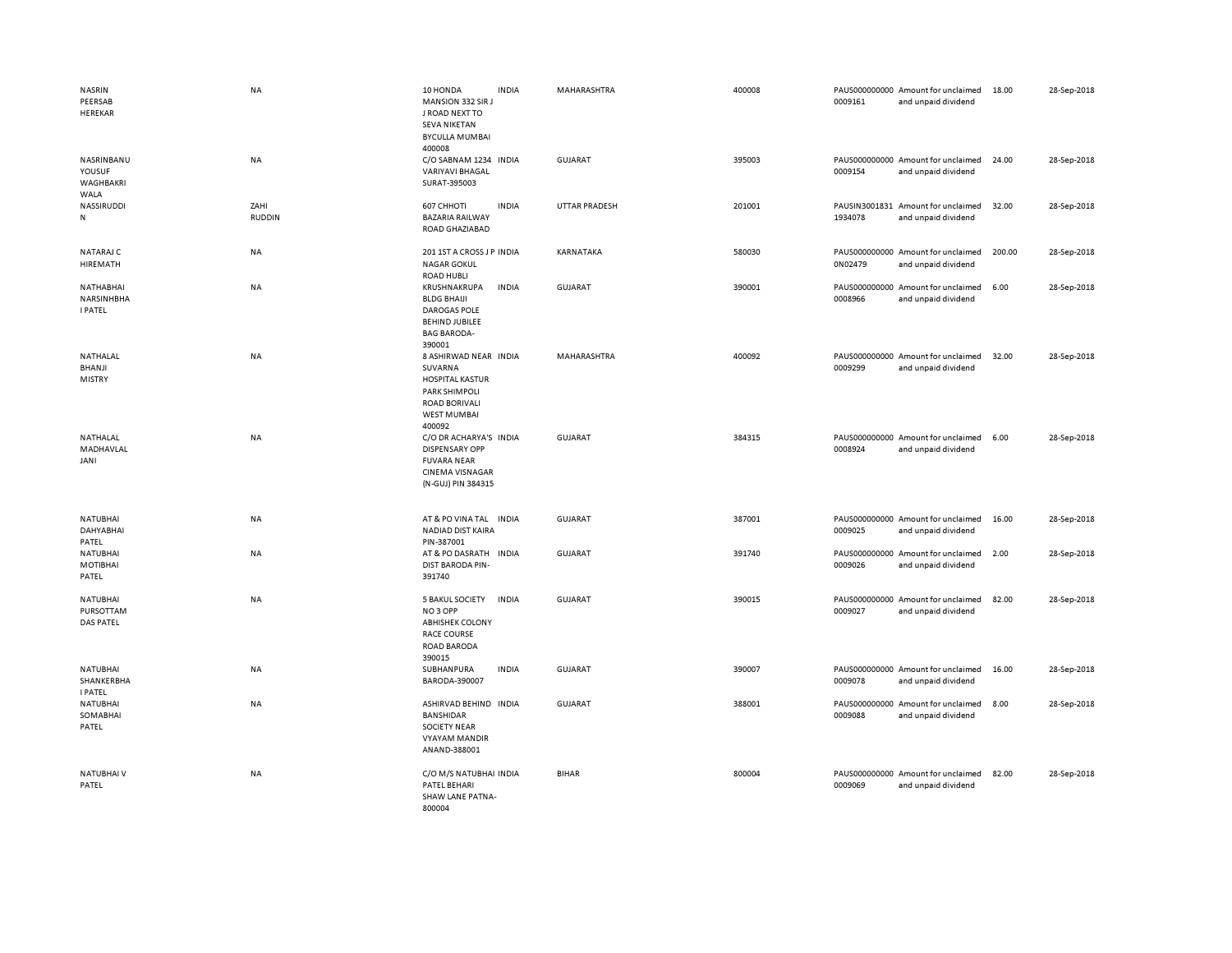| NATVARBHAI<br>RAMCHANDB<br><b>HAI PATEL</b> | <b>NA</b>        | <b>OUTSIDE FATEH</b><br>DARWAJA AT PO &<br>TA VISNAGAR DIST<br><b>MEHSANA PIN-</b><br>384315                                                     | <b>INDIA</b> | <b>GUJARAT</b> | 384315 | 0009029 | PAUS000000000 Amount for unclaimed<br>and unpaid dividend | 2.00  | 28-Sep-2018 |
|---------------------------------------------|------------------|--------------------------------------------------------------------------------------------------------------------------------------------------|--------------|----------------|--------|---------|-----------------------------------------------------------|-------|-------------|
| NATVARLAL<br>DALSUKHBHA<br><b>I PARIKH</b>  | <b>NA</b>        | JAGMAL S POLE<br><b>VIJAY NIWAS</b><br>BARODA-390001                                                                                             | <b>INDIA</b> | <b>GUJARAT</b> | 390001 | 0008913 | PAUS000000000 Amount for unclaimed<br>and unpaid dividend | 8.00  | 28-Sep-2018 |
| NATVARLAL<br>DALSUKHBHA<br><b>I PARIKH</b>  | NA               | <b>VIJAY NIWAS</b><br>KALYANRAIJI<br><b>MANDIR BARODA-</b><br>390001                                                                             | <b>INDIA</b> | <b>GUJARAT</b> | 390001 | 0008912 | PAUS000000000 Amount for unclaimed<br>and unpaid dividend | 8.00  | 28-Sep-2018 |
| NATVARLAL<br>GOVARDHAN<br><b>DAS SHAH</b>   | <b>NA</b>        | 26 KRISHNA KUNJ<br>29/30 KUL KM<br>MUNSHI MARG<br>MUMBAI-400007                                                                                  | <b>INDIA</b> | MAHARASHTRA    | 400007 | 0008967 | PAUS000000000 Amount for unclaimed<br>and unpaid dividend | 6.00  | 28-Sep-2018 |
| NATVARLAL<br>HIRALAL<br>PARIKH              | <b>NA</b>        | PATODIA POLE<br><b>BARODA 390001</b>                                                                                                             | <b>INDIA</b> | <b>GUJARAT</b> | 390001 | 0008920 | PAUS000000000 Amount for unclaimed<br>and unpaid dividend | 2.00  | 28-Sep-2018 |
| NATVARLAL<br>MANGALDAS<br>SHAH              | NA               | C/O. HARESH N.<br>SHAH A/20,<br><b>GHANSHYAM PAR-</b><br>K SCTY.OPP:<br>RAJDHANI SCTY.<br><b>HARNI-VARAS-IA</b><br>RING ROAD,<br>VADODARA 390006 | <b>INDIA</b> | <b>GUJARAT</b> | 390006 | 0008936 | PAUS000000000 Amount for unclaimed<br>and unpaid dividend | 2.00  | 28-Sep-2018 |
| NATVARLAL<br>MANGALSIN<br><b>GH PARMAR</b>  | <b>NA</b>        | AMPRAPALI<br>SOCIETY 34/3 NR.<br>MANGLESHWAR<br>MAHADEV TEMPLE<br>AT & PO.<br>HALOLPANCHMAH<br>AL                                                | <b>INDIA</b> | GUJARAT        | 389350 | 0008932 | PAUS000000000 Amount for unclaimed<br>and unpaid dividend | 6.00  | 28-Sep-2018 |
| NATVERLAL<br>CHUNILAL<br>SHAH               | <b>NA</b>        | <b>GANU BAKRI'S</b><br>KHANCHA LAKKAD<br>PITHA ROAD<br>BARODA-390001                                                                             | <b>INDIA</b> | <b>GUJARAT</b> | 390001 | 0009032 | PAUS000000000 Amount for unclaimed<br>and unpaid dividend | 50.00 | 28-Sep-2018 |
| NATVERLAL<br>GOVARDHAN<br>DAS SHAH          | <b>NA</b>        | 287 SAMUEL<br><b>STREET MUMBAI</b><br>400003                                                                                                     | <b>INDIA</b> | MAHARASHTRA    | 400003 | 0008908 | PAUS000000000 Amount for unclaimed<br>and unpaid dividend | 16.00 | 28-Sep-2018 |
| NATWARLAL<br>BAPULAL<br>SHAH                | NA               | 2 ANURADHA<br>SOCIETY PANIGATE<br>BARODA-390001                                                                                                  | <b>INDIA</b> | <b>GUJARAT</b> | 390001 | 0009033 | PAUS000000000 Amount for unclaimed<br>and unpaid dividend | 16.00 | 28-Sep-2018 |
| NATWARLAL<br>SHAH                           | <b>NA</b>        | "ADITI" 12<br><b>KAMLESH PARK</b><br>SOC COLLEGE<br>ROAD NADIAD-<br>387001                                                                       | <b>INDIA</b> | <b>GUJARAT</b> | 387001 | 0008910 | PAUS000000000 Amount for unclaimed<br>and unpaid dividend | 2.00  | 28-Sep-2018 |
| NAURATAN<br>MAL MEHTA                       | NATHMAL<br>MHETA | 92 NEHRU PARK<br><b>JODHPUR</b>                                                                                                                  | <b>INDIA</b> | RAJASTHAN      | 342003 | 0013222 | PAUS000000000 Amount for unclaimed<br>and unpaid dividend | 8.00  | 28-Sep-2018 |
| NAVAL<br>KHYALIRAM<br><b>GUPTA</b>          | NA               | <b>28 ALKAPURI</b><br>SOCIETY SUMUL<br>DAIRY ROAD SURAT<br>395003                                                                                | <b>INDIA</b> | <b>GUJARAT</b> | 395003 | 0009258 | PAUS000000000 Amount for unclaimed<br>and unpaid dividend | 32.00 | 28-Sep-2018 |
| NAVANITBHA<br><b>INARANBHAI</b><br>PATFI    | <b>NA</b>        | AT JITODIA TAK<br>ANAND DIST KAIRA<br>PIN-388001                                                                                                 | <b>INDIA</b> | GUJARAT        | 388001 | 0009035 | PAUS000000000 Amount for unclaimed<br>and unpaid dividend | 32.00 | 28-Sep-2018 |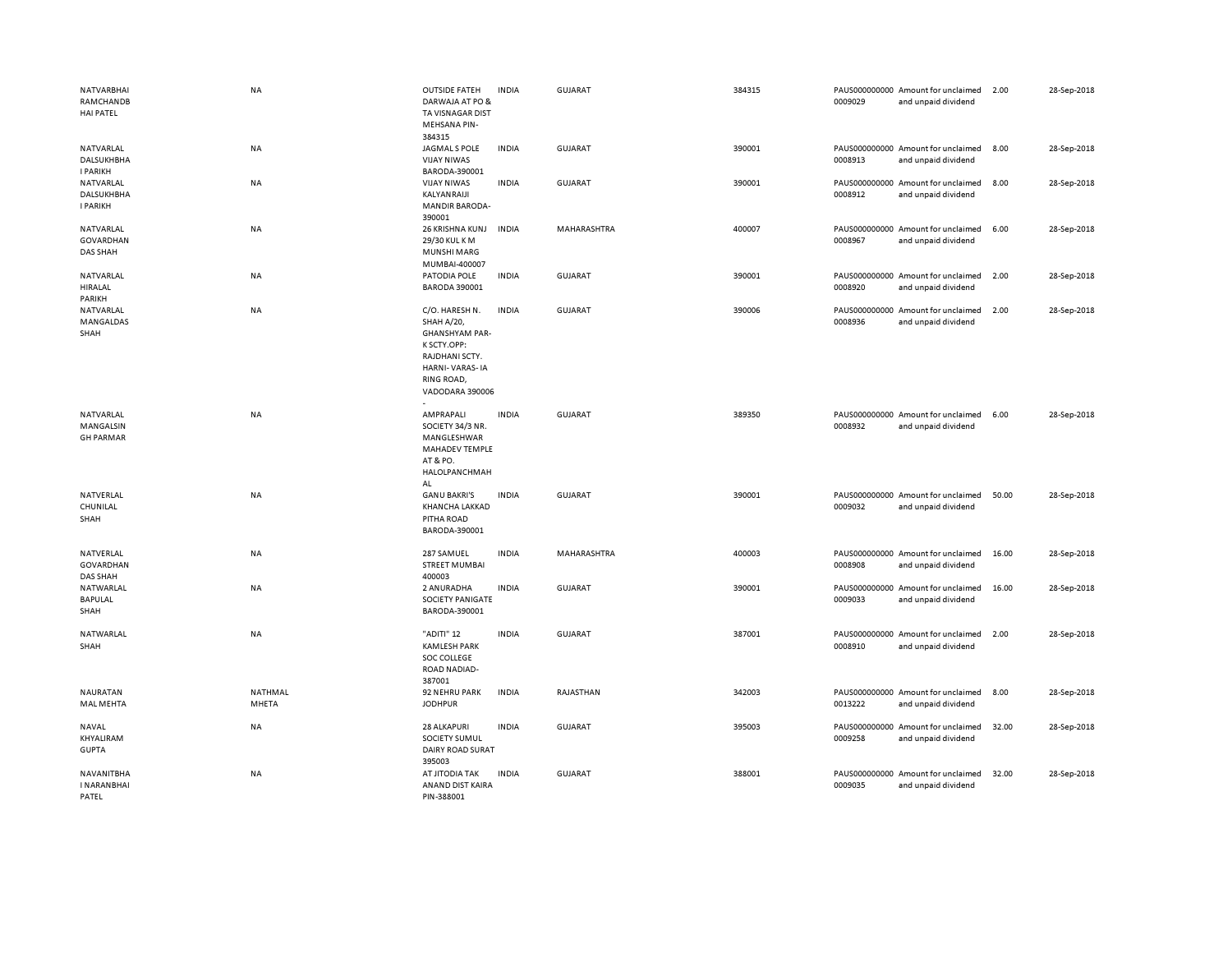| NAVEEN<br><b>KUMAR JAIN</b>                                | <b>NA</b>         | C/O UMA<br>BHANDAR 26 J J<br><b>ROAD UPPER</b><br><b>BAZAR RANCHI</b>                                                              | <b>INDIA</b> | <b>JHARKHAND</b> | 834001 | 0009295 | PAUS000000000 Amount for unclaimed<br>and unpaid dividend | 8.00   | 28-Sep-2018 |
|------------------------------------------------------------|-------------------|------------------------------------------------------------------------------------------------------------------------------------|--------------|------------------|--------|---------|-----------------------------------------------------------|--------|-------------|
| <b>NAVIN</b><br>DHURALAL<br>SHAH                           | NA                | 834001 BIHAR<br>12 SHUBHANIDHI<br><b>FLAT DOLAT</b><br>KHANA<br>SARANGPUR<br>AHMEDABAD<br>380001                                   | <b>INDIA</b> | GUJARAT          | 380001 | 0009260 | PAUS000000000 Amount for unclaimed<br>and unpaid dividend | 16.00  | 28-Sep-2018 |
| <b>NAVIN</b><br><b>TANDON</b>                              | NA                | 69 GODAVARI<br>APARTMENTS<br>ALAKNANDA NEW<br>DELHI 110019                                                                         | <b>INDIA</b> | DELHI            | 110019 | 0009099 | PAUS000000000 Amount for unclaimed<br>and unpaid dividend | 8.00   | 28-Sep-2018 |
| NAVINCHAN<br><b>DRA BABULAL</b><br><b>JOSHI</b>            | NA                | C/O VISHNU STORE INDIA<br>S T ROAD IDAR DIST<br>SABARKATHA PIN-<br>383430                                                          |              | <b>GUJARAT</b>   | 383430 | 0009039 | PAUS000000000 Amount for unclaimed<br>and unpaid dividend | 2.00   | 28-Sep-2018 |
| NAVINCHAN<br>DRA C MODI                                    | NA                | 701, MATRU ASHISH INDIA<br>CO.OP.HSG.SCTY.<br>PLOT 46 SECTOR<br>29, VASHI, NAVI<br>MUMBAI-400705                                   |              | MAHARASHTRA      | 400705 | 0009326 | PAUS000000000 Amount for unclaimed<br>and unpaid dividend | 16.00  | 28-Sep-2018 |
| NAVINCHAN<br><b>DRA HIRALAL</b><br>PARIKH                  | HIRALAL<br>PARIKH | 19 SHAYAM<br>SUNDER SOCIETY<br><b>NEAR POST OFFICE</b><br><b>HALOL DIST</b><br>PANCHMAHAL                                          | <b>INDIA</b> | <b>GUJARAT</b>   | 389350 | 3432085 | PAUSIN3003941 Amount for unclaimed<br>and unpaid dividend | 8.00   | 28-Sep-2018 |
| NAVINCHAN<br><b>DRA</b><br>ICHCHHASHA<br><b>NKER VAYAS</b> | NA                | 13 KARAN PARA<br><b>NARAYAN NIWAS</b><br>RAJKOT-360002                                                                             | <b>INDIA</b> | <b>GUJARAT</b>   | 360002 | 0009137 | PAUS000000000 Amount for unclaimed<br>and unpaid dividend | 8.00   | 28-Sep-2018 |
| NAVJEET<br>SINGH                                           | NA                | 157 SHARDA<br>NIKETAN DELHI                                                                                                        | <b>INDIA</b> | DELHI            | 110034 | 0N03965 | PAUS000000000 Amount for unclaimed<br>and unpaid dividend | 400.00 | 28-Sep-2018 |
| NAVNITBHAI<br>M PATEL                                      | NA                | SHETARIA'S STREET INDIA<br>AT PADRA 391440<br><b>DIST BARODA</b><br>GUJARAT                                                        |              | GUJARAT          | 391440 | 0009244 | PAUS000000000 Amount for unclaimed<br>and unpaid dividend | 6.00   | 28-Sep-2018 |
| NAVNITLAL<br><b>FAKIRCHAND</b><br><b>BHAVSAR</b>           | NA                | MOTI CHHIPWAD<br><b>NEAR PARBADI</b><br>BARODA-390001                                                                              | <b>INDIA</b> | <b>GUJARAT</b>   | 390001 | 0009044 | PAUS000000000 Amount for unclaimed<br>and unpaid dividend | 6.00   | 28-Sep-2018 |
| NAVNITLAL<br>JETHALAL<br>SHAH                              | NA                | 117 SARGAM<br><b>APARTMENT CO-</b><br>OP HOUSING SOC -<br>LTD NR SHRIPAD<br><b>NAGAR SOCIETY</b><br>KARELIBAUG-<br>BARODA 390018 - | <b>INDIA</b> | <b>GUJARAT</b>   | 390018 | 0008941 | PAUS000000000 Amount for unclaimed<br>and unpaid dividend | 10.00  | 28-Sep-2018 |
| NAVNITLAL<br><b>THAKORDAS</b><br>GHARIWALA                 | NA                | <b>D-1 TIRUPATI</b><br>APARTMENT<br>KADIWALA HIGH<br>SCHOOL<br>COMPOUND<br>SAGRAMPURA<br><b>RING RD SURAT</b><br>395002            | <b>INDIA</b> | <b>GUJARAT</b>   | 395002 | 0008977 | PAUS000000000 Amount for unclaimed<br>and unpaid dividend | 6.00   | 28-Sep-2018 |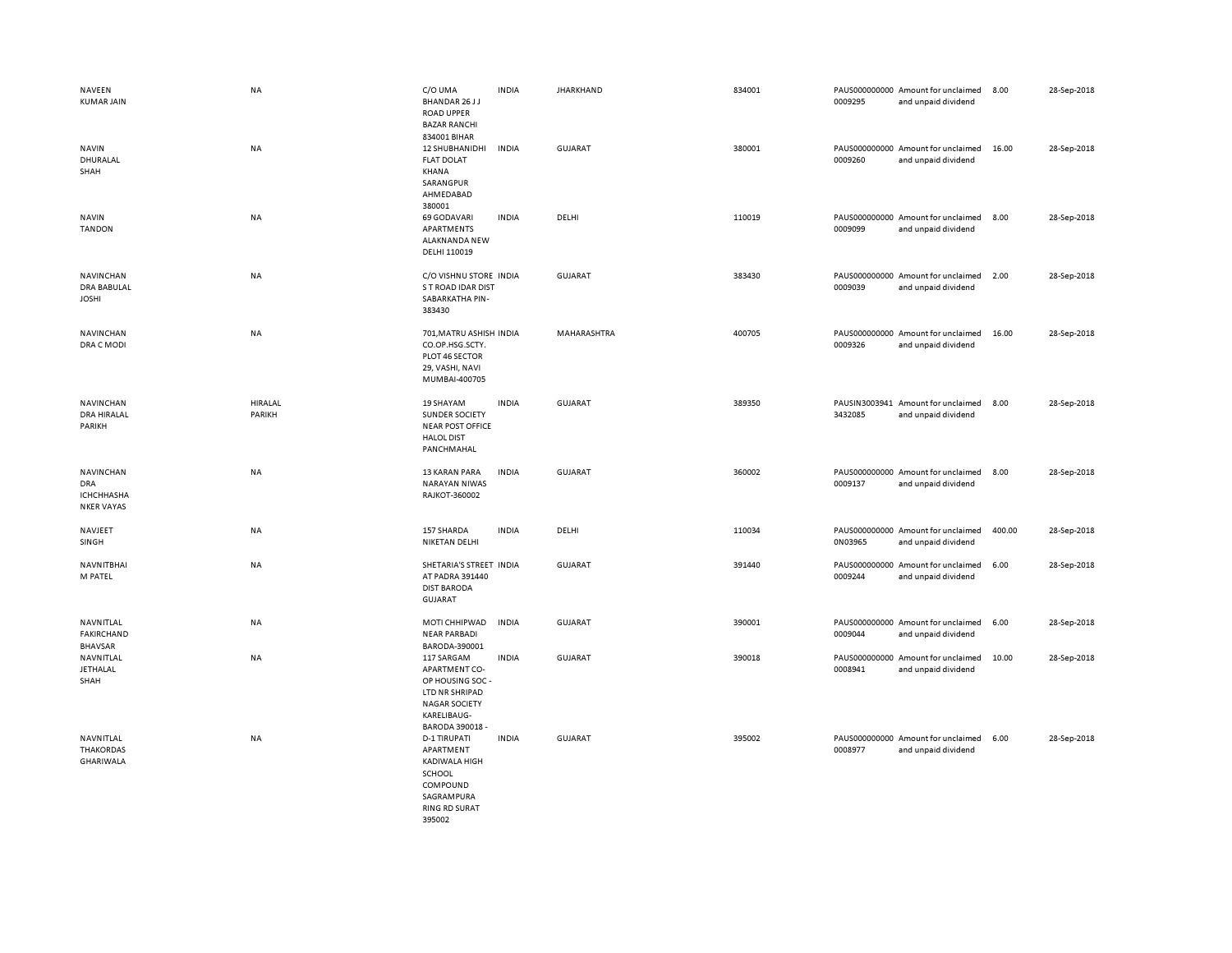| NAVNITRAI<br>AMRUTLAL<br>MEHTA            | <b>NA</b> | C/O MONA<br><b>TRADING CO MAIN</b><br><b>BAZAR AT RAJULA</b><br>DIST AMRELI PIN-<br>364560           | <b>INDIA</b> | <b>GUJARAT</b>        | 364560 | 0009045 | PAUS000000000 Amount for unclaimed<br>and unpaid dividend | 16.00  | 28-Sep-2018 |
|-------------------------------------------|-----------|------------------------------------------------------------------------------------------------------|--------------|-----------------------|--------|---------|-----------------------------------------------------------|--------|-------------|
| <b>NAYANA</b><br>SURESH<br>DHRU           | <b>NA</b> | C/O THE SWASTIK<br><b>JANATA SAHAKARI</b><br><b>BANK LTD 502</b><br>KALBADEVI ROAD<br>MUMBAI-400002  | <b>INDIA</b> | <b>MAHARASHTRA</b>    | 400002 | 0009168 | PAUS000000000 Amount for unclaimed<br>and unpaid dividend | 8.00   | 28-Sep-2018 |
| NAZMUDDIN<br>ABDUL<br>KADER               | <b>NA</b> | KATABJIWALA P3<br><b>CHANDNI CHOWK</b><br>ST 2ND FLOOR<br>CALCUTTA-700013                            | <b>INDIA</b> | <b>WEST BENGAL</b>    | 700013 | 0009149 | PAUS000000000 Amount for unclaimed<br>and unpaid dividend | 16.00  | 28-Sep-2018 |
| NEELA<br>RAMESHCHA<br><b>NDRA DESAI</b>   | <b>NA</b> | RATNA-DEEP 80<br>ATMAJYOTI NAGAR<br>ΟΡΡ ΑΤΜΑΙΥΟΤΙ<br><b>ASHRAM RACE</b><br>COURSE<br>VADODARA-390007 | <b>INDIA</b> | GUJARAT               | 390007 | 0008980 | PAUS000000000 Amount for unclaimed<br>and unpaid dividend | 2.00   | 28-Sep-2018 |
| NEELA<br>VIJAYKUMAR<br>ADI                | NA        | SHIYABAUG MAIN<br>ROAD BARODA<br>390001                                                              | <b>INDIA</b> | <b>GUJARAT</b>        | 390001 | 0009243 | PAUS000000000 Amount for unclaimed<br>and unpaid dividend | 32.00  | 28-Sep-2018 |
| NEELAKANTH<br>PUNNAPPA<br><b>HALBHAVI</b> | <b>NA</b> | 1819,<br>RASIVADEKAR<br><b>GALLI CHIKODI</b>                                                         | <b>INDIA</b> | KARNATAKA             | 591201 | 0N00575 | PAUS000000000 Amount for unclaimed<br>and unpaid dividend | 200.00 | 28-Sep-2018 |
| NEELIMA<br>MADHUKAR<br>DESHPANDE          | NA        | 42 SHANWAR PETH INDIA<br>PUNE-411030                                                                 |              | MAHARASHTRA           | 411030 | 0008981 | PAUS000000000 Amount for unclaimed<br>and unpaid dividend | 6.00   | 28-Sep-2018 |
| NEELKANTH<br>NARAYAN<br>SAPRE             | NA        | SHARMA WARD<br><b>KHURAI M P</b><br>262700<br>SAGARMADHYA<br>PRADESH                                 | <b>INDIA</b> | <b>MADHYA PRADESH</b> | 470117 | 0008918 | PAUS000000000 Amount for unclaimed<br>and unpaid dividend | 6.00   | 28-Sep-2018 |
| NEENA<br>CHANDRU<br>SHAHANI               | <b>NA</b> | <b>MADHUR JYOTI</b><br><b>HARE KRISHNA</b><br><b>MANDIR ROAD</b><br><b>PUNE 411016</b>               | <b>INDIA</b> | MAHARASHTRA           | 411016 | 0009142 | PAUS000000000 Amount for unclaimed<br>and unpaid dividend | 8.00   | 28-Sep-2018 |
| NEERAJ<br>MEDIRATTA                       | <b>NA</b> | I-132 KIRTI NAGAR INDIA<br>NEW DELHI                                                                 |              | DELHI                 | 110001 | 0009283 | PAUS000000000 Amount for unclaimed<br>and unpaid dividend | 8.00   | 28-Sep-2018 |
| NEERUV<br>KHANNA                          | <b>NA</b> | 103/B SAMEER<br>NIWAS 21/AJP<br>ROAD <sub>7</sub><br><b>BUNGLOWS</b><br><b>VERSOVA MUMBAI</b>        | <b>INDIA</b> | MAHARASHTRA           | 400061 | 0N04615 | PAUS000000000 Amount for unclaimed<br>and unpaid dividend | 300.00 | 28-Sep-2018 |
| <b>NEETAR</b><br>LALANI                   | <b>NA</b> | PAREKH FALI AT<br><b>DHANDHUKA DIST</b><br>AHMEDABAD<br>382460                                       | <b>INDIA</b> | <b>GUJARAT</b>        | 382460 | 0009274 | PAUS000000000 Amount for unclaimed<br>and unpaid dividend | 32.00  | 28-Sep-2018 |
| <b>NEETAR</b><br>PATEL                    | <b>NA</b> | <b>6 HILL PARK</b><br>SOCIETY COLLEGE<br><b>ROAD NADIAD</b>                                          | <b>INDIA</b> | GUJARAT               | 387001 | 0N04700 | PAUS000000000 Amount for unclaimed<br>and unpaid dividend | 400.00 | 28-Sep-2018 |
| NEIL J GAJJAR                             | <b>NA</b> | 35-A AZAD ROAD<br>JUHU TARA H<br><b>GAWDE MARG</b><br>MUMBAI 400049                                  | <b>INDIA</b> | MAHARASHTRA           | 400049 | 0009314 | PAUS000000000 Amount for unclaimed<br>and unpaid dividend | 6.00   | 28-Sep-2018 |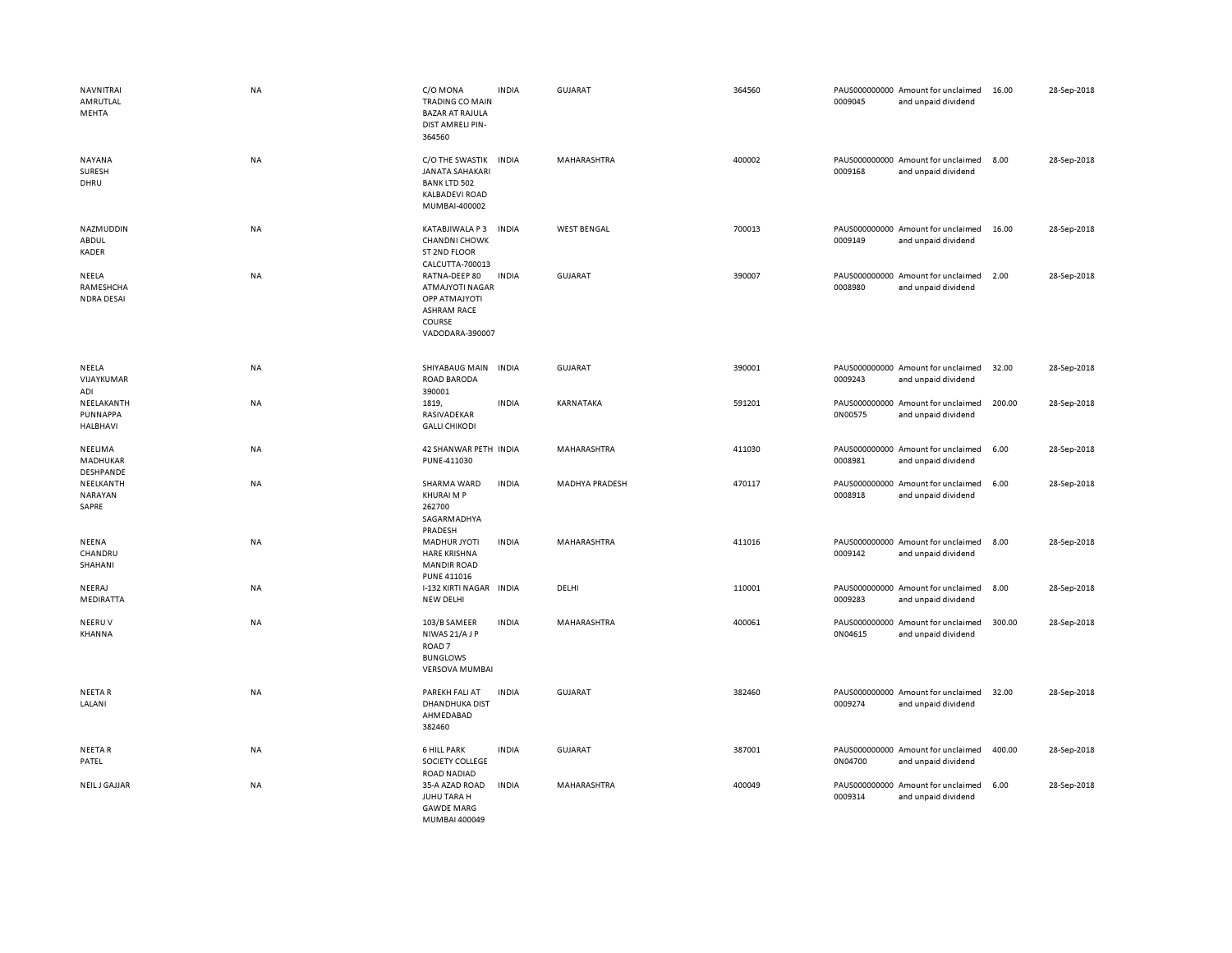| NEMAI<br>CHAND<br>SARKAR                  | <b>NA</b> | M G ROAD<br><b>DHARAMPUR</b><br>CHINSURAH<br><b>HOOGALY</b>                                                                                    | <b>INDIA</b> | <b>WEST BENGAL</b>    | 712101 | 0N02923 | PAUS000000000 Amount for unclaimed<br>and unpaid dividend | 200.00 | 28-Sep-2018 |
|-------------------------------------------|-----------|------------------------------------------------------------------------------------------------------------------------------------------------|--------------|-----------------------|--------|---------|-----------------------------------------------------------|--------|-------------|
| <b>NEVES</b><br>AGUSTA D<br>SOUZA         | <b>NA</b> | UNIVERSAL<br>FILTRATION CO 202<br>COMMERCE HO-<br>USE 2ND FLOOR<br>140 NAGINDAS<br><b>MASTER ROAD -</b><br><b>MEDOWS ST</b><br>MUMBAI 400023 - | <b>INDIA</b> | MAHARASHTRA           | 400023 | 0009293 | PAUS000000000 Amount for unclaimed<br>and unpaid dividend | 8.00   | 28-Sep-2018 |
| NIDHI<br>AGRAWAL                          | M AGRAWAL | BA/48 C ASHOK<br>VIHAR PHASE 1<br>DELHI                                                                                                        | <b>INDIA</b> | DELHI                 | 110052 | 0009825 | PAUSIN3001181 Amount for unclaimed<br>and unpaid dividend | 66.00  | 28-Sep-2018 |
| NIDHI<br>VIPULKUMAR<br>KHAKHKHAR          | <b>NA</b> | A-203 AADINATH<br>SHALIBHADRA<br>APPTS KALANALA<br>BHAVNAGAR                                                                                   | <b>INDIA</b> | GUJARAT               | 364001 | 0584601 | PAUS120206000 Amount for unclaimed<br>and unpaid dividend | 100.00 | 28-Sep-2018 |
| <b>NIKHIL JAIN</b>                        | NA        | 4358 MAIN ROAD<br>PAHARI DHIRAJ<br>DELHI 110006                                                                                                | <b>INDIA</b> | DELHI                 | 110006 | 0009226 | PAUS000000000 Amount for unclaimed<br>and unpaid dividend | 32.00  | 28-Sep-2018 |
| <b>NIKHIL R</b><br>CHAMANKAR              | NA        | 703, DHEERAJ<br>VIHAR, NATWAR<br>NAGAR, ROAD,<br>NO.1 PP DIAS<br>COMPOUND, JOGES<br>HWAR(E) MUMBAI-<br>400060                                  | <b>INDIA</b> | MAHARASHTRA           | 400060 | 0009275 | PAUS000000000 Amount for unclaimed<br>and unpaid dividend | 8.00   | 28-Sep-2018 |
| <b>NIKUNJ</b>                             | NA        | <b>B-103 SHEETAL</b><br>ARCADE SHEETAL<br><b>NAGAR MIRA ROAD</b><br><b>EAST DIST THANE</b><br>401107                                           | <b>INDIA</b> | MAHARASHTRA           | 401107 | 0009281 | PAUS000000000 Amount for unclaimed<br>and unpaid dividend | 16.00  | 28-Sep-2018 |
| NILESH<br><b>BABUBHAI</b><br>SHAH         | <b>NA</b> | 602/D RAJESH<br><b>NAGAR SAI BABA</b><br><b>NAGAR BORIVALI</b><br><b>WEST MUMBAI</b><br>400092                                                 | <b>INDIA</b> | MAHARASHTRA           | 400092 | 0009255 | PAUS000000000 Amount for unclaimed<br>and unpaid dividend | 66.00  | 28-Sep-2018 |
| NILESHKUMA<br>R<br>CHANDULAL<br>PATEL     | NA        | RAMJI MANDIR AT INDIA<br>& PO SOKHADA<br>DIST BARODA PIN-<br>391240                                                                            |              | <b>GUJARAT</b>        | 391240 | 0009050 | PAUS000000000 Amount for unclaimed<br>and unpaid dividend | 2.00   | 28-Sep-2018 |
| NILIMA<br>MOTLAG                          | <b>NA</b> | C/O THE SANGLI<br><b>BANK LTD KAMAL</b><br><b>KUNJITLANE</b><br>ERANDWANA<br><b>PUNE</b>                                                       | <b>INDIA</b> | MAHARASHTRA           | 411004 | 0N04950 | PAUS000000000 Amount for unclaimed<br>and unpaid dividend | 200.00 | 28-Sep-2018 |
| <b>NILIMAP</b><br>GUNDAWAR                | NA        | C/O SHRIP<br>GUNDAWAR<br><b>9ADVOCATE</b><br>GANDHIGATE<br>SHUKRAWARI<br><b>ROAD MAHAL</b><br>NAGPUR 440002                                    | <b>INDIA</b> | MAHARASHTRA           | 440002 | 0009265 | PAUS000000000 Amount for unclaimed<br>and unpaid dividend | 100.00 | 28-Sep-2018 |
| NILKAMAL<br>PRAFULCHAN<br><b>DRA SHAH</b> | <b>NA</b> | NAGARKUVA<br>CHOWK, AT PETLAD<br>DIST. ANAND(GUJ)-<br>388450                                                                                   | <b>INDIA</b> | <b>GUJARAT</b>        | 388450 | 0009330 | PAUS000000000 Amount for unclaimed<br>and unpaid dividend | 16.00  | 28-Sep-2018 |
| NILKANTH<br>NARAYAN<br>SAPRE              | NA        | "VASUDEO<br>SMRITTEE" SHUKLA<br>WARD KHURAI M P<br>470117                                                                                      | <b>INDIA</b> | <b>MADHYA PRADESH</b> | 470117 | 0008983 | PAUS000000000 Amount for unclaimed<br>and unpaid dividend | 6.00   | 28-Sep-2018 |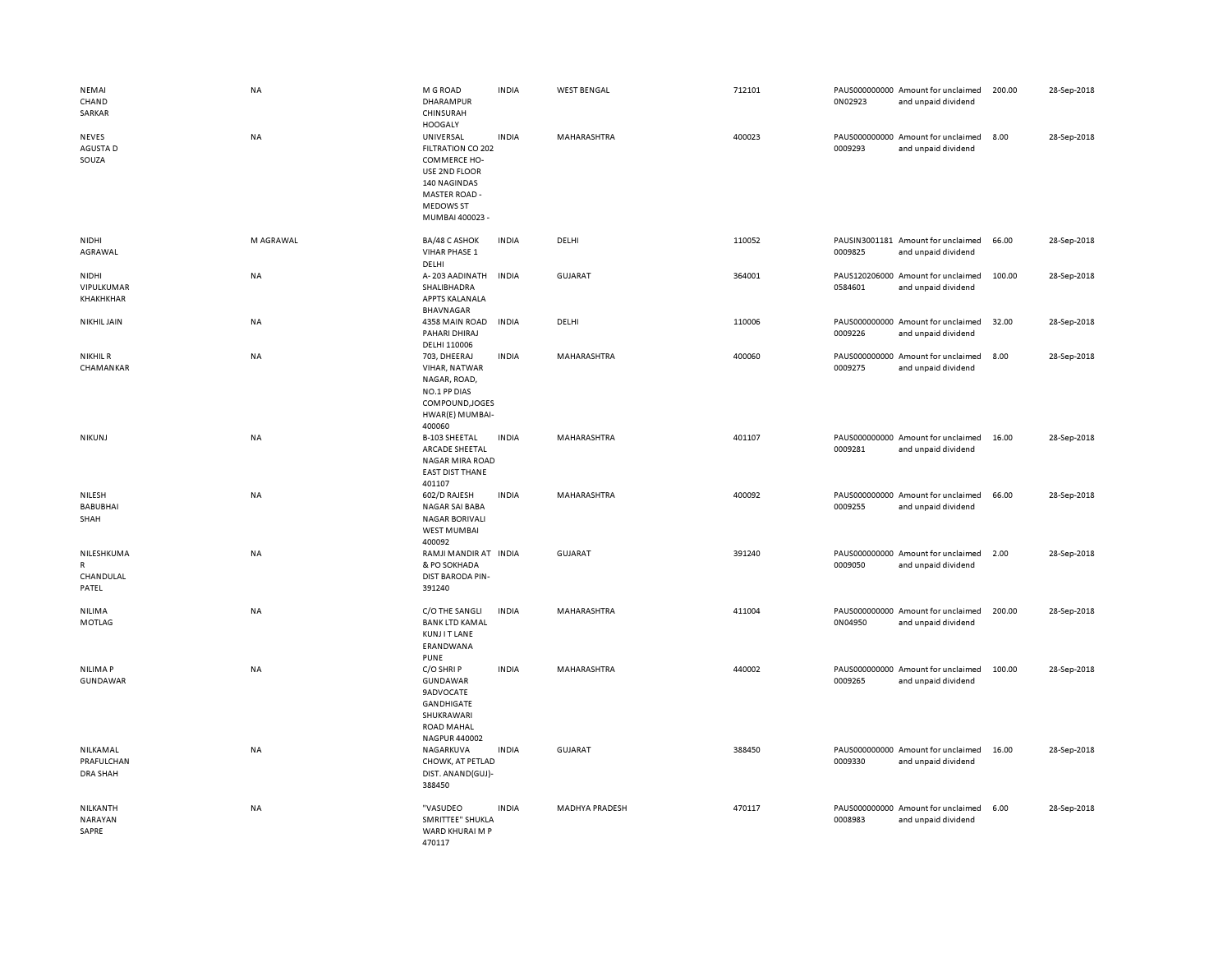| NILKANTHKU<br>MAR<br>SANTILAL<br>SHAH     | <b>NA</b>                                          | <b>CHAVDI BAZAR</b><br>PETLAD DIST KAIRA<br>PIN-388450                                                                                          | <b>INDIA</b> | <b>GUJARAT</b>     | 388450 | 0009051 | PAUS000000000 Amount for unclaimed<br>and unpaid dividend | 2.00   | 28-Sep-2018 |
|-------------------------------------------|----------------------------------------------------|-------------------------------------------------------------------------------------------------------------------------------------------------|--------------|--------------------|--------|---------|-----------------------------------------------------------|--------|-------------|
| NIMAT<br>CHANDRA<br>KONAR                 | NA                                                 | C/O M/S LIFE<br>GUARD P-48 B CI I<br>ROAD CALCUTTA                                                                                              | <b>INDIA</b> | <b>WEST BENGAL</b> | 700014 | 0N02914 | PAUS000000000 Amount for unclaimed<br>and unpaid dividend | 200.00 | 28-Sep-2018 |
| NIMMAGAD<br>DA BABU<br>RAJENDRA<br>PRASAD | NA                                                 | 40-3-3 KRISHNA<br><b>NAGAR LABBI PET</b><br>VIJAYAWADA-<br>520010                                                                               | <b>INDIA</b> | ANDHRA PRADESH     | 520010 | 0009052 | PAUS000000000 Amount for unclaimed<br>and unpaid dividend | 32.00  | 28-Sep-2018 |
| NIMMAGAD<br>DA DHANA<br>RATNA<br>PRASAD   | <b>NA</b>                                          | 40-3-3 KRISHNA<br>NAGAR LABBI PETA<br>VIJAYAWADA-<br>520010                                                                                     | <b>INDIA</b> | ANDHRA PRADESH     | 520010 | 0009053 | PAUS000000000 Amount for unclaimed<br>and unpaid dividend | 32.00  | 28-Sep-2018 |
| NIMMAGAD<br>DA MADHU<br>BABU              | SITARAMAIA<br>н                                    | NO 40-25-47 1ST<br><b>FLOOR KESAVA</b><br><b>TOWERS KONERU</b><br>CHENNAKESAVA<br><b>RAO STREET</b><br>PATAMATALANKA<br>VIJAYAWADA              | <b>INDIA</b> | ANDHRA PRADESH     | 520010 | 0029151 | PAUSIN3013132 Amount for unclaimed<br>and unpaid dividend | 16.00  | 28-Sep-2018 |
| NIMMAGAD<br>DA VENKATA<br>KRISHNARAO      | NA                                                 | 40-3-3 KRISHNA<br><b>NAGAR LABBI PET</b><br>VIJAYAWADA-<br>520010                                                                               | <b>INDIA</b> | ANDHRA PRADESH     | 520010 | 0009055 | PAUS000000000 Amount for unclaimed<br>and unpaid dividend | 32.00  | 28-Sep-2018 |
| NIRANJAN<br>KANCHANLAL<br>SHETH           | NA                                                 | K-5 GHANSHYAM<br><b>NAGAR NEAR</b><br><b>SUBHASH BRIDGE</b><br>AHMEDABAD-<br>380027                                                             | INDIA        | <b>GUJARAT</b>     | 380027 | 0009082 | PAUS000000000 Amount for unclaimed<br>and unpaid dividend | 16.00  | 28-Sep-2018 |
| NIRANJANA<br><b>DURLABHJI</b><br>SHAH     | NA                                                 | C/O. MR. RAJESH V. INDIA<br>MEHTA. D/36,<br>CHANDRA-KIRAN,<br>IIND FLR, OPP:N.L.<br>HIGH SCHOOL, S-<br>.v.<br>ROAD, MALAD(W)M<br>UMBAI-400064 - |              | MAHARASHTRA        | 400064 | 0009167 | PAUS000000000 Amount for unclaimed<br>and unpaid dividend | 16.00  | 28-Sep-2018 |
| NIRANJANA<br>SHANKARLAL<br>SEVAK          | NA                                                 | C/O BHARATBHAI<br><b>BHAILALBHAI JOSHI</b><br><b>LAKHA JOSHI'S</b><br>POLE LAL DARWAJA<br>P O UMRETH DIST<br>KHEDA                              | <b>INDIA</b> | <b>GUJARAT</b>     | 387411 | 0009301 | PAUS000000000 Amount for unclaimed<br>and unpaid dividend | 16.00  | 28-Sep-2018 |
| NIRANJANBH<br>AI<br>PARBATBHAI<br>SAVANI  | PARBATBHAI<br><b>BHAGWANB</b><br><b>HAI SAVANI</b> | 1 PARMESHWAR<br><b>AVENUE GROUND</b><br><b>FLOOR</b><br>VISHVAKARMA<br><b>COLONY KANKARIA</b><br>MANINAGAR<br>AHMEDABAD                         | <b>INDIA</b> | <b>GUJARAT</b>     | 380008 | 2925058 | PAUSIN3001831 Amount for unclaimed<br>and unpaid dividend | 66.00  | 28-Sep-2018 |
| NIRGUNA<br>MANSHANKA<br>R UPADHYAY        | <b>NA</b>                                          | C/O JANTA<br><b>MEDICAL STORE</b><br><b>KODINAR DIST</b><br>AMRELLPIN-362720                                                                    | <b>INDIA</b> | <b>GUJARAT</b>     | 362720 | 0008985 | PAUS000000000 Amount for unclaimed<br>and unpaid dividend | 6.00   | 28-Sep-2018 |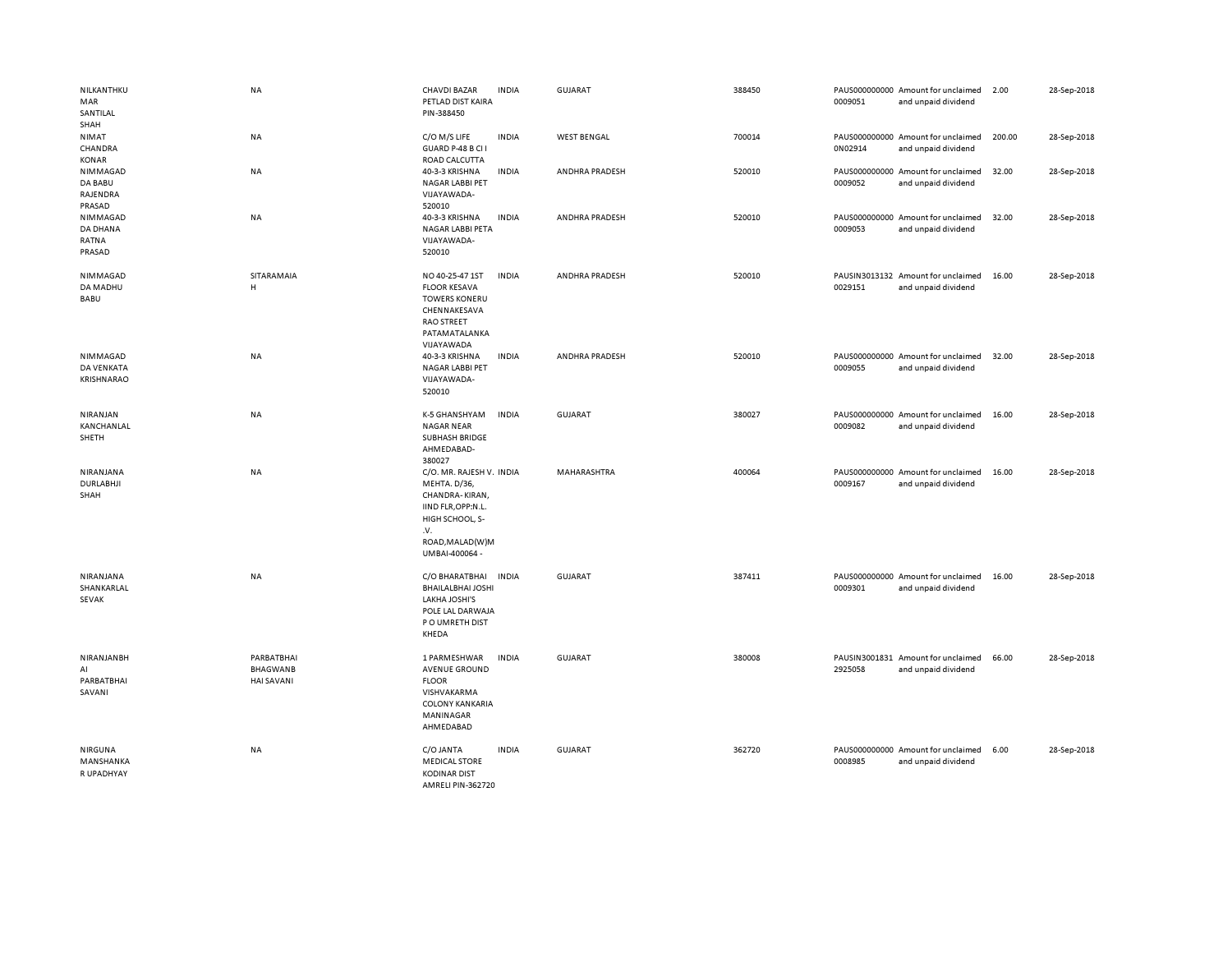| NIRMAL<br>AGRAWAL                         | NA        | FLAT 11/503<br>SHAHJAHANABAG<br>CO-OP GROUP HS<br>PLOT NO.1 SECTOR<br>11 DWARKA                                          | <b>INDIA</b> | DELHI              | 110045 | 0N03883 | PAUS000000000 Amount for unclaimed<br>and unpaid dividend | 200.00 | 28-Sep-2018 |
|-------------------------------------------|-----------|--------------------------------------------------------------------------------------------------------------------------|--------------|--------------------|--------|---------|-----------------------------------------------------------|--------|-------------|
| NIRMAL<br><b>KUMAR</b><br>SADHUKHAN       | NA        | 30 S N BANERJEE<br>ROAD CALCUTTA                                                                                         | <b>INDIA</b> | <b>WEST BENGAL</b> | 700013 | 0N02715 | PAUS000000000 Amount for unclaimed<br>and unpaid dividend | 200.00 | 28-Sep-2018 |
| NIRMAL<br>PRASAD<br>MEKAPATTI             | <b>NA</b> | C/O.MR.P.S.H.PRAS INDIA<br>AD SUNDARAM<br>COLONY, RING<br>ROAD, GUNTUR                                                   |              | ANDHRA PRADESH     | 522006 | 0N00185 | PAUS000000000 Amount for unclaimed<br>and unpaid dividend | 400.00 | 28-Sep-2018 |
| NIRMALA<br>BHASKARRAO<br>INGLE            | NA        | 252 SARAD NAGAR INDIA<br><b>TARSALICO</b><br>SOCIETY BARODA-<br>390009                                                   |              | <b>GUJARAT</b>     | 390009 | 0008939 | PAUS000000000 Amount for unclaimed<br>and unpaid dividend | 2.00   | 28-Sep-2018 |
| <b>NIRMALA C</b><br>KASHIKAR              | NA        | 11 SAURABH SANT INDIA<br><b>NAMDEV PATH</b><br>DOMBIVLI 421201<br>MAHARASHTRA                                            |              | MAHARASHTRA        | 421201 | 0009240 | PAUS000000000 Amount for unclaimed<br>and unpaid dividend | 66.00  | 28-Sep-2018 |
| <b>NIRMALA</b><br>DEVI<br>KOTHARI         | <b>NA</b> | C/O MATHURA DAS INDIA<br>KOTHARI 6<br>SIKDARPARA II N D<br>LANE CALCUTTA-<br>700070                                      |              | <b>WEST BENGAL</b> | 700070 | 0009145 | PAUS000000000 Amount for unclaimed<br>and unpaid dividend | 24.00  | 28-Sep-2018 |
| NIRMALA<br>KARKALA                        | NA        | 7-44 BAPUJI NAGAR INDIA<br><b>NACHARAM R R</b><br>DIST A P                                                               |              | ANDHRA PRADESH     | 500076 | 0N03160 | PAUS000000000 Amount for unclaimed<br>and unpaid dividend | 300.00 | 28-Sep-2018 |
| NIRMALA R<br>DESHPANDE                    | NA        | 97 BRAHMIN WADI INDIA<br>K A SUBRAMANIAM<br><b>ROAD MATUNGA</b><br>MUMBAI-400019                                         |              | MAHARASHTRA        | 400019 | 0009191 | PAUS000000000 Amount for unclaimed<br>and unpaid dividend | 16.00  | 28-Sep-2018 |
| <b>NIRMALAR</b><br>MALPANI                | NA        | V P ROAD<br><b>VAIJAPUR DIST</b><br>AURANGABAD<br>423701                                                                 | <b>INDIA</b> | MAHARASHTRA        | 423701 | 0009237 | PAUS000000000 Amount for unclaimed<br>and unpaid dividend | 8.00   | 28-Sep-2018 |
| NIRMALA R<br><b>PONNAMBAL</b><br>AM       | NA        | A-6 HOUSING UNIT INDIA<br>S N PALAYAM<br><b>COIMBATORE</b>                                                               |              | <b>TAMIL NADU</b>  | 641007 | 0N03043 | PAUS000000000 Amount for unclaimed<br>and unpaid dividend | 300.00 | 28-Sep-2018 |
| <b>NIRMALAS</b><br>GANDHI                 | NA        | 19 KALPANA<br><b>SOCIETY RACE</b><br><b>COURCE CIRCLE</b><br>BARODA-390007                                               | <b>INDIA</b> | <b>GUJARAT</b>     | 390007 | 0009057 | PAUS000000000 Amount for unclaimed<br>and unpaid dividend | 32.00  | 28-Sep-2018 |
| NIRMALA<br><b>SURESH</b><br>AMIN          | <b>NA</b> | 46, HARIBHAKTHI<br><b>COLONY RACE</b><br><b>COURSE ROAD</b><br>VADODARA                                                  | <b>INDIA</b> | <b>GUJARAT</b>     | 390007 | 0N00592 | PAUS000000000 Amount for unclaimed<br>and unpaid dividend | 200.00 | 28-Sep-2018 |
| NIRMALA<br>WAMAN<br>MHASKAR               | NA        | 1098/13 B MODEL<br><b>COLONY SHIVAJI</b><br><b>NAGAR POONA-</b><br>411016                                                | <b>INDIA</b> | MAHARASHTRA        | 411016 | 0008921 | PAUS000000000 Amount for unclaimed<br>and unpaid dividend | 10.00  | 28-Sep-2018 |
| NIRMALABEN<br><b>BHANUPRAS</b><br>AD AMIN | NA        | 9B HIRABAG<br><b>SOCIETY BEHIND</b><br><b>RAMBAG NEAR</b><br><b>VIVEKANAND HIGH</b><br>SCHOOL<br>MANINAGAR<br>AHMFDARAD- | <b>INDIA</b> | <b>GUJARAT</b>     | 380008 | 0009213 | PAUS000000000 Amount for unclaimed<br>and unpaid dividend | 8.00   | 28-Sep-2018 |

380008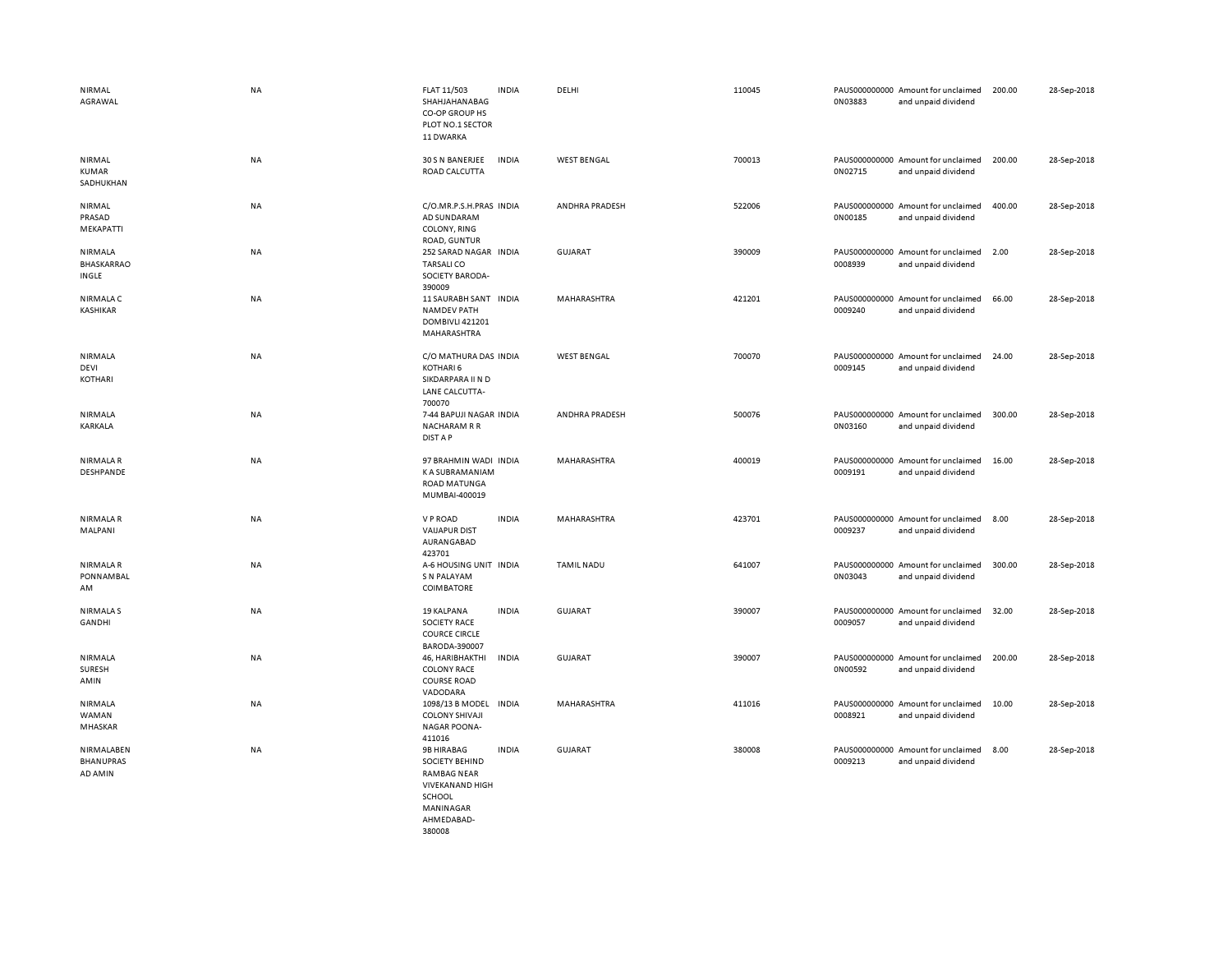| NIRMALABEN<br>CHIMANLAL<br>SHAH                                     | <b>NA</b> | C/O VADILAL C<br><b>SHAH OPP</b><br>KAMODIA<br><b>DISPENSARY</b><br><b>MAKEN KUVA</b><br>GODHRA-389001                         | <b>INDIA</b> | <b>GUJARAT</b>     | 389001 | 0008990 | PAUS000000000 Amount for unclaimed<br>and unpaid dividend | 16.00  | 28-Sep-2018 |
|---------------------------------------------------------------------|-----------|--------------------------------------------------------------------------------------------------------------------------------|--------------|--------------------|--------|---------|-----------------------------------------------------------|--------|-------------|
| NIRMALDAS<br><b>BHARATHARI</b><br>KORI                              | NA        | KUVERJI DEVSHI<br>CHAWL 2ND FL B S<br><b>ROAD OPP</b><br><b>ZARAPKAR SHOW</b><br>ROOM DADAR<br>MUMBAI 400028                   | <b>INDIA</b> | MAHARASHTRA        | 400028 | 0009171 | PAUS000000000 Amount for unclaimed<br>and unpaid dividend | 8.00   | 28-Sep-2018 |
| NIRMLA                                                              | NA        | TU/25 PITAMPURA INDIA<br>DELHI 110034                                                                                          |              | DELHI              | 110034 | 0009135 | PAUS000000000 Amount for unclaimed<br>and unpaid dividend | 16.00  | 28-Sep-2018 |
| NIRUMATI<br><b>DASHRATHB</b><br><b>HAI DARJI</b>                    | <b>NA</b> | FA/26 ALEMBIC<br><b>COLONY ALEMBIC</b><br><b>ROAD BARODA</b><br>390003                                                         | <b>INDIA</b> | GUJARAT            | 390003 | 0008945 | PAUS000000000 Amount for unclaimed<br>and unpaid dividend | 2.00   | 28-Sep-2018 |
| NIRUPABEN<br>KANUBHAI<br>PATEL                                      | <b>NA</b> | C/O BABUBHAI<br><b>FULABHAI PATEL</b><br><b>B11 RANMUKT-</b><br><b>ESHWAR SOCIETY</b><br>OPP VIHAR CINEMA<br>BARODA-- 390004 - | <b>INDIA</b> | <b>GUJARAT</b>     | 390004 | 0009067 | PAUS000000000 Amount for unclaimed<br>and unpaid dividend | 2.00   | 28-Sep-2018 |
| NISHABEN<br>ARUNBHAI<br><b>DIGHE</b>                                | <b>NA</b> | 301, KARAN<br>COMPLEX<br>NR.MAHAVIR<br>COLONY<br>RAJMAHEL ROAD<br>VADODARA                                                     | <b>INDIA</b> | <b>GUJARAT</b>     | 390001 | 0009335 | PAUS000000000 Amount for unclaimed<br>and unpaid dividend | 2.00   | 28-Sep-2018 |
| NISHANT<br>KULSHRESHT<br>HA                                         | NA        | C/O M B PHARMA INDIA<br>OPP RAILWAY<br><b>INSTITUTE</b><br><b>JODHPUR</b>                                                      |              | RAJASTHAN          | 342001 | 0N03338 | PAUS000000000 Amount for unclaimed<br>and unpaid dividend | 200.00 | 28-Sep-2018 |
| <b>NISHAR</b><br>EHMAD<br><b>GULAM</b><br><b>MOUDIN</b><br>MIYAWALA | NA        | WADI MOTI<br>VORWAWAD<br>BARODA-390001                                                                                         | <b>INDIA</b> | <b>GUJARAT</b>     | 390001 | 0009061 | PAUS000000000 Amount for unclaimed<br>and unpaid dividend | 16.00  | 28-Sep-2018 |
| NISHIT P<br>KOTHARI                                                 | NA        | 204-USH-KAL NEW INDIA<br>RAMDASPETH<br>NAGPUR-440010                                                                           |              | MAHARASHTRA        | 440010 | 0009152 | PAUS000000000 Amount for unclaimed<br>and unpaid dividend | 8.00   | 28-Sep-2018 |
| <b>NITA GUPTA</b>                                                   | NA        | 120 CANAL STREET INDIA<br><b>SREE BHUMI</b><br>CALCUTTA                                                                        |              | <b>WEST BENGAL</b> | 700048 | 0N02702 | PAUS000000000 Amount for unclaimed<br>and unpaid dividend | 200.00 | 28-Sep-2018 |
| <b>NITA</b><br><b>HARWANI</b>                                       | <b>NA</b> | PLOT NO 3 GURU<br><b>NANAK COLONY</b><br>AJMER 305001                                                                          | <b>INDIA</b> | RAJASTHAN          | 305001 | 0009266 | PAUS000000000 Amount for unclaimed<br>and unpaid dividend | 32.00  | 28-Sep-2018 |
| NITA<br>WADHERA                                                     | NA        | 2 BAG FARZANA<br><b>CIVIL LINES AGRA</b><br>282002                                                                             | INDIA        | UTTAR PRADESH      | 282002 | 0009141 | PAUS000000000 Amount for unclaimed<br>and unpaid dividend | 8.00   | 28-Sep-2018 |
| NITAI<br>BANERJEA                                                   | NA        | 32/3N GARIAHAT<br>ROAD (SOUTH)<br>CALCUTTA 700031                                                                              | <b>INDIA</b> | <b>WEST BENGAL</b> | 700031 | 0009100 | PAUS000000000 Amount for unclaimed<br>and unpaid dividend | 8.00   | 28-Sep-2018 |
| NITAI DATTA                                                         | NA        | C/OMRR<br>MUKHERJI 2 SOUTH<br>PARK HALTU<br><b>SCHOOL ROAD</b>                                                                 | <b>INDIA</b> | <b>WEST BENGAL</b> | 700078 | 0N02709 | PAUS000000000 Amount for unclaimed<br>and unpaid dividend | 300.00 | 28-Sep-2018 |

CALCUTTA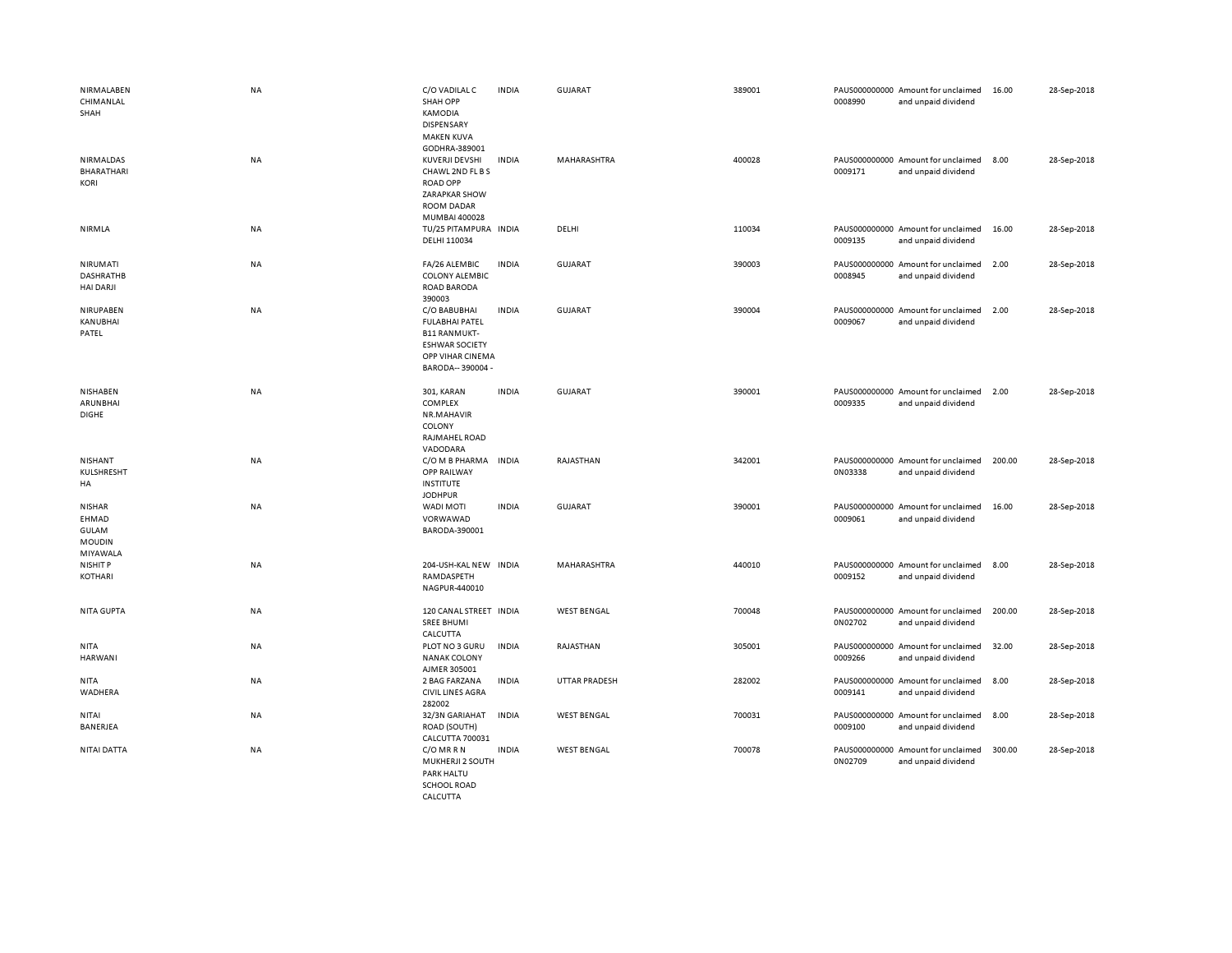| NITEEN<br>RATANSHI<br><b>BHUVA</b>                    | <b>NA</b>                                | 24-A INDRADEEP<br>CO-OP SOCIETY<br>OPP KASTURBA<br><b>VIKAS GRUH</b><br>JAMNAGAR-361001                                | <b>INDIA</b> | <b>GUJARAT</b> | 361001 | 0009062 | PAUS000000000 Amount for unclaimed<br>and unpaid dividend | 32.00   | 28-Sep-2018 |
|-------------------------------------------------------|------------------------------------------|------------------------------------------------------------------------------------------------------------------------|--------------|----------------|--------|---------|-----------------------------------------------------------|---------|-------------|
| NITESH<br>DAHYABHAI<br>CHAVDA                         | DAHYABHAI<br><b>ISHVARBHAI</b><br>CHAVDA | E/3/28, VISHRAM<br>PARK, OPP.<br><b>BHAVSAR HOTEL,</b><br>NEW WADAJ,<br>AHMEDAABD.                                     | <b>INDIA</b> | GUJARAT        | 380013 | 0532233 | PAUSIN3003431 Amount for unclaimed<br>and unpaid dividend | 10.00   | 28-Sep-2018 |
| <b>NITIN GANGJI</b><br>MOTA                           | NA                                       | E-16 RH-IV SECTOR INDIA<br><b>6 VASHI NEW</b><br>MUMBAI 400703                                                         |              | MAHARASHTRA    | 400703 | 0009254 | PAUS000000000 Amount for unclaimed<br>and unpaid dividend | 8.00    | 28-Sep-2018 |
| NITIN<br>JAGJIVAN<br>LANGHNOJA                        | NA                                       | ANAND<br>NAGAR, BLOCK<br>NO.7, ROOM<br>NO.H/289, RAJKOT                                                                | <b>INDIA</b> | GUJARAT        | 360002 | 0097197 | PAUS130199000 Amount for unclaimed<br>and unpaid dividend | 82.00   | 28-Sep-2018 |
| <b>NITIN K SHAH</b>                                   | <b>NA</b>                                | <b>BARODA</b><br>ORTHOPAEDIC<br><b>CLINIC KHARIVAR</b><br>NEAR G.P.O.<br>VADODARA-390001                               | <b>INDIA</b> | <b>GUJARAT</b> | 390001 | 0009323 | PAUS000000000 Amount for unclaimed<br>and unpaid dividend | 2.00    | 28-Sep-2018 |
| NITINKUMAR<br><b>THAKORBHAI</b><br>PATEL              | <b>NA</b>                                | C/O. MAHESHBHAI INDIA<br>D. DESAI 45/B<br>VRUNDVAN SCTY.<br>B/H.BRIGHT<br>SCHOOL, VIP ROAD,<br>KARELIBAUG,<br>VADODARA |              | GUJARAT        | 390018 | 0008944 | PAUS000000000 Amount for unclaimed<br>and unpaid dividend | 2.00    | 28-Sep-2018 |
| NIVAJKHAN<br>ANAVARKHA<br>N PATHAN                    | NA                                       | NAVAYARD NEAR<br><b>BUS STAND</b><br>BARODA-390002                                                                     | <b>INDIA</b> | <b>GUJARAT</b> | 390002 | 0009064 | PAUS000000000 Amount for unclaimed<br>and unpaid dividend | 2.00    | 28-Sep-2018 |
| <b>NIVEDITA R</b><br>DAVE                             | NA                                       | C/O MR UPENDRA<br>VED 408 SHILPA<br><b>GOLIBAR LANE</b><br>JAGDUSHANAGAR<br><b>GHATKOPAR</b><br>MUMBAI 400077          | <b>INDIA</b> | MAHARASHTRA    | 400077 | 0009277 | PAUS000000000 Amount for unclaimed<br>and unpaid dividend | 32.00   | 28-Sep-2018 |
| <b>NIWAS</b><br>SARDA                                 | NA                                       | C/O RAJ KUMAR<br><b>KABRA O JOGBANI</b><br>854328 DIST<br><b>ARARIA BIHAR</b>                                          | <b>INDIA</b> | <b>BIHAR</b>   | 854328 | 0011484 | PAUS000000000 Amount for unclaimed<br>and unpaid dividend | 1666.00 | 28-Sep-2018 |
| <b>NOONEY</b><br>SESHA<br>SUSEELA                     | NA                                       | <b>3RD LINE BRODI</b><br>PET GUNTUR-<br>522002                                                                         | <b>INDIA</b> | ANDHRA PRADESH | 522002 | 0009065 | PAUS000000000 Amount for unclaimed<br>and unpaid dividend | 32.00   | 28-Sep-2018 |
| <b>NOONEY</b><br>VASANTA                              | NA                                       | <b>3RD LANE</b><br><b>BRODIPET GUNTUR</b>                                                                              | <b>INDIA</b> | ANDHRA PRADESH | 522002 | 0N05358 | PAUS000000000 Amount for unclaimed<br>and unpaid dividend | 600.00  | 28-Sep-2018 |
| <b>NOONEY</b><br>VASANTA                              | NA                                       | <b>3RD LINE BRODI</b><br>PET GUNTUR-<br>522002                                                                         | <b>INDIA</b> | ANDHRA PRADESH | 522002 | 0009066 | PAUS000000000 Amount for unclaimed<br>and unpaid dividend | 32.00   | 28-Sep-2018 |
| <b>NOORUNNIS</b><br>A MOHD<br><b>HUSAIN</b><br>PARKAR | <b>NA</b>                                | 4/24 MUNICIPAL<br><b>BUILDING LJ CROSS</b><br>ROAD NO 2 MAHIM<br>MUMBAI 400016                                         | <b>INDIA</b> | MAHARASHTRA    | 400016 | 0009269 | PAUS000000000 Amount for unclaimed<br>and unpaid dividend | 66.00   | 28-Sep-2018 |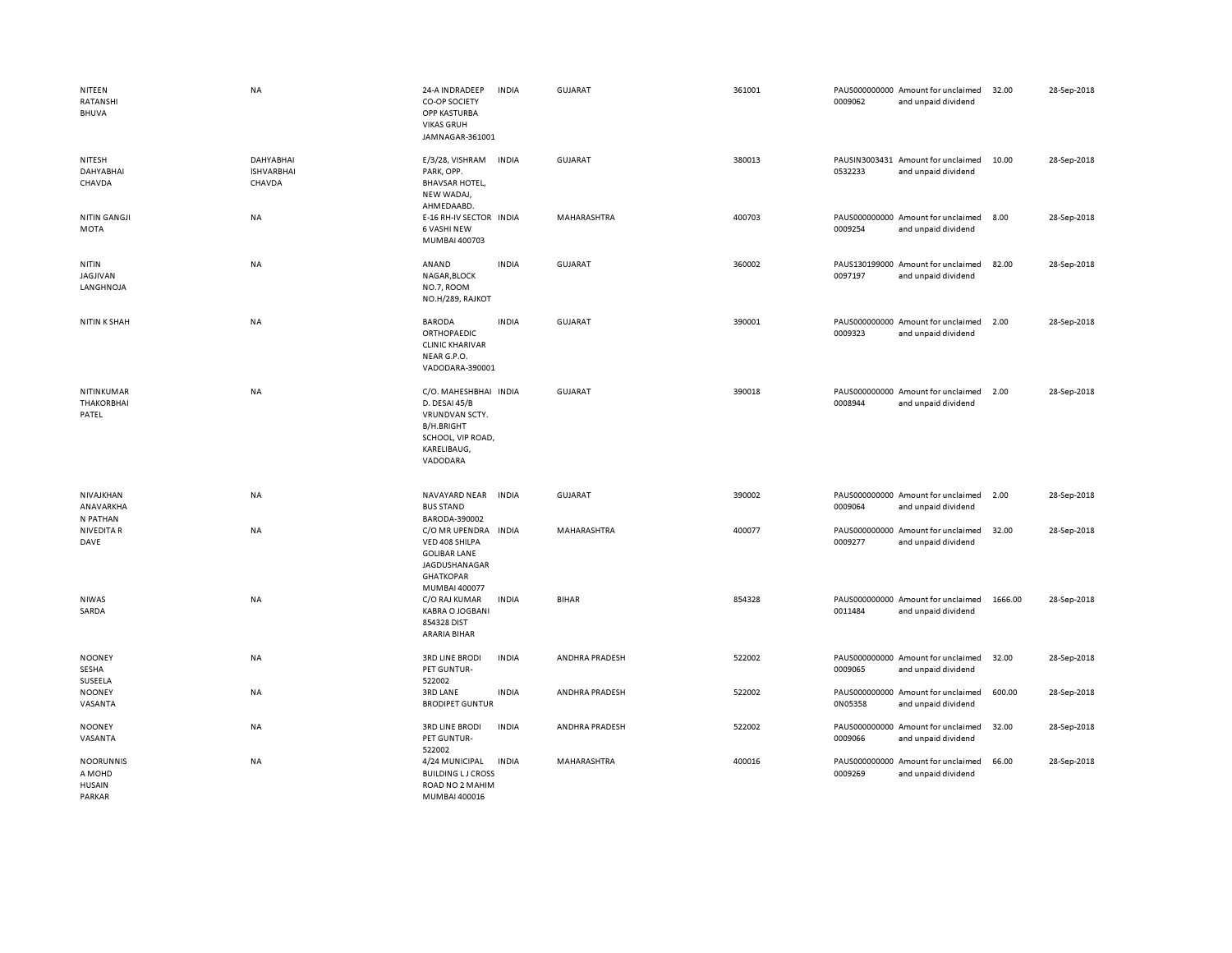| <b>NOROTAMD</b><br>AS JADAVJEE<br>MITHANI         | <b>NA</b>                 | ARYAN MAHAL 6TH INDIA<br><b>FLOOR BLOCK NO</b><br>32 "C" ROAD<br>CHURCHGATE<br>MUMBAI 400020         |              | MAHARASHTRA          | 400020 | 0009300 | PAUS000000000 Amount for unclaimed<br>and unpaid dividend | 32.00  | 28-Sep-2018 |
|---------------------------------------------------|---------------------------|------------------------------------------------------------------------------------------------------|--------------|----------------------|--------|---------|-----------------------------------------------------------|--------|-------------|
| NUKARATNA<br>M PALUKURI                           | <b>NA</b>                 | <b>GENERAL &amp;</b><br><b>MEDICAL STORES</b><br><b>STATION</b><br>ROAD, ANAKAPALLE<br>VISAKHAPATNAM | <b>INDIA</b> | ANDHRA PRADESH       | 531001 | 0N00593 | PAUS000000000 Amount for unclaimed<br>and unpaid dividend | 800.00 | 28-Sep-2018 |
| <b>NUTAN</b><br>GANGADHAR<br>CHINEY               | <b>NA</b>                 | "SNEH SAGAR"<br>APARTMENT<br><b>TAPDIA NAGAR</b><br>AKOLA 444005                                     | <b>INDIA</b> | <b>MAHARASHTRA</b>   | 444005 | 0009276 | PAUS000000000 Amount for unclaimed<br>and unpaid dividend | 10.00  | 28-Sep-2018 |
| NUTANBEN<br>PRAFULBHAI<br><b>KAPADIA</b>          | <b>NA</b>                 | G-31 BOMBAY<br>MARKET<br><b>UMARWADA</b><br>SURAT 395010                                             | <b>INDIA</b> | <b>GUJARAT</b>       | 395010 | 0009308 | PAUS000000000 Amount for unclaimed<br>and unpaid dividend | 16.00  | 28-Sep-2018 |
| O V THOMAS                                        | <b>NA</b>                 | MANAGING<br>PARTNER NEERA<br><b>AGENCIES</b><br>ERNAKULAM<br>682011                                  | <b>INDIA</b> | <b>KERALA</b>        | 682011 | 0009337 | PAUS000000000 Amount for unclaimed<br>and unpaid dividend | 50.00  | 28-Sep-2018 |
| OASIS CINE<br>COMMUNICA<br><b>TION</b><br>LIMITED | <b>NA</b>                 | 6/2 MOIRA STREET INDIA<br><b>4TH FLOOR</b><br>CALCUTTA 700017                                        |              | <b>WEST BENGAL</b>   | 700017 | 0009362 | PAUS000000000 Amount for unclaimed<br>and unpaid dividend | 332.00 | 28-Sep-2018 |
| OCHCHHAV<br>HASMUKHLA<br>L DESAI                  | <b>NA</b>                 | TAMBOLIWADO<br>SHRI GOPAL KRUPA<br>PO KADI DIST<br>MEHSANA 382715                                    | <b>INDIA</b> | GUJARAT              | 382715 | 0009361 | PAUS000000000 Amount for unclaimed<br>and unpaid dividend | 24.00  | 28-Sep-2018 |
| OM NARAIN<br>TIWARI                               | <b>NA</b>                 | FRONT SIDE, 1ST<br>FLOOR, 7/107A(1)<br><b>SWAROOP NAGAR</b><br><b>KANPUR</b>                         | <b>INDIA</b> | <b>UTTAR PRADESH</b> | 208002 | 0001329 | PAUS000000000 Amount for unclaimed<br>and unpaid dividend | 200.00 | 28-Sep-2018 |
| OM PARKASH                                        | <b>NA</b>                 | MIG FLAT NO-153<br>PKT F25 SECTOR-3<br>ROHINI NEW DELHI<br>110085                                    | <b>INDIA</b> | DELHI                | 110085 | 0009344 | PAUS000000000 Amount for unclaimed<br>and unpaid dividend | 16.00  | 28-Sep-2018 |
| OM PARKASH<br>PANDAY                              | JALNI<br>PARSAD<br>PANDAY | <b>65C LIG DDA FLATS INDIA</b><br><b>GULABI BAGH</b><br>DELHI                                        |              | DELHI                | 110007 | 6736596 | PAUSIN3017741 Amount for unclaimed<br>and unpaid dividend | 16.00  | 28-Sep-2018 |
| OM PRAKASH                                        | <b>NA</b>                 | SHAM MACHINE<br><b>COMPANY KHAIR</b><br>NAGAR BAZAR<br><b>MEERUT CITY</b>                            | <b>INDIA</b> | <b>UTTAR PRADESH</b> | 250002 | 0001668 | PAUS000000000 Amount for unclaimed<br>and unpaid dividend | 800.00 | 28-Sep-2018 |
| OM PRAKASH<br><b>GUPTA</b>                        | <b>NA</b>                 | B-15 ARMY<br>OFFICERS FLATS<br><b>NAVY NAGAR</b><br>COLABA MUMBAI<br>400025                          | <b>INDIA</b> | MAHARASHTRA          | 400025 | 0009359 | PAUS000000000 Amount for unclaimed<br>and unpaid dividend | 16.00  | 28-Sep-2018 |
| OM PRAKASH<br>LATA                                | <b>NA</b>                 | 9, B T ROAD 10/25<br><b>BELGHARIA GOVT</b><br>QTRS CALCUTTA<br>700056                                | <b>INDIA</b> | <b>WEST BENGAL</b>   | 700056 | 0009350 | PAUS000000000 Amount for unclaimed<br>and unpaid dividend | 32.00  | 28-Sep-2018 |
| OM PRAKASH<br><b>TANDON</b>                       | <b>NA</b>                 | II-G-48 LAJPAT<br>NAGAR II NEW<br>DELHI 110024                                                       | <b>INDIA</b> | DELHI                | 110024 | 0009345 | PAUS000000000 Amount for unclaimed<br>and unpaid dividend | 8.00   | 28-Sep-2018 |
| OM SHANKER<br>MEHRA                               | <b>NA</b>                 | SECTOR IV POCKET INDIA<br><b>B/8 FLAT NO 101</b><br>MIG ROHINI DELHI<br>110085                       |              | DELHI                | 110085 | 0009343 | PAUS000000000 Amount for unclaimed<br>and unpaid dividend | 32.00  | 28-Sep-2018 |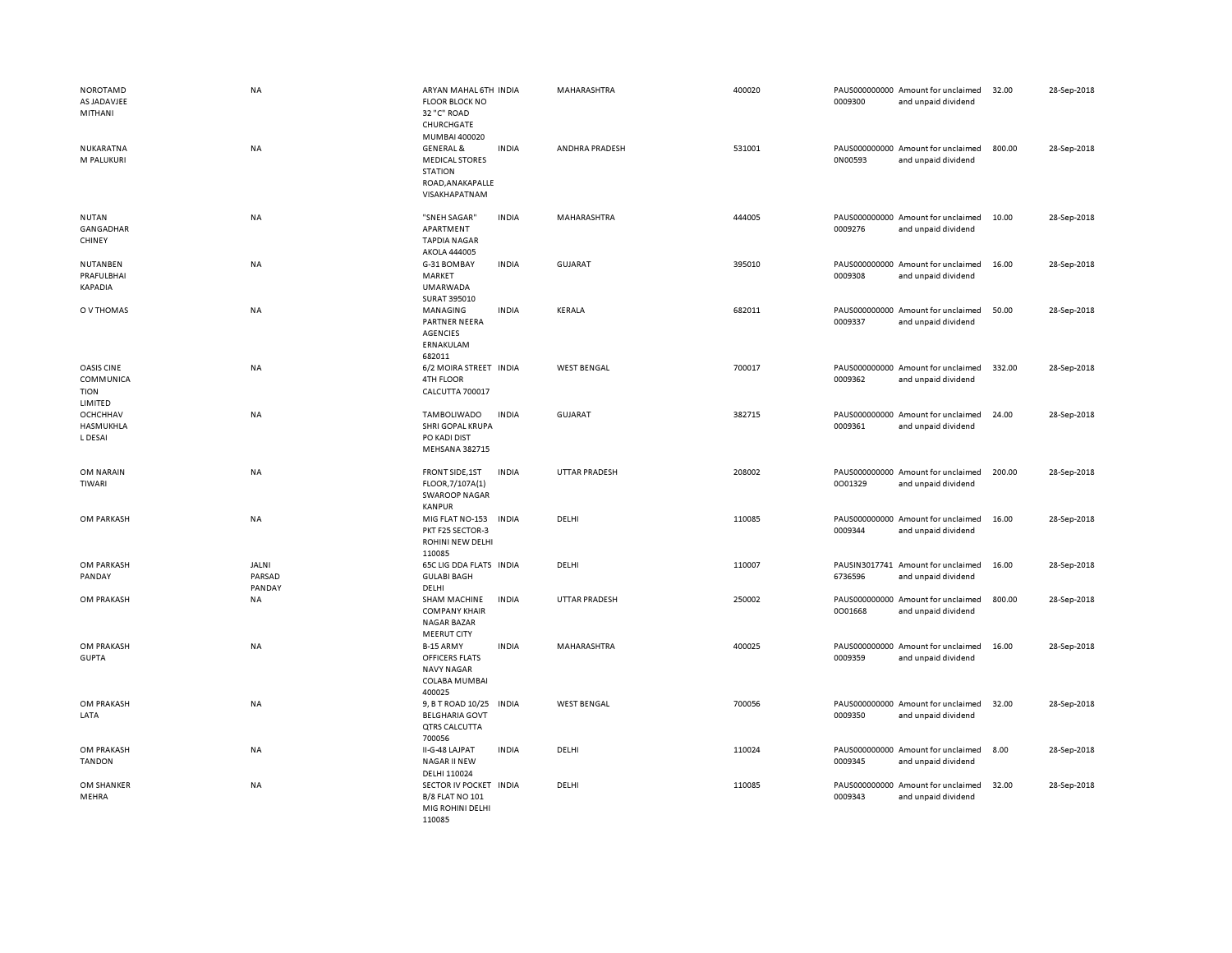| OMPRAKASH<br><b>GOBINDRAM</b><br>MEHRA | <b>NA</b>                                  | 104 RAJKUTIR PLOT INDIA<br>NO 301-302<br><b>LINKING ROAD</b><br>KHAR MUMBAI-<br>400052                          | MAHARASHTRA          | 400052 | 0009351                  | PAUS000000000 Amount for unclaimed<br>and unpaid dividend | 8.00   | 28-Sep-2018 |
|----------------------------------------|--------------------------------------------|-----------------------------------------------------------------------------------------------------------------|----------------------|--------|--------------------------|-----------------------------------------------------------|--------|-------------|
| OMPRAKASH<br><b>ULAL</b>               | <b>MADAN LAL</b><br>JAJU                   | 327, PUNGALION KI INDIA<br><b>GALI PUNGALPARA</b><br><b>JODHPUR</b>                                             | RAJASTHAN            | 342001 | 0092562                  | PAUSIN3016961 Amount for unclaimed<br>and unpaid dividend | 50.00  | 28-Sep-2018 |
| OMPRAKASH<br>MALANI                    | NA                                         | <b>INDIA</b><br>56 RISHI ARBIND<br>SARANI B T ROAD<br><b>BONHOOGHLY</b><br>CALCUTTA 700090                      | <b>WEST BENGAL</b>   | 700090 | 0009349                  | PAUS000000000 Amount for unclaimed<br>and unpaid dividend | 8.00   | 28-Sep-2018 |
| <b>ONKAR NATH</b><br>CHAUBEY           | NA                                         | <b>BHITARI LOHTA</b><br><b>INDIA</b><br>VARANASI                                                                | <b>UTTAR PRADESH</b> | 221007 | 0345451                  | PAUS120384000 Amount for unclaimed<br>and unpaid dividend | 120.00 | 28-Sep-2018 |
| <b>OSWYN</b><br>THEODORE<br>MIRANDA    | <b>JOSEPH</b><br><b>ANTHONY</b><br>MIRANDA | 1 COLOMBIA C H S INDIA<br>ST DOMINIC ROAD<br><b>BANDRA WEST</b><br><b>MUMBAI</b>                                | MAHARASHTRA          | 400050 | PAUSIN3015491<br>4601746 | Amount for unclaimed<br>and unpaid dividend               | 32.00  | 28-Sep-2018 |
| PB<br>CHAUDHARY                        | NA                                         | 35 VANDANA 9TH<br><b>INDIA</b><br><b>FLOOR OLD INS</b><br>TRATA R C CHURCH<br>COLABA MUMBAI                     | MAHARASHTRA          | 400005 | 0009838                  | PAUS000000000 Amount for unclaimed<br>and unpaid dividend | 66.00  | 28-Sep-2018 |
| P<br><b>BALAKRISHN</b><br>AN           | NA                                         | <b>INDIA</b><br>147/1 KARAYA<br>ROAD FLAT 4<br>CALCUTTA 700017                                                  | <b>WEST BENGAL</b>   | 700017 | 0009674                  | PAUS000000000 Amount for unclaimed<br>and unpaid dividend | 8.00   | 28-Sep-2018 |
| P GOLDWIN                              | NA                                         | 519, 10TH F MAIN, INDIA<br><b>6TH BLOCK RAJAJI</b><br>NAGAR<br><b>BANGALORE</b>                                 | KARNATAKA            | 560010 | 0P02019                  | PAUS000000000 Amount for unclaimed<br>and unpaid dividend | 200.00 | 28-Sep-2018 |
| P JOSEPH<br><b>GERALD</b>              | <b>NA</b>                                  | PRODUCT<br><b>INDIA</b><br>MANAGER<br><b>ALEMBIC</b><br><b>CHEMICAL WORKS</b><br>LTD VADODARA                   | <b>GUJARAT</b>       | 390003 | 0P04571                  | PAUS000000000 Amount for unclaimed<br>and unpaid dividend | 200.00 | 28-Sep-2018 |
| P K Bairoliya                          | <b>KP</b> Bairoliya                        | No-31, Swamy<br><b>INDIA</b><br>Enclave No - 9, 1st<br>Main, 1st Block<br>Koramangala<br>BANGALORE              | KARNATAKA            | 560034 | 0055521                  | PAUSIN3000951 Amount for unclaimed<br>and unpaid dividend | 8.00   | 28-Sep-2018 |
| P K MARSHAL<br><b>TITO</b>             | <b>NA</b>                                  | 3 4TH STREET<br><b>INDIA</b><br><b>EXTENTION</b><br>GANDHIPURAM<br><b>COIMBATORE</b>                            | <b>TAMIL NADU</b>    | 641012 | 0P03032                  | PAUS000000000 Amount for unclaimed<br>and unpaid dividend | 200.00 | 28-Sep-2018 |
| P KASTURI                              | <b>NA</b>                                  | SERNO CONTROLS INDIA<br><b>DIVISION E CIL</b><br>HYDERABAD-<br>500762                                           | ANDHRA PRADESH       | 500762 | 0009577                  | PAUS000000000 Amount for unclaimed<br>and unpaid dividend | 8.00   | 28-Sep-2018 |
| P<br><b>KRISHNAMUR</b><br>THI          | <b>NA</b>                                  | D-1 E I D PARRY<br><b>INDIA</b><br>RESIDENTIAL<br>ESTATE ETPS<br>POST OFFICE<br><b>ENNORE CHENNAI</b><br>600057 | <b>TAMIL NADU</b>    | 600057 | 0009588                  | PAUS000000000 Amount for unclaimed<br>and unpaid dividend | 100.00 | 28-Sep-2018 |
| P LAKSHMI                              | NA                                         | 44 VENKATACHALA INDIA<br>CHETTY ST<br><b>TRIPLICANE</b><br>CHENNAL 600005                                       | <b>TAMIL NADU</b>    | 600005 | 0009738                  | PAUS000000000 Amount for unclaimed<br>and unpaid dividend | 8.00   | 28-Sep-2018 |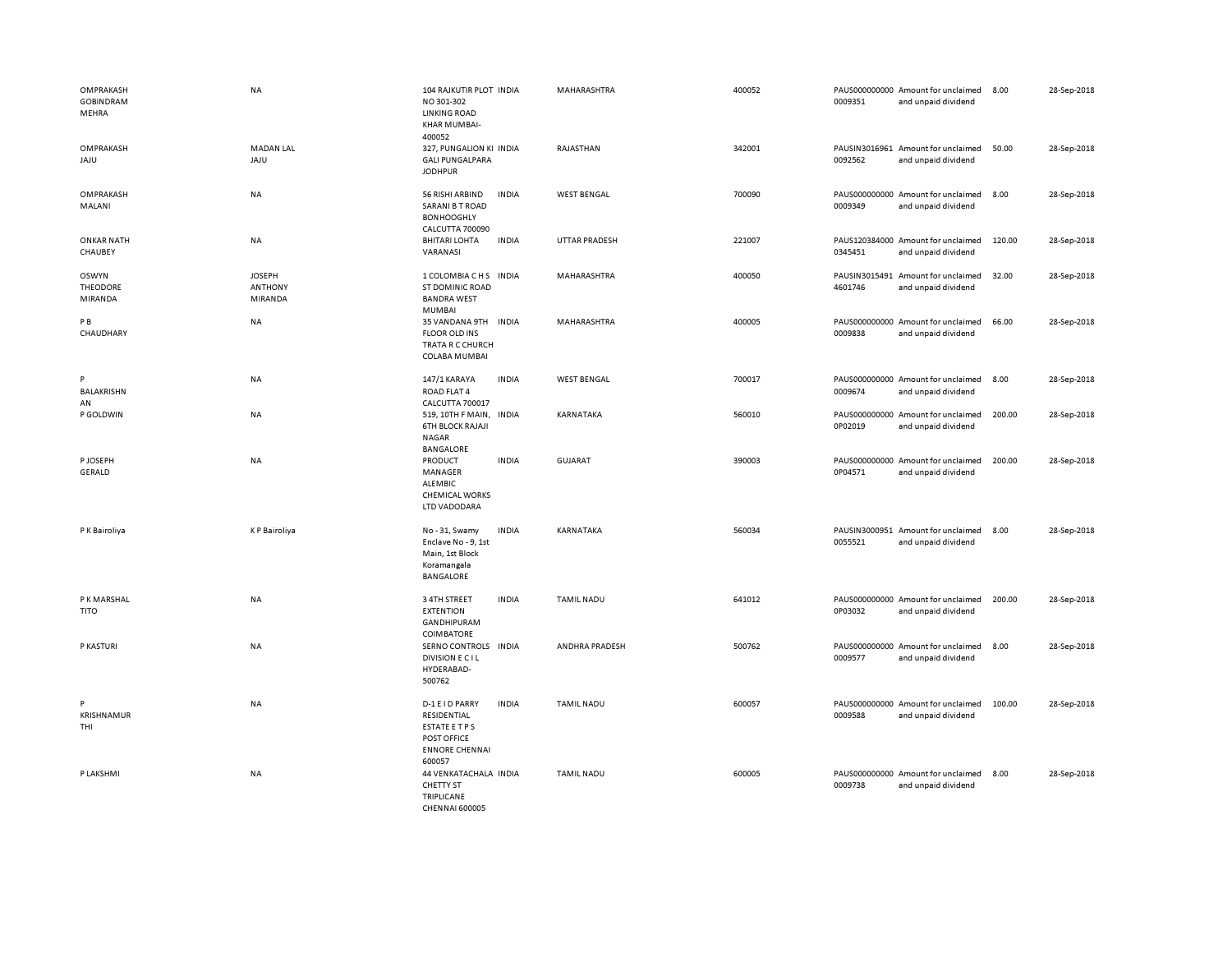| PM<br>ACHAMMA<br>PONNAMMA               | <b>NA</b>                  | C/O O M KURIAN D INDIA<br>D GEARS (P) LTD 28<br><b>MOTIA KHAN</b><br><b>JHANDEWALA</b><br>ROAD N DELHI-<br>110055 |              | DELHI             | 110055 | 0009610 | PAUS000000000 Amount for unclaimed<br>and unpaid dividend | 8.00   | 28-Sep-2018 |
|-----------------------------------------|----------------------------|-------------------------------------------------------------------------------------------------------------------|--------------|-------------------|--------|---------|-----------------------------------------------------------|--------|-------------|
| P<br>MAHALAKSH<br>MI                    | <b>NA</b>                  | 14, III - CROSS<br>NARAYANA<br>NAGAR, SALEM<br>T.N.-636015                                                        | <b>INDIA</b> | <b>TAMIL NADU</b> | 636015 | 0009866 | PAUS000000000 Amount for unclaimed<br>and unpaid dividend | 166.00 | 28-Sep-2018 |
| P MARUTHAI                              | <b>NA</b>                  | NO 46 SECOND<br><b>STREET KAMARAJ</b><br><b>NAGAR KORATTUR</b><br>CHENNAI                                         | <b>INDIA</b> | <b>TAMIL NADU</b> | 600080 | 0P03498 | PAUS000000000 Amount for unclaimed<br>and unpaid dividend | 600.00 | 28-Sep-2018 |
| PN<br>SATHYAMUR<br>THY                  | NA                         | 431/A, 9th Cross,<br>Girinagar II Phase                                                                           | <b>INDIA</b> | KARNATAKA         | 560085 | 0P05431 | PAUS000000000 Amount for unclaimed<br>and unpaid dividend | 100.00 | 28-Sep-2018 |
| P P GUPTA                               | <b>NA</b>                  | <b>6 PROFESSOR'S</b><br>COLONY<br>MODINAGAR DT<br><b>GHAZIABAD PIN-</b><br>201204                                 | <b>INDIA</b> | UTTAR PRADESH     | 201204 | 0009686 | PAUS000000000 Amount for unclaimed<br>and unpaid dividend | 8.00   | 28-Sep-2018 |
| P<br>PRAKASHCHA<br><b>ND</b>            | <b>NA</b>                  | 4 GOWDIA MUTT<br>ROAD 1ST FLOOR<br>ROYAPETTAH<br>CHENNAI 600014                                                   | <b>INDIA</b> | <b>TAMIL NADU</b> | 600014 | 0009678 | PAUS000000000 Amount for unclaimed<br>and unpaid dividend | 8.00   | 28-Sep-2018 |
| P<br>RAMESHCHA<br>ND<br><b>BHANDARI</b> | <b>NA</b>                  | H NO 3-4-376/16<br><b>BASANT NAGAR</b><br>COLONY<br>HYDERABAD<br>500027                                           | <b>INDIA</b> | ANDHRA PRADESH    | 500027 | 0009769 | PAUS000000000 Amount for unclaimed<br>and unpaid dividend | 100.00 | 28-Sep-2018 |
| <b>PS</b><br>DAKSHAYANI                 | <b>NA</b>                  | 535, HARBHAVI<br>CIRCLE,<br>CHAMRAJPET                                                                            | <b>INDIA</b> | KARNATAKA         | 577001 | 0P05570 | PAUS000000000 Amount for unclaimed<br>and unpaid dividend | 400.00 | 28-Sep-2018 |
| <b>PS</b><br>KUPPUSWAM<br>Y             | NA                         | NO 122 9TH MAIN INDIA<br><b>1ST CROSS</b><br>VENKATAMMA<br>RAMAIAH COLONY<br>MATHIKERE<br>BANGALORE               |              | KARNATAKA         | 560054 | 0706775 | PAUSIN3021481 Amount for unclaimed<br>and unpaid dividend | 16.00  | 28-Sep-2018 |
| P S<br>SHYAMASUN<br>DAR                 | <b>NA</b>                  | 1725 SUNANDA<br><b>EAST END'S MAIN</b><br>ROAD II BLOCK<br>JAYNAGAR<br><b>BANGALORE-</b><br>560011                | <b>INDIA</b> | KARNATAKA         | 560011 | 0009518 | PAUS000000000 Amount for unclaimed<br>and unpaid dividend | 16.00  | 28-Sep-2018 |
| P S<br>SIVASUBRAM<br>ANIAM              | PR<br>SHANMUGA<br>SUNDARAM | 21/10,<br>NAGARATHINAMM<br>AL COLONY WEST<br>MAMBALAM<br>CHENNAI                                                  | <b>INDIA</b> | MAHARASHTRA       | 999999 | 0036618 | PAUS130174000 Amount for unclaimed<br>and unpaid dividend | 8.00   | 28-Sep-2018 |
| P <sub>S</sub><br>SUBASHINI             | <b>NA</b>                  | $C/O$ K K<br>GOPALAKRISHNAN<br>KOKKUVAYIL<br>HOUSE PO<br><b>EDAVALANGU DIST</b><br><b>TRICHUR 680006</b>          | <b>INDIA</b> | KERALA            | 680006 | 0009521 | PAUS000000000 Amount for unclaimed<br>and unpaid dividend | 32.00  | 28-Sep-2018 |
| P SANJAY                                | <b>NA</b>                  | NO 32 3RD CROSS<br>AREKEMPANA<br><b>HALLI WILSON</b><br>GARDEN<br><b>BANGALORE</b><br>560027                      | <b>INDIA</b> | KARNATAKA         | 560027 | 0009840 | PAUS000000000 Amount for unclaimed<br>and unpaid dividend | 8.00   | 28-Sep-2018 |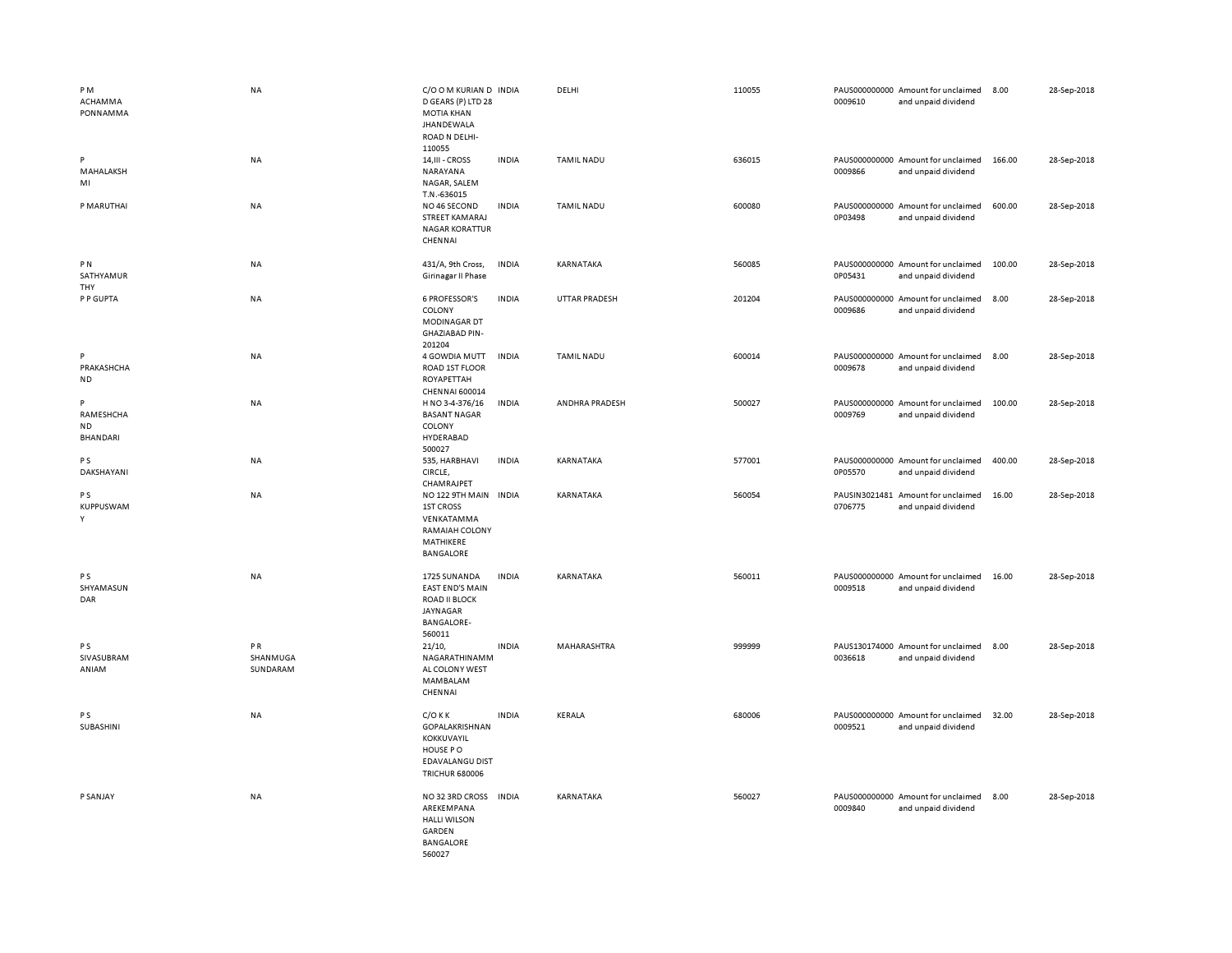| P<br>SARVAMANG<br>ALAMMA            | LATE T G<br>RAJENDRA<br>PRASAD | $C/O$ T G<br><b>JAYAPRAKSH</b><br><b>GOSALA NILAYA</b><br>2ND MAIN 1ST<br>CROSS JAYANAGAR<br>(WEST)TUMKUR                                      | <b>INDIA</b> | KARNATAKA         | 572102 | 0012788 | PAUS000000000 Amount for unclaimed<br>and unpaid dividend | 16.00  | 28-Sep-2018 |
|-------------------------------------|--------------------------------|------------------------------------------------------------------------------------------------------------------------------------------------|--------------|-------------------|--------|---------|-----------------------------------------------------------|--------|-------------|
| P SITARAM                           | <b>NA</b>                      | 4-4-106<br>BHAGWANDAS<br><b>BLDG SULTAN</b><br>BAZAR HYDERABAD-<br>500001                                                                      | <b>INDIA</b> | ANDHRA PRADESH    | 500001 | 0009525 | PAUS000000000 Amount for unclaimed<br>and unpaid dividend | 10.00  | 28-Sep-2018 |
| P<br>SIVASANKAR<br>AN               | <b>NA</b>                      | G/5 MAHALAKSHMI INDIA<br><b>FLATS</b><br><b>HARRINGTON</b><br>ROAD 5TH AVENUE<br><b>CHETPET CHENNAI</b><br>600031                              |              | <b>TAMIL NADU</b> | 600031 | 0009587 | PAUS000000000 Amount for unclaimed<br>and unpaid dividend | 8.00   | 28-Sep-2018 |
| P T JOSEPH                          | <b>NA</b>                      | AMBALATHINGAL INDIA<br>THUNDATHUMKAD<br>AVU PO<br>VARAPUZHA<br><b>ERNAKULAM DIST</b><br>KERALA                                                 |              | <b>KERALA</b>     | 682011 | 0009519 | PAUS000000000 Amount for unclaimed<br>and unpaid dividend | 16.00  | 28-Sep-2018 |
| P VIMALA                            | <b>NA</b>                      | PALLATHADKA<br><b>HOUSE PERUVAI</b><br>POST ADYANADKA<br>D. K, KARNATAKA                                                                       | <b>INDIA</b> | KARNATAKA         | 574260 | 2530936 | PAUSIN3002391 Amount for unclaimed<br>and unpaid dividend | 80.00  | 28-Sep-2018 |
| P<br>VIMALCHAN<br><b>D BHANDARI</b> | NA                             | H NO 3-4-376/16<br><b>BASANT NAGAR</b><br>COLONY<br>HYDERABAD<br>500027                                                                        | <b>INDIA</b> | ANDHRA PRADESH    | 500027 | 0009770 | PAUS000000000 Amount for unclaimed<br>and unpaid dividend | 100.00 | 28-Sep-2018 |
| P<br>VISWANATH<br>AN                | <b>NA</b>                      | 134/10A, THIRD<br><b>FLOOR, RAJPARIS</b><br>BRINDAVA-N APT.<br>ELDAMS ROAD,<br>TEYNAMPET<br>CHENNAI-6-00018 -                                  | <b>INDIA</b> | <b>TAMIL NADU</b> | 600018 | 0009584 | PAUS000000000 Amount for unclaimed<br>and unpaid dividend | 8.00   | 28-Sep-2018 |
| PADAM DAS                           | <b>NA</b>                      | 18 SAURABH<br><b>NAGAR OPP</b><br>JEEWAN JYOTI<br>DAYAL BAGH AGRA                                                                              | <b>INDIA</b> | UTTAR PRADESH     | 282005 | 0P03999 | PAUS000000000 Amount for unclaimed<br>and unpaid dividend | 200.00 | 28-Sep-2018 |
| PADMA<br>NATARAJAN                  | <b>NA</b>                      | $C/O$ KP<br>NATARAJAN<br>ARUNDLE NAGAR<br>PLOT NO-26<br><b>BEACH ROAD</b><br>KALAKSHETRA<br><b>COLONY BESAN-T</b><br>NAGAR CHENNAI-<br>600090- | <b>INDIA</b> | <b>TAMIL NADU</b> | 600090 | 0009585 | PAUS000000000 Amount for unclaimed<br>and unpaid dividend | 8.00   | 28-Sep-2018 |
| PADMA<br>PARWATRAI<br>DESAI         | <b>NA</b>                      | 4 A/6 SONAWALA<br><b>BLDG III FLOOR</b><br>TARDEO MUMBAI-<br>400007                                                                            | <b>INDIA</b> | MAHARASHTRA       | 400007 | 0009413 | PAUS000000000 Amount for unclaimed<br>and unpaid dividend | 6.00   | 28-Sep-2018 |
| PADMA<br>RAMAN                      | <b>NA</b>                      | 286 AVVAI<br>SHANMUGAM<br>ROAD CHENNAI-<br>600014                                                                                              | <b>INDIA</b> | <b>TAMIL NADU</b> | 600014 | 0009681 | PAUS000000000 Amount for unclaimed<br>and unpaid dividend | 8.00   | 28-Sep-2018 |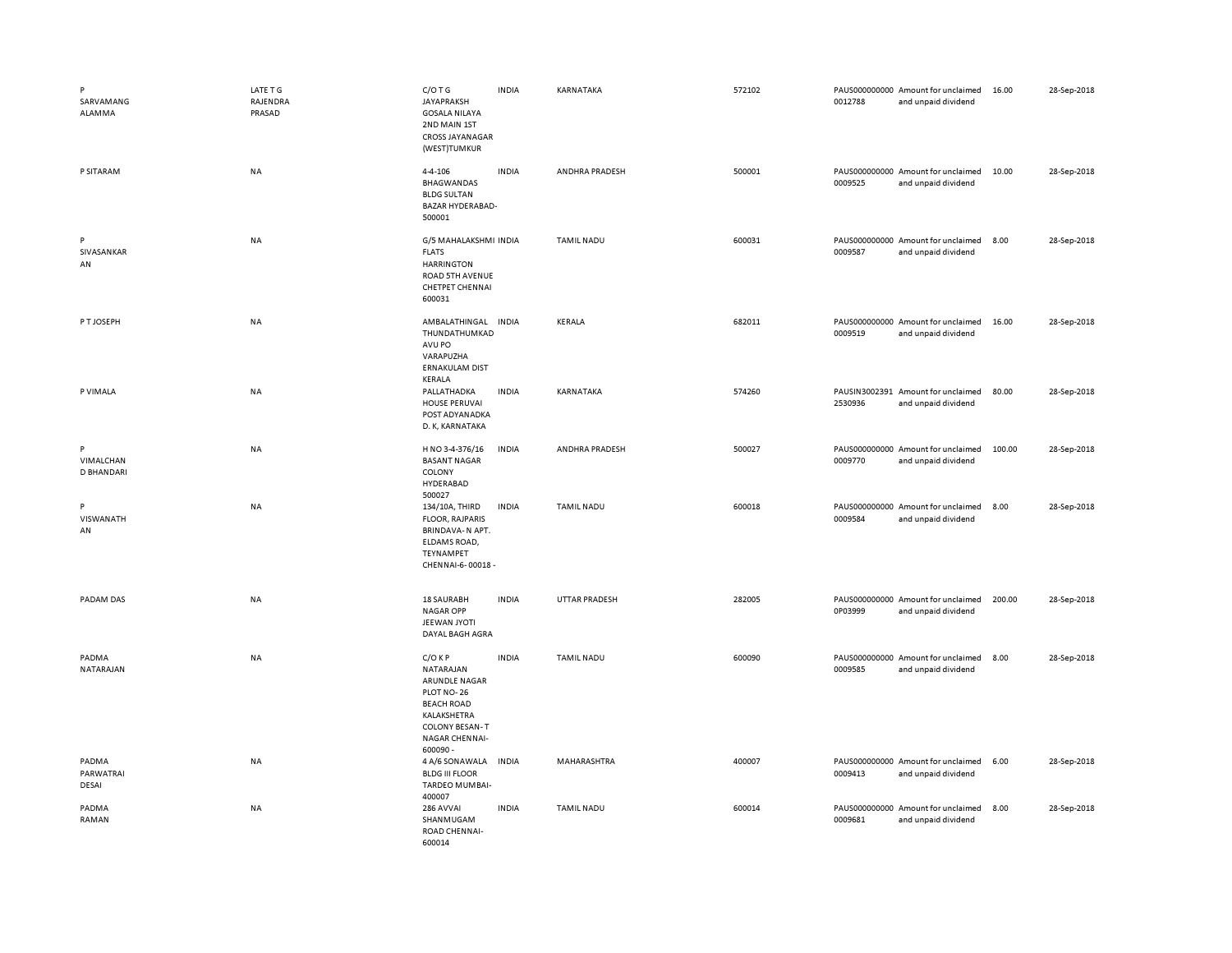| PADMA RANI<br>KHETAN                         | NA        | M/S KHETAN & CO INDIA<br><b>KHETAN BHAWAN</b><br>M I ROAD JAIPUR-<br>302001                                                    | RAJASTHAN         | 302001 | 0009581 | PAUS000000000 Amount for unclaimed<br>and unpaid dividend | 8.00   | 28-Sep-2018 |
|----------------------------------------------|-----------|--------------------------------------------------------------------------------------------------------------------------------|-------------------|--------|---------|-----------------------------------------------------------|--------|-------------|
| PADMA<br>VIJAYAN                             | NA        | FLAT NO 402 RAVI<br><b>INDIA</b><br>APARTMENTS<br>EDULJI ROAD<br><b>CHARAI THANE</b><br>WEST 400601                            | MAHARASHTRA       | 400601 | 0009656 | PAUS000000000 Amount for unclaimed<br>and unpaid dividend | 32.00  | 28-Sep-2018 |
| PADMAVATH<br>Y GANESAN                       | NA        | 4/869 DEEPAM<br><b>INDIA</b><br>PARVATHY NAGAR<br>KAUDIAR<br>TRIVANDRUM<br>695003                                              | KERALA            | 695003 | 0009586 | PAUS000000000 Amount for unclaimed<br>and unpaid dividend | 8.00   | 28-Sep-2018 |
| PADMINI<br>RAO                               | NA        | 41 V P KOIL STREET IN DIA<br><b>HYLAPORE</b><br>CHENNAI                                                                        | <b>TAMIL NADU</b> | 600004 | 0P03487 | PAUS000000000 Amount for unclaimed<br>and unpaid dividend | 200.00 | 28-Sep-2018 |
| PALLAVI<br><b>JAYANTBHAI</b><br><b>DOSHI</b> | NA        | 7/11 APOORVA<br><b>INDIA</b><br>SHREE HIND CO-OP<br><b>H SOC DUNCAN</b><br>CAUSEWAY RD<br>SION<br>CHUNABHATTI<br>MUMBAI-400022 | MAHARASHTRA       | 400100 | 0009406 | PAUS000000000 Amount for unclaimed<br>and unpaid dividend | 32.00  | 28-Sep-2018 |
| <b>PALLAVIS</b><br>THAKKAR                   | NA        | NATHY SHIVJI BLDG INDIA<br><b>1ST FLOOR BAZAR</b><br>PETH JAMBLI NAKA<br>THANA WEST<br>400601                                  | MAHARASHTRA       | 400601 | 0009848 | PAUS000000000 Amount for unclaimed<br>and unpaid dividend | 32.00  | 28-Sep-2018 |
| PALLAVI<br>SHAH                              | NA        | <b>INDIA</b><br>8, SUJATHA<br><b>SOCIETY GOTRI</b><br>ROAD, NEAR<br>HARINAGAR<br><b>PANCH RASTA</b>                            | <b>GUJARAT</b>    | 390021 | 0P05585 | PAUS000000000 Amount for unclaimed<br>and unpaid dividend | 100.00 | 28-Sep-2018 |
| PANALAL<br>SHAH                              | <b>NA</b> | "VRUNDAVAN<br><b>INDIA</b><br>KUNJ" MAHADEO<br>ROAD VALLABH<br>VIDYANAGAR<br>388120 KHEDA GUJ                                  | <b>GUJARAT</b>    | 388120 | 0009772 | PAUS000000000 Amount for unclaimed<br>and unpaid dividend | 4.00   | 28-Sep-2018 |
| PANALAL<br>SHAH                              | NA        | VRUNDAVAN KUNJ INDIA<br><b>MAHANDEO'S</b><br>ROAD VALLABH<br><b>VIDYANAGAR DIST</b><br>KHEDA GUJARAT<br>388120                 | <b>GUJARAT</b>    | 388120 | 0009762 | PAUS000000000 Amount for unclaimed<br>and unpaid dividend | 24.00  | 28-Sep-2018 |
| PANDARATHI<br>L<br>BALACHAND<br>RAN          | NA        | GEETHANJALI<br><b>INDIA</b><br>PATTATHANAM<br><b>EAST QUILON</b><br>691001 KERALA                                              | KERALA            | 691001 | 0009527 | PAUS000000000 Amount for unclaimed<br>and unpaid dividend | 32.00  | 28-Sep-2018 |
| PANDURANG<br>AN <sub>S</sub>                 | NA        | <b>INDIA</b><br>MANI MEDL.<br>STORES 61, BAZAAR<br>STREET,<br>VINIYAMBADI (N.A)                                                | <b>TAMIL NADU</b> | 635751 | 0P00193 | PAUS000000000 Amount for unclaimed<br>and unpaid dividend | 400.00 | 28-Sep-2018 |
| PANKAJ K<br><b>DOSHI</b>                     | NA        | C/O POPATLAL K<br><b>INDIA</b><br><b>SHAH AT MARCHI</b><br>POLE IN RATAN<br>POLE AHMEDABAD-<br>380001                          | <b>GUJARAT</b>    | 380001 | 0009643 | PAUS000000000 Amount for unclaimed<br>and unpaid dividend | 16.00  | 28-Sep-2018 |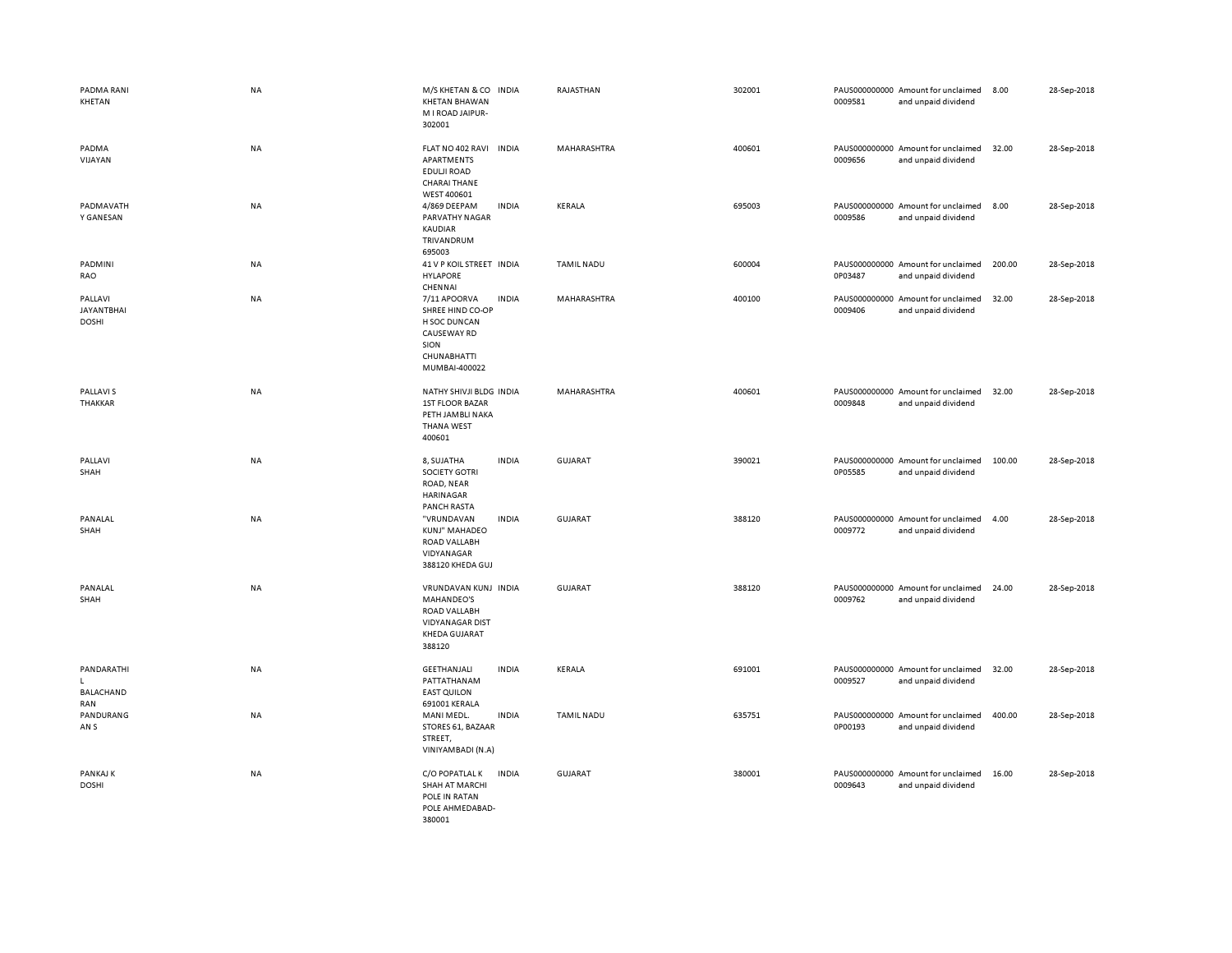| PANKAJ<br>MANILAL<br>SHAH                 | NA        | <b>GAUTAM NIVAS</b><br><b>KAROLIA POLE</b><br>BARODA-390001                                                                   | <b>INDIA</b> | GUJARAT        | 390001 | 0009530 | PAUS000000000 Amount for unclaimed<br>and unpaid dividend | 32.00  | 28-Sep-2018 |
|-------------------------------------------|-----------|-------------------------------------------------------------------------------------------------------------------------------|--------------|----------------|--------|---------|-----------------------------------------------------------|--------|-------------|
| PANKAJ<br>PATEL                           | NA        | ORTHOPAEDIC<br><b>HOSPITAL DR</b><br>YAGNIK ROAD<br>RAJKOT                                                                    | <b>INDIA</b> | GUJARAT        | 360001 | 0P04144 | PAUS000000000 Amount for unclaimed<br>and unpaid dividend | 300.00 | 28-Sep-2018 |
| PANKAJKUM<br>AR<br>MANEKLAL<br>SHAH       | NA        | C-1, ASHIRWAD<br>APARTMENTS, MIR-<br>AMBICA ROAD,<br><b>NEAR KALPTARU</b><br>SCTY.<br>NARANPURA, AHM                          | <b>INDIA</b> | <b>GUJARAT</b> | 380013 | 0009743 | PAUS000000000 Amount for unclaimed<br>and unpaid dividend | 16.00  | 28-Sep-2018 |
| PANKAJKUM<br>AR<br>MANSUKHLA<br>L VADHANI | NA        | EDABAD-380013<br>C/O VADHANI<br><b>BROTHERS</b><br><b>FERTILIZER</b><br><b>MERCHANT AT</b><br>LATHI DIST AMRELI<br>PIN-364430 | <b>INDIA</b> | GUJARAT        | 364430 | 0009451 | PAUS000000000 Amount for unclaimed<br>and unpaid dividend | 16.00  | 28-Sep-2018 |
| PANKIT D<br>SHAH                          | <b>NA</b> | 214-A, KAMAL<br>KUNJ B NO 12 2ND<br><b>FLR IRLA BRIDGE</b><br><b>ANDHERI WEST</b><br>MUMBAI 400058                            | <b>INDIA</b> | MAHARASHTRA    | 400058 | 0009773 | PAUS000000000 Amount for unclaimed<br>and unpaid dividend | 50.00  | 28-Sep-2018 |
| PANKTI D<br>SHAH                          | <b>NA</b> | 214 (A) 12 2ND FLR INDIA<br><b>VIVEK KAMALS V</b><br>RD IRLA BRIDGE<br><b>ANDHERI WEST</b><br>MUMBAI 400058                   |              | MAHARASHTRA    | 400058 | 0009847 | PAUS000000000 Amount for unclaimed<br>and unpaid dividend | 32.00  | 28-Sep-2018 |
| PANTHAM<br><b>RANGA RAO</b>               | NA        | VENKATACHALA<br><b>CLINIC &amp; NURSING</b><br>HOME MAIN ROAD<br>PITHAPURAM,<br>E.G.DIST                                      | <b>INDIA</b> | ANDHRA PRADESH | 533450 | 0P05558 | PAUS000000000 Amount for unclaimed<br>and unpaid dividend | 400.00 | 28-Sep-2018 |
| PANUBHAI<br>NANDLAL<br>MEHTA              | NA        | 2617 GATRADNI<br>POLE MANDVINI<br>POLE AHMEDABAD<br>380001                                                                    | <b>INDIA</b> | GUJARAT        | 380001 | 0009384 | PAUS000000000 Amount for unclaimed<br>and unpaid dividend | 2.00   | 28-Sep-2018 |
| PAPPU<br>VITHALACHA<br>R                  | NA        | 413, (A-4),<br>SHARAVATHI<br><b>BLOCK NATIONAL</b><br><b>GAMES HOUSING</b><br><b>COMPLEX</b><br>KORAMANGA<br>BANGALORE        | <b>INDIA</b> | KARNATAKA      | 560047 | 0P03150 | PAUS000000000 Amount for unclaimed<br>and unpaid dividend | 300.00 | 28-Sep-2018 |
| PARAG<br>HANAMARAD<br>DI GANGAL           | NA        | C/O DR H T<br><b>GANGAL GANGAL</b><br><b>NURSING HOME</b><br>HOUSE HUBLI-<br>580021                                           | <b>INDIA</b> | KARNATAKA      | 580021 | 0009520 | PAUS000000000 Amount for unclaimed<br>and unpaid dividend | 40.00  | 28-Sep-2018 |
| PARAMPAVA<br><b>NA MURTHY</b><br>SAJJALA  | NA        | 'GOVARDANAGIRI'<br>OLD NO 12, NEW<br>NO 33, 3RD MAIN,<br>SANJIVINI NAGAR,<br>MUDALAPALYA                                      | <b>INDIA</b> | KARNATAKA      | 560072 | 0P00605 | PAUS000000000 Amount for unclaimed<br>and unpaid dividend | 200.00 | 28-Sep-2018 |
| PARBATI<br>LEEKHA                         | NA        | D/216 SAKET NEW INDIA<br>DELHI 110017                                                                                         |              | DELHI          | 110017 | 0009694 | PAUS000000000 Amount for unclaimed<br>and unpaid dividend | 8.00   | 28-Sep-2018 |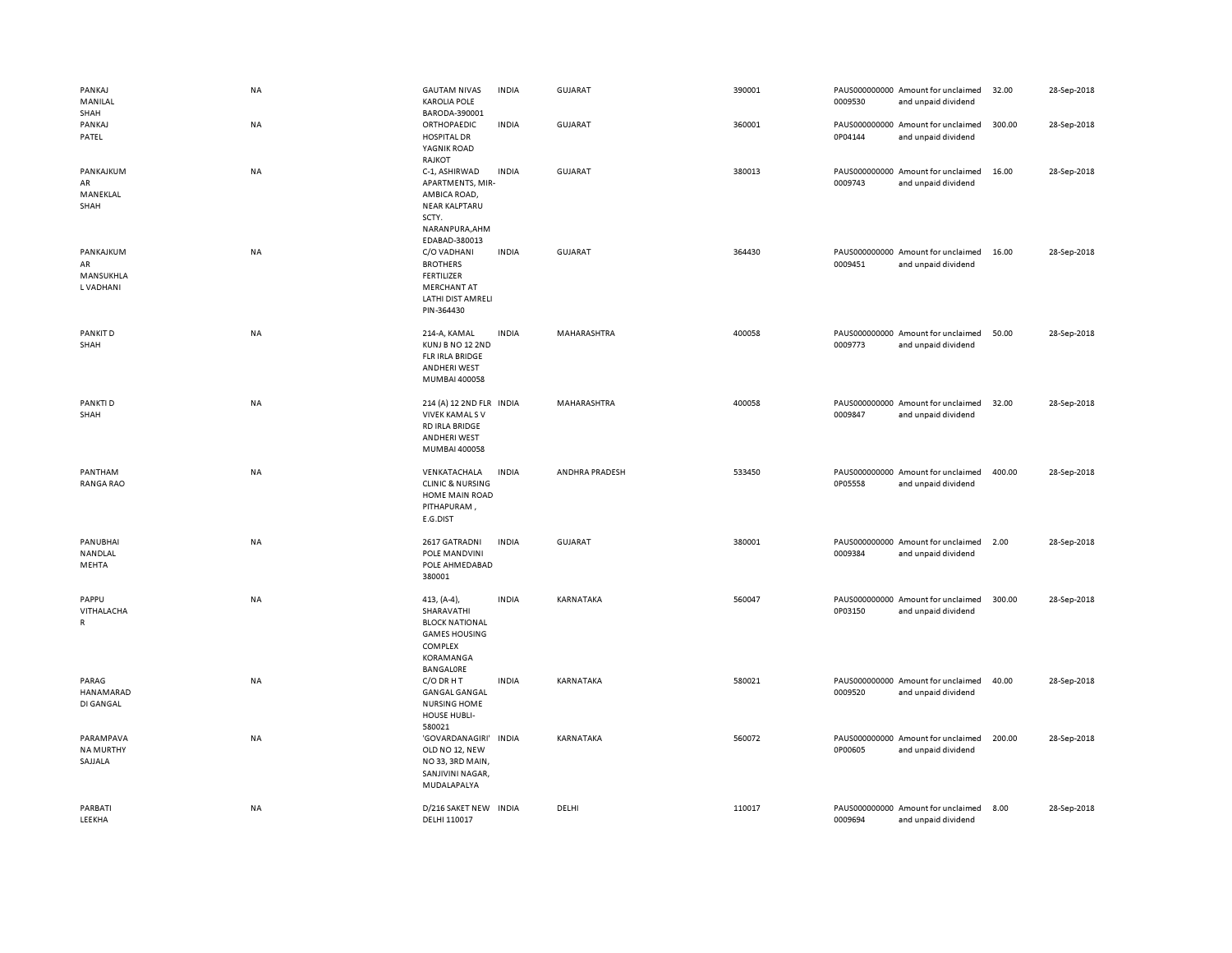| <b>PARESH K</b><br><b>TAILOR</b>                | <b>NA</b>           | "SHIVAM" 4<br>JAYANTI NAGAR NR<br>T B HOSPITAL<br><b>GOTRI RD</b>                                                    | <b>INDIA</b> | GUJARAT            | 390021 | 0P04336 | PAUS000000000 Amount for unclaimed<br>and unpaid dividend | 200.00 | 28-Sep-2018 |
|-------------------------------------------------|---------------------|----------------------------------------------------------------------------------------------------------------------|--------------|--------------------|--------|---------|-----------------------------------------------------------|--------|-------------|
| <b>PARESH R</b><br><b>GUPTA</b>                 | NA                  | VADODARA<br>YESH INVESTMENT INDIA<br>VIJAY<br>COMMERCIAL<br><b>MARKET NEAR</b><br><b>TOWER</b><br>VIRAMGAM<br>382150 |              | <b>GUJARAT</b>     | 382150 | 0009799 | PAUS000000000 Amount for unclaimed<br>and unpaid dividend | 8.00   | 28-Sep-2018 |
| PARESHNATH<br>DAS                               | <b>NA</b>           | PARESHNATH DAS INDIA<br>"THE ARTIST"<br><b>HOOGHLY GHAT B</b><br>DE RD PO & DIST<br>HOOGHLY W<br>BENGAL-712103       |              | <b>WEST BENGAL</b> | 712103 | 0009641 | PAUS000000000 Amount for unclaimed<br>and unpaid dividend | 8.00   | 28-Sep-2018 |
| PARITOSHKU<br><b>MAR MITRA</b>                  | <b>NA</b>           | 214 MAIN ROAD<br>WEST PO NEW<br><b>BARRACKPORE DIST</b><br>24 PARGANAS                                               | <b>INDIA</b> | <b>WEST BENGAL</b> | 743276 | 0P02680 | PAUS000000000 Amount for unclaimed<br>and unpaid dividend | 200.00 | 28-Sep-2018 |
| PARMAR<br>ANIL B                                | NA                  | FB-79 ALEMBIC<br><b>COLONY BARODA</b><br>390003                                                                      | <b>INDIA</b> | <b>GUJARAT</b>     | 390003 | 0009815 | PAUS000000000 Amount for unclaimed<br>and unpaid dividend | 32.00  | 28-Sep-2018 |
| PARMOD<br>CHANDER<br>SABHARWAL                  | NA                  | H NO 79/2A G NO 2 INDIA<br><b>EAST MOTI BAGH</b><br><b>SARAI ROHILLA</b><br>DELHI-110007                             |              | DELHI              | 110007 | 0009599 | PAUS000000000 Amount for unclaimed<br>and unpaid dividend | 16.00  | 28-Sep-2018 |
| PARSHOTAM<br>BHAI<br><b>HIRABHAI</b><br>PATEL   | NA                  | AT POST BOROL<br>TAL BAYAD DIST<br>SABARKANTHA<br>383325                                                             | <b>INDIA</b> | <b>GUJARAT</b>     | 383325 | 0009455 | PAUS000000000 Amount for unclaimed<br>and unpaid dividend | 2.00   | 28-Sep-2018 |
| PARSHOTAM<br><b>DAS MOTILAL</b><br>PARIKH       | <b>NA</b>           | RANCHHODJI POLE INDIA<br>MEHMEDABAD<br><b>DIST KAIRA PIN</b><br>387130                                               |              | <b>GUJARAT</b>     | 387130 | 0009382 | PAUS000000000 Amount for unclaimed<br>and unpaid dividend | 6.00   | 28-Sep-2018 |
| PARSHOTTA<br>M DASS<br><b>RUSTAGI</b>           | <b>NA</b>           | 4/20, RAQUET<br>COURT ROAD, OPP;<br><b>DELHI VIDHAN</b><br>SABHA CIVIL LINES,<br>DELHI-390001                        | <b>INDIA</b> | <b>GUJARAT</b>     | 390001 | 0009685 | PAUS000000000 Amount for unclaimed<br>and unpaid dividend | 8.00   | 28-Sep-2018 |
| PARSHOTTA<br>MBHAI<br><b>NATHUBHAI</b><br>PATEL | <b>NA</b>           | AT POST BERNA<br><b>TAL HIMATNAGAR</b><br>383001                                                                     | <b>INDIA</b> | <b>GUJARAT</b>     | 383001 | 0009456 | PAUS000000000 Amount for unclaimed<br>and unpaid dividend | 2.00   | 28-Sep-2018 |
| PARSHURAM<br>ANANT<br><b>BHIDE</b>              | <b>NA</b>           | 553 NARAYAN<br>PETH KELKAR ROAD<br>POONA 411030                                                                      | <b>INDIA</b> | MAHARASHTRA        | 411030 | 0009383 | PAUS000000000 Amount for unclaimed<br>and unpaid dividend | 2.00   | 28-Sep-2018 |
| PARSHURAM<br>ANANT<br><b>BHIDE</b>              | <b>NA</b>           | GRINDWELL<br><b>NORTON LTD</b><br><b>MORA NAD</b><br><b>KARANJA DIST</b><br>KULABA PIN-<br>400704                    | <b>INDIA</b> | <b>MAHARASHTRA</b> | 400704 | 0009412 | PAUS000000000 Amount for unclaimed<br>and unpaid dividend | 6.00   | 28-Sep-2018 |
| PARSOTTAM<br><b>DEVSHIBHAI</b><br>PATEL         | DEVSHIBHAI<br>PATEL | AT-KAILASH<br>CAMPA, TA-<br>KAPADWANJ DIST-<br>KHEDA,                                                                | <b>INDIA</b> | <b>GUJARAT</b>     | 387620 | 0636113 | PAUSIN3009821 Amount for unclaimed<br>and unpaid dividend | 32.00  | 28-Sep-2018 |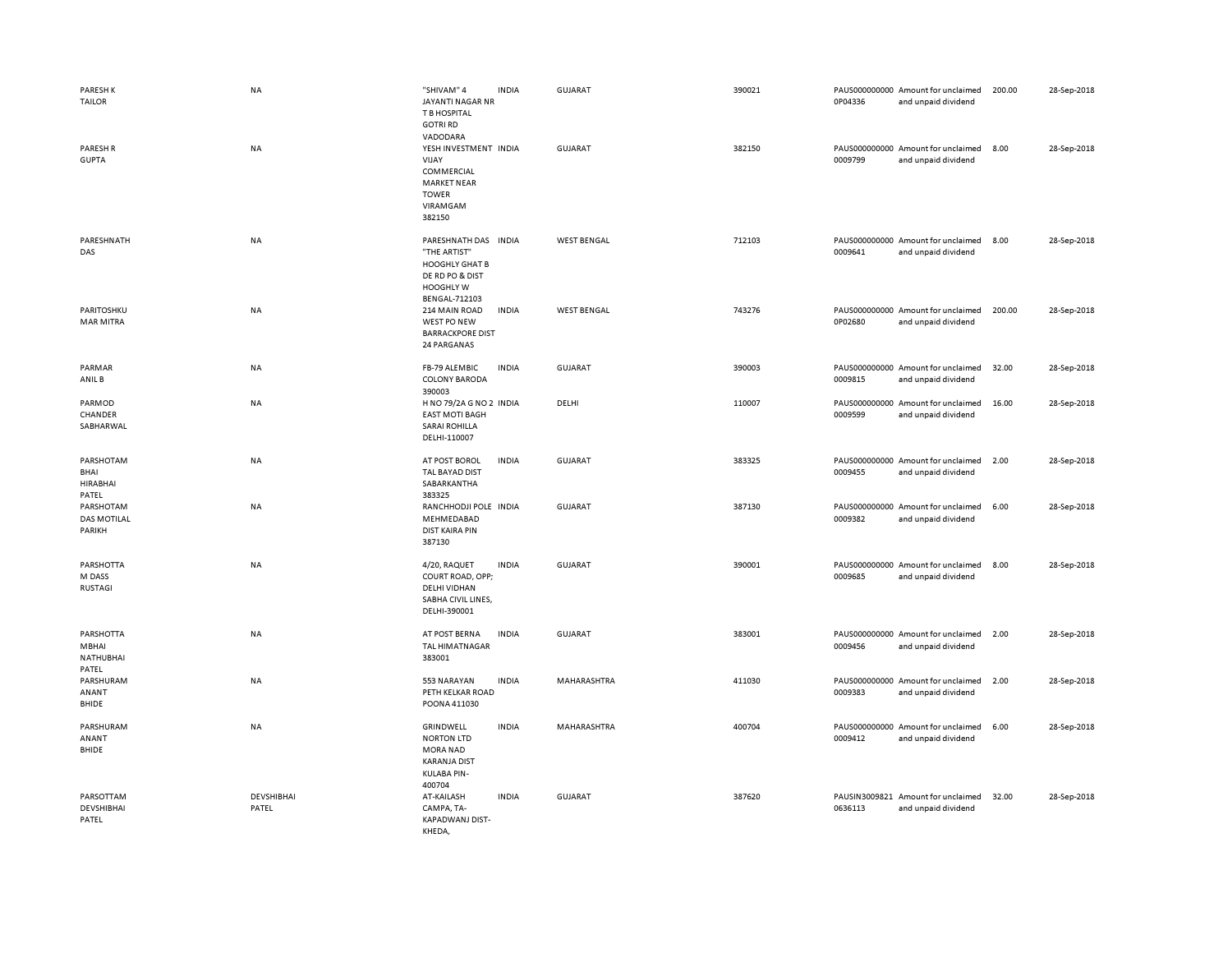| PARSOTTAM<br>HIRABHAI<br>PARMAR                           | <b>NA</b>                                           | CHHANI ROAD<br><b>JAKAT NAKA EKTA</b><br><b>NAGAR BARODA-</b>                                                   | <b>INDIA</b> | <b>GUJARAT</b> | 390002 | 0009401 | PAUS000000000 Amount for unclaimed<br>and unpaid dividend | 2.00   | 28-Sep-2018 |
|-----------------------------------------------------------|-----------------------------------------------------|-----------------------------------------------------------------------------------------------------------------|--------------|----------------|--------|---------|-----------------------------------------------------------|--------|-------------|
| PARSOTTAM<br><b>MATHURBHA</b><br><b>I RAVAL</b>           | <b>NA</b>                                           | 390002<br>12/2 SHASTRI PARK INDIA<br><b>BEHIND ARYA</b><br>KANYA VIDYALAYA<br>KARELIBAG<br><b>BARODA 390018</b> |              | <b>GUJARAT</b> | 390018 | 0009457 | PAUS000000000 Amount for unclaimed<br>and unpaid dividend | 2.00   | 28-Sep-2018 |
| PARSOTTAM<br>BHAI<br><b>GANGARAMB</b><br><b>HAI PATEL</b> | NA                                                  | AT VILASPURA<br><b>KUMPA PO</b><br>FATEPURA (MOTA)<br>TAL PRANTIJ DIST<br>SABARKANTHA<br>383210                 | <b>INDIA</b> | <b>GUJARAT</b> | 383210 | 0009825 | PAUS000000000 Amount for unclaimed<br>and unpaid dividend | 66.00  | 28-Sep-2018 |
| PARVATHAM<br>MA                                           | <b>NA</b>                                           | 18-1-168, MARKET INDIA<br>FEEDER ROAD,<br><b>HINDUPUR</b>                                                       |              | ANDHRA PRADESH | 515201 | 0P01096 | PAUS000000000 Amount for unclaimed<br>and unpaid dividend | 400.00 | 28-Sep-2018 |
| PARVATHIBE<br>N<br>CHAMPALAL<br>DANDIWALA                 | <b>NA</b>                                           | 22/C MANAV<br><b>MANDIR</b><br>SOCIETY, OPP<br><b>WATER TANK</b><br><b>WAGHODIA ROAD</b><br>VADODARA            | <b>INDIA</b> | GUJARAT        | 390019 | 0P01885 | PAUS000000000 Amount for unclaimed<br>and unpaid dividend | 160.00 | 28-Sep-2018 |
| PARVEEN<br>KASERA                                         | <b>NA</b>                                           | C/O M/S RADHA<br><b>RAMAN TRADING</b><br>CO. 6081, GALI<br><b>BATASHAN KHARI</b><br><b>BAOLI DELHI</b>          | <b>INDIA</b> | DELHI          | 110006 | 0009886 | PAUS000000000 Amount for unclaimed<br>and unpaid dividend | 8.00   | 28-Sep-2018 |
| PARWATI<br>RAHEJA                                         | <b>NA</b>                                           | C-4 B/13/147<br>JANAKPURI NEW<br>DELHI-110058                                                                   | <b>INDIA</b> | DELHI          | 110058 | 0009613 | PAUS000000000 Amount for unclaimed<br>and unpaid dividend | 24.00  | 28-Sep-2018 |
| PASCAL BASIL<br>PINHO                                     | <b>NA</b>                                           | "ARCABELLE" B/H. INDIA<br>ZILLA PARISHAD<br>OFFICE, DATTA<br>CHOWK, BELAVLI,<br>PO. KULGAON<br>BADLAPUR-421503  |              | MAHARASHTRA    | 421503 | 0009565 | PAUS000000000 Amount for unclaimed<br>and unpaid dividend | 16.00  | 28-Sep-2018 |
| PASUMARTHI<br>VARALAKSH<br>MI                             | GURUNADH<br>A RAO P                                 | D.NO.16-123<br><b>BANDAM STREET</b><br>PARVATHIPURAM                                                            | <b>INDIA</b> | ANDHRA PRADESH | 535501 | 0118858 | PAUSIN3016961 Amount for unclaimed<br>and unpaid dividend | 94.00  | 28-Sep-2018 |
| PATEL<br>HITESHBHAI<br>RASHMIKANT                         | RASHMIKAN<br><b>T PATEL</b>                         | $D-44$<br>WAGHESHWARI<br>SOCIETY OPP.<br><b>VRUNDAWAN BUS</b><br><b>STOP WAGHODIA</b><br>ROAD VADODARA.         | <b>INDIA</b> | <b>GUJARAT</b> | 390019 | 0013024 | PAUS000000000 Amount for unclaimed<br>and unpaid dividend | 2.00   | 28-Sep-2018 |
| PATEL<br>JAYESH<br>AMBALAL                                | PATEL<br>AMBALAL<br>MANILAL                         | 6, MIRA SOCIETY<br><b>ANKUR ROAD</b><br>NARANPURA<br>AHMEDABAD                                                  | <b>INDIA</b> | <b>GUJARAT</b> | 380013 | 0012702 | PAUS000000000 Amount for unclaimed<br>and unpaid dividend | 16.00  | 28-Sep-2018 |
| PATEL<br><b>JYOTSANABE</b><br>N S                         | PATEL<br>SANKALCHA<br><b>ND</b><br><b>KFSHAVIAI</b> | 21, JYOTIKA PARK INDIA<br>SOCIETY HIGH WAY<br>ROAD KALOL (N.G.)                                                 |              | <b>GUJARAT</b> | 382721 | 0076068 | PAUSIN3012331 Amount for unclaimed<br>and unpaid dividend | 32.00  | 28-Sep-2018 |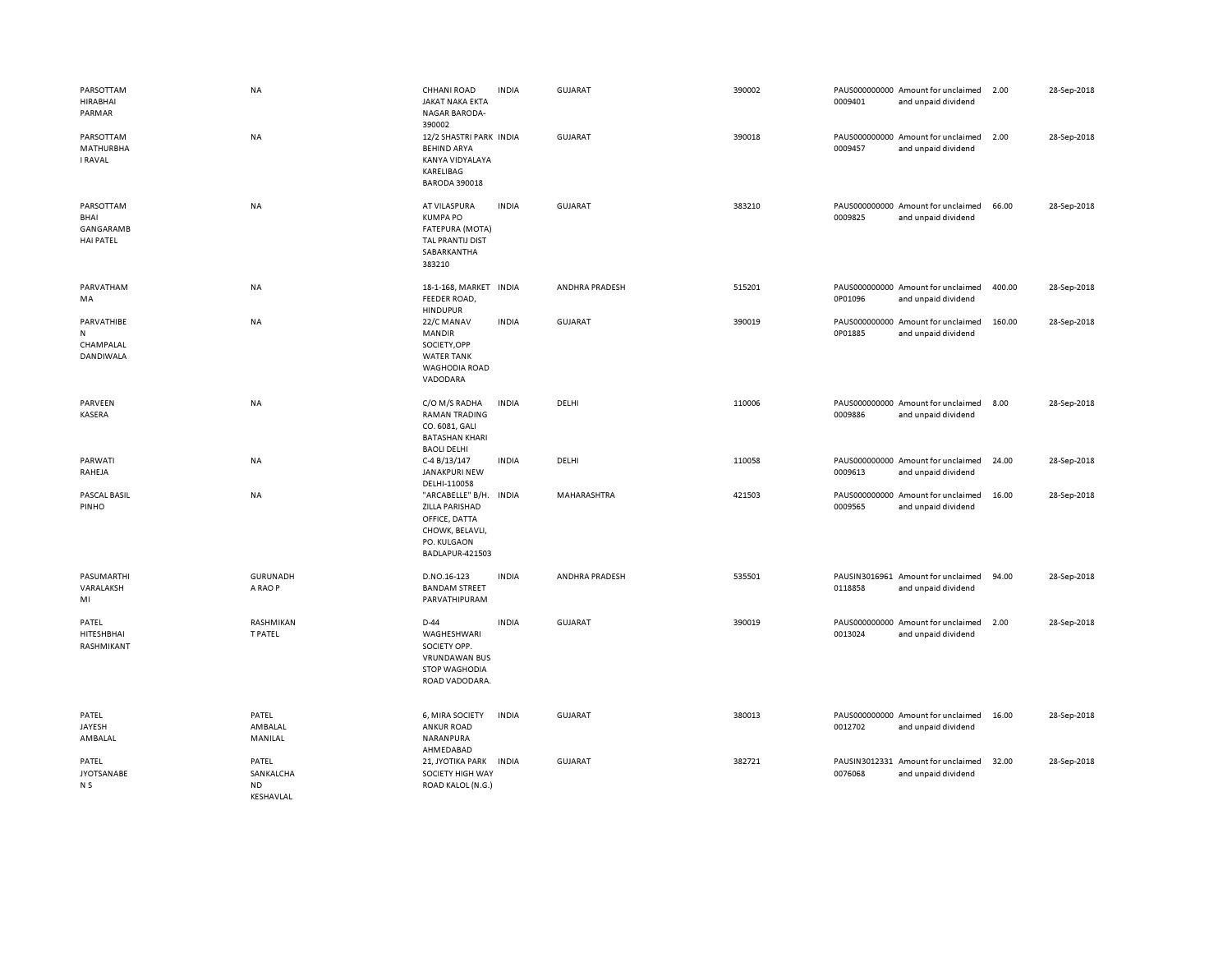| PATEL<br>KALAVATIBE<br>N<br>JAYENDRAKU<br>MAR | PATEL<br>JAYENDRAK<br><b>UMAR</b><br>PURSHOTTA<br>MDAS | $11 - B$ ,<br>MAHESHWAR<br>SOCIETY - 2,<br>MANIPURA ROAD,<br>AT - VIJAPUR, DIST -<br>MEHSANA.                            | <b>INDIA</b> | <b>GUJARAT</b>     | 382870 | 1114903 | PAUSIN3003431 Amount for unclaimed<br>and unpaid dividend | 32.00  | 28-Sep-2018 |
|-----------------------------------------------|--------------------------------------------------------|--------------------------------------------------------------------------------------------------------------------------|--------------|--------------------|--------|---------|-----------------------------------------------------------|--------|-------------|
| PATEL<br><b>KAVITABEN</b><br>KIRANBHAI        | <b>NA</b>                                              | <b>OPP MUKHYA</b><br><b>KUMAR SHALLA</b><br>"OMVILLA" ANAND<br>388001                                                    | <b>INDIA</b> | <b>GUJARAT</b>     | 388001 | 0009816 | PAUS000000000 Amount for unclaimed<br>and unpaid dividend | 32.00  | 28-Sep-2018 |
| PATEL<br>LILABEN                              | BHIKHUBHAI                                             | B/2, SABAR FLATS,<br>NARAYAN NAGAR<br>ROAD, PALDI<br>AHMEDABAD                                                           | <b>INDIA</b> | GUJARAT            | 380007 | 0249562 | PAUSIN3016451 Amount for unclaimed<br>and unpaid dividend | 166.00 | 28-Sep-2018 |
| PATEL<br><b>UMESHBHAI</b><br>HASMUKHBH<br>AI  | PATEL<br>HASMUKHB<br>HAI M                             | "SHREE YOGILAL<br><b>KRUPA" NILKANTH</b><br>SOCIETY NURSARY<br>ROAD, DEVSAR<br><b>BILIMORA</b>                           | <b>INDIA</b> | GUJARAT            | 396380 | 0012519 | PAUS000000000 Amount for unclaimed<br>and unpaid dividend | 16.00  | 28-Sep-2018 |
| PATEL<br>VALLAVBHAI<br>PUNJABHAI              | <b>NA</b>                                              | AT & P.O.DAVAL<br>WEST PART TQ.<br><b>BORSA &amp; DIST.</b><br>KAIRA                                                     | <b>INDIA</b> | <b>GUJARAT</b>     | 387411 | 0P00607 | PAUS000000000 Amount for unclaimed<br>and unpaid dividend | 80.00  | 28-Sep-2018 |
| PATTAVARDH<br>AN <sub>S</sub><br>SHYLESH      | NA                                                     | 431/A, 9th Cross,<br>Girinagar II Phase                                                                                  | <b>INDIA</b> | KARNATAKA          | 560085 | 0P05432 | PAUS000000000 Amount for unclaimed<br>and unpaid dividend | 100.00 | 28-Sep-2018 |
| PAUL<br>RAPHAEL                               | <b>NA</b>                                              | S/O DR RAPHAELT INDIA<br>P AROGYALAYAM<br>ALWAYE                                                                         |              | KERALA             | 683101 | 0P03018 | PAUS000000000 Amount for unclaimed<br>and unpaid dividend | 600.00 | 28-Sep-2018 |
| PAULOMI<br>RAJENDRA<br>DESAI                  | NA                                                     | 'Yamuna' 12A,<br>Chndralok Society<br>Near Jain Derasar,<br>Manjalpur                                                    | <b>INDIA</b> | GUJARAT            | 390011 | 0P05604 | PAUS000000000 Amount for unclaimed<br>and unpaid dividend | 100.00 | 28-Sep-2018 |
| PAWAN<br><b>KUMAR</b><br>GOYAL                | NA                                                     | CLOTH MERCHANT INDIA<br><b>NEAR POST OFFICE</b><br>P O GANGOH<br>SAHARANPUR<br>247341                                    |              | UTTAR PRADESH      | 247341 | 0009731 | PAUS000000000 Amount for unclaimed<br>and unpaid dividend | 8.00   | 28-Sep-2018 |
| PAWAN<br>KUMAR<br>RENWA                       | NA                                                     | 12B TARAK DUTT<br>ROAD CALCUTTA-<br>700019                                                                               | <b>INDIA</b> | <b>WEST BENGAL</b> | 700019 | 0009572 | PAUS000000000 Amount for unclaimed<br>and unpaid dividend | 16.00  | 28-Sep-2018 |
| PAWAN<br>KUMAR<br>SHARMA                      | <b>NA</b>                                              | 158/10 BELILIOUS<br>ROAD 1ST FLOOR<br>HOWRAH 711101                                                                      | <b>INDIA</b> | <b>WEST BENGAL</b> | 711101 | 0009759 | PAUS000000000 Amount for unclaimed<br>and unpaid dividend | 8.00   | 28-Sep-2018 |
| PAYANDEH<br>PHEROZE<br>VESSUNA                | NA                                                     | <b>BHAGAT MANOR, 2 INDIA</b><br>ND FLOOR, A<br>BLOCK, 787, JAME<br>JAMSHED<br>ROAD, PARSI<br>COLONY,<br>DADAR(E), MUMBAI |              | MAHARASHTRA        | 400014 | 0009819 | PAUS000000000 Amount for unclaimed<br>and unpaid dividend | 16.00  | 28-Sep-2018 |
| PAYANDEH<br>PHEROZE<br>VESSUNA                | <b>NA</b>                                              | BHAGAT MANOR, 2 INDIA<br>ND FLOOR, A WING,<br>787, JAME<br>JAMSHED<br>ROAD, PARSI<br>COLONY,<br>DADAR(E), MUMBAI         |              | MAHARASHTRA        | 400014 | 0009820 | PAUS000000000 Amount for unclaimed<br>and unpaid dividend | 6.00   | 28-Sep-2018 |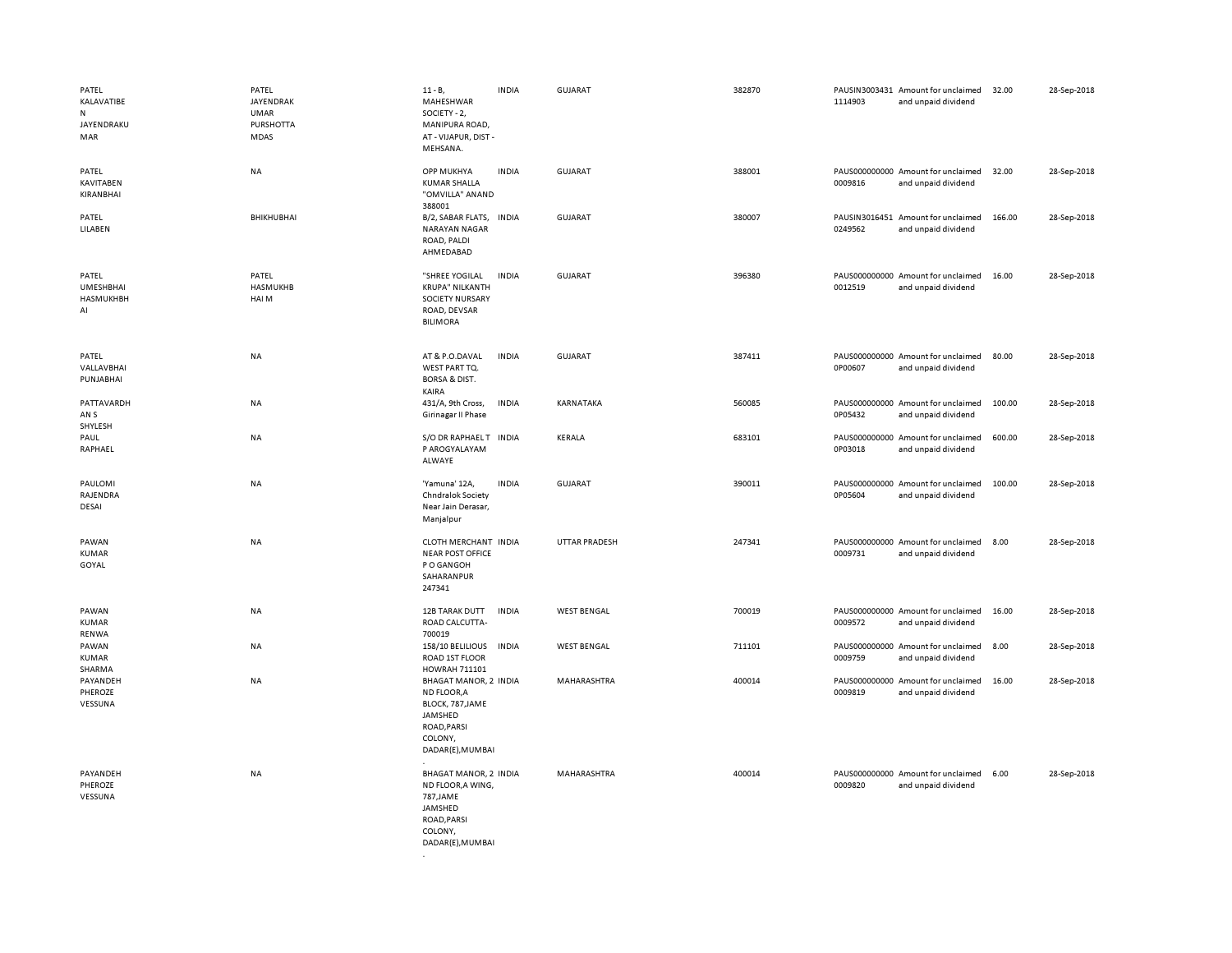| PENDYALA               | NA        | C/O P KRISHNA                                      | <b>INDIA</b> | ANDHRA PRADESH    | 523001 | PAUS000000000 Amount for unclaimed                                   | 32.00  | 28-Sep-2018 |
|------------------------|-----------|----------------------------------------------------|--------------|-------------------|--------|----------------------------------------------------------------------|--------|-------------|
| LAKSHMI<br>SOBHADEVI   |           | KUMAR DR NO 27-3-<br>29 UPSTA-IRS<br>CHEJARLE      |              |                   |        | 0009459<br>and unpaid dividend                                       |        |             |
|                        |           | LAKSHMANACHARY                                     |              |                   |        |                                                                      |        |             |
|                        |           | 2ND ST BESI-DES<br>SOUTH RD ONGOLE                 |              |                   |        |                                                                      |        |             |
|                        |           | 523001                                             |              |                   |        |                                                                      |        |             |
|                        |           | PRAKASHAM DT-                                      |              |                   |        |                                                                      |        |             |
| PENMETSA<br>SESHU BABU | NA        | 8-2-335/2 ROAD<br>NO 5 BANJARA                     | <b>INDIA</b> | ANDHRA PRADESH    | 500034 | PAUS000000000 Amount for unclaimed<br>0009795<br>and unpaid dividend | 16.00  | 28-Sep-2018 |
|                        |           | HILLS HYDERABAD                                    |              |                   |        |                                                                      |        |             |
|                        |           | 500034                                             |              |                   |        |                                                                      |        |             |
| PENUGONDA<br>VENKATESH | NA        | 6-1-208 MAIN<br>ROAD NARASARAO                     | <b>INDIA</b> | ANDHRA PRADESH    | 522601 | PAUS000000000 Amount for unclaimed<br>0009460<br>and unpaid dividend | 166.00 | 28-Sep-2018 |
| <b>WARA RAO</b>        |           | PET-522601                                         |              |                   |        |                                                                      |        |             |
| PERVEEN M              | NA        | SANDRINGHAM                                        | <b>INDIA</b> | MAHARASHTRA       | 400026 | PAUS000000000 Amount for unclaimed                                   | 16.00  | 28-Sep-2018 |
| TAYABALI               |           | VILLA 63-K B DESAI                                 |              |                   |        | 0009776<br>and unpaid dividend                                       |        |             |
|                        |           | <b>ROAD MUMBAI</b>                                 |              |                   |        |                                                                      |        |             |
| PETER                  | NA        | 400026<br>H.NO. F-1214/18,                         | <b>INDIA</b> | <b>GUJARAT</b>    | 390020 | PAUS000000000 Amount for unclaimed                                   | 2.00   | 28-Sep-2018 |
| AMBALAL                |           | <b>ISHWARKRUPA</b>                                 |              |                   |        | 0009395<br>and unpaid dividend                                       |        |             |
| PARMAR                 |           | SOCIETY, AKOTA                                     |              |                   |        |                                                                      |        |             |
|                        |           | ROAD, VADODARA-<br>390020                          |              |                   |        |                                                                      |        |             |
|                        |           |                                                    |              |                   |        |                                                                      |        |             |
| PILLAI P K N           | KRISHNA   | THURUTHEL HOUSE INDIA                              |              | KERALA            | 689106 | PAUSIN3002391 Amount for unclaimed                                   | 8.00   | 28-Sep-2018 |
|                        | PILLAI    | <b>KUTTUR PO</b><br>TIRUVALLA KERALA               |              |                   |        | 0440403<br>and unpaid dividend                                       |        |             |
|                        |           |                                                    |              |                   |        |                                                                      |        |             |
| PINAKIN<br>BIHARILAL   | NA        | <b>MEHTA POLE</b><br>HOLICHAKLA                    | <b>INDIA</b> | <b>GUJARAT</b>    | 390006 | PAUS000000000 Amount for unclaimed<br>0009461<br>and unpaid dividend | 2.00   | 28-Sep-2018 |
| CHOKSHI                |           | BARODA-390006                                      |              |                   |        |                                                                      |        |             |
| <b>PINDI DASS</b>      | NA        | <b>D-5 RAJOURI</b>                                 | <b>INDIA</b> | DELHI             | 110027 | PAUS000000000 Amount for unclaimed                                   | 8.00   | 28-Sep-2018 |
| SAHNI                  |           | <b>GARDEN NEW</b><br>DELHI 110027                  |              |                   |        | 0009609<br>and unpaid dividend                                       |        |             |
| PIUSBHAI               | <b>NA</b> | <b>GUJ ELECTRICITY</b>                             | <b>INDIA</b> | GUJARAT           | 388340 | PAUS000000000 Amount for unclaimed                                   | 6.00   | 28-Sep-2018 |
| <b>JACOBBHAI</b>       |           | <b>BOARD 66 KU</b>                                 |              |                   |        | 0009462<br>and unpaid dividend                                       |        |             |
| MACWAN                 |           | <b>SUBSTATION AT &amp;</b><br>PO MOGAR TAL         |              |                   |        |                                                                      |        |             |
|                        |           | ANAND 388340                                       |              |                   |        |                                                                      |        |             |
| PIYUSH<br>BHUPENDRA    | NA        | <b>ALKAPURI POST-</b><br>SOKHDA DIST-              | <b>INDIA</b> | <b>GUJARAT</b>    | 391745 | PAUS000000000 Amount for unclaimed<br>0009884<br>and unpaid dividend | 2.00   | 28-Sep-2018 |
| PATEL                  |           | <b>BARODA</b>                                      |              |                   |        |                                                                      |        |             |
| PIYUSH                 | NA        | 23 PARISHRAM                                       | <b>INDIA</b> | GUJARAT           | 390007 | PAUS000000000 Amount for unclaimed                                   | 80.00  | 28-Sep-2018 |
| HARISCHAND<br>RA AMIN  |           | SOCIETY<br>VADODARA                                |              |                   |        | 0P00612<br>and unpaid dividend                                       |        |             |
| PIYUSHKUMA             | NA        | FB/54 ALEMBIC                                      | <b>INDIA</b> | <b>GUJARAT</b>    | 390003 | PAUS000000000 Amount for unclaimed                                   | 16.00  | 28-Sep-2018 |
| R GOVINDLAL            |           | <b>COLONY BARODA-</b>                              |              |                   |        | 0009529<br>and unpaid dividend                                       |        |             |
| <b>TRIVEDI</b>         |           | 390003                                             |              |                   |        |                                                                      |        |             |
| PL                     | NA        | 33 LAJAPATHI ROI                                   | <b>INDIA</b> | <b>TAMIL NADU</b> | 641009 | PAUS000000000 Amount for unclaimed                                   | 8.00   | 28-Sep-2018 |
| VISALAKSHI             |           | <b>ST RAMNAGAR</b><br>COIMBATORE-                  |              |                   |        | 0009576<br>and unpaid dividend                                       |        |             |
|                        |           | 641009                                             |              |                   |        |                                                                      |        |             |
| POOJA                  | R K       | 10 B POCKET A                                      | <b>INDIA</b> | DELHI             | 110025 | PAUSIN3026793<br>Amount for unclaimed                                | 8.00   | 28-Sep-2018 |
| <b>GORWARA</b>         | GORWARA   | <b>SUKHDEV VIHAR</b><br>NEW DELHI                  |              |                   |        | 2419256<br>and unpaid dividend                                       |        |             |
| POOJA                  | NA        | 16/117A G STAFF                                    | <b>INDIA</b> | <b>GUJARAT</b>    | 390005 | PAUS000000000 Amount for unclaimed                                   | 16.00  | 28-Sep-2018 |
| KOTHARI                |           | <b>QUARTER NR</b>                                  |              |                   |        | 0009778<br>and unpaid dividend                                       |        |             |
|                        |           | SAURASHTRA<br>UNIVERSITY                           |              |                   |        |                                                                      |        |             |
|                        |           | <b>RAJKOT 390005</b>                               |              |                   |        |                                                                      |        |             |
| POONAM<br>AGARWAL      | <b>NA</b> | C-3/23 JANAK PURI INDIA<br><b>NEW DELHI-110058</b> |              | DELHI             | 110058 | PAUS000000000 Amount for unclaimed<br>0009605<br>and unpaid dividend | 8.00   | 28-Sep-2018 |
|                        |           |                                                    |              |                   |        |                                                                      |        |             |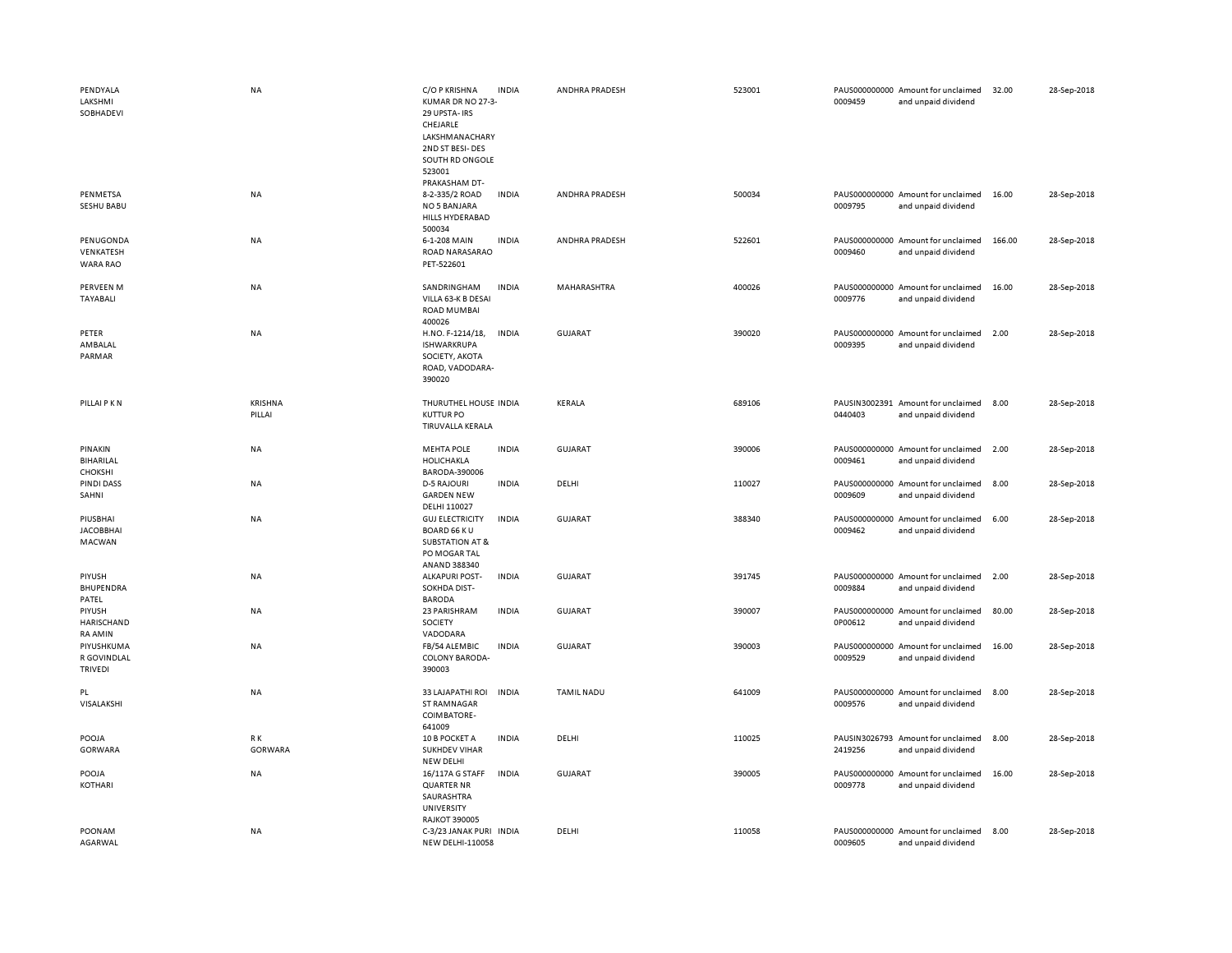| <b>POORANI</b><br>DEVI RM                          | RANGASAM<br>Y MANIAN | NO 45 KANGAYAM INDIA<br>ROAD KODUMUDI<br>ERODE,<br>TAMILNADU                                                            |              | <b>TAMIL NADU</b>    | 638151 | 0585073 | PAUSIN3018951 Amount for unclaimed<br>and unpaid dividend | 240.00 | 28-Sep-2018 |
|----------------------------------------------------|----------------------|-------------------------------------------------------------------------------------------------------------------------|--------------|----------------------|--------|---------|-----------------------------------------------------------|--------|-------------|
| POPATLAL<br>RAVJI SHAH                             | <b>NA</b>            | C/O JAYANT MED<br><b>STORE SAFRI BAUG</b><br>SURAT-395001                                                               | <b>INDIA</b> | <b>GUJARAT</b>       | 395001 | 0009464 | PAUS000000000 Amount for unclaimed<br>and unpaid dividend | 6.00   | 28-Sep-2018 |
| POTINA<br>SURYABAI                                 | NA                   | W/O.DR.POTINA<br>VENKATESWARA<br><b>RAO MEDICAL</b><br>PRACTIONER,<br><b>KOTHAPETA MAIN</b><br>ROAD, VIJAYAWAD<br>(A.P) | <b>INDIA</b> | ANDHRA PRADESH       | 520001 | 0P00614 | PAUS000000000 Amount for unclaimed<br>and unpaid dividend | 800.00 | 28-Sep-2018 |
| PR<br><b>NAGAPPAN</b>                              | NA                   | 27 RAMANATHAN<br>STREET T NAGAR<br>CHENNAI 600017                                                                       | <b>INDIA</b> | <b>TAMIL NADU</b>    | 600017 | 0009680 | PAUS000000000 Amount for unclaimed<br>and unpaid dividend | 8.00   | 28-Sep-2018 |
| PRABHA<br>KHANDELWA<br>$\mathbf{L}$                | <b>NA</b>            | H/8 HARDING<br><b>ROAD KANPUR</b><br><b>KANPUR</b>                                                                      | <b>INDIA</b> | <b>UTTAR PRADESH</b> | 208001 | 0602925 | PAUSIN3000111 Amount for unclaimed<br>and unpaid dividend | 8.00   | 28-Sep-2018 |
| PRABHAN<br>SUKHIJA                                 | NA                   | 53 KATJU COLONY<br><b>INDORE (MP)</b>                                                                                   | INDIA        | MADHYA PRADESH       | 452001 | 0009642 | PAUS000000000 Amount for unclaimed<br>and unpaid dividend | 8.00   | 28-Sep-2018 |
| PRABHA RANI<br><b>TATAPUDY</b>                     | NA                   | C/O MR V V RAMA INDIA<br>RAO 48 8 9 2<br>DWARKANAGAR<br>VISAKHAPATNAM<br>530016                                         |              | ANDHRA PRADESH       | 530016 | 0009725 | PAUS000000000 Amount for unclaimed<br>and unpaid dividend | 8.00   | 28-Sep-2018 |
| PRABHAKAR<br><b>BHALCHAND</b><br><b>RA BHAGWAT</b> | NA                   | PARIKH<br>BUNGLOW, OPP;<br>SLU COLLEGE,<br>ELLISBRIDGE, AHME<br>DABAD PIN-380006                                        | <b>INDIA</b> | <b>GUJARAT</b>       | 380006 | 0009871 | PAUS000000000 Amount for unclaimed<br>and unpaid dividend | 16.00  | 28-Sep-2018 |
| PRABHAKAR<br>DATTARAYA<br><b>HARDIKAR</b>          | NA                   | PIRAMITAR ROAD<br><b>DANDIA BAZAR</b><br>BARODA-390001                                                                  | <b>INDIA</b> | <b>GUJARAT</b>       | 390001 | 0009390 | PAUS000000000 Amount for unclaimed<br>and unpaid dividend | 36.00  | 28-Sep-2018 |
| PRABHAKAR<br>DATTATRAYA<br><b>HARDIKAR</b>         | NA                   | PIRAMITAR ROAD<br><b>DANDIA BAZAR</b><br>BARODA-390001                                                                  | <b>INDIA</b> | <b>GUJARAT</b>       | 390001 | 0009388 | PAUS000000000 Amount for unclaimed<br>and unpaid dividend | 2.00   | 28-Sep-2018 |
| PRABHAKAR<br>NAGARDAS<br><b>BHATT</b>              | NA                   | 75A HARIYALA<br>PLOT BORDI GATE<br><b>NEAR HANUMAN</b><br><b>DERI BHAVNAGAR-</b><br>364001                              | <b>INDIA</b> | GUJARAT              | 364001 | 0009420 | PAUS000000000 Amount for unclaimed<br>and unpaid dividend | 10.00  | 28-Sep-2018 |
| PRABHAKAR<br>RAO<br>KULKARNI                       | NA                   | $1 - 8 - 525.$<br>CHIKKADPALLI,<br><b>HYDERABAD PIN-</b><br>500020                                                      | <b>INDIA</b> | ANDHRA PRADESH       | 500020 | 0009869 | PAUS000000000 Amount for unclaimed<br>and unpaid dividend | 100.00 | 28-Sep-2018 |
| PRABHAT<br><b>KUMAR</b><br>SRIVASTAVA              | <b>NA</b>            | C/O ANANT<br>PHARMA NG/S/44<br><b>NEHRU PLACE</b><br><b>JAIPUR</b>                                                      | <b>INDIA</b> | RAJASTHAN            | 302006 | 0P04678 | PAUS000000000 Amount for unclaimed<br>and unpaid dividend | 200.00 | 28-Sep-2018 |
| PRABHAVATH<br><b>I TURPATI</b>                     | NA                   | C/O DR T<br>NARAYANA RAO<br><b>DOCTORS ENCLAVE</b><br>VISAKHAPATNAM                                                     | <b>INDIA</b> | ANDHRA PRADESH       | 530002 | 0P04839 | PAUS000000000 Amount for unclaimed<br>and unpaid dividend | 300.00 | 28-Sep-2018 |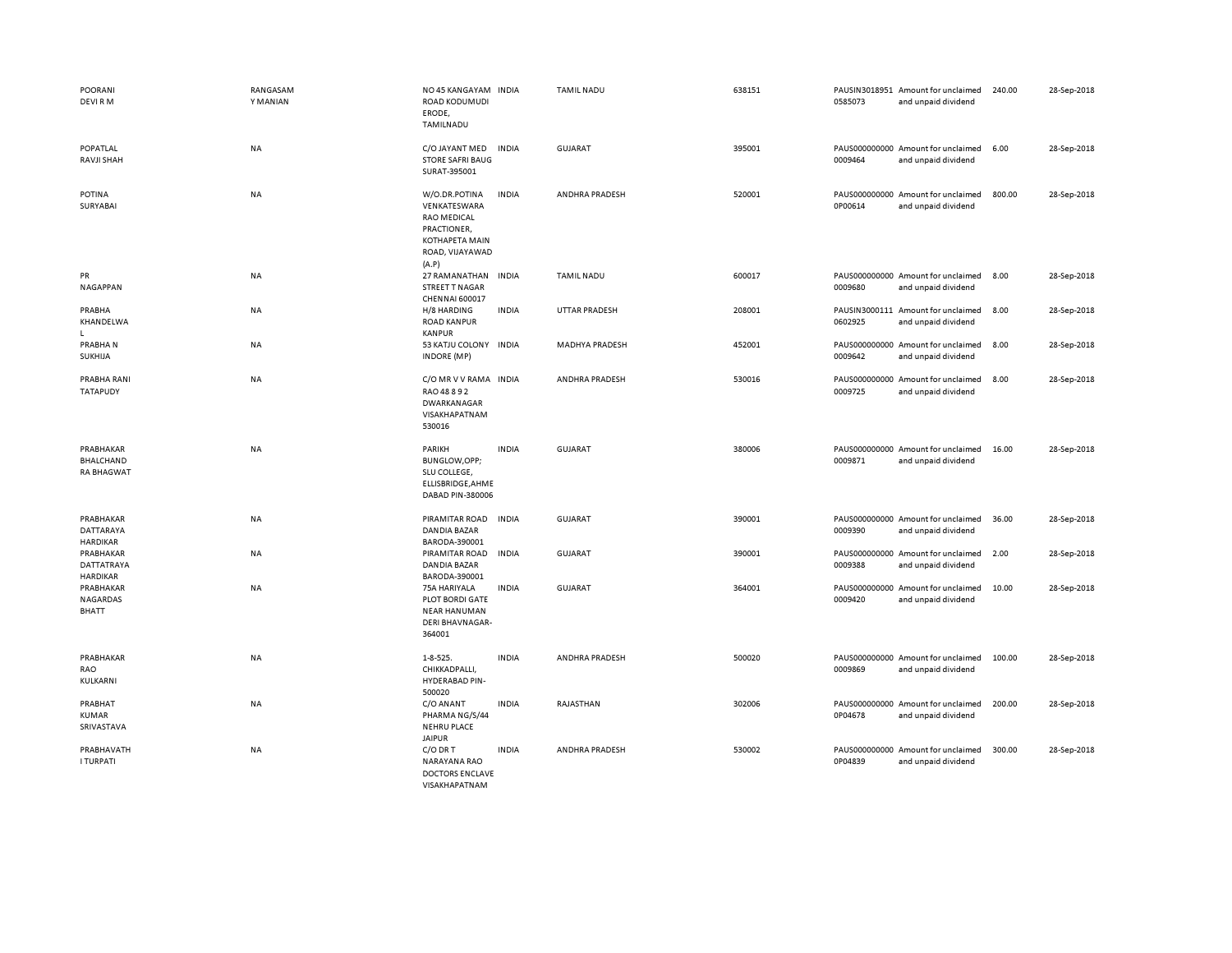| PRABHAVATI<br>BALKRISHNA<br>KULKARNI                | <b>NA</b>                                     | 2181 SADASHIV<br>PETH NARAYAN<br><b>SADAN HAVELE</b><br><b>BUNGLOW TILAK</b><br>ROAD POONA<br>411030                                                  | <b>INDIA</b> | MAHARASHTRA    | 411030 | 0009739 | PAUS000000000 Amount for unclaimed<br>and unpaid dividend | 8.00   | 28-Sep-2018 |
|-----------------------------------------------------|-----------------------------------------------|-------------------------------------------------------------------------------------------------------------------------------------------------------|--------------|----------------|--------|---------|-----------------------------------------------------------|--------|-------------|
| PRABHAVATI<br><b>VINUBHAI</b><br>SHAH               | <b>NA</b>                                     | C/O UNITED<br>COMMERCIAL<br><b>BANK M G ROAD</b><br><b>BARODA 390001</b>                                                                              | <b>INDIA</b> | <b>GUJARAT</b> | 390001 | 0009736 | PAUS000000000 Amount for unclaimed<br>and unpaid dividend | 10.00  | 28-Sep-2018 |
| PRABHAVATI<br>VITHALDAS<br>DESAI                    | <b>NA</b>                                     | SHREE KUNJ DESAI INDIA<br>VAGO NADIAD-<br>387001                                                                                                      |              | GUJARAT        | 387001 | 0009368 | PAUS000000000 Amount for unclaimed<br>and unpaid dividend | 16.00  | 28-Sep-2018 |
| PRABHAVATI<br><b>BEN</b><br><b>VINUBHAI</b><br>SHAH | NA                                            | C/O UCO BANK M G INDIA<br><b>ROAD BARODA</b><br>390001                                                                                                |              | GUJARAT        | 390001 | 0009422 | PAUS000000000 Amount for unclaimed<br>and unpaid dividend | 6.00   | 28-Sep-2018 |
| PRABHUDAS<br><b>BALUBHAI</b><br>PATWARI             | NA                                            | <b>46 PARIMAL</b><br>SOCIETY<br>AHMEDABAD                                                                                                             | <b>INDIA</b> | <b>GUJARAT</b> | 380006 | 0009376 | PAUS000000000 Amount for unclaimed<br>and unpaid dividend | 100.00 | 28-Sep-2018 |
| PRABHUDAS<br>BHAILALBHAI<br>PATEL                   | <b>NA</b>                                     | 380006<br>'JAGDISH' BEHIND<br>CHURCH<br>FATEHGUNJ<br>UNIVERSITY ROAD<br>BARODA-390002                                                                 | INDIA        | GUJARAT        | 390002 | 0009424 | PAUS000000000 Amount for unclaimed<br>and unpaid dividend | 6.00   | 28-Sep-2018 |
| PRABHUDAS<br><b>BHAILALBHAI</b><br>PATEL            | <b>NA</b>                                     | "JAGDISH" BEHIND INDIA<br>CHURCH<br><b>FATEHGUNJ</b><br>UNIVERSITY ROAD<br>BARODA-390002                                                              |              | <b>GUJARAT</b> | 390002 | 0009423 | PAUS000000000 Amount for unclaimed<br>and unpaid dividend | 6.00   | 28-Sep-2018 |
|                                                     |                                               |                                                                                                                                                       |              |                |        |         |                                                           |        |             |
| PRABHUDAS<br><b>DAHYABHAI</b><br>PATEL              | <b>DAHYABHAI</b><br><b>MANORBHAI</b><br>PATEL | NAGJI DADA NI<br><b>KHADKI NEAR</b><br><b>TALAV ANAND</b>                                                                                             | <b>INDIA</b> | GUJARAT        | 388001 | 0150030 | PAUSIN3006361 Amount for unclaimed<br>and unpaid dividend | 42.00  | 28-Sep-2018 |
| PRABHUDAY<br>AL GUPTA                               | <b>NA</b>                                     | C/O. ISH KRIPA OIL INDIA<br>DEPOT.AMBIKA<br>PARK NO-.2, SHOP<br>NO.5, J.H. PODDAR<br>HIGH SCHOOL - RD,<br>BHAYANDAR(WEST<br>) DIST. THANE-<br>401101- |              | MAHARASHTRA    | 401101 | 0009868 | PAUS000000000 Amount for unclaimed<br>and unpaid dividend | 16.00  | 28-Sep-2018 |
| PRABHUDEV<br><b>LAKKUNDI</b>                        | <b>NA</b>                                     | C/O DATTA<br><b>MANDIR ASHOK</b><br><b>NAGAR HUBLI</b>                                                                                                | <b>INDIA</b> | KARNATAKA      | 580032 | 0P02472 | PAUS000000000 Amount for unclaimed<br>and unpaid dividend | 200.00 | 28-Sep-2018 |
| PRABHULAL<br>NANALAL<br>VORA                        | NA                                            | <b>KUVERJI DEVSHI</b><br>CHAWL 2ND FL B S<br><b>ROAD OPP</b><br>ZARAPKAR SHOW<br>ROOM DADAR W<br><b>RLY MUMBAI</b><br>400028                          | <b>INDIA</b> | MAHARASHTRA    | 400028 | 0009665 | PAUS000000000 Amount for unclaimed<br>and unpaid dividend | 8.00   | 28-Sep-2018 |
| PRABHUVAB<br>HAI<br><b>ISHWARDAS</b><br>PATEL       | <b>NA</b>                                     | AT & PO DABHI<br>SURAJNAGAR TAL<br>SIDDHPUR DIST<br>MEHSANA 384151                                                                                    | <b>INDIA</b> | <b>GUJARAT</b> | 384151 | 0009466 | PAUS000000000 Amount for unclaimed<br>and unpaid dividend | 2.00   | 28-Sep-2018 |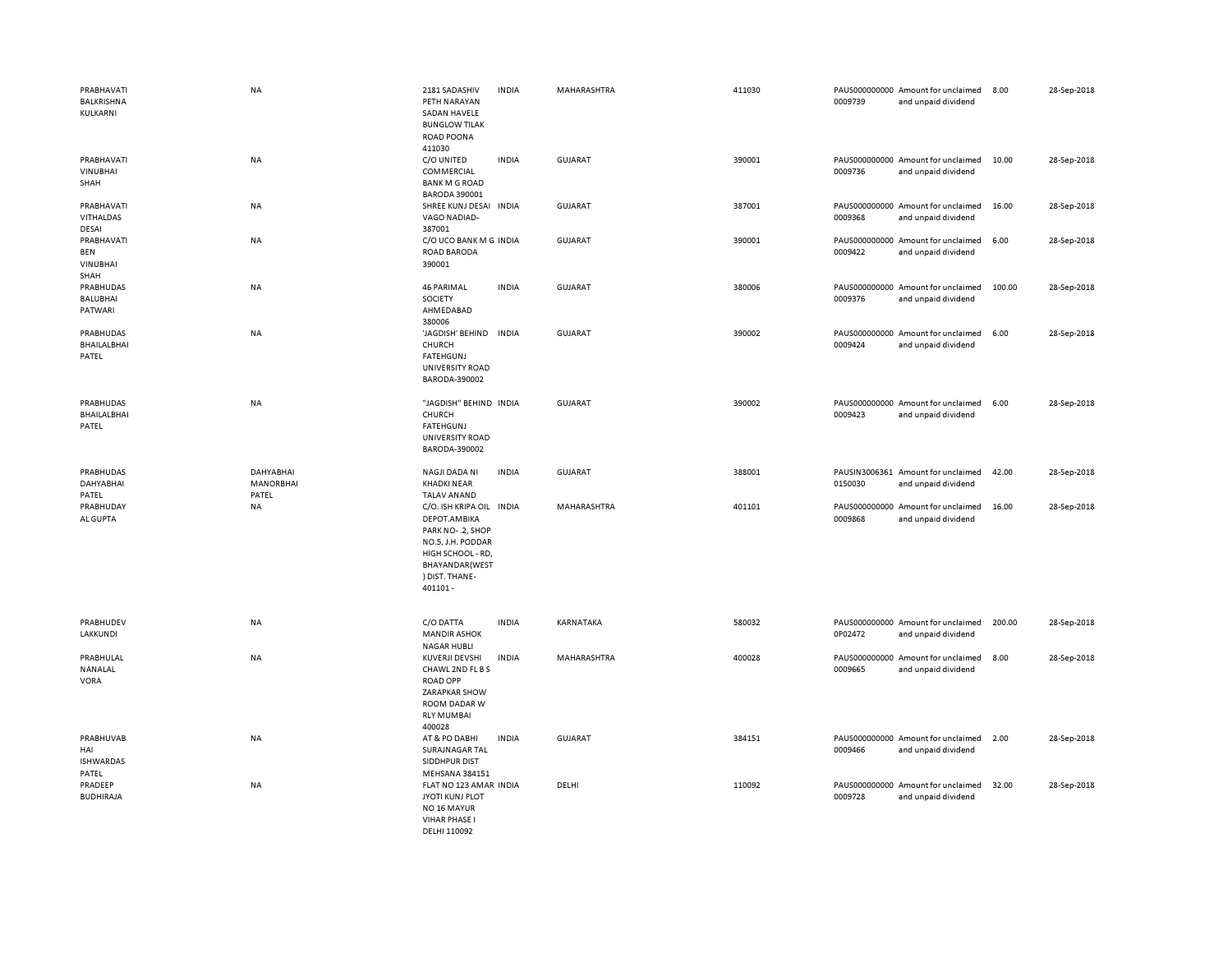| PRADEEP<br>KUMAR<br>KHARBANDA                     | <b>NA</b> | HOUSE NO 593<br>SECTOR 37<br>FARIDABAD<br><b>FARIDABAD</b><br><b>HARYANA</b>                           | <b>INDIA</b> | HARYANA        | 121002 | 0009601 | PAUS000000000 Amount for unclaimed<br>and unpaid dividend | 16.00  | 28-Sep-2018 |
|---------------------------------------------------|-----------|--------------------------------------------------------------------------------------------------------|--------------|----------------|--------|---------|-----------------------------------------------------------|--------|-------------|
| PRADEEP<br>SURANA                                 | NA        | A-21, Sector.2<br>Reliance Greens,<br>PO Digvijay Gram                                                 | <b>INDIA</b> | <b>GUJARAT</b> | 361140 | 0P05296 | PAUS000000000 Amount for unclaimed<br>and unpaid dividend | 200.00 | 28-Sep-2018 |
| PRADIP<br>CHIMANLAL<br>MEHTA                      | <b>NA</b> | C/O POPATLAL K<br><b>SHAH AT MARCHI</b><br>POLE IN RATAN<br>POLE AHMEDABAD-<br>380001                  | <b>INDIA</b> | <b>GUJARAT</b> | 380001 | 0009644 | PAUS000000000 Amount for unclaimed<br>and unpaid dividend | 16.00  | 28-Sep-2018 |
| PRADIP<br><b>PURSHOTTA</b><br>м<br>TAMHANKAR      | <b>NA</b> | O-7. ADWAIT APTS. INDIA<br>NR.VERR<br>SAVARKAR CHOWK,<br>SAMRAT NAGAR,<br>AURANGABAD-<br>431005        |              | MAHARASHTRA    | 431005 | 0009555 | PAUS000000000 Amount for unclaimed<br>and unpaid dividend | 16.00  | 28-Sep-2018 |
| PRADNYA<br>PRABHAKAR                              | NA        | BHALERAO TEKARI INDIA<br>RAOPURA BARODA-<br>390001                                                     |              | <b>GUJARAT</b> | 390001 | 0009513 | PAUS000000000 Amount for unclaimed<br>and unpaid dividend | 2.00   | 28-Sep-2018 |
| PRADYUT<br>WAGHRAY                                | NA        | 5-9-41 BASHIR<br><b>BAGH HYDERABAD</b><br>AP                                                           | <b>INDIA</b> | ANDHRA PRADESH | 500029 | 0P03199 | PAUS000000000 Amount for unclaimed<br>and unpaid dividend | 200.00 | 28-Sep-2018 |
| PRAFUL<br>KESHAVRAO<br>DAYAL                      | <b>NA</b> | "AMIT" B/3<br><b>NARAYAN COLONY</b><br><b>OPPITINEARTV</b><br><b>CENTRE AMRELI</b><br>365601           | <b>INDIA</b> | GUJARAT        | 365601 | 0009708 | PAUS000000000 Amount for unclaimed<br>and unpaid dividend | 16.00  | 28-Sep-2018 |
| PRAFULABEN<br>S SHAH                              | NA        | BLOCK NO 45/3<br>SECTOR NO 16<br>GANDHINAGAR<br>382016                                                 | <b>INDIA</b> | GUJARAT        | 382016 | 0009427 | PAUS000000000 Amount for unclaimed<br>and unpaid dividend | 16.00  | 28-Sep-2018 |
| PRAFULCHAN<br>DRA<br>CHINTAMAN<br><b>RAO BAXI</b> | NA        | <b>WADI CHHELLI</b><br>POLE PRAFULL<br>NIWAS 1ST FLOOR<br>BARODA-390001                                | <b>INDIA</b> | <b>GUJARAT</b> | 390001 | 0009468 | PAUS000000000 Amount for unclaimed<br>and unpaid dividend | 2.00   | 28-Sep-2018 |
| PRAFULCHAN<br><b>DRA</b><br>MOHANLAL<br>CHOKSHI   | NA        | $C/O$ M/S<br>MAHESHCHANDRA<br>MOHANLAL & CO<br><b>NEAR LIMDA</b><br>MANEKCHOWK<br>AHMEDABAD-<br>380001 | <b>INDIA</b> | <b>GUJARAT</b> | 380001 | 0009428 | PAUS000000000 Amount for unclaimed<br>and unpaid dividend | 2.00   | 28-Sep-2018 |
| PRAFULCHAN<br><b>DRA</b><br>SHANTILAL<br>PARIKH   | <b>NA</b> | 21 KAILASH<br>SOCIETY<br><b>WAGHODIA ROAD</b><br><b>OUTSIDE PANIGATE</b><br><b>BARODA 390019</b>       | <b>INDIA</b> | <b>GUJARAT</b> | 390019 | 0009399 | PAUS000000000 Amount for unclaimed<br>and unpaid dividend | 2.00   | 28-Sep-2018 |
| PRAFULCHAN<br>DRA<br>VITHALDAS<br>SHAH            | <b>NA</b> | NAGARKUVA<br>PETLAD-388450                                                                             | <b>INDIA</b> | <b>GUJARAT</b> | 388450 | 0009470 | PAUS000000000 Amount for unclaimed<br>and unpaid dividend | 16.00  | 28-Sep-2018 |
| PRAGNYA<br><b>KETAN PATEL</b>                     | NA        | <b>NEAR AYYAPPA</b><br><b>TEMPLE NEW</b><br><b>SAHRA ROAD</b><br>VADODARA 390008                       | <b>INDIA</b> | GUJARAT        | 390008 | 0009833 | PAUS000000000 Amount for unclaimed<br>and unpaid dividend | 172.00 | 28-Sep-2018 |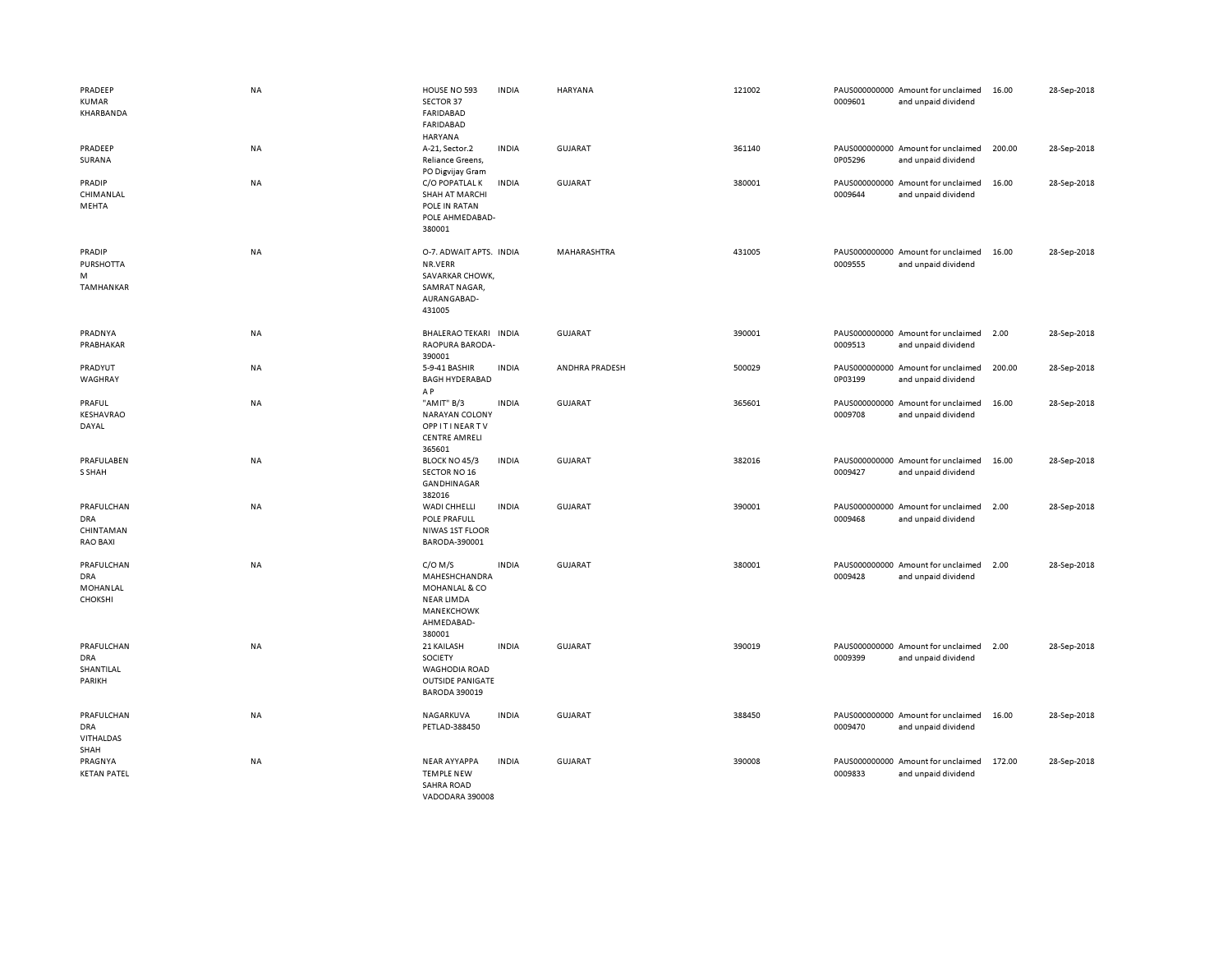| PRAHALADBH<br>AI DESAIBHAI<br>PATEL     | NA        | DHAMANIYA<br><b>KAMPA POST</b><br>DHAMANIA TAL<br><b>BAYAD DIST</b><br>SABARKANTHA<br>383325                  | <b>INDIA</b> | GUJARAT        | 383325 | 0009472 | PAUS000000000 Amount for unclaimed<br>and unpaid dividend | 2.00   | 28-Sep-2018 |
|-----------------------------------------|-----------|---------------------------------------------------------------------------------------------------------------|--------------|----------------|--------|---------|-----------------------------------------------------------|--------|-------------|
| PRAHALADBH<br>AI KASHIRAM<br>PATEL      | NA        | 16, SHARDA<br>SOCIETY S T ROAD<br>MEHSANA                                                                     | <b>INDIA</b> | <b>GUJARAT</b> | 384001 | 0009625 | PAUS000000000 Amount for unclaimed<br>and unpaid dividend | 16.00  | 28-Sep-2018 |
| PRAHLAD<br>SARDA                        | NA        | SRI INVESTMENTS INDIA<br>14-6-68<br>NAGARKHANA<br><b>BAGUM BAZAR</b><br>HYDERABAD<br>500012                   |              | ANDHRA PRADESH | 500012 | 0009784 | PAUS000000000 Amount for unclaimed<br>and unpaid dividend | 8.00   | 28-Sep-2018 |
| PRAHLADBHA<br><b>I ATMARAM</b><br>PATEL | NA        | 9 RANJAN SOCIETY INDIA<br><b>NEAR SARDAR</b><br>PATEL COLONY<br>AHMEDABAD-<br>380015                          |              | GUJARAT        | 380015 | 0009430 | PAUS000000000 Amount for unclaimed<br>and unpaid dividend | 2.00   | 28-Sep-2018 |
| <b>PRAKASH B</b><br>SAWANT              | NA        | 41/19 WORLI B D D INDIA<br>CHAWL MUMBAI-<br>400018                                                            |              | MAHARASHTRA    | 400018 | 0009670 | PAUS000000000 Amount for unclaimed<br>and unpaid dividend | 8.00   | 28-Sep-2018 |
| PRAKASH<br><b>BABUBHAI</b><br>PATEL     | NA        | 5 PRATAPGUNJ<br>BARODA-390002                                                                                 | <b>INDIA</b> | GUJARAT        | 390002 | 0009473 | PAUS000000000 Amount for unclaimed<br>and unpaid dividend | 50.00  | 28-Sep-2018 |
| PRAKASH<br>BHAMBHANI                    | NA        | B/304 LOK VIHAR<br>PITAMPURA DELHI<br>110034                                                                  | <b>INDIA</b> | DELHI          | 110034 | 0009684 | PAUS000000000 Amount for unclaimed<br>and unpaid dividend | 16.00  | 28-Sep-2018 |
| PRAKASH<br><b>GURUNATH</b><br>HEBALKAR  | NA        | FLAT 601 UDAY<br>DARSHAN SAYANI<br>ROAD PRABHADEVI<br>MUMBAI 400025                                           | <b>INDIA</b> | MAHARASHTRA    | 400025 | 0009672 | PAUS000000000 Amount for unclaimed<br>and unpaid dividend | 8.00   | 28-Sep-2018 |
| PRAKASH N<br>SERVAIA                    | NA        | 38 L G NAGAR<br>NIZAMPURA<br><b>BARODA 390002</b>                                                             | <b>INDIA</b> | <b>GUJARAT</b> | 390002 | 0009474 | PAUS000000000 Amount for unclaimed<br>and unpaid dividend | 2.00   | 28-Sep-2018 |
| PRAKASH<br>PUJARI                       | NA        | B-1/20 PANKAJ<br><b>BUILDING NEAR</b><br>SHAHAD RAILWAY<br><b>STATION SHAHAD</b><br>WEST, MUMBAI              | <b>INDIA</b> | MAHARASHTRA    | 421103 | 0P03638 | PAUS000000000 Amount for unclaimed<br>and unpaid dividend | 400.00 | 28-Sep-2018 |
| PRAKASH<br>SHAH                         | NA        | A/5 NEW<br>YOGESHWAR<br>SOCIETY OPP<br>VISHAL NAGAR NR<br>TAPOBHUMI<br>SOCIETY ISANPUR<br>AHMEDABAD<br>382443 | <b>INDIA</b> | <b>GUJARAT</b> | 382443 | 0009549 | PAUS000000000 Amount for unclaimed<br>and unpaid dividend | 24.00  | 28-Sep-2018 |
| PRAKASHCHA<br>NDRA M<br>DESAI           | NA        | LIVE STOCK<br><b>RESEARCH</b><br><b>STATION GUJARAT</b><br>AGRICULTURAL UNI<br>NAVSARI 396450                 | <b>INDIA</b> | <b>GUJARAT</b> | 396450 | 0009552 | PAUS000000000 Amount for unclaimed<br>and unpaid dividend | 16.00  | 28-Sep-2018 |
| PRAKASHKU<br>MAR<br>RAMANLAL<br>CHOKSHI | <b>NA</b> | <b>CHOKSHI BAZAR</b><br>THREE POLE<br><b>UMRETH DIST</b><br><b>KAIRA PIN-388220</b>                           | <b>INDIA</b> | <b>GUJARAT</b> | 388220 | 0009476 | PAUS000000000 Amount for unclaimed<br>and unpaid dividend | 6.00   | 28-Sep-2018 |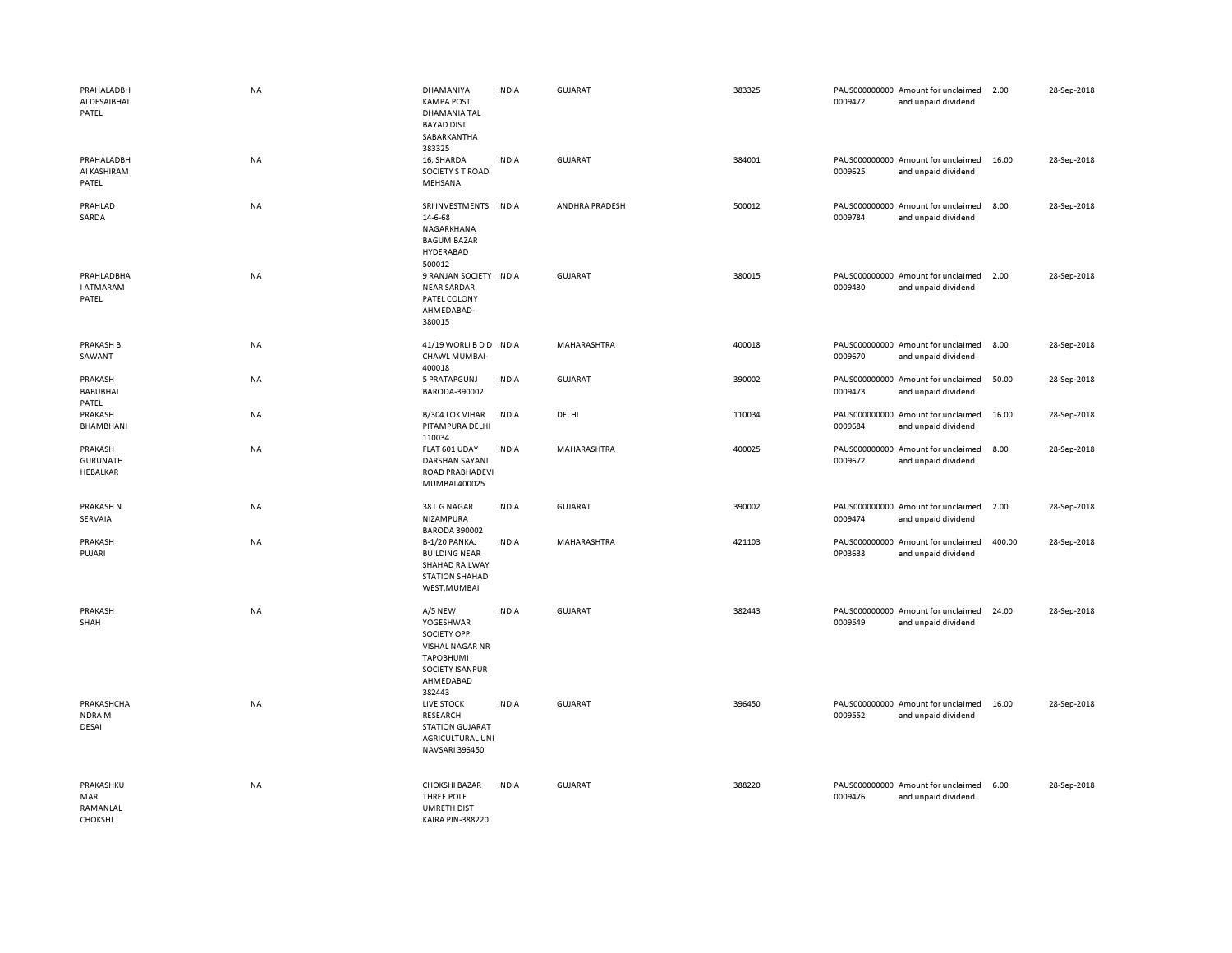| PRALHAD<br>SAWALARAM<br>GARGE            | <b>NA</b> | C/O S B GARGE<br>WARD NO 20 OLD<br><b>TOWN BULDANA</b><br>DIST BULDANA M S<br>PIN 443001                       | <b>INDIA</b> | MAHARASHTRA          | 443001 | 0009365 | PAUS000000000 Amount for unclaimed<br>and unpaid dividend | 2.00   | 28-Sep-2018 |
|------------------------------------------|-----------|----------------------------------------------------------------------------------------------------------------|--------------|----------------------|--------|---------|-----------------------------------------------------------|--------|-------------|
| PRAMILABEN<br>YESHWANTR<br><b>H2OLOA</b> | NA        | <b>KHODIAR MATA</b><br>LANE NAGARWADA<br>BARODA-390001                                                         | <b>INDIA</b> | <b>GUJARAT</b>       | 390001 | 0009433 | PAUS000000000 Amount for unclaimed<br>and unpaid dividend | 6.00   | 28-Sep-2018 |
| PRAMOD A<br>GAILAD                       | NA        | <b>JOSHI HOUSE</b><br>ROOM NO 9 ABOVE<br>PRAMOD BAKERY<br><b>TILAK CHOWK</b><br>KALYAN 421301                  | <b>INDIA</b> | MAHARASHTRA          | 421301 | 0009760 | PAUS000000000 Amount for unclaimed<br>and unpaid dividend | 32.00  | 28-Sep-2018 |
| PRAMOD B<br>AKOLKAR                      | NA        | 38 GIRIDHARI<br>SADAN D L VAIDYA<br><b>ROAD DADAR</b><br><b>WEST MUMBAI</b><br>400028                          | <b>INDIA</b> | MAHARASHTRA          | 400028 | 0009843 | PAUS000000000 Amount for unclaimed<br>and unpaid dividend | 50.00  | 28-Sep-2018 |
| PRAMOD CJ                                | <b>NA</b> | 1798/9 NEAR<br>AYURVEDIC<br><b>COLLEGE ANJANYA</b><br>LAYOUT<br>DAVANGERE                                      | <b>INDIA</b> | KARNATAKA            | 577004 | 0P02593 | PAUS000000000 Amount for unclaimed<br>and unpaid dividend | 200.00 | 28-Sep-2018 |
| PRAMOD<br><b>NARAIN</b><br><b>MUTTOO</b> | <b>NA</b> | 9 ASHOK AVENUE INDIA<br><b>SAPRU MARG</b><br><b>LUCKNOW</b>                                                    |              | <b>UTTAR PRADESH</b> | 226001 | 0P03394 | PAUS000000000 Amount for unclaimed<br>and unpaid dividend | 400.00 | 28-Sep-2018 |
| PRAMODRAY<br>KESHAVLAL<br>VYAS           | <b>NA</b> | 19 PARAMHANSE INDIA<br>SOCIETY<br>MANJALPUR<br>BARODA-390011                                                   |              | GUJARAT              | 390011 | 0009435 | PAUS000000000 Amount for unclaimed<br>and unpaid dividend | 16.00  | 28-Sep-2018 |
| PRAN NATH<br>MUGRAI                      | <b>NA</b> | T/696 GALI NO 4<br><b>FAIZ ROAD KAROL</b><br><b>BAGH NEW DELHI</b><br>110005                                   | <b>INDIA</b> | DELHI                | 110005 | 0009692 | PAUS000000000 Amount for unclaimed<br>and unpaid dividend | 8.00   | 28-Sep-2018 |
| PRANAB<br><b>KUMAR</b><br><b>DUTTA</b>   | <b>NA</b> | <b>BIRATI</b><br>GOVT.HOUSING<br>ESTATE, FLAT<br>NO.MIG (U)-10/12,<br>TANTKAL P.S.<br>NIMTAM.B.ROAD<br>KOLKATA | <b>INDIA</b> | <b>WEST BENGAL</b>   | 700049 | 0P02733 | PAUS000000000 Amount for unclaimed<br>and unpaid dividend | 200.00 | 28-Sep-2018 |
| PRANLAL<br>AMRUTLAL<br>MEHTA             | <b>NA</b> | 19/A PRABHAT<br>COLONY<br><b>WAGHODIA ROAD</b><br>VADODARA-390019                                              | <b>INDIA</b> | <b>GUJARAT</b>       | 390019 | 0009478 | PAUS000000000 Amount for unclaimed<br>and unpaid dividend | 2.00   | 28-Sep-2018 |
| PRANLAL<br>RAMCHANDR<br>A KHARADI        | <b>NA</b> | <b>SHAK MARKET</b><br><b>PADRA DIST</b><br><b>BARODA PIN-</b><br>391440                                        | <b>INDIA</b> | <b>GUJARAT</b>       | 391440 | 0009479 | PAUS000000000 Amount for unclaimed<br>and unpaid dividend | 2.00   | 28-Sep-2018 |
| PRANLAL<br>VRAJLAL<br><b>DOSHI</b>       | NA        | C/O MUKESH P<br>DOSHI "SAMRPAN"<br>R P ROAD RAJKOT-<br>360001                                                  | <b>INDIA</b> | GUJARAT              | 360001 | 0009707 | PAUS000000000 Amount for unclaimed<br>and unpaid dividend | 8.00   | 28-Sep-2018 |
| PRASAD K                                 | <b>NA</b> | PRAKASH<br><b>PROVISION STORES</b><br>GANDHINAGAR<br><b>3RD CROSS</b><br>BELLARY                               | <b>INDIA</b> | KARNATAKA            | 583103 | 0P02482 | PAUS000000000 Amount for unclaimed<br>and unpaid dividend | 200.00 | 28-Sep-2018 |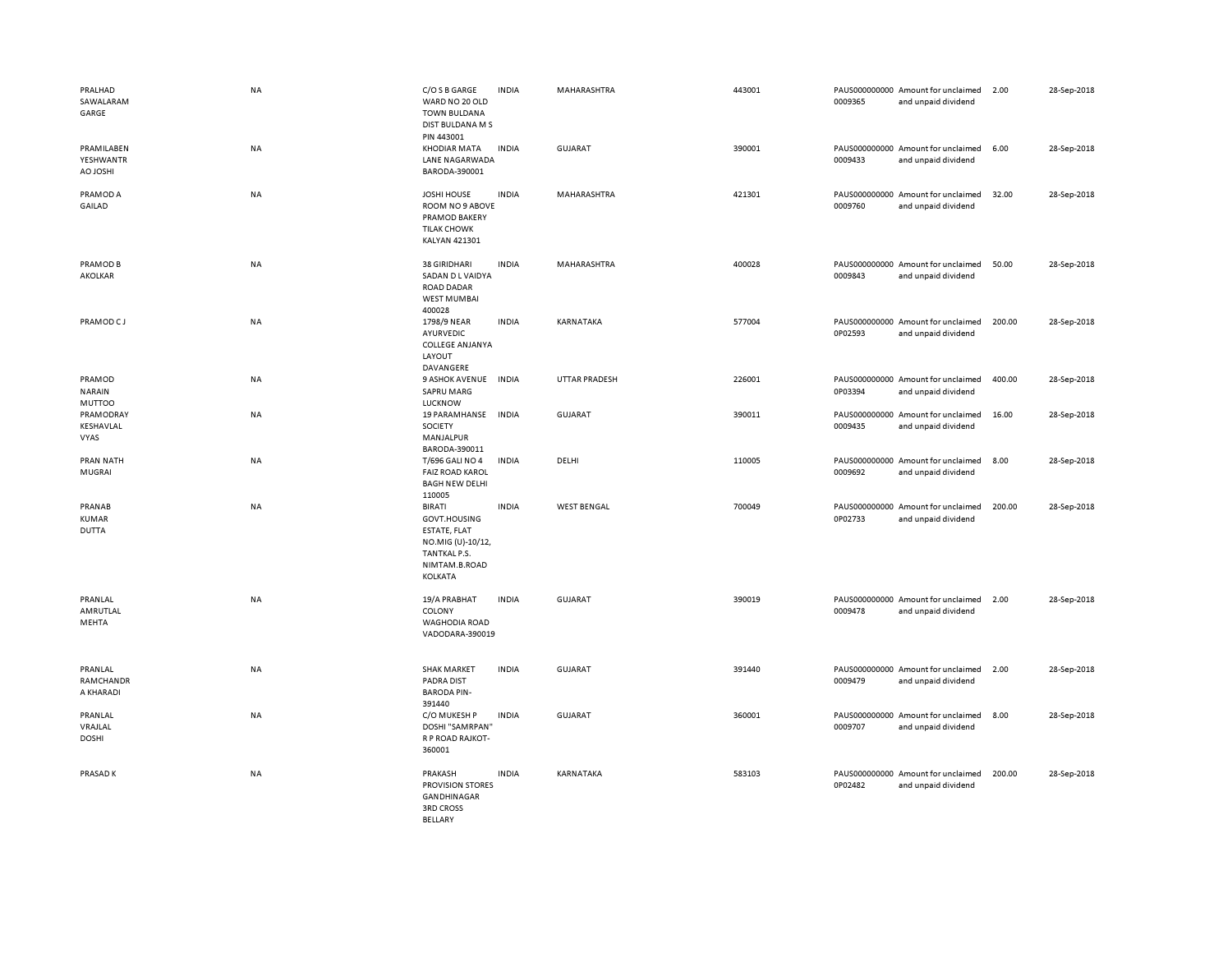| PRASAD<br>PURKAIT                                  | <b>NA</b>          | C/O MR.RAVINDRA INDIA<br>KUMAR<br>SRIVASTAVA<br>HOUSE NO.C/1<br>38/47<br>ALINAGAR(NORTH)                                                 |              | UTTAR PRADESH     | 272001 | 0P03379 | PAUS000000000 Amount for unclaimed<br>and unpaid dividend | 200.00 | 28-Sep-2018 |
|----------------------------------------------------|--------------------|------------------------------------------------------------------------------------------------------------------------------------------|--------------|-------------------|--------|---------|-----------------------------------------------------------|--------|-------------|
| PRASADARAO<br>VULIGVNDA<br>M                       | NA                 | ECIL 570 ANNA<br>SALAI TEY NAMPET<br>CHENNAI-600018                                                                                      | <b>INDIA</b> | <b>TAMIL NADU</b> | 600018 | 0009589 | PAUS000000000 Amount for unclaimed<br>and unpaid dividend | 8.00   | 28-Sep-2018 |
| PRASANNA P<br>VAIDYA                               | NA                 | <b>BLOCK 10 SHIVNERI INDIA</b><br>177 SION WEST-<br>400022                                                                               |              | MAHARASHTRA       | 400100 | 0009556 | PAUS000000000 Amount for unclaimed<br>and unpaid dividend | 16.00  | 28-Sep-2018 |
| PRASHANT D<br>DHOPESHWA<br>$\mathsf{R}$            | NA                 | FLAT NO 4<br>SHIVKRUPA SM<br>78/PL NO.161 LEFT<br><b>BHUSARI COLONY</b><br>PAUD ROAD                                                     | <b>INDIA</b> | MAHARASHTRA       | 411038 | 0P04041 | PAUS000000000 Amount for unclaimed<br>and unpaid dividend | 200.00 | 28-Sep-2018 |
| PRASHANT<br>DADASAHEB<br>PAWAR                     | DADASAHEB<br>PAWAR | C/O SACHIN<br><b>KIRANA STORES</b><br><b>GWAHANE WASTI</b><br><b>ADINATH NAGAR</b><br><b>BHOSARIPUNE</b>                                 | <b>INDIA</b> | MAHARASHTRA       | 411039 | 0173701 | PAUS120132000 Amount for unclaimed<br>and unpaid dividend | 8.00   | 28-Sep-2018 |
| PRASHANT<br>JAYANT<br><b>DOSHI</b>                 | <b>JAYANT</b>      | 1 APOORVA, II<br><b>VRINDAVAN SOC N</b><br><b>S MANKIKAR</b><br>MARG,<br>CHUNABHATTI,<br>SION, Mumbai                                    | <b>INDIA</b> | MAHARASHTRA       | 400022 | 0067936 | PAUS130138000 Amount for unclaimed<br>and unpaid dividend | 32.00  | 28-Sep-2018 |
| PRASHANT<br>UMASHANKE<br>$\mathsf{R}$<br>UPADHYAYA | <b>NA</b>          | A/31 CHANDRICA<br><b>PARK OPP</b><br>MANGLESHWAR<br>SOCIETY GODASAR<br>AHMEDABAD<br>380050                                               | <b>INDIA</b> | <b>GUJARAT</b>    | 380050 | 0009713 | PAUS000000000 Amount for unclaimed<br>and unpaid dividend | 16.00  | 28-Sep-2018 |
| PRATAPRAI<br>MANSUKHLA<br>L KAMDAR                 | <b>NA</b>          | "VILLA KAILASH"<br><b>FIRST FLOOR</b><br><b>KARAN PARA</b><br>KISHORAINHJI<br><b>ROAD OPP</b><br><b>MADHULI RAJKOT</b><br>360001 GUJARAT | <b>INDIA</b> | <b>GUJARAT</b>    | 360001 | 0009480 | PAUS000000000 Amount for unclaimed<br>and unpaid dividend | 16.00  | 28-Sep-2018 |
| PRATAPSINH<br>MOHANSINH<br><b>BARIA</b>            | NA                 | ALEMBIC COLONY<br><b>BLOCK NO FB/72</b><br><b>BARODA 390003</b>                                                                          | <b>INDIA</b> | <b>GUJARAT</b>    | 390003 | 0009398 | PAUS000000000 Amount for unclaimed<br>and unpaid dividend | 2.00   | 28-Sep-2018 |
| PRATIBHA P<br>PARMAR                               | NA                 | "AVNI", 41-B,<br><b>MAHAVIR SOCIETY</b><br><b>NEAR NIRMALA</b><br>CONVENT SCHOOL,<br>RAJKOT.                                             | <b>INDIA</b> | GUJARAT           | 360001 | 0009879 | PAUS000000000 Amount for unclaimed<br>and unpaid dividend | 82.00  | 28-Sep-2018 |
| PRATIBHA R<br>SONGIRE                              | NA                 | C/O DEY'S MEDICAL INDIA<br>A B ROAD KAKAD<br><b>CHAMBER WORLI</b><br><b>MUMBAI</b>                                                       |              | MAHARASHTRA       | 400018 | 0P03792 | PAUS000000000 Amount for unclaimed<br>and unpaid dividend | 200.00 | 28-Sep-2018 |
| PRATIK<br>VASAVADA                                 | NA                 | 2 NEW NAGAR<br>ROAD JUNAGADH<br><b>GUJARAT</b>                                                                                           | <b>INDIA</b> | <b>GUJARAT</b>    | 362001 | 0P04161 | PAUS000000000 Amount for unclaimed<br>and unpaid dividend | 400.00 | 28-Sep-2018 |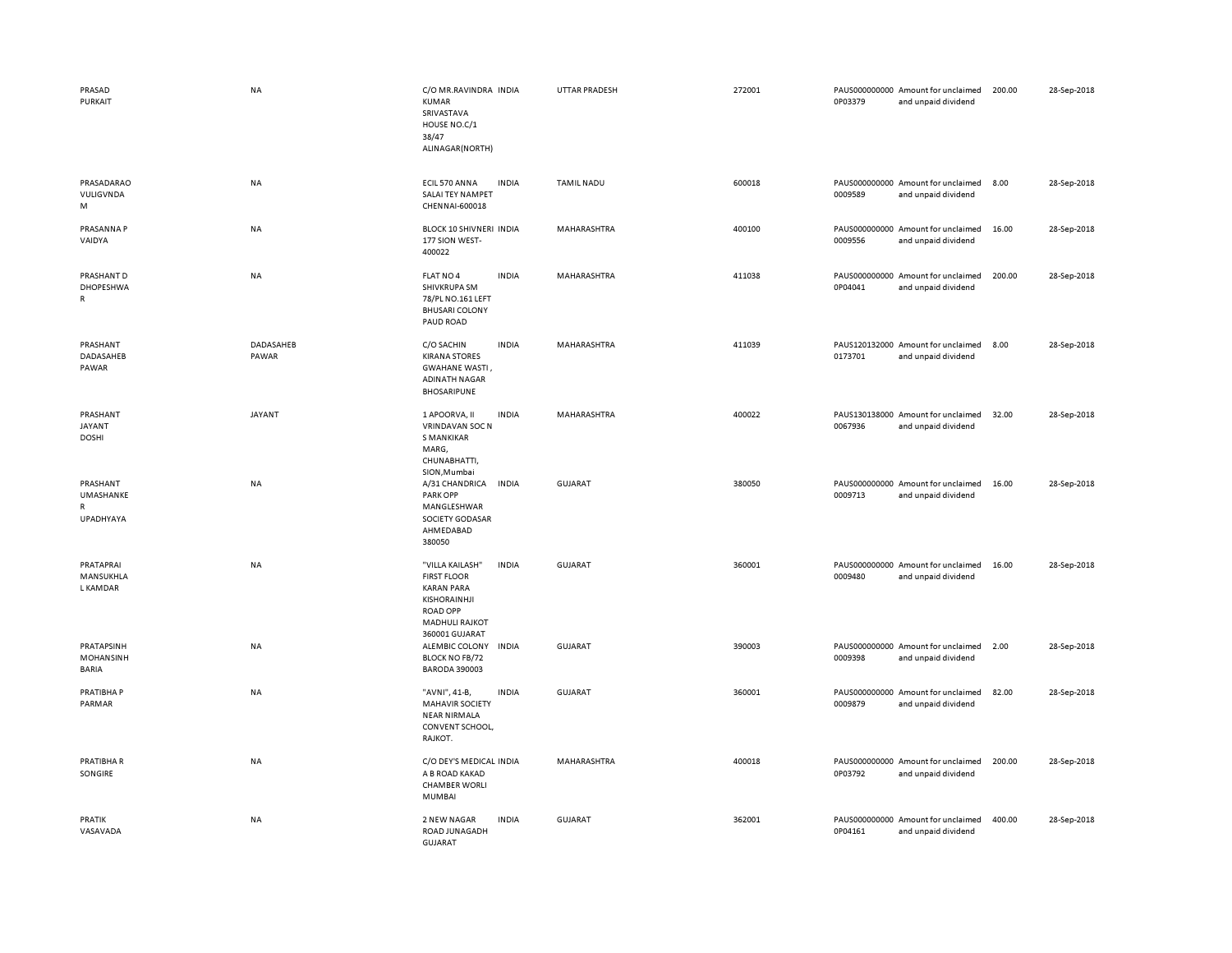| PRATIMA<br>DAS                               | KASHINATH<br>PARUI           | VILL JALAGHATA PO- INDIA<br>SINGUR DIST-<br><b>HOOGHLY</b><br><b>HOOGHLY</b>                                           |              | <b>WEST BENGAL</b>    | 712409 | 2157450 | PAUS130193000 Amount for unclaimed<br>and unpaid dividend | 100.00 | 28-Sep-2018 |
|----------------------------------------------|------------------------------|------------------------------------------------------------------------------------------------------------------------|--------------|-----------------------|--------|---------|-----------------------------------------------------------|--------|-------------|
| PRATIMA<br><b>GUPTA</b>                      | <b>NA</b>                    | 370C POCKET II,<br>DDA FLATS, MAYUR<br>VIHAR, PHASE-I,<br>DELHI-110091                                                 | <b>INDIA</b> | DELHI                 | 110091 | 0009733 | PAUS000000000 Amount for unclaimed<br>and unpaid dividend | 16.00  | 28-Sep-2018 |
| PRATIMA<br>RANI<br><b>KARMAKAR</b>           | NA                           | 29 GULU OSTAGAR INDIA<br>LANE P O BEADON<br>STREET CALCUTTA-<br>700006                                                 |              | <b>WEST BENGAL</b>    | 700006 | 0009701 | PAUS000000000 Amount for unclaimed<br>and unpaid dividend | 16.00  | 28-Sep-2018 |
| PRATIMABEN<br><b>VINODCHAN</b><br>DRA PANDYA | VINODCHAN<br>DRA B<br>PANDYA | ADHYARU'S POLE<br><b>NEAR</b><br>VARDHAMAN<br><b>BANK SULTANPURA</b><br>VADODARA.                                      | <b>INDIA</b> | <b>GUJARAT</b>        | 390001 | 0013009 | PAUS000000000 Amount for unclaimed<br>and unpaid dividend | 16.00  | 28-Sep-2018 |
| PRATIP<br>CHAUDHURI                          | NA                           | H-1591<br>CHITTARANJAN<br>PARK NEW DELHI-<br>110019                                                                    | <b>INDIA</b> | DELHI                 | 110019 | 0009590 | PAUS000000000 Amount for unclaimed<br>and unpaid dividend | 8.00   | 28-Sep-2018 |
| PRAVATI<br>JANA                              | <b>NA</b>                    | <b>GOLEPUKUR OPP</b><br><b>TELEPHONE</b><br><b>EXCHANGE PO</b><br><b>BARIPUR 24</b><br>PARGANAS                        | <b>INDIA</b> | <b>WEST BENGAL</b>    | 743248 | 0P02929 | PAUS000000000 Amount for unclaimed<br>and unpaid dividend | 200.00 | 28-Sep-2018 |
| PRAVEEN<br>BAKSHI                            | <b>NA</b>                    | <b>GULDASTA</b><br>APARTMENT,G-<br>3/455 GULMOHAR<br>COLONY,<br>BHARATNAGAR<br><b>BHOPAL</b>                           | <b>INDIA</b> | <b>MADHYA PRADESH</b> | 462016 | 0P03280 | PAUS000000000 Amount for unclaimed<br>and unpaid dividend | 400.00 | 28-Sep-2018 |
| PRAVEEN<br>KALIA                             | NA                           | 8-378 GREATER<br>KAILASH PART II<br><b>NEW DELHI-110048</b>                                                            | <b>INDIA</b> | DELHI                 | 110048 | 0009721 | PAUS000000000 Amount for unclaimed<br>and unpaid dividend | 8.00   | 28-Sep-2018 |
| PRAVEEN T<br>VASAVA                          | NA                           | <b>GAYATRIPURA</b><br><b>GOTRI BARODA</b><br>390021                                                                    | <b>INDIA</b> | <b>GUJARAT</b>        | 390021 | 0009823 | PAUS000000000 Amount for unclaimed<br>and unpaid dividend | 16.00  | 28-Sep-2018 |
| PRAVIN<br><b>JETHALAL</b><br>MEHTA           | NA                           | 31/33 DR<br><b>DESHMUKH LANE</b><br>1ST FLOOR V P<br><b>ROAD MUMBAI-</b><br>400004                                     | <b>INDIA</b> | MAHARASHTRA           | 400004 | 0009562 | PAUS000000000 Amount for unclaimed<br>and unpaid dividend | 8.00   | 28-Sep-2018 |
| PRAVIN<br><b>KUMAR</b><br>TRIPATHI           | NA                           | PRODUCT<br>MANAGER<br><b>ALEMBIC</b><br><b>CHEMICAL WORKS</b><br>L ALEMBIC ROAD<br>VADODARA                            | <b>INDIA</b> | <b>GUJARAT</b>        | 390003 | 0P04500 | PAUS000000000 Amount for unclaimed<br>and unpaid dividend | 200.00 | 28-Sep-2018 |
| PRAVIN<br>SAMPATRAO<br><b>JAGTAP</b>         | NA                           | FLAT NO 404<br><b>NAVNATH</b><br><b>DARSHAN ROAD</b><br>NO 22 WAGLEE<br><b>KISAN NAGAR 3</b><br>THANE                  | <b>INDIA</b> | MAHARASHTRA           | 400604 | 6024014 | PAUS120332000 Amount for unclaimed<br>and unpaid dividend | 300.00 | 28-Sep-2018 |
| PRAVINA<br>PRABHUDAS<br><b>DAXINI</b>        | NA                           | C/O D P DAXANI<br><b>JIVAN JYOT</b><br>SOCIETY "SACH-IN'<br><b>BRAHM SAMAJ</b><br>RAIYA ROAD<br><b>RAIKOT 36000-5-</b> | <b>INDIA</b> | <b>GUJARAT</b>        | 360005 | 0009706 | PAUS000000000 Amount for unclaimed<br>and unpaid dividend | 8.00   | 28-Sep-2018 |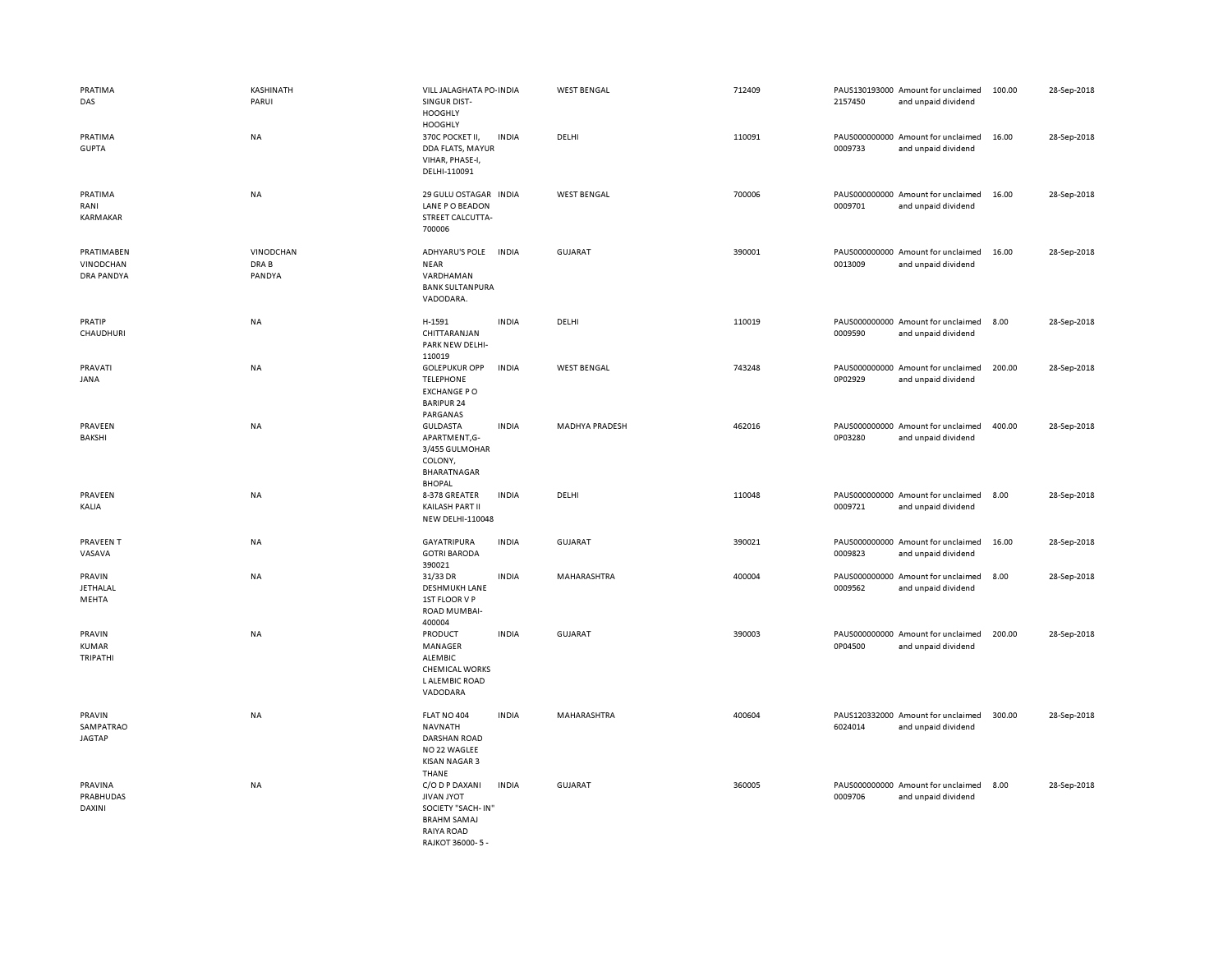| PRAVINABEN<br>RAJENDRA<br><b>BHOW</b>            | <b>NA</b> | <b>B-4 PARUL</b><br><b>INDIA</b><br><b>APARTMENTS B/H</b><br>COMMERCE<br><b>HOSTEL</b><br>NAVRANGPURA<br>AHMEDABAD-<br>380009                                                  | <b>GUJARAT</b> | 380009 | 0009437 | PAUS000000000 Amount for unclaimed<br>and unpaid dividend | 2.00   | 28-Sep-2018 |
|--------------------------------------------------|-----------|--------------------------------------------------------------------------------------------------------------------------------------------------------------------------------|----------------|--------|---------|-----------------------------------------------------------|--------|-------------|
| <b>PRAVINBHAI</b><br><b>BHAILALBHAI</b><br>PATEL | <b>NA</b> | AT & POST ADVALA INDIA<br>TA AMOD DIST<br><b>BROACH PIN-</b><br>392110                                                                                                         | <b>GUJARAT</b> | 392110 | 0009482 | PAUS000000000 Amount for unclaimed<br>and unpaid dividend | 10.00  | 28-Sep-2018 |
| PRAVINBHAI<br>RAMANLAL<br>PATEL                  | NA        | FB 106 ALEMBIC<br><b>INDIA</b><br><b>COLONY BARODA</b><br>390003                                                                                                               | <b>GUJARAT</b> | 390003 | 0009400 | PAUS000000000 Amount for unclaimed<br>and unpaid dividend | 6.00   | 28-Sep-2018 |
| PRAVINBHAI<br>SAKARLAL<br><b>KAPADIA</b>         | <b>NA</b> | G-31 BOMBAY<br><b>INDIA</b><br>MARKET<br><b>UMARWADA</b><br>SURAT 395010                                                                                                       | <b>GUJARAT</b> | 395010 | 0009842 | PAUS000000000 Amount for unclaimed<br>and unpaid dividend | 16.00  | 28-Sep-2018 |
| PRAVINCHAN<br><b>DRA BABULAL</b><br>PARIKH       | NA        | $B - 6/11$<br><b>INDIA</b><br>RAMANSMRUTI CO-<br>OP HOUSING<br><b>SOCIET-Y LTD</b><br><b>BEHIND NEW VIKAS</b><br><b>GRIHA DHUMKETU</b><br>R-OAD PALDI<br>AHMEDABAD-<br>380007- | <b>GUJARAT</b> | 380007 | 0009438 | PAUS000000000 Amount for unclaimed<br>and unpaid dividend | 2.00   | 28-Sep-2018 |
| PRAVINCHAN<br>DRA C<br>GANDHI                    | NA        | C/O M M GANDHI<br><b>INDIA</b><br><b>DINMANI SADAN</b><br>RAMRATAN<br><b>TRIVEDI ROAD</b><br>MULUND MUMBAI-<br>400088                                                          | MAHARASHTRA    | 400088 | 0009439 | PAUS000000000 Amount for unclaimed<br>and unpaid dividend | 6.00   | 28-Sep-2018 |
| PRAVINCHAN<br>DRA<br>СННОТАВНАІ<br>PATEL         | NA        | GHAYAJ TAL PADRA INDIA<br>DIST BARODA PIN-<br>391440                                                                                                                           | GUJARAT        | 391440 | 0009408 | PAUS000000000 Amount for unclaimed<br>and unpaid dividend | 6.00   | 28-Sep-2018 |
| PRAVINCHAN<br><b>DRA</b><br>JAYANTILAL<br>SHAH   | NA        | 35 BHARAT NAGAR INDIA<br>CO-OP SOCIETY<br><b>VAGHODIA DIST</b><br><b>BARODA PIN-</b><br>391760                                                                                 | <b>GUJARAT</b> | 391760 | 0009487 | PAUS000000000 Amount for unclaimed<br>and unpaid dividend | 6.00   | 28-Sep-2018 |
| PRAVINCHAN<br><b>DRA VADILAL</b><br>PATEL        | <b>NA</b> | 4 RANJAN SOCIETY INDIA<br>NO <sub>2</sub> NR <sub>SP</sub><br>COLONY<br>AHMEDABAD<br>380013                                                                                    | <b>GUJARAT</b> | 380013 | 0009836 | PAUS000000000 Amount for unclaimed<br>and unpaid dividend | 6.00   | 28-Sep-2018 |
| PRAVINCHAN<br>DRA<br>VALLABHDAS<br>SOMANI        | NA        | <b>INDIA</b><br><b>RAVLIA PLOT</b><br>STREET NO 2 OPP<br>VIJAY KUNJ NR RLY<br><b>STATION</b><br>PORBANDAR<br>360575                                                            | <b>GUJARAT</b> | 360575 | 0009664 | PAUS000000000 Amount for unclaimed<br>and unpaid dividend | 8.00   | 28-Sep-2018 |
| PRAVINKUM<br>AR PATEL                            | <b>NA</b> | <b>INDIA</b><br>10 LAXMINIWAS<br><b>MANGESH LODGE</b><br>LANE AHILYABAI<br><b>CHOWK KALYAN</b>                                                                                 | MAHARASHTRA    | 421301 | 0P03787 | PAUS000000000 Amount for unclaimed<br>and unpaid dividend | 200.00 | 28-Sep-2018 |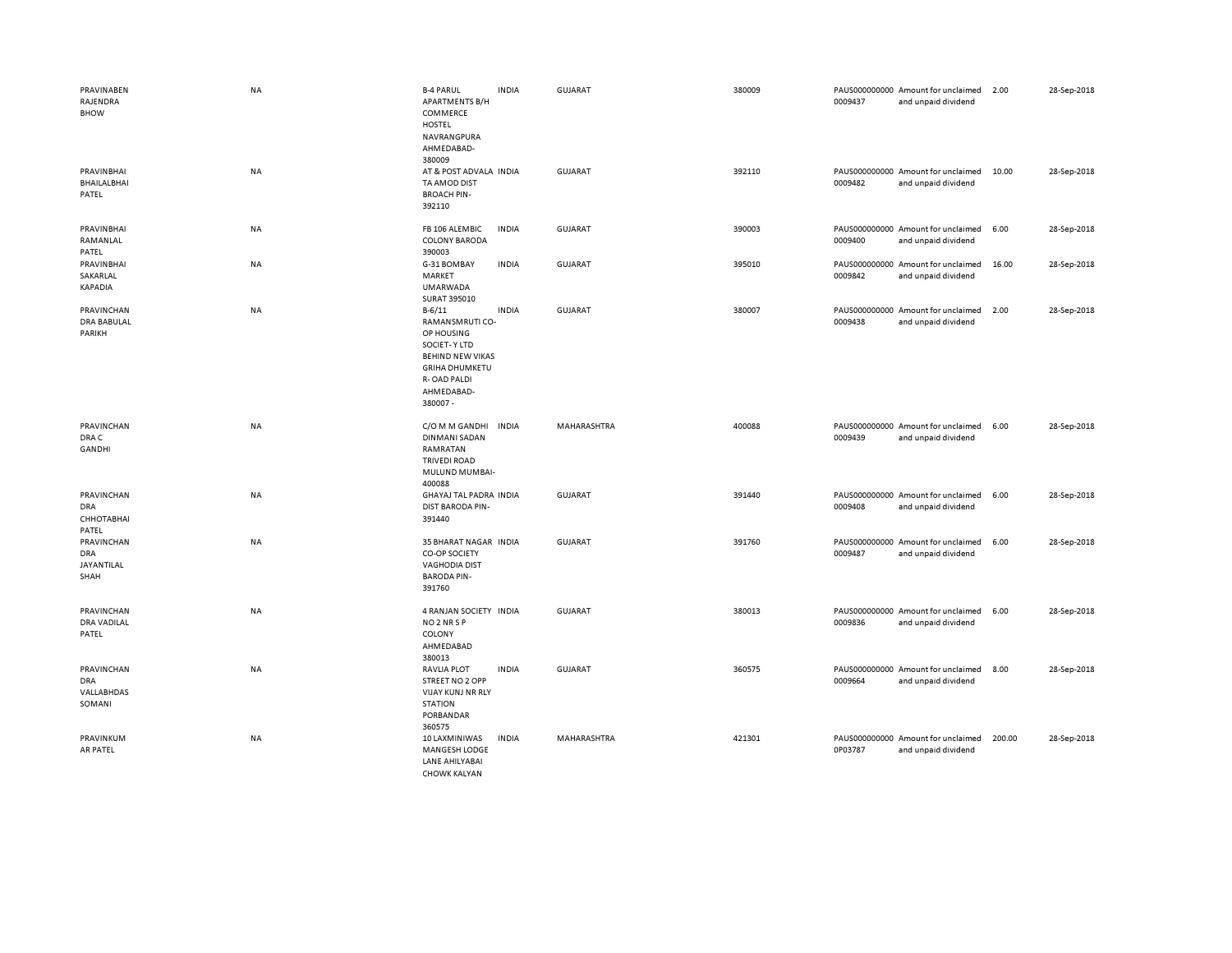| PRAVINKUM<br>AR<br>RAMANLAL<br>MEHTA                 | <b>NA</b> | 16 NAVATH SOC<br>SHRI SHAKTI KRUPA<br>OPP ELECTRIC<br><b>STATION TARSALI</b><br>ROAD BARODA<br>391720 VADODARA | <b>INDIA</b> | <b>GUJARAT</b>       | 390009 | 0009488 | PAUS000000000 Amount for unclaimed<br>and unpaid dividend | 2.00    | 28-Sep-2018 |
|------------------------------------------------------|-----------|----------------------------------------------------------------------------------------------------------------|--------------|----------------------|--------|---------|-----------------------------------------------------------|---------|-------------|
| PRAVINSINH<br>FATEHSINH<br><b>GOHIL</b>              | <b>NA</b> | AT VITHALGAM<br>POST UMARGAM<br>TAL VALIA DIST<br><b>BROACH PIN-</b><br>393135                                 | <b>INDIA</b> | <b>GUJARAT</b>       | 393135 | 0009489 | PAUS000000000 Amount for unclaimed<br>and unpaid dividend | 32.00   | 28-Sep-2018 |
| PRAVINSINH<br><b>GULABSINH</b><br>PARMAR             | <b>NA</b> | 16, SHANTINIKETAN INDIA<br>SOCIETY, DHANORI<br>NAKA, GANDEVI                                                   |              | <b>GUJARAT</b>       | 396360 | 0033689 | PAUS120440000 Amount for unclaimed<br>and unpaid dividend | 32.00   | 28-Sep-2018 |
| <b>PRECIOUS</b><br><b>SECURITIES P</b><br><b>LTD</b> | <b>NA</b> | 338 1ST FLOOR<br>PRABHAT COMPLEX<br><b>K G ROAD</b><br><b>BANGALORE</b>                                        | <b>INDIA</b> | KARNATAKA            | 560009 | 0016758 | PAUSIN3021481 Amount for unclaimed<br>and unpaid dividend | 2.00    | 28-Sep-2018 |
| PREM DEV<br>DEWAN                                    | <b>NA</b> | "SUNDAR SADAN"<br>BAHADURGARH<br>ROHTAK-124507                                                                 | <b>INDIA</b> | HARYANA              | 124507 | 0009608 | PAUS000000000 Amount for unclaimed<br>and unpaid dividend | 32.00   | 28-Sep-2018 |
| PREM LATA<br>KHEMKA                                  | <b>NA</b> | C/O BABULAL<br>KHEMKA 35-B<br>DARPNARAYAN<br><b>TAGORE STREET</b><br>CALCUTTA 700006                           | <b>INDIA</b> | <b>WEST BENGAL</b>   | 700006 | 0009796 | PAUS000000000 Amount for unclaimed<br>and unpaid dividend | 8.00    | 28-Sep-2018 |
| PREM NATH<br><b>KAPOOR</b>                           | <b>NA</b> | 14/116 B CIVIL<br>LINES KANPUR-<br>208001                                                                      | <b>INDIA</b> | <b>UTTAR PRADESH</b> | 208001 | 0009677 | PAUS000000000 Amount for unclaimed<br>and unpaid dividend | 8.00    | 28-Sep-2018 |
| PREM<br>PRAKASH<br>MANGHANI                          | <b>NA</b> | 10000 GALI NAL<br>WALI NAWAB GANJ<br>PUL BANGASH<br>DELHI-110006                                               | <b>INDIA</b> | DELHI                | 110006 | 0009595 | PAUS000000000 Amount for unclaimed<br>and unpaid dividend | 16.00   | 28-Sep-2018 |
| PREMANAND<br><b>JIVALAL</b><br>CHAUHAN               | <b>NA</b> | 3 MEGHDOOT<br>SOCIETY<br>KARELIBAUG<br>BARODA-390001                                                           | <b>INDIA</b> | <b>GUJARAT</b>       | 390001 | 0009490 | PAUS000000000 Amount for unclaimed<br>and unpaid dividend | 6.00    | 28-Sep-2018 |
| PREMASAKHI<br>ANANTAPAT<br>NAIKUNI                   | <b>NA</b> | C/O.DR.A.KRISHNA<br>RAO, DAYAL CLINIC<br>VISAKHAPATNAM                                                         | <b>INDIA</b> | ANDHRA PRADESH       | 530001 | 0P00622 | PAUS000000000 Amount for unclaimed<br>and unpaid dividend | 1600.00 | 28-Sep-2018 |
| PREMILA<br>SUBODHKUM<br>AR SAKARIA                   | <b>NA</b> | A/8 KAILASHPURI<br>CO-OP SOC C B<br>ROAD JUHU LANE<br><b>ANDHERI WEST</b><br>MUMBAI-400058                     | <b>INDIA</b> | MAHARASHTRA          | 400058 | 0009491 | PAUS000000000 Amount for unclaimed<br>and unpaid dividend | 6.00    | 28-Sep-2018 |
| PREMJI<br><b>DAMJI GAJRA</b>                         | <b>NA</b> | 71 ISSAJI STREET<br>MUMBAI-400003                                                                              | <b>INDIA</b> | MAHARASHTRA          | 400003 | 0009492 | PAUS000000000 Amount for unclaimed<br>and unpaid dividend | 82.00   | 28-Sep-2018 |
| PREMJIBHAI<br>CHHAGANBH<br>AI PATEL                  | <b>NA</b> | AT & PO BAYAD<br><b>DIST</b><br>SABARKANTHA PIN<br>383325                                                      | <b>INDIA</b> | <b>GUJARAT</b>       | 383325 | 0009389 | PAUS000000000 Amount for unclaimed<br>and unpaid dividend | 16.00   | 28-Sep-2018 |
| PREMLATA                                             | <b>NA</b> | 401, TEMPLE HILL<br><b>TOWER</b><br>OPP.CENTRAL<br><b>LABOUR INSTITUTE</b>                                     | <b>INDIA</b> | MAHARASHTRA          | 400100 | 0009883 | PAUS000000000 Amount for unclaimed<br>and unpaid dividend | 32.00   | 28-Sep-2018 |

SION (E) MUMBAI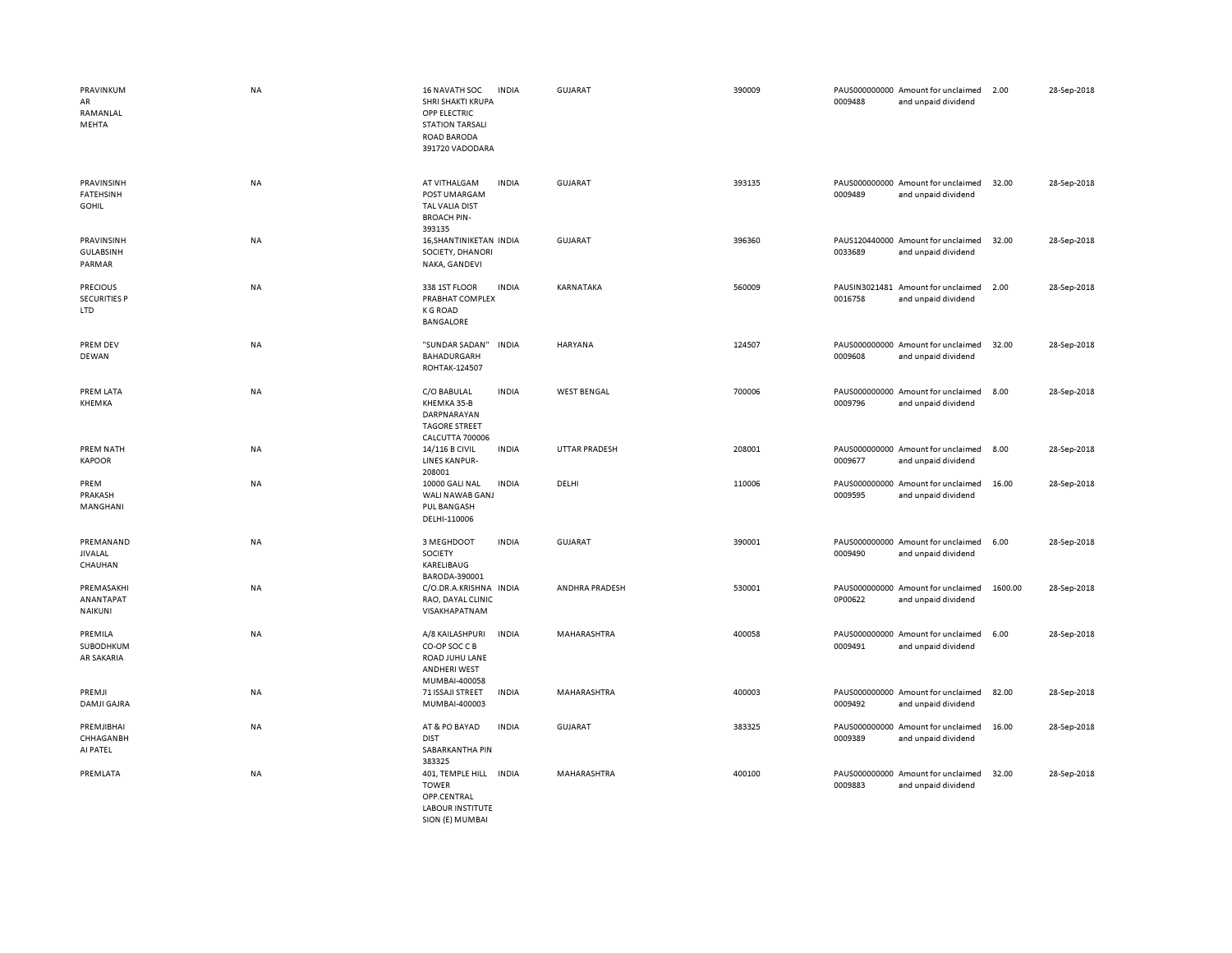| <b>PREMSUKHB</b><br>HAI<br>СННОТАВНАІ<br>PATEL | <b>NA</b> | AT & PO VINA<br><b>MOTI KHADKI TAL</b><br>NADIAD DIST KAIRA<br>387001                                                                             | <b>INDIA</b> | <b>GUJARAT</b>       | 387001 | 0009493 | PAUS000000000 Amount for unclaimed<br>and unpaid dividend | 6.00   | 28-Sep-2018 |
|------------------------------------------------|-----------|---------------------------------------------------------------------------------------------------------------------------------------------------|--------------|----------------------|--------|---------|-----------------------------------------------------------|--------|-------------|
| PRITI JAIN                                     | NA        | 49- PREM PURI<br>MUZAFFARNAGAR<br>251002                                                                                                          | <b>INDIA</b> | <b>UTTAR PRADESH</b> | 251002 | 0009615 | PAUS000000000 Amount for unclaimed<br>and unpaid dividend | 8.00   | 28-Sep-2018 |
| PRITI RATILAL<br>SHAH                          | NA        | II-B WEST VIEW 309 INDIA<br>S V ROAD<br>SANTACRUZ (W)<br>MUMBAI-400054                                                                            |              | MAHARASHTRA          | 400054 | 0009668 | PAUS000000000 Amount for unclaimed<br>and unpaid dividend | 18.00  | 28-Sep-2018 |
| PRIYA<br>RANJAN<br><b>CHOWDHURI</b>            | NA        | BLOCK-17<br>VIDYASAGAR<br>SARANI CALCUTTA                                                                                                         | <b>INDIA</b> | <b>WEST BENGAL</b>   | 700063 | 0P02928 | PAUS000000000 Amount for unclaimed<br>and unpaid dividend | 200.00 | 28-Sep-2018 |
| PRIYAKANT<br>MANILAL<br><b>BHATT</b>           | <b>NA</b> | <b>45 CHANDRALOK</b><br>SOCIETY CADILA<br>ROAD GHODASAR P<br>O VATVA<br>AHMEDABAD-<br>382440                                                      | <b>INDIA</b> | <b>GUJARAT</b>       | 382440 | 0009543 | PAUS000000000 Amount for unclaimed<br>and unpaid dividend | 8.00   | 28-Sep-2018 |
| PROMOD<br>RAKSHIT                              | NA        | C/O S ROY UCO<br>BANK<br><b>GORUBANDHA</b><br><b>BRANCH PO</b><br>MISSAMAIR 784506                                                                | <b>INDIA</b> | ASSAM                | 784506 | 0009787 | PAUS000000000 Amount for unclaimed<br>and unpaid dividend | 32.00  | 28-Sep-2018 |
| PRTIBHA<br>PATHAK                              | NA        | $B-2/89$<br>SAFDARJUNG<br><b>ENCLAVE NEW</b><br>DELHI-110029                                                                                      | <b>INDIA</b> | DELHI                | 110029 | 0009691 | PAUS000000000 Amount for unclaimed<br>and unpaid dividend | 16.00  | 28-Sep-2018 |
| PULAK<br><b>KUMAR</b><br><b>BHOWMICK</b>       | NA        | 95 HARISHABHA<br>ROAD PO<br>NONACHANDANPU<br><b>KUR BARRACKPUR</b>                                                                                | <b>INDIA</b> | <b>WEST BENGAL</b>   | 700122 | 0P02793 | PAUS000000000 Amount for unclaimed<br>and unpaid dividend | 200.00 | 28-Sep-2018 |
| PULAVARTY<br>VIJAYA<br>LAKSHMI                 | NA        | D.NO 25-5-10,<br>VINUKONDAVARI<br>STREET, KAKINADA                                                                                                | <b>INDIA</b> | ANDHRA PRADESH       | 533001 | 0045566 | PAUS120349000 Amount for unclaimed<br>and unpaid dividend | 50.00  | 28-Sep-2018 |
| <b>PULOK</b><br>RANJAN<br>PRAMANIK             | NA        | P-45/1 C I T ROAD<br>SCHEME-LII<br><b>ENTALLY CALCUTTA</b>                                                                                        | <b>INDIA</b> | <b>WEST BENGAL</b>   | 700014 | 0P02922 | PAUS000000000 Amount for unclaimed<br>and unpaid dividend | 300.00 | 28-Sep-2018 |
| PUNITA<br><b>GIRISH SHAH</b>                   | NA        | MALVI<br>RANCHODDAS<br><b>GIRISH N SHAH &amp;</b><br>CO B/3 TRUPTI<br>APTS B/H GUJARAT<br><b>HIGH COURT</b><br>NAVRANGPURA<br>AHMEDABAD<br>380009 | <b>INDIA</b> | <b>GUJARAT</b>       | 380009 | 0009442 | PAUS000000000 Amount for unclaimed<br>and unpaid dividend | 82.00  | 28-Sep-2018 |
| PUNJABHAI<br>PARASHOTA<br><b>MDAS PATEL</b>    | NA        | AT POST<br><b>HATHIPURA VIA</b><br>SATHAMBA TAL<br><b>BAYAD DIST</b><br>SABARKANTHA<br>383340                                                     | <b>INDIA</b> | <b>GUJARAT</b>       | 383340 | 0009497 | PAUS000000000 Amount for unclaimed<br>and unpaid dividend | 2.00   | 28-Sep-2018 |
| PURNANAND<br><b>GOVINDJI</b><br>DAMANIA        | NA        | 47 C P TANK ROAD<br>OLD SON AWALAL<br><b>BLDG 1ST FLOOR</b><br>ROOM NO <sub>17</sub><br>MUMBAL400004                                              | <b>INDIA</b> | MAHARASHTRA          | 400004 | 0009554 | PAUS000000000 Amount for unclaimed<br>and unpaid dividend | 8.00   | 28-Sep-2018 |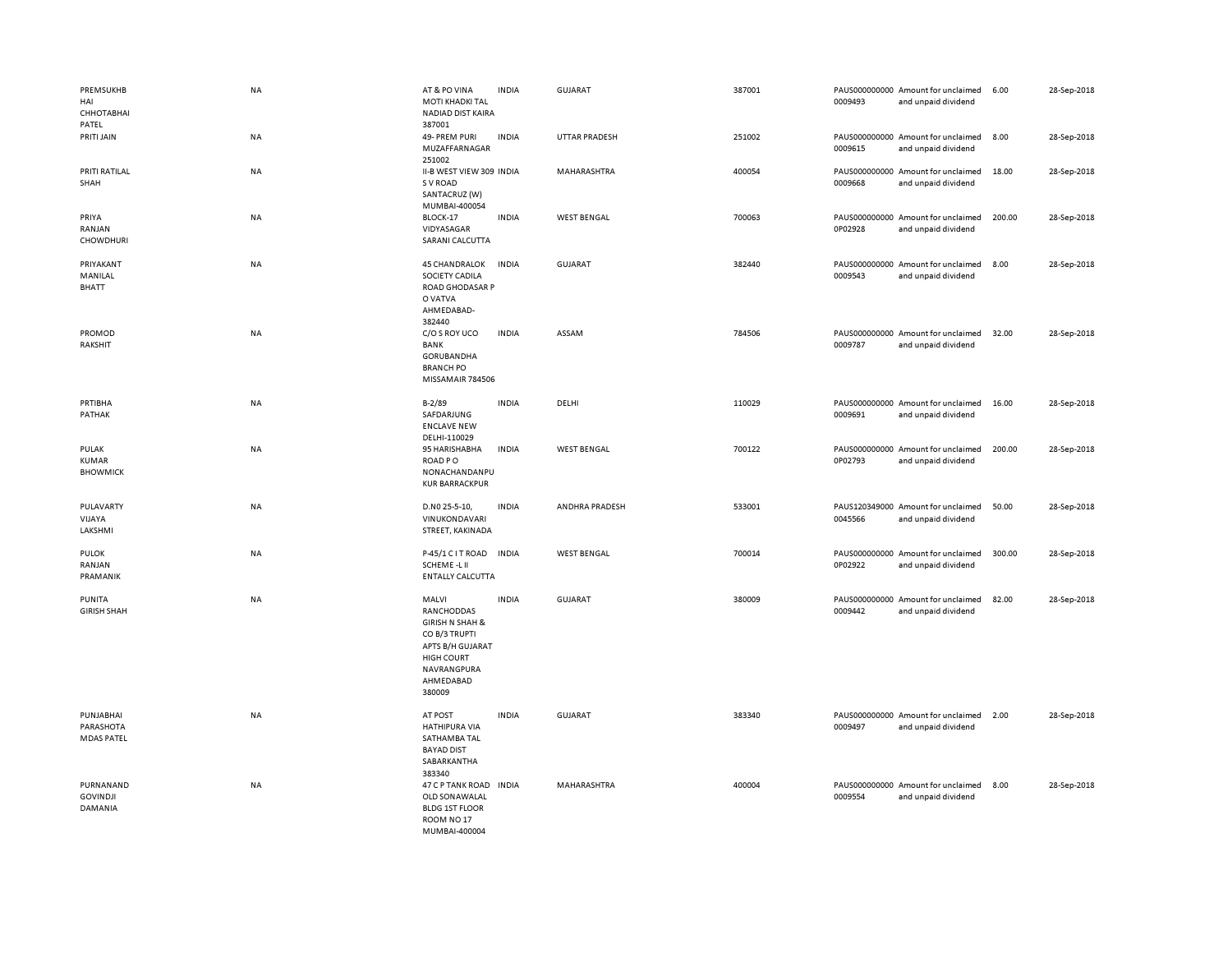| PURNIMA<br>MITTAL                               | <b>NA</b>                  | 1719 SECTOR 44-B INDIA<br><b>RBI OFFICER'S</b><br><b>FLATS</b><br>CHANDIGARH<br>160047                                                       | CHANDIGARH           | 160047 | 0009580 | PAUS000000000 Amount for unclaimed<br>and unpaid dividend | 8.00   | 28-Sep-2018 |
|-------------------------------------------------|----------------------------|----------------------------------------------------------------------------------------------------------------------------------------------|----------------------|--------|---------|-----------------------------------------------------------|--------|-------------|
| <b>PURSHOTTA</b><br>M DASS<br>CHACHAN           | NA                         | 402, TAKSHASHILA INDIA<br>APARTMENT<br><b>BHATAR ROAD,</b><br>SURAT-395001                                                                   | <b>GUJARAT</b>       | 395001 | 0009639 | PAUS000000000 Amount for unclaimed<br>and unpaid dividend | 8.00   | 28-Sep-2018 |
| PURSHOTTA<br>M SOMJIMAL<br>CHHAPRU              | <b>NA</b>                  | A-1, KAILASH PARK INDIA<br>AKSHAR CHOWK,<br>OLD PADRA ROAD,<br>VADODARA-390020                                                               | <b>GUJARAT</b>       | 390020 | 0009698 | PAUS000000000 Amount for unclaimed<br>and unpaid dividend | 8.00   | 28-Sep-2018 |
| PURUSHOTH<br>AM V BHIDE                         | NA                         | 25/5 PADMAREKHA INDIA<br><b>SOCIETY KARVE</b><br><b>NAGAR PUNE</b>                                                                           | MAHARASHTRA          | 411052 | 0P04035 | PAUS000000000 Amount for unclaimed<br>and unpaid dividend | 200.00 | 28-Sep-2018 |
| PURUSHOTTA<br>M AMBALAL<br>PATEL                | NA                         | <b>SARDAR CHOWK</b><br><b>INDIA</b><br>SUNAV TAL PETLAD<br>DIST KAIRA 388470                                                                 | <b>GUJARAT</b>       | 388470 | 0009499 | PAUS000000000 Amount for unclaimed<br>and unpaid dividend | 16.00  | 28-Sep-2018 |
| PURUSHOTTA<br>M AMBALAL<br>PATEL                | <b>NA</b>                  | SARDAR CHOWK<br><b>INDIA</b><br>SUNAV TAL PETLAD<br>DIST KAIRA 388470                                                                        | GUJARAT              | 388470 | 0009500 | PAUS000000000 Amount for unclaimed<br>and unpaid dividend | 16.00  | 28-Sep-2018 |
| <b>PURUSHOTTA</b><br>M BAHADUR<br><b>MATHUR</b> | <b>NA</b>                  | D-57/49 PLOT NO 3 INDIA<br><b>MOLVI BAGH</b><br><b>VARANASI 221010</b>                                                                       | <b>UTTAR PRADESH</b> | 221010 | 0009502 | PAUS000000000 Amount for unclaimed<br>and unpaid dividend | 66.00  | 28-Sep-2018 |
| <b>PURUSHOTTA</b><br>M J POLA                   | <b>NA</b>                  | COMETAL<br><b>INDIA</b><br>INDUSTRIES 2/23<br><b>INDUSTRIAL</b><br><b>ESTATE BARODA-</b><br>390003                                           | <b>GUJARAT</b>       | 390003 | 0009503 | PAUS000000000 Amount for unclaimed<br>and unpaid dividend | 2.00   | 28-Sep-2018 |
| PURUSHOTTA<br>M R WAIDYA                        | NA                         | 1 MANGAL DHARA<br><b>INDIA</b><br>HSG SOC GANGA<br><b>WADI RAVIWAR</b><br>PETH NASIK 422001                                                  | MAHARASHTRA          | 422001 | 0009381 | PAUS000000000 Amount for unclaimed<br>and unpaid dividend | 2.00   | 28-Sep-2018 |
| PURUSHOTTA<br>M<br>VALLAVDAS<br><b>BHAVSAR</b>  | NA                         | <b>INDIA</b><br><b>JANPAD SOCIETY</b><br><b>NR P T COLLEGE</b><br>PALDI<br>AHMEDABAD-<br>380007                                              | <b>GUJARAT</b>       | 380007 | 0009723 | PAUS000000000 Amount for unclaimed<br>and unpaid dividend | 6.00   | 28-Sep-2018 |
| <b>PUSHPA</b>                                   | <b>NA</b>                  | KRISHNA NURSING INDIA<br>HOME 4 NORTH<br><b>HIGH GROUND</b><br><b>ROAD PALAM</b>                                                             | <b>TAMIL NADU</b>    | 627002 | 0P02584 | PAUS000000000 Amount for unclaimed<br>and unpaid dividend | 600.00 | 28-Sep-2018 |
| <b>PUSHPA</b><br>BHARDWAJ                       | BHARDWAJ<br>B <sub>M</sub> | 185 SEC-19 A-<br><b>INDIA</b><br><b>BLOCK DWARKA</b><br><b>NEW DELHI</b>                                                                     | DELHI                | 110075 | 0552584 | PAUSIN3004411 Amount for unclaimed<br>and unpaid dividend | 16.00  | 28-Sep-2018 |
| PUSHPA<br>CHHABADA                              | NA                         | 23 DROOPAD<br><b>INDIA</b><br>COLONY<br>GANDHINAGAR<br><b>KOLHAPUR M S</b>                                                                   | MAHARASHTRA          | 416119 | 0P04045 | PAUS000000000 Amount for unclaimed<br>and unpaid dividend | 200.00 | 28-Sep-2018 |
| <b>PUSHPA</b><br>DHIRENDRA<br>PATEL             | NA                         | <b>INDIA</b><br>C/O SHRI<br>MUKUNDRAV<br><b>GHANEKAR NR</b><br>KHUSHALC- HAND<br><b>CHARITY TRUST</b><br><b>B/H MAHARANI</b><br>SCH RAO-PURA | <b>GUJARAT</b>       | 390001 | 0009505 | PAUS000000000 Amount for unclaimed<br>and unpaid dividend | 16.00  | 28-Sep-2018 |

BARODA 390001 -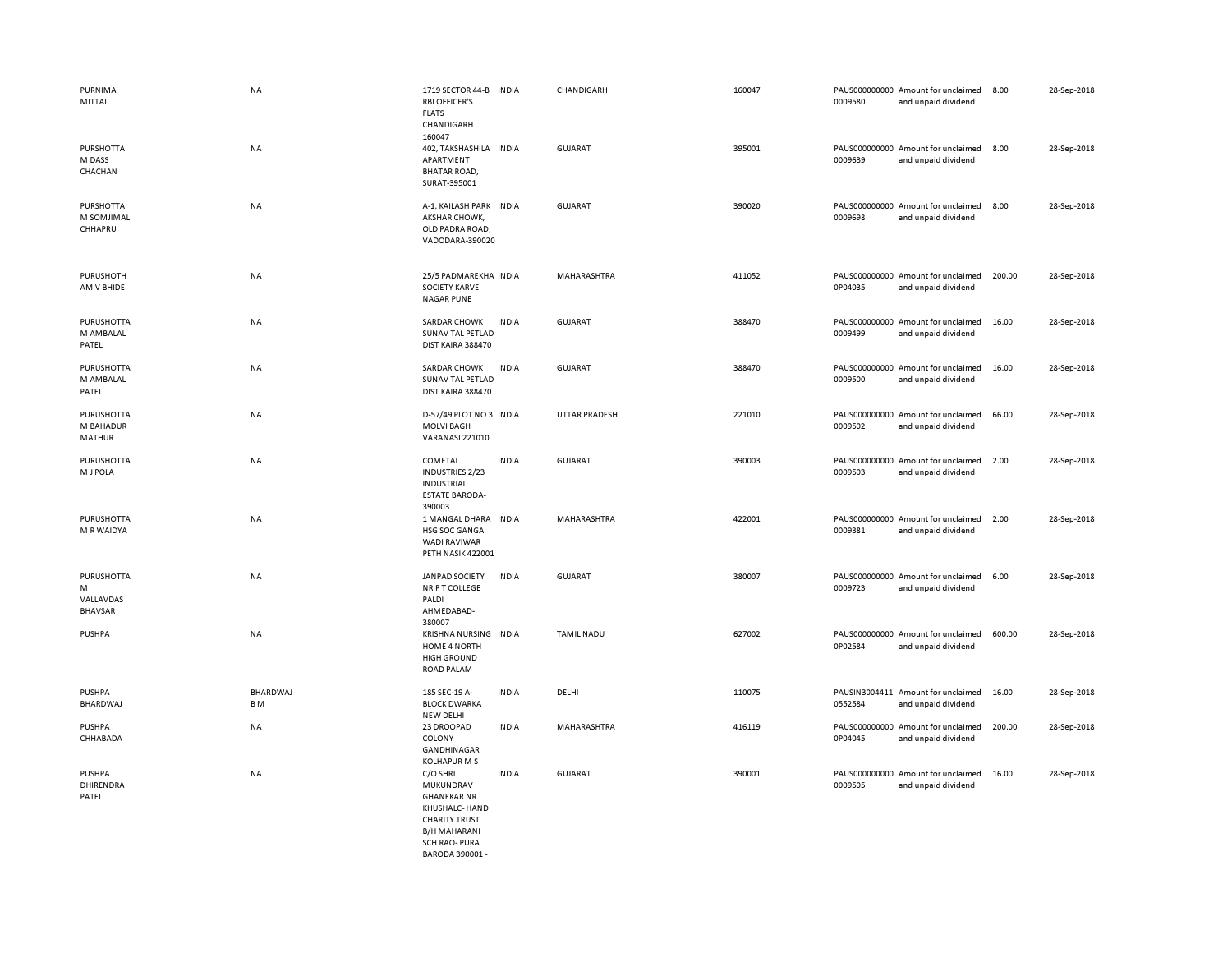| <b>PUSHPA</b><br><b>DUTTA</b><br>CHOWDHURY    | <b>NA</b> | 38/1/2 RAMTONU INDIA<br><b>BOSE LANE</b><br>CALCUTTA-700006                                                                                        |              | <b>WEST BENGAL</b> | 700006 | 0009573 | PAUS000000000 Amount for unclaimed<br>and unpaid dividend | 16.00  | 28-Sep-2018 |
|-----------------------------------------------|-----------|----------------------------------------------------------------------------------------------------------------------------------------------------|--------------|--------------------|--------|---------|-----------------------------------------------------------|--------|-------------|
| PUSHPA<br><b>NARAYAN</b><br>SAHASRABUD<br>DHE | NA        | SHRIRAM BHAVAN INDIA<br>PANCH ALI PAR<br>NAKA KALYAN-<br>421301                                                                                    |              | MAHARASHTRA        | 421301 | 0009667 | PAUS000000000 Amount for unclaimed<br>and unpaid dividend | 8.00   | 28-Sep-2018 |
| <b>PUSHPA</b><br>PRAVINCHAN<br>DRA MEHTA      | NA        | C/O THE SWASTIK INDIA<br><b>JANATA SAHAKARI</b><br><b>BANK LTD 502</b><br><b>KALBADEVI ROAD</b><br>MUMBAI-400002                                   |              | MAHARASHTRA        | 400002 | 0009655 | PAUS000000000 Amount for unclaimed<br>and unpaid dividend | 8.00   | 28-Sep-2018 |
| <b>PUSHPA</b><br>RAMANLAL<br>SWAMINARA<br>YAN | NA        | <b>KESHAV JIVAN</b><br><b>KALAVAD ROAD NR</b><br>SETUBANDH - SOC<br><b>BEHIND MAHILA</b><br><b>COLLEGE SAHAKAR</b><br>NAGAR-ST-4<br>RAJKOT-360001- | <b>INDIA</b> | GUJARAT            | 360001 | 0009727 | PAUS000000000 Amount for unclaimed<br>and unpaid dividend | 24.00  | 28-Sep-2018 |
| PUSHPA SAI<br>KRISHNAN                        | <b>NA</b> | A/6 SYNDICATE<br><b>RESIDENCY</b><br>DR.THOMAS ROAD<br>CROSS, OFF BDAG<br>ROAD<br>T.NAGAR, MADRAS                                                  | <b>INDIA</b> | <b>TAMIL NADU</b>  | 600017 | 0P01692 | PAUS000000000 Amount for unclaimed<br>and unpaid dividend | 400.00 | 28-Sep-2018 |
| PUSHPABEN<br>ARVINDBHAI<br>RAJYAGURU          | <b>NA</b> | <b>6 SAIBABA FLATS</b><br>NARANPURA CHAR<br><b>RASTA ANKUR</b><br>ROAD<br>AHMEDABAD<br>380013                                                      | <b>INDIA</b> | <b>GUJARAT</b>     | 380013 | 0009853 | PAUS000000000 Amount for unclaimed<br>and unpaid dividend | 166.00 | 28-Sep-2018 |
| PUSHPABEN<br>KANUBHAI<br>SHAH                 | NA        | 1, GOVARDHAN<br>APARTMENTS 69,<br>SUVARNAPURI<br>SOCIETY, CHIKUWA<br>DI, JETALPUR<br>ROAD, VADODARA-<br>390005                                     | <b>INDIA</b> | GUJARAT            | 390005 | 0009509 | PAUS000000000 Amount for unclaimed<br>and unpaid dividend | 66.00  | 28-Sep-2018 |
| PUSHPABEN<br>KANUBHAI<br>SHAH                 | NA        | 1, GOVARDHAN<br>APTS. 69,<br>SUVARNAPURI<br>SOCIETY, CHIKUWA<br>DI JETALPUR ROAD,<br>VADODARA-390005                                               | <b>INDIA</b> | <b>GUJARAT</b>     | 390005 | 0009510 | PAUS000000000 Amount for unclaimed<br>and unpaid dividend | 12.00  | 28-Sep-2018 |
| PUSHPABEN<br>RAMBHAI<br>KESHWALA              | <b>NA</b> | 32/377 RAGHUKUL INDIA<br>APTS SOLA ROAD<br>NARANPURA<br>AHMEDABAD<br>380013                                                                        |              | GUJARAT            | 380013 | 0009550 | PAUS000000000 Amount for unclaimed<br>and unpaid dividend | 16.00  | 28-Sep-2018 |
| PUSHPAGAUR<br>MAYANKKU<br><b>MAR PANDYA</b>   | NA        | C/O NATHALAL M INDIA<br>PANDYA 16<br><b>GOKALE BAUG NR</b><br><b>DINESH MILL</b><br>AKOTA RD BARODA-<br>390005                                     |              | GUJARAT            | 390005 | 0009534 | PAUS000000000 Amount for unclaimed<br>and unpaid dividend | 10.00  | 28-Sep-2018 |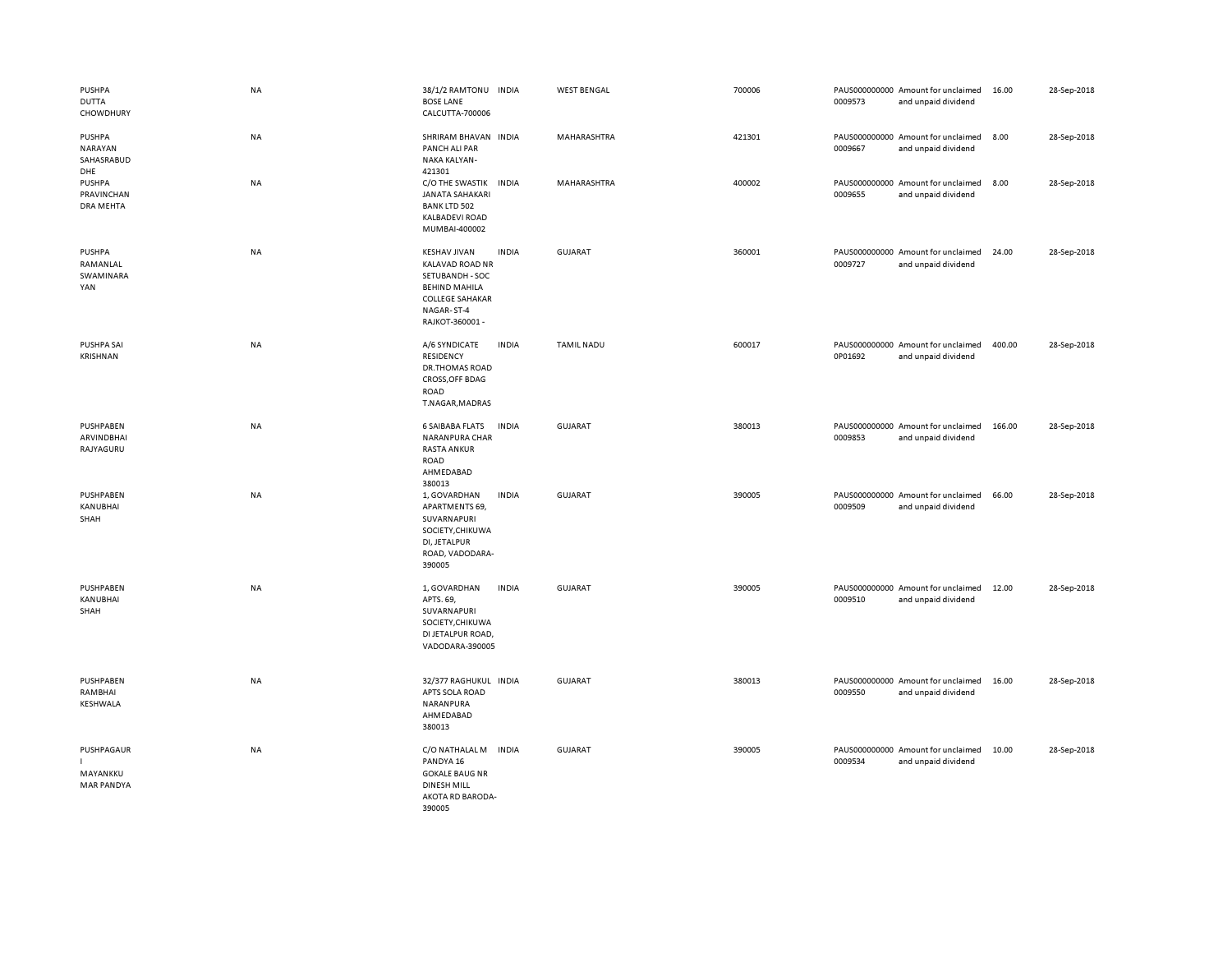| PUSHPALATA<br>MADHAVRAO<br>KHANVILKAR      | <b>NA</b>            | C/O RELIABLE<br><b>CARGO CARRIER</b><br>OPP PAWAGADH<br><b>BUSSTAND</b><br>BARODA-390001                                     | <b>INDIA</b> | GUJARAT              | 390001 | 0009511 | PAUS000000000 Amount for unclaimed<br>and unpaid dividend | 32.00   | 28-Sep-2018 |
|--------------------------------------------|----------------------|------------------------------------------------------------------------------------------------------------------------------|--------------|----------------------|--------|---------|-----------------------------------------------------------|---------|-------------|
| PUSHPALATH<br>A KURAPATI                   | <b>NA</b>            | C/O.DR.K.RAJAHAR INDIA<br><b>TNAM SHANTHI</b><br>NURSING HOME<br>CHILAKALURPET<br>(GUNTUR DT.) (A.P)                         |              | ANDHRA PRADESH       | 522616 | 0P00624 | PAUS000000000 Amount for unclaimed<br>and unpaid dividend | 1000.00 | 28-Sep-2018 |
| PUSHPAVATI<br><b>BHANUPRAS</b><br>AD DESAI | <b>NA</b>            | 24 "SHRADDHA"<br>PANKAJ SOCIETY<br><b>RACE COURSE</b><br><b>CIRCLE BARODA-</b><br>390007                                     | <b>INDIA</b> | <b>GUJARAT</b>       | 390007 | 0009512 | PAUS000000000 Amount for unclaimed<br>and unpaid dividend | 2.00    | 28-Sep-2018 |
| PUSHPINDER<br>SINGH<br><b>BHARAJ</b>       | NA                   | 123 RAJA GARDEN INDIA<br><b>NEW DELHI 110015</b>                                                                             |              | DELHI                | 110015 | 0009846 | PAUS000000000 Amount for unclaimed<br>and unpaid dividend | 166.00  | 28-Sep-2018 |
| PYARELAL<br>CHIMANLAL<br>PRAJAPATI         | <b>NA</b>            | <b>KUVERJI DEVSHI</b><br>CHAWL 2ND FL B S<br><b>ROAD OPP</b><br>ZARAPKAR SHOW<br>ROOM DADAR W<br><b>RLY MUMBAI</b><br>400028 | <b>INDIA</b> | MAHARASHTRA          | 400028 | 0009666 | PAUS000000000 Amount for unclaimed<br>and unpaid dividend | 8.00    | 28-Sep-2018 |
| QAMAR<br><b>JAHAN</b><br>CHAUDHRY          | NA                   | H NO 4/675<br><b>DODHPUR ALIGARH</b>                                                                                         | <b>INDIA</b> | UTTAR PRADESH        | 202002 | 0Q03910 | PAUS000000000 Amount for unclaimed<br>and unpaid dividend | 300.00  | 28-Sep-2018 |
| R A GUPTA                                  | <b>NA</b>            | C/O TAYLOR INST<br>CO (I) LTD 14<br>MATHURA ROAD<br><b>FARIDABAD</b>                                                         | <b>INDIA</b> | HARYANA              | 121001 | 0010436 | PAUS000000000 Amount for unclaimed<br>and unpaid dividend | 16.00   | 28-Sep-2018 |
| R B LAL                                    | <b>NA</b>            | C/O UJJWAL LTD<br>4/18 ASAFALI ROAD<br><b>NEW DELHI 110001</b>                                                               | <b>INDIA</b> | DELHI                | 110001 | 0010110 | PAUS000000000 Amount for unclaimed<br>and unpaid dividend | 50.00   | 28-Sep-2018 |
| $\mathsf{R}$<br>BALAKRISHN<br>AN           | <b>NA</b>            | C 26, 5TH FLOOR<br><b>EUCRESS</b><br><b>BUILDING, WADALA</b><br><b>EAST MUMBAI</b>                                           | <b>INDIA</b> | MAHARASHTRA          | 400037 | 0R05235 | PAUS000000000 Amount for unclaimed<br>and unpaid dividend | 200.00  | 28-Sep-2018 |
| R C MADAN                                  | LATE SH M C<br>MADAN | CP-42, lst FLOOR<br>MAURYA ENCLAVE,<br>PITAM PURA, DELHI                                                                     | <b>INDIA</b> | DELHI                | 110088 | 0030428 | PAUSIN3023651 Amount for unclaimed<br>and unpaid dividend | 8.00    | 28-Sep-2018 |
| R CHANDRA<br>SHEKAR                        | <b>NA</b>            | "AKSHAYA" 12/3<br>53RD STREET<br><b>ASHOK NAGAR</b><br>CHENNAI                                                               | <b>INDIA</b> | <b>TAMIL NADU</b>    | 600083 | 0R05209 | PAUS000000000 Amount for unclaimed<br>and unpaid dividend | 200.00  | 28-Sep-2018 |
| $\mathsf{R}$<br>CHANDRAM<br>OHAN           | <b>NA</b>            | PLOT NO. 50,<br>SEETHAPATHY<br><b>COLONY WEST</b><br>MARREDPALLY,<br>SECUNDERABAD-<br>500026                                 | <b>INDIA</b> | ANDHRA PRADESH       | 500026 | 0010180 | PAUS000000000 Amount for unclaimed<br>and unpaid dividend | 8.00    | 28-Sep-2018 |
| R DEVIKA                                   | NA                   | 21 RAJAJI ROAD<br>NUNGAMBAKKAM<br>CHENNAI-600034                                                                             | <b>INDIA</b> | <b>TAMIL NADU</b>    | 600034 | 0010107 | PAUS000000000 Amount for unclaimed<br>and unpaid dividend | 16.00   | 28-Sep-2018 |
| R DURGA<br>PARAMESWA<br>RAN                | <b>NA</b>            | 127 NEHRU NAGAR INDIA<br><b>TRICHUR 680006</b>                                                                               |              | <b>KERALA</b>        | 680006 | 0010316 | PAUS000000000 Amount for unclaimed<br>and unpaid dividend | 8.00    | 28-Sep-2018 |
| R K AGARWAL                                | <b>NA</b>            | 235 SECTOR 15A<br>NOIDA 201301                                                                                               | <b>INDIA</b> | <b>UTTAR PRADESH</b> | 201301 | 0010540 | PAUS000000000 Amount for unclaimed<br>and unpaid dividend | 16.00   | 28-Sep-2018 |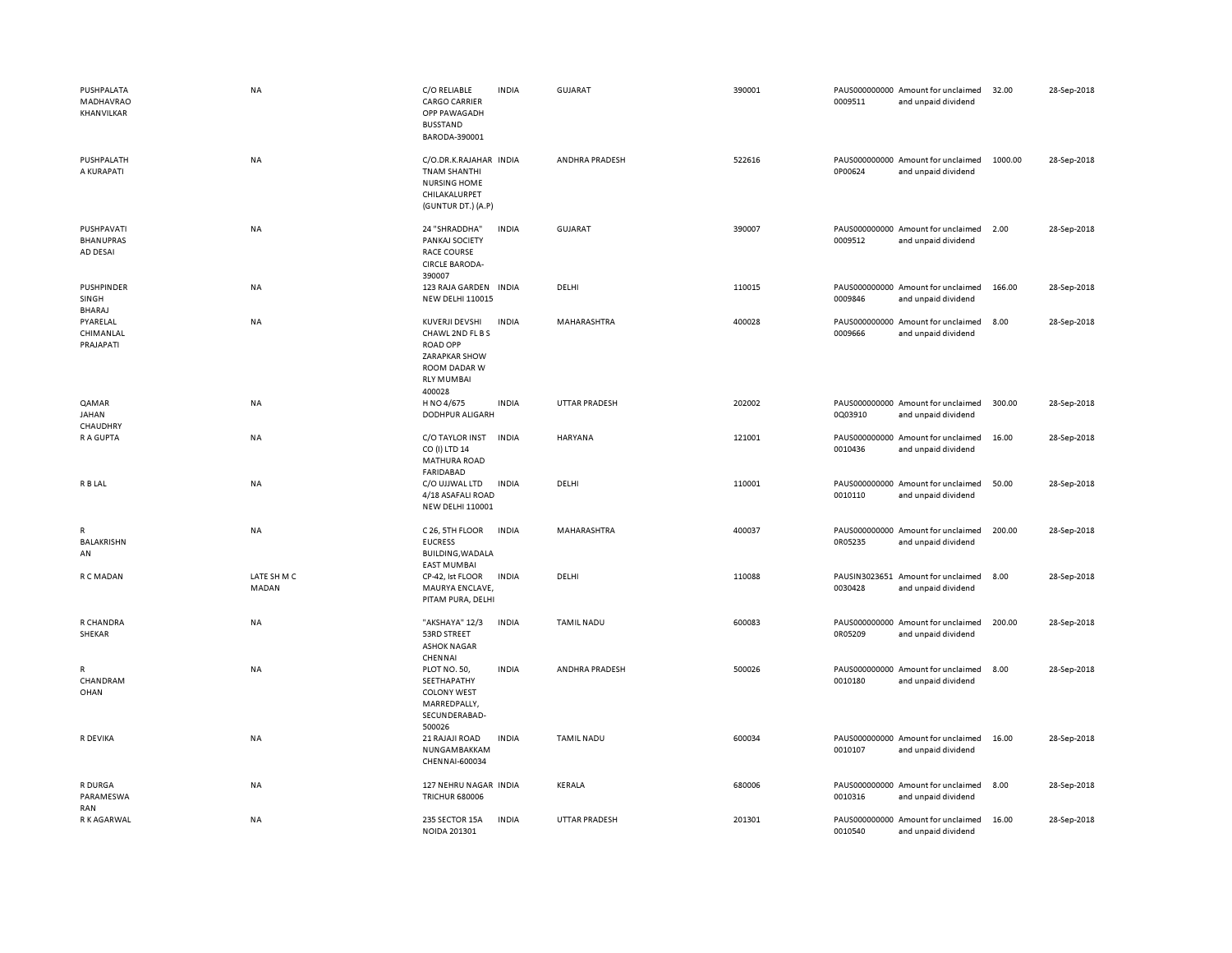| R K AGRAWAL               | <b>NA</b> | AB-846 SAROJINI<br>NAGAR NEW DELHI-<br>110023                                                                        | <b>INDIA</b> | DELHI              | 110023 | 0010323 | PAUS000000000 Amount for unclaimed<br>and unpaid dividend | 8.00   | 28-Sep-2018 |
|---------------------------|-----------|----------------------------------------------------------------------------------------------------------------------|--------------|--------------------|--------|---------|-----------------------------------------------------------|--------|-------------|
| R<br>KALAIGNANA<br>M      | <b>NA</b> | 1/10 SRI SWATI CO- INDIA<br>OP HSG SOCIETY<br><b>GOVANDI MUMBAI-</b><br>400088                                       |              | MAHARASHTRA        | 400088 | 0010138 | PAUS000000000 Amount for unclaimed<br>and unpaid dividend | 8.00   | 28-Sep-2018 |
| R KUMARI                  | <b>NA</b> | 511 A BLOCK RIVER INDIA<br>DALE APTS 4TH<br><b>MAIN ROAD EXTN</b><br>KOTTURPURAM<br><b>CHENNAI 600085</b>            |              | <b>TAMIL NADU</b>  | 600085 | 0010175 | PAUS000000000 Amount for unclaimed<br>and unpaid dividend | 16.00  | 28-Sep-2018 |
| R M DATTA                 | <b>NA</b> | 97 KALIKAPUR<br>ROAD EAST END<br>PARK CALCUTTA                                                                       | <b>INDIA</b> | <b>WEST BENGAL</b> | 700078 | 0R02815 | PAUS000000000 Amount for unclaimed<br>and unpaid dividend | 300.00 | 28-Sep-2018 |
| R<br>MYLVAGANA<br>N       | NA        | 21 RAJAJI ROAD<br>NUNGAMBAKKAM<br>CHENNAI-600034                                                                     | <b>INDIA</b> | <b>TAMIL NADU</b>  | 600034 | 0010106 | PAUS000000000 Amount for unclaimed<br>and unpaid dividend | 16.00  | 28-Sep-2018 |
| R N<br>RANGACHAR          | NA        | NR 9 TANK ROAD<br>COTTONPET<br><b>BANGALORE-</b><br>560053                                                           | <b>INDIA</b> | KARNATAKA          | 560053 | 0010365 | PAUS000000000 Amount for unclaimed<br>and unpaid dividend | 8.00   | 28-Sep-2018 |
| R N SANKARA<br>NARAYANAN  | <b>NA</b> | C/O MEENAKSHI<br><b>MEDICAL STORES</b><br><b>MARAR ROAD</b><br><b>TRICHUR</b>                                        | <b>INDIA</b> | <b>KERALA</b>      | 680001 | 0R04244 | PAUS000000000 Amount for unclaimed<br>and unpaid dividend | 200.00 | 28-Sep-2018 |
| R N SUJATHA               | <b>NA</b> | 44 NAGAPPA<br>STREET<br>SESHADRIPURAM<br>BANGALORE                                                                   | <b>INDIA</b> | KARNATAKA          | 560020 | 0R05127 | PAUS000000000 Amount for unclaimed<br>and unpaid dividend | 200.00 | 28-Sep-2018 |
| $\mathsf{R}$<br>NAGARAJAN | NA        | C/O DARSHAK LTD INDIA<br>NO <sub>1</sub><br>ARULANANDAM<br><b>MUDALI STREET</b><br>SANTHOME<br><b>CHENNAI 600004</b> |              | <b>TAMIL NADU</b>  | 600004 | 0010121 | PAUS000000000 Amount for unclaimed<br>and unpaid dividend | 32.00  | 28-Sep-2018 |
| $\mathsf{R}$<br>NAGARAJAN | <b>NA</b> | C/O DARSHAK<br>LIMITED NO 1<br>ARULANANDAM<br><b>MUDALI STREET</b><br>SANTHOME<br><b>CHENNAI 600004</b>              | <b>INDIA</b> | <b>TAMIL NADU</b>  | 600004 | 0010120 | PAUS000000000 Amount for unclaimed<br>and unpaid dividend | 52.00  | 28-Sep-2018 |
| $\mathsf{R}$<br>NAGARAJAN | <b>NA</b> | C/O DARSHAK LTD INDIA<br>NO <sub>1</sub><br>ARULANANDAM<br>MUDALI STREET<br>SANTHOME<br>CHENNAI 600004               |              | <b>TAMIL NADU</b>  | 600004 | 0010109 | PAUS000000000 Amount for unclaimed<br>and unpaid dividend | 32.00  | 28-Sep-2018 |
| R P LOHIA                 | <b>NA</b> | FLAT NO 76 7TH<br>FLR A-1<br>APARTMENTS 270<br>WALKESHWAR<br><b>ROAD MUMBAI</b><br>400006                            | <b>INDIA</b> | MAHARASHTRA        | 400006 | 0010457 | PAUS000000000 Amount for unclaimed<br>and unpaid dividend | 16.00  | 28-Sep-2018 |
| R P M LOHIA               | <b>NA</b> | FLAT NO 76 7TH<br>FLR A-1<br>APARTMENTS 270<br>WALKESHWAR<br><b>ROAD MUMBAI</b><br>400006                            | <b>INDIA</b> | MAHARASHTRA        | 400006 | 0010458 | PAUS000000000 Amount for unclaimed<br>and unpaid dividend | 16.00  | 28-Sep-2018 |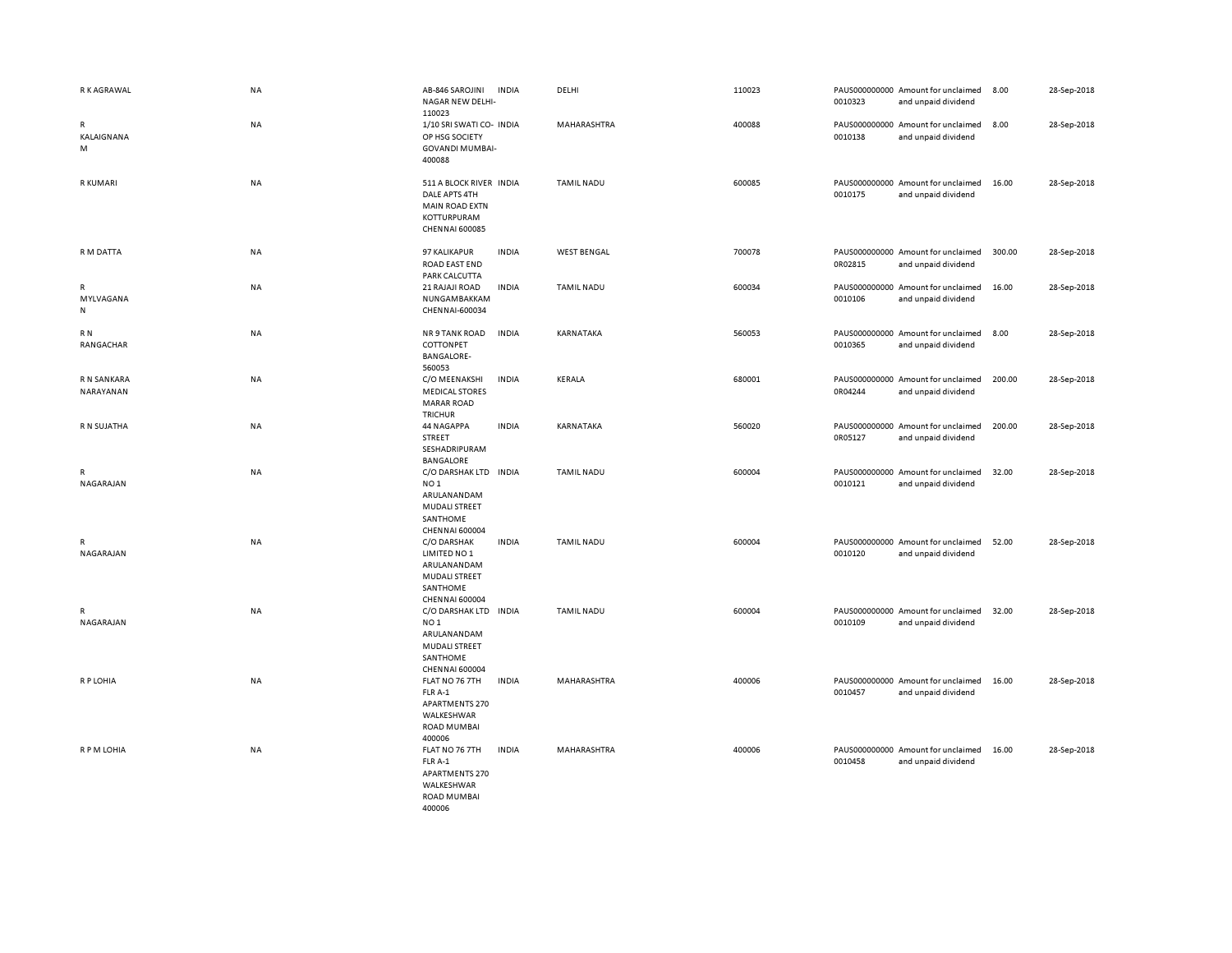| R <sub>P</sub><br>SUBRAMANI         | <b>NA</b> | 609/1VEENA<br>SHESANNA ROAD<br><b>8TH CROSS KR</b>                                                              | <b>INDIA</b> | KARNATAKA         | 570001 | 0010153 | PAUS000000000 Amount for unclaimed<br>and unpaid dividend | 24.00  | 28-Sep-2018 |
|-------------------------------------|-----------|-----------------------------------------------------------------------------------------------------------------|--------------|-------------------|--------|---------|-----------------------------------------------------------|--------|-------------|
| $\mathsf{R}$<br>PADMAVATH<br>Υ      | NA        | MOHALLA MYSORE<br>570001<br>16 M M T C<br><b>COLONY PADMA</b><br><b>NIWAS</b><br>NANGANALLUR                    | <b>INDIA</b> | <b>TAMIL NADU</b> | 600061 | 0010438 | PAUS000000000 Amount for unclaimed<br>and unpaid dividend | 8.00   | 28-Sep-2018 |
| R PADMINI                           | NA        | CHENNAI 600061<br>1 ARULAMAMDA<br><b>MUDALI ST</b><br>SANTHOME                                                  | <b>INDIA</b> | <b>TAMIL NADU</b> | 600004 | 0R03454 | PAUS000000000 Amount for unclaimed<br>and unpaid dividend | 600.00 | 28-Sep-2018 |
| R<br>PALANIAMM<br>AL                | NA        | CHENNAI<br>28 IVTH STREET<br>VEDATHALANGAD<br>$\cup$                                                            | <b>INDIA</b> | <b>TAMIL NADU</b> | 641604 | 0010170 | PAUS000000000 Amount for unclaimed<br>and unpaid dividend | 8.00   | 28-Sep-2018 |
| R RAMESH                            | NA        | KARUVAMPALAYA<br>M TIRUPUR<br>E-211, Raheja<br>Residency 3rd<br>Block, 7th Main                                 | <b>INDIA</b> | KARNATAKA         | 560034 | 0R04198 | PAUS000000000 Amount for unclaimed<br>and unpaid dividend | 200.00 | 28-Sep-2018 |
| R S<br>KALYANPUR                    | <b>NA</b> | Koramangala<br>24B<br>ANANDASHRAM<br><b>BLDG 13TH CROSS</b><br>RD X MAIN RD<br>MALLESWARAM                      | <b>INDIA</b> | KARNATAKA         | 560003 | 0010101 | PAUS000000000 Amount for unclaimed<br>and unpaid dividend | 16.00  | 28-Sep-2018 |
| R <sub>S</sub><br>MANOHAR           | <b>NA</b> | <b>BANGALORE-</b><br>560003<br>NO 9 TANK ROAD<br>COTTONPET<br><b>BANGALORE-</b><br>560053                       | <b>INDIA</b> | KARNATAKA         | 560053 | 0010366 | PAUS000000000 Amount for unclaimed<br>and unpaid dividend | 8.00   | 28-Sep-2018 |
| R<br>SARASWATHI                     | NA        | 50/5, SECOND<br><b>MAIN ROAD</b><br>GANDHINAGAR                                                                 | <b>INDIA</b> | <b>TAMIL NADU</b> | 600020 | 0R03455 | PAUS000000000 Amount for unclaimed<br>and unpaid dividend | 400.00 | 28-Sep-2018 |
| $\mathsf R$<br>SITARAMAN            | NA        | ADYAR<br>42 NEW STREET<br>KARUR 639001<br>TAMILNADU                                                             | <b>INDIA</b> | <b>TAMIL NADU</b> | 639001 | 0010507 | PAUS000000000 Amount for unclaimed<br>and unpaid dividend | 32.00  | 28-Sep-2018 |
| $\mathsf R$<br>SUBRAMANY<br>AM      | NA        | 45/26 B-2 ASHOK<br><b>NAGAR KURNOOL</b><br>518005                                                               | <b>INDIA</b> | ANDHRA PRADESH    | 518005 | 0010005 | PAUS000000000 Amount for unclaimed<br>and unpaid dividend | 16.00  | 28-Sep-2018 |
| R V<br>NAGARKAR                     | <b>NA</b> | <b>SURVEY NO</b><br>35, BLDG NO 65/181<br><b>DUTTAWADI</b><br><b>AKURDI PUNE</b><br>411035                      | <b>INDIA</b> | MAHARASHTRA       | 411035 | 0010462 | PAUS000000000 Amount for unclaimed<br>and unpaid dividend | 6.00   | 28-Sep-2018 |
| $\mathsf{R}$<br>VAIDYANATH<br>AN    | NA        | C/o.S.Ramanam<br>No.5/1229, Bank of<br><b>Baroda Colony</b><br>Settnpatti Nagar,                                | <b>INDIA</b> | <b>TAMIL NADU</b> | 600091 | 0R05212 | PAUS000000000 Amount for unclaimed<br>and unpaid dividend | 200.00 | 28-Sep-2018 |
| R<br>VIJAYARANG<br><b>HAVAN</b>     | <b>NA</b> | Madipakkam<br>C/O M/S DARSHAK INDIA<br>LTD 62/236<br>CHIDAMBARA RAO<br>ST FORT KURNOOL-<br>518001               |              | ANDHRA PRADESH    | 518001 | 0010006 | PAUS000000000 Amount for unclaimed<br>and unpaid dividend | 16.00  | 28-Sep-2018 |
| RABAB<br>SIRAJUDDIN<br><b>TAPIA</b> | <b>NA</b> | TAPIA HOUSE 2ND INDIA<br><b>FLOOR</b><br><b>BEGUMPURA</b><br><b>HAIDARALI</b><br>CASAMJI STREET<br>SURAT-395003 |              | <b>GUJARAT</b>    | 395003 | 0010394 | PAUS000000000 Amount for unclaimed<br>and unpaid dividend | 16.00  | 28-Sep-2018 |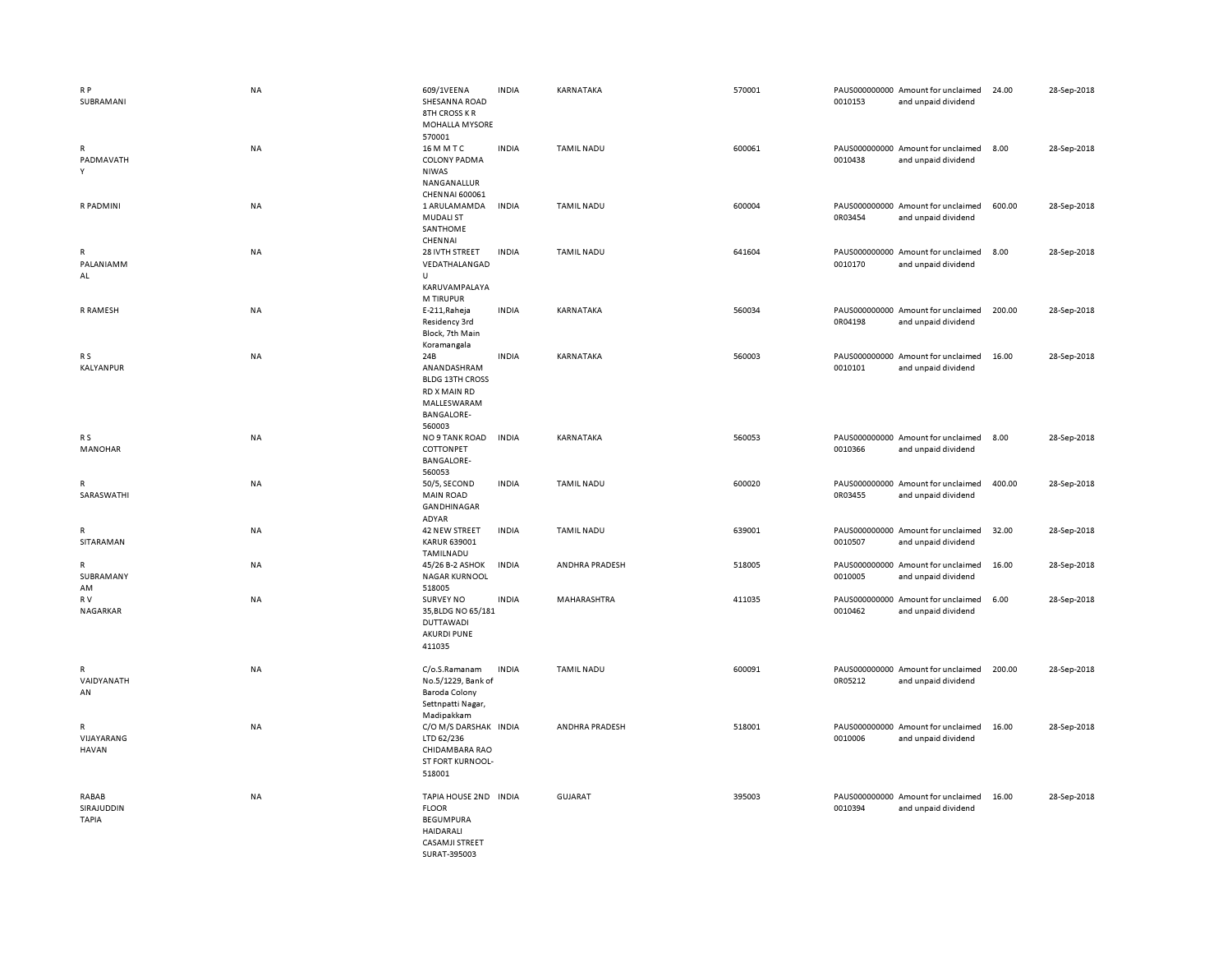| RABINDRANA<br>TH SARKAR                          | NA        | 184/134 SASTRY<br>STREET<br>TIRUVENGADAPUR<br>AM PONNERI NEXT<br><b>TO SRI</b><br>KARUMARIAMMAN<br><b>TEMPLE</b>                                                                              | <b>INDIA</b> | <b>TAMIL NADU</b> | 601204 | 3170489 | PAUSIN3010801 Amount for unclaimed<br>and unpaid dividend | 8.00   | 28-Sep-2018 |
|--------------------------------------------------|-----------|-----------------------------------------------------------------------------------------------------------------------------------------------------------------------------------------------|--------------|-------------------|--------|---------|-----------------------------------------------------------|--------|-------------|
| RACHNA<br>RIKHYE                                 | NA        | TIRUVALLUR DIST<br>C/O GANDOTRA<br>ANCHAL MUSEUM<br>HILL ROAD SIMLA<br>171004                                                                                                                 | <b>INDIA</b> | HIMACHAL PRADESH  | 171004 | 0010375 | PAUS000000000 Amount for unclaimed<br>and unpaid dividend | 8.00   | 28-Sep-2018 |
| <b>RACHNA</b><br>RIKHYE                          | NA        | C/O GANDOTRA<br>ANCHAL MUSEUM<br>HILL ROAD SIMLA<br>171004                                                                                                                                    | <b>INDIA</b> | HIMACHAL PRADESH  | 171004 | 0010415 | PAUS000000000 Amount for unclaimed<br>and unpaid dividend | 32.00  | 28-Sep-2018 |
| RADHA<br>KISHAN<br>KHANNA                        | NA        | BA 293/1 TAGORE IN DIA<br><b>GARDEN NEW</b><br>DELHI 110027                                                                                                                                   |              | DELHI             | 110027 | 0010377 | PAUS000000000 Amount for unclaimed<br>and unpaid dividend | 8.00   | 28-Sep-2018 |
| RADHA<br>KRISHNA<br>PERUMALLA                    | <b>NA</b> | <b>STENO</b><br>CONSTRUCTION<br><b>EQUIPMENT ZONE</b><br>RASHT-RIYA ISPAT<br><b>NIGAM LTD</b><br>VISAKHAPATNAM<br>STEE-LPJT<br><b>BALACHERUVU SITE</b><br>OFFICE<br>VISAKHAPAT-NAM-<br>530026 | <b>INDIA</b> | ANDHRA PRADESH    | 530026 | 0010313 | PAUS000000000 Amount for unclaimed<br>and unpaid dividend | 8.00   | 28-Sep-2018 |
| RADHA<br><b>MOHAN</b><br>VERMA                   | NA        | FLAT NO-23,<br><b>INDERPRASTA</b><br>APTT. PATPARGANJ<br>NEW DELHI                                                                                                                            | <b>INDIA</b> | DELHI             | 110092 | 0010225 | PAUS000000000 Amount for unclaimed<br>and unpaid dividend | 24.00  | 28-Sep-2018 |
| RADHAKRISH<br>NA<br>RAMVALLAB<br>H DAGE M B<br>В | NA        | <b>MARUM</b><br>OSMANABAD DIST.                                                                                                                                                               | <b>INDIA</b> | MAHARASHTRA       | 413501 | 0R00925 | PAUS000000000 Amount for unclaimed<br>and unpaid dividend | 200.00 | 28-Sep-2018 |
| <b>RADHAKRISH</b><br>NAN M B                     | <b>NA</b> | 38/485, 'KRIPA'<br>PULLEPPADY<br>COCHIN                                                                                                                                                       | <b>INDIA</b> | <b>KERALA</b>     | 682035 | 0R02006 | PAUS000000000 Amount for unclaimed<br>and unpaid dividend | 200.00 | 28-Sep-2018 |
| RADHAKRISH<br>NAN M B                            | NA        | 38/1485 KRIPA<br>PULLEPPADY<br><b>COCHIN 682035</b>                                                                                                                                           | <b>INDIA</b> | <b>KERALA</b>     | 682035 | 0010488 | PAUS000000000 Amount for unclaimed<br>and unpaid dividend | 32.00  | 28-Sep-2018 |
| RADHE<br>SHIAM<br><b>GUPTA</b>                   | NA        | D-290 PRASHANT<br><b>VIHAR PO ROHINI</b><br>DELHI 110085                                                                                                                                      | <b>INDIA</b> | DELHI             | 110085 | 0010222 | PAUS000000000 Amount for unclaimed<br>and unpaid dividend | 8.00   | 28-Sep-2018 |
| RADHEKRISH<br>NA<br>JAGANNATH<br>SHARMA          | NA        | 5 KISHORE COLONY INDIA<br>NARAYANPURA<br>ROAD<br>AHMEDABAD-<br>380013                                                                                                                         |              | GUJARAT           | 380013 | 0009902 | PAUS000000000 Amount for unclaimed<br>and unpaid dividend | 66.00  | 28-Sep-2018 |
| RADHIKA<br>SESHAN                                | NA        | 3/5 THE SAFIRE<br>11TH AVENUE<br><b>ASHOK NAGAR</b><br><b>CHENNAI 600083</b>                                                                                                                  | <b>INDIA</b> | <b>TAMIL NADU</b> | 600083 | 0010372 | PAUS000000000 Amount for unclaimed<br>and unpaid dividend | 16.00  | 28-Sep-2018 |
| RAGHABHAI<br>LAXMANBHAI<br>SURANI                | <b>NA</b> | C/O SURANI<br><b>BROTHERS VIJAY</b><br><b>CHOWK BAGSARA</b><br>(MEGHANI) DIST<br>AMRELI 365440                                                                                                | <b>INDIA</b> | <b>GUJARAT</b>    | 365440 | 0010007 | PAUS000000000 Amount for unclaimed<br>and unpaid dividend | 32.00  | 28-Sep-2018 |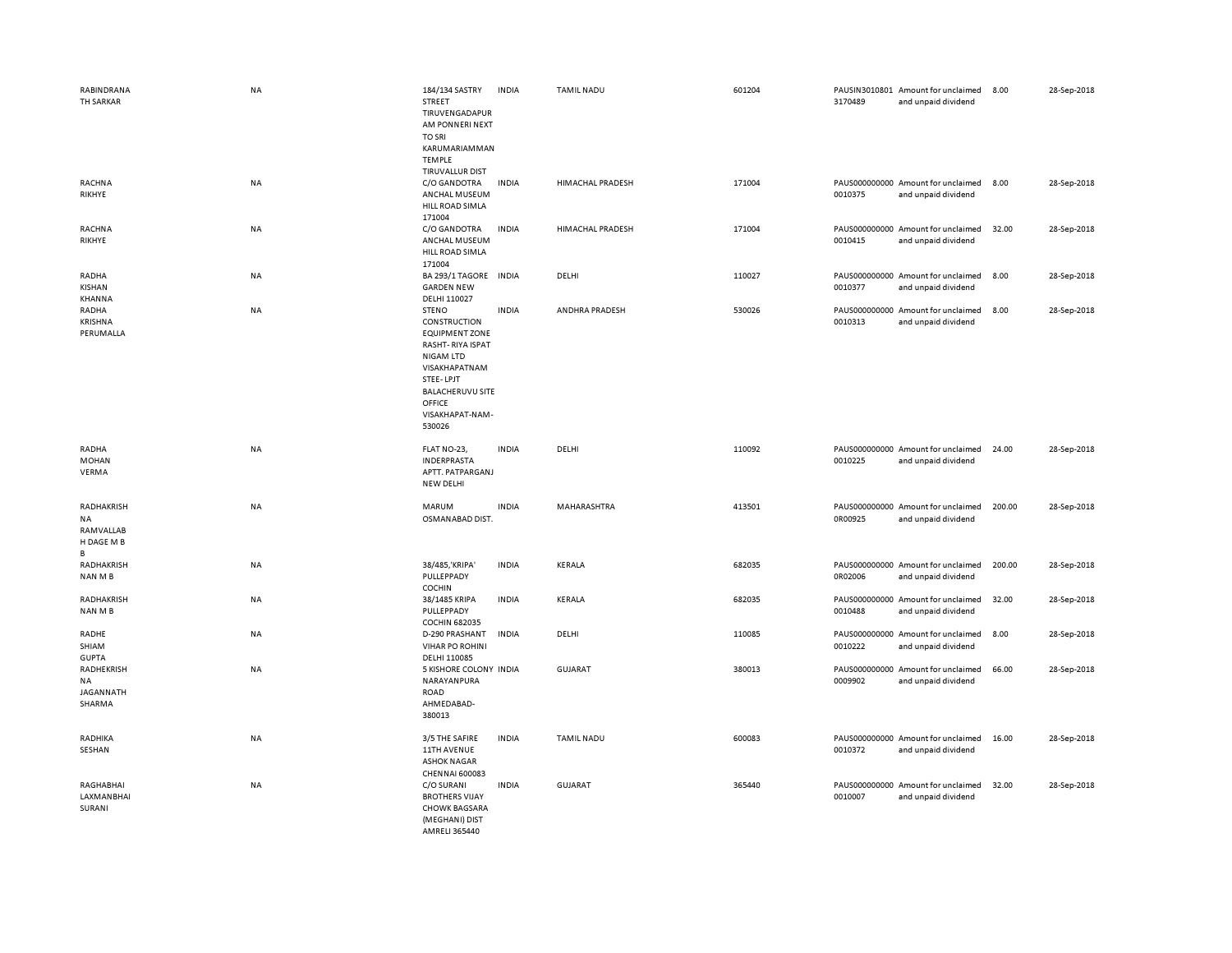| RAGHAVEND<br>RA K DESAI                        | <b>NA</b> | NO 73 TRIVIKRAM<br><b>INDIA</b><br><b>TEMPLE LANE</b><br><b>GODBOLE MALA</b><br><b>BIJAPUR</b>                              | KARNATAKA            | 586101 | 0R02492 | PAUS000000000 Amount for unclaimed<br>and unpaid dividend | 200.00 | 28-Sep-2018 |
|------------------------------------------------|-----------|-----------------------------------------------------------------------------------------------------------------------------|----------------------|--------|---------|-----------------------------------------------------------|--------|-------------|
| RAGHAVEND<br>RA<br>KRISHNAMO<br><b>HAN RAO</b> | NA        | C/O THE SWASTIK<br><b>INDIA</b><br><b>JANATA SAHAKARI</b><br><b>BANK LTD 502</b><br><b>KALBADEVI ROAD</b><br>MUMBAI-400002  | MAHARASHTRA          | 400002 | 0010292 | PAUS000000000 Amount for unclaimed<br>and unpaid dividend | 8.00   | 28-Sep-2018 |
| RAGHAVEND<br>RA<br>PRASANNAT                   | <b>NA</b> | 41 NALA ROAD B/H INDIA<br><b>SHREE TALNES</b><br>CANTONMENT<br><b>BANGALORE</b>                                             | KARNATAKA            | 560042 | 0R05060 | PAUS000000000 Amount for unclaimed<br>and unpaid dividend | 600.00 | 28-Sep-2018 |
| RAGHAVEND<br><b>RA</b><br>RANGARAO<br>KULKARNI | NA        | <b>INDIA</b><br>FLAT NO.1,<br><b>BUILDING NO.4A,</b><br>TAPOVAN CO.OP<br>HOUSING SOCIETY,<br>WARJE, PUNE.                   | MAHARASHTRA          | 411029 | 0R00631 | PAUS000000000 Amount for unclaimed<br>and unpaid dividend | 800.00 | 28-Sep-2018 |
| RAGHAVEND<br>RA RAO CH                         | <b>NA</b> | <b>INDIA</b><br>NO.16, VAIDYA<br><b>RAMA IYER STREET</b><br>T.NAGAR CHENNAI                                                 | <b>TAMIL NADU</b>    | 600017 | 0C00364 | PAUS000000000 Amount for unclaimed<br>and unpaid dividend | 400.00 | 28-Sep-2018 |
| RAGHAVJI<br><b>JIVRAJ</b><br>MEHTA             | <b>NA</b> | KUVERJI DEVSHI<br><b>INDIA</b><br>CHAWL 2ND FL B S<br>ROAD OP-P<br>ZARAPKAR SHOW<br>ROOM DADAR W<br>RLY MUMBAI--<br>400028- | <b>MAHARASHTRA</b>   | 400028 | 0010299 | PAUS000000000 Amount for unclaimed<br>and unpaid dividend | 8.00   | 28-Sep-2018 |
| RAGHAVJI<br><b>MOHANBHAI</b><br>ADROJA         | NA        | "SATYAM" OPP<br><b>INDIA</b><br>HANUMAN'S<br><b>TEMPLE JOGASAR</b><br>ROAD<br>DHRANGADHRA<br>363310                         | <b>GUJARAT</b>       | 363310 | 0009942 | PAUS000000000 Amount for unclaimed<br>and unpaid dividend | 2.00   | 28-Sep-2018 |
| <b>RAGHU NATH</b><br>PRASAD                    | NA        | <b>INDIA</b><br>C/O SHAKTI<br><b>PROVISION STORE I-</b><br>4/5 MAIN BAZAR<br><b>LAXMI NAGAR</b><br>DELHI-110092             | DELHI                | 110092 | 0010349 | PAUS000000000 Amount for unclaimed<br>and unpaid dividend | 8.00   | 28-Sep-2018 |
| RAGHUNATH<br>PRASAD<br>LOHIA                   | NA        | FLAT NO 76 7TH<br><b>INDIA</b><br>FLR A-1<br><b>APARTMENTS 270</b><br>WALKESHWAR<br><b>ROAD MUMBAI</b><br>400006            | <b>MAHARASHTRA</b>   | 400006 | 0010456 | PAUS000000000 Amount for unclaimed<br>and unpaid dividend | 20.00  | 28-Sep-2018 |
| RAGUNATHA<br>RADDI<br>HANAMARAD<br>DI IRADDI   | NA        | AT & PO TIRLAPURE INDIA<br>TAL NAVALGUNDA<br><b>DIST DHARWAR</b><br>KARNATAK 582208                                         | KARNATAKA            | 582208 | 0010103 | PAUS000000000 Amount for unclaimed<br>and unpaid dividend | 16.00  | 28-Sep-2018 |
| RAHMAN<br>MASTAN<br>SHERIFF                    | NA        | E-18 SECTOR 21<br><b>INDIA</b><br><b>JALVAYU VIHAR</b><br>NOIDA 201301 U P                                                  | <b>UTTAR PRADESH</b> | 201301 | 0010364 | PAUS000000000 Amount for unclaimed<br>and unpaid dividend | 8.00   | 28-Sep-2018 |
| RAHUL<br><b>GUPTA</b>                          | S C GUPTA | F-4, ROHIRA APPT. INDIA<br><b>NEAR IDGAH</b><br>KAMPOO,<br><b>LASHKARGWALIOR</b>                                            | MADHYA PRADESH       | 474001 | 0181542 | PAUS120191010 Amount for unclaimed<br>and unpaid dividend | 140.00 | 28-Sep-2018 |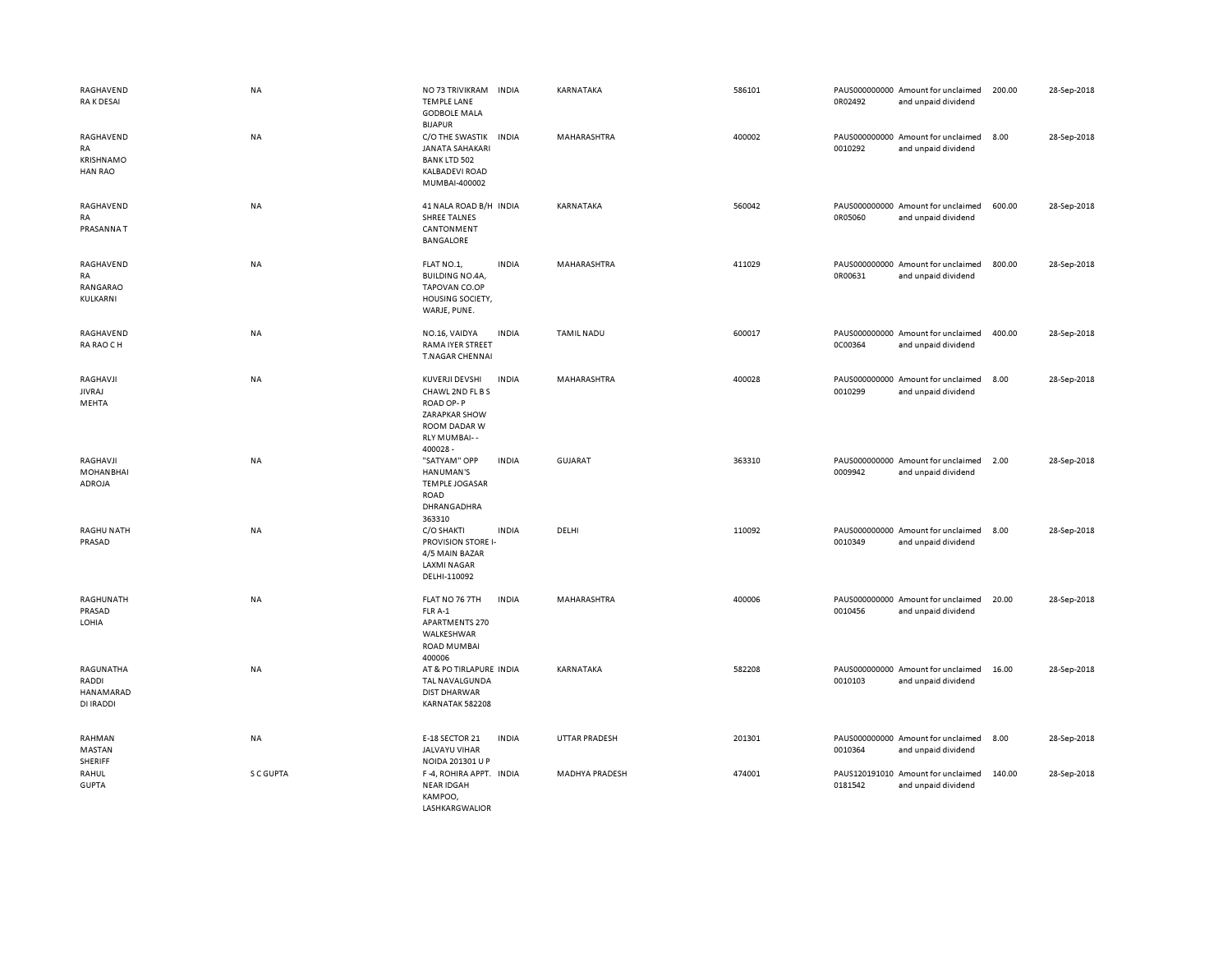| RAHUL<br>NANUBHAI<br>AMIN                             | <b>NA</b>    | C/O SHRI N B AMIN INDIA<br><b>AMALTAS FARM</b><br>NURSERY-BHAYLI<br>RAIPURA VILLAGE<br>RD BHAYLI 39141-0<br><b>DIST BARODA -</b>                 | <b>GUJARAT</b>    | 391410 | 0010403 | PAUS000000000 Amount for unclaimed<br>and unpaid dividend | 2.00    | 28-Sep-2018 |
|-------------------------------------------------------|--------------|--------------------------------------------------------------------------------------------------------------------------------------------------|-------------------|--------|---------|-----------------------------------------------------------|---------|-------------|
| <b>RAIBEN K</b><br>PRAJAPATI                          | <b>NA</b>    | FB/61, ALEMBIC<br><b>INDIA</b><br>COLONY, ALEMBIC<br>ROAD, VADODARA-<br>390003                                                                   | <b>GUJARAT</b>    | 390003 | 0010577 | PAUS000000000 Amount for unclaimed<br>and unpaid dividend | 16.00   | 28-Sep-2018 |
| RAICHAND<br><b>ODHAVJI</b><br><b>DOSHI</b>            | NA           | C/O THE SWASTIK INDIA<br><b>JANATA SAHAKARI</b><br><b>BANK LTD 502</b><br>KALBADEVI ROAD<br>MUMBAI-400002                                        | MAHARASHTRA       | 400002 | 0010291 | PAUS000000000 Amount for unclaimed<br>and unpaid dividend | 8.00    | 28-Sep-2018 |
| RAIJIBHAI<br><b>SULTANBHAI</b><br>ODD                 | <b>NA</b>    | ODD FALIA NEAR<br><b>INDIA</b><br><b>KACHHIA POLE</b><br>POST CHHANI PIN-<br>391740                                                              | GUJARAT           | 391740 | 0010008 | PAUS000000000 Amount for unclaimed<br>and unpaid dividend | 2.00    | 28-Sep-2018 |
| <b>RAJ KISHORE</b><br>MEHRA                           | NA           | 24 HARTINGS ROAD INDIA<br>ALLAHABAD-<br>211001                                                                                                   | UTTAR PRADESH     | 211001 | 0010009 | PAUS000000000 Amount for unclaimed<br>and unpaid dividend | 16.00   | 28-Sep-2018 |
| <b>RAJ KUMAR</b>                                      | <b>NA</b>    | C/O BHAGWAN<br><b>INDIA</b><br>DAS GUPTA & CO 4<br><b>DELHI STOCK</b><br><b>EXCHANGE BULD</b><br><b>ASAF ALI ROAD</b><br><b>NEW DELHI-110002</b> | DELHI             | 110002 | 0010321 | PAUS000000000 Amount for unclaimed<br>and unpaid dividend | 8.00    | 28-Sep-2018 |
| <b>RAJ KUMAR</b><br><b>JHA</b>                        | <b>NA</b>    | C/O SRI SUBANSH<br><b>INDIA</b><br><b>JHA DEPUTY PARA</b><br>RANCHI 834001                                                                       | <b>JHARKHAND</b>  | 834001 | 0010268 | PAUS000000000 Amount for unclaimed<br>and unpaid dividend | 8.00    | 28-Sep-2018 |
| <b>RAJ KUMAR</b><br>SADDI                             | NA           | C/O ALEMBIC<br><b>INDIA</b><br><b>CHEMICALS WORKS</b><br>CO LTD 110<br>JAWAHARLAL<br><b>NEHRU MARG</b><br>AMBALA CANTT                           | HARYANA           | 133001 | 0R03414 | PAUS000000000 Amount for unclaimed<br>and unpaid dividend | 200.00  | 28-Sep-2018 |
| <b>RAJ KUMARI</b><br>CHATURVEDI                       | NA           | 5/13 ROOP NAGAR INDIA<br>DELHI-110007                                                                                                            | DELHI             | 110007 | 0010354 | PAUS000000000 Amount for unclaimed<br>and unpaid dividend | 8.00    | 28-Sep-2018 |
| <b>RAJ MALIK</b>                                      | Sh R L Malik | B-1/16 Janak Puri INDIA<br>New Delhi                                                                                                             | DELHI             | 110058 | 0015397 | PAUSIN3008611 Amount for unclaimed<br>and unpaid dividend | 8.00    | 28-Sep-2018 |
| RAJ RANI                                              | NA           | XV-8315 GALI NO 4 INDIA<br>MULTANI DHANDA<br>PAHAR GANJ NEW<br>DELHI-110055                                                                      | DELHI             | 110055 | 0010348 | PAUS000000000 Amount for unclaimed<br>and unpaid dividend | 8.00    | 28-Sep-2018 |
| RAJA RAM<br>RASTOGI                                   | NA           | 35 HAVE LOCK<br><b>INDIA</b><br><b>ROAD LUCKNOW</b>                                                                                              | UTTAR PRADESH     | 226001 | 0R03366 | PAUS000000000 Amount for unclaimed<br>and unpaid dividend | 4000.00 | 28-Sep-2018 |
| RAJAGOPALA<br>N                                       | NA           | 12/2 12TH AVENUE INDIA<br><b>ASHOK NAGAR</b><br><b>CHENNAI 600083</b>                                                                            | <b>TAMIL NADU</b> | 600083 | 0010147 | PAUS000000000 Amount for unclaimed<br>and unpaid dividend | 16.00   | 28-Sep-2018 |
| RAJAGOPALA<br>N<br>RAGHAVEND<br><b>RA</b><br>SUNDARAM | NA           | <b>INDIA</b><br>NO.64,<br>RAJAMANGAL<br>VILLA IST STREET<br><b>NEW FAIRLANDS</b><br>SALEM                                                        | <b>TAMIL NADU</b> | 636016 | 0R00632 | PAUS000000000 Amount for unclaimed<br>and unpaid dividend | 200.00  | 28-Sep-2018 |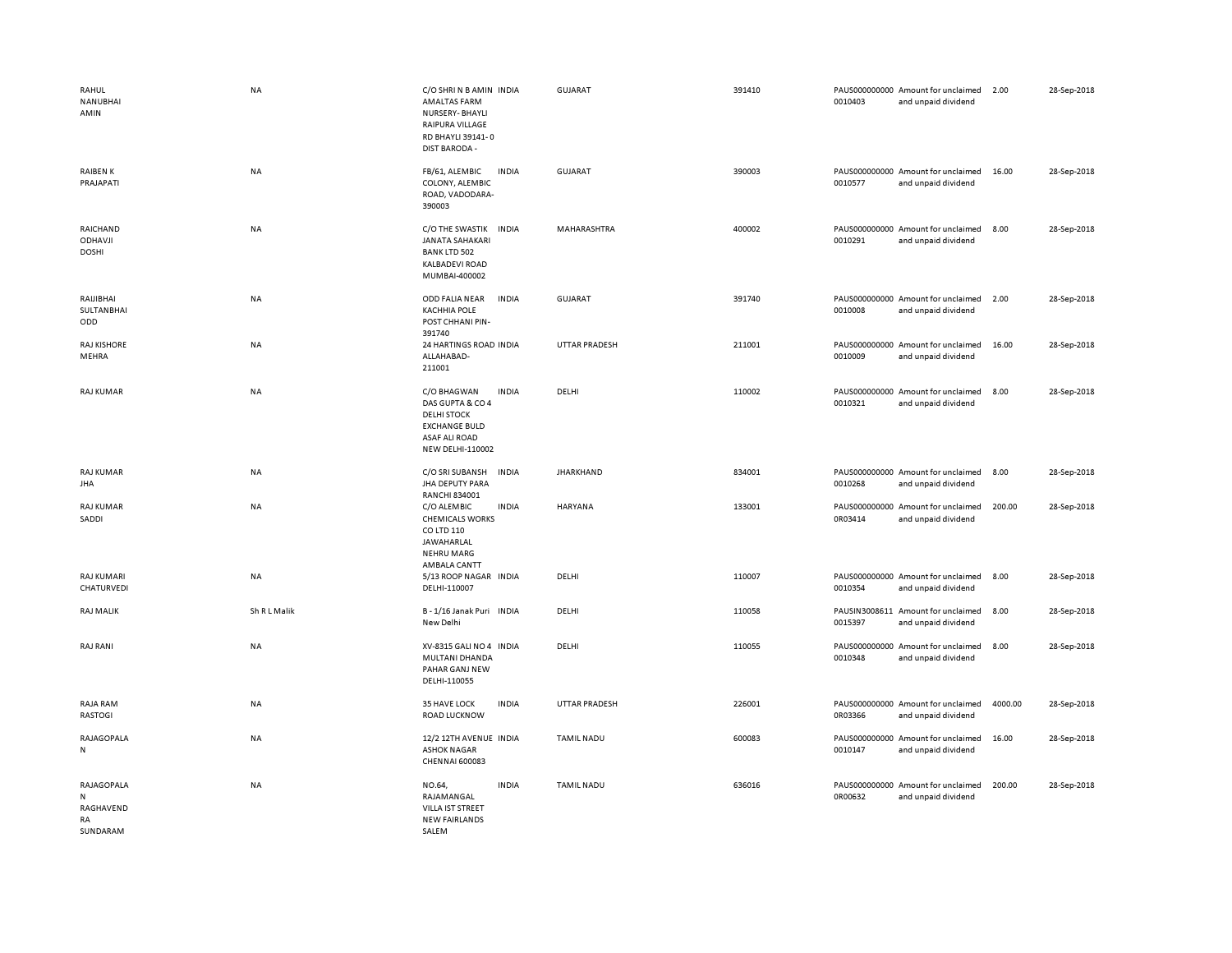| RAJAGOPALA<br>N<br>VENKATARA<br>MAN<br>RAJAM<br>VAIDYANATH<br>AN | <b>NA</b><br><b>NA</b>      | 65/14 MURALI<br><b>ANAND FLATS</b><br>ALAMELU<br>MANGAPURAM<br><b>MYLAPORE</b><br>FLAT NO 3 SPRING INDIA<br>FIELDS 25 FIRST<br><b>CROSS - STREET</b><br><b>KASTURBA NAGAR</b><br><b>ADAYAR CHENNAL</b><br>$60 - 0020 -$ | <b>INDIA</b> | <b>TAMIL NADU</b><br><b>TAMIL NADU</b> | 600004<br>600020 | 0R04221<br>0010272 | PAUS000000000 Amount for unclaimed<br>and unpaid dividend<br>PAUS000000000 Amount for unclaimed<br>and unpaid dividend | 200.00<br>8.00 | 28-Sep-2018<br>28-Sep-2018 |
|------------------------------------------------------------------|-----------------------------|-------------------------------------------------------------------------------------------------------------------------------------------------------------------------------------------------------------------------|--------------|----------------------------------------|------------------|--------------------|------------------------------------------------------------------------------------------------------------------------|----------------|----------------------------|
| <b>RAJAN BATRA</b>                                               | NA                          | C-19 KIRTI NAGAR INDIA<br><b>NEW DELHI-110015</b>                                                                                                                                                                       |              | DELHI                                  | 110015           | 0010391            | PAUS000000000 Amount for unclaimed<br>and unpaid dividend                                                              | 8.00           | 28-Sep-2018                |
| RAJAN<br><b>GUPTA</b>                                            | NA                          | H NO 27 WEST<br>AZAD NAGAR DELHI<br>110051                                                                                                                                                                              | <b>INDIA</b> | DELHI                                  | 110051           | 0010517            | PAUS000000000 Amount for unclaimed<br>and unpaid dividend                                                              | 8.00           | 28-Sep-2018                |
| RAJANI<br>CHAUDHARY                                              | SURESH                      | PLOT NO 11 EKTA<br><b>COLONY HIMAYAT</b><br><b>BAUG</b>                                                                                                                                                                 | <b>INDIA</b> | MAHARASHTRA                            | 431001           | 0488795            | PAUSIN3006851 Amount for unclaimed<br>and unpaid dividend                                                              | 8.00           | 28-Sep-2018                |
| RAJANI<br>SHANKARRA<br>O JOGLEKAR                                | <b>NA</b>                   | AURANGABAD<br>8 URMILA SOC<br>15TH ROAD NORTH<br>AVENUE<br>SANTACRUZ WEST<br>MUMBAI-400051                                                                                                                              | <b>INDIA</b> | MAHARASHTRA                            | 400051           | 0010340            | PAUS000000000 Amount for unclaimed<br>and unpaid dividend                                                              | 8.00           | 28-Sep-2018                |
| RAJANIKANT<br>HARILAL JANI                                       | NA                          | 14 'SHAKUNTAL<br>PARK' MANJALPUR<br><b>NAKA BARODA-</b><br>390004                                                                                                                                                       | <b>INDIA</b> | <b>GUJARAT</b>                         | 390004           | 0010011            | PAUS000000000 Amount for unclaimed<br>and unpaid dividend                                                              | 10.00          | 28-Sep-2018                |
| RAJANIKANT<br>RAMANLAL<br>DESAI                                  | <b>NA</b>                   | <b>14 GIRIKUNJ</b><br>RIDDHI SIDDHI<br>NAGAR AJWA<br>ROAD VADODARA<br>390019                                                                                                                                            | <b>INDIA</b> | <b>GUJARAT</b>                         | 390019           | 0009954            | PAUS000000000 Amount for unclaimed<br>and unpaid dividend                                                              | 10.00          | 28-Sep-2018                |
| RAJEEV<br><b>GUPTA</b>                                           | NA                          | <b>SAMAL DAS</b><br>MARAKET<br>SHEOPUR KALA<br>M.P. PIN-476337                                                                                                                                                          | <b>INDIA</b> | <b>MADHYA PRADESH</b>                  | 476337           | 0010575            | PAUS000000000 Amount for unclaimed<br>and unpaid dividend                                                              | 16.00          | 28-Sep-2018                |
| RAJEEV<br>KUMAR<br>SAWHNEY                                       | NA                          | 14/41 CIVIL LINES<br>LAL IMLI ROAD<br><b>KANPUR 208001</b>                                                                                                                                                              | <b>INDIA</b> | UTTAR PRADESH                          | 208001           | 0010510            | PAUS000000000 Amount for unclaimed<br>and unpaid dividend                                                              | 8.00           | 28-Sep-2018                |
| RAJEEV<br>KUMAR<br>SAWHNEY                                       | NA                          | 14/41 CIVIL LINES<br>LAL IMLI ROAD<br>KANPUR-208001                                                                                                                                                                     | <b>INDIA</b> | <b>UTTAR PRADESH</b>                   | 208001           | 0010310            | PAUS000000000 Amount for unclaimed<br>and unpaid dividend                                                              | 8.00           | 28-Sep-2018                |
| RAJENDAR<br>PARSHAD<br><b>GUPTA</b>                              | <b>NA</b>                   | <b>JAI BALA</b><br>ESTATE, 3437 RAJA<br>PARK MAIN ROAD<br>RANI BAGH<br><b>SHAKUR BASTI</b><br>DELHI                                                                                                                     | <b>INDIA</b> | DELHI                                  | 110034           | 0010204            | PAUS000000000 Amount for unclaimed<br>and unpaid dividend                                                              | 8.00           | 28-Sep-2018                |
| RAJENDRA<br><b>KRISHNA DAS</b>                                   | NA                          | 355/16 JOKHAN<br><b>BAGH JHANSI</b><br>284001                                                                                                                                                                           | <b>INDIA</b> | UTTAR PRADESH                          | 284001           | 0010111            | PAUS000000000 Amount for unclaimed<br>and unpaid dividend                                                              | 32.00          | 28-Sep-2018                |
| RAJENDRA<br>KUMAR<br>BANSAL                                      | <b>SHRI NIWAS</b><br>BANSAL | 477, GALI<br>BAKHTAWAR,<br><b>HATHRAS</b>                                                                                                                                                                               | <b>INDIA</b> | <b>UTTAR PRADESH</b>                   | 204101           | 0016105            | PAUSIN3010061 Amount for unclaimed<br>and unpaid dividend                                                              | 16.00          | 28-Sep-2018                |
| RAJENDRA<br>MADHAV<br><b>BARHATE</b>                             | <b>NA</b>                   | N-9 L-172/1 CIDCO INDIA<br>SHIVAJI NAGAR<br>AURANGABAD (M<br>H)                                                                                                                                                         |              | MAHARASHTRA                            | 431003           | 0R04923            | PAUS000000000 Amount for unclaimed<br>and unpaid dividend                                                              | 300.00         | 28-Sep-2018                |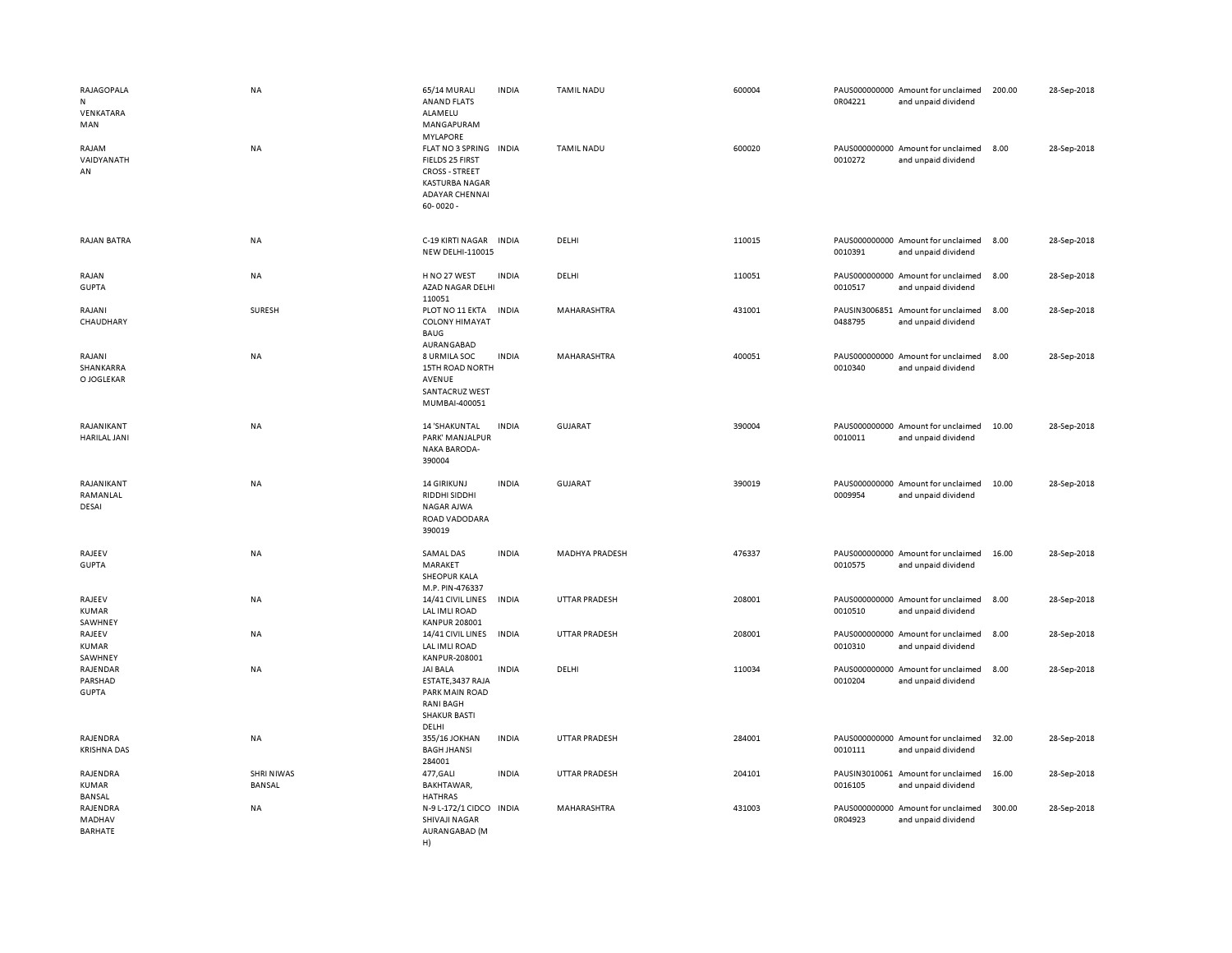| RAJENDRA<br>MAGANLAL<br><b>KAMDAR</b>                   | <b>NA</b> | <b>DHANVANTRI</b><br>COMPLEX, FIRST<br><b>FLOOR, BLOCK</b><br>NO.5, MILL PARA<br>MAIN RD, RAJKOT-<br>360002 | <b>INDIA</b> | <b>GUJARAT</b>     | 360002 | 0010012 | PAUS000000000 Amount for unclaimed<br>and unpaid dividend | 16.00  | 28-Sep-2018 |
|---------------------------------------------------------|-----------|-------------------------------------------------------------------------------------------------------------|--------------|--------------------|--------|---------|-----------------------------------------------------------|--------|-------------|
| RAJENDRA<br><b>MANOHAR</b><br>GADGIL                    | NA        | A/4/304,<br><b>HARIDHAM FLATS</b><br>MANJALPUR<br>AHMEDABAD                                                 | <b>INDIA</b> | <b>GUJARAT</b>     | 380001 | 0009960 | PAUS000000000 Amount for unclaimed<br>and unpaid dividend | 2.00   | 28-Sep-2018 |
| RAJENDRA P<br>SONGIRE                                   | <b>NA</b> | C/O DEY'S MEDICAL INDIA<br>A B ROAD KAKAD<br><b>CHAMBER WORLI</b><br><b>MUMBAI</b>                          |              | MAHARASHTRA        | 400018 | 0R03788 | PAUS000000000 Amount for unclaimed<br>and unpaid dividend | 200.00 | 28-Sep-2018 |
| RAJENDRA R<br>SHAH                                      | <b>NA</b> | C/O RAKESH STORE INDIA<br>978 M G ROAD<br><b>BHAVNAGAR-</b><br>364001                                       |              | GUJARAT            | 364001 | 0010123 | PAUS000000000 Amount for unclaimed<br>and unpaid dividend | 8.00   | 28-Sep-2018 |
| RAJENDRA<br>RAMCHAND<br>MIRCHANDA<br>NI                 | <b>NA</b> | BHANUKUNJ<br>ADANIYA BRIDGE<br>BARODA-390006                                                                | <b>INDIA</b> | <b>GUJARAT</b>     | 390006 | 0009969 | PAUS000000000 Amount for unclaimed<br>and unpaid dividend | 2.00   | 28-Sep-2018 |
| RAJENDRA<br>SINGH<br>LODHA                              | <b>NA</b> | 8 NATIONAL<br>TOWER 13<br><b>LOUDON STREET</b><br>CALCUTTA-700017                                           | <b>INDIA</b> | <b>WEST BENGAL</b> | 700017 | 0009907 | PAUS000000000 Amount for unclaimed<br>and unpaid dividend | 2.00   | 28-Sep-2018 |
| RAJENDRA<br>SREENATH<br>PRASAD                          | NA        | M/4 79 ONGC<br><b>FLATS</b><br>CHITTARANJAN<br>NAGAR VIDYA<br>VIHAR (EAST)<br>MUMBAI-400077                 | <b>INDIA</b> | MAHARASHTRA        | 400077 | 0010286 | PAUS000000000 Amount for unclaimed<br>and unpaid dividend | 8.00   | 28-Sep-2018 |
| RAJENDRA<br><b>VORA</b>                                 | <b>NA</b> | <b>RAJESH PARK</b><br><b>KEDARMAL RD</b><br><b>MALAD EAST</b><br>MUMBAI                                     | <b>INDIA</b> | MAHARASHTRA        | 400097 | 0R03796 | PAUS000000000 Amount for unclaimed<br>and unpaid dividend | 200.00 | 28-Sep-2018 |
| RAJENDRABA<br><b>BU</b><br>PRATAPRAI<br>DESAI           | NA        | KACHHOLI<br><b>GANDEVI VIA</b><br>AMALSAD DIST<br>BULSAR PIN-396360                                         | <b>INDIA</b> | GUJARAT            | 396360 | 0010013 | PAUS000000000 Amount for unclaimed<br>and unpaid dividend | 16.00  | 28-Sep-2018 |
| RAJENDRABH<br>AI DADUBHAI<br>PATEL                      | <b>NA</b> | ANNAPURNA<br>SHAREPURA<br>PETLAD-388450                                                                     | <b>INDIA</b> | GUJARAT            | 388450 | 0010014 | PAUS000000000 Amount for unclaimed<br>and unpaid dividend | 6.00   | 28-Sep-2018 |
| RAJENDRAKU<br>MAR<br><b>HARMANBHA</b><br><b>I PATEL</b> | NA        | 9A GANDHINAGAR INDIA<br><b>SOCIETY</b><br>MANINAGAR<br>AHMEDABAD-<br>380008                                 |              | GUJARAT            | 380008 | 0009970 | PAUS000000000 Amount for unclaimed<br>and unpaid dividend | 6.00   | 28-Sep-2018 |
| RAJENDRAKU<br>MAR<br>KANTILAL<br>SONI                   | <b>NA</b> | PAINTERNI KHADKI INDIA<br>SONIWAD GODHRA<br>PANCHAMAHALS<br>389001                                          |              | <b>GUJARAT</b>     | 389001 | 0010416 | PAUS000000000 Amount for unclaimed<br>and unpaid dividend | 2.00   | 28-Sep-2018 |
| RAJENDRAKU<br>MAR<br>SATYADEV<br>PATFI                  | NA        | AMHEDABAD'S<br>KHADKI SAMARKHA<br><b>DIST KAIRA PIN-</b><br>388360                                          | <b>INDIA</b> | <b>GUJARAT</b>     | 388360 | 0010016 | PAUS000000000 Amount for unclaimed<br>and unpaid dividend | 6.00   | 28-Sep-2018 |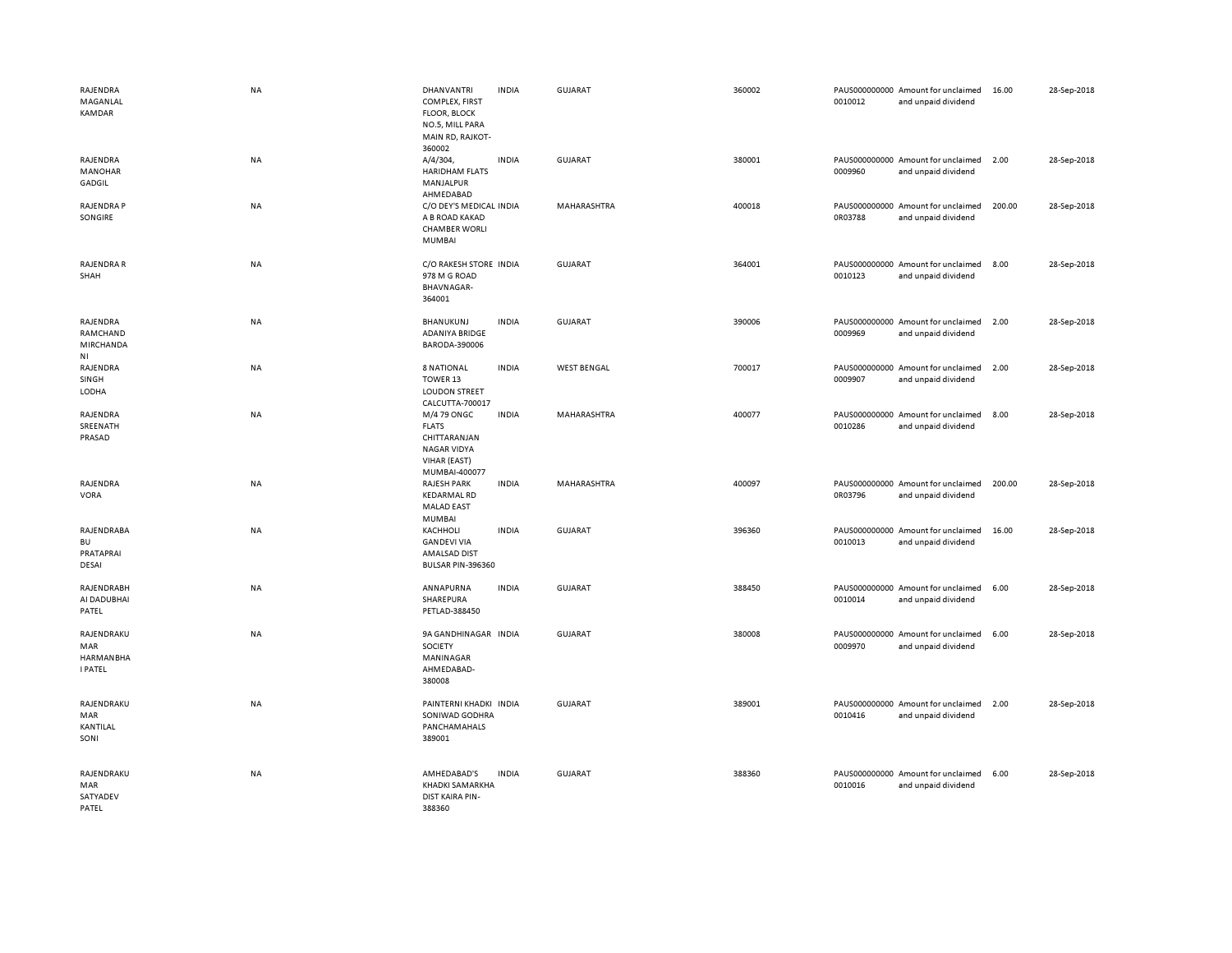| RAJENDRAKU<br>VARBA<br>LAXMANSINH<br><b>JI SOLANK</b> | NA                                 | AT POST<br>SATHAMBA TAL<br><b>BAYAD DIST</b><br>SABARKANTHA<br>383340                                                                                         | <b>INDIA</b> | <b>GUJARAT</b>     | 383340 | 0010017                  | PAUS000000000 Amount for unclaimed<br>and unpaid dividend | 2.00   | 28-Sep-2018 |
|-------------------------------------------------------|------------------------------------|---------------------------------------------------------------------------------------------------------------------------------------------------------------|--------------|--------------------|--------|--------------------------|-----------------------------------------------------------|--------|-------------|
| RAJENDRANA<br>TH MATHUR                               | <b>NA</b>                          | PROFESSOR &<br><b>HEAD INSTITUTE</b><br>OF OPHTHALMO-<br>LOGY <sub>2</sub><br>PROFESSOR'S FLATS<br><b>CIVIL HOSPITAL-</b><br>ASARWA<br>AHMEDABAD-<br>380016 - | <b>INDIA</b> | GUJARAT            | 380016 | 0010018                  | PAUS000000000 Amount for unclaimed<br>and unpaid dividend | 16.00  | 28-Sep-2018 |
| RAJENDRAPR<br>ASAD<br><b>JAGDISHBHAI</b><br>PATEL     | NA                                 | DAJI NIVAS AT & PO INDIA<br><b>SOKHADA DIST</b><br><b>BARODA PIN-</b><br>391240                                                                               |              | GUJARAT            | 391240 | 0010019                  | PAUS000000000 Amount for unclaimed<br>and unpaid dividend | 2.00   | 28-Sep-2018 |
| RAJESH<br>CHANDER<br>VAID                             | <b>NA</b>                          | 881 HIG-2<br><b>HOUSING BOARD</b><br><b>COLONY SECTOR-</b><br>29 FARIDABAD<br>(HARYANA)                                                                       | <b>INDIA</b> | DELHI              | 110022 | 0010116                  | PAUS000000000 Amount for unclaimed<br>and unpaid dividend | 16.00  | 28-Sep-2018 |
| RAJESH D<br>THAKKAR                                   | NA                                 | A/3/72 GOYAL<br>INTERCITY B/H.<br><b>DRIVE IN CINEMA</b><br>OPP: PRAJAPATI<br>HOSTEL,<br>MEMNAGAR, AHME<br>DABAD 380001-<br>380001                            | <b>INDIA</b> | <b>GUJARAT</b>     | 380001 | 0010573                  | PAUS000000000 Amount for unclaimed<br>and unpaid dividend | 16.00  | 28-Sep-2018 |
| RAJESH<br>DAYALJIBHAI<br>POOJARA                      | <b>NA</b>                          | <b>SECTOR NO 19</b><br>BLOCK NO 276/1<br>GANDHINAGAR-<br>382019                                                                                               | <b>INDIA</b> | <b>GUJARAT</b>     | 382019 | 0010358                  | PAUS000000000 Amount for unclaimed<br>and unpaid dividend | 8.00   | 28-Sep-2018 |
| RAJESH G<br>KAGALI                                    | NA                                 | NO.16/21,<br><b>LALBAGH FORT</b><br>ROAD<br>BASAVANAGUDI<br><b>BANGALORE</b>                                                                                  | <b>INDIA</b> | KARNATAKA          | 560004 | 0R02604                  | PAUS000000000 Amount for unclaimed<br>and unpaid dividend | 200.00 | 28-Sep-2018 |
| RAJESH<br><b>KUMAR</b>                                | NA                                 | RAMESH NOVELTY INDIA<br><b>STORES 100/3</b><br>MAMULPET<br><b>BANGALORE</b>                                                                                   |              | KARNATAKA          | 560053 | 0R05153                  | PAUS000000000 Amount for unclaimed<br>and unpaid dividend | 8.00   | 28-Sep-2018 |
| RAJESH<br><b>KUMAR</b><br>MALIK                       | NA                                 | 10232 AZAD<br><b>MARKET LIBRARY</b><br>ROAD DELHI-<br>110006                                                                                                  | <b>INDIA</b> | DELHI              | 110006 | 0010213                  | PAUS000000000 Amount for unclaimed<br>and unpaid dividend | 8.00   | 28-Sep-2018 |
| RAJESH<br>LAXMANBHAI<br>PANCHAL                       | <b>LAXMANBHA</b><br>-1             | 343, PANCHAVAD<br>SARASPUR<br>AHMEDABAD                                                                                                                       | <b>INDIA</b> | <b>GUJARAT</b>     | 380018 | 0012744                  | PAUS000000000 Amount for unclaimed<br>and unpaid dividend | 32.00  | 28-Sep-2018 |
| RAJESH M<br>PRAJAPATI                                 | <b>NA</b>                          | 79-6-2 G. H. B.<br>KALAPINAGAR,<br>ASARWA<br>AHMEDABAD                                                                                                        | <b>INDIA</b> | <b>GUJARAT</b>     | 380001 | 0460755                  | PAUS120300000 Amount for unclaimed<br>and unpaid dividend | 400.00 | 28-Sep-2018 |
| RAJESH<br>MANGLA                                      | <b>NA</b>                          | 79 KAPIL VIHAR<br>PITAMPURA NEW<br>DELHI 110034                                                                                                               | <b>INDIA</b> | DELHI              | 110034 | 0010199                  | PAUS000000000 Amount for unclaimed<br>and unpaid dividend | 8.00   | 28-Sep-2018 |
| <b>RAJESH PAUL</b>                                    | <b>LATE RAM</b><br>CHANDRA<br>PAUL | SOUDUGANJ PO-<br>JIAGANJ DIST-<br>MURSHIDABAD                                                                                                                 | <b>INDIA</b> | <b>WEST BENGAL</b> | 742123 | PAUSIN3002631<br>0037675 | Amount for unclaimed<br>and unpaid dividend               | 200.00 | 28-Sep-2018 |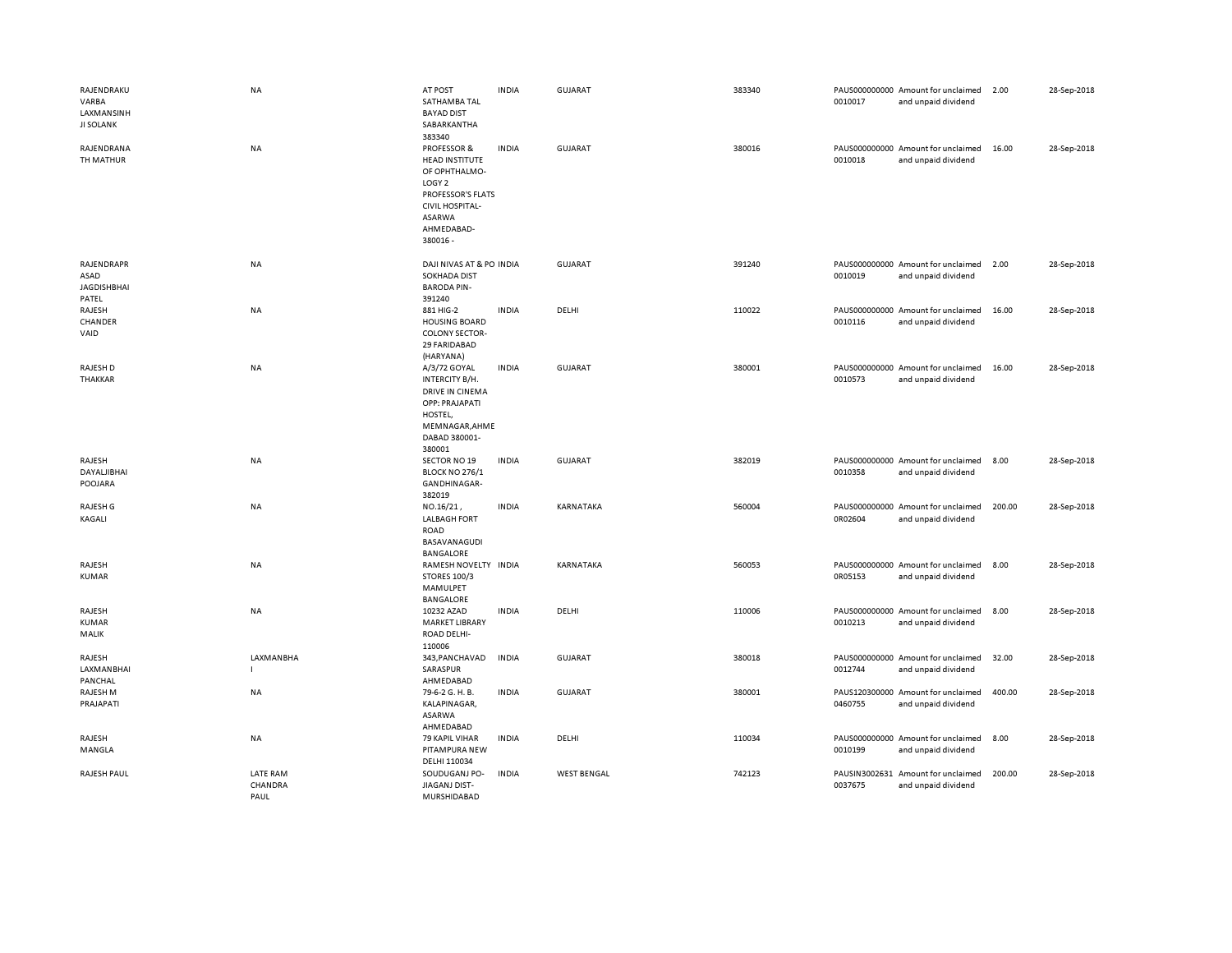| RAJESH<br><b>TOSHINWAL</b>                     | NA                                | C/O GANGA<br><b>RUBBER IND</b><br>SARAWALI<br>DAHANU ROAD<br><b>DIST THANA</b><br>DAHANU ROAD<br>401602             | <b>INDIA</b> | MAHARASHTRA        | 401602 | 0010480                  | PAUS000000000 Amount for unclaimed<br>and unpaid dividend | 32.00   | 28-Sep-2018 |
|------------------------------------------------|-----------------------------------|---------------------------------------------------------------------------------------------------------------------|--------------|--------------------|--------|--------------------------|-----------------------------------------------------------|---------|-------------|
| RAJESH<br>TRIVEDI                              | NA                                | 12 KETTY TERRACE IN DIA<br>7 SLEATER ROAD<br><b>TARDEO MUMBAI</b>                                                   |              | <b>MAHARASHTRA</b> | 400007 | 0R03660                  | PAUS000000000 Amount for unclaimed<br>and unpaid dividend | 200.00  | 28-Sep-2018 |
| RAJESH<br><b>UMARSHI</b><br>PALAN              | NA                                | C/O THE SWASTIK<br><b>JANATA SAHAKARI</b><br><b>BANK LTD 502</b><br><b>KALBADEVI ROAD</b><br>MUMBAI-400002          | <b>INDIA</b> | MAHARASHTRA        | 400002 | 0010290                  | PAUS000000000 Amount for unclaimed<br>and unpaid dividend | 8.00    | 28-Sep-2018 |
| RAJESHKUMA<br>R<br>MANGALBHA<br><b>I PATEL</b> | NA                                | HARIKRIPA NIVAS<br><b>CHHANI BARODA</b><br>PIN-391740                                                               | <b>INDIA</b> | <b>GUJARAT</b>     | 391740 | 0010021                  | PAUS000000000 Amount for unclaimed<br>and unpaid dividend | 6.00    | 28-Sep-2018 |
| RAJESHWAR<br><b>NATH</b><br>SHARMA             | <b>TRILOKI</b><br><b>NATH</b>     | CHAMBER NO. 65<br><b>CIVIL WING TIS</b><br><b>HAZARI COURT</b><br>DELHI                                             | <b>INDIA</b> | DELHI              | 110054 | 0016412                  | PAUSIN3001181 Amount for unclaimed<br>and unpaid dividend | 100.00  | 28-Sep-2018 |
| RAJESHWARI                                     | <b>NA</b>                         | RU-97 VISHAKHA<br><b>ENCLAVE MIG</b><br><b>FLATS PITAMPURA</b><br>DELHI 110034                                      | <b>INDIA</b> | DELHI              | 110034 | 0010389                  | PAUS000000000 Amount for unclaimed<br>and unpaid dividend | 16.00   | 28-Sep-2018 |
| RAJESHWARI                                     | NA                                | RU-97 VISHAKHA<br><b>ENCLAVE MIG</b><br><b>FLATS PITAMPURA</b><br>DELHI 110034                                      | <b>INDIA</b> | DELHI              | 110034 | 0010208                  | PAUS000000000 Amount for unclaimed<br>and unpaid dividend | 8.00    | 28-Sep-2018 |
| RAJESHWARI<br><b>DEVI GOEL</b>                 | <b>NA</b>                         | 142<br>SATHAMANGALAM<br><b>HOUSING UNIT</b><br>MADURAI-625020                                                       | <b>INDIA</b> | <b>TAMIL NADU</b>  | 625020 | 0010172                  | PAUS000000000 Amount for unclaimed<br>and unpaid dividend | 16.00   | 28-Sep-2018 |
| RAJESHWARI<br><b>G ANNIGERI</b>                | NA                                | <b>ASST PROF OF</b><br>ORAL MEDICINE<br>AND RADIOLOGY<br><b>BAPUJI DENTAL</b><br>COLLEGE<br>DAVANGERE               | <b>INDIA</b> | KARNATAKA          | 577004 | 0R02589                  | PAUS000000000 Amount for unclaimed<br>and unpaid dividend | 200.00  | 28-Sep-2018 |
| RAJESWARI<br>KUNDU                             | NA                                | 8 9 10/2 SASHI<br><b>BHUSAN SARKAR</b><br><b>LANE SALKIA</b><br>HOWRAH-711106                                       | <b>INDIA</b> | <b>WEST BENGAL</b> | 711106 | 0010270                  | PAUS000000000 Amount for unclaimed<br>and unpaid dividend | 8.00    | 28-Sep-2018 |
| RAJINDAR<br>KAUR                               | NA                                | COLLEGE ROAD PO- INDIA<br><b>DIAMOND</b><br><b>HARBOUR DIST-</b><br>SOUTH 24 PGS                                    |              | <b>WEST BENGAL</b> | 743331 | PAUSIN3002631<br>0017399 | Amount for unclaimed<br>and unpaid dividend               | 1000.00 | 28-Sep-2018 |
| RAJINDER<br><b>KAUR BAGGA</b>                  | S KULDIP<br>SINGH<br><b>BAGGA</b> | H 355 DDA FLATS<br><b>NARAINA VIHAR</b><br><b>NEW DELHI</b>                                                         | INDIA        | DELHI              | 110028 | 0218436                  | PAUSIN3001181 Amount for unclaimed<br>and unpaid dividend | 8.00    | 28-Sep-2018 |
| RAJINDER<br>KAUR<br>GHATEHORD<br>E             | NA                                | <b>9 DIGNITY PLOT</b><br>134 NR BON BON<br>OFF J P ROAD 4<br><b>BUNGLOW</b><br><b>ANDHERI WEST</b><br>MUMBAI 400058 | <b>INDIA</b> | MAHARASHTRA        | 400058 | 0010134                  | PAUS000000000 Amount for unclaimed<br>and unpaid dividend | 8.00    | 28-Sep-2018 |
| RAJINDER<br>KUMAR<br>NISCHAL                   | NA                                | <b>B/5 PRABHAT</b><br>APPARTMENT PLOT<br>NO 162/A DEVLI<br><b>NEW DELHI 110062</b>                                  | <b>INDIA</b> | DELHI              | 110062 | 0010400                  | PAUS000000000 Amount for unclaimed<br>and unpaid dividend | 124.00  | 28-Sep-2018 |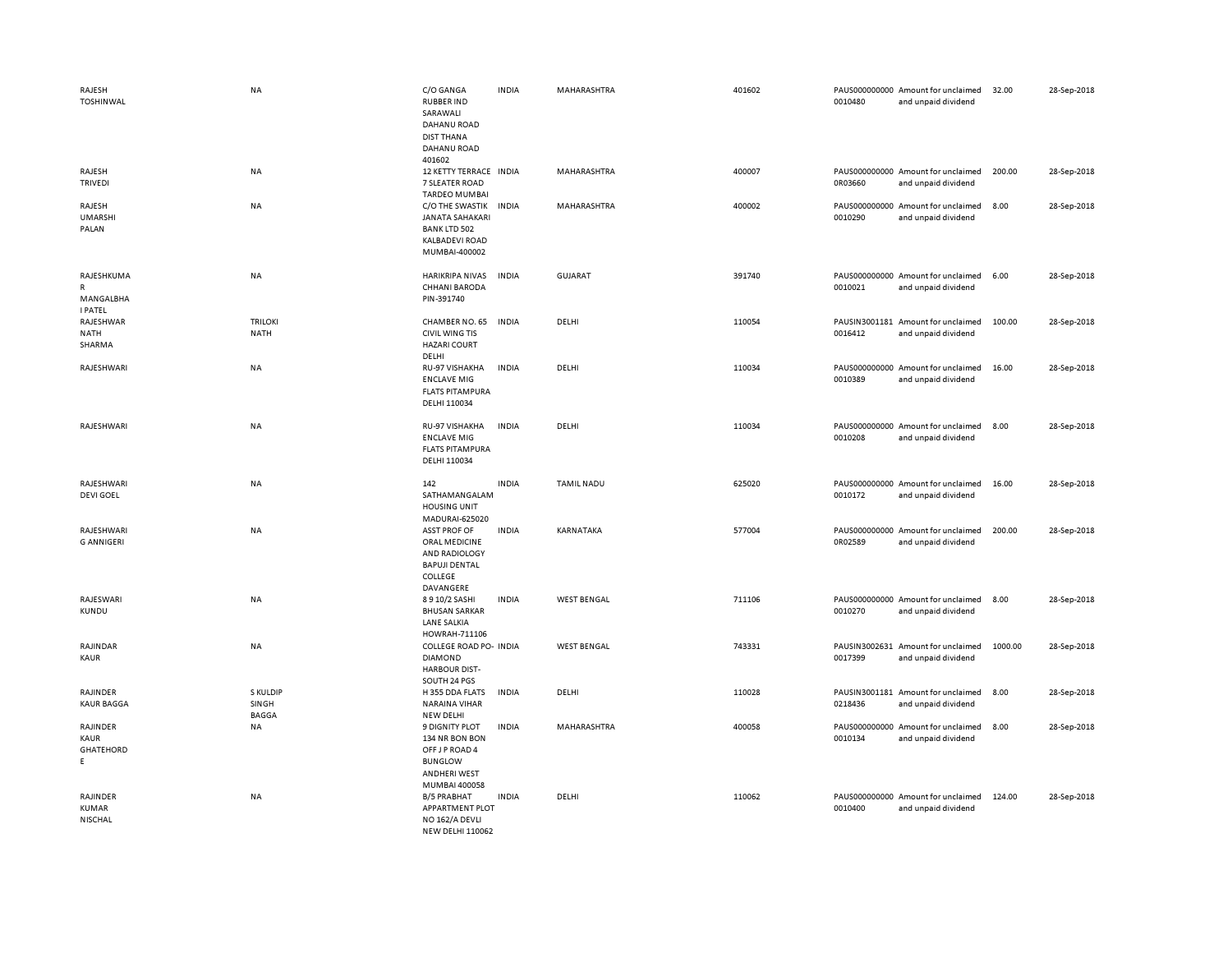| <b>RAJINDER</b><br>NANDA                   | NA               | 1 MIDDLESEX ROAD INDIA<br>MHOW 453441<br>(MP)                                                                                        | MADHYA PRADESH | 453441 | 0010427 | PAUS000000000 Amount for unclaimed<br>and unpaid dividend | 32.00  | 28-Sep-2018 |
|--------------------------------------------|------------------|--------------------------------------------------------------------------------------------------------------------------------------|----------------|--------|---------|-----------------------------------------------------------|--------|-------------|
| RAJINDER<br>PAUL<br>SAWHNEY                | NA               | <b>INDIA</b><br>803 CHHOTA<br><b>BAZAR KASHMERE</b><br><b>GATE DELHI-</b><br>110006                                                  | DELHI          | 110006 | 0010236 | PAUS000000000 Amount for unclaimed<br>and unpaid dividend | 8.00   | 28-Sep-2018 |
| <b>RAJINDER</b><br>PERSHAD<br><b>GUPTA</b> | <b>NA</b>        | PROP M/S PREM<br><b>INDIA</b><br><b>FLOUR MILLS J</b><br>5/101 F NEHRU<br><b>MARKET RAJORI</b><br><b>GARDEN NEW</b><br>DELHI-110027  | DELHI          | 110027 | 0010215 | PAUS000000000 Amount for unclaimed<br>and unpaid dividend | 8.00   | 28-Sep-2018 |
| RAJIV<br><b>BHARDWAJ</b>                   | NA               | <b>INDIA</b><br>A-9/4 VASANT<br>VIHAR NEW DELHI-<br>110057                                                                           | DELHI          | 110057 | 0010326 | PAUS000000000 Amount for unclaimed<br>and unpaid dividend | 24.00  | 28-Sep-2018 |
| <b>RAJIV KUMAR</b>                         | NA               | E-879 SARASWATI<br><b>INDIA</b><br><b>VIHAR DELHI</b><br>110034                                                                      | DELHI          | 110034 | 0010202 | PAUS000000000 Amount for unclaimed<br>and unpaid dividend | 8.00   | 28-Sep-2018 |
| <b>RAJIV KUMAR</b><br>CHHABRA              | <b>NA</b>        | <b>B-99 GREATER</b><br><b>INDIA</b><br>KAILASH-I NEW<br>DELHI 110048                                                                 | DELHI          | 110048 | 0010430 | PAUS000000000 Amount for unclaimed<br>and unpaid dividend | 20.00  | 28-Sep-2018 |
| <b>RAJIV KUMAR</b><br>CHHABRA              | NA               | <b>B-99 GREATER</b><br><b>INDIA</b><br>KAILASH I NEW<br>DELHI-110048                                                                 | DELHI          | 110048 | 0010237 | PAUS000000000 Amount for unclaimed<br>and unpaid dividend | 20.00  | 28-Sep-2018 |
| <b>RAJIV KUMAR</b><br>CHHABRA              | NA               | <b>B-99 GREATER</b><br><b>INDIA</b><br>KAILASH-I NEW<br>DELHI 110048                                                                 | DELHI          | 110048 | 0010518 | PAUS000000000 Amount for unclaimed<br>and unpaid dividend | 8.00   | 28-Sep-2018 |
| <b>RAJIV KUMAR</b><br>JAIN                 | <b>NA</b>        | 'BASERA' NEAR<br><b>INDIA</b><br><b>GANDHI NAGAR</b><br><b>HEAD POST OFFICE</b><br>JAIPUR 302015                                     | RAJASTHAN      | 302015 | 0010164 | PAUS000000000 Amount for unclaimed<br>and unpaid dividend | 8.00   | 28-Sep-2018 |
| RAJIV<br>NARENDRAB<br><b>HAI JELAR</b>     | NARENDRAB<br>HAI | G/304, SILVERS LINE INDIA<br>FLATS, B/H LIC, NR<br><b>KESARIYAJI NAGAR</b><br>CHAR<br>RASTA, VASNA,<br>AHMEDABAD.                    | <b>GUJARAT</b> | 380007 | 0012895 | PAUS000000000 Amount for unclaimed<br>and unpaid dividend | 16.00  | 28-Sep-2018 |
| RAJIV<br>RAMCHANDR<br>A JOSHI              | NA               | <b>INDIA</b><br>G/31, ALEMBIC<br><b>COLONY ALEMBIC</b><br>ROAD VADODARA                                                              | GUJARAT        | 390003 | 0R03853 | PAUS000000000 Amount for unclaimed<br>and unpaid dividend | 200.00 | 28-Sep-2018 |
| RAJIV<br>RATTAN<br>NANGPAL                 | NA               | G-134 PREET VIHAR INDIA<br><b>VIKAS MARG DELHI</b><br>110092                                                                         | DELHI          | 110092 | 0010226 | PAUS000000000 Amount for unclaimed<br>and unpaid dividend | 8.00   | 28-Sep-2018 |
| RAJIV<br>SAWHNEY                           | NA               | C-62 IST FLOOR<br><b>INDIA</b><br>SHIVAJI PARK<br><b>PUNJABI BAGH</b><br><b>NEW DELHI 110026</b>                                     | DELHI          | 110026 | 0010197 | PAUS000000000 Amount for unclaimed<br>and unpaid dividend | 8.00   | 28-Sep-2018 |
| RAJIVKUMAR<br>NAGESHWAR<br>SHUKLA          | NA               | <b>MEHTA POLE</b><br><b>INDIA</b><br><b>MUSA POLE</b><br>BARODA-390006                                                               | <b>GUJARAT</b> | 390006 | 0010022 | PAUS000000000 Amount for unclaimed<br>and unpaid dividend | 6.00   | 28-Sep-2018 |
| RAJNI GIRISH<br>PATEL                      | NA               | C/O RAMESH M<br><b>INDIA</b><br>AMIN 1 PIYUSH<br>COURT R C DUTT<br>ROAD OPP HOTEL<br><b>EXPRESS ALKAPURI</b><br><b>BARODA 390005</b> | GUJARAT        | 390005 | 0010404 | PAUS000000000 Amount for unclaimed<br>and unpaid dividend | 2.00   | 28-Sep-2018 |
| RAJNIKANT<br>AMBALAL<br>PATEL              | <b>NA</b>        | <b>INDIA</b><br>VADVALU FALIU<br>ODE VIA ANAND<br>388210                                                                             | <b>GUJARAT</b> | 388210 | 0009927 | PAUS000000000 Amount for unclaimed<br>and unpaid dividend | 2.00   | 28-Sep-2018 |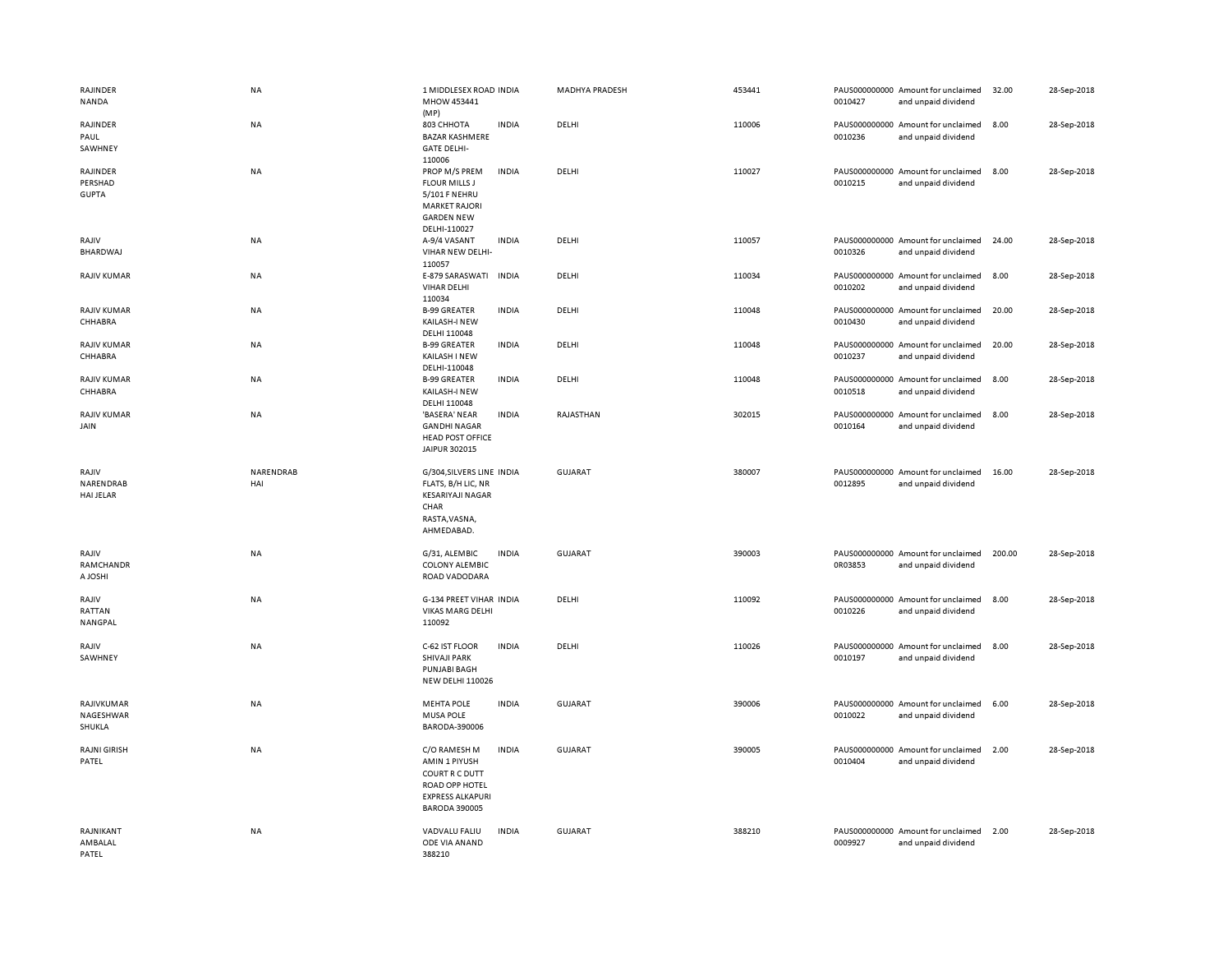| RAJNIKANT<br>BHIKHABHAI<br>PATEL           | <b>NA</b>                          | 16, ROKADNATH<br>SOCIETY, LIONS<br>HALL ROAD, , RACE<br>COURSE<br>CIRCLEVADODARA                                 | <b>INDIA</b> | <b>GUJARAT</b>    | 390007 | 0009972 | PAUS000000000 Amount for unclaimed<br>and unpaid dividend | 2.00   | 28-Sep-2018 |
|--------------------------------------------|------------------------------------|------------------------------------------------------------------------------------------------------------------|--------------|-------------------|--------|---------|-----------------------------------------------------------|--------|-------------|
| RAJNIKANT<br>CHATURBHAI<br>PATEL           | NA                                 | C-12 ABHAYNAGAR INDIA<br><b>SOCIETY NEAR</b><br><b>GORVA HOUSING</b><br><b>BOARD BARODA-</b><br>390016           |              | GUJARAT           | 390016 | 0009939 | PAUS000000000 Amount for unclaimed<br>and unpaid dividend | 6.00   | 28-Sep-2018 |
| RAJNIKANT<br><b>GULABCHAN</b><br>D SHAH    | NA                                 | NEAR JAIN TEMPLE INDIA<br>POST ODE TAL<br>ANAND PIN-388210                                                       |              | <b>GUJARAT</b>    | 388210 | 0010023 | PAUS000000000 Amount for unclaimed<br>and unpaid dividend | 16.00  | 28-Sep-2018 |
| RAJNIKANT<br>HARILAL<br>SHAH               | NA                                 | <b>SALUN BAZAR</b><br><b>KOVADA POLE</b><br>NADIAD DIST KAIRA<br>PIN-387001                                      | <b>INDIA</b> | <b>GUJARAT</b>    | 387001 | 0010024 | PAUS000000000 Amount for unclaimed<br>and unpaid dividend | 6.00   | 28-Sep-2018 |
| RAJNIKANT<br>MANIBHAI<br>PATEL             | NA                                 | NAVAPURA SUNAV INDIA<br>TAL PETLAD DIST<br>KAIRA 388470                                                          |              | <b>GUJARAT</b>    | 388470 | 0010025 | PAUS000000000 Amount for unclaimed<br>and unpaid dividend | 16.00  | 28-Sep-2018 |
| RAJNIKANT<br>NANALAL<br>MEHTA              | NA                                 | C/O THE SWASTIK INDIA<br><b>JANATA SAHAKARI</b><br><b>BANK LTD 502</b><br><b>KALBADEVI ROAD</b><br>MUMBAI-400002 |              | MAHARASHTRA       | 400002 | 0010293 | PAUS000000000 Amount for unclaimed<br>and unpaid dividend | 8.00   | 28-Sep-2018 |
| RAJNIKANT<br>RAMBHAI<br>PATEL              | NA                                 | AT PO HANSAPORE INDIA<br>TAL NAVSARI DIST<br>VALSAD-396445                                                       |              | <b>GUJARAT</b>    | 396445 | 0010250 | PAUS000000000 Amount for unclaimed<br>and unpaid dividend | 8.00   | 28-Sep-2018 |
| RAJNIKANT<br>RAVISHANKE<br><b>R SHUKLA</b> | NA                                 | C/O STATE BANK<br>OF INDIA<br>RATANPOLE PATAN                                                                    | <b>INDIA</b> | <b>GUJARAT</b>    | 384265 | 0010148 | PAUS000000000 Amount for unclaimed<br>and unpaid dividend | 8.00   | 28-Sep-2018 |
| RAJSHREE<br><b>ASHOK RATHI</b>             | <b>ASHOK</b><br>RANULALJI<br>RATHI | <b>BUNGLOW NO 5</b><br><b>VYANKATESH REAL</b><br><b>ESTT NEW</b><br>DESHPANDE<br><b>LAYOUT NAGPUR</b>            | <b>INDIA</b> | MAHARASHTRA       | 440008 | 6855198 | PAUSIN3017741 Amount for unclaimed<br>and unpaid dividend | 50.00  | 28-Sep-2018 |
| RAJU LOHIYA                                | NA                                 | 5-C/II MITTAL<br><b>COURT NARIMAN</b><br>POINT MUMBAI                                                            | <b>INDIA</b> | MAHARASHTRA       | 400021 | 0R05238 | PAUS000000000 Amount for unclaimed<br>and unpaid dividend | 200.00 | 28-Sep-2018 |
| RAJU P G                                   | <b>NA</b>                          | <b>NEW NO.29,</b><br>VARADARAJAN<br>STREET,<br>VETRINAGAR,<br>CHENNAI                                            | <b>INDIA</b> | <b>TAMIL NADU</b> | 600082 | 0P00965 | PAUS000000000 Amount for unclaimed<br>and unpaid dividend | 40.00  | 28-Sep-2018 |
| RAJU P G                                   | <b>NA</b>                          | <b>NEW NO.29,</b><br>VARADARAJAN<br>STREET,<br>VETRINAGAR,<br>CHENNAI                                            | <b>INDIA</b> | <b>TAMIL NADU</b> | 600082 | 0P00952 | PAUS000000000 Amount for unclaimed<br>and unpaid dividend | 40.00  | 28-Sep-2018 |
| RAJU P G                                   | <b>NA</b>                          | <b>NEW NO.29,</b><br>VARADARAJAN<br>STREET,<br>VETRINAGAR,<br>CHENNAI                                            | <b>INDIA</b> | <b>TAMIL NADU</b> | 600082 | 0P00951 | PAUS000000000 Amount for unclaimed<br>and unpaid dividend | 40.00  | 28-Sep-2018 |
| RAJUBHAI<br><b>BUTANI</b>                  | <b>NA</b>                          | C/O SHREE RAM<br><b>MEDICAL STORES</b><br><b>BHADAR ROAD</b><br><b>UPLETA</b>                                    | <b>INDIA</b> | <b>GUJARAT</b>    | 360490 | 0R04117 | PAUS000000000 Amount for unclaimed<br>and unpaid dividend | 700.00 | 28-Sep-2018 |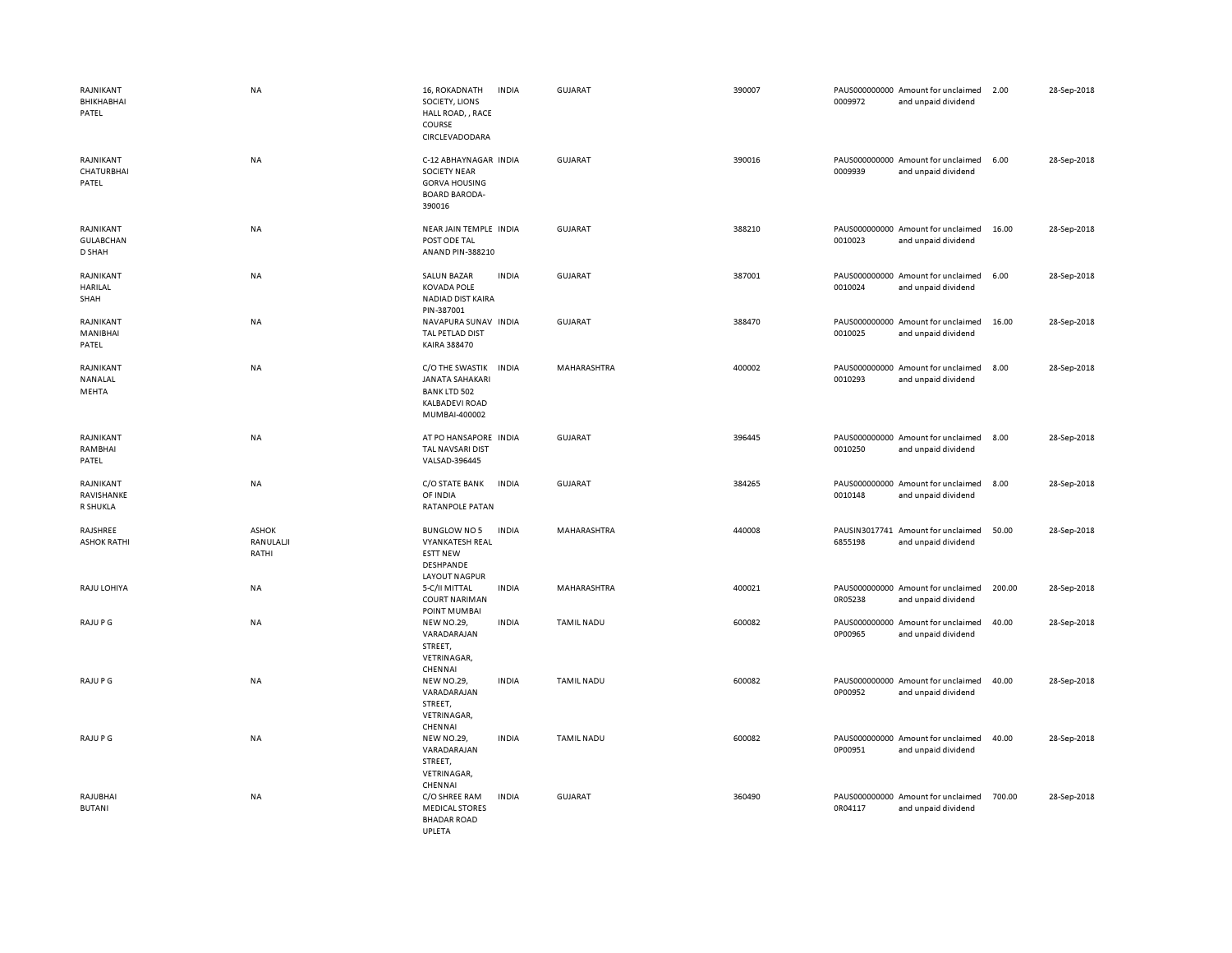| RAJUL<br>YOGESH<br>PATEL                   | YOGESH A<br>PATEL | 60 SHREE SOCIETY<br>PRATAPNAGAR<br>PRATAPNAGAR<br>VADODARA                                                                     | <b>INDIA</b> | <b>GUJARAT</b>       | 390004 | 0737317 | PAUSIN3013302 Amount for unclaimed<br>and unpaid dividend | 8.00   | 28-Sep-2018 |
|--------------------------------------------|-------------------|--------------------------------------------------------------------------------------------------------------------------------|--------------|----------------------|--------|---------|-----------------------------------------------------------|--------|-------------|
| RAJVILAS<br><b>GUPTA</b>                   | NA                | H NO.4-2-66,<br><b>SULTAN BAZAR</b><br>HYDERABAD                                                                               | <b>INDIA</b> | ANDHRA PRADESH       | 500001 | 0R00639 | PAUS000000000 Amount for unclaimed<br>and unpaid dividend | 200.00 | 28-Sep-2018 |
| <b>RAKESH KANT</b><br>JAIN                 | NA                | 5 P & T COLONY<br><b>AGRA CANTT AGRA</b>                                                                                       | <b>INDIA</b> | UTTARAKHAND          | 263001 | 0010115 | PAUS000000000 Amount for unclaimed<br>and unpaid dividend | 16.00  | 28-Sep-2018 |
| RAKESH<br>KUMAR<br>AGARWAL                 | NA                | PURCHASE DEPTT<br>SYNTHETIES CHEM<br>LTD FATEHGANJ<br><b>WEST BAREILLY</b>                                                     | <b>INDIA</b> | <b>UTTAR PRADESH</b> | 243501 | 0R03914 | PAUS000000000 Amount for unclaimed<br>and unpaid dividend | 500.00 | 28-Sep-2018 |
| RAKESH<br>KUMAR<br>KUMAR                   | NA                | W-2 115-A<br>MINAKASHI<br><b>GARDEN PO TILAK</b><br>NAGAR NEW DELHI-<br>110018                                                 | <b>INDIA</b> | DELHI                | 110018 | 0010206 | PAUS000000000 Amount for unclaimed<br>and unpaid dividend | 8.00   | 28-Sep-2018 |
| RAKESH<br>SARAF                            | <b>NA</b>         | 20/81 SHAKTI<br><b>NAGAR DELHI-</b><br>110007                                                                                  | <b>INDIA</b> | DELHI                | 110007 | 0010026 | PAUS000000000 Amount for unclaimed<br>and unpaid dividend | 10.00  | 28-Sep-2018 |
| RAKESH<br>SHAMSHERY                        | NA                | 7-A COURT ROAD<br>DEHRADUN                                                                                                     | <b>INDIA</b> | UTTARAKHAND          | 248001 | 0R03556 | PAUS000000000 Amount for unclaimed<br>and unpaid dividend | 200.00 | 28-Sep-2018 |
| RAKESH<br><b>SINGH RANA</b>                | NA                | 11-B CEL<br><b>APARTMENTS PLOT</b><br><b>NO B-14</b><br>VASUNDHRA<br><b>ENCLAVE DELHI</b>                                      | <b>INDIA</b> | DELHI                | 110096 | 0R03949 | PAUS000000000 Amount for unclaimed<br>and unpaid dividend | 200.00 | 28-Sep-2018 |
| RAKESH<br>VASHISHTA                        | NA                | UJJWAL LTD<br>SHASHI BUILDING<br><b>ASAF ALI ROAD</b><br><b>NEW DELHI</b>                                                      | <b>INDIA</b> | DELHI                | 110002 | 0R03873 | PAUS000000000 Amount for unclaimed<br>and unpaid dividend | 200.00 | 28-Sep-2018 |
| RAKSHA<br>PRAVINCHAN<br><b>DRA TRIVEDI</b> | <b>NA</b>         | 2770/1<br>JIVANKAMALSHI'S<br>POLE SHAHPUR<br>AHMEDABAD-<br>380001                                                              | <b>INDIA</b> | GUJARAT              | 380001 | 0010129 | PAUS000000000 Amount for unclaimed<br>and unpaid dividend | 8.00   | 28-Sep-2018 |
| <b>RAKSHABEN S</b><br>PAGARIA              | NA                | A/302,<br>PARMESHWAR<br><b>AVENUE VISHWA</b><br>KARMA COL,<br><b>GORDHANWADI</b><br>TAKARA KANKARIA,<br>MANINAGAR<br>AHMEDABAD | <b>INDIA</b> | GUJARAT              | 380008 | 0346264 | PAUSIN3022011 Amount for unclaimed<br>and unpaid dividend | 2.00   | 28-Sep-2018 |
| <b>RAM AVATAR</b><br><b>GUPTA</b>          | NA                | C/O TAYLOR<br><b>INSTRUMENT CO</b><br>(P) LTD 14-<br><b>MATHURA ROAD</b><br>FARIDABAD 121001                                   | <b>INDIA</b> | <b>HARYANA</b>       | 121001 | 0010329 | PAUS000000000 Amount for unclaimed<br>and unpaid dividend | 16.00  | 28-Sep-2018 |
| RAM<br><b>BAHADUR</b><br>SINHA             | NA                | <b>LAKE AVENUE</b><br><b>KANKE ROAD</b><br>RANCHI-834008                                                                       | <b>INDIA</b> | <b>JHARKHAND</b>     | 834008 | 0010027 | PAUS000000000 Amount for unclaimed<br>and unpaid dividend | 16.00  | 28-Sep-2018 |
| <b>RAM CHAND</b><br>TAKHTANI               | NA                | E-349 RAMESH<br>NAGAR NEW DELHI-<br>110015                                                                                     | <b>INDIA</b> | DELHI                | 110015 | 0010336 | PAUS000000000 Amount for unclaimed<br>and unpaid dividend | 8.00   | 28-Sep-2018 |
| <b>RAM DEV</b><br><b>BATRA</b>             | <b>NA</b>         | 99 NEW GANDHI<br>NAGAR GHAZIABAD<br>201001                                                                                     | <b>INDIA</b> | <b>UTTAR PRADESH</b> | 201001 | 0010189 | PAUS000000000 Amount for unclaimed<br>and unpaid dividend | 24.00  | 28-Sep-2018 |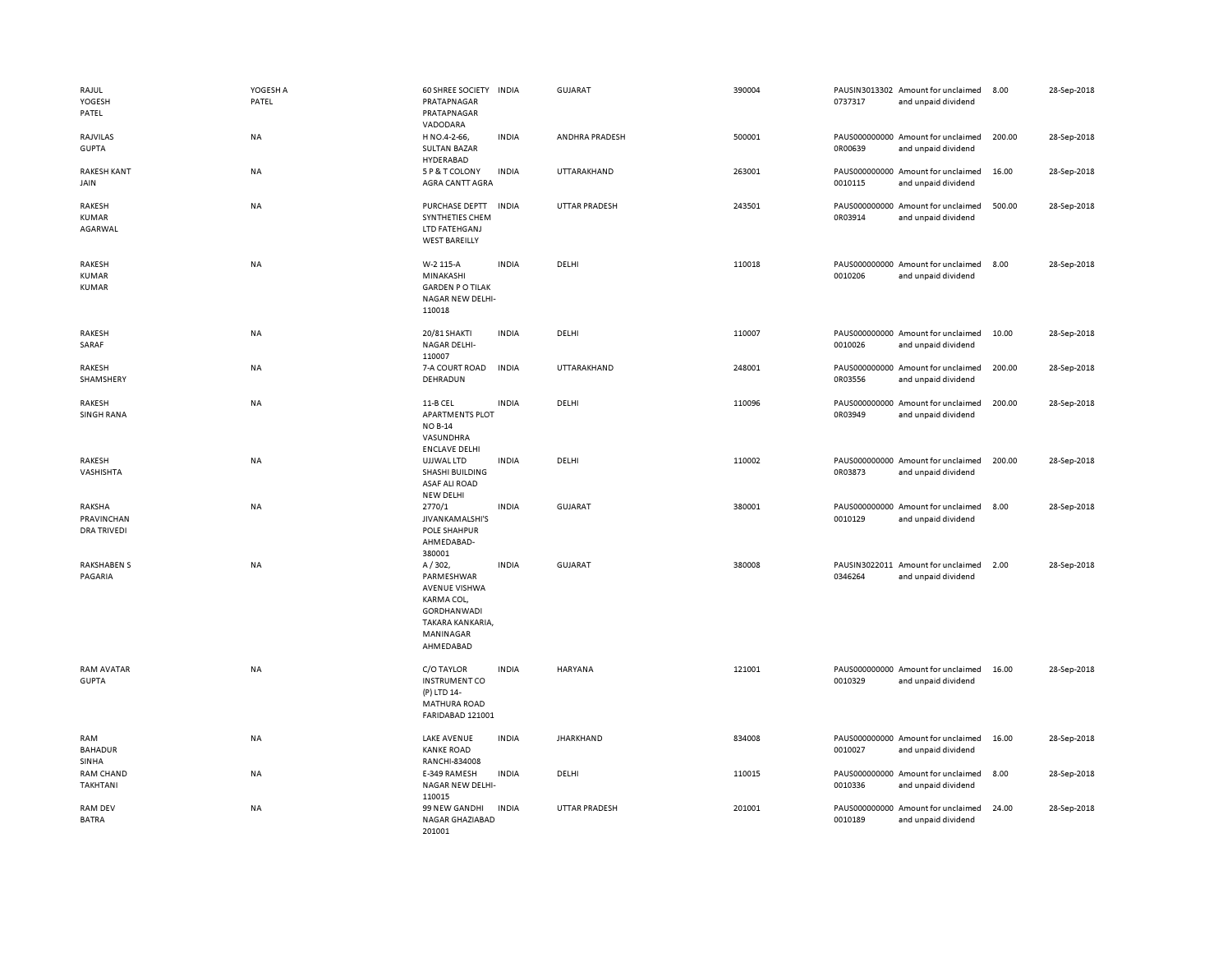| RAM DHARI<br>GOEL                          | <b>NA</b> | 77 CHANDU PARK<br>DELHI-110051                                                                                                                    | <b>INDIA</b> | DELHI          | 110051 | 0010390 | PAUS000000000 Amount for unclaimed<br>and unpaid dividend | 8.00   | 28-Sep-2018 |
|--------------------------------------------|-----------|---------------------------------------------------------------------------------------------------------------------------------------------------|--------------|----------------|--------|---------|-----------------------------------------------------------|--------|-------------|
| <b>RAM KISHAN</b><br>DALAL                 | NA        | C/O ALEMBIC<br><b>CHEMICALS WORKS</b><br>CO LTD AMBALA<br>CANTT                                                                                   | <b>INDIA</b> | HARYANA        | 133001 | 0R03416 | PAUS000000000 Amount for unclaimed<br>and unpaid dividend | 200.00 | 28-Sep-2018 |
| <b>RAM KUMAR</b><br>SINGHAL                | NA        | <b>DELHI STOCK</b><br><b>EXCHANGE BLDG</b><br><b>ASAF ALI ROAD</b><br><b>NEW DELHI-110002</b>                                                     | <b>INDIA</b> | DELHI          | 110002 | 0010333 | PAUS000000000 Amount for unclaimed<br>and unpaid dividend | 8.00   | 28-Sep-2018 |
| <b>RAM LAL</b>                             | <b>NA</b> | C/O BHAGWAN<br>DAS GUPTA & CO 4<br><b>DELHI STOCK</b><br><b>EXCHANGE BULD</b><br><b>ASAF ALI ROAD</b><br>NEW DELHI-110002                         | <b>INDIA</b> | DELHI          | 110002 | 0010320 | PAUS000000000 Amount for unclaimed<br>and unpaid dividend | 8.00   | 28-Sep-2018 |
| <b>RAM MOHAN</b><br><b>MENON</b>           | NA        | 35 J S HALL 'B'<br>ROAD CHURCH<br><b>GATE MUMBAI-</b><br>400020                                                                                   | <b>INDIA</b> | MAHARASHTRA    | 400020 | 0010143 | PAUS000000000 Amount for unclaimed<br>and unpaid dividend | 8.00   | 28-Sep-2018 |
| <b>RAM RATTAN</b><br>PAUL                  | NA        | M/S UJJWAL<br>LIMITED 110 J L N<br>MARG AMBALA<br>CANTT HARYANA                                                                                   | <b>INDIA</b> | HARYANA        | 133001 | 0R03408 | PAUS000000000 Amount for unclaimed<br>and unpaid dividend | 200.00 | 28-Sep-2018 |
| <b>RAM</b><br>SWARUP<br><b>BATRA</b>       | NA        | C-9/95 95 VASANT<br>KUNJ NEW DELHI-<br>110070                                                                                                     | <b>INDIA</b> | DELHI          | 110070 | 0010318 | PAUS000000000 Amount for unclaimed<br>and unpaid dividend | 8.00   | 28-Sep-2018 |
| RAM<br>SWARUP J<br><b>SUROTIA</b>          | <b>NA</b> | M 5/5/38<br>SHASTRINAGAR<br>AHMEDABAD<br>380013                                                                                                   | <b>INDIA</b> | <b>GUJARAT</b> | 380013 | 0010028 | PAUS000000000 Amount for unclaimed<br>and unpaid dividend | 66.00  | 28-Sep-2018 |
| RAMA<br>CHAKRABORT<br>Y                    | NA        | C/O MR SWAPAN<br><b>CHAKRABORTY M/S</b><br>MODERN WATCH<br>COMPANY<br><b>GUWAHATI</b>                                                             | <b>INDIA</b> | ASSAM          | 781001 | 0R03099 | PAUS000000000 Amount for unclaimed<br>and unpaid dividend | 200.00 | 28-Sep-2018 |
| <b>RAMA DEVI</b><br>CHOPRA                 | NA        | A G VIDYASAGAR & INDIA<br>CO STOCK & SHARE<br><b>BROCKERS 12-D S E</b><br><b>BUILDING ASAF ALI</b><br>ROAD NEW DELHI-<br>110002                   |              | DELHI          | 110002 | 0010324 | PAUS000000000 Amount for unclaimed<br>and unpaid dividend | 8.00   | 28-Sep-2018 |
| <b>RAMA KANT</b><br>PANDEY                 | <b>NA</b> | UJJWAL LTD<br><b>AAKRITI TOWER</b><br>6TH FLR 19/B<br><b>VIDHAN SABHA</b><br><b>MARG LUCKNOW</b><br>226001                                        | <b>INDIA</b> | UTTAR PRADESH  | 226001 | 0010113 | PAUS000000000 Amount for unclaimed<br>and unpaid dividend | 16.00  | 28-Sep-2018 |
| <b>RAMABEN B</b><br>PATEL                  | NA        | C/O MBM POP<br><b>RIVETS &amp;</b><br><b>FASTENERS (P) LTD</b><br>114 (B) METAGALLI<br><b>INDUSTRIAL AREA</b><br><b>KRS ROAD MYSORE</b><br>570016 | <b>INDIA</b> | KARNATAKA      | 570016 | 0009974 | PAUS000000000 Amount for unclaimed<br>and unpaid dividend | 6.00   | 28-Sep-2018 |
| <b>RAMABEN</b><br><b>GOVINDLAL</b><br>SHAH | <b>NA</b> | ASHOK NIVAS LEVA INDIA<br>SHERI<br>AHMEDABADI POLE<br>RAOPURA BARODA<br>390001                                                                    |              | <b>GUJARAT</b> | 390001 | 0009904 | PAUS000000000 Amount for unclaimed<br>and unpaid dividend | 2.00   | 28-Sep-2018 |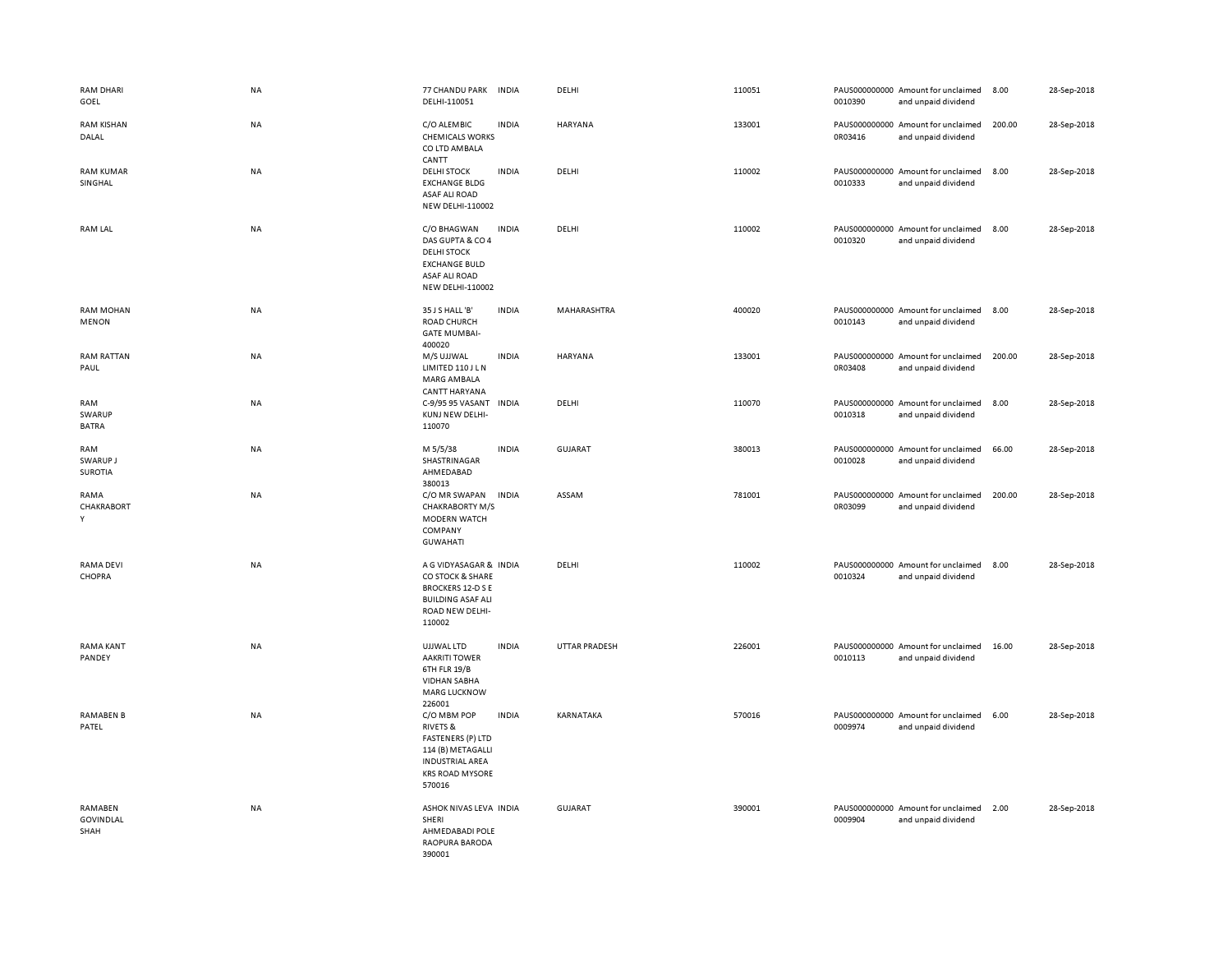| RAMABEN<br>PRABHULAL<br>DAVE                        | NA        | BLOCK NO. 380/A/2 INDIA<br>SECTOR NO. 8<br>GANDHINAGAR                                                                | <b>GUJARAT</b>    | 382008 | 0010280 | PAUS000000000 Amount for unclaimed<br>and unpaid dividend | 16.00  | 28-Sep-2018 |
|-----------------------------------------------------|-----------|-----------------------------------------------------------------------------------------------------------------------|-------------------|--------|---------|-----------------------------------------------------------|--------|-------------|
| RAMACHAND<br>RA CHETTY T<br>VE                      | <b>NA</b> | <b>INDIA</b><br>43, NAIKER NEW<br>STREET, MADURAI                                                                     | <b>TAMIL NADU</b> | 625001 | 0T00289 | PAUS000000000 Amount for unclaimed<br>and unpaid dividend | 200.00 | 28-Sep-2018 |
| RAMACHAND<br><b>RA RAO</b><br><b>BOYINA</b>         | NA        | C/O B L PATNAIK<br><b>INDIA</b><br>ASN COLONY OPP<br><b>BONDILIPURAM</b><br>SCHOOL<br>SRIKAKULAM AP                   | ANDHRA PRADESH    | 532001 | 0R04828 | PAUS000000000 Amount for unclaimed<br>and unpaid dividend | 200.00 | 28-Sep-2018 |
| RAMACHAND<br><b>RA RAO</b><br><b>GRANDHI</b>        | NA        | ADVOCATE<br><b>INDIA</b><br><b>NOTARY &amp; ASST</b><br><b>GOVT PLEADER</b><br>CHINNA VADHI<br>VIRIANAGRAM-<br>531201 | ANDHRA PRADESH    | 531201 | 0010163 | PAUS000000000 Amount for unclaimed<br>and unpaid dividend | 8.00   | 28-Sep-2018 |
| RAMACHAND<br>RA SHENOI V                            | NA        | HOUSE NO IV/1193 INDIA<br><b>NORTH CHERLAI</b><br><b>GOGRI ST COCHIN</b><br>682002                                    | <b>KERALA</b>     | 682002 | 0010535 | PAUS000000000 Amount for unclaimed<br>and unpaid dividend | 32.00  | 28-Sep-2018 |
| RAMADHAN<br>BHAGAVATIP<br>RASAD<br>SHUKLA           | NA        | 31 SARVODAYA<br><b>INDIA</b><br>SOCIETY CHHANI<br>ROAD NIZAMPURA<br>BARODA-390002                                     | <b>GUJARAT</b>    | 390002 | 0010029 | PAUS000000000 Amount for unclaimed<br>and unpaid dividend | 16.00  | 28-Sep-2018 |
| RAMADHAR<br><b>BHAGVATIPR</b><br><b>ASAD SHUKLA</b> | NA        | <b>INDIA</b><br>31 SARVODAY<br>SOCIETY<br>NIZAMPURA<br>BARODA-390002                                                  | GUJARAT           | 390002 | 0010030 | PAUS000000000 Amount for unclaimed<br>and unpaid dividend | 32.00  | 28-Sep-2018 |
| RAMADHURA<br>IKS                                    | NA        | <b>INDIA</b><br>ANNAI ARUL NO 9<br>SRINIVASANAGAR<br><b>NORTH EXTENSION</b><br>TIRUVANAIKOIL<br><b>TRICHY 620005</b>  | <b>TAMIL NADU</b> | 620005 | 0010181 | PAUS000000000 Amount for unclaimed<br>and unpaid dividend | 8.00   | 28-Sep-2018 |
| RAMALAXMI<br>MANTHA                                 | NA        | C/O.CPL MANTHA<br><b>INDIA</b><br>V.R. STATION<br>WORK SHOP, AIR<br>FORCE STATION,<br>BEGUMPET, SECUN<br>DARABAD.     | ANDHRA PRADESH    | 500011 | 0R05470 | PAUS000000000 Amount for unclaimed<br>and unpaid dividend | 200.00 | 28-Sep-2018 |
| RAMAMURT<br>HY<br>SWAMINATH<br>А                    | NA        | HIGFLAT NO B4/9 INDIA<br>BHARATHIDASAN<br><b>COLONY TN HBKK</b><br>NAGAR CHENNAI<br>600083                            | <b>TAMIL NADU</b> | 600083 | 0010173 | PAUS000000000 Amount for unclaimed<br>and unpaid dividend | 8.00   | 28-Sep-2018 |
| RAMANAIAH<br><b>BACHALA</b>                         | NA        | C/O.SRINIVASA &<br><b>INDIA</b><br>CO., HOSPITAL<br>ROAD, ONGOLE<br>(A.P)                                             | ANDHRA PRADESH    | 523001 | 0R00220 | PAUS000000000 Amount for unclaimed<br>and unpaid dividend | 400.00 | 28-Sep-2018 |
| RAMANAND<br>ADVAITANAN<br><b>D SHASTRI</b>          | NA        | AMBALAL<br><b>INDIA</b><br>DUDHWALA'S<br><b>HOUSE</b><br>MANGALDAS<br>MOHALLA SIABAG<br>BARODA-390001                 | <b>GUJARAT</b>    | 390001 | 0009978 | PAUS000000000 Amount for unclaimed<br>and unpaid dividend | 6.00   | 28-Sep-2018 |
| RAMANATHA<br>N <sub>N</sub>                         | NA        | 89, NARAYANA<br><b>INDIA</b><br>PILLAI STREET<br>CANTONMENT<br><b>BANGALORE</b>                                       | <b>KARNATAKA</b>  | 560001 | 0N01076 | PAUS000000000 Amount for unclaimed<br>and unpaid dividend | 200.00 | 28-Sep-2018 |
| RAMANBHAI<br>A PATEL                                | NA        | 1110, LAXMIKUNJ, INDIA<br>VADODARA                                                                                    | GUJARAT           | 390001 | 0010578 | PAUS000000000 Amount for unclaimed<br>and unpaid dividend | 16.00  | 28-Sep-2018 |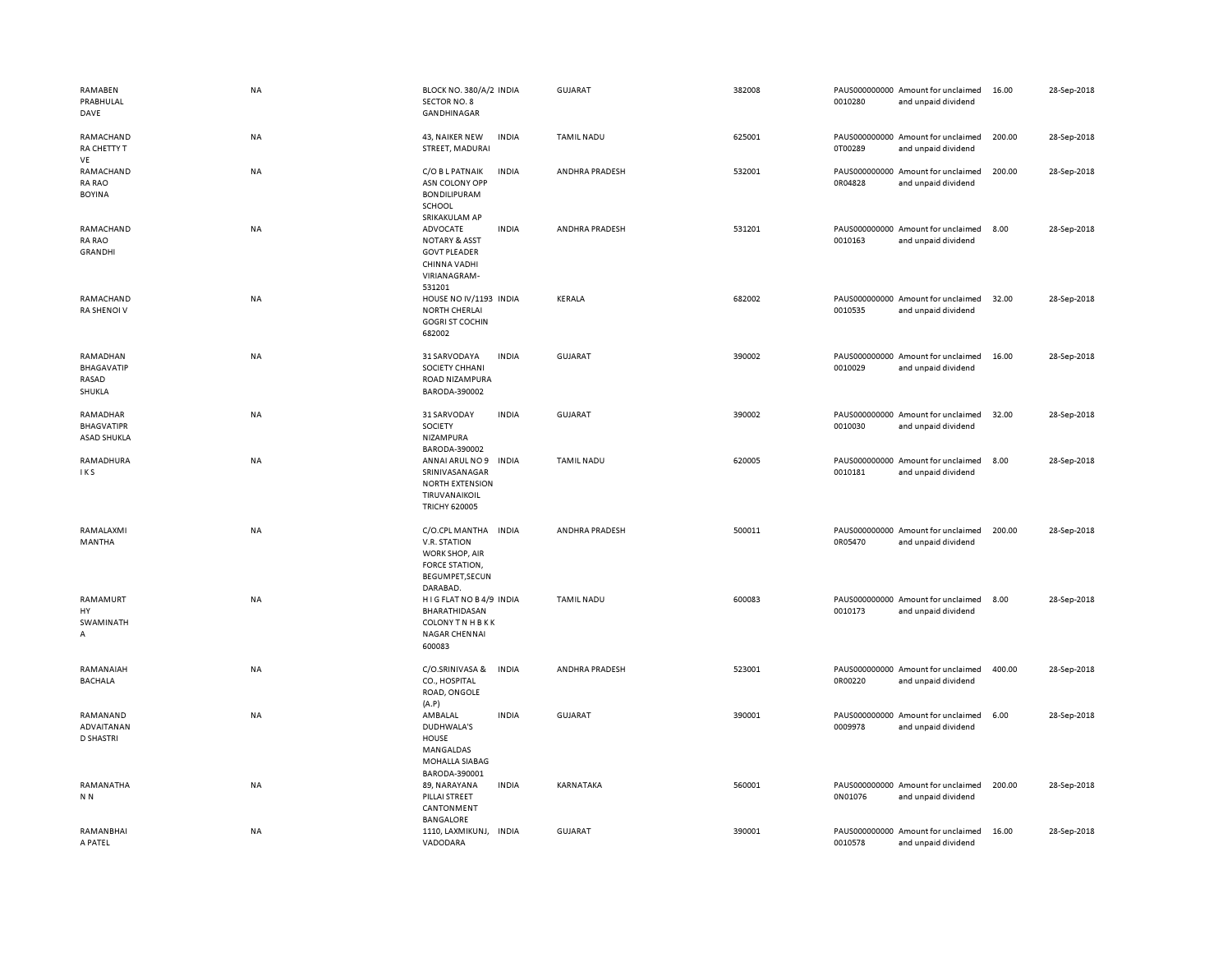| RAMANBHAI<br>ASHABHAI<br><b>DESAI</b>   | <b>NA</b>       | 5, CHANDRAMANI INDIA<br><b>PARK OPP</b><br>JAIBAJRANG<br>SOCIETY I P C L<br>ROAD<br>SUBHANPURA<br><b>BARODA 390007</b> |              | <b>GUJARAT</b> | 390007 | 0009956 | PAUS000000000 Amount for unclaimed<br>and unpaid dividend | 6.00  | 28-Sep-2018 |
|-----------------------------------------|-----------------|------------------------------------------------------------------------------------------------------------------------|--------------|----------------|--------|---------|-----------------------------------------------------------|-------|-------------|
| RAMANBHAI<br><b>BECHARBHAI</b><br>PATEL | NA              | 9 PANCHSHEEL<br><b>SOCIETY NR</b><br><b>MAHADEV NAGAR</b><br><b>OUTSIDE PANIGATE</b><br>AJWA ROAD<br><b>BARODA</b>     | <b>INDIA</b> | <b>GUJARAT</b> | 390001 | 0009953 | PAUS000000000 Amount for unclaimed<br>and unpaid dividend | 2.00  | 28-Sep-2018 |
| RAMANBHAI<br>BHULABHAI<br>DESAI         | NA              | TRIVENI B BLOCK<br>FLAT NO 4 S V<br>ROAD<br>SANTACRUZ(WEST)<br>MUMBAI 400054                                           | INDIA        | MAHARASHTRA    | 400054 | 0009888 | PAUS000000000 Amount for unclaimed<br>and unpaid dividend | 22.00 | 28-Sep-2018 |
| RAMANBHAI<br>CHATURBHAI<br>PATEL        | NA              | AT KHANPUR POST INDIA<br><b>SEWASI DIST</b><br><b>BARODA PIN-</b><br>390007                                            |              | <b>GUJARAT</b> | 390007 | 0010031 | PAUS000000000 Amount for unclaimed<br>and unpaid dividend | 2.00  | 28-Sep-2018 |
| RAMANBHAI<br><b>DARUBHAI</b><br>PATEL   | NA              | <b>MAY SHERI POST</b><br>SARSA TA ANAND<br>DIST KAIRA PIN-<br>388365                                                   | <b>INDIA</b> | <b>GUJARAT</b> | 388365 | 0010032 | PAUS000000000 Amount for unclaimed<br>and unpaid dividend | 6.00  | 28-Sep-2018 |
| RAMANBHAI<br><b>HIRABHAI</b><br>PATEL   | NA              | AT & POST ADVALA INDIA<br>TA AMOD DIST<br><b>BROACH PIN-</b><br>392110                                                 |              | <b>GUJARAT</b> | 392110 | 0010033 | PAUS000000000 Amount for unclaimed<br>and unpaid dividend | 16.00 | 28-Sep-2018 |
| RAMANBHAI<br>LALLUBHAI<br>PATEL         | <b>NA</b>       | SUTHARWALA<br>FALIA, AT & PO;<br>RINCHHOL, TA.<br>MAHEMADABAD.D<br>IST:KHERA-387430                                    | <b>INDIA</b> | GUJARAT        | 387430 | 0010132 | PAUS000000000 Amount for unclaimed<br>and unpaid dividend | 8.00  | 28-Sep-2018 |
| RAMANBHAI<br>MAGANBHAI<br>PATEL         | NA              | AT & PO BAYAD<br><b>DIST</b><br>SABARKANTHA PIN<br>383325                                                              | <b>INDIA</b> | <b>GUJARAT</b> | 383325 | 0009925 | PAUS000000000 Amount for unclaimed<br>and unpaid dividend | 16.00 | 28-Sep-2018 |
| RAMANBHAI<br>MAHIJIBHAI<br>PATEL        | <b>NA</b>       | 44 RANJAN<br>SOCIETY NR LIONS<br><b>HALL RACE COURSE</b><br><b>BARODA 390015</b>                                       | <b>INDIA</b> | <b>GUJARAT</b> | 390015 | 0009949 | PAUS000000000 Amount for unclaimed<br>and unpaid dividend | 2.00  | 28-Sep-2018 |
| RAMANBHAI<br>MOTIBHAI<br>PATEL          | NA              | AT & PO DASRATH INDIA<br><b>DIST BARODA PIN-</b><br>391740                                                             |              | GUJARAT        | 391740 | 0010034 | PAUS000000000 Amount for unclaimed<br>and unpaid dividend | 2.00  | 28-Sep-2018 |
| RAMANBHAI<br><b>MOTIBHAI</b><br>PATEL   | <b>NA</b>       | <b>JAGRUTI</b><br>SOC, G/32/576<br>"SHREEJI KRUPA"<br><b>GOTRI ROAD</b><br><b>BARODA 390021</b>                        | <b>INDIA</b> | GUJARAT        | 390021 | 0010036 | PAUS000000000 Amount for unclaimed<br>and unpaid dividend | 2.00  | 28-Sep-2018 |
| RAMANBHAI<br>SOMDAS<br>PATEL            | SOMDAS<br>PATEL | NR. RAMJI MANDIR INDIA<br>AT AND PO-AJOL<br><b>MANSA DIST-</b><br><b>GANDHINAGAR</b>                                   |              | GUJARAT        | 382810 | 0181237 | PAUSIN3030521 Amount for unclaimed<br>and unpaid dividend | 16.00 | 28-Sep-2018 |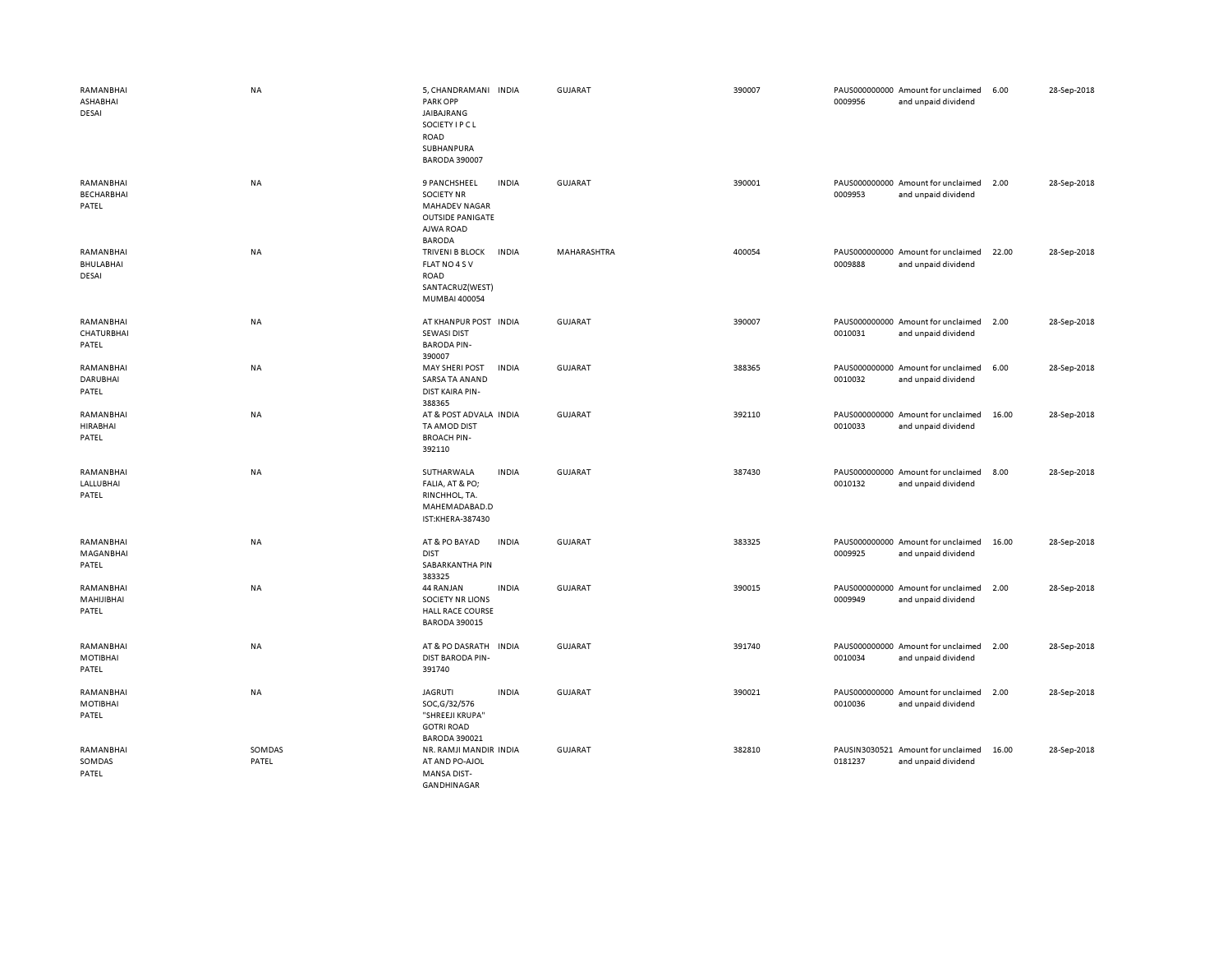| RAMANGOU<br>DA<br>NEELKANTHA<br><b>GOUDA PATIL</b> | <b>NA</b> | SHREE SHAKTI<br><b>TRADERS DEALERS</b><br>IN SEED PESTISIDE<br>& FERTILIZERS<br>RANEBENNUR DIST<br><b>DHARWAR</b>          | <b>INDIA</b> | KARNATAKA      | 581110 | 0010102 | PAUS000000000 Amount for unclaimed<br>and unpaid dividend | 16.00  | 28-Sep-2018 |
|----------------------------------------------------|-----------|----------------------------------------------------------------------------------------------------------------------------|--------------|----------------|--------|---------|-----------------------------------------------------------|--------|-------------|
| RAMANIKLAL<br>AMARPRASA<br>D<br>PASSAWALA          | NA        | 1805 DESAI'S POLE INDIA<br>KHADIA<br>AHMEDABAD-<br>380001                                                                  |              | <b>GUJARAT</b> | 380001 | 0010041 | PAUS000000000 Amount for unclaimed<br>and unpaid dividend | 2.00   | 28-Sep-2018 |
| RAMANLAL<br>AMBALAL<br>PATEL                       | <b>NA</b> | 1110 LAXMIKUNJ<br>SOCIETY 107 HIG<br><b>GUJARAT - HSG</b><br><b>BOARD GORWA</b><br>LAXMIPURA ROAD<br>VADODARA-<br>390016 - | <b>INDIA</b> | <b>GUJARAT</b> | 390016 | 0009944 | PAUS000000000 Amount for unclaimed<br>and unpaid dividend | 6.00   | 28-Sep-2018 |
| RAMANLAL<br>CHHOTALAL<br>PATEL                     | NA        | AT & PO BODELI TA INDIA<br>SANKHEDA DIST<br><b>BARODA PIN</b><br>391135                                                    |              | <b>GUJARAT</b> | 391135 | 0009928 | PAUS000000000 Amount for unclaimed<br>and unpaid dividend | 16.00  | 28-Sep-2018 |
| RAMANLAL<br>CHHOTALAL<br>PATEL                     | NA        | AT PO BODELI TA<br>SANKHEDA DIST<br><b>BARODA PIN-</b><br>391135                                                           | <b>INDIA</b> | GUJARAT        | 391135 | 0010042 | PAUS000000000 Amount for unclaimed<br>and unpaid dividend | 16.00  | 28-Sep-2018 |
| RAMANLAL<br>DEVJIBHAI<br>PATEL                     | <b>NA</b> | 9, MONALI PARK,<br><b>NEAR PADMATEX</b><br><b>ENG. VISHWAMITRI</b><br>ROAD, VADODARA-<br>390011                            | <b>INDIA</b> | <b>GUJARAT</b> | 390011 | 0010574 | PAUS000000000 Amount for unclaimed<br>and unpaid dividend | 500.00 | 28-Sep-2018 |
| RAMANLAL<br>JAMIATRAM<br><b>JOSHI</b>              | NA        | <b>KASTURBA CROSS</b><br>ROAD NO-8<br><b>BORIVALI (EAST)</b><br>MUMBAI-400066                                              | <b>INDIA</b> | MAHARASHTRA    | 400066 | 0010122 | PAUS000000000 Amount for unclaimed<br>and unpaid dividend | 6.00   | 28-Sep-2018 |
| RAMANLAL<br><b>JOSHI</b>                           | NA        | C/102 SAGUN<br>PLAZA NEAR GOYAL<br><b>PARK JUDGES</b><br><b>COLONY ROAD</b><br>JODHPUR TEKRA<br>AHMEDABAD<br>380015        | <b>INDIA</b> | GUJARAT        | 380015 | 0010445 | PAUS000000000 Amount for unclaimed<br>and unpaid dividend | 16.00  | 28-Sep-2018 |
| RAMANLAL<br>KHEMCHAND<br><b>GANDHI</b>             | NA        | SATWAI ROAD<br>NIPANI-BELGAUM<br>NIPANI 591237                                                                             | <b>INDIA</b> | KARNATAKA      | 591237 | 0010239 | PAUS000000000 Amount for unclaimed<br>and unpaid dividend | 16.00  | 28-Sep-2018 |
| RAMANLAL<br>MANILAL<br>SHAH                        | NA        | 36 VAISHALI<br>SOCIETY<br>KARELIBAUG<br>BARODA-390001                                                                      | <b>INDIA</b> | GUJARAT        | 390001 | 0009915 | PAUS000000000 Amount for unclaimed<br>and unpaid dividend | 2.00   | 28-Sep-2018 |
| RAMANLAL<br>MOHANLAL<br>PANCHAL                    | NA        | AMLI FALIA<br>NAGARVADA<br>BARODA-390001                                                                                   | <b>INDIA</b> | GUJARAT        | 390001 | 0009917 | PAUS000000000 Amount for unclaimed<br>and unpaid dividend | 6.00   | 28-Sep-2018 |
| RAMANLAL<br>SHANALAL<br>SHAH                       | NA        | PATOLIA POLE<br><b>DEHRASAR NI</b><br>KHADKI BARODA-<br>390001                                                             | <b>INDIA</b> | <b>GUJARAT</b> | 390001 | 0009897 | PAUS000000000 Amount for unclaimed<br>and unpaid dividend | 2.00   | 28-Sep-2018 |
| RAMANLAL<br>SOMALAL<br>CHOKSHI                     | NA        | <b>CHOKSHI BAZAR</b><br>THREEPOLE<br><b>UMRETH DIST</b>                                                                    | <b>INDIA</b> | <b>GUJARAT</b> | 388220 | 0010043 | PAUS000000000 Amount for unclaimed<br>and unpaid dividend | 6.00   | 28-Sep-2018 |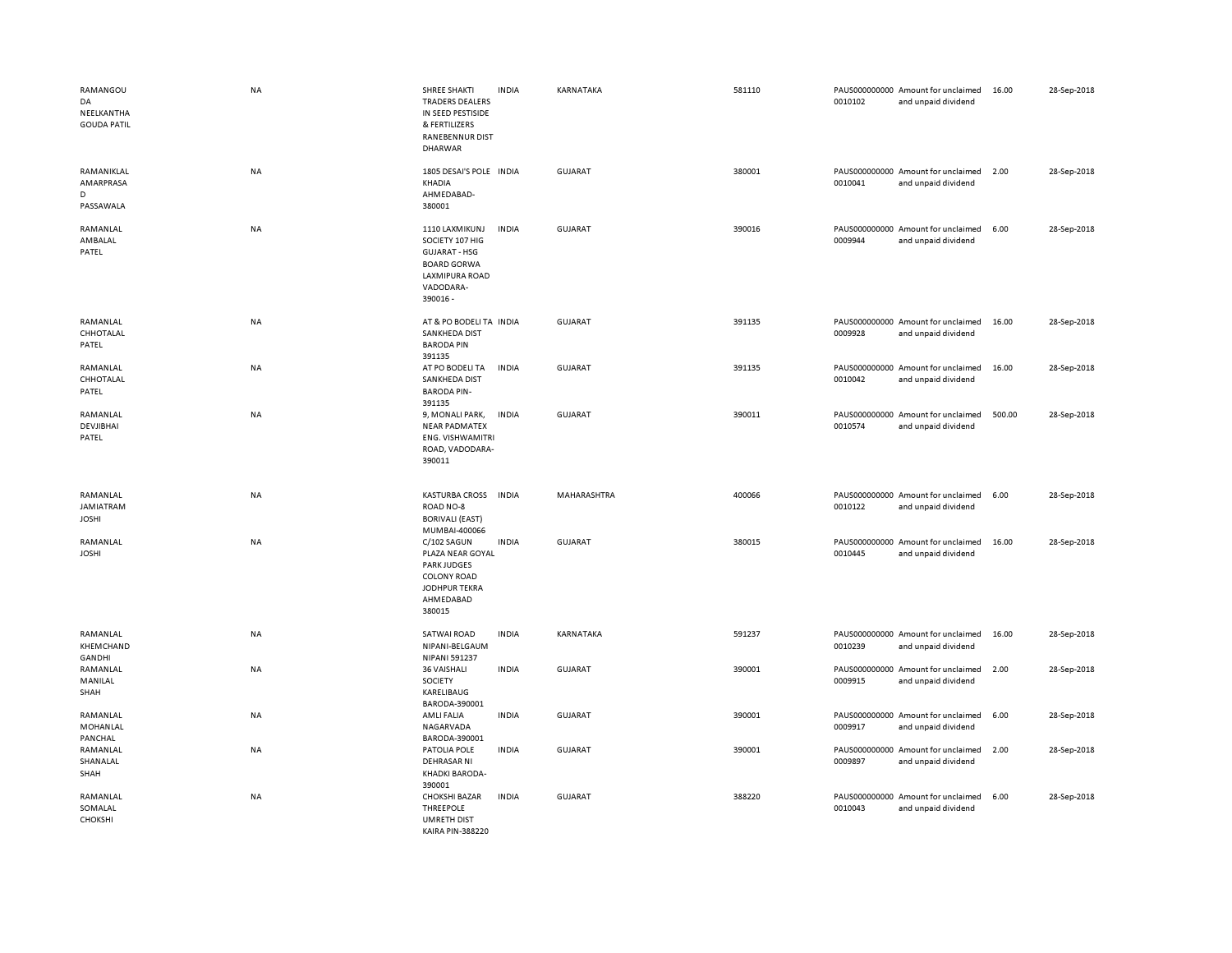| RAMANLAL<br><b>TRAMBAKLAL</b><br><b>BHATT</b> | NA        | $B-5/89$<br><b>INDIA</b><br>SIDDHARTHNAGAR<br>PEARL CO-OP HOU<br>S-OCIETY BEHIND<br><b>WEIGH BRIDGE</b><br><b>GOREGAON (WE-</b><br>ST) MUMBAI-<br>400062 - | MAHARASHTRA       | 400062 | PAUS000000000 Amount for unclaimed<br>0010387<br>and unpaid dividend | 2.00   | 28-Sep-2018 |
|-----------------------------------------------|-----------|------------------------------------------------------------------------------------------------------------------------------------------------------------|-------------------|--------|----------------------------------------------------------------------|--------|-------------|
| RAMANLAL<br>VALIBHAI<br><b>MISTRY</b>         | <b>NA</b> | VISHWAKARMA<br><b>INDIA</b><br><b>ENG WORKS</b><br><b>DEGAUM RAKHIAL</b><br>TAL DEGAUM DIST<br>AHMEDABAD PIN-<br>382315                                    | <b>GUJARAT</b>    | 382315 | PAUS000000000 Amount for unclaimed<br>0010044<br>and unpaid dividend | 6.00   | 28-Sep-2018 |
| RAMANUJ<br>MADHUSUDA<br>N PATHAK              | NA        | 16/2 SADHANA<br><b>INDIA</b><br><b>NAGAR</b><br>KARELIBAUG<br><b>BARODA 390018</b>                                                                         | <b>GUJARAT</b>    | 390018 | PAUS000000000 Amount for unclaimed<br>0010548<br>and unpaid dividend | 66.00  | 28-Sep-2018 |
| RAMASUBRA<br>MANIAM<br>MAHALINGA<br>M         | NA        | SENIOR ENGR R & D INDIA<br><b>I BHARAT</b><br><b>ELECTRONICS LTD</b><br><b>BANGALORE-</b><br>560013                                                        | KARNATAKA         | 560013 | PAUS000000000 Amount for unclaimed<br>0010367<br>and unpaid dividend | 8.00   | 28-Sep-2018 |
| RAMASUBRA<br><b>MANYAM GS</b>                 | NA        | NO.7, 'SRUTHI<br><b>INDIA</b><br>FLATS' 2, MOSQUE<br>STREET,<br>MYLAPORE,                                                                                  | <b>TAMIL NADU</b> | 600004 | PAUS000000000 Amount for unclaimed<br>0R00655<br>and unpaid dividend | 200.00 | 28-Sep-2018 |
| RAMASWAM<br>YKP                               | NA        | <b>INDIA</b><br>ALEMBIC<br><b>CHEMICALS WORKS</b><br>CO LTD, NO 1<br>ARULANANDA<br>MUDALI<br>ST, SANTHOME, MY<br><b>LAPORE CHENNAI</b>                     | TAMIL NADU        | 600004 | PAUS000000000 Amount for unclaimed<br>0K01142<br>and unpaid dividend | 380.00 | 28-Sep-2018 |
| RAMAVTAR<br>MUNDRA                            | NA        | 14-2-519/8<br><b>INDIA</b><br>CHANDANWADI<br>GOSHAMAHAL<br>HYDERABAD                                                                                       | ANDHRA PRADESH    | 500012 | PAUS120106000 Amount for unclaimed<br>0527165<br>and unpaid dividend | 82.00  | 28-Sep-2018 |
| RAMAYE<br>ACHI                                | NA        | 441, RAJAJI STREET, INDIA<br>COIMBATORE.                                                                                                                   | <b>TAMIL NADU</b> | 641001 | PAUS000000000 Amount for unclaimed<br>0A01105<br>and unpaid dividend | 400.00 | 28-Sep-2018 |
| <b>RAMAYEE R</b>                              | NA        | W/O.A.L.RAMASW INDIA<br>AMY NO.9, PATTY<br>STREET,<br>PENNADAM<br>(S.A.DIST.) TAMIL<br><b>NADU</b>                                                         | <b>TAMIL NADU</b> | 606105 | PAUS000000000 Amount for unclaimed<br>0R00212<br>and unpaid dividend | 400.00 | 28-Sep-2018 |
| RAMBHAI<br><b>HIRABHAI</b><br>PATEL           | NA        | AT POST AJABPURA INDIA<br>VIA ODHA TAL<br><b>BAYAD DIST</b><br>SABARKANTHA<br>383325                                                                       | GUJARAT           | 383325 | PAUS000000000 Amount for unclaimed<br>0010045<br>and unpaid dividend | 2.00   | 28-Sep-2018 |
| RAMCHANDR<br>A C THENGNE                      | NA        | C/O BALAJI<br><b>INDIA</b><br><b>MEDICAL STORES</b><br><b>VIRANI TALKIES</b><br>ROAD WANI DIST<br>YAVATMAL<br>MAHARASHTRA<br>445304                        | MAHARASHTRA       | 445304 | PAUS000000000 Amount for unclaimed<br>0010159<br>and unpaid dividend | 16.00  | 28-Sep-2018 |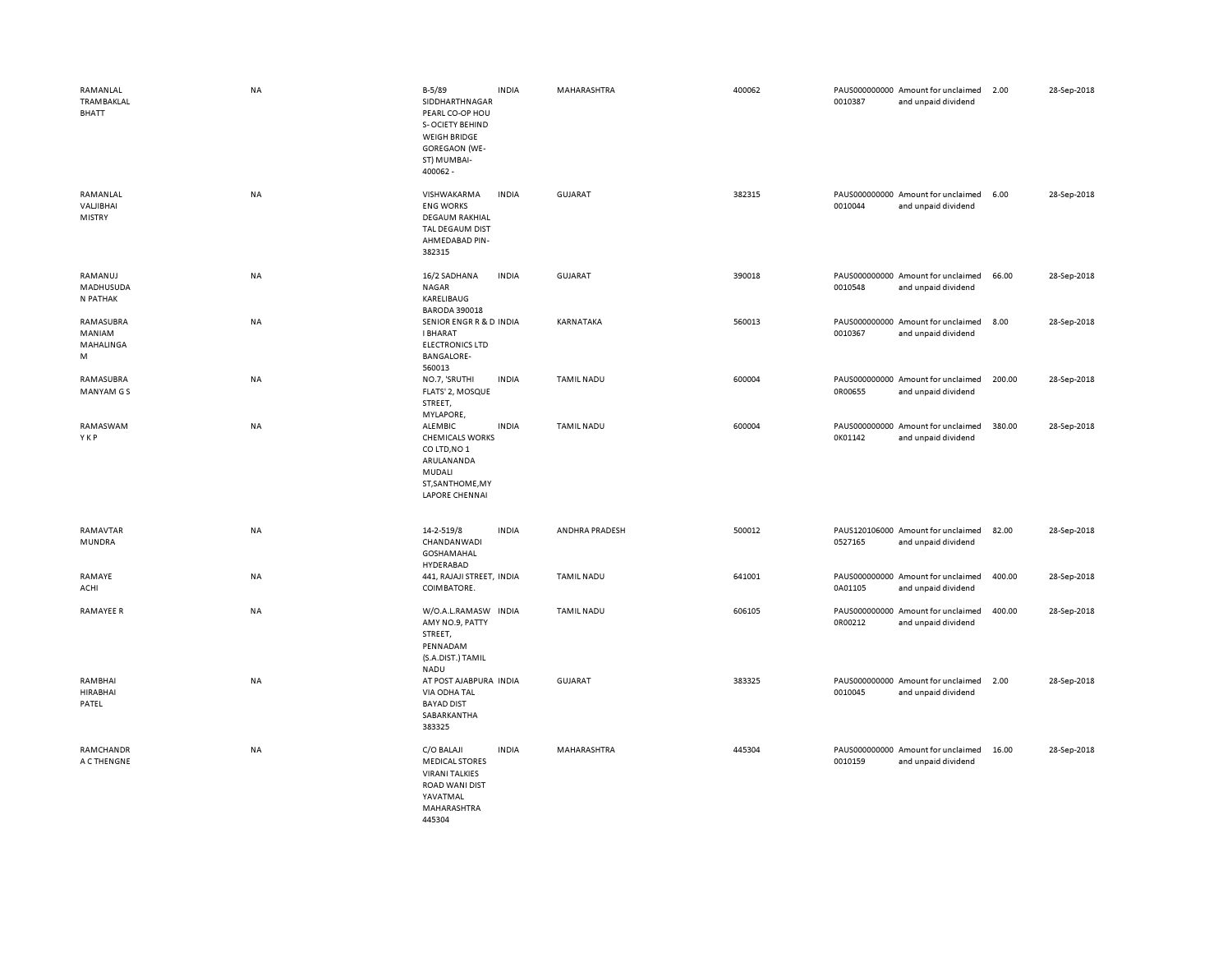| RAMCHANDR<br>A<br>DATTATRAYA<br><b>JOSHI</b>                  | <b>NA</b> | <b>BLOCK</b><br>NO.5, RAMKRUPA<br>BLDG.AVADH APT.<br>ELEVENTH(11)<br>LANE,<br>PARAMHANSA<br>NAGAR, KOTHRUD,<br>PUNE-411038 | <b>INDIA</b> | MAHARASHTRA          | 411038 | 0009980 | PAUS000000000 Amount for unclaimed<br>and unpaid dividend | 32.00   | 28-Sep-2018 |
|---------------------------------------------------------------|-----------|----------------------------------------------------------------------------------------------------------------------------|--------------|----------------------|--------|---------|-----------------------------------------------------------|---------|-------------|
| RAMCHANDR<br>A DHYANDEO<br><b>TANTAK</b>                      | <b>NA</b> | 72 SADASHIV PETH INDIA<br><b>SATARA CITY</b>                                                                               |              | MAHARASHTRA          | 415002 | 0R04089 | PAUS000000000 Amount for unclaimed<br>and unpaid dividend | 200.00  | 28-Sep-2018 |
| RAMCHANDR<br>A GANESH<br>CHITALE                              | NA        | "SHILPA"<br><b>APARTMENTS FLAT</b><br>NO3CTSNO-<br>$66/7 - A$<br>ERANDAWANA<br>15TH PRABHAT RD<br>LANE - PUNE-<br>411004-  | <b>INDIA</b> | MAHARASHTRA          | 411004 | 0009892 | PAUS000000000 Amount for unclaimed<br>and unpaid dividend | 82.00   | 28-Sep-2018 |
| RAMCHANDR<br>A GARG                                           | <b>NA</b> | RAJASTHAN<br><b>TRADING AGENCY</b><br>104 SIYAGANG<br><b>INDORE-452001</b>                                                 | <b>INDIA</b> | MADHYA PRADESH       | 452001 | 0010371 | PAUS000000000 Amount for unclaimed<br>and unpaid dividend | 8.00    | 28-Sep-2018 |
| RAMCHANDR<br>A SITARAM<br>MAHAJAN                             | NA        | AT & PO SHIRALA<br>TAL SHIRALA DIST<br><b>SANGLI 415408</b>                                                                | <b>INDIA</b> | MAHARASHTRA          | 415408 | 0010439 | PAUS000000000 Amount for unclaimed<br>and unpaid dividend | 20.00   | 28-Sep-2018 |
| RAMCHANDR<br>A TRIKAMLAL<br>PANCHAL                           | <b>NA</b> | C-76 NUTAN<br>MAHESHWAR<br>SOCIETY<br>SUBHANPURA                                                                           | <b>INDIA</b> | <b>GUJARAT</b>       | 390007 | 0009952 | PAUS000000000 Amount for unclaimed<br>and unpaid dividend | 16.00   | 28-Sep-2018 |
| RAMCHANDR<br>$\mathsf{A}$<br>VISHWANAT<br>H<br>PATWARDHA<br>N | <b>NA</b> | BARODA-390007<br><b>15-A BURROWS</b><br><b>LANE MUMBAI</b><br>400002                                                       | <b>INDIA</b> | MAHARASHTRA          | 400002 | 0009900 | PAUS000000000 Amount for unclaimed<br>and unpaid dividend | 50.00   | 28-Sep-2018 |
| RAMDAS<br>KANAIYALAL<br>SHARMA                                | <b>NA</b> | FB/47 ALEMBIC<br>COLONY BARODA-<br>390003                                                                                  | <b>INDIA</b> | <b>GUJARAT</b>       | 390003 | 0010119 | PAUS000000000 Amount for unclaimed<br>and unpaid dividend | 16.00   | 28-Sep-2018 |
| RAMESH<br><b>BABU E</b>                                       | <b>NA</b> | C/O S SHIVRAM<br>REDDY H NO 17-E II<br>GANDHINAGAR<br><b>IIIRD CROSS</b><br><b>BELLARY</b>                                 | <b>INDIA</b> | KARNATAKA            | 583103 | 0R02595 | PAUS000000000 Amount for unclaimed<br>and unpaid dividend | 200.00  | 28-Sep-2018 |
| RAMESH C<br>INGLE                                             | NA        | 7/56 KANJUR CO-<br>OP HOU SOCIETY<br><b>BHANDUP (EAST)</b><br>MUMBAI-400078                                                | <b>INDIA</b> | MAHARASHTRA          | 400078 | 0010139 | PAUS000000000 Amount for unclaimed<br>and unpaid dividend | 16.00   | 28-Sep-2018 |
| RAMESH<br>CHAND<br>CHHABRA                                    | <b>NA</b> | W Z 2080 RANI<br><b>BAGH DELHI-</b><br>110034                                                                              | <b>INDIA</b> | DELHI                | 110034 | 0010352 | PAUS000000000 Amount for unclaimed<br>and unpaid dividend | 8.00    | 28-Sep-2018 |
| RAMESH<br>CHAND JAIN                                          | <b>NA</b> | POST PACHEWAR<br><b>VIA DIGGI DIST</b><br><b>TONK 304504</b>                                                               | <b>INDIA</b> | RAJASTHAN            | 304504 | 0010339 | PAUS000000000 Amount for unclaimed<br>and unpaid dividend | 16.00   | 28-Sep-2018 |
| RAMESH<br>CHANDER                                             | <b>NA</b> | BLOCK C HOUSE NO INDIA<br>183 WEST PATEL<br>NAGAR NEW DELHI<br>110008                                                      |              | DELHI                | 110008 | 0010417 | PAUS000000000 Amount for unclaimed<br>and unpaid dividend | 16.00   | 28-Sep-2018 |
| RAMESH<br>CHANDRA<br>GHILDYAL                                 | <b>NA</b> | 209 COLONEGANJ INDIA<br>ALLAHABAD                                                                                          |              | <b>UTTAR PRADESH</b> | 211002 | 9696779 | PAUSIN3013301 Amount for unclaimed<br>and unpaid dividend | 1200.00 | 28-Sep-2018 |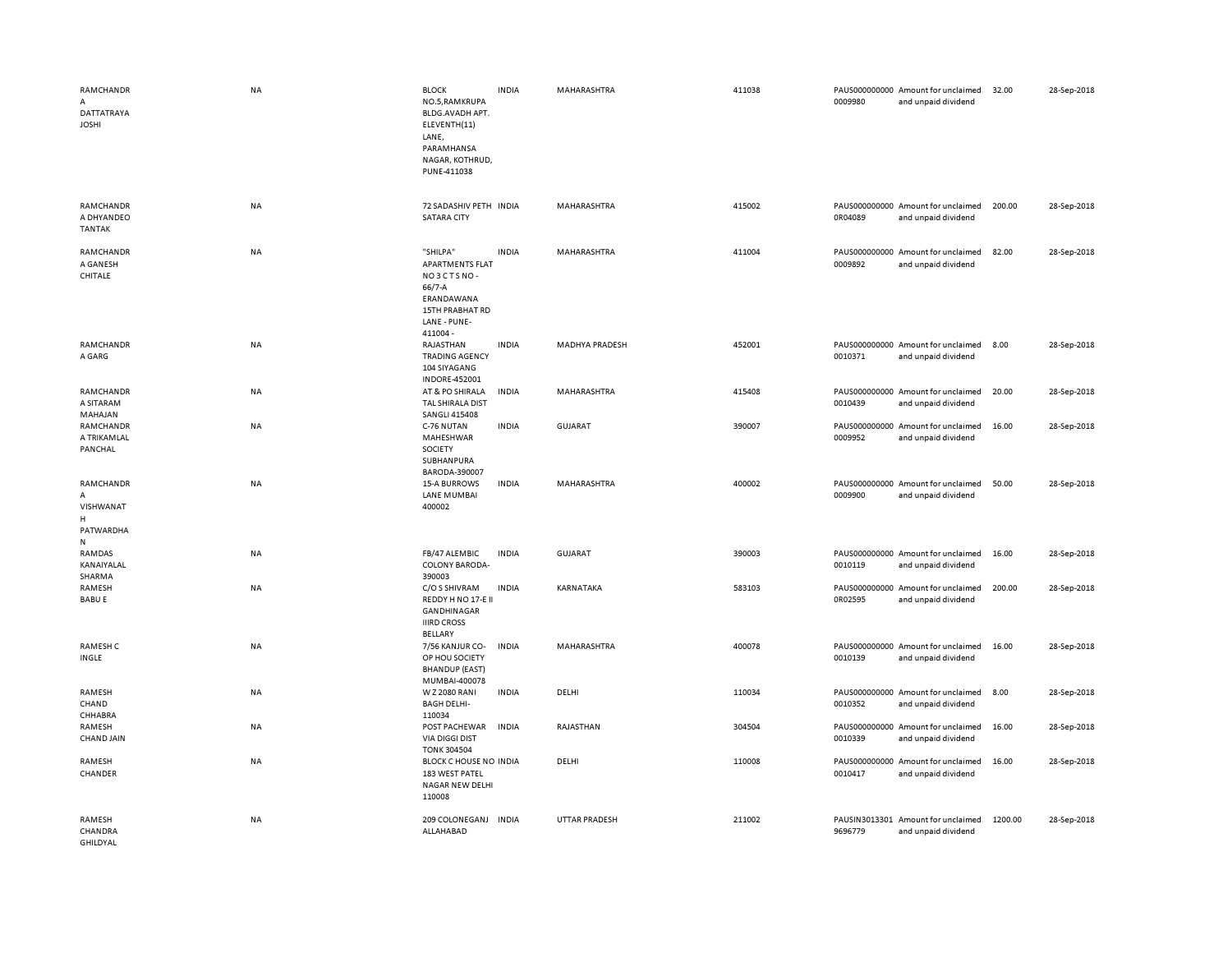| RAMESH<br><b>CHANDRAN G</b>             | <b>NA</b> | 50, SHYAMAL ROW INDIA<br>HOUSES 1A<br>SATELLITE ROAD<br>AHMEDABAD                                                                      |              | <b>GUJARAT</b>    | 380015 | 0R04565 | PAUS000000000 Amount for unclaimed<br>and unpaid dividend | 300.00 | 28-Sep-2018 |
|-----------------------------------------|-----------|----------------------------------------------------------------------------------------------------------------------------------------|--------------|-------------------|--------|---------|-----------------------------------------------------------|--------|-------------|
| <b>RAMESHK</b><br>BHAT                  | NA        | 9/36-A DR<br><b>NANJAPPA ROAD</b><br>CHENNYS<br>CHAMBERS<br>COIMBATORE                                                                 | <b>INDIA</b> | <b>TAMIL NADU</b> | 641018 | 0R03067 | PAUS000000000 Amount for unclaimed<br>and unpaid dividend | 200.00 | 28-Sep-2018 |
| RAMESH<br>KIMATRAM<br><b>GULANI</b>     | <b>NA</b> | 9 SAPTA-SINDHU<br>ROAD NO <sub>2</sub><br>CHEMBUR<br>MUMBAI-400071                                                                     | <b>INDIA</b> | MAHARASHTRA       | 400071 | 0010252 | PAUS000000000 Amount for unclaimed<br>and unpaid dividend | 16.00  | 28-Sep-2018 |
| RAMESH<br>KUMAR<br>KHANNA               | NA        | 2E/3<br><b>JHANDEWALAN</b><br><b>EXTENSION LINK</b><br>ROAD NEW DELHI-<br>110055                                                       | <b>INDIA</b> | DELHI             | 110055 | 0010218 | PAUS000000000 Amount for unclaimed<br>and unpaid dividend | 8.00   | 28-Sep-2018 |
| RAMESH<br><b>KUMAR</b><br>SINGAL        | NA        | C/O UNITED BANK INDIA<br>OF INDIA 32 G T<br>ROAD JULLUNDUR-<br>144001                                                                  |              | PUNJAB            | 144001 | 0010227 | PAUS000000000 Amount for unclaimed<br>and unpaid dividend | 8.00   | 28-Sep-2018 |
| RAMESH L<br>VANIGOTTA                   | NA        | R V INVESTMENT<br>A/17 ADARSH<br>APARTMENT<br><b>CHAKALA SAHAR</b><br><b>ROAD ANDHERI</b><br><b>EAST MUMBAI</b><br>400099              | <b>INDIA</b> | MAHARASHTRA       | 400099 | 0010444 | PAUS000000000 Amount for unclaimed<br>and unpaid dividend | 32.00  | 28-Sep-2018 |
| RAMESH<br>LAXMANRAJ<br>VANIGOTTA        | LAXMANRAJ | A/17, ADARSH<br>APTS, NEAR<br><b>CHAKALA CIGRATTE</b><br><b>FACTORY SAHAR</b><br>ROAD ANDHERI<br>(E) MUMBAI                            | <b>INDIA</b> | MAHARASHTRA       | 400099 | 0028892 | PAUS120121000 Amount for unclaimed<br>and unpaid dividend | 402.00 | 28-Sep-2018 |
| <b>RAMESH M</b><br>SALANKI              | NA        | C/O S M SALANKI<br><b>TALIKOTI</b><br><b>KARNATAK</b>                                                                                  | <b>INDIA</b> | KARNATAKA         | 586214 | 0R05101 | PAUS000000000 Amount for unclaimed<br>and unpaid dividend | 200.00 | 28-Sep-2018 |
| RAMESH<br>PARSHOTAM<br><b>DAS PATEL</b> | NA        | C/O AURO<br><b>ELECTRIC CO</b><br>ANANDPURA NEAR<br>S S G HOSPITAL<br>BARODA-390001                                                    | <b>INDIA</b> | <b>GUJARAT</b>    | 390001 | 0010047 | PAUS000000000 Amount for unclaimed<br>and unpaid dividend | 6.00   | 28-Sep-2018 |
| RAMESH<br>POLASA                        | NA        | <b>CIVIL ASST</b><br>SURGEON GOVT T<br><b>B HOSPITAL</b><br>SULTANABAD                                                                 | <b>INDIA</b> | ANDHRA PRADESH    | 505185 | 0R03173 | PAUS000000000 Amount for unclaimed<br>and unpaid dividend | 800.00 | 28-Sep-2018 |
| RAMESH<br>RUPCHAND<br>JAIN              | NA        | M/S FUTARMAL<br>MULCHAND & CO<br>220 KIKA ST<br>GULALWADI<br>MUMBAI-400002                                                             | <b>INDIA</b> | MAHARASHTRA       | 400002 | 0010144 | PAUS000000000 Amount for unclaimed<br>and unpaid dividend | 8.00   | 28-Sep-2018 |
| <b>RAMESHS</b><br>JAIN                  | NA        | M/S NEW SANGHI<br><b>ENTERPRISES 21</b><br>2ND FLOOR KSST<br>COMPLEX 2ND<br><b>CROSS JOURNALIST</b><br>COLONY J C ROAD<br><b>CROSS</b> | INDIA        | KARNATAKA         | 560002 | 0R01921 | PAUS000000000 Amount for unclaimed<br>and unpaid dividend | 100.00 | 28-Sep-2018 |
| RAMESH<br>SACHDEV                       | <b>NA</b> | 6B/28 RAMESH<br>NAGAR NEW DELHI-<br>110015                                                                                             | <b>INDIA</b> | DELHI             | 110015 | 0010378 | PAUS000000000 Amount for unclaimed<br>and unpaid dividend | 16.00  | 28-Sep-2018 |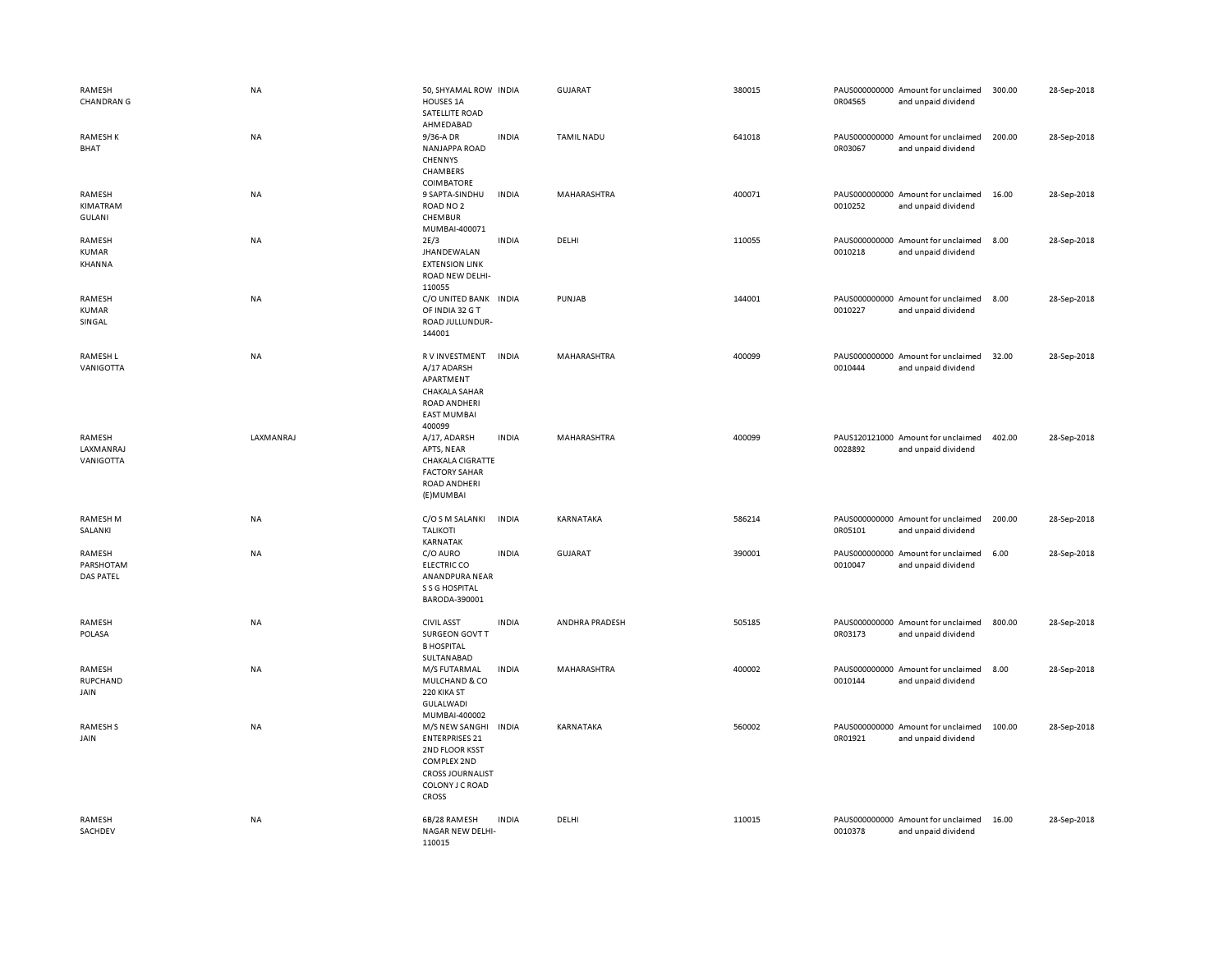| <b>RAMESHV</b><br>BEKNAL                               | NA              | M/S GULBARGA<br><b>MEDICAL HALL OPP</b><br><b>GOVT HOSPITAL</b><br><b>GULBARGA</b>                                 | <b>INDIA</b> | KARNATAKA      | 585102 | 0R02569 | PAUS000000000 Amount for unclaimed<br>and unpaid dividend | 300.00 | 28-Sep-2018 |
|--------------------------------------------------------|-----------------|--------------------------------------------------------------------------------------------------------------------|--------------|----------------|--------|---------|-----------------------------------------------------------|--------|-------------|
| RAMESHBHAI<br>AMBALAL<br>SHAH                          | AMBALAL<br>SHAH | 13 RAJGIRI SOC B/H INDIA<br>ARYAKANYA<br>VIDHYALAY<br>KARELIBAUGVADO<br>DARA                                       |              | <b>GUJARAT</b> | 390018 | 0013126 | PAUS000000000 Amount for unclaimed<br>and unpaid dividend | 250.00 | 28-Sep-2018 |
| RAMESHBHAI<br><b>FULABHAI</b><br>PATEL                 | NA              | <b>B/55 ALEMBIC</b><br>COLONY P O CHEM<br><b>IND BARODA</b><br>390003                                              | <b>INDIA</b> | <b>GUJARAT</b> | 390003 | 0009940 | PAUS000000000 Amount for unclaimed<br>and unpaid dividend | 6.00   | 28-Sep-2018 |
| RAMESHBHAI<br>NARANDAS<br>PATEL                        | NA              | 11 GIRIRAJ SOCIETY INDIA<br>SHRIJI-KRUPA<br><b>BEHIND - GAURAV</b><br><b>SOCIETY PANIGATE</b><br>BARODA-390006 - - |              | <b>GUJARAT</b> | 390006 | 0010037 | PAUS000000000 Amount for unclaimed<br>and unpaid dividend | 6.00   | 28-Sep-2018 |
| RAMESHBHAI<br>RAOJIBHAI<br>PATEL                       | <b>NA</b>       | 12 NANDANVAN<br>SOCIETY GHODDOD<br>ROAD ATHWALINES<br>SURAT 395001                                                 | <b>INDIA</b> | GUJARAT        | 395001 | 0010437 | PAUS000000000 Amount for unclaimed<br>and unpaid dividend | 32.00  | 28-Sep-2018 |
| RAMESHBHAI<br>RATILAL<br>PATEL                         | <b>NA</b>       | TAYAGRAJ MARG<br><b>ADANIA POOL</b><br><b>FATEHPURA</b><br>BARODA-390006                                           | <b>INDIA</b> | GUJARAT        | 390006 | 0009985 | PAUS000000000 Amount for unclaimed<br>and unpaid dividend | 6.00   | 28-Sep-2018 |
| RAMESHBHAI<br><b>UMEDBHAI</b><br>PATEL                 | NA              | 19-A-B SHAIMEE<br>SOC NO-2<br>SUBHANPURA<br>BARODA-390007                                                          | <b>INDIA</b> | <b>GUJARAT</b> | 390007 | 0009961 | PAUS000000000 Amount for unclaimed<br>and unpaid dividend | 2.00   | 28-Sep-2018 |
| RAMESHCHA<br><b>NDRA B VYAS</b>                        | <b>NA</b>       | <b>3 JAGNATH PLOT</b><br>"RAMNIKETAN"<br>RAJKOT-360001                                                             | <b>INDIA</b> | <b>GUJARAT</b> | 360001 | 0010242 | PAUS000000000 Amount for unclaimed<br>and unpaid dividend | 8.00   | 28-Sep-2018 |
| RAMESHCHA<br>NDRAD<br>MEHTA                            | NA              | FB-119 ALEMBIC<br>COLONY<br>VADODARA                                                                               | <b>INDIA</b> | <b>GUJARAT</b> | 390003 | 0R04274 | PAUS000000000 Amount for unclaimed<br>and unpaid dividend | 200.00 | 28-Sep-2018 |
| RAMESHCHA<br><b>NDRA</b><br>DAHYABHAI<br>CHOKSHI       | NA              | 10 SHANTINAGAR<br>SOCIETY ASHRAM<br>ROAD WADAJ<br>AHMEDABAD<br>380013                                              | <b>INDIA</b> | <b>GUJARAT</b> | 380013 | 0010453 | PAUS000000000 Amount for unclaimed<br>and unpaid dividend | 32.00  | 28-Sep-2018 |
| RAMESHCHA<br><b>NDRA</b><br><b>JETHALAL</b><br>KANSARA | JETHALAL        | VIJLI ROAD UPLETA INDIA<br>UPLETA                                                                                  |              | <b>GUJARAT</b> | 360490 | 0006879 | PAUS130199000 Amount for unclaimed<br>and unpaid dividend | 32.00  | 28-Sep-2018 |
| RAMESHCHA<br><b>NDRA</b><br>KANTILAL<br>SHAH           | <b>NA</b>       | KATHAWADA<br><b>VILLAGE TA</b><br><b>DASKROI DI</b><br>AHMEDABAD                                                   | <b>INDIA</b> | <b>GUJARAT</b> | 380001 | 0010245 | PAUS000000000 Amount for unclaimed<br>and unpaid dividend | 16.00  | 28-Sep-2018 |
| RAMESHCHA<br><b>NDRA</b><br>KHANDERAO<br>POWAR         | <b>NA</b>       | OPP<br><b>MAHARASHTRA</b><br><b>BOARDING DANDIA</b><br><b>BAZZAR BARODA-</b><br>390001                             | <b>INDIA</b> | GUJARAT        | 390001 | 0010053 | PAUS000000000 Amount for unclaimed<br>and unpaid dividend | 2.00   | 28-Sep-2018 |
| RAMESHCHA<br><b>NDRA</b><br>LAXMANBHAI<br>VAIDYA       | <b>NA</b>       | MADAN ZAMPA<br>ROAD NEAR AZAD<br><b>GROUND BARODA-</b><br>390001                                                   | <b>INDIA</b> | GUJARAT        | 390001 | 0009964 | PAUS000000000 Amount for unclaimed<br>and unpaid dividend | 6.00   | 28-Sep-2018 |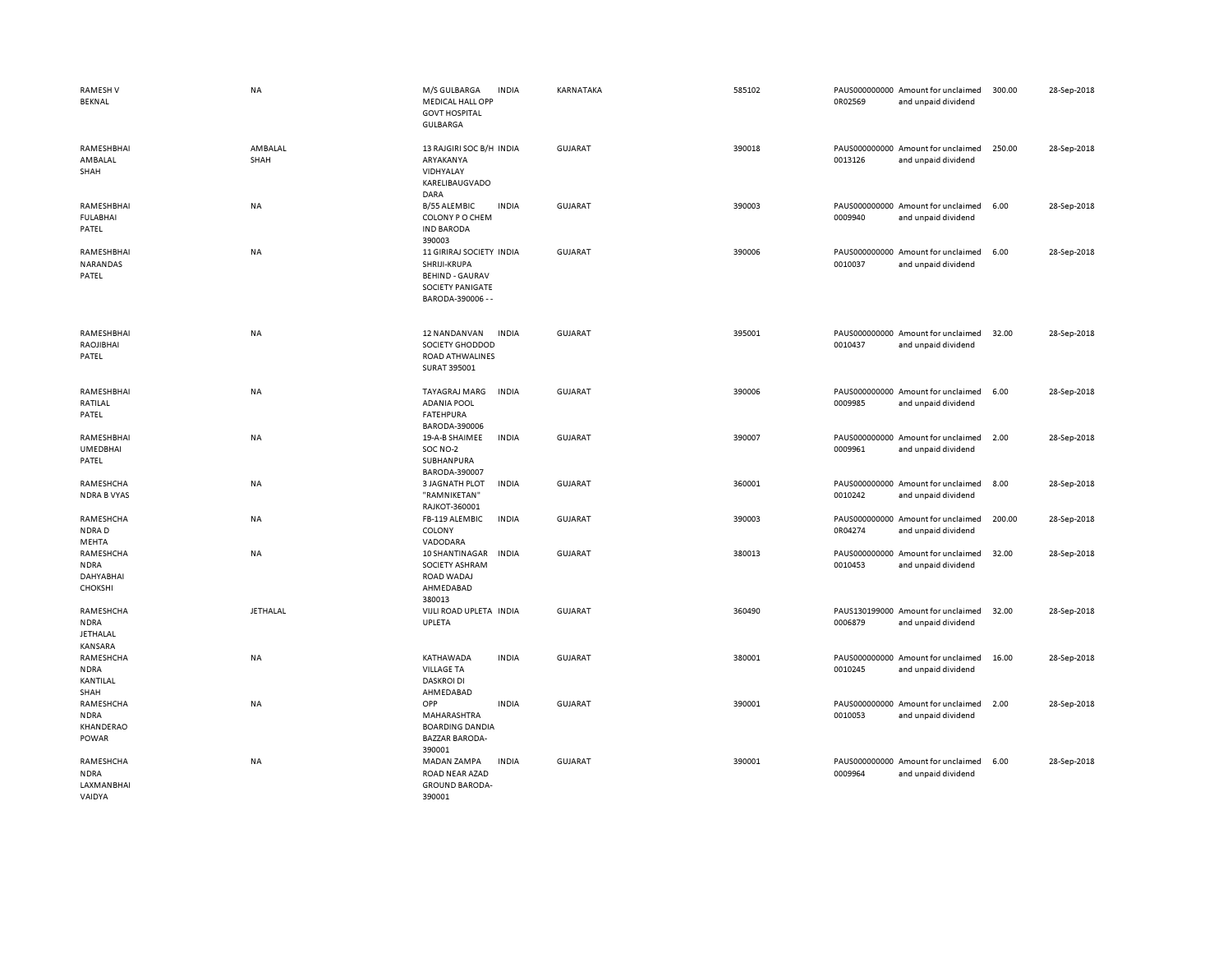| RAMESHCHA<br><b>NDRA</b><br>LAXMIDAS<br>PATEL            | <b>NA</b> | <b>BANK OF BARODA</b><br><b>GOWHAR BAUG,</b><br>COLLEGE<br>ROAD, BILIMORA-<br>396321                                        | <b>INDIA</b> | <b>GUJARAT</b> | 396321 | 0009910 | PAUS000000000 Amount for unclaimed<br>and unpaid dividend | 16.00   | 28-Sep-2018 |
|----------------------------------------------------------|-----------|-----------------------------------------------------------------------------------------------------------------------------|--------------|----------------|--------|---------|-----------------------------------------------------------|---------|-------------|
| RAMESHCHA<br><b>NDRA</b><br>MOHANLAL                     | NA        | A16/17 DALIA BLDG INDIA<br>ELLISBRIDGE<br>AHMEDABAD-                                                                        |              | <b>GUJARAT</b> | 380006 | 0009988 | PAUS000000000 Amount for unclaimed<br>and unpaid dividend | 6.00    | 28-Sep-2018 |
| DAVE<br>RAMESHCHA<br><b>NDRA</b><br>NAVNITLAL            | NA        | 380006<br>'NAVNITA KRUPA'<br><b>BAJWADA SHETH</b><br><b>SHERI BARODA-</b>                                                   | <b>INDIA</b> | <b>GUJARAT</b> | 390001 | 0009989 | PAUS000000000 Amount for unclaimed<br>and unpaid dividend | 22.00   | 28-Sep-2018 |
| DALAL<br>RAMESHCHA<br><b>NDRA</b><br>RASIKLAL<br>SHAH    | NA        | 390001<br>58 CHANDRALOK<br>CO-OP HOUSING<br>SOCIETY CADILA<br><b>ROAD GHODASAR P</b><br>O VATWA<br>AHMEDABAD PIN-<br>382440 | <b>INDIA</b> | GUJARAT        | 382440 | 0010126 | PAUS000000000 Amount for unclaimed<br>and unpaid dividend | 8.00    | 28-Sep-2018 |
| RAMESHCHA<br><b>NDRA</b><br><b>TULSIDAS</b><br>RANA      | NA        | C/O R R RANA<br><b>NEAR WATER</b><br><b>STAND POST GOSAI</b><br><b>MOHALLA</b><br><b>WARASIA BARODA</b><br>390006           | <b>INDIA</b> | <b>GUJARAT</b> | 390006 | 0009937 | PAUS000000000 Amount for unclaimed<br>and unpaid dividend | 2.00    | 28-Sep-2018 |
| RAMESHCHA<br><b>NDRA</b><br>VADILAL<br>PATEL             | <b>NA</b> | 4 RANJAN SOCIETY INDIA<br>NO <sub>2</sub> NR <sub>SP</sub><br>COLONY<br>AHMEDABAD-<br>380013                                |              | <b>GUJARAT</b> | 380013 | 0009990 | PAUS000000000 Amount for unclaimed<br>and unpaid dividend | 16.00   | 28-Sep-2018 |
| RAMESHKUM<br>AR<br>JAMNADAS<br>VADHANI                   | <b>NA</b> | C/O VADHANI<br><b>BROTHERS</b><br><b>FERTILIZER</b><br><b>MERCHANT AT</b><br>LATHI DIST AMRELI<br>PIN-364430                | <b>INDIA</b> | <b>GUJARAT</b> | 364430 | 0010057 | PAUS000000000 Amount for unclaimed<br>and unpaid dividend | 16.00   | 28-Sep-2018 |
| RAMESHKUM<br>AR<br><b>TRIBHOVANB</b><br><b>HAI PATEL</b> | <b>NA</b> | <b>HARIKRIPA NIVAS</b><br>CHHANI BARODA-<br>391740                                                                          | <b>INDIA</b> | <b>GUJARAT</b> | 391740 | 0010058 | PAUS000000000 Amount for unclaimed<br>and unpaid dividend | 6.00    | 28-Sep-2018 |
| RAMGOPAL<br>JAWAHARLAL<br>SUROTIA                        | NA        | C/O P J SOROTIA & INDIA<br>CO OPP.<br>CHAKHODIA<br>MAHADEV RAKHIAL<br>AHMEDABAD                                             |              | <b>GUJARAT</b> | 380060 | 0010059 | PAUS000000000 Amount for unclaimed<br>and unpaid dividend | 82.00   | 28-Sep-2018 |
| RAMGOPAL<br><b>KOTA MBBS</b>                             | NA        | S/O. DR. GUPTA.<br>K.G.K 15TH LANE,<br>ARUNDELPET,<br><b>GUNTUR</b>                                                         | <b>INDIA</b> | ANDHRA PRADESH | 522002 | 0K00464 | PAUS000000000 Amount for unclaimed<br>and unpaid dividend | 1000.00 | 28-Sep-2018 |
| RAMILA<br>RAMESHCHA<br><b>NDRA SHAH</b>                  | <b>NA</b> | 87 AMIN NAGAR<br><b>CHHANI DIST</b><br><b>BARODA PIN-</b><br>391740                                                         | <b>INDIA</b> | <b>GUJARAT</b> | 391740 | 0009991 | PAUS000000000 Amount for unclaimed<br>and unpaid dividend | 32.00   | 28-Sep-2018 |
| RAMJI SAMJI<br>GORA                                      | NA        | KUVERJI DEVSHI<br>CHAWL 2ND FL B S<br><b>ROAD OPP</b><br>ZARAPKAR SHOW<br>ROOM DADAR W<br><b>RLY MUMBAI</b><br>400028       | <b>INDIA</b> | MAHARASHTRA    | 400028 | 0010298 | PAUS000000000 Amount for unclaimed<br>and unpaid dividend | 8.00    | 28-Sep-2018 |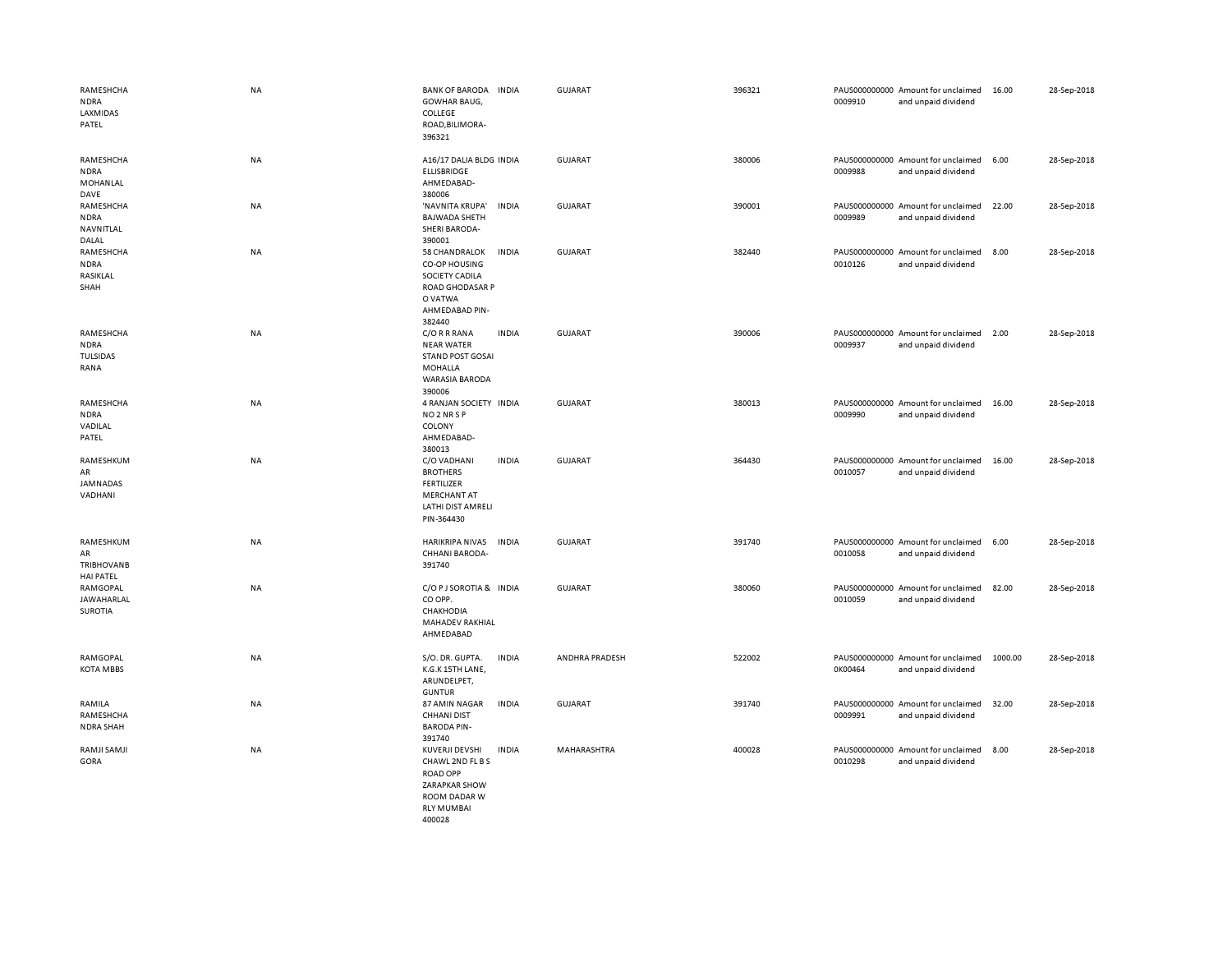| RAMJIBHAI<br>СННОТАВНАІ<br>PATEL                        | <b>NA</b> | <b>NAVAPUR</b><br><b>PUNITCHOK POST</b><br>PADRA TA PADRA<br><b>DIST BARODA PIN-</b><br>391440                                    | <b>INDIA</b> | <b>GUJARAT</b>     | 391440 | 0010061 | PAUS000000000 Amount for unclaimed<br>and unpaid dividend | 6.00   | 28-Sep-2018 |
|---------------------------------------------------------|-----------|-----------------------------------------------------------------------------------------------------------------------------------|--------------|--------------------|--------|---------|-----------------------------------------------------------|--------|-------------|
| RAMJIBHAI<br><b>GALABHAI</b><br>PATEL                   | <b>NA</b> | GIN PLOT DHORAJI INDIA<br><b>DIST-RAJKOT PIN</b><br>360410                                                                        |              | <b>GUJARAT</b>     | 360410 | 0009934 | PAUS000000000 Amount for unclaimed<br>and unpaid dividend | 32.00  | 28-Sep-2018 |
| RAMKISHEN<br>AGARWAL                                    | <b>NA</b> | JANATA MEDICAL<br><b>HALL ABID ROAD</b><br>HYDERABAD                                                                              | <b>INDIA</b> | ANDHRA PRADESH     | 500001 | 0R00926 | PAUS000000000 Amount for unclaimed<br>and unpaid dividend | 400.00 | 28-Sep-2018 |
| RAMNATH<br><b>GANESH PAI</b><br><b>BUDBUDE</b>          | NA        | <b>DAMODAR</b><br><b>HOUSING SOCIETY</b><br>AQUEM MARGOA                                                                          | <b>INDIA</b> | GOA                | 403601 | 0R01084 | PAUS000000000 Amount for unclaimed<br>and unpaid dividend | 40.00  | 28-Sep-2018 |
| RAMPAL<br><b>BHURAJI</b><br>VERMA                       | <b>NA</b> | 9, NIPA<br><b>TENAMENTS (4)</b><br><b>KARODIA ROAD</b><br><b>GORWA BARODA</b><br>390016                                           | <b>INDIA</b> | GUJARAT            | 390016 | 0009936 | PAUS000000000 Amount for unclaimed<br>and unpaid dividend | 10.00  | 28-Sep-2018 |
| <b>RAMPRAKAS</b><br><b>H SINGH</b>                      | NA        | PAUSHAK LTD 4TH<br><b>FLOOR ALEMBIC</b><br><b>ROAD BARODA</b><br>390003                                                           | <b>INDIA</b> | <b>GUJARAT</b>     | 390003 | 0010466 | PAUS000000000 Amount for unclaimed<br>and unpaid dividend | 32.00  | 28-Sep-2018 |
| RAMSINH<br><b>JINABHAI</b><br><b>THAKOR</b>             | <b>NA</b> | 'ROHIT' 55<br><b>DHANLAKSHMI</b><br>SOCIETY NO 2<br><b>BEHIND</b><br>ARYAKANYA<br>VIDYALAYA<br>KARELIBAUG<br><b>BARODA 390001</b> | <b>INDIA</b> | <b>GUJARAT</b>     | 390001 | 0009926 | PAUS000000000 Amount for unclaimed<br>and unpaid dividend | 2.00   | 28-Sep-2018 |
| RAMSWARO<br>OP SHARMA                                   | <b>NA</b> | M/S KHETAN & CO<br><b>KHETAN BHAWAN</b><br>M I ROAD JAIPUR-<br>302001                                                             | <b>INDIA</b> | RAJASTHAN          | 302001 | 0010165 | PAUS000000000 Amount for unclaimed<br>and unpaid dividend | 8.00   | 28-Sep-2018 |
| RAMVILAS<br>MODANI                                      | NA        | $3 - 3 - 188$<br>CHAPPALBAZAR<br>HYDERABAD-<br>500027                                                                             | <b>INDIA</b> | ANDHRA PRADESH     | 500027 | 0010369 | PAUS000000000 Amount for unclaimed<br>and unpaid dividend | 8.00   | 28-Sep-2018 |
| RANACHHOD<br>BHAI<br>AMBALAL<br><b>BRAHMABHA</b><br>TT. | NA        | SALATWADA<br>TULSIBHAI<br><b>BAKORBHAINI</b><br>CHAL BARODA-<br>390001                                                            | <b>INDIA</b> | <b>GUJARAT</b>     | 390001 | 0010422 | PAUS000000000 Amount for unclaimed<br>and unpaid dividend | 2.00   | 28-Sep-2018 |
| RANADIP<br>RANJAN<br><b>GHOSH ROY</b>                   | NA        | <b>FLAT-3 E-14</b><br>KARUNAMAYEE<br><b>ESTATE SALT LAKE</b><br><b>CITY CALCUTTA</b>                                              | <b>INDIA</b> | <b>WEST BENGAL</b> | 700091 | 0R02829 | PAUS000000000 Amount for unclaimed<br>and unpaid dividend | 200.00 | 28-Sep-2018 |
| RANCHHODB<br>HAI<br><b>JAGJIVANBH</b><br>AI PANCHOLI    | NA        | VIVEKANAND CO- INDIA<br>HSG SOC A-23<br>AJWA ROAD<br>BARODA-390006                                                                |              | <b>GUJARAT</b>     | 390006 | 0010063 | PAUS000000000 Amount for unclaimed<br>and unpaid dividend | 32.00  | 28-Sep-2018 |
| RANGA<br>ANNAVAJJAL<br>А                                | NA        | C/O.MR.RANGANA INDIA<br>TH SHARMA 6,<br>MINCHIN STREET,<br><b>KURNOOL (A.P)</b>                                                   |              | ANDHRA PRADESH     | 518001 | 0R00227 | PAUS000000000 Amount for unclaimed<br>and unpaid dividend | 200.00 | 28-Sep-2018 |
| RANGARAO<br>PANTAM                                      | NA        | PITHAPURAM EAST INDIA<br>GODAVARI DIST.<br>ANDHRA PRADESH                                                                         |              | ANDHRA PRADESH     | 533450 | 0R00658 | PAUS000000000 Amount for unclaimed<br>and unpaid dividend | 400.00 | 28-Sep-2018 |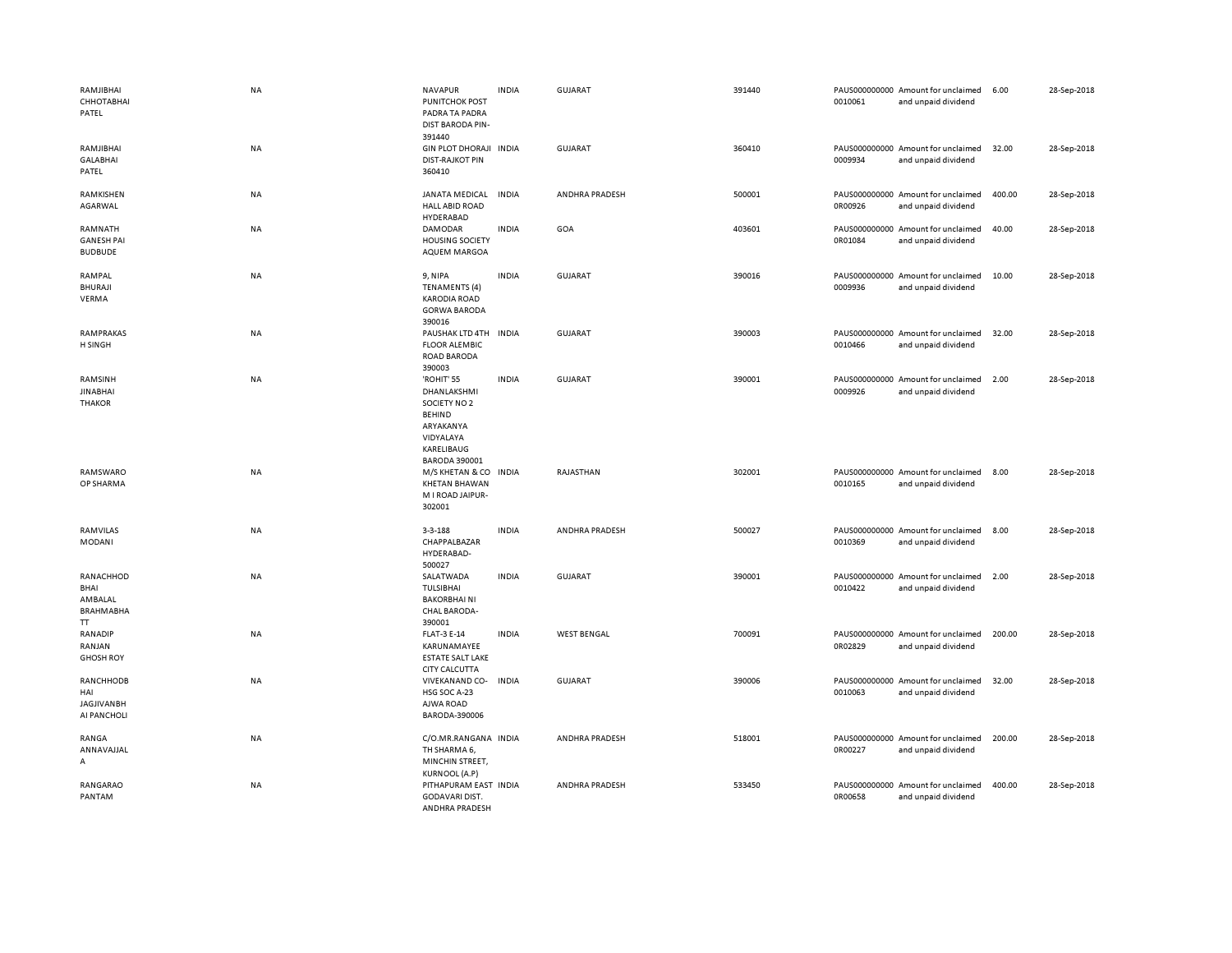| RANGASWA<br>MY GR                           | NA        | 25/2<br>THULASIRAMDAS<br><b>MUTT ROAD</b><br><b>FRAZER TOWN</b>                                                                       | <b>INDIA</b> | KARNATAKA          | 560005 | PAUS000000000 Amount for unclaimed<br>0R02529<br>and unpaid dividend | 200.00 | 28-Sep-2018 |
|---------------------------------------------|-----------|---------------------------------------------------------------------------------------------------------------------------------------|--------------|--------------------|--------|----------------------------------------------------------------------|--------|-------------|
| <b>RANIB</b><br>NANGRANI                    | <b>NA</b> | BANGALORE<br>802 EMBASSY<br><b>TOWERS 7</b><br><b>BUNGLOWS RD</b><br>VARSOVA MUMBAI<br>400061                                         | <b>INDIA</b> | MAHARASHTRA        | 400061 | PAUS000000000 Amount for unclaimed<br>0010476<br>and unpaid dividend | 300.00 | 28-Sep-2018 |
| RANI<br>CHANDUMAL<br><b>ISRANI</b>          | NA        | C/O MRS D K<br>VALLECHA AL-4<br>BLDG NO 12 ROOM<br>NO 1 SECTOR NO 5<br><b>AIROLI CIDCO</b><br><b>COLONY NEW</b><br>MUMBAI 400708      | <b>INDIA</b> | MAHARASHTRA        | 400708 | PAUS000000000 Amount for unclaimed<br>0010362<br>and unpaid dividend | 8.00   | 28-Sep-2018 |
| <b>RANIK</b><br>VASWANI                     | <b>NA</b> | FLAT NO 15 BLOCK INDIA<br>1 PUSHPA VIHAR<br><b>NEAR COLABA</b><br>POST OFFICE<br>MUMBAI-400005                                        |              | MAHARASHTRA        | 400005 | PAUS000000000 Amount for unclaimed<br>0010141<br>and unpaid dividend | 8.00   | 28-Sep-2018 |
| RANJAN<br><b>JAMES SALIS</b>                | NA        | RB-II 7/15 RAILWAY INDIA<br>QUARTERS 335 SIR<br>J J ROAD BYCULLA<br>MUMBAI 400008                                                     |              | MAHARASHTRA        | 400008 | PAUS000000000 Amount for unclaimed<br>0010504<br>and unpaid dividend | 32.00  | 28-Sep-2018 |
| RANJAN<br>SAPRA                             | NA        | A2/97 RAJOURI<br><b>GARDEN NEW</b><br>DELHI-110027                                                                                    | <b>INDIA</b> | DELHI              | 110027 | PAUS000000000 Amount for unclaimed<br>0010190<br>and unpaid dividend | 8.00   | 28-Sep-2018 |
| RANJANA<br>AGGARWAL                         | NA        | C/O KASHMIRILAL INDIA<br>AGGARWAL &<br><b>BROS ENGINEERS &amp;</b><br><b>FOUNDERS</b><br><b>FAIZPURA ROAD</b><br><b>BATALA-143505</b> |              | PUNJAB             | 143505 | PAUS000000000 Amount for unclaimed<br>0010156<br>and unpaid dividend | 8.00   | 28-Sep-2018 |
| RANJANA G<br>MAHESHWAR                      | NA        | D-II/51 KIDWAI<br>NAGAR WEST NEW<br>DELHI                                                                                             | <b>INDIA</b> | DELHI              | 110023 | PAUSIN3004501 Amount for unclaimed<br>0067852<br>and unpaid dividend | 400.00 | 28-Sep-2018 |
| RANJANA<br><b>JIVARAJ</b><br>SHAH           | <b>NA</b> | C/O RATANSINH<br><b>RUNCHORDAS 25</b><br><b>SWALLOW LANE</b><br>CALCUTTA-700001                                                       | <b>INDIA</b> | <b>WEST BENGAL</b> | 700001 | PAUS000000000 Amount for unclaimed<br>0010265<br>and unpaid dividend | 8.00   | 28-Sep-2018 |
| RANJANA<br>SHARMA                           | NA        | A-IV/23 NIRMAL<br>PURI LAJPAT<br>NAGAR NEW DELHI-<br>110024                                                                           | <b>INDIA</b> | DELHI              | 110024 | PAUS000000000 Amount for unclaimed<br>0010207<br>and unpaid dividend | 8.00   | 28-Sep-2018 |
| RANJANBEN<br>R PATEL                        | NA        | <b>B-74 ANAND</b><br><b>TENAMENT NEAR</b><br>SWAMI SMRUTI<br>MANDIR<br><b>GHODASAR</b><br>AHMEDABAD<br>380050                         | <b>INDIA</b> | <b>GUJARAT</b>     | 380050 | PAUS000000000 Amount for unclaimed<br>0010502<br>and unpaid dividend | 6.00   | 28-Sep-2018 |
| RANJANBEN<br>RAJENDRAKU<br><b>MAR PATEL</b> | <b>NA</b> | DIVN 7 BLOCK NO<br>1/B SARDARNAGAR<br>SOCIETY CHHANI<br>ROAD BARODA<br>390002                                                         | <b>INDIA</b> | <b>GUJARAT</b>     | 390002 | PAUS000000000 Amount for unclaimed<br>0009889<br>and unpaid dividend | 22.00  | 28-Sep-2018 |
| RANJEET<br>KAUR                             | NA        | C/O A-41/E D D A<br><b>FLAT MUNIRKA</b><br><b>NEW DELHI-110067</b>                                                                    | <b>INDIA</b> | DELHI              | 110067 | PAUS000000000 Amount for unclaimed<br>0010331<br>and unpaid dividend | 8.00   | 28-Sep-2018 |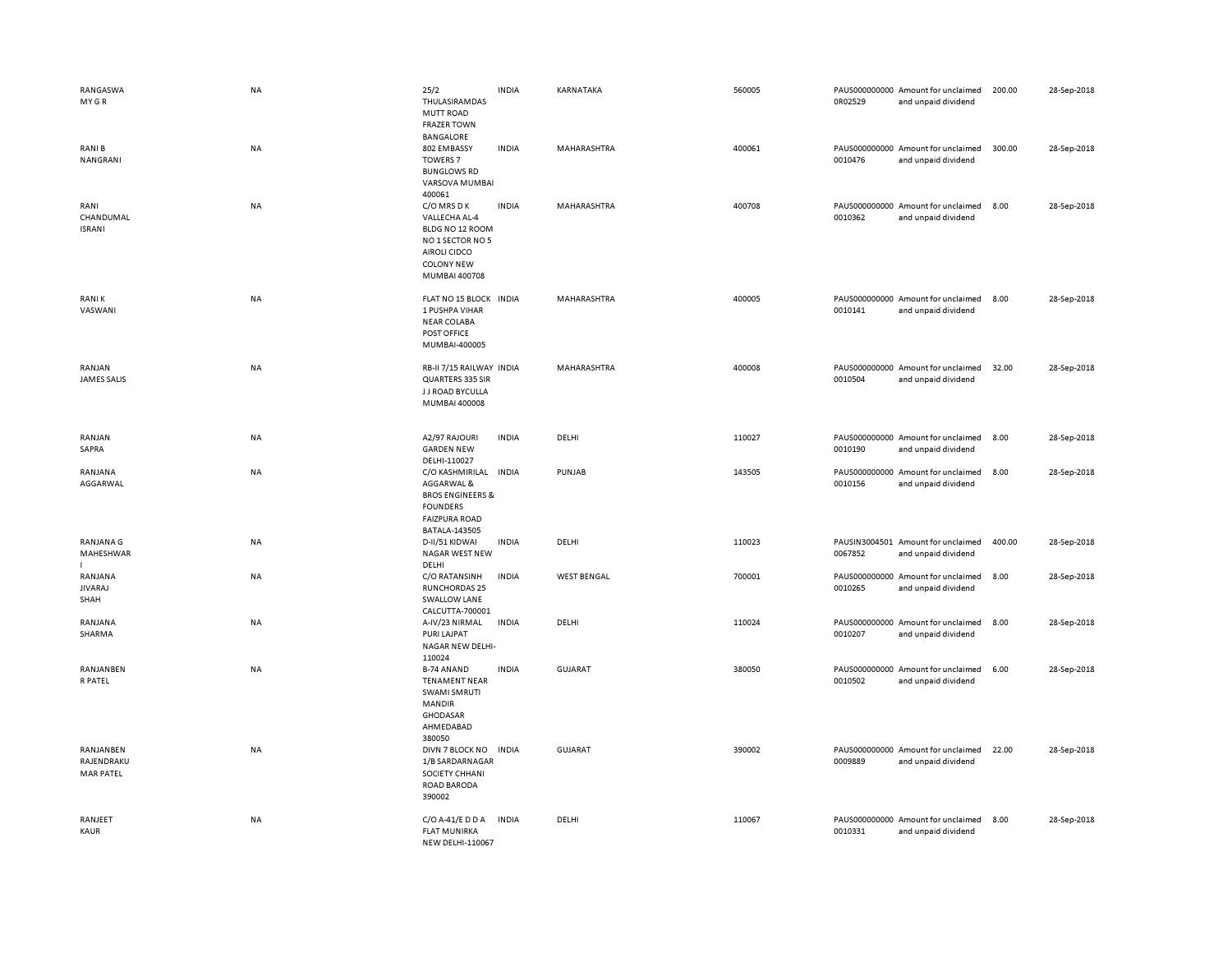| RANJEETA<br>SARDA                               | <b>NA</b> | 11 KAKANAGAR<br><b>MARKET DR ZAKIR</b><br><b>HUSSAIN ROAD</b><br><b>NEW DELHI 110003</b>                                  | <b>INDIA</b> | DELHI            | 110003 | 0010459 | PAUS000000000 Amount for unclaimed<br>and unpaid dividend | 32.00  | 28-Sep-2018 |
|-------------------------------------------------|-----------|---------------------------------------------------------------------------------------------------------------------------|--------------|------------------|--------|---------|-----------------------------------------------------------|--------|-------------|
| RANJIT<br><b>KUMAR</b><br><b>DATTA</b>          | NA        | P O CHAKULIA DIST IN DIA<br>SINGHBHUM BIHAR<br>832301                                                                     |              | <b>JHARKHAND</b> | 832301 | 0010467 | PAUS000000000 Amount for unclaimed<br>and unpaid dividend | 32.00  | 28-Sep-2018 |
| RANJITKAUR<br>RATTANSING<br>H BUNAIT            | NA        | L/1 SUJATA FLATS<br><b>CAMP ROAD SHAHI</b><br><b>BAG OPP SHAHI</b><br><b>BAG POLICE</b><br>CHOWKY<br>AHMEDABAD-<br>380004 | <b>INDIA</b> | <b>GUJARAT</b>   | 380004 | 0010065 | PAUS000000000 Amount for unclaimed<br>and unpaid dividend | 16.00  | 28-Sep-2018 |
| RANJNA<br>SEHGAL                                | NA        | C/O MR C V<br>RAMACHANDRAN<br>G C H F LTD 121-0<br>NEW DELHI HOUSE<br>27 BARA ROAD<br>NEW DELH-I-<br>110001-              | <b>INDIA</b> | DELHI            | 110001 | 0010322 | PAUS000000000 Amount for unclaimed<br>and unpaid dividend | 8.00   | 28-Sep-2018 |
| RAO G<br>PURUSHOTH<br>AMA                       | NA        | 688/1 N S ROAD<br><b>DEVARAJ</b><br>MOHALLA MYSORE                                                                        | <b>INDIA</b> | KARNATAKA        | 570001 | 0R02631 | PAUS000000000 Amount for unclaimed<br>and unpaid dividend | 200.00 | 28-Sep-2018 |
| RAOJIBHAI<br>AMBALAL<br>SOLANKI                 | NA        | <b>SOLANKI STREET</b><br><b>GORWA BARODA-</b><br>390003                                                                   | <b>INDIA</b> | <b>GUJARAT</b>   | 390003 | 0009950 | PAUS000000000 Amount for unclaimed<br>and unpaid dividend | 2.00   | 28-Sep-2018 |
| RAOJIBHAI<br>BHAILALBHAI<br>PATEL               | NA        | LALDAS STREET AT INDIA<br><b>KANTHARIA TAL</b><br><b>BORSADN VIA</b><br>VASADDIST. KHEDA                                  |              | <b>GUJARAT</b>   | 388307 | 0010066 | PAUS000000000 Amount for unclaimed<br>and unpaid dividend | 2.00   | 28-Sep-2018 |
| RAOJIBHAI<br><b>MATHURBHA</b><br><b>I PATEL</b> | NA        | 1 JAYSHREE<br>SOCIETY<br>KARELIBAG<br>BARODA-390001                                                                       | <b>INDIA</b> | <b>GUJARAT</b>   | 390001 | 0009993 | PAUS000000000 Amount for unclaimed<br>and unpaid dividend | 16.00  | 28-Sep-2018 |
| RAOJIBHAI<br>SOMABHAI<br>PATEL                  | NA        | C/O MR SOMABHAI INDIA<br><b>B PATEL AT POST</b><br><b>VEHRA KHADI TAL</b><br>ANAND DIST KAIRA<br>PIN-388001               |              | <b>GUJARAT</b>   | 388001 | 0009995 | PAUS000000000 Amount for unclaimed<br>and unpaid dividend | 10.00  | 28-Sep-2018 |
| RASHEEDA<br><b>KODOPPILLY</b>                   | NA        | <b>KODOPPILLY</b><br><b>HOUSE</b><br>NEDUMBASSERY P<br>O ERNAKULAM<br>KERALA                                              | <b>INDIA</b> | KERALA           | 683585 | 6232060 | PAUSIN3005131 Amount for unclaimed<br>and unpaid dividend | 300.00 | 28-Sep-2018 |
| RASHMI                                          | NA        | 231/C PKT I MAYUR INDIA<br><b>VIHAR PHASE I</b><br>DELHI 110091                                                           |              | DELHI            | 110091 | 0010210 | PAUS000000000 Amount for unclaimed<br>and unpaid dividend | 8.00   | 28-Sep-2018 |
| RASHMI<br>GERA                                  | <b>NA</b> | <b>NEW MEDICINE</b><br><b>HOME MAIN</b><br>ROAD, NEAR<br>SUJATHA CINEMA<br>RANCHI                                         | <b>INDIA</b> | <b>JHARKHAND</b> | 834001 | 0R05551 | PAUS000000000 Amount for unclaimed<br>and unpaid dividend | 200.00 | 28-Sep-2018 |
| RASHMI<br>NAROTAMDA<br><b>S MITHANI</b>         | NA        | ARYAN MAHAL,<br><b>6TH FLOOR, BLOCK</b><br>NO.32, "C" ROAD,<br>CHURCHGATE,<br>MUMBAL400020                                | <b>INDIA</b> | MAHARASHTRA      | 400020 | 0010582 | PAUS000000000 Amount for unclaimed<br>and unpaid dividend | 66.00  | 28-Sep-2018 |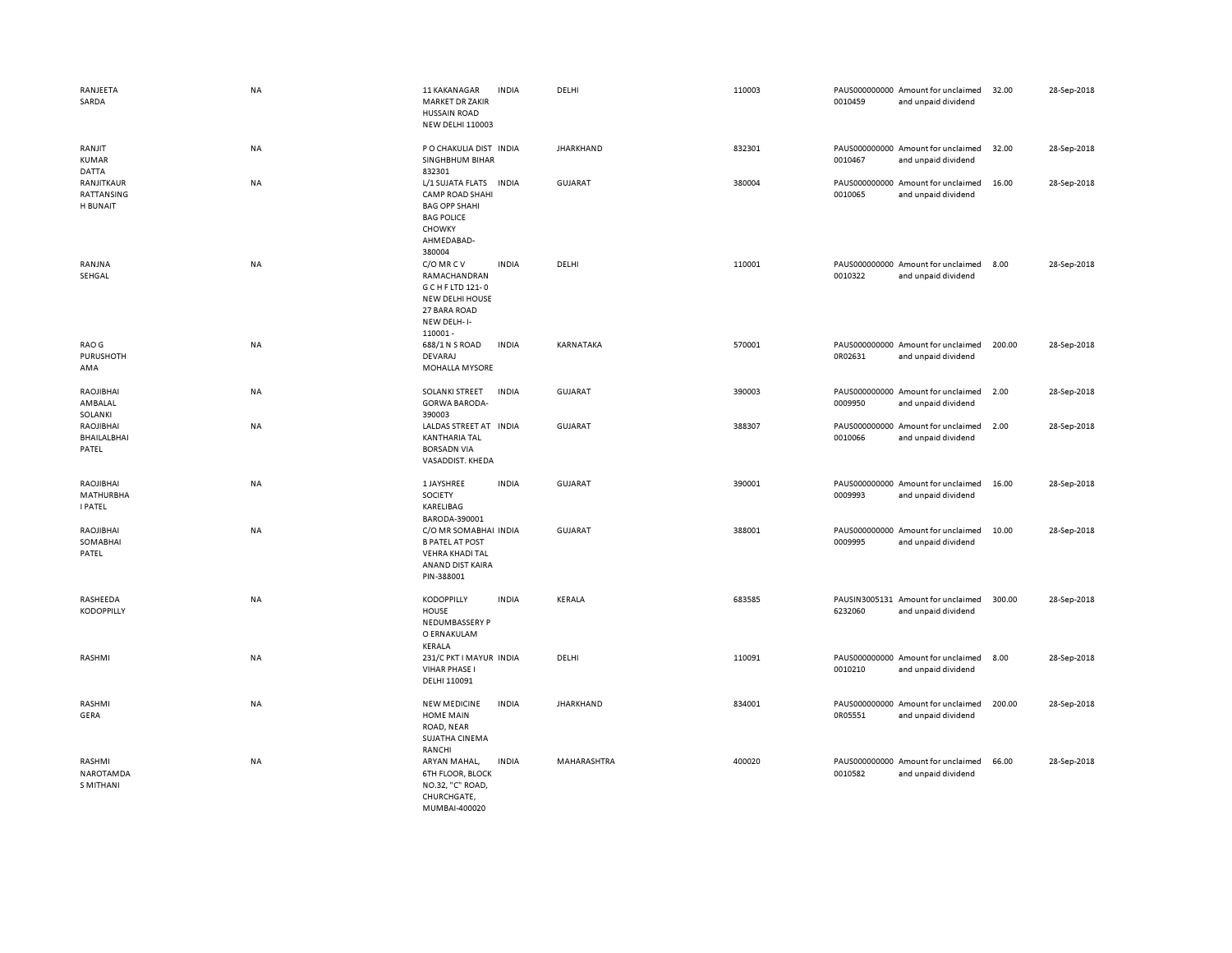| RASHMI<br>RAMESH<br>SAVTALE           | <b>NA</b> | 304 MIRANDA APTS INDIA<br><b>VEER SAVARKAR</b><br><b>ROAD DADAR</b><br>MUMBAI 400028                                                            |              | MAHARASHTRA        | 400028 | 0010301 | PAUS000000000 Amount for unclaimed<br>and unpaid dividend | 16.00  | 28-Sep-2018 |
|---------------------------------------|-----------|-------------------------------------------------------------------------------------------------------------------------------------------------|--------------|--------------------|--------|---------|-----------------------------------------------------------|--------|-------------|
| RASHMI<br>VIGHNE                      | <b>NA</b> | P NO 30 RADHA<br><b>KRISHNA</b><br>SAHANIWAS<br>PRASHANT NAGAR<br><b>NAGPUR</b>                                                                 | <b>INDIA</b> | <b>MAHARASHTRA</b> | 440015 | 0R03739 | PAUS000000000 Amount for unclaimed<br>and unpaid dividend | 200.00 | 28-Sep-2018 |
| RASHMI<br>VINAYAK<br>PATANKAR         | NA        | VINAYAKASHRAM<br>759/15 DECCAN<br><b>GYMKHANA PUNE</b><br>411004                                                                                | <b>INDIA</b> | MAHARASHTRA        | 411004 | 0010420 | PAUS000000000 Amount for unclaimed<br>and unpaid dividend | 6.00   | 28-Sep-2018 |
| RASHMI<br>VINAYAK<br>PATANKAR         | NA        | VINAYAKASHRAM<br>759/15 DECCAN<br><b>GYMKHANA PUNE</b><br>411004                                                                                | <b>INDIA</b> | MAHARASHTRA        | 411004 | 0010431 | PAUS000000000 Amount for unclaimed<br>and unpaid dividend | 6.00   | 28-Sep-2018 |
| RASHMIBEN<br>RAJNIBHAI<br>PATEL       | NA        | <b>GUNDA FALIA</b><br>RAJMAHAL ROAD<br>BARODA-390001                                                                                            | <b>INDIA</b> | <b>GUJARAT</b>     | 390001 | 0010068 | PAUS000000000 Amount for unclaimed<br>and unpaid dividend | 6.00   | 28-Sep-2018 |
| RASHMIKANT<br><b>B DAVE</b>           | NA        | C/O DR DAVE B T<br>SHIYAPURA<br><b>RAOPURA</b><br>VADODARA                                                                                      | <b>INDIA</b> | <b>GUJARAT</b>     | 390003 | 0R05255 | PAUS000000000 Amount for unclaimed<br>and unpaid dividend | 600.00 | 28-Sep-2018 |
| RASHMIKANT<br>JAYENDRA<br>SHUKLA      | <b>NA</b> | 58 VARDHAMAN<br><b>NAGAR SOC</b><br><b>BEHIND SARDAR</b><br><b>BAG KALOL PIN-</b><br>382721                                                     | <b>INDIA</b> | <b>GUJARAT</b>     | 382721 | 0010069 | PAUS000000000 Amount for unclaimed<br>and unpaid dividend | 16.00  | 28-Sep-2018 |
| RASHMIKANT<br>RAOJIBHAI<br>PATEL      | <b>NA</b> | F/3 ALEMBIC GLASS INDIA<br>COLONY<br>WHITEFIELD<br><b>BANGALORE-</b><br>560066                                                                  |              | <b>KARNATAKA</b>   | 560066 | 0010118 | PAUS000000000 Amount for unclaimed<br>and unpaid dividend | 32.00  | 28-Sep-2018 |
| RASHMIKANT<br>SHANTILAL<br>PATEL      | NA        | SHARE<br>DEPARTMENT<br><b>ALEMBIC</b><br><b>CHEMICAL WORKS</b><br>CO LTD BARODA<br>390003                                                       | <b>INDIA</b> | <b>GUJARAT</b>     | 390003 | 0009943 | PAUS000000000 Amount for unclaimed<br>and unpaid dividend | 2.00   | 28-Sep-2018 |
| RASIK<br>CHHOTALAL<br>CHAUHAN         | <b>NA</b> | <b>SADAR BAZAR</b><br>DHOBIMAHOLLA<br><b>FATEH GUNJ</b><br><b>BARODA 390002</b>                                                                 | <b>INDIA</b> | <b>GUJARAT</b>     | 390002 | 0009945 | PAUS000000000 Amount for unclaimed<br>and unpaid dividend | 6.00   | 28-Sep-2018 |
| RASIKBHAI<br><b>HARIBHAI</b><br>SONI  | <b>NA</b> | B-33 JALABAPA<br><b>NAGAR SOCIETY</b><br><b>BACK OF</b><br>RANCHHODJI<br><b>MANDIR NR ANKUR</b><br><b>SOC VAGHODIA</b><br>ROAD BARODA<br>390019 | <b>INDIA</b> | <b>GUJARAT</b>     | 390019 | 0009938 | PAUS000000000 Amount for unclaimed<br>and unpaid dividend | 2.00   | 28-Sep-2018 |
| RASIKBHAI<br><b>JASHBHAI</b><br>PATEL | <b>NA</b> | "MAULIK SMRUTI" INDIA<br>OPP GOVT<br>HOSPITAL DEVGAD<br>BARIA 389380 DIST<br>PANCHMAHAL GUJ                                                     |              | <b>GUJARAT</b>     | 389380 | 0010547 | PAUS000000000 Amount for unclaimed<br>and unpaid dividend | 40.00  | 28-Sep-2018 |
| RASIKLAL<br><b>LAVCHAND</b><br>VASA   | NA        | 291/21 D M JAIN<br>BLDG NO 1<br><b>STATION ROAD</b><br>MATUNGA<br>MUMBAI-400019                                                                 | <b>INDIA</b> | MAHARASHTRA        | 400019 | 0010255 | PAUS000000000 Amount for unclaimed<br>and unpaid dividend | 32.00  | 28-Sep-2018 |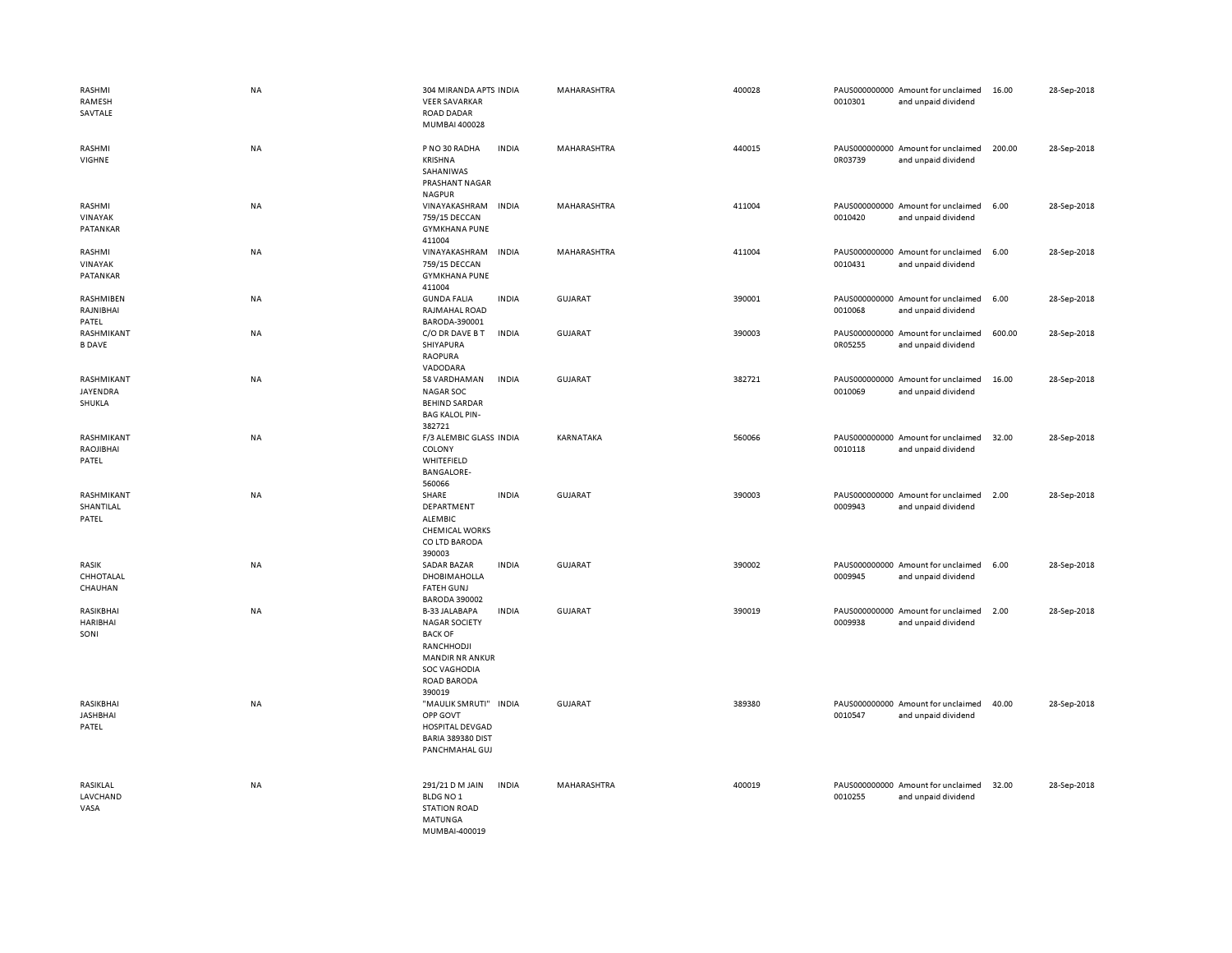| RASIKLAL<br>MADHAVLAL<br>SHAH           | <b>NA</b> | KAPOOR BUILDING INDIA<br>AMBAWADI<br>RAMNAGAR<br>SABARMATI<br>AHMEDABAD<br>380005                                                           | GUJARAT        | 380005 | 0010447 | PAUS000000000 Amount for unclaimed<br>and unpaid dividend | 16.00 | 28-Sep-2018 |
|-----------------------------------------|-----------|---------------------------------------------------------------------------------------------------------------------------------------------|----------------|--------|---------|-----------------------------------------------------------|-------|-------------|
| RASIKLAL<br>MAGANLAL<br>UPADHYAYA       | NA        | PRATHMIK AROGYA INDIA<br>AKKAM AT & PO<br>SOKHADA TA<br>SOKHADA-391240                                                                      | <b>GUJARAT</b> | 391240 | 0010073 | PAUS000000000 Amount for unclaimed<br>and unpaid dividend | 2.00  | 28-Sep-2018 |
| RASIKLAL<br>NARANDAS<br>PATEL           | <b>NA</b> | $C/O$ M/S<br><b>INDIA</b><br><b>FULCHANDBHAI</b><br>LALLUBHAI BEHIND<br>KHANDERAO<br><b>MARKET SULEMAN</b><br><b>BLDG BARODA-</b><br>390001 | GUJARAT        | 390001 | 0010074 | PAUS000000000 Amount for unclaimed<br>and unpaid dividend | 2.00  | 28-Sep-2018 |
| RASIKLAL<br>RAMCHANDR<br>A KHARADI      | <b>NA</b> | <b>INDIA</b><br><b>SHAK MARKET</b><br>PADRA DIST<br><b>BARODA PIN-</b><br>391440                                                            | GUJARAT        | 391440 | 0010075 | PAUS000000000 Amount for unclaimed<br>and unpaid dividend | 2.00  | 28-Sep-2018 |
| RASIKLAL<br>RANCHHODL<br>AL MODI        | <b>NA</b> | RANDHEJA DIST<br><b>INDIA</b><br><b>GANDHINAGAR</b><br>382620                                                                               | GUJARAT        | 382620 | 0009998 | PAUS000000000 Amount for unclaimed<br>and unpaid dividend | 2.00  | 28-Sep-2018 |
| RASIKLAL<br>TRIKAMLAL                   | NA        | SHARE BROKER 469 INDIA<br>SHANTINATH'S<br>POLE KALUPUR<br>AHMEDABAD-<br>380001                                                              | GUJARAT        | 380001 | 0010100 | PAUS000000000 Amount for unclaimed<br>and unpaid dividend | 10.00 | 28-Sep-2018 |
| RASIKLAL<br><b>VELJI GANDHI</b>         | NA        | <b>INDIA</b><br>KUVERJI DEVSHI<br>CHAWL 2ND FL B S<br><b>ROAD OPP</b><br>ZARAPKAR SHOW<br>ROOM DADAR W<br><b>RLY MUMBAI</b><br>400028       | MAHARASHTRA    | 400028 | 0010300 | PAUS000000000 Amount for unclaimed<br>and unpaid dividend | 8.00  | 28-Sep-2018 |
| RASULBHAI<br>ALIBHAI<br>BHARMAL         | NA        | C/O BHARMAL<br><b>INDIA</b><br><b>BROTHERS &amp; CO</b><br><b>KALSARI ROAD AT</b><br><b>VISAVADAR DIST</b><br>JUNAGADH PIN-<br>362130       | <b>GUJARAT</b> | 362130 | 0010076 | PAUS000000000 Amount for unclaimed<br>and unpaid dividend | 16.00 | 28-Sep-2018 |
| RATANBEN<br>KANTILAL<br><b>FURIA</b>    | <b>NA</b> | C/O R P SHROFF<br><b>INDIA</b><br>AND SONS 704 A<br><b>STOCK EXCHANGE</b><br>PLAZA DALAL<br><b>STREET FORT</b><br>MUMBAI-400023             | MAHARASHTRA    | 400023 | 0010296 | PAUS000000000 Amount for unclaimed<br>and unpaid dividend | 24.00 | 28-Sep-2018 |
| RATANSINH<br><b>MOHANSINH</b><br>CHAVDA | <b>NA</b> | AT & PO UNDEL<br><b>INDIA</b><br><b>DARBAR FALIA</b><br><b>CAMBAY DIST</b><br>KAIRA 388640                                                  | GUJARAT        | 388640 | 0010490 | PAUS000000000 Amount for unclaimed<br>and unpaid dividend | 32.00 | 28-Sep-2018 |
| RATANSINH<br>PARTHAMSIN<br>H RAO        | NA        | <b>INDIA</b><br>94/E RAILWAY<br>COLONY<br>PRATAPNAGAR<br>BARODA-390004                                                                      | <b>GUJARAT</b> | 390004 | 0010077 | PAUS000000000 Amount for unclaimed<br>and unpaid dividend | 2.00  | 28-Sep-2018 |
| RATHNAKALA<br>PAKKALA                   | NA        | 37/2 R C F COLONY INDIA<br><b>SECTOR-6 VASHI</b><br><b>NAVI MUMBAI</b><br>400703                                                            | MAHARASHTRA    | 400703 | 0010567 | PAUS000000000 Amount for unclaimed<br>and unpaid dividend | 8.00  | 28-Sep-2018 |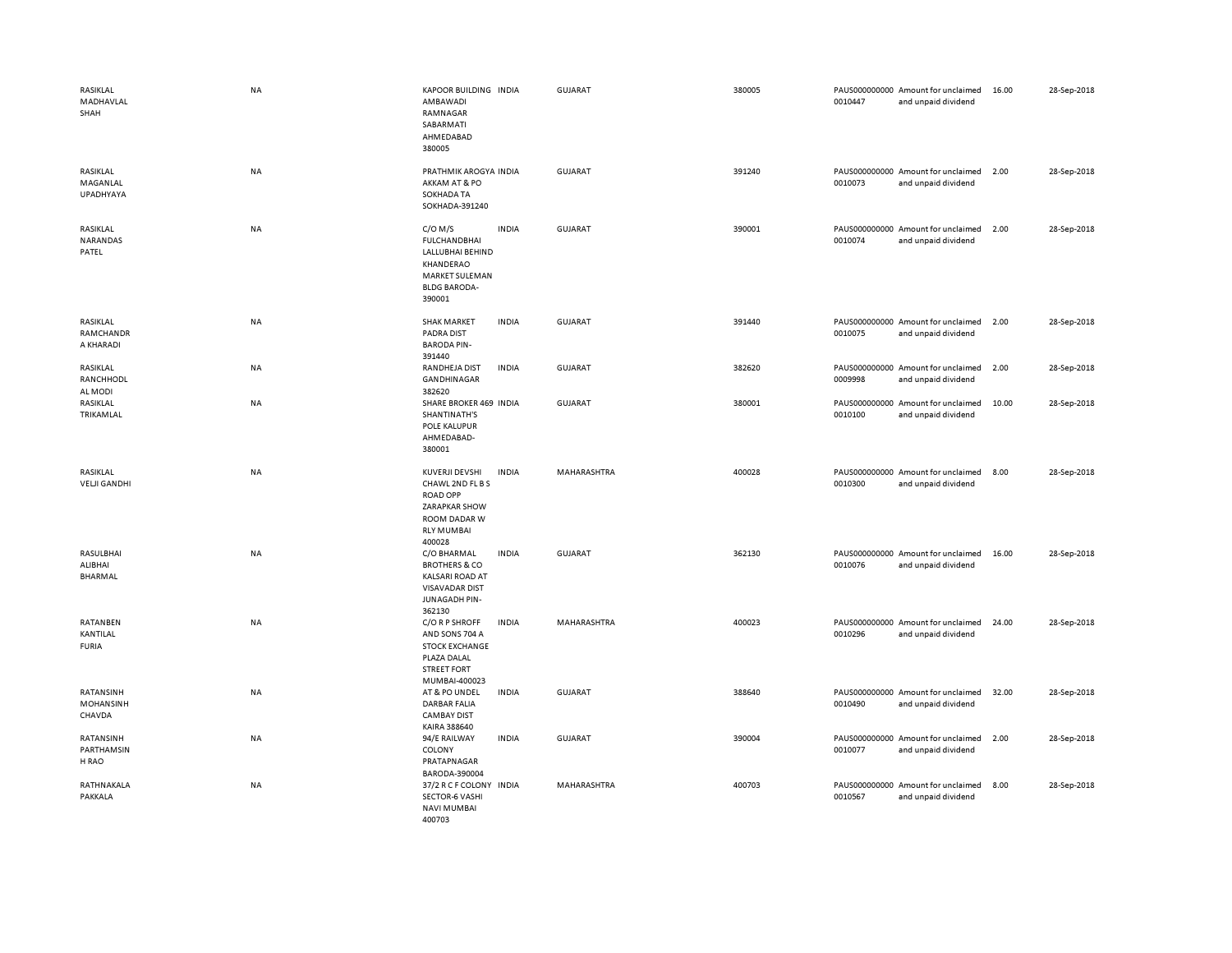| RATILAL<br><b>BAPUBHAI</b><br>RAVAL      | <b>NA</b> | VAIRAGI MAHOLLO INDIA<br><b>MADAN ZAMPA RD</b><br>PATTHER GATE<br><b>BARODA 390001</b>                    |              | GUJARAT               | 390001 | 0009951 | PAUS000000000 Amount for unclaimed<br>and unpaid dividend | 2.00   | 28-Sep-2018 |
|------------------------------------------|-----------|-----------------------------------------------------------------------------------------------------------|--------------|-----------------------|--------|---------|-----------------------------------------------------------|--------|-------------|
| RATILAL<br>CHHABILDAS<br>KOTADIA         | NA        | 8 GANDHINAGAR<br>SOCIETY<br>SOCIETYNAGAR<br>HIMATNAGAR-<br>383001                                         | <b>INDIA</b> | <b>GUJARAT</b>        | 383001 | 0009930 | PAUS000000000 Amount for unclaimed<br>and unpaid dividend | 16.00  | 28-Sep-2018 |
| RATILAL<br>CHHABILDAS<br>KOTADIA         | <b>NA</b> | 8 GANDHINAGAR<br>SOCIETY<br>SOCIETYNAGAR<br>HIMATNAGAR-<br>383001                                         | <b>INDIA</b> | GUJARAT               | 383001 | 0010078 | PAUS000000000 Amount for unclaimed<br>and unpaid dividend | 16.00  | 28-Sep-2018 |
| RATILAL<br>CHUNILAL<br>SHAH              | <b>NA</b> | II-B WEST VIEW 309 INDIA<br>S V ROAD<br>SANTACRUZ (W)<br>MUMBAI-400054                                    |              | MAHARASHTRA           | 400054 | 0010306 | PAUS000000000 Amount for unclaimed<br>and unpaid dividend | 18.00  | 28-Sep-2018 |
| RATILAL<br>DEVJI<br>FADADU               | NA        | 26 ASIYAD NAGAR INDIA<br><b>KANJARI ROAD</b><br>HALOL 348350 PMS                                          |              | <b>GUJARAT</b>        | 384350 | 0009933 | PAUS000000000 Amount for unclaimed<br>and unpaid dividend | 16.00  | 28-Sep-2018 |
| RATILAL<br><b>HARIBHAI</b><br>SAVALIA    | <b>NA</b> | M/S NANJIBHAI<br><b>HARIBHAI &amp; CO</b><br>POST OFFICE ROAD<br><b>VISAVADAR DIST</b><br>JUNAGADH 362130 | <b>INDIA</b> | <b>GUJARAT</b>        | 362130 | 0009963 | PAUS000000000 Amount for unclaimed<br>and unpaid dividend | 16.00  | 28-Sep-2018 |
| RATILAL<br>HIRALAL<br>PATEL              | <b>NA</b> | 4, UTKARSH<br><b>SOCIETY NANA</b><br>KUMBHNATH<br><b>ROAD NADIAD-</b><br>387001                           | <b>INDIA</b> | <b>GUJARAT</b>        | 387001 | 0009901 | PAUS000000000 Amount for unclaimed<br>and unpaid dividend | 2.00   | 28-Sep-2018 |
| <b>RATILAL M</b><br>SHAH                 | NA        | 13<br>SWETAMBERNAGA<br>R CO-HSG SOC LTD<br>NARANPURA<br><b>VISTAR</b><br>AHMEDABAD-<br>380013             | <b>INDIA</b> | <b>GUJARAT</b>        | 380013 | 0010124 | PAUS000000000 Amount for unclaimed<br>and unpaid dividend | 24.00  | 28-Sep-2018 |
| RATNA<br>TELIKAPALLI                     | <b>NA</b> | D-1, PRESIDENT<br><b>BANZARA ROAD</b><br>NO.2 BANZARA<br>HILLS,<br>SECUNDERABAD                           | <b>INDIA</b> | <b>ANDHRA PRADESH</b> | 500038 | 0R00659 | PAUS000000000 Amount for unclaimed<br>and unpaid dividend | 800.00 | 28-Sep-2018 |
| RAVAJIBHAI<br>KUBERBHAI<br>PATEL         | NA        | <b>SINHUJ MOTI</b><br><b>KHADKI TA</b><br>MEHMADABAD<br>DIST KAIRA PIN-<br>387130                         | <b>INDIA</b> | <b>GUJARAT</b>        | 387130 | 0010080 | PAUS000000000 Amount for unclaimed<br>and unpaid dividend | 2.00   | 28-Sep-2018 |
| RAVEENDRA<br>N<br>RAMAKRISHN<br>A PILLAI | NA        | <b>KRISHNA VILAS</b><br>PEREKKAT LANE<br>ALWAYE                                                           | <b>INDIA</b> | KERALA                | 683101 | 0R02978 | PAUS000000000 Amount for unclaimed<br>and unpaid dividend | 200.00 | 28-Sep-2018 |
| RAVI B WALIA                             | <b>NA</b> | 279 RESHIM BAUG INDIA<br>NAGPUR-440009                                                                    |              | MAHARASHTRA           | 440009 | 0010081 | PAUS000000000 Amount for unclaimed<br>and unpaid dividend | 6.00   | 28-Sep-2018 |
| RAVI KUMAR<br><b>PODURI</b>              | NA        | 69-3A-1 SRI SURYA<br><b>TEJA ANDHRA</b><br><b>BANK COLONY</b><br><b>KAKINADA</b>                          | <b>INDIA</b> | ANDHRA PRADESH        | 533003 | 0R04710 | PAUS000000000 Amount for unclaimed<br>and unpaid dividend | 400.00 | 28-Sep-2018 |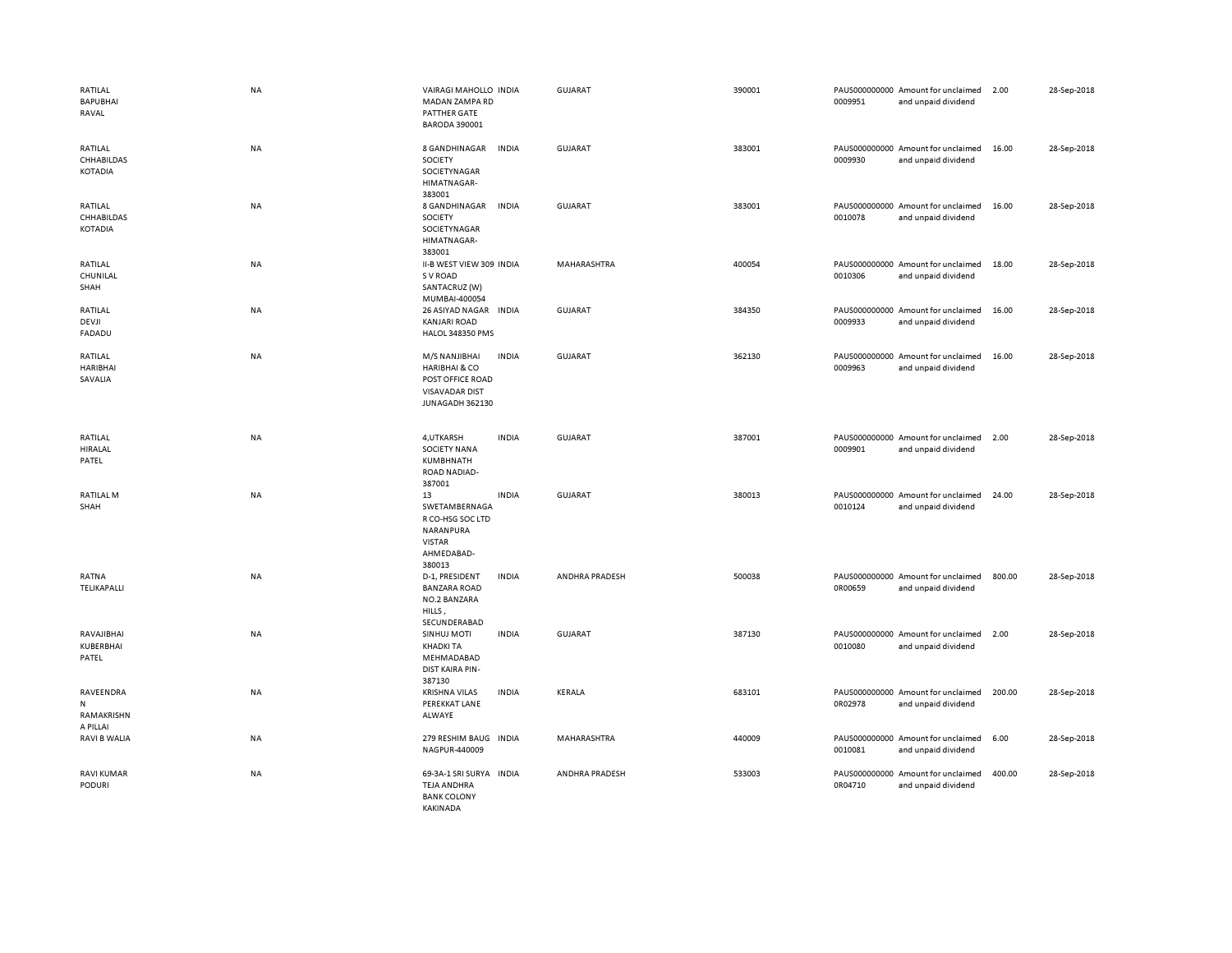| RAVI<br>PRAKASH<br>SETH                       | <b>NA</b> | 3346 PYARE LAL<br>ROAD KAROL BAGH<br><b>NEW DELHI-110005</b>                                                 | <b>INDIA</b> | DELHI                 | 110005 | 0010184 | PAUS000000000 Amount for unclaimed<br>and unpaid dividend | 8.00   | 28-Sep-2018 |
|-----------------------------------------------|-----------|--------------------------------------------------------------------------------------------------------------|--------------|-----------------------|--------|---------|-----------------------------------------------------------|--------|-------------|
| RAVI<br>SHANKAR<br>PRASAD                     | NA        | <b>SURYA VIHAR</b><br><b>COLONY OPP CMRI</b><br><b>BARTAND</b><br><b>DHANBAD</b>                             | <b>INDIA</b> | <b>JHARKHAND</b>      | 826001 | 0013100 | PAUS000000000 Amount for unclaimed<br>and unpaid dividend | 8.00   | 28-Sep-2018 |
| RAVIKUMAR<br>VERMA                            | NA        | HOUSE NO 262<br><b>SECTOR 37A</b><br>CHANDIGARH                                                              | INDIA        | CHANDIGARH            | 160009 | 0010485 | PAUS000000000 Amount for unclaimed<br>and unpaid dividend | 32.00  | 28-Sep-2018 |
| RAVILAL<br><b>LAXMIDAS</b><br>THAKKER         | NA        | KUVERJI DEVSHI<br>CHAWL 2ND FL B S<br><b>ROAD OPP</b><br>ZARAPKAR SHOW<br><b>ROOM DADAR</b><br>MUMBAI-400028 | <b>INDIA</b> | MAHARASHTRA           | 400028 | 0010297 | PAUS000000000 Amount for unclaimed<br>and unpaid dividend | 8.00   | 28-Sep-2018 |
| RAVINABEN<br>MAGANBHAI<br>MACWAN              | NA        | C/O M H MACWAN INDIA<br><b>ASHOK</b><br>COMPOUND<br>PENSIONPURA<br>BARODA-390002                             |              | <b>GUJARAT</b>        | 390002 | 0010083 | PAUS000000000 Amount for unclaimed<br>and unpaid dividend | 2.00   | 28-Sep-2018 |
| RAVINDER<br>JANGAM                            | NA        | <b>BHARGAVI</b><br>MEDICAL<br><b>AGENCIES MAIN</b><br><b>ROAD METPALLY</b>                                   | INDIA        | ANDHRA PRADESH        | 505325 | 0R03137 | PAUS000000000 Amount for unclaimed<br>and unpaid dividend | 200.00 | 28-Sep-2018 |
| RAVINDER<br><b>KUMAR JAIN</b>                 | NA        | 196 PREM GALI<br><b>KASHMERE GATE</b><br>DELHI-110006                                                        | <b>INDIA</b> | DELHI                 | 110006 | 0010211 | PAUS000000000 Amount for unclaimed<br>and unpaid dividend | 8.00   | 28-Sep-2018 |
| RAVINDER<br><b>KUMAR JAIN</b>                 | NA        | 132 VEER NAGAR<br>DELHI-110007                                                                               | <b>INDIA</b> | DELHI                 | 110007 | 0010353 | PAUS000000000 Amount for unclaimed<br>and unpaid dividend | 16.00  | 28-Sep-2018 |
| RAVINDER<br>SINGH                             | NA        | M B 76 NEAR PO<br>DELHI-110092                                                                               | <b>INDIA</b> | DELHI                 | 110092 | 0010343 | PAUS000000000 Amount for unclaimed<br>and unpaid dividend | 8.00   | 28-Sep-2018 |
| RAVINDER<br>SINGH<br>KHURANA                  | NA        | 2429-TILAK STREET INDIA<br>CHUNA MANDI<br>PAHAR GANJ NEW<br>DELHI-110055                                     |              | DELHI                 | 110055 | 0010212 | PAUS000000000 Amount for unclaimed<br>and unpaid dividend | 8.00   | 28-Sep-2018 |
| RAVINDRA<br><b>BABUBHAI</b><br>AMIN           | NA        | 28 HARIBHAKTI<br><b>EXTENSION OLD</b><br>PADRA ROAD<br>BARODA-390005                                         | <b>INDIA</b> | GUJARAT               | 390005 | 0010084 | PAUS000000000 Amount for unclaimed<br>and unpaid dividend | 16.00  | 28-Sep-2018 |
| <b>RAVINDRA G</b><br>PENDKAR                  | NA        | <b>DR PENDKAR</b><br>HOSPITAL JUBLI<br>PARK<br>AURANGABAD                                                    | INDIA        | MAHARASHTRA           | 431001 | 0R03844 | PAUS000000000 Amount for unclaimed<br>and unpaid dividend | 600.00 | 28-Sep-2018 |
| RAVINDRA<br>GAJANAN<br>PHANSE                 | NA        | PHANSE'S WADA<br><b>NEAR DR DIGHE</b><br><b>LABORATORY</b><br>DANDIA BAZAR<br>BARODA-390001                  | <b>INDIA</b> | <b>GUJARAT</b>        | 390001 | 0009959 | PAUS000000000 Amount for unclaimed<br>and unpaid dividend | 2.00   | 28-Sep-2018 |
| <b>RAVINDRAJ</b><br>PANDYA                    | NA        | S-19 MAHAVEER<br>MARG C SCHEME<br>JAIPUR 302001                                                              | <b>INDIA</b> | RAJASTHAN             | 302001 | 0010112 | PAUS000000000 Amount for unclaimed<br>and unpaid dividend | 32.00  | 28-Sep-2018 |
| RAVINDRA<br>JAYANTILAL<br>JANI                | NA        | 9 RANGVIHAR<br>SOCIETY OPP<br><b>SHANKER ASHRAM</b><br>PALDI<br>AHMEDABAD<br>380007                          | <b>INDIA</b> | GUJARAT               | 380007 | 0009999 | PAUS000000000 Amount for unclaimed<br>and unpaid dividend | 2.00   | 28-Sep-2018 |
| <b>RAVINDRA</b><br><b>NARAYAN</b><br>SILAKARI | NA        | <b>NEAR CITY</b><br>KOTWALI, SAGAR<br>(M.P.)                                                                 | <b>INDIA</b> | <b>MADHYA PRADESH</b> | 470002 | 0130699 | PAUSIN3019831 Amount for unclaimed<br>and unpaid dividend | 200.00 | 28-Sep-2018 |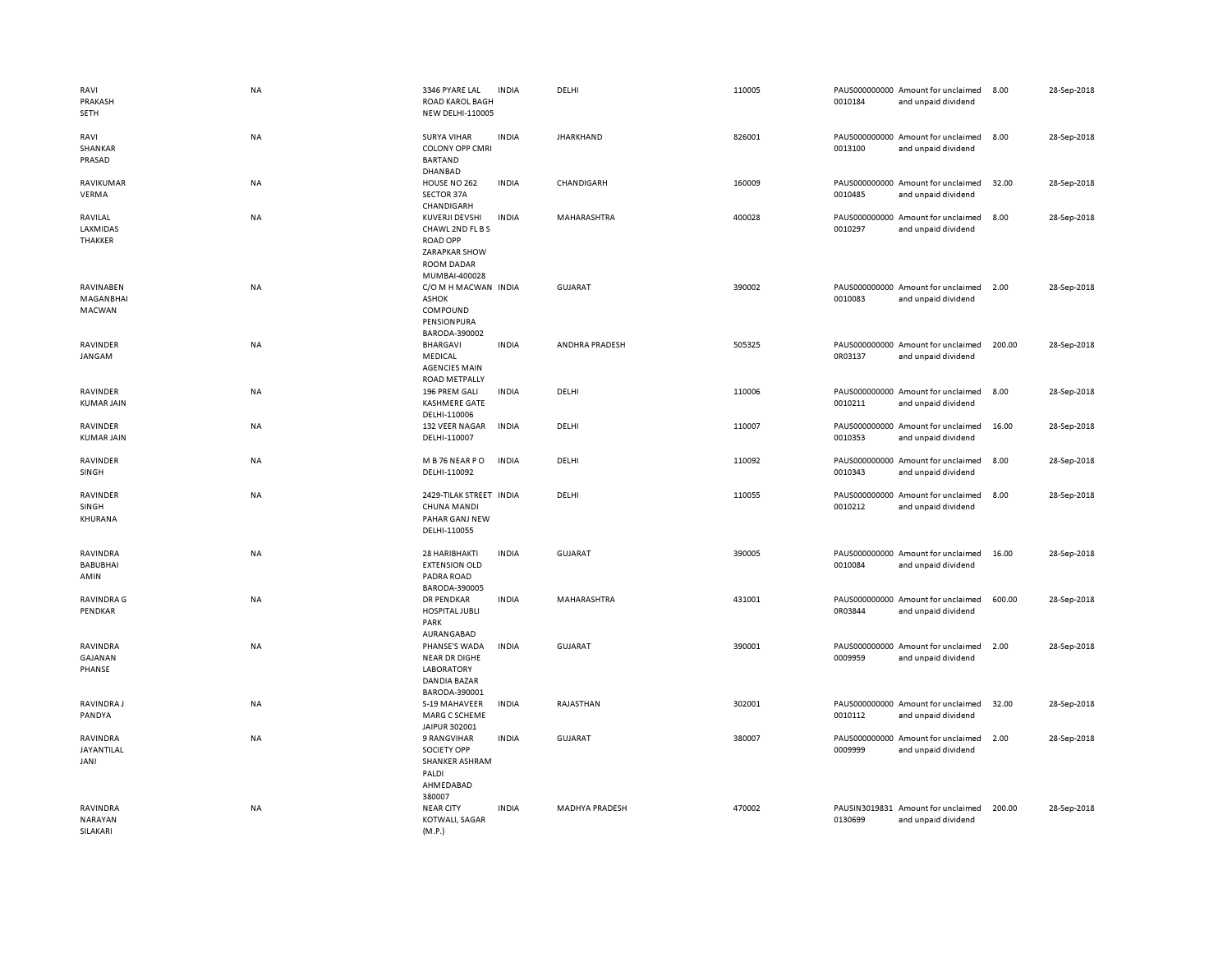| <b>RAVINDRA</b><br><b>NATH A</b>             | <b>NA</b>                        | <b>63 VARADHA</b><br>MUTHIAPPAN<br>STREET CHENNAI-<br>600001                                                                            | <b>INDIA</b> | <b>TAMIL NADU</b> | 600001 | 0010374 | PAUS000000000 Amount for unclaimed<br>and unpaid dividend | 8.00   | 28-Sep-2018 |
|----------------------------------------------|----------------------------------|-----------------------------------------------------------------------------------------------------------------------------------------|--------------|-------------------|--------|---------|-----------------------------------------------------------|--------|-------------|
| RAVINDRABH<br>AI<br>RAMANBHAI<br>PATEL       | <b>NA</b>                        | C/O ORIENTAL<br>PROSPECTING CO<br>AT KOT KARK-<br>HANA PO KOT TAL<br><b>VIJAPUR DIST</b><br>MEHSANA P- IN-<br>382870 -                  | <b>INDIA</b> | GUJARAT           | 382870 | 0010085 | PAUS000000000 Amount for unclaimed<br>and unpaid dividend | 2.00   | 28-Sep-2018 |
| RAVINDRANA<br>TH<br><b>BATTEPATI</b>         | NA                               | 1-7-69/5 S D ROAD INDIA<br>SECUNDERABAD                                                                                                 |              | ANDHRA PRADESH    | 500003 | 0R03133 | PAUS000000000 Amount for unclaimed<br>and unpaid dividend | 300.00 | 28-Sep-2018 |
| RAVISHANKA<br>R<br>NATHURAM<br><b>THAKAR</b> | NA                               | 35/2<br>SADHNANAGAR<br>SOCIETY<br>KARELIBAUG<br><b>BARODA 390018</b>                                                                    | <b>INDIA</b> | <b>GUJARAT</b>    | 390018 | 0010426 | PAUS000000000 Amount for unclaimed<br>and unpaid dividend | 2.00   | 28-Sep-2018 |
| RAVJI<br>PUNABHAI<br>PATEL                   | <b>NA</b>                        | C/O SUMANRAI<br><b>HARIBHAI &amp; CO</b><br><b>KALSARI ROAD</b><br><b>VISAVADAR DIST</b><br>JUNAGADH PIN-<br>362130                     | <b>INDIA</b> | <b>GUJARAT</b>    | 362130 | 0009962 | PAUS000000000 Amount for unclaimed<br>and unpaid dividend | 16.00  | 28-Sep-2018 |
| RAVJIBHAI<br><b>BECHARBHAI</b><br>PATEL      | <b>NA</b>                        | B/50 GIDC COLONY INDIA<br><b>TAL KALOL 389330</b><br>DIST PANCHMAHAL                                                                    |              | <b>GUJARAT</b>    | 389330 | 0009935 | PAUS000000000 Amount for unclaimed<br>and unpaid dividend | 2.00   | 28-Sep-2018 |
| RAVJIBHAI<br><b>JETHABHAI</b><br>PATEL       | <b>NA</b>                        | AT&PO<br>DUDHATHALLA<br>POST DUDHATAL<br>TAL KAPADVANJ<br><b>DIST KAIRA</b>                                                             | <b>INDIA</b> | <b>GUJARAT</b>    | 387620 | 0010087 | PAUS000000000 Amount for unclaimed<br>and unpaid dividend | 2.00   | 28-Sep-2018 |
| RAVJIBHAI<br>PUNABHAI<br>PATEL               | <b>NA</b>                        | C/O SUMANRAI<br><b>HARIBHAI &amp; CO</b><br><b>KALSARI ROAD AT</b><br><b>VISAVADAR DIST</b><br>JUNAGADH PIN-<br>362130                  | <b>INDIA</b> | <b>GUJARAT</b>    | 362130 | 0010088 | PAUS000000000 Amount for unclaimed<br>and unpaid dividend | 16.00  | 28-Sep-2018 |
| RAY<br>MUKESHKUM<br>AR<br>SHANTILAL          | <b>NA</b>                        | <b>B-23 VRAJDHAM</b><br>SOCIETY<br>ARUNACHAL TO<br><b>SAMTA ROAD</b><br>SUBHANPURA<br><b>BARODA 390007</b>                              | <b>INDIA</b> | <b>GUJARAT</b>    | 390007 | 0010523 | PAUS000000000 Amount for unclaimed<br>and unpaid dividend | 32.00  | 28-Sep-2018 |
| RAYEN FJ                                     | NA                               | 10, V.E.ROAD,<br>TUTICORIN,                                                                                                             | <b>INDIA</b> | <b>TAMIL NADU</b> | 628001 | 0F00058 | PAUS000000000 Amount for unclaimed<br>and unpaid dividend | 400.00 | 28-Sep-2018 |
| RAYMOND<br><b>JEROME</b><br>GONSALVES        | <b>NA</b>                        | <b>FLAT NO 501,A-</b><br>WING, 5TH FLOOR,<br>KALINGA BLDG,<br><b>L.B.S ROAD NIRMAL</b><br>NAGAR, LINK<br>RD, MULUND (W<br><b>MUMBAI</b> | <b>INDIA</b> | MAHARASHTRA       | 400080 | 0360825 | PAUS120109000 Amount for unclaimed<br>and unpaid dividend | 32.00  | 28-Sep-2018 |
| REENA<br><b>RASTOGI</b>                      | <b>FAQIR</b><br>CHAND<br>RASTOGI | 51-JEEVAN BIMA<br>APTS 2-C B D EAST<br><b>ARJUN NAGAR</b><br>DELHI                                                                      | <b>INDIA</b> | DELHI             | 110032 | 6512860 | PAUSIN3003941 Amount for unclaimed<br>and unpaid dividend | 2.00   | 28-Sep-2018 |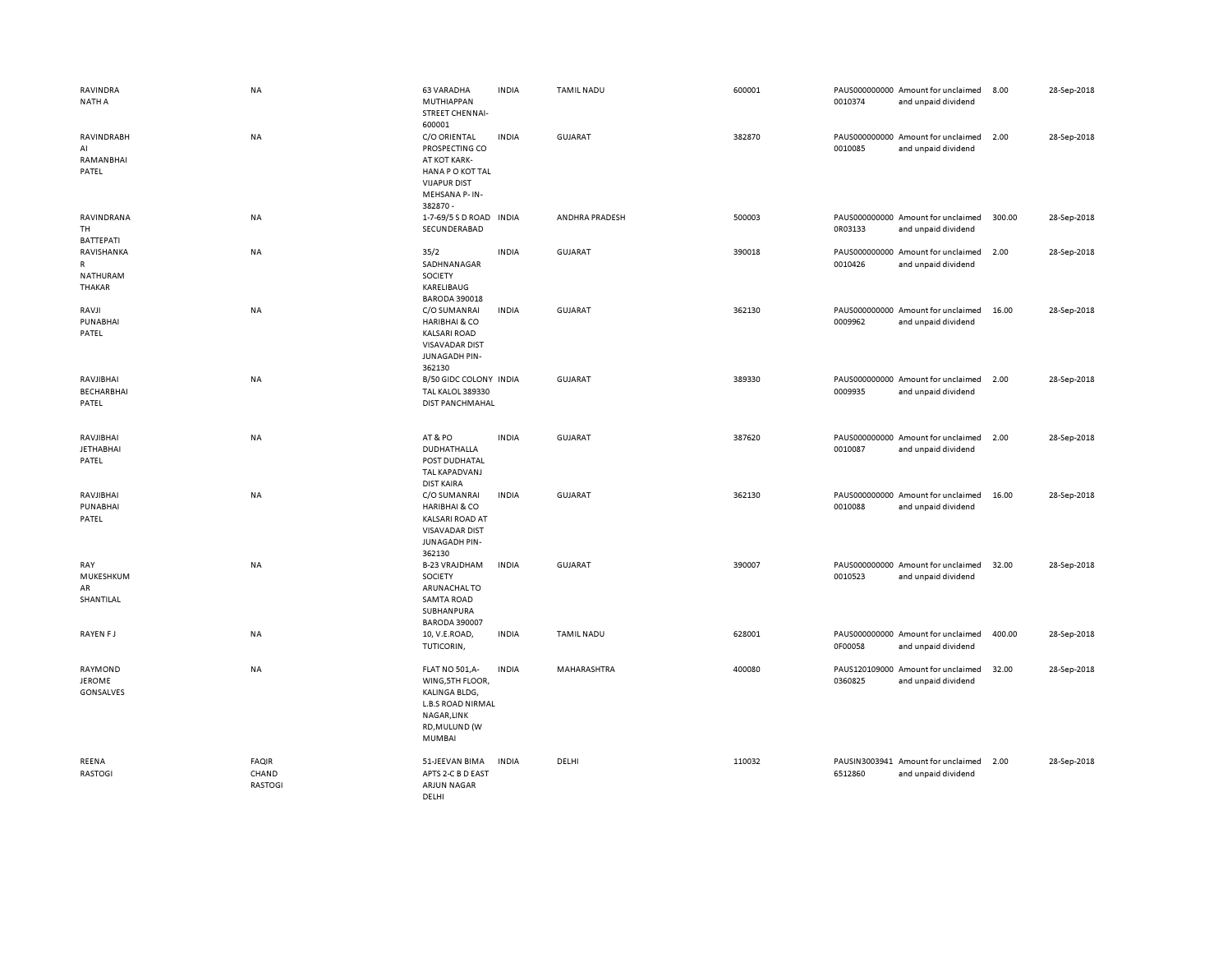| <b>REKHA</b><br>KALPESH<br>KADAKIYA            | NA                              | HOLI CHAKLA NEAR INDIA<br>CHAMPA WADI PO<br><b>DEVGADH BARIA</b><br><b>DIST PANCHMAHAL</b><br>PIN-389380                  |              | GUJARAT           | 389380 | 0010089 | PAUS000000000 Amount for unclaimed<br>and unpaid dividend | 16.00  | 28-Sep-2018 |
|------------------------------------------------|---------------------------------|---------------------------------------------------------------------------------------------------------------------------|--------------|-------------------|--------|---------|-----------------------------------------------------------|--------|-------------|
| <b>REKHAM</b><br>MEHTA                         | <b>NA</b>                       | 33/B ASHOK<br><b>NAGAR SOC</b><br><b>BEHIND RLY</b><br><b>STATION NADIAD</b>                                              | <b>INDIA</b> | GUJARAT           | 387001 | 0R04437 | PAUS000000000 Amount for unclaimed<br>and unpaid dividend | 200.00 | 28-Sep-2018 |
| <b>REKHA</b><br>NARESH<br>PONDA                | <b>NA</b>                       | 8 DR M B VELKAR<br>ST 3RD FLOOR<br><b>KALBADEVI ROAD</b><br>MUMBAI-400002                                                 | <b>INDIA</b> | MAHARASHTRA       | 400002 | 0010136 | PAUS000000000 Amount for unclaimed<br>and unpaid dividend | 8.00   | 28-Sep-2018 |
| <b>REKHAP</b><br>GAJARE                        | NA                              | <b>FLAT NO 166/1</b><br>POCKET D-12<br>SECTOR NO 7<br><b>ROHINI DELHI</b><br>110034                                       | <b>INDIA</b> | DELHI             | 110034 | 0010201 | PAUS000000000 Amount for unclaimed<br>and unpaid dividend | 8.00   | 28-Sep-2018 |
| RENU<br>KHANNA                                 | NA                              | <b>B-64 MOTI NAGAR INDIA</b><br>NEW DELHI-110015                                                                          |              | DELHI             | 110015 | 0010335 | PAUS000000000 Amount for unclaimed<br>and unpaid dividend | 16.00  | 28-Sep-2018 |
| <b>RENU RANI</b>                               | YADUNAND<br>AN PRASAD<br>PODDAR | W/O SRI RANJAN<br><b>KUMAR SHIV LOK</b><br><b>BEHIND TRIHUT</b><br>ACADEMY SCHOOL,<br>KASHIPURSAMASTI<br>PUR              | <b>INDIA</b> | <b>BIHAR</b>      | 848101 | 0530218 | PAUS120191010 Amount for unclaimed<br>and unpaid dividend | 200.00 | 28-Sep-2018 |
| <b>RENU SETHI</b>                              | NA                              | 95 DEFENCE<br><b>ENCLAVE VIKASH</b><br>MARG DELHI-<br>110092                                                              | <b>INDIA</b> | DELHI             | 110092 | 0010345 | PAUS000000000 Amount for unclaimed<br>and unpaid dividend | 8.00   | 28-Sep-2018 |
| RENUKANAT<br><b>HBS</b>                        | NA                              | C/O. RENUKA<br>MEDICAL HALL,<br>ARSIKERE, HASSAN<br>DIST.                                                                 | <b>INDIA</b> | KARNATAKA         | 583125 | 0B00947 | PAUS000000000 Amount for unclaimed<br>and unpaid dividend | 200.00 | 28-Sep-2018 |
| REVATHI<br><b>BHARATAN</b>                     | <b>NA</b>                       | H NO 9 HYDER<br><b>BASTHY</b><br>SECUNDERABAD-<br>500003                                                                  | <b>INDIA</b> | ANDHRA PRADESH    | 500003 | 0010370 | PAUS000000000 Amount for unclaimed<br>and unpaid dividend | 24.00  | 28-Sep-2018 |
| <b>RIPU DAMAN</b><br>BHARADWAJ                 | NA                              | HIG-21/G-3, TNHB<br><b>FLATS SEA BREEZE</b><br>APTS, THIRUVALLUV<br>AR NAGAR<br>THIRUVANMIYUR,<br>CHENNAI                 | <b>INDIA</b> | <b>TAMIL NADU</b> | 600041 | 0R02182 | PAUS000000000 Amount for unclaimed<br>and unpaid dividend | 100.00 | 28-Sep-2018 |
| <b>RISHABH</b><br>KHANNA                       | NA                              | 769 3RD KHAR<br>MUMBAI 400052                                                                                             | INDIA        | MAHARASHTRA       | 400052 | 0010553 | PAUS000000000 Amount for unclaimed<br>and unpaid dividend | 66.00  | 28-Sep-2018 |
| RISHMAKUM<br>ARI<br><b>KISHORBHAI</b><br>PATEL | NA                              | WADI CHHELLI<br>POLE BARODA-<br>390001                                                                                    | <b>INDIA</b> | GUJARAT           | 390001 | 0010092 | PAUS000000000 Amount for unclaimed<br>and unpaid dividend | 2.00   | 28-Sep-2018 |
| RITA                                           | NA                              | <b>B-49 MOTI NAGAR INDIA</b><br>NEWDELHI-110015                                                                           |              | DELHI             | 110015 | 0010214 | PAUS000000000 Amount for unclaimed<br>and unpaid dividend | 20.00  | 28-Sep-2018 |
| <b>RITA KUMARI</b>                             | NA                              | SARVODAY<br><b>INVESTMENT</b><br>SHANTI NIKETAN,<br><b>BEHIND TIMES OF</b><br><b>INDIA FRASER</b><br>ROAD, PATNA<br>PATNA | <b>INDIA</b> | <b>BIHAR</b>      | 800001 | 0108462 | PAUS120109240 Amount for unclaimed<br>and unpaid dividend | 680.00 | 28-Sep-2018 |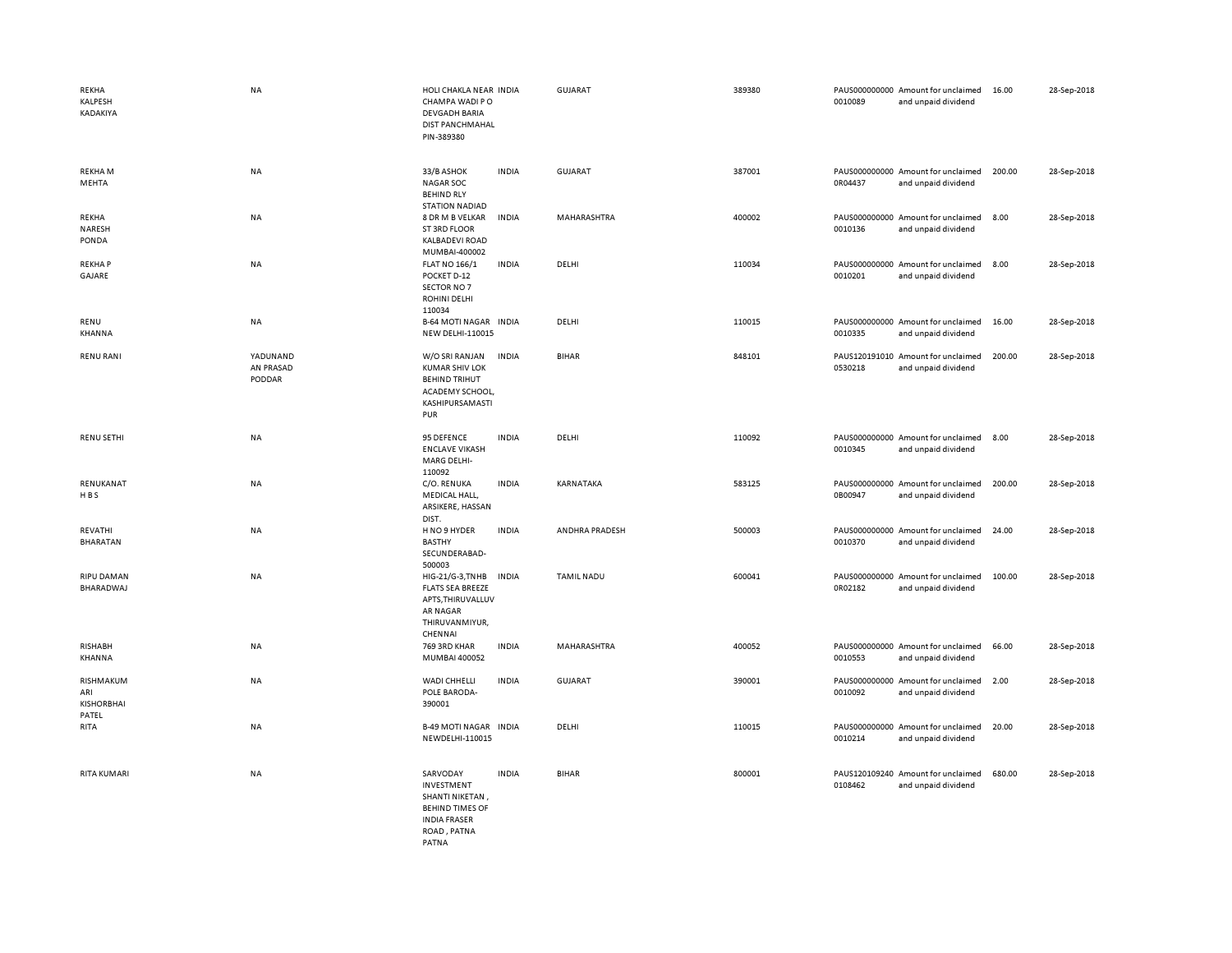| RITA NATH                                     | <b>NA</b> | A/9 NEWRAIPUR<br><b>ROAD "RUPAYAN"</b><br><b>WEST BENGAL PO</b><br>GARIA                                         | <b>INDIA</b> | <b>WEST BENGAL</b>   | 700084 | 0R02868 | PAUS000000000 Amount for unclaimed<br>and unpaid dividend | 200.00 | 28-Sep-2018 |
|-----------------------------------------------|-----------|------------------------------------------------------------------------------------------------------------------|--------------|----------------------|--------|---------|-----------------------------------------------------------|--------|-------------|
| <b>RITA ROSE</b><br>KURIAN                    | <b>NA</b> | VACHAPARAMBIL<br>KOTTAMPARAMBA<br><b>B O CALICUT</b>                                                             | <b>INDIA</b> | <b>KERALA</b>        | 673008 | 0R02960 | PAUS000000000 Amount for unclaimed<br>and unpaid dividend | 200.00 | 28-Sep-2018 |
| RITABEN<br>PRAVINBHAI<br>KAPADIA              | NA        | G-31 BOMBAY<br>MARKET<br><b>UMARWADA</b><br>SURAT 395010                                                         | <b>INDIA</b> | <b>GUJARAT</b>       | 395010 | 0010552 | PAUS000000000 Amount for unclaimed<br>and unpaid dividend | 32.00  | 28-Sep-2018 |
| <b>RITEN M</b><br><b>ANTANI</b>               | NA        | "SAMANVAY" OPP INDIA<br><b>TRIKAMRAY</b><br>TEMPLE DR MEHTA<br><b>MARG NAGAR</b><br><b>CHAKALO BHUJ</b><br>KUTCH |              | <b>GUJARAT</b>       | 370001 | 0R04699 | PAUS000000000 Amount for unclaimed<br>and unpaid dividend | 400.00 | 28-Sep-2018 |
| RITESH SETH                                   | <b>NA</b> | <b>4 CAPPER ROAD</b><br>LALBAGH<br>LUCKNOW                                                                       | <b>INDIA</b> | <b>UTTAR PRADESH</b> | 226001 | 0R03383 | PAUS000000000 Amount for unclaimed<br>and unpaid dividend | 200.00 | 28-Sep-2018 |
| RIXONA<br><b>JOSEPHBHAI</b><br><b>CHRISTI</b> | NA        | <b>8 SION PARK</b><br><b>SOCIETY BAHERAM</b><br>PURA AHMEDABAD-<br>380022                                        | <b>INDIA</b> | <b>GUJARAT</b>       | 380022 | 0010002 | PAUS000000000 Amount for unclaimed<br>and unpaid dividend | 6.00   | 28-Sep-2018 |
| RIYAZ<br>KURESHI                              | <b>NA</b> | <b>NEW INDIA</b><br><b>ASSURANCE CO</b><br>5TH FLOOR<br>POPULAR HOUSE<br><b>ASHRAM ROAD</b><br>AHMEDABAD         | <b>INDIA</b> | GUJARAT              | 380009 | 0R02324 | PAUS000000000 Amount for unclaimed<br>and unpaid dividend | 200.00 | 28-Sep-2018 |
| <b>ROHINI</b><br>POPATLAL<br>PARIKH           | NA        | 136 SAMRAT<br><b>ASHOK SOCIETY</b><br>4TH FLOOR RATILAL<br>R THAKKAR MARG<br><b>MALBAR HILL</b><br>MUMBAI-400006 | <b>INDIA</b> | MAHARASHTRA          | 400006 | 0010003 | PAUS000000000 Amount for unclaimed<br>and unpaid dividend | 32.00  | 28-Sep-2018 |
| <b>ROHINI</b><br>VIRENDRA<br>PARIKH           | NA        | <b>BAJWADA SHETH</b><br><b>SERI BARODA</b><br>390001                                                             | <b>INDIA</b> | <b>GUJARAT</b>       | 390001 | 0009903 | PAUS000000000 Amount for unclaimed<br>and unpaid dividend | 6.00   | 28-Sep-2018 |
| <b>ROHIT</b><br>ANAND                         | <b>NA</b> | 21/36 OLD<br><b>RAJINDAR NAGAR</b><br><b>NEW DELHI 110060</b>                                                    | <b>INDIA</b> | DELHI                | 110060 | 0010486 | PAUS000000000 Amount for unclaimed<br>and unpaid dividend | 16.00  | 28-Sep-2018 |
| ROHIT<br>HARISHCHAN<br><b>DRA</b><br>CHANDAN  | NA        | A/9 NARENDRA<br>SOCIETY BUILDING<br>S V ROAD<br><b>JOGESHWARI</b><br>MUMBAI-400060                               | <b>INDIA</b> | MAHARASHTRA          | 400060 | 0010142 | PAUS000000000 Amount for unclaimed<br>and unpaid dividend | 8.00   | 28-Sep-2018 |
| ROHIT MODI                                    | <b>NA</b> | SHANKER BHUVAN INDIA<br>OPP RLY CLUB<br>MANINAGAR<br>AHMEDABAD                                                   |              | <b>GUJARAT</b>       | 380008 | 0R02292 | PAUS000000000 Amount for unclaimed<br>and unpaid dividend | 700.00 | 28-Sep-2018 |
| <b>ROHIT PATEL</b>                            | <b>NA</b> | 88 KALAKUNJ SOC<br><b>DIVISION 3 OPP</b><br>RUSHIMANDAP<br>KARELIBAUG<br>VADODARA                                | <b>INDIA</b> | <b>GUJARAT</b>       | 390018 | 0R04383 | PAUS000000000 Amount for unclaimed<br>and unpaid dividend | 200.00 | 28-Sep-2018 |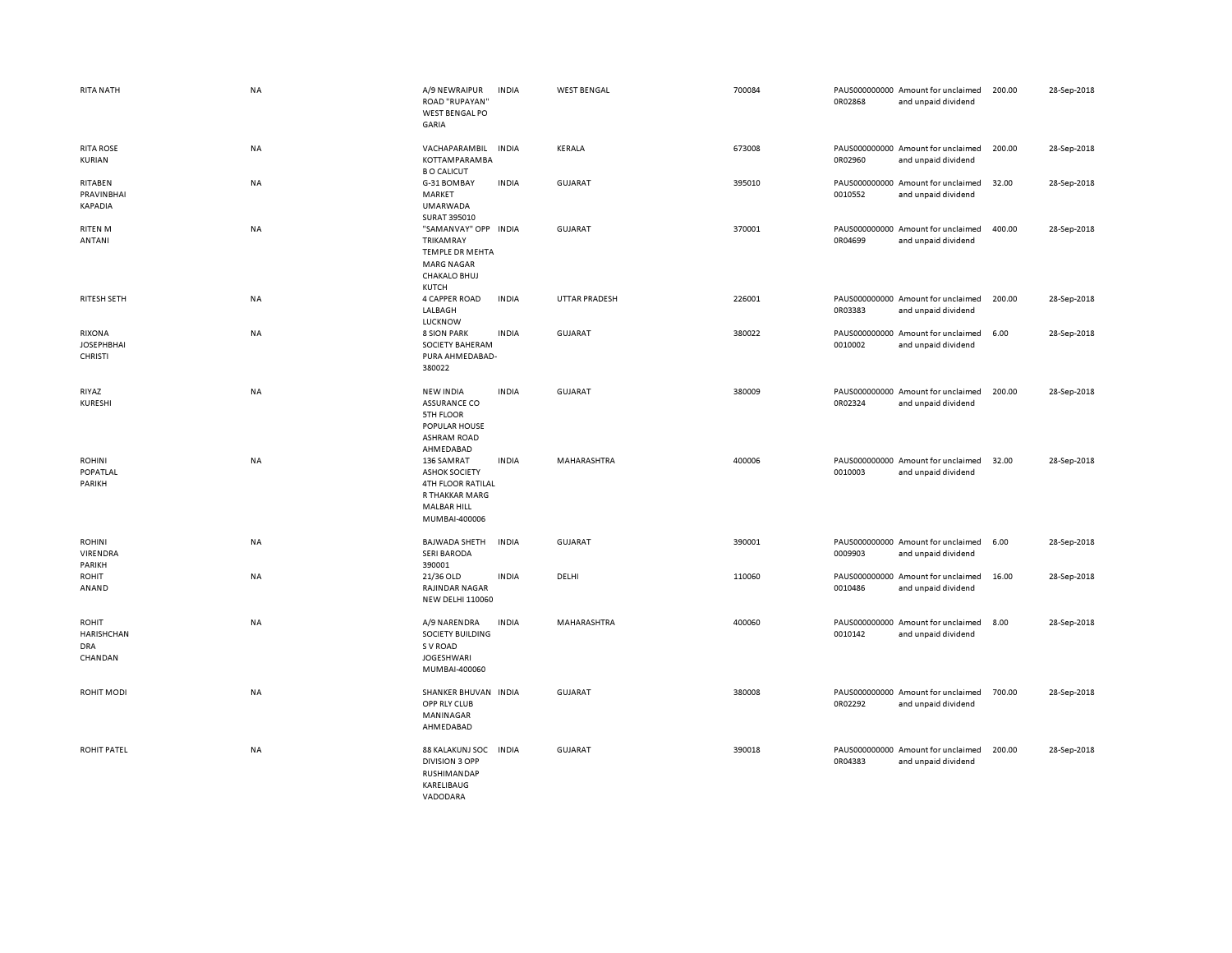| ROHITBHAI A<br>SHAH                                 | <b>NA</b>      | 41 EESHITA<br>APARTMENTS<br><b>NEAR ISHWAR</b><br><b>BHUVAN</b><br>NAVRANGPURA<br>AHMEDABAD-<br>380009          | <b>INDIA</b> | <b>GUJARAT</b>     | 380009 | 0010093 | PAUS000000000 Amount for unclaimed<br>and unpaid dividend | 32.00  | 28-Sep-2018 |
|-----------------------------------------------------|----------------|-----------------------------------------------------------------------------------------------------------------|--------------|--------------------|--------|---------|-----------------------------------------------------------|--------|-------------|
| ROHITBHAI<br>MAGANLAL<br>KAMDAR                     | <b>NA</b>      | <b>KAMDAR STREET</b><br><b>CORNER OF</b><br>UJJADPA JETPUR-<br>360370                                           | <b>INDIA</b> | <b>GUJARAT</b>     | 360370 | 0010094 | PAUS000000000 Amount for unclaimed<br>and unpaid dividend | 16.00  | 28-Sep-2018 |
| <b>ROHITKUMA</b><br>R<br><b>ISHVARBHAI</b><br>PATEL | <b>NA</b>      | AT & PO JITODIA<br>TAK ANAND DIST<br>KAIRA PIN-388001                                                           | <b>INDIA</b> | GUJARAT            | 388001 | 0010095 | PAUS000000000 Amount for unclaimed<br>and unpaid dividend | 10.00  | 28-Sep-2018 |
| <b>ROMINDER</b><br>KALRA                            | NA             | 62 NAVJIWAN<br>VIHAR NEW DELHI-<br>110017                                                                       | <b>INDIA</b> | DELHI              | 110017 | 0010328 | PAUS000000000 Amount for unclaimed<br>and unpaid dividend | 40.00  | 28-Sep-2018 |
| RONNIE<br>VARIAWA                                   | <b>NA</b>      | 12 SAVA SADI<br>SADAN<br><b>BHAVNAGARI ST</b><br><b>VANKI BORDI</b><br>SURAT                                    | <b>INDIA</b> | GUJARAT            | 395003 | 0R04665 | PAUS000000000 Amount for unclaimed<br>and unpaid dividend | 200.00 | 28-Sep-2018 |
| <b>ROSA</b><br>STANLEY<br>MENACHERY                 | NA             | 5/5 ARTISTES<br><b>VILLAGE SECTOR 8</b><br>C B D BELAPUR<br><b>NEW MUMBAI</b><br>400614                         | <b>INDIA</b> | MAHARASHTRA        | 400614 | 0010498 | PAUS000000000 Amount for unclaimed<br>and unpaid dividend | 16.00  | 28-Sep-2018 |
| <b>ROSILY PAUL</b>                                  | <b>NA</b>      | A-208 SAURABH<br>PARK B/H SAMTA<br><b>FLATS VADODARA</b>                                                        | <b>INDIA</b> | GUJARAT            | 390021 | 0010541 | PAUS000000000 Amount for unclaimed<br>and unpaid dividend | 50.00  | 28-Sep-2018 |
| <b>RUBY DOSS</b>                                    | NA             | NO 9 MUTHIAL<br><b>NAICK STREET</b><br>PURASA WALKAM<br>CHENNAI-600007                                          | <b>INDIA</b> | <b>TAMIL NADU</b>  | 600007 | 0010171 | PAUS000000000 Amount for unclaimed<br>and unpaid dividend | 8.00   | 28-Sep-2018 |
| <b>RUCHIRA</b><br>SUDHAN<br>RAJPUT                  | NA             | C 12/5 RCF<br><b>TOWNSHIP KURUKL</b><br>ALIBAG<br>MAHARASHTRA<br>402209                                         | <b>INDIA</b> | MAHARASHTRA        | 402209 | 0010448 | PAUS000000000 Amount for unclaimed<br>and unpaid dividend | 32.00  | 28-Sep-2018 |
| <b>RUDOEF</b><br>OLIVERA                            | NA             | 9 AMIN NAGAR<br>CHHANI BARODA-<br>391740                                                                        | <b>INDIA</b> | <b>GUJARAT</b>     | 391740 | 0010096 | PAUS000000000 Amount for unclaimed<br>and unpaid dividend | 6.00   | 28-Sep-2018 |
| RUDRAIYA D<br>M                                     | NA             | CITY X-RAY CLINIC, INDIA<br>K.R.MARKET<br>FRONTAGE,<br><b>BANGALORE</b>                                         |              | KARNATAKA          | 560002 | 0D00385 | PAUS000000000 Amount for unclaimed<br>and unpaid dividend | 200.00 | 28-Sep-2018 |
| <b>RUDRASISH</b><br>ROY                             | NA             | THE NEW INDIA<br><b>ASSURANCE CO</b><br>LTD JEEVANSEVA<br>2ND FLOOR SV<br>ROAD SANTACRUZ<br><b>WEAST MUMBAI</b> | <b>INDIA</b> | MAHARASHTRA        | 400054 | 3715455 | PAUSIN3005131 Amount for unclaimed<br>and unpaid dividend | 200.00 | 28-Sep-2018 |
| <b>RUDRESH</b><br>VORA                              | ANURAI<br>VORA | <b>DUP 153 BGR</b><br>TOWNSHIP PO.PS -<br>DHALIGAON<br>CHIRANGDHALIGA<br>ON                                     | <b>INDIA</b> | ASSAM              | 783385 | 0031888 | PAUS120109000 Amount for unclaimed<br>and unpaid dividend | 52.00  | 28-Sep-2018 |
| RUKMADEVI<br>MAHESWARI                              | NA             | C/O M/S BRITEX<br><b>INDIA INDUSTRIES</b><br>43/44 COTTON<br>STREET CALCUTTA-<br>700007                         | <b>INDIA</b> | <b>WEST BENGAL</b> | 700007 | 0010262 | PAUS000000000 Amount for unclaimed<br>and unpaid dividend | 32.00  | 28-Sep-2018 |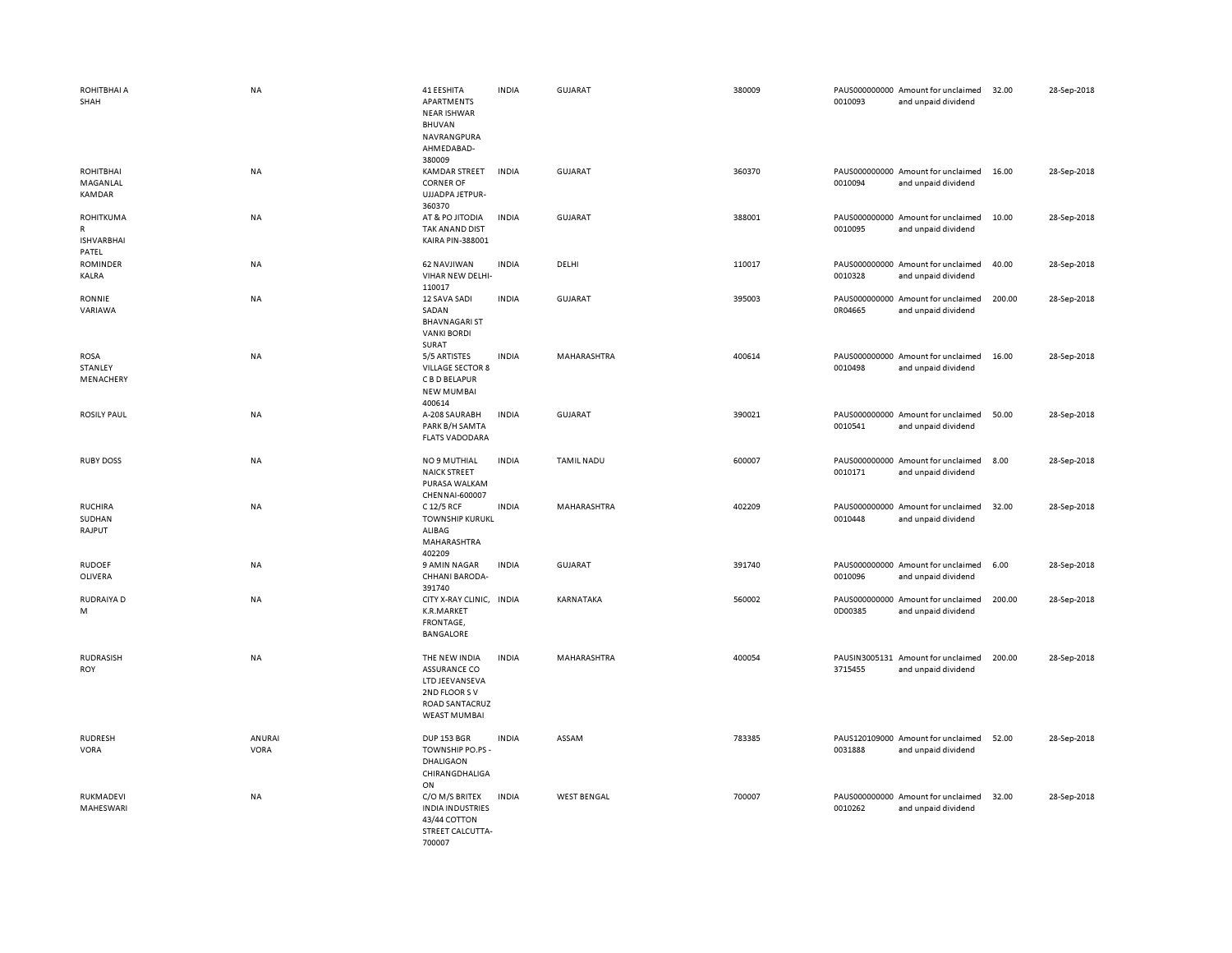| <b>RUKMANITR</b>                                 | <b>NA</b> | <b>NO</b><br>6,TIMVALLUVAR<br>STREET<br>ANBANLAGAM<br><b>NAGAR PERAMBUR</b><br>CHENNAI | <b>INDIA</b> | <b>TAMIL NADU</b>  | 600011 | 0T00757 | PAUS000000000 Amount for unclaimed<br>and unpaid dividend | 400.00 | 28-Sep-2018 |
|--------------------------------------------------|-----------|----------------------------------------------------------------------------------------|--------------|--------------------|--------|---------|-----------------------------------------------------------|--------|-------------|
| RUKMINI<br>DEVI                                  | <b>NA</b> | 5-B BASANT VIHAR INDIA<br>17/5 BLOCK "A"<br><b>NEW ALIPORE</b><br>CALCUTTA 700053      |              | <b>WEST BENGAL</b> | 700053 | 0010481 | PAUS000000000 Amount for unclaimed<br>and unpaid dividend | 8.00   | 28-Sep-2018 |
| <b>RUMA</b><br><b>ACHARYA</b>                    | NA        | 43 SWADHIN YALLY INDIA<br>P O SINTHI<br>CALCUTTA                                       |              | <b>WEST BENGAL</b> | 700050 | 0R02767 | PAUS000000000 Amount for unclaimed<br>and unpaid dividend | 200.00 | 28-Sep-2018 |
| <b>RUPA</b><br><b>BANSIRAO</b><br><b>THAKORE</b> | <b>NA</b> | <b>CHANDRI VILLA</b><br>2ND FLOOR TEJPAL<br><b>ROAD GAMDEVI</b><br>MUMBAI 400007       | <b>INDIA</b> | MAHARASHTRA        | 400007 | 0009890 | PAUS000000000 Amount for unclaimed<br>and unpaid dividend | 22.00  | 28-Sep-2018 |
| RUPCHAND<br>SHAH                                 | <b>NA</b> | C/O. PRAKASH &<br>CO. 763 GANPATI<br>PETH SANGLI                                       | <b>INDIA</b> | <b>GUJARAT</b>     | 380006 | 0009870 | PAUS000000000 Amount for unclaimed<br>and unpaid dividend | 8.00   | 28-Sep-2018 |
| <b>RUSHIKANT P</b><br>MEHTA                      | <b>NA</b> | <b>BUNGALOW NO2</b><br>PUSHPKUNJ<br>SOCIETY KANKARIA<br>ROAD<br>AHMEDABAD-<br>380028   | <b>INDIA</b> | <b>GUJARAT</b>     | 380028 | 0010276 | PAUS000000000 Amount for unclaimed<br>and unpaid dividend | 16.00  | 28-Sep-2018 |
| <b>RUSTOM</b><br>JAMSHEDJEE<br>TUREL             | NA        | 11/B5 2ND FLOOR<br><b>GOVT. QUATERS</b><br>HAJI ALI MUMBAI                             | <b>INDIA</b> | MAHARASHTRA        | 400034 | 0R03572 | PAUS000000000 Amount for unclaimed<br>and unpaid dividend | 200.00 | 28-Sep-2018 |
| <b>RUSTOMJI</b><br>ARDESHIR<br>NARAILVALA        | <b>NA</b> | ALI MANZIL 2ND<br><b>FLOOR N PATIT ST</b><br><b>GRANT ROAD</b><br>MUMBAI-400007        | <b>INDIA</b> | <b>MAHARASHTRA</b> | 400007 | 0010004 | PAUS000000000 Amount for unclaimed<br>and unpaid dividend | 6.00   | 28-Sep-2018 |
| RUXMANIBE<br>N KANTILAL<br>PATEL                 | <b>NA</b> | 6/B BARODA<br>PEOPLES CO-OP<br>SOCIETY ALKAPURI<br>BARODA-390005                       | <b>INDIA</b> | GUJARAT            | 390005 | 0009923 | PAUS000000000 Amount for unclaimed<br>and unpaid dividend | 6.00   | 28-Sep-2018 |
| S ARUNA                                          | NA        | NO 27/2 C P W D<br><b>COLONY K K NAGAR</b><br>CHENNAI-600078                           | <b>INDIA</b> | <b>TAMIL NADU</b>  | 600078 | 0010840 | PAUS000000000 Amount for unclaimed<br>and unpaid dividend | 2.00   | 28-Sep-2018 |
| S BALAJI                                         | <b>NA</b> | FLAT D ABINAYA-1<br>II MAIN ROAD T G<br><b>NAGAR CHENNAI</b>                           | <b>INDIA</b> | <b>TAMIL NADU</b>  | 600061 | 0S03509 | PAUS000000000 Amount for unclaimed<br>and unpaid dividend | 400.00 | 28-Sep-2018 |
| s<br><b>BENUGOPAL</b><br>PATRA                   | NA        | PLOT NO J-10 B J B INDIA<br><b>NAGAR</b><br>BHUBANESWAR                                |              | ORISSA             | 751014 | 0S02647 | PAUS000000000 Amount for unclaimed<br>and unpaid dividend | 200.00 | 28-Sep-2018 |
| S C MONGA                                        | <b>NA</b> | 3/13 KALKAJI<br><b>EXTENSION NEW</b><br>DELHI-110019                                   | <b>INDIA</b> | DELHI              | 110019 | 0011223 | PAUS000000000 Amount for unclaimed<br>and unpaid dividend | 8.00   | 28-Sep-2018 |
| <sub>S</sub><br>CHANDRASH<br>EKAR                | NA        | 4597 4TH CROSS ST INDIA<br><b>MARYS ROAD N R</b><br><b>MOHALLA MYSORE</b><br>570007    |              | KARNATAKA          | 570002 | 0011532 | PAUS000000000 Amount for unclaimed<br>and unpaid dividend | 16.00  | 28-Sep-2018 |
| S G<br>NARAYANAN                                 | NA        | FLAT NO 17 METRO INDIA<br><b>FLATS VELACHERI</b><br>ROAD SEMBAKKAM<br>SELAIVUR POST    |              | <b>TAMIL NADU</b>  | 600073 | 0010842 | PAUS000000000 Amount for unclaimed<br>and unpaid dividend | 16.00  | 28-Sep-2018 |

CHENNAI 600073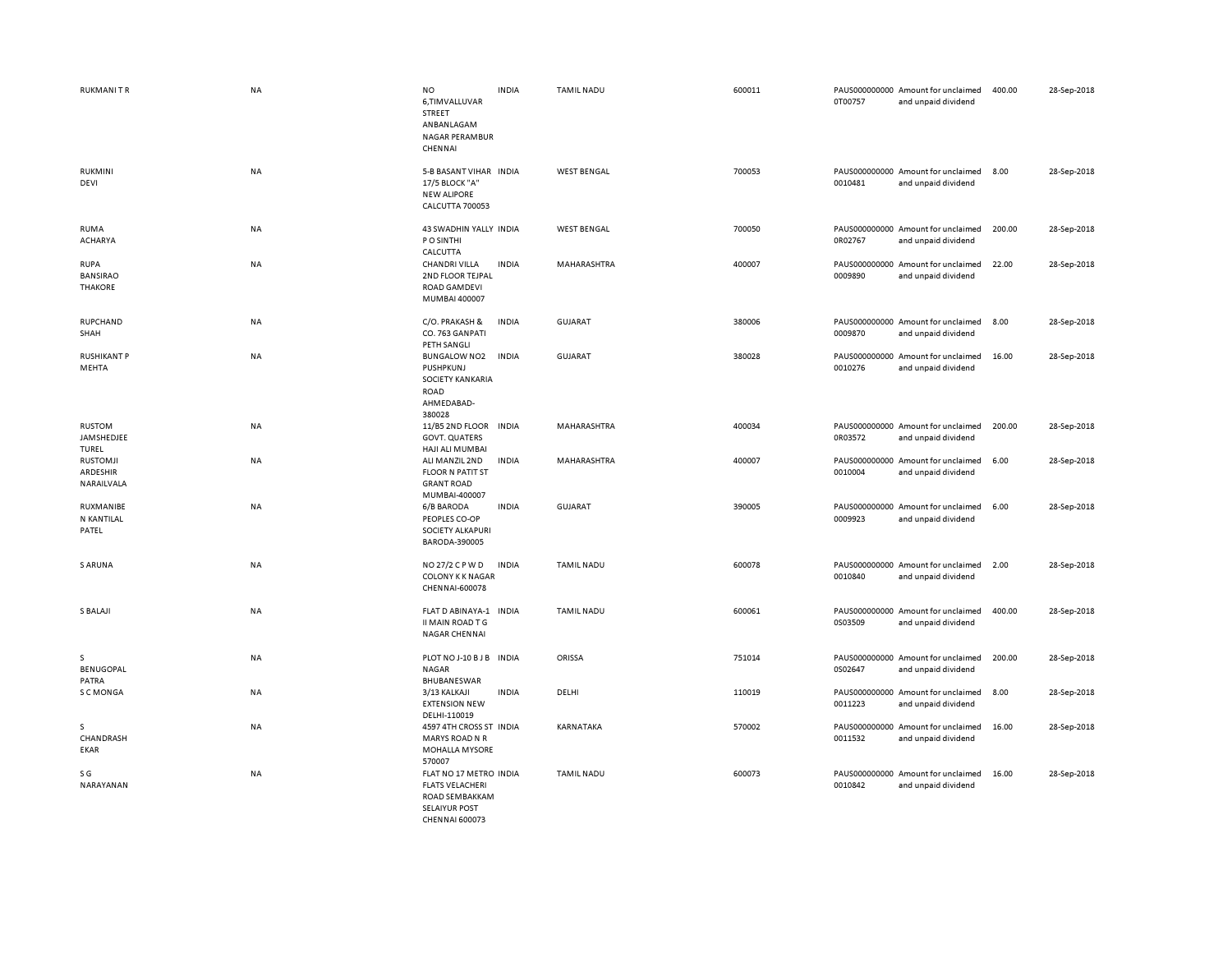| s<br><b>GOPALAKRIS</b><br>HNAN | <b>NA</b> | 6/12 HUZUR ROAD INDIA<br>COIMBATORE<br>641018                                                                                |              | <b>TAMIL NADU</b>     | 641018 | 0011551 | PAUS000000000 Amount for unclaimed<br>and unpaid dividend | 16.00  | 28-Sep-2018 |
|--------------------------------|-----------|------------------------------------------------------------------------------------------------------------------------------|--------------|-----------------------|--------|---------|-----------------------------------------------------------|--------|-------------|
| S HARISH                       | <b>NA</b> | 228 I FLOOR 9TH<br><b>CROSS "M" BLOCK</b><br><b>II STAGE</b><br>KUVEMPUNAGAR<br><b>MYSORE</b>                                | <b>INDIA</b> | KARNATAKA             | 570023 | 0S02443 | PAUS000000000 Amount for unclaimed<br>and unpaid dividend | 200.00 | 28-Sep-2018 |
| <b>SINDRANI</b><br>NAGENDRA    | <b>NA</b> | COMPCO LTD.<br>NO.125/A<br><b>BLOCK, BALAJI</b><br>COMPLEX,<br>SULTANPET, BANGA<br>LORE-560053                               | <b>INDIA</b> | KARNATAKA             | 560053 | 0011424 | PAUS000000000 Amount for unclaimed<br>and unpaid dividend | 8.00   | 28-Sep-2018 |
| SKB<br>PATNAIK                 | <b>NA</b> | H NO-2-2-647/99<br><b>CENTRAL EXCIDE</b><br>COLONY<br>HYDERABAD-<br>500013                                                   | <b>INDIA</b> | ANDHRA PRADESH        | 500013 | 0010954 | PAUS000000000 Amount for unclaimed<br>and unpaid dividend | 8.00   | 28-Sep-2018 |
| <b>SK MOHANA</b>               | NA        | FLAT NO 11<br>DHRUVA<br>APARTMENTS<br><b>BHARANI CO-LONY</b><br>DEFENCE COLONY<br>SAINIKPURI PO<br>SECUN-DERABAD<br>500594 - | <b>INDIA</b> | ANDHRA PRADESH        | 500594 | 0010962 | PAUS000000000 Amount for unclaimed<br>and unpaid dividend | 16.00  | 28-Sep-2018 |
| S K<br>SALHOTRA                | <b>NA</b> | 174 SAHYOG<br>APARTMENTS<br><b>MAYUR VIHAR I</b><br>DELHI 110091                                                             | <b>INDIA</b> | DELHI                 | 110091 | 0011246 | PAUS000000000 Amount for unclaimed<br>and unpaid dividend | 8.00   | 28-Sep-2018 |
| S K TIKU                       | <b>NA</b> | DARSHAK LIMITED INDIA<br><b>BANK OF INDIA</b><br>BLDG NO.11 KG<br><b>ROAD</b>                                                |              | KARNATAKA             | 560009 | 0S03882 | PAUS000000000 Amount for unclaimed<br>and unpaid dividend | 200.00 | 28-Sep-2018 |
| <b>S KAMALA</b>                | <b>NA</b> | New No.52,<br>Apparseamy Koil<br>Strret Old No.<br>102/2, Mylapore                                                           | <b>INDIA</b> | <b>TAMIL NADU</b>     | 600004 | 0S05608 | PAUS000000000 Amount for unclaimed<br>and unpaid dividend | 160.00 | 28-Sep-2018 |
| S Krishna                      | NA        | Old No 5 - 211- B 2 INDIA<br>New No 4/99, Sri<br>Sakthi Nivas<br><b>Winding Driver</b><br>Chinnasamy Street<br>Dharmapuri    |              | <b>TAMIL NADU</b>     | 636701 | 1240900 | PAUSIN3000951 Amount for unclaimed<br>and unpaid dividend | 2.00   | 28-Sep-2018 |
| <b>S KRISHNA</b><br>LATA       | <b>NA</b> | 1-10-27/1 ASHOK<br><b>NAGAR</b><br>HYDERABAD<br>500020                                                                       | <b>INDIA</b> | <b>ANDHRA PRADESH</b> | 500020 | 0010902 | PAUS000000000 Amount for unclaimed<br>and unpaid dividend | 8.00   | 28-Sep-2018 |
| S LALITHA                      | <b>NA</b> | C/O.M/S RENUKA<br><b>MEDICAL HALL</b><br>ARASIKERE HASSAN<br><b>DIST</b>                                                     | <b>INDIA</b> | KARNATAKA             | 583125 | 0S01834 | PAUS000000000 Amount for unclaimed<br>and unpaid dividend | 200.00 | 28-Sep-2018 |
| S LALITHA                      | NA        | NO 6 JHANKAR<br>SOCIETY JIVRAJ PO<br>AHMEDABAD-<br>380051                                                                    | <b>INDIA</b> | <b>GUJARAT</b>        | 380051 | 0010881 | PAUS000000000 Amount for unclaimed<br>and unpaid dividend | 16.00  | 28-Sep-2018 |
| S M ADEEBA<br>KHANAM           | NA        | NO 7 SIXTH STREET INDIA<br>TIRUMURTINAGAR<br>CHENNAL-600034                                                                  |              | <b>TAMIL NADU</b>     | 600034 | 0010974 | PAUS000000000 Amount for unclaimed<br>and unpaid dividend | 16.00  | 28-Sep-2018 |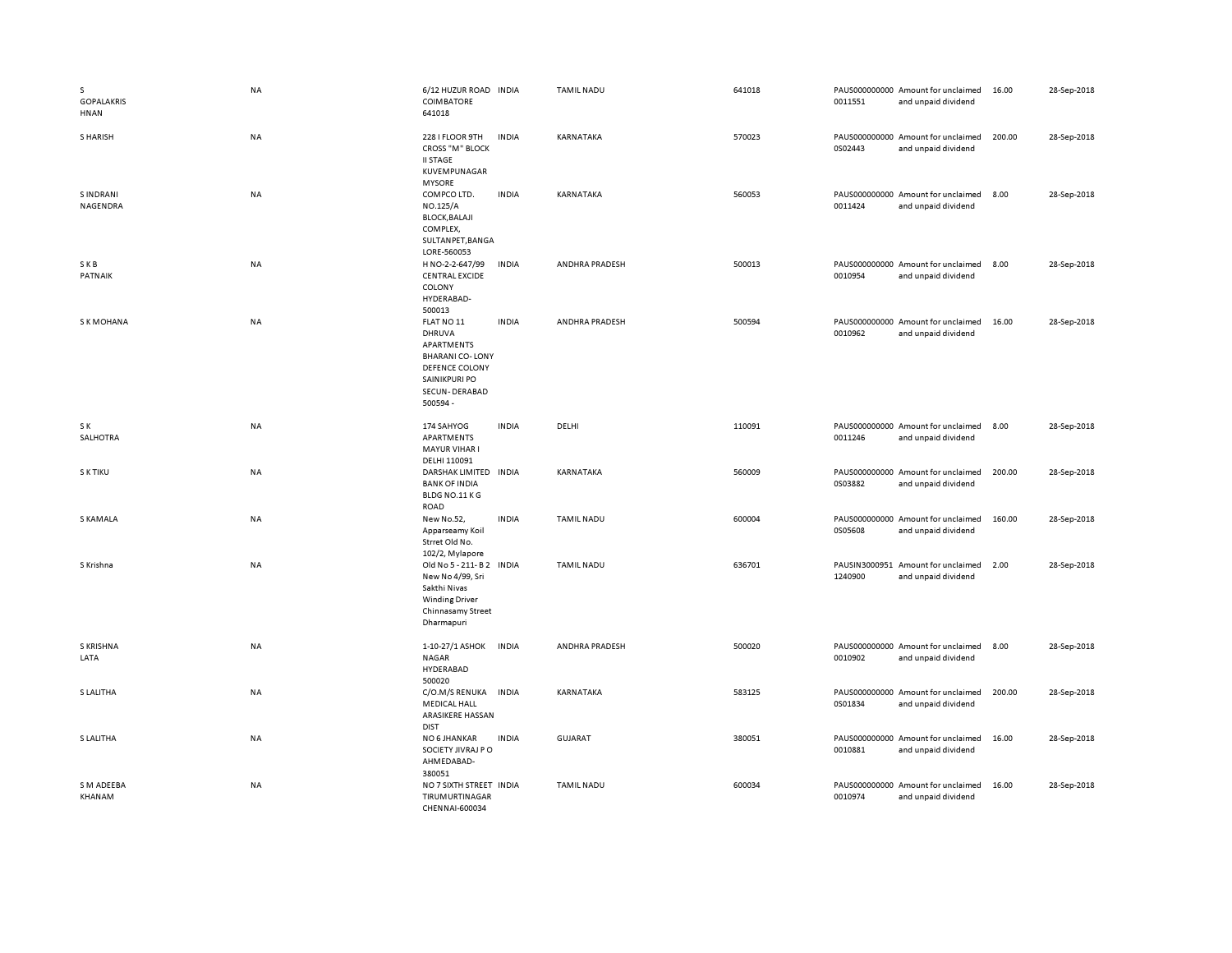| s<br>MUTHUKUM<br><b>ARA PILLAI</b>     | NA        | <b>40 LALKHAN</b><br><b>INDIA</b><br>STREET<br>CHIDAMBARAM-<br>608001                                                                     | TAMIL NADU        | 608001 | 0010662 | PAUS000000000 Amount for unclaimed<br>and unpaid dividend | 20.00  | 28-Sep-2018 |
|----------------------------------------|-----------|-------------------------------------------------------------------------------------------------------------------------------------------|-------------------|--------|---------|-----------------------------------------------------------|--------|-------------|
| SN.<br>JAYARAMAN                       | NA        | <b>INDIA</b><br><b>3A SELUKKA</b><br>SUBBIER LANE EAST<br><b>VELIST MADURAI</b><br>625001                                                 | <b>TAMIL NADU</b> | 625001 | 0011206 | PAUS000000000 Amount for unclaimed<br>and unpaid dividend | 8.00   | 28-Sep-2018 |
| SN<br><b>MOORTHY</b><br><b>GUNTURI</b> | NA        | Darshak Ltd. 26-5-<br><b>INDIA</b><br>12, G.S.Raje Street<br>Near Gyamkhana<br>Club, Gandhinagar                                          | ANDHRA PRADESH    | 520003 | 0S04715 | PAUS000000000 Amount for unclaimed<br>and unpaid dividend | 400.00 | 28-Sep-2018 |
| <b>SNEENA</b>                          | NA        | C/O S SANTOSH<br><b>INDIA</b><br><b>KUMAR 4304</b><br>MEENAXI<br>APPARTMENTS<br><b>GOKULDHAM</b><br><b>GOREGAON EAST</b><br>MUMBAI 400063 | MAHARASHTRA       | 400063 | 0011544 | PAUS000000000 Amount for unclaimed<br>and unpaid dividend | 32.00  | 28-Sep-2018 |
| S.<br>PADMAVATH<br>Y                   | <b>NA</b> | 2688 18TH MAIN<br><b>INDIA</b><br>4TH CROSS HAL II<br><b>STAGE BANGALORE</b><br>560008                                                    | KARNATAKA         | 560008 | 0011281 | PAUS000000000 Amount for unclaimed<br>and unpaid dividend | 8.00   | 28-Sep-2018 |
| s<br>PARAMASIVA<br>N                   | NA        | PLOT NO 2 SASTHA INDIA<br><b>NAGARII</b><br>MUDAKKATHAN<br><b>MADURAI</b>                                                                 | <b>TAMIL NADU</b> | 625014 | 0S03512 | PAUS000000000 Amount for unclaimed<br>and unpaid dividend | 200.00 | 28-Sep-2018 |
| S PRABHAKER<br>RAO                     | NA        | 16/482 KURLA EAST INDIA<br>NEHRUNAGAR<br>MUMBAI-400024                                                                                    | MAHARASHTRA       | 400024 | 0010901 | PAUS000000000 Amount for unclaimed<br>and unpaid dividend | 8.00   | 28-Sep-2018 |
| <b>S R INDIRA</b><br>BAI               | <b>NA</b> | B/94 LAXMI NILAYA INDIA<br><b>JNANA MARG</b><br>SIDDHARTHA<br><b>NAGAR MYSORE</b>                                                         | KARNATAKA         | 570011 | 0S02615 | PAUS000000000 Amount for unclaimed<br>and unpaid dividend | 200.00 | 28-Sep-2018 |
| SR<br>PRABHAKAR                        | NA        | <b>INDIA</b><br><b>NO-9 TANK ROAD</b><br><b>COTTON PET</b><br><b>BANGALORE-</b><br>560053                                                 | KARNATAKA         | 560053 | 0011283 | PAUS000000000 Amount for unclaimed<br>and unpaid dividend | 8.00   | 28-Sep-2018 |
| s<br>RAJALAKSHM                        | NA        | <b>INDIA</b><br>MADHUKUNJ CO-<br>OP HSG SOC FLAT 2<br><b>BLDG-2 IST FLOOR</b><br>249 NAGALA PARK<br>E WARD KOLHAPUR<br>416003             | MAHARASHTRA       | 416003 | 0011309 | PAUS000000000 Amount for unclaimed<br>and unpaid dividend | 16.00  | 28-Sep-2018 |
| S RAJAMANI                             | <b>NA</b> | <b>INDIA</b><br><b>12 THIAGA</b><br><b>BRAMMAM STREET</b><br>SUBRAMANIA<br><b>NAGAR SALEM</b><br>636005                                   | <b>TAMIL NADU</b> | 636005 | 0011150 | PAUS000000000 Amount for unclaimed<br>and unpaid dividend | 8.00   | 28-Sep-2018 |
| S RAJU                                 | <b>NA</b> | KRISHNA NURSING INDIA<br>HOME 4 NORTH<br><b>HIGH GROUND</b><br><b>ROAD PALAM</b>                                                          | <b>TAMIL NADU</b> | 627002 | 0S02583 | PAUS000000000 Amount for unclaimed<br>and unpaid dividend | 600.00 | 28-Sep-2018 |
| s<br>RAMACHAND<br>RAN                  | NA        | 21 RAJAJI ROAD<br><b>INDIA</b><br>NUNGAMBAKKAM<br>CHENNAI-600034                                                                          | <b>TAMIL NADU</b> | 600034 | 0010843 | PAUS000000000 Amount for unclaimed<br>and unpaid dividend | 16.00  | 28-Sep-2018 |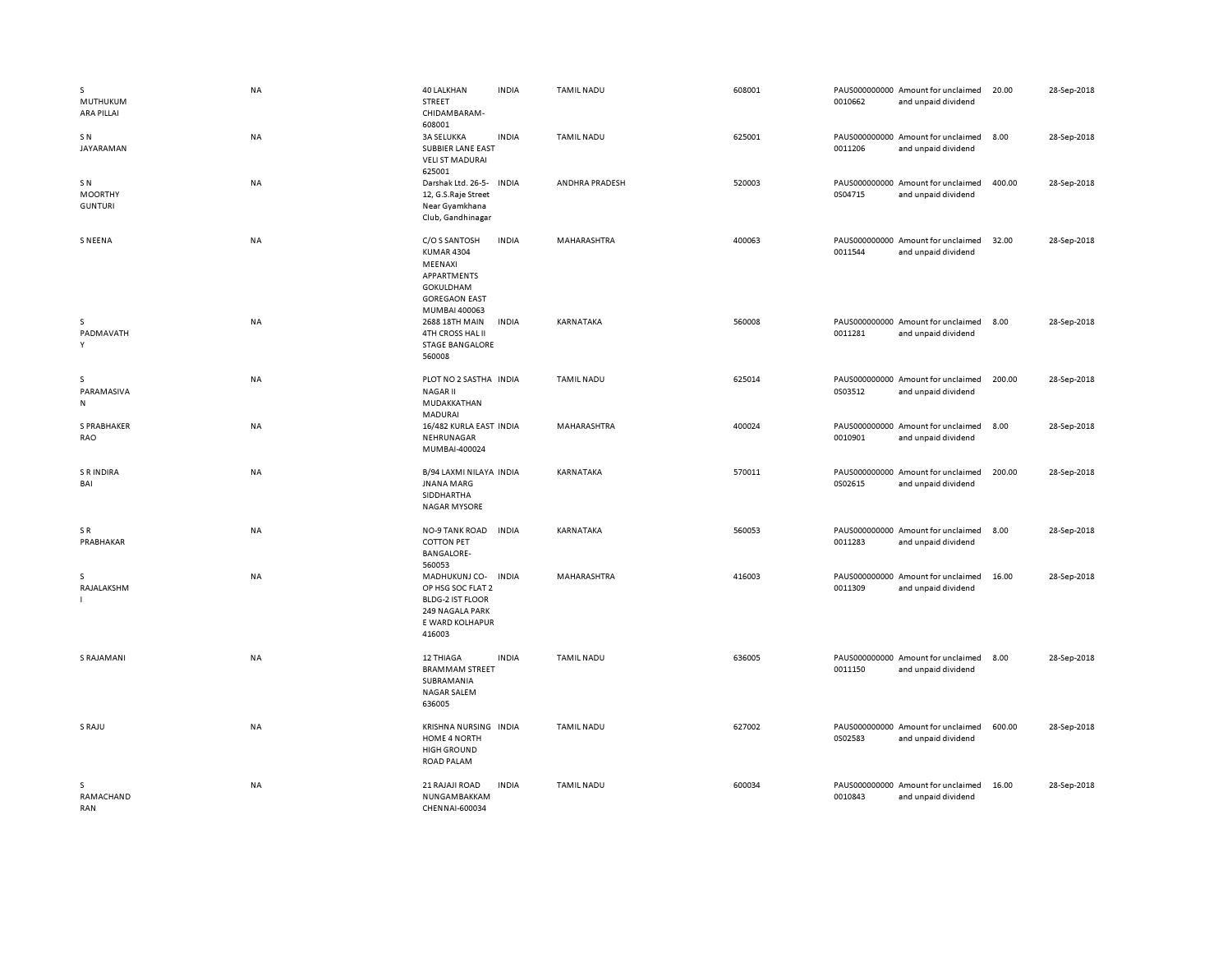| s<br>RAMASWAM<br>Y            | <b>NA</b> | NO <sub>15</sub> JYOTHI<br>RAMALINGASWAM<br>Y STREET WEST<br>MAMBALAM<br>CHENNAI-600033                                   | <b>INDIA</b> | <b>TAMIL NADU</b> | 600033 | 0010839 | PAUS000000000 Amount for unclaimed<br>and unpaid dividend | 2.00   | 28-Sep-2018 |
|-------------------------------|-----------|---------------------------------------------------------------------------------------------------------------------------|--------------|-------------------|--------|---------|-----------------------------------------------------------|--------|-------------|
| S RAMU                        | NA        | 50/5, SECOND<br><b>MAIN ROAD</b><br>GANDHINAGAR<br>ADYAR, CHENNAI                                                         | <b>INDIA</b> | <b>TAMIL NADU</b> | 600020 | 0S03456 | PAUS000000000 Amount for unclaimed<br>and unpaid dividend | 400.00 | 28-Sep-2018 |
| s<br>RANGANAYA<br>KAMMA       | <b>NA</b> | W/O MR S V S<br><b>BHASKAR RAO D M</b><br>M/S DARSHAK LTD<br>MALLADIVARI<br><b>STREET RAILPET</b><br><b>GUNTUR 522001</b> | <b>INDIA</b> | ANDHRA PRADESH    | 522001 | 0010735 | PAUS000000000 Amount for unclaimed<br>and unpaid dividend | 32.00  | 28-Sep-2018 |
| S RATHINAM<br>VENKATESAN      | NA        | C/O GRACE AGRO<br><b>SERVICE 1 EAST</b><br><b>MAIN STREET</b><br><b>TANJORE</b>                                           | <b>INDIA</b> | <b>TAMIL NADU</b> | 612001 | 0010834 | PAUS000000000 Amount for unclaimed<br>and unpaid dividend | 10.00  | 28-Sep-2018 |
| S S GEORGE<br>RAO             | NA        | DENTAL SURGEON INDIA<br>H NO 10-247 A<br>GULZARPET<br>ANANTAPUR                                                           |              | ANDHRA PRADESH    | 515001 | 0S03144 | PAUS000000000 Amount for unclaimed<br>and unpaid dividend | 200.00 | 28-Sep-2018 |
| S S<br>VANCHINATH<br>AN       | NA        | JAYANTH<br><b>ASSOCIATES 85</b><br><b>SASTRI RD RAM</b><br>NAGAR<br>COIMBATORE                                            | <b>INDIA</b> | <b>TAMIL NADU</b> | 641009 | 0S03050 | PAUS000000000 Amount for unclaimed<br>and unpaid dividend | 200.00 | 28-Sep-2018 |
| S SATYA<br>BAMA               | NA        | NO.3, SUNDARAM<br>LANE,<br>PURASAWAIKAM,<br>CHENNAI-600007                                                                | <b>INDIA</b> | <b>TAMIL NADU</b> | 600007 | 0010838 | PAUS000000000 Amount for unclaimed<br>and unpaid dividend | 2.00   | 28-Sep-2018 |
| S SEKAR                       | <b>NA</b> | NO.1<br>ARULANANDA<br><b>STREET</b><br>SANTHOME, CHEN<br>NAI                                                              | <b>INDIA</b> | <b>TAMIL NADU</b> | 600004 | 0S02168 | PAUS000000000 Amount for unclaimed<br>and unpaid dividend | 320.00 | 28-Sep-2018 |
| S SEKAR                       | <b>NA</b> | NO <sub>1</sub><br>ARULANANDA<br><b>MUDALI STREET</b><br><b>SANT HOME</b><br>MAILAPUR<br>CHENNAI 600004                   | <b>INDIA</b> | <b>TAMIL NADU</b> | 600004 | 0011590 | PAUS000000000 Amount for unclaimed<br>and unpaid dividend | 66.00  | 28-Sep-2018 |
| <b>S SEKAR</b>                | <b>NA</b> | 1 ARULAMAMDA<br><b>MUDALI ST</b><br>SANTHOME<br>CHENNAI                                                                   | <b>INDIA</b> | <b>TAMIL NADU</b> | 600004 | 0S03453 | PAUS000000000 Amount for unclaimed<br>and unpaid dividend | 600.00 | 28-Sep-2018 |
| s<br>SIVASADAVA<br><b>NAN</b> | NA        | SUJATHA<br>MEDICALS 353,<br>VALAYAKARA<br>STREET, ERODE.                                                                  | <b>INDIA</b> | <b>TAMIL NADU</b> | 638001 | 0S04169 | PAUS000000000 Amount for unclaimed<br>and unpaid dividend | 200.00 | 28-Sep-2018 |
| <b>S SRIVATSA</b>             | NA        | NO 10 4TH CROSS<br><b>ROAD</b><br>MALLESWARAM<br>BANGALORE                                                                | <b>INDIA</b> | KARNATAKA         | 560003 | 0S02543 | PAUS000000000 Amount for unclaimed<br>and unpaid dividend | 300.00 | 28-Sep-2018 |
| <b>S SUNDARAM</b>             | <b>NA</b> | 504 "NUGEET" 5TH INDIA<br><b>FLOOR NEW</b><br>PRABHADEVI R-<br>OAD OPP "SAMNA"<br>PRESS WORLI                             |              | MAHARASHTRA       | 400025 | 0011620 | PAUS000000000 Amount for unclaimed<br>and unpaid dividend | 32.00  | 28-Sep-2018 |

MUMBAI 4000- 25 -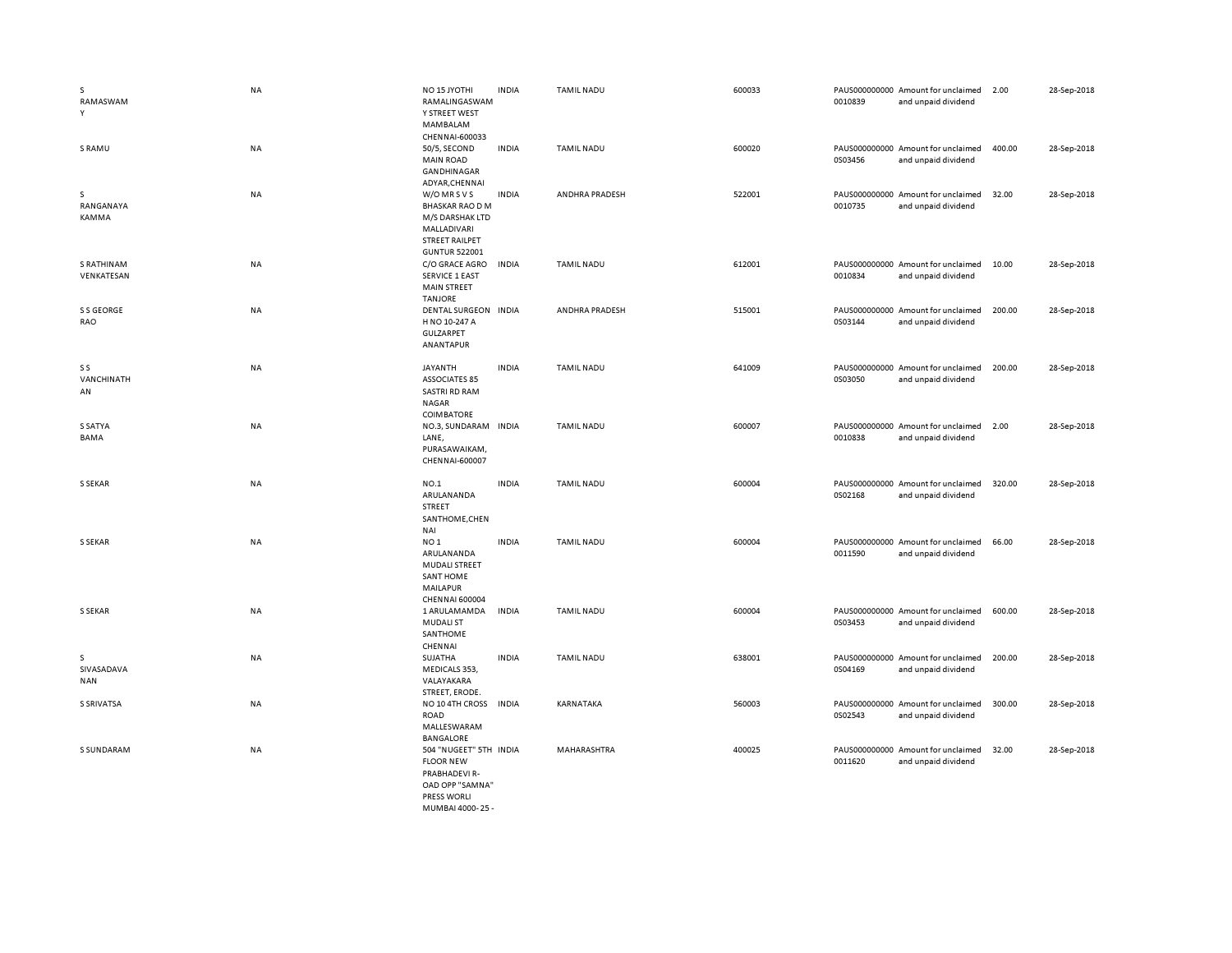| S SUNDARAM                                       | <b>NA</b> | 26/1<br>VISWANATHAPURA<br>M, II STREET,<br>KODAMBAKKAM,<br>CHENNAI-600024                                                                                                        | <b>INDIA</b> | <b>TAMIL NADU</b>  | 600024 | 0010981 | PAUS000000000 Amount for unclaimed<br>and unpaid dividend | 8.00   | 28-Sep-2018 |
|--------------------------------------------------|-----------|----------------------------------------------------------------------------------------------------------------------------------------------------------------------------------|--------------|--------------------|--------|---------|-----------------------------------------------------------|--------|-------------|
| s<br>SWAMINATH<br>AN                             | NA        | C/65 7TH CROSS<br>THILLAINAGAR<br><b>TRICHY</b>                                                                                                                                  | <b>INDIA</b> | <b>TAMIL NADU</b>  | 620018 | 0S04226 | PAUS000000000 Amount for unclaimed<br>and unpaid dividend | 400.00 | 28-Sep-2018 |
| s<br>SWAMINATH<br>AN                             | <b>NA</b> | L 1/C EX MILITARY<br><b>LAND ASHOK</b><br><b>NAGAR CHENNAI-</b><br>600083                                                                                                        | <b>INDIA</b> | <b>TAMIL NADU</b>  | 600083 | 0010841 | PAUS000000000 Amount for unclaimed<br>and unpaid dividend | 2.00   | 28-Sep-2018 |
| S T SHAH                                         | <b>NA</b> | <b>63 NAMARTA</b><br><b>TENAMENT VATVA</b><br><b>ROAD ISANPUR</b><br>AHMEDABAD<br>382443                                                                                         | <b>INDIA</b> | <b>GUJARAT</b>     | 382443 | 0010873 | PAUS000000000 Amount for unclaimed<br>and unpaid dividend | 16.00  | 28-Sep-2018 |
| s<br>THANGADUR<br>AI                             | <b>NA</b> | 47 NATCHIYAR<br>PALAYAM<br><b>WORAIYUR TRICHY</b><br><b>TAMIL NADU</b>                                                                                                           | <b>INDIA</b> | <b>TAMIL NADU</b>  | 620003 | 0S04212 | PAUS000000000 Amount for unclaimed<br>and unpaid dividend | 200.00 | 28-Sep-2018 |
| S UMANATH<br><b>NAYAK</b>                        | NA        | CORPORATION<br><b>BANK REGIONAL</b><br>OFFICE DALAMA-L<br>TOWERS 409-412<br><b>4TH FLOOR</b><br><b>BACKBAY RECL-</b><br><b>AMATION</b><br><b>NARIMAN POINT</b><br>MUMBAI 400021- | <b>INDIA</b> | MAHARASHTRA        | 400021 | 0010870 | PAUS000000000 Amount for unclaimed<br>and unpaid dividend | 2.00   | 28-Sep-2018 |
| <b>SV RAVI</b>                                   | <b>NA</b> | 27 D, Vinayaka<br>Apartments<br>Dr.Ambedkar Road<br>Venkatapuram,<br>Velandipalayam                                                                                              | <b>INDIA</b> | <b>TAMIL NADU</b>  | 641025 | 0S03511 | PAUS000000000 Amount for unclaimed<br>and unpaid dividend | 200.00 | 28-Sep-2018 |
| s<br>VASANTHALA<br><b>KSHMI</b>                  | NA        | 431/A, 9th Cross<br>Girinagar II Phase                                                                                                                                           | <b>INDIA</b> | KARNATAKA          | 560085 | 0S05434 | PAUS000000000 Amount for unclaimed<br>and unpaid dividend | 100.00 | 28-Sep-2018 |
| s<br>VEERARAGHA<br>VAN                           | <b>NA</b> | C/O ENNORE<br><b>FOUNDRIES LTD</b><br><b>ENNORE CHENNAI-</b><br>600057                                                                                                           | <b>INDIA</b> | <b>TAMIL NADU</b>  | 600057 | 0011337 | PAUS000000000 Amount for unclaimed<br>and unpaid dividend | 8.00   | 28-Sep-2018 |
| SADANANDA<br>ADAK                                | <b>NA</b> | 53 A, Motilal Nehru INDIA<br>Road Calcutta                                                                                                                                       |              | <b>WEST BENGAL</b> | 700029 | 0S02857 | PAUS000000000 Amount for unclaimed<br>and unpaid dividend | 300.00 | 28-Sep-2018 |
| SADANANDA<br><b>MAHARUDRA</b><br>CHANDRAKU<br>DE | <b>NA</b> | MAHADEO GALLI<br>860, MAHADE<br><b>GALLI NIPANI</b><br>(BELGAUM DT.)                                                                                                             | <b>INDIA</b> | KARNATAKA          | 591237 | 0S00679 | PAUS000000000 Amount for unclaimed<br>and unpaid dividend | 800.00 | 28-Sep-2018 |
| SADANANDA<br>S PUTHRAN                           | <b>NA</b> | D-5-8 JEEVAN<br>SHANTI S V ROAD<br><b>SANTACRUZ WEST</b><br>MUMBAI 400054                                                                                                        | <b>INDIA</b> | MAHARASHTRA        | 400054 | 0011155 | PAUS000000000 Amount for unclaimed<br>and unpaid dividend | 8.00   | 28-Sep-2018 |
| SADASHIV<br>SRINIVAS<br>KAMATH                   | <b>NA</b> | FLAT NO 210<br>GANESH APTS 36<br>440 HARDIKAR<br><b>BAGH ROAD NO 5</b><br>HIMAYATNAGAR<br>HYDERABAD<br>500029                                                                    | <b>INDIA</b> | ANDHRA PRADESH     | 500029 | 0010979 | PAUS000000000 Amount for unclaimed<br>and unpaid dividend | 8.00   | 28-Sep-2018 |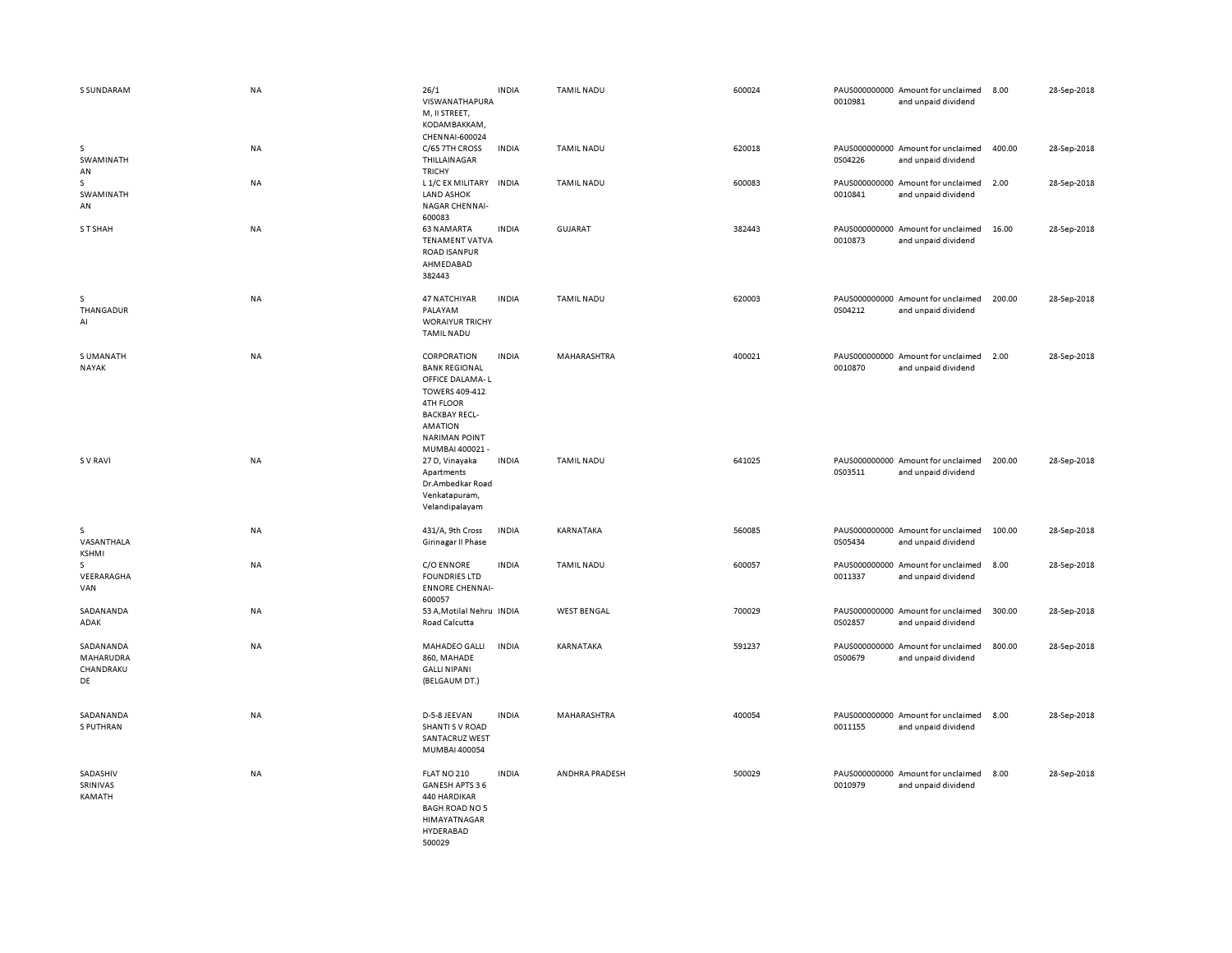| SADASIVA<br>RAO GUJJU                           | VENKATA<br>RAJU GUJJU | HOUSE No.9-14-11, INDIA<br><b>CHANDA SATRAM</b><br>STREET,                                              |              | ANDHRA PRADESH        | 533103 | 0069109 | PAUS120390000 Amount for unclaimed<br>and unpaid dividend | 800.00 | 28-Sep-2018 |
|-------------------------------------------------|-----------------------|---------------------------------------------------------------------------------------------------------|--------------|-----------------------|--------|---------|-----------------------------------------------------------|--------|-------------|
| SADAYA<br>PILLAI                                | NA                    | RAJAHMUNDRY<br>KOLATHU THERU,<br>SUNNAMBUMEDU<br>VILLAGE,<br>KILKOVLVED P.O.,                           | INDIA        | <b>TAMIL NADU</b>     | 604408 | 0S01148 | PAUS000000000 Amount for unclaimed<br>and unpaid dividend | 40.00  | 28-Sep-2018 |
| SADGUNA<br>RAMNIKLAL<br>DESAI                   | <b>NA</b>             | VANDAVASITQ.<br>4 GULMOHAR PARK INDIA<br>NR AKOTA GARDEN<br><b>AKOTA BARODA</b>                         |              | GUJARAT               | 390020 | 0010617 | PAUS000000000 Amount for unclaimed<br>and unpaid dividend | 16.00  | 28-Sep-2018 |
| SADHNA<br>KHANDELWA<br>т.                       | NA                    | 390020<br>STREET NO 6<br><b>SADAR CANTT</b><br><b>JABALPUR</b>                                          | <b>INDIA</b> | <b>MADHYA PRADESH</b> | 482001 | 0S03269 | PAUS000000000 Amount for unclaimed<br>and unpaid dividend | 200.00 | 28-Sep-2018 |
| SAFAIYABU<br><b>ALIHUSEIN</b><br><b>TINWALA</b> | NA                    | <b>WADI BADRI</b><br>MOHALLA BARODA-<br>390001                                                          | <b>INDIA</b> | GUJARAT               | 390001 | 0010737 | PAUS000000000 Amount for unclaimed<br>and unpaid dividend | 10.00  | 28-Sep-2018 |
| SAHIL<br>KUMARI                                 | NA                    | 190 DAYANAND<br><b>VIHAR VIKAS</b><br><b>NAGAR DELHI</b><br>110002                                      | <b>INDIA</b> | DELHI                 | 110002 | 0011397 | PAUS000000000 Amount for unclaimed<br>and unpaid dividend | 8.00   | 28-Sep-2018 |
| SAI<br><b>KRISHNAN N</b>                        | <b>NA</b>             | A/6 SYNDICATE<br><b>RESIDENCY</b><br>DR.THOMAS ROAD<br><b>CROSS OFF.BDAG</b><br>ROAD<br>T.NAGAR,CHENNAI | <b>INDIA</b> | <b>TAMIL NADU</b>     | 600017 | 0S01737 | PAUS000000000 Amount for unclaimed<br>and unpaid dividend | 400.00 | 28-Sep-2018 |
| SAI<br>TRIMURTULU<br>KASINA                     | NA                    | S S L D MEDICALS<br>17-9-14 A.P.P.MILLS<br><b>ROAD</b><br>SEETAAMPETA<br>RAJAHMUNDRY                    | <b>INDIA</b> | ANDHRA PRADESH        | 533104 | 0S04763 | PAUS000000000 Amount for unclaimed<br>and unpaid dividend | 300.00 | 28-Sep-2018 |
| SAINSON<br>INVESTMENT<br>S PVT LTD              | NA                    | 273/45 A<br>CHANDIGARH<br>160047                                                                        | <b>INDIA</b> | CHANDIGARH            | 160047 | 0011623 | PAUS000000000 Amount for unclaimed<br>and unpaid dividend | 16.00  | 28-Sep-2018 |
| SAJAL<br><b>KUMAR</b><br>GHOSH                  | NA                    | 338 DUM DUM<br>PARK CALCUTTA                                                                            | <b>INDIA</b> | <b>WEST BENGAL</b>    | 700055 | 0S02707 | PAUS000000000 Amount for unclaimed<br>and unpaid dividend | 200.00 | 28-Sep-2018 |
| SAKHEDKAR<br>LAXMAN<br>GANESH                   | NA                    | 'GANESH DEEP'<br>SWANAND<br>HSG.SCTY NO.1<br>PLOT NO.4,<br>SAHAKAR NGR.2,<br>PUNE-411009                | <b>INDIA</b> | MAHARASHTRA           | 411009 | 0011676 | PAUS000000000 Amount for unclaimed<br>and unpaid dividend | 8.00   | 28-Sep-2018 |
| SAKINA<br>SULEMAN                               | NA                    | WARDHA<br>PLYWOOD DEPOT<br><b>OPP KHOJA</b><br>JAMATKHANA<br>WARDHA-442001                              | <b>INDIA</b> | MAHARASHTRA           | 442001 | 0011149 | PAUS000000000 Amount for unclaimed<br>and unpaid dividend | 8.00   | 28-Sep-2018 |
| SAKUNTALA<br>DEBI<br>MAHESHWAR                  | <b>NA</b>             | 101/B BELGACHIA<br>ROAD CALCUTTA-<br>700004                                                             | <b>INDIA</b> | <b>WEST BENGAL</b>    | 700004 | 0011286 | PAUS000000000 Amount for unclaimed<br>and unpaid dividend | 16.00  | 28-Sep-2018 |
| SAKUNTALAB<br><b>EN RAVIKANT</b><br>SHETH       | NA                    | <b>VINAY BHUVAN</b><br><b>STATION ROAD</b><br><b>IDAR DIST</b><br>SABARKATHA PIN-<br>383430             | <b>INDIA</b> | GUJARAT               | 383430 | 0010738 | PAUS000000000 Amount for unclaimed<br>and unpaid dividend | 2.00   | 28-Sep-2018 |
| SALEEM<br>CHAUDHRY                              | NA                    | H NO 4/675<br><b>DODHPUR ALIGARH</b>                                                                    | <b>INDIA</b> | <b>UTTAR PRADESH</b>  | 202002 | 0S03909 | PAUS000000000 Amount for unclaimed<br>and unpaid dividend | 300.00 | 28-Sep-2018 |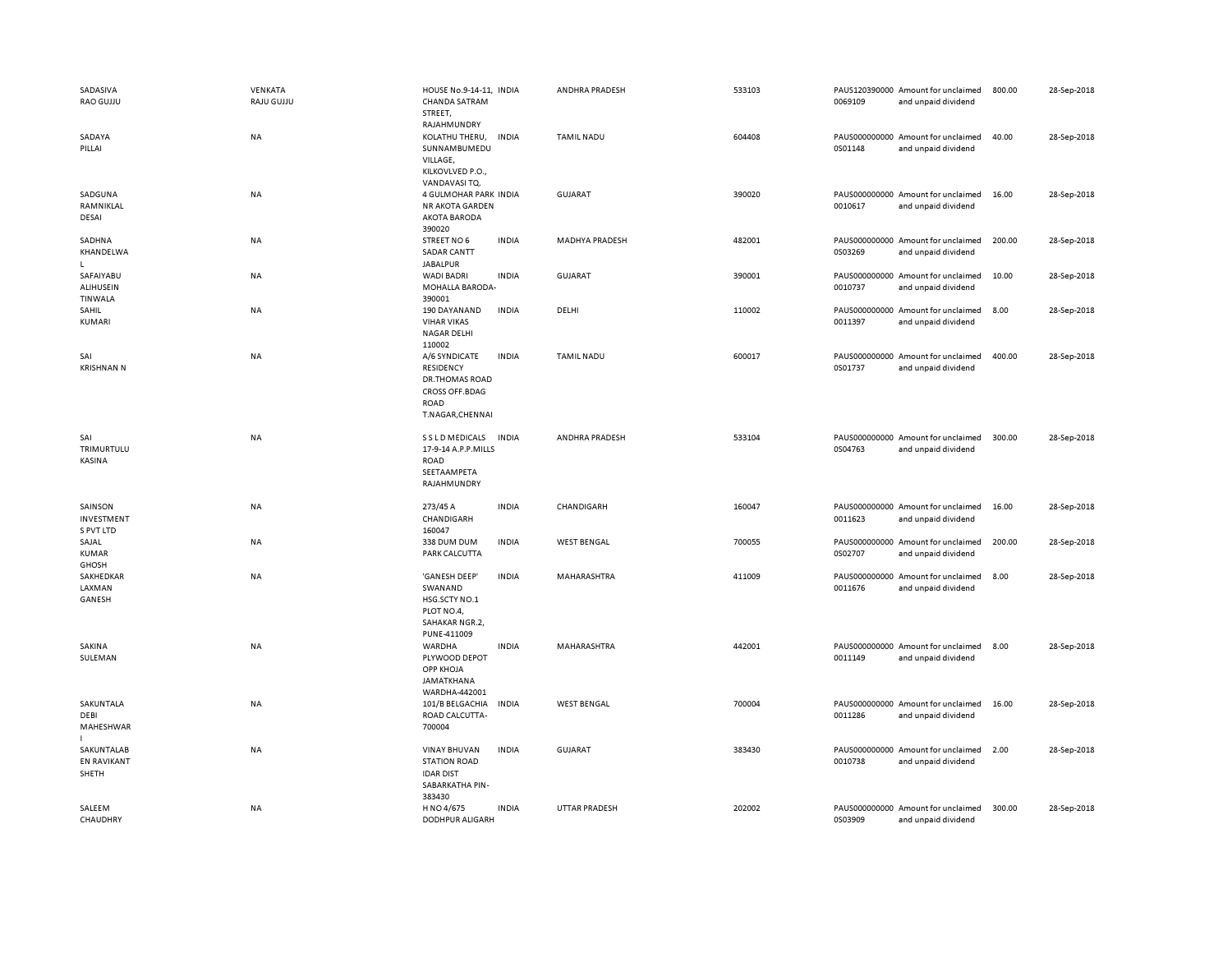| SAMEER<br>HANAMARAD<br>DI GANGAL | <b>NA</b>                              | C/O DR H T<br><b>GANGAL GANGAL</b><br>NURSING HOME<br>HOUSE HUBLI-<br>580021                                                | <b>INDIA</b> | KARNATAKA          | 580021 | 0010835 | PAUS000000000 Amount for unclaimed<br>and unpaid dividend | 40.00  | 28-Sep-2018 |
|----------------------------------|----------------------------------------|-----------------------------------------------------------------------------------------------------------------------------|--------------|--------------------|--------|---------|-----------------------------------------------------------|--------|-------------|
| SAMEER N<br>SHAH                 | NA                                     | 25/C SONORIKA<br>APPARTMENT 1ST<br><b>FLOOR</b><br>CHANDAWADI OPP<br><b>MADHAO BAUG C P</b><br><b>TANK MUMBAI</b><br>400004 | <b>INDIA</b> | MAHARASHTRA        | 400004 | 0011482 | PAUS000000000 Amount for unclaimed<br>and unpaid dividend | 16.00  | 28-Sep-2018 |
| SAMERCHAN<br>D                   | <b>NA</b>                              | P.B.1831, NO.3 II<br>MAIN<br>ROAD, CHAMRAJPE<br><b>T BANGALORE</b>                                                          | <b>INDIA</b> | KARNATAKA          | 560018 | 0S05421 | PAUS000000000 Amount for unclaimed<br>and unpaid dividend | 100.00 | 28-Sep-2018 |
| SAMIR<br>PARIKH                  | <b>NA</b>                              | C/O DR PARIKH H M INDIA<br>29 SEJAL SOCIETY<br>POSTOFFICE ROAD<br>FATEHGANJ, VADO<br>DARA                                   |              | <b>GUJARAT</b>     | 390002 | 0S01740 | PAUS000000000 Amount for unclaimed<br>and unpaid dividend | 800.00 | 28-Sep-2018 |
| SAMIRENDRA<br>SAHA               | <b>NA</b>                              | 14 G SWINHOE<br>STREET CALCUTTA                                                                                             | <b>INDIA</b> | <b>WEST BENGAL</b> | 700019 | 0S02892 | PAUS000000000 Amount for unclaimed<br>and unpaid dividend | 200.00 | 28-Sep-2018 |
| SAMJUBHAI<br>VALABHAI<br>SANGANI | NA                                     | NR KANYA SHALA<br>SHREE RAM KRUPA<br>MENDARDA                                                                               | <b>INDIA</b> | <b>GUJARAT</b>     | 362220 | 0119341 | PAUS120198000 Amount for unclaimed<br>and unpaid dividend | 32.00  | 28-Sep-2018 |
| SAMPATH<br><b>KUMARKJ</b>        | <b>NA</b>                              | 2668, 17th D Cross INDIA<br>Banashankari II<br>Stage                                                                        |              | KARNATAKA          | 560070 | 0S04719 | PAUS000000000 Amount for unclaimed<br>and unpaid dividend | 600.00 | 28-Sep-2018 |
| SAMRUDDHI<br>SHAILESH<br>GANDHI  | <b>NA</b>                              | II-B WEST VIEW 309 INDIA<br>S V ROAD<br>SANTACRUZ (WEST)<br>MUMBAI-400054                                                   |              | MAHARASHTRA        | 400054 | 0011176 | PAUS000000000 Amount for unclaimed<br>and unpaid dividend | 18.00  | 28-Sep-2018 |
| <b>SAMTA DEVI</b><br>RANKA       | GANPATLAL<br>RANKA                     | <b>HIRNO KA</b><br><b>MOHALLA</b><br><b>GYANJIKA CHOWK</b><br>GANGAPUR<br>(BHILWARA)                                        | <b>INDIA</b> | RAJASTHAN          | 311801 | 0012985 | PAUS000000000 Amount for unclaimed<br>and unpaid dividend | 16.00  | 28-Sep-2018 |
| SAMUEL H<br>LAWRENCE             | <b>NA</b>                              | MISSION TRAINING INDIA<br>COMPOUND<br><b>FATEHGUNJ</b><br>BARODA-390002                                                     |              | <b>GUJARAT</b>     | 390002 | 0011086 | PAUS000000000 Amount for unclaimed<br>and unpaid dividend | 16.00  | 28-Sep-2018 |
| SAMYUKTA<br>VADLAMANN<br>ATI     | <b>NA</b>                              | C/O.DAMODARA<br>RAO V.L.V.H<br>AKKENAPRAGADA<br>WARI STREET, OLD<br><b>GUNTUR GUNTUR</b><br>(A.P)                           | <b>INDIA</b> | ANDHRA PRADESH     | 522001 | 0S00682 | PAUS000000000 Amount for unclaimed<br>and unpaid dividend | 400.00 | 28-Sep-2018 |
| SANDEEP                          | <b>NA</b>                              | EF-620 SAROJINI<br>NAGAR NEW DELHI-<br>110023                                                                               | <b>INDIA</b> | DELHI              | 110023 | 0010740 | PAUS000000000 Amount for unclaimed<br>and unpaid dividend | 6.00   | 28-Sep-2018 |
| SANDEEP<br><b>BHATIA</b>         | VIJENDRA<br>PAL SINGH<br><b>BHATIA</b> | C/O V P S BHATIA<br>5/423 NEW<br>HYDERABAD<br>LUCKNOW                                                                       | <b>INDIA</b> | UTTAR PRADESH      | 226007 | 0137316 | PAUSIN3015571 Amount for unclaimed<br>and unpaid dividend | 290.00 | 28-Sep-2018 |
| SANDEEP<br><b>PUROHIT</b>        | NA                                     | 21 SANKAR<br><b>TENAMENTS RACE</b><br><b>COURSE BARODA</b><br>390021                                                        | <b>INDIA</b> | <b>GUJARAT</b>     | 390021 | 0011584 | PAUS000000000 Amount for unclaimed<br>and unpaid dividend | 66.00  | 28-Sep-2018 |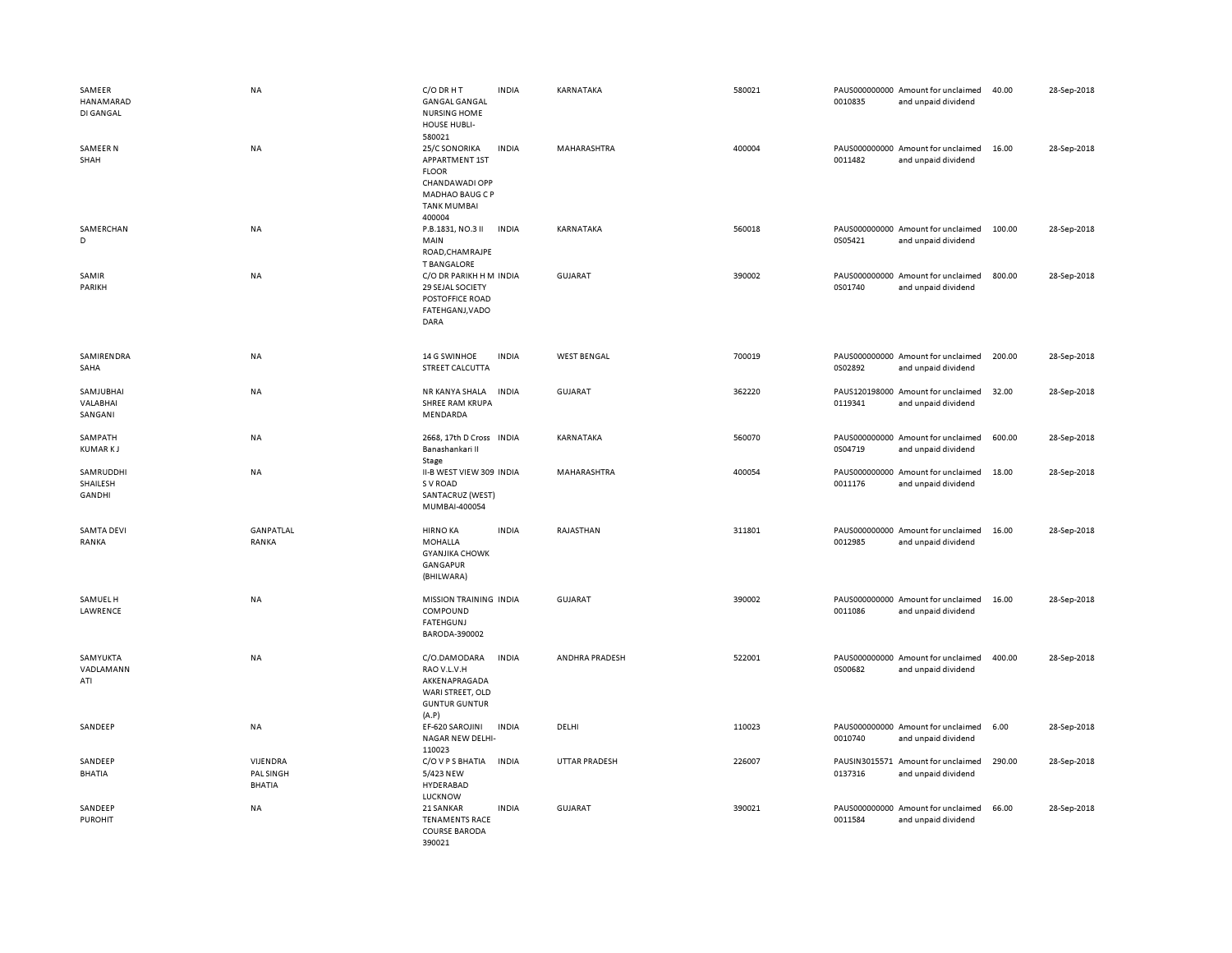| SANDHYA<br>DAMODARA<br>N NAMBIAR  | <b>NA</b>                                       | KOCHUMADHOM<br>ELAMAKKARA<br>COCHIN                                                                                                              | <b>INDIA</b> | KERALA                | 682026 | 0S02969                  | PAUS000000000 Amount for unclaimed<br>and unpaid dividend | 200.00 | 28-Sep-2018 |
|-----------------------------------|-------------------------------------------------|--------------------------------------------------------------------------------------------------------------------------------------------------|--------------|-----------------------|--------|--------------------------|-----------------------------------------------------------|--------|-------------|
| SANDHYA<br>JAIN                   | <b>NA</b>                                       | C-19 PANCHSHEEL INDIA<br><b>ENCLAVE NEW</b><br>DELHI 110017                                                                                      |              | DELHI                 | 110017 | 0011376                  | PAUS000000000 Amount for unclaimed<br>and unpaid dividend | 16.00  | 28-Sep-2018 |
| SANGAM KR                         | <b>NA</b>                                       | 678, NEW<br>TIPPASANDRA HAL<br><b>IIIRD STAGE</b><br><b>BANGALORE</b>                                                                            | <b>INDIA</b> | KARNATAKA             | 560075 | 0S01387                  | PAUS000000000 Amount for unclaimed<br>and unpaid dividend | 200.00 | 28-Sep-2018 |
| SANJAY<br>ARORA                   | Sh OM<br>PRAKASH                                | A-124<br>GUJRANWALA<br><b>TOWN PART-</b><br>1DELHI                                                                                               | <b>INDIA</b> | DELHI                 | 110009 | 0009712                  | PAUS120206000 Amount for unclaimed<br>and unpaid dividend | 8.00   | 28-Sep-2018 |
| <b>SANJAY BHAT</b>                | <b>NA</b>                                       | KASHNA-E-NARJIS<br><b>CIVIL LINE-2 BIJNOR</b>                                                                                                    | <b>INDIA</b> | <b>UTTAR PRADESH</b>  | 246701 | 0S03931                  | PAUS000000000 Amount for unclaimed<br>and unpaid dividend | 200.00 | 28-Sep-2018 |
| SANJAY<br>CHAMPAKLAL<br>SHAH      | <b>NA</b>                                       | C/O THE SWASTIK<br><b>JANATA SAHAKARI</b><br><b>BANK LTD 502</b><br><b>KALBADEVI ROAD</b><br>MUMBAI-400002                                       | <b>INDIA</b> | MAHARASHTRA           | 400002 | 0011161                  | PAUS000000000 Amount for unclaimed<br>and unpaid dividend | 8.00   | 28-Sep-2018 |
| SANJAY<br><b>DUBEY</b>            | NA                                              | 73 ASHOKA<br>SOCIETY E7 ARERA<br><b>COLONY BHOPAL M</b><br>P462016                                                                               | <b>INDIA</b> | <b>MADHYA PRADESH</b> | 462016 | 0011587                  | PAUS000000000 Amount for unclaimed<br>and unpaid dividend | 8.00   | 28-Sep-2018 |
| SANJAY<br><b>DUBEY</b>            | NA                                              | 73 ASHOKA<br>SOCIETY E7 ARERA<br>COLONY BHOPAL M<br>P462016                                                                                      | <b>INDIA</b> | <b>MADHYA PRADESH</b> | 462016 | 0011586                  | PAUS000000000 Amount for unclaimed<br>and unpaid dividend | 8.00   | 28-Sep-2018 |
| SANJAY G<br>KHANDELWA<br>L        | GIRJASHANK<br>AR M<br>KHANDELWA<br>$\mathsf{L}$ | PLAT NO.405 S/4<br><b>SUNDER WAN</b><br><b>SUNDER NAGAR</b><br>MALAD<br>(W)MUMBAI                                                                | <b>INDIA</b> | MAHARASHTRA           | 400064 | 1687196                  | PAUS120106000 Amount for unclaimed<br>and unpaid dividend | 32.00  | 28-Sep-2018 |
| SANJAY<br>HASTIMAL<br>SAKARIA     | NA                                              | B/12 KINNDU<br>APARTMENT 3RD<br><b>FLR OPP</b><br>MUNICIPAL<br><b>MARKET MILLAN</b><br>PARK SOC<br>NAVRANGPURA<br>AHMEDABAD<br>380009            | <b>INDIA</b> | <b>GUJARAT</b>        | 380009 | 0011395                  | PAUS000000000 Amount for unclaimed<br>and unpaid dividend | 32.00  | 28-Sep-2018 |
| SANJAY<br><b>HINGORANI</b>        | NA                                              | 81-82 KHANDARY<br><b>COLONY AGRA</b>                                                                                                             | <b>INDIA</b> | <b>UTTAR PRADESH</b>  | 282002 | 0S03954                  | PAUS000000000 Amount for unclaimed<br>and unpaid dividend | 200.00 | 28-Sep-2018 |
| SANJAY<br><b>INDUBHAI</b><br>AMIN | NA                                              | <b>RACE COURSE</b><br><b>CIRCLE BARODA</b><br>390005                                                                                             | <b>INDIA</b> | <b>GUJARAT</b>        | 390005 | 0011334                  | PAUS000000000 Amount for unclaimed<br>and unpaid dividend | 2.00   | 28-Sep-2018 |
| SANJAY<br>KAWATHEKA<br>R          | AD<br>KAWATHEKA<br>$\mathsf{R}$                 | C/O A D GAWAI<br>PLOT NO 49<br><b>VAIBHAV NAGAR</b><br><b>NEAR</b><br>RADHAKRISHNA<br><b>NGR NEAR</b><br><b>WAGHAPUR</b><br><b>TEKADI LOHARA</b> | <b>INDIA</b> | MAHARASHTRA           | 445001 | PAUSIN3005131<br>3007422 | Amount for unclaimed<br>and unpaid dividend               | 10.00  | 28-Sep-2018 |

 ROAD WAGHAPUR YAVATMAL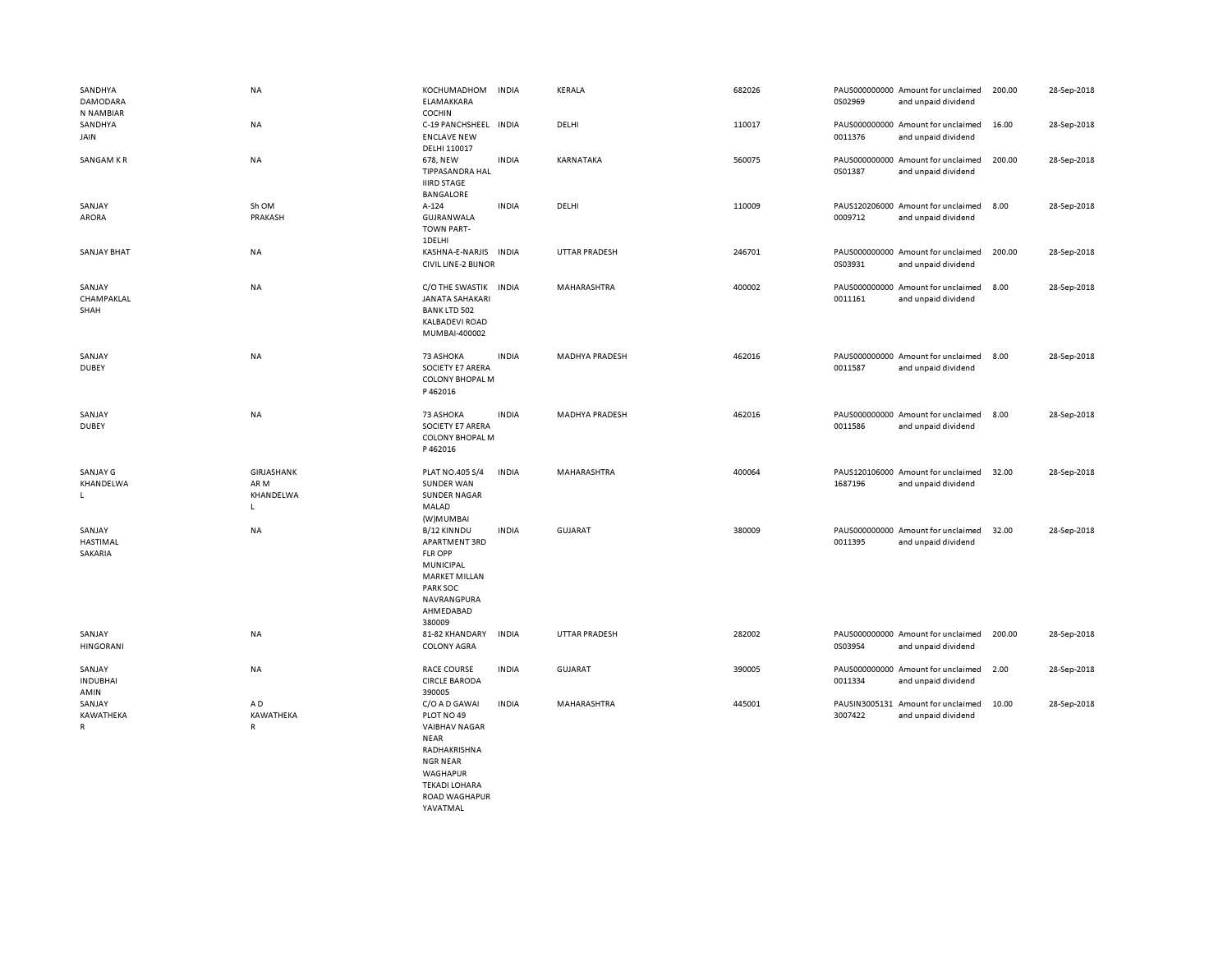| SANJAY<br>MEHTA                    | NA                           | 44/1 CHAKRA<br><b>BARIA ROAD</b><br>SOUTH CALCUTTA<br>700025                                                 | <b>INDIA</b> | <b>WEST BENGAL</b> | 700025 | 0011661 | PAUS000000000 Amount for unclaimed<br>and unpaid dividend | 32.00  | 28-Sep-2018 |
|------------------------------------|------------------------------|--------------------------------------------------------------------------------------------------------------|--------------|--------------------|--------|---------|-----------------------------------------------------------|--------|-------------|
| <b>SANJAY PATIL</b>                | <b>NA</b>                    | ASHIRWAD 4739/8- INDIA<br>9 KARAD ROAD<br>PANDHARPUR                                                         |              | <b>MAHARASHTRA</b> | 413304 | 0S04947 | PAUS000000000 Amount for unclaimed<br>and unpaid dividend | 500.00 | 28-Sep-2018 |
| SANJAY<br>PRAKASH<br>MEHTA         | NA                           | C/O SKG<br><b>EQUIPMENTS PVT</b><br>LTD 59, GAUTAM<br>COMPLEX SEC-<br>11,CBD<br>BELAPURNAVI<br><b>MUMBAI</b> | <b>INDIA</b> | MAHARASHTRA        | 400614 | 0011287 | PAUS000000000 Amount for unclaimed<br>and unpaid dividend | 16.00  | 28-Sep-2018 |
| SANJAY<br>PRASAD                   | <b>NA</b>                    | <b>B-2/84 ASHOK</b><br>VIHAR II DELHI-<br>110052                                                             | <b>INDIA</b> | DELHI              | 110052 | 0010865 | PAUS000000000 Amount for unclaimed<br>and unpaid dividend | 32.00  | 28-Sep-2018 |
| SANJAY<br>PRASAD                   | NA                           | <b>B-2/84 ASHOK</b><br><b>VIHAR PHASE II</b><br>DELHI-110052                                                 | <b>INDIA</b> | DELHI              | 110052 | 0010867 | PAUS000000000 Amount for unclaimed<br>and unpaid dividend | 32.00  | 28-Sep-2018 |
| SANJAY R<br>GOYANI                 | <b>NA</b>                    | 701/1 GULSHAN<br>VILLA CO-OP HSG<br>SOC JUHU LANE<br>ANDHERI WEST<br>MUMBAI 400058                           | <b>INDIA</b> | MAHARASHTRA        | 400058 | 0011594 | PAUS000000000 Amount for unclaimed<br>and unpaid dividend | 100.00 | 28-Sep-2018 |
| SANJAY<br>SAHAI                    | <b>NA</b>                    | <b>MARKETING DIV</b><br>ALEMBIC<br>CHEMICALS<br>VADODARA                                                     | <b>INDIA</b> | GUJARAT            | 390003 | 0S04566 | PAUS000000000 Amount for unclaimed<br>and unpaid dividend | 300.00 | 28-Sep-2018 |
| SANJAY<br>SOMALAL<br>PARIKH        | NA                           | A-66 ADHAR<br>SOCIETY<br><b>WAGHODIA ROAD</b><br><b>BARODA 390019</b>                                        | <b>INDIA</b> | <b>GUJARAT</b>     | 390019 | 0011271 | PAUS000000000 Amount for unclaimed<br>and unpaid dividend | 8.00   | 28-Sep-2018 |
| SANJAY<br>SOMALAL<br>PARIKH        | NA                           | A 66 ADHAR<br>SOCIETY<br><b>WAGHODIA ROAD</b><br><b>BARODA</b>                                               | <b>INDIA</b> | <b>GUJARAT</b>     | 390019 | 0011583 | PAUS000000000 Amount for unclaimed<br>and unpaid dividend | 8.00   | 28-Sep-2018 |
| SANJAY<br>VERGHESE                 | NA                           | 6-V-5 BASANT<br><b>VIHAR DADABARI</b><br>KOTA,                                                               | <b>INDIA</b> | RAJASTHAN          | 324009 | 0S03328 | PAUS000000000 Amount for unclaimed<br>and unpaid dividend | 200.00 | 28-Sep-2018 |
| SANJIB<br><b>NAYAK</b>             | NA                           | 12/12<br>SATCHASIPARA<br><b>ROAD PO</b><br><b>COSSIPORE</b><br>CALCUTTA                                      | <b>INDIA</b> | <b>WEST BENGAL</b> | 700002 | 0S02860 | PAUS000000000 Amount for unclaimed<br>and unpaid dividend | 300.00 | 28-Sep-2018 |
| SANJIV<br><b>KUMAR</b><br>UPADHYAY | <b>BL</b><br><b>UPADHYAY</b> | D-86, VIVEK VIHAR INDIA<br>DELHI                                                                             |              | DELHI              | 110095 | 0019929 | PAUSIN3007241 Amount for unclaimed<br>and unpaid dividend | 16.00  | 28-Sep-2018 |
| SANJUKTA<br>PATTANAYAK             | NA                           | C/O LATE AMULYA INDIA<br>KUMAR<br>PATTANAYAK<br>MADHUSUDAN<br>NAGAR<br>TULSIPURCUTTACK                       |              | ORISSA             | 753008 | 0011533 | PAUS000000000 Amount for unclaimed<br>and unpaid dividend | 8.00   | 28-Sep-2018 |
| SANKARLAL R<br>PATEL               | RAYCHANDB<br>HAI             | AT-KANSA TA-<br><b>VISNAGAR DIST-</b><br>MEHSANAVISNAGA<br>R                                                 | <b>INDIA</b> | GUJARAT            | 384315 | 0114571 | PAUS120341000 Amount for unclaimed<br>and unpaid dividend | 2.00   | 28-Sep-2018 |
| SANKATHA<br>SINGH                  | NA                           | D-38 HAUZ KHAS<br>FLAT NO 2 I FLOOR<br><b>NEW DELHI 110016</b>                                               | <b>INDIA</b> | DELHI              | 110016 | 0011306 | PAUS000000000 Amount for unclaimed<br>and unpaid dividend | 8.00   | 28-Sep-2018 |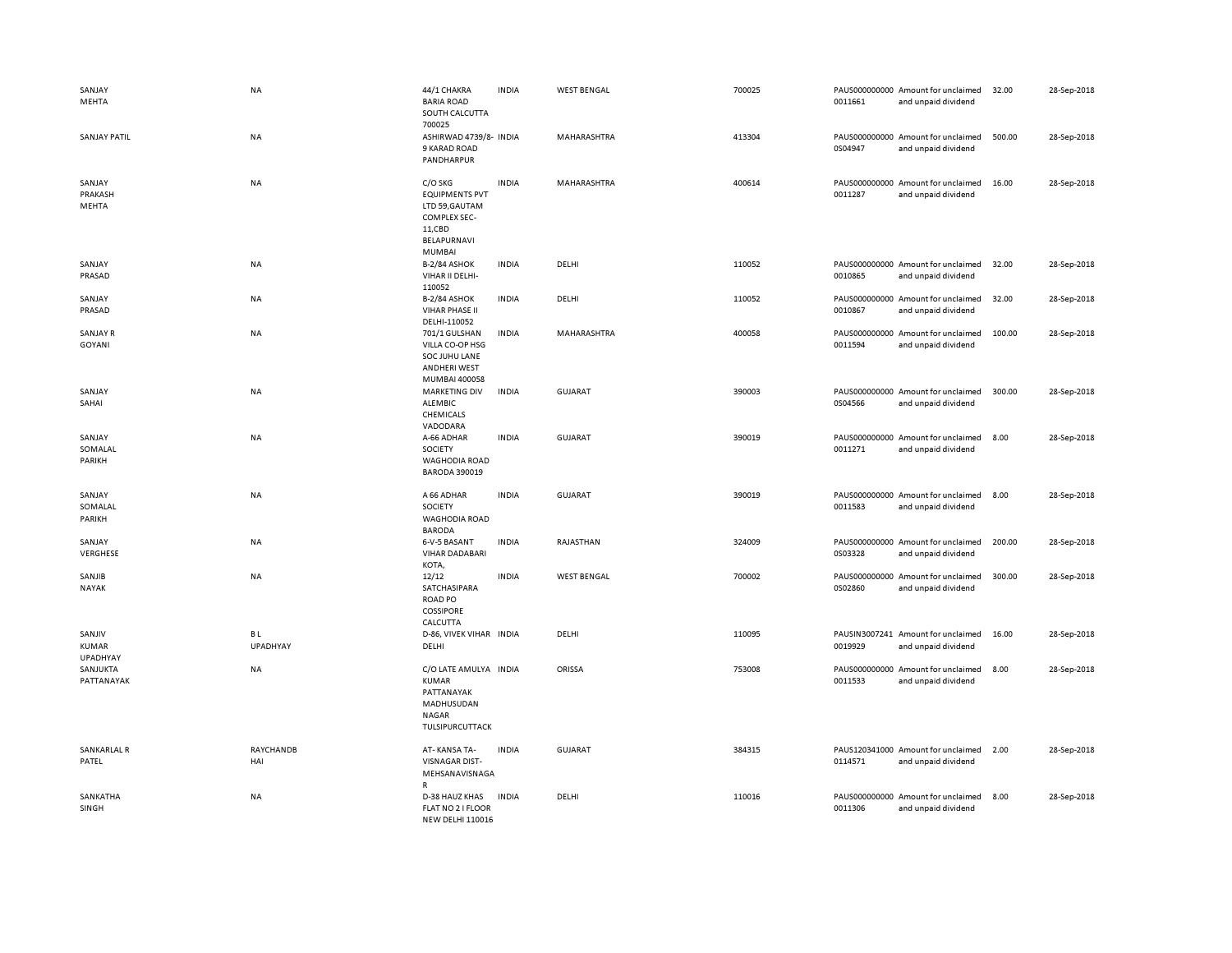| SANTOSH                              | NA                         | H NO 21-7-104<br><b>GHANSI BAZAR</b><br>KOKHARWADI<br>HYDERABAD                                                | <b>INDIA</b> | ANDHRA PRADESH       | 500002 | 0S03219 | PAUS000000000 Amount for unclaimed<br>and unpaid dividend | 600.00 | 28-Sep-2018 |
|--------------------------------------|----------------------------|----------------------------------------------------------------------------------------------------------------|--------------|----------------------|--------|---------|-----------------------------------------------------------|--------|-------------|
| SANTOSH<br>AGARWAL                   | NA                         | <b>TRISALA PEO</b><br><b>FANCY BAZAR</b><br><b>GUWAHATI</b>                                                    | <b>INDIA</b> | ASSAM                | 781001 | 0S03068 | PAUS000000000 Amount for unclaimed<br>and unpaid dividend | 200.00 | 28-Sep-2018 |
| SANTOSH<br><b>BIJANI</b>             | <b>NA</b>                  | B-604, JYOTI SUPER INDIA<br>GARDEN, AHMSA<br>KHAND II 2 MALL<br>ROAD,<br>INDRAPURAM<br>GHAZIABAD               |              | <b>UTTAR PRADESH</b> | 201001 | 0011564 | PAUS000000000 Amount for unclaimed<br>and unpaid dividend | 32.00  | 28-Sep-2018 |
| SANTOSH<br>DEVI                      | NA                         | 2641 MAIN BAZAR INDIA<br>SHADIPUR PO<br>PATEL NAGAR NEW<br>DELHI-110008                                        |              | DELHI                | 110008 | 0010987 | PAUS000000000 Amount for unclaimed<br>and unpaid dividend | 8.00   | 28-Sep-2018 |
| SANTOSH<br><b>GUPTA</b>              | NA                         | H.NO.-19<br>KHAJOORI<br>WAZIRABAD ROAD<br>DELHI                                                                | <b>INDIA</b> | DELHI                | 110094 | 0688669 | PAUSIN3023651 Amount for unclaimed<br>and unpaid dividend | 16.00  | 28-Sep-2018 |
| SANTOSH<br><b>GUPTA</b>              | NA                         | <b>H NO-234 RAM</b><br><b>NAGAR NEAR</b><br><b>KRISHNA NAGAR</b><br>DELHI-110051                               | <b>INDIA</b> | DELHI                | 110051 | 0010991 | PAUS000000000 Amount for unclaimed<br>and unpaid dividend | 8.00   | 28-Sep-2018 |
| SANTOSH<br>JAIN                      | <b>NA</b>                  | C/O G C JAIN<br>ALLAHABAD BANK<br><b>SCINDIA HOUSE</b><br>NEW DELHI-110001                                     | <b>INDIA</b> | DELHI                | 110001 | 0011299 | PAUS000000000 Amount for unclaimed<br>and unpaid dividend | 8.00   | 28-Sep-2018 |
| SANTOSH<br><b>KUMAR</b><br>CHAUDHARY | NA                         | N 2-18 SUNDER<br><b>NAGAR S V ROAD</b><br>MALAD (WEST)<br>MUMBAI-400064                                        | <b>INDIA</b> | MAHARASHTRA          | 400064 | 0010916 | PAUS000000000 Amount for unclaimed<br>and unpaid dividend | 8.00   | 28-Sep-2018 |
| SANTOSH<br><b>KUMAR JAIN</b>         | GULAB<br><b>CHAND JAIN</b> | S S 670/13 MALA<br>KUNTA<br>HYDERABAD                                                                          | <b>INDIA</b> | ANDHRA PRADESH       | 500012 | 0985390 | PAUSIN3003941 Amount for unclaimed<br>and unpaid dividend | 82.00  | 28-Sep-2018 |
| SANTOSH M I                          | <b>NA</b>                  | FLAT NO B.35<br>BLOCK-1 3RD<br><b>FLOOR BUILDERS</b><br>APPT'(NEXT TO AEG<br><b>NGEF) AIRPORT</b><br>BANGALORE | <b>INDIA</b> | KARNATAKA            | 560017 | 0S01074 | PAUS000000000 Amount for unclaimed<br>and unpaid dividend | 40.00  | 28-Sep-2018 |
| SANTOSH<br>RAINA                     | <b>NA</b>                  | FLAT O 67-C<br>POCKET A/D<br>SHALIMAR BAGH<br><b>NEW DELHI 110052</b>                                          | <b>INDIA</b> | DELHI                | 110052 | 0011035 | PAUS000000000 Amount for unclaimed<br>and unpaid dividend | 8.00   | 28-Sep-2018 |
| SANTOSH<br>RANI                      | NA                         | T/696 GALI NO 4<br><b>FAIZ ROAD KAROL</b><br><b>BAGH NEW DELHI</b><br>110005                                   | <b>INDIA</b> | DELHI                | 110005 | 0011251 | PAUS000000000 Amount for unclaimed<br>and unpaid dividend | 8.00   | 28-Sep-2018 |
| SANTOSH<br>SIDHU                     | NA                         | 24 SRAVANA<br><b>NOFRA NAVY</b><br>NAGAR COLABA<br>MUMBAI 400005                                               | <b>INDIA</b> | MAHARASHTRA          | 400005 | 0011088 | PAUS000000000 Amount for unclaimed<br>and unpaid dividend | 8.00   | 28-Sep-2018 |
| SANWARMAL<br>SIHAG                   | NA                         | C/O SHRIRAJ<br><b>BEARING CO OPP</b><br><b>VORK HOTEL M I</b><br><b>ROAD JAIPUR</b>                            | <b>INDIA</b> | RAJASTHAN            | 302003 | 0S03321 | PAUS000000000 Amount for unclaimed<br>and unpaid dividend | 200.00 | 28-Sep-2018 |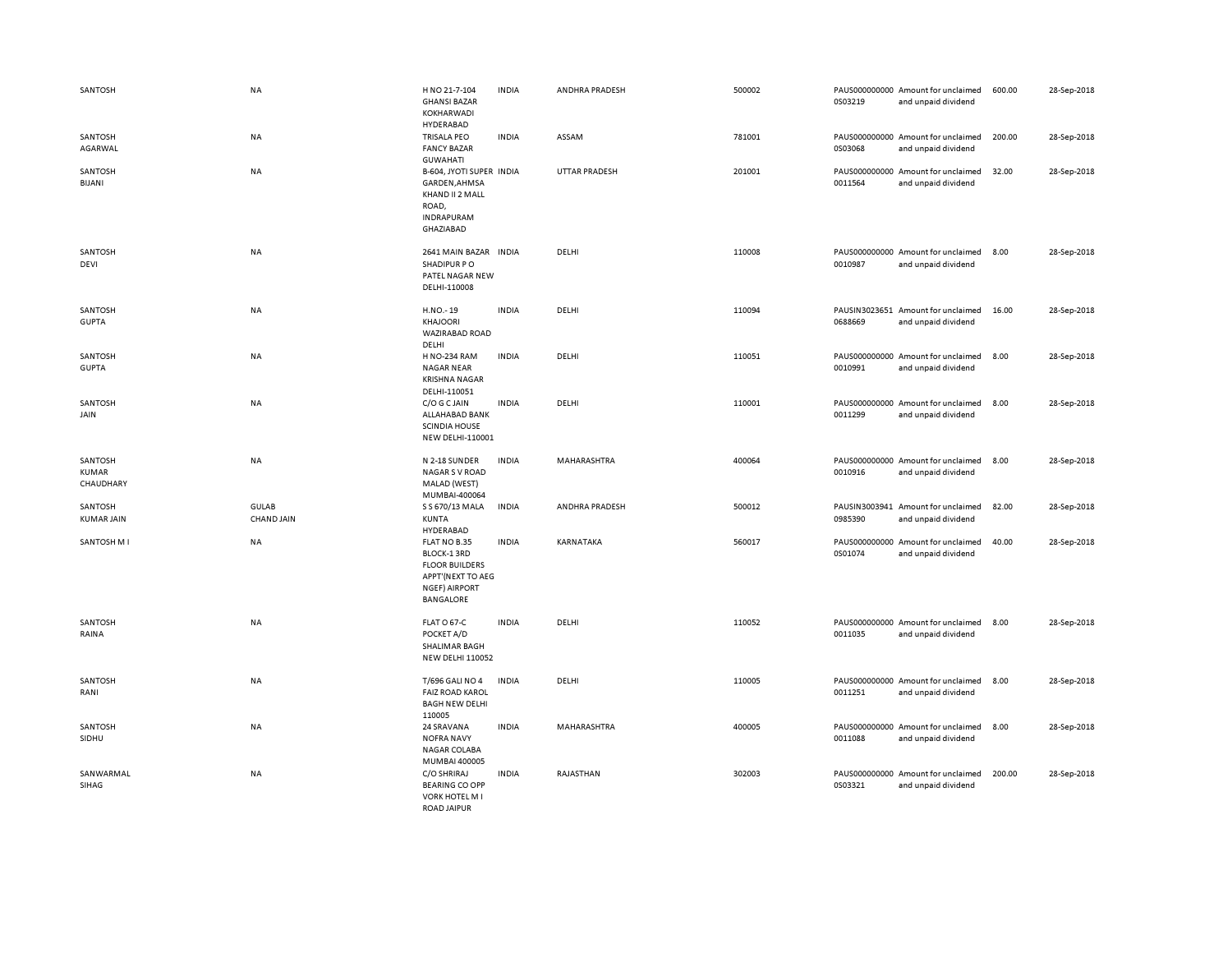| SARABHAI<br>CHIMANLAL                       | <b>NA</b> | "MANGALAM" 9<br><b>JAGABHAI PARK</b><br>KANKARIA<br>AHMEDABAD-<br>380022                                                                             | <b>INDIA</b> | GUJARAT           | 380022 | 0010665 | PAUS000000000 Amount for unclaimed<br>and unpaid dividend | 32.00  | 28-Sep-2018 |
|---------------------------------------------|-----------|------------------------------------------------------------------------------------------------------------------------------------------------------|--------------|-------------------|--------|---------|-----------------------------------------------------------|--------|-------------|
| SARADA G<br><b>NAIR</b>                     | NA        | <b>SARADA VIHAR</b><br><b>NARTHENR GATE</b><br>AMBALAPUIAH                                                                                           | <b>INDIA</b> | HARYANA           | 133001 | 0011380 | PAUS000000000 Amount for unclaimed<br>and unpaid dividend | 6.00   | 28-Sep-2018 |
| SARASVATIBE<br>N<br>BALVANTRAI<br>KABRAWALA | NA        | <b>LIMDA CHOWK</b><br>SURAT-395001                                                                                                                   | <b>INDIA</b> | <b>GUJARAT</b>    | 395001 | 0010743 | PAUS000000000 Amount for unclaimed<br>and unpaid dividend | 6.00   | 28-Sep-2018 |
| SARASWATHI<br>D                             | NA        | <b>NO 5 SRIDEVI</b><br><b>COLONY ASHOK</b><br>NAGAR CHENNAI<br>600083                                                                                | <b>INDIA</b> | <b>TAMIL NADU</b> | 600083 | 0010982 | PAUS000000000 Amount for unclaimed<br>and unpaid dividend | 20.00  | 28-Sep-2018 |
| SARASWATI A<br>CHANDIRA                     | NA        | C/O DRAR<br>CHANDIRA RMO<br><b>MUNICIPLE</b><br>HOSPITAL SIDHPUR-<br>384151                                                                          | <b>INDIA</b> | <b>GUJARAT</b>    | 384151 | 0010925 | PAUS000000000 Amount for unclaimed<br>and unpaid dividend | 8.00   | 28-Sep-2018 |
| SARASWATI<br>DEBI                           | NA        | C-169 D D A FLATS INDIA<br>SAKET NEW DELHI-<br>110017                                                                                                |              | DELHI             | 110017 | 0011228 | PAUS000000000 Amount for unclaimed<br>and unpaid dividend | 16.00  | 28-Sep-2018 |
| SARAT<br><b>KUMAR</b><br>SAHOO              | <b>NA</b> | PHYSICIAN, DY.<br><b>CHIEF MEDICAL</b><br>OFFICER GAS<br><b>AUTHORITY OF</b><br>INDIA LTD, 16,<br><b>BHIKAIJI PALACE,</b><br>R.K.PURAM, NEW<br>DELHI | <b>INDIA</b> | DELHI             | 110066 | 0S04451 | PAUS000000000 Amount for unclaimed<br>and unpaid dividend | 200.00 | 28-Sep-2018 |
| SARJUBEN C<br>SHAH                          | <b>NA</b> | 5-A, NARAYAN<br>NAGAR-2, B/H<br>RANCHHODJI<br>TEMPLE,<br>WAGHODIA<br>ROAD, VADODARA                                                                  | <b>INDIA</b> | <b>GUJARAT</b>    | 390019 | 0011443 | PAUS000000000 Amount for unclaimed<br>and unpaid dividend | 10.00  | 28-Sep-2018 |
| SARLA<br>DHAWAN                             | NA        | 25 MALCHA MARG INDIA<br>CHANAKYAPURI<br>NEW DELHI-110021                                                                                             |              | DELHI             | 110021 | 0011050 | PAUS000000000 Amount for unclaimed<br>and unpaid dividend | 8.00   | 28-Sep-2018 |
| SARLA<br><b>HIRALAL</b><br>CHHAYA           | NA        | <b>BLOCK NO 2</b><br>RAMNIVAS<br><b>HANUMAN ROAD</b><br>VILEPARLE (EAST)<br>MUMBAI-400057                                                            | <b>INDIA</b> | MAHARASHTRA       | 400057 | 0010887 | PAUS000000000 Amount for unclaimed<br>and unpaid dividend | 16.00  | 28-Sep-2018 |
| SARLA<br>KIRITBHAI<br>SHAH                  | NA        | SHIVE KRUPA 3RD<br>FL FLAT NO 9<br><b>KARANI LANE</b><br><b>GHATKOPAR</b><br>MUMBAI-400086                                                           | <b>INDIA</b> | MAHARASHTRA       | 400086 | 0011163 | PAUS000000000 Amount for unclaimed<br>and unpaid dividend | 8.00   | 28-Sep-2018 |
| SAROJ BALA<br>JAIN                          | NA        | 64 APUPURA JAIN<br><b>MANDIR</b><br>MUZAFFARNAGAR                                                                                                    | <b>INDIA</b> | UTTAR PRADESH     | 251001 | 0011384 | PAUS000000000 Amount for unclaimed<br>and unpaid dividend | 16.00  | 28-Sep-2018 |
| SAROJ<br>KEJRIWAL                           | NA        | AMPOULES & VIALS INDIA<br>MFG CO (B) LTD<br>139-A MAROL<br><b>MAROSHI ROAD</b><br>MUMBAI-400059                                                      |              | MAHARASHTRA       | 400059 | 0010912 | PAUS000000000 Amount for unclaimed<br>and unpaid dividend | 32.00  | 28-Sep-2018 |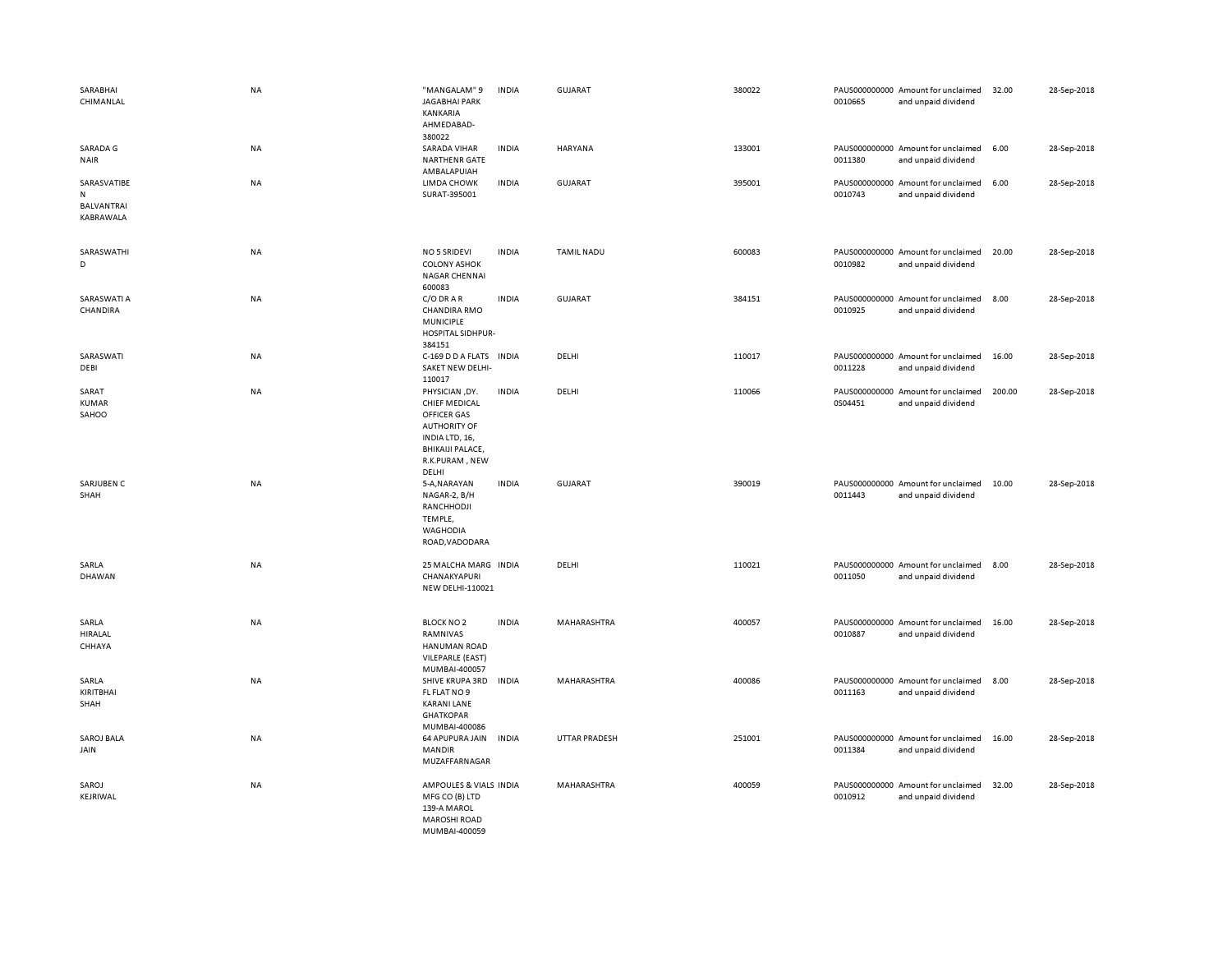| SAROJ<br>KUMARI                       | NA                           | G-134 PREET VIHAR INDIA<br><b>VIKAS MARG DELHI</b><br>110092                                                                  |              | DELHI              | 110092 | 0011222 | PAUS000000000 Amount for unclaimed<br>and unpaid dividend | 8.00   | 28-Sep-2018 |
|---------------------------------------|------------------------------|-------------------------------------------------------------------------------------------------------------------------------|--------------|--------------------|--------|---------|-----------------------------------------------------------|--------|-------------|
| SAROJ<br>KUMARI                       | NA                           | C/O PAWAN<br>CREDIT<br>CORPORATION<br>30/31 KALA-KAR<br><b>STREET 4TH FLOOR</b><br>ROOM NO <sub>27</sub><br>CALCUTT- A-700007 | <b>INDIA</b> | <b>WEST BENGAL</b> | 700007 | 0011285 | PAUS000000000 Amount for unclaimed<br>and unpaid dividend | 8.00   | 28-Sep-2018 |
| SAROJ<br>MAHESHWAR                    | B G<br>MAHESHWA<br><b>RI</b> | A-99 PANDAV<br><b>NAGAR PATPAR</b><br><b>GANJ ROAD DELHI</b>                                                                  | <b>INDIA</b> | DELHI              | 110092 | 0021047 | PAUSIN3028221 Amount for unclaimed<br>and unpaid dividend | 200.00 | 28-Sep-2018 |
| <b>SAROJ VINOD</b><br>PAREKH          | NA                           | 39 SARASWATI<br>BHUWAN<br>WALKESHWAR<br><b>BANGANGA CROSS</b><br>LANE MUMBAI -<br>400006                                      | <b>INDIA</b> | MAHARASHTRA        | 400006 | 0011273 | PAUS000000000 Amount for unclaimed<br>and unpaid dividend | 16.00  | 28-Sep-2018 |
| SAROJ<br><b>VISHNOI</b>               | NA                           | <b>73 TAGORE PARK</b><br><b>MODEL TOWN</b><br>DELHI-110009                                                                    | <b>INDIA</b> | DELHI              | 110009 | 0010994 | PAUS000000000 Amount for unclaimed<br>and unpaid dividend | 16.00  | 28-Sep-2018 |
| SAROJBEN<br><b>BHANUBHAI</b><br>PATEL | <b>NA</b>                    | 'TUSHAR' BEHIND<br><b>UCO BANK NEAR</b><br><b>SARDAR STATUE V</b><br><b>VIDYANAGAR DIST</b><br>KAIRA 388120                   | <b>INDIA</b> | <b>GUJARAT</b>     | 388120 | 0010744 | PAUS000000000 Amount for unclaimed<br>and unpaid dividend | 16.00  | 28-Sep-2018 |
| SAROJBEN<br>MANEKCHAN<br>D SHAH       | <b>NA</b>                    | 592/64 PARADISE<br>APARTMENT<br>LAXMINAGAR GUJ<br><b>HSG BOARD</b><br><b>BARODA 390021</b>                                    | <b>INDIA</b> | <b>GUJARAT</b>     | 390021 | 0010667 | PAUS000000000 Amount for unclaimed<br>and unpaid dividend | 2.00   | 28-Sep-2018 |
| SAROJINI<br><b>DEVI</b>               | NA                           | $C/O$ B K<br>CHAODHARY<br>ALEMBIC<br><b>CHEMICAL WORKS</b><br>CO LTD PATNA                                                    | <b>INDIA</b> | <b>BIHAR</b>       | 800001 | 0S04017 | PAUS000000000 Amount for unclaimed<br>and unpaid dividend | 200.00 | 28-Sep-2018 |
| <b>SAROJINI M</b>                     | NA                           | C/O PRAJA VYDYA<br>SALA OPP HOTEL<br>SUDHA GAJUWALA<br>VISAKHAPATNAM                                                          | <b>INDIA</b> | ANDHRA PRADESH     | 530026 | 0S04833 | PAUS000000000 Amount for unclaimed<br>and unpaid dividend | 200.00 | 28-Sep-2018 |
| <b>SAROJINI S</b><br>SANKA            | NA                           | N C-12 POWER<br>HOUSE COLONY<br><b>GODAVARI KHANI</b><br><b>KARIM NAGAR</b><br>505209 A P                                     | <b>INDIA</b> | ANDHRA PRADESH     | 505209 | 0010961 | PAUS000000000 Amount for unclaimed<br>and unpaid dividend | 8.00   | 28-Sep-2018 |
| SARSWTIBEN<br><b>GULABRAI</b><br>SONI | NA                           | $C/24$ ,<br>GANDHINAGAR,<br><b>RLY. STATION</b><br>ROAD, JAMNAGAR<br>PIN-361002                                               | <b>INDIA</b> | <b>GUJARAT</b>     | 361002 | 0011075 | PAUS000000000 Amount for unclaimed<br>and unpaid dividend | 8.00   | 28-Sep-2018 |
| SARVESH<br>CHANDEV<br>NAGAR           | NA                           | C/O SHRI VINOD<br><b>KUMAR STATE</b><br><b>BANK OF INDIA</b><br><b>ASAF ALI ROAD</b><br>NEW DELHI 110001                      | <b>INDIA</b> | DELHI              | 110001 | 0010990 | PAUS000000000 Amount for unclaimed<br>and unpaid dividend | 8.00   | 28-Sep-2018 |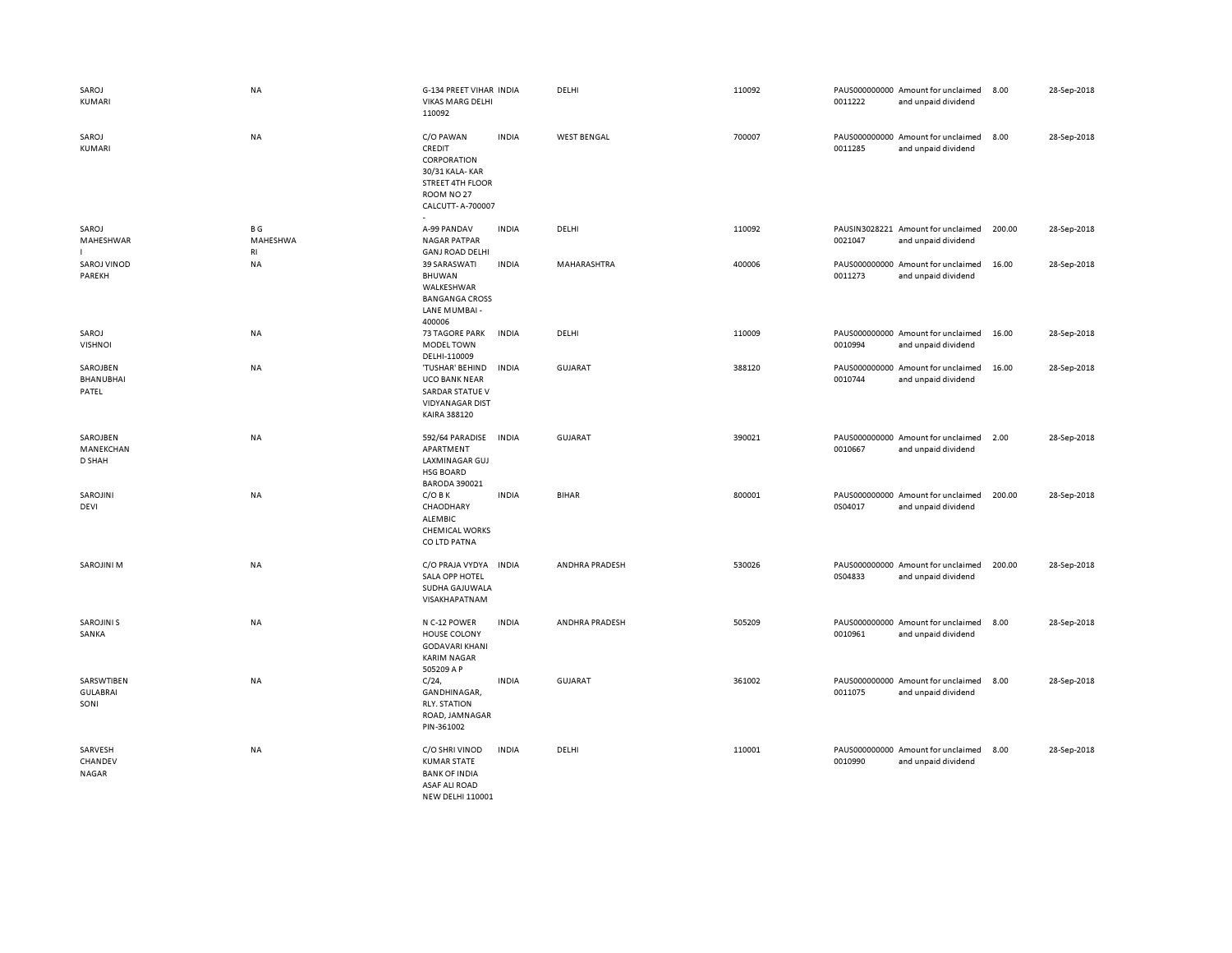| SARVESHWA<br><b>R KUMAR</b><br>VIJAYVARGIY | <b>BAPULAL</b><br>VIJAYVARGIY | 36, DASHERA<br><b>MAIDAN MOTILAL</b><br><b>NEHRU NAGAR</b><br>MAMTA-BHAWAN,<br>UJJAIN, MP                                             | <b>INDIA</b> | MADHYA PRADESH | 456010 | 7361693 | PAUSIN3013301 Amount for unclaimed<br>and unpaid dividend | 16.00   | 28-Sep-2018 |
|--------------------------------------------|-------------------------------|---------------------------------------------------------------------------------------------------------------------------------------|--------------|----------------|--------|---------|-----------------------------------------------------------|---------|-------------|
| SARVOTAM<br>VENKATESH<br>BHAT              | <b>NA</b>                     | 6 GHARKUL GOPAL INDIA<br><b>NAGAR DOMBIVLI</b><br>EAST 421201                                                                         |              | MAHARASHTRA    | 421201 | 0011168 | PAUS000000000 Amount for unclaimed<br>and unpaid dividend | 8.00    | 28-Sep-2018 |
| SASIDHAR<br>KOMAKULA                       | <b>NA</b>                     | C/O DR K V G K<br>TILAK 3/2 PRINCE<br>APARTMENTS<br>VISAKHAPATNAM                                                                     | <b>INDIA</b> | ANDHRA PRADESH | 530002 | 0S05339 | PAUS000000000 Amount for unclaimed<br>and unpaid dividend | 1500.00 | 28-Sep-2018 |
| SASIKALA<br>POLA                           | <b>NA</b>                     | C/O.LAXMI STEEL<br><b>CENTRE 52/179</b><br><b>BUS STAND ROAD,</b><br>KURNOOL                                                          | <b>INDIA</b> | ANDHRA PRADESH | 518001 | 0S00249 | PAUS000000000 Amount for unclaimed<br>and unpaid dividend | 200.00  | 28-Sep-2018 |
| SASINDRANA<br>TH <sub>N</sub>              | <b>NA</b>                     | 810,3RD CROSS,<br>HENNUR<br>BANASWADI<br>LAYOUT, 1ST BLOCK<br>BANGALORE                                                               | <b>INDIA</b> | KARNATAKA      | 560043 | 0N00178 | PAUS000000000 Amount for unclaimed<br>and unpaid dividend | 200.00  | 28-Sep-2018 |
| SASTRY D G P                               | <b>NA</b>                     | 6-3-668/10/45<br><b>DURGA NAGAR</b><br>COLONY<br>PANJABUTIA, HYDE<br>RABAD                                                            | <b>INDIA</b> | ANDHRA PRADESH | 500482 | 0S03196 | PAUS000000000 Amount for unclaimed<br>and unpaid dividend | 200.00  | 28-Sep-2018 |
| <b>SAT PAL</b>                             | <b>NA</b>                     | 602 NIRMAL<br><b>TOWER</b><br><b>BARAKHAMBA</b><br><b>ROAD NEW DELHI</b><br>110001                                                    | <b>INDIA</b> | <b>DELHI</b>   | 110001 | 0011351 | PAUS000000000 Amount for unclaimed<br>and unpaid dividend | 8.00    | 28-Sep-2018 |
| <b>SAT PAL</b>                             | <b>NA</b>                     | C/O BHAGWAN<br>DAS GUPTA & CO 4<br><b>DELHI STOCK</b><br><b>EXCHANGE BULD</b><br><b>ASAF ALI ROAD</b><br>NEW DELHI-110002             | <b>INDIA</b> | DELHI          | 110002 | 0011217 | PAUS000000000 Amount for unclaimed<br>and unpaid dividend | 8.00    | 28-Sep-2018 |
| <b>SAT PAL</b><br><b>DHAWAN</b>            | <b>NA</b>                     | 15 BAG FARZANA<br><b>CIVIL LINES AGRA</b><br>282002                                                                                   | <b>INDIA</b> | UTTAR PRADESH  | 282002 | 0011085 | PAUS000000000 Amount for unclaimed<br>and unpaid dividend | 8.00    | 28-Sep-2018 |
| SATEESH<br>MAHALE                          | <b>NA</b>                     | 8, ESKIMO'S<br><b>ENCLAVE, NEAR</b><br><b>HAVELI BUNGALO</b><br><b>BEHIND T.V.TOWER</b><br>OFF DIRVE-IN<br>ROAD, AHMEDABA<br>D        | <b>INDIA</b> | <b>GUJARAT</b> | 380054 | 0S05278 | PAUS000000000 Amount for unclaimed<br>and unpaid dividend | 200.00  | 28-Sep-2018 |
| SATEESH<br>MAHALE                          | <b>NA</b>                     | 8, ESKIMO'S<br><b>ENCLAVE NEAR</b><br>HAVELI<br><b>BUNGALOW</b><br><b>BEHIND</b><br>T.V.TOWER, OFF<br>DRIVE-IN<br>ROAD, AHMEDABA<br>D | <b>INDIA</b> | <b>GUJARAT</b> | 380054 | 0S04618 | PAUS000000000 Amount for unclaimed<br>and unpaid dividend | 200.00  | 28-Sep-2018 |
| SATHEESH<br>MIRIYALA                       | <b>NA</b>                     | H NO 11-62<br><b>BUDDEKAL STREET</b><br><b>ADONI</b>                                                                                  | <b>INDIA</b> | ANDHRA PRADESH | 518301 | 0S03168 | PAUS000000000 Amount for unclaimed<br>and unpaid dividend | 300.00  | 28-Sep-2018 |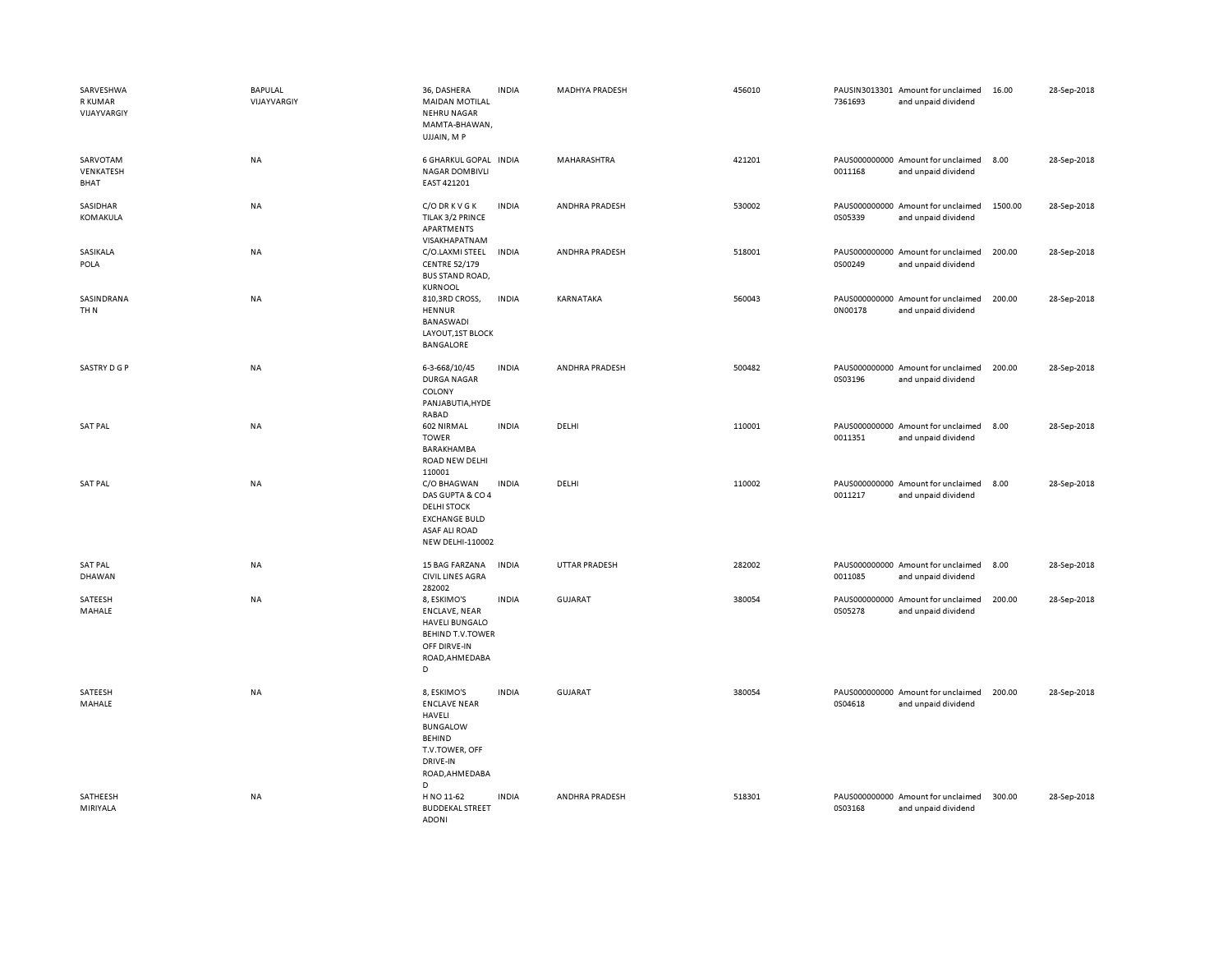| SATHYAVATH                                   | ${\sf R}$<br><b>JAGANNATH</b>          | NO <sub>4</sub> /5 LAXMI<br><b>NIVAS 9TH CROSS</b><br>38TH MAIN<br>SARAKKI J P NAGAR<br><b>1ST PHASE</b><br>BANGALORE     | <b>INDIA</b> | KARNATAKA             | 560078 | 0162104 | PAUSIN3021481 Amount for unclaimed<br>and unpaid dividend | 100.00 | 28-Sep-2018 |
|----------------------------------------------|----------------------------------------|---------------------------------------------------------------------------------------------------------------------------|--------------|-----------------------|--------|---------|-----------------------------------------------------------|--------|-------------|
| SATISH<br>CHANDAR<br>MONGA                   | A N MONGA                              | 3/13 KALKAJI EXTN INDIA<br>NEW DELHI                                                                                      |              | DELHI                 | 110019 | 0369094 | PAUSIN3003602 Amount for unclaimed<br>and unpaid dividend | 8.00   | 28-Sep-2018 |
| SATISH<br>CHANDRA                            | <b>NA</b>                              | C-6/13 RANA<br><b>PRATAP BAGH</b><br>DELHI-110007                                                                         | <b>INDIA</b> | DELHI                 | 110007 | 0011001 | PAUS000000000 Amount for unclaimed<br>and unpaid dividend | 8.00   | 28-Sep-2018 |
| SATISH<br>CHANDRA<br><b>BHARGAVA</b>         | <b>NA</b>                              | 4/62 JAWAHAR<br>NAGAR, JAIPUR.<br>JAIPUR.                                                                                 | <b>INDIA</b> | RAJASTHAN             | 302004 | 0010746 | PAUS000000000 Amount for unclaimed<br>and unpaid dividend | 32.00  | 28-Sep-2018 |
| SATISH<br>CHANDRA<br>RASTOGI                 | NA                                     | 31/109C GALI NO-5 INDIA<br><b>BHIKAM SINGH</b><br><b>COLONY VISHWAS</b><br>NAGAR SHAHDRA<br>DELHI 110032                  |              | DELHI                 | 110032 | 0010999 | PAUS000000000 Amount for unclaimed<br>and unpaid dividend | 8.00   | 28-Sep-2018 |
| SATISH<br><b>KUMAR</b><br>CHOPRA             | <b>KUNWAR</b><br><b>BHAN</b><br>CHOPRA | 3 E DEEPA<br><b>APARTMENTS 10</b><br>PATPARGANJ DELHI                                                                     | <b>INDIA</b> | DELHI                 | 110092 | 4382239 | PAUSIN3008881 Amount for unclaimed<br>and unpaid dividend | 8.00   | 28-Sep-2018 |
| SATISH<br><b>KUMAR</b><br><b>KAPOOR</b>      | <b>NA</b>                              | 140 VINOBA PURI<br><b>LAJPAT NAGAR</b><br><b>NEW DELHI-110024</b>                                                         | <b>INDIA</b> | DELHI                 | 110024 | 0010965 | PAUS000000000 Amount for unclaimed<br>and unpaid dividend | 32.00  | 28-Sep-2018 |
| SATISH<br><b>KUMAR</b><br><b>RATHORE</b>     | NA                                     | C-233 SOUTH MOTI INDIA<br><b>BAGH NEW DELHI-</b><br>110021                                                                |              | DELHI                 | 110021 | 0010989 | PAUS000000000 Amount for unclaimed<br>and unpaid dividend | 8.00   | 28-Sep-2018 |
| SATISH<br>SHARMA                             | NA                                     | SECTOR-9, PLOT<br>NO.-97,<br>VIDHYADHAR                                                                                   | <b>INDIA</b> | RAJASTHAN             | 302023 | 0112584 | PAUSIN3021051 Amount for unclaimed<br>and unpaid dividend | 200.00 | 28-Sep-2018 |
| SATISHBABU<br>TALEGAON                       | LAXMAN<br><b>TALEGAON</b>              | NAGAR, JAIPUR<br>F/2 PL NO 7 NEAR<br><b>SBI TRIMURTHY</b><br><b>APTS RANI</b><br>CHANNAMMA<br>NAGARBELGAUM                | <b>INDIA</b> | KARNATAKA             | 590006 | 0306328 | PAUS120299000 Amount for unclaimed<br>and unpaid dividend | 200.00 | 28-Sep-2018 |
| SATISHCHAN<br>DRA CHADHA                     | NA                                     | CHADHA BHAWAN INDIA<br>48, NARBADA ROAD<br><b>JABALPUR</b>                                                                |              | <b>MADHYA PRADESH</b> | 482001 | 0S01849 | PAUS000000000 Amount for unclaimed<br>and unpaid dividend | 400.00 | 28-Sep-2018 |
| SATPAL<br>SINGH BEDI                         | NA                                     | B-234 ASHOK<br>VIHAR DELHI-<br>110052                                                                                     | <b>INDIA</b> | DELHI                 | 110052 | 0011214 | PAUS000000000 Amount for unclaimed<br>and unpaid dividend | 8.00   | 28-Sep-2018 |
| <b>SATYA BRATA</b><br><b>DUTTA</b>           | NA                                     | <b>BAGH KUTIR BARA</b><br><b>BAZAR PO</b><br><b>CHANDAN NAGAR</b><br><b>DIST HOOGHLY</b><br><b>WEST BENGAL-</b><br>712136 | <b>INDIA</b> | <b>WEST BENGAL</b>    | 712136 | 0011115 | PAUS000000000 Amount for unclaimed<br>and unpaid dividend | 16.00  | 28-Sep-2018 |
| <b>SATYA DEVI</b>                            | NA                                     | C/O MALHOTRA<br><b>EYE CLINIC, RORI</b><br><b>BAZAR SIRSA SIRSA</b>                                                       | <b>INDIA</b> | HARYANA               | 125055 | 0013541 | PAUS120191150 Amount for unclaimed<br>and unpaid dividend | 112.00 | 28-Sep-2018 |
| SATYA<br>PRASAD<br>GHOSAL                    | NA                                     | 62 SURJYA SEN<br>STREET CALCUTTA-<br>700009                                                                               | <b>INDIA</b> | <b>WEST BENGAL</b>    | 700009 | 0011125 | PAUS000000000 Amount for unclaimed<br>and unpaid dividend | 8.00   | 28-Sep-2018 |
| SATYANARAY<br>ANA SINHA<br>NALLANTHIG<br>HAL | <b>NA</b>                              | 209/2 MVP<br>COLONY<br>VISAKHAPATNAM                                                                                      | <b>INDIA</b> | ANDHRA PRADESH        | 530017 | 0S04814 | PAUS000000000 Amount for unclaimed<br>and unpaid dividend | 500.00 | 28-Sep-2018 |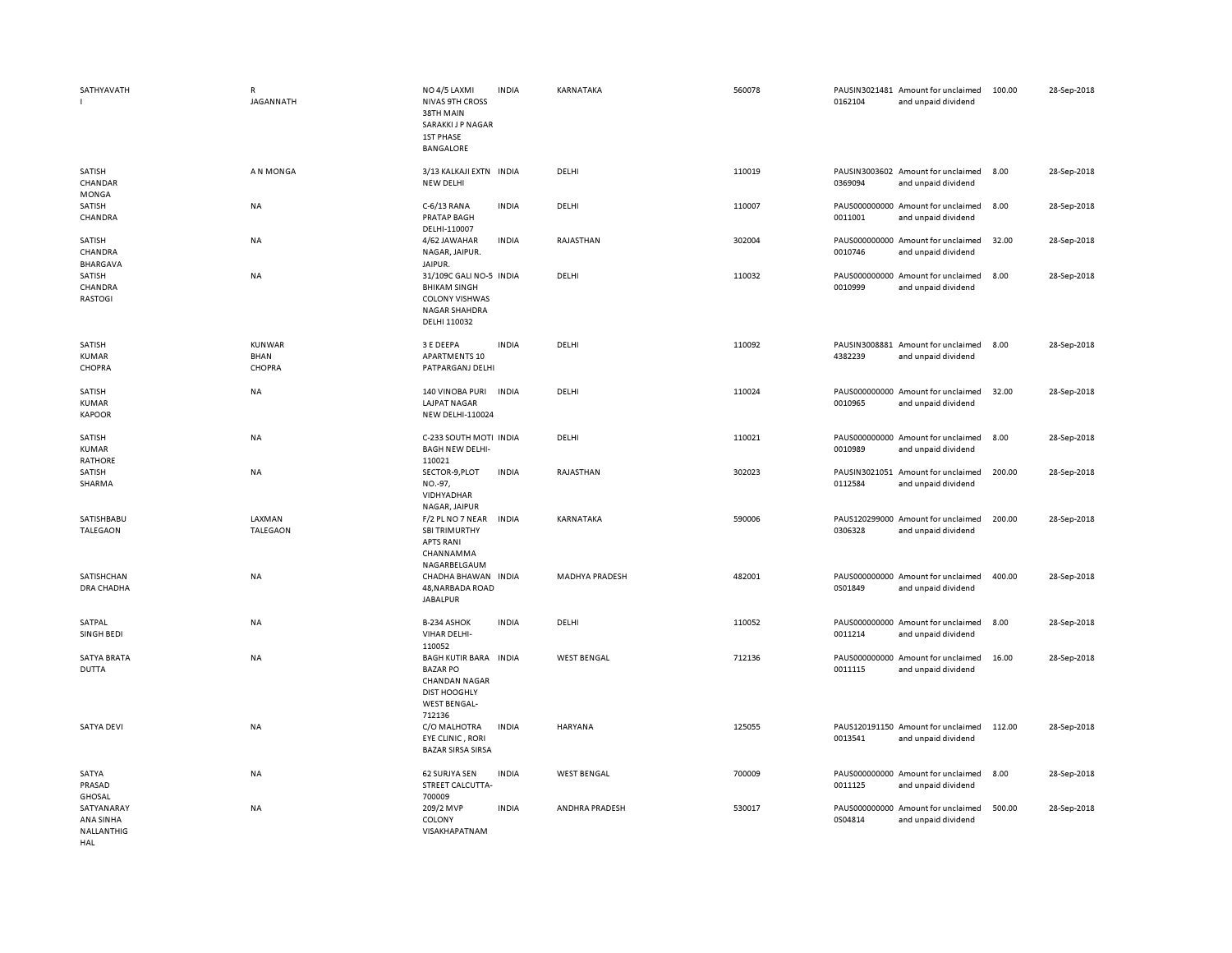| SATYASURYA<br>NARAYANA<br>YANAMANDR<br>А                | <b>NA</b>      | 37/A, BANSILALPET INDIA<br>SECUNDERABAD                                                                                              |              | ANDHRA PRADESH     | 500003 | 0S00695 | PAUS000000000 Amount for unclaimed<br>and unpaid dividend | 200.00  | 28-Sep-2018 |
|---------------------------------------------------------|----------------|--------------------------------------------------------------------------------------------------------------------------------------|--------------|--------------------|--------|---------|-----------------------------------------------------------|---------|-------------|
| SATYENDRA<br><b>KUMAR</b><br>SINHA                      | NA             | D/95 P C COLONY<br><b>KANKAR BAGH</b><br>PATNA 800020                                                                                | <b>INDIA</b> | <b>BIHAR</b>       | 800020 | 0011468 | PAUS000000000 Amount for unclaimed<br>and unpaid dividend | 50.00   | 28-Sep-2018 |
| SATYENDRAK<br><b>UMAR</b><br><b>GOVINDBHAI</b><br>PATEL | <b>NA</b>      | <b>HARIKRIPA NIVAS</b><br>CHHANI BARODA-<br>391740                                                                                   | <b>INDIA</b> | <b>GUJARAT</b>     | 391740 | 0010748 | PAUS000000000 Amount for unclaimed<br>and unpaid dividend | 6.00    | 28-Sep-2018 |
| SAURABH<br>ARVINDKUM<br>AR SHAH                         | <b>NA</b>      | $C/O$ .<br>ARVINDKUMAR R.<br>SHAH K-2/454,<br>NOBLE-<br>NAGAR, OPP:<br>NARODA RLY STN.<br>PO:KUBERNAG-AR,<br>AHMEADABAD-<br>382340 - | <b>INDIA</b> | GUJARAT            | 382340 | 0010877 | PAUS000000000 Amount for unclaimed<br>and unpaid dividend | 16.00   | 28-Sep-2018 |
| SAURABH<br>GARG                                         | <b>NA</b>      | 2/1 STATION RAOD INDIA<br><b>BIJNOR UTTAR</b><br>PRADESH                                                                             |              | UTTAR PRADESH      | 246701 | 0S03950 | PAUS000000000 Amount for unclaimed<br>and unpaid dividend | 200.00  | 28-Sep-2018 |
| SAURABH<br><b>KAPOOR</b>                                | <b>IKKAPUR</b> | X 1510 STREET NO INDIA<br>8 RAJGARH<br><b>COLONY NERA</b><br>JHEEL KHURANJA<br>DELHI                                                 |              | DELHI              | 110031 | 0962964 | PAUSIN3001181 Amount for unclaimed<br>and unpaid dividend | 16.00   | 28-Sep-2018 |
| SAURENDRA<br><b>NATH</b><br>MUKHERJEE                   | NA             | 67 R B GHOSE<br><b>ROAD</b><br>KHOSHBAGAN PO<br><b>DIST BURDWAN</b>                                                                  | <b>INDIA</b> | <b>WEST BENGAL</b> | 713101 | 0S02903 | PAUS000000000 Amount for unclaimed<br>and unpaid dividend | 200.00  | 28-Sep-2018 |
| SAVITA<br><b>DHINGRA</b>                                | <b>NA</b>      | 1/9059 WEST<br><b>ROHTAS NAGAR</b><br>SHADARA DELHI-<br>110032                                                                       | <b>INDIA</b> | DELHI              | 110032 | 0011003 | PAUS000000000 Amount for unclaimed<br>and unpaid dividend | 8.00    | 28-Sep-2018 |
| SAVITA<br>NATHANI                                       | NA             | C/O ASHIRWAD<br><b>TRANSPORT</b><br><b>CARRIER 6 VIWHAL</b><br>CORP BLDG NAROL<br><b>CHAR RASTA</b><br><b>NAROL</b>                  | <b>INDIA</b> | <b>GUJARAT</b>     | 382405 | 0S02327 | PAUS000000000 Amount for unclaimed<br>and unpaid dividend | 300.00  | 28-Sep-2018 |
| SAVITABEN<br><b>BHOGILAL</b><br>PATEL                   | NA             | F-255 ALEMBIC<br><b>COLONY BARODA</b><br>390003                                                                                      | <b>INDIA</b> | <b>GUJARAT</b>     | 390003 | 0010859 | PAUS000000000 Amount for unclaimed<br>and unpaid dividend | 32.00   | 28-Sep-2018 |
| SAVITABEN<br>VITHALBHAI<br>PATEL                        | NA             | 7 SARDARNAGAR<br>SOCIETY BARODA<br>390002                                                                                            | <b>INDIA</b> | <b>GUJARAT</b>     | 390002 | 0010618 | PAUS000000000 Amount for unclaimed<br>and unpaid dividend | 40.00   | 28-Sep-2018 |
| SAVITHA                                                 | <b>NA</b>      | 308, KEMPS<br><b>AVENUE PAI</b><br>LAYOUT,<br>VIDYANAGAR,<br>BENNIGANAHALLI<br>OFF OLD MADRAS<br>ROAD, BANGALORE                     | <b>INDIA</b> | KARNATAKA          | 560016 | 0S00251 | PAUS000000000 Amount for unclaimed<br>and unpaid dividend | 1000.00 | 28-Sep-2018 |
| SAVITHRI<br><b>BOLLINI</b>                              | NA             | 20 THOMAS ROAD INDIA<br>TANAGAR<br>CHENNAI-600017                                                                                    |              | <b>TAMIL NADU</b>  | 600017 | 0011132 | PAUS000000000 Amount for unclaimed<br>and unpaid dividend | 8.00    | 28-Sep-2018 |
| SAVITRI<br>ADDAGADA                                     | NA             | 2-2-1075/12/C<br><b>BAGHAMBER PET</b><br>HYDERABAD-<br>500013                                                                        | <b>INDIA</b> | ANDHRA PRADESH     | 500013 | 0010960 | PAUS000000000 Amount for unclaimed<br>and unpaid dividend | 8.00    | 28-Sep-2018 |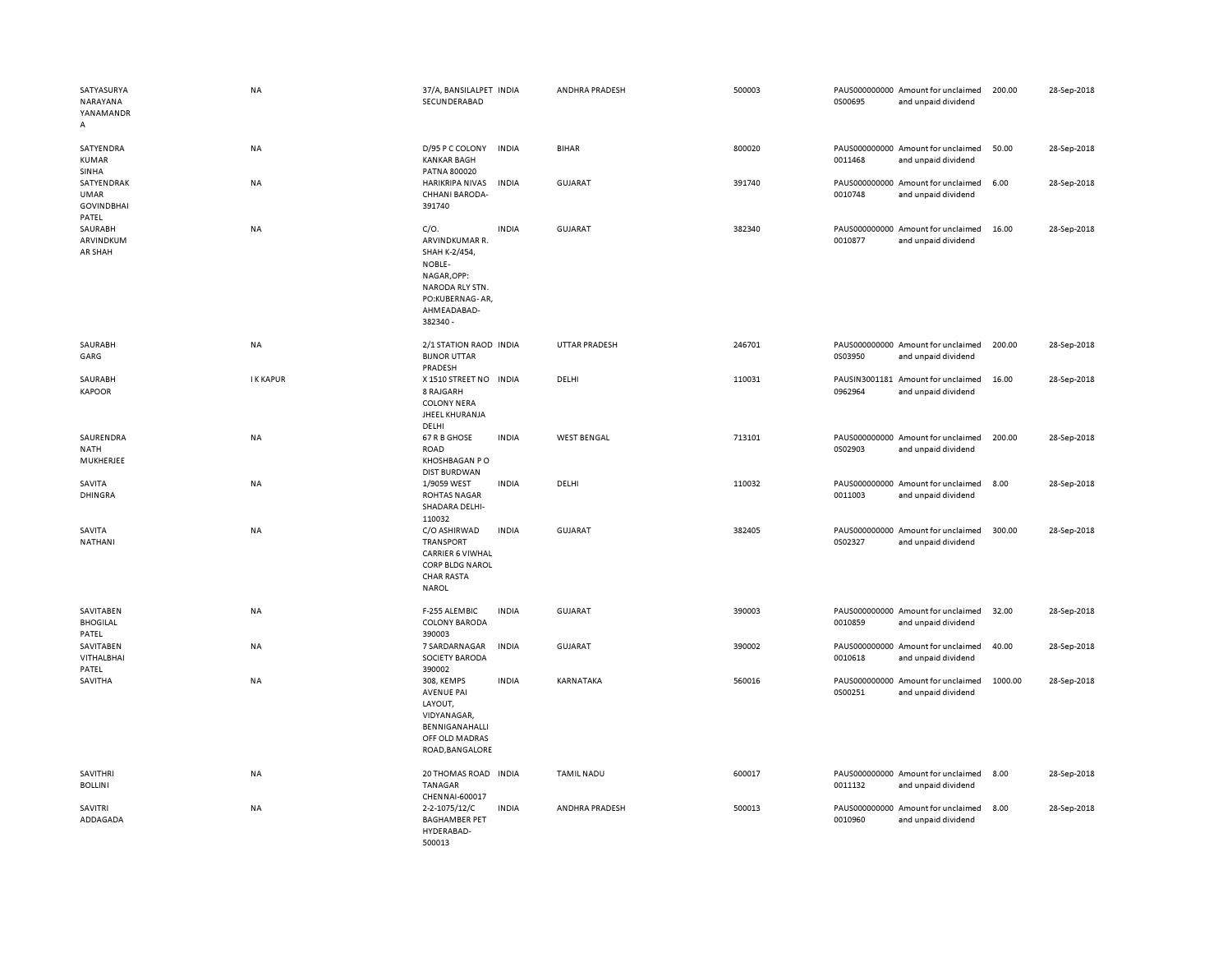| <b>SAVITRI BAI</b><br>NARAYAN<br><b>BHAT</b><br>SHIVAPURA | <b>NA</b>                          | SREENIVAS BLDG.<br>VIVEKANANDA<br><b>ROAD GADAG</b><br>(KARNATAKA)                                           | <b>INDIA</b> | KARNATAKA            | 582101 | 0S00697 | PAUS000000000 Amount for unclaimed<br>and unpaid dividend | 1600.00 | 28-Sep-2018 |
|-----------------------------------------------------------|------------------------------------|--------------------------------------------------------------------------------------------------------------|--------------|----------------------|--------|---------|-----------------------------------------------------------|---------|-------------|
| SAVITRI DEVI<br>SURI                                      | NA                                 | WZ-114 MAHABIR INDIA<br>NAGAR NEW DELHI-<br>110018                                                           |              | DELHI                | 110018 | 0011023 | PAUS000000000 Amount for unclaimed<br>and unpaid dividend | 8.00    | 28-Sep-2018 |
| SAVITRI<br>KUMAR                                          | NA                                 | C-2/3B LAWRENCE INDIA<br>RD DELHI 110035                                                                     |              | DELHI                | 110035 | 0011413 | PAUS000000000 Amount for unclaimed<br>and unpaid dividend | 8.00    | 28-Sep-2018 |
| SAVITRIBEN<br>KESHAVLAL<br>BHATT                          | NA                                 | SAVITRI 26<br>ARUNODAYA<br>SOCIETY ALKAPURI<br>BARODA-390005                                                 | <b>INDIA</b> | <b>GUJARAT</b>       | 390005 | 0010751 | PAUS000000000 Amount for unclaimed<br>and unpaid dividend | 82.00   | 28-Sep-2018 |
| SAWATRI<br>DEBI<br>DHANDHANI<br>Α                         | NA                                 | C/O INTEX<br><b>ENTERPRISES P-25</b><br>PRINCEP STREET<br>CALCUTTA 700072                                    | <b>INDIA</b> | <b>WEST BENGAL</b>   | 700072 | 0011288 | PAUS000000000 Amount for unclaimed<br>and unpaid dividend | 8.00    | 28-Sep-2018 |
| SEEMA<br>AGRAWAL                                          | SHRI<br>SUBODH<br>AGRAWAL          | $S - 01/219$<br><b>CHIRANJEEV VIHAR</b><br>GHAZIABAD                                                         | <b>INDIA</b> | <b>UTTAR PRADESH</b> | 201002 | 0022134 | PAUSIN3007811 Amount for unclaimed<br>and unpaid dividend | 8.00    | 28-Sep-2018 |
| SEEMA<br>JEEVAN JIRGE                                     | NA                                 | 'SANGAM' ANGOL INDIA<br>'C' EXTENSION<br>TILAKWADI                                                           |              | KARNATAKA            | 590006 | 0S05499 | PAUS000000000 Amount for unclaimed<br>and unpaid dividend | 800.00  | 28-Sep-2018 |
| SEEMA<br><b>RUSTOGI</b>                                   | SANJEEV<br>KUMAR<br><b>RASTOGI</b> | 51 JEEVAN BIMA<br><b>APARTMENTS 2-</b><br><b>CBD EAST ARJUN</b><br><b>NAGAR SHAHDARA</b><br>DELHI            | <b>INDIA</b> | DELHI                | 110032 | 3114563 | PAUSIN3003941 Amount for unclaimed<br>and unpaid dividend | 2.00    | 28-Sep-2018 |
| SEETHA H<br>RAO                                           | <b>NA</b>                          | Flat No.301,<br>Sovereign Palace<br>17/28, R.V.Layout<br>Kumarapark West                                     | <b>INDIA</b> | KARNATAKA            | 560020 | 0S05647 | PAUS000000000 Amount for unclaimed<br>and unpaid dividend | 800.00  | 28-Sep-2018 |
| SEETHA<br>KAILASAM                                        | NA                                 | C/O SRI R K<br>CHANDRASHEKARA<br>N PROFESSOR OF<br>CHEMISTRY, MIG<br>FLAT NO 12<br>RAJARAM<br>NAGAR, SALEM   | <b>INDIA</b> | <b>TAMIL NADU</b>    | 636007 | 0S01029 | PAUS000000000 Amount for unclaimed<br>and unpaid dividend | 40.00   | 28-Sep-2018 |
| SEJAL<br>KARTIKBHAI<br>KAMARIA                            | <b>NA</b>                          | 163/164 AZAD<br>SOCIETY<br>AMBAWADI<br>AHMEDABAD                                                             | <b>INDIA</b> | <b>GUJARAT</b>       | 380015 | 0S02336 | PAUS000000000 Amount for unclaimed<br>and unpaid dividend | 400.00  | 28-Sep-2018 |
| SELVARAJAN<br>M                                           | NA                                 | 240/A, 11TH CROSS INDIA<br>SASTRINAGAR<br>BANGALORE                                                          |              | KARNATAKA            | 560028 | 0M01008 | PAUS000000000 Amount for unclaimed<br>and unpaid dividend | 80.00   | 28-Sep-2018 |
| SESHAN<br>SRINIVASAN                                      | NA                                 | 3/5 THE SAFIRE<br>11TH AVENUE<br><b>ASHOK NAGAR</b><br>CHENNAI 600083                                        | <b>INDIA</b> | <b>TAMIL NADU</b>    | 600083 | 0010976 | PAUS000000000 Amount for unclaimed<br>and unpaid dividend | 16.00   | 28-Sep-2018 |
| <b>SETULM</b><br>PATEL                                    | <b>NA</b>                          | SETUL OPP PETROL INDIA<br>PUMP HAKIM<br><b>STREET</b><br>NAGARWADA<br><b>BARODA 390001</b><br><b>GUJARAT</b> |              | <b>GUJARAT</b>       | 390001 | 0011641 | PAUS000000000 Amount for unclaimed<br>and unpaid dividend | 16.00   | 28-Sep-2018 |
| SEVANTILAL<br>CHIMANLAL<br>MODI                           | NA                                 | SHERTHA TG&DI<br><b>GANDHINAGAR VIA-</b><br>KASTURINAGAR-<br>382423                                          | <b>INDIA</b> | GUJARAT              | 382423 | 0011266 | PAUS000000000 Amount for unclaimed<br>and unpaid dividend | 8.00    | 28-Sep-2018 |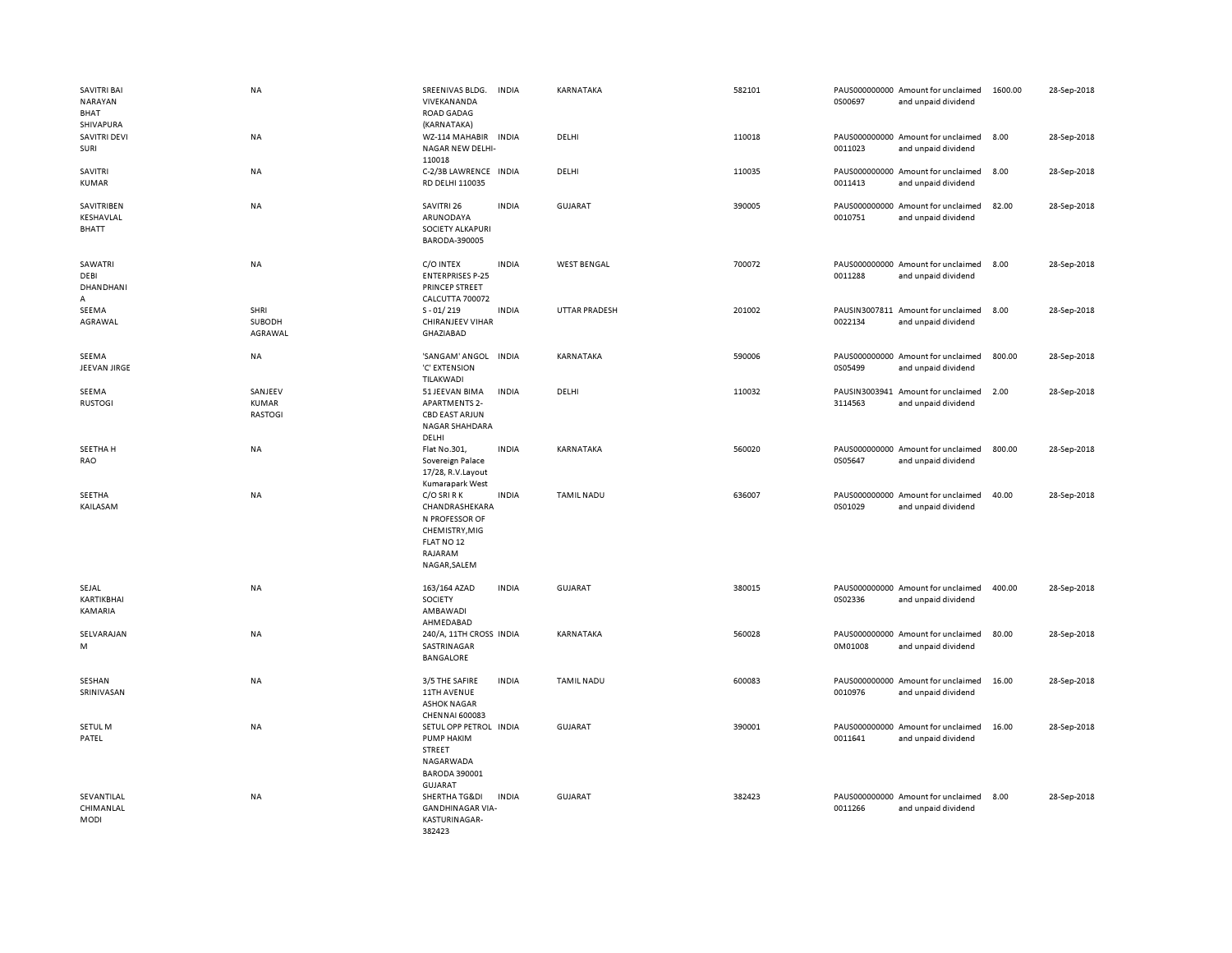| <b>SEWA RAM</b><br><b>BATRA</b>        | NA                      | 17A/29 W E AREA<br><b>KAROL BAGH NEW</b><br>DELHI-110005                                             | <b>INDIA</b> | DELHI              | 110005 | 0011029 | PAUS000000000 Amount for unclaimed<br>and unpaid dividend | 8.00   | 28-Sep-2018 |
|----------------------------------------|-------------------------|------------------------------------------------------------------------------------------------------|--------------|--------------------|--------|---------|-----------------------------------------------------------|--------|-------------|
| SHABBIR<br>SHAMSHERAL<br>PATANGWAL     | NA                      | MOGALWADA<br><b>SURTI'S CORNER</b><br>BARODA-390001                                                  | <b>INDIA</b> | <b>GUJARAT</b>     | 390001 | 0010753 | PAUS000000000 Amount for unclaimed<br>and unpaid dividend | 16.00  | 28-Sep-2018 |
| A<br>SHABIRHUSAI<br>N BOHARI           | <b>NA</b>               | 893 MAIN ROAD<br>PANDHARPUR                                                                          | <b>INDIA</b> | MAHARASHTRA        | 413304 | 0S04062 | PAUS000000000 Amount for unclaimed<br>and unpaid dividend | 200.00 | 28-Sep-2018 |
| SHAFINAZ<br>BEGUM                      | <b>NA</b>               | G/10 ALEMBIC<br><b>GLASS COLONY</b><br>WHITEFIELD<br><b>BANGALORE-</b><br>560066                     | <b>INDIA</b> | KARNATAKA          | 560066 | 0010855 | PAUS000000000 Amount for unclaimed<br>and unpaid dividend | 16.00  | 28-Sep-2018 |
| SHAFIQ<br>GULAMALI<br>SHAIKH           | NA                      | B-150, SAURABH<br>PARK, B/H.<br>SAMATA FLATS,<br>P.O. T.B. HOSPITAL,<br>VADODARA-390021              | <b>INDIA</b> | <b>GUJARAT</b>     | 390021 | 0010638 | PAUS000000000 Amount for unclaimed<br>and unpaid dividend | 2.00   | 28-Sep-2018 |
| SHAHEEN TAJ                            | <b>NA</b>               | 332<br>HANUMANTHANA<br><b>GARNB</b><br><b>EXTENSION</b><br><b>MYSORE 570015</b>                      | <b>INDIA</b> | KARNATAKA          | 570015 | 0010853 | PAUS000000000 Amount for unclaimed<br>and unpaid dividend | 16.00  | 28-Sep-2018 |
| SHAIKH<br>ABDUL<br>RASHID              | NA                      | 2/26 MURIJ<br><b>MANSION 298 LBS</b><br><b>MARG KURLA</b>                                            | <b>INDIA</b> | MAHARASHTRA        | 400070 | 0011497 | PAUS000000000 Amount for unclaimed<br>and unpaid dividend | 32.00  | 28-Sep-2018 |
| SHAILAJA<br>PRAKASH<br><b>HEBALKAR</b> | NA                      | MUMBAI 400070<br>FLAT 601 UDAY<br><b>DARSHAN SAYANI</b><br>ROAD PRABHADEVI<br>MUMBAI 400025          | <b>INDIA</b> | MAHARASHTRA        | 400025 | 0011182 | PAUS000000000 Amount for unclaimed<br>and unpaid dividend | 8.00   | 28-Sep-2018 |
| SHAILESH<br>BHUPENDRA<br>PATEL         | <b>NA</b>               | <b>ALKAPURI POST-</b><br>SOKHDA DIST-<br><b>BARODA</b>                                               | <b>INDIA</b> | GUJARAT            | 391745 | 0011706 | PAUS000000000 Amount for unclaimed<br>and unpaid dividend | 2.00   | 28-Sep-2018 |
| SHAILESH J<br>THAKKAR                  | <b>NA</b>               | NATHY SHIVJI BLDG INDIA<br><b>1ST FLOOR BAZAR</b><br>PETH JAMBLI NAKA<br><b>THANA WEST</b><br>400607 |              | <b>MAHARASHTRA</b> | 400607 | 0011625 | PAUS000000000 Amount for unclaimed<br>and unpaid dividend | 32.00  | 28-Sep-2018 |
| SHAILESH<br>KUMAR                      | <b>BANGALI</b><br>SINGH | 5TH FLOOR<br><b>SUMITRA SADAN</b><br><b>WEST BORING</b><br>CANAL ROAD<br>PATNA BIHAR                 | <b>INDIA</b> | <b>BIHAR</b>       | 800001 | 0012227 | PAUSIN3009991 Amount for unclaimed<br>and unpaid dividend | 32.00  | 28-Sep-2018 |
| SHAILESH M<br>PATEL                    | NA                      | AT & PO KANIYOL<br><b>TAL HIMATNAGAR</b><br>383010 DIST<br>SABARKANTHA GUJ                           | <b>INDIA</b> | <b>GUJARAT</b>     | 383010 | 0011599 | PAUS000000000 Amount for unclaimed<br>and unpaid dividend | 6.00   | 28-Sep-2018 |
| SHAILESH<br>MODY                       | NA                      | 23, BHAKTINAGAR INDIA<br><b>SOCIETY RAMIP</b><br>AMDAVAD                                             |              | <b>GUJARAT</b>     | 382480 | 0S05540 | PAUS000000000 Amount for unclaimed<br>and unpaid dividend | 200.00 | 28-Sep-2018 |
| SHAILESH<br>PAVECHA                    | <b>NA</b>               | M/S MALWA<br><b>FERTILISERS NAI</b><br><b>ABADI GADI</b><br>ADDHA<br>MANDASAUR M P                   | <b>INDIA</b> | MADHYA PRADESH     | 458001 | 0011616 | PAUS000000000 Amount for unclaimed<br>and unpaid dividend | 200.00 | 28-Sep-2018 |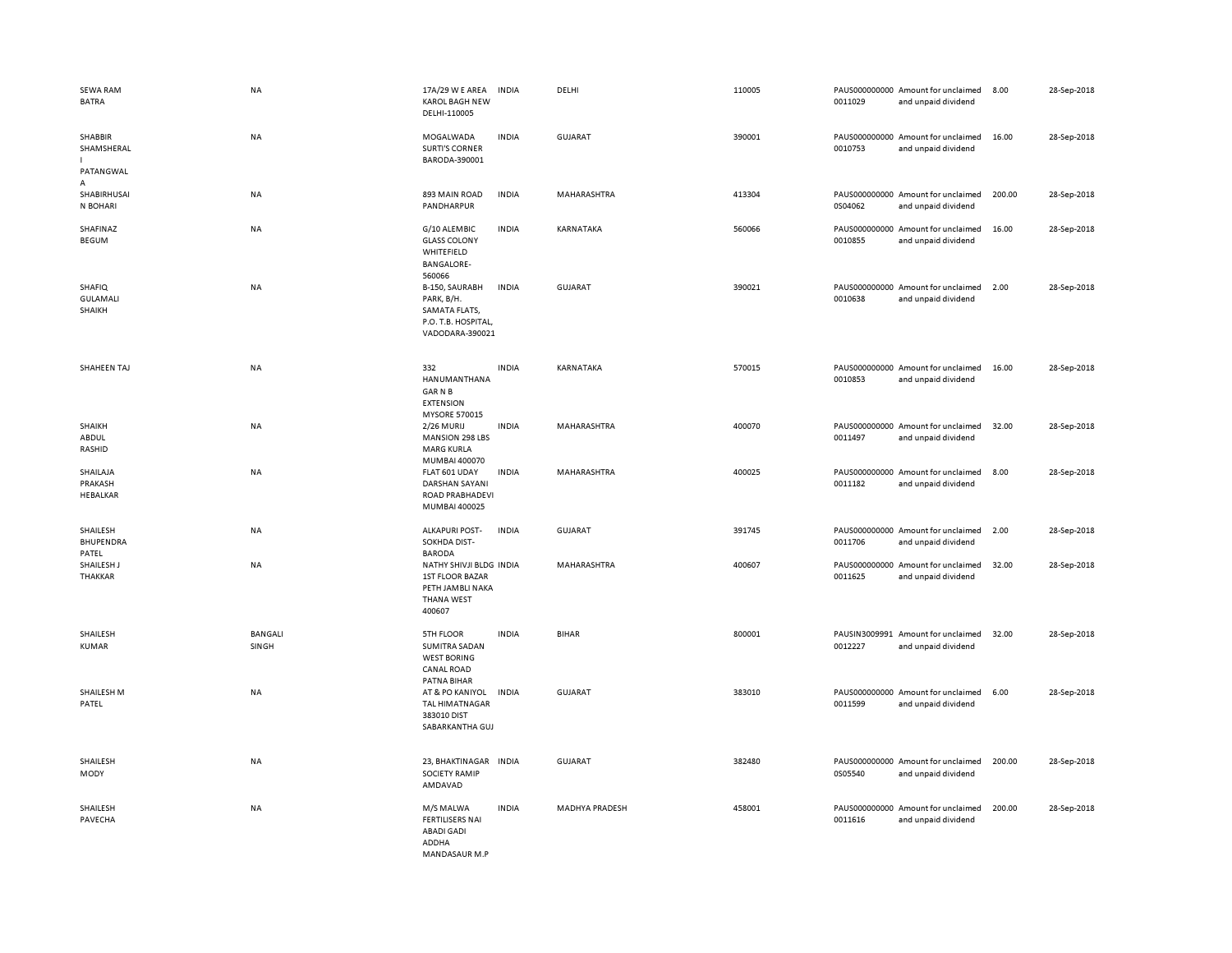| SHAILESH<br>PAVECHA                                     | NA                        | M/S MALWA<br><b>FERTILISERS NAI</b><br><b>ABADI GADI</b><br>ADDHA                                                                           | <b>INDIA</b> | <b>MADHYA PRADESH</b> | 458001 | 0011701 | PAUS000000000 Amount for unclaimed<br>and unpaid dividend | 16.00  | 28-Sep-2018 |
|---------------------------------------------------------|---------------------------|---------------------------------------------------------------------------------------------------------------------------------------------|--------------|-----------------------|--------|---------|-----------------------------------------------------------|--------|-------------|
| SHAILESH<br>RAMESHCHA<br><b>NDRA PATEL</b>              | NA                        | MANDSAUR (M.P)<br>C/O R N PATEL<br>SHRIJI KRUPA 11<br><b>GIRIRAJ S-OC</b><br><b>BEHIND GAURAV</b><br><b>SOC PANIGATE</b><br>BARODA-39-0006- | <b>INDIA</b> | GUJARAT               | 390006 | 0010754 | PAUS000000000 Amount for unclaimed<br>and unpaid dividend | 2.00   | 28-Sep-2018 |
| SHAILESH<br>RASIKLAL<br>GANDHI                          | NA                        | II-B WEST VIEW 309 INDIA<br>S V ROAD<br>SANTACRUZ (W)<br>MUMBAI-400054                                                                      |              | MAHARASHTRA           | 400054 | 0011179 | PAUS000000000 Amount for unclaimed<br>and unpaid dividend | 18.00  | 28-Sep-2018 |
| SHAILESHKU<br>MAR<br>RAMESHCHA<br><b>NDRA</b><br>SHUKLA | NA                        | 22, AKASHGANGA<br>BUNGLOWS, B/H<br><b>SENT MERRY</b><br>SCHOOL, OPP<br>RADHIKA PARK,<br>NARODA<br>AHMEDABAD                                 | <b>INDIA</b> | GUJARAT               | 382330 | 0033849 | PAUS120354000 Amount for unclaimed<br>and unpaid dividend | 930.00 | 28-Sep-2018 |
| SHAKUNTALA<br><b>ABHAY DOSI</b>                         | NA                        | <b>DOSI INDUSTRIES</b><br>DHAN MANDI<br>MANDSAUR M P<br>458002                                                                              | <b>INDIA</b> | <b>MADHYA PRADESH</b> | 458002 | 0011624 | PAUS000000000 Amount for unclaimed<br>and unpaid dividend | 66.00  | 28-Sep-2018 |
| SHAKUNTALA<br>DEVI<br>AGRAWAL                           | NA                        | UMB SALES &<br>SERVICES 24 R N<br>MUKHERJEE ROAD<br>CALCUTTA-700001                                                                         | <b>INDIA</b> | <b>WEST BENGAL</b>    | 700001 | 0011326 | PAUS000000000 Amount for unclaimed<br>and unpaid dividend | 8.00   | 28-Sep-2018 |
| SHAKUNTALA<br>M ASOPA                                   | <b>NA</b>                 | C/O PRAKASH<br><b>CHANDRA ASOPA</b><br><b>BAGDI MOHALLA</b><br>GOGA GATE<br>BIKANERRAJASTHA<br>N                                            | <b>INDIA</b> | RAJASTHAN             | 334001 | 0010903 | PAUS000000000 Amount for unclaimed<br>and unpaid dividend | 8.00   | 28-Sep-2018 |
| SHAKUNTALA<br>PAREEK                                    | NA                        | 105, SHIV NAGAR<br>SECOND, KEWAL<br>MARG, NEAR<br>NARMADA<br>HOSPITAL, MURLIPU<br>RA SCHEME,<br>JAIPUR-302013                               | <b>INDIA</b> | RAJASTHAN             | 302013 | 0011193 | PAUS000000000 Amount for unclaimed<br>and unpaid dividend | 8.00   | 28-Sep-2018 |
| SHAKUNTLA<br>JAIN                                       | NA                        | D-10 VIVEK VIHAR INDIA<br>DELHI-110032                                                                                                      |              | DELHI                 | 110032 | 0011243 | PAUS000000000 Amount for unclaimed<br>and unpaid dividend | 16.00  | 28-Sep-2018 |
| SHAKUNTLA<br>NANDA                                      | <b>RAJ KUMAR</b><br>NANDA | ED-138/2 TAGORE INDIA<br><b>GARDEN NEW</b><br>DELHI                                                                                         |              | DELHI                 | 110027 | 0762843 | PAUSIN3001181 Amount for unclaimed<br>and unpaid dividend | 32.00  | 28-Sep-2018 |
| SHAKUNTLA<br>SALHOTRA                                   | NA                        | 174 SAHYOG<br>APARTMENTS<br><b>MAYUR VIHAR-I</b><br>DELHI 110091                                                                            | <b>INDIA</b> | DELHI                 | 110091 | 0011247 | PAUS000000000 Amount for unclaimed<br>and unpaid dividend | 8.00   | 28-Sep-2018 |
| SHAKUNTLA<br>VERMA                                      | NA                        | C/O SRI YASH PAL<br>SINGH VERMA 81<br>LADDHA WALA<br>MUZAFFAR NAGAR-<br>251002                                                              | <b>INDIA</b> | <b>UTTAR PRADESH</b>  | 251002 | 0011219 | PAUS000000000 Amount for unclaimed<br>and unpaid dividend | 8.00   | 28-Sep-2018 |
| SHAKUNTLAB<br>EN<br><b>BALMUKUND</b><br><b>TRIVEDI</b>  | NA                        | BANSIDHAR<br><b>BUNGLOW NO 5</b><br><b>B/H VINAY SOC</b><br>AJWA ROAD<br><b>BARODA</b>                                                      | <b>INDIA</b> | <b>GUJARAT</b>        | 390019 | 0011379 | PAUS000000000 Amount for unclaimed<br>and unpaid dividend | 2.00   | 28-Sep-2018 |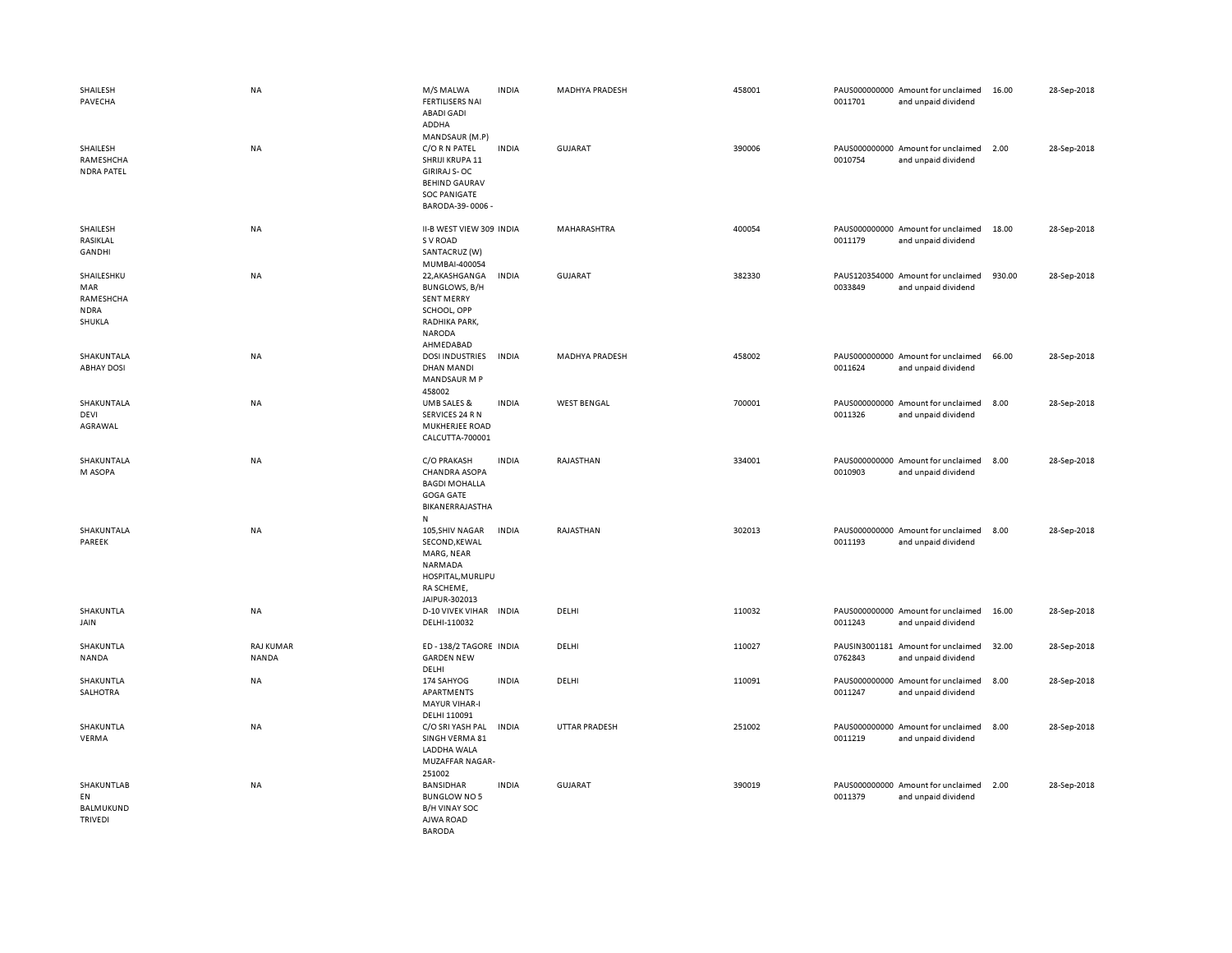| SHAKUNTLAB<br><b>EN RAJARAM</b><br>TIMPLEY         | <b>NA</b> | CHHIPWAD<br>DAMODARDAS'S<br>CHAWL BARODA-<br>390006                                                                      | <b>INDIA</b> | <b>GUJARAT</b>     | 390006 | 0010757                  | PAUS000000000 Amount for unclaimed<br>and unpaid dividend | 2.00   | 28-Sep-2018 |
|----------------------------------------------------|-----------|--------------------------------------------------------------------------------------------------------------------------|--------------|--------------------|--------|--------------------------|-----------------------------------------------------------|--------|-------------|
| SHALINI<br>SHARATCHA<br><b>NDRA</b><br>DHAVLE      | NA        | JANAKI TAMBE<br>CONVALESCENT<br><b>HOME TALEGAON</b><br><b>GEN HOSP</b><br>TALEGAON 410508                               | <b>INDIA</b> | MAHARASHTRA        | 410508 | 0010607                  | PAUS000000000 Amount for unclaimed<br>and unpaid dividend | 16.00  | 28-Sep-2018 |
| SHAM<br>SUNDER<br>CHAWLA                           | NA        | 3814 MORI GATE<br>DELHI-110006                                                                                           | <b>INDIA</b> | DELHI              | 110006 | 0011047                  | PAUS000000000 Amount for unclaimed<br>and unpaid dividend | 8.00   | 28-Sep-2018 |
| SHAMA<br>PRAKASH K                                 | NA        | VASANTH LODGE<br>5/308 BESANT<br>LANE MANGALORE                                                                          | <b>INDIA</b> | KARNATAKA          | 575003 | 0S02596                  | PAUS000000000 Amount for unclaimed<br>and unpaid dividend | 300.00 | 28-Sep-2018 |
| SHAMBHUBH<br>AI<br><b>GIRDHARDAS</b><br>PATEL      | NA        | 733 MOTISALE PURI INDIA<br><b>DARIAPUR</b><br>AHMEDABAD-<br>380001                                                       |              | GUJARAT            | 380001 | 0010875                  | PAUS000000000 Amount for unclaimed<br>and unpaid dividend | 8.00   | 28-Sep-2018 |
| SHAMBHUBH<br>AI<br>ZAVERBHAI<br>PATEL              | NA        | AT & PO CHAKLAD IN DIA<br>TA AMOD DIST<br><b>BROACH PIN-</b><br>392110                                                   |              | <b>GUJARAT</b>     | 392110 | 0010758                  | PAUS000000000 Amount for unclaimed<br>and unpaid dividend | 10.00  | 28-Sep-2018 |
| SHAMITA<br>CHAKRABORT<br>Y                         | <b>NA</b> | C/O SRI SOUMITRA INDIA<br>CHAKRABORTY<br><b>20/A NATIONAL</b><br>PLACE BUXARAH<br><b>HOWRAH 711306</b><br>W <sub>B</sub> |              | <b>WEST BENGAL</b> | 711306 | 0011633                  | PAUS000000000 Amount for unclaimed<br>and unpaid dividend | 8.00   | 28-Sep-2018 |
| SHAMJI KANJI<br>PUNJANI                            | NA        | 106 NARAYANRAO INDIA<br><b>KOLI MARG</b><br><b>MASKAI BUILDING</b><br>2ND FLOOR ROOM<br>NO 26 MUMBAI-<br>400003          |              | MAHARASHTRA        | 400003 | 0010894                  | PAUS000000000 Amount for unclaimed<br>and unpaid dividend | 24.00  | 28-Sep-2018 |
| SHAMJIBHAI<br>NARANBHAI<br>PATEL                   | <b>NA</b> | D/30 LAXMI KRUPA INDIA<br><b>BUILDING</b><br>SUBHASH ROAD<br>DOMBIVALI WEST<br><b>DIST THANE</b>                         |              | GUJARAT            | 370001 | 0010759                  | PAUS000000000 Amount for unclaimed<br>and unpaid dividend | 6.00   | 28-Sep-2018 |
| SHAMSUDDI<br>N<br>ABDULKADIR<br><b>SAHEB KADRI</b> | NA        | 1962 KADRI ROAD<br>RAIKHAD<br>AHMEDABAD-<br>380001                                                                       | <b>INDIA</b> | GUJARAT            | 380001 | 0010606                  | PAUS000000000 Amount for unclaimed<br>and unpaid dividend | 2.00   | 28-Sep-2018 |
| SHANABHAI<br>RANCHHODB<br><b>HAI PARMAR</b>        | NA        | BRAMANWADA AT INDIA<br>& PO SOKHADA<br><b>DIST BARODA PIN-</b><br>391240                                                 |              | GUJARAT            | 391240 | 0010760                  | PAUS000000000 Amount for unclaimed<br>and unpaid dividend | 2.00   | 28-Sep-2018 |
| SHANKAR<br>KRISHNA<br>HUKERIKAR                    | NA        | 125 BABULA TANK INDIA<br>ROAD MUMBAI-<br>400009                                                                          |              | MAHARASHTRA        | 400009 | 0010674                  | PAUS000000000 Amount for unclaimed<br>and unpaid dividend | 6.00   | 28-Sep-2018 |
| <b>SHANKAR LAL</b><br>TAINWALA                     | <b>NA</b> | RADHA COURT 266, INDIA<br>S.K.DEB ROAD, 4TH<br><b>FLOOR NEAR LAKE</b><br><b>TOWN MANSA</b><br>MANDIR KOLKATA             |              | <b>WEST BENGAL</b> | 700048 | PAUSIN3003271<br>0310687 | Amount for unclaimed<br>and unpaid dividend               | 8.00   | 28-Sep-2018 |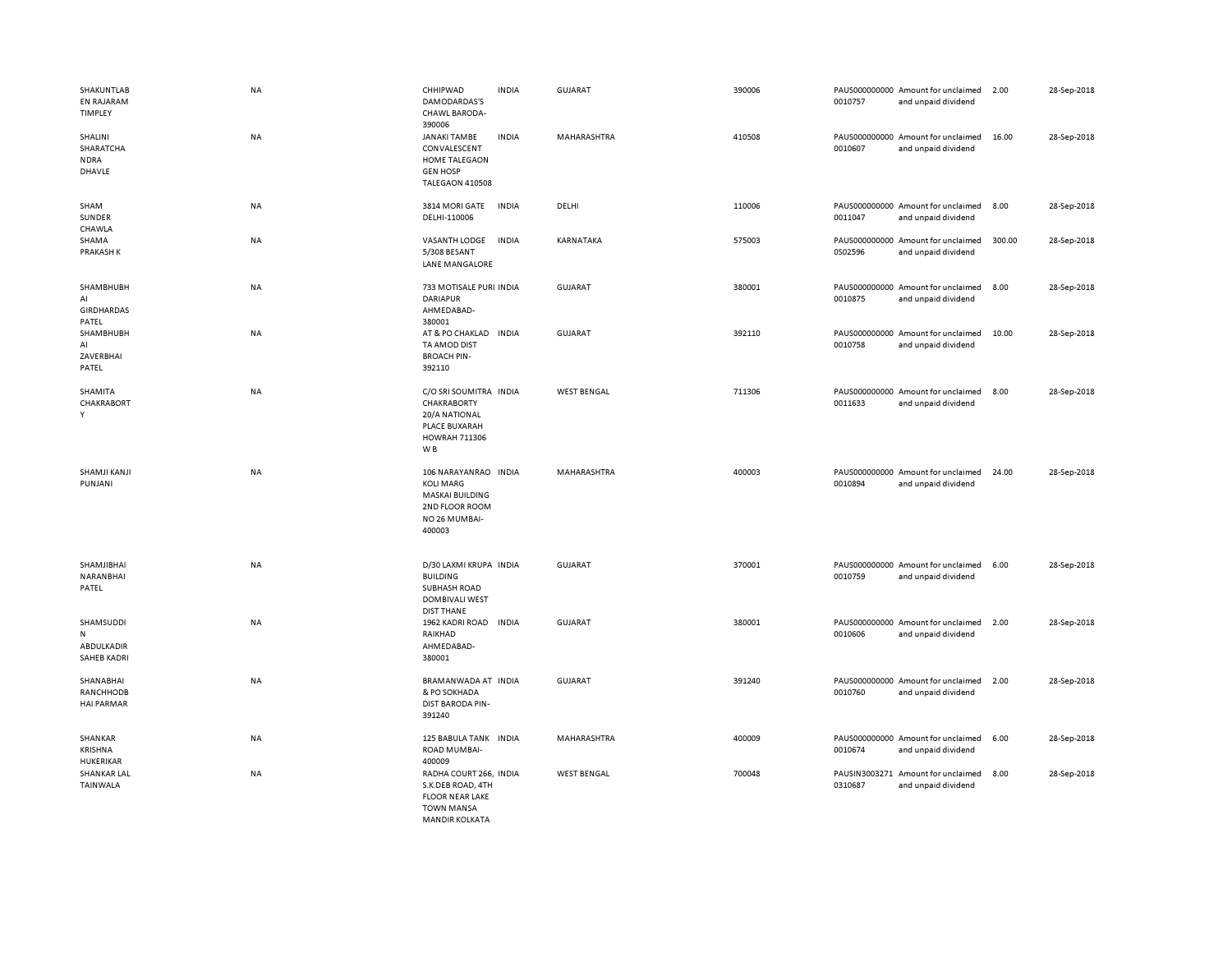| <b>SHANKAR M</b><br>P B                               | <b>NA</b> | 505, PALLAVI VIHAR INDIA<br>APARTMENT<br>AMEERPET<br>HYDERABAD                                                         | ANDHRA PRADESH     | 500016 | 0M01165 | PAUS000000000 Amount for unclaimed<br>and unpaid dividend | 200.00 | 28-Sep-2018 |
|-------------------------------------------------------|-----------|------------------------------------------------------------------------------------------------------------------------|--------------------|--------|---------|-----------------------------------------------------------|--------|-------------|
| SHANKAR<br>TRIMBAK<br><b>GHAISAS</b>                  | <b>NA</b> | 1127 SHUKARWAR INDIA<br>PETH KUSUMSHREE<br>PUNE-411001                                                                 | MAHARASHTRA        | 411001 | 0010677 | PAUS000000000 Amount for unclaimed<br>and unpaid dividend | 6.00   | 28-Sep-2018 |
| SHANKAR<br>TRIMBAK<br><b>GHAISAS</b>                  | <b>NA</b> | 1127 SHUKARWAR INDIA<br>PETH KUSUMSHREE<br>PUNE-411001                                                                 | MAHARASHTRA        | 411001 | 0010676 | PAUS000000000 Amount for unclaimed<br>and unpaid dividend | 6.00   | 28-Sep-2018 |
| SHANKAR<br>TRIMBAK<br><b>GHAISAS</b>                  | NA        | 1127 SHUKARWAR INDIA<br>PETH KUSUMSHREE<br>PUNE-411001                                                                 | MAHARASHTRA        | 411001 | 0010678 | PAUS000000000 Amount for unclaimed<br>and unpaid dividend | 6.00   | 28-Sep-2018 |
| SHANKARBH<br>AI<br><b>HARMANBHA</b><br><b>I PATEL</b> | NA        | LAXMI<br><b>INDIA</b><br>RESTAURANT<br><b>ASHRAM ROAD</b><br>NADIAD-388001                                             | <b>GUJARAT</b>     | 388001 | 0010761 | PAUS000000000 Amount for unclaimed<br>and unpaid dividend | 32.00  | 28-Sep-2018 |
| SHANKARLAL<br>AGARWALA                                | <b>NA</b> | C/O RAMJEEWAN<br><b>INDIA</b><br>MANDHA 1 ISHAN<br><b>BOSE LANE SIBPUR</b><br>HOWRAH (SOUTH)-<br>711102                | <b>WEST BENGAL</b> | 711102 | 0011121 | PAUS000000000 Amount for unclaimed<br>and unpaid dividend | 16.00  | 28-Sep-2018 |
| SHANKER<br>CHAMPAKLAL<br><b>MODI</b>                  | NA        | <b>INDIA</b><br>PRIYA DARSHINI<br><b>APARTMENTS FLAT</b><br>NO 3 SECOND<br><b>FLOOR SOCIETY</b><br><b>AREA BHARUCH</b> | <b>GUJARAT</b>     | 392002 | 0010856 | PAUS000000000 Amount for unclaimed<br>and unpaid dividend | 2.00   | 28-Sep-2018 |
| <b>SHANKER LAL</b><br>SINGHANIA                       | <b>NA</b> | 392002<br><b>INDIA</b><br>233/34 CHANDNI<br><b>CHOWK FATEHPURI</b><br>DELHI 110006                                     | DELHI              | 110006 | 0011483 | PAUS000000000 Amount for unclaimed<br>and unpaid dividend | 32.00  | 28-Sep-2018 |
| SHANKERBHA<br>BHAILALBHAI<br>PATEL                    | <b>NA</b> | C/O DR S S PATEL C- INDIA<br>627 LALBHAINI PAT<br>LALLUBHAI CHAKLA<br><b>BROACH 392001</b>                             | <b>GUJARAT</b>     | 392001 | 0010679 | PAUS000000000 Amount for unclaimed<br>and unpaid dividend | 16.00  | 28-Sep-2018 |
| SHANKERBHA<br>RAMDASBHAI<br>PATEL                     | NA        | AT PO RAJBODELI<br><b>INDIA</b><br>TA PAVI-JETPUR<br><b>DIST BARODA PIN</b><br>391160                                  | <b>GUJARAT</b>     | 391160 | 0010632 | PAUS000000000 Amount for unclaimed<br>and unpaid dividend | 2.00   | 28-Sep-2018 |
| SHANKERLAL<br>KALURAM<br>DAVE                         | <b>NA</b> | C/O ANIL R PARIKH<br><b>INDIA</b><br><b>FINANCE DIVISION</b><br>A G I LTD BARODA-<br>390003                            | <b>GUJARAT</b>     | 390003 | 0010762 | PAUS000000000 Amount for unclaimed<br>and unpaid dividend | 6.00   | 28-Sep-2018 |
| SHANKERRAO<br>POSHAYYA<br>SHAPHAKAR                   | NA        | 24/771<br><b>INDIA</b><br>GEETANAGAR<br><b>NEAR INDIRA</b><br><b>NAGAR</b><br>AMRAIWADI<br>AHMEDABAD-<br>380008        | <b>GUJARAT</b>     | 380008 | 0010763 | PAUS000000000 Amount for unclaimed<br>and unpaid dividend | 2.00   | 28-Sep-2018 |
| SHANKUNTAL<br>ABEN<br><b>BUDDISAGAR</b><br>PATEL      | NA        | BHATWADA AT &<br><b>INDIA</b><br>PO SOKHDA 391740<br><b>TA BARODA</b>                                                  | GUJARAT            | 391740 | 0011377 | PAUS000000000 Amount for unclaimed<br>and unpaid dividend | 10.00  | 28-Sep-2018 |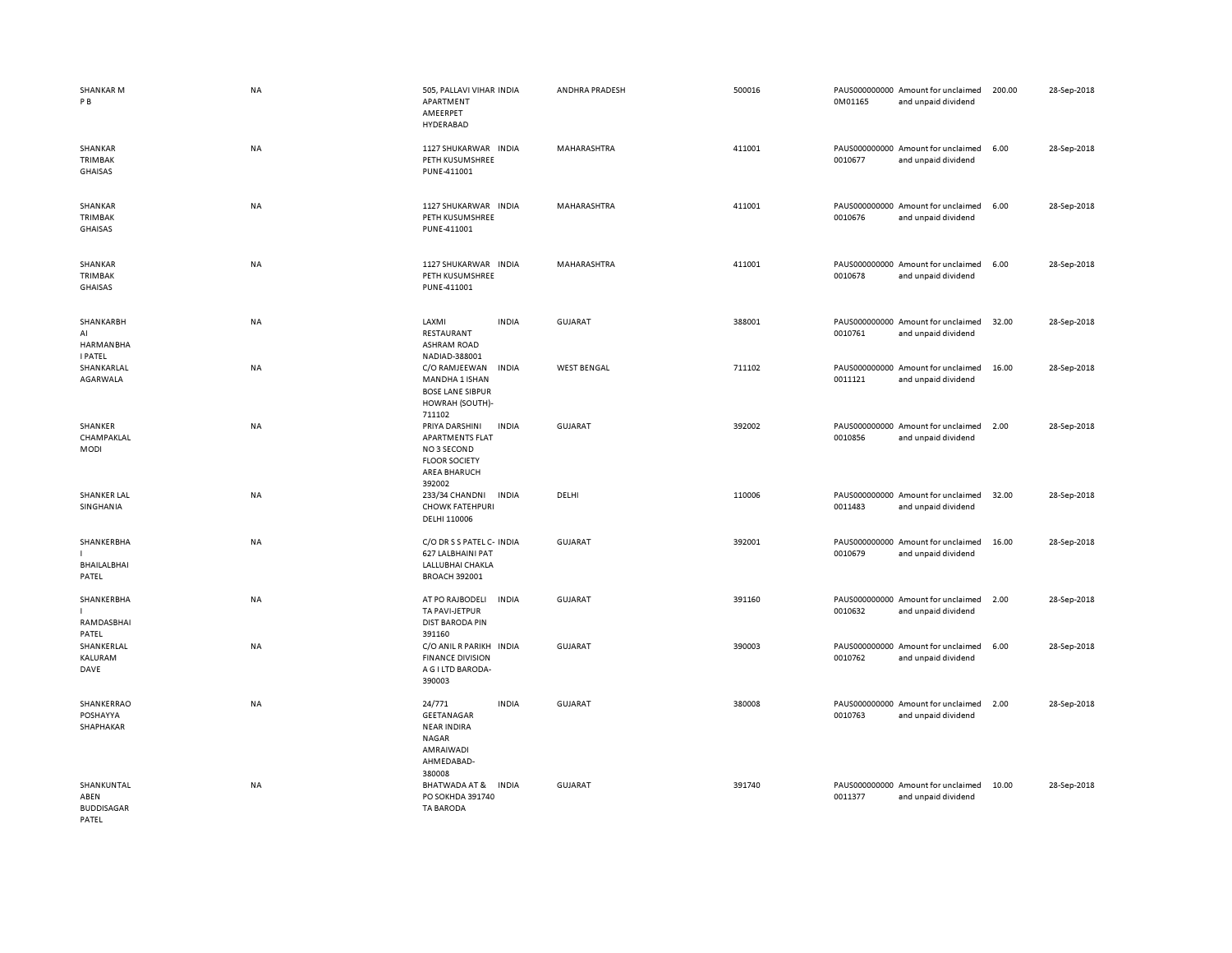| SHANMUGA<br>SUNDARAM<br>M                               | NA        | 107, WEST CAR<br>STREET,<br>TIRUCHENDUR<br><b>TAMIL NADU</b>                                                                                                                                     | <b>INDIA</b> | <b>TAMIL NADU</b>     | 628215 | 0M00533 | PAUS000000000 Amount for unclaimed<br>and unpaid dividend | 400.00 | 28-Sep-2018 |
|---------------------------------------------------------|-----------|--------------------------------------------------------------------------------------------------------------------------------------------------------------------------------------------------|--------------|-----------------------|--------|---------|-----------------------------------------------------------|--------|-------------|
| SHANTA<br>AGARWAL                                       | NA        | C/O SHIV<br><b>INDUSTRIES KEDAL</b><br><b>GUNJ ALWAR-</b><br>301001                                                                                                                              | <b>INDIA</b> | RAJASTHAN             | 301001 | 0010967 | PAUS000000000 Amount for unclaimed<br>and unpaid dividend | 8.00   | 28-Sep-2018 |
| SHANTA<br>JAYARAMAN                                     | NA        | C-205 PARADISE<br><b>APARTMENTS 40</b><br><b>INDRAPRASTA</b><br><b>EXTENSION</b><br>PATPARGANJ DELHI<br>110092                                                                                   | <b>INDIA</b> | DELHI                 | 110092 | 0011028 | PAUS000000000 Amount for unclaimed<br>and unpaid dividend | 16.00  | 28-Sep-2018 |
| SHANTABAI<br>RAMCHANDR<br>A PATHAK                      | NA        | 9 ASHOK COLONY INDIA<br><b>KHASGI BAZAR</b><br><b>GWALIOR 474001</b>                                                                                                                             |              | <b>MADHYA PRADESH</b> | 474001 | 0011065 | PAUS000000000 Amount for unclaimed<br>and unpaid dividend | 16.00  | 28-Sep-2018 |
| SHANTABEN<br><b>B PANCHOLI</b>                          | NA        | "MATRU CHHAYA"<br><b>DANDIA BAZAR</b><br>SHIVAJI ROAD<br><b>BARODA 390001</b>                                                                                                                    | <b>INDIA</b> | GUJARAT               | 390001 | 0011481 | PAUS000000000 Amount for unclaimed<br>and unpaid dividend | 6.00   | 28-Sep-2018 |
| SHANTABEN<br>C PATEL                                    | NA        | BAJRANG FALIA PO INDIA<br><b>CHHANI DIST</b><br><b>BARODA</b>                                                                                                                                    |              | GUJARAT               | 391740 | 0S04424 | PAUS000000000 Amount for unclaimed<br>and unpaid dividend | 200.00 | 28-Sep-2018 |
| SHANTABEN<br>CHUNILAL<br><b>DESAI</b>                   | NA        | <b>BAJWADA</b><br><b>HANUMAN POLE</b><br><b>OPP KRISHNA</b><br><b>BHAVAN BARODA-</b><br>390001                                                                                                   | <b>INDIA</b> | <b>GUJARAT</b>        | 390001 | 0010764 | PAUS000000000 Amount for unclaimed<br>and unpaid dividend | 2.00   | 28-Sep-2018 |
| SHANTABEN<br><b>HIRALAL</b><br><b>JOSHI</b>             | <b>NA</b> | NEAR CHAMPANER INDIA<br><b>GATE CHHIPWAD</b><br><b>RD BARODA-</b><br>390006                                                                                                                      |              | <b>GUJARAT</b>        | 390006 | 0010650 | PAUS000000000 Amount for unclaimed<br>and unpaid dividend | 2.00   | 28-Sep-2018 |
| SHANTABEN<br>JAIN                                       | NA        | 16 GANGA VIHAR<br>ROKADIA LANE<br><b>BORIVALI (WEST)</b><br>MUMBAI                                                                                                                               | <b>INDIA</b> | MAHARASHTRA           | 400092 | 0011696 | PAUS000000000 Amount for unclaimed<br>and unpaid dividend | 32.00  | 28-Sep-2018 |
| SHANTABEN<br><b>JETHABHAI</b><br><b>BRAHMBHAT</b><br>T. | NA        | F-221 ALEMBIC<br><b>GLASS COLONY</b><br>BARODA-390003                                                                                                                                            | <b>INDIA</b> | GUJARAT               | 390003 | 0011353 | PAUS000000000 Amount for unclaimed<br>and unpaid dividend | 10.00  | 28-Sep-2018 |
| SHANTABEN<br>KANTIBHAI<br>PATEL                         | NA        | 102 NIRANJAN<br>PARK OPP DARPAN<br><b>CINEMALH ROAD</b><br>SURAT 395006                                                                                                                          | <b>INDIA</b> | <b>GUJARAT</b>        | 395006 | 0011265 | PAUS000000000 Amount for unclaimed<br>and unpaid dividend | 50.00  | 28-Sep-2018 |
| SHANTABEN<br>MAHENDRAB<br><b>HAI PATEL</b>              | <b>NA</b> | <b>BNO12</b><br>HARIHARANAND<br>CO-OP HSG SOCY<br>NR - SUN FLOWER<br>SCHOOL OPP<br><b>VRUSHABH KAP</b><br><b>SOCI-ETY NR</b><br><b>MALAV TALAV</b><br><b>JIVRAJ PARK</b><br>AHMEDABA-D<br>380051 | <b>INDIA</b> | <b>GUJARAT</b>        | 380051 | 0010862 | PAUS000000000 Amount for unclaimed<br>and unpaid dividend | 6.00   | 28-Sep-2018 |
| SHANTABEN<br><b>S THAKKAR</b>                           | NA        | FILKA BLDG FLAT<br>NO 5 3RD FL PLOT<br>NO 2-B DAFTARY<br>ROAD MALAD EAST<br>MUMBAI-400064                                                                                                        | <b>INDIA</b> | MAHARASHTRA           | 400064 | 0011339 | PAUS000000000 Amount for unclaimed<br>and unpaid dividend | 8.00   | 28-Sep-2018 |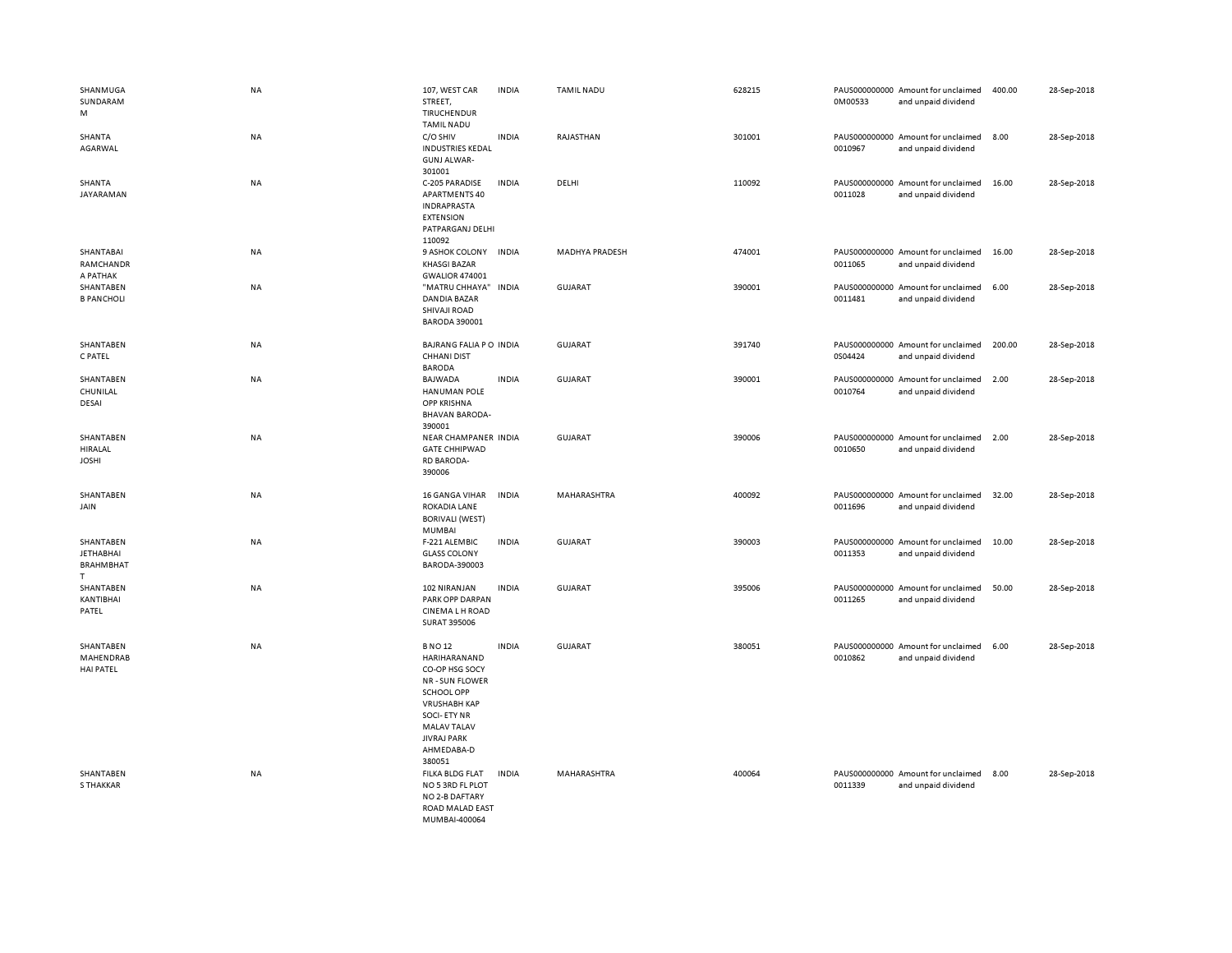| SHANTABEN<br>SANTUBHAI<br>PATEL    | NA                            | GAIKWAD<br><b>COMPOUND NEAR</b><br><b>GARNALA OPP</b><br>NAVNITPARK AJWA<br>ROAD BARODA-<br>390006                                                    | <b>INDIA</b> | GUJARAT            | 390006 | 0010768 | PAUS000000000 Amount for unclaimed<br>and unpaid dividend | 40.00   | 28-Sep-2018 |
|------------------------------------|-------------------------------|-------------------------------------------------------------------------------------------------------------------------------------------------------|--------------|--------------------|--------|---------|-----------------------------------------------------------|---------|-------------|
| SHANTABEN<br>SHAMBHUBH<br>AI PATEL | NA                            | GAYAKWAD<br>COMPOUND<br><b>NAVNIT PARK</b><br>AJWA ROAD NEAR<br><b>WATER TANK</b><br>BARODA-390006                                                    | <b>INDIA</b> | <b>GUJARAT</b>     | 390006 | 0010767 | PAUS000000000 Amount for unclaimed<br>and unpaid dividend | 16.00   | 28-Sep-2018 |
| SHANTHA                            | NA                            | NO.20, IST MAIN<br>ROAD,<br>GANDHINAGAR,<br>TUMKUR<br>(KARNATAKA)                                                                                     | <b>INDIA</b> | KARNATAKA          | 572101 | 0S00254 | PAUS000000000 Amount for unclaimed<br>and unpaid dividend | 1000.00 | 28-Sep-2018 |
| SHANTHA L<br>NAIDU                 | NA                            | NO.862, 22ND<br>MAIN 37TH CROSS<br>4TH 'T' BLOCK,<br>JAYANAGAR<br><b>BANGALORE</b>                                                                    | <b>INDIA</b> | KARNATAKA          | 560011 | 0S00255 | PAUS000000000 Amount for unclaimed<br>and unpaid dividend | 400.00  | 28-Sep-2018 |
| <b>SHANTHAM</b>                    | NA                            | 505, PALLAVI VIHAR INDIA<br>APARTMENT<br>AMEERPET<br>HYDERABAD                                                                                        |              | ANDHRA PRADESH     | 500016 | 0M01164 | PAUS000000000 Amount for unclaimed<br>and unpaid dividend | 1280.00 | 28-Sep-2018 |
| SHANTI<br>CHOPRA                   | <b>NA</b>                     | C/O SETHI & SON<br>1599 MAIN BAZAR<br>PAHAR GANJ NEW<br>DELHI-110055                                                                                  | <b>INDIA</b> | DELHI              | 110055 | 0011045 | PAUS000000000 Amount for unclaimed<br>and unpaid dividend | 8.00    | 28-Sep-2018 |
| <b>SHANTI DEVI</b>                 | <b>NA</b>                     | C-169 D D A FLATS<br>SAKET NEW DELHI-<br>110017                                                                                                       | <b>INDIA</b> | DELHI              | 110017 | 0011227 | PAUS000000000 Amount for unclaimed<br>and unpaid dividend | 16.00   | 28-Sep-2018 |
| <b>SHANTI DEVI</b>                 | NA                            | <b>B-99 GREATER</b><br>KAILASH I NEW<br>DELHI-110048                                                                                                  | <b>INDIA</b> | DELHI              | 110048 | 0011063 | PAUS000000000 Amount for unclaimed<br>and unpaid dividend | 8.00    | 28-Sep-2018 |
| <b>SHANTI DEVI</b><br>ASHANT       | NA                            | DWARKA 293 6TH D INDIA<br>MAIN WEST OF<br>CHARD ROA- D IIND<br><b>STAGE IIND PHASE</b><br>MAHALAXMIPURA<br>M - LAYOUT<br><b>BANGALORE-</b><br>560086- |              | KARNATAKA          | 560086 | 0010966 | PAUS000000000 Amount for unclaimed<br>and unpaid dividend | 8.00    | 28-Sep-2018 |
| <b>SHANTI DEVI</b><br>BANSAL       | <b>NA</b>                     | C/O SHRI<br>SHRINIWAS<br><b>BANSAL 477 GAH</b><br><b>BAKHTABAR</b><br>HATHRAS-204101                                                                  | <b>INDIA</b> | UTTAR PRADESH      | 204101 | 0011041 | PAUS000000000 Amount for unclaimed<br>and unpaid dividend | 8.00    | 28-Sep-2018 |
| <b>SHANTI DEVI</b><br>GANDHI       | NA                            | M-34 KIRTI NAGAR INDIA<br>NEW DELHI-110015                                                                                                            |              | DELHI              | 110015 | 0011024 | PAUS000000000 Amount for unclaimed<br>and unpaid dividend | 8.00    | 28-Sep-2018 |
| <b>SHANTI DEVI</b><br>RUNTHALA     | <b>MADAN LALL</b><br>RUNTHALA | C/O M/S AKSHAY<br><b>UDYOG NO 27-32-</b><br>56 75 FEET ROAD<br>RAMAKRISHNA<br><b>JUNCTION</b><br>VISAKHAPATNAM                                        | <b>INDIA</b> | ANDHRA PRADESH     | 530001 | 1374089 | PAUSIN3003941 Amount for unclaimed<br>and unpaid dividend | 40.00   | 28-Sep-2018 |
| <b>SHANTI LAL</b><br>BAID          | NA                            | P-30/B C I T ROAD IN DIA<br><b>3RD FLOOR</b><br>CALCUTTA 700014                                                                                       |              | <b>WEST BENGAL</b> | 700014 | 0011647 | PAUS000000000 Amount for unclaimed<br>and unpaid dividend | 16.00   | 28-Sep-2018 |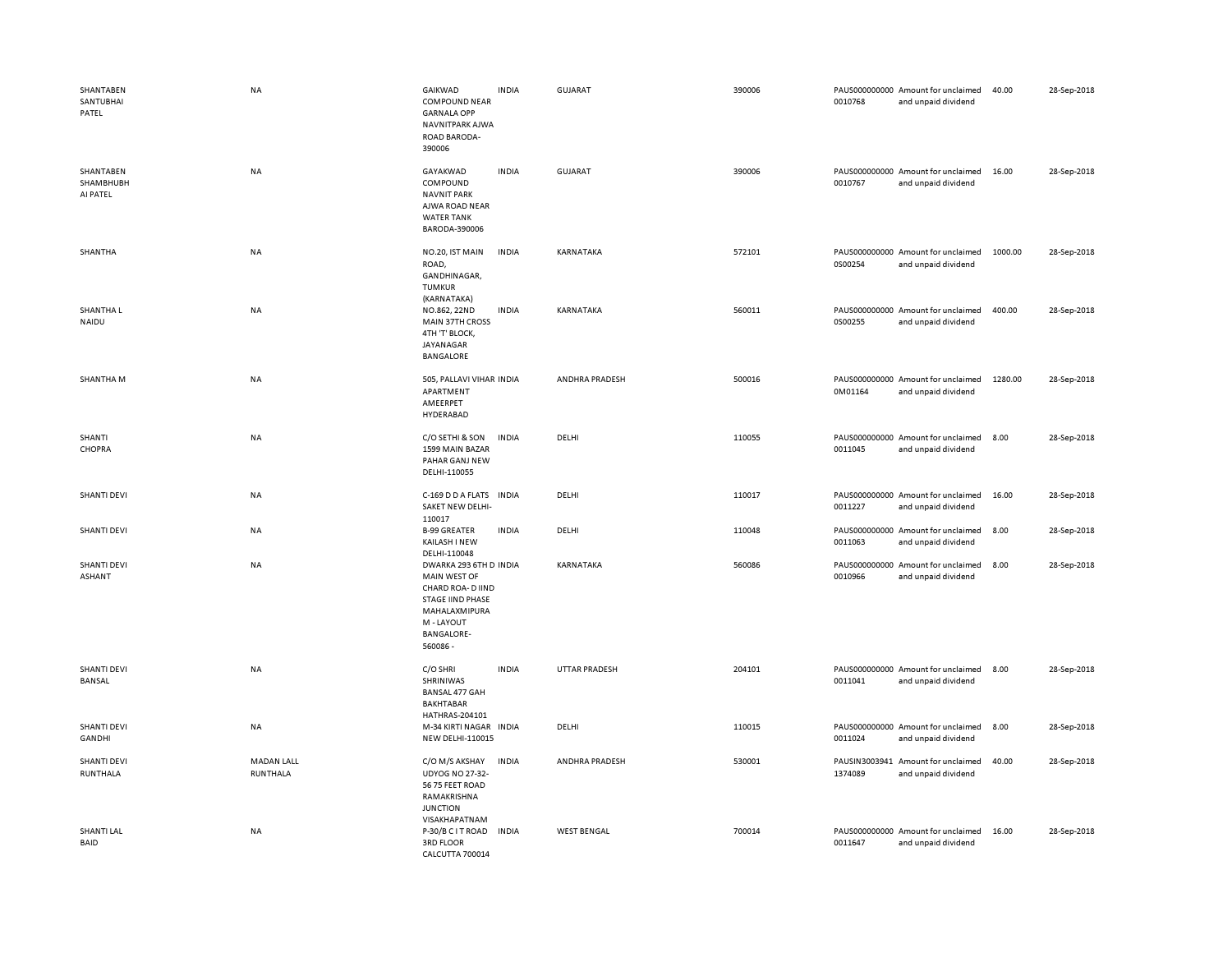| SHANTI<br>SENGAMALA<br>M<br>THIRUMALAI                  | NA                                | 73 SUNITA OPP<br><b>COLABA POST</b><br>OFFICE COLABA<br>MUMBAI-400005                                                                               | <b>INDIA</b> | MAHARASHTRA    | 400005 | 0011349 | PAUS000000000 Amount for unclaimed<br>and unpaid dividend | 8.00   | 28-Sep-2018 |
|---------------------------------------------------------|-----------------------------------|-----------------------------------------------------------------------------------------------------------------------------------------------------|--------------|----------------|--------|---------|-----------------------------------------------------------|--------|-------------|
| SHANTIBEN<br>CHANDRAKA<br><b>NT PARIKH</b>              | NA                                | SHAHPORE SURAT- INDIA<br>395001                                                                                                                     |              | <b>GUJARAT</b> | 395001 | 0010660 | PAUS000000000 Amount for unclaimed<br>and unpaid dividend | 16.00  | 28-Sep-2018 |
| SHANTILAL<br>AMBALAL<br>PATEL                           | NA                                | 19 BHAWANI PURA INDIA<br>SOCIETY<br>NIZAMPURA<br>BARODA-390002                                                                                      |              | <b>GUJARAT</b> | 390002 | 0010769 | PAUS000000000 Amount for unclaimed<br>and unpaid dividend | 16.00  | 28-Sep-2018 |
| SHANTILAL<br>CHHOTALAL<br>SHAH                          | NA                                | 5 JAY NATIONAL<br>SOCIETY<br>NARANPURA CHAR<br>RASTA<br>AHMEDABAD-<br>380013                                                                        | <b>INDIA</b> | <b>GUJARAT</b> | 380013 | 0011139 | PAUS000000000 Amount for unclaimed<br>and unpaid dividend | 18.00  | 28-Sep-2018 |
| SHANTILAL<br>HANSRAJ<br>GOAR                            | NA                                | SIDDHIVINAYAK<br><b>BUILDING GROUND</b><br><b>FLOOR NEAR DENA</b><br><b>BANK MANOHAR</b><br><b>ROAD PALGHAR</b><br><b>WEST DIST THANE</b><br>401404 | <b>INDIA</b> | MAHARASHTRA    | 401404 | 0011189 | PAUS000000000 Amount for unclaimed<br>and unpaid dividend | 8.00   | 28-Sep-2018 |
| SHANTILAL<br>MANILAL<br>SHAH                            | <b>NA</b>                         | 20-KADAM<br><b>BUILDING</b><br>SAYAJIGANJ<br>BARODA-390005                                                                                          | <b>INDIA</b> | <b>GUJARAT</b> | 390005 | 0010630 | PAUS000000000 Amount for unclaimed<br>and unpaid dividend | 2.00   | 28-Sep-2018 |
| SHARAD<br>DATTATRAY<br><b>BHAGWAT</b>                   | NA                                | <b>BHAGYASHREE 8</b><br><b>GAYATRI KRUPA</b><br>SOC B/H KABIR<br><b>MANDIR</b><br>MANJALPUR<br>VADODARA 390011                                      | <b>INDIA</b> | <b>GUJARAT</b> | 390011 | 0010752 | PAUS000000000 Amount for unclaimed<br>and unpaid dividend | 2.00   | 28-Sep-2018 |
| SHARAD<br><b>DIWAKAR</b><br>SHARANGPA<br>N <sub>1</sub> | <b>NA</b>                         | 344 KRISHNA<br><b>COTTAGE 6TH</b><br><b>ROAD KHAR</b><br>MUMBAI-400052                                                                              | <b>INDIA</b> | MAHARASHTRA    | 400052 | 0010685 | PAUS000000000 Amount for unclaimed<br>and unpaid dividend | 6.00   | 28-Sep-2018 |
| SHARAD<br>HIRACHAND<br>MEHTA                            | LATE<br><b>BABULAL G</b><br>MEHTA | 762, GURUWAR<br>PETH P.B.37 DIST-<br><b>BELGAUM NIPANI</b>                                                                                          | <b>INDIA</b> | KARNATAKA      | 591237 | 0012510 | PAUS000000000 Amount for unclaimed<br>and unpaid dividend | 16.00  | 28-Sep-2018 |
| SHARAD<br>MULJIBHAI<br>KAKKAD                           | NA                                | 16, ANKUR APTS<br>JETALPUR ROAD<br>VISHWAS COLONY<br><b>ALKAPURI BARODA</b><br>390005                                                               | <b>INDIA</b> | <b>GUJARAT</b> | 390005 | 0010772 | PAUS000000000 Amount for unclaimed<br>and unpaid dividend | 6.00   | 28-Sep-2018 |
| SHARAD<br>SOBHACHAN<br>D KATARIA                        | <b>NA</b>                         | 14 ABHILASH PARK INDIA<br>DATTA MANDIR<br><b>ROAD NR</b><br><b>DHONGADE MALA</b><br><b>NASHIK</b><br>ROADNASIK                                      |              | MAHARASHTRA    | 422101 | 0281085 | PAUS120332000 Amount for unclaimed<br>and unpaid dividend | 100.00 | 28-Sep-2018 |
| SHARADA<br>SHANKAR<br>PATIL                             | NA                                | 1/B 106 PIRAMAL INDIA<br><b>NAGAR S V ROAD</b><br><b>GOREGAON (WEST)</b><br>MUMBAI-400062                                                           |              | MAHARASHTRA    | 400062 | 0010911 | PAUS000000000 Amount for unclaimed<br>and unpaid dividend | 16.00  | 28-Sep-2018 |
| SHARADBHAI<br>TRIBHOVAND<br>AS GANDHI                   | NA                                | SANTOSPURI POLE INDIA<br><b>PADRA DIST</b><br><b>BARODA PIN-</b><br>391440                                                                          |              | <b>GUJARAT</b> | 391440 | 0010773 | PAUS000000000 Amount for unclaimed<br>and unpaid dividend | 12.00  | 28-Sep-2018 |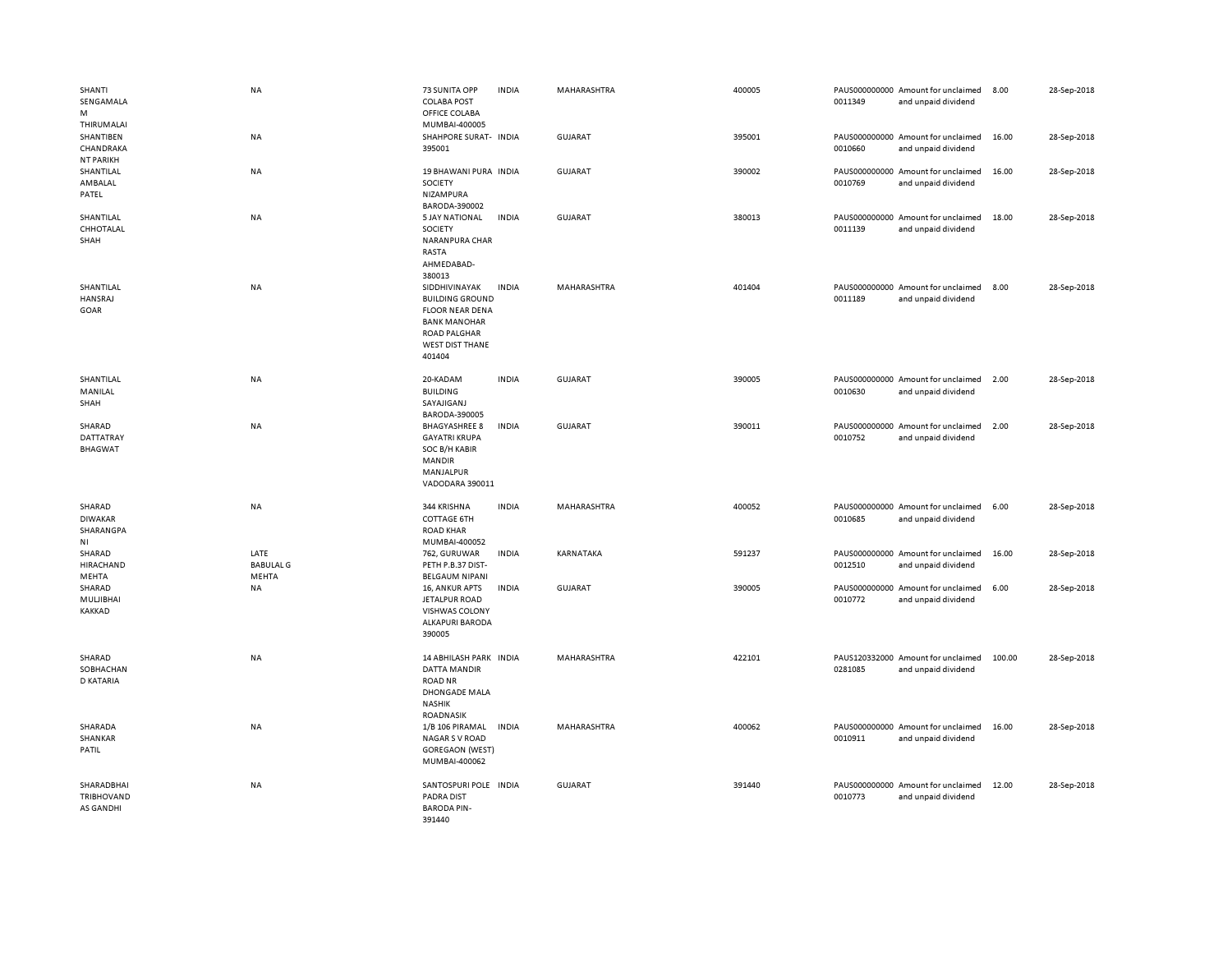| SHARADCHA<br><b>NDRA</b><br><b>GORDHANBH</b><br>AI PATEL | NA        | 43 SHREYNAGAR<br>SOCIETY<br>SUBHANPURA<br><b>BARODA 390007</b>                                                                                                                   | <b>INDIA</b> | <b>GUJARAT</b>     | 390007 | 0010608 | PAUS000000000 Amount for unclaimed<br>and unpaid dividend | 16.00  | 28-Sep-2018 |
|----------------------------------------------------------|-----------|----------------------------------------------------------------------------------------------------------------------------------------------------------------------------------|--------------|--------------------|--------|---------|-----------------------------------------------------------|--------|-------------|
| SHARADCHA<br><b>NDRA</b><br>NARANBHAI<br>PATEL           | <b>NA</b> | <b>NAVI MANGROL</b><br>POST SITPUR TAL<br><b>DABHOI DIST</b><br><b>BARODA PIN-</b><br>391110                                                                                     | <b>INDIA</b> | GUJARAT            | 391110 | 0010774 | PAUS000000000 Amount for unclaimed<br>and unpaid dividend | 32.00  | 28-Sep-2018 |
| SHARADKANT<br>A BANSILAL<br>DHRUV                        | NA        | 22 NAVYUG<br>SOCIETY S M ROAD<br>AMBAWADI<br>AHMEDABAD-<br>380015                                                                                                                | <b>INDIA</b> | <b>GUJARAT</b>     | 380015 | 0010775 | PAUS000000000 Amount for unclaimed<br>and unpaid dividend | 16.00  | 28-Sep-2018 |
| SHARAT<br>CHANDRA<br>SATPATHY                            | NA        | G-30 ALEMBIC<br><b>COLONY ALEMBIC</b><br>ROAD VADODARA                                                                                                                           | <b>INDIA</b> | <b>GUJARAT</b>     | 390003 | 0S04568 | PAUS000000000 Amount for unclaimed<br>and unpaid dividend | 200.00 | 28-Sep-2018 |
| SHARDA<br>KHERA                                          | NA        | C/O M/S BHARTI<br><b>KATRAS ROAD PO</b><br>DHANBAD 826001                                                                                                                        | <b>INDIA</b> | <b>JHARKHAND</b>   | 826001 | 0011631 | PAUS000000000 Amount for unclaimed<br>and unpaid dividend | 50.00  | 28-Sep-2018 |
| SHARDA<br><b>MANI MISRA</b>                              | NA        | "SURUCHI" 5/5<br><b>SARVA PRIYA</b><br>VIHAR NEW DELHI-<br>110016                                                                                                                | <b>INDIA</b> | DELHI              | 110016 | 0011031 | PAUS000000000 Amount for unclaimed<br>and unpaid dividend | 8.00   | 28-Sep-2018 |
| SHARDA<br>NAND JHA                                       | <b>NA</b> | C/O BHARAT<br><b>GENERAL &amp; TEX</b><br>INDS LTD 9/1 R N<br>MUKHERJEE ROAD<br>CALCUTTA-700001                                                                                  | <b>INDIA</b> | <b>WEST BENGAL</b> | 700001 | 0011289 | PAUS000000000 Amount for unclaimed<br>and unpaid dividend | 8.00   | 28-Sep-2018 |
| SHARDA<br>NARESH<br>DALWADI                              | NA        | B/1 RACHNA APTS<br><b>ELLISBRIDGE NR</b><br>NAVRANGPURA<br><b>TELE EXCHANGE</b><br>AHMEDABAD-<br>380006                                                                          | <b>INDIA</b> | <b>GUJARAT</b>     | 380006 | 0010882 | PAUS000000000 Amount for unclaimed<br>and unpaid dividend | 16.00  | 28-Sep-2018 |
| SHARDABEN<br><b>DINKERBHAI</b><br>DALAL                  | NA        | C/O BHARAT L<br><b>PARIKH BUNGLOW</b><br>NO 7 AAROHI-<br><b>BUNGLOWS NEAR</b><br>ASHWAMEGH 1<br>B/HP&TCO-<br>MPLEX 132 RING<br><b>RD SATELLITE</b><br>ROAD AHMEDA-<br>BAD 380015 | <b>INDIA</b> | <b>GUJARAT</b>     | 380015 | 0011345 | PAUS000000000 Amount for unclaimed<br>and unpaid dividend | 16.00  | 28-Sep-2018 |
| SHARDABEN<br>HASMUKHLA<br>L GANDHI                       | NA        | 10/B PUSHAPKUNJ INDIA<br>SOCIETY BEHIND S<br><b>BI HARNI ROAD</b><br><b>BRANCH HARNI</b><br><b>ROAD KARELI BAUG</b><br><b>BARODA</b>                                             |              | GUJARAT            | 380018 | 0010604 | PAUS000000000 Amount for unclaimed<br>and unpaid dividend | 2.00   | 28-Sep-2018 |
| SHARDABEN<br><b>ISHVERBHAI</b><br>PATEL                  | NA        | 301,SUBH<br><b>COMPLEX SAI</b><br><b>CHOKDI AMBER</b><br>SCHOOL<br>ROADMANJALPUR                                                                                                 | <b>INDIA</b> | <b>GUJARAT</b>     | 390011 | 0011087 | PAUS000000000 Amount for unclaimed<br>and unpaid dividend | 8.00   | 28-Sep-2018 |
| SHARDABEN<br><b>ISHWARBHAI</b><br>PATEL                  | NA        | A-46 ALEMBIC<br><b>COLONY BARODA</b><br>390003                                                                                                                                   | <b>INDIA</b> | <b>GUJARAT</b>     | 390003 | 0010624 | PAUS000000000 Amount for unclaimed<br>and unpaid dividend | 2.00   | 28-Sep-2018 |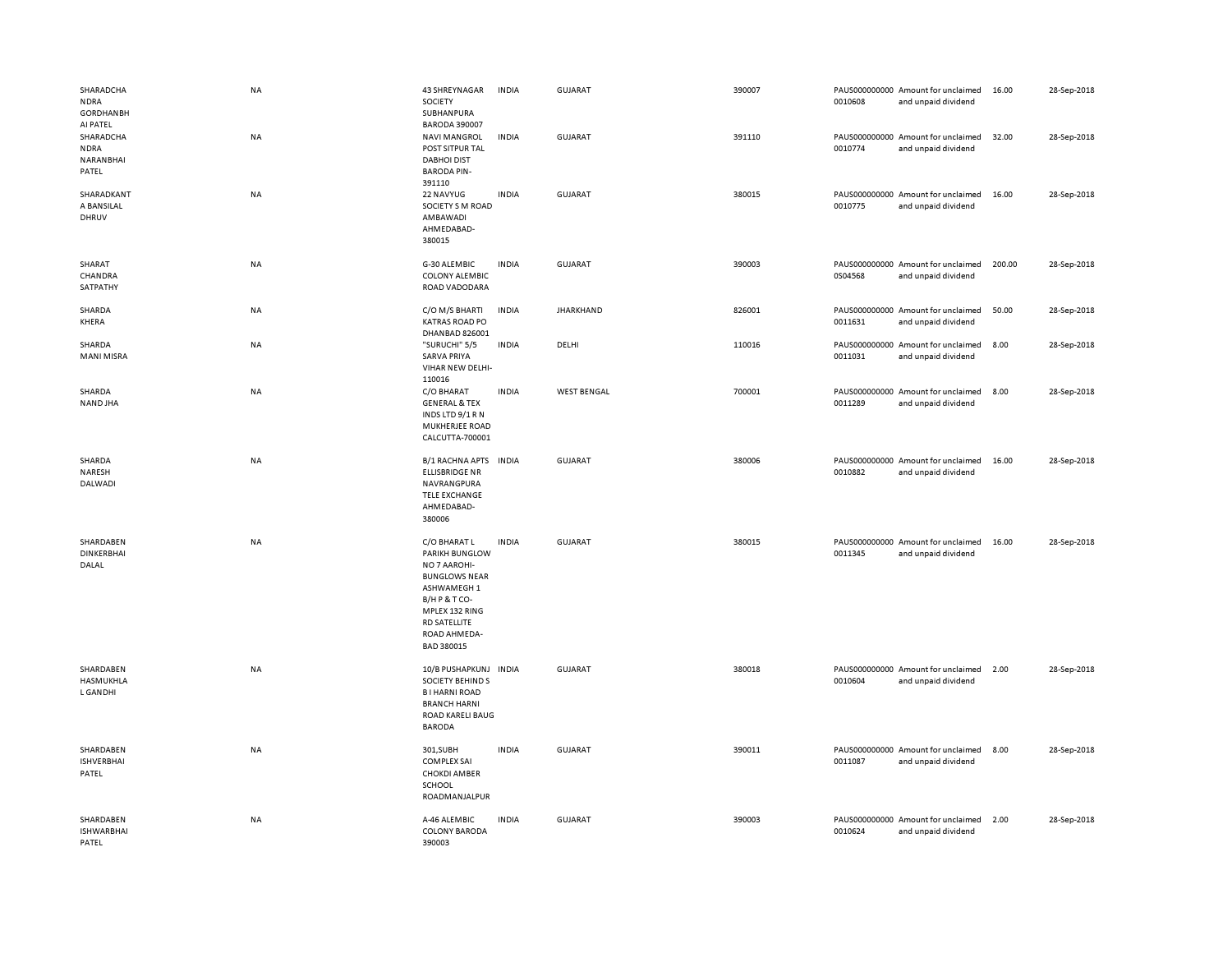| SHARDABEN<br>KESHAVBHAI<br>PATEL      | <b>NA</b>                             | 34,<br>LAXMINARAYAN<br>NAGAR OPP.<br>LAXMINARAYAN<br><b>MANDIR</b><br>MANJALPUR<br>VADODARA                          | <b>INDIA</b> | GUJARAT        | 390011 | 0010776 | PAUS000000000 Amount for unclaimed<br>and unpaid dividend | 2.00   | 28-Sep-2018 |
|---------------------------------------|---------------------------------------|----------------------------------------------------------------------------------------------------------------------|--------------|----------------|--------|---------|-----------------------------------------------------------|--------|-------------|
| SHARDABEN<br>MANUBHAI<br>RANA         | NA                                    | C/O PATEL<br>RAMANBHAI<br>RANCHHODDAS<br>"NILKAN-TH" 2A<br>SANTOSH SOCIETY<br>NR P&D BLDG OPP -<br>SAMI SOC BARODA - | <b>INDIA</b> | <b>GUJARAT</b> | 390001 | 0011331 | PAUS000000000 Amount for unclaimed<br>and unpaid dividend | 6.00   | 28-Sep-2018 |
| SHARDABEN<br>NARSHIBHAI<br>AMIN       | NA                                    | C/O JAGDISHBHAI INDIA<br>NATHABHAI PATEL<br><b>MANOR TEKRA PO</b><br>VASAD TAL ANAND<br><b>DIST KHEDA</b>            |              | <b>GUJARAT</b> | 390001 | 0010777 | PAUS000000000 Amount for unclaimed<br>and unpaid dividend | 16.00  | 28-Sep-2018 |
| SHARDABEN<br>NATHABHAI<br>BARIA       | NA                                    | BLOCK NO. 87,<br>PARAS SOCIETY,<br>NR. R.T.O. OFFICE<br>VADODARA-390006                                              | <b>INDIA</b> | <b>GUJARAT</b> | 390006 | 0011386 | PAUS000000000 Amount for unclaimed<br>and unpaid dividend | 2.00   | 28-Sep-2018 |
| SHARDABEN<br><b>U SOLANKI</b>         | NA                                    | RAMDEV FALIA,<br>NAVAYARD<br>VADODARA-390002                                                                         | <b>INDIA</b> | <b>GUJARAT</b> | 390002 | 0011668 | PAUS000000000 Amount for unclaimed<br>and unpaid dividend | 16.00  | 28-Sep-2018 |
| SHARDABEN<br>V SHAH                   | NA                                    | RADIOWALA'S<br>HOUSE SHATRI NO<br><b>KHANCHO DHANA</b><br><b>SUTHAR'S POLE</b><br>KALUPUR<br>AHMEDABAD-<br>380001    | <b>INDIA</b> | <b>GUJARAT</b> | 380001 | 0011141 | PAUS000000000 Amount for unclaimed<br>and unpaid dividend | 8.00   | 28-Sep-2018 |
| SHARMISTHA<br>HIMATLAL<br>KOTHARI     | NA                                    | 110-KIKU ST<br>KHOJA'S BUDA 4TH<br><b>FLOOR ROOM</b><br>NO62 MUMBAI PIN-<br>400004                                   | <b>INDIA</b> | MAHARASHTRA    | 400004 | 0011093 | PAUS000000000 Amount for unclaimed<br>and unpaid dividend | 8.00   | 28-Sep-2018 |
| SHARMISTHA<br><b>UPENDRA</b><br>PATEL | CHHAGANB<br>HAI<br>SHANABHAI<br>PATEL | 431, CHAFA BLDG, INDIA<br>B WING, 1ST<br>FLOOR, AJAY<br>NAGAR.BHIWANDI                                               |              | MAHARASHTRA    | 421302 | 0041181 | PAUS120412000 Amount for unclaimed<br>and unpaid dividend | 200.00 | 28-Sep-2018 |
| SHASHI BALA                           | <b>NA</b>                             | <b>B-49 MOTI NAGAR INDIA</b><br>NEW DELHI-110015                                                                     |              | DELHI          | 110015 | 0011238 | PAUS000000000 Amount for unclaimed<br>and unpaid dividend | 20.00  | 28-Sep-2018 |
| SHASHI<br><b>BHUSHAN</b><br>AWASTHI   | <b>NA</b>                             | B1/703, MONTVERT INDIA<br><b>FINESSE</b><br>S.NO.134/3, BANER<br>PASHAN LINK ROAD<br>PASHANPUNE                      |              | MAHARASHTRA    | 411002 | 0S03286 | PAUS000000000 Amount for unclaimed<br>and unpaid dividend | 300.00 | 28-Sep-2018 |
| SHASHI<br><b>GUPTA</b>                | NA                                    | 4/6 ROOP NAGAR<br>DELHI-110006                                                                                       | <b>INDIA</b> | DELHI          | 110006 | 0011346 | PAUS000000000 Amount for unclaimed<br>and unpaid dividend | 8.00   | 28-Sep-2018 |
| SHASHI KALA                           | NA                                    | H NO 21-7-104<br><b>KOKHAR WADI</b><br><b>GHANSI BAZAR</b><br>HYDERABAD                                              | <b>INDIA</b> | ANDHRA PRADESH | 500002 | 0S03221 | PAUS000000000 Amount for unclaimed<br>and unpaid dividend | 600.00 | 28-Sep-2018 |
| SHASHI<br>KHANNA                      | NA                                    | D-38 VIJAY NAGAR INDIA<br>DELHI-110009                                                                               |              | DELHI          | 110009 | 0011039 | PAUS000000000 Amount for unclaimed<br>and unpaid dividend | 8.00   | 28-Sep-2018 |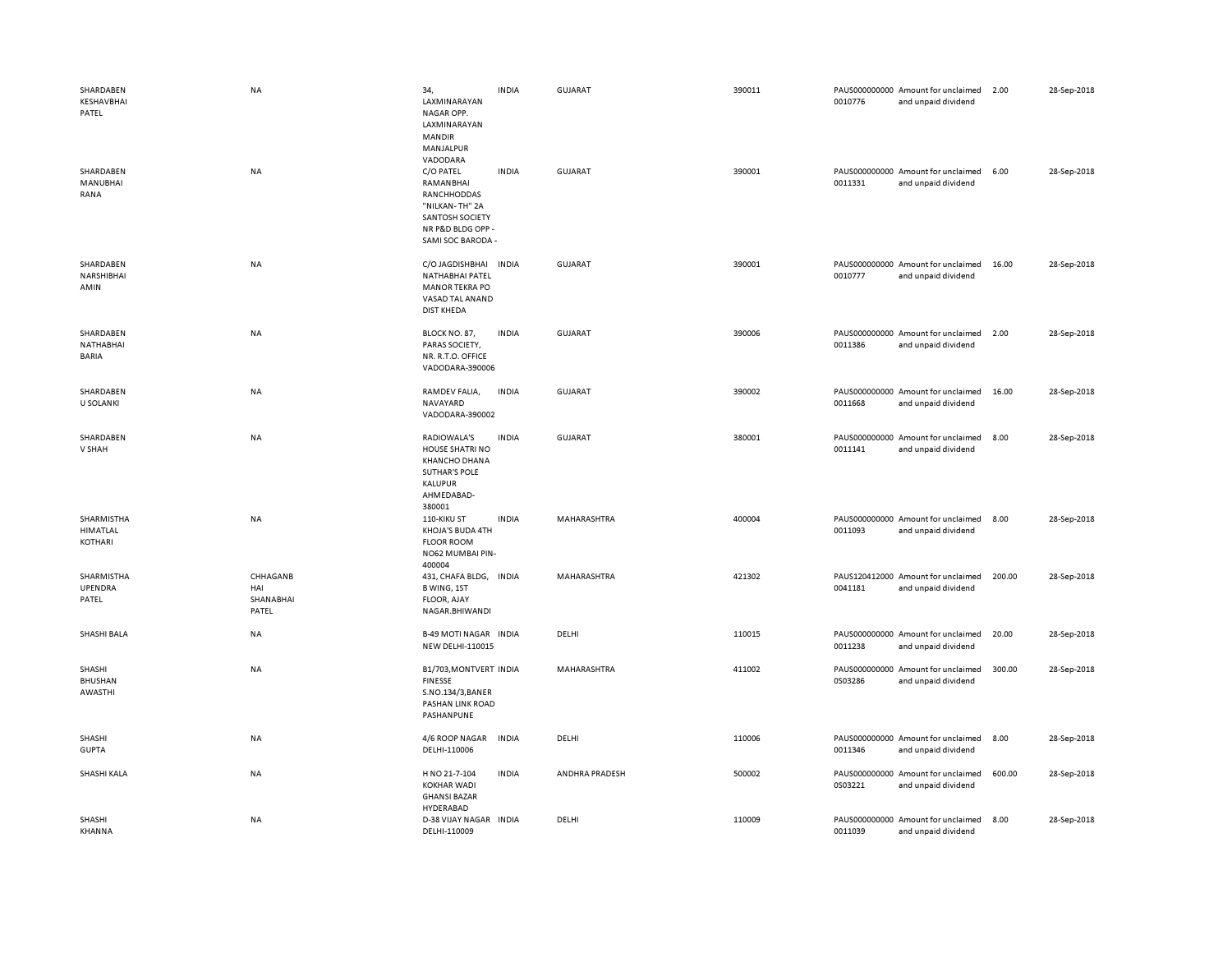| SHASHI<br>KIRAN<br><b>THAKUR</b>         | <b>NA</b> | SQN LDR KEVAL<br>SINGH 57 B ROCK<br><b>VIEW AIR FORCE</b><br><b>STATION PALAM</b><br><b>NEW DELHI 110010</b>                                | <b>INDIA</b> | DELHI                | 110010 | 0011487 | PAUS000000000 Amount for unclaimed<br>and unpaid dividend | 32.00  | 28-Sep-2018 |
|------------------------------------------|-----------|---------------------------------------------------------------------------------------------------------------------------------------------|--------------|----------------------|--------|---------|-----------------------------------------------------------|--------|-------------|
| SHASHI<br>MAHAJAN                        | NA        | W-13 GREEN PARK INDIA<br><b>NEW DELHI 110016</b>                                                                                            |              | DELHI                | 110016 | 0011011 | PAUS000000000 Amount for unclaimed<br>and unpaid dividend | 8.00   | 28-Sep-2018 |
| SHASHI<br>PRABHA<br>PANDEY               | <b>NA</b> | 112/277 A SWARUP INDIA<br><b>NAGAR KANPUR</b><br>208002                                                                                     |              | <b>UTTAR PRADESH</b> | 208002 | 0011634 | PAUS000000000 Amount for unclaimed<br>and unpaid dividend | 8.00   | 28-Sep-2018 |
| SHASHI<br>SACHDEVA                       | NA        | "AASHIRWAD",<br>E/28/A, DILSHAD<br>GARDEN, DELHI.                                                                                           | <b>INDIA</b> | DELHI                | 110095 | 0011262 | PAUS000000000 Amount for unclaimed<br>and unpaid dividend | 8.00   | 28-Sep-2018 |
| SHASHI<br>SHARMA                         | <b>NA</b> | C/O UJJWAL LTD<br>SHANKAR BHAWAN<br>S M S HIGHWAY<br>JAIPUR-302003                                                                          | <b>INDIA</b> | RAJASTHAN            | 302003 | 0010847 | PAUS000000000 Amount for unclaimed<br>and unpaid dividend | 16.00  | 28-Sep-2018 |
| SHASHIKALA<br>R SHETTY                   | NA        | VIJAYA BANK CMS INDIA<br><b>BRANCH K G ROAD</b><br><b>BANGALORE</b>                                                                         |              | KARNATAKA            | 560009 | 0S02572 | PAUS000000000 Amount for unclaimed<br>and unpaid dividend | 600.00 | 28-Sep-2018 |
| SHASHIKANT<br>CHANDULAL<br>MEHTA         | <b>NA</b> | <b>10 STATE BANK</b><br>SOCIETY B/H<br>ROHINI SOC NR-<br><b>GANDHI PARK</b><br><b>COLLEGE ROAD</b><br>NADIAD 387001--                       | <b>INDIA</b> | <b>GUJARAT</b>       | 387001 | 0010691 | PAUS000000000 Amount for unclaimed<br>and unpaid dividend | 6.00   | 28-Sep-2018 |
| SHASHIKANT<br><b>GOKALDAS</b><br>THAKKAR | <b>NA</b> | <b>GOKUL NIVAS</b><br><b>GHADIALI POLE</b><br>KOLAKHADI<br>BARODA-390001                                                                    | <b>INDIA</b> | <b>GUJARAT</b>       | 390001 | 0010603 | PAUS000000000 Amount for unclaimed<br>and unpaid dividend | 6.00   | 28-Sep-2018 |
| SHASHIKANT<br>SOLOMAN<br>CHRISTIAN       | NA        | 107 SHAKTI NAGAR INDIA<br>SOC NR BY<br><b>HARINAGAR PANI</b><br><b>NI TANKI NR</b><br>MOTHER SCHOOL<br><b>GOTRI ROAD</b><br>VADODARA 390021 |              | <b>GUJARAT</b>       | 390021 | 0010641 | PAUS000000000 Amount for unclaimed<br>and unpaid dividend | 2.00   | 28-Sep-2018 |
| SHASHIKANT<br>T SHAH                     | <b>NA</b> | <b>B/5 VIMLA FLAT</b><br><b>FATEHPURA NEAR</b><br><b>THAKOR PARK</b><br>PALDI<br>AHMEDABAD                                                  | <b>INDIA</b> | <b>GUJARAT</b>       | 380007 | 0S02250 | PAUS000000000 Amount for unclaimed<br>and unpaid dividend | 200.00 | 28-Sep-2018 |
| SHASHIKANT<br><b>VITHALDAS</b><br>SHAH   | NA        | <b>STATION ROAD</b><br>GODHRA-389001                                                                                                        | <b>INDIA</b> | <b>GUJARAT</b>       | 389001 | 0010823 | PAUS000000000 Amount for unclaimed<br>and unpaid dividend | 8.00   | 28-Sep-2018 |
| SHEELA                                   | <b>NA</b> | E/414 GOVT<br><b>QUARTERS DEV</b><br><b>NAGAR KAROL</b><br><b>BAGH NEW DELHI</b><br>110005                                                  | <b>INDIA</b> | DELHI                | 110005 | 0011252 | PAUS000000000 Amount for unclaimed<br>and unpaid dividend | 8.00   | 28-Sep-2018 |
| SHEELA<br>AGGARWAL                       | NA        | F-14/7 MODEL<br><b>TOWN DELHI-</b><br>110009                                                                                                | <b>INDIA</b> | DELHI                | 110009 | 0011009 | PAUS000000000 Amount for unclaimed<br>and unpaid dividend | 8.00   | 28-Sep-2018 |
| SHEELA VATI<br><b>GANDOTRA</b>           | NA        | C/O KAMAL<br>TRADER"S 198<br><b>GHEE MANDI</b><br>PAHAR GUNJ NEW<br>DELHI 110055                                                            | <b>INDIA</b> | DELHI                | 110055 | 0011241 | PAUS000000000 Amount for unclaimed<br>and unpaid dividend | 8.00   | 28-Sep-2018 |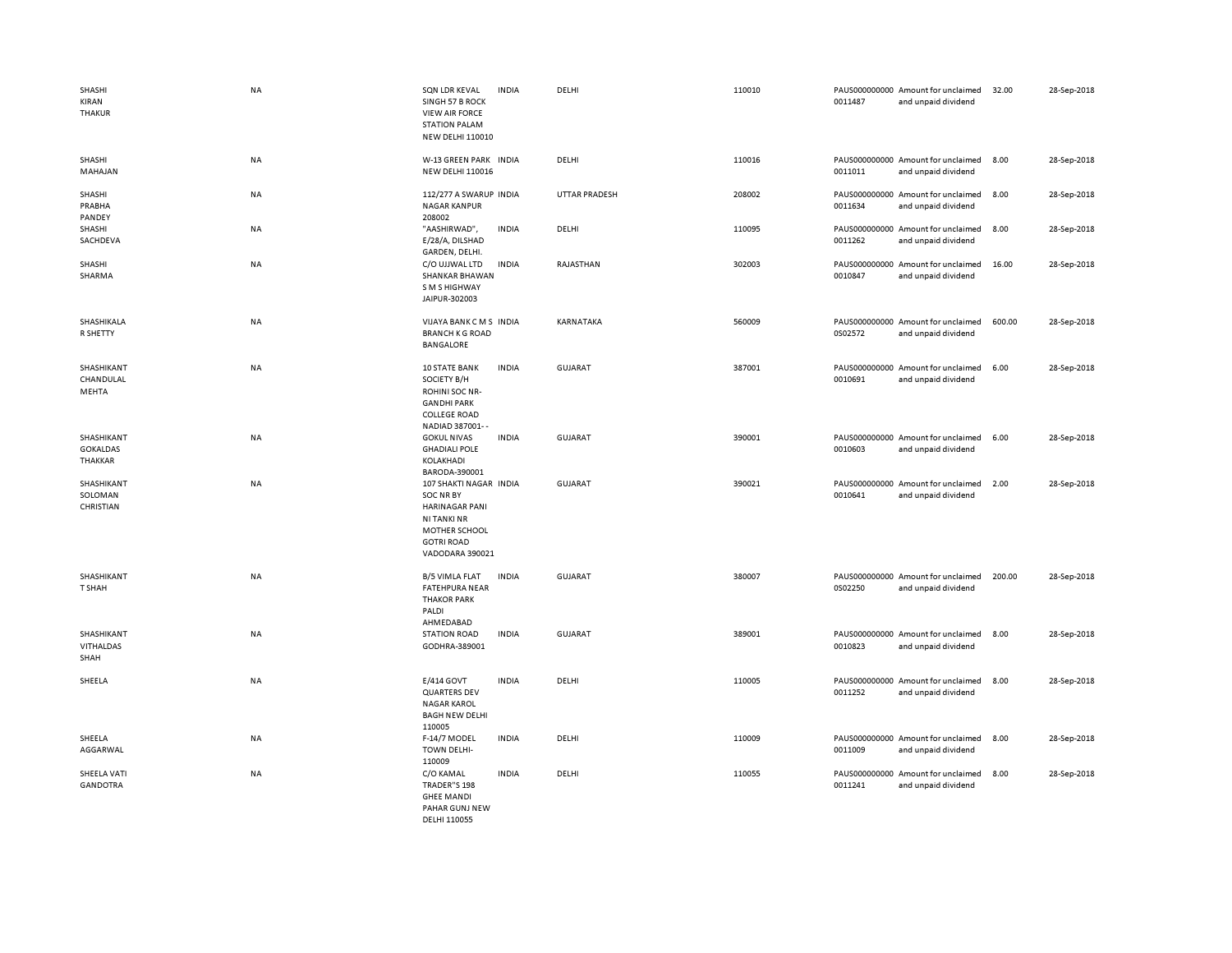| SHEETAL<br>PANDE                                    | NA                     | 10 RAMKRISHNA<br><b>NAGAR NEAR</b><br><b>TELECOM HALL</b>                                                                                 | <b>INDIA</b> | MAHARASHTRA           | 440025 | 0S04344 | PAUS000000000 Amount for unclaimed<br>and unpaid dividend | 200.00  | 28-Sep-2018 |
|-----------------------------------------------------|------------------------|-------------------------------------------------------------------------------------------------------------------------------------------|--------------|-----------------------|--------|---------|-----------------------------------------------------------|---------|-------------|
| SHEILA G<br>PATEL                                   | NA                     | <b>NAGPUR</b><br><b>NEAR KOTY'S</b><br><b>STUDIO PALACE</b><br><b>ROAD BARODA-</b><br>390001                                              | <b>INDIA</b> | GUJARAT               | 390001 | 0010780 | PAUS000000000 Amount for unclaimed<br>and unpaid dividend | 32.00   | 28-Sep-2018 |
| SHEILA<br><b>KAPOOR</b>                             | NA                     | <b>FLAT NO 216 "D"</b><br>WING BLDG NO 42<br>MANISH - NAGAR J<br>P ROAD ANDHERI<br>WEST MUMBAI-<br>4000-58-                               | <b>INDIA</b> | MAHARASHTRA           | 400058 | 0010923 | PAUS000000000 Amount for unclaimed<br>and unpaid dividend | 8.00    | 28-Sep-2018 |
| SHELAT<br>BHAVANABE<br>N<br>JAYESHKUMA<br>R         | NA                     | 5/A GAYATRI<br><b>KRUPA SOCIETY</b><br><b>NEW VIP ROAD</b><br><b>BEHIND AIRPORT</b><br><b>NEAR</b><br>KALPANANAKAR<br><b>SOC VADODARA</b> | <b>INDIA</b> | GUJARAT               | 390022 | 0680927 | PAUSIN3003941 Amount for unclaimed<br>and unpaid dividend | 2.00    | 28-Sep-2018 |
| SHESHARADD<br><b>I VENARADDI</b><br>GANGAL          | NA                     | HANCHINAL<br>SAUNDATTI DIST<br><b>BELGAUM</b><br>KARNATAKA STATE<br>590001                                                                | <b>INDIA</b> | KARNATAKA             | 590001 | 0010832 | PAUS000000000 Amount for unclaimed<br>and unpaid dividend | 32.00   | 28-Sep-2018 |
| SHIKHA<br><b>GUPTA</b>                              | SHRIUS<br><b>GUPTA</b> | C/O GOVT-<br>POLOTECHNIC<br>COLLEGE JHANSI.                                                                                               | <b>INDIA</b> | <b>UTTAR PRADESH</b>  | 284003 | 0100274 | PAUSIN3010061 Amount for unclaimed<br>and unpaid dividend | 32.00   | 28-Sep-2018 |
| SHILPA<br>SESHADRI                                  | NA                     | 24 PREM MILAN CO-INDIA<br>OP 87-B NAPEAN<br><b>SEA ROAD</b><br><b>MUMBAI</b>                                                              |              | MAHARASHTRA           | 400006 | 0S05097 | PAUS000000000 Amount for unclaimed<br>and unpaid dividend | 1200.00 | 28-Sep-2018 |
| SHIRIN<br>LALIPURWAL<br>А                           | NA                     | 493/94 D'MONTE INDIA<br><b>STREET MOTIWALA</b><br><b>BLDG BANDRA</b><br>MUMBAI 400050                                                     |              | MAHARASHTRA           | 400050 | 0011574 | PAUS000000000 Amount for unclaimed<br>and unpaid dividend | 32.00   | 28-Sep-2018 |
| SHIRIN N<br>BHALWANI                                | <b>NA</b>              | 2ND FLOOR<br>MAHOMED<br><b>MANZIL NAWROJI</b><br>HILL ROAD NO 1<br>MUMBAI-400009                                                          | <b>INDIA</b> | <b>MAHARASHTRA</b>    | 400009 | 0011169 | PAUS000000000 Amount for unclaimed<br>and unpaid dividend | 16.00   | 28-Sep-2018 |
| <b>SHIRISH</b><br>YESHWANT<br><b>JOSHI</b>          | NA                     | 14/1 MUKUND<br><b>IRON STAFF CO OP</b><br>HSG SOC<br>GAYANPADA<br><b>MULUNDE</b><br>MUMBAI 400081                                         | <b>INDIA</b> | MAHARASHTRA           | 400081 | 0010891 | PAUS000000000 Amount for unclaimed<br>and unpaid dividend | 8.00    | 28-Sep-2018 |
| SHITAL<br><b>KUMAR</b><br>SIPANI                    | <b>NA</b>              | 87 MAHARANA<br><b>PRATAP NAGAR</b><br><b>USHA COLONY</b><br><b>JHANSI ROAD</b><br><b>GWALIOR 474009</b>                                   | <b>INDIA</b> | <b>MADHYA PRADESH</b> | 474009 | 0011066 | PAUS000000000 Amount for unclaimed<br>and unpaid dividend | 16.00   | 28-Sep-2018 |
| <b>SHIV BHAJAN</b><br>MISRA                         | NA                     | 83/194<br>PARAMPURWA<br><b>KANPUR 208014</b>                                                                                              | <b>INDIA</b> | <b>UTTAR PRADESH</b>  | 208014 | 0011200 | PAUS000000000 Amount for unclaimed<br>and unpaid dividend | 8.00    | 28-Sep-2018 |
| <b>SHIVA</b><br>PHANIRAJ<br><b>NANDURINS</b><br>RAJ | <b>NA</b>              | 6-4-101, NAGULA<br>STREET,<br>HANUMAKONDA,<br>WARANGAL                                                                                    | <b>INDIA</b> | <b>ANDHRA PRADESH</b> | 505001 | 0S00714 | PAUS000000000 Amount for unclaimed<br>and unpaid dividend | 400.00  | 28-Sep-2018 |
| SHIVABHAIM<br><b>OTIBHAI</b><br>PATEL               | <b>NA</b>              | 50 SONALIKA<br><b>SOCIETY KARELI</b><br><b>BAUG BARODA-</b><br>390018                                                                     | <b>INDIA</b> | <b>GUJARAT</b>        | 390018 | 0010643 | PAUS000000000 Amount for unclaimed<br>and unpaid dividend | 2.00    | 28-Sep-2018 |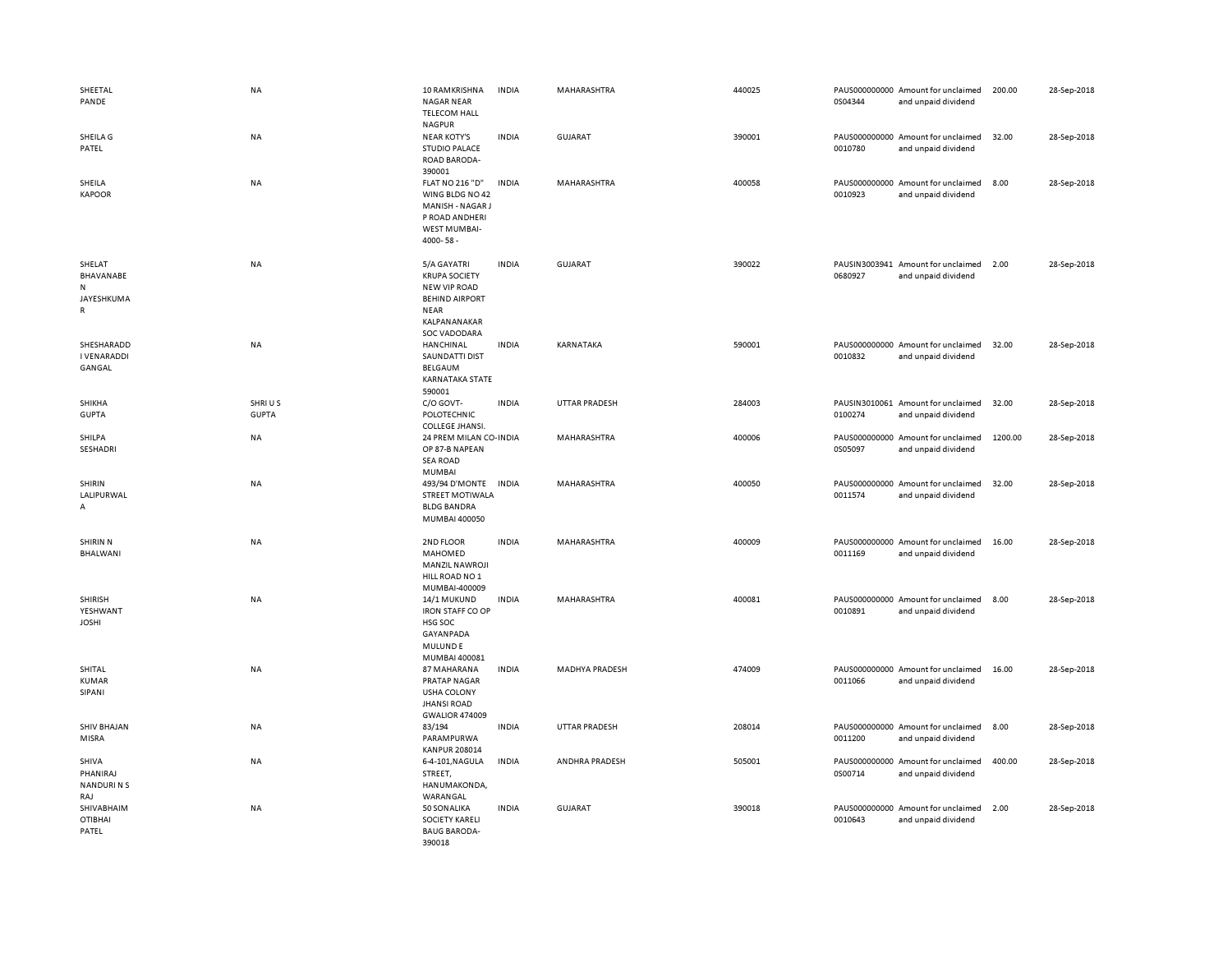| SHIVAJI<br><b>UMAJI</b><br>DHOKANE                | <b>NA</b>             | "VARSHA" 493A<br><b>NEAR RANGTA</b><br>HIGH SCHOOL<br>NASIK-422001                                                                                         | <b>INDIA</b> | MAHARASHTRA           | 422001 | 0011269 | PAUS000000000 Amount for unclaimed<br>and unpaid dividend | 16.00  | 28-Sep-2018 |
|---------------------------------------------------|-----------------------|------------------------------------------------------------------------------------------------------------------------------------------------------------|--------------|-----------------------|--------|---------|-----------------------------------------------------------|--------|-------------|
| SHIVALINGAP<br>PA TUBACHI                         | <b>NA</b>             | 1ST MAIN IIND B<br><b>CROSS SADASHIV</b><br>NAGAR BELGAUM                                                                                                  | <b>INDIA</b> | KARNATAKA             | 590002 | 0S02386 | PAUS000000000 Amount for unclaimed<br>and unpaid dividend | 200.00 | 28-Sep-2018 |
| SHIVGANESH<br>MAURYA                              | <b>NA</b>             | ROOM NO 23<br><b>BHOLA BHAI</b><br><b>KICHAWL AGRA</b><br>ROAD THANE<br>400601                                                                             | <b>INDIA</b> | MAHARASHTRA           | 400601 | 0010899 | PAUS000000000 Amount for unclaimed<br>and unpaid dividend | 16.00  | 28-Sep-2018 |
| SHIVKUMAR<br>CHATRUMAL<br>ACHHARYA                | CHATRUMAL<br>ACHHARYA | 302 KUNAL<br>APARTMENTS 3RD<br><b>FLOOR OPP</b><br><b>MADHU PARK</b><br>CORNER OF 1ST &<br>10TH ROAD KHAR<br><b>WEST MUMBAI</b>                            | <b>INDIA</b> | MAHARASHTRA           | 400052 | 2613170 | PAUSIN3011511 Amount for unclaimed<br>and unpaid dividend | 24.00  | 28-Sep-2018 |
| SHOBHA<br>BHAMBHANI                               | <b>NA</b>             | $C/O$ S K<br><b>GIANCHANDANI SR</b><br>E E (E&M) NCL<br>SINGRAULI SIDHI<br>486889                                                                          | <b>INDIA</b> | <b>MADHYA PRADESH</b> | 486889 | 0011212 | PAUS000000000 Amount for unclaimed<br>and unpaid dividend | 8.00   | 28-Sep-2018 |
| SHOBHAGYC<br>HAND VELJI<br><b>GANDHI</b>          | NA                    | C/O SHANTILAL M INDIA<br>RATHOD<br>SIDDHIVINAYAK BL-<br>DG GR FLOOR NEAR<br><b>DENA BANK</b><br><b>MANOR ROAD P-</b><br>ALGHAR WEST DIST<br>THANE 401404 - |              | <b>MAHARASHTRA</b>    | 401404 | 0011190 | PAUS000000000 Amount for unclaimed<br>and unpaid dividend | 8.00   | 28-Sep-2018 |
| <b>SHOBHANAK</b><br>KAPADIA                       | NA                    | C/O. LA MODE<br>88/1,<br>SNEHLATAGANJ,<br>INDORE(MP)-<br>452003                                                                                            | <b>INDIA</b> | <b>MADHYA PRADESH</b> | 452003 | 0011338 | PAUS000000000 Amount for unclaimed<br>and unpaid dividend | 90.00  | 28-Sep-2018 |
| SHOBHANA<br>MORE                                  | NA                    | DIGVIJAY MILLS<br>CHAWL 157/28<br>DATTARAM LAD<br>MARG<br>KALACHOWKI<br>MUMBAI 400033                                                                      | <b>INDIA</b> | MAHARASHTRA           | 400033 | 0011453 | PAUS000000000 Amount for unclaimed<br>and unpaid dividend | 32.00  | 28-Sep-2018 |
| SHOBHIT<br>MANGLIK                                | <b>NA</b>             | 7 JHANDA BAZAR<br>DEHRADUN                                                                                                                                 | <b>INDIA</b> | UTTARAKHAND           | 248001 | 0S03557 | PAUS000000000 Amount for unclaimed<br>and unpaid dividend | 300.00 | 28-Sep-2018 |
| SHRADHA<br><b>SUDHIR</b><br><b>DHONE</b>          | VINAYAKRA<br>O KOKATE | A 17 PATRAKAR<br><b>COLONY BEHIND</b><br>NEW BUS STAND<br>AKOLA,<br>MAHARASHTRA                                                                            | <b>INDIA</b> | MAHARASHTRA           | 444001 | 0783439 | PAUSIN3018951 Amount for unclaimed<br>and unpaid dividend | 16.00  | 28-Sep-2018 |
| SHREE<br><b>KRISHNA</b><br>LATH                   | <b>NA</b>             | 22/13 MANOHAR<br><b>PUKUR ROAD</b><br>CALCUTTA-700029                                                                                                      | <b>INDIA</b> | <b>WEST BENGAL</b>    | 700029 | 0011109 | PAUS000000000 Amount for unclaimed<br>and unpaid dividend | 8.00   | 28-Sep-2018 |
| SHREEDAR<br>YAMANAPPA<br>SHETTY<br>MANGANAH<br>AL | <b>NA</b>             | <b>BANK ROAD</b><br>NAVALAGUND DIST<br>DHARWAR 576224                                                                                                      | <b>INDIA</b> | KARNATAKA             | 576224 | 0010830 | PAUS000000000 Amount for unclaimed<br>and unpaid dividend | 16.00  | 28-Sep-2018 |
| SHREEKANT<br>RAMCHANDR<br>A PENDSE                | NA                    | 1182 BUDHWAR<br>PETH POONA-<br>411002                                                                                                                      | <b>INDIA</b> | MAHARASHTRA           | 411002 | 0010661 | PAUS000000000 Amount for unclaimed<br>and unpaid dividend | 2.00   | 28-Sep-2018 |
| SHRENIK<br>RATILAL<br>SHAH                        | NA                    | 12-B WEST VIEW<br>309 S V ROAD<br>SANTACRUZ (W)<br>MUMBAI-400054                                                                                           | <b>INDIA</b> | MAHARASHTRA           | 400054 | 0011178 | PAUS000000000 Amount for unclaimed<br>and unpaid dividend | 18.00  | 28-Sep-2018 |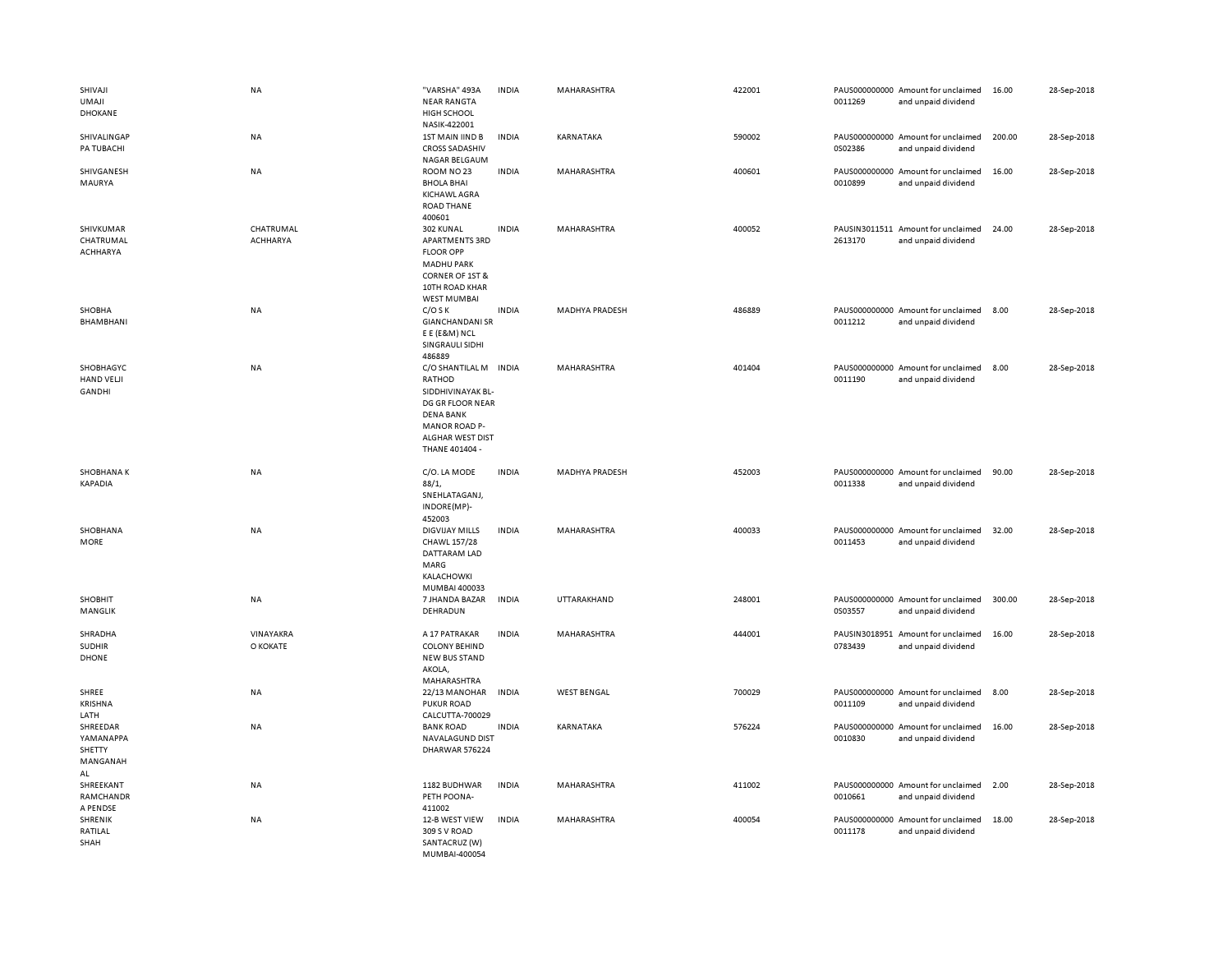| SHRI<br>PRAKASH<br>AGARWAL                     | <b>NA</b> | S D 360<br>SHASTRINAGAR<br><b>GHAZIABAD U P</b><br>201001                                                          | <b>INDIA</b> | <b>UTTAR PRADESH</b>  | 201001 | 0011059 | PAUS000000000 Amount for unclaimed<br>and unpaid dividend | 8.00   | 28-Sep-2018 |
|------------------------------------------------|-----------|--------------------------------------------------------------------------------------------------------------------|--------------|-----------------------|--------|---------|-----------------------------------------------------------|--------|-------------|
| SHRIDHAR<br>DATTATRAYA<br>AGASHE               | <b>NA</b> | 3112 TILAK LANE<br>RATNAGIRI-415612                                                                                | <b>INDIA</b> | MAHARASHTRA           | 415612 | 0010695 | PAUS000000000 Amount for unclaimed<br>and unpaid dividend | 6.00   | 28-Sep-2018 |
| <b>SHRIDHARK</b><br>POOJARY                    | <b>NA</b> | D-5-8 JEEVAN<br>SHANTI S V ROAD<br><b>SANTACRUZ WEST</b><br>MUMBAI 400054                                          | <b>INDIA</b> | MAHARASHTRA           | 400054 | 0011156 | PAUS000000000 Amount for unclaimed<br>and unpaid dividend | 8.00   | 28-Sep-2018 |
| SHRIKANT<br><b>BHARGAV</b><br>GORE             | NA        | SAPHALYA SHRI<br>SOCIETY SHASTRI<br><b>NAGAR DOMBIVALI</b><br>WEST 421202                                          | <b>INDIA</b> | MAHARASHTRA           | 421202 | 0011478 | PAUS000000000 Amount for unclaimed<br>and unpaid dividend | 16.00  | 28-Sep-2018 |
| SHRIKAR<br>MANGESH<br>KENKARE                  | <b>NA</b> | ICL, 163, ASHRAM<br>ROAD, OPP.A.I.R.,<br>AHMEDABAD                                                                 | <b>INDIA</b> | <b>GUJARAT</b>        | 380014 | 0S00711 | PAUS000000000 Amount for unclaimed<br>and unpaid dividend | 200.00 | 28-Sep-2018 |
| SHRIKRISHNA<br>M FIRKE                         | NA        | C/O SUREKHA<br>NARKHEDE<br>MOHANANAND<br><b>NAGAR MUNJARLI</b><br>P O KULGAON DIST<br><b>THANE M S 421503</b>      | <b>INDIA</b> | MAHARASHTRA           | 421503 | 0011095 | PAUS000000000 Amount for unclaimed<br>and unpaid dividend | 8.00   | 28-Sep-2018 |
| SHRIKRISHNA<br><b>PURUSHOTTA</b><br>M KULKARNI | NA        | "GANESHKRIPA"<br><b>MATKAR COLONY</b><br>GENDAMAL<br>SATARA                                                        | <b>INDIA</b> | MAHARASHTRA           | 415002 | 0S04100 | PAUS000000000 Amount for unclaimed<br>and unpaid dividend | 200.00 | 28-Sep-2018 |
| SHRIMATI<br><b>JAYKAR</b><br>ALMAULA           | <b>NA</b> | 6A PRITAMNAGAR INDIA<br><b>ELLISBRIDGE</b><br>AHMEDABAD<br>380006                                                  |              | GUJARAT               | 380006 | 0011370 | PAUS000000000 Amount for unclaimed<br>and unpaid dividend | 8.00   | 28-Sep-2018 |
| SHRINIVAS<br>MARTANAND<br><b>JOSHI</b>         | <b>NA</b> | 15 BELLARY GALLI<br>HUBLI-580020                                                                                   | <b>INDIA</b> | KARNATAKA             | 580020 | 0010831 | PAUS000000000 Amount for unclaimed<br>and unpaid dividend | 32.00  | 28-Sep-2018 |
| <b>SHRINIVAS R</b><br><b>BELLUBBI</b>          | NA        | PLOT NO.43, SHRI<br>RAGHAVENDRA -<br>RADHAKRISHNAN<br>NAGAR BAGEWADI<br>ROADIBRAHIMPOR,<br><b>BIJAPUR</b>          | <b>INDIA</b> | KARNATAKA             | 586101 | 0S02493 | PAUS000000000 Amount for unclaimed<br>and unpaid dividend | 200.00 | 28-Sep-2018 |
| SHRIPAD<br>SHANKAR<br><b>GUNJIKAR</b>          | <b>NA</b> | VITHOBA GALLI,<br>POST&<br>AT.KHANAPUR,<br><b>BELGAUM DIST.</b>                                                    | <b>INDIA</b> | KARNATAKA             | 591302 | 0S00886 | PAUS000000000 Amount for unclaimed<br>and unpaid dividend | 200.00 | 28-Sep-2018 |
| SHRIPAD<br>SHANKARRA<br>O THAKUR               | <b>NA</b> | 340-G, AD-SECTOR, INDIA<br>SCHEME NO. - 74C,<br>INDORE-452010                                                      |              | <b>MADHYA PRADESH</b> | 452010 | 0011067 | PAUS000000000 Amount for unclaimed<br>and unpaid dividend | 8.00   | 28-Sep-2018 |
| SHUBHA<br>PRAMOD<br><b>NAIK</b>                | <b>NA</b> | TYPE III/C 4-TATA<br><b>COLONY MAHUL</b><br>ROAD CHEMBUR                                                           | <b>INDIA</b> | MAHARASHTRA           | 400074 | 0011277 | PAUS000000000 Amount for unclaimed<br>and unpaid dividend | 40.00  | 28-Sep-2018 |
| SHUBHRA<br>CHAKRAVART<br>Y                     | <b>NA</b> | MUMBAI 400074<br>C/O REDIFFUSION<br>ADVERTISING (P)<br>LTD POONAM<br>BLDG 5/2 RUSSEL<br>STREET CALCUTTA-<br>700071 | <b>INDIA</b> | <b>WEST BENGAL</b>    | 700071 | 0010942 | PAUS000000000 Amount for unclaimed<br>and unpaid dividend | 8.00   | 28-Sep-2018 |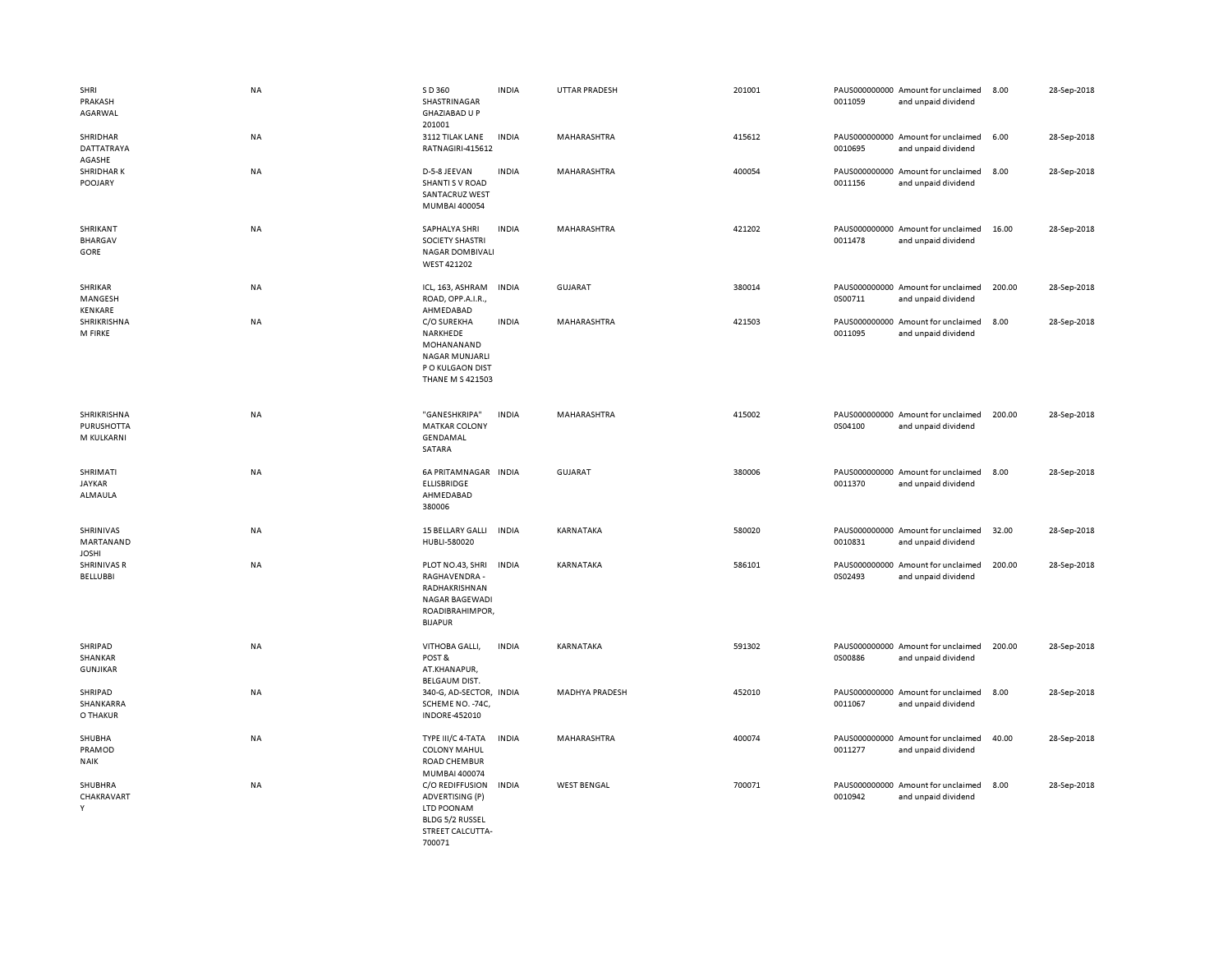| SHUSILABEN<br>RAMANLAL<br>CHOKSHI            | <b>NA</b>                | <b>CHOKSHI BAZAR</b><br><b>UMRETH DIST</b><br><b>KAIRA PIN-388220</b>                                        | <b>INDIA</b> | <b>GUJARAT</b>     | 388220 | 0010784 | PAUS000000000 Amount for unclaimed<br>and unpaid dividend | 6.00   | 28-Sep-2018 |
|----------------------------------------------|--------------------------|--------------------------------------------------------------------------------------------------------------|--------------|--------------------|--------|---------|-----------------------------------------------------------|--------|-------------|
| SHYAM<br>BIHARI<br>TIWARI                    | GAYA<br>PRASAD<br>TIWARI | VILL-<br>DARAMDASPUR<br>POST-<br>LOHARAMAU<br>SULTANPUR                                                      | <b>INDIA</b> | UTTAR PRADESH      | 228001 | 0362081 | PAUS120132000 Amount for unclaimed<br>and unpaid dividend | 100.00 | 28-Sep-2018 |
| SHYAM<br><b>KISHORI DEVI</b>                 | NA                       | C/O. SHRI R.M.<br>VERMA FLAT NO. E-<br>23, IP EXTN.<br>PATPARGANJ NEW<br>DELHI-110092                        | <b>INDIA</b> | DELHI              | 110092 | 0011048 | PAUS000000000 Amount for unclaimed<br>and unpaid dividend | 24.00  | 28-Sep-2018 |
| SHYAM<br><b>KUMAR</b><br>PAREEK              | NA                       | M/S UJJWAL LTD<br><b>SHANKAR BHAWAN</b><br>S M S HIGHWAY<br>JAIPUR-302003                                    | <b>INDIA</b> | RAJASTHAN          | 302003 | 0010849 | PAUS000000000 Amount for unclaimed<br>and unpaid dividend | 16.00  | 28-Sep-2018 |
| SHYAMAL<br>DATTA                             | NA                       | "JEEVAN-DEEP"<br>120 RAJA S C<br><b>MULLICK ROAD</b><br>CALCUTTA                                             | <b>INDIA</b> | <b>WEST BENGAL</b> | 700047 | 0S02803 | PAUS000000000 Amount for unclaimed<br>and unpaid dividend | 300.00 | 28-Sep-2018 |
| SHYAMAL<br>GHOSH                             | <b>NA</b>                | MARKETING<br><b>DIVISION ALEMBIC</b><br><b>CHEMICAL WORK</b><br><b>ALEMBIC ROAD</b><br>VADODARA              | <b>INDIA</b> | <b>GUJARAT</b>     | 390003 | 0S04578 | PAUS000000000 Amount for unclaimed<br>and unpaid dividend | 200.00 | 28-Sep-2018 |
| SHYMAL<br>KUMAR<br>TALUKDAR                  | NA                       | TALUKDAR CHAWL INDIA<br>MALPA DONGRI NO-<br><b>3 ANDHERI EAST</b><br>MUMBAI 400093                           |              | MAHARASHTRA        | 400093 | 0011614 | PAUS000000000 Amount for unclaimed<br>and unpaid dividend | 32.00  | 28-Sep-2018 |
| SHYMALA V                                    | <b>NA</b>                | 23/38,<br>SUNDARACHALA<br>ST., PRODDATUR<br>CUDDAPAH DT.                                                     | <b>INDIA</b> | ANDHRA PRADESH     | 516360 | 0V00300 | PAUS000000000 Amount for unclaimed<br>and unpaid dividend | 200.00 | 28-Sep-2018 |
| SIBA<br>PRASADA<br>MISHRA                    | <b>NA</b>                | <b>SUNDAR DRUG</b><br><b>HOUSE CHANDINI</b><br>CHOWK CUTTACK                                                 | <b>INDIA</b> | <b>ORISSA</b>      | 753002 | 0S02661 | PAUS000000000 Amount for unclaimed<br>and unpaid dividend | 200.00 | 28-Sep-2018 |
| <b>SICILY</b><br><b>JOSEPH</b><br>THADICARAN | NA                       | THADICARAN'S<br>HOUSE PO<br>PUTHENVELIKARA<br>DT ERNAKULAM<br>682011                                         | <b>INDIA</b> | KERALA             | 682011 | 0011197 | PAUS000000000 Amount for unclaimed<br>and unpaid dividend | 16.00  | 28-Sep-2018 |
| SIGFRED D<br>SILVA                           | NA                       | 9 AMIN NAGAR<br><b>CHHANI DIST</b><br><b>BARODA PIN-</b><br>391740                                           | <b>INDIA</b> | <b>GUJARAT</b>     | 391740 | 0010785 | PAUS000000000 Amount for unclaimed<br>and unpaid dividend | 2.00   | 28-Sep-2018 |
| SIGFRED<br>OLIVERA                           | NA                       | 9 AMIN NAGAR<br><b>CHHANI BARODA</b><br>PIN-391740                                                           | <b>INDIA</b> | GUJARAT            | 391740 | 0010786 | PAUS000000000 Amount for unclaimed<br>and unpaid dividend | 6.00   | 28-Sep-2018 |
| SIMA<br>LAKHOTIA                             | NA                       | 24-A SHAKESPEARE INDIA<br><b>SARANI 9TH FLOOR</b><br>FLAT NO 94D<br>CALCUTTA 700017                          |              | <b>WEST BENGAL</b> | 700017 | 0010941 | PAUS000000000 Amount for unclaimed<br>and unpaid dividend | 16.00  | 28-Sep-2018 |
| SIMONE<br>MANEKJEE<br><b>REGISTRAR</b>       | NA                       | <b>BUNGALOW AE-1</b><br>THE INDIAN STEEL<br>& WIRE PRODS LTD<br>PO INDRANAGAR<br><b>JAMSHEDPUR</b><br>831008 | <b>INDIA</b> | <b>JHARKHAND</b>   | 831008 | 0011665 | PAUS000000000 Amount for unclaimed<br>and unpaid dividend | 8.00   | 28-Sep-2018 |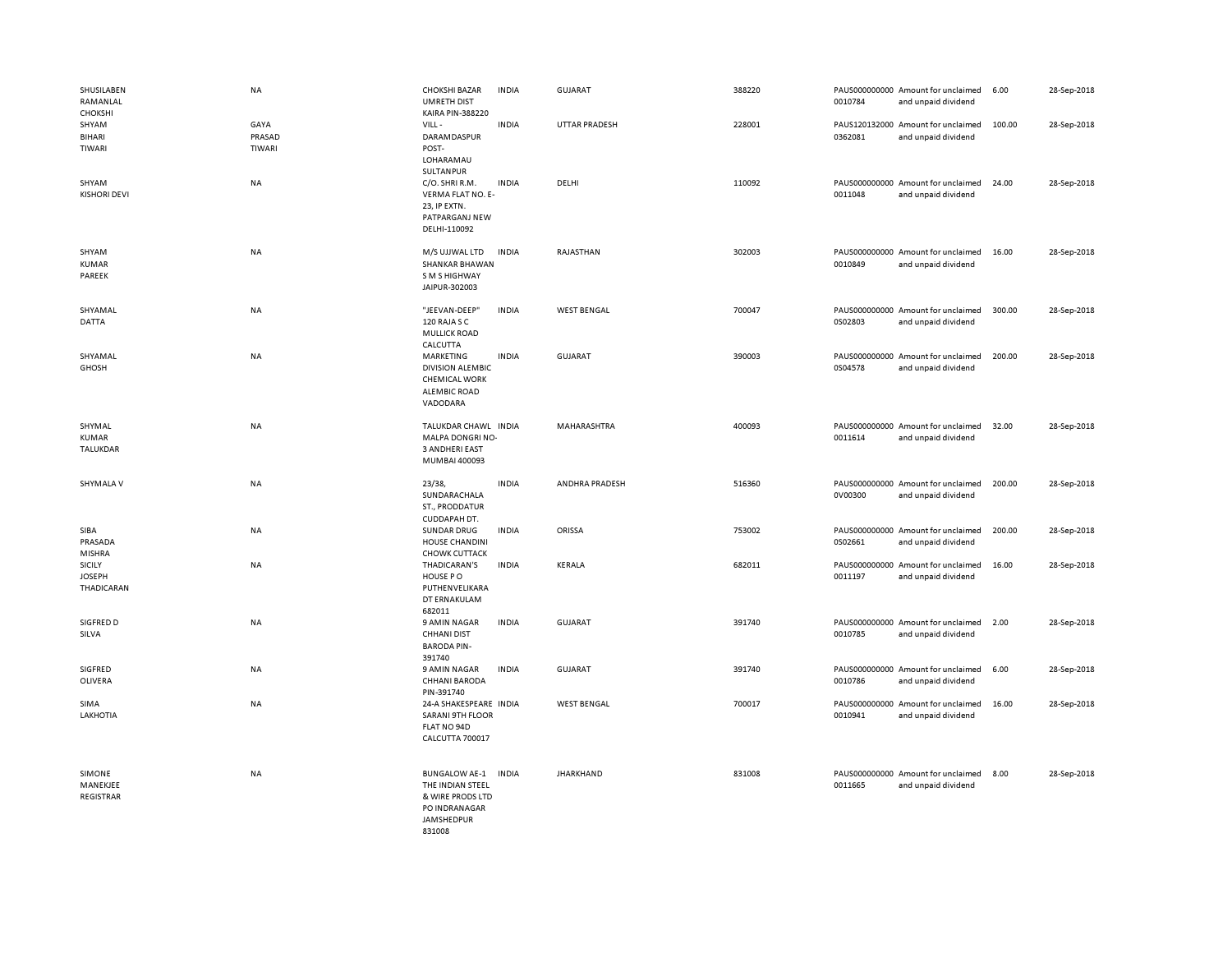| SIMRAN<br><b>KINDRA</b>                        | JUGESH<br>KUMAR<br>KINDRA           | 401, B,<br>M.P.REGENCY OPP.<br>BHATTACHARAYA<br><b>ROAD PATNA</b>                                      | <b>INDIA</b> | <b>BIHAR</b>       | 800001 | 0108381 | PAUS130234000 Amount for unclaimed<br>and unpaid dividend | 690.00 | 28-Sep-2018 |
|------------------------------------------------|-------------------------------------|--------------------------------------------------------------------------------------------------------|--------------|--------------------|--------|---------|-----------------------------------------------------------|--------|-------------|
| SINGDHA<br>KUMAR<br>GANGULY                    | <b>NA</b>                           | B/1/32<br>SHEESHMAHAL<br>COLONY<br>КАМАСННА<br>VARANASI 221010                                         | <b>INDIA</b> | UTTAR PRADESH      | 221010 | 0010846 | PAUS000000000 Amount for unclaimed<br>and unpaid dividend | 16.00  | 28-Sep-2018 |
| SIRAJ<br>AIYUBBHAI<br>KHEDAWALA                | <b>AIYUBBHAI</b><br>KHEDAWALA       | 28/2, SIDE &<br>SERVICE, OPP.<br><b>GANJ SHAHID</b><br>DARGAH<br>DANILIMDA<br>AHMEDABAD                | <b>INDIA</b> | <b>GUJARAT</b>     | 380028 | 0097312 | PAUSIN3009821 Amount for unclaimed<br>and unpaid dividend | 10.00  | 28-Sep-2018 |
| SIRAJ<br><b>JIVABHAI</b><br>LOKHANDWA<br>LA    | NA                                  | M G ROAD BARODA INDIA<br>390001                                                                        |              | <b>GUJARAT</b>     | 390001 | 0010787 | PAUS000000000 Amount for unclaimed<br>and unpaid dividend | 6.00   | 28-Sep-2018 |
| SITA RAM<br>BAHETI                             | NA                                  | 48 HEM CHANDRA INDIA<br><b>NASKAR ROAD</b><br><b>BELLA GHATA</b><br>CALCUTTA                           |              | <b>WEST BENGAL</b> | 700010 | 0S02814 | PAUS000000000 Amount for unclaimed<br>and unpaid dividend | 300.00 | 28-Sep-2018 |
| SITA RAM<br><b>FALOR</b>                       | NA                                  | C/O M/S SHREE<br><b>LAXMI BASTRA</b><br><b>BHANDARPO</b><br><b>TAMLUK DIST</b><br>MIDNAPORE-<br>721636 | INDIA        | <b>WEST BENGAL</b> | 721636 | 0011107 | PAUS000000000 Amount for unclaimed<br>and unpaid dividend | 16.00  | 28-Sep-2018 |
| SITA RAM<br>LOHIYA                             | <b>NA</b>                           | M/S POHOP SINGH INDIA<br>KISHAN SAHAI RAM-<br><b>GANJ ALWAR</b><br>301001                              |              | RAJASTHAN          | 301001 | 0011264 | PAUS000000000 Amount for unclaimed<br>and unpaid dividend | 16.00  | 28-Sep-2018 |
| SITANGSHU<br><b>JANA</b>                       | NA                                  | <b>GOLEPUKUR OPP</b><br><b>TELEPHONE</b><br><b>EXCHANGE PO</b><br><b>BARIPUR 24</b><br>PARGANAS        | INDIA        | <b>WEST BENGAL</b> | 743248 | 0S02930 | PAUS000000000 Amount for unclaimed<br>and unpaid dividend | 200.00 | 28-Sep-2018 |
| SITARAMAIYE<br>$\mathsf{R}$<br>VENUGOPAL<br>AN | NA                                  | 15 DOUBLE STREET INDIA<br>AGRAHARAM<br>SINGANALLUR<br>COIMBATORE<br>641005                             |              | <b>TAMIL NADU</b>  | 641005 | 0010950 | PAUS000000000 Amount for unclaimed<br>and unpaid dividend | 8.00   | 28-Sep-2018 |
| SIVAGAMI<br>KANNAN                             | <b>NA</b>                           | 8 JAYAMMAL<br>STREET AYYAVOO<br>NAIDU COLONY<br>CHENNAI-600029                                         | <b>INDIA</b> | <b>TAMIL NADU</b>  | 600029 | 0010978 | PAUS000000000 Amount for unclaimed<br>and unpaid dividend | 8.00   | 28-Sep-2018 |
| SIVANANDA<br>RAY                               | <b>NA</b>                           | HB-201 SALT LAKE INDIA<br>CALCUTTA                                                                     |              | <b>WEST BENGAL</b> | 700091 | 0S02836 | PAUS000000000 Amount for unclaimed<br>and unpaid dividend | 400.00 | 28-Sep-2018 |
| SIVARAMAN<br>s                                 | SUBRAMANI<br>AM<br><b>CHETTIARS</b> | VASAVI MUDIYOR INDIA<br>ILLAM 20 SIRUVANI<br><b>NAGAR</b><br><b>KOVAIPUDUR</b><br><b>COIMBATORE</b>    |              | <b>TAMIL NADU</b>  | 641001 | 0115379 | PAUSIN3013132 Amount for unclaimed<br>and unpaid dividend | 16.00  | 28-Sep-2018 |
| SIVASANKARI<br>SATHIAMOO<br>RTHY               | SUNDARAM<br>RAKKIYAPPA<br>N         | 28 ANNAIINDRA<br><b>NAGAR IRUGAR</b><br>ROAD ONDIPUDUR<br>COIMBATORE                                   | <b>INDIA</b> | <b>TAMIL NADU</b>  | 641016 | 0748734 | PAUS130414000 Amount for unclaimed<br>and unpaid dividend | 2.00   | 28-Sep-2018 |
| SMITA<br><b>DEEPAK</b><br>DESAI                | NA                                  | <b>B-1/6 REF KURUL</b><br><b>COLONY ALIBAG</b><br><b>DIST RAIGAD</b><br>402208 M S                     | <b>INDIA</b> | MAHARASHTRA        | 402208 | 0011431 | PAUS000000000 Amount for unclaimed<br>and unpaid dividend | 32.00  | 28-Sep-2018 |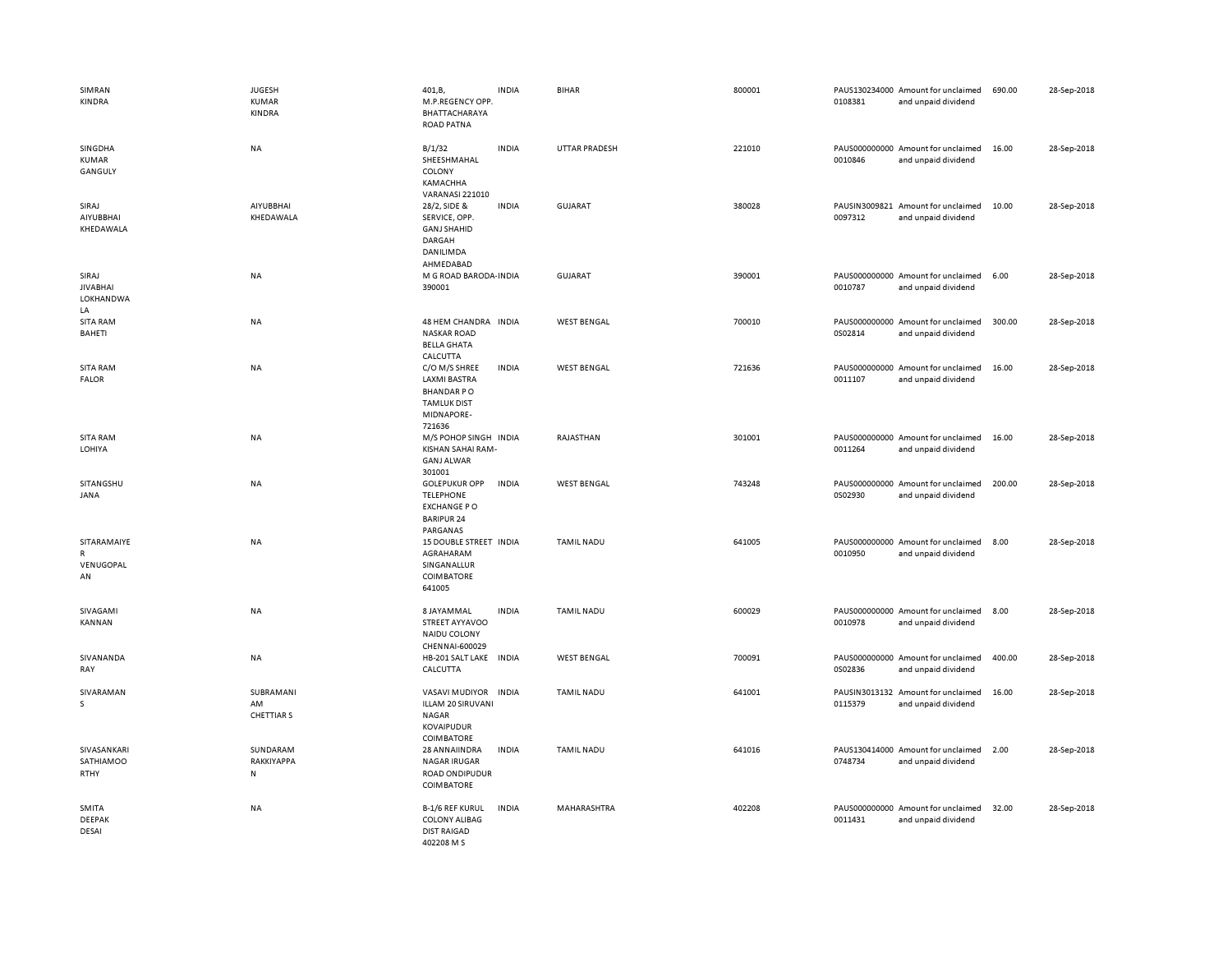| SMITA<br>SHANKERLAL<br><b>TANNA</b>         | <b>NA</b> | C/O SHANKERLAL R INDIA<br><b>TANNA 28/43</b><br>PRAHLAD PLOT<br>"SHIVAM" RAJKOT-<br>360001            |              | GUJARAT            | 360001 | 0011076 | PAUS000000000 Amount for unclaimed<br>and unpaid dividend | 8.00   | 28-Sep-2018 |
|---------------------------------------------|-----------|-------------------------------------------------------------------------------------------------------|--------------|--------------------|--------|---------|-----------------------------------------------------------|--------|-------------|
| SMRITI<br><b>KUNDU</b>                      | NA        | 8910/2 SASHI<br><b>BHUSAN SARKAR</b><br><b>LANE SALKIA</b><br>HOWRAH-711106                           | <b>INDIA</b> | <b>WEST BENGAL</b> | 711106 | 0011127 | PAUS000000000 Amount for unclaimed<br>and unpaid dividend | 8.00   | 28-Sep-2018 |
| SNEHLATA<br>JANARDAN<br>MEHTA               | ΝA        | C/O MR GIRISH<br><b>MEHTA BANK OF</b><br>BARODA P B NO-<br>131 MARUTI GALLI<br>BELGAUM 590002         | <b>INDIA</b> | KARNATAKA          | 590002 | 0010597 | PAUS000000000 Amount for unclaimed<br>and unpaid dividend | 2.00   | 28-Sep-2018 |
| SNEHLATA<br>VIPINCHAND<br><b>RA PATEL</b>   | NA        | <b>SAYAJI IRON &amp;</b><br><b>ENGG CO LTD</b><br><b>CHHANI ROAD</b><br><b>BARODA 390002</b>          | <b>INDIA</b> | <b>GUJARAT</b>     | 390002 | 0010659 | PAUS000000000 Amount for unclaimed<br>and unpaid dividend | 2.00   | 28-Sep-2018 |
| SNEHLATABE<br>N VINUBHAI<br>PATEL           | <b>NA</b> | C/O ORIENTAL<br><b>CERAMIC WORKS</b><br>AT, PO & TAL<br><b>VIJAPUR DIST</b><br>MEHSANA PIN-<br>382870 | <b>INDIA</b> | GUJARAT            | 382870 | 0010789 | PAUS000000000 Amount for unclaimed<br>and unpaid dividend | 6.00   | 28-Sep-2018 |
| SNIGDHA<br><b>BOSE</b>                      | NA        | C/O UJJWAL<br>LIMITED 2ND<br>FLOOR 4/18 ASAF<br>ALI ROAD NEW<br>DELHI                                 | <b>INDIA</b> | DELHI              | 110002 | 0S03872 | PAUS000000000 Amount for unclaimed<br>and unpaid dividend | 200.00 | 28-Sep-2018 |
| SOBHA<br>RAJENDRAKU<br>MAR                  | NA        | ERICKATTU<br>BALAKRISHNA<br><b>MENON ROAD</b><br><b>EDAPALLY PO</b><br>COCHIN                         | <b>INDIA</b> | KERALA             | 682024 | 0S02973 | PAUS000000000 Amount for unclaimed<br>and unpaid dividend | 200.00 | 28-Sep-2018 |
| <b>SOBHINI</b><br><b>DHARMA</b><br>RATNAM   | <b>NA</b> | CHAKKAMADATHIL INDIA<br>HOUSE, NATTIKA<br>POST, THRISSUR<br>DIST. KERALA-<br>680566                   |              | KERALA             | 680566 | 0010984 | PAUS000000000 Amount for unclaimed<br>and unpaid dividend | 8.00   | 28-Sep-2018 |
| SOHAN<br>SINGH                              | NA        | 6/81, WEA, KAROLB<br>AGH NEW DELHI                                                                    | <b>INDIA</b> | DELHI              | 110005 | 0S01410 | PAUS000000000 Amount for unclaimed<br>and unpaid dividend | 400.00 | 28-Sep-2018 |
| SOHAN<br>SINGH                              | NA        | 6/81 W E A KAROL<br><b>BAGH NEW DELHI-</b><br>110005                                                  | <b>INDIA</b> | DELHI              | 110005 | 0010700 | PAUS000000000 Amount for unclaimed<br>and unpaid dividend | 32.00  | 28-Sep-2018 |
| SOHAN<br>SINGH                              | NA        | 6/81 W E A<br><b>KAROLBAGH N</b><br>DELHI-110005                                                      | <b>INDIA</b> | DELHI              | 110005 | 0010850 | PAUS000000000 Amount for unclaimed<br>and unpaid dividend | 66.00  | 28-Sep-2018 |
| <b>SOHANBAI</b><br><b>JODHRAJJI</b><br>JAIN | NA        | 9 KALYAN KUTIR L B INDIA<br><b>SHASHTRI MARG</b><br>KURLA (WEST)<br>MUMBAI -400070                    |              | MAHARASHTRA        | 400070 | 0011272 | PAUS000000000 Amount for unclaimed<br>and unpaid dividend | 16.00  | 28-Sep-2018 |
| SOJAN<br><b>FRANCIS</b>                     | NA        | KONIKKARA HOUSE INDIA<br>CHELAKKOTTOKAR<br>A TRICHUR                                                  |              | KERALA             | 680005 | 0S02986 | PAUS000000000 Amount for unclaimed<br>and unpaid dividend | 300.00 | 28-Sep-2018 |
| SOMABHAI<br>PRABHUDAS<br>PATEL              | <b>NA</b> | KAMANIYA PARA<br><b>NEAR TANK DIST.</b><br>MEHSANA AT.<br>POST UNAVA                                  | <b>INDIA</b> | <b>GUJARAT</b>     | 384160 | 0011722 | PAUS000000000 Amount for unclaimed<br>and unpaid dividend | 2.00   | 28-Sep-2018 |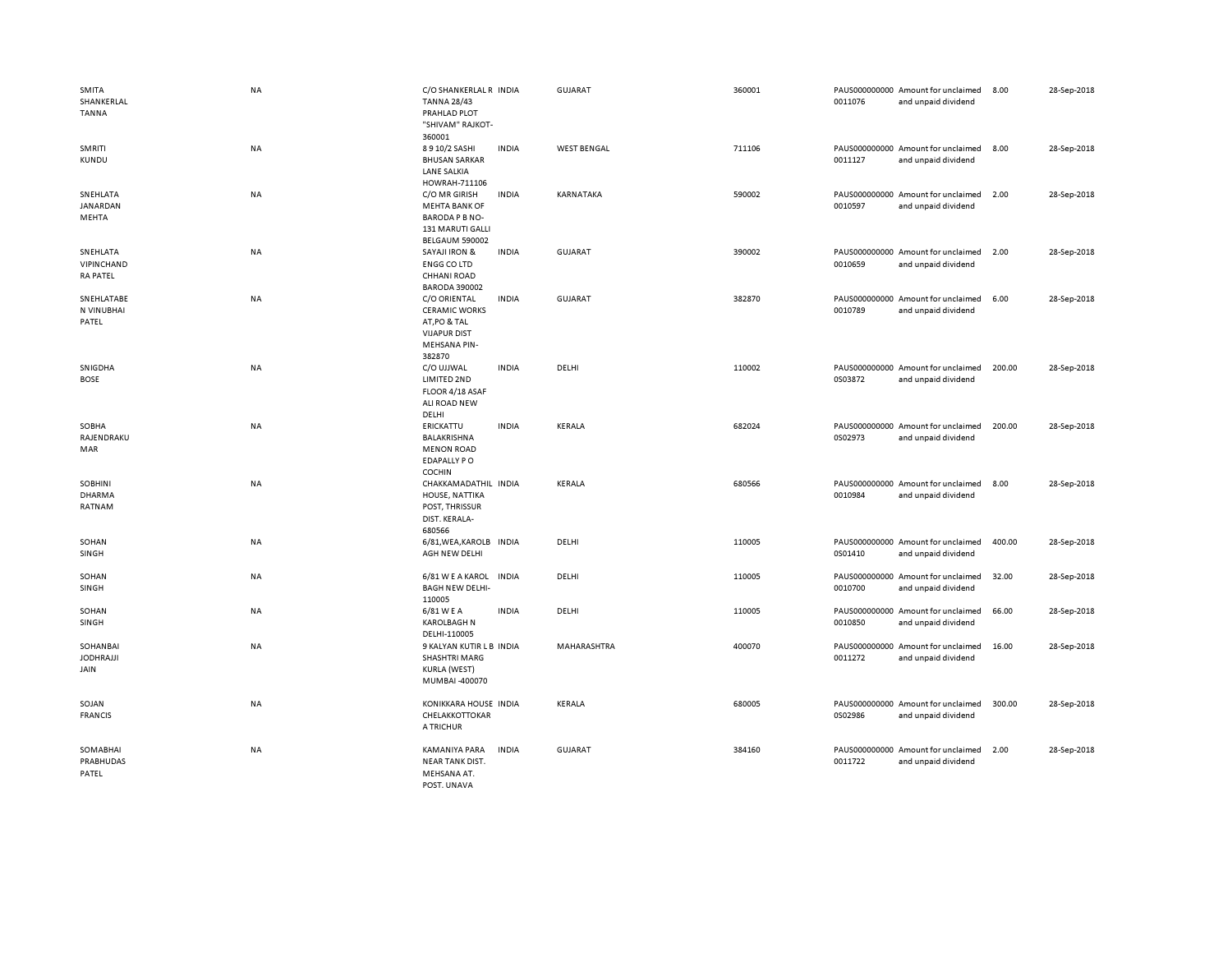| SONA<br>SURESH<br>HINDUJA                  | <b>NA</b> | SAI DARSHAN CO-<br>OP HSG SOCIETY<br>FLAT NO 7 1ST<br><b>FLOOR RKT</b><br><b>COLLEGE RD</b><br>ULHASNAGAR<br>421003<br>MAHARASHTRA | <b>INDIA</b> | MAHARASHTRA        | 421003 | 0010897 | PAUS000000000 Amount for unclaimed<br>and unpaid dividend | 8.00   | 28-Sep-2018 |
|--------------------------------------------|-----------|------------------------------------------------------------------------------------------------------------------------------------|--------------|--------------------|--------|---------|-----------------------------------------------------------|--------|-------------|
| SONAL<br>MUKUNDRAI<br>MAKWANA              | NA        | <b>8 TIRTH NAGAR</b><br><b>PART 2 GURUKUL</b><br>ROAD<br>AHMEDABAD<br>380052                                                       | <b>INDIA</b> | <b>GUJARAT</b>     | 380052 | 0011429 | PAUS000000000 Amount for unclaimed<br>and unpaid dividend | 66.00  | 28-Sep-2018 |
| SONALI<br><b>DOSHI</b>                     | NA        | A/21<br>VALLABHNAGAR<br>SOCIETY<br>KARELIBAUG<br>VADODARA                                                                          | <b>INDIA</b> | GUJARAT            | 390018 | 0S04559 | PAUS000000000 Amount for unclaimed<br>and unpaid dividend | 300.00 | 28-Sep-2018 |
| SONALI<br><b>UDESH</b><br><b>KAPOOR</b>    | NA        | H/6, Nav Prabhat<br>Chs Ltd. Sant<br>Janabai Marg Vile<br>Parle(E)                                                                 | <b>INDIA</b> | MAHARASHTRA        | 400057 | 0S03755 | PAUS000000000 Amount for unclaimed<br>and unpaid dividend | 200.00 | 28-Sep-2018 |
| SOPAN<br><b>BAJIRAO</b><br>LOKHANDE        | NA        | <b>FLAT NO 2-3 C-6</b><br>TYPE BLDG NO 14<br>SECTOR 6 C B D<br><b>NEW MUMBAI</b><br>400615                                         | <b>INDIA</b> | MAHARASHTRA        | 400615 | 0010885 | PAUS000000000 Amount for unclaimed<br>and unpaid dividend | 8.00   | 28-Sep-2018 |
| SOUMENDRA<br><b>KUMAR</b><br><b>BOTHRA</b> | NA        | C/O LOTTERY-<br><b>HOUSE 143-D</b><br><b>SARPAT BOSE</b><br>ROAD CALCUTTA-<br>700026                                               | <b>INDIA</b> | <b>WEST BENGAL</b> | 700026 | 0011113 | PAUS000000000 Amount for unclaimed<br>and unpaid dividend | 8.00   | 28-Sep-2018 |
| SOUMENDRA<br><b>ROY</b>                    | NA        | 14/1 ANANTADEV<br>MUKHERJEE LANE<br><b>HOWRAH</b>                                                                                  | <b>INDIA</b> | <b>WEST BENGAL</b> | 711102 | 0S02883 | PAUS000000000 Amount for unclaimed<br>and unpaid dividend | 200.00 | 28-Sep-2018 |
| SP<br>SATHAPPAN                            | <b>NA</b> | 26 GANAPATHY<br>LAYOUT K K PUDUR<br>SAIBABA<br>COLONYCOIMBATO<br><b>RE</b>                                                         | <b>INDIA</b> | <b>TAMIL NADU</b>  | 641038 | 0S03038 | PAUS000000000 Amount for unclaimed<br>and unpaid dividend | 200.00 | 28-Sep-2018 |
| SQN LDR S<br>VENKATACHA<br>RY              | NA        | C-ACCTS I HQ<br>TRAINING<br>COMMAND I A F<br>HEBBAL<br><b>BANGALORE-</b><br>560006                                                 | <b>INDIA</b> | KARNATAKA          | 560006 | 0011282 | PAUS000000000 Amount for unclaimed<br>and unpaid dividend | 8.00   | 28-Sep-2018 |
| SREE<br>LAKSHMI<br>PENUGONDA               | NA        | PARAMATMA<br>KRUPA 75 FEET<br>ROAD D NO 27-32-<br>54<br>VISAKHAPATNAM                                                              | <b>INDIA</b> | ANDHRA PRADESH     | 530001 | 0S04853 | PAUS000000000 Amount for unclaimed<br>and unpaid dividend | 300.00 | 28-Sep-2018 |
| SREEMANNA<br>RAYANA<br>NERELLA             | NA        | M/S SIRISHA<br>MEDICALS 16/80<br>SATYANARAYANA<br>PURAM GUDIVADA                                                                   | <b>INDIA</b> | ANDHRA PRADESH     | 521301 | 0S04748 | PAUS000000000 Amount for unclaimed<br>and unpaid dividend | 600.00 | 28-Sep-2018 |
| SREENIVASAR<br>AO G                        | NA        | 16/1095 KV<br>AGRAHARAN<br><b>TRUNK ROAD</b><br><b>NELLORE</b>                                                                     | <b>INDIA</b> | ANDHRA PRADESH     | 524001 | 0S04978 | PAUS000000000 Amount for unclaimed<br>and unpaid dividend | 400.00 | 28-Sep-2018 |
| SREESAI<br>SATYA<br>PRAKASH<br>BENDAPUDI   | <b>NA</b> | 18-1-30<br><b>APARTMENT NO-2</b><br>O P MEDICALS<br><b>ADITYA MEDICAL</b><br>COMPLEX<br>VISAKHAPATNAM                              | <b>INDIA</b> | ANDHRA PRADESH     | 530002 | 0S04829 | PAUS000000000 Amount for unclaimed<br>and unpaid dividend | 300.00 | 28-Sep-2018 |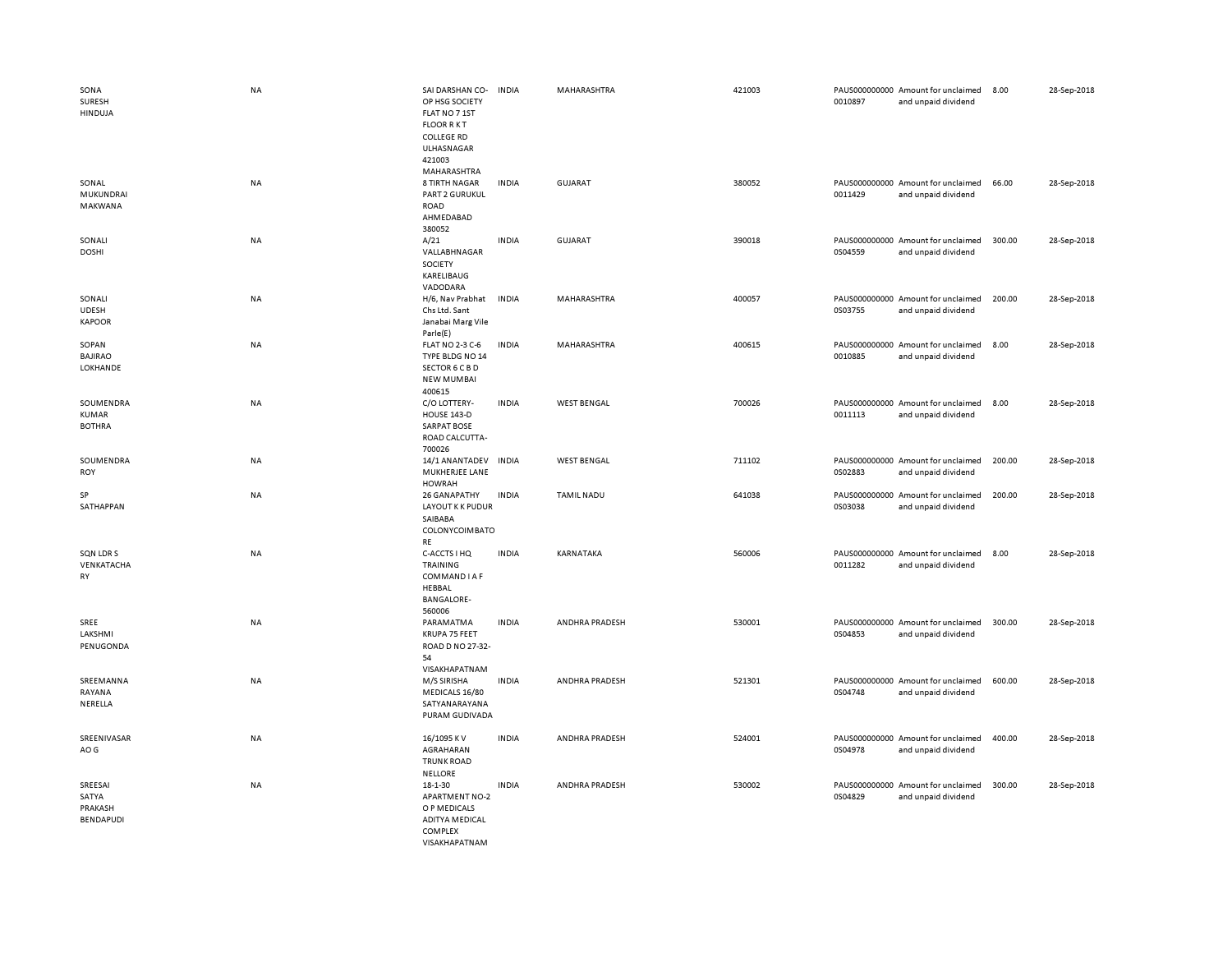| SRIDEVI                                      | LT PRAMOD<br>ALNDKAR | $C/O$ R.D.<br><b>ALANDKAR PLOT</b><br>N0.130<br>H.NO.1495/3<br>LAXMI NIVAS OPP.<br>KOTHARI<br>BHAVAN, SBH<br>COLONYGULBARGA          | <b>INDIA</b> | KARNATAKA      | 585101 | 0012986 | PAUS000000000 Amount for unclaimed<br>and unpaid dividend | 200.00 | 28-Sep-2018 |
|----------------------------------------------|----------------------|--------------------------------------------------------------------------------------------------------------------------------------|--------------|----------------|--------|---------|-----------------------------------------------------------|--------|-------------|
| SRIDHAR<br>DAVULURU                          | NA                   | DG-844 SAROJINI INDIA<br><b>NAGAR NEW DELHI</b>                                                                                      |              | DELHI          | 110023 | 0S03878 | PAUS000000000 Amount for unclaimed<br>and unpaid dividend | 200.00 | 28-Sep-2018 |
| SRIKANT<br>TUKARAM<br>VERNEKAR               | <b>NA</b>            | L-3, LECTURERS<br><b>QUARTERS VIKRAM</b><br>BAUG, PRATAP<br><b>GUNG VADODARA</b>                                                     | <b>INDIA</b> | GUJARAT        | 390002 | 0S00264 | PAUS000000000 Amount for unclaimed<br>and unpaid dividend | 200.00 | 28-Sep-2018 |
| SRIKRISHNA<br><b>MURTHY</b><br><b>BADIDA</b> | NA                   | AZAD<br>STREET, NO.7/183,<br><b>ROBERTSONPET</b><br>MACHILIPATNAM                                                                    | <b>INDIA</b> | ANDHRA PRADESH | 521001 | 0S00719 | PAUS000000000 Amount for unclaimed<br>and unpaid dividend | 400.00 | 28-Sep-2018 |
| SRIKRISHNA<br>RAO B N                        | NA                   | M/S SRI<br>NIMISHAMBA<br><b>MEDICALS</b><br>'PARIMALA<br>COMPLEX'100 FI<br><b>ROAD MYSORE</b>                                        | <b>INDIA</b> | KARNATAKA      | 570024 | 0S02634 | PAUS000000000 Amount for unclaimed<br>and unpaid dividend | 400.00 | 28-Sep-2018 |
| SRIKRUPA<br>KRISHNAKUM<br>AR                 | <b>NA</b>            | D/O S.KRISHNA<br><b>KUMAR FLAT NO</b><br>7C, 'MADHUBAN'<br><b>GEN J BHOSLE</b><br>ROAD, NARIMAN<br>POINT                             | <b>INDIA</b> | MAHARASHTRA    | 400021 | 0S03026 | PAUS000000000 Amount for unclaimed<br>and unpaid dividend | 300.00 | 28-Sep-2018 |
| SRINATH CV                                   | <b>NA</b>            | NO.B3/129<br>GHATAPRABHA, NA<br><b>TIONAL GAMES</b><br>VILLAGE,<br>KORAMANGALA<br>BANGALORE<br>560034<br>KARNATAKA                   | <b>INDIA</b> | KARNATAKA      | 560034 | 0010791 | PAUS000000000 Amount for unclaimed<br>and unpaid dividend | 6.00   | 28-Sep-2018 |
| SRINIVAS<br><b>ENJAMOORI</b>                 | NA                   | 8-3-228/396<br>REHMATHNAGAR<br>YOUSUFGUDA<br>HYDERABAD                                                                               | <b>INDIA</b> | ANDHRA PRADESH | 500045 | 0S03125 | PAUS000000000 Amount for unclaimed<br>and unpaid dividend | 200.00 | 28-Sep-2018 |
| SRINIVASA<br>RAMANUJAM<br>PARVASTU           | <b>NA</b>            | C/O MR.P.V.G.<br>RAJAN, 14-37-24,<br><b>GOKHULE R</b><br>MUPPIDI COLONY,<br>MAHARANIPETA<br>VISHAKAPATNAM                            | <b>INDIA</b> | ANDHRA PRADESH | 530002 | 0S00722 | PAUS000000000 Amount for unclaimed<br>and unpaid dividend | 800.00 | 28-Sep-2018 |
| SRINIVASA<br>RAO M                           | NA                   | C/O M LOKESH<br><b>NEW COLONY</b><br>PATHAPATNAM<br>SRIKAKULUM PO                                                                    | <b>INDIA</b> | ANDHRA PRADESH | 532213 | 0S04712 | PAUS000000000 Amount for unclaimed<br>and unpaid dividend | 400.00 | 28-Sep-2018 |
| SRINIVASA<br><b>SAI KOTI</b>                 | <b>NA</b>            | C/O K S SAI HOUSE IN DIA<br><b>NO LIG 822</b><br><b>BHARATHI N-AGAR</b><br><b>BHEL R C PURAM</b><br><b>HYDERABAD</b><br>$500032 - -$ |              | ANDHRA PRADESH | 500032 | 0010956 | PAUS000000000 Amount for unclaimed<br>and unpaid dividend | 8.00   | 28-Sep-2018 |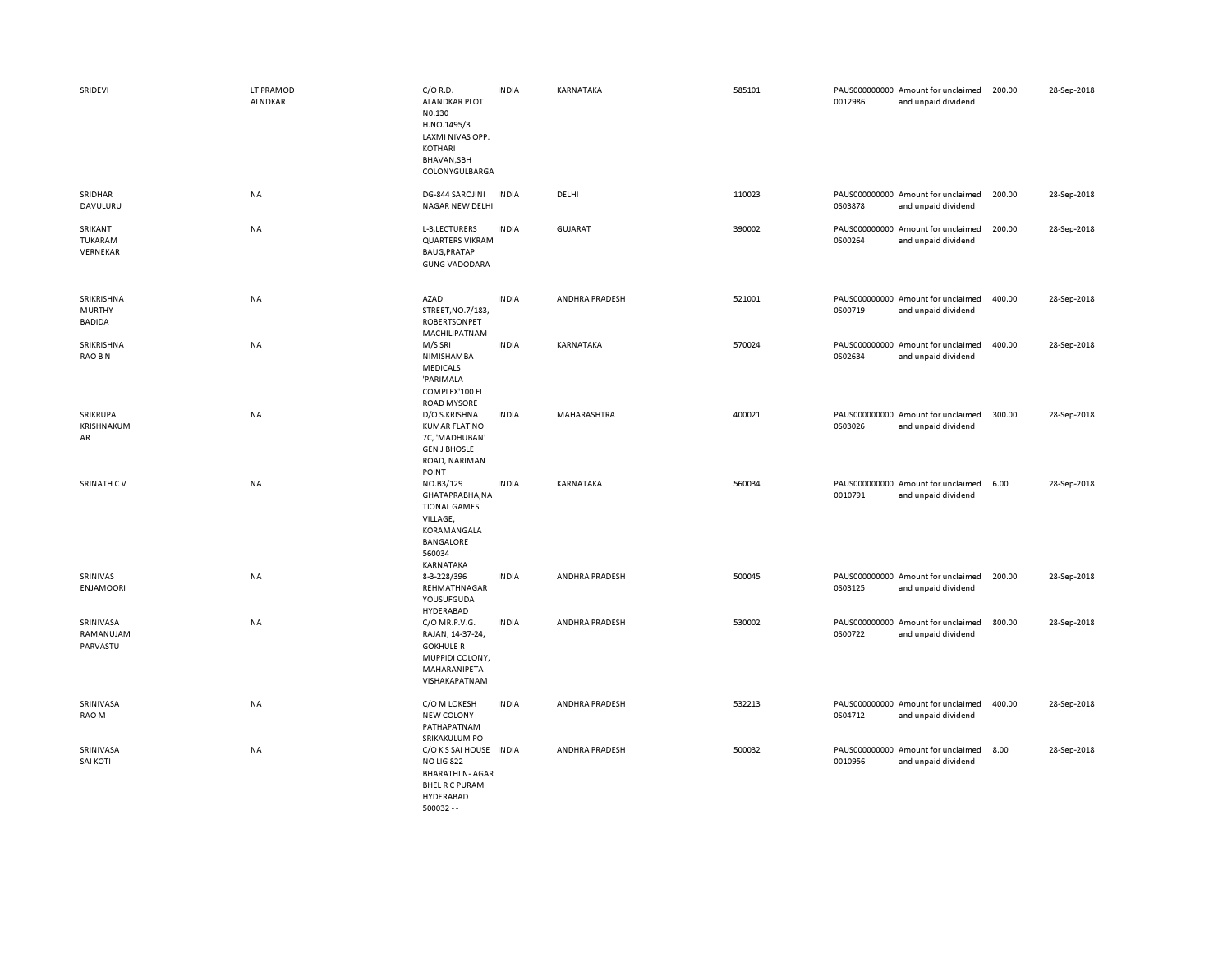| SRINIVASAN<br>T S                             | NA                          | <b>28/1 5TH MAIN</b><br><b>ROAD</b><br>MALLESWARAM<br>BANGALORE                                                                        | <b>INDIA</b> | KARNATAKA         | 560010 | 0T00962 | PAUS000000000 Amount for unclaimed<br>and unpaid dividend | 80.00  | 28-Sep-2018 |
|-----------------------------------------------|-----------------------------|----------------------------------------------------------------------------------------------------------------------------------------|--------------|-------------------|--------|---------|-----------------------------------------------------------|--------|-------------|
| SRINIVASULU<br>KASAM                          | NA                          | 8-3-225/59<br>YADAGIRINAGAR<br>YOUSUFGUDA<br>HYDERABAD                                                                                 | <b>INDIA</b> | ANDHRA PRADESH    | 500045 | 0S03128 | PAUS000000000 Amount for unclaimed<br>and unpaid dividend | 200.00 | 28-Sep-2018 |
| SRIRAMA<br><b>MURTHY</b><br>VISHNUVAJH<br>ALA | NA                          | 6-11-45 PRAKASAM INDIA<br><b>ROAD NARSAPUR</b><br>534275 W.G.DT<br>534275                                                              |              | ANDHRA PRADESH    | 534275 | 0011311 | PAUS000000000 Amount for unclaimed<br>and unpaid dividend | 8.00   | 28-Sep-2018 |
| SUBASH<br>CHHABRA                             | <b>MADAN LAL</b><br>CHHABRA | HOUSE NO.6B/28<br>RAMESH NAGAR<br><b>NEW DELHI</b>                                                                                     | <b>INDIA</b> | DELHI             | 110015 | 0095399 | PAUSIN3009401 Amount for unclaimed<br>and unpaid dividend | 16.00  | 28-Sep-2018 |
| <b>SUBASH KAUL</b>                            | <b>NA</b>                   | <b>KAUL SONS</b><br><b>CHEMISTS BANIHAL</b><br>VIA JAMMU (TAWI)<br><b>BANIHAL-182146</b>                                               | <b>INDIA</b> | JAMMU AND KASHMIR | 182146 | 0010792 | PAUS000000000 Amount for unclaimed<br>and unpaid dividend | 2.00   | 28-Sep-2018 |
| SUBBA<br>REDDY<br>VASEPALLI                   | <b>NA</b>                   | C/O.PEOPLES<br><b>MEDICAL AGENCY</b><br>PHARMACEUTICAL<br><b>DISTRIBUTORS</b><br>DOOR NO.17-1<br>AMALANADHUNIV<br>ANI STREET<br>ONGOLE | <b>INDIA</b> | ANDHRA PRADESH    | 523001 | 0S00728 | PAUS000000000 Amount for unclaimed<br>and unpaid dividend | 400.00 | 28-Sep-2018 |
| SUBBAIAH<br><b>SETTY MR</b>                   | <b>NA</b>                   | SRI SAIBABA<br><b>MEDICAL STORES</b><br>SANTHEPET<br>CHITRADURGA<br>(KARNATAKA)                                                        | <b>INDIA</b> | <b>KARNATAKA</b>  | 577501 | 0M00149 | PAUS000000000 Amount for unclaimed<br>and unpaid dividend | 400.00 | 28-Sep-2018 |
| SUBBARAO M<br>V                               | NA                          | C/O M V SUBBA<br>RAO ASHOK NAGAR<br>5-7-30/4 GUNTUR                                                                                    | <b>INDIA</b> | ANDHRA PRADESH    | 522007 | 0011486 | PAUS000000000 Amount for unclaimed<br>and unpaid dividend | 32.00  | 28-Sep-2018 |
| SUBBAREDDY<br>RAMASAMY                        | <b>NA</b>                   | C/O.R.SUBBA<br>REDDY B.A.<br>POOCHMPATTY, KA<br>CHAIKATTY P.O.<br>(VIA)VADPATTY, MA<br>DURAI DIST.                                     | <b>INDIA</b> | <b>TAMIL NADU</b> | 625001 | 0S01413 | PAUS000000000 Amount for unclaimed<br>and unpaid dividend | 200.00 | 28-Sep-2018 |
| SUBBULAKSH<br>MIC                             | NA                          | W/0.<br>CHOKKALINGAM.<br>G, 175, Cauvery<br>Road Udayanagar                                                                            | <b>INDIA</b> | KARNATAKA         | 560016 | 0C01062 | PAUS000000000 Amount for unclaimed<br>and unpaid dividend | 40.00  | 28-Sep-2018 |
| SUBHA<br>NARNARAIN<br>CHOUDHARY               | NA                          | D II/6<br>SUBHRAMANIAM<br><b>BHARATI MARG</b><br><b>NEW DELHI 110003</b>                                                               | <b>INDIA</b> | DELHI             | 110003 | 0010702 | PAUS000000000 Amount for unclaimed<br>and unpaid dividend | 10.00  | 28-Sep-2018 |
| SUBHADRA<br><b>BHOGILAL</b><br>SHAH           | NA                          | C-1 GROUND FLR<br>AMI VARSHA OPP<br>SYNDICATE-BANK<br>NR RAM GALLI OFF<br>S V ROAD KANDIVL-<br>I WEST MUMBAI-<br>400067 -              | <b>INDIA</b> | MAHARASHTRA       | 400067 | 0010888 | PAUS000000000 Amount for unclaimed<br>and unpaid dividend | 8.00   | 28-Sep-2018 |
| SUBHAGI<br>VINODKUMA<br>R VAIDYA              | NA                          | 1, MADHUVAN<br>SOCIETY OPP. S T<br><b>BUS STAND, BAVLA</b><br>DIST-AHMEDABAD<br>GUJARAT                                                | <b>INDIA</b> | GUJARAT           | 382220 | 0012547 | PAUS000000000 Amount for unclaimed<br>and unpaid dividend | 8.00   | 28-Sep-2018 |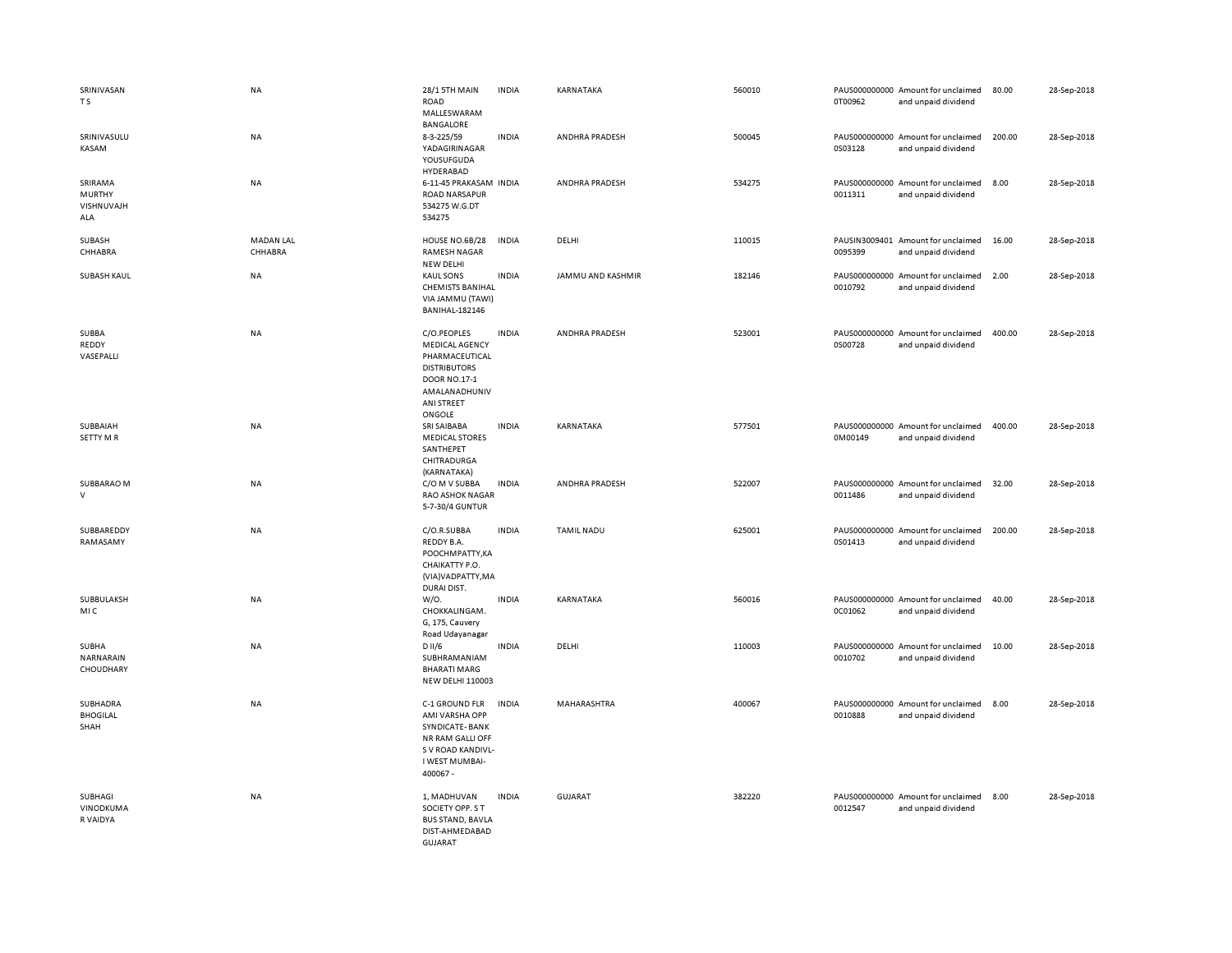| SUBHASCHA<br><b>NDRA</b><br>RAOJIBHAI<br>AMIN               | <b>NA</b> | 2 SHARAD<br>PURNIMA SOCIETY<br>OPP MUNICIPAL<br>MARKET<br>NAVRANGPURA<br>AHMEDABAD-<br>380009                                                                    | <b>INDIA</b> | <b>GUJARAT</b>       | 380009 | 0010703 | PAUS000000000 Amount for unclaimed<br>and unpaid dividend | 6.00   | 28-Sep-2018 |
|-------------------------------------------------------------|-----------|------------------------------------------------------------------------------------------------------------------------------------------------------------------|--------------|----------------------|--------|---------|-----------------------------------------------------------|--------|-------------|
| SUBHASH<br>CHANDER<br>DHAMIJA                               | NA        | F-30 PRASHANT<br><b>VIHAR ROHINI</b><br><b>SECTOR XIV DELHI</b>                                                                                                  | <b>INDIA</b> | DELHI                | 110085 | 0011220 | PAUS000000000 Amount for unclaimed<br>and unpaid dividend | 8.00   | 28-Sep-2018 |
| SUBHASH<br>CHANDRA<br>KOTHARI                               | <b>NA</b> | DH 129, MIG FLATS<br>PALLARPURAM, MO<br>DIPURAM MEERUT<br>CITY (U.P)                                                                                             | <b>INDIA</b> | <b>UTTAR PRADESH</b> | 250110 | 0S01776 | PAUS000000000 Amount for unclaimed<br>and unpaid dividend | 200.00 | 28-Sep-2018 |
| SUBHASH<br>CHOPRA                                           | NA        | $C-190$<br>MAHANAGAR<br><b>LUCKNOW-226006</b>                                                                                                                    | <b>INDIA</b> | <b>UTTAR PRADESH</b> | 226006 | 0010793 | PAUS000000000 Amount for unclaimed<br>and unpaid dividend | 16.00  | 28-Sep-2018 |
| SUBHASH<br>DATAR                                            | NA        | 36/3 GANGAVAS<br>SOCIETY<br>ERANDWANA<br><b>PUNE</b>                                                                                                             | <b>INDIA</b> | MAHARASHTRA          | 411038 | 0S04944 | PAUS000000000 Amount for unclaimed<br>and unpaid dividend | 300.00 | 28-Sep-2018 |
| SUBHASH<br><b>GOVINDRAO</b><br>MARATHE                      | <b>NA</b> | "KH-75 NEW KAVI INDIA<br>NAGAR"<br>GHAZIABAD 201002                                                                                                              |              | <b>UTTAR PRADESH</b> | 201002 | 0010795 | PAUS000000000 Amount for unclaimed<br>and unpaid dividend | 2.00   | 28-Sep-2018 |
| SUBHASH<br><b>JITENDRA</b><br>DALAL                         | NA        | SWATI A202 C D<br><b>BARFIWALA MARG</b><br><b>ANDHERI WEST</b><br>MUMBAI-400058                                                                                  | <b>INDIA</b> | MAHARASHTRA          | 400058 | 0010704 | PAUS000000000 Amount for unclaimed<br>and unpaid dividend | 2.00   | 28-Sep-2018 |
| SUBHASH<br>NAROTAMDA<br>S SHAH                              | <b>NA</b> | C/O<br>BHARATKUMAR<br>MAHESHCHANDRA<br>295 NEW CLOTH<br>MARKET<br>AHMEDABAD-<br>380002                                                                           | <b>INDIA</b> | <b>GUJARAT</b>       | 380002 | 0011268 | PAUS000000000 Amount for unclaimed<br>and unpaid dividend | 8.00   | 28-Sep-2018 |
| SUBHASH<br>PASAWALA                                         | <b>NA</b> | <b>B/H SARKARI</b><br><b>VASAHAT PARTH</b><br><b>INDRAPRASTH T-</b><br><b>OWER'S NEAR</b><br><b>GURUKUL DRIVE IN</b><br>ROAD VASTR-APUR<br>AHMEDABAD<br>380052 - | <b>INDIA</b> | GUJARAT              | 380052 | 0011525 | PAUS000000000 Amount for unclaimed<br>and unpaid dividend | 2.00   | 28-Sep-2018 |
| SUBHASHBHA<br><b>I RAOJIBHAI</b><br>AMIN                    | <b>NA</b> | 2 SHARAD<br>PURNIMA SOCIETY<br>OPP MUNICIPAL<br>MARKET<br>NAVRANGPURA<br>AHMEDABAD-<br>380009                                                                    | <b>INDIA</b> | <b>GUJARAT</b>       | 380009 | 0010705 | PAUS000000000 Amount for unclaimed<br>and unpaid dividend | 6.00   | 28-Sep-2018 |
| SUBHASHCHA<br><b>NDRA</b><br>RANCHHODB<br><b>HAI PANDYA</b> | <b>NA</b> | "NIRU KUNJ" OPP<br><b>TELEPHONE</b><br><b>EXCHANGE VALL-</b><br>ABHA VIDYANAGAR<br>DIST KAIRA PIN-<br>$388120 - -$                                               | <b>INDIA</b> | <b>GUJARAT</b>       | 388120 | 0010796 | PAUS000000000 Amount for unclaimed<br>and unpaid dividend | 16.00  | 28-Sep-2018 |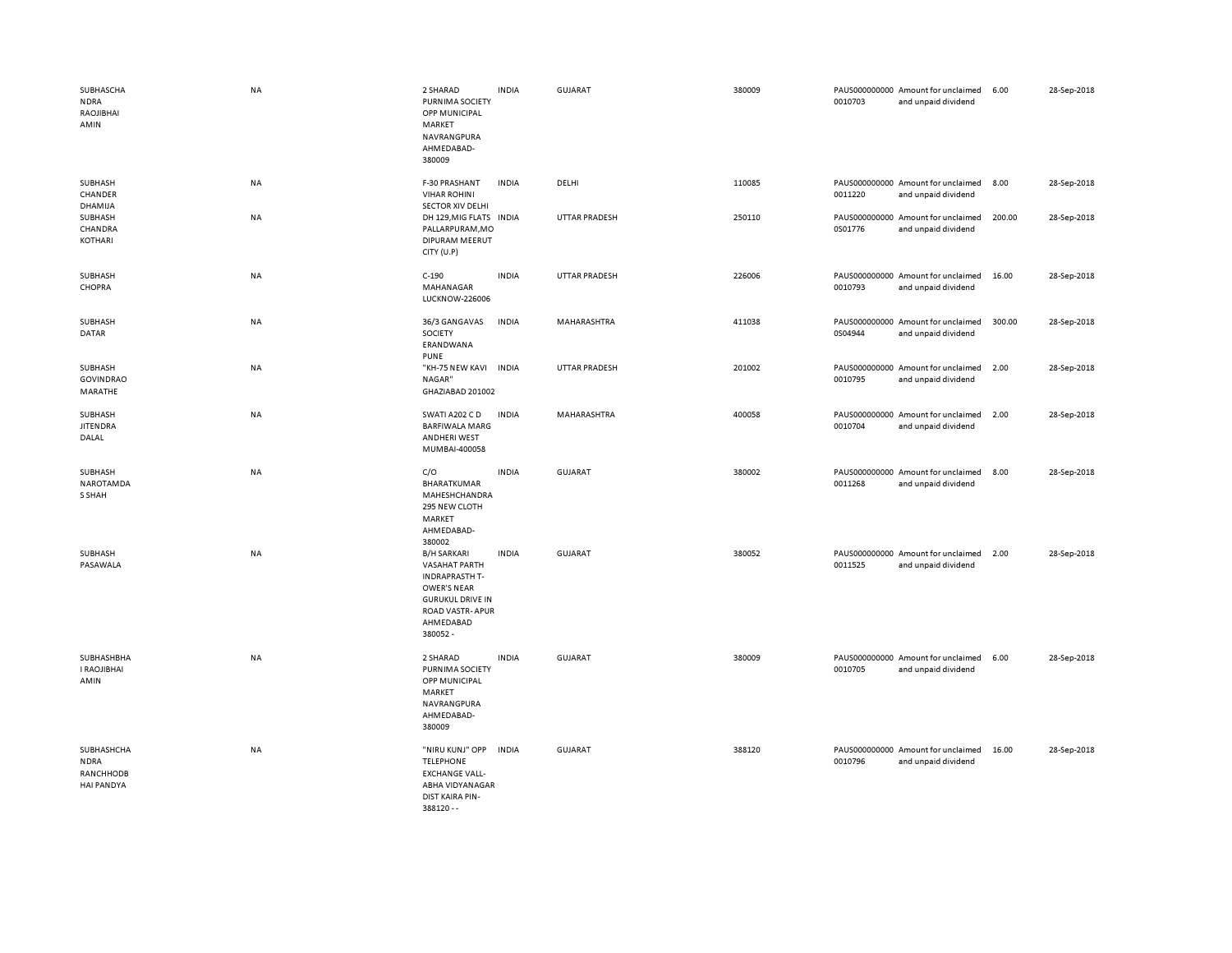| <b>SUBHASHIS</b><br><b>BISWAS</b>                 | <b>KAMANA</b><br><b>KUMAR</b><br><b>BISWAS</b> | WEST<br>JAGADANANDAPU<br>R PO<br>BETHUADAHARI<br><b>DIST</b><br>NADIABETHUADAH                        | <b>INDIA</b> | <b>WEST BENGAL</b> | 741126 | 1958471 | PAUS120106000 Amount for unclaimed<br>and unpaid dividend | 1200.00 | 28-Sep-2018 |
|---------------------------------------------------|------------------------------------------------|-------------------------------------------------------------------------------------------------------|--------------|--------------------|--------|---------|-----------------------------------------------------------|---------|-------------|
| SUBHOJIT<br>MUKHERJEE                             | NA                                             | ARI<br>B-139/1 R D S O<br><b>MANAK NAGAR</b><br>LUCKNOW                                               | <b>INDIA</b> | UTTAR PRADESH      | 226011 | 0S03395 | PAUS000000000 Amount for unclaimed<br>and unpaid dividend | 200.00  | 28-Sep-2018 |
| SUBODH<br><b>KUMAR</b><br>KUNDU                   | <b>NA</b>                                      | 8 9 10/2 SASHI<br><b>BHUSAN SARKAR</b><br><b>LANE SALKIA</b><br>HOWRAH-711106                         | <b>INDIA</b> | <b>WEST BENGAL</b> | 711106 | 0011124 | PAUS000000000 Amount for unclaimed<br>and unpaid dividend | 8.00    | 28-Sep-2018 |
| SUBODHCHA<br>NDRA C<br>VAIDYA                     | NA                                             | AT & POST<br><b>KELISANA TA</b><br><b>VIJAPUR DIST</b><br><b>MEHSANA 382830</b><br>(N G)              | <b>INDIA</b> | GUJARAT            | 382830 | 0010797 | PAUS000000000 Amount for unclaimed<br>and unpaid dividend | 2.00    | 28-Sep-2018 |
| SUBRAHMAN<br>YA K BHAT                            | SUBRAYA<br><b>BHATK</b>                        | NO 43 9TH A MAIN INDIA<br>PIPELINE ROAD<br>SRINAGAR<br><b>BANGALORE</b>                               |              | KARNATAKA          | 560050 | 0077692 | PAUSIN3013562 Amount for unclaimed<br>and unpaid dividend | 16.00   | 28-Sep-2018 |
| SUBRAHMAN<br>YA SASTRY<br><b>TEJOMURTH</b><br>ULA | <b>NA</b>                                      | <b>C/O CIRCARS</b><br>LAKSHIMI MILL<br><b>STORES CONVENT</b><br><b>STREET</b><br>VIJAYAWADA<br>520001 | <b>INDIA</b> | ANDHRA PRADESH     | 520001 | 0011084 | PAUS000000000 Amount for unclaimed<br>and unpaid dividend | 16.00   | 28-Sep-2018 |
| SUBRAHMAN<br>YAM KOLLI                            | <b>NA</b>                                      | 47-9-24B 3RD LANE INDIA<br><b>DWARAKANAGAR</b><br>VISAKHAPATNAM-<br>530016                            |              | ANDHRA PRADESH     | 530016 | 0010798 | PAUS000000000 Amount for unclaimed<br>and unpaid dividend | 32.00   | 28-Sep-2018 |
| SUBRAMANI<br>AM<br>MAHADEVAN<br><b>IYER</b>       | NA                                             | ALIN GAMA DHOM INDIA<br>PHARMACEUTICAL/<br><b>LABORATORY</b><br>17/113, NOORANI,<br>PALGHAT (KERALA)  |              | KERALA             | 678004 | 0S00731 | PAUS000000000 Amount for unclaimed<br>and unpaid dividend | 400.00  | 28-Sep-2018 |
| SUBRAMANI<br>AM<br>SHANMUGA<br>М                  | А<br>SUBRAMANI<br>AM<br>MUDALIAR               | 14 VASUGI STREET INDIA<br><b>6 ERODE ERODE</b>                                                        |              | <b>TAMIL NADU</b>  | 638001 | 2249045 | PAUSIN3010802 Amount for unclaimed<br>and unpaid dividend | 8.00    | 28-Sep-2018 |
| SUBRAMANI<br>AN R                                 | <b>NA</b>                                      | 298, MAIN ROAD<br>SHEVAPET SALAM                                                                      | <b>INDIA</b> | <b>TAMIL NADU</b>  | 636002 | 0R00628 | PAUS000000000 Amount for unclaimed<br>and unpaid dividend | 200.00  | 28-Sep-2018 |
| SUBRAMANI<br>AN S                                 | NA                                             | 23, TEPPAKULAM<br><b>ST., TUTICORIN</b><br><b>TAMIL NADU</b>                                          | <b>INDIA</b> | <b>TAMIL NADU</b>  | 628002 | 0S00242 | PAUS000000000 Amount for unclaimed<br>and unpaid dividend | 200.00  | 28-Sep-2018 |
| SUBRAMANY<br>AM KOLLI                             | <b>NA</b>                                      | M/S.WALTER<br>BASHNELL LTD, 7TH<br>PLOT 9TH MAIN<br>ROAD<br>DANDEESWARAM<br>VELACHERY<br>MADRAS       | <b>INDIA</b> | <b>TAMIL NADU</b>  | 600042 | 0S00730 | PAUS000000000 Amount for unclaimed<br>and unpaid dividend | 1600.00 | 28-Sep-2018 |
| <b>SUBRATA</b><br><b>MOITRA</b>                   | <b>NA</b>                                      | PURBA CHAL PO<br>DATTA PUKUR 24<br>PRGS <sub>N</sub>                                                  | <b>INDIA</b> | <b>WEST BENGAL</b> | 743248 | 0S02926 | PAUS000000000 Amount for unclaimed<br>and unpaid dividend | 200.00  | 28-Sep-2018 |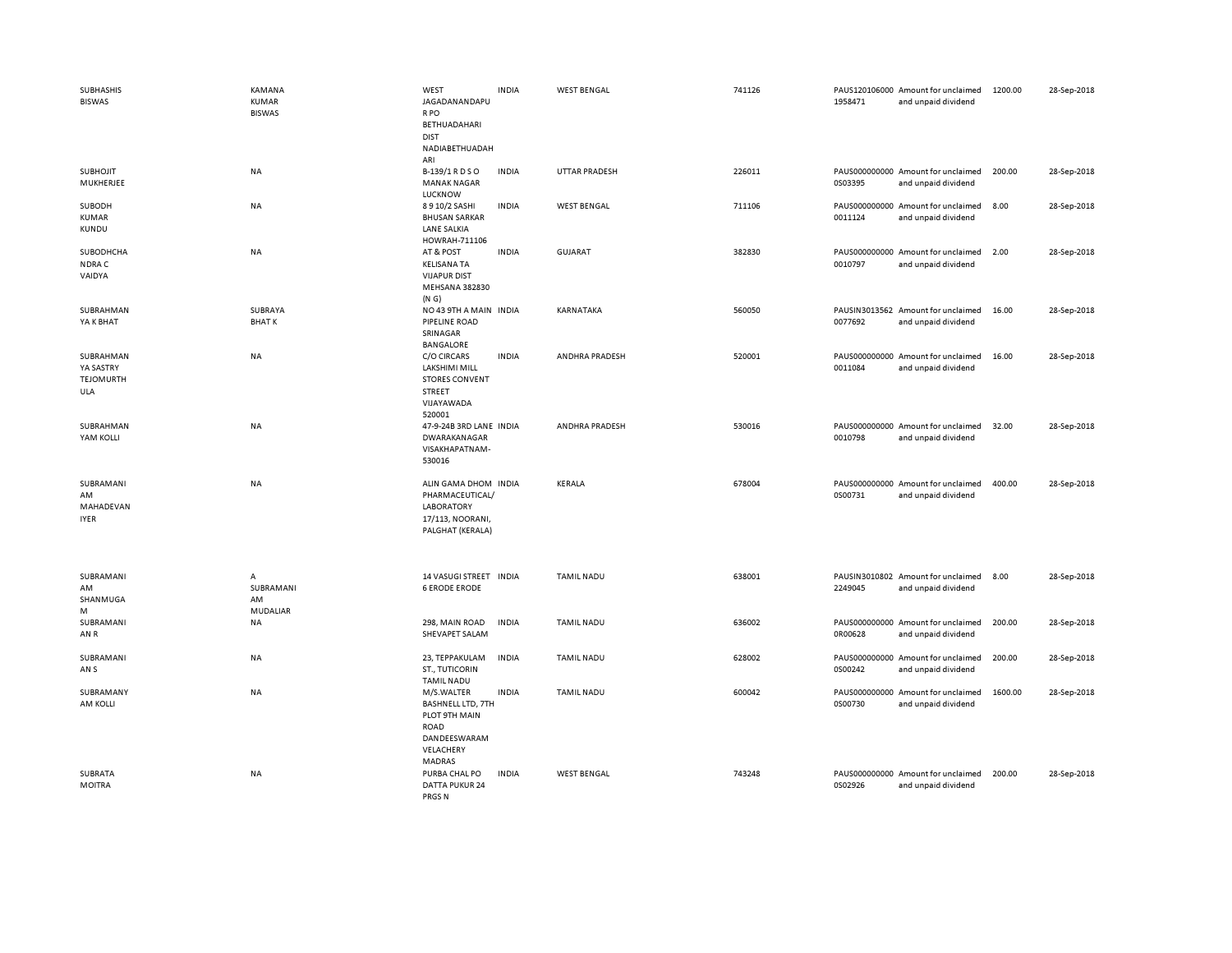| SUBRAY M<br>HEGDE                           | <b>NA</b>                   | NO 15-8-446 NEAR INDIA<br><b>KAMATH NURSING</b><br><b>HOME KADRI</b><br>MANGALORE<br>3(KARNATAKA) |              | KARNATAKA            | 575001 | 0011105 | PAUS000000000 Amount for unclaimed<br>and unpaid dividend | 16.00  | 28-Sep-2018 |
|---------------------------------------------|-----------------------------|---------------------------------------------------------------------------------------------------|--------------|----------------------|--------|---------|-----------------------------------------------------------|--------|-------------|
| SUBRAYAPAD<br><b>HYAYAK</b>                 | NA                          | MANAGER, HOTEL INDIA<br>WOODLANDS,<br>TUMKUR.                                                     |              | KARNATAKA            | 572101 | 0K00104 | PAUS000000000 Amount for unclaimed<br>and unpaid dividend | 400.00 | 28-Sep-2018 |
| SUCHI<br>SHANDILYA                          | <b>NA</b>                   | CARE OF SMT<br>SHARDA MANI<br>MISRA 5/5 SARVA<br>PRIYA VIHAR NEW<br>DELHI-110016                  | <b>INDIA</b> | DELHI                | 110016 | 0011030 | PAUS000000000 Amount for unclaimed<br>and unpaid dividend | 8.00   | 28-Sep-2018 |
| SUDARSHAN<br><b>KUMAR</b><br>SHARMA         | <b>NA</b>                   | C/O UJJWAL LTD<br><b>BROWN ROAD</b><br>LUDHIANA                                                   | <b>INDIA</b> | PUNJAB               | 141008 | 0S03442 | PAUS000000000 Amount for unclaimed<br>and unpaid dividend | 200.00 | 28-Sep-2018 |
| SUDESH<br><b>KUMAR</b><br><b>KAPUR</b>      | NA                          | F-202 SOM VIHAR<br>APTS R K PURAM<br><b>NEW DELHI</b>                                             | <b>INDIA</b> | CHANDIGARH           | 160018 | 0010998 | PAUS000000000 Amount for unclaimed<br>and unpaid dividend | 8.00   | 28-Sep-2018 |
| SUDESH<br>PANDHI                            | H S PANDHI                  | <b>B 168 ASHOK VIHAR INDIA</b><br>PHASE I NEW DELHI                                               |              | DELHI                | 110052 | 0029496 | PAUSIN3022361 Amount for unclaimed<br>and unpaid dividend | 8.00   | 28-Sep-2018 |
| SUDGOONA<br><b>DINKAR</b><br><b>INAMDAR</b> | NA                          | <b>B-4 JAY MAHAL</b><br><b>FLATS MITHAKHALI</b><br><b>ELLISBRIDGE</b><br>AHMEDABAD-<br>380006     | <b>INDIA</b> | <b>GUJARAT</b>       | 380006 | 0010614 | PAUS000000000 Amount for unclaimed<br>and unpaid dividend | 10.00  | 28-Sep-2018 |
| SUDHA<br>AVINASH<br>AROSKAR                 | NA                          | 403 SADACHAR<br>RAIYANIGRAM<br><b>SHIMPOLI ROAD</b><br><b>BORIVALI (W)</b><br>MUMBAI-400092       | <b>INDIA</b> | MAHARASHTRA          | 400092 | 0011151 | PAUS000000000 Amount for unclaimed<br>and unpaid dividend | 16.00  | 28-Sep-2018 |
| SUDHA<br>SURESH<br>PATEL                    | <b>NA</b>                   | C/O DR S S PATEL C- INDIA<br>627 LALBHAINI PAT<br>LALLUBHAI CHAKLA<br><b>BROACH 392001</b>        |              | GUJARAT              | 392001 | 0010706 | PAUS000000000 Amount for unclaimed<br>and unpaid dividend | 16.00  | 28-Sep-2018 |
| SUDHABEN<br>SATYENDRA<br><b>BHATT</b>       | NA                          | PITRUDAYA<br>SOORYODAY<br><b>SOCIETY FATEH</b><br><b>GANJ BARODA</b><br>390002                    | <b>INDIA</b> | <b>GUJARAT</b>       | 390002 | 0010637 | PAUS000000000 Amount for unclaimed<br>and unpaid dividend | 2.00   | 28-Sep-2018 |
| <b>SUDHIR</b><br><b>DOGRA</b>               | <b>NA</b>                   | <b>FLAT NO</b><br>603, UDYAN-3, B<br>WING, MILITARY<br>ROAD,<br>MAROL, ANDHERI<br>WEST, MUMBAI.   | <b>INDIA</b> | MAHARASHTRA          | 400072 | 0011637 | PAUS000000000 Amount for unclaimed<br>and unpaid dividend | 32.00  | 28-Sep-2018 |
| <b>SUDHIR</b><br>JAYANTILAL<br>JAISWAL      | <b>NA</b>                   | <b>HUZARAT PAGA</b><br>SHUSHILA<br>COTTAGE BARODA-<br>390006                                      | <b>INDIA</b> | GUJARAT              | 390006 | 0010799 | PAUS000000000 Amount for unclaimed<br>and unpaid dividend | 16.00  | 28-Sep-2018 |
| <b>SUDHIR</b><br><b>KUMAR</b><br>DHAMIJA    | <b>DINA NATH</b><br>DHAMIJA | H-5/43 GROUND<br><b>FLOOR SECTOR 11</b><br>ROHINI NEW DELHI                                       | <b>INDIA</b> | DELHI                | 110085 | 0013111 | PAUS000000000 Amount for unclaimed<br>and unpaid dividend | 8.00   | 28-Sep-2018 |
| <b>SUDHIR</b><br><b>KUMAR</b><br>GARG       | <b>NA</b>                   | C/O GARG<br>MACHINERY<br><b>STORES RAILWAY</b><br>ROAD KASGANJ-<br>207123                         | <b>INDIA</b> | <b>UTTAR PRADESH</b> | 207123 | 0011016 | PAUS000000000 Amount for unclaimed<br>and unpaid dividend | 16.00  | 28-Sep-2018 |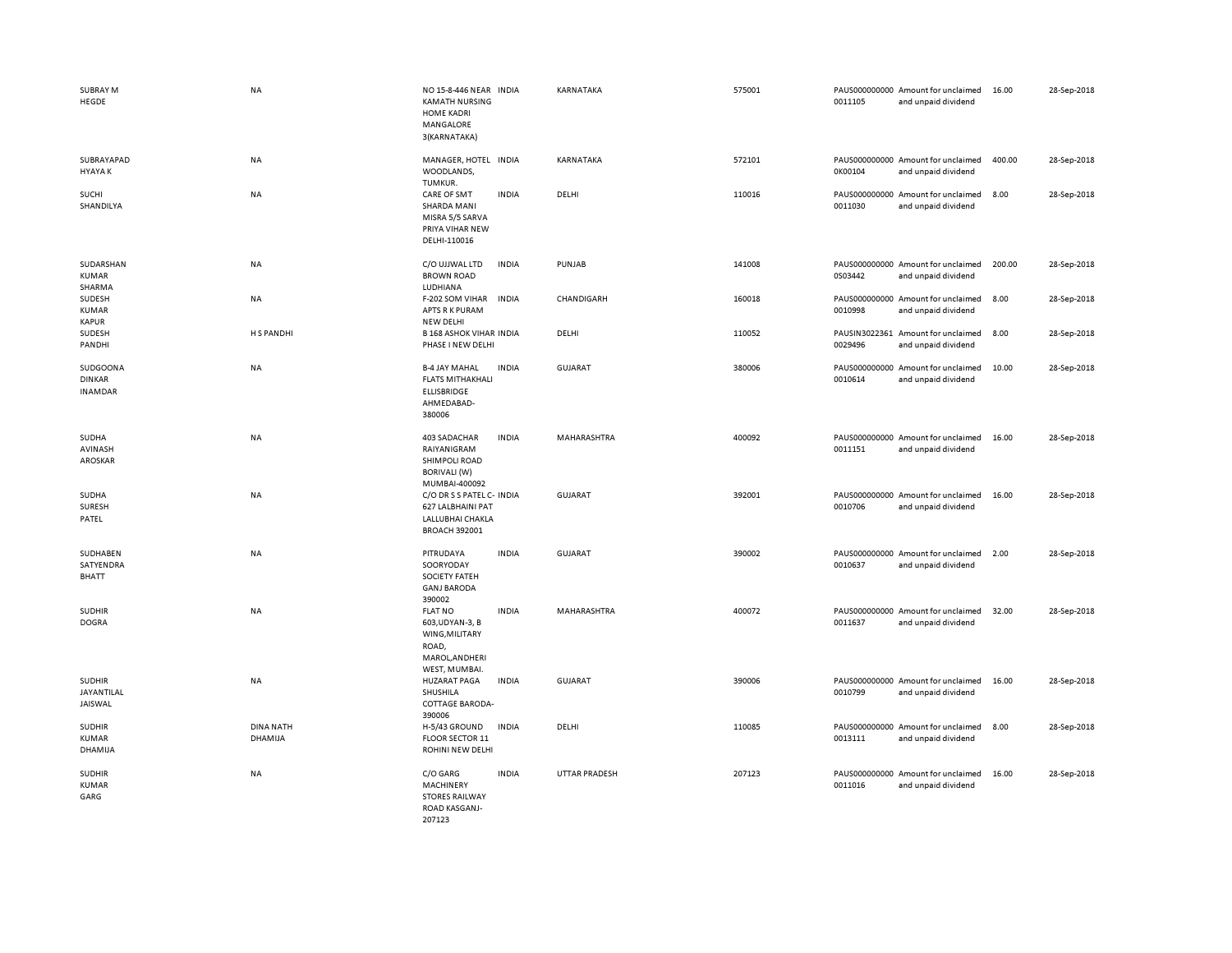| <b>SUDHIR</b><br><b>KUMAR</b><br>GARG       | <b>NA</b>                       | <b>GARG MACHINERY INDIA</b><br><b>STORES RAILWAY</b><br>ROAD KASGANJ UP                                                                                 |              | <b>UTTAR PRADESH</b> | 207123 | 0011421 | PAUS000000000 Amount for unclaimed<br>and unpaid dividend | 66.00   | 28-Sep-2018 |
|---------------------------------------------|---------------------------------|---------------------------------------------------------------------------------------------------------------------------------------------------------|--------------|----------------------|--------|---------|-----------------------------------------------------------|---------|-------------|
| <b>SUDHIR</b><br>KUMAR<br><b>GHOSH</b>      | NA                              | 43/A, NIMTOLE<br><b>GHAT STREET</b><br>CALCUTTA                                                                                                         | <b>INDIA</b> | <b>WEST BENGAL</b>   | 700006 | 0S02669 | PAUS000000000 Amount for unclaimed<br>and unpaid dividend | 200.00  | 28-Sep-2018 |
| <b>SUDHIR</b><br><b>KUMAR RAHA</b>          | NA                              | 65A SURJA SEN<br>STREET CALCUTTA-<br>700009                                                                                                             | <b>INDIA</b> | <b>WEST BENGAL</b>   | 700009 | 0010940 | PAUS000000000 Amount for unclaimed<br>and unpaid dividend | 8.00    | 28-Sep-2018 |
| <b>SUDHIR</b><br><b>MUGATLAL</b><br>JATHAL  | NA                              | FLAT NO.6 SHIV<br><b>APARTMENT OPP</b><br>DA-MART, NEAR<br><b>SARDAR PATEL</b><br><b>STATUE MOTA</b><br>BAZAR, VALLABH<br>VIDYANAGAR<br>388120(GUJ)     | <b>INDIA</b> | <b>GUJARAT</b>       | 388120 | 0010648 | PAUS000000000 Amount for unclaimed<br>and unpaid dividend | 32.00   | 28-Sep-2018 |
| <b>SUDHIR</b><br>RAJNIKANT<br>UPADHYAY      | <b>NA</b>                       | E-101, GALAXY<br><b>TOWERS, NEAR</b><br>HOTEL GRAND<br>BHAGWATI,<br>SARKHEJ<br>GANDHINAGAR<br><b>HIGHWAY</b><br><b>BODAKDEV,</b><br>AHMEDABAD<br>380054 | <b>INDIA</b> | <b>GUJARAT</b>       | 380054 | 0011524 | PAUS000000000 Amount for unclaimed<br>and unpaid dividend | 12.00   | 28-Sep-2018 |
| SUDHIRCHAN<br><b>DRA SHRIPAD</b><br>SAMARTH | <b>NA</b>                       | 2/9 SAURABH PARK INDIA<br><b>GUJARAT HOUSING</b><br><b>BOARD - FLATS NR</b><br>CHHANI JAKAT<br><b>NAKA BARODA-</b><br>39000-2-                          |              | <b>GUJARAT</b>       | 390002 | 0010708 | PAUS000000000 Amount for unclaimed<br>and unpaid dividend | 32.00   | 28-Sep-2018 |
| SUDHIRKUM<br>AR SHIVNATH<br>MISRA           | NA                              | 123 AJAY SOCIETY INDIA<br>FATEHGANJ<br><b>BARODA 390002</b>                                                                                             |              | GUJARAT              | 390002 | 0010801 | PAUS000000000 Amount for unclaimed<br>and unpaid dividend | 2.00    | 28-Sep-2018 |
| SUGANDHAL<br>AL<br>VASUDEVAN                | <b>NA</b>                       | PALLITHRI KOYIL<br><b>MADHOM</b><br>PONNURUNNI<br>VYTILA P O COCHIN                                                                                     | <b>INDIA</b> | KERALA               | 682019 | 0S02964 | PAUS000000000 Amount for unclaimed<br>and unpaid dividend | 1100.00 | 28-Sep-2018 |
| SUHASINI<br>VITHAL<br>CHAVAN                | <b>NA</b>                       | C-10 SHANTI<br><b>CAMPUS SOCIETY</b><br><b>NAHUR ROAD</b><br>MULUND WEST<br>MUMBAI 400080                                                               | <b>INDIA</b> | MAHARASHTRA          | 400080 | 0011455 | PAUS000000000 Amount for unclaimed<br>and unpaid dividend | 4.00    | 28-Sep-2018 |
| <b>SUJAL PATEL</b>                          | <b>NA</b>                       | NIRALI "AKASH<br><b>GANGA" TRADE</b><br>CENTRE<br><b>HIMATNAGAR</b><br>383001                                                                           | <b>INDIA</b> | <b>GUJARAT</b>       | 383001 | 0011628 | PAUS000000000 Amount for unclaimed<br>and unpaid dividend | 16.00   | 28-Sep-2018 |
| <b>SUJATA JOSHI</b>                         | RAMESH<br>KUMAR<br><b>JOSHI</b> | E 4/136 SECTOR 7<br><b>ROHINI DELHI</b>                                                                                                                 | <b>INDIA</b> | DELHI                | 110085 | 0093146 | PAUSIN3001181 Amount for unclaimed<br>and unpaid dividend | 16.00   | 28-Sep-2018 |
| SUJATA S<br>PATIL                           | NA                              | D6 K L E STAFF<br><b>QUARTERS BEHIND</b><br>J G COMMERCE<br><b>COLLEGE HUBLI</b>                                                                        | <b>INDIA</b> | KARNATAKA            | 580020 | 0S05179 | PAUS000000000 Amount for unclaimed<br>and unpaid dividend | 1200.00 | 28-Sep-2018 |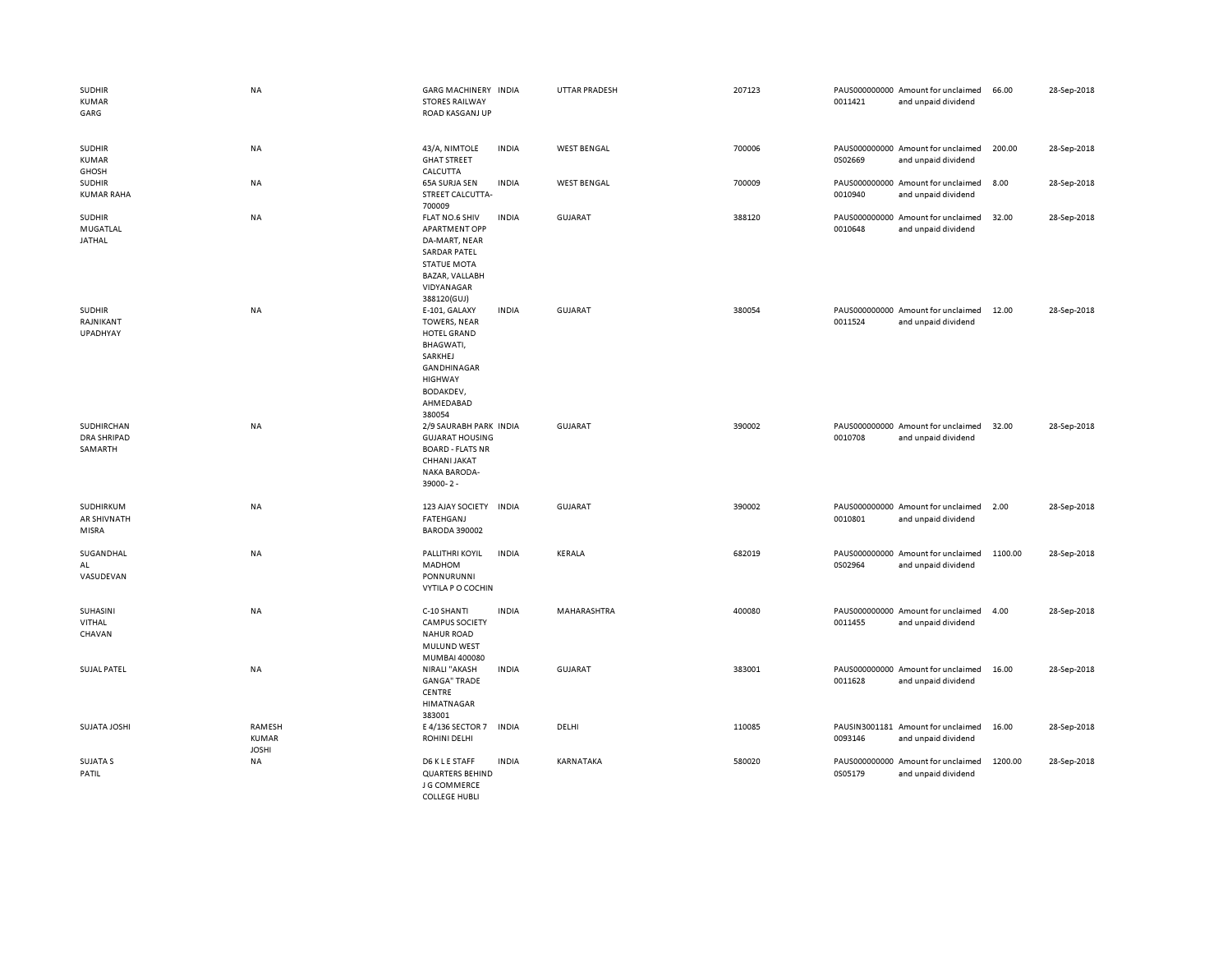| SUJATA VIPUL<br>VORA                 | NA      | D-801, DHANANJAY INDIA<br><b>TOWERS SHYAMAL</b><br><b>KARNAVATI ROAD</b><br>SATELLITEAHMEDA<br><b>BAD</b>                    |              | GUJARAT        | 380015 | 0011427 | PAUS000000000 Amount for unclaimed<br>and unpaid dividend | 32.00   | 28-Sep-2018 |
|--------------------------------------|---------|------------------------------------------------------------------------------------------------------------------------------|--------------|----------------|--------|---------|-----------------------------------------------------------|---------|-------------|
| SUJATHA<br><b>BHASKAR</b>            | NA      | C/O.DR.BHASKAR<br>VIKRAM CLINIC,<br>YADAVAGIRI<br><b>MYSORE</b>                                                              | <b>INDIA</b> | KARNATAKA      | 570002 | 0S00269 | PAUS000000000 Amount for unclaimed<br>and unpaid dividend | 1600.00 | 28-Sep-2018 |
| SUJAYA<br>BASAVANNA                  | NA      | 751 10TH MAIN III INDIA<br><b>BLOCK III STAGE</b><br>BASAVESHWARAN<br><b>AGAR BANGALORE-</b><br>560079                       |              | KARNATAKA      | 560079 | 0011280 | PAUS000000000 Amount for unclaimed<br>and unpaid dividend | 8.00    | 28-Sep-2018 |
| SUJITH M                             | CHERIAN | 333/339 VALLELIL INDIA<br>PANAMTHOTTIL 2<br>VALAN JAVATTOM<br>KADAPRA<br>THIRUVALLA                                          |              | KERALA         | 689107 | 0976622 | PAUSIN3005131 Amount for unclaimed<br>and unpaid dividend | 66.00   | 28-Sep-2018 |
| SUKANYABEN<br>HIRALAL<br>SHAH        | NA      | C/O SHRIKRISHNA<br><b>DURLABHDAS</b><br>SHAH DESAIPURA<br><b>NANDARBAR DIST</b><br>DHULIA PIN-425412                         | <b>INDIA</b> | MAHARASHTRA    | 425412 | 0010655 | PAUS000000000 Amount for unclaimed<br>and unpaid dividend | 10.00   | 28-Sep-2018 |
| <b>SUKHBIR</b><br>SINGH              | NA      | FLAT NO 89 NEHRU INDIA<br>APPARTMENTS<br>OUTER RING ROAD<br>KALKAJI NEW DELHI<br>110019                                      |              | DELHI          | 110019 | 0011058 | PAUS000000000 Amount for unclaimed<br>and unpaid dividend | 50.00   | 28-Sep-2018 |
| <b>SUKHI DEVI</b><br><b>BHUTORIA</b> | NA      | C/O DAULATRAM<br><b>BIJAI SINGH</b><br><b>BHUTORIA PATTY</b><br>NO 7TH PO<br>LADNUN 341306                                   | <b>INDIA</b> | RAJASTHAN      | 341306 | 0011303 | PAUS000000000 Amount for unclaimed<br>and unpaid dividend | 24.00   | 28-Sep-2018 |
| <b>SUKHJIT</b><br>SINGH SIDHU        | NA      | C/O LT COL LAKHA<br><b>SINGH VSM ARMY</b><br>HQ PROVOST UNIT<br>RED FORT DELHI-<br>110006                                    | INDIA        | DELHI          | 110006 | 0011006 | PAUS000000000 Amount for unclaimed<br>and unpaid dividend | 8.00    | 28-Sep-2018 |
| SUKHLAL<br>MAGANLAL<br>SETHE         | NA      | KUVERJI DEVSHI<br>CHAWL 2ND FL B S<br><b>ROAD OPP</b><br><b>ZARAPKAR SHOW</b><br>ROOM DADAR W<br><b>RLY MUMBAI</b><br>400028 | <b>INDIA</b> | MAHARASHTRA    | 400028 | 0011174 | PAUS000000000 Amount for unclaimed<br>and unpaid dividend | 8.00    | 28-Sep-2018 |
| SUKHRAJ<br>CHHOGALAL<br>ZINANI       | NA      | BAGRECHA<br><b>BUILDING</b><br><b>JUNGOKIBAS</b><br>SIWANA DT<br><b>BARMER RAJ PIN-</b><br>343044                            | <b>INDIA</b> | RAJASTHAN      | 343044 | 0010710 | PAUS000000000 Amount for unclaimed<br>and unpaid dividend | 16.00   | 28-Sep-2018 |
| SUKUMAR<br>ROY S                     | NA      | C/O MRS PRITI ROY INDIA<br>CHOWDHARY 1156<br><b>NAPIER TOWN,</b><br>RAJUL STATE,<br><b>BLOCK NO1</b><br><b>JARAIPUR</b>      |              | MADHYA PRADESH | 482002 | 0S00736 | PAUS000000000 Amount for unclaimed<br>and unpaid dividend | 200.00  | 28-Sep-2018 |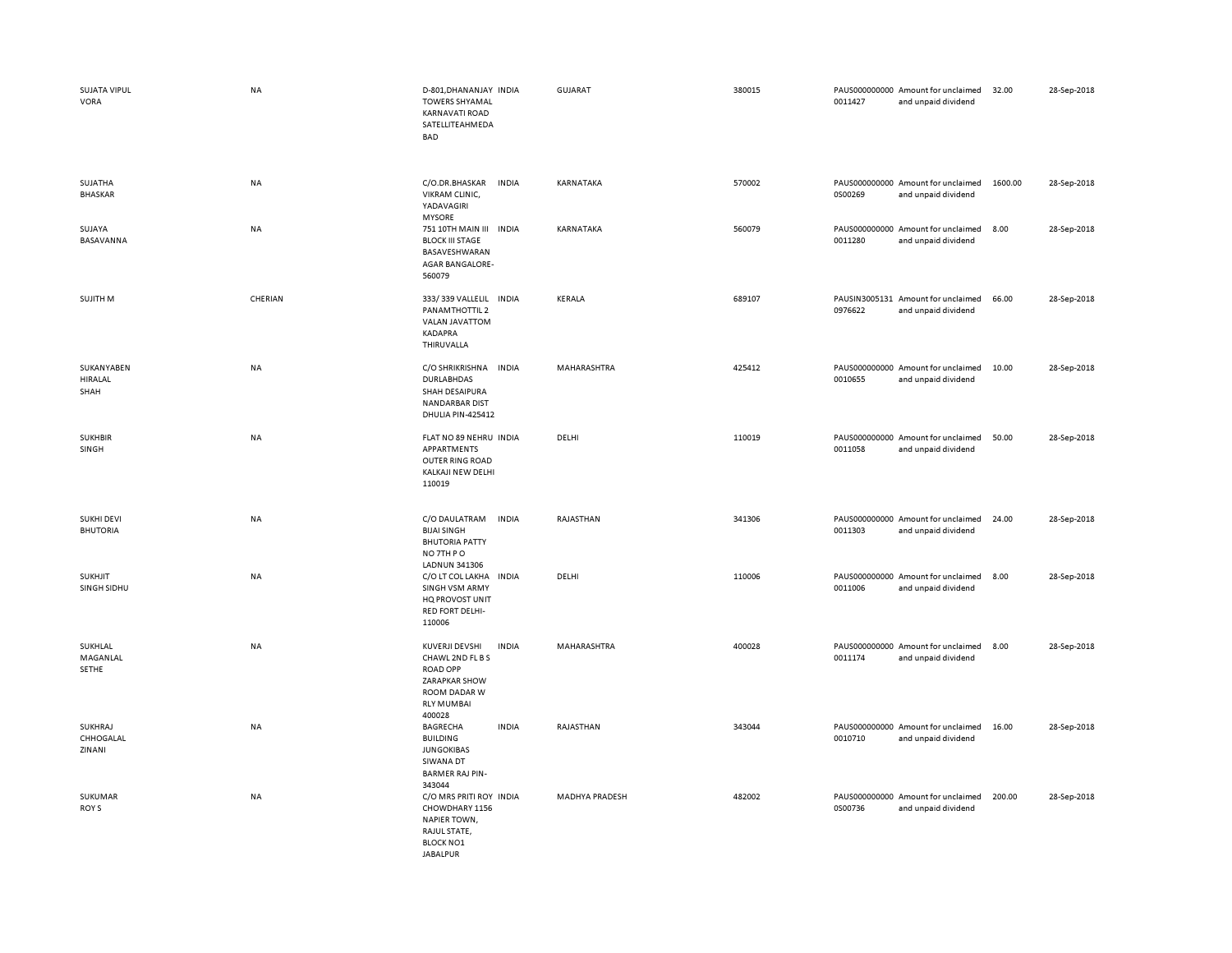| SULAXANA<br>PRATAPRAI<br><b>VYAS</b>                | NA        | FLAT NO 204<br>CHANDRALOK 'A'<br>97 NEPEAN SEA RD<br>MUMBAI-400006                                                                 | <b>INDIA</b> | MAHARASHTRA        | 400006 | 0010711 | PAUS000000000 Amount for unclaimed<br>and unpaid dividend | 32.00  | 28-Sep-2018 |
|-----------------------------------------------------|-----------|------------------------------------------------------------------------------------------------------------------------------------|--------------|--------------------|--------|---------|-----------------------------------------------------------|--------|-------------|
| SULJAN<br>MAHMOOD<br><b>KHAN SURI</b>               | NA        | 53/A 34TH CROSS<br>9TH MAIN ROAD<br><b>BANA SHANKARI</b><br><b>IIND STAGE</b><br><b>BANGALORE</b><br>KARNATAKA<br>560070           | <b>INDIA</b> | KARNATAKA          | 560070 | 0010854 | PAUS000000000 Amount for unclaimed<br>and unpaid dividend | 16.00  | 28-Sep-2018 |
| SULOCHANA                                           | NA        | W/O SHRI.A V<br><b>VEERARAJE URS</b><br>DNO 876/5,1ST<br>CROSS, LAXMIPURA<br>M MYSORE                                              | <b>INDIA</b> | KARNATAKA          | 570014 | 0S01912 | PAUS000000000 Amount for unclaimed<br>and unpaid dividend | 400.00 | 28-Sep-2018 |
| SULOCHANA<br>CHANDRAKA<br>NT VYAS                   | NA        | PARDESHI FALIA<br>MADAN ZAMPA<br>ROAD VADODARA                                                                                     | <b>INDIA</b> | <b>GUJARAT</b>     | 390001 | 0011603 | PAUS000000000 Amount for unclaimed<br>and unpaid dividend | 16.00  | 28-Sep-2018 |
| SULOCHANA<br><b>DINESHCHAN</b><br><b>DRA PARIKH</b> | NA        | C/O D R PARIKH<br>'SHUBHAM'<br><b>BUILDING NO3-</b><br>MAHALAXMI PARK<br>4 SHREE<br>GOYAGATE CO OP<br>H-SG SOCI<br>VADODARA 390004 | <b>INDIA</b> | <b>GUJARAT</b>     | 390004 | 0010712 | PAUS000000000 Amount for unclaimed<br>and unpaid dividend | 16.00  | 28-Sep-2018 |
| SULTANALI<br><b>NOORALI</b><br>LADAK                | NA        | 504 DARIYA<br>DARSHAN J P ROAD<br><b>ANDHERI WEST</b><br>MUMBAI 400061                                                             | <b>INDIA</b> | MAHARASHTRA        | 400061 | 0010917 | PAUS000000000 Amount for unclaimed<br>and unpaid dividend | 8.00   | 28-Sep-2018 |
| SUMALA<br><b>BHADURI</b>                            | NA        | 36-A DR SUDHIR<br><b>BOSE ROAD 4TH</b><br><b>FLOOR CALCUTTA</b>                                                                    | <b>INDIA</b> | <b>WEST BENGAL</b> | 700023 | 0S02801 | PAUS000000000 Amount for unclaimed<br>and unpaid dividend | 300.00 | 28-Sep-2018 |
| SUMAN<br>ARORA                                      | NA        | 501 VARSHA 7<br><b>BUNGLOWS</b><br>ANDHERI (WEST)<br>MUMBAI-400061                                                                 | <b>INDIA</b> | MAHARASHTRA        | 400061 | 0010927 | PAUS000000000 Amount for unclaimed<br>and unpaid dividend | 8.00   | 28-Sep-2018 |
| <b>SUMAN LAL</b><br><b>THAKUR</b>                   | NA        | A-7 PHARE I<br>NARAINA IND AREA<br>NEW DELHI-110028                                                                                | <b>INDIA</b> | DELHI              | 110028 | 0011051 | PAUS000000000 Amount for unclaimed<br>and unpaid dividend | 8.00   | 28-Sep-2018 |
| SUMANBEN<br>RASIKLAL<br>THAKER                      | NA        | 48 SHYAMAL ROW INDIA<br>HOUSES-II<br>SATELLITE ROAD<br>AHMEDABAD<br>380015                                                         |              | <b>GUJARAT</b>     | 380015 | 0010715 | PAUS000000000 Amount for unclaimed<br>and unpaid dividend | 16.00  | 28-Sep-2018 |
| SUMANDEVI<br>JITENDRALAL<br>DESAI                   | <b>NA</b> | 134 MANEKBAG<br>SOCIETY<br>AMBAVADI<br>AHMEDABAD-<br>380015                                                                        | <b>INDIA</b> | <b>GUJARAT</b>     | 380015 | 0010716 | PAUS000000000 Amount for unclaimed<br>and unpaid dividend | 2.00   | 28-Sep-2018 |
| SUMANLAL<br>CHIMANLAL                               | <b>NA</b> | <b>BHAGYA NAGAR</b><br>SOCIETY H NO 2<br>RAMBAG<br>MANINAGAR<br>AHMEDABAD-<br>380008                                               | <b>INDIA</b> | <b>GUJARAT</b>     | 380008 | 0010719 | PAUS000000000 Amount for unclaimed<br>and unpaid dividend | 6.00   | 28-Sep-2018 |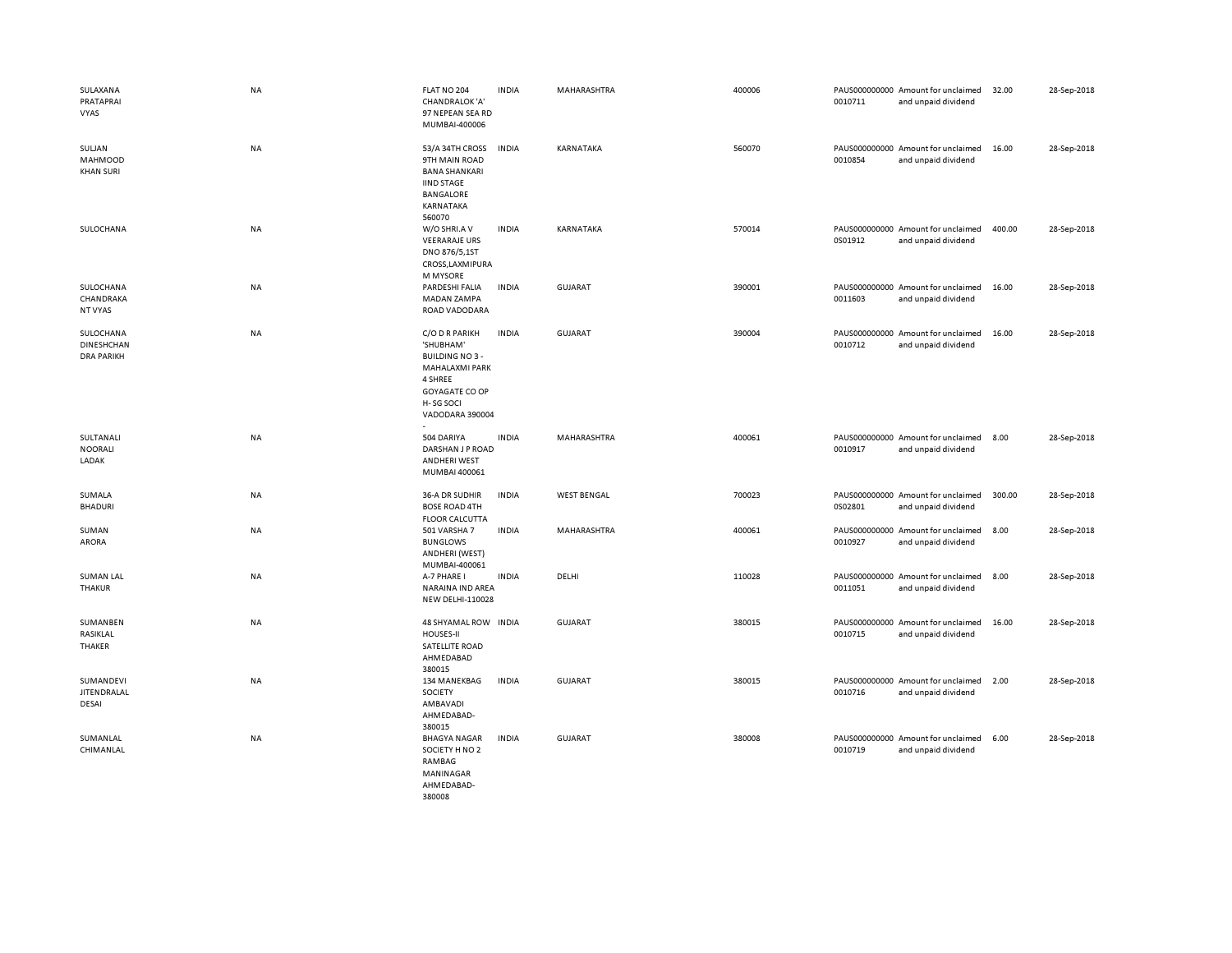| SUMANRAI<br><b>HARIBHAI</b><br>PATEL       | NA                     | $C/O$ M/S<br>SUMANRAI<br>HARIBHAI & CO<br><b>KALSARI ROAD AT</b><br><b>VISAVADAR DIST</b><br>JUNAGADH PIN-<br>362130      | <b>INDIA</b> | <b>GUJARAT</b>        | 362130 | 0010802 | PAUS000000000 Amount for unclaimed<br>and unpaid dividend | 16.00  | 28-Sep-2018 |
|--------------------------------------------|------------------------|---------------------------------------------------------------------------------------------------------------------------|--------------|-----------------------|--------|---------|-----------------------------------------------------------|--------|-------------|
| SUMANTLAL<br>CHUNILAL<br>SHAH              | <b>NA</b>              | SHUBH SHANTI<br><b>COMPLEX FLAT NO</b><br>A 104 1ST - FLOOR<br>DHANUKAR WADI<br><b>KANDIVALI WEST</b><br>MUMB-AI 400067 - | <b>INDIA</b> | MAHARASHTRA           | 400067 | 0010889 | PAUS000000000 Amount for unclaimed<br>and unpaid dividend | 24.00  | 28-Sep-2018 |
| SUMANTRAY<br><b>HIMATLAL</b><br>SHUKLA     | NA                     | C K 1B CYNAMID<br>COLONY ATUL-<br>396020                                                                                  | <b>INDIA</b> | <b>GUJARAT</b>        | 396020 | 0010720 | PAUS000000000 Amount for unclaimed<br>and unpaid dividend | 20.00  | 28-Sep-2018 |
| SUMATI<br>RAMCHANDR<br>A CHITALE           | NA                     | SHILPA 66/7-A<br>ERANDAWANA 15<br>TH PRABHAT -<br>ROAD CROSS LANE<br>DABHADEPATH<br>PUNE 411004--                         | <b>INDIA</b> | MAHARASHTRA           | 411004 | 0011589 | PAUS000000000 Amount for unclaimed<br>and unpaid dividend | 82.00  | 28-Sep-2018 |
| SUMATIBEN<br>RANCHHODB<br><b>HAI PATEL</b> | NA                     | 9 MAHARANI ROAD INDIA<br>SIYAGANJ INDORE-<br>452001                                                                       |              | <b>MADHYA PRADESH</b> | 452001 | 0010868 | PAUS000000000 Amount for unclaimed<br>and unpaid dividend | 16.00  | 28-Sep-2018 |
| SUMI<br>MAHESHWAR                          | NA                     | <b>TAPARIA AGENCY</b><br>CHAH KAMAL PO<br>HAPUR 245101                                                                    | <b>INDIA</b> | UTTAR PRADESH         | 245101 | 0011060 | PAUS000000000 Amount for unclaimed<br>and unpaid dividend | 24.00  | 28-Sep-2018 |
| <b>SUMITRA</b><br>DAS                      | <b>NA</b>              | 7/2C NORTHERN<br>AVENUE CALCUTTA                                                                                          | INDIA        | <b>WEST BENGAL</b>    | 700037 | 0S02694 | PAUS000000000 Amount for unclaimed<br>and unpaid dividend | 200.00 | 28-Sep-2018 |
| <b>SUMITTRA</b><br>DEVI                    | NA                     | B-29 C C COLONY<br>OPP RANA PRATAP<br><b>BAGH DELHI-</b><br>110007                                                        | <b>INDIA</b> | DELHI                 | 110007 | 0011332 | PAUS000000000 Amount for unclaimed<br>and unpaid dividend | 16.00  | 28-Sep-2018 |
| SUNANDA<br>SANJEEV<br>SHET                 | NA                     | C/O THE SWASTIK INDIA<br><b>JANATA SAHAKARI</b><br><b>BANK LTD 502</b><br>KALBADEVI ROAD<br>MUMBAI-400002                 |              | MAHARASHTRA           | 400002 | 0011162 | PAUS000000000 Amount for unclaimed<br>and unpaid dividend | 8.00   | 28-Sep-2018 |
| <b>SUNDAR RAJ</b><br>КJ                    | NA                     | J.S.PHARMACY,<br><b>BANK ROAD,</b><br>MYSORE.                                                                             | <b>INDIA</b> | KARNATAKA             | 570001 | 0J00084 | PAUS000000000 Amount for unclaimed<br>and unpaid dividend | 200.00 | 28-Sep-2018 |
| <b>SUNDARAM P</b><br>L.                    | PALANIAPPA<br>CHETTIAR | NO.1/151-N,<br>KRISHNAMMAL<br>NAGAR, OPP. TO<br>SARADA<br>COLLEGE, SALEM                                                  | <b>INDIA</b> | TAMIL NADU            | 636016 | 0619929 | PAUS120109000 Amount for unclaimed<br>and unpaid dividend | 600.00 | 28-Sep-2018 |
| <b>SUNDARAM S</b><br>${\sf R}$             | NA                     | 22 UMAPATHY<br><b>STREET WEST</b><br>MAMBALAM                                                                             | <b>INDIA</b> | <b>TAMIL NADU</b>     | 600033 | 0S01892 | PAUS000000000 Amount for unclaimed<br>and unpaid dividend | 200.00 | 28-Sep-2018 |
| SUNDARARAJ<br>A RAO T S                    | <b>NA</b>              | CHENNAI<br>'MARUTHI', 14,<br>SIXTH MAIN ROAD,<br>RAJAH ANNAMALAI<br>PURAM, CHENNAI                                        | <b>INDIA</b> | <b>TAMIL NADU</b>     | 600028 | 0T00754 | PAUS000000000 Amount for unclaimed<br>and unpaid dividend | 400.00 | 28-Sep-2018 |
| SUNDARDAS<br>GHANSHAMD<br>AS NAGDEV        | NA                     | NOVELTY CLOTH<br><b>STORES OUT SIDE</b><br>PREM DARVAJA<br>AHMEDABAD-<br>380002                                           | <b>INDIA</b> | <b>GUJARAT</b>        | 380002 | 0010805 | PAUS000000000 Amount for unclaimed<br>and unpaid dividend | 16.00  | 28-Sep-2018 |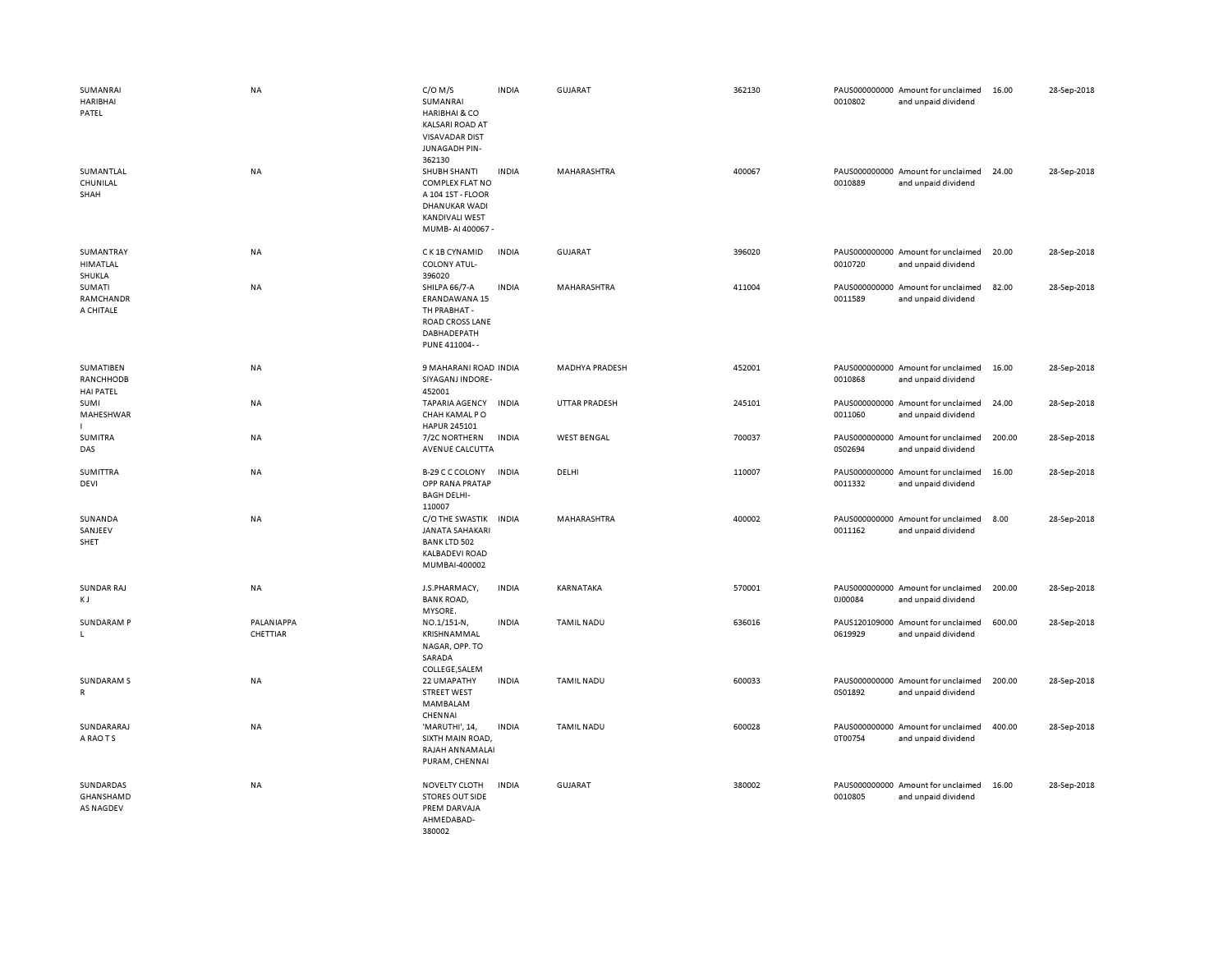| SUNDARI<br>RAJAGOPAL                   | <b>NA</b>                    | 'SAMPATH<br>ARCADE' 45-58-7/5<br><b>FLAT NO.201,</b><br>'SANTHOSH'<br>NARASIMHANAGA<br>R VISAKHAPATNAM     | <b>INDIA</b> | ANDHRA PRADESH     | 530024 | 0S00738 | PAUS000000000 Amount for unclaimed<br>and unpaid dividend | 200.00 | 28-Sep-2018 |
|----------------------------------------|------------------------------|------------------------------------------------------------------------------------------------------------|--------------|--------------------|--------|---------|-----------------------------------------------------------|--------|-------------|
| <b>SUNDER B</b><br>SAMDANI             | NA                           | C/O JAGDISH R<br><b>BALDI 6 OSWAL</b><br>COLONY<br>JAMNAGAR                                                | <b>INDIA</b> | GUJARAT            | 361005 | 0S04913 | PAUS000000000 Amount for unclaimed<br>and unpaid dividend | 200.00 | 28-Sep-2018 |
| SUNDER P<br><b>JHANGIANI</b>           | NA                           | C/O SEMENTEX<br>SPUN PIPE (P) LTD<br>MIRA DIST THANA<br>PIN-401104                                         | <b>INDIA</b> | MAHARASHTRA        | 401104 | 0010895 | PAUS000000000 Amount for unclaimed<br>and unpaid dividend | 24.00  | 28-Sep-2018 |
| SUNDERLAL<br>VADILAL<br>SHAH           | NA                           | 13<br>CHANDRANAGAR<br><b>SOCIETY BEHIND</b><br><b>NAJAR BAG</b><br><b>BARODA 390001</b>                    | <b>INDIA</b> | GUJARAT            | 390001 | 0010628 | PAUS000000000 Amount for unclaimed<br>and unpaid dividend | 2.00   | 28-Sep-2018 |
| SUNIL J<br><b>HINDOCHA</b>             | NA                           | <b>B-21 DHANLAXMI</b><br><b>SOCIETY ARYA</b><br><b>KANYA ROAD</b><br><b>KARELI BAUG</b><br>VADODARA 390018 | <b>INDIA</b> | <b>GUJARAT</b>     | 390018 | 0011462 | PAUS000000000 Amount for unclaimed<br>and unpaid dividend | 16.00  | 28-Sep-2018 |
| SUNIL<br><b>KUMAR</b>                  | NA                           | C/O ALEMBIC<br><b>CHEMICALS WORKS</b><br>CO LTD 110<br>JAWAHAR LAL<br><b>NEHRU MARG</b><br>AMBALA CANTT    | <b>INDIA</b> | HARYANA            | 133001 | 0S03417 | PAUS000000000 Amount for unclaimed<br>and unpaid dividend | 200.00 | 28-Sep-2018 |
| SUNIL<br><b>KUMAR</b><br><b>DUTTA</b>  | NA                           | 47 JATINDRA<br><b>MOHAN AVENUE</b><br>CALCUTTA                                                             | <b>INDIA</b> | <b>WEST BENGAL</b> | 700005 | 0S02864 | PAUS000000000 Amount for unclaimed<br>and unpaid dividend | 200.00 | 28-Sep-2018 |
| SUNIL<br>KUMAR<br>LAKHOTIA             | LT GANESH<br>DAS<br>LAKHOTIA | 24/A SHAKESPEARE INDIA<br><b>SARANI PARIJAAT</b><br>9TH FLOOR FLAT<br>NO 94 CALCUTTA                       |              | <b>WEST BENGAL</b> | 700017 | 8047861 | PAUSIN3012502 Amount for unclaimed<br>and unpaid dividend | 16.00  | 28-Sep-2018 |
| SUNIL<br>KUMAR<br><b>PUROHIT</b>       | <b>NA</b>                    | 107 LAKSHMI<br>APARTMENTS<br>NALGONDA 'X'<br><b>ROAD'S MALAKPET</b><br>HYDERABAD                           | <b>INDIA</b> | ANDHRA PRADESH     | 500036 | 0S03157 | PAUS000000000 Amount for unclaimed<br>and unpaid dividend | 600.00 | 28-Sep-2018 |
| SUNIL M                                | NA                           | 165 SHANTI<br>NIKETAN<br><b>MAHENDRA HILLS</b><br>EASTMAREDPALLY<br>SECUNDRABAD<br>500026                  | <b>INDIA</b> | ANDHRA PRADESH     | 500026 | 0011545 | PAUS000000000 Amount for unclaimed<br>and unpaid dividend | 32.00  | 28-Sep-2018 |
| <b>SUNIL N</b><br>SHRIPURKAR           | <b>NA</b>                    | 217 SHANKAR<br><b>NAGAR NAGPUR</b><br>440010                                                               | <b>INDIA</b> | MAHARASHTRA        | 440010 | 0010807 | PAUS000000000 Amount for unclaimed<br>and unpaid dividend | 2.00   | 28-Sep-2018 |
| SUNIL<br>RAMESHCHA<br><b>NDRA SHAH</b> | NA                           | 1 GOPAL BHUVAN<br>2ND FLOOR B B S<br><b>MARG GHATKOPAR</b><br>(WEST) MUMBAI-<br>400086                     | <b>INDIA</b> | MAHARASHTRA        | 400086 | 0011146 | PAUS000000000 Amount for unclaimed<br>and unpaid dividend | 16.00  | 28-Sep-2018 |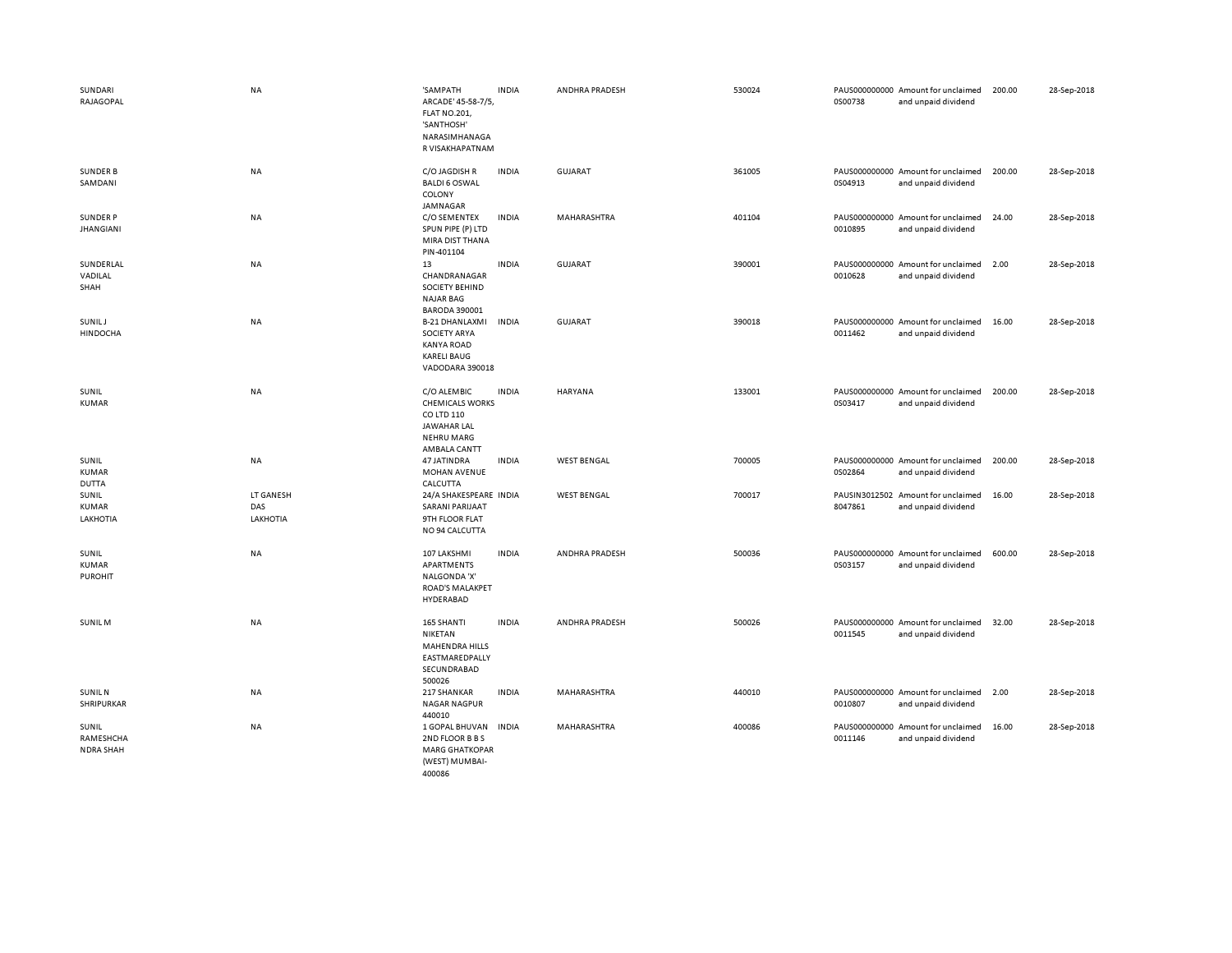| SUNIL<br>SITARAM<br>WAGH                            | NA        | KUVERJI DEVSHI<br>CHAWL 2ND FL B S<br><b>ROAD OPP</b><br>ZARAPKAR SHOW<br>ROOM DADAR W<br><b>RLY MUMBAI</b>         | <b>INDIA</b> | MAHARASHTRA    | 400028 | 0011173 | PAUS000000000 Amount for unclaimed<br>and unpaid dividend | 8.00   | 28-Sep-2018 |
|-----------------------------------------------------|-----------|---------------------------------------------------------------------------------------------------------------------|--------------|----------------|--------|---------|-----------------------------------------------------------|--------|-------------|
| SUNITA                                              | NA        | 400028<br>1-1-274<br>CHIKADPALLY<br>HYDERABAD                                                                       | <b>INDIA</b> | ANDHRA PRADESH | 500020 | 0S03175 | PAUS000000000 Amount for unclaimed<br>and unpaid dividend | 200.00 | 28-Sep-2018 |
| SUNITA AJIT<br><b>GHOLKAR</b>                       | <b>NA</b> | A/5 SHILPA SANE<br><b>GURUJI NAGAR</b><br><b>MULUND EAST</b><br>MUMBAI                                              | <b>INDIA</b> | MAHARASHTRA    | 400081 | 0S03785 | PAUS000000000 Amount for unclaimed<br>and unpaid dividend | 200.00 | 28-Sep-2018 |
| SUNITA<br><b>GOSWAMI</b>                            | NA        | 2E/3<br><b>JHANDEWALAN</b><br><b>EXTENSION LINK</b><br>ROAD NEW DELHI-<br>110055                                    | <b>INDIA</b> | DELHI          | 110055 | 0011032 | PAUS000000000 Amount for unclaimed<br>and unpaid dividend | 8.00   | 28-Sep-2018 |
| <b>SUNITA JAIN</b>                                  | NA        | C-Y/100 S D A HAUZ INDIA<br>KHAS NEW DLEHI<br>110016                                                                |              | DELHI          | 110016 | 0011244 | PAUS000000000 Amount for unclaimed<br>and unpaid dividend | 8.00   | 28-Sep-2018 |
| SUNITA<br>MAHENDRA<br>KHIMASIA                      | <b>NA</b> | 2 SAUMYA FLATS<br><b>ST XAVIERS</b><br><b>COLLEGE ROAD</b><br>NAVRANGPURA<br>AHMEDABAD<br>380009                    | <b>INDIA</b> | <b>GUJARAT</b> | 380009 | 0011519 | PAUS000000000 Amount for unclaimed<br>and unpaid dividend | 8.00   | 28-Sep-2018 |
| SUNITA<br>MUKESH<br>SHIVDASANI                      | <b>NA</b> | 8A/94 W E A KAROL INDIA<br><b>BAGH NEW DELHI-</b><br>110005                                                         |              | DELHI          | 110005 | 0011054 | PAUS000000000 Amount for unclaimed<br>and unpaid dividend | 8.00   | 28-Sep-2018 |
| SUNITA<br>PATHAK                                    | NA        | $B - 2/89$<br>SAFDARJUNG<br><b>ENCLAVE NEW</b><br>DELHI-110029                                                      | <b>INDIA</b> | DELHI          | 110029 | 0011250 | PAUS000000000 Amount for unclaimed<br>and unpaid dividend | 16.00  | 28-Sep-2018 |
| SUNITA<br>PESWANI                                   | NA        | 11 AMBAJI VIHAR<br>(W) PLOT 48B<br><b>PESTOM SAGAR</b><br>ROAD - 2 TILAK<br>NAGAR MUMBAI                            | <b>INDIA</b> | MAHARASHTRA    | 400089 | 5441190 | PAUSIN3011271 Amount for unclaimed<br>and unpaid dividend | 16.00  | 28-Sep-2018 |
| SUNITA<br>SHARADCHA<br><b>NDRA</b><br><b>WADKAR</b> | NA        | F2-301 E F F<br><b>JUMBODARSHAN</b><br><b>HSG SOCIETY</b><br><b>KULDONGRI RD-2</b><br>ANDHERI EAST<br>MUMBAI-400069 | <b>INDIA</b> | MAHARASHTRA    | 400069 | 0010809 | PAUS000000000 Amount for unclaimed<br>and unpaid dividend | 16.00  | 28-Sep-2018 |
| SUNITA<br>SHRIDHAR<br>DATE                          | NA        | A-1203, SAINATH<br>HEIGHT CHS NR.<br>JAIN TEMPLE<br>NEELAM NGR RD<br>PH-2 MULUND<br>EASTMUMBAI                      | <b>INDIA</b> | MAHARASHTRA    | 400081 | 0010723 | PAUS000000000 Amount for unclaimed<br>and unpaid dividend | 6.00   | 28-Sep-2018 |
| SUNITA<br>SHRIKANT<br>BHIDE                         | NA        | <b>DATT KUTIR</b><br>MUKADAM'S<br>HOUSE BEHIND G P<br>O RAOPURA<br>BARODA-390001                                    | <b>INDIA</b> | <b>GUJARAT</b> | 390001 | 0010810 | PAUS000000000 Amount for unclaimed<br>and unpaid dividend | 2.00   | 28-Sep-2018 |
| SUNKU<br>VENKATASUB<br><b>BARAO</b><br>GUPTA        | NA        | 18/140 SESHUGARI INDIA<br>STREET<br>PRODDATUR                                                                       |              | ANDHRA PRADESH | 516360 | 0S01031 | PAUS000000000 Amount for unclaimed<br>and unpaid dividend | 200.00 | 28-Sep-2018 |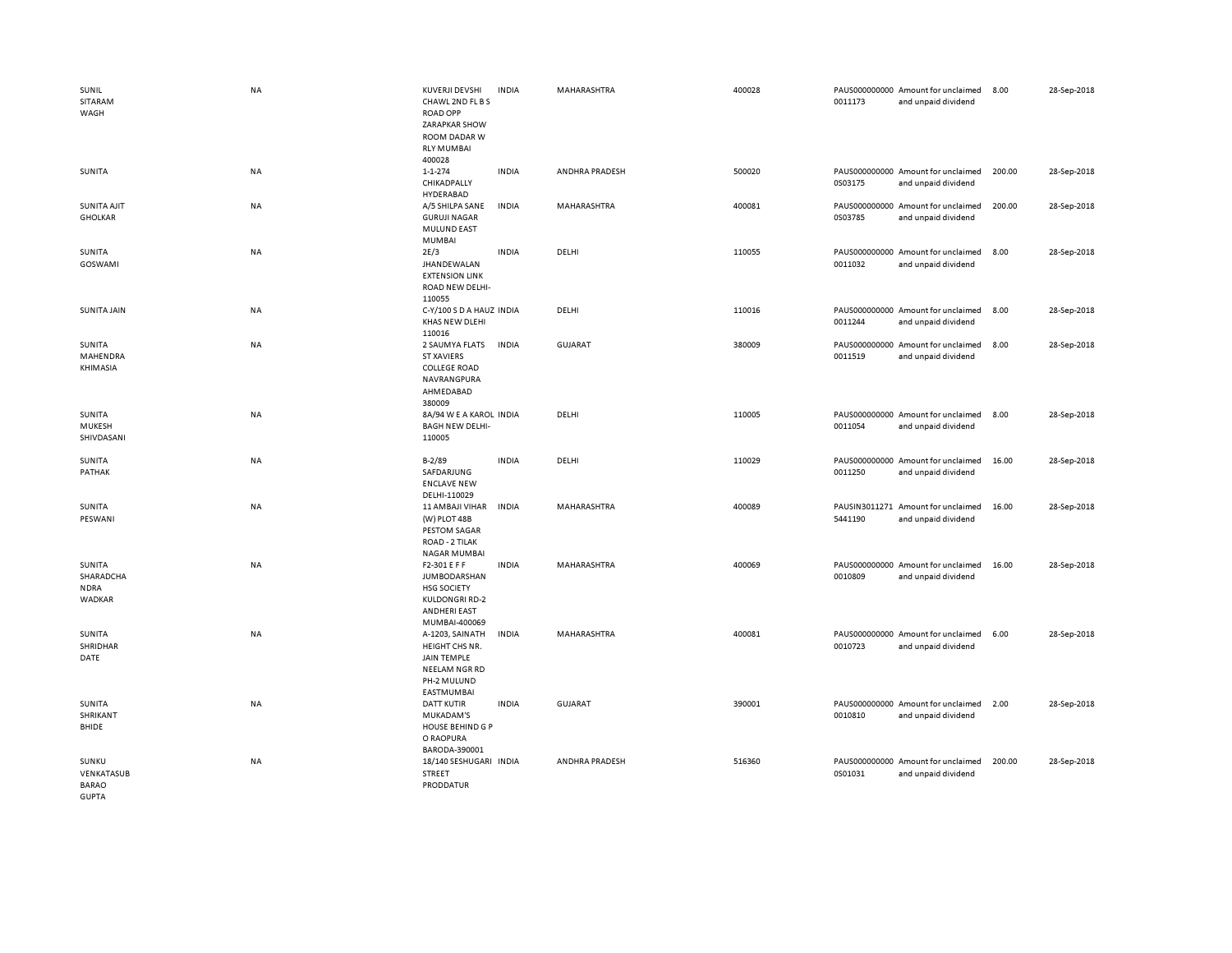| <b>SURA REDDY</b><br><b>KOVVURI</b>      | <b>NA</b> | SRI SATYA MEDICAL INDIA<br>& ELECTRICAL<br>STORES,<br>RAYAVARAM VIA.<br>ANAPARTHI,<br>(E.G.DT.)                                          |              | ANDHRA PRADESH       | 516129 | 0S00892 | PAUS000000000 Amount for unclaimed<br>and unpaid dividend | 200.00 | 28-Sep-2018 |
|------------------------------------------|-----------|------------------------------------------------------------------------------------------------------------------------------------------|--------------|----------------------|--------|---------|-----------------------------------------------------------|--------|-------------|
| <b>SURABHI</b><br>VARMA                  | <b>NA</b> | 47 NEW IDGAH<br><b>COLONY AGRA</b>                                                                                                       | <b>INDIA</b> | <b>UTTAR PRADESH</b> | 282001 | 2789923 | PAUS120109000 Amount for unclaimed<br>and unpaid dividend | 60.00  | 28-Sep-2018 |
| <b>SURAJI BAI</b><br>AGRAWAL             | <b>NA</b> | C/O MR C L<br>AGRAWAL<br><b>AGRAWAL TALKIES</b><br>P O ARANG DIST<br>RAIPUR 493441                                                       | <b>INDIA</b> | CHHATTISGARH         | 493441 | 0011106 | PAUS000000000 Amount for unclaimed<br>and unpaid dividend | 16.00  | 28-Sep-2018 |
| SUREKHA<br>KOLE                          | NA        | C/O SANJAY V KOLE INDIA<br><b>VISHVA PRABHA</b><br>PLOT NO.6 & 20<br>SAMATA NAGAR<br><b>LINK ROAD</b><br>PANDHARPURPAN<br><b>DHARPUR</b> |              | MAHARASHTRA          | 413304 | 0S04057 | PAUS000000000 Amount for unclaimed<br>and unpaid dividend | 200.00 | 28-Sep-2018 |
| SUREKHABEN<br><b>GOVINDBHAI</b><br>PATEL | <b>NA</b> | HARIKRIPA NIVAS<br><b>CHHANI BARODA</b><br>PIN-391740                                                                                    | <b>INDIA</b> | GUJARAT              | 391740 | 0010811 | PAUS000000000 Amount for unclaimed<br>and unpaid dividend | 6.00   | 28-Sep-2018 |
| SURENDER<br><b>JIT SINGH</b>             | <b>NA</b> | 29 P P N MARKET<br>KANPUR-208001                                                                                                         | <b>INDIA</b> | <b>UTTAR PRADESH</b> | 208001 | 0011203 | PAUS000000000 Amount for unclaimed<br>and unpaid dividend | 8.00   | 28-Sep-2018 |
| SURENDRA<br>CHAWLA                       | ΝA        | 17-C (MIG) DDA<br><b>FLATS GULABI</b><br><b>BAGH DELHI</b><br>110007                                                                     | <b>INDIA</b> | DELHI                | 110007 | 0011245 | PAUS000000000 Amount for unclaimed<br>and unpaid dividend | 8.00   | 28-Sep-2018 |
| SURENDRA<br><b>CHIMANBHAI</b><br>AMIN    | NA        | 131 MAHAJAN CO- INDIA<br>OP HOUSING<br><b>SOCIETY</b><br>FATEHGUNJ<br>BARODA-390002                                                      |              | <b>GUJARAT</b>       | 390002 | 0010852 | PAUS000000000 Amount for unclaimed<br>and unpaid dividend | 16.00  | 28-Sep-2018 |
| SURENDRA<br>CHIMANLAL<br>PARIKH          | NA        | GHANTIADA<br><b>GHADIALI POLE</b><br>BARODA-390001                                                                                       | <b>INDIA</b> | GUJARAT              | 390001 | 0011347 | PAUS000000000 Amount for unclaimed<br>and unpaid dividend | 2.00   | 28-Sep-2018 |
| SURENDRA<br>CHOHAN                       | NA        | 504 MURLIDHAR<br><b>APARTMENT NR</b><br>NEHRUNAGAR<br>AMBAWADI<br>AHMEDABAD                                                              | <b>INDIA</b> | <b>GUJARAT</b>       | 380015 | 0S02259 | PAUS000000000 Amount for unclaimed<br>and unpaid dividend | 300.00 | 28-Sep-2018 |
| SURENDRA<br>KUMAR                        | <b>NA</b> | C/O SUNIL<br>KHANDELWAL 526<br>KUCHA PATI RAM<br>DELHI 110006                                                                            | <b>INDIA</b> | DELHI                | 110006 | 0011399 | PAUS000000000 Amount for unclaimed<br>and unpaid dividend | 8.00   | 28-Sep-2018 |
| SURENDRA<br><b>TAPSE</b>                 | NA        | AMAR CHHAYA G-5 INDIA<br><b>GADITAL</b><br><b>HADAPSAR PUNE</b>                                                                          |              | MAHARASHTRA          | 411028 | 0S04068 | PAUS000000000 Amount for unclaimed<br>and unpaid dividend | 600.00 | 28-Sep-2018 |
| SURENDRAKU<br>MAR<br>KAGOLANU<br>VENKATA | <b>NA</b> | $9 - 1 - 11/13$<br>MARUTHI NAGAR,<br>BHIMAVARAM<br>534203, W G<br>DISTRICT, ANDHRA<br>PRADESH.                                           | <b>INDIA</b> | ANDHRA PRADESH       | 534203 | 0S04746 | PAUS000000000 Amount for unclaimed<br>and unpaid dividend | 400.00 | 28-Sep-2018 |
| <b>SURESH</b><br><b>BABUV</b>            | <b>NA</b> | 56 V TH B CROSS<br><b>TRIVENI ROAD</b><br>YESWANTHPUR<br><b>BANGALORE</b>                                                                | <b>INDIA</b> | <b>KARNATAKA</b>     | 560022 | 0S02360 | PAUS000000000 Amount for unclaimed<br>and unpaid dividend | 200.00 | 28-Sep-2018 |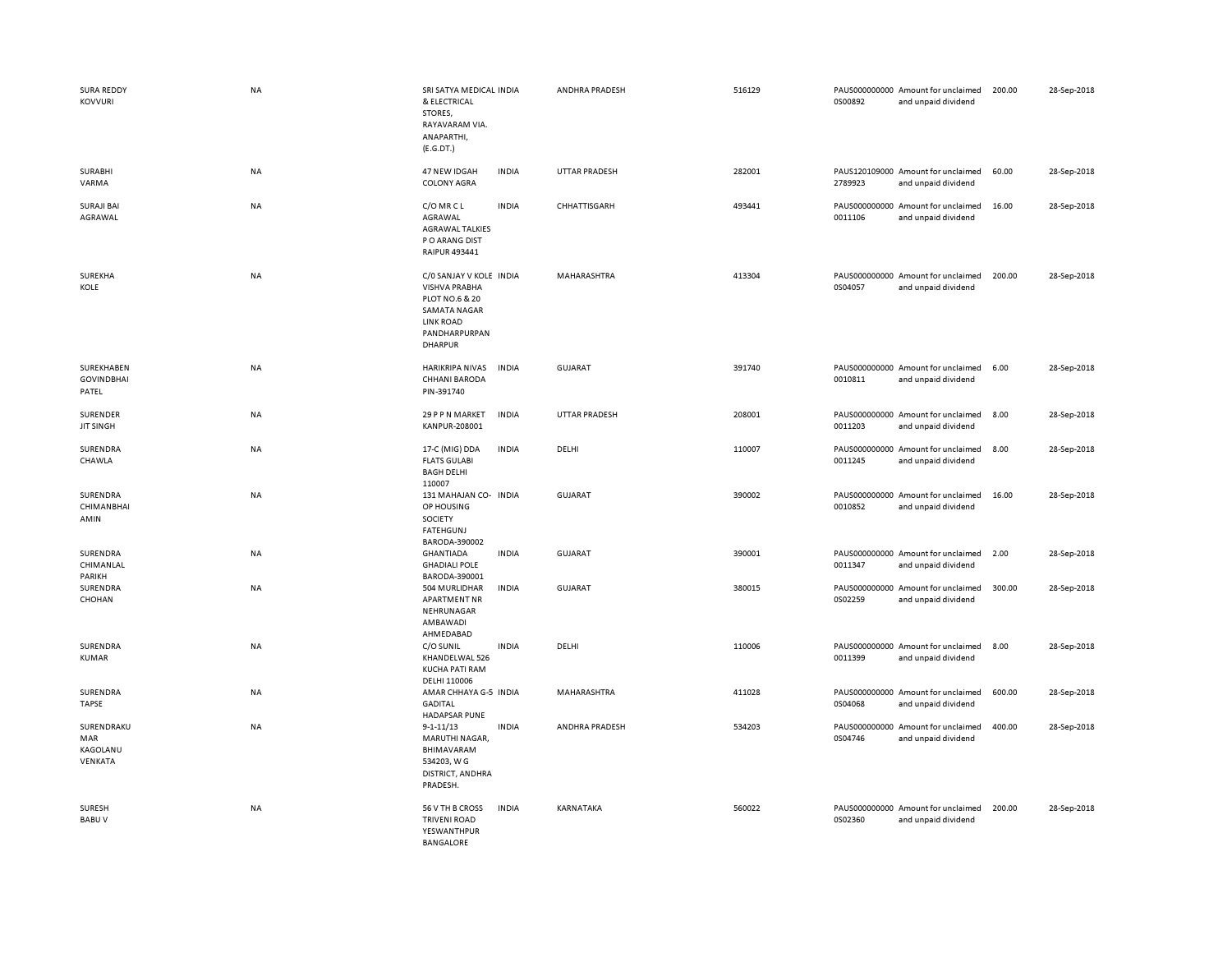| SURESH<br><b>BIJJARGI</b>                     | NA                                        | MANGALWAR PETH INDIA<br>POST TALUKA JAT<br><b>DIST SANGLI</b>                                                                                   | MAHARASHTRA        | 416404 | 0S04067 | PAUS000000000 Amount for unclaimed<br>and unpaid dividend | 200.00 | 28-Sep-2018 |
|-----------------------------------------------|-------------------------------------------|-------------------------------------------------------------------------------------------------------------------------------------------------|--------------------|--------|---------|-----------------------------------------------------------|--------|-------------|
| SURESH<br>CHANDRA<br><b>TANDON</b>            | <b>BHAKTA</b><br>CAHNDRA<br><b>TANDON</b> | 111/311 HARSH<br><b>INDIA</b><br><b>NAGAR KANPUR</b>                                                                                            | UTTAR PRADESH      | 208012 | 0518775 | PAUSIN3015571 Amount for unclaimed<br>and unpaid dividend | 8.00   | 28-Sep-2018 |
| SURESH<br>DULLABHRA<br>M VAKHARIA             | NA                                        | C/O B G VAKHARIA<br><b>INDIA</b><br>& CO 155 NAGDEVI<br><b>STREET MUMBAI</b><br>400003                                                          | MAHARASHTRA        | 400003 | 0010619 | PAUS000000000 Amount for unclaimed<br>and unpaid dividend | 16.00  | 28-Sep-2018 |
| SURESH<br><b>GOVINDLAL</b><br>SHAH            | <b>NA</b>                                 | <b>MAMA'S POLE</b><br><b>INDIA</b><br>RAOPURA BARODA<br>390001                                                                                  | <b>GUJARAT</b>     | 390001 | 0010642 | PAUS000000000 Amount for unclaimed<br>and unpaid dividend | 2.00   | 28-Sep-2018 |
| SURESH JAIN                                   | <b>NA</b>                                 | C 2 ROOM NO 32<br><b>INDIA</b><br>4TH FLR MANIYAR<br><b>BLDG TARDEO RD</b><br>MUMBAI 400034                                                     | <b>MAHARASHTRA</b> | 400034 | 0011581 | PAUS000000000 Amount for unclaimed<br>and unpaid dividend | 8.00   | 28-Sep-2018 |
| <b>SURESH</b><br><b>KAKKAR</b>                | NA                                        | E-20 G K ENCLAVE II INDIA<br>NEW DELHI-110046                                                                                                   | DELHI              | 110046 | 0010986 | PAUS000000000 Amount for unclaimed<br>and unpaid dividend | 8.00   | 28-Sep-2018 |
| SURESH<br>KANCHANLAL<br><b>MODI</b>           | <b>NA</b>                                 | DESAI SHERI BAVA INDIA<br><b>MADHI'S LANE</b><br>BARODA-390001                                                                                  | <b>GUJARAT</b>     | 390001 | 0010812 | PAUS000000000 Amount for unclaimed<br>and unpaid dividend | 2.00   | 28-Sep-2018 |
| <b>SURESH</b><br><b>KUMAR</b><br><b>GUPTA</b> | <b>NA</b>                                 | HOUSE NO-700,<br><b>INDIA</b><br><b>BABA KHARAM</b><br>SINGH MARG NEAR<br>NEW DELHI G.P.O.,<br>NEW DELHI                                        | DELHI              | 110001 | 0S01428 | PAUS000000000 Amount for unclaimed<br>and unpaid dividend | 200.00 | 28-Sep-2018 |
| SURESH<br><b>KUMAR</b><br><b>GUPTA</b>        | <b>NA</b>                                 | C/O UMRAO<br><b>INDIA</b><br>PRASAD GUPTA &<br>CO SHARE BROKER<br><b>STOCK EXCHANGE</b><br><b>BLDG ASAF ALI</b><br>ROAD NEW DELHI-<br>110002    | DELHI              | 110002 | 0011360 | PAUS000000000 Amount for unclaimed<br>and unpaid dividend | 8.00   | 28-Sep-2018 |
| SURESH<br><b>KUMARP</b>                       | <b>NA</b>                                 | M/S. PUSHAK<br><b>INDIA</b><br>METALS D-3/1, PVR<br>ROAD BANGALORE                                                                              | KARNATAKA          | 560010 | 0S02075 | PAUS000000000 Amount for unclaimed<br>and unpaid dividend | 100.00 | 28-Sep-2018 |
| SURESH<br>KUMBAR                              | NA                                        | ADARSH<br><b>INDIA</b><br>PATHOLOGY<br><b>LABORATORY</b><br><b>RAMDRUG DIST</b><br>BELGAUM                                                      | KARNATAKA          | 591123 | 0S02481 | PAUS000000000 Amount for unclaimed<br>and unpaid dividend | 200.00 | 28-Sep-2018 |
| SURESH M P                                    | <b>NA</b>                                 | D NO 1 8TH MAIN S INDIA<br>J H ROAD<br>VIDYARANYAPURA<br>M MYSORE                                                                               | KARNATAKA          | 570008 | 0S02497 | PAUS000000000 Amount for unclaimed<br>and unpaid dividend | 300.00 | 28-Sep-2018 |
| SURESH<br>MAHADEV<br><b>BATAVALE</b>          | NA                                        | KUVERJI DEVSHI<br><b>INDIA</b><br>CHAWL 2ND FLOOR<br><b>B S ROAD OPP</b><br><b>ZARAPKAR SHOW</b><br>ROOM DADAR W<br><b>RLY MUMBAI</b><br>400028 | MAHARASHTRA        | 400028 | 0011171 | PAUS000000000 Amount for unclaimed<br>and unpaid dividend | 8.00   | 28-Sep-2018 |
| SURESH<br>SHAH                                | NA                                        | 4-A MANGALDEEP<br><b>INDIA</b><br><b>HOUSING INSIDE</b><br>TAGOR NAGA OLD<br>PADRA ROAD<br>VADODARA                                             | <b>GUJARAT</b>     | 390015 | 0S04315 | PAUS000000000 Amount for unclaimed<br>and unpaid dividend | 200.00 | 28-Sep-2018 |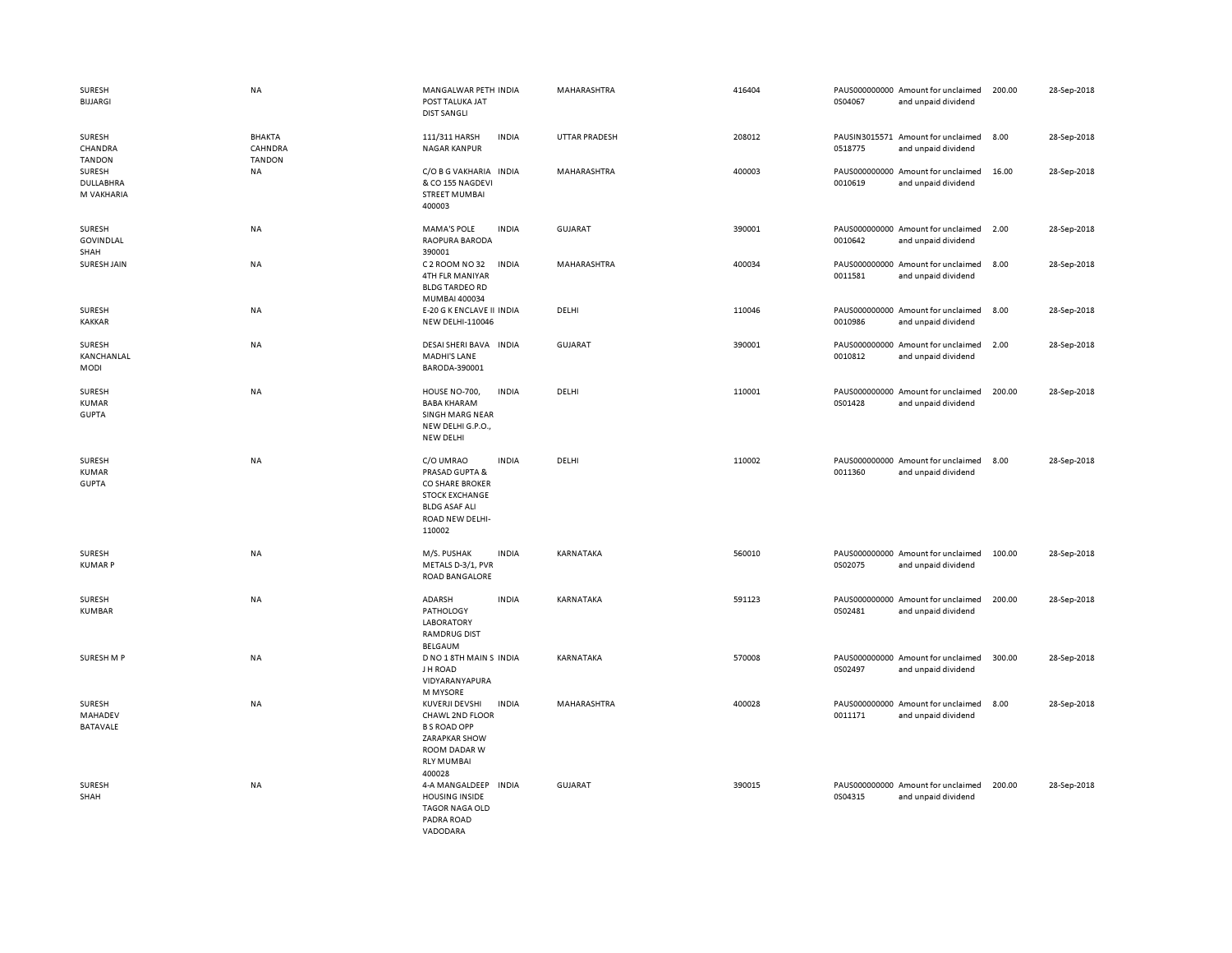| SURESH<br>SINGRU                                   | <b>NA</b>                           | SRIRAM 138<br>SURENDRANAGAR<br><b>NAGPUR</b>                                                                      | <b>INDIA</b> | MAHARASHTRA | 440015 | 0S03721 | PAUS000000000 Amount for unclaimed<br>and unpaid dividend | 200.00 | 28-Sep-2018 |
|----------------------------------------------------|-------------------------------------|-------------------------------------------------------------------------------------------------------------------|--------------|-------------|--------|---------|-----------------------------------------------------------|--------|-------------|
| SURESH<br>SITARAMJI<br><b>GADODIA</b>              | NA                                  | C/O 2ND FLOOR<br>SHIVNERI BLDG<br>SHIVAJINAGAR AT<br>& PO PARBHANI M<br>s                                         | <b>INDIA</b> | MAHARASHTRA | 421103 | 0010913 | PAUS000000000 Amount for unclaimed<br>and unpaid dividend | 8.00   | 28-Sep-2018 |
| SURESHBHAI<br>CHANDULAL<br>KAPADIA                 | <b>NA</b>                           | 601 BULBUL<br>TARANG 414-A<br>14TH ROAD KHAR<br>WESTMUMBAI                                                        | <b>INDIA</b> | MAHARASHTRA | 400053 | 0010813 | PAUS000000000 Amount for unclaimed<br>and unpaid dividend | 32.00  | 28-Sep-2018 |
| SURESHBHAI<br><b>D PATEL</b>                       | NA                                  | AT & PO KARENA<br>TAL AMOD DIST<br><b>BHARUCH</b>                                                                 | <b>INDIA</b> | GUJARAT     | 392001 | 0011568 | PAUS000000000 Amount for unclaimed<br>and unpaid dividend | 32.00  | 28-Sep-2018 |
| SURESHBHAI<br>SHIVABHAI<br>PATEL                   | <b>NA</b>                           | OLD ZAVER<br><b>BHUWAN NR</b><br>MAHARASHTRA<br>LODGE DANDIA<br><b>BAZAR BARODA</b><br>390001                     | <b>INDIA</b> | GUJARAT     | 390001 | 0010633 | PAUS000000000 Amount for unclaimed<br>and unpaid dividend | 6.00   | 28-Sep-2018 |
| SURESHCHAN<br>DRA<br>JAYANTILAL<br><b>DOSHI</b>    | <b>NA</b>                           | C/O AMBICA<br><b>FERTILISER S T</b><br><b>ROAD IDAR DIST</b><br>SABARKANTHA PIN-<br>383430                        | <b>INDIA</b> | GUJARAT     | 383430 | 0010814 | PAUS000000000 Amount for unclaimed<br>and unpaid dividend | 2.00   | 28-Sep-2018 |
| SURESHCHAN<br><b>DRA</b><br>NARAYANPR<br>ASAD RANA | <b>NA</b>                           | DESAIWADA<br>CHHELA FALIA<br><b>DAHOD DIST</b><br>PANCHMAHALS<br>389151                                           | <b>INDIA</b> | GUJARAT     | 389151 | 0010866 | PAUS000000000 Amount for unclaimed<br>and unpaid dividend | 10.00  | 28-Sep-2018 |
| SURESHCHAN<br><b>DRA</b><br>RAOJIBHAI<br>PATEL     | NA                                  | 15 NUTAN SOCIETY INDIA<br><b>BHAIKAKA ROAD</b><br>VALLABH<br>VIDYANAGAR-<br>388120                                |              | GUJARAT     | 388120 | 0010636 | PAUS000000000 Amount for unclaimed<br>and unpaid dividend | 2.00   | 28-Sep-2018 |
| <b>SURINDER</b><br>KAUR                            | NA                                  | <b>BUDH SINGH</b><br><b>KARTAR SINGH</b><br>2406 HARDHIAN<br>SINGH ROAD<br><b>KAROL BHAGH</b><br>NEW DELHI-110005 | <b>INDIA</b> | DELHI       | 110005 | 0011233 | PAUS000000000 Amount for unclaimed<br>and unpaid dividend | 8.00   | 28-Sep-2018 |
| SURINDER<br>KAUR                                   | NA                                  | 40-D GEWA<br><b>APARTMENTS VIKA</b><br>PURI NEW DELHI<br>110018                                                   | <b>INDIA</b> | DELHI       | 110018 | 0011025 | PAUS000000000 Amount for unclaimed<br>and unpaid dividend | 8.00   | 28-Sep-2018 |
| SURINDER<br><b>KUMAR</b><br>CHOPRA                 | NA                                  | B-14 MOTI NAGAR INDIA<br><b>NEW DELHI-110015</b>                                                                  |              | DELHI       | 110015 | 0011017 | PAUS000000000 Amount for unclaimed<br>and unpaid dividend | 8.00   | 28-Sep-2018 |
| SURINDER<br><b>KUMAR</b><br>DHUPER                 | <b>NA</b>                           | C-1796, SHUSHANT INDIA<br>LOK PHASE-1,<br><b>GURGAON</b><br>HARYANA-122001                                        |              | HARYANA     | 122001 | 0011363 | PAUS000000000 Amount for unclaimed<br>and unpaid dividend | 8.00   | 28-Sep-2018 |
| SURINDER<br>LAL<br>KHAZANCHI                       | NA                                  | H NO 3514<br><b>LALMAN STREET</b><br>DARYA GUNJ NEW<br>DELHI-110002                                               | <b>INDIA</b> | DELHI       | 110002 | 0011008 | PAUS000000000 Amount for unclaimed<br>and unpaid dividend | 8.00   | 28-Sep-2018 |
| SURINDER<br>MOHAN<br><b>BUDHRAJA</b>               | <b>KESAR DAS</b><br><b>BUDHRAJA</b> | 108-B, GH-10<br>SUNDER<br>APARTMENTS<br>PASCHIM VIHAR<br>NFW DFI HI                                               | <b>INDIA</b> | DELHI       | 110087 | 0023197 | PAUSIN3026201 Amount for unclaimed<br>and unpaid dividend | 8.00   | 28-Sep-2018 |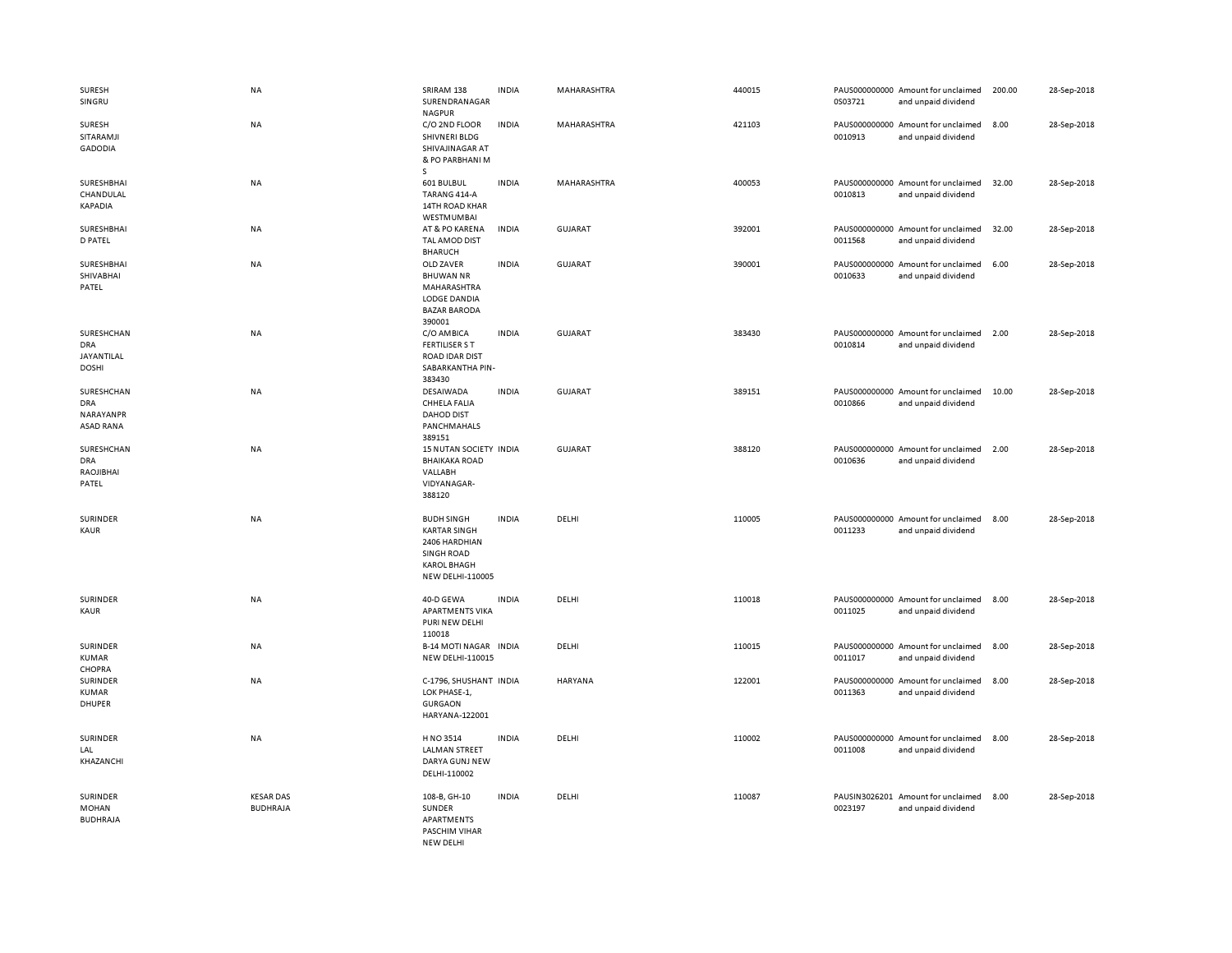| SURINDER<br>SINGH                               | <b>NA</b> | C-1/343 YAMUNA<br><b>VIHAR DELHI</b><br>110053                                                                       | <b>INDIA</b> | DELHI          | 110053 | 0011327 | PAUS000000000 Amount for unclaimed<br>and unpaid dividend | 16.00  | 28-Sep-2018 |
|-------------------------------------------------|-----------|----------------------------------------------------------------------------------------------------------------------|--------------|----------------|--------|---------|-----------------------------------------------------------|--------|-------------|
| SURINDER<br>SINGH <sub>G</sub><br><b>BHATIA</b> | NA        | C/O JANTA ROAD<br>LINES<br>26,AHMEDABAD<br>WARE - HOUSING<br><b>NAROL CHAR</b><br>RASTA<br>AHMEDABAD 3824-<br>$05 -$ | <b>INDIA</b> | <b>GUJARAT</b> | 382405 | 0011494 | PAUS000000000 Amount for unclaimed<br>and unpaid dividend | 32.00  | 28-Sep-2018 |
| SURJEET<br>KAUR                                 | NA        | C/O LT COL LAKHA INDIA<br><b>SINGH VSM ARMY</b><br>HQ PROVOST UNIT<br><b>RED FORT DELHI-</b><br>110006               |              | DELHI          | 110006 | 0011007 | PAUS000000000 Amount for unclaimed<br>and unpaid dividend | 8.00   | 28-Sep-2018 |
| SURKSHA<br>RANI                                 | NA        | 2/5 PANT NAGAR<br>JANGPURA NEW<br>DELHI 110014                                                                       | <b>INDIA</b> | DELHI          | 110014 | 0011423 | PAUS000000000 Amount for unclaimed<br>and unpaid dividend | 8.00   | 28-Sep-2018 |
| <b>SURYA BAI</b>                                | NA        | C/O.JEEVAN MEDL. INDIA<br><b>HALL GAJWEL</b><br>DIST.MEDAK (A.P)                                                     |              | ANDHRA PRADESH | 502110 | 0S00275 | PAUS000000000 Amount for unclaimed<br>and unpaid dividend | 200.00 | 28-Sep-2018 |
| SURYA H<br>PATEL                                | <b>NA</b> | G/120 ALEMBIC<br><b>GLASS COLONY</b><br><b>ALEMBIC ROAD</b><br>VADODARA                                              | <b>INDIA</b> | <b>GUJARAT</b> | 390003 | 0S04584 | PAUS000000000 Amount for unclaimed<br>and unpaid dividend | 200.00 | 28-Sep-2018 |
| SURYA H<br>PATEL                                | <b>NA</b> | G/120 ALEMBIC<br><b>GLASS COLONY</b><br><b>BARODA 390003</b>                                                         | <b>INDIA</b> | <b>GUJARAT</b> | 390003 | 0011585 | PAUS000000000 Amount for unclaimed<br>and unpaid dividend | 16.00  | 28-Sep-2018 |
| SURYAKANT<br>CHANDULAL<br>DESAI                 | NA        | "GOVIND KUNJ"<br>FLAT NO 203/204<br>2ND FLOOR<br>LAJPATRAI ROAD<br><b>VILE PARLE WEST</b><br>MUMBAI 400056           | <b>INDIA</b> | MAHARASHTRA    | 400056 | 0010729 | PAUS000000000 Amount for unclaimed<br>and unpaid dividend | 6.00   | 28-Sep-2018 |
| SURYAKANT<br>CHIMANBHAI<br>PATEL                | NA        | 20 GAYATRI NAGAR INDIA<br><b>NEAR ABHAI</b><br>NAGAR GORWA<br><b>BARODA 390004</b>                                   |              | <b>GUJARAT</b> | 390004 | 0010640 | PAUS000000000 Amount for unclaimed<br>and unpaid dividend | 2.00   | 28-Sep-2018 |
| SURYAKANT<br><b>DATTATRAYA</b><br>GORE          | NA        | <b>RUKHMINI</b><br><b>BHUVAN 3RD</b><br><b>FLOOR KHADILKAR</b><br><b>ROAD GIRGAUM</b><br>MUMBAI-400004               | <b>INDIA</b> | MAHARASHTRA    | 400004 | 0010731 | PAUS000000000 Amount for unclaimed<br>and unpaid dividend | 16.00  | 28-Sep-2018 |
| SURYAKANT<br><b>HARGOVIND</b><br>DAS PATEL      | NA        | AT<br><b>KOTVALIYAPURA P</b><br>O & TA CHANASMA<br>DIST MEHSANA PIN-<br>384220                                       | <b>INDIA</b> | <b>GUJARAT</b> | 384220 | 0010816 | PAUS000000000 Amount for unclaimed<br>and unpaid dividend | 6.00   | 28-Sep-2018 |
| SURYANARAY<br>ANA<br>KARMACHET<br>TY            | <b>NA</b> | "RATNA" 46,<br>SREENAGAR<br>COLONY,<br>HYDERABAD                                                                     | <b>INDIA</b> | ANDHRA PRADESH | 500873 | 0S00740 | PAUS000000000 Amount for unclaimed<br>and unpaid dividend | 400.00 | 28-Sep-2018 |
| SUSEELA<br><b>UDATHA</b>                        | NA        | W/O<br>U.RAMATULASAIAH<br>C/O MADDI<br>SAMBASIVA RAO<br>H.NO.5-37-                                                   | <b>INDIA</b> | ANDHRA PRADESH | 522002 | 0S04729 | PAUS000000000 Amount for unclaimed<br>and unpaid dividend | 200.00 | 28-Sep-2018 |

74,4/9,BRODIPET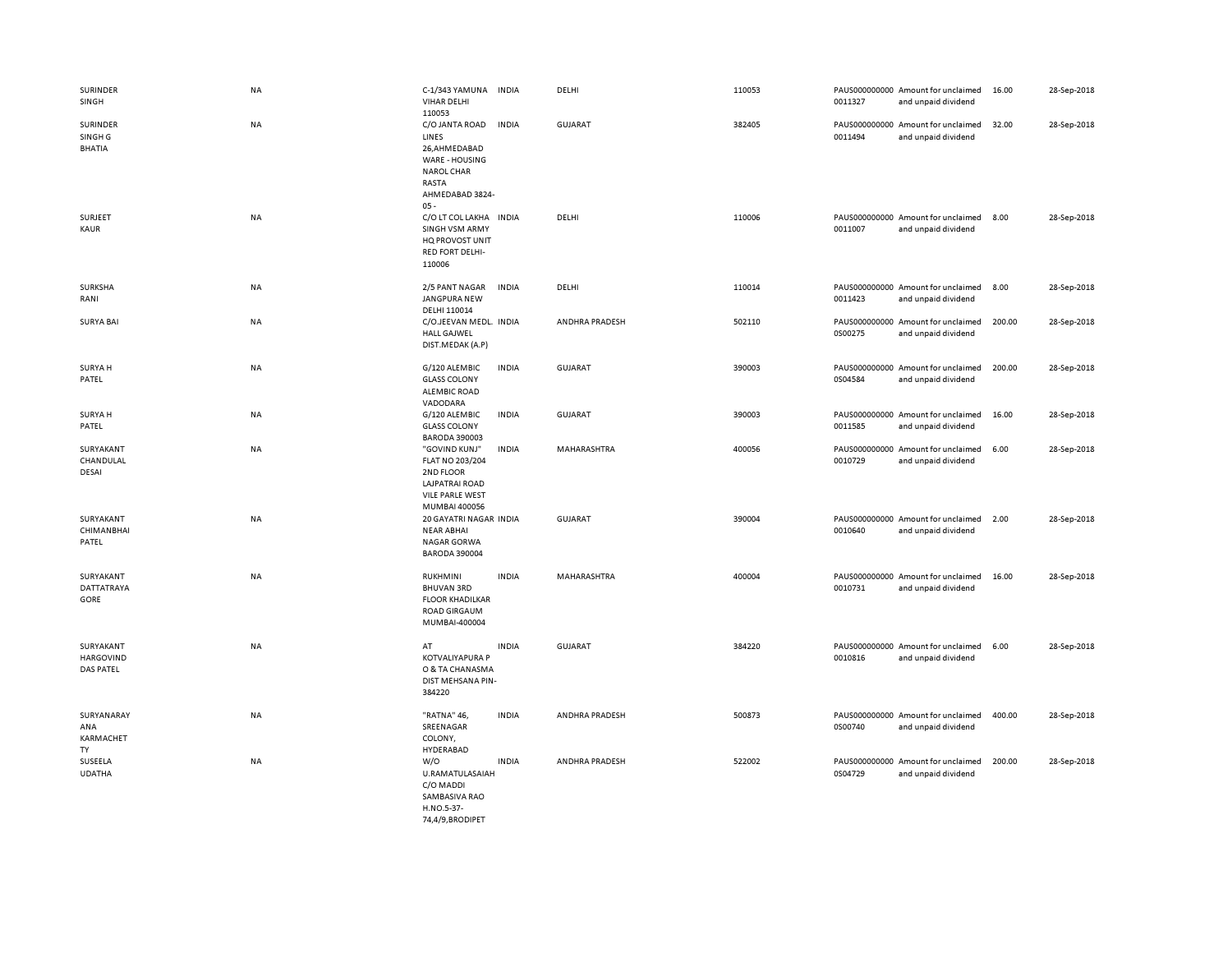| <b>SUSHIL</b><br><b>KUMAR</b>           | <b>NA</b>                        | FLAT NO 10-A<br><b>SUPRIYA</b><br>APARTMENTS<br>POCKET A-4<br>PASCHIM VIHAR<br><b>NEW DELHI 110063</b>      | <b>INDIA</b> | DELHI                | 110063 | 0011242 | PAUS000000000 Amount for unclaimed<br>and unpaid dividend | 8.00   | 28-Sep-2018 |
|-----------------------------------------|----------------------------------|-------------------------------------------------------------------------------------------------------------|--------------|----------------------|--------|---------|-----------------------------------------------------------|--------|-------------|
| SUSHILA<br><b>BHANUBHAI</b><br>MEHTA    | <b>NA</b>                        | QRT NO 164/9<br>SECTOR NO 17<br>GANDHINAGAR-<br>382017                                                      | <b>INDIA</b> | <b>GUJARAT</b>       | 382017 | 0010860 | PAUS000000000 Amount for unclaimed<br>and unpaid dividend | 6.00   | 28-Sep-2018 |
| SUSHILA DEVI                            | <b>NA</b>                        | C/O SRI PRADEEP<br>POTDAR 57 NEHRU<br>NAGAR AGRA                                                            | <b>INDIA</b> | <b>UTTAR PRADESH</b> | 282002 | 0011316 | PAUS000000000 Amount for unclaimed<br>and unpaid dividend | 18.00  | 28-Sep-2018 |
| SUSHILA<br><b>DHINGRA</b>               | <b>NA</b>                        | 6082 SADAR BAZAR INDIA<br><b>BARI MARKET</b><br>DELHI-110006                                                |              | DELHI                | 110006 | 0011000 | PAUS000000000 Amount for unclaimed<br>and unpaid dividend | 24.00  | 28-Sep-2018 |
| SUSHILA<br>GULEECHA                     | <b>NA</b>                        | P.B.1831, NO.3, II<br><b>MAIN ROAD</b><br>CHAMRAJPET<br>BANGALORE                                           | <b>INDIA</b> | KARNATAKA            | 560018 | 0S05451 | PAUS000000000 Amount for unclaimed<br>and unpaid dividend | 100.00 | 28-Sep-2018 |
| SUSHILA<br>KAPURCHAN<br><b>D PARMAR</b> | <b>NA</b>                        | 2-D/24 TAXIMEN<br>SOCIETY L B S<br><b>MARG KURLA</b><br>MUMBAI 400070                                       | <b>INDIA</b> | MAHARASHTRA          | 400070 | 0011543 | PAUS000000000 Amount for unclaimed<br>and unpaid dividend | 8.00   | 28-Sep-2018 |
| SUSHILA<br>RANJAN                       | <b>NA</b>                        | 8/31 TILAK NAGAR<br><b>NEW DELHI-110018</b>                                                                 | <b>INDIA</b> | DELHI                | 110018 | 0011213 | PAUS000000000 Amount for unclaimed<br>and unpaid dividend | 8.00   | 28-Sep-2018 |
| SUSHILA<br>SHARMA                       | <b>NA</b>                        | HOUSE NO 1402<br><b>GALI MUSBBIRON</b><br>CHANKYA MA-RG<br>SUBASH CHOWK<br>JAIPUR 302002 --                 | <b>INDIA</b> | RAJASTHAN            | 302002 | 0011365 | PAUS000000000 Amount for unclaimed<br>and unpaid dividend | 16.00  | 28-Sep-2018 |
| <b>SUSHILA</b><br>TAYAL                 | <b>NA</b>                        | <b>S R INVESTMENT</b><br>88 HANUMAN<br><b>LANE SITABURDI</b><br>NAGPUR 440012                               | <b>INDIA</b> | MAHARASHTRA          | 440012 | 0011621 | PAUS000000000 Amount for unclaimed<br>and unpaid dividend | 16.00  | 28-Sep-2018 |
| SUSHILA<br>YOGESHBHAI<br>PANDYA         | NA                               | B NO 70/E/1087<br>SAHIJPUR BOGA<br>KRISHNANAGAR<br>AHMEDABAD                                                | <b>INDIA</b> | GUJARAT              | 382345 | 0011412 | PAUS000000000 Amount for unclaimed<br>and unpaid dividend | 10.00  | 28-Sep-2018 |
| SUSHILKUMA<br>R KOTHARI                 | <b>NA</b>                        | <b>ASSOCIATED</b><br><b>BEARING CORPN</b><br>16/A 3RD FLR<br><b>LOHANA BLDG</b><br>RAOPURA BARODA<br>390001 | <b>INDIA</b> | <b>GUJARAT</b>       | 390001 | 0011518 | PAUS000000000 Amount for unclaimed<br>and unpaid dividend | 2.00   | 28-Sep-2018 |
| SUSHMA<br><b>GUPTA</b>                  | NA                               | C/O UPENDRA<br>GUPTA H NO 170<br><b>GALI BARDOOB</b><br>WALI AJMERI GATE<br>DELHI-110006                    | <b>INDIA</b> | DELHI                | 110006 | 0011002 | PAUS000000000 Amount for unclaimed<br>and unpaid dividend | 8.00   | 28-Sep-2018 |
| SUSHMA<br><b>MOHTA</b>                  | <b>NA</b>                        | C/O MR RAVI<br><b>DUJARI</b><br>303,"ANAND-<br>JYOTI" 41, NETAJI<br><b>SUBHASH ROAD</b><br>KOLKATA          | <b>INDIA</b> | <b>WEST BENGAL</b>   | 700001 | 0011117 | PAUS000000000 Amount for unclaimed<br>and unpaid dividend | 16.00  | 28-Sep-2018 |
| SUSHMA<br>YESHWANT<br>CHITALE           | LATE DR<br>YESHWANT S<br>CHITALE | <b>B 111 NEETI BAGH</b><br>ANDREWS GUNJ<br><b>GULMOHAR PARK</b><br>NFW DFI HI                               | <b>INDIA</b> | DELHI                | 110049 | 2290856 | PAUSIN3003602 Amount for unclaimed<br>and unpaid dividend | 6.00   | 28-Sep-2018 |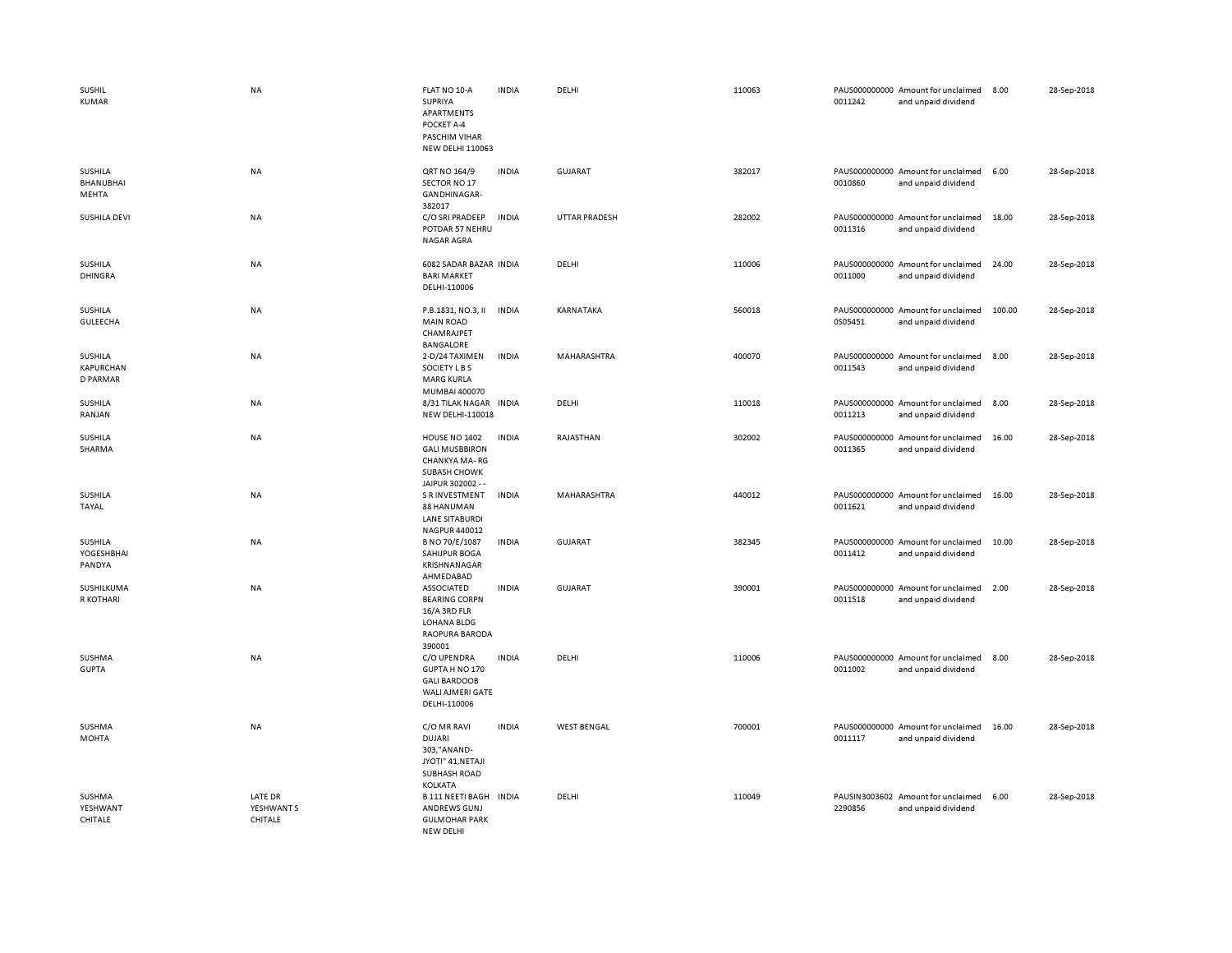| <b>SUSHMITHA</b><br>R SAKALA                       | <b>NA</b> | RAVI CLINIC 372 50 INDIA<br><b>FEET ROAD</b><br>HANUMANTHA<br>NAGAR                          |              | KARNATAKA          | 560019 | 0S02542 | PAUS000000000 Amount for unclaimed<br>and unpaid dividend | 200.00  | 28-Sep-2018 |
|----------------------------------------------------|-----------|----------------------------------------------------------------------------------------------|--------------|--------------------|--------|---------|-----------------------------------------------------------|---------|-------------|
| SUSILAN V                                          | <b>NA</b> | <b>BANGALORE</b><br>73, SUBBAIAH<br><b>MUDALIAR STREET</b><br>COIMBATORE<br>TAMILNADU.       | <b>INDIA</b> | <b>TAMIL NADU</b>  | 641001 | 0S01433 | PAUS000000000 Amount for unclaimed<br>and unpaid dividend | 200.00  | 28-Sep-2018 |
| <b>SUVARNAR</b>                                    | NA        | 511/A, VEENE<br>SESHANNA ROAD,<br>IV CROSS,<br>K.R.MOHALLA,<br><b>MYSORE</b>                 | <b>INDIA</b> | KARNATAKA          | 570001 | 0R00213 | PAUS000000000 Amount for unclaimed<br>and unpaid dividend | 200.00  | 28-Sep-2018 |
| SUVARNA<br><b>RAJPAL BAGI</b>                      | <b>NA</b> | 25/666 2ND FLOOR INDIA<br>RAJAT CHS LTD<br><b>NEHRU NAGAR</b><br><b>KURLA EAST</b><br>MUMBAI |              | MAHARASHTRA        | 400024 | 0590255 | PAUSIN3007571 Amount for unclaimed<br>and unpaid dividend | 24.00   | 28-Sep-2018 |
| SUVARNABE<br>N PRIYAKANT<br>PARIKH                 | NA        | PATOLIA POLE<br><b>GHADIALI POLE</b><br><b>MANDVI BARODA</b><br>390001                       | <b>INDIA</b> | <b>GUJARAT</b>     | 390001 | 0011437 | PAUS000000000 Amount for unclaimed<br>and unpaid dividend | 6.00    | 28-Sep-2018 |
| SUVARNAKU<br><b>MARI VICTOR</b>                    | NA        | 12,<br>THIRUCHENDUR<br>ROAD,<br>PALAYAMKOTTAI,<br>TAMIL NADU.                                | <b>INDIA</b> | <b>TAMIL NADU</b>  | 627002 | 0S00747 | PAUS000000000 Amount for unclaimed<br>and unpaid dividend | 4000.00 | 28-Sep-2018 |
| <b>SWAMI ALIAS</b><br><b>BABURAO G</b><br>NEGINHAL | NA        | 93<br>MEHABOOBNAGAR<br>HUBLI-580020                                                          | <b>INDIA</b> | KARNATAKA          | 580020 | 0010822 | PAUS000000000 Amount for unclaimed<br>and unpaid dividend | 66.00   | 28-Sep-2018 |
| SWAPNA<br>SAHA                                     | <b>NA</b> | C/O SWAPNA<br><b>MEDICAL STORES</b><br>37 JESSORE ROAD<br>NAGER BAZAR P S<br><b>DUMDUM</b>   | <b>INDIA</b> | <b>WEST BENGAL</b> | 700028 | 0S02778 | PAUS000000000 Amount for unclaimed<br>and unpaid dividend | 200.00  | 28-Sep-2018 |
| SWARN<br>KANTA                                     | NA        | T-4 PARSAD NAGAR INDIA<br><b>NEW DELHI</b>                                                   |              | DELHI              | 110005 | 0S03918 | PAUS000000000 Amount for unclaimed<br>and unpaid dividend | 500.00  | 28-Sep-2018 |
| SWARNA<br>CHALASANI                                | NA        | 222<br>VENKATESWARA<br>NAGAR MEERPET<br>MOULA ALI<br>SECUNDERABAD<br>500040 A P              | <b>INDIA</b> | ANDHRA PRADESH     | 500040 | 0011388 | PAUS000000000 Amount for unclaimed<br>and unpaid dividend | 8.00    | 28-Sep-2018 |
| SWARNA<br>KAMAL<br>MUKHERJEE                       | NA        | 73<br>DURGACHANRAN<br><b>DOCTOR ROAD</b><br>CALCUTTA                                         | <b>INDIA</b> | <b>WEST BENGAL</b> | 700014 | 0S02909 | PAUS000000000 Amount for unclaimed<br>and unpaid dividend | 200.00  | 28-Sep-2018 |
| SWARUP<br>KUMAR<br><b>SINHA ROY</b>                | NA        | 3/2B SREEMOHAN INDIA<br>LANE CALCUTTA                                                        |              | <b>WEST BENGAL</b> | 700026 | 0S02670 | PAUS000000000 Amount for unclaimed<br>and unpaid dividend | 300.00  | 28-Sep-2018 |
| T B AMEER<br>AHAMED                                | NA        | S/O TH BASHA<br>SAHEB<br>AGRICULTURIST P O<br>HARIHARAPURA<br><b>KOPPATALUK</b>              | <b>INDIA</b> | KARNATAKA          | 577120 | 0011786 | PAUS000000000 Amount for unclaimed<br>and unpaid dividend | 8.00    | 28-Sep-2018 |
|                                                    |           | 577120                                                                                       |              |                    |        |         |                                                           |         |             |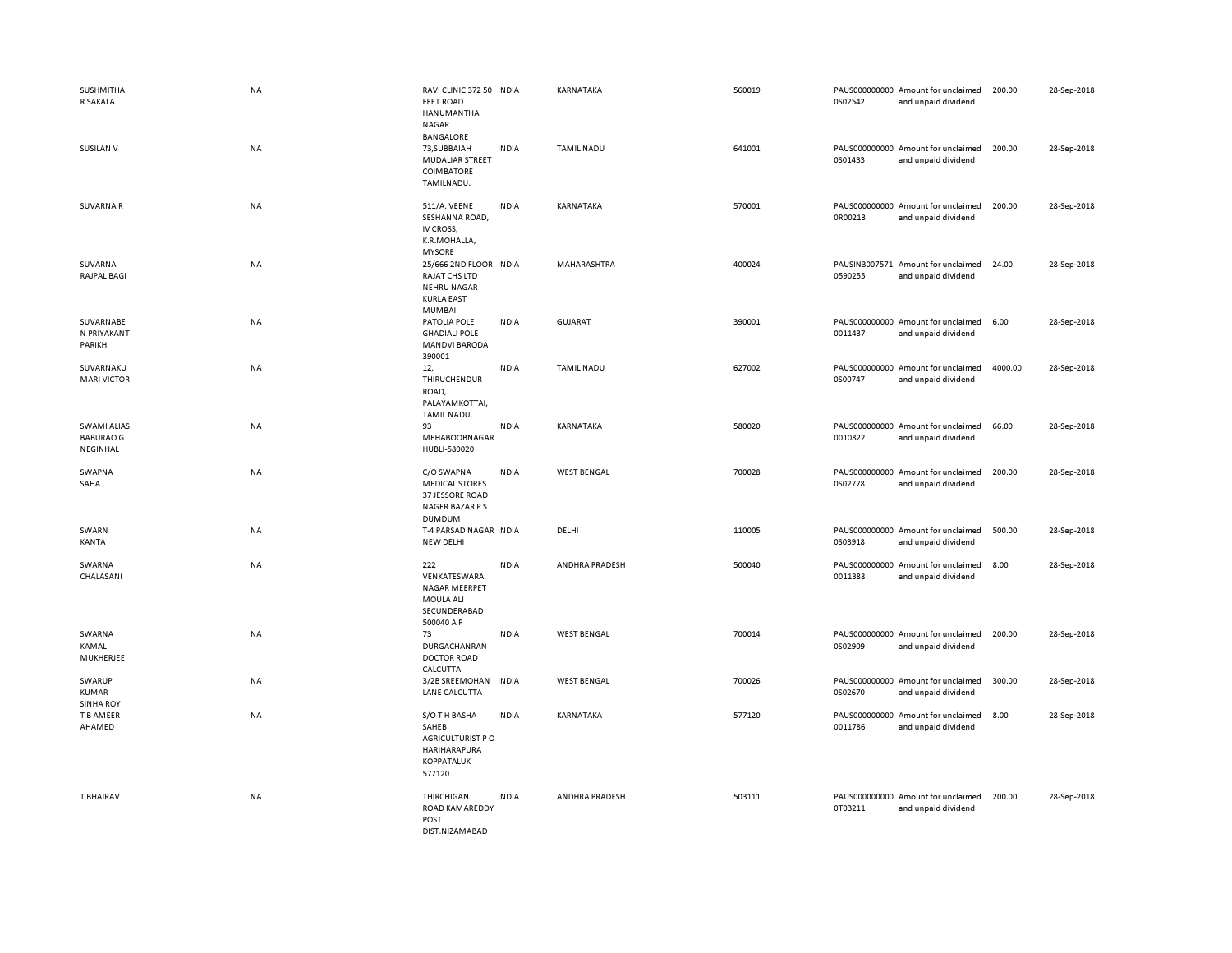| T G<br>CHANDRAM<br>OHAN                 | <b>NA</b>                | K-11 ALEMBIC<br>COLONY<br>VADODARA<br>VADODARA                                                                        | <b>INDIA</b> | GUJARAT           | 390003 | 0T04307 | PAUS000000000 Amount for unclaimed<br>and unpaid dividend | 200.00 | 28-Sep-2018 |
|-----------------------------------------|--------------------------|-----------------------------------------------------------------------------------------------------------------------|--------------|-------------------|--------|---------|-----------------------------------------------------------|--------|-------------|
| T G<br>LAKSHMANA<br>N                   | NA                       | 20/1540 G II FLOOR INDIA<br>GANGA<br>APARTMENTS<br><b>MANARI ROAD</b><br>KALLAI P O CALICUT                           |              | KERALA            | 673003 | 0T02949 | PAUS000000000 Amount for unclaimed<br>and unpaid dividend | 200.00 | 28-Sep-2018 |
| ΤG<br>NAGARAJAN                         | NA                       | 3 K 1ST STREET<br>NARAYAN PILLAI ST<br><b>CROSS BANGALORE</b><br>560001                                               | <b>INDIA</b> | KARNATAKA         | 560001 | 0011765 | PAUS000000000 Amount for unclaimed<br>and unpaid dividend | 8.00   | 28-Sep-2018 |
| <b>T GOMATHI</b><br>AMMAL               | NA                       | 59, OFFICERS<br><b>COLONY PUTHUR</b><br><b>TIRUCHI</b>                                                                | <b>INDIA</b> | TAMIL NADU        | 620017 | 0T01913 | PAUS000000000 Amount for unclaimed<br>and unpaid dividend | 400.00 | 28-Sep-2018 |
| T<br><b>GOPALAKRIS</b><br>HNA<br>MURTHY | NA                       | 49-26-16 2ND 'D'<br>SRINIVAS<br>MADHURA NAGAR<br>VISAKHAPATNAM                                                        | <b>INDIA</b> | ANDHRA PRADESH    | 530016 | 0T04727 | PAUS000000000 Amount for unclaimed<br>and unpaid dividend | 300.00 | 28-Sep-2018 |
| T K LAKSHMI<br>PATHI                    | <b>NA</b>                | #26-3-383/A<br>DANDU<br>ROAD, MELAPURA<br>M ANANTAPUR<br><b>DIST HINDUPUR</b>                                         | <b>INDIA</b> | ANDHRA PRADESH    | 515201 | 0327230 | PAUS120307000 Amount for unclaimed<br>and unpaid dividend | 200.00 | 28-Sep-2018 |
| TΚ<br>NATARAJAN                         | <b>NA</b>                | C/O DUNLOP INDIA INDIA<br>LIMITED 1ST FLOOR<br><b>MOHAN TOWERS</b><br>50 RESIDENCY<br><b>ROAD BANGALORE</b><br>560025 |              | KARNATAKA         | 560025 | 0011797 | PAUS000000000 Amount for unclaimed<br>and unpaid dividend | 16.00  | 28-Sep-2018 |
| ΤK<br>PADMAVATH                         | NA                       | <b>II A KANCHANA</b><br>NEW NO 78 OLD<br>NO 196 ST MARYS<br>ROAD<br>ABHIRAMAPURAM<br>CHENNAI                          | <b>INDIA</b> | TAMIL NADU        | 600018 | 2473050 | PAUSIN3010802 Amount for unclaimed<br>and unpaid dividend | 106.00 | 28-Sep-2018 |
| TΚ<br>PRASANNA<br>KUMAR                 | NA                       | 255 HILLSIDE<br>LAYOUT WHITE<br><b>FIELD BANGALORE</b>                                                                | <b>INDIA</b> | KARNATAKA         | 560066 | 0T02375 | PAUS000000000 Amount for unclaimed<br>and unpaid dividend | 200.00 | 28-Sep-2018 |
| TΚ<br>VENKITESWA<br>RAN                 | <b>NA</b>                | 1X/628 PANDIKUDI INDIA<br>ROAD COCHIN-<br>682002                                                                      |              | KERALA            | 682002 | 0011781 | PAUS000000000 Amount for unclaimed<br>and unpaid dividend | 16.00  | 28-Sep-2018 |
| T<br>MALLIKARJU<br><b>NARAO</b>         | SOT<br>SIVAIAH<br>CHETTY | D.NO13-<br>38, NEWRAJAMEDI<br>CALSTORE,<br><b>VEDURLA BAZAAR</b><br>PRODDATURKADAP<br>A [DIST]                        | <b>INDIA</b> | ANDHRA PRADESH    | 516360 | 0263265 | PAUS120137000 Amount for unclaimed<br>and unpaid dividend | 32.00  | 28-Sep-2018 |
| T N VITTAL                              | <b>NA</b>                | 3 LAKSHMIPURAM INDIA<br>1ST STREET<br>ROYAPETTAH<br>CHENNAI-600014                                                    |              | <b>TAMIL NADU</b> | 600014 | 0011756 | PAUS000000000 Amount for unclaimed<br>and unpaid dividend | 6.00   | 28-Sep-2018 |
| T<br>NARENDRAN                          | NA                       | <b>B21 IST MAIN</b><br><b>ROAD TV NAGAR</b><br>AMBATTUR<br>CHENNAI                                                    | <b>INDIA</b> | <b>TAMIL NADU</b> | 600053 | 0T03497 | PAUS000000000 Amount for unclaimed<br>and unpaid dividend | 300.00 | 28-Sep-2018 |
| T P RAMESH                              | NA                       | 24/371 AUDITHYA INDIA<br>PURAM VILLAGE<br>PALGAHAT                                                                    |              | KERALA            | 678008 | 0011741 | PAUS000000000 Amount for unclaimed<br>and unpaid dividend | 2.00   | 28-Sep-2018 |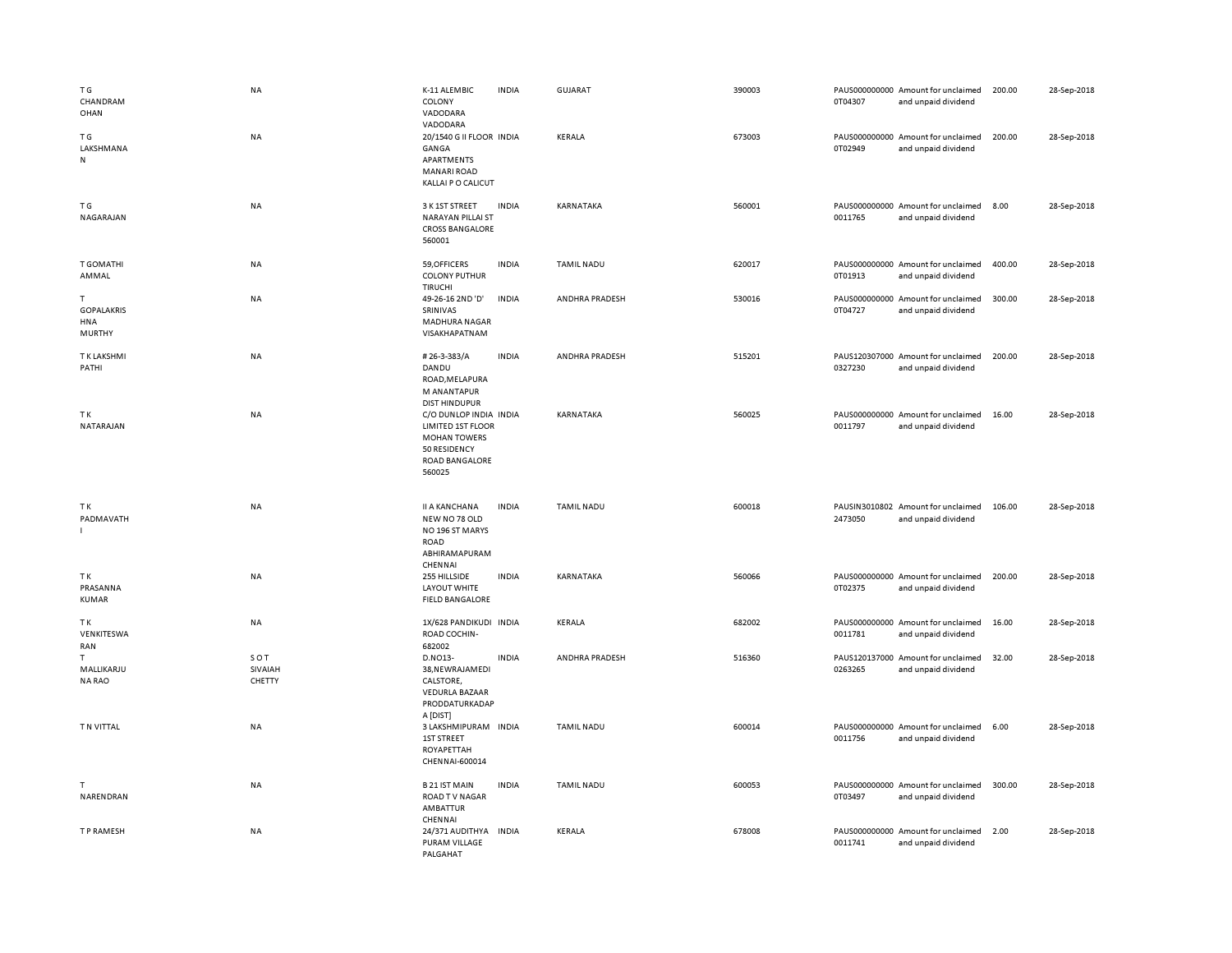| TR<br>RAMADAS                                  | <b>NA</b>                            | F/33 RBI STAFF QRS INDIA<br><b>KAKOOR</b><br><b>ERNAKULAM KOCHI</b>                                                       | KERALA             | 682017 | 0T03017 | PAUS000000000 Amount for unclaimed<br>and unpaid dividend | 200.00 | 28-Sep-2018 |
|------------------------------------------------|--------------------------------------|---------------------------------------------------------------------------------------------------------------------------|--------------------|--------|---------|-----------------------------------------------------------|--------|-------------|
| <b>TRRUKMANI</b>                               | <b>NA</b>                            | No.6, Thiruvalluvar INDIA<br>Street, Anbalagam<br>Nagar Perambur                                                          | <b>TAMIL NADU</b>  | 600011 | 0T05188 | PAUS000000000 Amount for unclaimed<br>and unpaid dividend | 400.00 | 28-Sep-2018 |
| T<br>RAMASWAMI<br><b>IYENGAR</b>               | <b>NA</b>                            | A/75 31'A' CROSS<br><b>INDIA</b><br>7TH BLOCK<br>JAYANAGAR<br><b>BANGALORE</b>                                            | KARNATAKA          | 560082 | 0T05352 | PAUS000000000 Amount for unclaimed<br>and unpaid dividend | 100.00 | 28-Sep-2018 |
| T S<br>BALAKRISHN<br>AN                        | <b>NA</b>                            | 18 INF DIV SIG REGI INDIA<br><b>56 APO</b>                                                                                | <b>MAHARASHTRA</b> | 999999 | 0011787 | PAUS000000000 Amount for unclaimed<br>and unpaid dividend | 8.00   | 28-Sep-2018 |
| T <sub>S</sub><br>KALYANAKRIS<br>HNAN          | NA                                   | 1 MANOBEENACD INDIA<br><b>BARFIWALA MARG</b><br>ANDHERI (WEST)<br>MUMBAI-400058                                           | MAHARASHTRA        | 400058 | 0011763 | PAUS000000000 Amount for unclaimed<br>and unpaid dividend | 16.00  | 28-Sep-2018 |
| <b>T SAMBASIVA</b><br>RAO                      | <b>NA</b>                            | D-152 FATEH<br><b>INDIA</b><br>NAGAR NEW DELHI<br>110018                                                                  | DELHI              | 110018 | 0011789 | PAUS000000000 Amount for unclaimed<br>and unpaid dividend | 16.00  | 28-Sep-2018 |
| TVSMANI                                        | NA                                   | "ASHOK" 16<br><b>INDIA</b><br><b>SECOND CROSS</b><br>STREET WEST C IT<br>NAGAR CHENNAI-<br>600035                         | TAMIL NADU         | 600035 | 0011768 | PAUS000000000 Amount for unclaimed<br>and unpaid dividend | 8.00   | 28-Sep-2018 |
| TV<br>SUBBAIAH                                 | NA                                   | <b>INDIA</b><br>D-1, PRESIDENT<br><b>BANZARA ROAD</b><br>NO. 2 BANZARA<br>HILLS, HYDERABAD                                | ANDHRA PRADESH     | 500034 | 0T04625 | PAUS000000000 Amount for unclaimed<br>and unpaid dividend | 200.00 | 28-Sep-2018 |
| TV<br>SUBRAMANY<br>AM                          | ${\sf N}$<br>VENUGOPAL<br>${\sf AN}$ | NO 96 S RAMARAO INDIA<br>LAYOUT BSK 3RD<br>STAGE<br><b>KATTRIGUPPA</b><br>BANGALORE                                       | KARNATAKA          | 560085 | 0063827 | PAUSIN3019263 Amount for unclaimed<br>and unpaid dividend | 200.00 | 28-Sep-2018 |
| T<br>VIJAYAKUMA<br>$\mathsf{R}$                | NA                                   | 91 SARAVANA<br><b>INDIA</b><br>PERUMAL STREET<br>PURSWALLKAM                                                              | <b>TAMIL NADU</b>  | 600084 | 0T05207 | PAUS000000000 Amount for unclaimed<br>and unpaid dividend | 200.00 | 28-Sep-2018 |
| <b>TADIKONDA</b><br>JANARDHAN<br>A RAO         | NA                                   | <b>INDIA</b><br>KONDAPALLI,<br>KRISHNA DIST.,<br>ANDHRA PRADESH.                                                          | ANDHRA PRADESH     | 521228 | 0T00290 | PAUS000000000 Amount for unclaimed<br>and unpaid dividend | 200.00 | 28-Sep-2018 |
| TAHIR A<br>NUMBERDAR                           | NA                                   | <b>INDIA</b><br><b>GHOGARI</b><br>MANSION B NO 9<br><b>GRD FLR 2ND</b><br>HASNABAD LANE<br>SANTA CRUZ(W)<br>MUMBAI-400054 | MAHARASHTRA        | 400054 | 0011779 | PAUS000000000 Amount for unclaimed<br>and unpaid dividend | 16.00  | 28-Sep-2018 |
| <b>TAIYABALI</b><br>NANABHAI<br>SORANGWAL<br>A | <b>NA</b>                            | <b>INDIA</b><br>WADI BADRI<br>MOHOLLA BARODA-<br>390001                                                                   | <b>GUJARAT</b>     | 390001 | 0011743 | PAUS000000000 Amount for unclaimed<br>and unpaid dividend | 32.00  | 28-Sep-2018 |
| TANESH<br>DESAI                                | PARMANAN<br>D DESAI                  | <b>INDIA</b><br><b>88 TARANG HILL</b><br><b>SOCIETY NR ARJUN</b><br>ASHRAM<br>CHANDLODIA SOLA<br>CIVIL AHMEDABAD          | <b>GUJARAT</b>     | 380014 | 0173210 | PAUSIN3012763 Amount for unclaimed<br>and unpaid dividend | 6.00   | 28-Sep-2018 |
| <b>TANVIR</b><br><b>NATHANI</b>                | NA                                   | 4 FATIMA VILLA 1ST INDIA<br>FLOOR 29TH ROAD<br><b>BANDRA MUMBAI</b>                                                       | MAHARASHTRA        | 400050 | 0T03628 | PAUS000000000 Amount for unclaimed<br>and unpaid dividend | 200.00 | 28-Sep-2018 |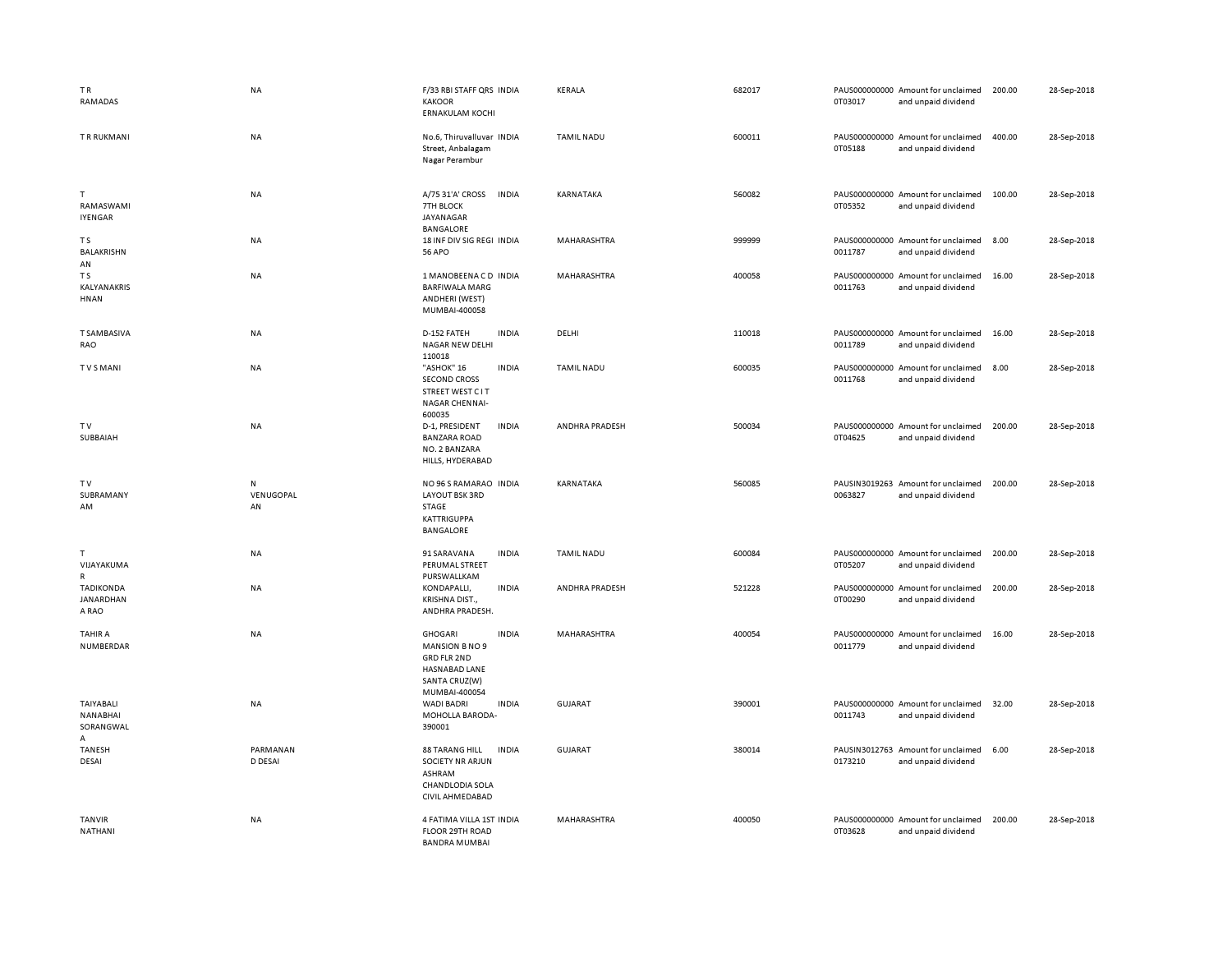| <b>TAPAN M</b><br>PANDYA                           | <b>NA</b> | 8 SHILPA SOCIETY<br>OPP ATITHIGRUH<br>LALBAUG<br>VADODARA 390004                                                                  | <b>INDIA</b> | GUJARAT            | 390004 | 0011808 | PAUS000000000 Amount for unclaimed<br>and unpaid dividend | 32.00  | 28-Sep-2018 |
|----------------------------------------------------|-----------|-----------------------------------------------------------------------------------------------------------------------------------|--------------|--------------------|--------|---------|-----------------------------------------------------------|--------|-------------|
| <b>TAPAN M</b><br>PANDYA                           | NA        | 8 SHILPA SOCIETY<br>OPP ATITHIGRUH<br>LALBAUG<br>VADODARA 390004                                                                  | <b>INDIA</b> | <b>GUJARAT</b>     | 390004 | 0011807 | PAUS000000000 Amount for unclaimed<br>and unpaid dividend | 16.00  | 28-Sep-2018 |
| <b>TAPAN SAHA</b>                                  | <b>NA</b> | C/O SWAPNA<br><b>MEDICAL STORES</b><br>37 JESSORE ROAD<br>NAGE BAZAR P S<br><b>DUMDUM</b>                                         | <b>INDIA</b> | <b>WEST BENGAL</b> | 700028 | 0T02773 | PAUS000000000 Amount for unclaimed<br>and unpaid dividend | 200.00 | 28-Sep-2018 |
| <b>TAPOBRATA</b><br>CHOWDHURY                      | NA        | MADHYA BALURIA INDIA<br>NABAPALLY<br><b>BARASAT 24 PARGS</b><br>${\sf N}$                                                         |              | <b>WEST BENGAL</b> | 700126 | 0T02931 | PAUS000000000 Amount for unclaimed<br>and unpaid dividend | 200.00 | 28-Sep-2018 |
| <b>TARABAI</b><br>BHAVANISHA<br><b>NKAR RAIKAR</b> | NA        | C/O THE SWASTIK INDIA<br><b>JANATA SAHAKARI</b><br><b>BANK LTD 502</b><br><b>KALBADEVI ROAD</b><br>MUMBAI-400002                  |              | MAHARASHTRA        | 400002 | 0011780 | PAUS000000000 Amount for unclaimed<br>and unpaid dividend | 8.00   | 28-Sep-2018 |
| <b>TARABEN</b><br>NAVINCHAN<br><b>DRA PATEL</b>    | NA        | 3-HARSIDDHKRUPA INDIA<br><b>SOCIETY NEAR</b><br>NARANPURA CHAR<br>RASTA<br>AHMEDABAD-<br>380013                                   |              | <b>GUJARAT</b>     | 380013 | 0011761 | PAUS000000000 Amount for unclaimed<br>and unpaid dividend | 16.00  | 28-Sep-2018 |
| TARACHAND<br>DEVCHANDD<br>AS CHOKSHI               | <b>NA</b> | C/O.<br>MAHENDRABHAI B.<br><b>GOSER FLAT NO.</b><br>949, II FLR, BLOCK<br>NO. M.20<br>VIJAYNAGAR,<br>HARNI ROAD,<br>BARODA-390006 | <b>INDIA</b> | GUJARAT            | 390006 | 0011733 | PAUS000000000 Amount for unclaimed<br>and unpaid dividend | 6.00   | 28-Sep-2018 |
| TARALAXMI<br>NAVNITRAI<br>MEHTA                    | NA        | C/O MONA<br><b>TRADING CO MAIN</b><br><b>BAZAR AT RAJULA</b><br>DIST AMRELI PIN-<br>364560                                        | <b>INDIA</b> | <b>GUJARAT</b>     | 364560 | 0011745 | PAUS000000000 Amount for unclaimed<br>and unpaid dividend | 16.00  | 28-Sep-2018 |
| TARUN<br>GOOPTU                                    | NA        | 48V B T ROAD<br>CALCUTTA                                                                                                          | <b>INDIA</b> | <b>WEST BENGAL</b> | 700050 | 0T02861 | PAUS000000000 Amount for unclaimed<br>and unpaid dividend | 200.00 | 28-Sep-2018 |
| <b>TEJ RANBIR</b><br>SINGH<br><b>AURORA</b>        | NA        | UJJWAL LTD S M S<br>HIGH WAY JAIPUR-<br>302003                                                                                    | <b>INDIA</b> | RAJASTHAN          | 302003 | 0011757 | PAUS000000000 Amount for unclaimed<br>and unpaid dividend | 16.00  | 28-Sep-2018 |
| <b>THAKORBHAI</b><br>RAMANBHAI<br>PATEL            | NA        | PATIDAR BHAVAN<br>DAVAKHANA UPAR<br><b>GORVA BARODA-</b><br>390003                                                                | <b>INDIA</b> | GUJARAT            | 390003 | 0011748 | PAUS000000000 Amount for unclaimed<br>and unpaid dividend | 2.00   | 28-Sep-2018 |
| THANKAMM<br>APK                                    | ΝA        | <b>KRISHNA VILAS</b><br>PEREKKAT LANE<br>ALWAYE                                                                                   | <b>INDIA</b> | KERALA             | 683101 | 0T02977 | PAUS000000000 Amount for unclaimed<br>and unpaid dividend | 200.00 | 28-Sep-2018 |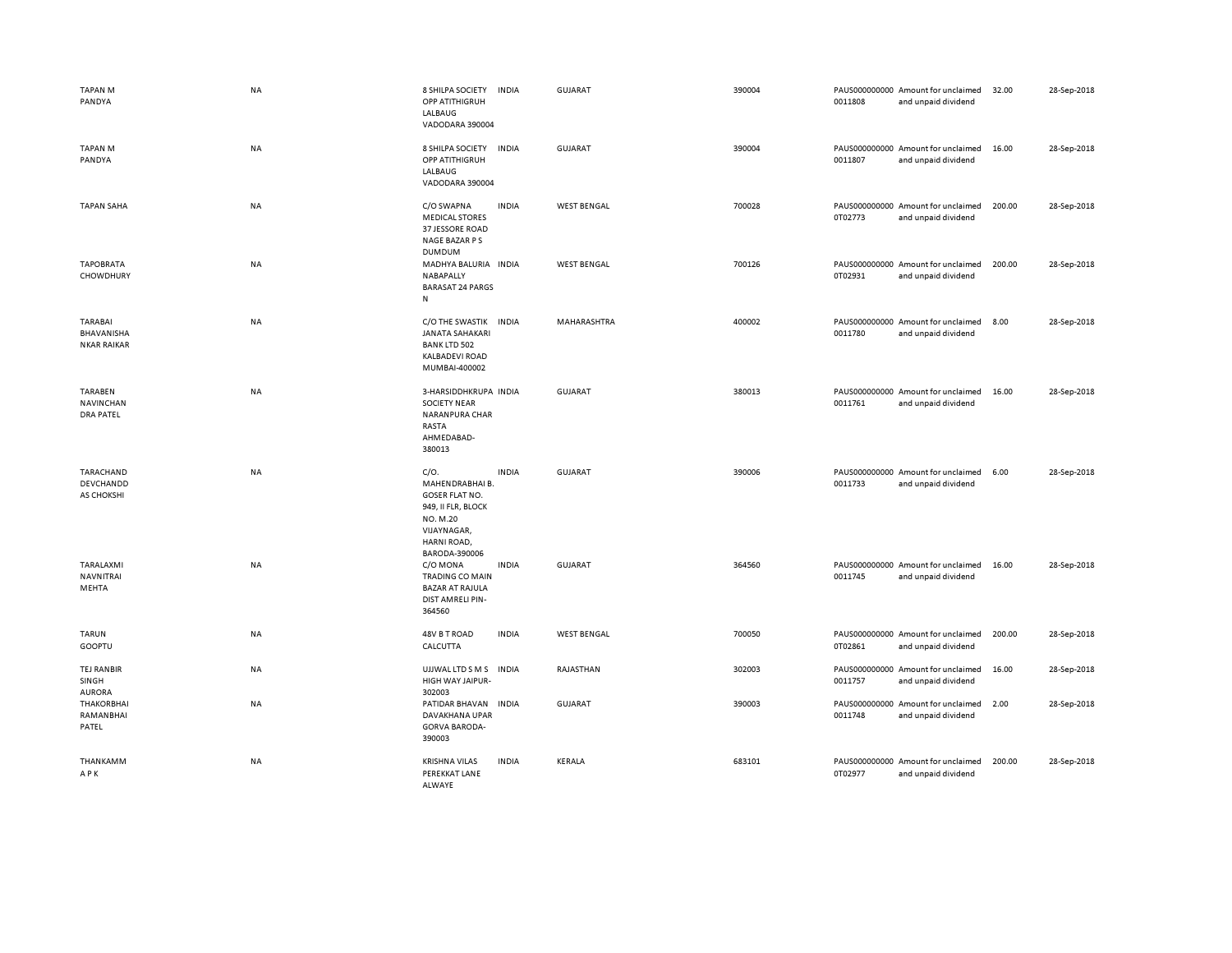| <b>THOMAS</b><br>ABRAHAM                                                   | <b>NA</b> | M/S.THOMAS<br>ABRAHAM & SON.,<br><b>CHEMISTS &amp;</b><br>DRUGGISTS,<br>MEDICAL COLLEGE<br>P. TRIVANDRUM          | <b>INDIA</b> | KERALA                | 695011 | 0T00758 | PAUS000000000 Amount for unclaimed<br>and unpaid dividend | 400.00 | 28-Sep-2018 |
|----------------------------------------------------------------------------|-----------|-------------------------------------------------------------------------------------------------------------------|--------------|-----------------------|--------|---------|-----------------------------------------------------------|--------|-------------|
| <b>THOMAS</b><br>DEVASSY<br>THARAKAN                                       | <b>NA</b> | A 39/302 VAISHALI INDIA<br><b>NAGAR S V ROAD</b><br><b>JOGESHWARI WEST</b><br><b>MUMBAI</b>                       |              | MAHARASHTRA           | 400102 | 0T01793 | PAUS000000000 Amount for unclaimed<br>and unpaid dividend | 400.00 | 28-Sep-2018 |
| <b>THOMAS</b><br><b>JOSEPH</b><br><b>ANTHONY</b><br>SALES<br><b>PONTES</b> | NA        | FLAT 2 PLOT 1 OLD IN DIA<br><b>GOLF LINKS KHAR</b><br>MUMBAI-400052                                               |              | MAHARASHTRA           | 400052 | 0011764 | PAUS000000000 Amount for unclaimed<br>and unpaid dividend | 8.00   | 28-Sep-2018 |
| <b>THOMSON</b><br>ANDREWS                                                  | NA        | NO.1, 63RD<br><b>STREET, ASHOK</b><br>NAGAR, CHENNAI                                                              | <b>INDIA</b> | <b>TAMIL NADU</b>     | 600083 | 0T01088 | PAUS000000000 Amount for unclaimed<br>and unpaid dividend | 40.00  | 28-Sep-2018 |
| THULASI<br>AMMALT                                                          | NA        | THULASI AMMAL<br>'PRASANTH' T C<br>4/99 INFANT JESUS<br>SCHOOL LANE<br><b>KAWDIAR PO</b><br>TRIVANDRUM-<br>695003 | <b>INDIA</b> | KERALA                | 695003 | 0011782 | PAUS000000000 Amount for unclaimed<br>and unpaid dividend | 8.00   | 28-Sep-2018 |
| <b>TIKAM</b><br>CHAND JAIN                                                 | NA        | 60-A NALINI SETH<br><b>ROAD GROUND</b><br><b>FLOOR CALCUTTA</b><br>700007                                         | <b>INDIA</b> | <b>WEST BENGAL</b>    | 700007 | 0011809 | PAUS000000000 Amount for unclaimed<br>and unpaid dividend | 16.00  | 28-Sep-2018 |
| <b>TILAK RAJ</b><br>SONI                                                   | NA        | <b>B-106 CHINAR</b><br><b>RETREAT OPP</b><br><b>MAIDA MILL</b><br><b>BHOPAL 462011</b>                            | <b>INDIA</b> | <b>MADHYA PRADESH</b> | 462011 | 0011777 | PAUS000000000 Amount for unclaimed<br>and unpaid dividend | 16.00  | 28-Sep-2018 |
| TIRATH<br>THANWARDA<br>S.<br>KEWALRAMA<br>ΝI                               | NA        | $B-102$<br>DEVINARAYAN<br>TOWER B/H SHIV<br>VATIKA NR INDRA<br><b>LOK TOWNSHIP</b><br>WARASHIA<br>VADODARA        | <b>INDIA</b> | <b>GUJARAT</b>        | 390006 | 0011727 | PAUS000000000 Amount for unclaimed<br>and unpaid dividend | 2.00   | 28-Sep-2018 |
| TO BE<br>PUNCHED<br><b>FROM FORM</b>                                       | NA        | NA                                                                                                                | <b>INDIA</b> | MAHARASHTRA           | 999999 | 0011690 | PAUS000000000 Amount for unclaimed<br>and unpaid dividend | 32.00  | 28-Sep-2018 |
| TRIBHOVAND<br>AS KHODIDAS<br>SOLANKI                                       | NA        | <b>SOLANKI NIVAS</b><br><b>LAKKAD PITHA</b><br><b>FAIYAZKHAN ROAD</b><br>BARODA-390001                            | <b>INDIA</b> | <b>GUJARAT</b>        | 390001 | 0011751 | PAUS000000000 Amount for unclaimed<br>and unpaid dividend | 6.00   | 28-Sep-2018 |
| TRIMBAK<br>RAO G                                                           | NA        | <b>ADARSH MEDICAL</b><br><b>STORES NEW BUS</b><br>STAND, NIRMAL<br><b>ADILABAD DIST</b><br>(A.P)                  | <b>INDIA</b> | ANDHRA PRADESH        | 504106 | 0G00400 | PAUS000000000 Amount for unclaimed<br>and unpaid dividend | 200.00 | 28-Sep-2018 |
| TRISHLA DEVI<br>JAIN                                                       | NA        | 3/69 ROOP NAGAR INDIA<br>DELHI-110007                                                                             |              | DELHI                 | 110007 | 0011769 | PAUS000000000 Amount for unclaimed<br>and unpaid dividend | 8.00   | 28-Sep-2018 |
| <b>TULASIBHAI</b><br>JETHABHAI<br>PATEL                                    | NA        | AT RAMSIKAMPA<br>POST ODHA TAL<br><b>BAYAD DIST</b><br>SABARKANTHA<br>383325                                      | <b>INDIA</b> | <b>GUJARAT</b>        | 383325 | 0011752 | PAUS000000000 Amount for unclaimed<br>and unpaid dividend | 2.00   | 28-Sep-2018 |
| <b>TULSIBHAI</b><br><b>JIVABHAI</b><br>PATEL                               | NA        | <b>1 JYOTI PARK</b><br>SOCIETY<br>KARELIBAUG<br>BARODA-390001                                                     | <b>INDIA</b> | <b>GUJARAT</b>        | 390001 | 0011754 | PAUS000000000 Amount for unclaimed<br>and unpaid dividend | 12.00  | 28-Sep-2018 |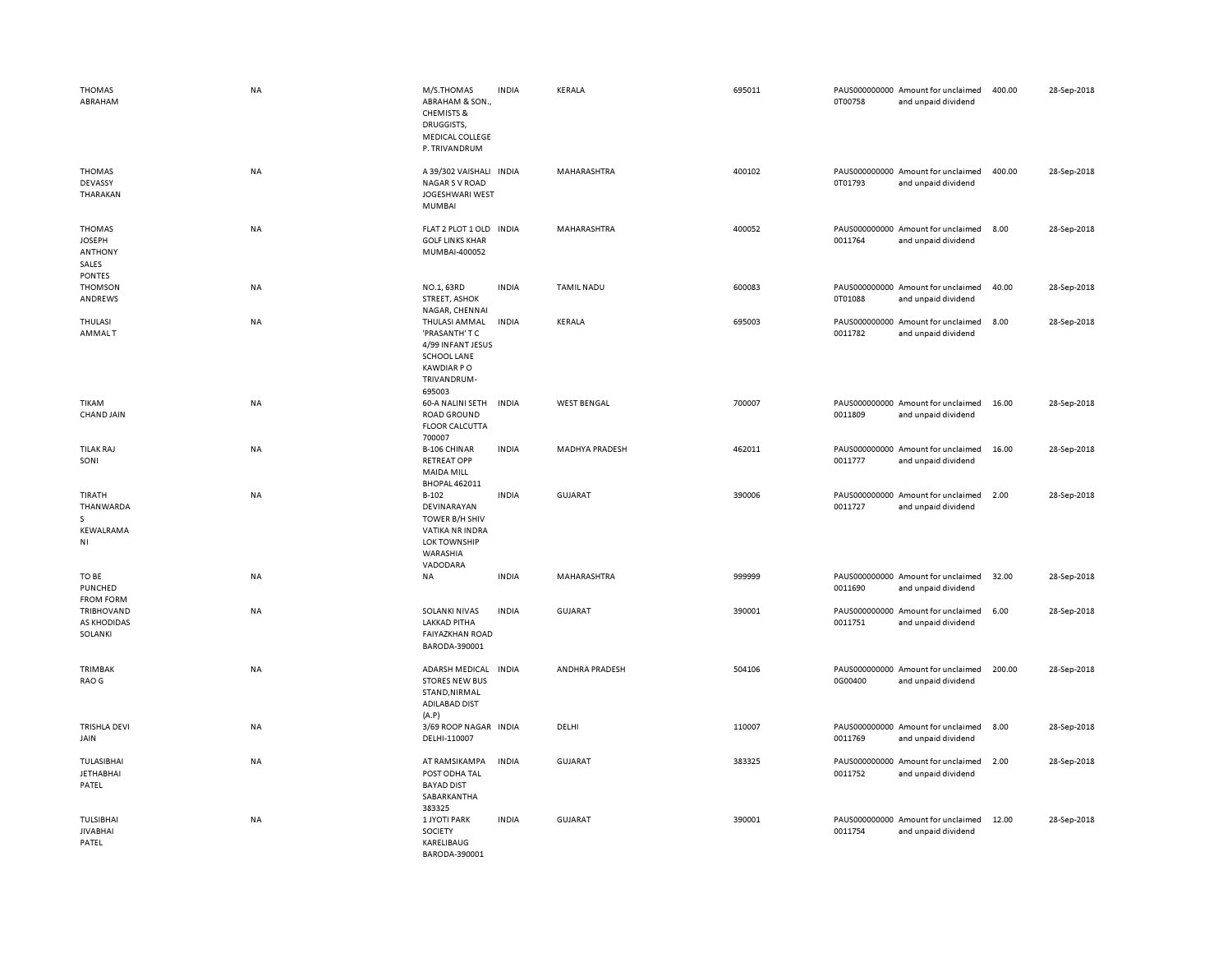| <b>TUSHAR A</b><br>MEHTA                       | <b>NA</b>               | VRAJ APTS 2ND<br><b>FLOOR OPP</b><br>SAMARTHESHWAR<br>MAHADEV<br><b>ELLISBRIDGE</b><br>AHMEDABAD                                 | <b>INDIA</b> | <b>GUJARAT</b>        | 380006 | 0011795 | PAUS000000000 Amount for unclaimed<br>and unpaid dividend | 2.00   | 28-Sep-2018 |
|------------------------------------------------|-------------------------|----------------------------------------------------------------------------------------------------------------------------------|--------------|-----------------------|--------|---------|-----------------------------------------------------------|--------|-------------|
| <b>TUSHAR</b><br><b>BABULAL</b><br>PARIKH      | NA                      | 380006<br><b>MANI BHUVAN</b><br>DALAL COLONY<br><b>OPP HARIHAR</b><br>SOCIETY<br>MANINAGER<br>AHMEDABAD<br>380008                | <b>INDIA</b> | <b>GUJARAT</b>        | 380008 | 0011728 | PAUS000000000 Amount for unclaimed<br>and unpaid dividend | 2.00   | 28-Sep-2018 |
| <b>TUSHAR SETH</b>                             | NA                      | 4 CAPPER ROAD<br>LALBAGH<br>LUCKNOW                                                                                              | <b>INDIA</b> | <b>UTTAR PRADESH</b>  | 226001 | 0T03385 | PAUS000000000 Amount for unclaimed<br>and unpaid dividend | 200.00 | 28-Sep-2018 |
| TYEB<br>MOHAMEDA<br>LY MOGUL                   | NA                      | RETREAT BELLASIS INDIA<br>ROAD MUMBAI-<br>400008                                                                                 |              | MAHARASHTRA           | 400008 | 0011739 | PAUS000000000 Amount for unclaimed<br>and unpaid dividend | 16.00  | 28-Sep-2018 |
| U V KRISHNA<br>RAO                             | NA                      | C/O DR NAGRAJ K<br>RAO 628, 8TH 'B'<br><b>MAIN 3RD BLOCK</b><br>3RD STAGE<br>BASAVESWARA<br>NAGAR                                | <b>INDIA</b> | KARNATAKA             | 560078 | 0U02534 | PAUS000000000 Amount for unclaimed<br>and unpaid dividend | 200.00 | 28-Sep-2018 |
| <b>UDAI</b><br>SHRIDHAR<br><b>NAIK</b>         | SHRIDHAR<br><b>NAIK</b> | HOUSE NO 11/A<br><b>KEVNEM</b><br>CARANZALEM<br><b>ILHAS GOA</b>                                                                 | <b>INDIA</b> | GOA                   | 403002 | 0432394 | PAUSIN3005131 Amount for unclaimed<br>and unpaid dividend | 200.00 | 28-Sep-2018 |
| <b>UDAY ANANT</b><br>PUNKAR                    | NA                      | GANGADHAR<br>NIWAS KUMEDAN<br><b>FALIA RAJMAHAL</b><br><b>ROAD BARODA</b><br>390001                                              | <b>INDIA</b> | <b>GUJARAT</b>        | 390001 | 0011907 | PAUS000000000 Amount for unclaimed<br>and unpaid dividend | 2.00   | 28-Sep-2018 |
| <b>UDAY KUMAR</b><br>RAHALKAR                  | NA                      | 310-BLOCK-C<br>SAGARE<br>APARTMENTS 17/1,<br>OLD PALASIA                                                                         | <b>INDIA</b> | <b>MADHYA PRADESH</b> | 452003 | 0U03248 | PAUS000000000 Amount for unclaimed<br>and unpaid dividend | 400.00 | 28-Sep-2018 |
| <b>UDAY</b><br>PANDURANG<br>YARANALKAR         | NA                      | 3049, DATTA<br>LANE(GALLI), A/T,<br>NIPANI, TAL-<br>CHIKODI, DIST-<br><b>BELGAUM</b><br><b>BELGAUM</b>                           | <b>INDIA</b> | KARNATAKA             | 591237 | 1451920 | PAUS120109000 Amount for unclaimed<br>and unpaid dividend | 54.00  | 28-Sep-2018 |
| <b>UDAYKUMAR</b><br><b>ISHWARBHAI</b><br>DESAI | NA                      | 9 MAHESHWAR<br>NAGAR<br>SUBHANPURA<br><b>BARODA 390003</b>                                                                       | <b>INDIA</b> | <b>GUJARAT</b>        | 390003 | 0011829 | PAUS000000000 Amount for unclaimed<br>and unpaid dividend | 2.00   | 28-Sep-2018 |
| <b>UDHO RAM</b><br>CHAWALIA                    | NA                      | 11/92 WEST AZAD INDIA<br><b>NAGARPO</b><br><b>KRISHAN NAGAR</b><br>DELHI-110051                                                  |              | DELHI                 | 110051 | 0011887 | PAUS000000000 Amount for unclaimed<br>and unpaid dividend | 8.00   | 28-Sep-2018 |
| UJWALA<br><b>KRISHNA</b><br>PATIL              | NA                      | A-1 WILD FLOWER INDIA<br><b>HALL JAI</b><br>BHAWANIMATA<br><b>MARG OFFCEASOR</b><br>ROAD AMBOLI<br>ANDHERI WEST<br>MUMBAI 400058 |              | MAHARASHTRA           | 400058 | 0011877 | PAUS000000000 Amount for unclaimed<br>and unpaid dividend | 8.00   | 28-Sep-2018 |
| ULHAS<br>SHANKARRA<br>O VIDVANS                | <b>NA</b>               | PRATAP ROAD<br>RAOPURA BARODA-<br>390001                                                                                         | <b>INDIA</b> | <b>GUJARAT</b>        | 390001 | 0011822 | PAUS000000000 Amount for unclaimed<br>and unpaid dividend | 2.00   | 28-Sep-2018 |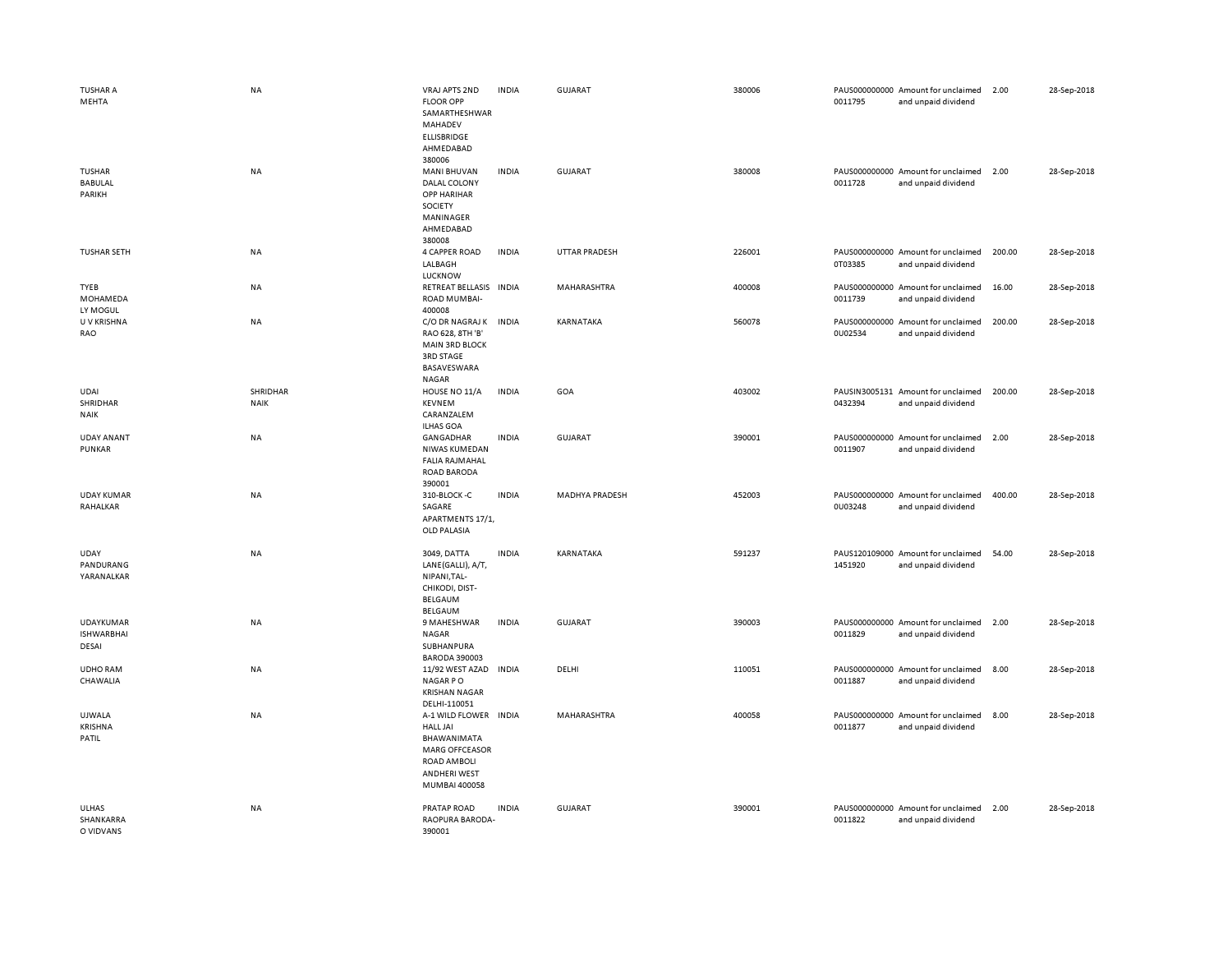| <b>ULHAS</b><br>SUBHEDEV<br>SURYAWANS<br>HI       | NA | 10 'SUNDARAM'<br><b>MAHAVIR NAGAR</b><br>CHINCHPADA PEN<br><b>DIST RAIGAD</b>                         | <b>INDIA</b> | MAHARASHTRA          | 402106 | 0U03828 | PAUS000000000 Amount for unclaimed<br>and unpaid dividend | 200.00 | 28-Sep-2018 |
|---------------------------------------------------|----|-------------------------------------------------------------------------------------------------------|--------------|----------------------|--------|---------|-----------------------------------------------------------|--------|-------------|
| <b>UMA DEVI</b><br>SHARMA                         | NA | HOUSE NO-14 MAN INDIA<br><b>VIHAR AWHO</b><br>COLONY<br>SHAMSABAD ROAD<br>AGRA 282001                 |              | <b>UTTAR PRADESH</b> | 282001 | 0011872 | PAUS000000000 Amount for unclaimed<br>and unpaid dividend | 16.00  | 28-Sep-2018 |
| UMA M<br><b>BAPAT</b>                             | NA | S-5-98 NEW<br>OSMANPURA<br>AURANGABAD                                                                 | <b>INDIA</b> | MAHARASHTRA          | 431005 | 0U03851 | PAUS000000000 Amount for unclaimed<br>and unpaid dividend | 400.00 | 28-Sep-2018 |
| <b>UMA</b><br><b>MANOHAR</b><br><b>KODNANI</b>    | NA | D-11 AARAM CO-<br>OP HSG SOCIETY<br>VAKOLA<br><b>SANTACRUZ EAST</b><br>MUMBAI 400055                  | <b>INDIA</b> | MAHARASHTRA          | 400055 | 0011869 | PAUS000000000 Amount for unclaimed<br>and unpaid dividend | 40.00  | 28-Sep-2018 |
| <b>UMA</b><br>PANDYA                              | NA | 21 "SHYAM-KRIPA"<br>DEVIDAYAL ROAD<br><b>MULUND WEST</b><br>MUMBAI 400080                             | <b>INDIA</b> | MAHARASHTRA          | 400080 | 0011914 | PAUS000000000 Amount for unclaimed<br>and unpaid dividend | 8.00   | 28-Sep-2018 |
| <b>UMA PRASAD</b><br><b>JALLURI</b>               | NA | QR.NO 88-B, D-<br><b>TYPE STATION</b><br>ROAD COLONY,<br>ADILABAD DT (AP)<br><b>BELLAMPALLI</b>       | <b>INDIA</b> | ANDHRA PRADESH       | 504251 | 0U00767 | PAUS000000000 Amount for unclaimed<br>and unpaid dividend | 200.00 | 28-Sep-2018 |
| UMA<br>RAMARATHA<br><b>NAM</b>                    | NA | BLOCK 24 B B C<br>HOMES 18 SOUTH<br><b>BOAG ROAD T</b><br><b>NAGAR CHENNAI</b><br>600017              | <b>INDIA</b> | <b>TAMIL NADU</b>    | 600017 | 0011910 | PAUS000000000 Amount for unclaimed<br>and unpaid dividend | 8.00   | 28-Sep-2018 |
| <b>UMA</b><br>RASHMIKANT<br>PATEL                 | NA | D1 SHIRALI SOCIETY INDIA<br><b>FATEHGUNJ NEAR</b><br><b>SADAR BAZAR</b><br>VADODARA 390003            |              | <b>GUJARAT</b>       | 390003 | 0011921 | PAUS000000000 Amount for unclaimed<br>and unpaid dividend | 16.00  | 28-Sep-2018 |
| <b>UMA TAMBE</b>                                  | NA | 7 GANGAWAS APTS INDIA<br>S NO 36/3/3<br>ERANDAWANE<br><b>PUNE</b>                                     |              | MAHARASHTRA          | 411058 | 0U04073 | PAUS000000000 Amount for unclaimed<br>and unpaid dividend | 200.00 | 28-Sep-2018 |
| <b>UMADEVI</b>                                    | NA | H NO 107<br>HYDERBASTHI<br>KINGSWAY<br>SECUNDERABAD<br>500003                                         | <b>INDIA</b> | ANDHRA PRADESH       | 500003 | 0011904 | PAUS000000000 Amount for unclaimed<br>and unpaid dividend | 16.00  | 28-Sep-2018 |
| <b>UMEDABHAI</b><br><b>TRIBHOVEND</b><br>AS PATEL | NA | DHARMRAJ NAGAR INDIA<br>CO-OP HSG SOC<br>VIBHAG-2 NR<br>CHANKYAPURI<br><b>GHATLODIYA</b><br>AHMEDABAD |              | <b>GUJARAT</b>       | 380001 | 0011893 | PAUS000000000 Amount for unclaimed<br>and unpaid dividend | 8.00   | 28-Sep-2018 |
| <b>UMESH</b><br>ATCHUT<br>SARDESSAI               | NA | ANTIL-PETH<br><b>BICHOLIM GOA PIN-</b><br>403504                                                      | <b>INDIA</b> | GOA                  | 403504 | 0011843 | PAUS000000000 Amount for unclaimed<br>and unpaid dividend | 6.00   | 28-Sep-2018 |
| <b>UMESH</b><br><b>FOGLA</b>                      | NA | <b>FOGLA TRADING</b><br>COM. MAL<br><b>GODOWN ROAD</b><br>WARD NO13<br>KHAGARIA                       | <b>INDIA</b> | <b>BIHAR</b>         | 851204 | 0211194 | PAUS120191010 Amount for unclaimed<br>and unpaid dividend | 200.00 | 28-Sep-2018 |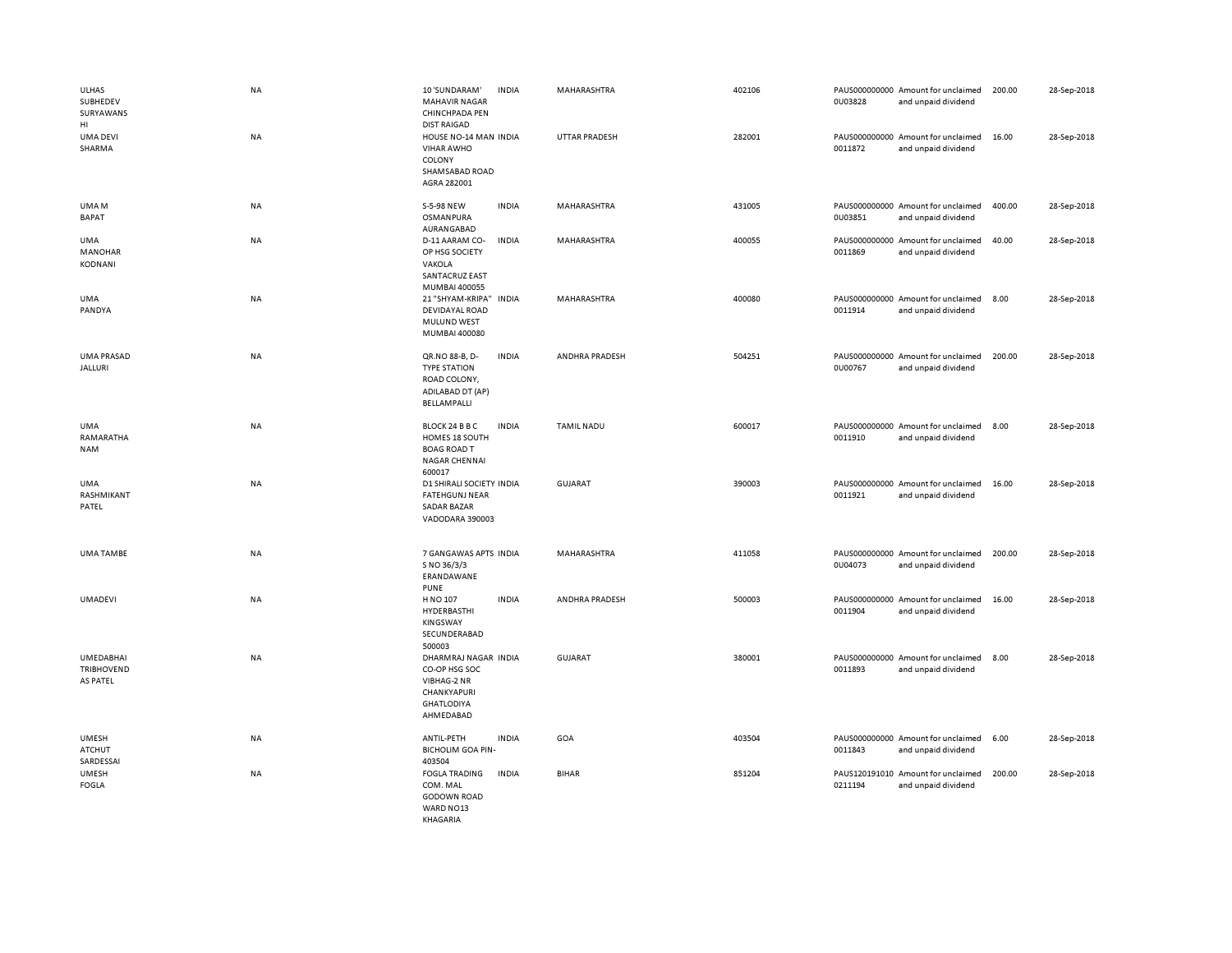| <b>UMESH NATH</b><br>MAHESHWAR                    | <b>NA</b>                    | C-25 INDUSTRIAL<br><b>ESTATE ALIGARH</b><br>202001                                                                                                                           | <b>INDIA</b> | <b>UTTAR PRADESH</b>  | 202001 | 0011870 | PAUS000000000 Amount for unclaimed<br>and unpaid dividend | 8.00  | 28-Sep-2018 |
|---------------------------------------------------|------------------------------|------------------------------------------------------------------------------------------------------------------------------------------------------------------------------|--------------|-----------------------|--------|---------|-----------------------------------------------------------|-------|-------------|
| UMESH R<br>KOTIAN                                 | <b>NA</b>                    | 25/400 SIDHARTH<br>NAGAR-4<br><b>ABHIMAN CO-OP</b><br>SOC LTD<br><b>GOREGAON WEST</b><br>MUMBAI 400002                                                                       | <b>INDIA</b> | <b>MAHARASHTRA</b>    | 400002 | 0011911 | PAUS000000000 Amount for unclaimed<br>and unpaid dividend | 8.00  | 28-Sep-2018 |
| <b>UMESH</b><br>RAIZADA                           | NA                           | <b>BHARATI NAGAR</b><br><b>MANIS ROAD</b><br>ALIGARH-202001                                                                                                                  | <b>INDIA</b> | <b>UTTAR PRADESH</b>  | 202001 | 0011853 | PAUS000000000 Amount for unclaimed<br>and unpaid dividend | 32.00 | 28-Sep-2018 |
| UNNITA<br><b>DINKARBHAI</b><br>DALAL              | NA                           | C/O BHARAT L<br>PARIKH BUNG NO 7<br><b>AAROHI BU-</b><br><b>NGLOWS NEAR</b><br>ASHWAMEGH 1<br>B/H P & T COMPL-<br>EX 132 RING ROAD<br>SATELLITE ROAD<br>AHMEDAB-AD<br>380015 | <b>INDIA</b> | <b>GUJARAT</b>        | 380015 | 0011912 | PAUS000000000 Amount for unclaimed<br>and unpaid dividend | 16.00 | 28-Sep-2018 |
| UPENDRA<br>HARIPRASAD<br>BHATT                    | <b>NA</b>                    | <b>TANNA BUILDING</b><br><b>STATION RD</b><br>AMRELI 364601                                                                                                                  | <b>INDIA</b> | <b>GUJARAT</b>        | 364601 | 0011845 | PAUS000000000 Amount for unclaimed<br>and unpaid dividend | 6.00  | 28-Sep-2018 |
| UPENDRAKU<br>MAR<br>MANHARLAL<br>SHAH             | NA                           | "MAHAVIR"<br>GAJARAWADI<br>ROAD OPP BHAT-<br><b>WADA BARODA</b><br>390001                                                                                                    | <b>INDIA</b> | <b>GUJARAT</b>        | 390001 | 0011826 | PAUS000000000 Amount for unclaimed<br>and unpaid dividend | 2.00  | 28-Sep-2018 |
| <b>URAMBATH</b><br><b>KRISHNAN</b><br><b>NAIR</b> | NA                           | ROOM NO 5<br>MOHAN VILLA J P<br><b>NAGAR GOREGAON</b><br>(EAST) MUMBAI-<br>400063                                                                                            | <b>INDIA</b> | MAHARASHTRA           | 400063 | 0011832 | PAUS000000000 Amount for unclaimed<br>and unpaid dividend | 6.00  | 28-Sep-2018 |
| URMIL<br>CHATRATH                                 | CHANDRA<br>KUMAR<br>CHATRATH | 130 DASHERA<br>MAIDAN UJJAIN<br>MP                                                                                                                                           | <b>INDIA</b> | <b>MADHYA PRADESH</b> | 456010 | 5382466 | PAUSIN3011271 Amount for unclaimed<br>and unpaid dividend | 82.00 | 28-Sep-2018 |
| URMILA<br><b>BALMUKUND</b><br>SHAH                | <b>NA</b>                    | SULTANPURA<br><b>ADHYARU'S POLE</b><br>BARODA-390001                                                                                                                         | <b>INDIA</b> | <b>GUJARAT</b>        | 390001 | 0011828 | PAUS000000000 Amount for unclaimed<br>and unpaid dividend | 2.00  | 28-Sep-2018 |
| <b>URMILA DEVI</b>                                | NA                           | C/O SMT PREM<br><b>KAPOOR AHUJA</b><br>RADIOS 215 OKHLA<br><b>INDUSTRIAL</b><br><b>ESTATE NEW DELHI-</b><br>110020                                                           | <b>INDIA</b> | DELHI                 | 110020 | 0011886 | PAUS000000000 Amount for unclaimed<br>and unpaid dividend | 8.00  | 28-Sep-2018 |
| <b>URMILA</b><br>KANAIYALAL<br>SHAH               | NA                           | 4/16 PROFESSOR<br><b>BLOCK SIX</b><br><b>BUNGALOWS NR ST</b><br><b>BUS STAND</b><br>VALLABH<br>VIDYANAGAR<br>388120                                                          | <b>INDIA</b> | <b>GUJARAT</b>        | 388120 | 0011834 | PAUS000000000 Amount for unclaimed<br>and unpaid dividend | 32.00 | 28-Sep-2018 |
| URMILA<br>KANTILAL<br>LODAYA                      | <b>NA</b>                    | C/O THE SWASTIK<br><b>JANATA SAHAKARI</b><br><b>BANK LTD 502</b><br><b>KALBADEVI ROAD</b><br>MUMBAI-400002                                                                   | <b>INDIA</b> | MAHARASHTRA           | 400002 | 0011879 | PAUS000000000 Amount for unclaimed<br>and unpaid dividend | 8.00  | 28-Sep-2018 |
| URMILA<br>RATILAL<br>SHAH                         | NA                           | II-B WEST VIEW 309 INDIA<br>S V ROAD<br>SANTACRUZ (W)<br>MUMBAI-400054                                                                                                       |              | MAHARASHTRA           | 400054 | 0011881 | PAUS000000000 Amount for unclaimed<br>and unpaid dividend | 18.00 | 28-Sep-2018 |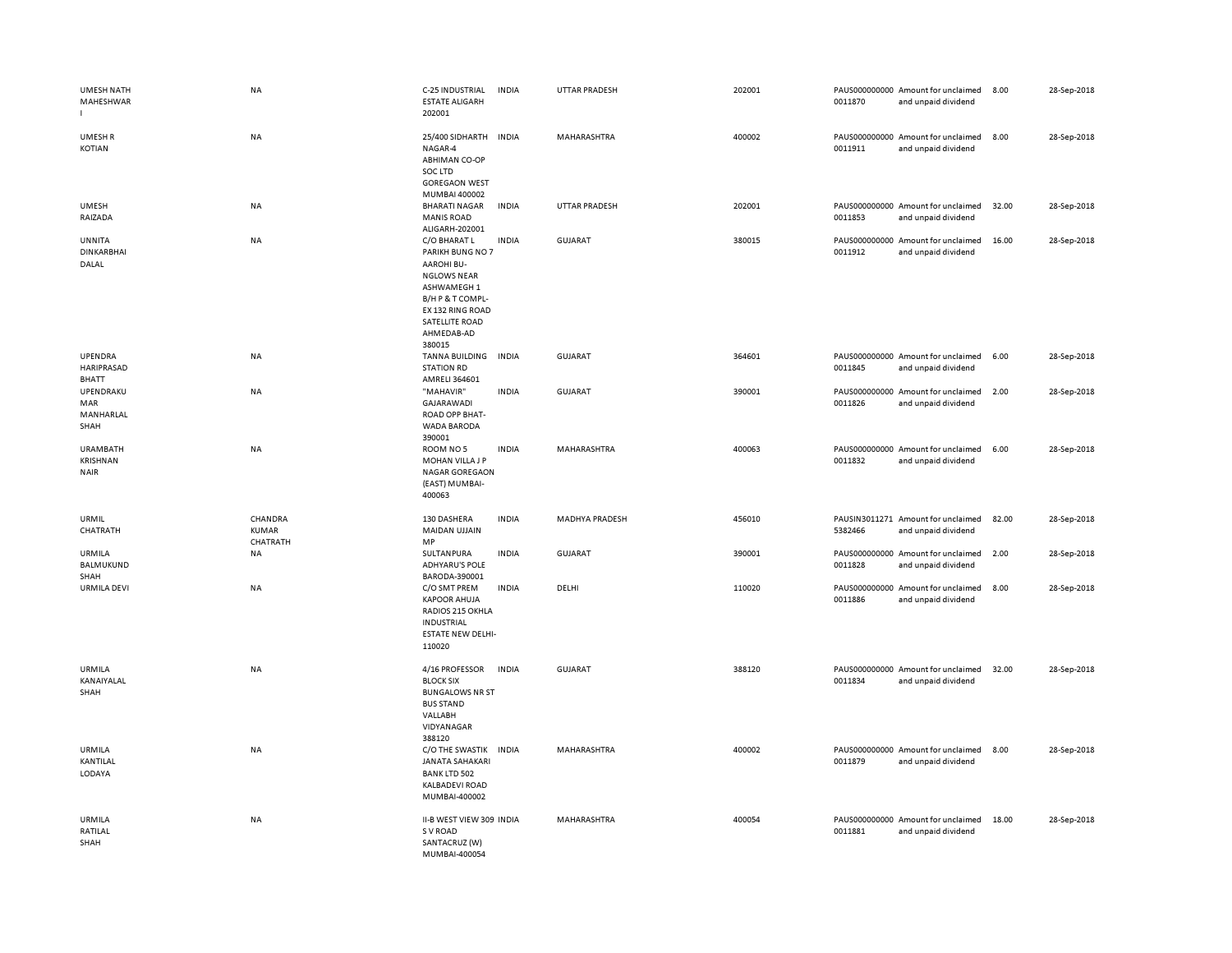| URMILABEN<br>RAOJIBHAI<br>PATEL              | <b>NA</b>        | C/O KASHIBHAI<br>RAOJIBHAI PATEL<br><b>CHOKSHI BAZAR</b><br><b>BEHIND POST</b><br>OFFICE POST<br>PADRA-391440              | <b>INDIA</b> | <b>GUJARAT</b>       | 391440 | 0011827                  | PAUS000000000 Amount for unclaimed<br>and unpaid dividend | 2.00  | 28-Sep-2018 |
|----------------------------------------------|------------------|----------------------------------------------------------------------------------------------------------------------------|--------------|----------------------|--------|--------------------------|-----------------------------------------------------------|-------|-------------|
| URMILABEN<br>SANMUKHBH<br>AI SONI            | <b>NA</b>        | FB/122 ALEMBIC<br><b>COLONY B/H</b><br><b>BHAILAL AMIN</b><br><b>HOSPITAL BARODA</b><br>390003                             | <b>INDIA</b> | <b>GUJARAT</b>       | 390003 | 0011823                  | PAUS000000000 Amount for unclaimed<br>and unpaid dividend | 2.00  | 28-Sep-2018 |
| URMILABEN<br><b>VINOOBHAI</b><br>PATEL       | <b>NA</b>        | <b>GUNDA FALIA</b><br>RAJMAHAL ROAD<br>BARODA-390001                                                                       | <b>INDIA</b> | <b>GUJARAT</b>       | 390001 | 0011847                  | PAUS000000000 Amount for unclaimed<br>and unpaid dividend | 6.00  | 28-Sep-2018 |
| URMILADEVI<br><b>KRISHNAGOP</b><br>AL MISHRA | <b>NA</b>        | BEHIND TR PATEL INDIA<br>VIDHAYALAYA<br>SARDARNAGAR<br><b>BARODA 390002</b>                                                |              | GUJARAT              | 390002 | 0011905                  | PAUS000000000 Amount for unclaimed<br>and unpaid dividend | 2.00  | 28-Sep-2018 |
| URVASHIBEN<br>PRAVINKUM<br>AR MEHTA          | NA               | 16 NAVNATH<br>SOCIETY 'SHRI<br>SHAKTI KRUPA' OPP<br><b>ELECTRIC STATION</b><br><b>TARSALI ROAD</b><br><b>BARODA 390001</b> | <b>INDIA</b> | GUJARAT              | 390001 | 0011848                  | PAUS000000000 Amount for unclaimed<br>and unpaid dividend | 2.00  | 28-Sep-2018 |
| <b>USHA</b><br>AGARWAL                       | <b>NA</b>        | FD-54 HAL FLATS<br>OLD CHENNAI<br>ROAD BANGALORE<br>560093                                                                 | <b>INDIA</b> | KARNATAKA            | 560093 | 0011863                  | PAUS000000000 Amount for unclaimed<br>and unpaid dividend | 16.00 | 28-Sep-2018 |
| USHA ANAND                                   | <b>NA</b>        | J-33 PASCHIM<br>VIHAR NEW DELHI-<br>110063                                                                                 | <b>INDIA</b> | DELHI                | 110063 | 0011896                  | PAUS000000000 Amount for unclaimed<br>and unpaid dividend | 24.00 | 28-Sep-2018 |
| <b>USHA</b><br>BALKRISHNA<br>GOSAVI          | NA               | 107 BHAGYODAYA INDIA<br>TOWER-1<br>PASHABHAI PARK<br><b>RACE COURSE</b><br>VADODARA                                        |              | <b>GUJARAT</b>       | 390007 | 0040570                  | PAUS130167000 Amount for unclaimed<br>and unpaid dividend | 12.00 | 28-Sep-2018 |
| <b>USHA</b><br>BANSAL                        | <b>RP BANSAL</b> | J 74 SECTOR 25<br>JALVAYU VIHAR<br><b>NOIDA</b>                                                                            | <b>INDIA</b> | <b>UTTAR PRADESH</b> | 201301 | PAUSIN3015491<br>5650851 | Amount for unclaimed<br>and unpaid dividend               | 32.00 | 28-Sep-2018 |
| <b>USHA</b><br>CHADHA                        | NA               | 13/28 WEST PATEL INDIA<br>NAGAR NEW DELHI-<br>110008                                                                       |              | DELHI                | 110008 | 0011888                  | PAUS000000000 Amount for unclaimed<br>and unpaid dividend | 8.00  | 28-Sep-2018 |
| <b>USHA GOYAL</b>                            | <b>NA</b>        | $C/O$ M/S<br>MOOLCHAND &<br>SONS 131 COTTON<br><b>STREET 2ND FLR</b><br>ROOM NO6<br>CALCUTTA 700007                        | <b>INDIA</b> | <b>WEST BENGAL</b>   | 700007 | 0011876                  | PAUS000000000 Amount for unclaimed<br>and unpaid dividend | 24.00 | 28-Sep-2018 |
| USHA IYER                                    | <b>NA</b>        | NO 48 JYOTI<br><b>KALASH SOCIETY</b><br>SATTELITE NAGAR<br>AHMEDABAD-<br>380015                                            | <b>INDIA</b> | GUJARAT              | 380015 | 0011857                  | PAUS000000000 Amount for unclaimed<br>and unpaid dividend | 8.00  | 28-Sep-2018 |
| USHA J<br>SACHDE                             | <b>NA</b>        | 20/B<br>CHANDANMAHAL<br><b>3RD FLOOR VALJI</b><br>LADHA ROAD<br>MULUND WEST<br>MUMBAL400080                                | <b>INDIA</b> | MAHARASHTRA          | 400080 | 0011931                  | PAUS000000000 Amount for unclaimed<br>and unpaid dividend | 32.00 | 28-Sep-2018 |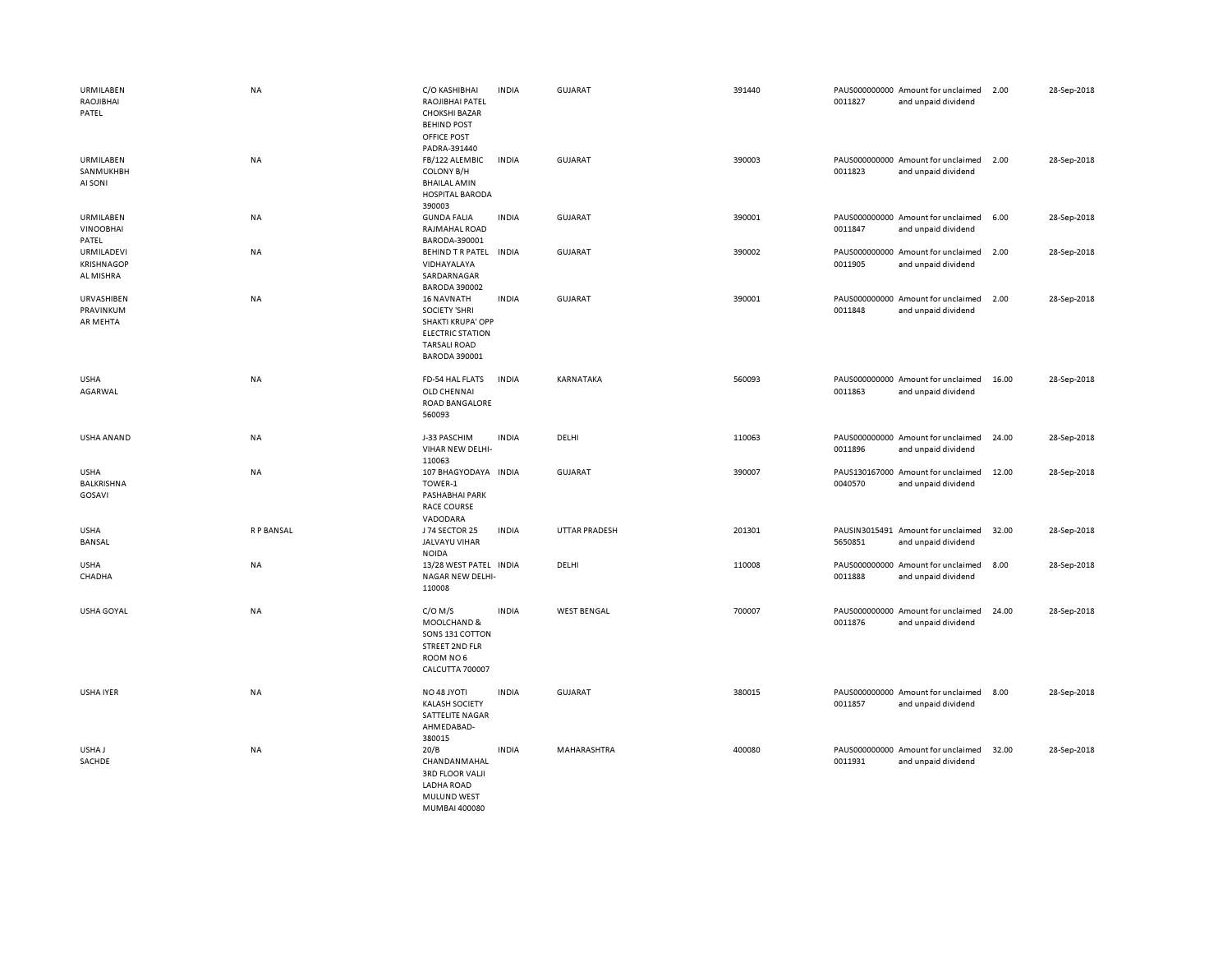| <b>USHA</b><br>JAGAJIVAN<br>RUPAREL        | <b>NA</b>                 | C/O J R RUPAREL G INDIA<br>E B COLONY<br>QUATER NO C-2<br>PORBANDAR-<br>360575                                                       | <b>GUJARAT</b>       | 360575 | PAUS000000000 Amount for unclaimed<br>0011858 | and unpaid dividend | 8.00   | 28-Sep-2018 |
|--------------------------------------------|---------------------------|--------------------------------------------------------------------------------------------------------------------------------------|----------------------|--------|-----------------------------------------------|---------------------|--------|-------------|
| <b>USHA</b><br><b>KAPOOR</b>               | <b>NA</b>                 | BLOCK DA FLAT NO INDIA<br>11-B HARI NAGAR<br><b>NR CLOCK TOWER</b><br><b>NEW DELHI 110064</b>                                        | DELHI                | 110064 | PAUS000000000 Amount for unclaimed<br>0011906 | and unpaid dividend | 8.00   | 28-Sep-2018 |
| <b>USHA</b><br><b>KAPOOR</b>               | NA                        | E-19 SECTOR-9<br><b>INDIA</b><br><b>NEW VIJAY NAGAR</b><br><b>GHAZIABAD U P</b><br>201009                                            | <b>UTTAR PRADESH</b> | 201009 | PAUS000000000 Amount for unclaimed<br>0011883 | and unpaid dividend | 16.00  | 28-Sep-2018 |
| <b>USHA</b><br><b>KAPOOR</b>               | <b>NA</b>                 | BLOCK DA FLAT NO INDIA<br>11-B HARI NAGAR<br>(NEAR CLOCK<br><b>TOWER) NEW</b><br>DELHI-110064                                        | DELHI                | 110064 | PAUS000000000 Amount for unclaimed<br>0011885 | and unpaid dividend | 8.00   | 28-Sep-2018 |
| <b>USHA</b><br>KATHURIA                    | NA                        | 7814 RAM GALI R A INDIA<br>ROAD 7814-RAM<br><b>GALI R A ROAD</b><br>DELHI-110007                                                     | DELHI                | 110007 | PAUS000000000 Amount for unclaimed<br>0011891 | and unpaid dividend | 8.00   | 28-Sep-2018 |
| <b>USHA</b><br>KIRTIKUMAR<br><b>SHROFF</b> | NA                        | 85 WALKESHWAR<br><b>INDIA</b><br><b>ROAD SMRUTI</b><br><b>BLDG NEAR WHITE</b><br>HOUSE MUMBAI-<br>400006                             | MAHARASHTRA          | 400006 | PAUS000000000 Amount for unclaimed<br>0011819 | and unpaid dividend | 6.00   | 28-Sep-2018 |
| USHA LAL                                   | HAR<br><b>KRISHAN LAL</b> | 3/8, SARVARRIYA<br><b>INDIA</b><br>VIHAR NEW DELHI                                                                                   | DELHI                | 110016 | PAUS000000000 Amount for unclaimed<br>0012540 | and unpaid dividend | 16.00  | 28-Sep-2018 |
|                                            |                           |                                                                                                                                      |                      |        |                                               |                     |        |             |
| <b>USHA</b><br>NARANG                      | <b>NA</b>                 | S N S PLAZA 1ST<br><b>INDIA</b><br>FLOOR NO 41<br>KUMARAKRUPA-<br>RD SHIVANANDA<br><b>CIRCLE</b><br><b>BANGALORE</b><br>$560001 - -$ | KARNATAKA            | 560001 | PAUS000000000 Amount for unclaimed<br>0011895 | and unpaid dividend | 8.00   | 28-Sep-2018 |
| <b>USHA</b><br>RAMESH<br><b>KANSARA</b>    | NA                        | C/53<br><b>INDIA</b><br>KANYAKUMARI M V<br><b>ROAD ANDHERI</b><br><b>EAST MUMBAI</b><br>400069                                       | MAHARASHTRA          | 400069 | PAUS000000000 Amount for unclaimed<br>0011927 | and unpaid dividend | 166.00 | 28-Sep-2018 |
| <b>USHA RANI</b>                           | NA                        | E/414 GOVT<br><b>INDIA</b><br><b>QUARTERS DEV</b><br><b>NAGAR KAROL</b><br><b>BAGH NEW DELHI</b>                                     | DELHI                | 110005 | PAUS000000000 Amount for unclaimed<br>0011890 | and unpaid dividend | 8.00   | 28-Sep-2018 |
| <b>USHA RANI</b><br>NANDA                  | NA                        | 110005<br>C/O J.D.MODI, H-<br><b>INDIA</b><br>17/139, SECTOR 7,<br>ROHINI DELHI-<br>110085                                           | DELHI                | 110085 | PAUS000000000 Amount for unclaimed<br>0011868 | and unpaid dividend | 8.00   | 28-Sep-2018 |
| <b>USHA</b><br>SHARMA                      | <b>NA</b>                 | F-208 PANDAV<br><b>INDIA</b><br>NAGAR SAMASPUR<br>ROAD PATPARGANJ<br>DELHI-110092                                                    | DELHI                | 110092 | PAUS000000000 Amount for unclaimed<br>0011902 | and unpaid dividend | 8.00   | 28-Sep-2018 |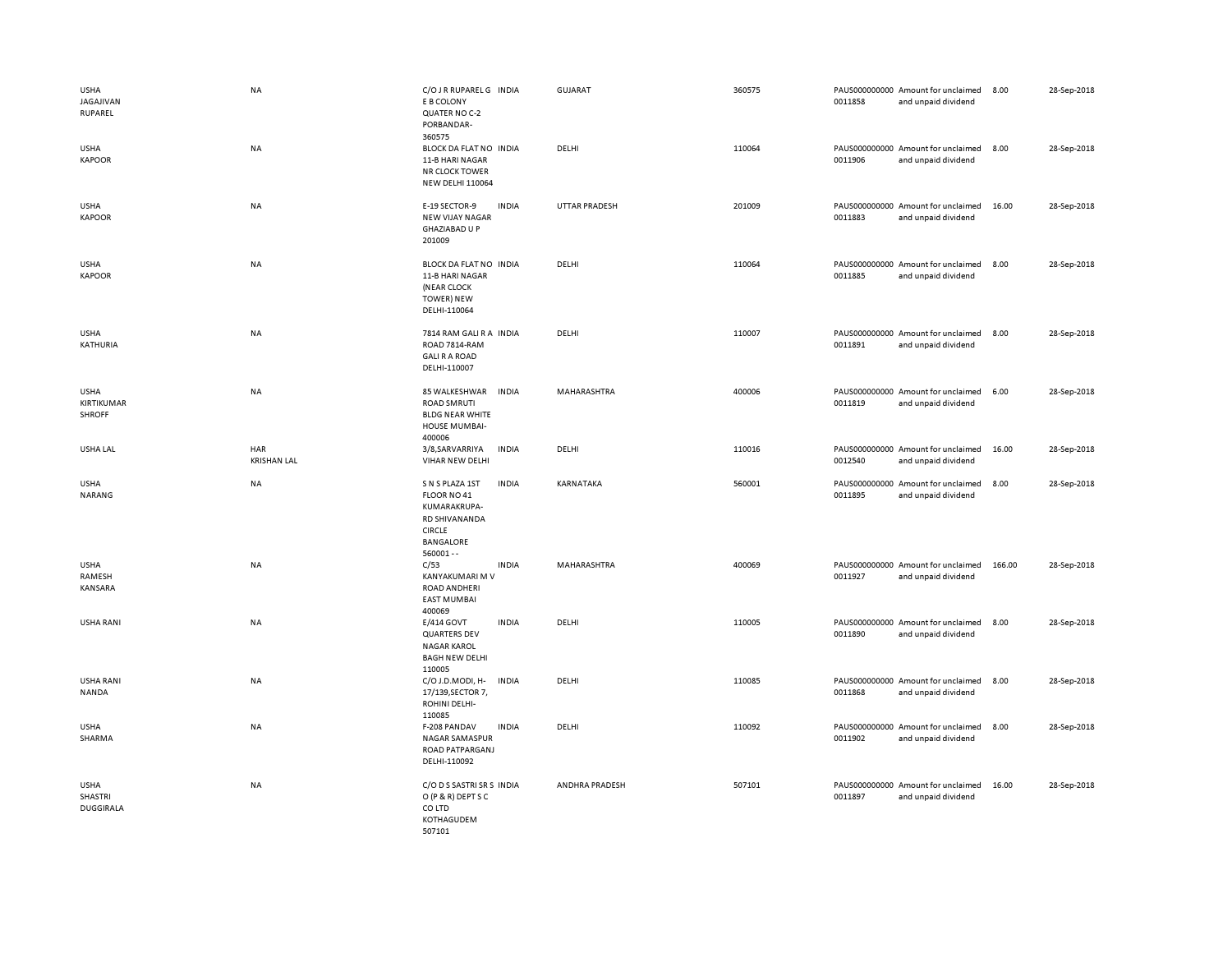| <b>USHABEN</b><br>RAMANBHAI<br>PATEL           | <b>NA</b>                | C/O RAMANBHAIS INDIA<br>PATEL SHIYA PURA<br>RAOPURA BARODA-<br>390001                                                                                |              | GUJARAT              | 390001 | 0011900                  | PAUS000000000 Amount for unclaimed<br>and unpaid dividend | 2.00   | 28-Sep-2018 |
|------------------------------------------------|--------------------------|------------------------------------------------------------------------------------------------------------------------------------------------------|--------------|----------------------|--------|--------------------------|-----------------------------------------------------------|--------|-------------|
| <b>USHABEN</b><br>RATILAL<br>PARMAR            | <b>NA</b>                | NIRMALA COLONY INDIA<br>NEW YARD D'<br><b>CABIN BARODA-</b><br>390002                                                                                |              | <b>GUJARAT</b>       | 390002 | 0011851                  | PAUS000000000 Amount for unclaimed<br>and unpaid dividend | 32.00  | 28-Sep-2018 |
| <b>USHANATH K</b>                              | NA                       | 6/1 5TH CROSS -<br><b>DINNUR</b><br>RABINDRANATH<br><b>TAGORE NAGAR</b><br><b>BANGALORE</b>                                                          | <b>INDIA</b> | KARNATAKA            | 560032 | PAUS000000000<br>0U00296 | Amount for unclaimed<br>and unpaid dividend               | 80.00  | 28-Sep-2018 |
| <b>USMANBHAI</b><br><b>GABUBHAI</b><br>MANSURI | NA                       | RAJMAHAL ROAD,<br>KHANDERAO<br><b>MARKET KHADIA</b><br>POLE NO.1<br>VADODARA-390001                                                                  | <b>INDIA</b> | GUJARAT              | 390001 | 0011824                  | PAUS000000000 Amount for unclaimed<br>and unpaid dividend | 2.00   | 28-Sep-2018 |
| UTTAM<br><b>NAMAJI</b><br><b>BHOSALE</b>       | NA                       | SPECIAL ENGG PVT INDIA<br>LTD JETEX<br>COMPOUND<br>PRATAPPURA<br><b>HALOL DIST</b><br>PANCHMAHAL                                                     |              | GUJARAT              | 390003 | 0011852                  | PAUS000000000 Amount for unclaimed<br>and unpaid dividend | 2.00   | 28-Sep-2018 |
| <b>UTTAMCHAN</b><br>D DEVCHAND<br>SANKHESRA    | NA                       | C/O AMAR<br><b>FERTILISER OPP</b><br>TALUKA K V SANGH<br><b>IDAR DIST</b><br>SABARKATHA PIN-<br>383430                                               | <b>INDIA</b> | <b>GUJARAT</b>       | 383430 | 0011850                  | PAUS000000000 Amount for unclaimed<br>and unpaid dividend | 16.00  | 28-Sep-2018 |
| v<br>ANNAPURNA                                 | NA                       | 1882 C MAIN ROAD INDIA<br><b>JAYANAGAR IX</b><br><b>BLOCK BANGALORE-</b><br>560069                                                                   |              | KARNATAKA            | 560069 | 0012089                  | PAUS000000000 Amount for unclaimed<br>and unpaid dividend | 8.00   | 28-Sep-2018 |
| $\vee$<br>BALAKRISHN<br>AN NAIR                | К<br>VELAYUDHA<br>N NAIR | MUTHIRAPARAMBI INDIA<br>L HOUSE<br>THAMMANAM PO<br>КОСНІ КОСНІ                                                                                       |              | KERALA               | 682032 | 8759751                  | PAUSIN3013301 Amount for unclaimed<br>and unpaid dividend | 16.00  | 28-Sep-2018 |
| v<br>DHARMARAJ                                 | NA                       | S/O M VEERA<br>SAMY PLOT NO 18<br><b>DOOR NO 517</b><br><b>VEERA ILLAM</b><br>CHIDAM BARAM<br>NAGAR<br>MATHUR, PUDUKKO<br>TTAI DIST.,<br>TAMILNADU   | <b>INDIA</b> | <b>UTTAR PRADESH</b> | 281001 | 0V04197                  | PAUS000000000 Amount for unclaimed<br>and unpaid dividend | 200.00 | 28-Sep-2018 |
| V EBENEZER<br>PAUL                             | NA                       | <b>INCOME TAX</b><br><b>INSPECTOR TAX</b><br><b>RECOVERY OFFICE</b><br><b>BANK OF BARODA</b><br><b>BUILDINGS</b><br>COIMBATORE-<br>641018            | <b>INDIA</b> | <b>TAMIL NADU</b>    | 641018 | 0012094                  | PAUS000000000 Amount for unclaimed<br>and unpaid dividend | 8.00   | 28-Sep-2018 |
| $\vee$<br>JAYARAMAN                            | NA                       | <b>IRS PROJECT</b><br>MANAGEMENT<br>OFFICE 4TH FLOOR<br><b>ISRO SATELLITE</b><br><b>CENTRE AIRPORT</b><br>ROAD VIMANPURA<br>P O BANGALORE-<br>560017 | <b>INDIA</b> | KARNATAKA            | 560017 | 0012090                  | PAUS000000000 Amount for unclaimed<br>and unpaid dividend | 8.00   | 28-Sep-2018 |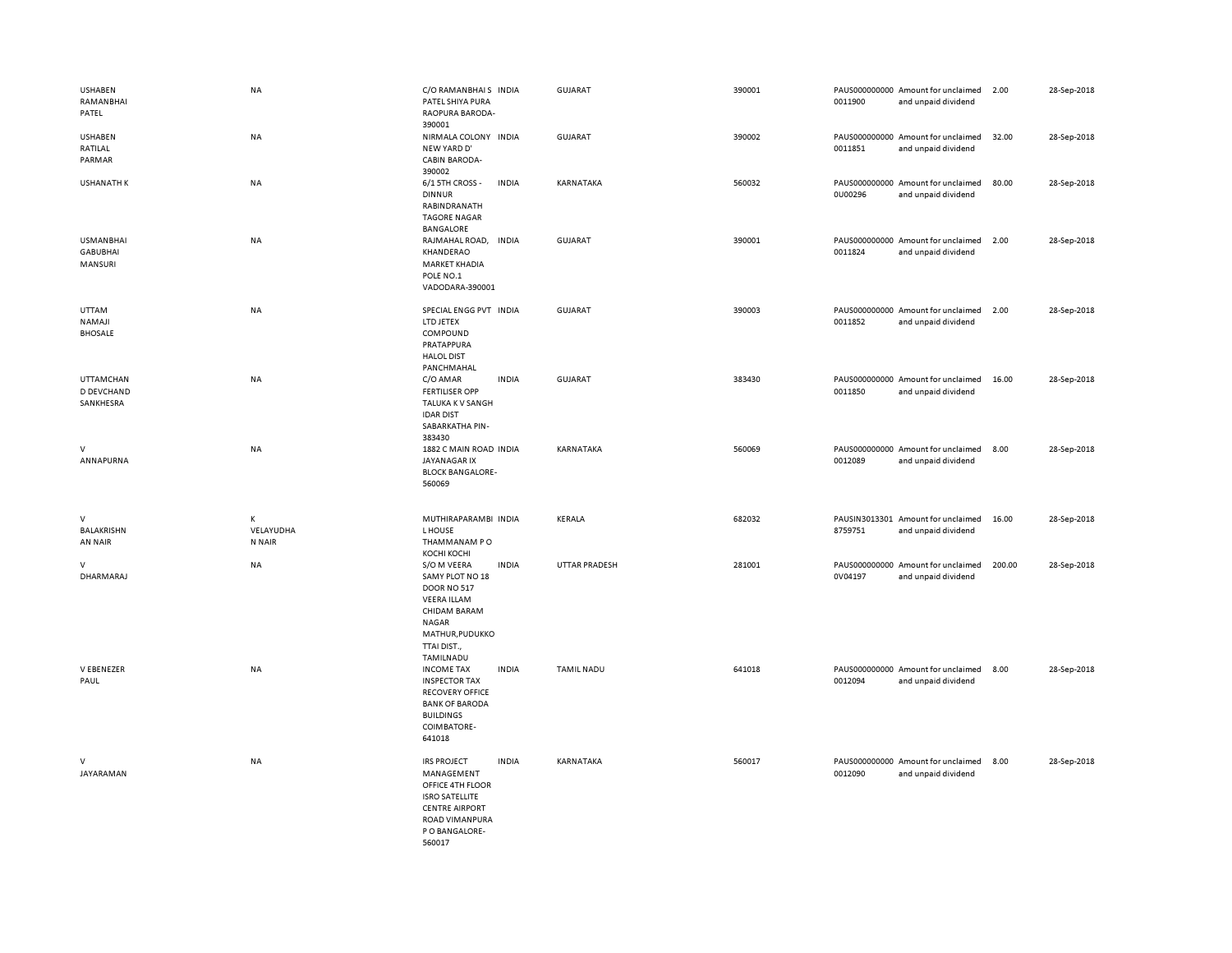| V K PRABHU                       | <b>NA</b> | 14/17C DUKKARA<br>OFFICE ROAD<br><b>TATABAD</b><br>COIMBATORE-                                                  | <b>INDIA</b> | <b>TAMIL NADU</b> | 641012 | 0012057 | PAUS000000000 Amount for unclaimed<br>and unpaid dividend | 6.00   | 28-Sep-2018 |
|----------------------------------|-----------|-----------------------------------------------------------------------------------------------------------------|--------------|-------------------|--------|---------|-----------------------------------------------------------|--------|-------------|
| V K PRABHU                       | NA        | 641012<br>NO 1 (133/1) 5TH<br>CROSS, 3RD O ROAD<br>PAPATH<br>LAYOUT, KASTURI<br><b>NAGAR</b>                    | <b>INDIA</b> | KARNATAKA         | 560016 | 0V03505 | PAUS000000000 Amount for unclaimed<br>and unpaid dividend | 200.00 | 28-Sep-2018 |
| $\vee$<br>LAKSHMANA<br>N         | NA        | BANGALORE<br>C/O INDOFAB D-<br>31,32 DEVELOPED<br>PLOT ESTATE<br>THUVAKUDI TRICHY                               | <b>INDIA</b> | <b>TAMIL NADU</b> | 620015 | 0V04211 | PAUS000000000 Amount for unclaimed<br>and unpaid dividend | 200.00 | 28-Sep-2018 |
| VN<br>RAMASWAM<br>Y              | NA        | 3-6-294/A/10<br>HYDERGUDA<br>HYDERABAD                                                                          | <b>INDIA</b> | ANDHRA PRADESH    | 500029 | 0012210 | PAUS000000000 Amount for unclaimed<br>and unpaid dividend | 16.00  | 28-Sep-2018 |
| $\vee$<br>NARAYANAN              | NA        | 500029<br>19/20 KADAI<br>VEEDHI<br><b>KADAMBAR KOIL</b><br>KULITHALAI PIN-<br>639104                            | <b>INDIA</b> | <b>TAMIL NADU</b> | 639104 | 0012050 | PAUS000000000 Amount for unclaimed<br>and unpaid dividend | 10.00  | 28-Sep-2018 |
| V P<br>SETHUMADH<br>AVAN         | <b>NA</b> | C/O DARSHAK LTD INDIA<br>32/77<br>CANNONSHED<br>ROAD ERNAKULAM<br>COCHIN-682011                                 |              | <b>KERALA</b>     | 682011 | 0012059 | PAUS000000000 Amount for unclaimed<br>and unpaid dividend | 2.00   | 28-Sep-2018 |
| V P SHAH                         | <b>NA</b> | 506 GOLDEN<br>APARTMENT 4TH<br><b>FLOOR</b><br>SUBHANPURA<br><b>RACE COURSE</b><br><b>ROAD BARODA</b><br>390007 | <b>INDIA</b> | <b>GUJARAT</b>    | 390007 | 0012061 | PAUS000000000 Amount for unclaimed<br>and unpaid dividend | 116.00 | 28-Sep-2018 |
| V P VASWANI                      | NA        | II-O-42 LAJPAT<br>NAGAR NEW DELHI<br>110024                                                                     | <b>INDIA</b> | DELHI             | 110024 | 0012299 | PAUS000000000 Amount for unclaimed<br>and unpaid dividend | 8.00   | 28-Sep-2018 |
| V P VASWANI                      | <b>NA</b> | II-O-42 LAJPAT<br>NAGAR NEW DELHI<br>110024                                                                     | <b>INDIA</b> | DELHI             | 110024 | 0012289 | PAUS000000000 Amount for unclaimed<br>and unpaid dividend | 8.00   | 28-Sep-2018 |
| V S CH<br>MANIKYARA<br>O PELLURI | NA        | $1 - 2 - 32$<br>SITHARAMPURAM<br>ONGOLE                                                                         | <b>INDIA</b> | ANDHRA PRADESH    | 523002 | 0V04745 | PAUS000000000 Amount for unclaimed<br>and unpaid dividend | 400.00 | 28-Sep-2018 |
| V S<br>KARKHANIS                 | <b>NA</b> | GOKHALENAGAR<br>RANANTHAPA<br>HYDERABAD-<br>500013                                                              | <b>INDIA</b> | ANDHRA PRADESH    | 500013 | 0012058 | PAUS000000000 Amount for unclaimed<br>and unpaid dividend | 6.00   | 28-Sep-2018 |
| V S<br>PADMAVATH<br>Y            | <b>NA</b> | PADMAVATHY<br>SUPER SPECIALITY<br><b>HOSPITAL GUNTUR</b>                                                        | <b>INDIA</b> | ANDHRA PRADESH    | 522001 | 0006669 | PAUSIN3003941 Amount for unclaimed<br>and unpaid dividend | 600.00 | 28-Sep-2018 |
| $\vee$<br>SADAYAPILLA            | <b>NA</b> | SUNNAMBUMEDU INDIA<br>VILLAGE<br>KEELGOLAVEEDU<br>POST VANDAVASI<br><b>TALUK NORTH</b><br><b>ARCOT DIST</b>     |              | <b>TAMIL NADU</b> | 632503 | 0012060 | PAUS000000000 Amount for unclaimed<br>and unpaid dividend | 6.00   | 28-Sep-2018 |
| V SAMYUKTA                       | <b>NA</b> | 'SARADA PRASANT' INDIA<br>16-24-17 AKKENA<br>PRAGAD- AVAIN ST<br><b>OLD GUNTUR</b><br>GUNTUR-522001 - -         |              | ANDHRA PRADESH    | 522001 | 0012053 | PAUS000000000 Amount for unclaimed<br>and unpaid dividend | 82.00  | 28-Sep-2018 |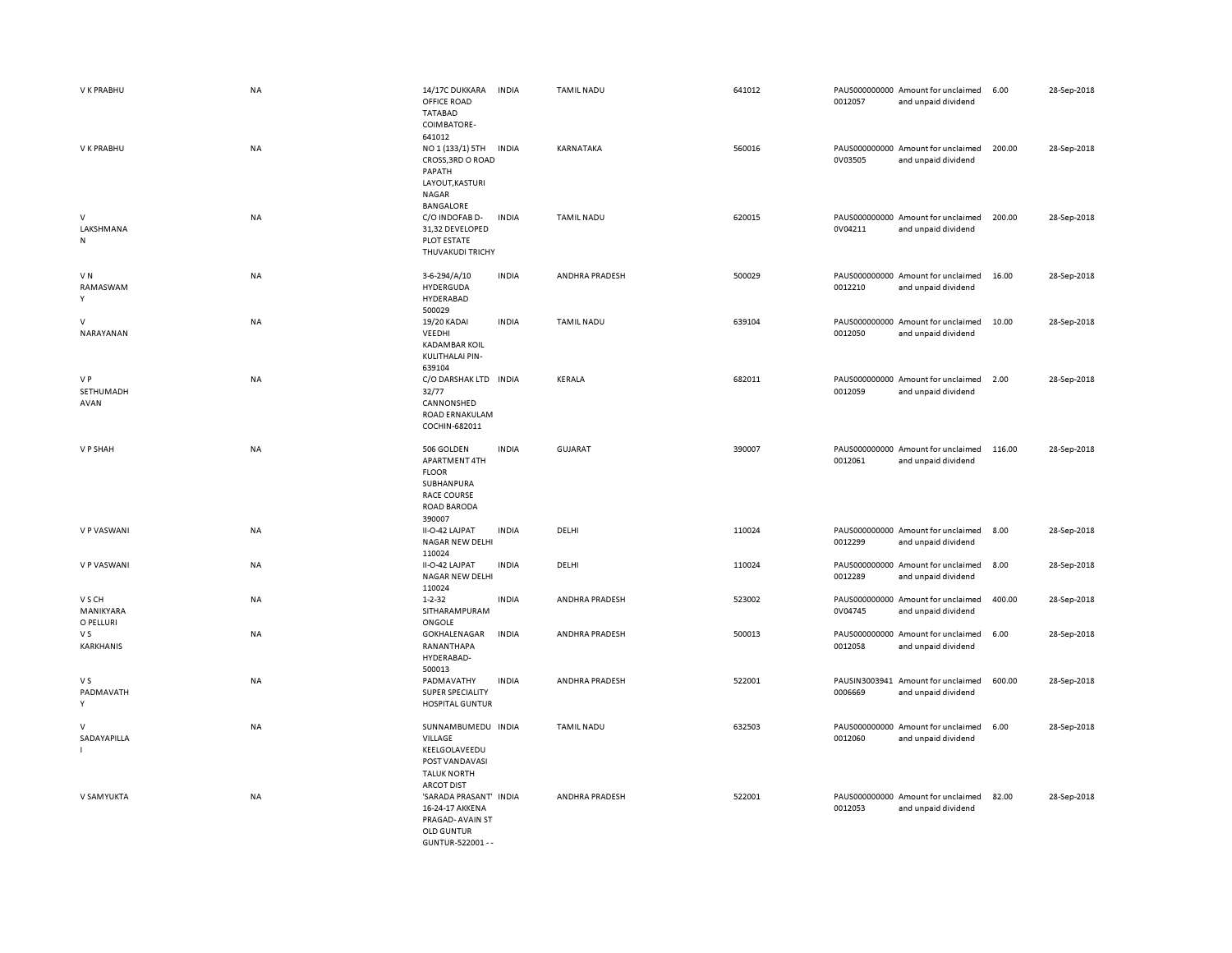| $\vee$<br>SEETHARAM<br>AN                | <b>NA</b> | NO 11 RESERVE<br>CHSL "PARAG"<br>CHANDAVARKAR<br><b>ROAD BORIVILI</b><br><b>WEST MUMBAI</b><br>400092                                 | <b>INDIA</b> | MAHARASHTRA       | 400092 | 0012109 | PAUS000000000 Amount for unclaimed<br>and unpaid dividend | 32.00  | 28-Sep-2018 |
|------------------------------------------|-----------|---------------------------------------------------------------------------------------------------------------------------------------|--------------|-------------------|--------|---------|-----------------------------------------------------------|--------|-------------|
| $\vee$<br>SIVARAMAKR<br><b>ISHNAN</b>    | <b>NA</b> | C/O M/S DARSHAK INDIA<br>LIMITED NO 1<br>ARULANANDA<br><b>MUDALI STREET</b><br>SANTHOME<br>CHENNAI 60000                              |              | <b>TAMIL NADU</b> | 600004 | 0012055 | PAUS000000000 Amount for unclaimed<br>and unpaid dividend | 2.00   | 28-Sep-2018 |
| $\vee$<br>VIJAYAKUMA<br>$\mathsf{R}$     | NA        | 11 E-2 " SAIKRIPA"<br><b>CANERY NAGAR KK</b><br><b>PUDUR</b><br>COIMBATORE                                                            | <b>INDIA</b> | <b>TAMIL NADU</b> | 641038 | 0V03039 | PAUS000000000 Amount for unclaimed<br>and unpaid dividend | 200.00 | 28-Sep-2018 |
| $\vee$<br>VIJAYALAKSH<br>MI              | <b>NA</b> | 134 PALANI ROAD<br><b>VENKATESA MILLS</b><br>POST UDAMALPET-<br>642128                                                                | <b>INDIA</b> | <b>TAMIL NADU</b> | 642128 | 0012095 | PAUS000000000 Amount for unclaimed<br>and unpaid dividend | 8.00   | 28-Sep-2018 |
| VADIBHAI<br>VALLABHDAS<br>PATEL          | NA        | 56 PRABHAKUNJ<br>SOCIETY GODHRA<br>389001                                                                                             | <b>INDIA</b> | <b>GUJARAT</b>    | 389001 | 0012047 | PAUS000000000 Amount for unclaimed<br>and unpaid dividend | 166.00 | 28-Sep-2018 |
| VADILAL<br>DAHYALAL<br>SHAH              | NA        | 10/1 GIRIRAJ<br>SOCIETY AGGAD<br>PANIGATE BARODA<br>390006                                                                            | <b>INDIA</b> | <b>GUJARAT</b>    | 390006 | 0011994 | PAUS000000000 Amount for unclaimed<br>and unpaid dividend | 2.00   | 28-Sep-2018 |
| VADILAL<br>MANILAL<br>PAREKH             | NA        | KUVERJI DEVSHI<br>CHAWL 2ND FL B S<br><b>ROAD OPP</b><br>ZARAPKAR SHOW<br>ROOM DADAR W<br><b>RLY MUMBAI</b><br>400028                 | <b>INDIA</b> | MAHARASHTRA       | 400028 | 0012176 | PAUS000000000 Amount for unclaimed<br>and unpaid dividend | 8.00   | 28-Sep-2018 |
| VAIDYANATH<br>AN<br>NARAYANAN            | NA        | FLAT NO 3 SPRING INDIA<br>FIELDS 25 FIRST<br><b>CROSS - STREET</b><br><b>KASTURBA NAGAR</b><br><b>ADAYAR CHENNAI</b><br>$60 - 0020 -$ |              | <b>TAMIL NADU</b> | 600020 | 0012162 | PAUS000000000 Amount for unclaimed<br>and unpaid dividend | 8.00   | 28-Sep-2018 |
| VAIDYANATH<br>AN <sub>S</sub>            | <b>NA</b> | ROOM NO. 214.<br>POST BOX NO. 47<br><b>XLERI POST</b><br>JAMSHEDPUR                                                                   | <b>INDIA</b> | <b>JHARKHAND</b>  | 831001 | 0S00244 | PAUS000000000 Amount for unclaimed<br>and unpaid dividend | 200.00 | 28-Sep-2018 |
| VAIDYANATH<br>AN<br>SEETHARAM<br>AN      | <b>NA</b> | TC NO 41/548<br>MALAMEL LANE III<br><b>PUTHEN STREET</b><br>TRIVANDRUM<br>695009                                                      | <b>INDIA</b> | KERALA            | 695009 | 0012093 | PAUS000000000 Amount for unclaimed<br>and unpaid dividend | 8.00   | 28-Sep-2018 |
| VAISHAL<br><b>BRAHMBHAT</b><br>T         | NA        | $12\,$<br>KASHIVISHVANATH<br><b>SOCNRSRPGR</b><br>NO 1 BARODA                                                                         | <b>INDIA</b> | GUJARAT           | 390004 | 0012312 | PAUS000000000 Amount for unclaimed<br>and unpaid dividend | 2.00   | 28-Sep-2018 |
| VAJINDER<br><b>KUMAR</b><br><b>GUPTA</b> | NA        | 26/22 VISHWAS<br>NAGAR GALI NO 12<br>SHAHDARA DELHI-<br>110032                                                                        | <b>INDIA</b> | DELHI             | 110032 | 0012116 | PAUS000000000 Amount for unclaimed<br>and unpaid dividend | 8.00   | 28-Sep-2018 |
| VALABOJU                                 | NA        | H NO 1-8-183/1<br>CHIKKADPALLY<br>HYDERARAD                                                                                           | <b>INDIA</b> | ANDHRA PRADESH    | 500020 | 0V03216 | PAUS000000000 Amount for unclaimed<br>and unpaid dividend | 300.00 | 28-Sep-2018 |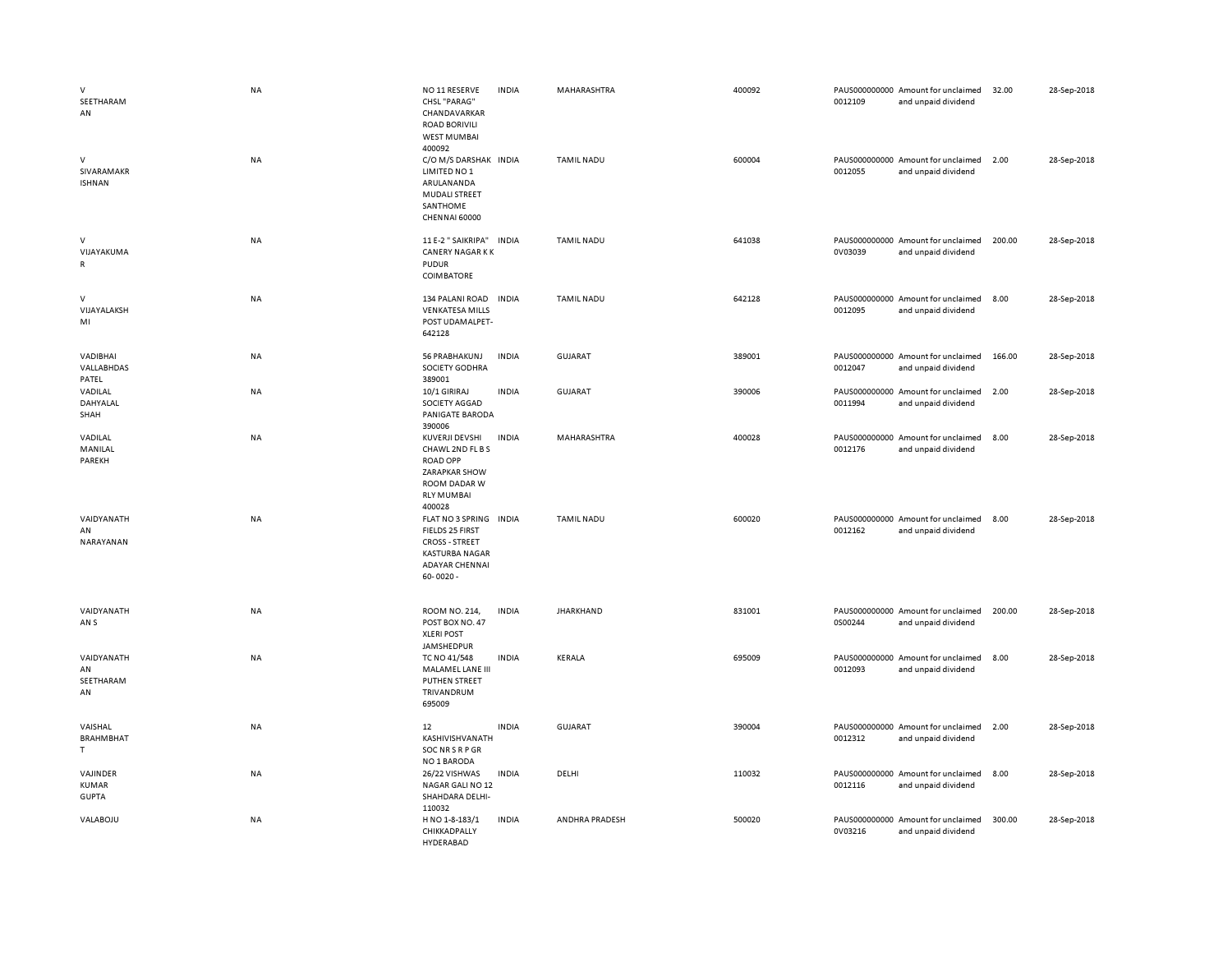| VALENTINE<br><b>JOSEPH</b><br>ALVES               | <b>NA</b> | C-37 NIRMALA<br>NIVAS AIMAI<br><b>MERVANJI ST</b><br>PAREL MUMBAI-<br>400012                                                                                | <b>INDIA</b> | MAHARASHTRA       | 400012 | 0012085 | PAUS000000000 Amount for unclaimed<br>and unpaid dividend | 8.00   | 28-Sep-2018 |
|---------------------------------------------------|-----------|-------------------------------------------------------------------------------------------------------------------------------------------------------------|--------------|-------------------|--------|---------|-----------------------------------------------------------|--------|-------------|
| <b>VALJI NANAJI</b><br>GANGAR                     | <b>NA</b> | <b>KUVERJI DEVSHI</b><br>CHAWL 2ND FL B S<br><b>ROAD OPP</b><br>ZARAPKAR SHOW<br>ROOM DADAR W<br><b>RLY MUMBAI</b><br>400028                                | <b>INDIA</b> | MAHARASHTRA       | 400028 | 0012175 | PAUS000000000 Amount for unclaimed<br>and unpaid dividend | 8.00   | 28-Sep-2018 |
| VALLABHDAS<br><b>GALABHAI</b><br>PATEL            | NA        | <b>GIN PLOT DHORAJI</b><br><b>DIST-RAJKOT PIN</b><br>360410                                                                                                 | <b>INDIA</b> | <b>GUJARAT</b>    | 360410 | 0011945 | PAUS000000000 Amount for unclaimed<br>and unpaid dividend | 16.00  | 28-Sep-2018 |
| VALLABHDAS<br>NARSIDAS<br><b>GHIYA</b>            | NA        | A 306 RIDHHI<br>SIDHHI APT 3RD<br>FLR RAJENDR-A<br><b>COMPLEX OPP</b><br>CORPORATION<br><b>BANK ANAND NA-</b><br><b>GAR DAHISAR EAST</b><br>MUMBAI 400068 - | <b>INDIA</b> | MAHARASHTRA       | 400068 | 0012285 | PAUS000000000 Amount for unclaimed<br>and unpaid dividend | 32.00  | 28-Sep-2018 |
| VAMAN<br>VENKATRAO<br>POTDAR                      | NA        | "MADHAV"<br><b>ADARSH NAGAR</b><br><b>HINDWADI</b><br>BELGAUM                                                                                               | <b>INDIA</b> | KARNATAKA         | 590001 | 0V00780 | PAUS000000000 Amount for unclaimed<br>and unpaid dividend | 800.00 | 28-Sep-2018 |
| VANAJAKSHI                                        | <b>NA</b> | VENKATESHA<br><b>ENTERPRISES 4TH</b><br>MAIN PJ<br><b>EXTENSION</b><br>DAVANGERE                                                                            | <b>INDIA</b> | KARNATAKA         | 577002 | 0V02573 | PAUS000000000 Amount for unclaimed<br>and unpaid dividend | 200.00 | 28-Sep-2018 |
| VANDANABE<br>N<br>SHAILESHKU<br><b>MAR SHUKLA</b> | NA        | 22 AKASHGANGA<br><b>BUNGLOWS B/H</b><br>ADISHVARNAGAR,<br><b>NIKOL ROAD</b><br>B/H,ST.MARRY<br>SCHOOL NARODA<br>AHMEDABAD                                   | <b>INDIA</b> | <b>GUJARAT</b>    | 382325 | 0065666 | PAUS120354000 Amount for unclaimed<br>and unpaid dividend | 550.00 | 28-Sep-2018 |
| VANIKUMARI<br>YERUBANDI                           | NA        | <b>DWARKA LODGE</b><br><b>MAIN ROAD</b><br>DWARAKANAGAR<br>VISAKHAPATNAM                                                                                    | <b>INDIA</b> | ANDHRA PRADESH    | 530016 | 0V04816 | PAUS000000000 Amount for unclaimed<br>and unpaid dividend | 300.00 | 28-Sep-2018 |
| VANLATA<br>ASHWIN<br>PATEL                        | NA        | $C/O$ M/S G T<br><b>BROTHERS</b><br>KHUSHBOO<br><b>CORNER 56</b><br>VISHWAS COLONY<br><b>ALKAPURI BARODA</b><br>390005                                      | <b>INDIA</b> | <b>GUJARAT</b>    | 390005 | 0011996 | PAUS000000000 Amount for unclaimed<br>and unpaid dividend | 50.00  | 28-Sep-2018 |
| <b>VANLILAR</b><br>PATEL                          | NA        | B/29 ALEMBIC<br><b>COLONY BARODA</b><br>390003                                                                                                              | <b>INDIA</b> | GUJARAT           | 390003 | 0012306 | PAUS000000000 Amount for unclaimed<br>and unpaid dividend | 16.00  | 28-Sep-2018 |
| VARADRAJ<br>AGARKHED                              | <b>NA</b> | DR V H AGARKHED INDIA<br>H NO 1136 TILAK<br>ROAD GODBOLE<br>MALA BIJAPUR                                                                                    |              | KARNATAKA         | 586101 | 0V02490 | PAUS000000000 Amount for unclaimed<br>and unpaid dividend | 300.00 | 28-Sep-2018 |
| VARKADI<br>VASUDEVA<br>RAO                        | NA        | NO-1 GOPAL<br><b>KRISHNA STREET T</b><br>NAGAR CHENNAI<br>600017                                                                                            | <b>INDIA</b> | <b>TAMIL NADU</b> | 600017 | 0012118 | PAUS000000000 Amount for unclaimed<br>and unpaid dividend | 8.00   | 28-Sep-2018 |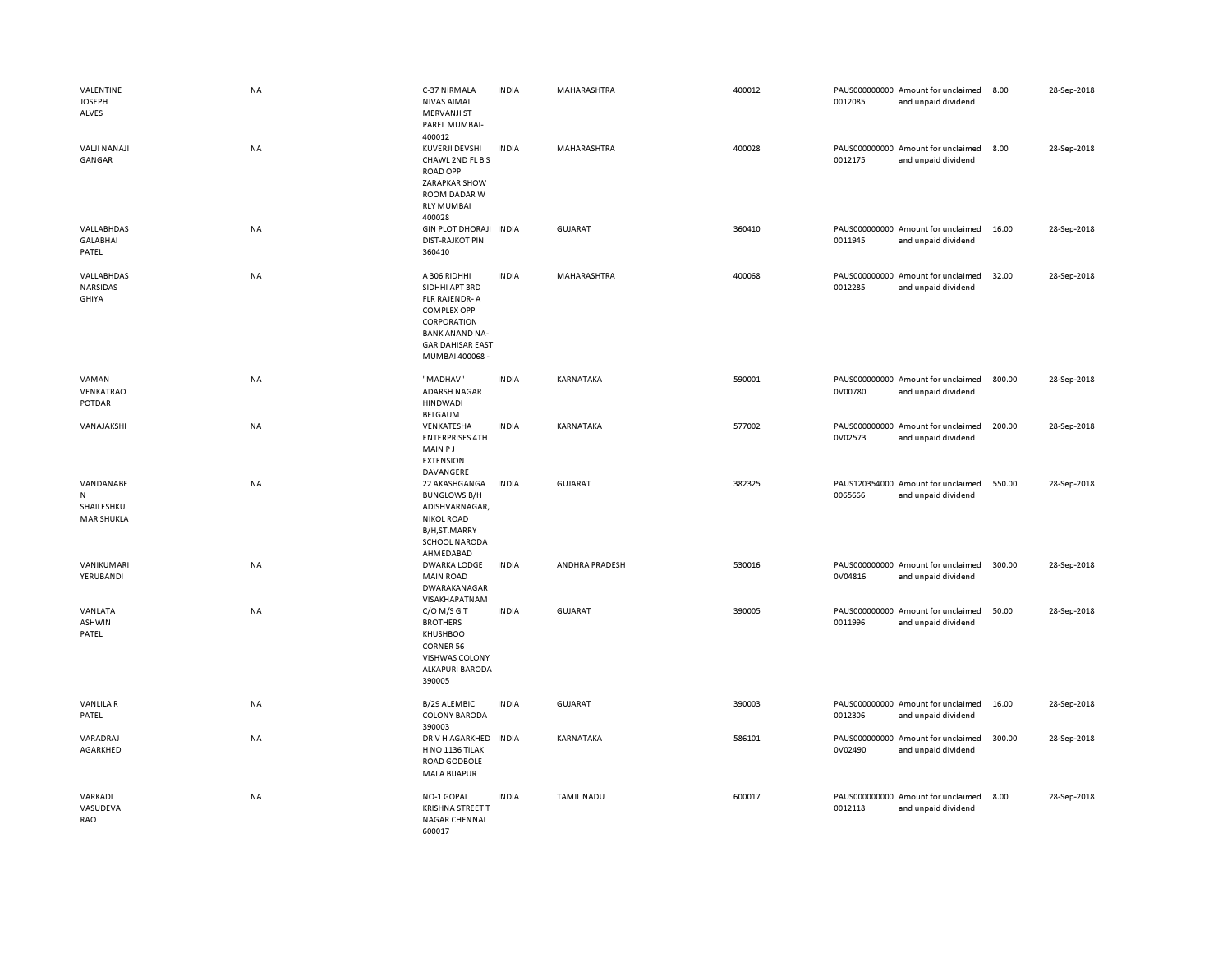| VARSHA S<br>MUNDLE                            | <b>NA</b>                 | C/O. MR. SHIVAJI S. INDIA<br>SAWANT L/101<br>GOKUL-<br>HEAVEN, THAKUR<br>COMPLEX, WESTER<br>N EXPRESS H-<br>IGHWAY,<br>KANDIVLI(E) MUMB<br>Al-400101 - |              | MAHARASHTRA    | 400101 | 0012279 | PAUS000000000 Amount for unclaimed<br>and unpaid dividend | 16.00  | 28-Sep-2018 |
|-----------------------------------------------|---------------------------|--------------------------------------------------------------------------------------------------------------------------------------------------------|--------------|----------------|--------|---------|-----------------------------------------------------------|--------|-------------|
| VARSHA<br>SHAH                                | <b>NA</b>                 | 802, SAGUN<br>PALACE, NR. ARJUN<br>TOWER, 132, RING<br>ROAD,<br>AHMEDABAD-<br>380015                                                                   | <b>INDIA</b> | GUJARAT        | 380015 | 0012281 | PAUS000000000 Amount for unclaimed<br>and unpaid dividend | 16.00  | 28-Sep-2018 |
| VARSHABEN<br>MUKESHBHAI<br>PANCHAL            | <b>NA</b>                 | 402-403<br>SHASHWAT, OPP:<br><b>GUJARAT COLLEGE</b><br>ELLISBRIDGE,<br>AHMEDABAD-<br>380006                                                            | <b>INDIA</b> | GUJARAT        | 380006 | 0012069 | PAUS000000000 Amount for unclaimed<br>and unpaid dividend | 32.00  | 28-Sep-2018 |
| VARSHABEN<br>RAJNIKANT<br>LALANI              | NA                        | <b>PARIKH FALI</b><br><b>DHANDHUKA DIST</b><br>AHMEDABAD                                                                                               | <b>INDIA</b> | <b>GUJARAT</b> | 382460 | 0012264 | PAUS000000000 Amount for unclaimed<br>and unpaid dividend | 32.00  | 28-Sep-2018 |
| Vasamreddy<br>Sreedhar<br>Reddy               | V Dasaratha<br>Rami Reddy | 11/84, Potti<br>Sreeramulu Street<br><b>Sullurpet Dist</b><br>Nellore                                                                                  | <b>INDIA</b> | ANDHRA PRADESH | 524121 | 0777866 | PAUSIN3000951 Amount for unclaimed<br>and unpaid dividend | 400.00 | 28-Sep-2018 |
| VASANT<br><b>DINKAR RAO</b><br><b>AHIRRAO</b> | NA                        | A/2 PRABHAKAR<br>COLONY<br><b>VAGHODIA ROAD</b><br><b>BARODA 390019</b>                                                                                | <b>INDIA</b> | <b>GUJARAT</b> | 390019 | 0012333 | PAUS000000000 Amount for unclaimed<br>and unpaid dividend | 2.00   | 28-Sep-2018 |
| VASANT<br><b>GURURAO</b><br>PUJAR             | NA                        | <b>236 SHRI</b><br>CHIDAMBAR<br>NAGAR TILAKWADI<br>BELGAUM 590006                                                                                      | <b>INDIA</b> | KARNATAKA      | 590006 | 0012048 | PAUS000000000 Amount for unclaimed<br>and unpaid dividend | 16.00  | 28-Sep-2018 |
| VASANT<br>KISAN<br>CHOUDHARI                  | <b>NA</b>                 | "SURANA NIWAS"<br>AT BODWAD DIST<br>JALGAON<br>MAHARASHTRA<br>425310                                                                                   | <b>INDIA</b> | MAHARASHTRA    | 425310 | 0012178 | PAUS000000000 Amount for unclaimed<br>and unpaid dividend | 8.00   | 28-Sep-2018 |
| <b>VASANTL</b><br>SHAH                        | NA                        | KUMARPAL<br>TRADING CO BHID<br><b>BAZAR BHUJ-</b><br>KUTCH 370001                                                                                      | <b>INDIA</b> | <b>GUJARAT</b> | 370001 | 0012326 | PAUS000000000 Amount for unclaimed<br>and unpaid dividend | 32.00  | 28-Sep-2018 |
| VASANT<br>TRIKAMLAL<br>PARIKH                 | TRIKAMLAL                 | 52A/195 AMAR<br>WADI 3RD FLOOR<br><b>KHATTAR GALI C P</b><br><b>TANK MUMBAI</b>                                                                        | <b>INDIA</b> | MAHARASHTRA    | 400004 | 0013231 | PAUS000000000 Amount for unclaimed<br>and unpaid dividend | 200.00 | 28-Sep-2018 |
| <b>VASANTBEN J</b><br>THAKKAR                 | NA                        | SHRI GANESH<br>NIVAS 1ST FLOOR N<br>S BOSE ROAD<br>MUMBAI-400080                                                                                       | <b>INDIA</b> | MAHARASHTRA    | 400080 | 0012082 | PAUS000000000 Amount for unclaimed<br>and unpaid dividend | 32.00  | 28-Sep-2018 |
| VASANTBHAI<br>BHIKHABHAI<br>RANA              | NA                        | AT & PO SOKHADA IN DIA<br>SUNDER BAZAAR<br><b>DIST BARODA PIN-</b><br>391240                                                                           |              | <b>GUJARAT</b> | 391240 | 0011998 | PAUS000000000 Amount for unclaimed<br>and unpaid dividend | 2.00   | 28-Sep-2018 |
| VASANTBHAI<br>SHAMBHUBH<br>AI PATEL           | NA                        | AT & PO CHAKLAD IN DIA<br>TA AMOD DIST<br>BROACH-392110                                                                                                |              | <b>GUJARAT</b> | 392110 | 0011999 | PAUS000000000 Amount for unclaimed<br>and unpaid dividend | 2.00   | 28-Sep-2018 |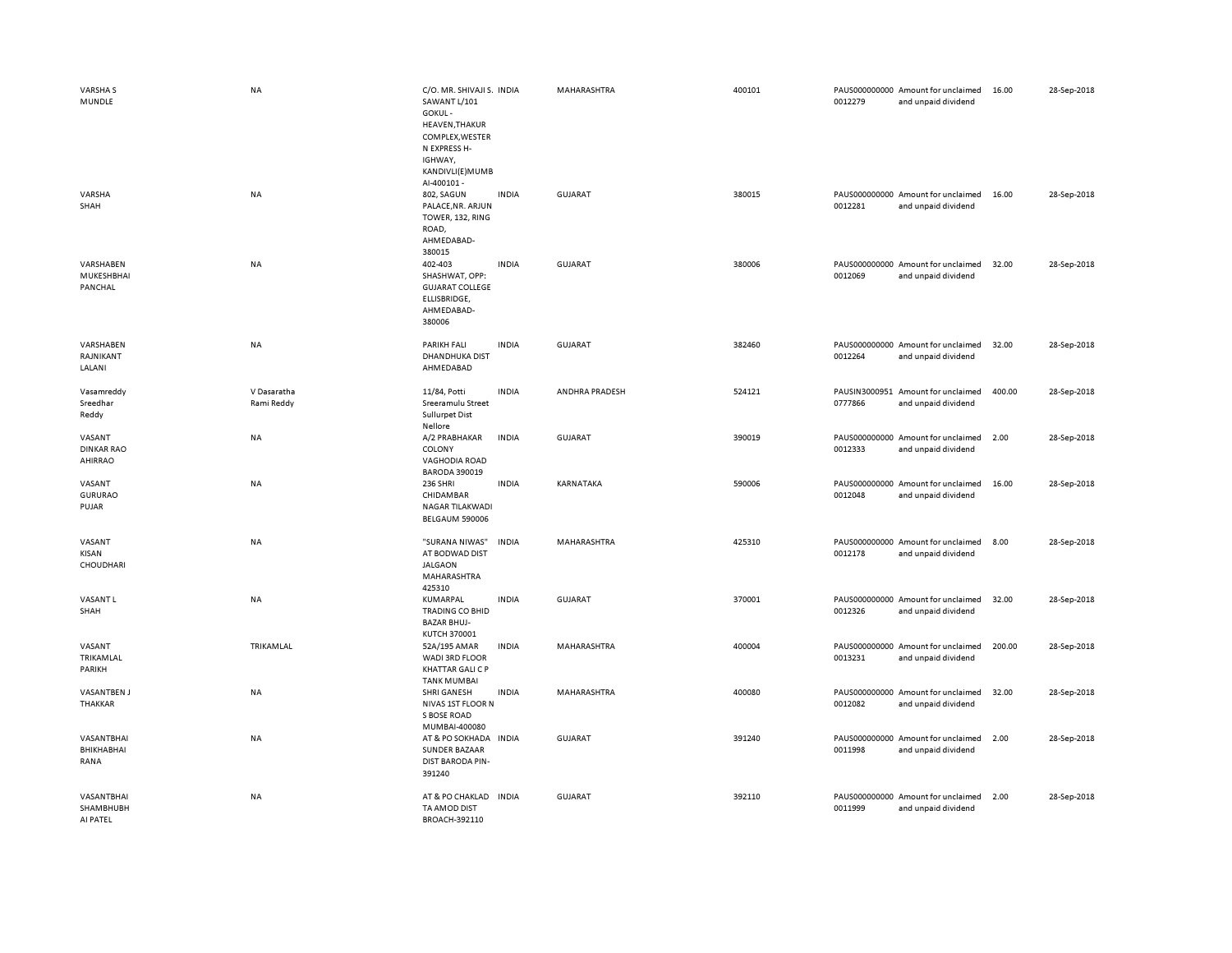| VASANTHA<br>DEVI                         | <b>NA</b>                             | <b>NO.13, NEW</b><br>THANDAVARAYA<br><b>GRAMANI STREET,</b>                                                     | <b>INDIA</b> | <b>TAMIL NADU</b> | 600021 | 0S01091 | PAUS000000000 Amount for unclaimed<br>and unpaid dividend | 200.00  | 28-Sep-2018 |
|------------------------------------------|---------------------------------------|-----------------------------------------------------------------------------------------------------------------|--------------|-------------------|--------|---------|-----------------------------------------------------------|---------|-------------|
| VASANTHA<br>NAGARAJAN                    | LATE TS<br>NAGARAJA<br><b>IYENGAR</b> | CHENNAI<br>NO A/75 1ST<br>FLOOR 31ST A<br><b>CROSS 7TH BLOCK</b><br>JAYANAGAR                                   | <b>INDIA</b> | KARNATAKA         | 560082 | 0202278 | PAUSIN3019263 Amount for unclaimed<br>and unpaid dividend | 200.00  | 28-Sep-2018 |
| <b>VASANTHIN</b><br><b>KUMAR</b>         | NA                                    | <b>BANGALORE</b><br>M/S.MYSORE<br>MEDL. HALL,<br><b>ASHOKA ROAD</b><br><b>TUMKUR</b>                            | <b>INDIA</b> | KARNATAKA         | 572101 | 0V00306 | PAUS000000000 Amount for unclaimed<br>and unpaid dividend | 1000.00 | 28-Sep-2018 |
| VASANTI<br>BRIJLAL<br>MODI               | <b>NA</b>                             | (KARNATAKA)<br>303 MODI NIVAS<br>SWAMI<br>VIVEKANAND<br>ROAD SANTACRUZ<br>(W) MUMBAI-                           | <b>INDIA</b> | MAHARASHTRA       | 400054 | 0012067 | PAUS000000000 Amount for unclaimed<br>and unpaid dividend | 32.00   | 28-Sep-2018 |
| VASANTIBEN<br><b>GULABDAS</b><br>SNATIKA | NA                                    | 400054<br>C/O ANIL G PATEL<br><b>HOUSE NO-2161-B</b><br><b>KALAKRUTI ROAD</b><br>YEOLA DIST NASIK<br>VIA MANMAD | <b>INDIA</b> | <b>GUJARAT</b>    | 390001 | 0011971 | PAUS000000000 Amount for unclaimed<br>and unpaid dividend | 16.00   | 28-Sep-2018 |
| VASANTKUM<br>AR<br>SHANKERLAL<br>MEHTA   | NA                                    | FA/9 ALEMBIC<br><b>COLONY ALEMBIC</b><br><b>ROAD BARODA</b><br>390003                                           | <b>INDIA</b> | <b>GUJARAT</b>    | 390003 | 0011958 | PAUS000000000 Amount for unclaimed<br>and unpaid dividend | 6.00    | 28-Sep-2018 |
| VASANTLAL<br>HIMATLAL<br>SHAH            | NA                                    | AT & PO SOKHADA IN DIA<br><b>DIST BARODA PIN-</b><br>391240                                                     |              | <b>GUJARAT</b>    | 391240 | 0012000 | PAUS000000000 Amount for unclaimed<br>and unpaid dividend | 10.00   | 28-Sep-2018 |
| VASANTRAO<br><b>GOVINDRAO</b><br>MANE    | <b>NA</b>                             | "SHILPA" SOCIETY<br><b>BLOCK NO 1 OPP</b><br>LALBAUG SWIMING<br>POOL<br>PRATAPNAGAR<br>BARODA-390004            | <b>INDIA</b> | <b>GUJARAT</b>    | 390004 | 0012001 | PAUS000000000 Amount for unclaimed<br>and unpaid dividend | 32.00   | 28-Sep-2018 |
| VASANTRAO<br>SHASTRY                     | <b>NA</b>                             | <b>FORT</b><br>RANEBENNUR                                                                                       | <b>INDIA</b> | KARNATAKA         | 581115 | 0V02349 | PAUS000000000 Amount for unclaimed<br>and unpaid dividend | 200.00  | 28-Sep-2018 |
| VASARAMBH<br>AI JETHABHAI<br>PATEL       | NA                                    | AT RAMSIKAMPA<br>TAL BAYAD POST<br><b>ODHA DIST</b><br>SABARKANTHA<br>383325                                    | <b>INDIA</b> | <b>GUJARAT</b>    | 383325 | 0012002 | PAUS000000000 Amount for unclaimed<br>and unpaid dividend | 2.00    | 28-Sep-2018 |
| VASAVI B S                               | NA                                    | C/O SRI<br>VENKATESH<br><b>MEDICAL STORES C</b><br><b>G HOSPITAL ROAD</b><br>DAVANGERE                          | <b>INDIA</b> | KARNATAKA         | 577002 | 0V02374 | PAUS000000000 Amount for unclaimed<br>and unpaid dividend | 200.00  | 28-Sep-2018 |
| VASUDEO<br>PATEL                         | NA                                    | C/O VIPIN PARIKH<br>16-A ASTAPAD<br>SOCIETY<br>KARELIBAUG<br>BARODA 390018                                      | <b>INDIA</b> | <b>GUJARAT</b>    | 390018 | 0012336 | PAUS000000000 Amount for unclaimed<br>and unpaid dividend | 32.00   | 28-Sep-2018 |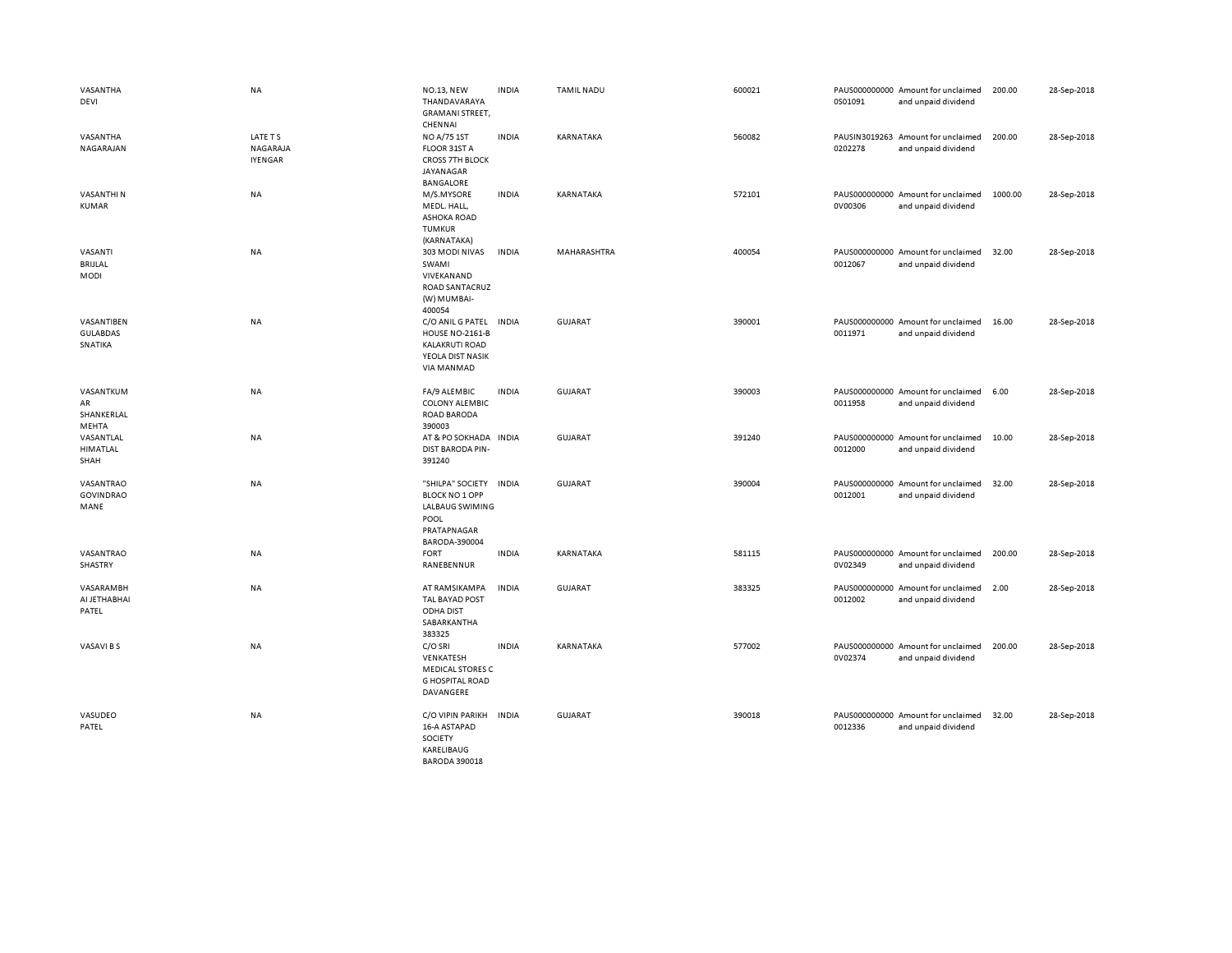| VASUMATI<br>CHANDRAKA<br>NT AMIN     | NA                 | VASUNDHARA<br>PRAKASHAN 533<br><b>ELLORA</b><br>COMMERCIAL<br><b>CENTRE BEHIND</b><br><b>RELIEF CINEMA</b><br>AHMEDABAD-<br>380001 | <b>INDIA</b> | GUJARAT              | 380001 | 0012239 | PAUS000000000 Amount for unclaimed<br>and unpaid dividend | 6.00    | 28-Sep-2018 |
|--------------------------------------|--------------------|------------------------------------------------------------------------------------------------------------------------------------|--------------|----------------------|--------|---------|-----------------------------------------------------------|---------|-------------|
| VASUNDHAR<br>A BHUPEN<br><b>BUCH</b> | NA                 | 74 ALEMBIC<br><b>NAGAR SOCIETY</b><br><b>REFINERY ROAD</b><br>BARODA-390016                                                        | <b>INDIA</b> | <b>GUJARAT</b>       | 390016 | 0011956 | PAUS000000000 Amount for unclaimed<br>and unpaid dividend | 2.00    | 28-Sep-2018 |
| VASUNDHAR<br>A V PATIL               | VASANTRAO<br>PATIL | 1ST FLOOR, SAI<br><b>SAOLI (RATAN</b><br>VIHAR) KELUSKAR<br>ROAD NORTH PLOT<br>NO.11 SHIVAJI<br>PARK DADAR (W),<br>MUMBAI          | <b>INDIA</b> | MAHARASHTRA          | 400028 | 0012509 | PAUS000000000 Amount for unclaimed<br>and unpaid dividend | 400.00  | 28-Sep-2018 |
| VATHSALA<br>PANT                     | NA                 | 2972,4TH<br>CROSS, 13TH MAIN<br>H A L II ND STAGE<br>BANGALORE                                                                     | <b>INDIA</b> | KARNATAKA            | 560038 | 0V01803 | PAUS000000000 Amount for unclaimed<br>and unpaid dividend | 1200.00 | 28-Sep-2018 |
| VAZEERUNNI<br>SA BEGUM               | NA                 | AMEER BUILDINGS INDIA<br>CHIDAMBAR RAO<br><b>STREET KURNOOL</b><br>(A.P)                                                           |              | ANDHRA PRADESH       | 518001 | 0V00937 | PAUS000000000 Amount for unclaimed<br>and unpaid dividend | 400.00  | 28-Sep-2018 |
| VAZIR CHAND<br>SHARMA                | ANI RAM<br>SHARMA  | 14/2, BALBIR ROAD INDIA<br>DEHRADUN                                                                                                |              | UTTARAKHAND          | 248001 | 0066628 | PAUS120106040 Amount for unclaimed<br>and unpaid dividend | 4.00    | 28-Sep-2018 |
| VED<br><b>BHUSHAN</b><br>SHARMA      | NA                 | QTR NO A-5(T)<br>PIPPRI PO TURRA<br><b>DIST SON BHADRA</b><br>(UP) 231221                                                          | <b>INDIA</b> | <b>UTTAR PRADESH</b> | 231221 | 0012219 | PAUS000000000 Amount for unclaimed<br>and unpaid dividend | 8.00    | 28-Sep-2018 |
| VED<br>PARKASH<br>GOGIA              | NA                 | 12 NETAJI NAGAR<br>MKT NEW DELHI-<br>110023                                                                                        | <b>INDIA</b> | DELHI                | 110023 | 0012192 | PAUS000000000 Amount for unclaimed<br>and unpaid dividend | 8.00    | 28-Sep-2018 |
| VED<br>PARKASH<br>KATHURIA           | NA                 | V P KATHURIA 7814- INDIA<br>RAM GALI R A<br><b>ROAD DELHI-</b><br>110007                                                           |              | DELHI                | 110007 | 0012199 | PAUS000000000 Amount for unclaimed<br>and unpaid dividend | 8.00    | 28-Sep-2018 |
| VED<br>PRAKASH                       | NA                 | C/O VINOD KUMAR INDIA<br>GARG 186/1-ARYA<br>PURI LANE II<br>MUZAFFARNAGAR<br>U P 251001                                            |              | UTTAR PRADESH        | 251001 | 0012190 | PAUS000000000 Amount for unclaimed<br>and unpaid dividend | 16.00   | 28-Sep-2018 |
| VED<br>PRAKASH<br><b>KAPUR</b>       | NA                 | A/3 RASHMI<br><b>NAGAR DAYAL</b><br><b>BAGH AGRA WEST</b><br>282005                                                                | <b>INDIA</b> | <b>UTTAR PRADESH</b> | 282005 | 0012225 | PAUS000000000 Amount for unclaimed<br>and unpaid dividend | 16.00   | 28-Sep-2018 |
| VED<br>PRAKASH<br>PANDEY             | NA                 | 230 ZAKATI STREET INDIA<br>BAREILLY 243001                                                                                         |              | <b>UTTAR PRADESH</b> | 243001 | 0012196 | PAUS000000000 Amount for unclaimed<br>and unpaid dividend | 8.00    | 28-Sep-2018 |
| VEDAMATHA<br>VUSIRIKALA              | <b>NA</b>          | PARAMATMA<br>KRUPA 75 FEET<br>ROAD D NO 27-32-<br>54<br>VISAKHAPATNAM                                                              | <b>INDIA</b> | ANDHRA PRADESH       | 530001 | 0V04993 | PAUS000000000 Amount for unclaimed<br>and unpaid dividend | 300.00  | 28-Sep-2018 |
| <b>VEENA ARYA</b>                    | <b>NA</b>          | STREET NO 5 H NO INDIA<br>245 THAPAR<br>NAGAR MEERUT<br>250001                                                                     |              | <b>UTTAR PRADESH</b> | 250001 | 0012133 | PAUS000000000 Amount for unclaimed<br>and unpaid dividend | 8.00    | 28-Sep-2018 |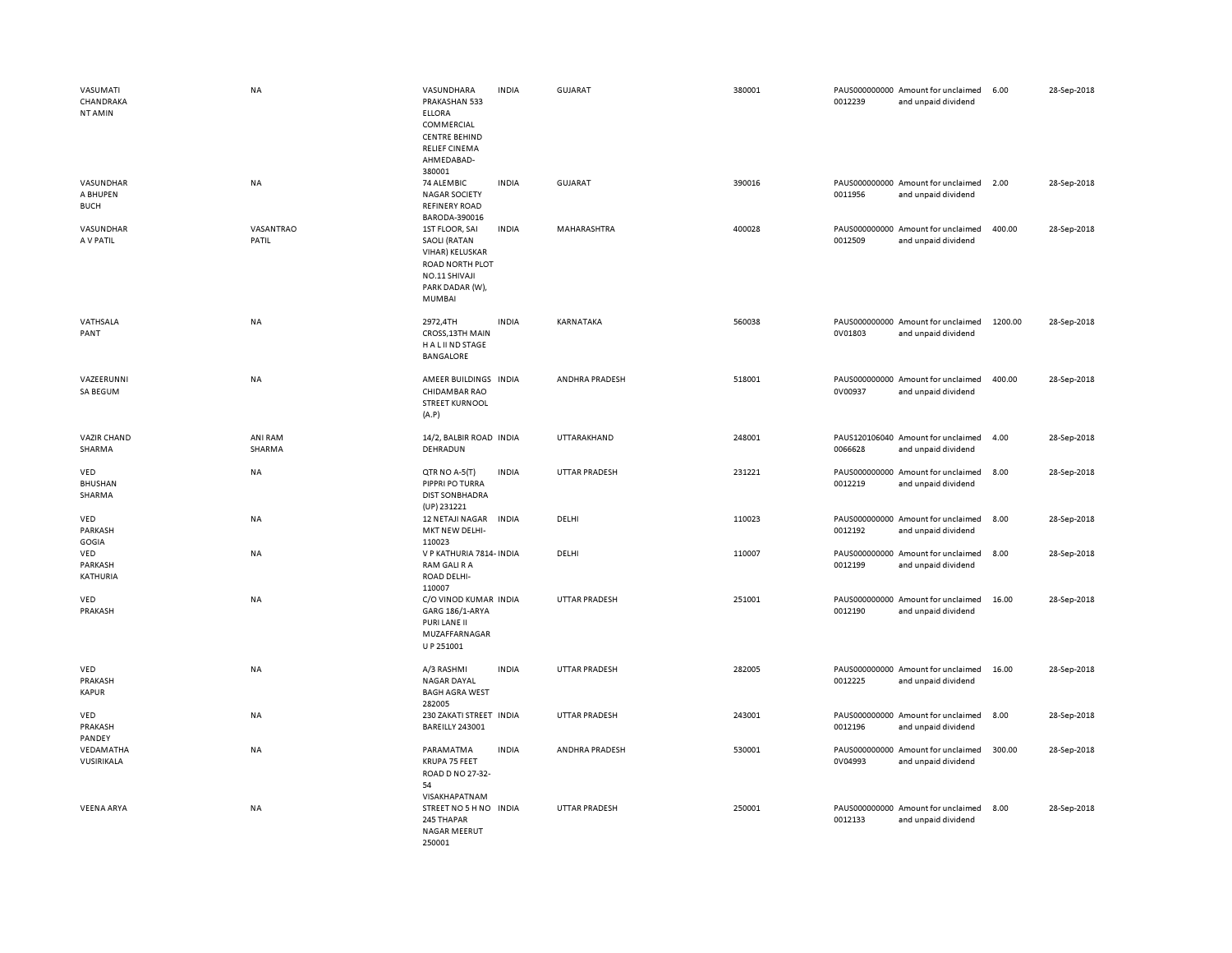| VEENA<br><b>BAKSHI</b>                          | <b>NA</b>                | C/O M K BAXI 2-JA- INDIA<br><b>6 JAWAHAR NAGAR</b><br>JAIPUR 302004                                                                                     |              | RAJASTHAN            | 302004 | 0012102 | PAUS000000000 Amount for unclaimed<br>and unpaid dividend | 8.00   | 28-Sep-2018 |
|-------------------------------------------------|--------------------------|---------------------------------------------------------------------------------------------------------------------------------------------------------|--------------|----------------------|--------|---------|-----------------------------------------------------------|--------|-------------|
| VEENA<br>CHATURVEDI                             | <b>NA</b>                | S-561 GREATER<br>KAILASH II NEW<br>DELHI 110048                                                                                                         | <b>INDIA</b> | DELHI                | 110048 | 0012343 | PAUS000000000 Amount for unclaimed<br>and unpaid dividend | 8.00   | 28-Sep-2018 |
| VEENA<br><b>GUPTA</b>                           | NA                       | H NO 666 W NO 5<br><b>MEHRAULI NEW</b><br>DELHI-110030                                                                                                  | <b>INDIA</b> | DELHI                | 110030 | 0012189 | PAUS000000000 Amount for unclaimed<br>and unpaid dividend | 8.00   | 28-Sep-2018 |
| VEENA<br>JAYENDRA<br>SHAH                       | <b>NA</b>                | C/O D B DESAI 16- INDIA<br>CHARANKRUPA<br>SOC VIBHAG--2 NR<br><b>JAI SAFALI ROW</b><br><b>HOUSES SETTELITE</b><br>R-OAD<br>AHMEDABAD<br>380015-         |              | <b>GUJARAT</b>       | 380015 | 0011936 | PAUS000000000 Amount for unclaimed<br>and unpaid dividend | 2.00   | 28-Sep-2018 |
| VEENA<br>SHARMA                                 | <b>NA</b>                | A-211 HARI NAGAR INDIA<br><b>CLOCK TOWER</b><br><b>NEW DELHI 110064</b>                                                                                 |              | DELHI                | 110064 | 0012138 | PAUS000000000 Amount for unclaimed<br>and unpaid dividend | 8.00   | 28-Sep-2018 |
| <b>VEENA UPPAL</b>                              | NA                       | A-11 SECTOR 16<br>ROURKELA-769003                                                                                                                       | <b>INDIA</b> | ORISSA               | 769003 | 0012159 | PAUS000000000 Amount for unclaimed<br>and unpaid dividend | 8.00   | 28-Sep-2018 |
| VEENABEN<br>MAHESHKUM<br><b>AR THAKKAR</b>      | NA                       | $18 - B$<br><b>BRAHMAKSHATRIY</b><br>ANAGAR SOC NO-2<br><b>NR PRABHUDAS</b><br><b>THAKKAR COLLEGE</b><br><b>BUS STAND PALDI</b><br>AHMEDABAD-<br>380007 | <b>INDIA</b> | <b>GUJARAT</b>       | 380007 | 0012068 | PAUS000000000 Amount for unclaimed<br>and unpaid dividend | 16.00  | 28-Sep-2018 |
| VEERA<br>VENKATA<br><b>JANKI DEVI</b><br>KODALI | <b>NA</b>                | 39-12-11 MURALI<br><b>NAGAR</b><br>VISAKHAPATNAM                                                                                                        | <b>INDIA</b> | ANDHRA PRADESH       | 530007 | 0V04819 | PAUS000000000 Amount for unclaimed<br>and unpaid dividend | 300.00 | 28-Sep-2018 |
| VEERANDRA<br><b>KUMAR</b><br><b>DUBEY</b>       | RAM ANUJ<br><b>DUBEY</b> | BY PASS USRO<br><b>KHOJAN PUR</b><br><b>FAIZABAD</b>                                                                                                    | <b>INDIA</b> | <b>UTTAR PRADESH</b> | 224001 | 0022745 | PAUS120106060 Amount for unclaimed<br>and unpaid dividend | 50.00  | 28-Sep-2018 |
| VEERARAGHA<br>VA<br>SRINIVASAN                  | <b>NA</b>                | C/O SHRIMATI R N INDIA<br>RANJAN B/6<br><b>SMURTI FLATS 59</b><br><b>SIVAJI NAGAR</b><br>NAGPUR 440010<br>MAHARASHTRA                                   |              | MAHARASHTRA          | 440010 | 0012161 | PAUS000000000 Amount for unclaimed<br>and unpaid dividend | 8.00   | 28-Sep-2018 |
| VEERSHETTY<br><b>BEKNAL</b>                     | <b>NA</b>                | <b>GULBARGA</b><br><b>MEDICAL HALL OPP</b><br><b>GOVT HOSPITAL</b><br><b>GULBARGA</b>                                                                   | <b>INDIA</b> | <b>KARNATAKA</b>     | 585102 | 0V02563 | PAUS000000000 Amount for unclaimed<br>and unpaid dividend | 200.00 | 28-Sep-2018 |
| VEERSWAMY<br><b>BOLLA</b>                       | NA                       | S/O NARASIMHA<br>MURTY M G ROAD<br>PALAKOL 534260                                                                                                       | <b>INDIA</b> | ANDHRA PRADESH       | 534260 | 0012096 | PAUS000000000 Amount for unclaimed<br>and unpaid dividend | 8.00   | 28-Sep-2018 |
| <b>VELCHAND C</b><br>SHAH                       | NA                       | B.203, Sanskar<br>Dham Opp.<br>Sharada Mandir Lal<br>Chowki DABHOI                                                                                      | <b>INDIA</b> | <b>GUJARAT</b>       | 391110 | 0V03813 | PAUS000000000 Amount for unclaimed<br>and unpaid dividend | 200.00 | 28-Sep-2018 |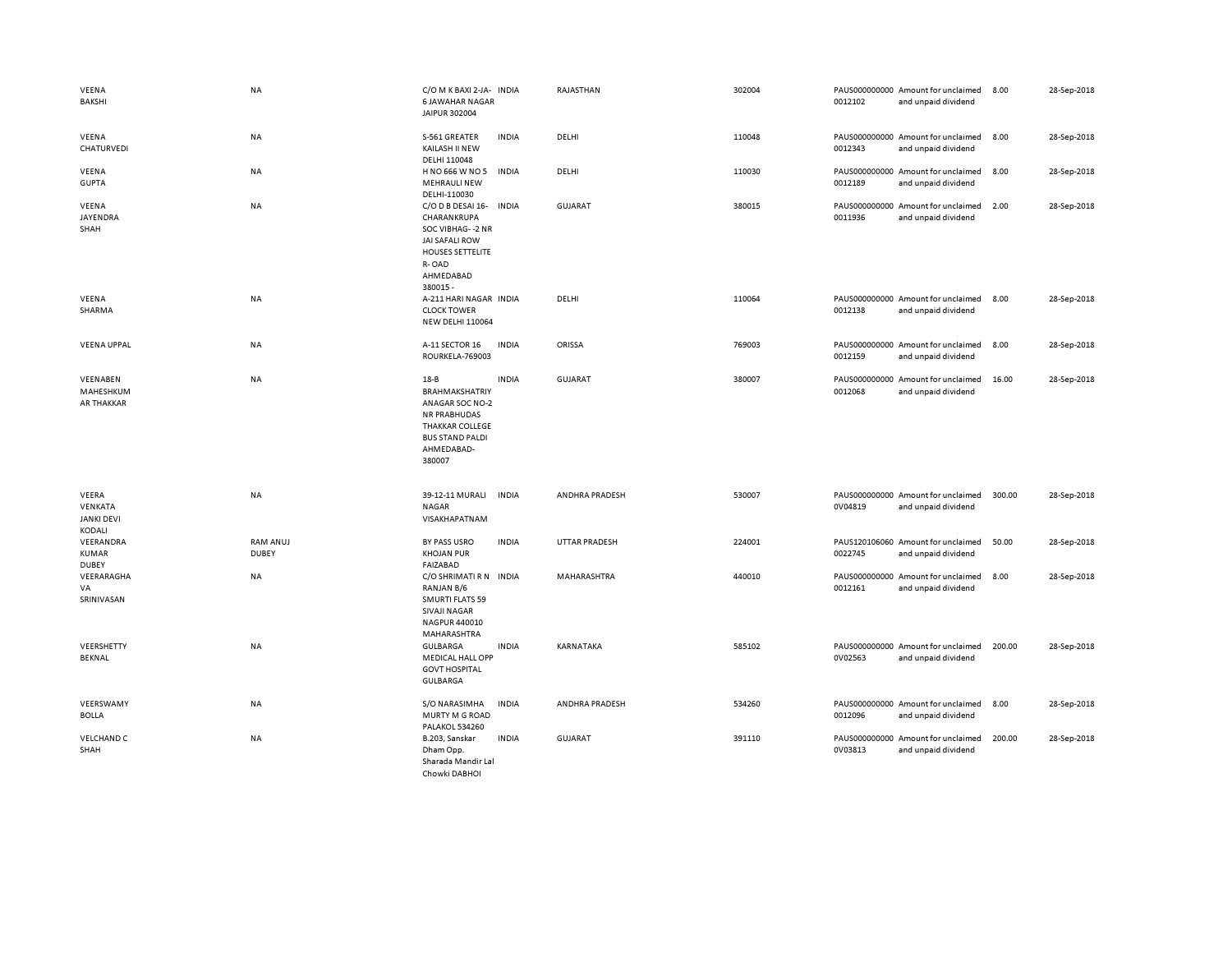| <b>VELJI BECHAR</b><br>SHAH                | <b>NA</b>                    | KUVERJI DEVSHI<br>CHAWL 2ND FL BS<br><b>ROAD OPP</b><br><b>ZARAPKAR SHOW</b><br>ROOM DADAR W<br><b>RLY MUMBAI</b> | <b>INDIA</b> | MAHARASHTRA           | 400028 | 0012177 | PAUS000000000 Amount for unclaimed<br>and unpaid dividend | 8.00    | 28-Sep-2018 |
|--------------------------------------------|------------------------------|-------------------------------------------------------------------------------------------------------------------|--------------|-----------------------|--------|---------|-----------------------------------------------------------|---------|-------------|
| VENEY<br>OLIVERA                           | NA                           | 400028<br>9 AMIN NAGAR<br>CHHANI BARODA-<br>391740                                                                | <b>INDIA</b> | GUJARAT               | 391740 | 0012007 | PAUS000000000 Amount for unclaimed<br>and unpaid dividend | 6.00    | 28-Sep-2018 |
| VENKARADDI<br>GOVINDRAD<br>DI GANGAL       | <b>NA</b>                    | <b>HANCHINAL TAL</b><br><b>SAUNDATTI DIST</b><br>BELGAUM<br><b>KARNATAKA STATE</b><br>591126                      | <b>INDIA</b> | KARNATAKA             | 591126 | 0012049 | PAUS000000000 Amount for unclaimed<br>and unpaid dividend | 32.00   | 28-Sep-2018 |
| VENKAT<br>REDDY G                          | <b>NA</b>                    | C/O. M/S. JEEVAN INDIA<br>MEDAL HALL,<br>GAJWEL, MEDAK<br>DIST.                                                   |              | <b>ANDHRA PRADESH</b> | 502110 | 0G00063 | PAUS000000000 Amount for unclaimed<br>and unpaid dividend | 200.00  | 28-Sep-2018 |
| VENKATA<br>APPALA<br>SANYASAYYA<br>VAJRAPU | NA                           | C/O.RAJA MEDICAL INDIA<br>STORES,<br>MAHATMA<br><b>GANDHI ROAD,</b><br>VIJAYANAGARAM<br>(A, P)                    |              | ANDHRA PRADESH        | 531201 | 0V00789 | PAUS000000000 Amount for unclaimed<br>and unpaid dividend | 200.00  | 28-Sep-2018 |
| VENKATA<br><b>HARI PRASAD</b><br>К         | NA                           | C/O LEELA<br><b>MEDICALS OPP</b><br>COLLOCTRATE<br>VIZAG                                                          | <b>INDIA</b> | ANDHRA PRADESH        | 530002 | 0V04848 | PAUS000000000 Amount for unclaimed<br>and unpaid dividend | 200.00  | 28-Sep-2018 |
| VENKATA<br>PADMA<br>SESHASAYI<br>NANDURI   | <b>NA</b>                    | N.V.PADMA<br>SESHASAYI<br>BHIMAVARAM<br>(W.G.DT.) (A.P)                                                           | <b>INDIA</b> | ANDHRA PRADESH        | 534201 | 0V00798 | PAUS000000000 Amount for unclaimed<br>and unpaid dividend | 200.00  | 28-Sep-2018 |
| VENKATA<br>RAMAYYA M                       | NA                           | C/O PRAJA VYDYA INDIA<br>SALA OPP HOTEL<br>SUDHA GAJUWALA<br>VISAKHAPATNAM                                        |              | <b>ANDHRA PRADESH</b> | 530026 | 0V04832 | PAUS000000000 Amount for unclaimed<br>and unpaid dividend | 200.00  | 28-Sep-2018 |
| VENKATA<br>RANGAIAH H<br>K                 | NA                           | KRISHNA MEDL.<br>HALL, HASSAN.                                                                                    | <b>INDIA</b> | KARNATAKA             | 573201 | 0H00420 | PAUS000000000 Amount for unclaimed<br>and unpaid dividend | 40.00   | 28-Sep-2018 |
| VENKATA<br>RATNA VARA<br>PRASAD<br>GAVINI  | VENKATA<br><b>GOPALA RAO</b> | <b>JAMPANI PO</b><br><b>VEMURU MANDAL</b><br><b>GUNTUR DISTRICT</b><br>ANDHRA PRADESH                             | <b>INDIA</b> | ANDHRA PRADESH        | 522261 | 1424355 | PAUSIN3003941 Amount for unclaimed<br>and unpaid dividend | 8.00    | 28-Sep-2018 |
| VENKATA<br><b>REDDY SATHI</b>              | NA                           | 21-1-29 SHRAVANI INDIA<br><b>HOSPITAL</b><br>JAWAHAR STREET<br><b>KAKINADA</b>                                    |              | ANDHRA PRADESH        | 533001 | 0V04986 | PAUS000000000 Amount for unclaimed<br>and unpaid dividend | 1000.00 | 28-Sep-2018 |
| VENKATAKRIS<br>HNA RAO<br>NIMMAGAD<br>DA   | NA                           | LABBIPET,<br>VIJAYAWADA                                                                                           | <b>INDIA</b> | <b>ANDHRA PRADESH</b> | 520010 | 0V00795 | PAUS000000000 Amount for unclaimed<br>and unpaid dividend | 400.00  | 28-Sep-2018 |
| VENKATARA<br>MANA<br><b>KANDALA</b>        | NA                           | ADVOCATE FORT<br><b>KURNOOL</b>                                                                                   | <b>INDIA</b> | ANDHRA PRADESH        | 518001 | 0V00315 | PAUS000000000 Amount for unclaimed<br>and unpaid dividend | 200.00  | 28-Sep-2018 |
| VENKATARA<br>MANARAO<br><b>TANDRA</b>      | <b>NA</b>                    | $8 - 12 - 25$<br><b>ANANTAPALLI VARI</b><br><b>STREET CHINNA</b><br><b>BAZAR</b><br><b>SRIKAKULUM</b>             | <b>INDIA</b> | ANDHRA PRADESH        | 532001 | 0V04796 | PAUS000000000 Amount for unclaimed<br>and unpaid dividend | 600.00  | 28-Sep-2018 |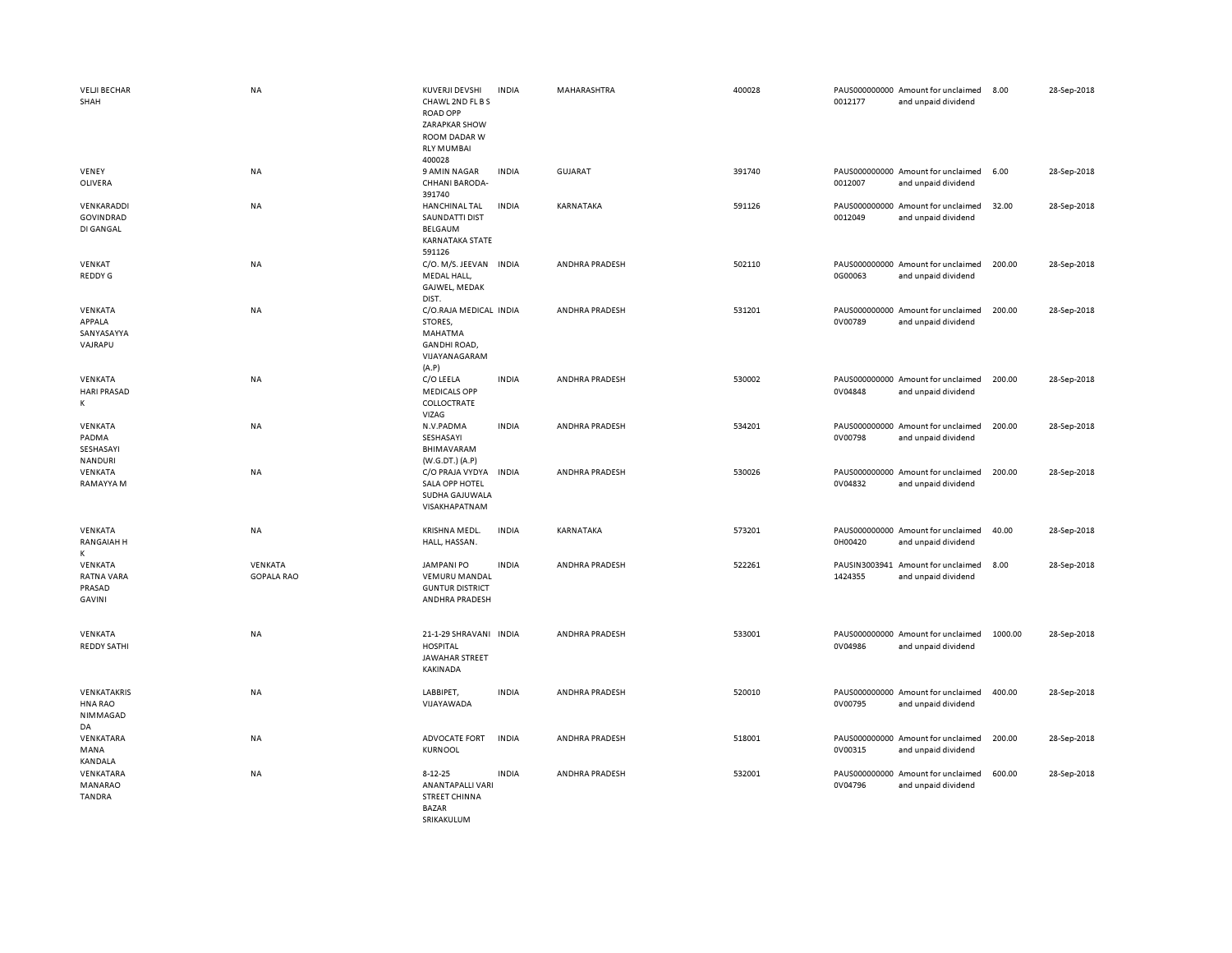| VENKATARA<br>MANUJAM<br>GRANDHI              | <b>NA</b> | 1ST FLOOR,40<br><b>SALAI STREET</b><br>MYLAPORE,<br>CHENNAI                                                    | <b>INDIA</b> | <b>TAMIL NADU</b>    | 600004 | 0V00799 | PAUS000000000 Amount for unclaimed<br>and unpaid dividend | 1400.00 | 28-Sep-2018 |
|----------------------------------------------|-----------|----------------------------------------------------------------------------------------------------------------|--------------|----------------------|--------|---------|-----------------------------------------------------------|---------|-------------|
| VENKATARA<br>O KOMPELLA                      | NA        | Area Manager<br>Darshak Ltd.<br>Dr.G.S.Raju Street<br>Near Gyamkhana<br>Club, Gandhinagar                      | <b>INDIA</b> | ANDHRA PRADESH       | 520003 | 0V04714 | PAUS000000000 Amount for unclaimed<br>and unpaid dividend | 400.00  | 28-Sep-2018 |
| VENKATARAV<br><b>IKUMAR</b><br><b>TANDRA</b> | <b>NA</b> | C/O T V RAMANA<br>RAO MD DD 8-12-<br>95 ANANTAPALLI<br><b>VARI STREET</b><br><b>CHINNA BAZAR</b><br>SRIKAKULAM | <b>INDIA</b> | ANDHRA PRADESH       | 532001 | 0V04797 | PAUS000000000 Amount for unclaimed<br>and unpaid dividend | 500.00  | 28-Sep-2018 |
| VENKATARED<br>DI JANUPALA                    | <b>NA</b> | H NO 28/831-B J V<br>R NAGAR<br>NOONEPALLI PO<br>NANDYAL 518503                                                | <b>INDIA</b> | ANDHRA PRADESH       | 518503 | 0012100 | PAUS000000000 Amount for unclaimed<br>and unpaid dividend | 16.00   | 28-Sep-2018 |
| VENKATARED<br>DI<br>PENUGONDA                | <b>NA</b> | PARAMATMA<br>KRUPA 75 FEET<br>ROAD D NO 27-32-<br>54<br>VISAKHAPATNAM                                          | <b>INDIA</b> | ANDHRA PRADESH       | 530001 | 0V04852 | PAUS000000000 Amount for unclaimed<br>and unpaid dividend | 300.00  | 28-Sep-2018 |
| VENKATASUB<br>BALAKSHMI<br>MANGIPUDY         | NA        | C/O.M.RAMAMURT INDIA<br>HY, 11,<br>MADHUVAN<br>ENCLAVE,<br>DAYALBAGH,<br>AGRA.                                 |              | <b>UTTAR PRADESH</b> | 282005 | 0V00806 | PAUS000000000 Amount for unclaimed<br>and unpaid dividend | 400.00  | 28-Sep-2018 |
| VENKATESH<br>HANAMANTR<br>AO<br>DESHPANDE    | NA        | 78 SOMAWARPETH INDIA<br>TILAKWADI<br><b>BELGAUM-590006</b>                                                     |              | KARNATAKA            | 590006 | 0012008 | PAUS000000000 Amount for unclaimed<br>and unpaid dividend | 6.00    | 28-Sep-2018 |
| <b>VENKATESH K</b><br>DESAI                  | NA        | NO 73 TRIVIKRAM INDIA<br><b>TEMPLE LANE</b><br><b>GODBOLE MALA</b><br><b>BIJAPUR</b>                           |              | KARNATAKA            | 586101 | 0V02491 | PAUS000000000 Amount for unclaimed<br>and unpaid dividend | 200.00  | 28-Sep-2018 |
| VENKATESH<br>NARAYAN<br>BELLARY              | NA        | ASST. MANAGER<br>SERVICE BAJAJ<br><b>TEMPO</b><br>COLONY, HOUSE<br>NO S7 AKRUDI,<br><b>PUNE</b>                | <b>INDIA</b> | MAHARASHTRA          | 411035 | 0V04024 | PAUS000000000 Amount for unclaimed<br>and unpaid dividend | 200.00  | 28-Sep-2018 |
| VENKATESW<br>ARA RAO A                       | <b>NA</b> | 1610 Cheney Drive INDIA<br>Vidalia GA 30474                                                                    |              | MAHARASHTRA          | 999999 | 0V00790 | PAUS000000000 Amount for unclaimed<br>and unpaid dividend | 400.00  | 28-Sep-2018 |
| VENKATESW<br>ARA RAO<br>KODALI               | NA        | 39-12-11 MURALI<br><b>NAGAR</b><br>VISAKHAPATNAM                                                               | <b>INDIA</b> | ANDHRA PRADESH       | 530007 | 0V04818 | PAUS000000000 Amount for unclaimed<br>and unpaid dividend | 300.00  | 28-Sep-2018 |
| VENKATESW<br>ARA RAO<br>MAREMALLA            | <b>NA</b> | C/O.VENKATESHW INDIA<br>ARA MEDICAL &<br><b>FANCY STORES</b><br>KONDAPALLI<br>KRISHNA DT.                      |              | ANDHRA PRADESH       | 521228 | 0V00309 | PAUS000000000 Amount for unclaimed<br>and unpaid dividend | 200.00  | 28-Sep-2018 |
| VENKATESW<br>ARAN TS                         | NA        | SANTHAPETA<br>KAMASASTRY<br><b>STREET ONGOLE</b>                                                               | <b>INDIA</b> | ANDHRA PRADESH       | 523001 | 0V04749 | PAUS000000000 Amount for unclaimed<br>and unpaid dividend | 200.00  | 28-Sep-2018 |
| VENKATESW<br>ARLU<br>VEMURU                  | <b>NA</b> | PLOT NO 19 N G G<br>O'S COLONY<br>VENUGOPALANAG<br><b>AR GUNTUR</b>                                            | <b>INDIA</b> | ANDHRA PRADESH       | 522006 | 0V04752 | PAUS000000000 Amount for unclaimed<br>and unpaid dividend | 200.00  | 28-Sep-2018 |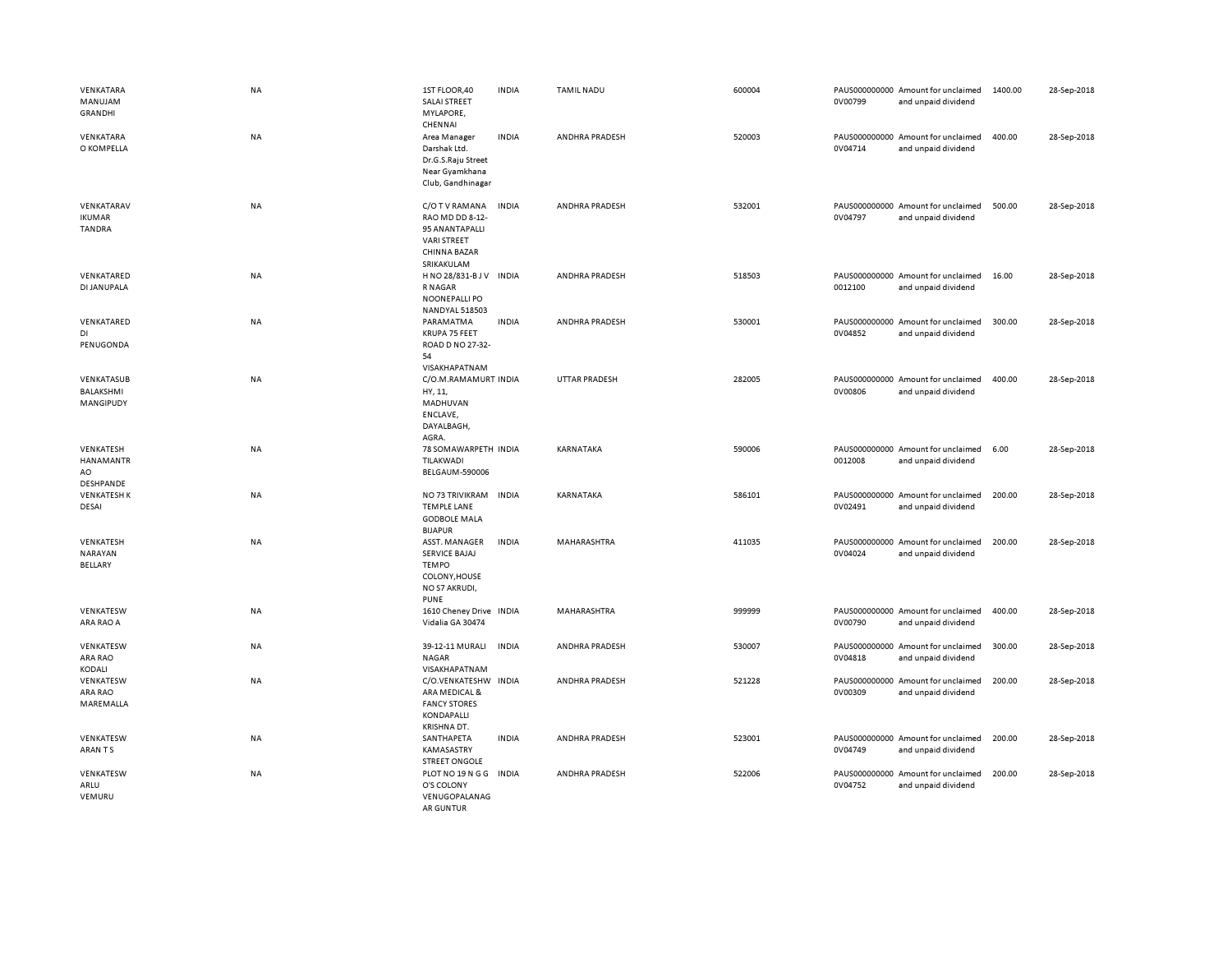| VENU<br><b>UPADHYAY</b>                  | <b>NA</b> | FD-24, HAL SENIOR INDIA<br><b>OFFICERS ENCLAVE</b><br>OLD MADRAS<br>ROAD C V<br>RAMANNAGAR P.O<br><b>BANGALORE</b>   |              | KARNATAKA         | 560093 | 0012113 | PAUS000000000 Amount for unclaimed<br>and unpaid dividend | 8.00   | 28-Sep-2018 |
|------------------------------------------|-----------|----------------------------------------------------------------------------------------------------------------------|--------------|-------------------|--------|---------|-----------------------------------------------------------|--------|-------------|
| VENUGOPAL<br>A GUPTA P N                 | <b>NA</b> | PARTNER, GOPAL<br><b>MEDICAL STORES,</b><br>SAYAJI RAO ROAD,<br><b>MYSORE</b>                                        | <b>INDIA</b> | KARNATAKA         | 570001 | 0P00958 | PAUS000000000 Amount for unclaimed<br>and unpaid dividend | 280.00 | 28-Sep-2018 |
| VENUGOPAL<br>AN<br><b>GUNAVATHI</b>      | <b>NA</b> | 20<br>NATANAGOPALAR<br>ST KUMBAKONAM<br>(T.N)                                                                        | <b>INDIA</b> | <b>TAMIL NADU</b> | 612001 | 0012051 | PAUS000000000 Amount for unclaimed<br>and unpaid dividend | 10.00  | 28-Sep-2018 |
| VERINER<br>MEHTA                         | <b>NA</b> | 205/94<br>MEGHDOOT BLDG<br><b>NEHRU PLACE NEW</b><br>DELHI 110019                                                    | <b>INDIA</b> | DELHI             | 110019 | 0012345 | PAUS000000000 Amount for unclaimed<br>and unpaid dividend | 8.00   | 28-Sep-2018 |
| VERMIT<br><b>KAUR A</b><br><b>BHATIA</b> | <b>NA</b> | C/O JANTA ROAD<br>LINES<br>26,AHMEDABAD<br>WARE - HOUSING<br><b>NAROL CHAR</b><br>RASTA<br>AHMEDABAD 3824-<br>$05 -$ | <b>INDIA</b> | <b>GUJARAT</b>    | 382405 | 0012284 | PAUS000000000 Amount for unclaimed<br>and unpaid dividend | 32.00  | 28-Sep-2018 |
| <b>VIBHUTI</b><br>PIYUSH DESAI           | <b>NA</b> | 2/4614 MAIN ROAD INDIA<br>SAGRAMPURA<br><b>NEAR ANAVIL VADI</b><br>SURAT 395002                                      |              | <b>GUJARAT</b>    | 395002 | 0012305 | PAUS000000000 Amount for unclaimed<br>and unpaid dividend | 16.00  | 28-Sep-2018 |
| VIDYA<br>GANESH<br><b>BHOKARI</b>        | <b>NA</b> | "ASHIRWAD"<br>SHIYAPURA<br>RAOPURA ROAD<br><b>BARODA 390001</b>                                                      | <b>INDIA</b> | <b>GUJARAT</b>    | 390001 | 0012282 | PAUS000000000 Amount for unclaimed<br>and unpaid dividend | 2.00   | 28-Sep-2018 |
| <b>VIDYA SAGAR</b><br>APPALA             | <b>NA</b> | 3-2-378/9 CHAPPAL INDIA<br><b>BAZAR</b>                                                                              |              | ANDHRA PRADESH    | 500027 | 0012098 | PAUS000000000 Amount for unclaimed<br>and unpaid dividend | 8.00   | 28-Sep-2018 |
|                                          |           | KACHEGUDA<br>HYDERABAD-<br>500027                                                                                    |              |                   |        |         |                                                           |        |             |
| <b>VIDYABEN C</b><br>PATEL               | NA        | SANKDI SHERI,<br>JYOTI CHOWGAN<br>BARODA-390002                                                                      | <b>INDIA</b> | <b>GUJARAT</b>    | 390002 | 0012346 | PAUS000000000 Amount for unclaimed<br>and unpaid dividend | 16.00  | 28-Sep-2018 |
| VIDYABEN<br>RAMESH<br>PATEL              | <b>NA</b> | SNEHAL<br>JUNAGADH (GUJAR<br>AT)-362001                                                                              | <b>INDIA</b> | <b>GUJARAT</b>    | 362001 | 0012101 | PAUS000000000 Amount for unclaimed<br>and unpaid dividend | 8.00   | 28-Sep-2018 |
| VIDYASAGAR<br><b>K SHARMA</b>            | <b>NA</b> | A202 59-60 SHRI<br>PRASTHA HSG<br>COMPLEX<br>NALLASOPARA                                                             | <b>INDIA</b> | MAHARASHTRA       | 401203 | 0V03858 | PAUS000000000 Amount for unclaimed<br>and unpaid dividend | 200.00 | 28-Sep-2018 |
| VIDYAVATI<br>CHADHA                      | <b>NA</b> | <b>WEST DIST THANE</b><br>C/O MR V K<br>CHADHA 57-C<br>MODIFIED SECTOR<br><b>III BHEL RANIPUR</b><br>HARDWAR-249403  | <b>INDIA</b> | UTTARAKHAND       | 249403 | 0012123 | PAUS000000000 Amount for unclaimed<br>and unpaid dividend | 8.00   | 28-Sep-2018 |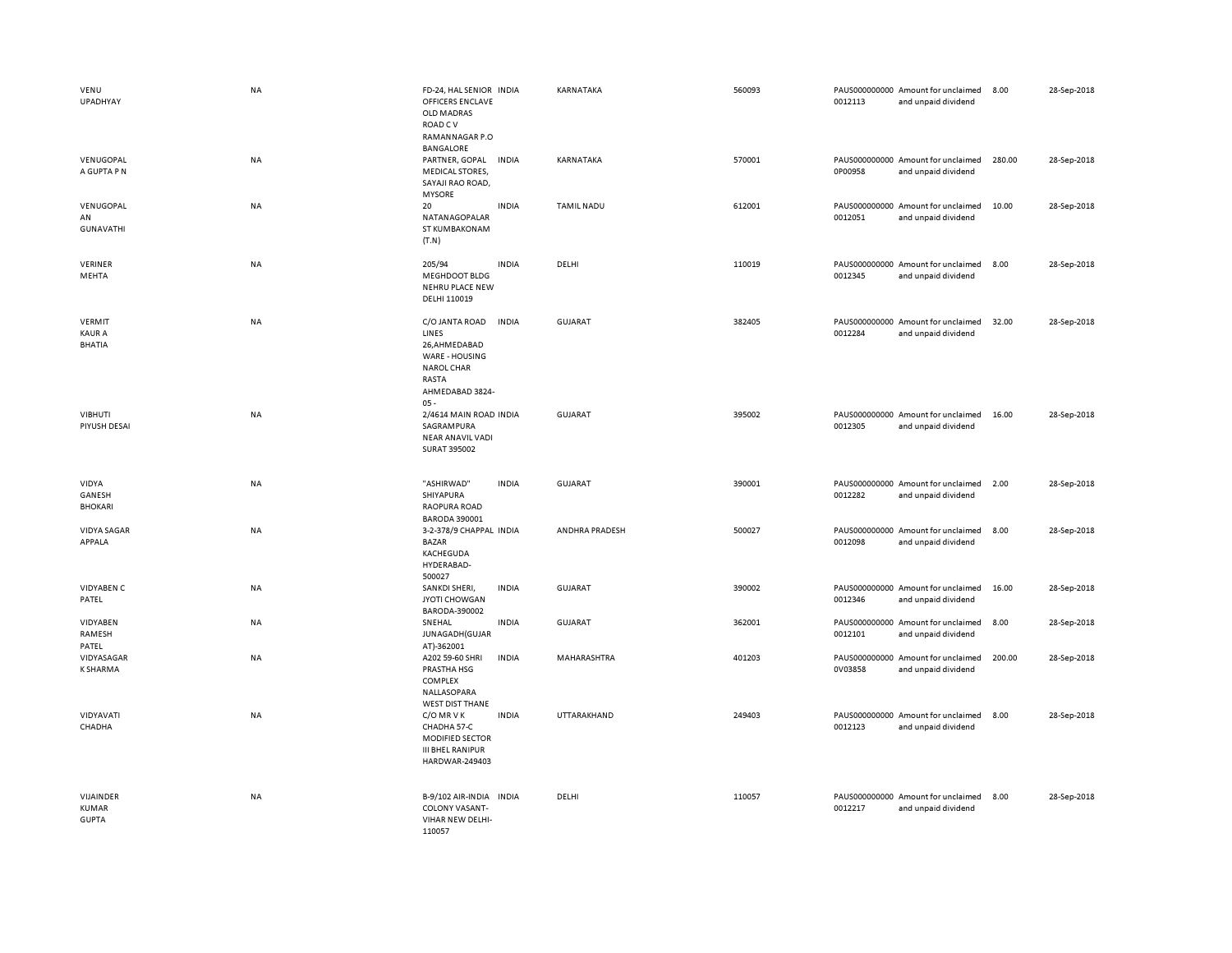| VIJAY<br>AGARWAL                     | <b>NA</b>                 | M/S ALWAR BRICKS INDIA<br><b>INDUSTRIES OPP U I</b><br>TR-OAD NO 2 NR<br><b>BHAGAT SINGH</b><br>CIRCLE ALWAR 3-<br>01001 RAJASTHAN - |              | RAJASTHAN             | 301001 | 0012104                  | PAUS000000000 Amount for unclaimed<br>and unpaid dividend | 8.00   | 28-Sep-2018 |
|--------------------------------------|---------------------------|--------------------------------------------------------------------------------------------------------------------------------------|--------------|-----------------------|--------|--------------------------|-----------------------------------------------------------|--------|-------------|
| <b>VIJAY AHUJA</b>                   | <b>NA</b>                 | <b>VOLTAS LIMITED</b><br>7/1 ASAF ALI ROAD<br><b>NEW DELHI 110002</b>                                                                | <b>INDIA</b> | DELHI                 | 110002 | 0012249                  | PAUS000000000 Amount for unclaimed<br>and unpaid dividend | 24.00  | 28-Sep-2018 |
| VIJAY<br>DHANJIBHAI<br>SHAH          | NA                        | 707 ARPAN<br>APARTMENT<br>KADAR SHA NI<br><b>NAAL NANPURA</b><br>SURAT                                                               | <b>INDIA</b> | <b>GUJARAT</b>        | 395003 | 0012304                  | PAUS000000000 Amount for unclaimed<br>and unpaid dividend | 6.00   | 28-Sep-2018 |
| VIJAY<br><b>DWIVEDI</b>              | <b>NA</b>                 | 66/7F/5 CHAK<br><b>DAUD NAGAR</b><br>NAINI ALLAHABAD<br><b>UP</b>                                                                    | <b>INDIA</b> | <b>UTTAR PRADESH</b>  | 211008 | 0V04690                  | PAUS000000000 Amount for unclaimed<br>and unpaid dividend | 200.00 | 28-Sep-2018 |
| <b>VIJAY K</b><br>GARDE              | <b>NA</b>                 | C/O. G.C. KIBE<br>38/39, PATRAKAR<br>COLONY, RANITAL<br>CHOWK, JABALPUR-<br>482002                                                   | <b>INDIA</b> | <b>MADHYA PRADESH</b> | 482002 | 0012179                  | PAUS000000000 Amount for unclaimed<br>and unpaid dividend | 24.00  | 28-Sep-2018 |
| <b>VIJAY KISHAN</b><br><b>HARSHA</b> | <b>NA</b>                 | <b>CHETANIYON KI</b><br><b>GALI NEAR</b><br><b>GANCHHA BAZAR</b><br>JODHPUR-342001                                                   | <b>INDIA</b> | RAJASTHAN             | 342001 | 0012103                  | PAUS000000000 Amount for unclaimed<br>and unpaid dividend | 16.00  | 28-Sep-2018 |
| <b>VIJAY KUMAR</b>                   | <b>NA</b>                 | 57 DWARKA PURI<br>MUZAFFAR NAGAR<br>$(UP) - 251001$                                                                                  | <b>INDIA</b> | <b>UTTAR PRADESH</b>  | 251001 | 0012132                  | PAUS000000000 Amount for unclaimed<br>and unpaid dividend | 16.00  | 28-Sep-2018 |
| <b>VIJAY KUMAR</b><br>AGGARWAL       | <b>NA</b>                 | A-1-6 ISTRAC/ISRO INDIA<br>PEENYA IND<br><b>ESTATE</b><br><b>BANGALORE</b><br>560058                                                 |              | KARNATAKA             | 560058 | 0012088                  | PAUS000000000 Amount for unclaimed<br>and unpaid dividend | 16.00  | 28-Sep-2018 |
| <b>VIJAY KUMAR</b><br><b>DOSAYA</b>  | MANGILAL<br><b>DOSAYA</b> | 108, PINK HOUSE<br>M.P.E.B. ROAD<br>MEHATWAS<br>NAGDA M.P.                                                                           | <b>INDIA</b> | <b>MADHYA PRADESH</b> | 456331 | 0086586                  | PAUSIN3007651 Amount for unclaimed<br>and unpaid dividend | 16.00  | 28-Sep-2018 |
| <b>VIJAY KUMAR</b><br>GOEL           | NA                        | 25 C/P PITAM PURA INDIA<br>DELHI-110034                                                                                              |              | DELHI                 | 110034 | PAUS000000000<br>0012218 | Amount for unclaimed<br>and unpaid dividend               | 8.00   | 28-Sep-2018 |
| <b>VIJAY KUMAR</b><br><b>GUPTA</b>   | NA                        | H NO 13 KEWAL<br>PARK AZAD PUR<br>DELHI-110033                                                                                       | <b>INDIA</b> | DELHI                 | 110033 | 0012130                  | PAUS000000000 Amount for unclaimed<br>and unpaid dividend | 8.00   | 28-Sep-2018 |
| <b>VIJAY KUMAR</b><br>MAHAJAN        | <b>NA</b>                 | QR NO 1100<br>SECTOR 8 (VIII) R K<br>PURAM NEW DELHI-<br>110022                                                                      | <b>INDIA</b> | DELHI                 | 110022 | 0012193                  | PAUS000000000 Amount for unclaimed<br>and unpaid dividend | 8.00   | 28-Sep-2018 |
| <b>VIJAY KUMAR</b><br>MALAIYA        | <b>NA</b>                 | <b>VIJAY OIL MILL</b><br>PARISAR DAMOH                                                                                               | <b>INDIA</b> | <b>MADHYA PRADESH</b> | 470661 | 0153332                  | PAUS120316000 Amount for unclaimed<br>and unpaid dividend | 8.00   | 28-Sep-2018 |
| <b>VIJAY KUMAR</b><br>MANSABDAR      | NA                        | $1 - 1 - 274$<br>CHIKADPALLY<br>HYDERABAD                                                                                            | <b>INDIA</b> | ANDHRA PRADESH        | 500020 | 0V03176                  | PAUS000000000 Amount for unclaimed<br>and unpaid dividend | 300.00 | 28-Sep-2018 |
| <b>VIJAY KUMAR</b><br>MATTA          | <b>NA</b>                 | Q-35 RAJOURI<br><b>GARDEN NEW</b><br>DELHI-110027                                                                                    | <b>INDIA</b> | DELHI                 | 110027 | 0012062                  | PAUS000000000 Amount for unclaimed<br>and unpaid dividend | 32.00  | 28-Sep-2018 |
| <b>VIJAY R</b><br>PATEL              | NA                        | 20 NANDANVAN<br><b>SOC ALKAPURI</b><br><b>BARODA 390005</b>                                                                          | <b>INDIA</b> | <b>GUJARAT</b>        | 390005 | 0012307                  | PAUS000000000 Amount for unclaimed<br>and unpaid dividend | 6.00   | 28-Sep-2018 |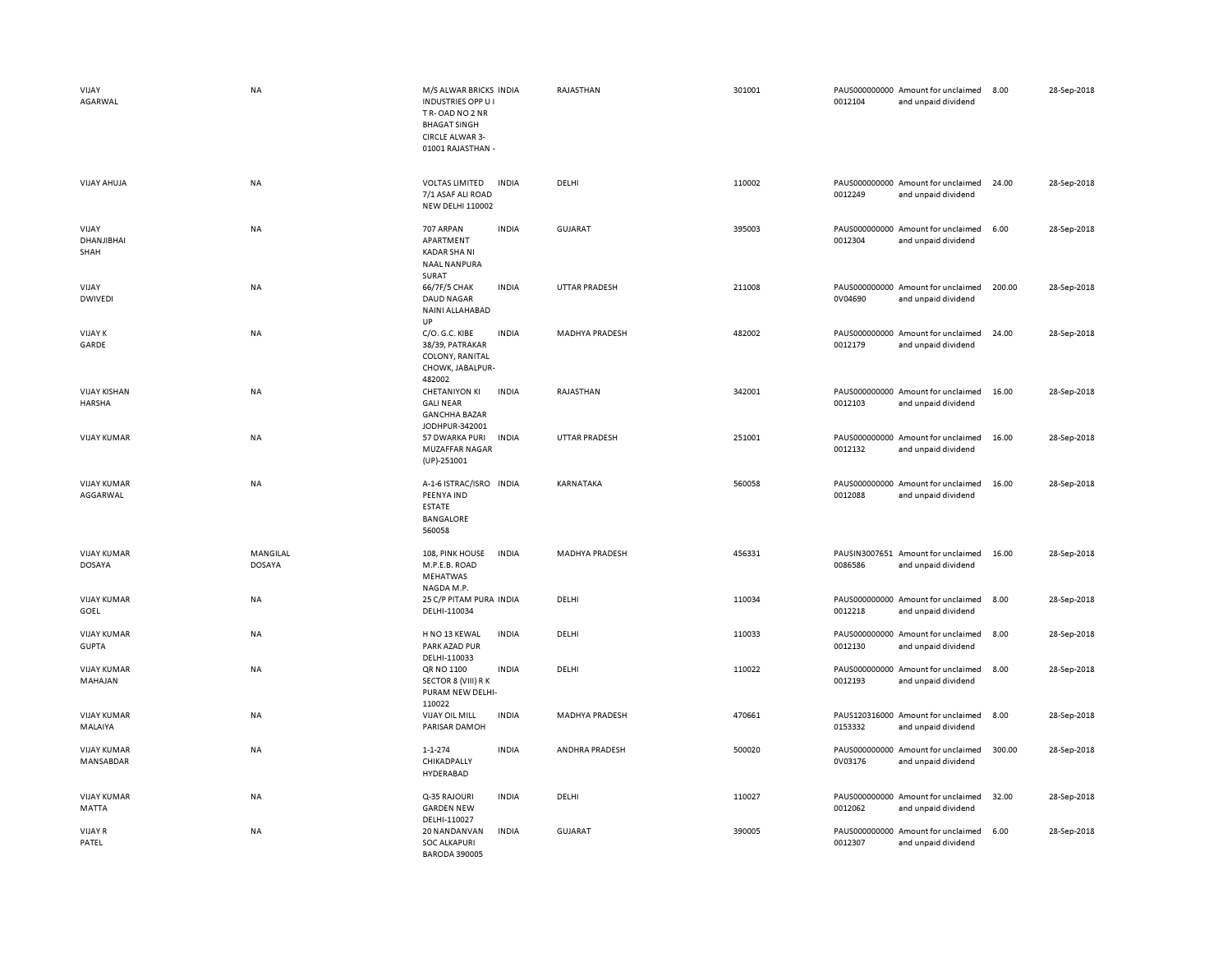| <b>VIJAY SARIN</b>                    | NA        | B-3/397 PASCHIM<br>VIHAR NEW DELHI-<br>110063                                                                                                             | <b>INDIA</b> | DELHI          | 110063 | 0012122 | PAUS000000000 Amount for unclaimed<br>and unpaid dividend | 8.00   | 28-Sep-2018 |
|---------------------------------------|-----------|-----------------------------------------------------------------------------------------------------------------------------------------------------------|--------------|----------------|--------|---------|-----------------------------------------------------------|--------|-------------|
| <b>VIJAY TENG</b>                     | <b>NA</b> | <b>Sr GENERAL</b><br>MANAGER<br>(MARKETING)<br>NEOVET DIVISION,<br><b>INTAS</b><br>PHARMACEUTICAL<br>SL5th FLR,<br>CHIMBHAI CENT,<br>OFF NEHRU BRIDGE     | <b>INDIA</b> | <b>GUJARAT</b> | 380009 | 0V02179 | PAUS000000000 Amount for unclaimed<br>and unpaid dividend | 400.00 | 28-Sep-2018 |
| VIJAY<br>TUKARAM<br>VEER              | <b>NA</b> | 163/4679, PANT<br><b>NAGAR</b><br><b>GHATKOPAR</b><br>MUMBAI 400075                                                                                       | <b>INDIA</b> | MAHARASHTRA    | 400075 | 0012169 | PAUS000000000 Amount for unclaimed<br>and unpaid dividend | 8.00   | 28-Sep-2018 |
| VIJAY<br>VASUDEV                      | NA        | 626 SECTOR 14<br>FARIDABAD 121007                                                                                                                         | <b>INDIA</b> | HARYANA        | 121007 | 0012342 | PAUS000000000 Amount for unclaimed<br>and unpaid dividend | 8.00   | 28-Sep-2018 |
| <b>VIJAYA ANIL</b><br>DONGARE         | NA        | FLAT NO.5,<br><b>DEODOOT</b><br>HSG.SCTY<br>DAHANUKAR<br>COLONY-A,<br>KOTHRUD, PUNE-<br>411029                                                            | <b>INDIA</b> | MAHARASHTRA    | 411029 | 0012351 | PAUS000000000 Amount for unclaimed<br>and unpaid dividend | 16.00  | 28-Sep-2018 |
| VIJAYA<br>NALLANTHIG<br>HAL           | NA        | 209/2 MVP<br>COLONY<br>VISAKHAPATNAM                                                                                                                      | <b>INDIA</b> | ANDHRA PRADESH | 530017 | 0V04815 | PAUS000000000 Amount for unclaimed<br>and unpaid dividend | 200.00 | 28-Sep-2018 |
| VIJAYA<br>PARSHURAM<br><b>BHATKAR</b> | NA        | A-107 SUNDARVAN INDIA<br>HSG COMPLEX NR<br>NANDANVA-N<br>SOCIETY B/H<br>BHAGWATNAGAR<br><b>ABHILASH CHA-R</b><br>RASTA NEW SAMA<br>ROAD BARODA<br>390008- |              | GUJARAT        | 390008 | 0012010 | PAUS000000000 Amount for unclaimed<br>and unpaid dividend | 16.00  | 28-Sep-2018 |
| VIJAYA<br>RATNAKAR<br>PHATAK          | <b>NA</b> | 304 SUPREME<br><b>TOWER SURENDRA</b><br>MANGALDAS RO-<br>AD NEAR EXCISE<br>CHOWKI<br>AMBAWADI<br>AHMEDABA-D<br>380015 -                                   | <b>INDIA</b> | <b>GUJARAT</b> | 380015 | 0011980 | PAUS000000000 Amount for unclaimed<br>and unpaid dividend | 16.00  | 28-Sep-2018 |
| VIJAYA<br>YASHWANT<br>KUBAL           | <b>NA</b> | <b>GANGA NIKETAN</b><br><b>15 FRIENDS</b><br><b>COLONY BHANDUP</b><br>VILLAGE<br>EASTMUMBAI                                                               | <b>INDIA</b> | MAHARASHTRA    | 400042 | 0012325 | PAUS000000000 Amount for unclaimed<br>and unpaid dividend | 32.00  | 28-Sep-2018 |
| VIJAYABAI<br>BALKRISHNA<br>GANAPULE   | NA        | C/O DR B S<br>GANAPULE<br>"YASHASHREE"<br>RANADE COLONY<br><b>HINDWADI</b><br><b>BEIGAUM-590011</b>                                                       | <b>INDIA</b> | KARNATAKA      | 590011 | 0012242 | PAUS000000000 Amount for unclaimed<br>and unpaid dividend | 12.00  | 28-Sep-2018 |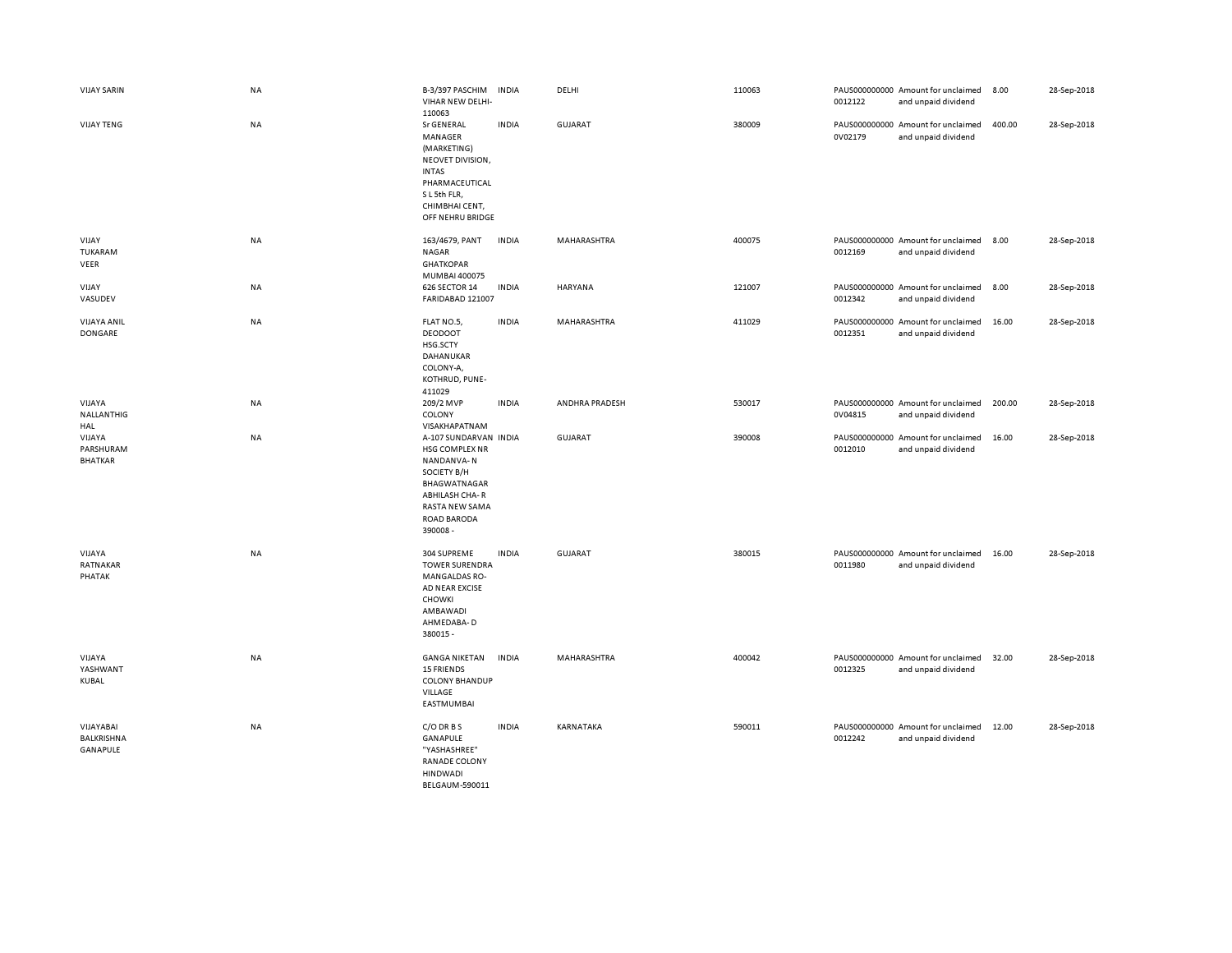| VIJAYABEN<br>RAMANLAL<br>MISTRY                     | <b>NA</b> | 201 PRABHAT<br>APARTMENT<br>AARYA CHANAKYA<br><b>NAGAR AKURLI</b><br>ROAD KANDIVALI<br><b>EAST MUMBAI</b><br>400101     | <b>INDIA</b> | MAHARASHTRA    | 400101 | 0012274 | PAUS000000000 Amount for unclaimed<br>and unpaid dividend | 32.00   | 28-Sep-2018 |
|-----------------------------------------------------|-----------|-------------------------------------------------------------------------------------------------------------------------|--------------|----------------|--------|---------|-----------------------------------------------------------|---------|-------------|
| VIJAYALAKSH<br><b>MI IYENGAR</b><br>G V MBBS<br>MD  | NA        | C/O<br>MR.G.V.KRISHNA<br>PRASAD TATA SILK<br>FARM, 9, III MAIN,<br>BASAVANAGUDI<br>BANGALORE                            | <b>INDIA</b> | KARNATAKA      | 560004 | 0G00919 | PAUS000000000 Amount for unclaimed<br>and unpaid dividend | 200.00  | 28-Sep-2018 |
| VIJAYALAKSH<br><b>MI KOLLI</b>                      | NA        | PLOT NO.12 SITA<br>RESIDENCY<br>ARUNODAYA<br>COLONY<br>MADHAPURHYDER<br>ABAD                                            | <b>INDIA</b> | ANDHRA PRADESH | 500081 | 0V00809 | PAUS000000000 Amount for unclaimed<br>and unpaid dividend | 1600.00 | 28-Sep-2018 |
| VIJAYASARAD<br>HI CHITYALA                          | NA        | $6 - 1 - 716$<br>KHAIRATABAD<br>HYDERABAD-<br>500004                                                                    | <b>INDIA</b> | ANDHRA PRADESH | 500004 | 0012212 | PAUS000000000 Amount for unclaimed<br>and unpaid dividend | 8.00    | 28-Sep-2018 |
| VIJAYKUMAR<br><b>GORDHANBH</b><br>AI PATEL          | NA        | C/O BHANUBHAI<br><b>MANIBHAI BIN</b><br>DHULABHAI PA-TEL<br>NARANDEV<br>MAHADEV<br><b>KARAMSAD VIA</b><br>ANAND-388325- | <b>INDIA</b> | <b>GUJARAT</b> | 388325 | 0011964 | PAUS000000000 Amount for unclaimed<br>and unpaid dividend | 2.00    | 28-Sep-2018 |
| VIJAYKUMAR<br>MADANLAL<br>SONI                      | <b>NA</b> | 2278 ADATE BAZAR INDIA<br>'RAJENDRA SADAN'<br>AHMEDNAGAR-<br>414001                                                     |              | MAHARASHTRA    | 414001 | 0012157 | PAUS000000000 Amount for unclaimed<br>and unpaid dividend | 8.00    | 28-Sep-2018 |
| VIJAYKUMAR<br>VASUDEV<br>DAVE                       | <b>NA</b> | 4 TRIBHOVAN PARK INDIA<br><b>JAWAHAR CHOWK</b><br>SABARMATI<br>AHMEDABAD-<br>380005                                     |              | GUJARAT        | 380005 | 0012073 | PAUS000000000 Amount for unclaimed<br>and unpaid dividend | 16.00   | 28-Sep-2018 |
| VIJAYKUMAR<br><b>VITHAL PATEL</b><br><b>MFGVKPA</b> | <b>NA</b> | <b>GUNDI FALIA</b><br><b>PADRA DIST</b><br><b>BARODA PIN-</b><br>391440                                                 | <b>INDIA</b> | GUJARAT        | 391440 | 0012012 | PAUS000000000 Amount for unclaimed<br>and unpaid dividend | 6.00    | 28-Sep-2018 |
| <b>VIJIA KUMAR</b><br>JAIN                          | NA        | C/O R B GANPAT<br>PRASHAD XIV/4351<br>PAHARI DHIRAJ<br>DELHI-110006                                                     | <b>INDIA</b> | DELHI          | 110006 | 0012231 | PAUS000000000 Amount for unclaimed<br>and unpaid dividend | 8.00    | 28-Sep-2018 |
| <b>VIKAS GARG</b>                                   | <b>NA</b> | 2/1 STATION RAOD INDIA<br><b>BIJNOR UTTAR</b><br>PRADESH                                                                |              | UTTAR PRADESH  | 246701 | 0V03951 | PAUS000000000 Amount for unclaimed<br>and unpaid dividend | 200.00  | 28-Sep-2018 |
| <b>VIKAS</b><br>SOMKANT<br>KARNIK                   | NA        | 3A/101 SWAGAT<br>SOCIETY<br>DAMODAR PARK L<br><b>BSMARG</b><br><b>GHATKOPAR</b><br>MUMBAL400086                         | <b>INDIA</b> | MAHARASHTRA    | 400086 | 0011981 | PAUS000000000 Amount for unclaimed<br>and unpaid dividend | 40.00   | 28-Sep-2018 |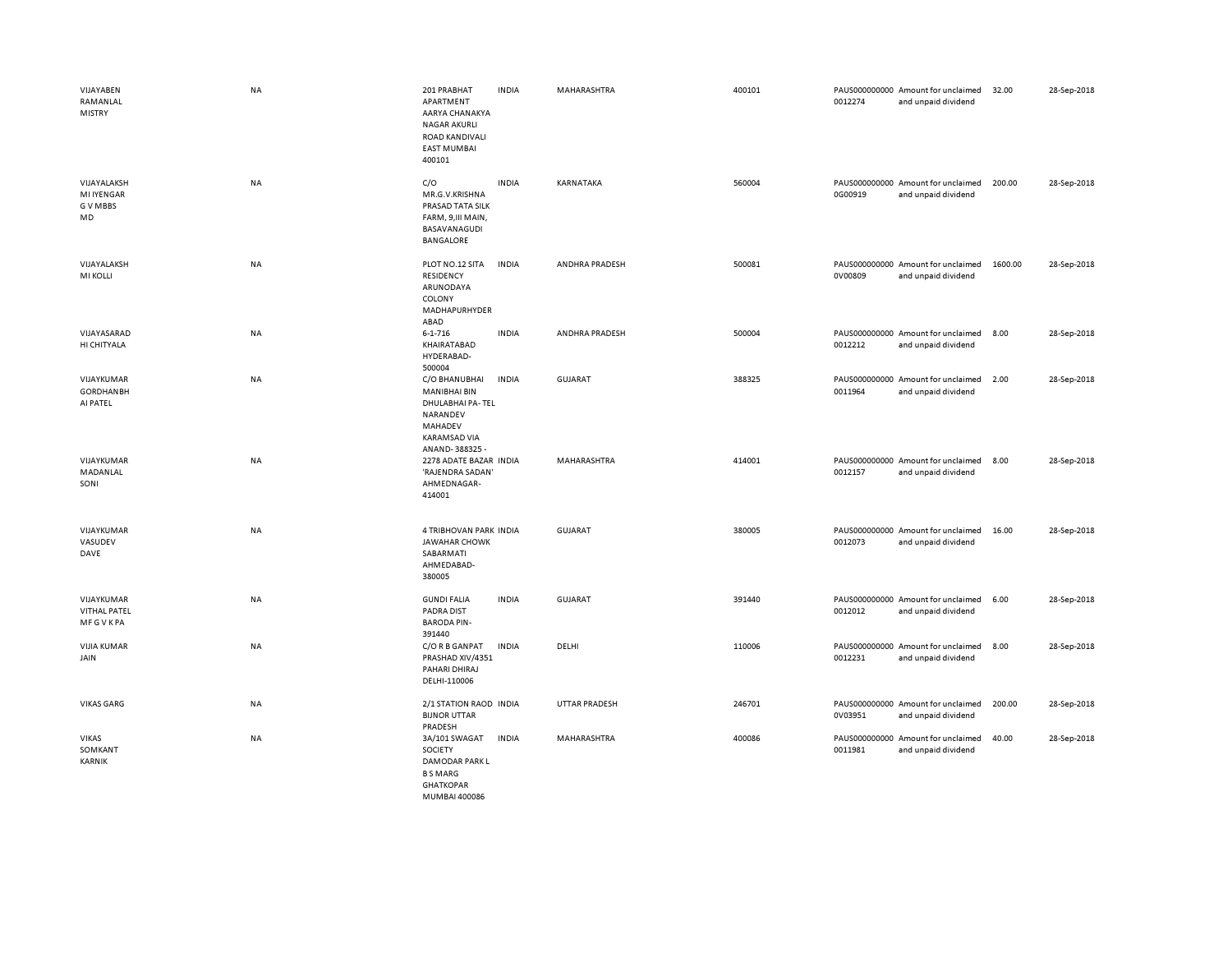| <b>VILAS BHOLE</b>                              | <b>NA</b> | BLOCK NO 12 PLOT INDIA<br>NO 75/76<br><b>MURLIDHAR APRT</b><br><b>SURANA NAGAR</b><br><b>JAINA RD</b><br>AURANGABAD                         |              | MAHARASHTRA          | 431001 | 0V03849 | PAUS000000000 Amount for unclaimed<br>and unpaid dividend | 400.00  | 28-Sep-2018 |
|-------------------------------------------------|-----------|---------------------------------------------------------------------------------------------------------------------------------------------|--------------|----------------------|--------|---------|-----------------------------------------------------------|---------|-------------|
| VILASBEN<br>KANTILAL<br>PATEL                   | <b>NA</b> | NEAR PARABADI P INDIA<br>O MOGRI TAL<br>ANAND DIST KAIRA<br>PIN-388345                                                                      |              | <b>GUJARAT</b>       | 388345 | 0012013 | PAUS000000000 Amount for unclaimed<br>and unpaid dividend | 2.00    | 28-Sep-2018 |
| <b>VIMAL KAPUR</b>                              | NA        | C-6, DEFENCE<br><b>COLONY NEW</b><br>DELHI PIN-110024                                                                                       | <b>INDIA</b> | DELHI                | 110024 | 0011982 | PAUS000000000 Amount for unclaimed<br>and unpaid dividend | 82.00   | 28-Sep-2018 |
| VIMAL<br>MAHENDRAB<br>HAI MEHTA                 | NA        | KRISHNA BUILDING INDIA<br><b>HANUMAN POLE</b><br><b>BAJWADA BARODA-</b><br>390001                                                           |              | <b>GUJARAT</b>       | 390001 | 0012014 | PAUS000000000 Amount for unclaimed<br>and unpaid dividend | 10.00   | 28-Sep-2018 |
| VIMAL<br>TRIMBAK<br>LANDGE                      | <b>NA</b> | MAHADEV NIVAS<br>MAJMUDAR'S<br><b>WADA PRATAP</b><br><b>ROAD RAOPURA</b><br><b>BARODA 390001</b>                                            | <b>INDIA</b> | <b>GUJARAT</b>       | 390001 | 0012335 | PAUS000000000 Amount for unclaimed<br>and unpaid dividend | 16.00   | 28-Sep-2018 |
| <b>VIMALA BAI</b>                               | <b>NA</b> | HOUSE NO. 4-5,<br>18TH. CROSS,<br>R.T.STREET<br><b>BANGALORE</b>                                                                            | <b>INDIA</b> | KARNATAKA            | 560053 | 0064013 | PAUS120186000 Amount for unclaimed<br>and unpaid dividend | 200.00  | 28-Sep-2018 |
| VIMALABEN<br>ARVINDKUM<br>AR PATEL              | NA        | 880 FIRST VAS<br>NARANPURA<br>VILLAGE<br>AHMEDABAD-<br>380013                                                                               | <b>INDIA</b> | <b>GUJARAT</b>       | 380013 | 0012165 | PAUS000000000 Amount for unclaimed<br>and unpaid dividend | 8.00    | 28-Sep-2018 |
| VIMALABEN<br><b>DHIRUBHAI</b><br>PATEL          | NA        | C/O DHIRUBHAI<br>PARSHOTAMDAS<br>PATEL AT AJA-<br><b>BPURA P O ODHA</b><br>VIA SATHAMBA TA<br><b>BAYAD DI-ST</b><br>SABARKANTHA<br>383340 - | <b>INDIA</b> | GUJARAT              | 383340 | 0012015 | PAUS000000000 Amount for unclaimed<br>and unpaid dividend | 16.00   | 28-Sep-2018 |
| <b>VIMLA KAPUR</b>                              | <b>NA</b> | A/3 RASHMI<br>NAGAR DAYAL<br><b>BAGH AGRA WEST</b><br>282005                                                                                | <b>INDIA</b> | <b>UTTAR PRADESH</b> | 282005 | 0012226 | PAUS000000000 Amount for unclaimed<br>and unpaid dividend | 8.00    | 28-Sep-2018 |
| VIMLABEN<br>CHANDUBHAI<br>AMIN                  | NA        | B/18 RACE COURSE INDIA<br><b>PARK NEAR</b><br>NATUBHAI CENTRE<br><b>GOTRI ROAD</b><br><b>BARODA 390007</b>                                  |              | <b>GUJARAT</b>       | 390007 | 0012246 | PAUS000000000 Amount for unclaimed<br>and unpaid dividend | 6.00    | 28-Sep-2018 |
| VIMLABEN<br>LALLUBHAI<br>GANDHI                 | NA        | C/O NAVBHARAT<br><b>AGENCIES RIDDHI</b><br>SIDDHI MARKET AT<br>SAVARKUNDLA<br>DIST BHAVNAGAR-<br>364515                                     | <b>INDIA</b> | <b>GUJARAT</b>       | 364515 | 0012016 | PAUS000000000 Amount for unclaimed<br>and unpaid dividend | 16.00   | 28-Sep-2018 |
| VIMLABEN<br>RAMANLAL<br>SHAH                    | NA        | 113, "SHILP" C.G.<br>ROAD,<br>NAVRANGPURA,<br>AHMEDABAD-<br>380009                                                                          | <b>INDIA</b> | <b>GUJARAT</b>       | 380009 | 0012353 | PAUS000000000 Amount for unclaimed<br>and unpaid dividend | 16.00   | 28-Sep-2018 |
| VINAYAK<br>KRISHNARAO<br><b><i>DHAKAPPA</i></b> | NA        | VEERABHADRA<br><b>GALLI NORTH</b><br><b>CANARA SIRSI</b>                                                                                    | <b>INDIA</b> | KARNATAKA            | 581401 | 0V05494 | PAUS000000000 Amount for unclaimed<br>and unpaid dividend | 4800.00 | 28-Sep-2018 |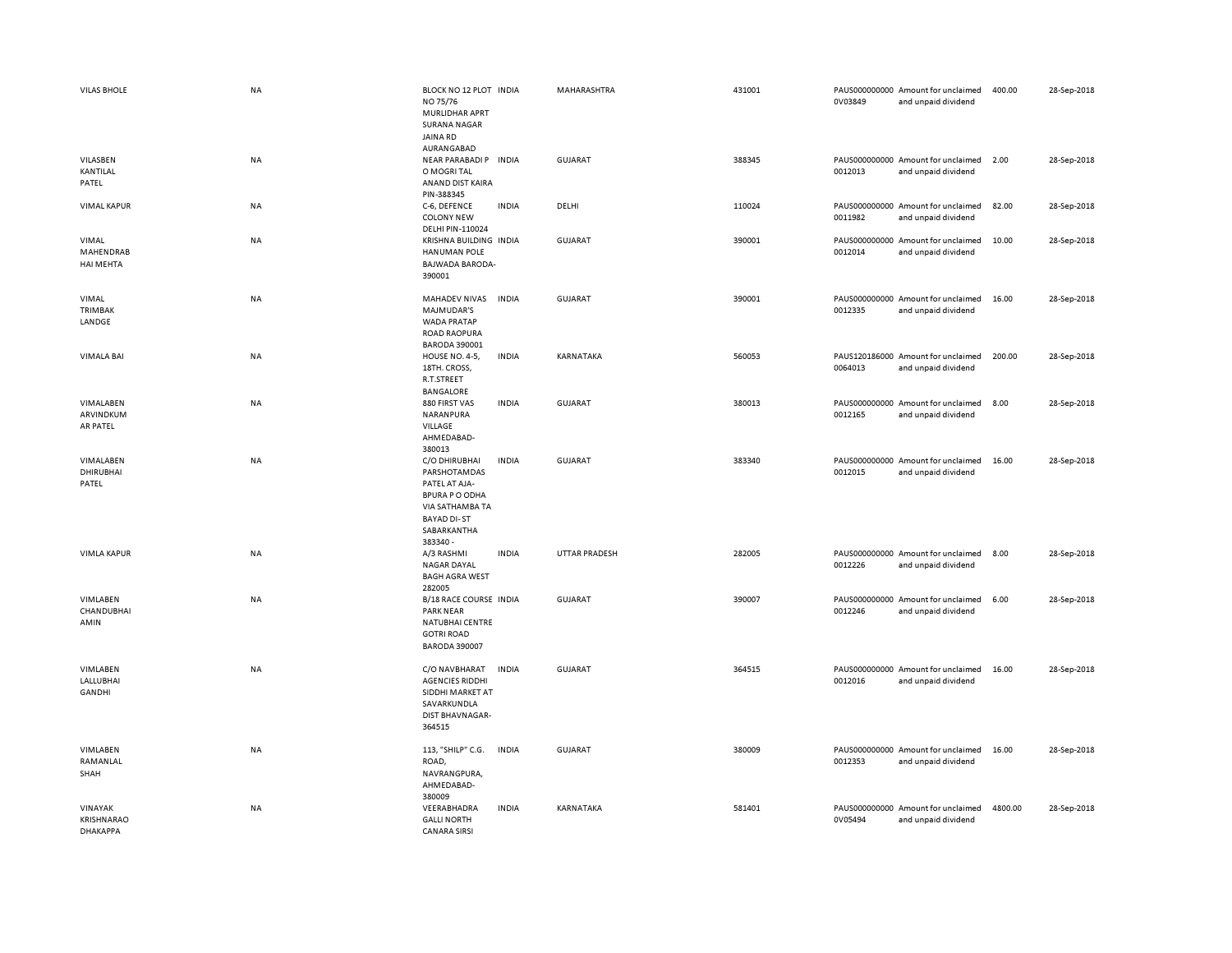| VINAYAK<br><b>NARAYAN</b><br>OKA          | NA        | R III 7/6 SACHIN<br>HOU SOCIETY<br>MITHANAGAR<br>ROAD MULUND<br><b>EAST MUMBAI-</b><br>400081                                      | <b>INDIA</b> | MAHARASHTRA          | 400081 | 0011940 | PAUS000000000 Amount for unclaimed<br>and unpaid dividend | 6.00    | 28-Sep-2018 |
|-------------------------------------------|-----------|------------------------------------------------------------------------------------------------------------------------------------|--------------|----------------------|--------|---------|-----------------------------------------------------------|---------|-------------|
| VINAYAKA<br><b>KRISHNARAO</b><br>DHANAPPA | NA        | VEERABHADRAGAL INDIA<br>LI SIRSI (N.K)<br><b>NORTH KENARA</b>                                                                      |              | KARNATAKA            | 581401 | 0V05465 | PAUS000000000 Amount for unclaimed<br>and unpaid dividend | 2000.00 | 28-Sep-2018 |
| VINAYAKUM<br>AR DAYABHAI<br>PATEL         | NA        | C/O. KAMLESH A<br>PATEL F/2,<br>PREMJYOT<br>TOWERS, OPP<br>A.ONE SCHOOL<br>SUBHASH CHIWA,<br><b>GURUKUL</b><br>ROAD, AHMEDABA<br>D | <b>INDIA</b> | GUJARAT              | 380052 | 0V00813 | PAUS000000000 Amount for unclaimed<br>and unpaid dividend | 200.00  | 28-Sep-2018 |
| VINEET<br><b>KUMAR</b><br>TIWARI          | <b>NA</b> | D-63/31-A8<br>PANCHSHEEL<br>COLONY<br><b>MONDWDIH</b><br>VARANASI                                                                  | <b>INDIA</b> | <b>UTTAR PRADESH</b> | 221001 | 0V03399 | PAUS000000000 Amount for unclaimed<br>and unpaid dividend | 200.00  | 28-Sep-2018 |
| VINITKUMAR<br>PARIKH                      | NA        | 136 SAMRAT<br><b>ASHOK SOCIETY</b><br><b>4TH FLOOR RATILAL</b><br>R THAKKER MARG<br><b>MALBAR HILL</b><br>MUMBAI 400006            | <b>INDIA</b> | MAHARASHTRA          | 400006 | 0012317 | PAUS000000000 Amount for unclaimed<br>and unpaid dividend | 8.00    | 28-Sep-2018 |
| <b>VINOD</b><br>ARORA                     | NA        | A 28/2 DDA FLATS<br><b>SFS TYPE SAKET</b><br><b>NEW DELHI 110017</b>                                                               | <b>INDIA</b> | DELHI                | 110017 | 0012117 | PAUS000000000 Amount for unclaimed<br>and unpaid dividend | 8.00    | 28-Sep-2018 |
| VINOD<br>CHIMANLAL<br>SHAH                | NA        | 208<br>MAHABALIPURAM<br>OLD PADRA<br>(TANDALJA) ROAD<br>NR BASIL SCHOOL<br><b>BARODA</b>                                           | <b>INDIA</b> | GUJARAT              | 380001 | 0012020 | PAUS000000000 Amount for unclaimed<br>and unpaid dividend | 16.00   | 28-Sep-2018 |
| VINOD G<br><b>NEMAN</b>                   | NA        | LAXMI<br><b>DISTRIBUTOR 234</b><br><b>GR FLOOR MUMBAI</b><br>PUNE RD BHINGARI<br><b>PANVEL DIST</b><br>RAIGAD                      | <b>INDIA</b> | MAHARASHTRA          | 410206 | 0V03790 | PAUS000000000 Amount for unclaimed<br>and unpaid dividend | 200.00  | 28-Sep-2018 |
| VINOD<br>KUMAR                            | NA        | <b>B-58 GUJRAWAL</b><br><b>TOWN PART I</b><br><b>STADIUM ROAD</b><br>DELHI 110009                                                  | <b>INDIA</b> | DELHI                | 110009 | 0012197 | PAUS000000000 Amount for unclaimed<br>and unpaid dividend | 8.00    | 28-Sep-2018 |
| VINOD<br><b>KUMAR</b>                     | NA        | C/O CHANDIGARH<br><b>STATIONERS SHOP</b><br>NO 47 SECTOR 16 D<br>CHANDIGARH<br>160016                                              | <b>INDIA</b> | CHANDIGARH           | 160016 | 0012232 | PAUS000000000 Amount for unclaimed<br>and unpaid dividend | 16.00   | 28-Sep-2018 |
| VINOD<br><b>KUMAR</b><br>ARORA            | NA        | 7/206 GEETA<br><b>COLONY GANDHI</b><br>NAGAR DELHI-<br>110031                                                                      | <b>INDIA</b> | DELHI                | 110031 | 0012135 | PAUS000000000 Amount for unclaimed<br>and unpaid dividend | 8.00    | 28-Sep-2018 |
| VINOD<br><b>KUMAR BEDI</b>                | NA        | A-80 82 WEST<br>PATEL NAGAR NEW<br>DELHI                                                                                           | <b>INDIA</b> | DELHI                | 110008 | 0190681 | PAUSIN3001181 Amount for unclaimed<br>and unpaid dividend | 48.00   | 28-Sep-2018 |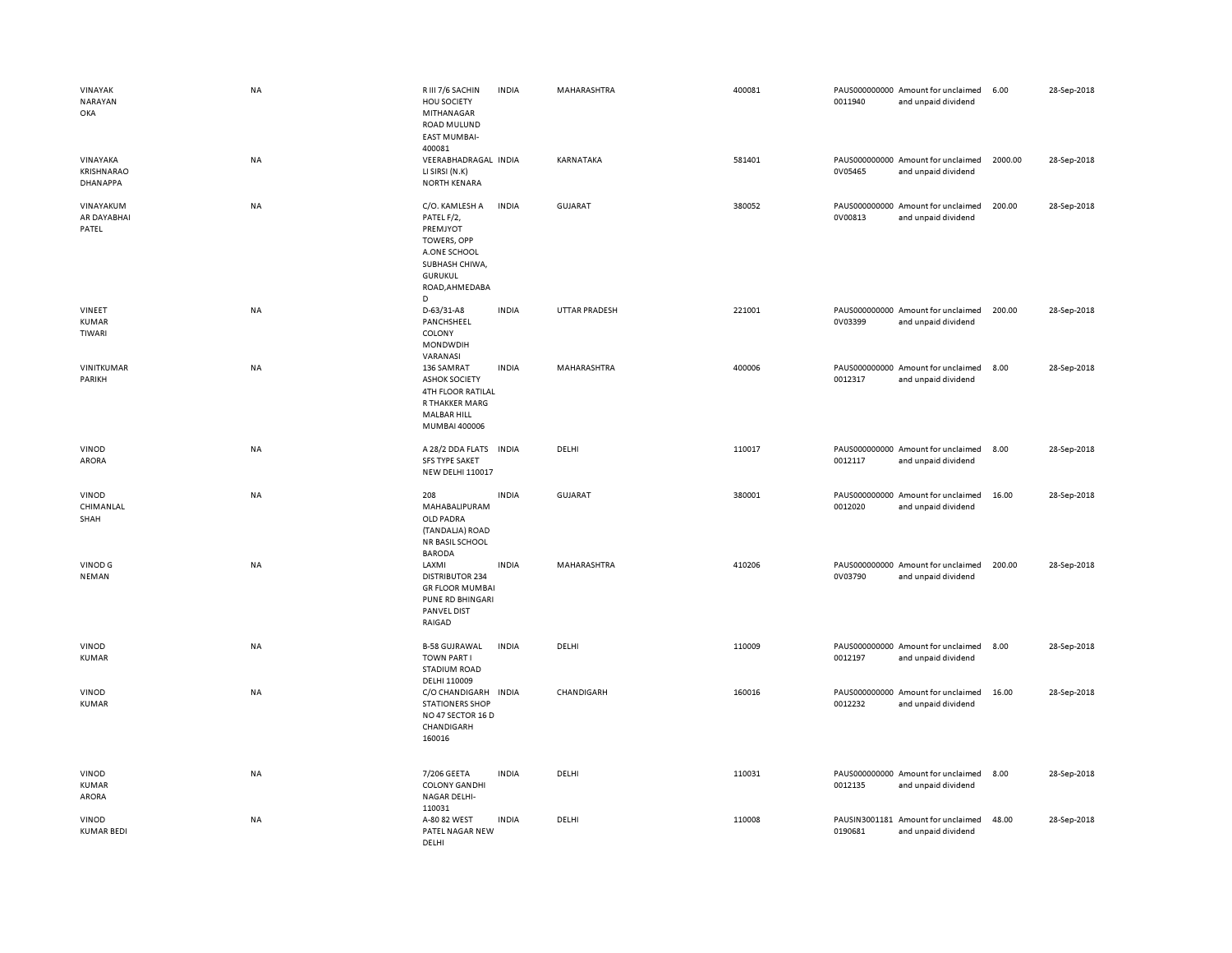| VINOD<br><b>KUMAR</b><br>BHARDWAJ                             | <b>NA</b> | C/O UJJWAL LTD<br>26/79 KARACHI<br><b>KHANA KANPUR</b>                                                          | <b>INDIA</b> | UTTARAKHAND           | 248001 | 0V03353 | PAUS000000000 Amount for unclaimed<br>and unpaid dividend | 200.00  | 28-Sep-2018 |
|---------------------------------------------------------------|-----------|-----------------------------------------------------------------------------------------------------------------|--------------|-----------------------|--------|---------|-----------------------------------------------------------|---------|-------------|
| VINOD<br><b>KUMAR JAIN</b>                                    | <b>NA</b> | UNITED SECURITIES INDIA<br><b>GEETA MANSION H</b><br><b>B ROAD</b><br><b>MACHKHOWA</b><br><b>GUWAHATI ASSAM</b> |              | ASSAM                 | 781009 | 0195803 | PAUSIN3003941 Amount for unclaimed<br>and unpaid dividend | 2000.00 | 28-Sep-2018 |
| VINOD<br><b>KUMAR</b><br>KHANNA                               | <b>NA</b> | 104/B SAMEER<br>NIWAS 21/AJP<br>ROAD <sub>7</sub><br><b>BUNGLOWS</b><br><b>VERSOVA MUMBAI</b>                   | <b>INDIA</b> | MAHARASHTRA           | 400061 | 0V04616 | PAUS000000000 Amount for unclaimed<br>and unpaid dividend | 400.00  | 28-Sep-2018 |
| <b>VINOD</b><br><b>KUMAR</b><br><b>MEHROTRA</b>               | NA        | 132 JAMUNA<br>PRASAD MARG<br>BAREILLY                                                                           | <b>INDIA</b> | <b>UTTAR PRADESH</b>  | 243003 | 0V03936 | PAUS000000000 Amount for unclaimed<br>and unpaid dividend | 200.00  | 28-Sep-2018 |
| VINOD<br><b>KUMAR</b><br>VIJAN                                | NA        | C/305 MINTO<br>ROAD COMPLEX<br><b>NEW DELHI 110002</b>                                                          | <b>INDIA</b> | DELHI                 | 110002 | 0012248 | PAUS000000000 Amount for unclaimed<br>and unpaid dividend | 32.00   | 28-Sep-2018 |
| VINOD<br><b>KUMAR</b><br><b>VOHRA</b>                         | NA        | 7A/2196 HOUSING<br><b>BOARD COLONY</b><br><b>FARIDABAD</b>                                                      | <b>INDIA</b> | <b>HARYANA</b>        | 121006 | 8115086 | PAUSIN3013301 Amount for unclaimed<br>and unpaid dividend | 24.00   | 28-Sep-2018 |
| <b>VINOD</b><br><b>ONKAR JOSHI</b>                            | <b>NA</b> | QTR NO D/90/ICT INDIA<br>P S COLONY<br>URJANAGAR<br><b>CHANDRAPUR P</b><br>442-404 M S                          |              | <b>MADHYA PRADESH</b> | 442404 | 0012337 | PAUS000000000 Amount for unclaimed<br>and unpaid dividend | 32.00   | 28-Sep-2018 |
| <b>VINODCHAN</b><br><b>DRA</b><br>CHHAGANLAL<br>GANDHI        | NA        | GOLWAD GANDEVI INDIA<br>DIST BULSAR PIN-<br>396360                                                              |              | <b>GUJARAT</b>        | 396360 | 0012023 | PAUS000000000 Amount for unclaimed<br>and unpaid dividend | 16.00   | 28-Sep-2018 |
| VINODCHAN<br><b>DRA</b><br><b>ISHWARLAL</b><br><b>BHAVSAR</b> | NA        | BHAVSARWAD<br><b>KATHLAL DIST</b><br><b>KAIRA PIN-387630</b>                                                    | <b>INDIA</b> | <b>GUJARAT</b>        | 387630 | 0012024 | PAUS000000000 Amount for unclaimed<br>and unpaid dividend | 16.00   | 28-Sep-2018 |
| VINODCHAN<br><b>DRA</b><br>POPATLAL<br><b>MISTRY</b>          | NA        | B/41, YOGESHWAR INDIA<br><b>KRUPA SOCIETY NR.</b><br>H.P. PETROL PUMP,<br>VASNA ROAD,<br>VADODARA 390015        |              | <b>GUJARAT</b>        | 390015 | 0011951 | PAUS000000000 Amount for unclaimed<br>and unpaid dividend | 2.00    | 28-Sep-2018 |
| VINODCHAN<br><b>DRA</b><br>RAMANLAL<br>PARIKH                 | NA        | <b>13 LOVEKUSH</b><br>SOCIETY<br>NAVAVADAJ<br>AHMEDABAD-<br>380013                                              | <b>INDIA</b> | <b>GUJARAT</b>        | 380013 | 0012025 | PAUS000000000 Amount for unclaimed<br>and unpaid dividend | 32.00   | 28-Sep-2018 |
| VINODKUMA<br>$\mathsf{R}$<br><b>JAGJIVANDAS</b><br>SONI       | <b>NA</b> | CHHIPAWAD<br>ODAWADA<br>MEHSANA-384001                                                                          | <b>INDIA</b> | <b>GUJARAT</b>        | 384001 | 0012146 | PAUS000000000 Amount for unclaimed<br>and unpaid dividend | 8.00    | 28-Sep-2018 |
| VINODKUMA<br>R NAVNITLAL<br>SHAH                              | NA        | <b>SATAK POLE</b><br>"PANCHSEEL"<br><b>UMRETH 388220</b>                                                        | <b>INDIA</b> | <b>GUJARAT</b>        | 388220 | 0011946 | PAUS000000000 Amount for unclaimed<br>and unpaid dividend | 8.00    | 28-Sep-2018 |
| <b>VINODRAI</b><br><b>BHOGILAL</b><br>SHAH                    | <b>NA</b> | C/O SHAH MEDICAL INDIA<br><b>STORES OPP</b><br>ANUPAM CINEMA<br>JAMNAGAR 361001                                 |              | <b>GUJARAT</b>        | 361001 | 0012026 | PAUS000000000 Amount for unclaimed<br>and unpaid dividend | 32.00   | 28-Sep-2018 |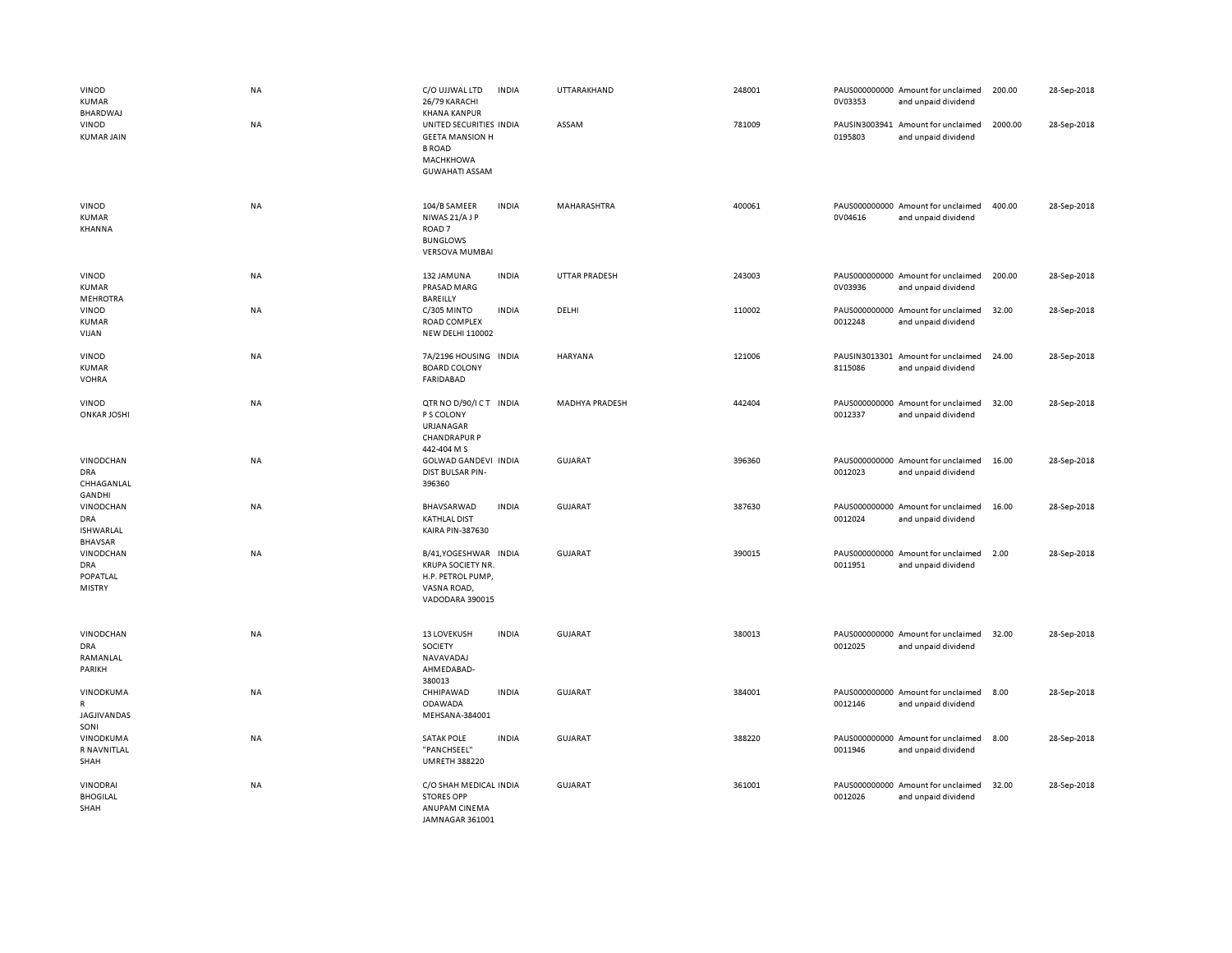| <b>VINUBHAI</b><br>AMBALAL<br>PATEL                | NA        | 9 MAIKRUPA<br><b>SOCIETY KARELI</b><br><b>BAUG BARODA-</b><br>390001                                 | <b>INDIA</b> | GUJARAT              | 390001 | 0012028                  | PAUS000000000 Amount for unclaimed<br>and unpaid dividend | 6.00   | 28-Sep-2018 |
|----------------------------------------------------|-----------|------------------------------------------------------------------------------------------------------|--------------|----------------------|--------|--------------------------|-----------------------------------------------------------|--------|-------------|
| <b>VINUBHAI</b><br>BABABHAI                        | <b>NA</b> | 52-53 JANTA<br><b>NAGAR RAMOL</b><br>AHMEDABAD<br>382449                                             | <b>INDIA</b> | <b>GUJARAT</b>       | 382449 | 0011988                  | PAUS000000000 Amount for unclaimed<br>and unpaid dividend | 2.00   | 28-Sep-2018 |
| <b>VINUBHAI</b><br><b>FULABHAI</b><br>PATEL        | <b>NA</b> | AT & POST UNDERA INDIA<br><b>DIST BARODA PIN</b><br>390001                                           |              | <b>GUJARAT</b>       | 390001 | 0011957                  | PAUS000000000 Amount for unclaimed<br>and unpaid dividend | 20.00  | 28-Sep-2018 |
| <b>VINUBHAI</b><br><b>ISHWARBHAI</b><br>PATEL      | NA        | C/O ORIENTAL<br><b>CERAMIC WORKS</b><br>AT PO & TAL<br><b>VIJAPUR DIST</b><br>MEHSANA PIN-<br>382870 | <b>INDIA</b> | <b>GUJARAT</b>       | 382870 | 0012029                  | PAUS000000000 Amount for unclaimed<br>and unpaid dividend | 6.00   | 28-Sep-2018 |
| <b>VINUBHAI</b><br>MULJIBHAI<br>PATEL              | NA        | <b>MAHADEV FALIA</b><br>AT & PO SOKHADA<br>DIST BARODA PIN-<br>391240                                | <b>INDIA</b> | GUJARAT              | 391240 | 0012030                  | PAUS000000000 Amount for unclaimed<br>and unpaid dividend | 2.00   | 28-Sep-2018 |
| <b>VINUBHAI</b><br>TRIBHOVAND<br>AS PATEL          | NA        | B/46<br>VALLABHNAGAR<br>KARELIBAUG<br>BARODA-390001                                                  | <b>INDIA</b> | <b>GUJARAT</b>       | 390001 | 0012031                  | PAUS000000000 Amount for unclaimed<br>and unpaid dividend | 2.00   | 28-Sep-2018 |
| VINUSINH<br><b>DILIPSINH</b><br>ZALA               | NA        | 2 BHAGAVATI<br>SOCIETY MAHIYAL<br>TALOD 383215                                                       | <b>INDIA</b> | <b>GUJARAT</b>       | 383215 | 0012147                  | PAUS000000000 Amount for unclaimed<br>and unpaid dividend | 8.00   | 28-Sep-2018 |
| <b>VIPIN K GARG</b>                                | NA        | 19/6, SITE NO. 2<br><b>KIDWAI NAGAR</b><br><b>KANPUR</b>                                             | <b>INDIA</b> | <b>UTTAR PRADESH</b> | 208011 | 0V04000                  | PAUS000000000 Amount for unclaimed<br>and unpaid dividend | 200.00 | 28-Sep-2018 |
| VIPINCHAND<br><b>RA</b><br>RAMANLAL<br>PARIKH      | NA        | 16 ASTAPAD<br><b>SOCIETY NEAR</b><br><b>WATER TANK</b><br>KARELIBAUG<br>VADODARA                     | <b>INDIA</b> | GUJARAT              | 390018 | PAUS000000000<br>0V04473 | Amount for unclaimed<br>and unpaid dividend               | 200.00 | 28-Sep-2018 |
| VIPINCHAND<br>RA<br>SHIVABHAI<br>PATEL             | NA        | PO SUNDRNA TA<br>PETLAD DIST<br>KHEDA 388480                                                         | <b>INDIA</b> | <b>GUJARAT</b>       | 388480 | 0012149                  | PAUS000000000 Amount for unclaimed<br>and unpaid dividend | 8.00   | 28-Sep-2018 |
| VIPINKUMAR<br>CHANDULAL<br><b>DOSHI</b>            | NA        | C/O MILAN<br>TRADERS S T ROAD<br><b>DIST SABARKATHA</b><br>PIN-383430                                | <b>INDIA</b> | GUJARAT              | 383430 | 0012032                  | PAUS000000000 Amount for unclaimed<br>and unpaid dividend | 2.00   | 28-Sep-2018 |
| <b>VIPUL</b><br><b>DWARKADAS</b><br><b>KAPADIA</b> | NA        | KRISHNA KUNJ 3RD INDIA<br><b>FLOOR 4 DADI SETH</b><br>ROAD BABULNATH<br>MUMBAI 400007                |              | MAHARASHTRA          | 400007 | 0012265                  | PAUS000000000 Amount for unclaimed<br>and unpaid dividend | 150.00 | 28-Sep-2018 |
| <b>VIPUL</b><br>NAVRANGLAL<br>DHOLAKIA             | <b>NA</b> | 'LINA' OPP PUNJAB INDIA<br><b>NATIONAL BANK</b><br>FATEHGANJ<br>BARODA-390002                        |              | GUJARAT              | 390002 | 0012063                  | PAUS000000000 Amount for unclaimed<br>and unpaid dividend | 66.00  | 28-Sep-2018 |
| <b>VIPUL</b><br>VARMA                              | NA        | 212 ROCKET<br>REGIMENT C/O 56<br>APO DEHRADUN                                                        | <b>INDIA</b> | UTTARAKHAND          | 248001 | 0012112                  | PAUS000000000 Amount for unclaimed<br>and unpaid dividend | 8.00   | 28-Sep-2018 |
| <b>VIPUL</b><br>VARMA                              | NA        | 212, ROCKET<br>REGIMENT C/O.56<br>APO TAMILNADU                                                      | <b>INDIA</b> | MAHARASHTRA          | 999999 | PAUS000000000<br>0012258 | Amount for unclaimed<br>and unpaid dividend               | 8.00   | 28-Sep-2018 |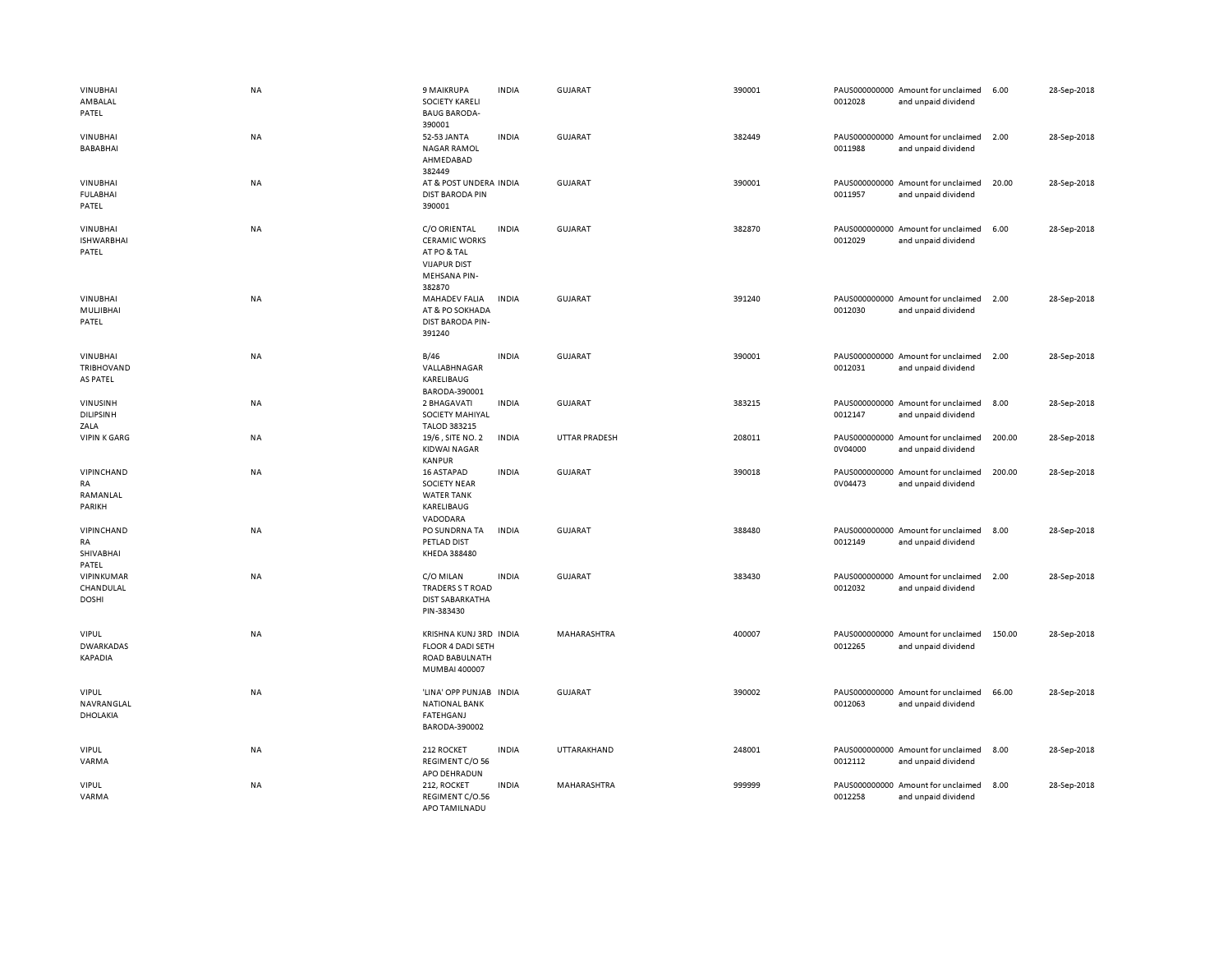| <b>VIPUL</b><br>VINDORAY<br>VANKANI              | <b>NA</b> | C/O MR P T LIMAYE INDIA<br>7 VRAJWAS<br>SOCIETY COLLEGE<br><b>ROAD NADIAD</b><br>387001                                           | <b>GUJARAT</b> | 387001 | 0012298 | PAUS000000000 Amount for unclaimed<br>and unpaid dividend | 16.00  | 28-Sep-2018 |
|--------------------------------------------------|-----------|-----------------------------------------------------------------------------------------------------------------------------------|----------------|--------|---------|-----------------------------------------------------------|--------|-------------|
| VIPULKUMAR<br>KANUBHAI<br>SHAH                   | <b>NA</b> | 13, ANAND SAGAR INDIA<br>APARTMENTS, NR.<br>NEW INDIA MILLS,<br>JETALPUR ROAD,<br>VADODARA-390005                                 | GUJARAT        | 390005 | 0012034 | PAUS000000000 Amount for unclaimed<br>and unpaid dividend | 32.00  | 28-Sep-2018 |
| VIRBALA<br>KAMALKANT<br>DALAL                    | NA        | 21 PUNIT NAGAR<br><b>INDIA</b><br>OLD PADRA ROAD<br>OPP VACCINE<br><b>INSTITUTE BARODA</b><br>390015                              | <b>GUJARAT</b> | 390015 | 0011990 | PAUS000000000 Amount for unclaimed<br>and unpaid dividend | 106.00 | 28-Sep-2018 |
| VIRENDAR<br>PAL SINGH<br>MAINEE                  | <b>NA</b> | 240 JAGRITI<br><b>INDIA</b><br><b>ENCLAVE VIKAS</b><br><b>MARG EXTENSION</b><br>DELHI 110092                                      | DELHI          | 110092 | 0012126 | PAUS000000000 Amount for unclaimed<br>and unpaid dividend | 16.00  | 28-Sep-2018 |
| <b>VIRENDER KR</b>                               | <b>NA</b> | T-4 PARSAD NAGAR INDIA<br><b>NEW DELHI</b>                                                                                        | DELHI          | 110005 | 0V03919 | PAUS000000000 Amount for unclaimed<br>and unpaid dividend | 500.00 | 28-Sep-2018 |
| VIRENDRA<br>CHAWLA                               | <b>NA</b> | A-H/29 SHALIMAR INDIA<br><b>BAGH DELHI</b><br>110052                                                                              | DELHI          | 110052 | 0012269 | PAUS000000000 Amount for unclaimed<br>and unpaid dividend | 32.00  | 28-Sep-2018 |
| VIRENDRA J<br><b>GANDHI</b>                      | <b>NA</b> | C/O POPATLAL K<br><b>INDIA</b><br><b>SHAH AT MARCHI</b><br>POLE IN RATAN<br>POLE AHMEDABAD-<br>380001                             | <b>GUJARAT</b> | 380001 | 0012202 | PAUS000000000 Amount for unclaimed<br>and unpaid dividend | 16.00  | 28-Sep-2018 |
| <b>VIRENDRA</b><br><b>KUMAR</b><br><b>BHASIN</b> | <b>NA</b> | AC-IV 65-D MIG<br><b>INDIA</b><br><b>FLATS</b><br>SHALIMARBAGH<br>DELHI 110052                                                    | DELHI          | 110052 | 0012200 | PAUS000000000 Amount for unclaimed<br>and unpaid dividend | 8.00   | 28-Sep-2018 |
| VIRENDRA<br><b>KUMAR</b><br>SINGH                | <b>NA</b> | FEDERAL BANK LTD INDIA<br><b>MEHTA POLE</b><br><b>MANDVI</b><br>VADODARA                                                          | <b>GUJARAT</b> | 390006 | 0V04331 | PAUS000000000 Amount for unclaimed<br>and unpaid dividend | 300.00 | 28-Sep-2018 |
| <b>VIRENDRA P</b><br>MANKAD                      | NA        | 2/H 74 307 HUDCO INDIA<br>ANAND NAGAR<br>OPP GAYATRI<br><b>TEMPLE RAJKOT</b>                                                      | <b>GUJARAT</b> | 360002 | 0V04123 | PAUS000000000 Amount for unclaimed<br>and unpaid dividend | 300.00 | 28-Sep-2018 |
| VIRENDRA<br>SHANTILAL<br>TRIVEDI                 | NA        | <b>INDIA</b><br><b>8-A VIVEKANAND</b><br>PARK AJWA ROAD<br>BARODA-390006                                                          | <b>GUJARAT</b> | 390006 | 0012035 | PAUS000000000 Amount for unclaimed<br>and unpaid dividend | 16.00  | 28-Sep-2018 |
| VIRU<br>NARENDRA<br>DESAI                        | NA        | 9 SHANTINATH APT INDIA<br>2ND FLOOR<br><b>BEHIND DOCTO-</b><br><b>R'S HOUSE NEAR</b><br>PARIMAL GARDEN<br>AMBAWADI -<br>AHMEDABAD | <b>GUJARAT</b> | 380006 | 0012036 | PAUS000000000 Amount for unclaimed<br>and unpaid dividend | 16.00  | 28-Sep-2018 |

380006 -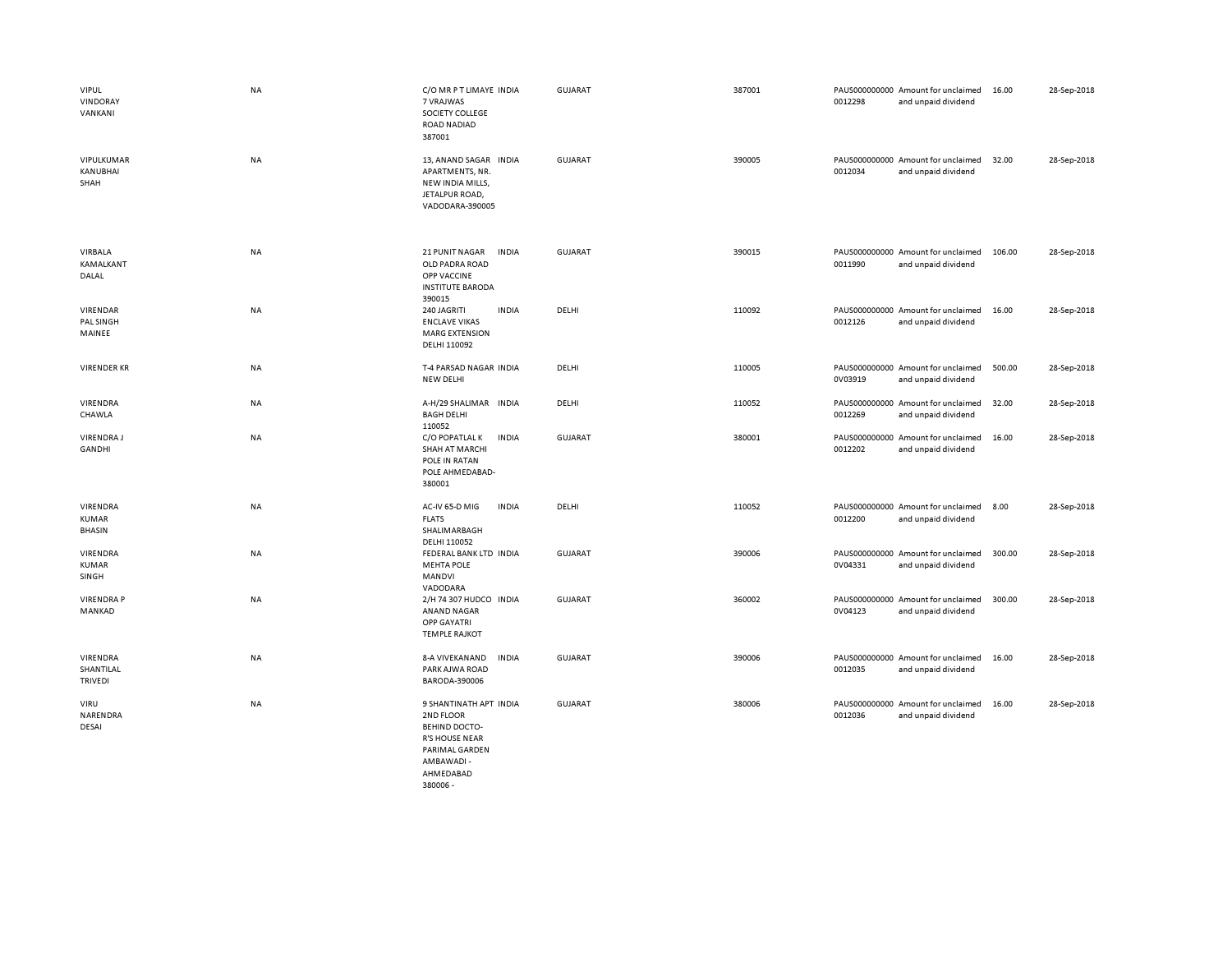| VIRUPAXAPP<br>A<br>SANNACHAN<br>ABASAPPA<br>ANNIG | <b>NA</b>        | AT & POST<br><b>TIRLAPURE TAL</b><br>NAVALGUND DIST<br><b>DHARWAR</b><br>KARNATAK 576224                       | <b>INDIA</b> | KARNATAKA      | 576224 | 0012052                  | PAUS000000000 Amount for unclaimed<br>and unpaid dividend | 16.00   | 28-Sep-2018 |
|---------------------------------------------------|------------------|----------------------------------------------------------------------------------------------------------------|--------------|----------------|--------|--------------------------|-----------------------------------------------------------|---------|-------------|
| <b>VISALAKSHI G</b>                               | NA               | W/O. DR.<br>GOVINDARAJAN.<br>O.K 13, SITHAN<br>STREET GUGAI,<br>SALEM                                          | <b>INDIA</b> | TAMIL NADU     | 636006 | 0G00401                  | PAUS000000000 Amount for unclaimed<br>and unpaid dividend | 1600.00 | 28-Sep-2018 |
| VISHAL M<br>KUNDNANI                              | NA               | 7/A GOKUL NIVAS<br>LT P N KOTNIS<br>PATH MAHIM<br>MUMBAI 400016                                                | <b>INDIA</b> | MAHARASHTRA    | 400016 | 0012322                  | PAUS000000000 Amount for unclaimed<br>and unpaid dividend | 8.00    | 28-Sep-2018 |
| VISHNU DAS                                        | SATYANARA<br>YAN | H.NO. 14-4-239/4, INDIA<br>1ST FLOOR<br>SHAHINAYAT GUNJ<br>HYDERABAD                                           |              | ANDHRA PRADESH | 500012 | PAUSIN3000201<br>0594300 | Amount for unclaimed<br>and unpaid dividend               | 8.00    | 28-Sep-2018 |
| VISHNU<br><b>DINKAR</b><br><b>JOSHI</b>           | NA               | G-89 LOKMANYA<br><b>NAGARTH</b><br>KATARIYA MARG<br>MUMBAI-400016                                              | <b>INDIA</b> | MAHARASHTRA    | 400016 | 0011938                  | PAUS000000000 Amount for unclaimed<br>and unpaid dividend | 6.00    | 28-Sep-2018 |
| VISHNU<br><b>DINKAR</b><br><b>JOSHI</b>           | <b>NA</b>        | G-89 LOKMANYA<br>NAGAR TH<br>KATARIYA MARG<br>MUMBAI-400016                                                    | <b>INDIA</b> | MAHARASHTRA    | 400016 | 0011939                  | PAUS000000000 Amount for unclaimed<br>and unpaid dividend | 2.00    | 28-Sep-2018 |
| VISHNU<br>PRASAD<br>SANGHI                        | NA               | DEPUITY COMM OF INDIA<br><b>INCOME TAX 4TH</b><br><b>FLOOR SARAF</b><br><b>CHAMBERS SADAR</b><br>NAGPUR 440001 |              | MAHARASHTRA    | 440001 | 0012163                  | PAUS000000000 Amount for unclaimed<br>and unpaid dividend | 8.00    | 28-Sep-2018 |
| VISHNU<br>YADAO<br>KHEDKAR                        | NA               | <b>BHARTI PURA</b><br>KARANJA (LAD)<br><b>DIST AKOLA M S</b><br>PIN-444105                                     | <b>INDIA</b> | MAHARASHTRA    | 444105 | 0011992                  | PAUS000000000 Amount for unclaimed<br>and unpaid dividend | 6.00    | 28-Sep-2018 |
| <b>VISHNUPARS</b><br>AD J<br><b>BHARGAVA</b>      | NA               | 301 AMAR VILLA<br>SECTOR K7/C JESAL<br>PARK BHYANDER<br><b>EAST DIST THANA</b><br>MUMBAI                       | <b>INDIA</b> | MAHARASHTRA    | 401101 | 0012181                  | PAUS000000000 Amount for unclaimed<br>and unpaid dividend | 16.00   | 28-Sep-2018 |
| VISHNUPRAS<br>AD HIRALAL<br>PATEL                 | NA               | WADI CHHELLIPOLE INDIA<br><b>BARODA 390001</b>                                                                 |              | GUJARAT        | 390001 | 0011948                  | PAUS000000000 Amount for unclaimed<br>and unpaid dividend | 10.00   | 28-Sep-2018 |
| VISHWANAT<br>H AIYER                              | NA               | 24/4 SHIVAJI-<br><b>NAGAR POONA-</b><br>411005                                                                 | <b>INDIA</b> | MAHARASHTRA    | 411005 | 0012141                  | PAUS000000000 Amount for unclaimed<br>and unpaid dividend | 16.00   | 28-Sep-2018 |
| VISHWANAT<br>H M TELSANG                          | NA               | C/O M/S SWADESHI INDIA<br><b>MEDICAL STORES</b><br><b>MAIN ROAD</b><br>ATHANI                                  |              | KARNATAKA      | 591304 | 0V02400                  | PAUS000000000 Amount for unclaimed<br>and unpaid dividend | 200.00  | 28-Sep-2018 |
| VISWANATH<br>AN S G                               | NA               | C/O. MR.BHIMA<br>RAO NO 99,4TH<br>MAIN<br>ROAD, MALLESWAR<br>AM BANGALORE                                      | <b>INDIA</b> | KARNATAKA      | 560003 | 0V01145                  | PAUS000000000 Amount for unclaimed<br>and unpaid dividend | 80.00   | 28-Sep-2018 |
| VITHALBHAI<br>DEVAJIBHAI<br>PATEL                 | NA               | AT NAVA MUVADA INDIA<br>POST SORNA TAL<br><b>KAPADVANJ DIST</b><br>KAIRA                                       |              | GUJARAT        | 387411 | 0012038                  | PAUS000000000 Amount for unclaimed<br>and unpaid dividend | 16.00   | 28-Sep-2018 |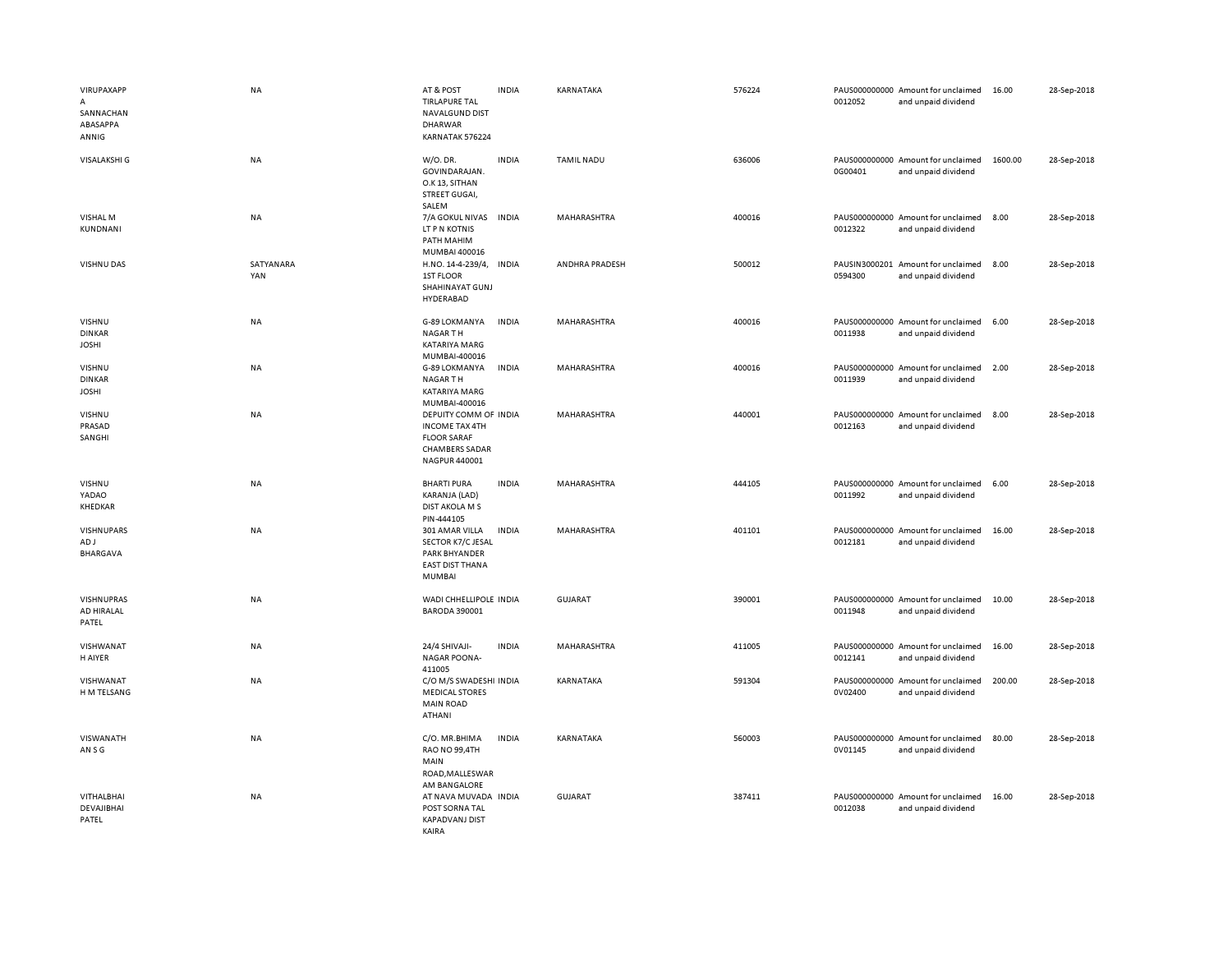| <b>VITHALBHAIK</b><br>PATEL                                  | <b>NA</b>                                          | <b>GUNDI FALIA</b><br><b>PADRA DIST</b><br><b>BARODA PIN-</b><br>391440                                        | <b>INDIA</b> | GUJARAT        | 391440 | 0012039 | PAUS000000000 Amount for unclaimed<br>and unpaid dividend | 6.00   | 28-Sep-2018 |
|--------------------------------------------------------------|----------------------------------------------------|----------------------------------------------------------------------------------------------------------------|--------------|----------------|--------|---------|-----------------------------------------------------------|--------|-------------|
| <b>VITHALBHAI</b><br>NATHABHAI<br>SOLANKI                    | NA                                                 | <b>GARASIA WADO</b><br><b>GORWA BARODA</b><br>390003                                                           | <b>INDIA</b> | <b>GUJARAT</b> | 390003 | 0011949 | PAUS000000000 Amount for unclaimed<br>and unpaid dividend | 2.00   | 28-Sep-2018 |
| <b>VITHALBHAI</b><br>RANCHHODB<br><b>HAI PATEL</b>           | NA                                                 | AT & POST ADVALA INDIA<br>TA AMOD DIST<br><b>BROACH PIN-</b><br>392110                                         |              | <b>GUJARAT</b> | 392110 | 0012041 | PAUS000000000 Amount for unclaimed<br>and unpaid dividend | 6.00   | 28-Sep-2018 |
| <b>VITHALDAS</b><br>DAYALAL<br>AMIPARA                       | NA                                                 | DAYALAL<br><b>DEVRAJBHAI &amp; CO</b><br><b>BAZAR ROAD</b><br>DHORAJI 360410                                   | <b>INDIA</b> | <b>GUJARAT</b> | 360410 | 0012308 | PAUS000000000 Amount for unclaimed<br>and unpaid dividend | 32.00  | 28-Sep-2018 |
| <b>VITHALDAS</b><br><b>HARILAL</b><br>SHAH                   | <b>NA</b>                                          | <b>VITHAL KRUPA</b><br><b>MUSA POLE</b><br><b>MEHTA POLE</b><br>BARODA-390006                                  | <b>INDIA</b> | <b>GUJARAT</b> | 390006 | 0012042 | PAUS000000000 Amount for unclaimed<br>and unpaid dividend | 2.00   | 28-Sep-2018 |
| VITTHALBHAI<br>PARSHOTTA<br>M PATEL                          | NA                                                 | POST KUNJRAV TAL INDIA<br>ANAND DIST<br>KHEDA 388335                                                           |              | <b>GUJARAT</b> | 388335 | 0011934 | PAUS000000000 Amount for unclaimed<br>and unpaid dividend | 8.00   | 28-Sep-2018 |
| VITTHALBHAI<br>SHIVRAM<br>JADHAV                             | NA                                                 | 19/204 GUJARAT<br><b>HOUSING BOARD</b><br><b>AKOTA ROAD</b><br><b>BARODA 390005</b>                            | <b>INDIA</b> | <b>GUJARAT</b> | 390005 | 0011960 | PAUS000000000 Amount for unclaimed<br>and unpaid dividend | 2.00   | 28-Sep-2018 |
| VITTHALDAS<br>TRIKAMDAS<br>PATADIYA                          | <b>TRIKAMDAS</b><br>PARABHUDA<br><b>S PATADIYA</b> | 1/16/65<br>RUGNATHDASNI<br>SHERI VIRAMGAM<br>AHMEDABAD                                                         | <b>INDIA</b> | <b>GUJARAT</b> | 382150 | 3418255 | PAUSIN3017741 Amount for unclaimed<br>and unpaid dividend | 8.00   | 28-Sep-2018 |
| <b>VIVEK</b><br>KESHAVRAO<br>MARKANDEY<br>A                  | NA                                                 | 1-B1 ADITY KUNJ<br><b>DINDERI ROAD</b><br><b>PANCHVATI NASIK</b><br>422003                                     | <b>INDIA</b> | MAHARASHTRA    | 422003 | 0012044 | PAUS000000000 Amount for unclaimed<br>and unpaid dividend | 2.00   | 28-Sep-2018 |
| <b>VIVEK V</b><br>DABKE                                      | NA                                                 | NO 83/A CIL<br><b>COLONY 2ND MAIN</b><br><b>ROAD</b><br>SANJAYNAGAR<br>BANGALORE<br>560094                     | <b>INDIA</b> | KARNATAKA      | 560094 | 0012260 | PAUS000000000 Amount for unclaimed<br>and unpaid dividend | 6.00   | 28-Sep-2018 |
| VRAJBHUSHA<br><b>NLAL</b><br>BALKRISHNAL<br><b>ALJI GOSW</b> | NA                                                 | 2174/RADHAVALLA INDIA<br><b>BH'S TEMPLE</b><br>PANDITJI'S POLE<br>SARANGPUR<br>AHMEDABAD-<br>380001            |              | <b>GUJARAT</b> | 380001 | 0011993 | PAUS000000000 Amount for unclaimed<br>and unpaid dividend | 6.00   | 28-Sep-2018 |
| VRAJESHKUM<br>AR<br><b>VITHALDAS</b><br>SHAH                 | NA                                                 | 5-1-720 BANK<br>STREET<br>HYDERABAD                                                                            | <b>INDIA</b> | ANDHRA PRADESH | 500002 | 0V02719 | PAUS000000000 Amount for unclaimed<br>and unpaid dividend | 200.00 | 28-Sep-2018 |
| VRAJLAL<br><b>DURLABHJIB</b><br><b>HAI VAGHELA</b>           | <b>NA</b>                                          | <b>FLAT 42 11TH</b><br>FLOOR BLDG 17<br>NAVJIVAN SOCIETY<br><b>LAMINGTON ROAD</b><br>MUMBAI-400008             | <b>INDIA</b> | MAHARASHTRA    | 400008 | 0012152 | PAUS000000000 Amount for unclaimed<br>and unpaid dividend | 8.00   | 28-Sep-2018 |
| VRAJLAL<br>MEGHJI<br>CHAVDA                                  | NA                                                 | KESHAV JIVAN B/H<br>MAHILA COLLEGE<br>NR SETUBANDH<br><b>SOC SAHAKAR</b><br><b>NAGAR MARG</b><br>RAIKOT 360001 | <b>INDIA</b> | <b>GUJARAT</b> | 360001 | 0012222 | PAUS000000000 Amount for unclaimed<br>and unpaid dividend | 24.00  | 28-Sep-2018 |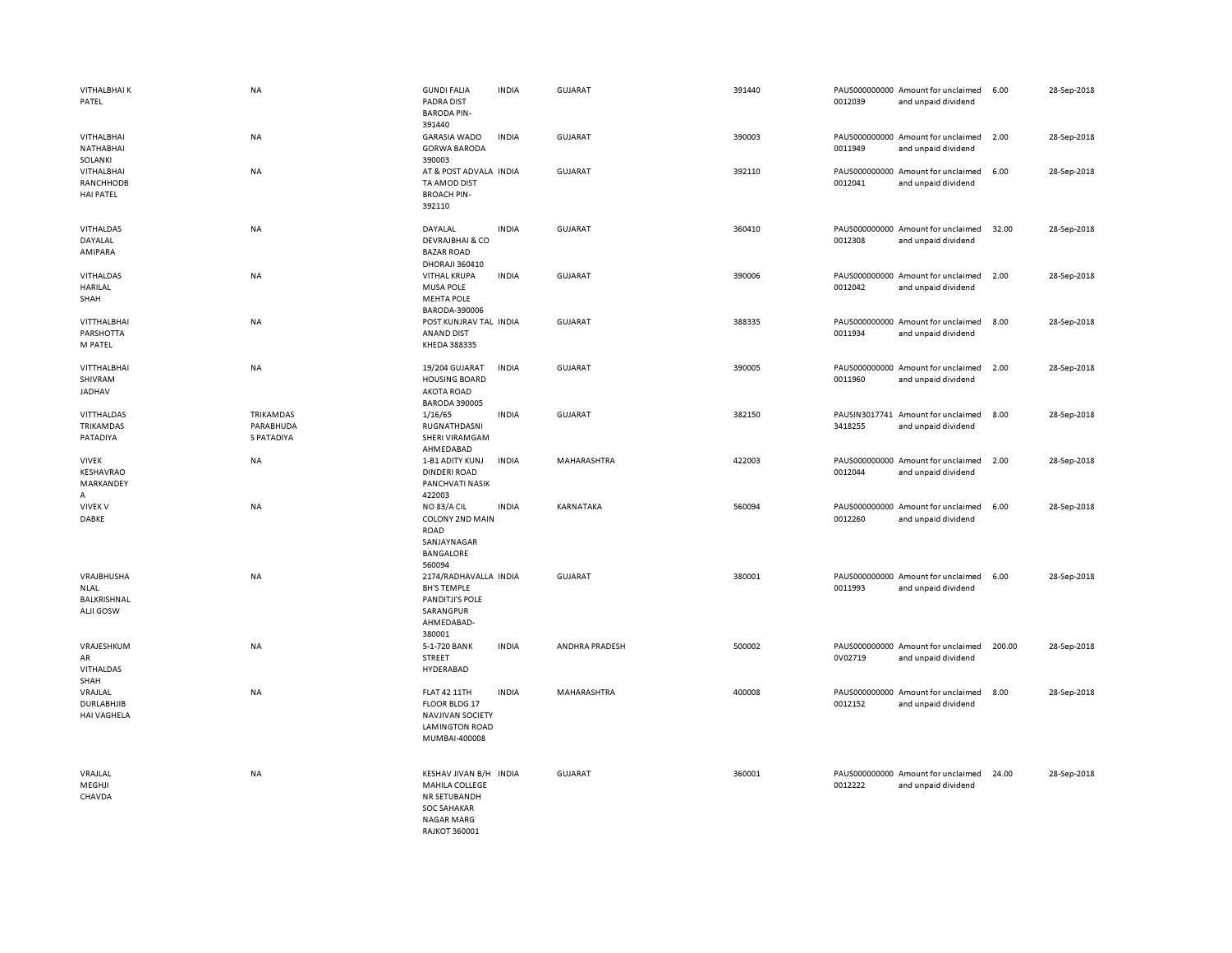| VRAJLAL<br>PREMJIBHAI<br>PARMAR      | <b>NA</b>                   | 6 GITABHARTI CO<br>HO SO SHREEJI<br>NIVAS DANILIMDA<br>AHMEDABAD-<br>380022                         | <b>INDIA</b> | <b>GUJARAT</b>        | 380022 | 0012201 | PAUS000000000 Amount for unclaimed<br>and unpaid dividend | 8.00   | 28-Sep-2018 |
|--------------------------------------|-----------------------------|-----------------------------------------------------------------------------------------------------|--------------|-----------------------|--------|---------|-----------------------------------------------------------|--------|-------------|
| <b>VRJLAL S</b><br>KANERIA           | NA                          | C/O S B S DIST<br><b>JUNAGADH AT</b><br><b>KESHOD 362220</b>                                        | <b>INDIA</b> | GUJARAT               | 362220 | 0012316 | PAUS000000000 Amount for unclaimed<br>and unpaid dividend | 16.00  | 28-Sep-2018 |
| VRUNDA<br><b>JAYANTBHAI</b><br>MEHTA | NA                          | <b>3A AM ULAKH</b><br>SOCIETY, RANIP,<br>AHMEDABAD PIN-<br>382480                                   | <b>INDIA</b> | <b>GUJARAT</b>        | 382480 | 0012295 | PAUS000000000 Amount for unclaimed<br>and unpaid dividend | 16.00  | 28-Sep-2018 |
| VUPPALA<br>KRISHNAMUR<br>THY         | NA                          | PLOT NO.235<br>PRAGATHINAGAR<br>OPP.JNTU<br>HYDERABAD                                               | <b>INDIA</b> | ANDHRA PRADESH        | 500072 | 0V02197 | PAUS000000000 Amount for unclaimed<br>and unpaid dividend | 200.00 | 28-Sep-2018 |
| <b>VYSYA RAO T</b><br>N              | NA                          | "KADAMBARI",<br>278, 7TH CROSS<br>I.BLOCK,<br>JAYANAGAR                                             | <b>INDIA</b> | KARNATAKA             | 560011 | 0T00959 | PAUS000000000 Amount for unclaimed<br>and unpaid dividend | 200.00 | 28-Sep-2018 |
| WASEEM<br>JAMADAR                    | NA                          | <b>BANGALORE</b><br>1 CITADELLE OPP<br>MUKUND LTD LBS<br><b>MARG KURLA</b><br><b>MUMBAI</b>         | <b>INDIA</b> | MAHARASHTRA           | 400070 | 0W03860 | PAUS000000000 Amount for unclaimed<br>and unpaid dividend | 400.00 | 28-Sep-2018 |
| WILSON TD                            | T <sub>M</sub><br>DEVASSY   | THARAYIL HOUSE<br>POLICE STATION<br>ROAD PO OLLUR<br><b>TRICHUR DISTRICT</b><br><b>KERALA</b>       | <b>INDIA</b> | KERALA                | 680306 | 0078658 | PAUSIN3016371 Amount for unclaimed<br>and unpaid dividend | 300.00 | 28-Sep-2018 |
| <b>WIQUAR</b><br>AHMAD               | <b>NA</b>                   | 7574 QURESH<br>NAGAR SADAR<br><b>BAZAR DELHI-</b><br>110006                                         | <b>INDIA</b> | DELHI                 | 110006 | 0012363 | PAUS000000000 Amount for unclaimed<br>and unpaid dividend | 24.00  | 28-Sep-2018 |
| WIRAN WALI<br>ANAND                  | NA                          | 76 GOKHALE<br>MARKET DELHI-<br>110054                                                               | <b>INDIA</b> | DELHI                 | 110054 | 0012362 | PAUS000000000 Amount for unclaimed<br>and unpaid dividend | 8.00   | 28-Sep-2018 |
| Y<br>NIJALINGPPA                     | <b>NA</b>                   | C/O<br>TUNGABHADRA<br><b>FARM SUPPLIES</b><br>KALAMMA STREET<br>BELLARY<br>KARNATAKA                | <b>INDIA</b> | KARNATAKA             | 583101 | 0012380 | PAUS000000000 Amount for unclaimed<br>and unpaid dividend | 50.00  | 28-Sep-2018 |
| Y S SUNIL                            | NA                          | 284, XVII CROSS<br>SADASHIVA NAGAR<br><b>BANGALORE</b>                                              | <b>INDIA</b> | KARNATAKA             | 560080 | 0Y01828 | PAUS000000000 Amount for unclaimed<br>and unpaid dividend | 40.00  | 28-Sep-2018 |
| YAJAMAN<br>NANJUNDAP<br>PA           | NA                          | 284,7TH MAIN<br><b>ROAD UPPER</b><br>PALACE ORCHARDS<br>BANGALORE                                   | <b>INDIA</b> | KARNATAKA             | 560080 | 0Y02047 | PAUS000000000 Amount for unclaimed<br>and unpaid dividend | 300.00 | 28-Sep-2018 |
| YANAMANDR<br>А<br>RAMCHANDR<br>A RAO | NA                          | HNO9-21-3 CBM INDIA<br>COMPOUND<br>VISAKHAPATNAM<br>530003                                          |              | ANDHRA PRADESH        | 530003 | 0012377 | PAUS000000000 Amount for unclaimed<br>and unpaid dividend | 16.00  | 28-Sep-2018 |
| YASH ARORA                           | MR BRIJ LAL<br><b>ARORA</b> | 304 RAVI VEENA<br><b>AAKRATI COMPLEX</b><br>AZAAD NAGAR<br>MAAL ROAD,<br><b>MORAR GWALIOR</b><br>MP | <b>INDIA</b> | <b>MADHYA PRADESH</b> | 474006 | 7782979 | PAUSIN3013301 Amount for unclaimed<br>and unpaid dividend | 16.00  | 28-Sep-2018 |
| YASH BAHRI                           | NA                          | BA/55-C D D A<br><b>FLATS ASHOK</b><br>VIHAR-I DELHI-<br>110052                                     | <b>INDIA</b> | DELHI                 | 110052 | 0012393 | PAUS000000000 Amount for unclaimed<br>and unpaid dividend | 16.00  | 28-Sep-2018 |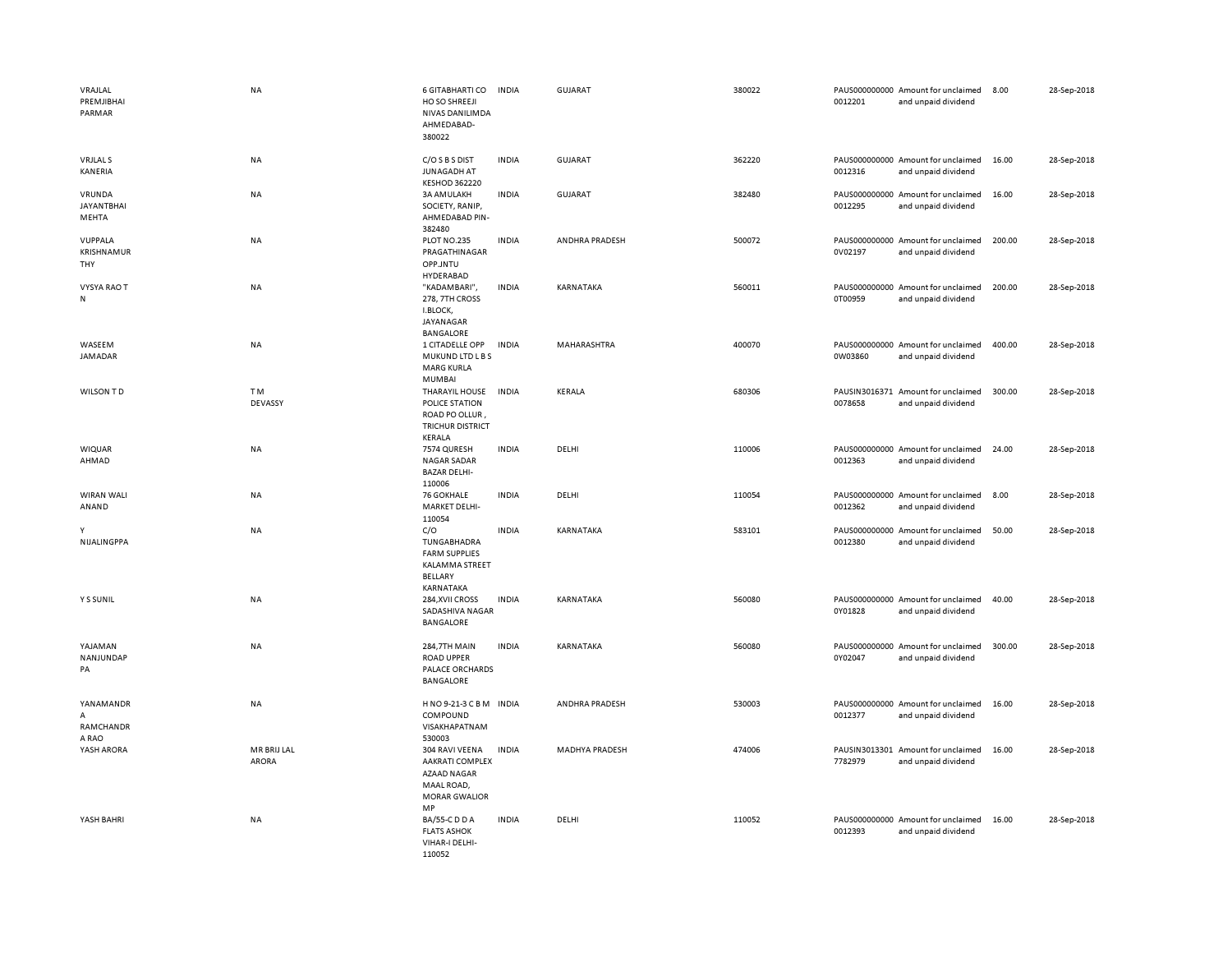| YASH PAL<br>KALRA                  | NA                | 996/7 MEHRAULI<br>NEW DELHI-110030                                                                                             | <b>INDIA</b> | DELHI             | 110030 | 0012385 | PAUS000000000 Amount for unclaimed<br>and unpaid dividend | 8.00   | 28-Sep-2018 |
|------------------------------------|-------------------|--------------------------------------------------------------------------------------------------------------------------------|--------------|-------------------|--------|---------|-----------------------------------------------------------|--------|-------------|
| YASHODA<br><b>DEVI PURI</b>        | NA                | NO4 BAG FARZANA INDIA<br><b>CIVIL LINES AGRA</b><br>282002                                                                     |              | UTTAR PRADESH     | 282002 | 0012387 | PAUS000000000 Amount for unclaimed<br>and unpaid dividend | 8.00   | 28-Sep-2018 |
| YASHPAL<br>SINGH                   | NA                | H NO 29 NANGLOI INDIA<br>DELHI-110041                                                                                          |              | DELHI             | 110041 | 0012395 | PAUS000000000 Amount for unclaimed<br>and unpaid dividend | 16.00  | 28-Sep-2018 |
| YASHVANT<br>VASUDEORA<br>O MARATHE | <b>NA</b>         | 'SANTOSH' KASAR<br><b>FALIA OPP GOVT</b><br>PRESS BARODA-<br>390001                                                            | <b>INDIA</b> | <b>GUJARAT</b>    | 390001 | 0012372 | PAUS000000000 Amount for unclaimed<br>and unpaid dividend | 2.00   | 28-Sep-2018 |
| YASHVANTI C<br>SHAH                | <b>NA</b>         | 2/4456 SHIVDAS<br>ZAVERINI STREET<br>SAGRAMPURA<br>SURAT 395002                                                                | <b>INDIA</b> | <b>GUJARAT</b>    | 395002 | 0012413 | PAUS000000000 Amount for unclaimed<br>and unpaid dividend | 8.00   | 28-Sep-2018 |
| YASHVANTI<br>CHAMPAKLAL<br>SHAH    | NA                | 2/4456 SHIVDAS<br>ZAVERI'S SERI<br>SAGRAMPARA<br><b>SURAT SURAT-</b><br>395002                                                 | <b>INDIA</b> | <b>GUJARAT</b>    | 395002 | 0012399 | PAUS000000000 Amount for unclaimed<br>and unpaid dividend | 16.00  | 28-Sep-2018 |
| YASHVANTI<br>CHAMPAKLAL<br>SHAH    | <b>NA</b>         | 2/4456 SHIVDAS<br>ZAVERI NI SHERI<br>SAGRAMPURA<br>SURAT 395002                                                                | <b>INDIA</b> | <b>GUJARAT</b>    | 395002 | 0012417 | PAUS000000000 Amount for unclaimed<br>and unpaid dividend | 8.00   | 28-Sep-2018 |
| YASHWANT<br><b>GOPAL</b><br>DAMLE  | <b>NA</b>         | C/O.<br>R.B.PRABHUDESAI,<br>B-405<br>CHANDIWALA<br>COMPLEX<br>C.H.S.CHANDANW<br>ADI, PANCH<br>PAKHEDI<br>THANE(WEST)4006<br>01 | <b>INDIA</b> | MAHARASHTRA       | 400601 | 0012422 | PAUS000000000 Amount for unclaimed<br>and unpaid dividend | 58.00  | 28-Sep-2018 |
| YATIN H<br>PAREKH                  | HIRALAL<br>PAREKH | C/o KAMDARS<br>OPTICIANS, No.<br>140, NELSON<br>MANICKAM ROAD,<br>AMINJIKARAI, CHEN<br>NAI                                     | <b>INDIA</b> | <b>TAMIL NADU</b> | 600029 | 0002326 | PAUS120390000 Amount for unclaimed<br>and unpaid dividend | 24.00  | 28-Sep-2018 |
| YATIN <sub>P</sub><br>PATEL        | <b>NA</b>         | 34, MADHUVAN<br><b>TOWER MADALPUR</b><br><b>UNDER BRIDGE</b><br>ELLISBRIDGE<br>AHMEDABAD<br>380006                             | <b>INDIA</b> | <b>GUJARAT</b>    | 380006 | 0012404 | PAUS000000000 Amount for unclaimed<br>and unpaid dividend | 6.00   | 28-Sep-2018 |
| YEDUGANI<br>VISHWANAT<br>HAN       | <b>NA</b>         | <b>HOUSE NO 2-1-31</b><br>NALLAKUNTA<br>HYDERABAD-<br>500044                                                                   | <b>INDIA</b> | ANDHRA PRADESH    | 500044 | 0012401 | PAUS000000000 Amount for unclaimed<br>and unpaid dividend | 24.00  | 28-Sep-2018 |
| YEKKALA<br>DEVI<br>ADINARAYAN<br>Α | <b>NA</b>         | DNO 21-16-4, NR<br>PAPPULA MILL<br>MADHURANAGAR<br>VIJAYAWADA                                                                  | <b>INDIA</b> | ANDHRA PRADESH    | 520011 | 0Y01109 | PAUS000000000 Amount for unclaimed<br>and unpaid dividend | 80.00  | 28-Sep-2018 |
| YELKUR<br>VASANTA<br>CHARAN        | <b>NA</b>         | 40/812 CLUB ROAD INDIA<br>SRINIVAS NAGAR<br><b>KURNOOL-518004</b><br>MRS YELKUR VASA-<br>$NT -$                                |              | ANDHRA PRADESH    | 518004 | 0012383 | PAUS000000000 Amount for unclaimed<br>and unpaid dividend | 16.00  | 28-Sep-2018 |
| YERRAMAWE<br>NI PADMAJA            | <b>NA</b>         | NEHRU NAGAR H INDIA<br>NO 11-3-70<br>KHAMMAM                                                                                   |              | ANDHRA PRADESH    | 507001 | 0Y04747 | PAUS000000000 Amount for unclaimed<br>and unpaid dividend | 600.00 | 28-Sep-2018 |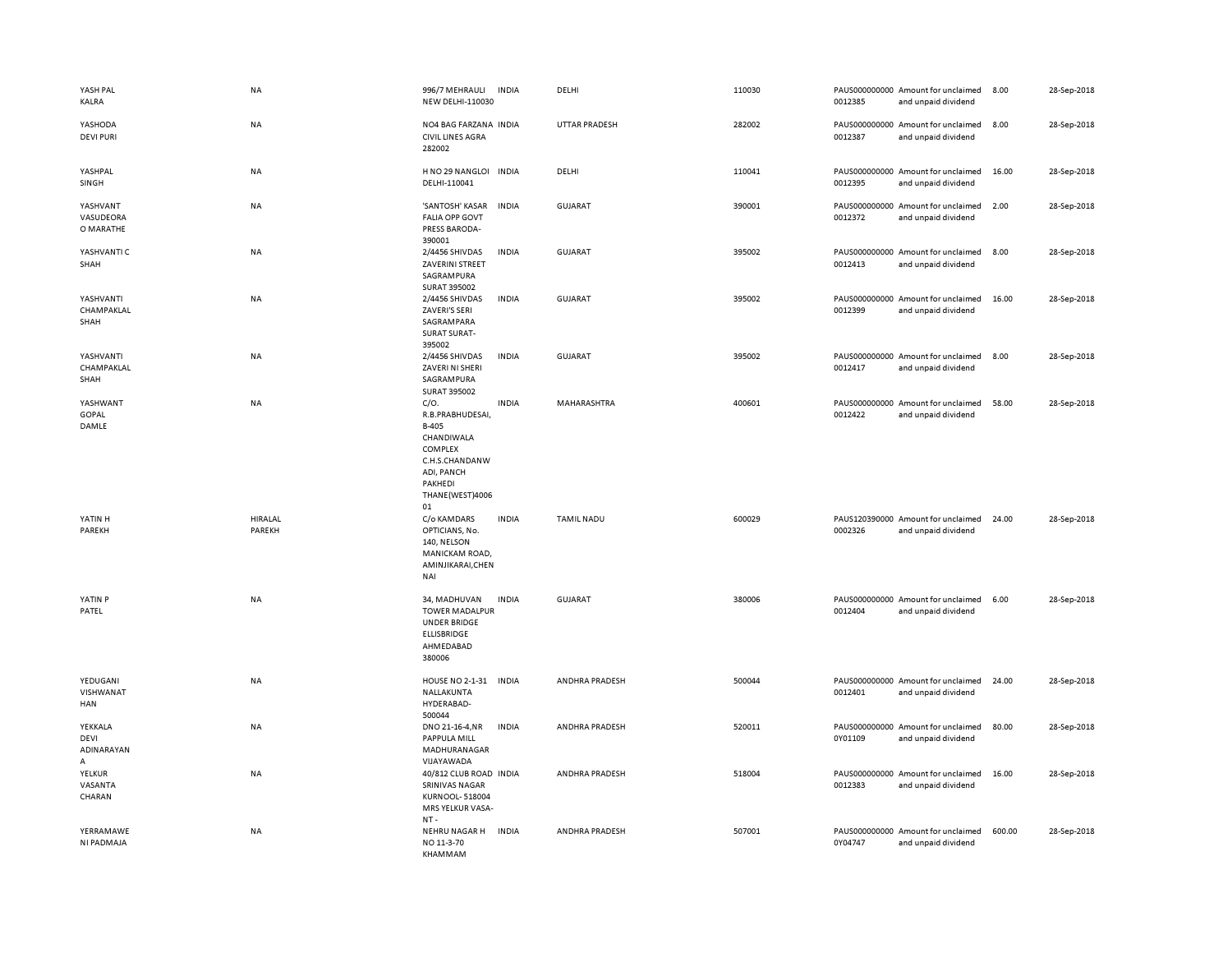| YOGENDRAK<br>UMAR<br>JAYANTILAL<br><b>PUROHIT</b> | NA                        | E S I SECTION OLD<br>ADMINISTRATIVE<br><b>BLDG ALEMBIC</b><br><b>CHEMICAL WORK</b><br>CO LTD BARODA-<br>390003            | <b>INDIA</b> | <b>GUJARAT</b>     | 390003 | 0012368 | PAUS000000000 Amount for unclaimed<br>and unpaid dividend | 6.00   | 28-Sep-2018 |
|---------------------------------------------------|---------------------------|---------------------------------------------------------------------------------------------------------------------------|--------------|--------------------|--------|---------|-----------------------------------------------------------|--------|-------------|
| YOGESH<br><b>KUMAR</b><br>SABHARWAL               | NA                        | 30-RAJA ROAD<br>DEHRADUN 248001                                                                                           | <b>INDIA</b> | UTTARAKHAND        | 248001 | 0012384 | PAUS000000000 Amount for unclaimed<br>and unpaid dividend | 24.00  | 28-Sep-2018 |
| YOGESH<br><b>MISHRA</b>                           | NA                        | FLAT NO 6,<br>MANJARI'A'<br>PANDURANG<br>COLONY 36/6,<br>ERANDWANE                                                        | <b>INDIA</b> | MAHARASHTRA        | 411038 | 0Y03282 | PAUS000000000 Amount for unclaimed<br>and unpaid dividend | 200.00 | 28-Sep-2018 |
| YOGESH<br><b>SETHI</b>                            | NA                        | 2-A GIRISH<br><b>BANERJEE LANE</b><br>CALCUTTA 700025                                                                     | <b>INDIA</b> | <b>WEST BENGAL</b> | 700025 | 0012412 | PAUS000000000 Amount for unclaimed<br>and unpaid dividend | 8.00   | 28-Sep-2018 |
| YOGESH<br>SUMATILAL<br>SHAH                       | <b>NA</b>                 | C/O<br>BHARATKUMAR<br>MAHESHCHANDRA<br>295 NEW CLOTH<br>MARKET<br>AHMEDABAD-<br>380002                                    | <b>INDIA</b> | <b>GUJARAT</b>     | 380002 | 0012390 | PAUS000000000 Amount for unclaimed<br>and unpaid dividend | 8.00   | 28-Sep-2018 |
| YOGESH<br><b>VISHNUBHAI</b><br>PANDYA             | NA                        | 2 DHARAMANATH<br>SOCIETY CAMP<br><b>ROAD</b><br>AHMEDABAD<br>380004                                                       | <b>INDIA</b> | <b>GUJARAT</b>     | 380004 | 0012409 | PAUS000000000 Amount for unclaimed<br>and unpaid dividend | 6.00   | 28-Sep-2018 |
| YOGESHKUM<br>AR MANILAL<br>PATEL                  | NA                        | AT & PO HIRPURA<br>TA VIJAPUR DIST<br>MEHSANA PIN-<br>382870                                                              | <b>INDIA</b> | <b>GUJARAT</b>     | 382870 | 0012375 | PAUS000000000 Amount for unclaimed<br>and unpaid dividend | 26.00  | 28-Sep-2018 |
| YUNUSHBHAI<br>NAZARALI<br><b>BOXWALA</b>          | NA                        | <b>WADI BADRI</b><br>MAHOLLA BARODA-<br>390001                                                                            | <b>INDIA</b> | <b>GUJARAT</b>     | 390001 | 0012376 | PAUS000000000 Amount for unclaimed<br>and unpaid dividend | 16.00  | 28-Sep-2018 |
| YUSUF<br><b>NOORUDDIN</b><br><b>BHATRI</b>        | <b>NA</b>                 | <b>MAZAGAON</b><br><b>TERRACE 27 NESBIT</b><br><b>ROAD MAZAGAON</b><br><b>MUMBAI</b>                                      | <b>INDIA</b> | <b>MAHARASHTRA</b> | 400010 | 0Y03697 | PAUS000000000 Amount for unclaimed<br>and unpaid dividend | 200.00 | 28-Sep-2018 |
| ZAREEN E<br>DAMANIA                               | <b>ERACH N</b><br>DAMANIA | OPP. MARKET,<br><b>MAIN ROAD NANI</b><br><b>DAMAN DAMAN</b><br>(VIA VAPI)                                                 | <b>INDIA</b> | DAMAN AND DIU      | 396210 | 0318320 | PAUSIN3001591 Amount for unclaimed<br>and unpaid dividend | 132.00 | 28-Sep-2018 |
| ZARINA<br><b>MUSTAFA</b><br>SHAIKH                | <b>NA</b>                 | C/O MR MUSTAFA<br><b>SHAIKH HONDA</b><br><b>MANSION 3RD-</b><br>FLOOR 332 SIR JJ<br><b>RD BYCULLA</b><br>MUMBAI 40-0008 - | <b>INDIA</b> | MAHARASHTRA        | 400008 | 0012428 | PAUS000000000 Amount for unclaimed<br>and unpaid dividend | 18.00  | 28-Sep-2018 |
| ZAVERBHAI<br>BHULABHAI<br>PATEL                   | <b>NA</b>                 | AT & POST BIL DIST IN DIA<br><b>BARODA PIN</b><br>390001                                                                  |              | GUJARAT            | 390001 | 0012424 | PAUS000000000 Amount for unclaimed<br>and unpaid dividend | 2.00   | 28-Sep-2018 |
| ZAVERBHAI<br><b>GIRDHARBHA</b><br><b>I PATEL</b>  | NA                        | AT & POST ADVALA INDIA<br>TA AMOD DIST<br><b>BROACH PIN-</b><br>392110                                                    |              | GUJARAT            | 392110 | 0012425 | PAUS000000000 Amount for unclaimed<br>and unpaid dividend | 10.00  | 28-Sep-2018 |
| ZIYAUDDIN<br><b>ALIHUSEIN</b><br><b>TINWALA</b>   | <b>NA</b>                 | <b>WADI BADRI</b><br>MOHALLA BARODA-<br>390001                                                                            | <b>INDIA</b> | <b>GUJARAT</b>     | 390001 | 0012426 | PAUS000000000 Amount for unclaimed<br>and unpaid dividend | 6.00   | 28-Sep-2018 |
| ZUBAIR<br>ABDUL                                   | NA                        | 516 UTKARSHA<br><b>NIRMAN MANGAL</b><br><b>BAZAR SADAR</b><br><b>NAGPUR</b>                                               | <b>INDIA</b> | MAHARASHTRA        | 440001 | 0Z03737 | PAUS000000000 Amount for unclaimed<br>and unpaid dividend | 300.00 | 28-Sep-2018 |